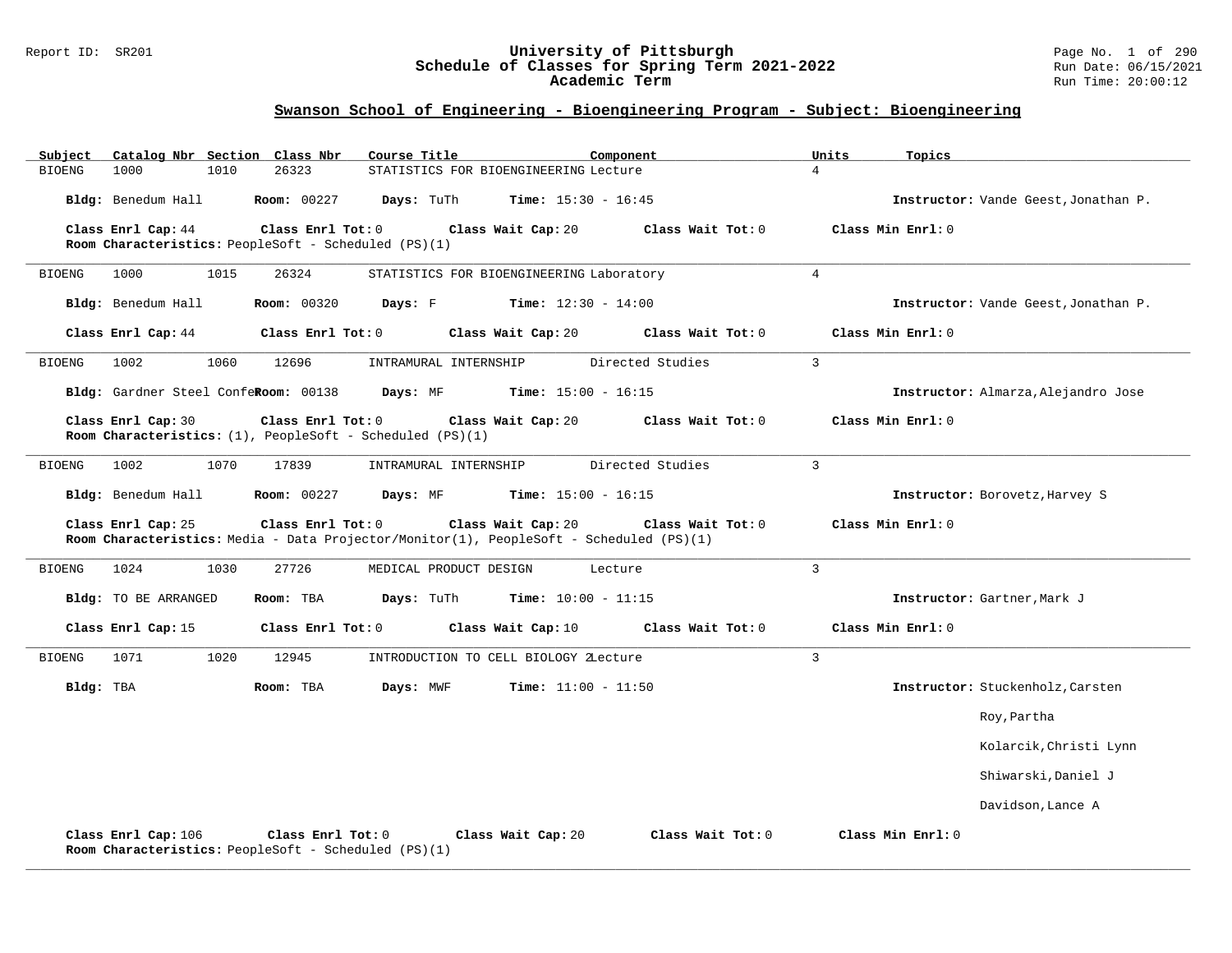| <b>BIOENG</b><br>1071<br>1030<br>17528                                                          | INTRODUCTION TO CELL BIOLOGY 2Recitation | $\overline{3}$                   |
|-------------------------------------------------------------------------------------------------|------------------------------------------|----------------------------------|
| Bldg: Benedum Hall<br><b>Room: 00G27</b>                                                        | <b>Time:</b> $08:00 - 08:50$<br>Days: Tu | Instructor: Stuckenholz, Carsten |
|                                                                                                 |                                          | Davidson, Lance A                |
| Class Enrl Cap: 21<br>Class Enrl Tot: 0<br>Room Characteristics: PeopleSoft - Scheduled (PS)(1) | Class Wait Tot: 0<br>Class Wait Cap: 20  | Class Min Enrl: 0                |
| 1071<br>1040<br>12946<br><b>BIOENG</b>                                                          | INTRODUCTION TO CELL BIOLOGY 2Recitation | $\overline{3}$                   |
| Bldg: Benedum Hall<br>Room: 00G27                                                               | Time: $09:00 - 09:50$<br>Days: Tu        | Instructor: Stuckenholz, Carsten |
|                                                                                                 |                                          | Davidson, Lance A                |
| Class Enrl Cap: 21<br>Class Enrl Tot: 0<br>Room Characteristics: PeopleSoft - Scheduled (PS)(1) | Class Wait Cap: 20<br>Class Wait Tot: 0  | Class Min Enrl: 0                |
| 1050<br>12969<br><b>BIOENG</b><br>1071                                                          | INTRODUCTION TO CELL BIOLOGY 2Recitation | $\overline{3}$                   |
| Bldg: Benedum Hall<br><b>Room: 00G29</b>                                                        | Days: Tu<br><b>Time:</b> $12:00 - 12:50$ | Instructor: Stuckenholz, Carsten |
|                                                                                                 |                                          | Davidson, Lance A                |
| Class Enrl Cap: 21<br>Class Enrl Tot: 0<br>Room Characteristics: PeopleSoft - Scheduled (PS)(1) | Class Wait Cap: 20<br>Class Wait Tot: 0  | Class Min Enrl: 0                |
| 1071<br>1060<br>20734<br><b>BIOENG</b>                                                          | INTRODUCTION TO CELL BIOLOGY 2Recitation | $\overline{3}$                   |
| Bldg: Benedum Hall<br><b>Room: 00G27</b>                                                        | Days: Tu<br><b>Time:</b> $16:00 - 16:50$ | Instructor: Stuckenholz, Carsten |
|                                                                                                 |                                          | Davidson, Lance A                |
| Class Enrl Cap: 21<br>Class Enrl Tot: 0<br>Room Characteristics: PeopleSoft - Scheduled (PS)(1) | Class Wait Cap: 20<br>Class Wait Tot: 0  | Class Min Enrl: 0                |
| <b>BIOENG</b><br>1071<br>1070<br>20735                                                          | INTRODUCTION TO CELL BIOLOGY 2Recitation | $\overline{3}$                   |
| Bldg: Benedum Hall<br>Room: 00G27                                                               | Days: Tu<br><b>Time:</b> $17:00 - 17:50$ | Instructor: Stuckenholz, Carsten |
|                                                                                                 |                                          | Davidson, Lance A                |
| Class Enrl Cap: 22<br>Class Enrl Tot: 0<br>Room Characteristics: PeopleSoft - Scheduled (PS)(1) | Class Wait Cap: 20<br>Class Wait Tot: 0  | Class Min Enrl: 0                |
| 1075<br>1010<br><b>BIOENG</b><br>26368                                                          | INTRO CELL MOL BIOL LAB TECHNQLecture    | $\overline{3}$                   |
| Bldg: TBA<br>Room: TBA                                                                          | Days: Tu<br><b>Time:</b> $16:00 - 17:55$ | Instructor: Roy, Partha          |
|                                                                                                 |                                          | Gau, David Martin                |
| Class Enrl Cap: 10<br>Class Enrl Tot: 0<br>Room Characteristics: PeopleSoft - Scheduled (PS)(1) | Class Wait Tot: 0<br>Class Wait Cap: 10  | Class Min Enrl: 0                |

<b></b>This class has an additional fee. For more information go to <a href="http://www.registrar.pitt.edu"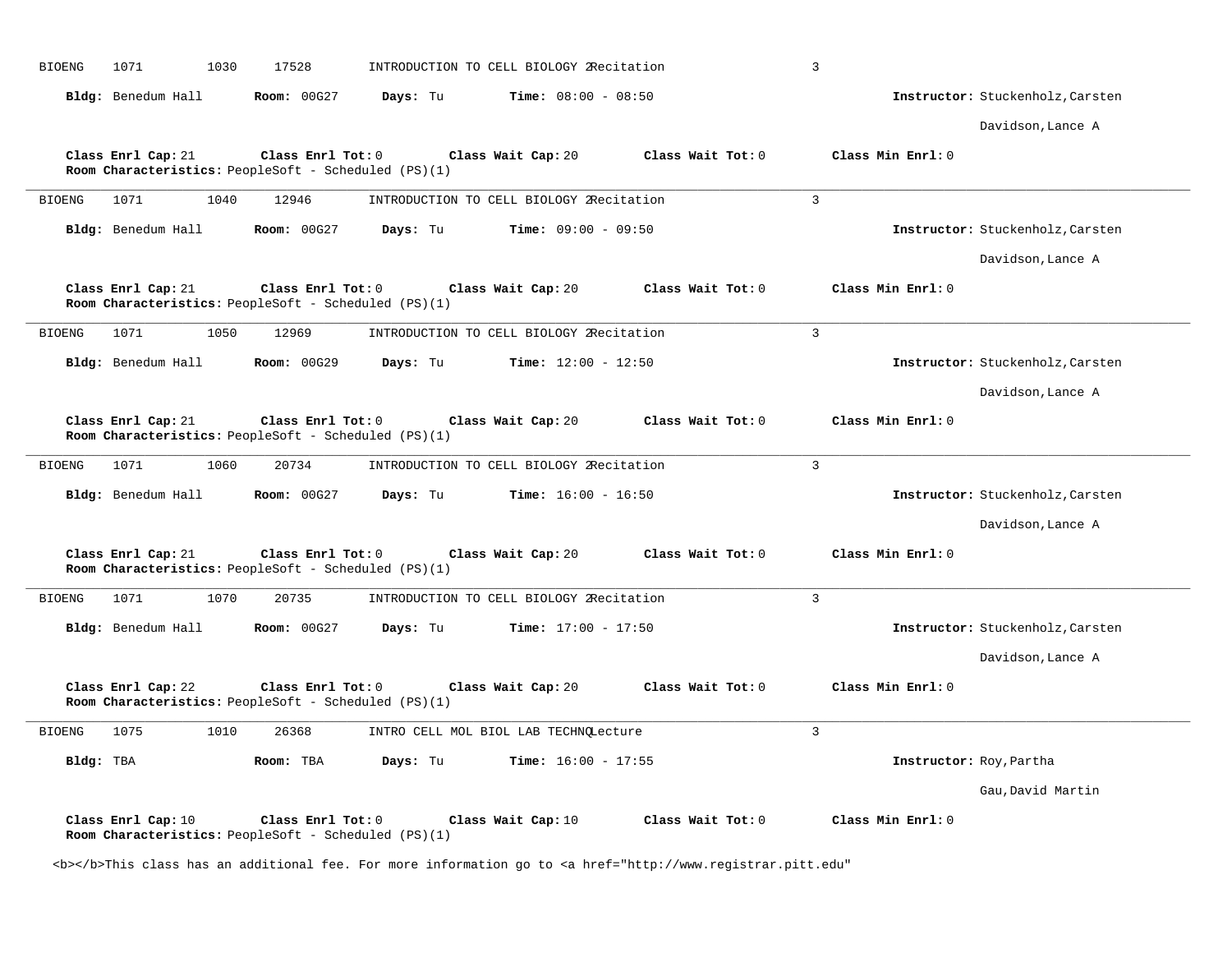|                               |                                                                           | target="_blank">http://www.registrar.pitt.edu/, and click on Faculty and Staff, then Course and Class.                                                                                                                             |                              |
|-------------------------------|---------------------------------------------------------------------------|------------------------------------------------------------------------------------------------------------------------------------------------------------------------------------------------------------------------------------|------------------------------|
| 1075<br>1015<br><b>BIOENG</b> | 26370                                                                     | INTRO CELL MOL BIOL LAB TECHNORecitation                                                                                                                                                                                           | 3                            |
| Bldg: TO BE ARRANGED          | Room: TBA<br>Days: F                                                      | <b>Time:</b> $13:00 - 16:00$                                                                                                                                                                                                       | Instructor: Roy, Partha      |
|                               |                                                                           |                                                                                                                                                                                                                                    | Gau, David Martin            |
| Class Enrl Cap: 10            | Class Enrl Tot: 0                                                         | Class Wait Cap: 10<br>Class Wait Tot: 0                                                                                                                                                                                            | Class Min Enrl: 0            |
|                               |                                                                           | <b></b> This class has an additional fee. For more information go to <a <br="" href="http://www.registrar.pitt.edu">target="_blank"&gt;http://www.registrar.pitt.edu/</a> , and click on Faculty and Staff, then Course and Class. |                              |
| 1085<br>1070<br><b>BIOENG</b> | 12638                                                                     | INTRO TO BIOENGNRNG: SEMINAR Seminar                                                                                                                                                                                               | $\mathbf 0$                  |
| Bldg: TBA                     | Room: TBA<br>Days: M                                                      | <b>Time:</b> $14:00 - 14:50$                                                                                                                                                                                                       | Instructor: Mahboobin, Arash |
| Class Enrl Cap: 219           | Class Enrl Tot: 0<br>Room Characteristics: PeopleSoft - Scheduled (PS)(1) | Class Wait Cap: 20<br>Class Wait Tot: 0                                                                                                                                                                                            | Class Min Enrl: 0            |
| <b>BIOENG</b><br>1086<br>1010 | 26636                                                                     | BIOENGINEERING SEM FOR MINORS Seminar                                                                                                                                                                                              | $\mathbf 0$                  |
| Bldg: Benedum Hall            | Room: 00226<br>Days: Th                                                   | <b>Time:</b> $16:00 - 17:25$                                                                                                                                                                                                       | Instructor: Mahboobin, Arash |
| Class Enrl Cap: 20            | Class Enrl Tot: 0<br>Room Characteristics: PeopleSoft - Scheduled (PS)(1) | Class Wait Cap: 20<br>Class Wait Tot: 0                                                                                                                                                                                            | Class Min Enrl: 0            |
| 1095<br>1010<br><b>BIOENG</b> | 12707<br>SPECIAL PROJECTS                                                 | Directed Studies                                                                                                                                                                                                                   | $1 - 6$                      |
| <b>Bldg:</b> TO BE ARRANGED   | Days: TBA<br>Room: TBA                                                    | <b>Time:</b> $00:00 - 00:00$                                                                                                                                                                                                       | Instructor: Mahboobin, Arash |
| Class Enrl Cap: 35            | Class Enrl Tot: 0                                                         | Class Wait Cap: 20<br>Class Wait Tot: 0                                                                                                                                                                                            | Class Min Enrl: 0            |
| 1096<br>1010<br><b>BIOENG</b> | 18303<br>UGRD TEACHING EXPERIENCE                                         | Practicum                                                                                                                                                                                                                          | $1 - 2$                      |
| <b>Bldg:</b> TO BE ARRANGED   | Room: TBA<br>Days: TBA                                                    | <b>Time:</b> $00:00 - 00:00$                                                                                                                                                                                                       | Instructor: Mahboobin, Arash |
| Class Enrl Cap: 20            | Class Enrl Tot: 0                                                         | Class Wait Cap: 20<br>Class Wait Tot: 0                                                                                                                                                                                            | Class Min Enrl: 0            |
| 1150<br>1030<br><b>BIOENG</b> | 12697                                                                     | BIOENG METHODS & APPLICATIONS Lecture                                                                                                                                                                                              | 3                            |
| Bldg: Benedum Hall            | <b>Room: 00320</b><br>Days: F                                             | <b>Time:</b> $08:00 - 09:15$                                                                                                                                                                                                       | Instructor: Mahboobin, Arash |
| Class Enrl Cap: 84            | Class Enrl Tot: 0                                                         | Class Wait Cap: 20<br>Class Wait Tot: 0                                                                                                                                                                                            | Class Min Enrl: 0            |
|                               |                                                                           | <b></b> This class has an additional fee. For more information go to <a <br="" href="http://www.registrar.pitt.edu">target="_blank"&gt;http://www.registrar.pitt.edu/</a> , and click on Faculty and Staff, then Course and Class. |                              |
| <b>BIOENG</b><br>1150<br>1040 | 12698                                                                     | BIOENG METHODS & APPLICATIONS Laboratory                                                                                                                                                                                           | 3                            |
| Bldg: TBA                     | Room: TBA<br>Days: W                                                      | Time: $15:00 - 17:50$                                                                                                                                                                                                              | Instructor: Mahboobin, Arash |
| Class Enrl Cap: 74            | Class Enrl Tot: 0<br>Room Characteristics: PeopleSoft - Scheduled (PS)(1) | Class Wait Cap: 20<br>Class Wait Tot: 0                                                                                                                                                                                            | Class Min Enrl: 0            |

<b></b>This class has an additional fee. For more information go to <a href="http://www.registrar.pitt.edu"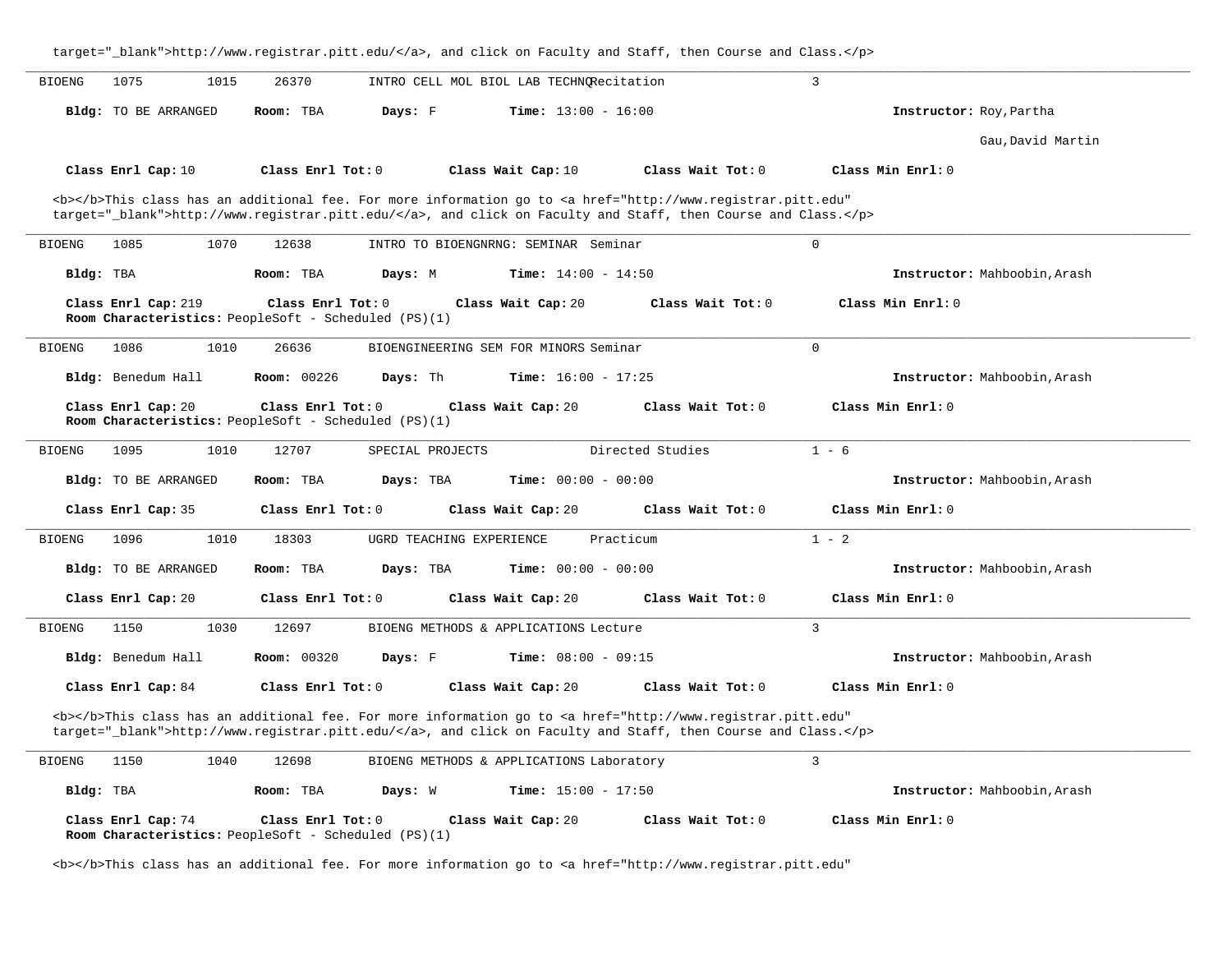|                                | 1030<br>1161                                      | 12705              | BIOENGINEERING DESIGN 2 |                                          | Lecture                                                                                                                                                                                                                            | $\mathbf{3}$      |                                   |
|--------------------------------|---------------------------------------------------|--------------------|-------------------------|------------------------------------------|------------------------------------------------------------------------------------------------------------------------------------------------------------------------------------------------------------------------------------|-------------------|-----------------------------------|
|                                | Bldg: Benedum Hall                                | <b>Room: 00320</b> | Davs: Tu                | Time: $13:00 - 15:25$                    |                                                                                                                                                                                                                                    |                   | Instructor: Gartner, Mark J       |
|                                | Class Enrl Cap: 84<br>Attributes: Capstone Course | Class Enrl Tot: 0  |                         | Class Wait Cap: 20                       | Class Wait Tot: 0                                                                                                                                                                                                                  | Class Min Enrl: 0 |                                   |
|                                |                                                   |                    |                         |                                          | <b></b> This class has an additional fee. For more information go to <a <br="" href="http://www.registrar.pitt.edu">target="_blank"&gt;http://www.registrar.pitt.edu/</a> , and click on Faculty and Staff, then Course and Class. |                   |                                   |
| <b>BIOENG</b>                  | 1161<br>1040                                      | 12831              | BIOENGINEERING DESIGN 2 |                                          | Laboratory                                                                                                                                                                                                                         | 3                 |                                   |
|                                | Bldg: Benedum Hall                                | <b>Room: 00320</b> | Days: Tu                | Time: $15:30 - 15:55$                    |                                                                                                                                                                                                                                    |                   | Instructor: Gartner, Mark J       |
|                                | Class Enrl Cap: 84<br>Attributes: Capstone Course | Class Enrl Tot: 0  |                         | Class Wait Cap: 20                       | Class Wait Tot: 0                                                                                                                                                                                                                  | Class Min Enrl: 0 |                                   |
| <b>BIOENG</b>                  | 1210<br>1060                                      | 20628              |                         | BIOENGINEERING THERMODYNAMICS Lecture    | target="_blank">http://www.registrar.pitt.edu/, and click on Faculty and Staff, then Course and Class.                                                                                                                             | $\overline{3}$    |                                   |
|                                | Bldg: Benedum Hall                                | <b>Room: 00320</b> | Days: MW                | <b>Time:</b> $09:00 - 10:15$             |                                                                                                                                                                                                                                    |                   | Instructor: Brown, Bryan Nicklaus |
|                                |                                                   |                    |                         |                                          |                                                                                                                                                                                                                                    |                   | Ruder, Warren C                   |
|                                | Class Enrl Cap: 45                                | Class Enrl Tot: 0  |                         | Class Wait Cap: 20                       | Class Wait Tot: 0                                                                                                                                                                                                                  | Class Min Enrl: 0 |                                   |
|                                |                                                   |                    |                         |                                          |                                                                                                                                                                                                                                    |                   |                                   |
|                                | 1210<br>1065                                      | 20629              |                         | BIOENGINEERING THERMODYNAMICS Recitation |                                                                                                                                                                                                                                    | $\overline{3}$    |                                   |
|                                | Bldg: Benedum Hall                                | <b>Room: 00318</b> | Days: Tu                | <b>Time:</b> $13:00 - 13:50$             |                                                                                                                                                                                                                                    |                   | Instructor: Brown, Bryan Nicklaus |
|                                |                                                   |                    |                         |                                          |                                                                                                                                                                                                                                    |                   | Ruder, Warren C                   |
|                                | Class Enrl Cap: 45                                | Class Enrl Tot: 0  |                         | Class Wait Cap: 20                       | Class Wait Tot: 0                                                                                                                                                                                                                  | Class Min Enrl: 0 |                                   |
|                                | 1211<br>1010                                      | 27204              |                         | HONORS BIOENG THERMODYNAMICS Lecture     |                                                                                                                                                                                                                                    | $\overline{3}$    |                                   |
| <b>BIOENG</b><br><b>BIOENG</b> | Bldg: Benedum Hall                                | Room: 00226        | Days: W                 | Time: $12:00 - 12:50$                    |                                                                                                                                                                                                                                    |                   | Instructor: Staff                 |
|                                | Bldg: Benedum Hall                                | <b>Room: 00G28</b> | Days: MW                | Time: $09:00 - 10:15$                    | UNIVERSITY HONORS COLLEGE                                                                                                                                                                                                          |                   | Instructor: Brown, Bryan Nicklaus |
|                                |                                                   |                    |                         |                                          |                                                                                                                                                                                                                                    |                   | Ruder, Warren C                   |

**\_\_\_\_\_\_\_\_\_\_\_\_\_\_\_\_\_\_\_\_\_\_\_\_\_\_\_\_\_\_\_\_\_\_\_\_\_\_\_\_\_\_\_\_\_\_\_\_\_\_\_\_\_\_\_\_\_\_\_\_\_\_\_\_\_\_\_\_\_\_\_\_\_\_\_\_\_\_\_\_\_\_\_\_\_\_\_\_\_\_\_\_\_\_\_\_\_\_\_\_\_\_\_\_\_\_\_\_\_\_\_\_\_\_\_\_\_\_\_\_\_\_\_\_\_\_\_\_\_\_\_\_\_\_\_\_\_\_\_\_\_\_\_\_\_\_\_\_\_\_\_\_\_\_\_\_**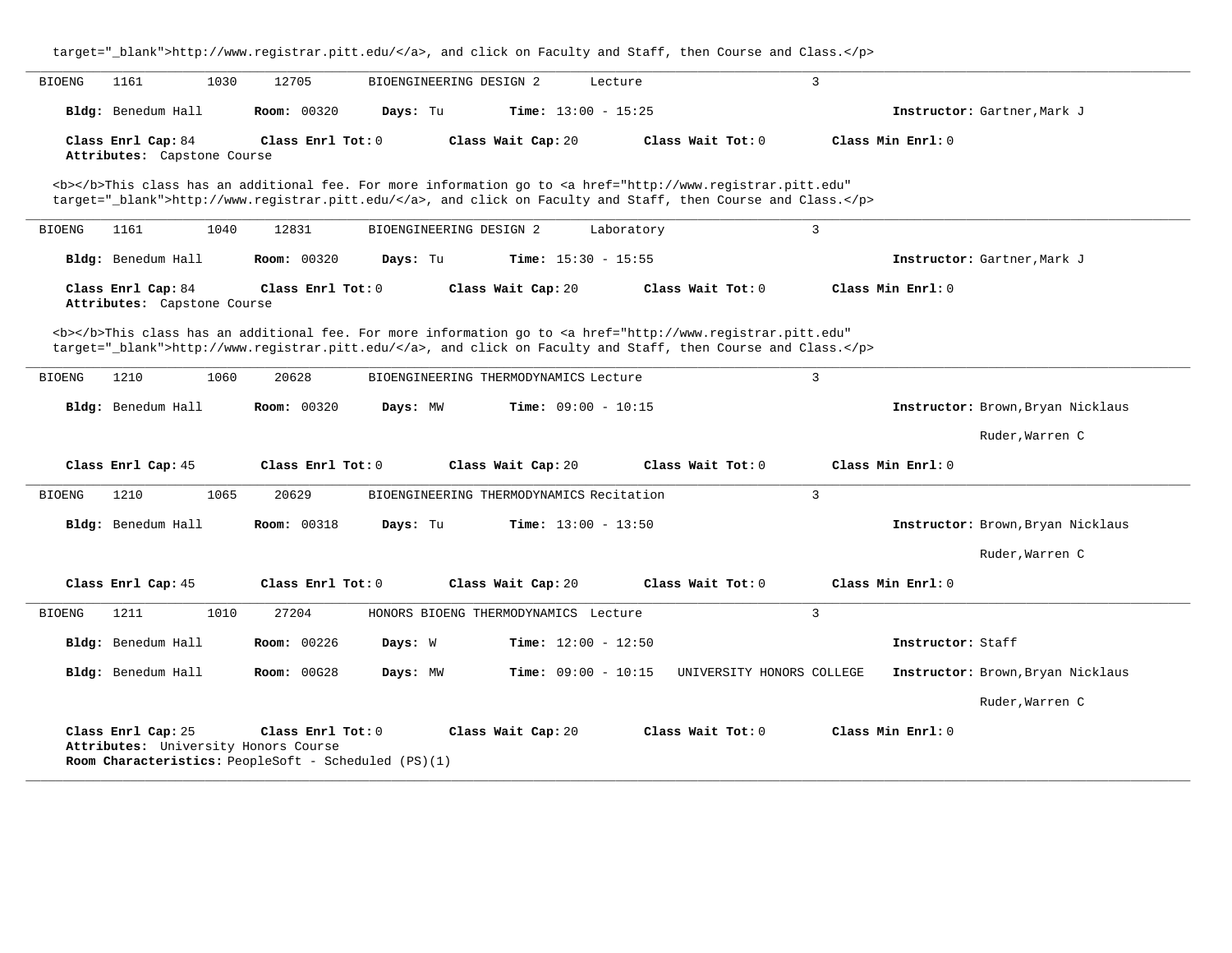# Report ID: SR201 **University of Pittsburgh University of Pittsburgh** Page No. 5 of 290 Page No. 5 of 290 **Schedule of Classes for Spring Term 2021-2022** Run Date: 06/15/2021 Schedule of Classes for Spring Term 2021-2022<br>**Academic Term**

### **Swanson School of Engineering - Bioengineering Program - Subject: Bioengineering**

| Catalog Nbr Section Class Nbr<br>Subject                      | Course Title                                                              | Component                                                                                                                             | Units<br>Topics                    |
|---------------------------------------------------------------|---------------------------------------------------------------------------|---------------------------------------------------------------------------------------------------------------------------------------|------------------------------------|
| 1211<br>1020<br><b>BIOENG</b>                                 | 27205                                                                     | HONORS BIOENG THERMODYNAMICS Recitation                                                                                               | $\mathcal{L}$                      |
| Bldg: Benedum Hall                                            | Room: 00318<br>Days: Tu                                                   | Time: 13:00 - 13:50 UNIVERSITY HONORS COLLEGE                                                                                         | Instructor: Brown, Bryan Nicklaus  |
|                                                               |                                                                           |                                                                                                                                       | Ruder, Warren C                    |
| Class Enrl Cap: 25<br>Attributes: University Honors Course    | Class Enrl Tot: 0                                                         | Class Wait Cap: 20<br>Class Wait Tot: 0                                                                                               | Class Min Enrl: 0                  |
| <b>BIOENG</b><br>1220<br>1010                                 | 27206<br>BIOTRANSPORT PHENOMENA                                           | Lecture                                                                                                                               | 3                                  |
| Bldg: Benedum Hall                                            | Room: 00320<br>Days: TuTh                                                 | <b>Time:</b> $11:00 - 12:15$                                                                                                          | Instructor: Zervantonakis, Ioannis |
| Class Enrl Cap: 44                                            | Class Enrl Tot: 0                                                         | Class Wait Cap: 20<br>Class Wait Tot: 0                                                                                               | Class Min Enrl: 0                  |
| 1220<br>1020<br><b>BIOENG</b>                                 | 27207<br>BIOTRANSPORT PHENOMENA                                           | Recitation                                                                                                                            | 3                                  |
| Bldg: TBA                                                     | Room: TBA<br>Days: W                                                      | <b>Time:</b> $14:00 - 14:50$                                                                                                          | Instructor: Zervantonakis, Ioannis |
| Class Enrl Cap: 44                                            | Class Enrl Tot: 0<br>Room Characteristics: PeopleSoft - Scheduled (PS)(1) | Class Wait Cap: 20<br>Class Wait Tot: 0                                                                                               | Class Min Enrl: 0                  |
| 1241<br>1020<br><b>BIOENG</b>                                 | 12848                                                                     | SOCTL, POL & ETHCL ISS BIOENG Lecture                                                                                                 | 3                                  |
| Bldg: Gardner Steel ConfeRoom: 00138                          | Days: MW                                                                  | <b>Time:</b> $08:30 - 09:45$                                                                                                          | Instructor: Mahboobin, Arash       |
| Class Enrl Cap: 44<br>Attributes: Undergraduate Global Health | Class Enrl Tot: 0<br>Room Characteristics: PeopleSoft - Scheduled (PS)(1) | Class Wait Cap: 20<br>Class Wait Tot: 0                                                                                               | Class Min Enrl: 0                  |
| 1310<br>1030<br><b>BIOENG</b>                                 | 12832                                                                     | LINEAR SYSTEMS & ELECTRONICS lLecture                                                                                                 | 3                                  |
| Bldg: TBA                                                     | Days: Th<br>Room: TBA                                                     | <b>Time:</b> $14:00 - 15:15$                                                                                                          | Instructor: Stetten, George Dewitt |
| Bldg: TBA                                                     | Room: TBA<br>Days: Tu                                                     | <b>Time:</b> $14:00 - 15:15$                                                                                                          | Instructor: Stetten, George Dewitt |
| Class Enrl Cap: 99                                            | Class Enrl Tot: 0<br>Room Characteristics: PeopleSoft - Scheduled (PS)(1) | Class Wait Cap: 20<br>Class Wait Tot: 0                                                                                               | Class Min Enrl: 0                  |
|                                                               |                                                                           | <b></b> This class has an additional fee. For more information go to <a <="" href="http://www.registrar.pitt.edu" td=""><td></td></a> |                                    |

**\_\_\_\_\_\_\_\_\_\_\_\_\_\_\_\_\_\_\_\_\_\_\_\_\_\_\_\_\_\_\_\_\_\_\_\_\_\_\_\_\_\_\_\_\_\_\_\_\_\_\_\_\_\_\_\_\_\_\_\_\_\_\_\_\_\_\_\_\_\_\_\_\_\_\_\_\_\_\_\_\_\_\_\_\_\_\_\_\_\_\_\_\_\_\_\_\_\_\_\_\_\_\_\_\_\_\_\_\_\_\_\_\_\_\_\_\_\_\_\_\_\_\_\_\_\_\_\_\_\_\_\_\_\_\_\_\_\_\_\_\_\_\_\_\_\_\_\_\_\_\_\_\_\_\_\_**

target="\_blank">http://www.registrar.pitt.edu/</a>, and click on Faculty and Staff, then Course and Class.</p>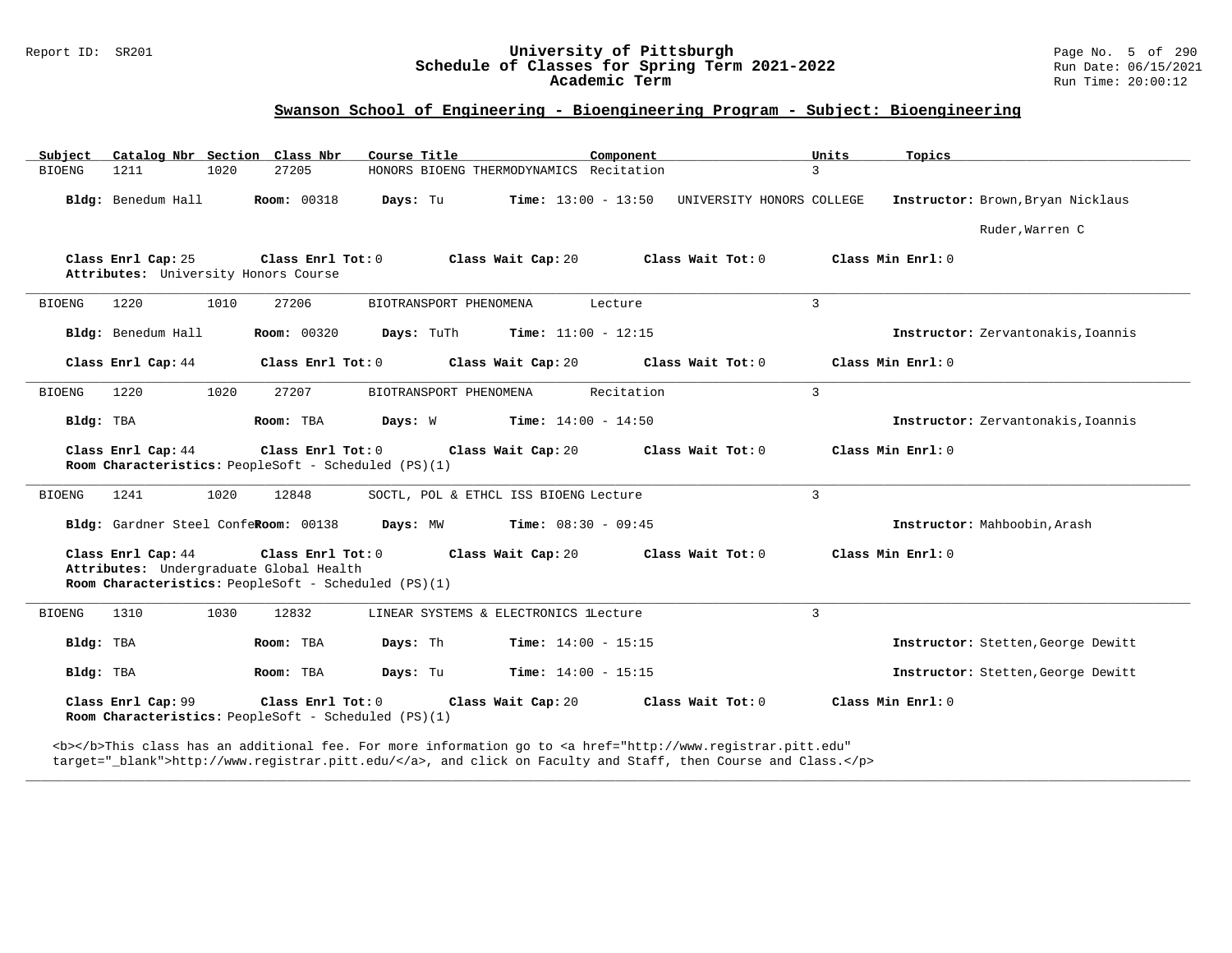#### Report ID: SR201 **University of Pittsburgh** Page No. 6 of 290 **Schedule of Classes for Spring Term 2021-2022** Run Date: 06/15/2021 **Academic Term** Run Time: 20:00:12

| Catalog Nbr Section Class Nbr<br>Subject                                                                                                                                                                                           | Course Title                             | Component                    | Units               | Topics                             |
|------------------------------------------------------------------------------------------------------------------------------------------------------------------------------------------------------------------------------------|------------------------------------------|------------------------------|---------------------|------------------------------------|
| 1310<br>1040<br>12952<br><b>BIOENG</b>                                                                                                                                                                                             | LINEAR SYSTEMS & ELECTRONICS lLaboratory |                              | 3                   |                                    |
| Bldg: Benedum Hall<br><b>Room: 00B10</b>                                                                                                                                                                                           | Days: Tu                                 | <b>Time:</b> $18:30 - 21:00$ |                     | Instructor: Stetten, George Dewitt |
| Class Enrl Cap: 27<br>Class Enrl Tot: 0                                                                                                                                                                                            | Class Wait Cap: 20                       | Class Wait Tot: $0$          | Class Min Enrl: 0   |                                    |
| <b></b> This class has an additional fee. For more information go to <a <br="" href="http://www.registrar.pitt.edu">target="_blank"&gt;http://www.registrar.pitt.edu/</a> , and click on Faculty and Staff, then Course and Class. |                                          |                              |                     |                                    |
| 1310<br>1050<br>12953<br><b>BIOENG</b>                                                                                                                                                                                             | LINEAR SYSTEMS & ELECTRONICS lLaboratory |                              | 3                   |                                    |
| Bldg: Benedum Hall<br>Room: 00B10                                                                                                                                                                                                  | Days: W                                  | <b>Time:</b> $18:30 - 21:00$ |                     | Instructor: Stetten, George Dewitt |
| Class Enrl Cap: 27<br>Class Enrl Tot: $0$                                                                                                                                                                                          | Class Wait Cap: 20                       | Class Wait Tot: 0            | Class Min $Enr1: 0$ |                                    |
| <b></b> This class has an additional fee. For more information go to <a <br="" href="http://www.registrar.pitt.edu">target="_blank"&gt;http://www.registrar.pitt.edu/</a> , and click on Faculty and Staff, then Course and Class. |                                          |                              |                     |                                    |
| <b>BIOENG</b><br>1310<br>1060<br>12833                                                                                                                                                                                             | LINEAR SYSTEMS & ELECTRONICS lLaboratory |                              | $\overline{3}$      |                                    |
| Bldg: Benedum Hall<br>Room: 00B10                                                                                                                                                                                                  | Days: Th                                 | <b>Time:</b> $18:30 - 21:00$ |                     | Instructor: Stetten, George Dewitt |
| Class Enrl Cap: 27<br>Class Enrl Tot: 0                                                                                                                                                                                            | Class Wait Cap: 20                       | Class Wait Tot: $0$          | Class Min Enrl: 0   |                                    |
| <b></b> This class has an additional fee. For more information go to <a <br="" href="http://www.registrar.pitt.edu">target="_blank"&gt;http://www.registrar.pitt.edu/</a> , and click on Faculty and Staff, then Course and Class. |                                          |                              |                     |                                    |
| 1070<br><b>BIOENG</b><br>1310<br>17299                                                                                                                                                                                             | LINEAR SYSTEMS & ELECTRONICS lLaboratory |                              | $\overline{3}$      |                                    |
| Bldg: Benedum Hall<br><b>Room: 00B10</b>                                                                                                                                                                                           | Days: M                                  | <b>Time:</b> $18:30 - 21:00$ |                     | Instructor: Stetten, George Dewitt |
| Class Enrl Cap: 27<br>Class Enrl Tot: 0                                                                                                                                                                                            | Class Wait Cap: 20                       | Class Wait Tot: 0            | Class Min Enrl: 0   |                                    |
| <b></b> This class has an additional fee. For more information go to <a <br="" href="http://www.registrar.pitt.edu">target=" blank"&gt;http://www.registrar.pitt.edu/</a> , and click on Faculty and Staff, then Course and Class. |                                          |                              |                     |                                    |
| 1355<br>1010<br>27381<br><b>BIOENG</b>                                                                                                                                                                                             | MEDICAL PRODUCT REGULATION               | Lecture                      | $\overline{3}$      |                                    |
| Bldg: Benedum Hall<br><b>Room: 00G36</b>                                                                                                                                                                                           | Days: Th                                 | Time: $12:00 - 14:25$        |                     | Instructor: Gartner, Mark J        |
| Class Enrl Cap: 20<br>Class Enrl Tot: $0$<br>Room Characteristics: PeopleSoft - Scheduled (PS)(1)                                                                                                                                  | Class Wait Cap: 20                       | Class Wait Tot: 0            | Class Min Enrl: 0   |                                    |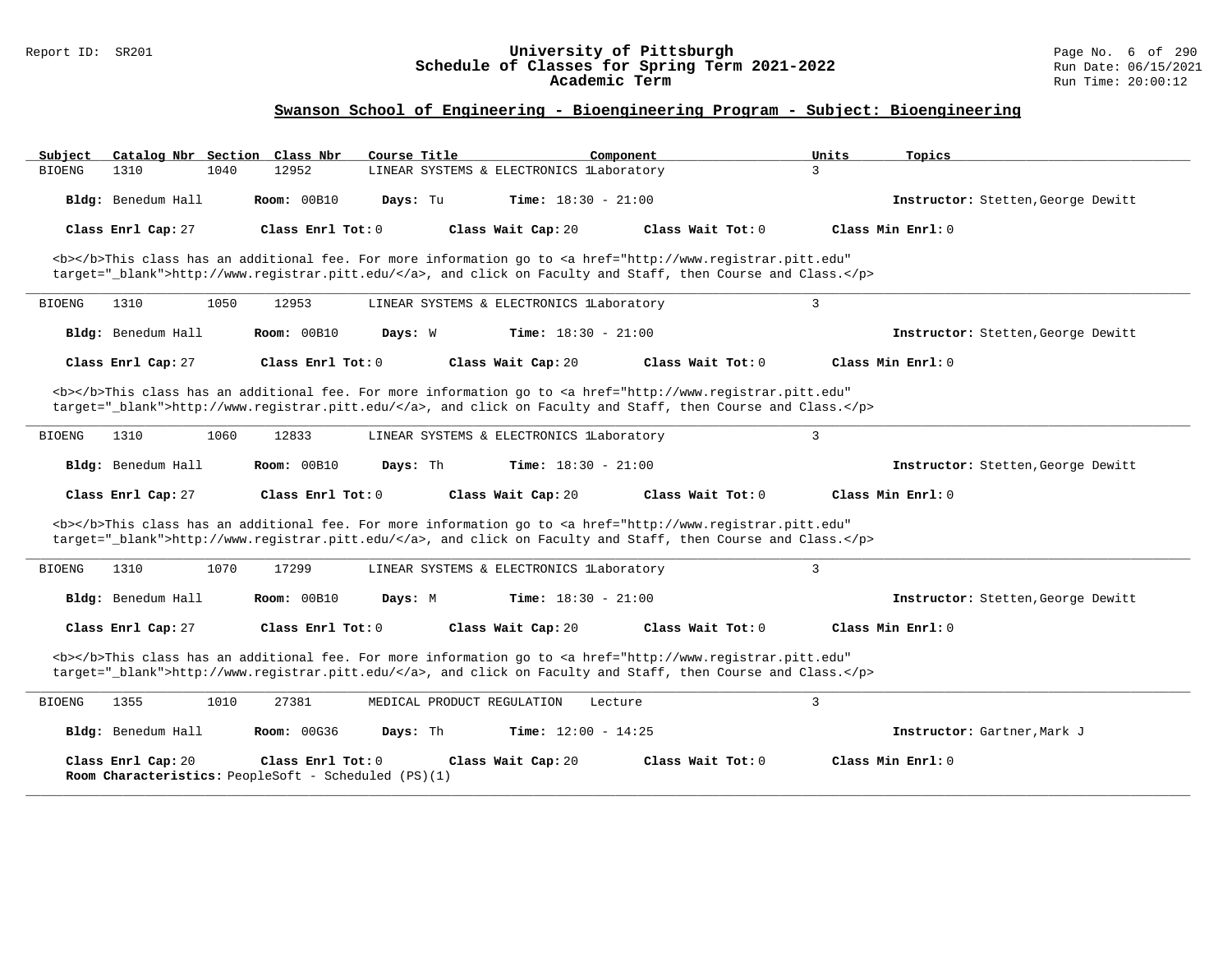#### Report ID: SR201 **University of Pittsburgh** Page No. 7 of 290 **Schedule of Classes for Spring Term 2021-2022** Run Date: 06/15/2021 **Academic Term** Run Time: 20:00:12

| Catalog Nbr Section Class Nbr<br>Subject                                                                                                  | Course Title<br>Component                                                                                                                   | Units<br>Topics                        |
|-------------------------------------------------------------------------------------------------------------------------------------------|---------------------------------------------------------------------------------------------------------------------------------------------|----------------------------------------|
| 1383<br>1060<br>16128<br>BIOENG                                                                                                           | BIOMEDICAL OPTICAL MICROSCOPY Lecture                                                                                                       | $\overline{3}$                         |
| <b>Room: 00318</b><br>Bldg: Benedum Hall                                                                                                  | Days: TuTh<br>Time: $09:00 - 10:15$                                                                                                         | Instructor: Liu, Yang                  |
| Class Enrl Cap: 18<br>Class Enrl Tot: 0<br>Room Characteristics: (1)<br>Combined Section ID: 0448(BIOENG/1383/2383) - BIOENG 2383(#16129) | Class Wait Cap: 10<br>Class Wait Tot: 0                                                                                                     | Class Min $Enr1: 0$                    |
| 1533<br>1080<br>26603<br>BIOENG                                                                                                           | CONTROLLED DRUG DELIVERY<br>Lecture                                                                                                         | $\overline{3}$                         |
| Bldg: Benedum Hall<br><b>Room: 00309</b>                                                                                                  | Days: TuTh<br><b>Time:</b> $14:30 - 15:45$                                                                                                  | Instructor: Fedorchak, Morgan Virginia |
| Class Enrl Cap: 15<br>Class Enrl Tot: 0<br>Combined Section ID: 0955(CHE 1533/BIOENG 1533) - CHE 1533(#26599)                             | Class Wait Cap: 10<br>Class Wait Tot: 0                                                                                                     | Class Min Enrl: 0                      |
| 1580<br>1020<br>24939<br>BIOENG                                                                                                           | BIOMD APPLC SIGNAL PROCEED<br>Lecture                                                                                                       | $\overline{4}$                         |
| Bldg: Benedum Hall<br><b>Room: 00G31</b>                                                                                                  | <b>Time:</b> $10:30 - 11:45$<br>Days: MW                                                                                                    | Instructor: Loughlin, Patrick J        |
| Class Enrl Cap: 40<br>Class Enrl Tot: 0<br>Room Characteristics: PeopleSoft - Scheduled (PS)(1)                                           | Class Wait Tot: 0<br>Class Wait Cap: 20                                                                                                     | Class Min Enrl: 0                      |
| 1586<br>1020<br>22921<br><b>BIOENG</b>                                                                                                    | OUAN SYSTEMS NEUROSCIENCE<br>Lecture                                                                                                        | $\overline{3}$                         |
| Bldg: Benedum Hall<br><b>Room: 00G36</b>                                                                                                  | Days: MWF<br><b>Time:</b> $13:00 - 13:50$<br>UNIVERSITY HONORS COLLEGE                                                                      | Instructor: Batista, Aaron P           |
|                                                                                                                                           |                                                                                                                                             | Iordanova, Bistra E                    |
| Class Enrl Cap: 19<br>Class Enrl Tot: 0<br>Attributes: University Honors Course<br>Room Characteristics: PeopleSoft - Scheduled (PS)(1)   | Class Wait Cap: 10<br>Class Wait Tot: 0                                                                                                     | Class Min Enrl: 0                      |
| 1620<br>1020<br>12947<br><b>BIOENG</b>                                                                                                    | INTRO TO TISSUE ENGINEERING Lecture                                                                                                         | $\overline{3}$                         |
| Bldg: Benedum Hall<br><b>Room: 00320</b>                                                                                                  | Days: MW<br><b>Time:</b> $12:00 - 13:15$                                                                                                    | Instructor: Marra, Kacey Gribbin       |
|                                                                                                                                           |                                                                                                                                             | Mars, Wendy Michelle                   |
| Class Enrl Tot: 0<br>Class Enrl Cap: 37<br>Room Characteristics: Media - Data Projector/Monitor(1)                                        | Class Wait Cap: 20<br>Class Wait Tot: 0<br>Combined Section ID: 0116(BIOENG/1620/2620/MSCMP/2760) - MSCMP 2760(#27905), BIOENG 2620(#27906) | Class Min $Enr1: 0$                    |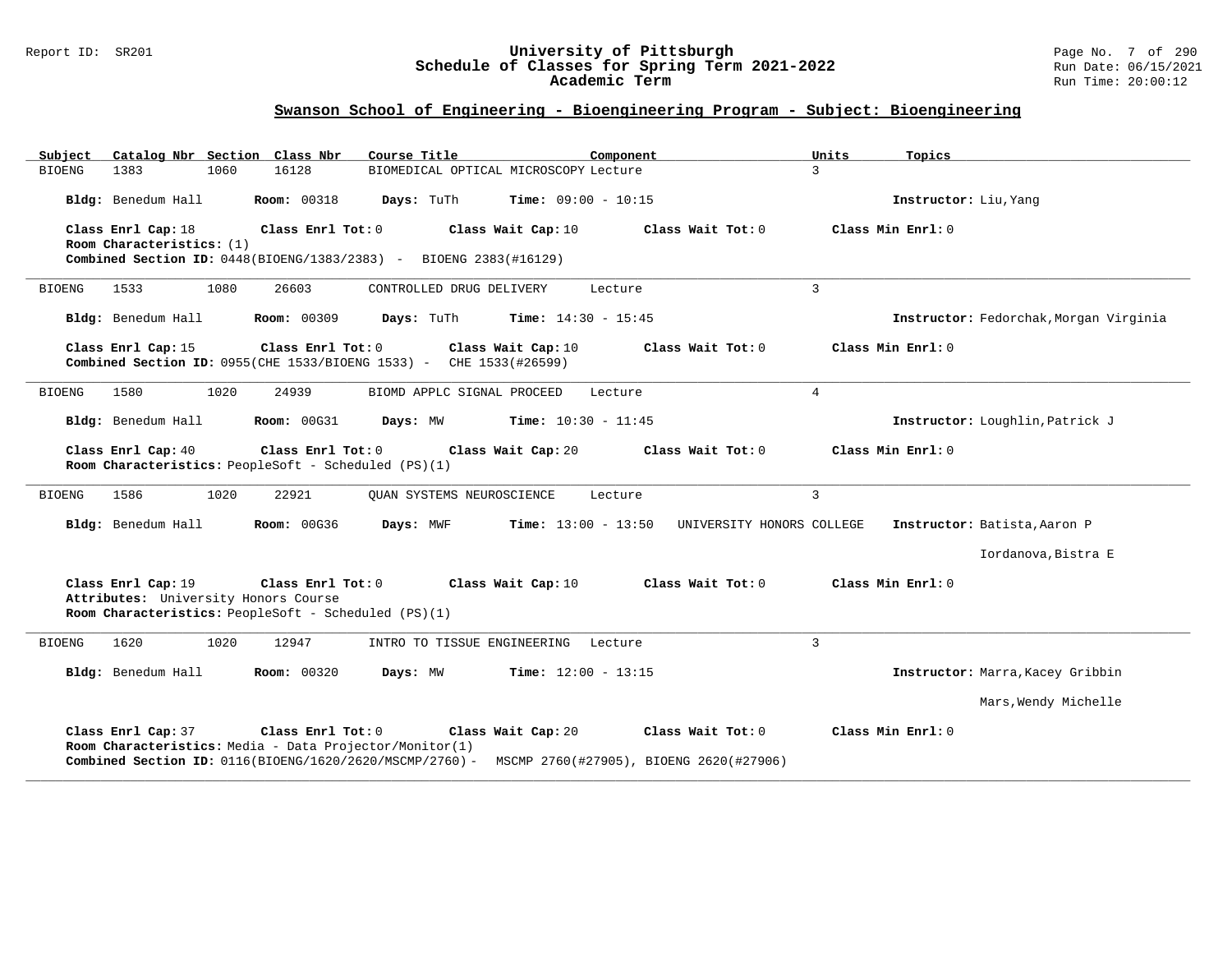### Report ID: SR201 **University of Pittsburgh** Page No. 8 of 290 **Schedule of Classes for Spring Term 2021-2022** Run Date: 06/15/2021 **Academic Term** Run Time: 20:00:12

| Subject       | Catalog Nbr Section Class Nbr                                                                                                                                                      |      |                    | Course Title |                                          |                              | Component         | Units          | Topics            |                                       |
|---------------|------------------------------------------------------------------------------------------------------------------------------------------------------------------------------------|------|--------------------|--------------|------------------------------------------|------------------------------|-------------------|----------------|-------------------|---------------------------------------|
| <b>BIOENG</b> | 1630                                                                                                                                                                               | 1010 | 12660              |              | BIOMECH 1-MECHL PRIN BIO SYMS Lecture    |                              |                   | $\mathbf{3}$   |                   |                                       |
|               | Bldg: Benedum Hall                                                                                                                                                                 |      | Room: 00320        | Days: MW     |                                          | <b>Time:</b> $15:30 - 16:45$ |                   |                |                   | Instructor: Chambers, April Jeannette |
|               |                                                                                                                                                                                    |      |                    |              |                                          |                              |                   |                |                   | Maiti, Spandan                        |
|               | Class Enrl Cap: 36<br>Room Characteristics: (1)                                                                                                                                    |      | Class Enrl Tot: 0  |              | Class Wait Cap: 20                       |                              | Class Wait Tot: 0 |                | Class Min Enrl: 0 |                                       |
| <b>BIOENG</b> | 1630                                                                                                                                                                               | 1015 | 12708              |              | BIOMECH 1-MECHL PRIN BIO SYMS Recitation |                              |                   | $\overline{3}$ |                   |                                       |
|               | Bldg: Benedum Hall                                                                                                                                                                 |      | <b>Room: 00320</b> | Days: Th     |                                          | <b>Time:</b> $09:00 - 09:50$ |                   |                |                   | Instructor: Maiti, Spandan            |
|               |                                                                                                                                                                                    |      |                    |              |                                          |                              |                   |                |                   | Chambers, April Jeannette             |
|               | Class Enrl Cap: 36                                                                                                                                                                 |      | Class Enrl Tot: 0  |              | Class Wait Cap: 20                       |                              | Class Wait Tot: 0 |                | Class Min Enrl: 0 |                                       |
| <b>BIOENG</b> | 1630                                                                                                                                                                               | 1100 | 20630              |              | BIOMECH 1-MECHL PRIN BIO SYMS Lecture    |                              |                   | $\overline{3}$ |                   |                                       |
|               | Bldg: Benedum Hall                                                                                                                                                                 |      | <b>Room: 00320</b> | Days: MW     |                                          | <b>Time:</b> $13:30 - 14:45$ |                   |                |                   | Instructor: Maiti, Spandan            |
|               |                                                                                                                                                                                    |      |                    |              |                                          |                              |                   |                |                   | Chambers, April Jeannette             |
|               | Class Enrl Cap: 40                                                                                                                                                                 |      | Class Enrl Tot: 0  |              | Class Wait Cap: 20                       |                              | Class Wait Tot: 0 |                | Class Min Enrl: 0 |                                       |
| <b>BIOENG</b> | 1630                                                                                                                                                                               | 1105 | 20631              |              | BIOMECH 1-MECHL PRIN BIO SYMS Recitation |                              |                   | $\overline{3}$ |                   |                                       |
|               | Bldg: Benedum Hall                                                                                                                                                                 |      | <b>Room: 00226</b> | Days: Th     |                                          | <b>Time:</b> $09:00 - 09:50$ |                   |                |                   | Instructor: Maiti, Spandan            |
|               |                                                                                                                                                                                    |      |                    |              |                                          |                              |                   |                |                   | Chambers, April Jeannette             |
|               | Class Enrl Cap: 50<br>Room Characteristics: PeopleSoft - Scheduled (PS)(1)                                                                                                         |      | Class Enrl Tot: 0  |              | Class Wait Cap: 20                       |                              | Class Wait Tot: 0 |                | Class Min Enrl: 0 |                                       |
| <b>BIOENG</b> | 1632                                                                                                                                                                               | 1070 | 14983              |              | BIOMECH 3: BIODYNAMICS OF MOVMLecture    |                              |                   | $\overline{3}$ |                   |                                       |
| Bldg: TBA     |                                                                                                                                                                                    |      | Room: TBA          | Days: Th     |                                          | <b>Time:</b> $12:30 - 14:15$ |                   |                |                   | Instructor: Mahboobin, Arash          |
|               |                                                                                                                                                                                    |      |                    |              |                                          |                              |                   |                |                   | Cham Dit Tham, Rakie                  |
|               | Bldg: Benedum Hall                                                                                                                                                                 |      | <b>Room: 00G28</b> | Days: Tu     |                                          | <b>Time:</b> $12:00 - 12:50$ |                   |                |                   | Instructor: Mahboobin, Arash          |
|               |                                                                                                                                                                                    |      |                    |              |                                          |                              |                   |                |                   | Cham Dit Tham, Rakie                  |
|               | Class Enrl Cap: 20<br>Room Characteristics: Media - Data Projector/Monitor(1), PeopleSoft - Scheduled (PS)(1)<br>Combined Section ID: 0046(BIOENG/1632/2632) - BIOENG 2632(#21765) |      | Class Enrl Tot: 0  |              | Class Wait Cap: 20                       |                              | Class Wait Tot: 0 |                | Class Min Enrl: 0 |                                       |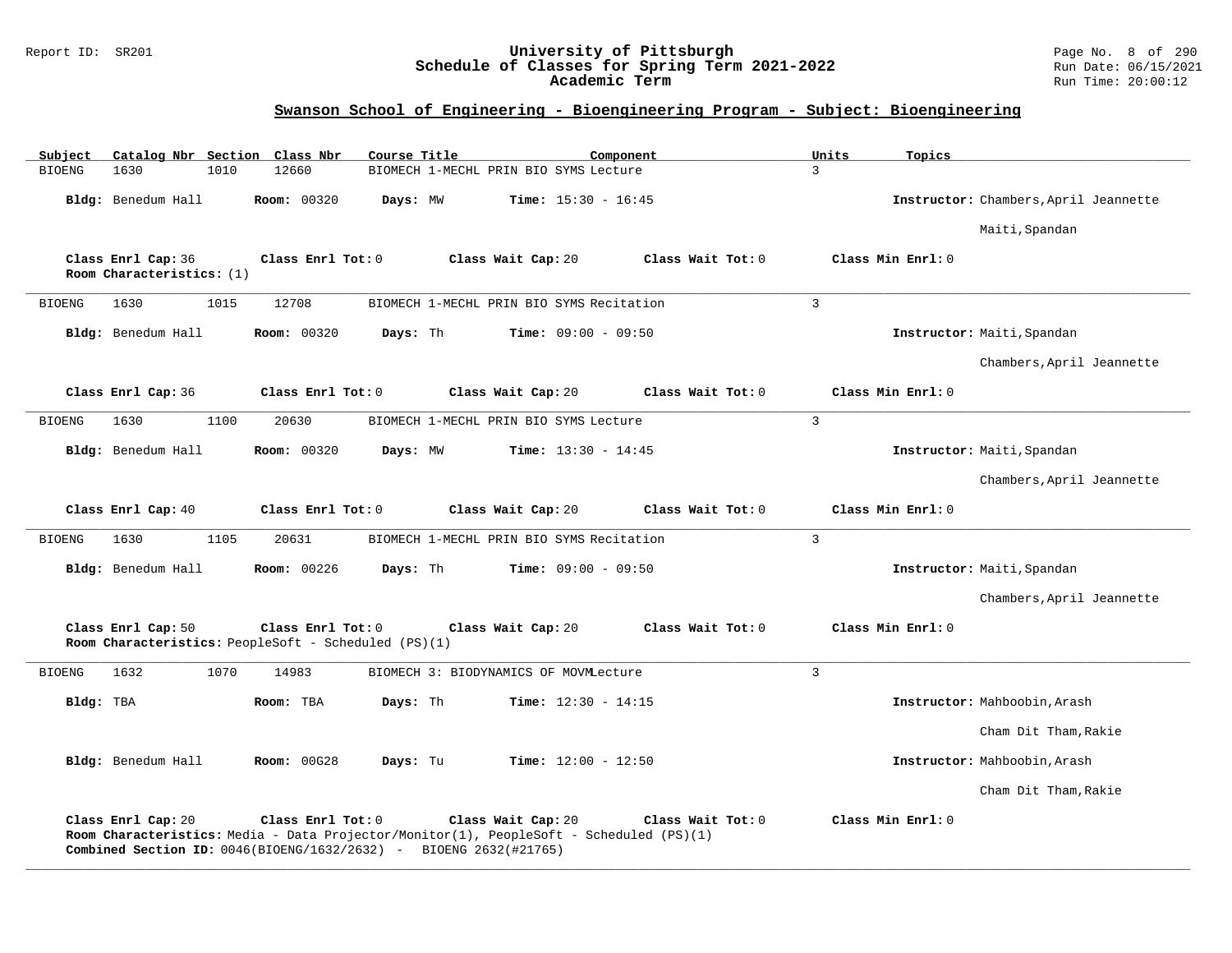| <b>BIOENG</b><br>1680<br>1030 | 22955<br>BIOMEDICAL APPLC OF CONTROL<br>Lecture                                                                                                                                          | $\overline{4}$                   |
|-------------------------------|------------------------------------------------------------------------------------------------------------------------------------------------------------------------------------------|----------------------------------|
| Bldg: Benedum Hall            | <b>Room: 00320</b><br>Days: MW<br><b>Time:</b> $10:30 - 11:45$                                                                                                                           | Instructor: Gandhi, Neeraj       |
|                               |                                                                                                                                                                                          | Weber, Douglas                   |
| Class Enrl Cap: 50            | Class Enrl Tot: 0<br>Class Wait Cap: 20<br>Class Wait Tot: 0                                                                                                                             | Class Min Enrl: 0                |
| 1680<br>1035<br><b>BIOENG</b> | 24009<br>BIOMEDICAL APPLC OF CONTROL Laboratory                                                                                                                                          | $\overline{4}$                   |
| Bldg: Benedum Hall            | <b>Room: 00229</b><br>Days: F<br><b>Time:</b> $09:30 - 11:55$                                                                                                                            | Instructor: Gandhi, Neeraj       |
|                               |                                                                                                                                                                                          | Weber, Douglas                   |
| Class Enrl Cap: 50            | Class Enrl Tot: 0<br>Class Wait Cap: 20<br>Class Wait Tot: 0<br>Room Characteristics: PeopleSoft - Scheduled (PS)(1)                                                                     | Class Min Enrl: 0                |
| 2001<br>1030<br><b>BIOENG</b> | 12818<br>MATH METHODS BIOENGINEERING 1 Lecture                                                                                                                                           | $\overline{3}$                   |
| Bldg: Benedum Hall            | <b>Room: 00G36</b><br>Days: WF<br><b>Time:</b> $15:00 - 16:15$                                                                                                                           | Instructor: Hung, Tin-Kan        |
| Class Enrl Cap: 45            | Class Enrl Tot: 0<br>Class Wait Cap: 0<br>Class Wait Tot: 0<br>Room Characteristics: PeopleSoft - Scheduled (PS)(1)                                                                      | Class Min Enrl: 0                |
| <b>BIOENG</b><br>2016<br>1080 | 17887<br>FUNDM PRIN BIDEGRBL METLC ALLYLecture                                                                                                                                           | 3                                |
| Bldg: Benedum Hall            | <b>Room: 00312</b><br><b>Time:</b> $15:00 - 16:15$<br>Days: MW                                                                                                                           | Instructor: Kumta, Prashant N    |
| Class Enrl Cap: 8             | Class Enrl Tot: 0<br>Class Wait Tot: 0<br>Class Wait Cap: 0<br>Combined Section ID: 0873(BIOENG 2016/CHE 2016) - CHE 2016(#17888)                                                        | Class Min Enrl: 0                |
| <b>BIOENG</b><br>2023<br>1060 | 12631<br>BIOENGINEERING SEMINAR SERIES Seminar                                                                                                                                           | $\mathbf{1}$                     |
| Bldg: TBA                     | Room: TBA<br>Days: Th<br><b>Time:</b> $16:00 - 17:25$                                                                                                                                    | Instructor: Weber, Douglas       |
| Class Enrl Cap: 150           | Class Enrl Tot: 0<br>Class Wait Cap: 0<br>Class Wait Tot: 0<br>Room Characteristics: PeopleSoft - Scheduled (PS)(1)<br>Combined Section ID: 0255(BIOENG/2023/2024) - BIOENG 2024(#12813) | Class Min Enrl: 0                |
| 2024<br>1060<br><b>BIOENG</b> | 12813<br>BIOENGINEERING SEM FOR PROF MSSeminar                                                                                                                                           | $\Omega$                         |
| Bldg: TBA                     | <b>Time:</b> $16:00 - 17:25$<br>Room: TBA<br>Days: Th                                                                                                                                    | Instructor: Weber, Douglas       |
| Class Enrl Cap: 12            | Class Enrl Tot: 0<br>Class Wait Cap: 0<br>Class Wait Tot: 0<br>Room Characteristics: PeopleSoft - Scheduled (PS)(1)<br>Combined Section ID: 0255(BIOENG/2023/2024) - BIOENG 2023(#12631) | Class Min Enrl: 0                |
| <b>BIOENG</b><br>2045<br>1040 | 28301<br>CMPTL CASE STDS IN BIOMD ENGR Lecture                                                                                                                                           | $\mathcal{L}$                    |
| Bldg: TBA                     | <b>Time:</b> $11:00 - 12:30$<br>Room: TBA<br>Days: TuW                                                                                                                                   | Instructor: Ibrahim, Tamer Selim |
| Class Enrl Cap: 35            | Class Enrl Tot: 0<br>Class Wait Cap: 0<br>Class Wait Tot: 0                                                                                                                              | Class Min Enrl: 0                |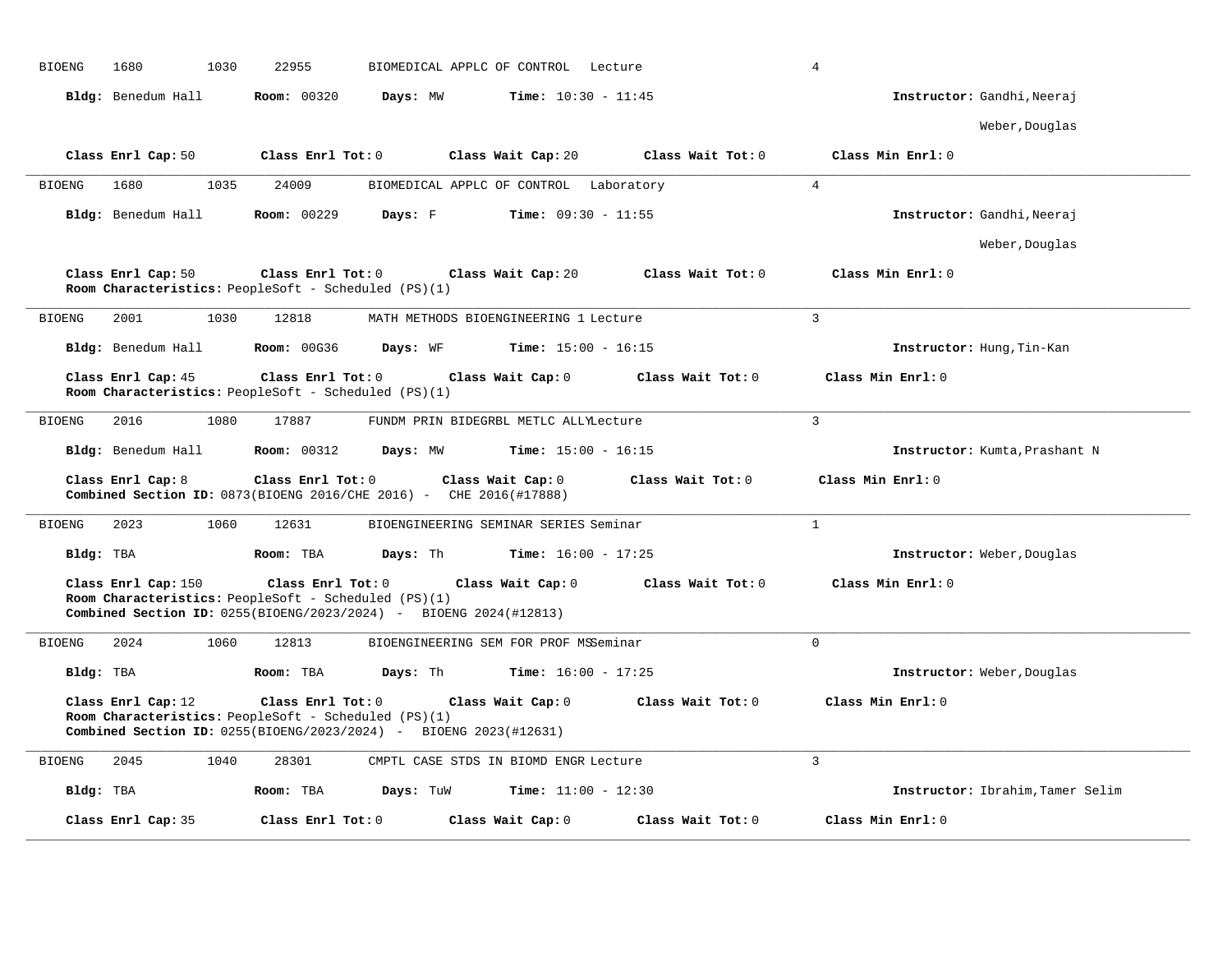#### Report ID: SR201 **University of Pittsburgh** Page No. 10 of 290 **Schedule of Classes for Spring Term 2021-2022** Run Date: 06/15/2021 **Academic Term** Run Time: 20:00:12

| Catalog Nbr Section Class Nbr<br>Subject | Course Title                                                                          | Component                                                                                  | Units<br>Topics                |
|------------------------------------------|---------------------------------------------------------------------------------------|--------------------------------------------------------------------------------------------|--------------------------------|
| 2067<br>1060<br><b>BIOENG</b>            | 15036                                                                                 | MUSCULOSKELETAL BIOMECHANICS Lecture                                                       | $\mathbf{z}$                   |
|                                          | Bldg: Benedum Hall <b>Room:</b> 00G36 <b>Days:</b> TuTh <b>Time:</b> 09:30 - 10:45    |                                                                                            | Instructor: Debski, Richard E  |
| Class Enrl Cap: 24                       |                                                                                       | Class Enrl Tot: $0$ Class Wait Cap: $0$ Class Wait Tot: $0$ Class Min Enrl: $0$            |                                |
|                                          | Room Characteristics: PeopleSoft - Scheduled (PS)(1)                                  |                                                                                            |                                |
|                                          | Combined Section ID: 0097(ME/2067/BIOENG/2067) - ME 2067(#17836)                      |                                                                                            |                                |
| 2095<br>BIOENG<br>1010                   | 12623<br>GRADUATE PROJECTS                                                            | Directed Studies                                                                           | $1 - 6$                        |
| Bldg: TO BE ARRANGED                     | Room: TBA $Days:$ TBA $Time: 00:00 - 00:00$                                           |                                                                                            | Instructor: Fedor, Max Andrew  |
| Class Enrl Cap: 35                       |                                                                                       | Class Enrl Tot: $0$ Class Wait Cap: $0$ Class Wait Tot: $0$ Class Min Enrl: $0$            |                                |
| 1020<br>BIOENG<br>2095                   | 16910<br>GRADUATE PROJECTS                                                            | Directed Studies                                                                           | $1 - 6$                        |
| Bldg: TO BE ARRANGED                     | Room: TBA $Days:$ TBA $Time: 00:00 - 00:00$                                           |                                                                                            | Instructor: Debski, Richard E  |
| Class Enrl Cap: 35                       |                                                                                       | Class Enrl Tot: $0$ Class Wait Cap: $0$ Class Wait Tot: $0$ Class Min Enrl: $0$            |                                |
| 2095<br>1030<br>BIOENG                   | 16911                                                                                 | GRADUATE PROJECTS Directed Studies                                                         | $1 - 6$                        |
| Bldg: TO BE ARRANGED                     | <b>Room:</b> TBA <b>Days:</b> TBA <b>Time:</b> 00:00 - 00:00                          |                                                                                            | Instructor: Gurleyik, Kilichan |
|                                          |                                                                                       | Class Enrl Cap: 35 Class Enrl Tot: 0 Class Wait Cap: 0 Class Wait Tot: 0 Class Min Enrl: 0 |                                |
|                                          |                                                                                       |                                                                                            |                                |
| 2095<br>1040<br>BIOENG                   | 16912                                                                                 | GRADUATE PROJECTS Directed Studies                                                         | $1 - 6$                        |
| Bldg: TO BE ARRANGED                     | Room: TBA $\rule{1em}{0.15mm}$ Days: TBA $\rule{1.5mm}{0.15mm}$ Time: $00:00 - 00:00$ |                                                                                            | Instructor: Borovetz, Harvey S |
| Class Enrl Cap: 35                       |                                                                                       | Class Enrl Tot: $0$ Class Wait Cap: $0$ Class Wait Tot: $0$ Class Min Enrl: $0$            |                                |
| 2095<br>1050<br>BIOENG                   | 16913                                                                                 | GRADUATE PROJECTS Directed Studies                                                         | $1 - 6$                        |
| Bldg: TO BE ARRANGED                     | Room: TBA $Days: TBA$ Time: $00:00 - 00:00$                                           |                                                                                            | Instructor: Staff              |
| Class Enrl Cap: 35                       |                                                                                       | Class Enrl Tot: $0$ Class Wait Cap: $0$ Class Wait Tot: $0$ Class Min Enrl: $0$            |                                |
| 2095<br>1060<br>BIOENG                   | 16914                                                                                 | GRADUATE PROJECTS Directed Studies                                                         | $1 - 6$                        |
| Bldg: TO BE ARRANGED                     | Room: TBA $Days:$ TBA $Time: 00:00 - 00:00$                                           |                                                                                            | Instructor: Staff              |
| Class Enrl Cap: 35                       | Class Enrl Tot: 0 Class Wait Cap: 0                                                   | Class Wait Tot: 0                                                                          | Class Min Enrl: 0              |
|                                          |                                                                                       |                                                                                            |                                |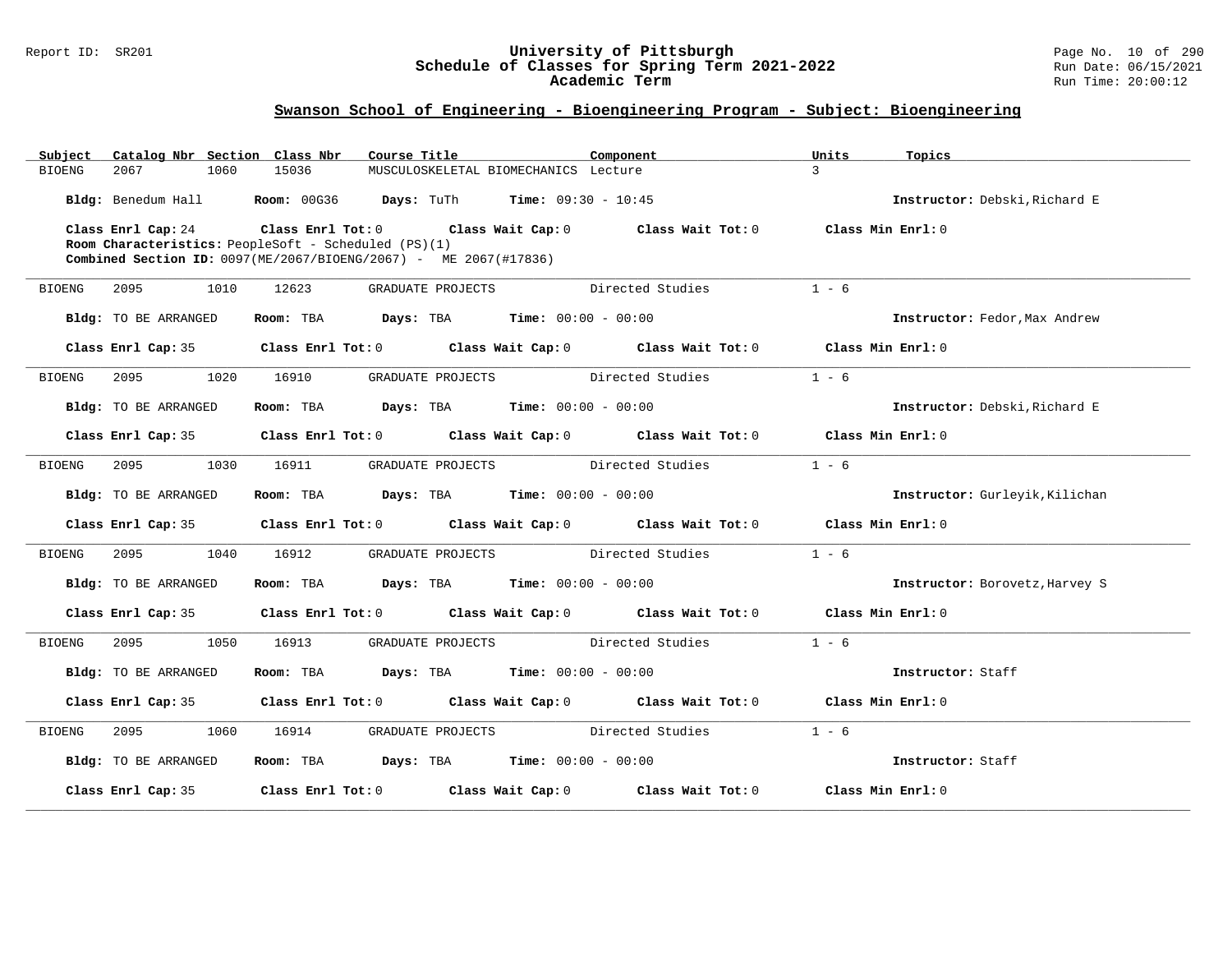#### Report ID: SR201 **University of Pittsburgh** Page No. 11 of 290 **Schedule of Classes for Spring Term 2021-2022** Run Date: 06/15/2021 **Academic Term** Run Time: 20:00:12

| Subject               | Catalog Nbr Section Class Nbr                        |      |                    |                   | Course Title |                          |                                                                          | Component |                         | Units             | Topics |                                                           |
|-----------------------|------------------------------------------------------|------|--------------------|-------------------|--------------|--------------------------|--------------------------------------------------------------------------|-----------|-------------------------|-------------------|--------|-----------------------------------------------------------|
| <b>BIOENG</b><br>2151 |                                                      | 1060 | 17744              |                   |              |                          | MEDICAL PRODUCT DEVELOPMENT                                              | Lecture   |                         | 3                 |        |                                                           |
|                       | Bldg: Benedum Hall                                   |      | <b>Room: 00320</b> |                   | Days: Tu     |                          | <b>Time:</b> $18:00 - 21:00$                                             |           |                         |                   |        | MEDICAL PRODUCT DEVELOPMENT Instructor: Hirschman, Alan D |
| Class Enrl Cap: 30    |                                                      |      |                    | Class Enrl Tot: 0 |              |                          | Class Wait Cap: 0                                                        |           | Class Wait Tot: 0       | Class Min Enrl: 0 |        |                                                           |
|                       |                                                      |      |                    |                   |              |                          | Combined Section ID: $0797(BIOENG/2151/CLRES/2516)$ - CLRES 2156(#24738) |           |                         |                   |        |                                                           |
| <b>BIOENG</b><br>2154 |                                                      | 1010 | 26772              |                   |              |                          | WRKSHP DSGN MANUFACTURABILITY Workshop                                   |           |                         | $\mathbf{1}$      |        |                                                           |
|                       | <b>Bldg:</b> TO BE ARRANGED                          |      | Room: TBA          |                   | Days: Th     |                          | <b>Time:</b> $16:00 - 17:50$                                             |           |                         |                   |        | Instructor: Gurleyik, Kilichan                            |
|                       |                                                      |      |                    |                   |              |                          |                                                                          |           |                         |                   |        | Mandala, Mahender Arjun                                   |
| Class Enrl Cap: 10    |                                                      |      |                    | Class Enrl Tot: 0 |              |                          | Class Wait Cap: 0                                                        |           | Class Wait Tot: 0       | Class Min Enrl: 0 |        |                                                           |
| <b>BIOENG</b><br>2170 |                                                      | 1050 | 20930              |                   |              | CLINICAL BIOENGINEERING  |                                                                          | Lecture   |                         | 3                 |        |                                                           |
|                       | Bldg: Benedum Hall                                   |      | <b>Room: 00320</b> |                   | Days: Th     |                          | <b>Time:</b> $18:00 - 21:00$                                             |           | CLINICAL BIOENGINEERING |                   |        | Instructor: Gurleyik, Kilichan                            |
|                       |                                                      |      |                    |                   |              |                          |                                                                          |           |                         |                   |        | Mhatre, Anand Ashok                                       |
| Class Enrl Cap: 25    |                                                      |      |                    | Class Enrl Tot: 0 |              |                          | Class Wait Cap: 0                                                        |           | Class Wait Tot: 0       | Class Min Enrl: 0 |        |                                                           |
| 2175<br><b>BIOENG</b> |                                                      | 1100 | 27730              |                   |              |                          | HUMN FACTORS ENGR MED DEVICES Lecture                                    |           |                         | $\overline{3}$    |        |                                                           |
|                       | Bldg: Benedum Hall                                   |      | Room: 00320        |                   | Days: W      |                          | <b>Time:</b> $18:00 - 21:00$                                             |           |                         |                   |        | Instructor: Redfern, Mark S                               |
| Class Enrl Cap: 20    |                                                      |      |                    | Class Enrl Tot: 0 |              |                          | Class Wait Cap: 0                                                        |           | Class Wait Tot: 0       | Class Min Enrl: 0 |        |                                                           |
| 2230<br><b>BIOENG</b> |                                                      | 1055 | 30448              |                   |              | CARDIO ORGAN REPLACEMENT |                                                                          | Lecture   |                         | 3                 |        |                                                           |
|                       | Bldg: TO BE ARRANGED                                 |      | Room: TBA          |                   | Days: Th     |                          | <b>Time:</b> $13:30 - 16:00$                                             |           |                         |                   |        | Instructor: Borovetz, Harvey S                            |
|                       |                                                      |      |                    |                   |              |                          |                                                                          |           |                         |                   |        | Orizondo, Ryan A                                          |
|                       |                                                      |      |                    |                   |              |                          |                                                                          |           |                         |                   |        | Vorp, David A                                             |
| Class Enrl Cap: 20    |                                                      |      |                    | Class Enrl Tot: 0 |              |                          | Class Wait Cap: 0                                                        |           | Class Wait Tot: 0       | Class Min Enrl: 0 |        |                                                           |
| 2242<br><b>BIOENG</b> |                                                      | 1200 | 24103              |                   |              |                          | SOCTL, POL & ETHCL ISS BIOT 2 Lecture                                    |           |                         | $\overline{3}$    |        |                                                           |
| Bldg: TBA             |                                                      |      | Room: TBA          |                   | Days: W      |                          | <b>Time:</b> $18:00 - 21:00$                                             |           |                         |                   |        | Instructor: Manz, Jennifer Lynn                           |
|                       |                                                      |      |                    |                   |              |                          |                                                                          |           |                         |                   |        | Schmidt, Karen L                                          |
| Class Enrl Cap: 30    | Room Characteristics: PeopleSoft - Scheduled (PS)(1) |      |                    | Class Enrl Tot: 0 |              |                          | Class Wait Cap: 0                                                        |           | Class Wait Tot: 0       | Class Min Enrl: 0 |        |                                                           |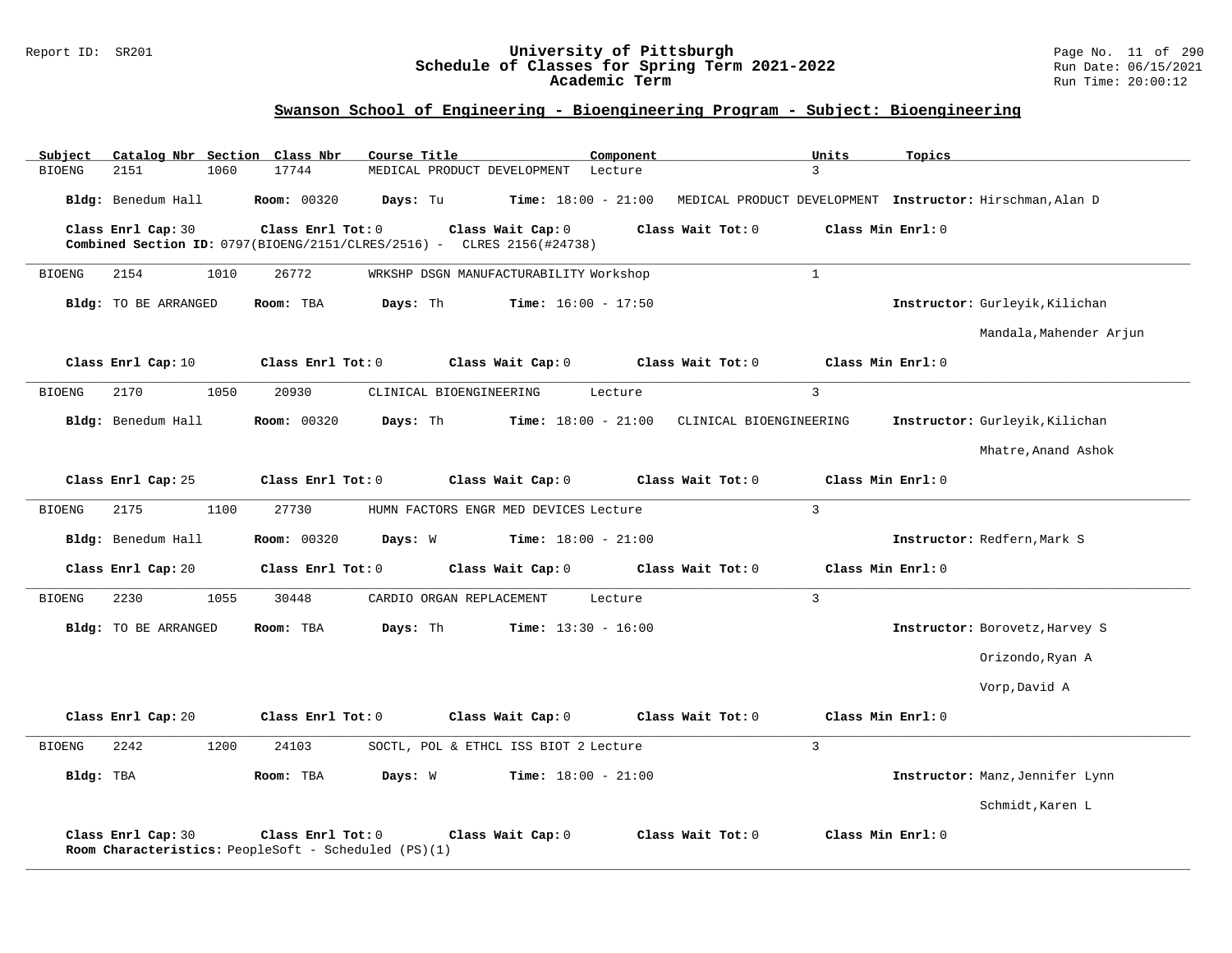| <b>BIOENG</b> | 2250<br>1050                                                                                                         | 17557                   |                       | CARDIO CLINICAL INTERNSHIPS Clinical  |                                                                                                                       | $1 - 6$           |                                          |
|---------------|----------------------------------------------------------------------------------------------------------------------|-------------------------|-----------------------|---------------------------------------|-----------------------------------------------------------------------------------------------------------------------|-------------------|------------------------------------------|
|               | Bldg: TO BE ARRANGED                                                                                                 | Room: TBA               | Days: TBA             | <b>Time:</b> $00:00 - 00:00$          |                                                                                                                       |                   | Instructor: Schaub Jr, Richard D         |
|               | Class Enrl Cap: 35                                                                                                   | Class Enrl Tot: 0       |                       | Class Wait Cap: 0                     | Class Wait Tot: 0                                                                                                     | Class Min Enrl: 0 |                                          |
| <b>BIOENG</b> | 2383<br>1060                                                                                                         | 16129                   |                       | BIOMEDICAL OPTICAL MICROSCOPY Lecture |                                                                                                                       | $\overline{3}$    |                                          |
| Bldg: TBA     |                                                                                                                      | Room: TBA               | Days: TBA             | Time: TBA                             |                                                                                                                       | Instructor: Staff |                                          |
|               | Class Enrl Cap: 22<br>Room Characteristics: (1)<br>Combined Section ID: 0448(BIOENG/1383/2383) - BIOENG 1383(#16128) | Class Enrl Tot: 0       |                       | Class Wait Cap: 0                     | Class Wait Tot: 0                                                                                                     | Class Min Enrl: 0 |                                          |
| <b>BIOENG</b> | 2385<br>1060                                                                                                         | 23109                   |                       | ENGR MEDL FOR QUAN IMAG ANAL Lecture  |                                                                                                                       | 3                 |                                          |
|               | Bldg: Benedum Hall                                                                                                   | <b>Room: 00319</b>      | Days: F               | <b>Time:</b> $18:00 - 21:00$          |                                                                                                                       |                   | Instructor: Menon Gopalakrishna, Prahlad |
|               | Class Enrl Cap: 30                                                                                                   | Class Enrl Tot: 0       |                       | Class Wait Cap: 0                     | Class Wait Tot: 0                                                                                                     | Class Min Enrl: 0 |                                          |
| <b>BIOENG</b> | 2525<br>1010                                                                                                         | 26684                   | APPLIED BIOSTATISTICS |                                       | Lecture                                                                                                               | $\mathbf{3}$      |                                          |
| Bldg: TBA     |                                                                                                                      | Room: TBA               | Days: MW              | <b>Time:</b> $15:00 - 16:15$          |                                                                                                                       |                   | Instructor: Beschorner, Kurt E.          |
|               | Class Enrl Cap: 30<br>Room Characteristics: PeopleSoft - Scheduled (PS)(1)                                           | Class Enrl Tot: 0       |                       | Class Wait Cap: 0                     | Class Wait Tot: 0                                                                                                     | Class Min Enrl: 0 |                                          |
| <b>BIOENG</b> | 2540<br>1050                                                                                                         | 22029                   |                       | NEURAL BIOMAT & TISSUE ENGR Lecture   |                                                                                                                       | $\overline{3}$    |                                          |
|               | Bldg: Benedum Hall                                                                                                   | <b>Room: 00G27</b>      | Days: F               | <b>Time:</b> $13:00 - 16:00$          |                                                                                                                       |                   | Instructor: Cui, Xinyan                  |
|               | Class Enrl Cap: 20<br>Room Characteristics: PeopleSoft - Scheduled (PS)(1)                                           | Class Enrl Tot: 0       |                       | Class Wait Cap: 0                     | Class Wait Tot: 0                                                                                                     | Class Min Enrl: 0 |                                          |
| <b>BIOENG</b> | 2620<br>1020                                                                                                         | 27906                   |                       | INTRO TO TISSUE ENGINEERING Lecture   |                                                                                                                       | 3                 |                                          |
|               | Bldg: Benedum Hall                                                                                                   | <b>Room:</b> 00320      | Days: MW              | <b>Time:</b> $12:00 - 13:15$          |                                                                                                                       |                   | Instructor: Marra, Kacey Gribbin         |
|               |                                                                                                                      |                         |                       |                                       |                                                                                                                       |                   | Mars, Wendy Michelle                     |
|               | Class Enrl Cap: 20                                                                                                   | $Class$ $Enrl$ $Tot: 0$ |                       | Class Wait Cap: 0                     | Class Wait Tot: 0<br>Combined Section ID: 0116(BIOENG/1620/2620/MSCMP/2760) - BIOENG 1620(#12947), MSCMP 2760(#27905) | Class Min Enrl: 0 |                                          |
| <b>BIOENG</b> | 2632<br>1070                                                                                                         | 21765                   |                       | BIOMECH 3: BIODYNAMICS OF MOVMLecture |                                                                                                                       | 3                 |                                          |
| Bldg: TBA     |                                                                                                                      | Room: TBA               | Days: Th              | <b>Time:</b> $12:30 - 14:15$          |                                                                                                                       |                   | Instructor: Mahboobin, Arash             |
|               |                                                                                                                      |                         |                       |                                       |                                                                                                                       |                   | Cham Dit Tham, Rakie                     |
|               | Bldg: Benedum Hall                                                                                                   | <b>Room: 00G28</b>      | Days: Tu              | <b>Time:</b> $12:00 - 12:50$          |                                                                                                                       |                   | Instructor: Mahboobin, Arash             |
|               |                                                                                                                      |                         |                       |                                       |                                                                                                                       |                   | Cham Dit Tham, Rakie                     |
|               | Class Enrl Cap: 12<br>Room Characteristics: PeopleSoft - Scheduled (PS)(1)                                           | Class Enrl Tot: 0       |                       | Class Wait Cap: 0                     | Class Wait Tot: 0                                                                                                     | Class Min Enrl: 0 |                                          |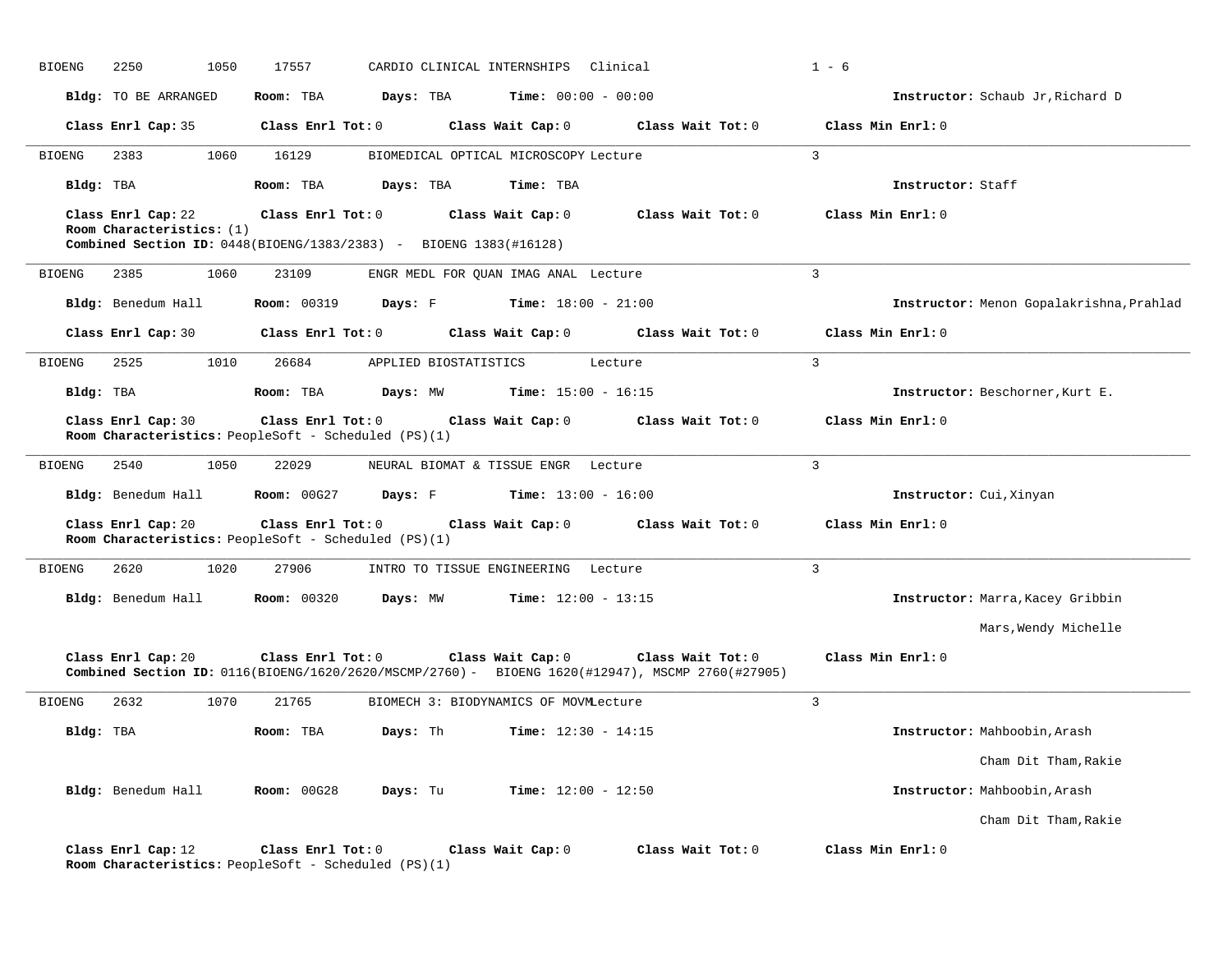|                                                                                                                                                                                                                                    | <b>Combined Section ID:</b> $0046(BIOENG/1632/2632)$ - BIOENG 1632(#14983)                                                                           |            |                                       |                   |                   |                                         |  |  |  |
|------------------------------------------------------------------------------------------------------------------------------------------------------------------------------------------------------------------------------------|------------------------------------------------------------------------------------------------------------------------------------------------------|------------|---------------------------------------|-------------------|-------------------|-----------------------------------------|--|--|--|
| 2635<br>BIOENG                                                                                                                                                                                                                     | 1010<br>28045                                                                                                                                        | TRIBOLOGY  |                                       | Lecture           | $\overline{3}$    |                                         |  |  |  |
| Bldg: Benedum Hall                                                                                                                                                                                                                 | <b>Room: 00226</b>                                                                                                                                   | Days: TuTh | <b>Time:</b> $14:30 - 15:45$          |                   | Instructor: Staff |                                         |  |  |  |
| Class Enrl Cap: 15                                                                                                                                                                                                                 | Class Enrl Tot: 0<br>Room Characteristics: PeopleSoft - Scheduled (PS)(1)                                                                            |            | Class Wait Cap: 0                     | Class Wait Tot: 0 | Class Min Enrl: 0 |                                         |  |  |  |
| 2650<br>BIOENG                                                                                                                                                                                                                     | 1080<br>28150                                                                                                                                        |            | LEARNING & CONTROL OF MOVEMENTLecture |                   | $\overline{3}$    |                                         |  |  |  |
| Bldg: TBA                                                                                                                                                                                                                          | Room: TBA                                                                                                                                            | Days: MW   | <b>Time:</b> $15:00 - 16:15$          |                   |                   | Instructor: Torres, Gelsy               |  |  |  |
| Class Enrl Cap: 20                                                                                                                                                                                                                 | Class Enrl Tot: 0<br>Room Characteristics: PeopleSoft - Scheduled $(PS)(1)$                                                                          |            | Class Wait Cap: 0                     | Class Wait Tot: 0 | Class Min Enrl: 0 |                                         |  |  |  |
| 2675<br>BIOENG                                                                                                                                                                                                                     | 1010<br>18212                                                                                                                                        |            | FINITE ELASTICITY OF SOFT TISULecture |                   | $\overline{3}$    |                                         |  |  |  |
| Bldg: Benedum Hall                                                                                                                                                                                                                 | <b>Room: 00G30</b>                                                                                                                                   | Days: Tu   | <b>Time:</b> $16:00 - 18:25$          |                   |                   | Instructor: Abramowitch, Steven D       |  |  |  |
|                                                                                                                                                                                                                                    |                                                                                                                                                      |            |                                       |                   |                   | Maiti, Spandan                          |  |  |  |
| Class Enrl Cap: 20<br>Class Enrl Tot: 0<br>Class Wait Tot: 0<br>Class Min Enrl: 0<br>Class Wait Cap: 0<br>Room Characteristics: PeopleSoft - Scheduled (PS)(1)<br>Combined Section ID: 0142(BIOENG/2675/ME/3008) - ME 3008(#18213) |                                                                                                                                                      |            |                                       |                   |                   |                                         |  |  |  |
| 2705<br><b>BIOENG</b>                                                                                                                                                                                                              | 1060<br>12808                                                                                                                                        |            | PRACT REHAB ENGR & ASSTV TECHNLecture |                   | 3                 |                                         |  |  |  |
| Bldg: Forbes Tower                                                                                                                                                                                                                 | <b>Room:</b> 06081                                                                                                                                   | Days: Th   | <b>Time:</b> $17:00 - 20:00$          |                   |                   | Instructor: Straatmann, Joseph Aloysius |  |  |  |
|                                                                                                                                                                                                                                    |                                                                                                                                                      |            |                                       |                   |                   | Coltellaro, John J                      |  |  |  |
| Class Enrl Cap: 10                                                                                                                                                                                                                 | Class Enrl Tot: 0<br>Combined Section ID: 0230(HRS/2705/BIOENG/2705) - HRS 2705(#13618)                                                              |            | Class Wait Cap: 0                     | Class Wait Tot: 0 | Class Min Enrl: 0 |                                         |  |  |  |
| <b>BIOENG</b><br>2731                                                                                                                                                                                                              | 1080<br>18132                                                                                                                                        |            | MOLECULAR MECHANISNS TISSUE GRLecture |                   | 3                 |                                         |  |  |  |
| Bldg: TBA                                                                                                                                                                                                                          | Room: TBA                                                                                                                                            | Days: MWF  | <b>Time:</b> $15:00 - 15:55$          |                   |                   | Instructor: Bell, Aaron W               |  |  |  |
|                                                                                                                                                                                                                                    |                                                                                                                                                      |            |                                       |                   |                   | Lagasse, Eric                           |  |  |  |
| Class Enrl Cap: 10                                                                                                                                                                                                                 | Class Enrl Tot: 0<br>Room Characteristics: PeopleSoft - Scheduled (PS)(1)<br>Combined Section ID: 0904(MSCMP 2730/ BIOENG 2731) - MSCMP 2730(#13124) |            | Class Wait Cap: 0                     | Class Wait Tot: 0 | Class Min Enrl: 0 |                                         |  |  |  |
| 2810<br><b>BIOENG</b>                                                                                                                                                                                                              | 1030<br>12713                                                                                                                                        |            | BIOMATRL & BIOCOMPATIBILITY Lecture   |                   | 3                 |                                         |  |  |  |
| Bldg: Benedum Hall                                                                                                                                                                                                                 | <b>Room:</b> 00G30                                                                                                                                   | Days: TuTh | <b>Time:</b> $11:00 - 12:15$          |                   |                   | Instructor: Wagner, William R           |  |  |  |
|                                                                                                                                                                                                                                    |                                                                                                                                                      |            |                                       |                   |                   | Mars, Wendy Michelle                    |  |  |  |
|                                                                                                                                                                                                                                    |                                                                                                                                                      |            |                                       |                   |                   | Bytzura, Amanda M                       |  |  |  |
| Class Enrl Cap: 40                                                                                                                                                                                                                 | Class Enrl Tot: 0<br>Room Characteristics: PeopleSoft - Scheduled (PS)(1)                                                                            |            | Class Wait Cap: 0                     | Class Wait Tot: 0 | Class Min Enrl: 0 |                                         |  |  |  |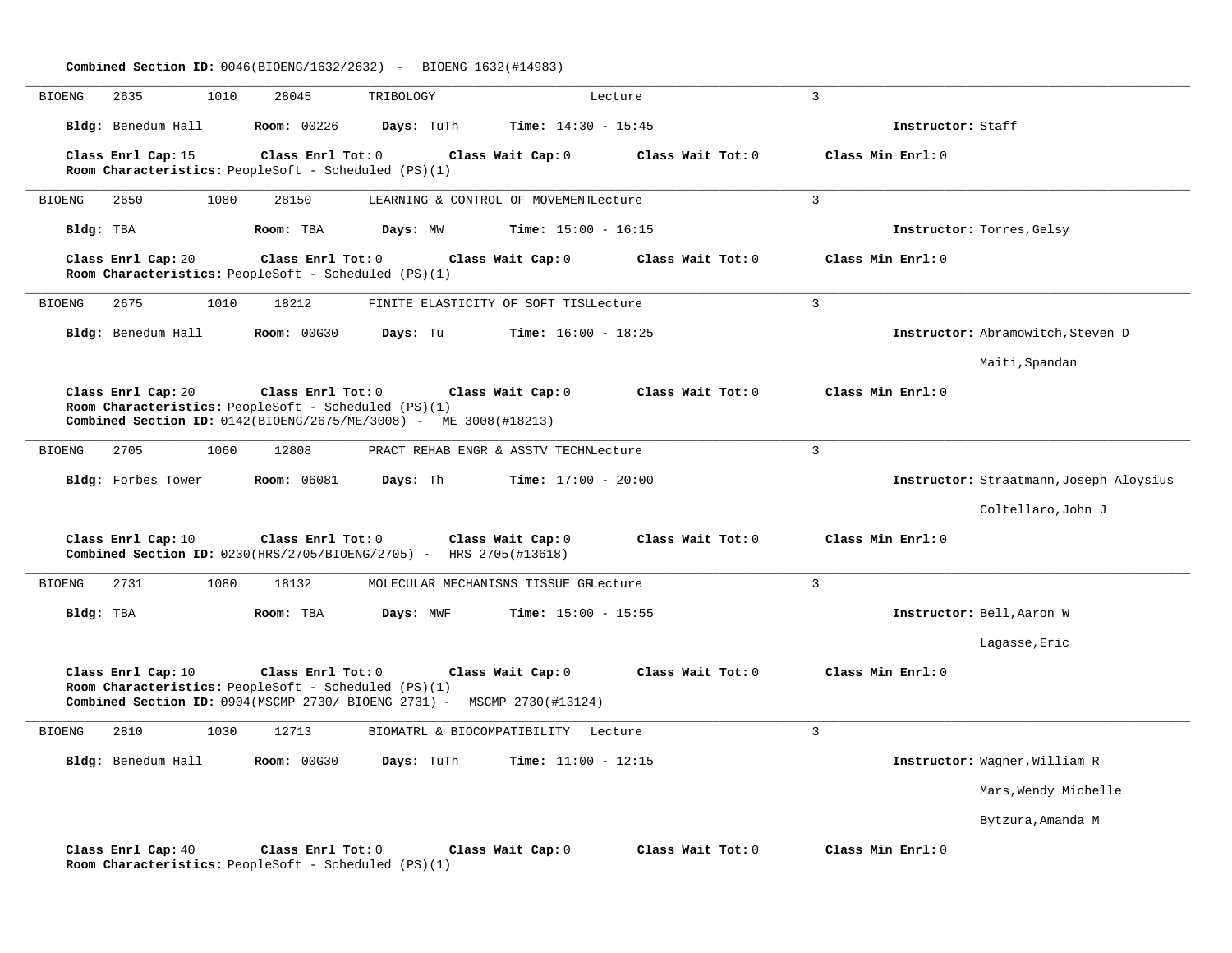|        |                                    |                                                                          |                 | Combined Section ID: 0192(BIOENG/2810/CHE/2811/MSCMP/277)- CHE 2811(#12819), MSCMP 2770(#17339) |                                          |
|--------|------------------------------------|--------------------------------------------------------------------------|-----------------|-------------------------------------------------------------------------------------------------|------------------------------------------|
| BIOENG | 2999 — 200<br>1010                 | 12625 M.S. THESIS                                                        |                 | Thesis Research                                                                                 | $1 - 12$                                 |
|        | Bldg: TO BE ARRANGED               | Room: TBA $Days:$ TBA $Time: 00:00 - 00:00$                              |                 |                                                                                                 | Instructor: Brown, Bryan Nicklaus        |
|        |                                    |                                                                          |                 |                                                                                                 | Ibrahim, Tamer Selim                     |
|        |                                    |                                                                          |                 | Class Enrl Cap: 35 Class Enrl Tot: 0 Class Wait Cap: 0 Class Wait Tot: 0 Class Min Enrl: 0      |                                          |
| BIOENG | 2999 120                           | 1015 15633 M.S. THESIS                                                   |                 | Thesis Research $1 - 12$                                                                        |                                          |
|        | Bldg: TO BE ARRANGED               | Room: TBA $\rule{1em}{0.15mm}$ Days: TBA Time: $00:00 - 00:00$           |                 |                                                                                                 | Instructor: Shroff, Sanjeev Govinddas    |
|        |                                    |                                                                          |                 | Class Enrl Cap: 35 Class Enrl Tot: 0 Class Wait Cap: 0 Class Wait Tot: 0 Class Min Enrl: 0      |                                          |
|        | BIOENG 2999 1020 15634 M.S. THESIS |                                                                          |                 | Thesis Research                                                                                 | $1 - 12$                                 |
|        | Bldg: TO BE ARRANGED               | Room: TBA $Days: TBA$ Time: $00:00 - 00:00$                              |                 |                                                                                                 | Instructor: Staff                        |
|        |                                    | Class Enrl Cap: 35 Class Enrl Tot: 0 Class Wait Cap: 0 Class Wait Tot: 0 |                 |                                                                                                 | Class Min Enrl: 0                        |
| BIOENG | 2999<br>1025                       | 15635 M.S. THESIS                                                        | Thesis Research |                                                                                                 | $1 - 12$                                 |
|        | Bldg: TO BE ARRANGED               | Room: TBA $Days: TBA$ Time: $00:00 - 00:00$                              |                 |                                                                                                 | Instructor: Patzer II, John F            |
|        |                                    |                                                                          |                 | Class Enrl Cap: 35 Class Enrl Tot: 0 Class Wait Cap: 0 Class Wait Tot: 0                        | Class Min Enrl: 0                        |
|        |                                    | BIOENG 2999 1030 15636 M.S. THESIS                                       |                 | Thesis Research $1 - 12$                                                                        |                                          |
|        | Bldg: TO BE ARRANGED               | Room: TBA $\rule{1em}{0.15mm}$ Days: TBA Time: $00:00 - 00:00$           |                 |                                                                                                 | Instructor: Stetten, George Dewitt       |
|        |                                    |                                                                          |                 | Class Enrl Cap: 35 Class Enrl Tot: 0 Class Wait Cap: 0 Class Wait Tot: 0 Class Min Enrl: 0      |                                          |
| BIOENG | 2999 1035 15637 M.S. THESIS        |                                                                          | Thesis Research |                                                                                                 | $1 - 12$                                 |
|        | Bldg: TO BE ARRANGED               | <b>Room:</b> TBA $Days: TBA$ <b>Time:</b> $00:00 - 00:00$                |                 |                                                                                                 | Instructor: Kumta, Prashant N            |
|        |                                    | Class Enrl Cap: 35 Class Enrl Tot: 0 Class Wait Cap: 0 Class Wait Tot: 0 |                 |                                                                                                 | Class Min Enrl: 0                        |
| BIOENG | 2999<br>1040                       | 15638 M.S. THESIS                                                        | Thesis Research |                                                                                                 | $1 - 12$                                 |
|        | Bldg: TO BE ARRANGED               | Room: TBA $Days: TBA$ Time: $00:00 - 00:00$                              |                 |                                                                                                 | Instructor: Fisher, Lee Erik Bartholomew |
|        |                                    |                                                                          |                 | Class Enrl Cap: 35 Class Enrl Tot: 0 Class Wait Cap: 0 Class Wait Tot: 0                        | Class Min Enrl: 0                        |
| BIOENG | 2999 1045 15639 M.S. THESIS        |                                                                          |                 | Thesis Research                                                                                 | $1 - 12$                                 |
|        | Bldg: TO BE ARRANGED               | Room: TBA $Days:$ TBA $Time: 00:00 - 00:00$                              |                 |                                                                                                 | Instructor: Loughlin, Patrick J          |
|        | Class Enrl Cap: 35                 |                                                                          |                 | Class Enrl Tot: $0$ Class Wait Cap: $0$ Class Wait Tot: $0$                                     | Class Min Enrl: 0                        |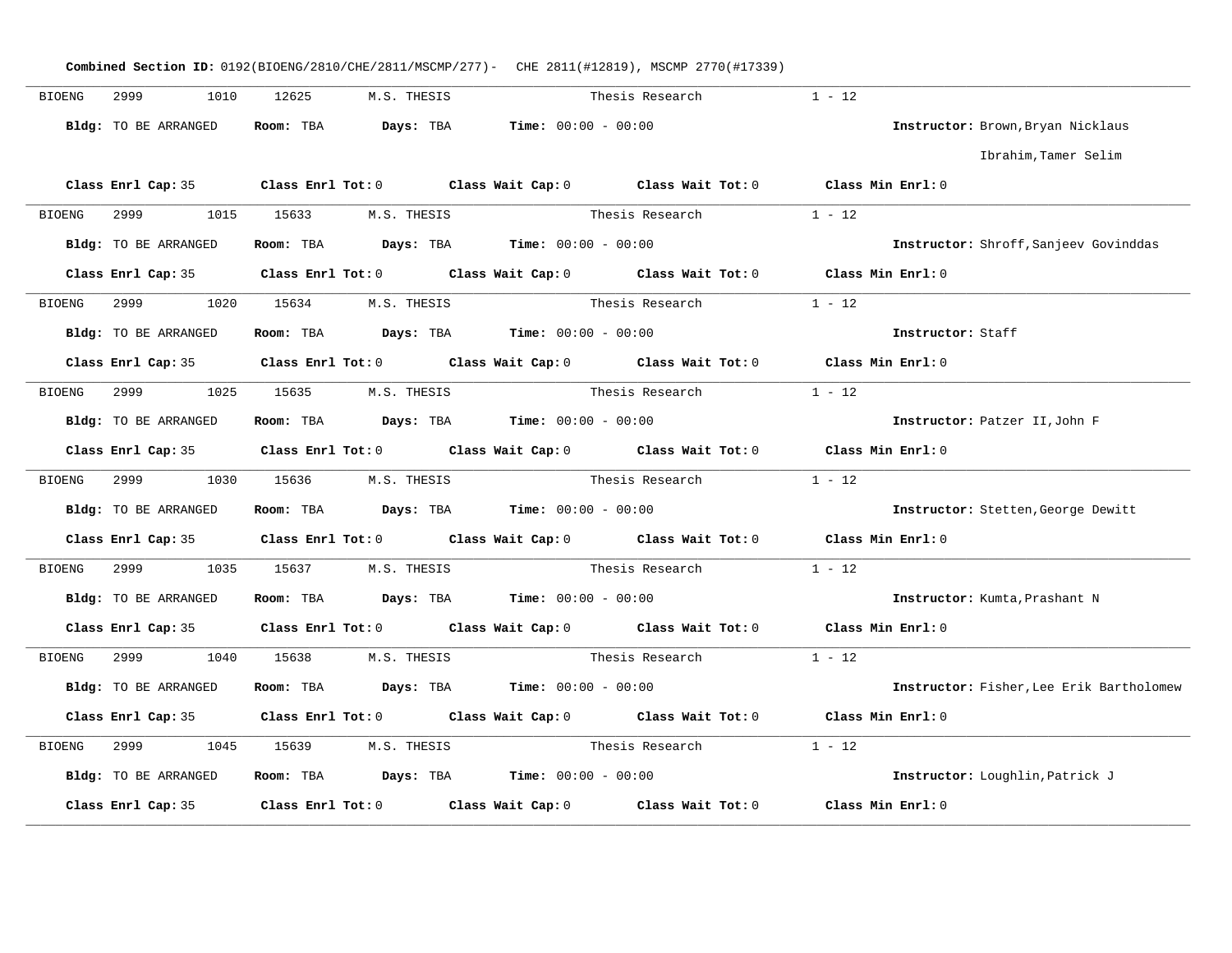#### Report ID: SR201 **University of Pittsburgh** Page No. 15 of 290 **Schedule of Classes for Spring Term 2021-2022** Run Date: 06/15/2021 **Academic Term** Run Time: 20:00:12

| Subject<br>Catalog Nbr Section Class Nbr | Course Title                                                                          | Component                                                                                                                                                                                                                     | Units<br>Topics                  |
|------------------------------------------|---------------------------------------------------------------------------------------|-------------------------------------------------------------------------------------------------------------------------------------------------------------------------------------------------------------------------------|----------------------------------|
| 2999<br>1050<br><b>BIOENG</b>            | 15640<br>M.S. THESIS                                                                  | Thesis Research                                                                                                                                                                                                               | $1 - 12$                         |
| Bldg: TO BE ARRANGED                     | Room: TBA $Days:$ TBA $Time: 00:00 - 00:00$                                           |                                                                                                                                                                                                                               | Instructor: Vorp, David A        |
|                                          |                                                                                       | Class Enrl Cap: 35 Class Enrl Tot: 0 Class Wait Cap: 0 Class Wait Tot: 0 Class Min Enrl: 0                                                                                                                                    |                                  |
|                                          | BIOENG 2999 1055 15641 M.S. THESIS                                                    | Thesis Research                                                                                                                                                                                                               | $1 - 12$                         |
| Bldg: TO BE ARRANGED                     | Room: TBA $Days:$ TBA $Time: 00:00 - 00:00$                                           |                                                                                                                                                                                                                               | Instructor: Sigal, Ian Alejandro |
|                                          |                                                                                       | Class Enrl Cap: 35 Class Enrl Tot: 0 Class Wait Cap: 0 Class Wait Tot: 0 Class Min Enrl: 0                                                                                                                                    |                                  |
|                                          |                                                                                       |                                                                                                                                                                                                                               |                                  |
| 2999 72<br>BIOENG                        | 1060 15642 M.S. THESIS                                                                | Thesis Research                                                                                                                                                                                                               | $1 - 12$                         |
| Bldg: TO BE ARRANGED                     | Room: TBA $Days: TBA$ Time: $00:00 - 00:00$                                           |                                                                                                                                                                                                                               | Instructor: Batista, Aaron P     |
|                                          |                                                                                       | Class Enrl Cap: 35 Class Enrl Tot: 0 Class Wait Cap: 0 Class Wait Tot: 0 Class Min Enrl: 0                                                                                                                                    |                                  |
| BIOENG                                   | 2999 1065 15643 M.S. THESIS                                                           | Thesis Research                                                                                                                                                                                                               | $1 - 12$                         |
| Bldg: TO BE ARRANGED                     | Room: TBA $\rule{1em}{0.15mm}$ Days: TBA $\rule{1.5mm}{0.15mm}$ Time: $00:00 - 00:00$ |                                                                                                                                                                                                                               | Instructor: Cheng, Boyle C       |
|                                          |                                                                                       | Class Enrl Cap: 35 Class Enrl Tot: 0 Class Wait Cap: 0 Class Wait Tot: 0 Class Min Enrl: 0                                                                                                                                    |                                  |
|                                          | BIOENG 2999 1070 15644 M.S. THESIS                                                    | Thesis Research                                                                                                                                                                                                               | $1 - 12$                         |
| Bldg: TO BE ARRANGED                     | Room: TBA $Days:$ TBA Time: $00:00 - 00:00$                                           |                                                                                                                                                                                                                               | Instructor: Deasy, Bridget M     |
|                                          |                                                                                       | Class Enrl Cap: 35 Class Enrl Tot: 0 Class Wait Cap: 0 Class Wait Tot: 0 Class Min Enrl: 0                                                                                                                                    |                                  |
| 2999 720<br>BIOENG                       |                                                                                       | 1075 15645 M.S. THESIS Thesis Research                                                                                                                                                                                        | $1 - 12$                         |
|                                          | Bldg: TO BE ARRANGED Room: TBA Days: TBA Time: 00:00 - 00:00                          |                                                                                                                                                                                                                               | Instructor: Woo, Savio L Y       |
|                                          |                                                                                       | Class Enrl Cap: 35 Class Enrl Tot: 0 Class Wait Cap: 0 Class Wait Tot: 0 Class Min Enrl: 0                                                                                                                                    |                                  |
|                                          | BIOENG 2999 1080 15646 M.S. THESIS                                                    | Thesis Research 1 - 12                                                                                                                                                                                                        |                                  |
| Bldg: TO BE ARRANGED                     | Room: TBA $Days:$ TBA $Time:$ $00:00 - 00:00$                                         |                                                                                                                                                                                                                               | Instructor: Wagner, William R    |
|                                          |                                                                                       | Class Enrl Cap: 35 Class Enrl Tot: 0 Class Wait Cap: 0 Class Wait Tot: 0 Class Min Enrl: 0                                                                                                                                    |                                  |
| 2999<br>BIOENG                           | 1085 15647 M.S. THESIS                                                                | Thesis Research                                                                                                                                                                                                               | $1 - 12$                         |
| Bldg: TO BE ARRANGED                     | Room: TBA $\rule{1em}{0.15mm}$ Days: TBA Time: $00:00 - 00:00$                        |                                                                                                                                                                                                                               | Instructor: Brienza, David M     |
|                                          |                                                                                       | Class Enrl Cap: 35 $\,$ Class Enrl Tot: 0 $\,$ Class Wait Cap: 0 $\,$ Class Wait Tot: 0 $\,$ Class Enrl Tot: 0 $\,$ Class Enrl Tot: 0 $\,$ Class Enrl Tot: 0 $\,$ Class Enrl Tot: 0 $\,$ Class Enrl Tot: 0 $\,$ Class Enrl To | Class Min Enrl: 0                |
|                                          |                                                                                       |                                                                                                                                                                                                                               |                                  |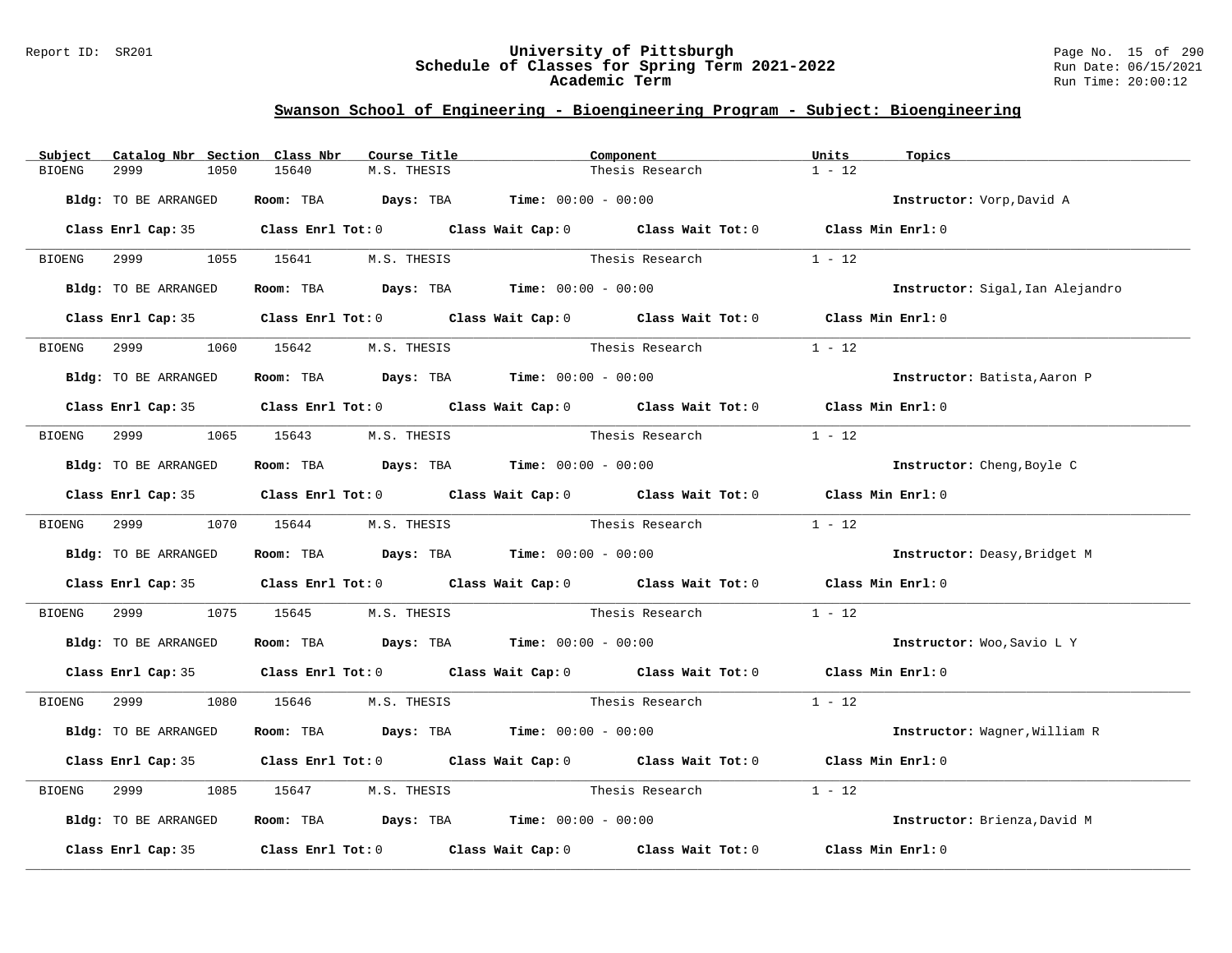| BIOENG | 2999<br>1090         | M.S. THESIS<br>15648               |                                                                                            | Thesis Research          | $1 - 12$                             |
|--------|----------------------|------------------------------------|--------------------------------------------------------------------------------------------|--------------------------|--------------------------------------|
|        | Bldg: TO BE ARRANGED |                                    | Room: TBA $\rule{1em}{0.15mm}$ Days: TBA Time: $00:00 - 00:00$                             |                          | Instructor: Wang, Yadong             |
|        |                      |                                    | Class Enrl Cap: 35 Class Enrl Tot: 0 Class Wait Cap: 0 Class Wait Tot: 0 Class Min Enrl: 0 |                          |                                      |
|        |                      |                                    | BIOENG 2999 1095 15649 M.S. THESIS Thesis Research 1 - 12                                  |                          |                                      |
|        | Bldg: TO BE ARRANGED |                                    | Room: TBA $\rule{1em}{0.15mm}$ Days: TBA Time: $00:00 - 00:00$                             |                          | Instructor: Staff                    |
|        |                      |                                    | Class Enrl Cap: 35 Class Enrl Tot: 0 Class Wait Cap: 0 Class Wait Tot: 0 Class Min Enrl: 0 |                          |                                      |
|        |                      | BIOENG 2999 1100 15650 M.S. THESIS |                                                                                            | Thesis Research 1 - 12   |                                      |
|        |                      |                                    | Bldg: TO BE ARRANGED Room: TBA Days: TBA Time: 00:00 - 00:00                               |                          | Instructor: Collinger, Jennifer Lynn |
|        |                      |                                    | Class Enrl Cap: 35 Class Enrl Tot: 0 Class Wait Cap: 0 Class Wait Tot: 0 Class Min Enrl: 0 |                          |                                      |
|        |                      | BIOENG 2999 1105 15651 M.S. THESIS |                                                                                            | Thesis Research 1 - 12   |                                      |
|        | Bldg: TO BE ARRANGED |                                    | Room: TBA $Days:$ TBA Time: $00:00 - 00:00$                                                |                          | Instructor: Shiva, Sruti Sajjan      |
|        |                      |                                    | Class Enrl Cap: 35 Class Enrl Tot: 0 Class Wait Cap: 0 Class Wait Tot: 0 Class Min Enrl: 0 |                          |                                      |
|        |                      | BIOENG 2999 1110 15652 M.S. THESIS |                                                                                            | Thesis Research 1 - 12   |                                      |
|        |                      |                                    | Bldg: TO BE ARRANGED Room: TBA Days: TBA Time: 00:00 - 00:00                               |                          | Instructor: Staff                    |
|        |                      |                                    | Class Enrl Cap: 35 Class Enrl Tot: 0 Class Wait Cap: 0 Class Wait Tot: 0 Class Min Enrl: 0 |                          |                                      |
|        |                      |                                    | BIOENG 2999 1115 15653 M.S. THESIS Thesis Research 1 - 12                                  |                          |                                      |
|        |                      |                                    | Bldg: TO BE ARRANGED Room: TBA Days: TBA Time: 00:00 - 00:00                               |                          | Instructor: Staff                    |
|        |                      |                                    | Class Enrl Cap: 35 Class Enrl Tot: 0 Class Wait Cap: 0 Class Wait Tot: 0 Class Min Enrl: 0 |                          |                                      |
|        |                      | BIOENG 2999 1120 15654 M.S. THESIS |                                                                                            | Thesis Research          | $1 - 12$                             |
|        |                      |                                    | Bldg: TO BE ARRANGED Room: TBA Days: TBA Time: 00:00 - 00:00                               |                          | Instructor: Staff                    |
|        |                      |                                    | Class Enrl Cap: 35 Class Enrl Tot: 0 Class Wait Cap: 0 Class Wait Tot: 0 Class Min Enrl: 0 |                          |                                      |
|        |                      | BIOENG 2999 1125 15655 M.S. THESIS |                                                                                            | Thesis Research 1 - 12   |                                      |
|        |                      |                                    | Bldg: TO BE ARRANGED ROOM: TBA Days: TBA Time: 00:00 - 00:00                               |                          | Instructor: Staff                    |
|        |                      |                                    | Class Enrl Cap: 35 Class Enrl Tot: 0 Class Wait Cap: 0 Class Wait Tot: 0 Class Min Enrl: 0 |                          |                                      |
|        |                      | BIOENG 2999 1130 15656 M.S. THESIS |                                                                                            | Thesis Research $1 - 12$ |                                      |
|        |                      |                                    |                                                                                            |                          |                                      |
|        |                      |                                    | Bldg: TO BE ARRANGED ROOM: TBA Days: TBA Time: 00:00 - 00:00                               |                          | Instructor: Staff                    |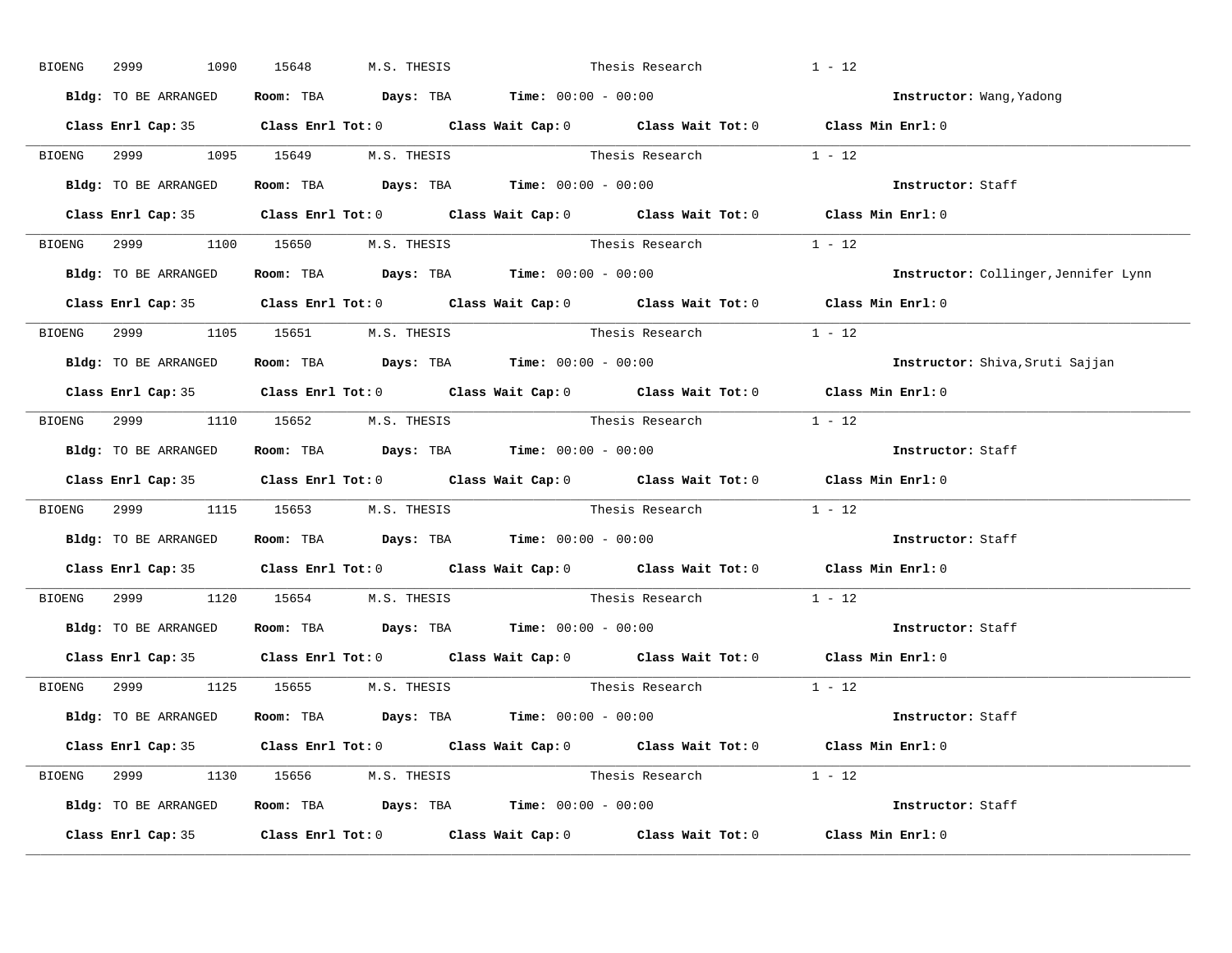#### Report ID: SR201 **University of Pittsburgh** Page No. 17 of 290 **Schedule of Classes for Spring Term 2021-2022** Run Date: 06/15/2021 **Academic Term** Run Time: 20:00:12

| Subject       | Catalog Nbr Section Class Nbr |                                                                | Course Title | Component       |                                                                                            | Units    | Topics                        |
|---------------|-------------------------------|----------------------------------------------------------------|--------------|-----------------|--------------------------------------------------------------------------------------------|----------|-------------------------------|
| <b>BIOENG</b> | 1135<br>2999                  | 15657                                                          | M.S. THESIS  |                 | Thesis Research                                                                            | $1 - 12$ |                               |
|               | Bldg: TO BE ARRANGED          | Room: TBA $Days:$ TBA $Time: 00:00 - 00:00$                    |              |                 |                                                                                            |          | Instructor: Staff             |
|               |                               |                                                                |              |                 | Class Enrl Cap: 35 Class Enrl Tot: 0 Class Wait Cap: 0 Class Wait Tot: 0 Class Min Enrl: 0 |          |                               |
|               |                               | BIOENG 2999 1140 15658 M.S. THESIS                             |              |                 | Thesis Research $1 - 12$                                                                   |          |                               |
|               | Bldg: TO BE ARRANGED          | Room: TBA $Days:$ TBA $Times: 00:00 - 00:00$                   |              |                 |                                                                                            |          | Instructor: Staff             |
|               |                               |                                                                |              |                 | Class Enrl Cap: 35 Class Enrl Tot: 0 Class Wait Cap: 0 Class Wait Tot: 0 Class Min Enrl: 0 |          |                               |
|               |                               | BIOENG 2999 1145 15659 M.S. THESIS                             |              | Thesis Research |                                                                                            | $1 - 12$ |                               |
|               | Bldg: TO BE ARRANGED          | Room: TBA $\rule{1em}{0.15mm}$ Days: TBA Time: $00:00 - 00:00$ |              |                 |                                                                                            |          | Instructor: Staff             |
|               |                               |                                                                |              |                 | Class Enrl Cap: 35 Class Enrl Tot: 0 Class Wait Cap: 0 Class Wait Tot: 0 Class Min Enrl: 0 |          |                               |
|               |                               | BIOENG 2999 1150 15660 M.S. THESIS Thesis Research             |              |                 |                                                                                            | $1 - 12$ |                               |
|               | Bldg: TO BE ARRANGED          | Room: TBA $Days:$ TBA Time: $00:00 - 00:00$                    |              |                 |                                                                                            |          | Instructor: Staff             |
|               |                               |                                                                |              |                 | Class Enrl Cap: 35 Class Enrl Tot: 0 Class Wait Cap: 0 Class Wait Tot: 0 Class Min Enrl: 0 |          |                               |
|               |                               | BIOENG 2999 1155 15661 M.S. THESIS                             |              |                 | Thesis Research $1 - 12$                                                                   |          |                               |
|               | Bldg: TO BE ARRANGED          | Room: TBA $Days:$ TBA $Time:$ 00:00 - 00:00                    |              |                 |                                                                                            |          | Instructor: Staff             |
|               |                               |                                                                |              |                 | Class Enrl Cap: 35 Class Enrl Tot: 0 Class Wait Cap: 0 Class Wait Tot: 0 Class Min Enrl: 0 |          |                               |
|               |                               |                                                                |              |                 | BIOENG 2999 1160 15662 M.S. THESIS Thesis Research 1 - 12                                  |          |                               |
|               |                               | Bldg: TO BE ARRANGED ROOM: TBA Days: TBA Time: 00:00 - 00:00   |              |                 |                                                                                            |          | Instructor: Debski, Richard E |
|               |                               |                                                                |              |                 | Class Enrl Cap: 35 Class Enrl Tot: 0 Class Wait Cap: 0 Class Wait Tot: 0 Class Min Enrl: 0 |          |                               |
|               |                               | BIOENG 2999 1165 15663 M.S. THESIS                             |              |                 | Thesis Research 1 - 12                                                                     |          |                               |
|               | Bldg: TO BE ARRANGED          | Room: TBA $Days:$ TBA $Time: 00:00 - 00:00$                    |              |                 |                                                                                            |          | Instructor: Staff             |
|               |                               |                                                                |              |                 | Class Enrl Cap: 35 Class Enrl Tot: 0 Class Wait Cap: 0 Class Wait Tot: 0 Class Min Enrl: 0 |          |                               |
| BIOENG        | 2999 — 100                    |                                                                |              |                 | 1170 15664 M.S. THESIS Thesis Research 1 - 12                                              |          |                               |
|               | Bldg: TO BE ARRANGED          | Room: TBA $Days: TBA$ Time: $00:00 - 00:00$                    |              |                 |                                                                                            |          | Instructor: Staff             |
|               |                               |                                                                |              |                 | Class Enrl Cap: 35 Class Enrl Tot: 0 Class Wait Cap: 0 Class Wait Tot: 0 Class Min Enrl: 0 |          |                               |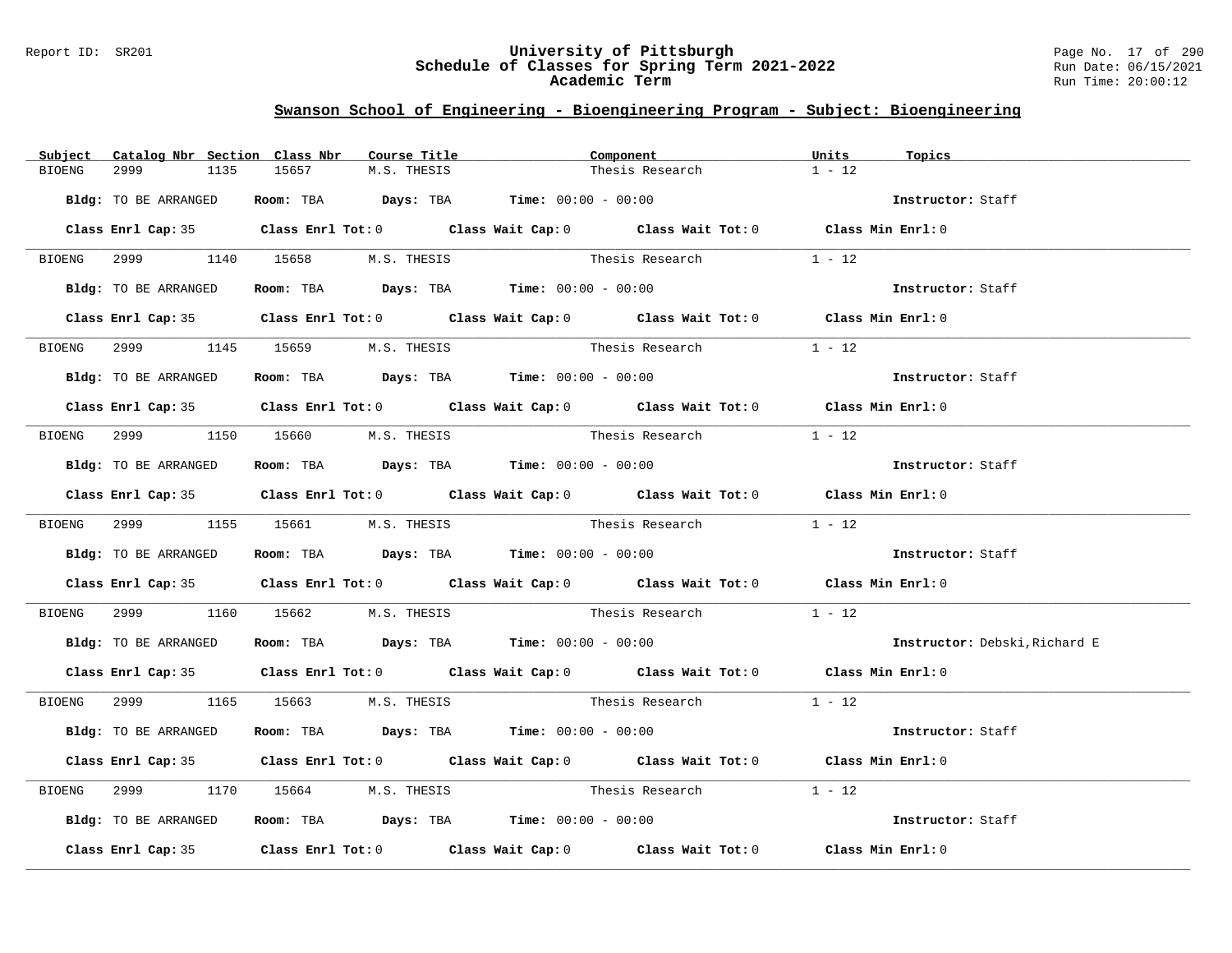|                      | BIOENG 2999 1175 15665 M.S. THESIS |                                                                                            | Thesis Research          | $1 - 12$                 |
|----------------------|------------------------------------|--------------------------------------------------------------------------------------------|--------------------------|--------------------------|
| Bldg: TO BE ARRANGED |                                    | Room: TBA $Days:$ TBA Time: $00:00 - 00:00$                                                |                          | Instructor: Staff        |
|                      |                                    | Class Enrl Cap: 35 Class Enrl Tot: 0 Class Wait Cap: 0 Class Wait Tot: 0 Class Min Enrl: 0 |                          |                          |
|                      |                                    | BIOENG 2999 1180 15666 M.S. THESIS Thesis Research 1 - 12                                  |                          |                          |
|                      |                                    | Bldg: TO BE ARRANGED Room: TBA Days: TBA Time: 00:00 - 00:00                               |                          | Instructor: Staff        |
|                      |                                    | Class Enrl Cap: 35 Class Enrl Tot: 0 Class Wait Cap: 0 Class Wait Tot: 0 Class Min Enrl: 0 |                          |                          |
|                      | BIOENG 2999 1185 15667 M.S. THESIS |                                                                                            | Thesis Research $1 - 12$ |                          |
|                      |                                    | Bldg: TO BE ARRANGED Room: TBA Days: TBA Time: 00:00 - 00:00                               |                          | <b>Instructor:</b> Staff |
|                      |                                    | Class Enrl Cap: 35 Class Enrl Tot: 0 Class Wait Cap: 0 Class Wait Tot: 0 Class Min Enrl: 0 |                          |                          |
|                      | BIOENG 2999 1190 15668 M.S. THESIS |                                                                                            | Thesis Research $1 - 12$ |                          |
| Bldg: TO BE ARRANGED |                                    | Room: TBA Days: TBA Time: $00:00 - 00:00$                                                  |                          | Instructor: Staff        |
|                      |                                    | Class Enrl Cap: 35 Class Enrl Tot: 0 Class Wait Cap: 0 Class Wait Tot: 0 Class Min Enrl: 0 |                          |                          |
|                      | BIOENG 2999 1195 15669 M.S. THESIS |                                                                                            | Thesis Research 1 - 12   |                          |
|                      |                                    | Bldg: TO BE ARRANGED Room: TBA Days: TBA Time: 00:00 - 00:00                               |                          | Instructor: Staff        |
|                      |                                    | Class Enrl Cap: 35 Class Enrl Tot: 0 Class Wait Cap: 0 Class Wait Tot: 0 Class Min Enrl: 0 |                          |                          |
|                      |                                    | BIOENG 2999 1200 15670 M.S. THESIS Thesis Research 1 - 12                                  |                          |                          |
|                      |                                    | Bldg: TO BE ARRANGED ROOM: TBA Days: TBA Time: 00:00 - 00:00                               |                          | Instructor: Staff        |
|                      |                                    | Class Enrl Cap: 35 Class Enrl Tot: 0 Class Wait Cap: 0 Class Wait Tot: 0 Class Min Enrl: 0 |                          |                          |
|                      |                                    | BIOENG 2999 1205 15671 M.S. THESIS Thesis Research                                         |                          | $1 - 12$                 |
|                      |                                    | Bldg: TO BE ARRANGED ROOM: TBA Days: TBA Time: 00:00 - 00:00                               |                          | Instructor: Staff        |
| Class Enrl Cap: 35   |                                    | Class Enrl Tot: $0$ Class Wait Cap: $0$ Class Wait Tot: $0$ Class Min Enrl: $0$            |                          |                          |
|                      | BIOENG 2999 1210 15672 M.S. THESIS |                                                                                            | Thesis Research $1 - 12$ |                          |
|                      |                                    | Bldg: TO BE ARRANGED ROOM: TBA Days: TBA Time: 00:00 - 00:00                               |                          | Instructor: Staff        |
|                      |                                    | Class Enrl Cap: 35 Class Enrl Tot: 0 Class Wait Cap: 0 Class Wait Tot: 0 Class Min Enrl: 0 |                          |                          |
|                      | BIOENG 2999 1215 15673 M.S. THESIS |                                                                                            | Thesis Research $1 - 12$ |                          |
|                      |                                    | Bldg: TO BE ARRANGED Room: TBA Days: TBA Time: 00:00 - 00:00                               |                          | Instructor: Staff        |
|                      |                                    | Class Enrl Cap: 35 Class Enrl Tot: 0 Class Wait Cap: 0 Class Wait Tot: 0 Class Min Enrl: 0 |                          |                          |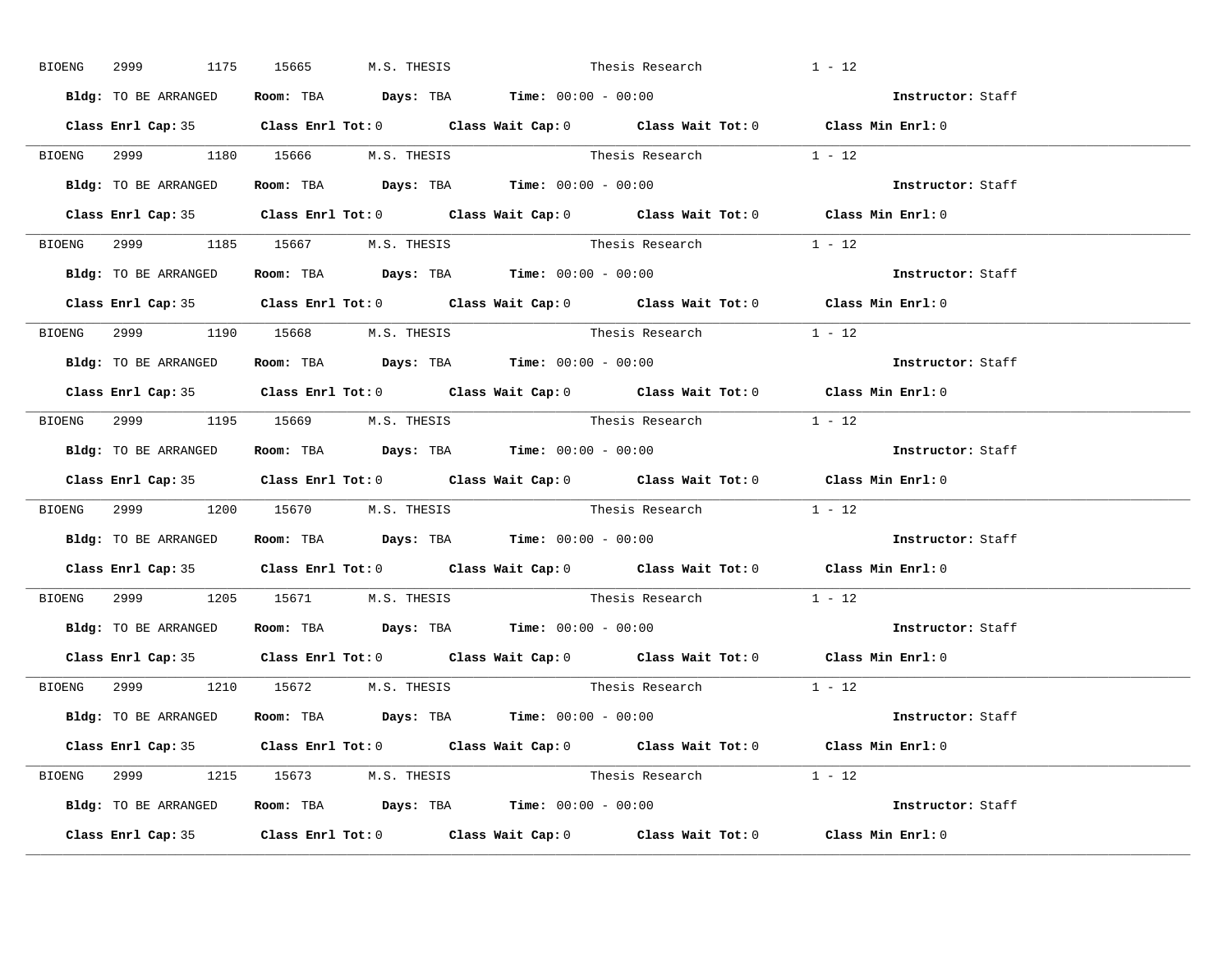#### Report ID: SR201 **University of Pittsburgh** Page No. 19 of 290 **Schedule of Classes for Spring Term 2021-2022** Run Date: 06/15/2021 **Academic Term** Run Time: 20:00:12

| Subject       | Catalog Nbr Section Class Nbr |                                                                                       | Course Title | Component       |                                                                                            | Units    | Topics                                |
|---------------|-------------------------------|---------------------------------------------------------------------------------------|--------------|-----------------|--------------------------------------------------------------------------------------------|----------|---------------------------------------|
| <b>BIOENG</b> | 2999<br>1220                  | 15674                                                                                 | M.S. THESIS  |                 | Thesis Research                                                                            | $1 - 12$ |                                       |
|               | Bldg: TO BE ARRANGED          | Room: TBA $Days:$ TBA $Time: 00:00 - 00:00$                                           |              |                 |                                                                                            |          | Instructor: Staff                     |
|               |                               |                                                                                       |              |                 | Class Enrl Cap: 35 Class Enrl Tot: 0 Class Wait Cap: 0 Class Wait Tot: 0 Class Min Enrl: 0 |          |                                       |
| BIOENG        |                               | 2999 1225 15675 M.S. THESIS                                                           |              |                 | Thesis Research                                                                            | $1 - 12$ |                                       |
|               | Bldg: TO BE ARRANGED          | Room: TBA $Days:$ TBA $Time: 00:00 - 00:00$                                           |              |                 |                                                                                            |          | Instructor: Staff                     |
|               |                               |                                                                                       |              |                 | Class Enrl Cap: 35 Class Enrl Tot: 0 Class Wait Cap: 0 Class Wait Tot: 0 Class Min Enrl: 0 |          |                                       |
| BIOENG        | 2999 — 200                    | 1230 15676 M.S. THESIS                                                                |              | Thesis Research |                                                                                            | $1 - 12$ |                                       |
|               | Bldg: TO BE ARRANGED          | Room: TBA $\rule{1em}{0.15mm}$ Days: TBA $\rule{1.5mm}{0.15mm}$ Time: $00:00 - 00:00$ |              |                 |                                                                                            |          | Instructor: Staff                     |
|               |                               |                                                                                       |              |                 | Class Enrl Cap: 35 Class Enrl Tot: 0 Class Wait Cap: 0 Class Wait Tot: 0 Class Min Enrl: 0 |          |                                       |
| BIOENG        |                               | 2999 1235 15677 M.S. THESIS Thesis Research                                           |              |                 |                                                                                            | $1 - 12$ |                                       |
|               | Bldg: TO BE ARRANGED          | Room: TBA $Days:$ TBA $Time: 00:00 - 00:00$                                           |              |                 |                                                                                            |          | Instructor: Zerinque, Henry Christian |
|               |                               |                                                                                       |              |                 | Class Enrl Cap: 35 Class Enrl Tot: 0 Class Wait Cap: 0 Class Wait Tot: 0 Class Min Enrl: 0 |          |                                       |
|               |                               | BIOENG 2999 1240 15678 M.S. THESIS                                                    |              |                 |                                                                                            |          |                                       |
|               | Bldg: TO BE ARRANGED          | Room: TBA $\rule{1em}{0.15mm}$ Days: TBA $\rule{1.5mm}{0.15mm}$ Time: $00:00 - 00:00$ |              |                 |                                                                                            |          | Instructor: Cham Dit Tham, Rakie      |
|               |                               |                                                                                       |              |                 | Class Enrl Cap: 35 Class Enrl Tot: 0 Class Wait Cap: 0 Class Wait Tot: 0 Class Min Enrl: 0 |          |                                       |
| BIOENG        | 2999 — 200                    |                                                                                       |              |                 | 1245 15679 M.S. THESIS Thesis Research 1 - 12                                              |          |                                       |
|               |                               | Bldg: TO BE ARRANGED ROOM: TBA Days: TBA Time: 00:00 - 00:00                          |              |                 |                                                                                            |          | Instructor: Gandhi, Neeraj            |
|               |                               |                                                                                       |              |                 | Class Enrl Cap: 35 Class Enrl Tot: 0 Class Wait Cap: 0 Class Wait Tot: 0 Class Min Enrl: 0 |          |                                       |
|               |                               | BIOENG 2999 1250 15680 M.S. THESIS                                                    |              |                 | Thesis Research $1 - 12$                                                                   |          |                                       |
|               | Bldg: TO BE ARRANGED          | Room: TBA $Days:$ TBA $Time: 00:00 - 00:00$                                           |              |                 |                                                                                            |          | Instructor: Li, Zong-Ming             |
|               |                               |                                                                                       |              |                 | Class Enrl Cap: 35 Class Enrl Tot: 0 Class Wait Cap: 0 Class Wait Tot: 0 Class Min Enrl: 0 |          |                                       |
| BIOENG        | 2999                          | 1255 15681 M.S. THESIS                                                                |              |                 | Thesis Research                                                                            | $1 - 12$ |                                       |
|               | Bldg: TO BE ARRANGED          | Room: TBA $\rule{1em}{0.15mm}$ Days: TBA Time: $00:00 - 00:00$                        |              |                 |                                                                                            |          | Instructor: Sowa, Gwendolyn A.        |
|               |                               |                                                                                       |              |                 | Class Enrl Cap: 35 Class Enrl Tot: 0 Class Wait Cap: 0 Class Wait Tot: 0 Class Min Enrl: 0 |          |                                       |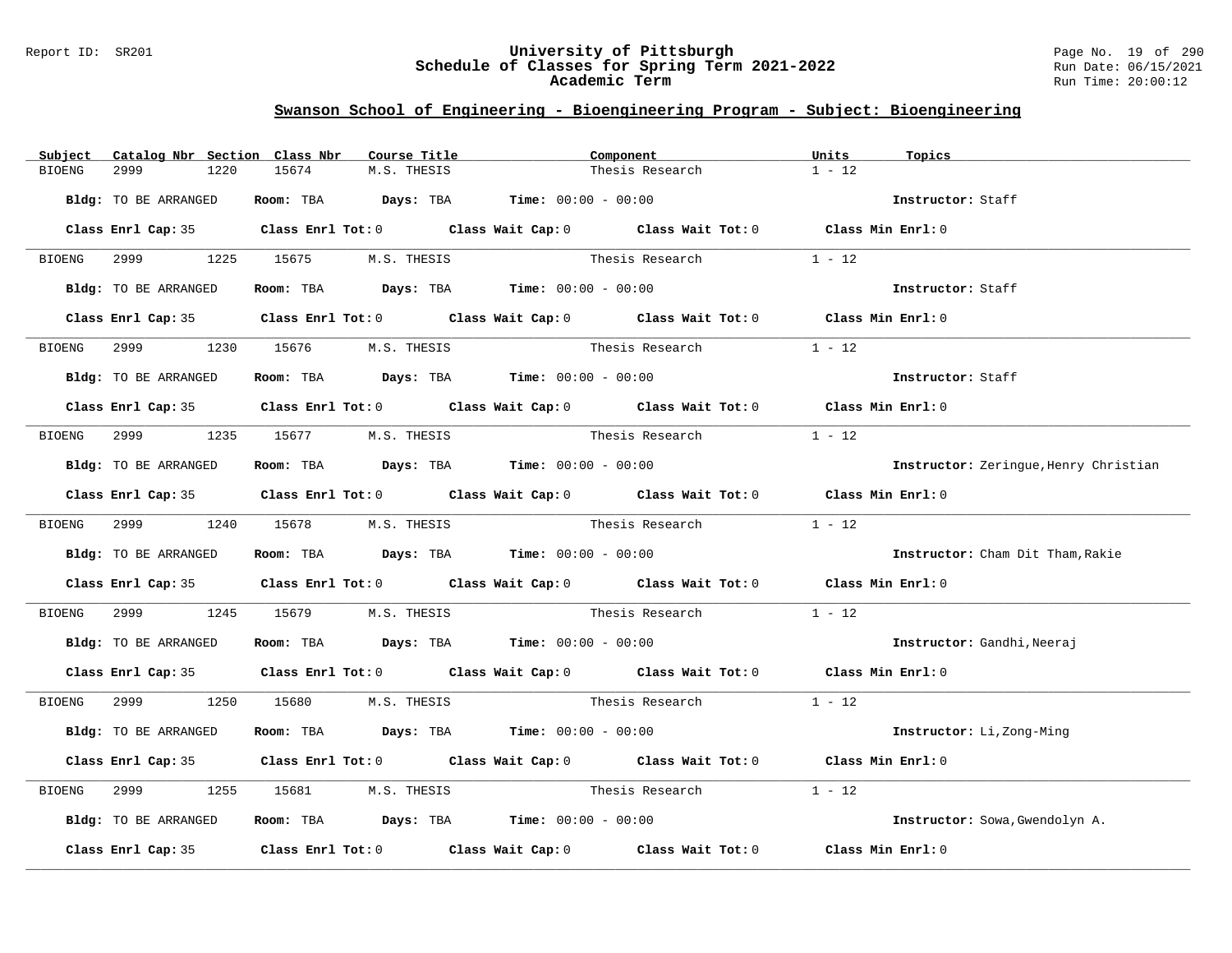| <b>BIOENG</b> | 2999<br>1260         | 15682<br>M.S. THESIS                                                                                                           |                                    | Thesis Research  | $1 - 12$                              |
|---------------|----------------------|--------------------------------------------------------------------------------------------------------------------------------|------------------------------------|------------------|---------------------------------------|
|               | Bldg: TO BE ARRANGED | Room: TBA $Days:$ TBA $Time: 00:00 - 00:00$                                                                                    |                                    |                  | Instructor: Federspiel, William       |
|               |                      | Class Enrl Cap: 35 Class Enrl Tot: 0 Class Wait Cap: 0 Class Wait Tot: 0 Class Min Enrl: 0                                     |                                    |                  |                                       |
| BIOENG        | 3003                 | 1010 12714                                                                                                                     | TEACHING PRACTICUM Practicum       |                  | $\mathbf{1}$                          |
|               | Bldg: TO BE ARRANGED | Room: TBA $Days:$ TBA $Time: 00:00 - 00:00$                                                                                    |                                    |                  | Instructor: Shroff, Sanjeev Govinddas |
|               |                      |                                                                                                                                |                                    |                  | Gandhi, Neeraj                        |
|               |                      | Class Enrl Cap: 20 $\qquad$ Class Enrl Tot: 0 $\qquad$ Class Wait Cap: 0 $\qquad$ Class Wait Tot: 0 $\qquad$ Class Min Enrl: 0 |                                    |                  |                                       |
| BIOENG        |                      | 3095 1010 12624 GRADUATE PROJECTS Directed Studies                                                                             |                                    |                  | $1 - 6$                               |
|               | Bldg: TO BE ARRANGED | Room: TBA $Days:$ TBA $Time: 00:00 - 00:00$                                                                                    |                                    |                  | Instructor: Redfern, Mark S           |
|               |                      | Class Enrl Cap: 35 Class Enrl Tot: 0 Class Wait Cap: 0 Class Wait Tot: 0                                                       |                                    |                  | Class Min Enrl: 0                     |
| BIOENG        | 3095 300<br>1020     | 16915                                                                                                                          | GRADUATE PROJECTS Directed Studies |                  | $1 - 6$                               |
|               | Bldg: TO BE ARRANGED | Room: TBA $Days:$ TBA $Time: 00:00 - 00:00$                                                                                    |                                    |                  | Instructor: Ibrahim, Tamer Selim      |
|               |                      | Class Enrl Cap: 35 Class Enrl Tot: 0 Class Wait Cap: 0 Class Wait Tot: 0 Class Min Enrl: 0                                     |                                    |                  |                                       |
| BIOENG        |                      | 3095 1030 16916 GRADUATE PROJECTS Directed Studies                                                                             |                                    |                  | $1 - 6$                               |
|               | Bldg: TO BE ARRANGED | Room: TBA $Days:$ TBA $Time:$ $00:00 - 00:00$                                                                                  |                                    |                  | Instructor: Huppert, Theodore J       |
|               |                      | Class Enrl Cap: 35 Class Enrl Tot: 0 Class Wait Cap: 0 Class Wait Tot: 0 Class Min Enrl: 0                                     |                                    |                  |                                       |
| BIOENG        | 3095<br>1040         | 16917 GRADUATE PROJECTS                                                                                                        |                                    | Directed Studies | $1 - 6$                               |
|               | Bldg: TO BE ARRANGED | <b>Room:</b> TBA <b>Days:</b> TBA <b>Time:</b> 00:00 - 00:00                                                                   |                                    |                  | Instructor: Ibrahim, Tamer Selim      |
|               |                      | Class Enrl Cap: 35 Class Enrl Tot: 0 Class Wait Cap: 0 Class Wait Tot: 0 Class Min Enrl: 0                                     |                                    |                  |                                       |
| BIOENG        | 3095 300<br>1050     |                                                                                                                                |                                    |                  | $1 - 6$                               |
|               | Bldg: TO BE ARRANGED | Room: TBA $Days:$ TBA $Time: 00:00 - 00:00$                                                                                    |                                    |                  | Instructor: Wells, Alan H             |
|               | Class Enrl Cap: 35   | Class Enrl Tot: $0$ Class Wait Cap: $0$ Class Wait Tot: $0$                                                                    |                                    |                  | Class Min Enrl: 0                     |
| BIOENG        | 3095<br>1060         | 16918                                                                                                                          | GRADUATE PROJECTS                  | Directed Studies | $1 - 6$                               |
|               | Bldg: TO BE ARRANGED | Room: TBA $Days:$ TBA $Time:$ $00:00 - 00:00$                                                                                  |                                    |                  | Instructor: Gurleyik, Kilichan        |
|               | Class Enrl Cap: 35   | Class Enrl Tot: 0 Class Wait Cap: 0 Class Wait Tot: 0                                                                          |                                    |                  | Class Min Enrl: 0                     |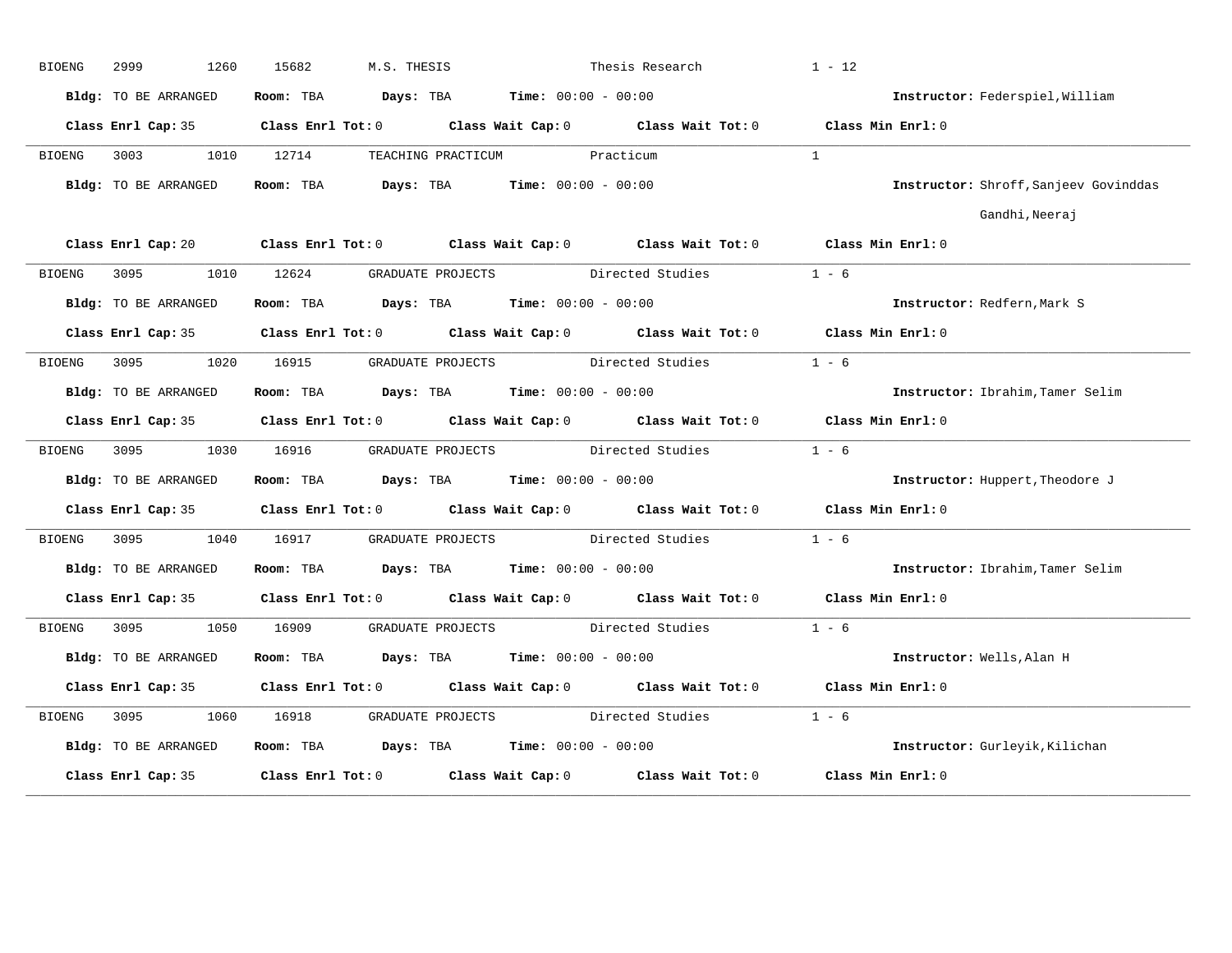#### Report ID: SR201 **University of Pittsburgh** Page No. 21 of 290 **Schedule of Classes for Spring Term 2021-2022** Run Date: 06/15/2021 **Academic Term** Run Time: 20:00:12

| Subject<br>Catalog Nbr Section Class Nbr | Course Title                                                                                | Component                              | Units<br>Topics                         |
|------------------------------------------|---------------------------------------------------------------------------------------------|----------------------------------------|-----------------------------------------|
| <b>BIOENG</b><br>3602<br>1050            | 22455                                                                                       | TMJ REGENERATION AND MECHANICSLecture  | 3                                       |
| <b>Bldg:</b> TO BE ARRANGED              | Room: TBA<br>Days: MWF                                                                      | <b>Time:</b> $12:00 - 12:50$           | Instructor: Almarza, Alejandro Jose     |
| Class Enrl Cap: 20                       | Class Enrl Tot: 0                                                                           | Class Wait Cap: 0<br>Class Wait Tot: 0 | Class Min Enrl: 0                       |
| 3760<br>1070<br>BIOENG                   | 12812                                                                                       | RES SEM: REGENERATIVE MEDICINESeminar  | $\mathbf{1}$                            |
| Bldg: TO BE ARRANGED                     | Days: F<br>Room: TBA                                                                        | <b>Time:</b> $12:30 - 13:25$           | Instructor: Monga, Satdarshan Pal Singh |
|                                          |                                                                                             |                                        | Duncan, Andrew Wayne                    |
|                                          |                                                                                             |                                        | Mars, Wendy Michelle                    |
| Class Enrl Cap: 10                       | Class Enrl Tot: 0<br>Combined Section ID: 0271(MSCMP/3760/BIOENG/3760) - MSCMP 3760(#13146) | Class Wait Cap: 0<br>Class Wait Tot: 0 | Class Min Enrl: 0                       |
| 3944<br>1050<br><b>BIOENG</b>            | 17568                                                                                       | CMPSTN STRUCT FUNCN MNRLZD TISLecture  | $\overline{3}$                          |
| Bldg: TO BE ARRANGED                     | Room: TBA<br>Days: TBA                                                                      | <b>Time:</b> $00:00 - 00:00$           | Instructor: Beniash, Elia               |
| Class Enrl Cap: 10                       | Class Enrl Tot: 0                                                                           | Class Wait Cap: 0<br>Class Wait Tot: 0 | Class Min Enrl: 0                       |
| 3997<br>1010<br><b>BIOENG</b>            | 12864<br>RESEARCH, PHD                                                                      | Thesis Research                        | $1 - 15$                                |
| <b>Bldg:</b> TO BE ARRANGED              | Room: TBA<br>Days: TBA                                                                      | Time: $00:00 - 00:00$                  | Instructor: Farrokhi, Shawn Shahram     |
|                                          |                                                                                             |                                        | Taboas, Juan M                          |
|                                          |                                                                                             |                                        | Syed-Picard, Fatima Naz                 |
|                                          |                                                                                             |                                        | Benosman, Benjamin                      |
|                                          |                                                                                             |                                        | Wu, Shandong                            |
|                                          |                                                                                             |                                        | Luna, Beatriz                           |
| Class Enrl Cap: 35                       | Class Enrl Tot: 0                                                                           | Class Wait Cap: 0<br>Class Wait Tot: 0 | Class Min Enrl: 0                       |
| 3997<br>1015<br><b>BIOENG</b>            | 15683<br>RESEARCH, PHD                                                                      | Thesis Research                        | $1 - 15$                                |
| <b>Bldg:</b> TO BE ARRANGED              | Room: TBA<br>Days: TBA                                                                      | <b>Time:</b> $00:00 - 00:00$           | Instructor: Badylak, Stephen Francis    |
| Class Enrl Cap: 35                       | Class Enrl Tot: 0                                                                           | Class Wait Cap: 0<br>Class Wait Tot: 0 | Class Min Enrl: 0                       |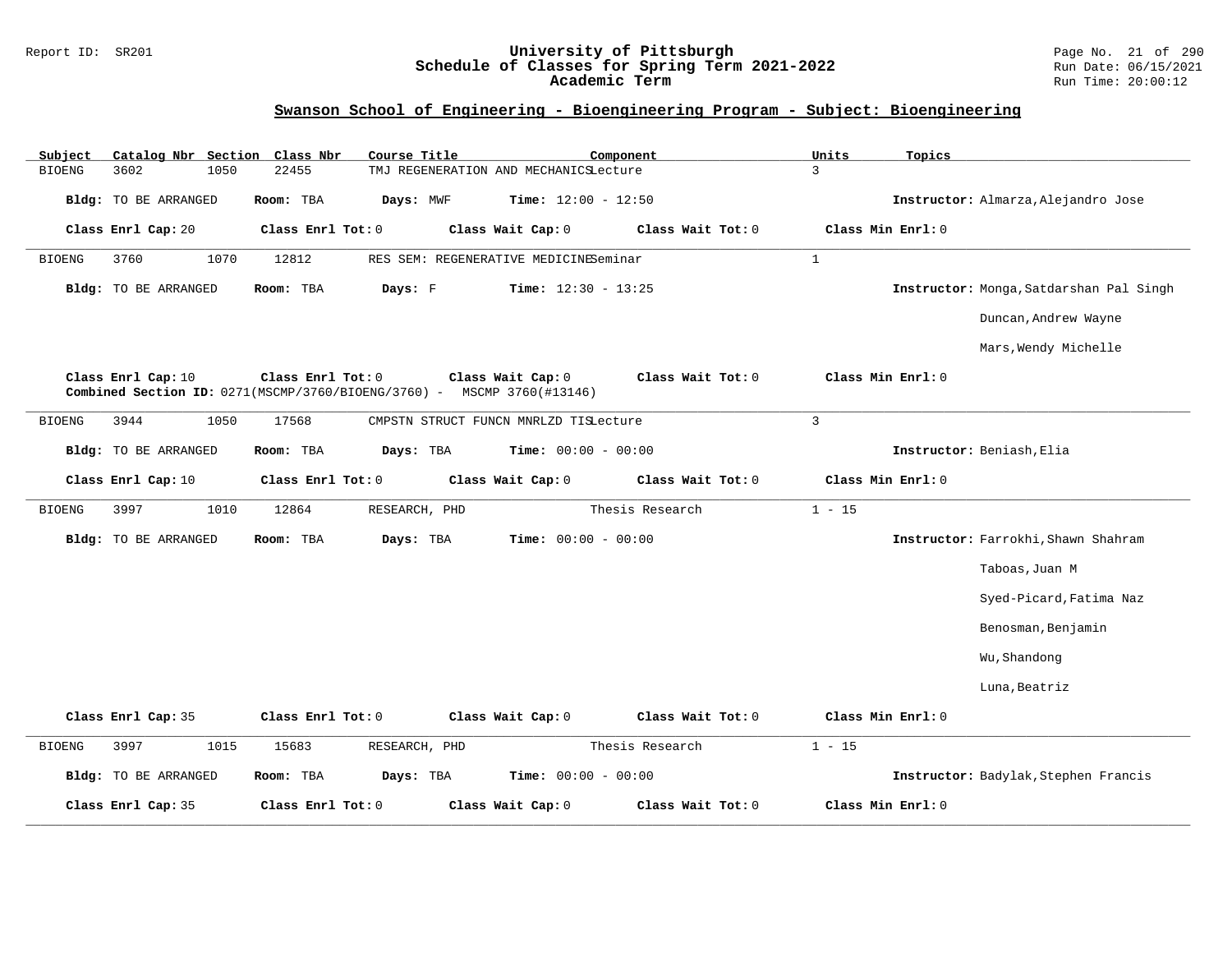#### Report ID: SR201 **University of Pittsburgh** Page No. 22 of 290 **Schedule of Classes for Spring Term 2021-2022** Run Date: 06/15/2021 **Academic Term** Run Time: 20:00:12

| Subject       | Catalog Nbr Section Class Nbr |                                             | Course Title  | Component       |                                                                                            | Units    | Topics                                   |
|---------------|-------------------------------|---------------------------------------------|---------------|-----------------|--------------------------------------------------------------------------------------------|----------|------------------------------------------|
| <b>BIOENG</b> | 3997<br>1020                  | 15684                                       | RESEARCH, PHD |                 | Thesis Research                                                                            | $1 - 15$ |                                          |
|               | Bldg: TO BE ARRANGED          | Room: TBA $Days:$ TBA $Time: 00:00 - 00:00$ |               |                 |                                                                                            |          | Instructor: Cui, Xinyan                  |
|               |                               |                                             |               |                 | Class Enrl Cap: 35 Class Enrl Tot: 0 Class Wait Cap: 0 Class Wait Tot: 0 Class Min Enrl: 0 |          |                                          |
|               |                               | BIOENG 3997 1025 15685 RESEARCH, PHD        |               |                 | Thesis Research                                                                            | $1 - 15$ |                                          |
|               | Bldg: TO BE ARRANGED          | Room: TBA $Days:$ TBA $Time: 00:00 - 00:00$ |               |                 |                                                                                            |          | Instructor: Wagner, William R            |
|               |                               |                                             |               |                 | Class Enrl Cap: 35 Class Enrl Tot: 0 Class Wait Cap: 0 Class Wait Tot: 0 Class Min Enrl: 0 |          |                                          |
| BIOENG        | 3997                          | 1030 15686                                  | RESEARCH, PHD | Thesis Research |                                                                                            | $1 - 15$ |                                          |
|               | Bldg: TO BE ARRANGED          | Room: TBA $Days:$ TBA $Time: 00:00 - 00:00$ |               |                 |                                                                                            |          | Instructor: Kim, Kang                    |
|               |                               |                                             |               |                 | Class Enrl Cap: 35 Class Enrl Tot: 0 Class Wait Cap: 0 Class Wait Tot: 0 Class Min Enrl: 0 |          |                                          |
|               |                               | BIOENG 3997 1035 15687 RESEARCH, PHD        |               | Thesis Research |                                                                                            | $1 - 15$ |                                          |
|               | Bldg: TO BE ARRANGED          | Room: TBA $Days:$ TBA $Time: 00:00 - 00:00$ |               |                 |                                                                                            |          | Instructor: Menon Gopalakrishna, Prahlad |
|               |                               |                                             |               |                 | Class Enrl Cap: 35 Class Enrl Tot: 0 Class Wait Cap: 0 Class Wait Tot: 0 Class Min Enrl: 0 |          |                                          |
|               | BIOENG 3997 1040 15688        |                                             | RESEARCH, PHD |                 | Thesis Research                                                                            | $1 - 15$ |                                          |
|               | Bldg: TO BE ARRANGED          | Room: TBA $Days:$ TBA $Time: 00:00 - 00:00$ |               |                 |                                                                                            |          | Instructor: Batista, Aaron P             |
|               |                               |                                             |               |                 | Class Enrl Cap: 35 Class Enrl Tot: 0 Class Wait Cap: 0 Class Wait Tot: 0 Class Min Enrl: 0 |          |                                          |
| BIOENG        | 3997<br>1045                  | 15689                                       | RESEARCH, PHD |                 | Thesis Research                                                                            | $1 - 15$ |                                          |
|               | Bldg: TO BE ARRANGED          | Room: TBA $Days: TBA$ Time: $00:00 - 00:00$ |               |                 |                                                                                            |          | Instructor: Roy, Partha                  |
|               |                               |                                             |               |                 | Class Enrl Cap: 35 Class Enrl Tot: 0 Class Wait Cap: 0 Class Wait Tot: 0 Class Min Enrl: 0 |          |                                          |
| BIOENG 3997   |                               | 1050 15690 RESEARCH, PHD                    |               |                 | Thesis Research $1 - 15$                                                                   |          |                                          |
|               | Bldg: TO BE ARRANGED          | Room: TBA $Days:$ TBA $Time: 00:00 - 00:00$ |               |                 |                                                                                            |          | Instructor: Chambers, April Jeannette    |
|               |                               |                                             |               |                 | Class Enrl Cap: 35 Class Enrl Tot: 0 Class Wait Cap: 0 Class Wait Tot: 0 Class Min Enrl: 0 |          |                                          |
| BIOENG        | 1055<br>3997                  | 15691                                       | RESEARCH, PHD | Thesis Research |                                                                                            | $1 - 15$ |                                          |
|               | Bldg: TO BE ARRANGED          | Room: TBA $Days: TBA$ Time: $00:00 - 00:00$ |               |                 |                                                                                            |          | Instructor: Luna, Beatriz                |
|               | Class Enrl Cap: 35            |                                             |               |                 | Class Enrl Tot: $0$ Class Wait Cap: $0$ Class Wait Tot: $0$ Class Min Enrl: $0$            |          |                                          |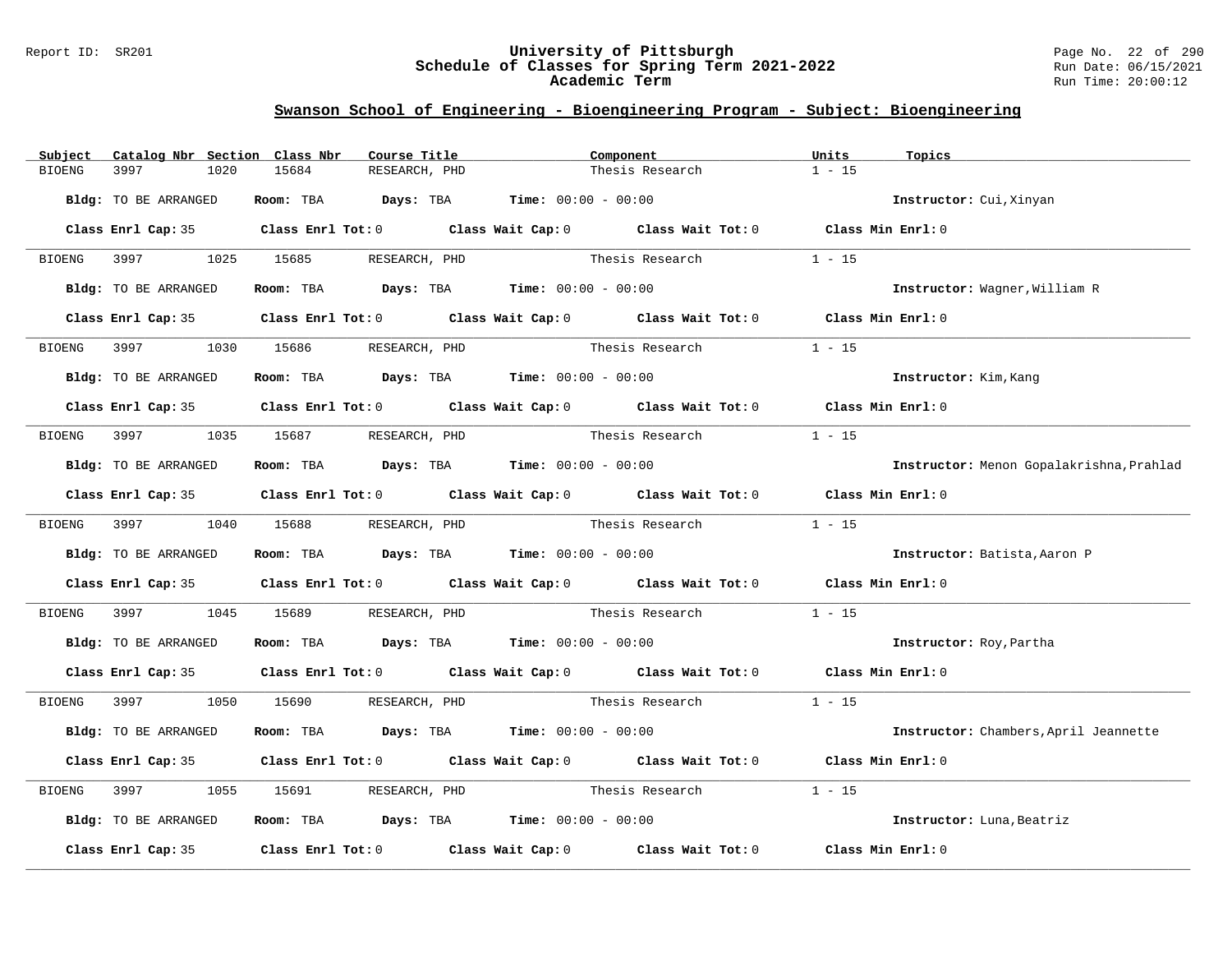| <b>BIOENG</b> | 3997<br>1060                | 15692             | RESEARCH, PHD                                             | Thesis Research                                                                            | $1 - 15$                                 |
|---------------|-----------------------------|-------------------|-----------------------------------------------------------|--------------------------------------------------------------------------------------------|------------------------------------------|
|               | Bldg: TO BE ARRANGED        |                   | Room: TBA $Days:$ TBA $Time: 00:00 - 00:00$               |                                                                                            | Instructor: Fisher, Lee Erik Bartholomew |
|               |                             |                   |                                                           | Class Enrl Cap: 35 Class Enrl Tot: 0 Class Wait Cap: 0 Class Wait Tot: 0 Class Min Enrl: 0 |                                          |
| BIOENG        | 3997 1065 15693             |                   | RESEARCH, PHD                                             | Thesis Research                                                                            | $1 - 15$                                 |
|               | Bldg: TO BE ARRANGED        |                   | Room: TBA $Days:$ TBA $Time: 00:00 - 00:00$               |                                                                                            | Instructor: Benosman, Benjamin           |
|               | Class Enrl Cap: 35          |                   |                                                           | Class Enrl Tot: 0 Class Wait Cap: 0 Class Wait Tot: 0                                      | Class Min Enrl: 0                        |
| BIOENG        | 3997<br>1070                | 15694             | RESEARCH, PHD                                             | Thesis Research                                                                            | $1 - 15$                                 |
|               | <b>Bldg:</b> TO BE ARRANGED |                   | Room: TBA $Days:$ TBA $Time: 00:00 - 00:00$               |                                                                                            | Instructor: Weber, Douglas               |
|               |                             |                   |                                                           | Class Enrl Cap: 35 Class Enrl Tot: 0 Class Wait Cap: 0 Class Wait Tot: 0                   | Class Min Enrl: 0                        |
| BIOENG        | 3997 1075 15695             |                   | RESEARCH, PHD                                             | Thesis Research                                                                            | $1 - 15$                                 |
|               | Bldg: TO BE ARRANGED        |                   | Room: TBA $Days:$ TBA $Time: 00:00 - 00:00$               |                                                                                            | Instructor: Modo, Michel Mathias         |
|               |                             |                   |                                                           | Class Enrl Cap: 35 Class Enrl Tot: 0 Class Wait Cap: 0 Class Wait Tot: 0                   | Class Min Enrl: 0                        |
| BIOENG        | 3997<br>1080                | 15696             | RESEARCH, PHD                                             | Thesis Research                                                                            | $1 - 15$                                 |
|               | Bldg: TO BE ARRANGED        |                   | <b>Room:</b> TBA $Days: TBA$ <b>Time:</b> $00:00 - 00:00$ |                                                                                            | Instructor: Huppert, Theodore J          |
|               | Class Enrl Cap: 35          |                   |                                                           | Class Enrl Tot: 0 Class Wait Cap: 0 Class Wait Tot: 0 Class Min Enrl: 0                    |                                          |
| <b>BIOENG</b> | 3997 1085                   |                   | 15697 RESEARCH, PHD                                       | Thesis Research                                                                            | $1 - 15$                                 |
|               | <b>Bldg:</b> TO BE ARRANGED |                   | Room: TBA $Days:$ TBA $Time:$ $00:00 - 00:00$             |                                                                                            | Instructor: Vande Geest, Jonathan P.     |
|               | Class Enrl Cap: 35          |                   |                                                           | Class Enrl Tot: 0 Class Wait Cap: 0 Class Wait Tot: 0                                      | Class Min Enrl: 0                        |
| <b>BIOENG</b> | 3997<br>1090                | 15698             | RESEARCH, PHD                                             | Thesis Research                                                                            | $1 - 15$                                 |
|               | Bldg: TO BE ARRANGED        |                   | Room: TBA $Days:$ TBA $Time: 00:00 - 00:00$               |                                                                                            | Instructor: Tsui, Fu-Chiang              |
|               | Class Enrl Cap: 35          |                   |                                                           | Class Enrl Tot: 0 Class Wait Cap: 0 Class Wait Tot: 0 Class Min Enrl: 0                    |                                          |
| BIOENG        | 3997 1095                   |                   | 15699 RESEARCH, PHD                                       | Thesis Research                                                                            | $1 - 15$                                 |
|               | Bldg: TO BE ARRANGED        | Room: TBA         | <b>Days:</b> TBA <b>Time:</b> $00:00 - 00:00$             |                                                                                            | Instructor: Cham Dit Tham, Rakie         |
|               |                             |                   |                                                           |                                                                                            | Sejdic, Ervin                            |
|               | Class Enrl Cap: 35          | Class Enrl Tot: 0 |                                                           | Class Wait Cap: $0$ Class Wait Tot: $0$                                                    | Class Min Enrl: 0                        |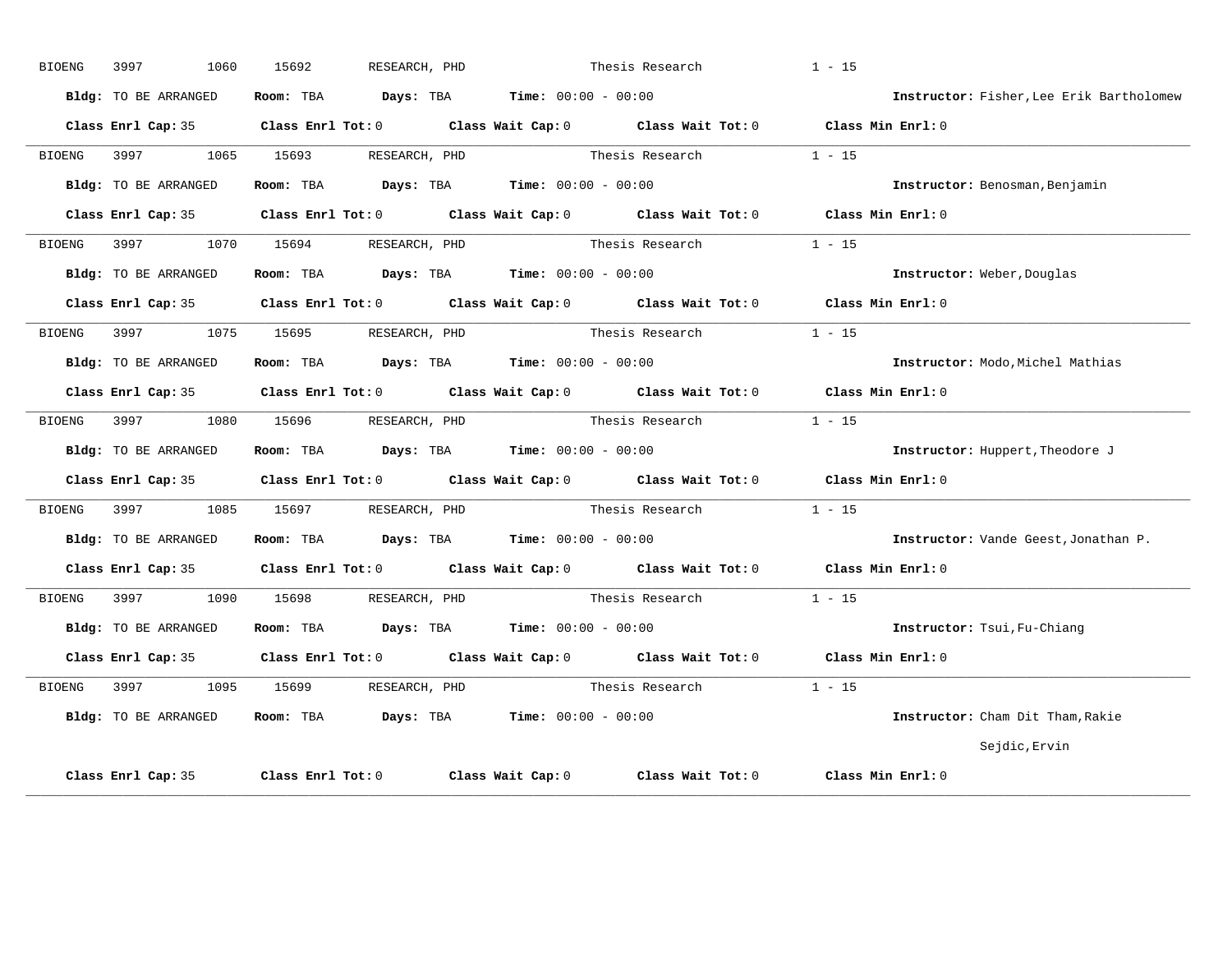#### Report ID: SR201 **University of Pittsburgh** Page No. 24 of 290 **Schedule of Classes for Spring Term 2021-2022** Run Date: 06/15/2021 **Academic Term** Run Time: 20:00:12

| Subject       | Catalog Nbr Section Class Nbr | Course Title                                                                               |                 | Component                     | Units<br>Topics                           |  |
|---------------|-------------------------------|--------------------------------------------------------------------------------------------|-----------------|-------------------------------|-------------------------------------------|--|
| <b>BIOENG</b> | 3997<br>1100                  | 15700<br>RESEARCH, PHD                                                                     |                 | Thesis Research               | $1 - 15$                                  |  |
|               | Bldg: TO BE ARRANGED          | Room: TBA $Days:$ TBA $Time: 00:00 - 00:00$                                                |                 |                               | Instructor: Kameneva, Marina Vitaly       |  |
|               |                               | Class Enrl Cap: 35 Class Enrl Tot: 0 Class Wait Cap: 0 Class Wait Tot: 0 Class Min Enrl: 0 |                 |                               |                                           |  |
|               | BIOENG 3997                   | 1105 15701<br>RESEARCH, PHD                                                                |                 | Thesis Research               | $1 - 15$                                  |  |
|               | Bldg: TO BE ARRANGED          | Room: TBA $Days:$ TBA $Time: 00:00 - 00:00$                                                |                 |                               | Instructor: Kozai, Takashi Daniel Yoshida |  |
|               |                               | Class Enrl Cap: 35 Class Enrl Tot: 0 Class Wait Cap: 0 Class Wait Tot: 0 Class Min Enrl: 0 |                 |                               |                                           |  |
| BIOENG        | 3997<br>1110                  | 15702<br>RESEARCH, PHD                                                                     |                 | Thesis Research               | $1 - 15$                                  |  |
|               | Bldg: TO BE ARRANGED          | Room: TBA $Days:$ TBA $Time: 00:00 - 00:00$                                                |                 |                               | Instructor: Federspiel, William           |  |
|               |                               | Class Enrl Cap: 35 Class Enrl Tot: 0 Class Wait Cap: 0 Class Wait Tot: 0 Class Min Enrl: 0 |                 |                               |                                           |  |
| <b>BIOENG</b> | 3997                          | 1115 15703<br>RESEARCH, PHD                                                                |                 | Thesis Research               | $1 - 15$                                  |  |
|               | Bldg: TO BE ARRANGED          | Room: TBA $Days:$ TBA $Time: 00:00 - 00:00$                                                |                 |                               | Instructor: Sigal, Ian Alejandro          |  |
|               |                               | Class Enrl Cap: 35 Class Enrl Tot: 0 Class Wait Cap: 0 Class Wait Tot: 0 Class Min Enrl: 0 |                 |                               |                                           |  |
|               | BIOENG 3997                   | 1120 15704<br>RESEARCH, PHD                                                                |                 | Thesis Research               | $1 - 15$                                  |  |
|               | Bldg: TO BE ARRANGED          | Room: TBA $\rule{1em}{0.15mm}$ Days: TBA $\qquad$ Time: $00:00 - 00:00$                    |                 |                               | Instructor: Gandhi, Neeraj                |  |
|               |                               | Class Enrl Cap: 35 Class Enrl Tot: 0 Class Wait Cap: 0 Class Wait Tot: 0                   |                 |                               | Class Min Enrl: 0                         |  |
| BIOENG        | 3997<br>1125                  | 15705                                                                                      |                 | RESEARCH, PHD Thesis Research | $1 - 15$                                  |  |
|               | Bldg: TO BE ARRANGED          | Room: TBA $Days:$ TBA $Time: 00:00 - 00:00$                                                |                 |                               | Instructor: Abramowitch, Steven D         |  |
|               |                               | Class Enrl Cap: 35 Class Enrl Tot: 0 Class Wait Cap: 0 Class Wait Tot: 0 Class Min Enrl: 0 |                 |                               |                                           |  |
| <b>BIOENG</b> | 3997 3997                     | 1130 15706<br>RESEARCH, PHD                                                                |                 | Thesis Research               | $1 - 15$                                  |  |
|               | Bldg: TO BE ARRANGED          | Room: TBA $Days:$ TBA $Time: 00:00 - 00:00$                                                |                 |                               | Instructor: Menon Gopalakrishna, Prahlad  |  |
|               |                               | Class Enrl Cap: 35 Class Enrl Tot: 0 Class Wait Cap: 0 Class Wait Tot: 0                   |                 |                               | Class Min Enrl: 0                         |  |
| BIOENG        | 3997<br>1135                  | RESEARCH, PHD<br>15707                                                                     | Thesis Research |                               | $1 - 15$                                  |  |
|               | Bldg: TO BE ARRANGED          | Room: TBA $Days:$ TBA $Time: 00:00 - 00:00$                                                |                 |                               | Instructor: Ruder, Warren C               |  |
|               | Class Enrl Cap: 35            | Class Enrl Tot: $0$ Class Wait Cap: $0$ Class Wait Tot: $0$                                |                 |                               | Class Min Enrl: 0                         |  |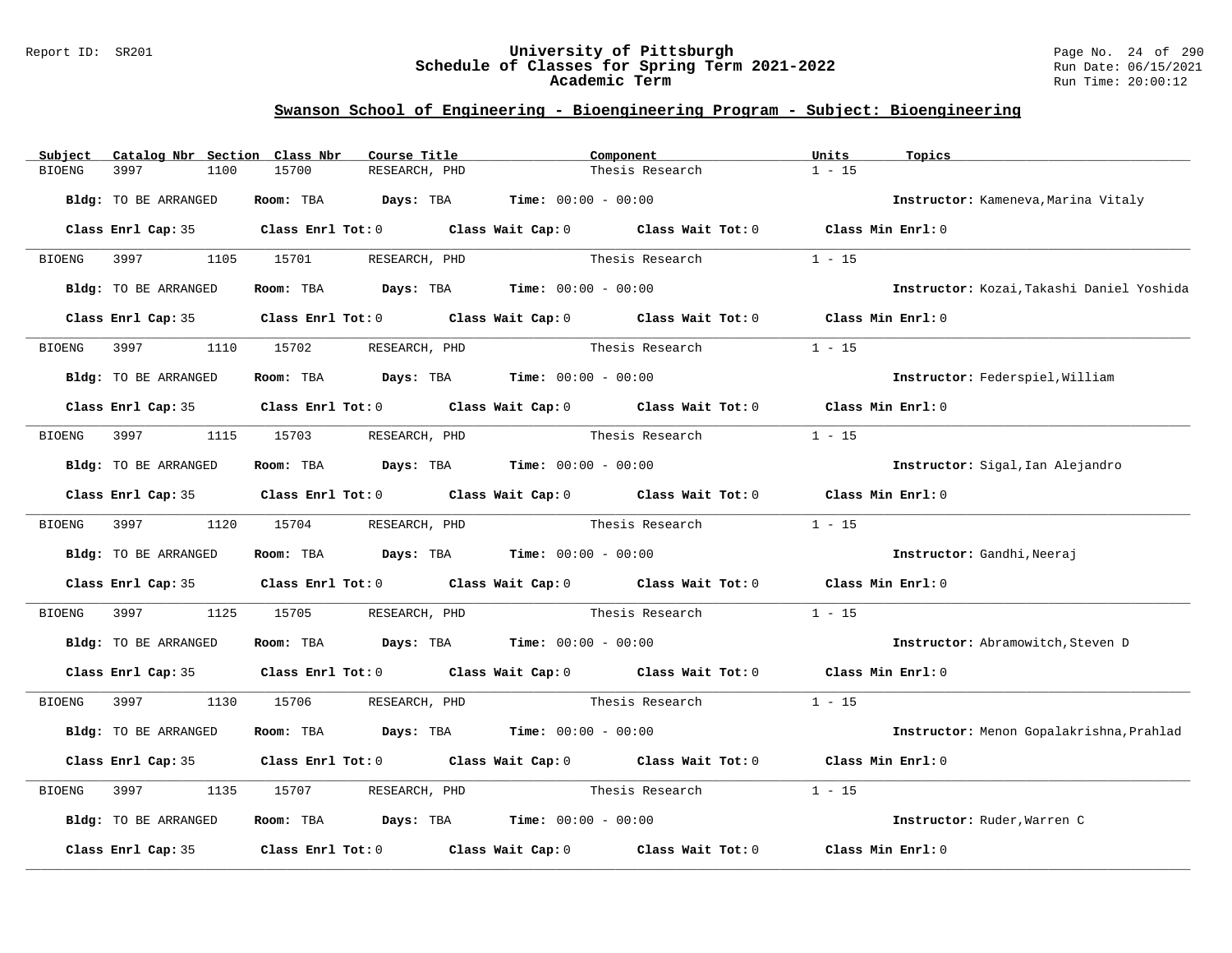| <b>BIOENG</b> | 3997                 | 1140<br>15708 | RESEARCH, PHD                                                                         | Thesis Research                                                                            | $1 - 15$                             |
|---------------|----------------------|---------------|---------------------------------------------------------------------------------------|--------------------------------------------------------------------------------------------|--------------------------------------|
|               | Bldg: TO BE ARRANGED |               | Room: TBA $Days:$ TBA $Time: 00:00 - 00:00$                                           |                                                                                            | Instructor: Anderst, William John    |
|               |                      |               |                                                                                       | Class Enrl Cap: 35 Class Enrl Tot: 0 Class Wait Cap: 0 Class Wait Tot: 0 Class Min Enrl: 0 |                                      |
| BIOENG        | 3997 — 100           | 1145 15709    | RESEARCH, PHD                                                                         | Thesis Research                                                                            | $1 - 15$                             |
|               | Bldg: TO BE ARRANGED |               | Room: TBA $Days: TBA$ Time: $00:00 - 00:00$                                           |                                                                                            | Instructor: Beschorner, Kurt E.      |
|               | Class Enrl Cap: 35   |               |                                                                                       | Class Enrl Tot: 0 Class Wait Cap: 0 Class Wait Tot: 0                                      | Class Min Enrl: 0                    |
| BIOENG        | 3997 39              | 1150<br>15710 | RESEARCH, PHD                                                                         | Thesis Research                                                                            | $1 - 15$                             |
|               | Bldg: TO BE ARRANGED |               | Room: TBA $Days:$ TBA $Time: 00:00 - 00:00$                                           |                                                                                            | Instructor: Vazquez, Alberto L.      |
|               |                      |               |                                                                                       | Class Enrl Cap: 35 Class Enrl Tot: 0 Class Wait Cap: 0 Class Wait Tot: 0 Class Min Enrl: 0 |                                      |
| BIOENG        | 3997 — 100           |               | 1155 15711 RESEARCH, PHD                                                              | Thesis Research                                                                            | $1 - 15$                             |
|               | Bldg: TO BE ARRANGED |               | Room: TBA $Days:$ TBA $Time: 00:00 - 00:00$                                           |                                                                                            | Instructor: Little, Steven R         |
|               | Class Enrl Cap: 35   |               |                                                                                       | Class Enrl Tot: 0 Class Wait Cap: 0 Class Wait Tot: 0                                      | Class Min Enrl: 0                    |
| BIOENG        | 3997                 | 1160<br>15712 | RESEARCH, PHD                                                                         | Thesis Research                                                                            | $1 - 15$                             |
|               | Bldg: TO BE ARRANGED |               | Room: TBA $\rule{1em}{0.15mm}$ Days: TBA $\rule{1.5mm}{0.15mm}$ Time: $00:00 - 00:00$ |                                                                                            | Instructor: Collinger, Jennifer Lynn |
|               |                      |               |                                                                                       | Class Enrl Cap: 35 Class Enrl Tot: 0 Class Wait Cap: 0 Class Wait Tot: 0 Class Min Enrl: 0 |                                      |
| BIOENG        |                      |               | 1165 15713 RESEARCH, PHD                                                              | Thesis Research                                                                            | $1 - 15$                             |
|               | Bldg: TO BE ARRANGED |               | Room: TBA $Days:$ TBA $Time: 00:00 - 00:00$                                           |                                                                                            | Instructor: Ishikawa, Hiroshi        |
|               | Class Enrl Cap: 35   |               |                                                                                       | Class Enrl Tot: 0 Class Wait Cap: 0 Class Wait Tot: 0                                      | Class Min Enrl: 0                    |
| BIOENG        | 3997 399             | 1170<br>15714 | RESEARCH, PHD                                                                         | Thesis Research                                                                            | $1 - 15$                             |
|               | Bldg: TO BE ARRANGED |               | Room: TBA $Days:$ TBA $Time:$ $00:00 - 00:00$                                         |                                                                                            | Instructor: Davidson, Lance A        |
|               |                      |               |                                                                                       | Class Enrl Cap: 35 Class Enrl Tot: 0 Class Wait Cap: 0 Class Wait Tot: 0 Class Min Enrl: 0 |                                      |
| <b>BIOENG</b> | 3997 1175            |               | 15715 RESEARCH, PHD                                                                   | Thesis Research                                                                            | $1 - 15$                             |
|               | Bldg: TO BE ARRANGED | Room: TBA     | $\texttt{Davis:}$ TBA $\texttt{Time:}$ 00:00 - 00:00                                  |                                                                                            | Instructor: Salama, Guy              |
|               |                      |               |                                                                                       |                                                                                            | Borovetz, Harvey S                   |
|               | Class Enrl Cap: 35   |               |                                                                                       | Class Enrl Tot: 0 Class Wait Cap: 0 Class Wait Tot: 0                                      | Class Min Enrl: 0                    |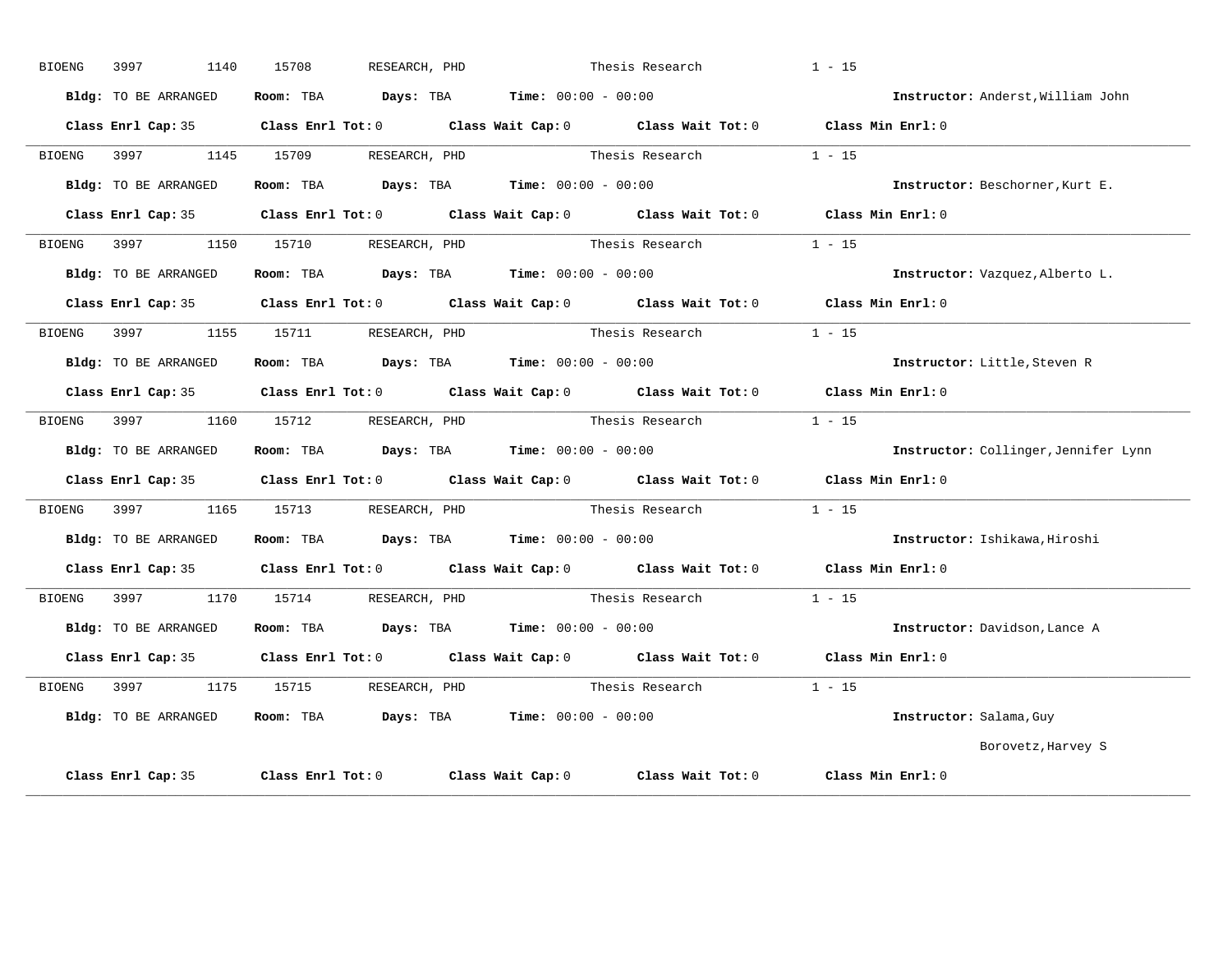#### Report ID: SR201 **University of Pittsburgh** Page No. 26 of 290 **Schedule of Classes for Spring Term 2021-2022** Run Date: 06/15/2021 **Academic Term** Run Time: 20:00:12

| Catalog Nbr Section Class Nbr<br>Subject | Course Title                                                                          | Component                                                                                  | Units<br>Topics                         |
|------------------------------------------|---------------------------------------------------------------------------------------|--------------------------------------------------------------------------------------------|-----------------------------------------|
| 3997<br><b>BIOENG</b><br>1180            | 15716<br>RESEARCH, PHD                                                                | Thesis Research                                                                            | $1 - 15$                                |
| Bldg: TO BE ARRANGED                     | Room: TBA $Days:$ TBA $Time: 00:00 - 00:00$                                           |                                                                                            | Instructor: Marra, Kacey Gribbin        |
|                                          |                                                                                       | Class Enrl Cap: 35 Class Enrl Tot: 0 Class Wait Cap: 0 Class Wait Tot: 0 Class Min Enrl: 0 |                                         |
| 3997 399<br>BIOENG                       | 1185 15717 RESEARCH, PHD                                                              | Thesis Research                                                                            | $1 - 15$                                |
| Bldg: TO BE ARRANGED                     | Room: TBA $\rule{1em}{0.15mm}$ Days: TBA $\rule{1.5mm}{0.15mm}$ Time: $00:00 - 00:00$ |                                                                                            | Instructor: Schwartz, Andrew B          |
|                                          |                                                                                       | Class Enrl Cap: 35 Class Enrl Tot: 0 Class Wait Cap: 0 Class Wait Tot: 0 Class Min Enrl: 0 |                                         |
| 3997<br>BIOENG                           | 1190 15718<br>RESEARCH, PHD                                                           | Thesis Research                                                                            | $1 - 15$                                |
| Bldg: TO BE ARRANGED                     | Room: TBA $\rule{1em}{0.15mm}$ Days: TBA $\qquad$ Time: $00:00 - 00:00$               |                                                                                            | Instructor: Simon, Marc Alan            |
|                                          |                                                                                       | Class Enrl Cap: 35 Class Enrl Tot: 0 Class Wait Cap: 0 Class Wait Tot: 0 Class Min Enrl: 0 |                                         |
| BIOENG                                   | 1195 15719<br>RESEARCH, PHD                                                           | Thesis Research                                                                            | $1 - 15$                                |
| Bldg: TO BE ARRANGED                     | Room: TBA $Days:$ TBA $Time: 00:00 - 00:00$                                           |                                                                                            | Instructor: Woollard, Fabrisia Ambrosio |
|                                          |                                                                                       | Class Enrl Cap: 35 Class Enrl Tot: 0 Class Wait Cap: 0 Class Wait Tot: 0 Class Min Enrl: 0 |                                         |
| BIOENG 3997                              | 1200 15720<br>RESEARCH, PHD                                                           | Thesis Research                                                                            | $1 - 15$                                |
| Bldg: TO BE ARRANGED                     | Room: TBA $Days:$ TBA $Time: 00:00 - 00:00$                                           |                                                                                            | Instructor: Brown, Bryan Nicklaus       |
|                                          |                                                                                       | Class Enrl Cap: 35 Class Enrl Tot: 0 Class Wait Cap: 0 Class Wait Tot: 0                   | Class Min Enrl: 0                       |
| 3997<br>1205<br>BIOENG                   | 15721                                                                                 | RESEARCH, PHD Thesis Research                                                              | $1 - 15$                                |
| Bldg: TO BE ARRANGED                     | Room: TBA $Days:$ TBA $Time: 00:00 - 00:00$                                           |                                                                                            | Instructor: Stetten, George Dewitt      |
|                                          |                                                                                       | Class Enrl Cap: 35 Class Enrl Tot: 0 Class Wait Cap: 0 Class Wait Tot: 0 Class Min Enrl: 0 |                                         |
| BIOENG<br>3997 399                       | 1210 15722<br>RESEARCH, PHD                                                           | Thesis Research $1 - 15$                                                                   |                                         |
| Bldg: TO BE ARRANGED                     | Room: TBA $Days:$ TBA $Time: 00:00 - 00:00$                                           |                                                                                            | Instructor: Weinbaum, Justin Sol        |
|                                          |                                                                                       | Class Enrl Cap: 35 Class Enrl Tot: 0 Class Wait Cap: 0 Class Wait Tot: 0                   | Class Min Enrl: 0                       |
| BIOENG<br>3997<br>1215                   | 15723<br>RESEARCH, PHD                                                                | Thesis Research                                                                            | $1 - 15$                                |
| Bldg: TO BE ARRANGED                     | Room: TBA $Days:$ TBA $Time: 00:00 - 00:00$                                           |                                                                                            | Instructor: Boninger, Michael L.        |
| Class Enrl Cap: 35                       |                                                                                       | Class Enrl Tot: $0$ Class Wait Cap: $0$ Class Wait Tot: $0$                                | Class Min Enrl: 0                       |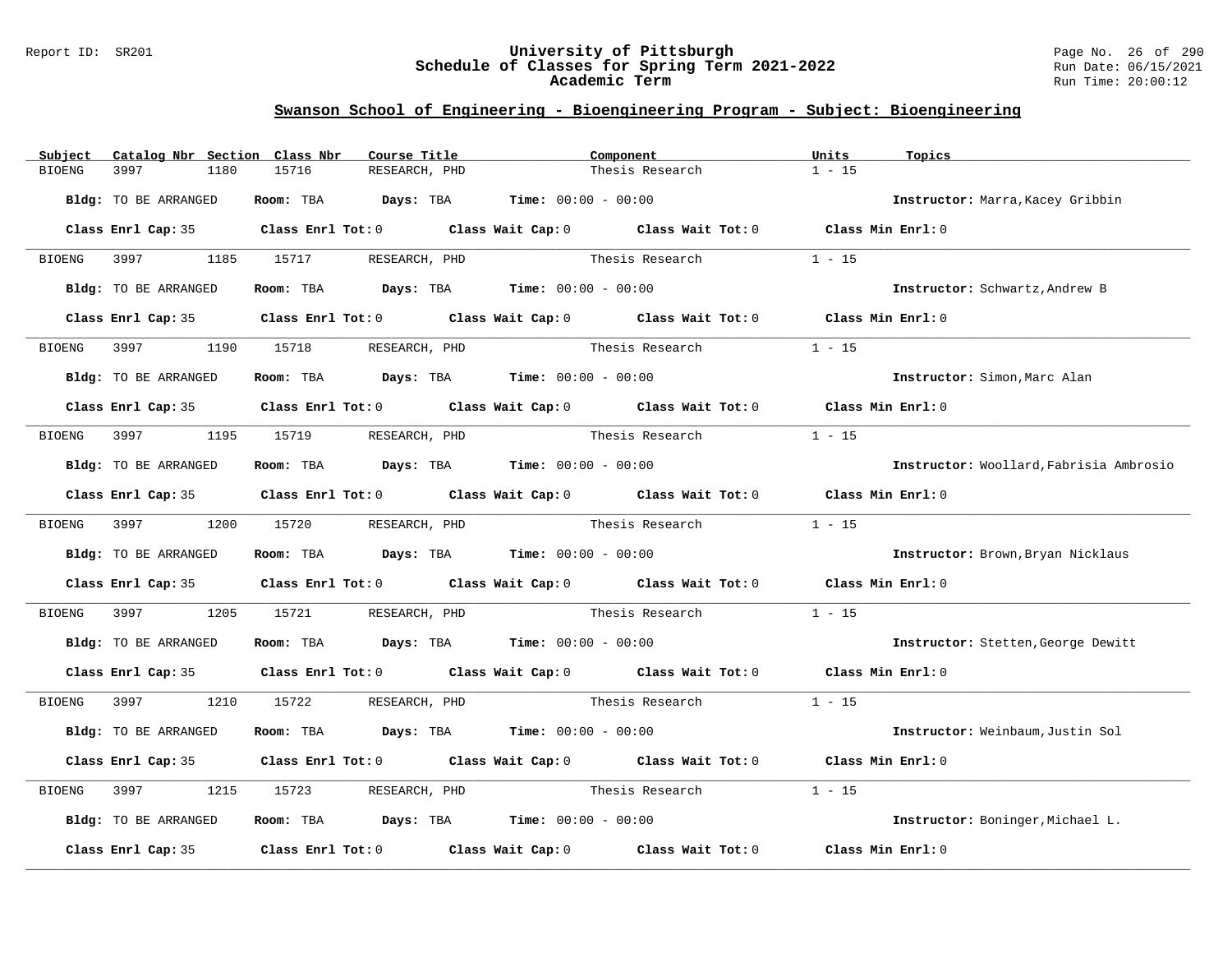| BIOENG | 1220<br>3997         | 15724<br>RESEARCH, PHD                                         | Thesis Research                                                                                     | $1 - 15$                           |
|--------|----------------------|----------------------------------------------------------------|-----------------------------------------------------------------------------------------------------|------------------------------------|
|        | Bldg: TO BE ARRANGED | Room: TBA $Days:$ TBA $Time: 00:00 - 00:00$                    |                                                                                                     | Instructor: Aizenstein, Howard Jay |
|        |                      |                                                                | Class Enrl Cap: 35 Class Enrl Tot: 0 Class Wait Cap: 0 Class Wait Tot: 0 Class Min Enrl: 0          |                                    |
|        |                      | BIOENG 3997 1225 15725 RESEARCH, PHD                           | Thesis Research 1 - 15                                                                              |                                    |
|        | Bldg: TO BE ARRANGED | Room: TBA $Days:$ TBA Time: $00:00 - 00:00$                    |                                                                                                     | Instructor: Debski, Richard E      |
|        |                      |                                                                | Class Enrl Cap: 35 Class Enrl Tot: 0 Class Wait Cap: 0 Class Wait Tot: 0 Class Min Enrl: 0          |                                    |
|        |                      |                                                                | BIOENG 3997 1230 15726 RESEARCH, PHD Thesis Research 1 - 15                                         |                                    |
|        | Bldg: TO BE ARRANGED | Room: TBA $Days:$ TBA $Time: 00:00 - 00:00$                    |                                                                                                     | Instructor: Torres, Gelsy          |
|        |                      |                                                                | Class Enrl Cap: 35 Class Enrl Tot: 0 Class Wait Cap: 0 Class Wait Tot: 0 Class Min Enrl: 0          |                                    |
|        |                      | BIOENG 3997 1235 15727 RESEARCH, PHD                           | Thesis Research 1 - 15                                                                              |                                    |
|        | Bldg: TO BE ARRANGED | Room: TBA $Days:$ TBA $Time: 00:00 - 00:00$                    |                                                                                                     | Instructor: Sadagopan, Srivatsun   |
|        |                      |                                                                | Class Enrl Cap: 35 Class Enrl Tot: 0 Class Wait Cap: 0 Class Wait Tot: 0 Class Min Enrl: 0          |                                    |
|        |                      | BIOENG 3997 1240 15728 RESEARCH, PHD                           | Thesis Research 1 - 15                                                                              |                                    |
|        | Bldg: TO BE ARRANGED | Room: TBA $Days:$ TBA $Time: 00:00 - 00:00$                    |                                                                                                     | Instructor: Miller, Mark C         |
|        |                      |                                                                | Class Enrl Cap: 35 Class Enrl Tot: 0 Class Wait Cap: 0 Class Wait Tot: 0 Class Min Enrl: 0          |                                    |
| BIOENG |                      |                                                                | 3997 1245 15729 RESEARCH, PHD Thesis Research 1 - 15                                                |                                    |
|        | Bldg: TO BE ARRANGED | Room: TBA $Days:$ TBA $Time: 00:00 - 00:00$                    |                                                                                                     | Instructor: Viator, John Andrew    |
|        |                      |                                                                | Class Enrl Cap: 35 $\qquad$ Class Enrl Tot: 0 $\qquad$ Class Wait Cap: 0 $\qquad$ Class Wait Tot: 0 | Class Min Enrl: 0                  |
|        | BIOENG 3997          | 1250 15730 RESEARCH, PHD                                       | Thesis Research                                                                                     | $1 - 15$                           |
|        | Bldg: TO BE ARRANGED | Room: TBA $\rule{1em}{0.15mm}$ Days: TBA Time: $00:00 - 00:00$ |                                                                                                     | Instructor: Simon, Marc Alan       |
|        |                      |                                                                | Class Enrl Cap: 35 Class Enrl Tot: 0 Class Wait Cap: 0 Class Wait Tot: 0                            | Class Min Enrl: 0                  |
|        |                      | BIOENG 3997 1255 15731 RESEARCH, PHD                           | Thesis Research $1 - 15$                                                                            |                                    |
|        | Bldg: TO BE ARRANGED | Room: TBA $Days:$ TBA $Time: 00:00 - 00:00$                    |                                                                                                     | Instructor: Maiti, Spandan         |
|        |                      |                                                                | Class Enrl Cap: 35 Class Enrl Tot: 0 Class Wait Cap: 0 Class Wait Tot: 0 Class Min Enrl: 0          |                                    |
|        |                      | BIOENG 3997 1260 15732 RESEARCH, PHD                           | Thesis Research $1 - 15$                                                                            |                                    |
|        | Bldg: TO BE ARRANGED | Room: TBA $Days:$ TBA $Time: 00:00 - 00:00$                    |                                                                                                     | Instructor: Ibrahim, Tamer Selim   |
|        | Class Enrl Cap: 35   |                                                                | Class Enrl Tot: $0$ Class Wait Cap: $0$ Class Wait Tot: $0$ Class Min Enrl: $0$                     |                                    |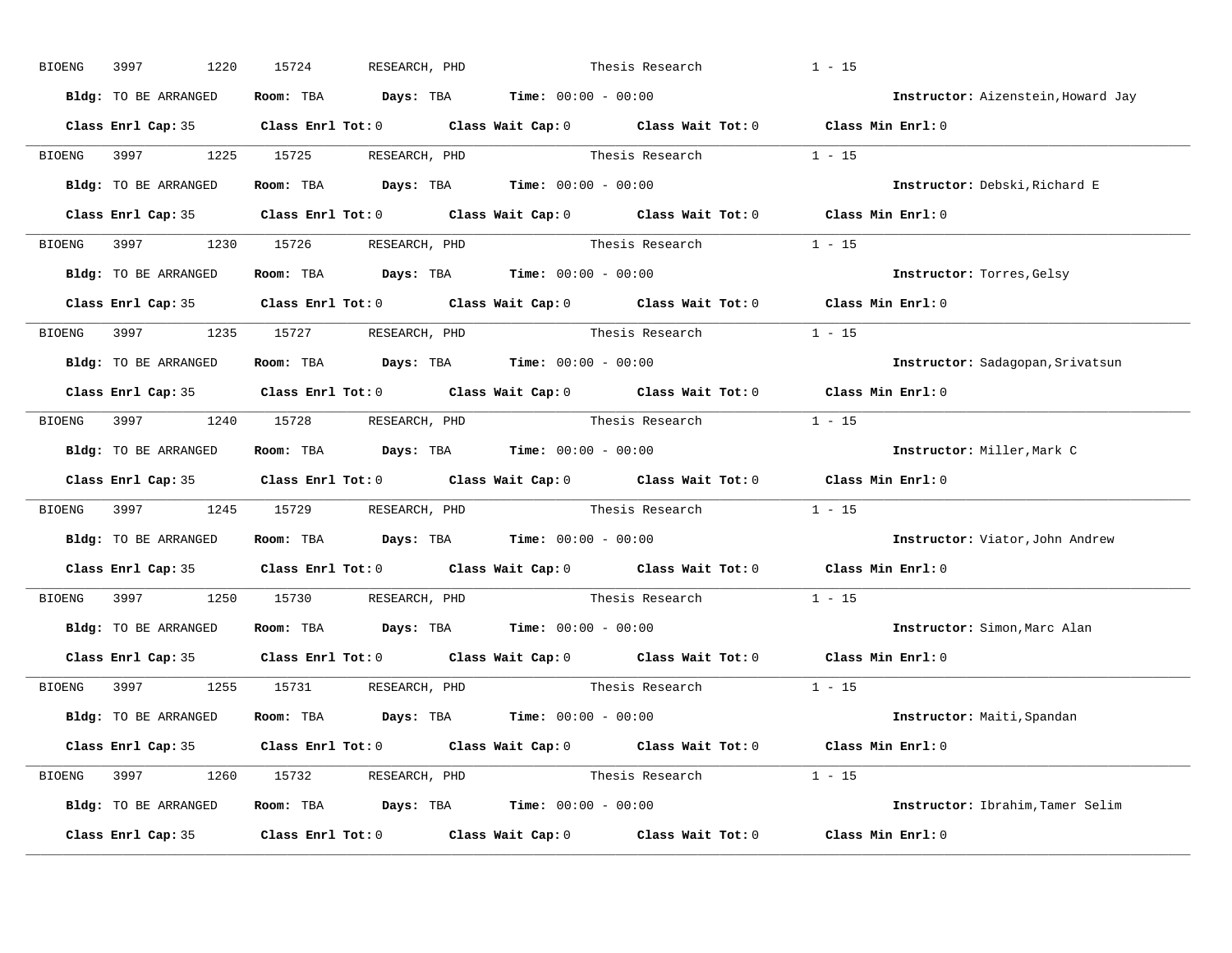#### Report ID: SR201 **University of Pittsburgh** Page No. 28 of 290 **Schedule of Classes for Spring Term 2021-2022** Run Date: 06/15/2021 **Academic Term** Run Time: 20:00:12

| Catalog Nbr Section Class Nbr<br>Subject | Course Title                                                   | Component                                                                                  | Units<br>Topics                        |
|------------------------------------------|----------------------------------------------------------------|--------------------------------------------------------------------------------------------|----------------------------------------|
| 3997<br>1270<br><b>BIOENG</b>            | 16253<br>RESEARCH, PHD                                         | Thesis Research                                                                            | $1 - 15$                               |
| Bldg: TO BE ARRANGED                     | Room: TBA $Days:$ TBA $Time: 00:00 - 00:00$                    |                                                                                            | Instructor: Wang, Yadong               |
| Class Enrl Cap: 35                       |                                                                | Class Enrl Tot: $0$ Class Wait Cap: $0$ Class Wait Tot: $0$ Class Min Enrl: $0$            |                                        |
| 3997<br>1280<br>BIOENG                   | 16267<br>RESEARCH, PHD                                         | Thesis Research                                                                            | $1 - 15$                               |
| Bldg: TO BE ARRANGED                     | Room: TBA $Days:$ TBA $Time: 00:00 - 00:00$                    |                                                                                            | Instructor: Banerjee, Ipsita           |
|                                          |                                                                | Class Enrl Cap: 35 Class Enrl Tot: 0 Class Wait Cap: 0 Class Wait Tot: 0 Class Min Enrl: 0 |                                        |
| 1290<br><b>BIOENG</b><br>3997            | 16940                                                          | RESEARCH, PHD Thesis Research                                                              | $1 - 15$                               |
| Bldg: TO BE ARRANGED                     | Room: TBA $Days:$ TBA $Time: 00:00 - 00:00$                    |                                                                                            | Instructor: Robertson, Anne M          |
|                                          |                                                                | Class Enrl Cap: 35 Class Enrl Tot: 0 Class Wait Cap: 0 Class Wait Tot: 0 Class Min Enrl: 0 |                                        |
| 3997<br>1300<br>BIOENG                   | 16941<br>RESEARCH, PHD                                         | Thesis Research                                                                            | $1 - 15$                               |
| Bldg: TO BE ARRANGED                     | Room: TBA $Days:$ TBA $Time: 00:00 - 00:00$                    |                                                                                            | Instructor: Gladwin, Mark Thomas       |
|                                          |                                                                | Class Enrl Cap: 35 Class Enrl Tot: 0 Class Wait Cap: 0 Class Wait Tot: 0 Class Min Enrl: 0 |                                        |
| 3997<br>1310<br>BIOENG                   | 16942                                                          |                                                                                            | $1 - 15$                               |
| Bldg: TO BE ARRANGED                     | Room: TBA $\rule{1em}{0.15mm}$ Days: TBA Time: $00:00 - 00:00$ |                                                                                            | Instructor: Anderson, Carolyn J        |
|                                          |                                                                | Class Enrl Cap: 35 Class Enrl Tot: 0 Class Wait Cap: 0 Class Wait Tot: 0 Class Min Enrl: 0 |                                        |
| 3997<br>1320<br>BIOENG                   | 16943<br>RESEARCH, PHD                                         | Thesis Research                                                                            | $1 - 15$                               |
| Bldg: TO BE ARRANGED                     | Room: TBA $Days:$ TBA $Time: 00:00 - 00:00$                    |                                                                                            | Instructor: Fedorchak, Morgan Virginia |
|                                          |                                                                |                                                                                            | Zervantonakis, Ioannis                 |
|                                          |                                                                | Class Enrl Cap: 35 Class Enrl Tot: 0 Class Wait Cap: 0 Class Wait Tot: 0 Class Min Enrl: 0 |                                        |
| 3997<br><b>BIOENG</b>                    | 1330 16944 RESEARCH, PHD                                       | Thesis Research                                                                            | $1 - 15$                               |
| Bldg: TO BE ARRANGED                     | Room: TBA $Days:$ TBA $Time: 00:00 - 00:00$                    |                                                                                            | Instructor: El Gharbawie, Omar A       |
| Class Enrl Cap: 35                       |                                                                | Class Enrl Tot: $0$ Class Wait Cap: $0$ Class Wait Tot: $0$                                | Class Min Enrl: 0                      |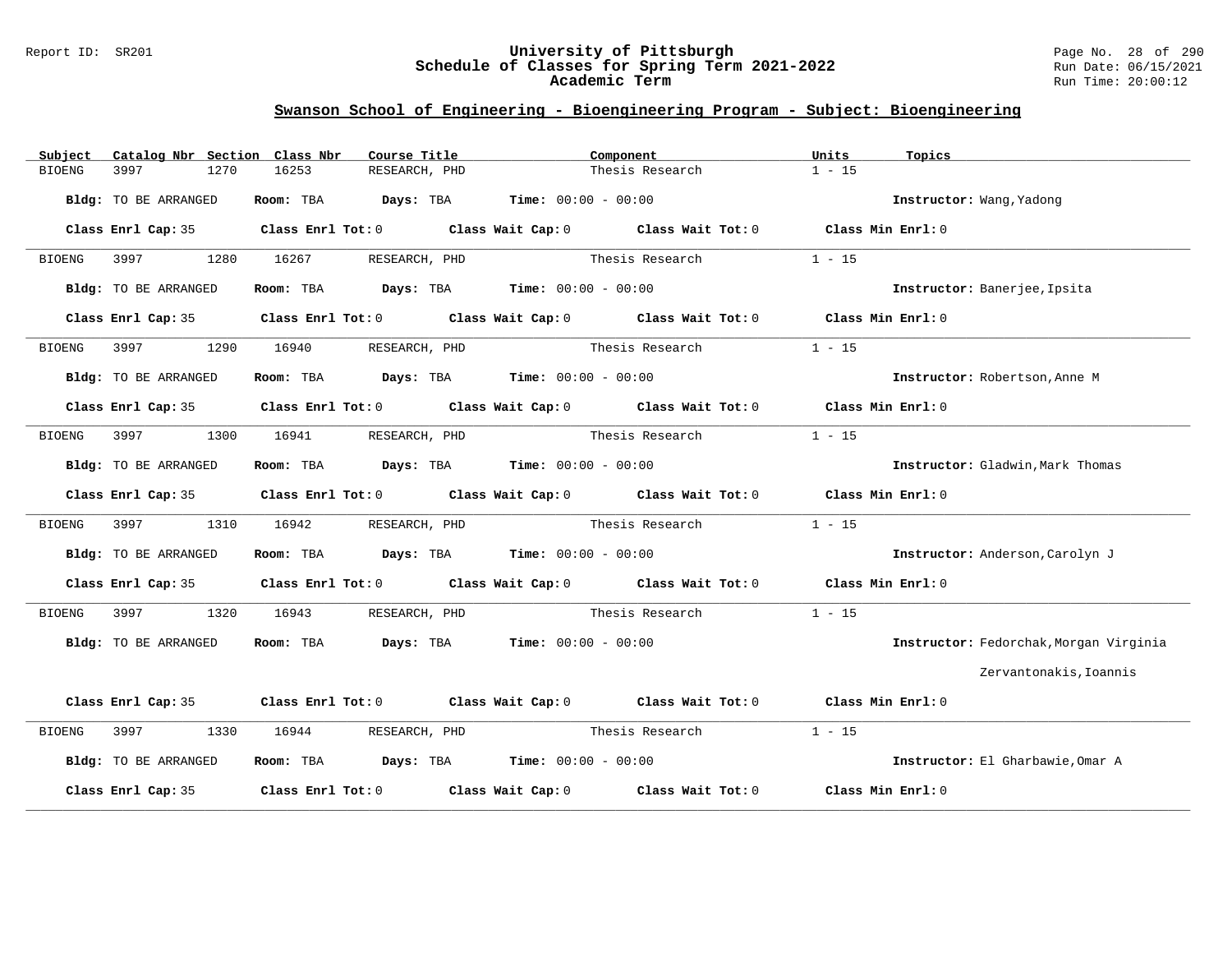#### Report ID: SR201 **University of Pittsburgh** Page No. 29 of 290 **Schedule of Classes for Spring Term 2021-2022** Run Date: 06/15/2021 **Academic Term** Run Time: 20:00:12

| Catalog Nbr Section Class Nbr<br>Subject | Course Title                                  | Component                                                                                           | Units<br>Topics                     |
|------------------------------------------|-----------------------------------------------|-----------------------------------------------------------------------------------------------------|-------------------------------------|
| <b>BIOENG</b><br>3997<br>1340            | 16995<br>RESEARCH, PHD                        | Thesis Research                                                                                     | $1 - 15$                            |
| Bldg: TO BE ARRANGED                     | Room: TBA                                     | $\texttt{DayS:}$ TBA $\texttt{Time:}$ 00:00 - 00:00                                                 | Instructor: Kumta, Prashant N       |
| Class Enrl Cap: 35                       |                                               | Class Enrl Tot: O $\qquad$ Class Wait Cap: O $\qquad$ Class Wait Tot: O $\qquad$ Class Min Enrl: O  |                                     |
| 3997<br>1350<br>BIOENG                   | 16996<br>RESEARCH, PHD                        | Thesis Research                                                                                     | $1 - 15$                            |
| Bldg: TO BE ARRANGED                     | Room: TBA $Days:$ TBA $Time: 00:00 - 00:00$   |                                                                                                     | Instructor: Gandhi, Neeraj          |
|                                          |                                               | Class Enrl Cap: 35 Class Enrl Tot: 0 Class Wait Cap: 0 Class Wait Tot: 0 Class Min Enrl: 0          |                                     |
| BIOENG 3997                              | 1360 16997<br>RESEARCH, PHD                   | Thesis Research                                                                                     | $1 - 15$                            |
| Bldg: TO BE ARRANGED                     | Room: TBA $Days:$ TBA $Time: 00:00 - 00:00$   |                                                                                                     | Instructor: Gaunt, Robert A         |
|                                          |                                               | Class Enrl Cap: 35 Class Enrl Tot: 0 Class Wait Cap: 0 Class Wait Tot: 0 Class Min Enrl: 0          |                                     |
| BIOENG 3997 1370 16998                   | RESEARCH, PHD                                 | Thesis Research                                                                                     | $1 - 15$                            |
| Bldg: TO BE ARRANGED                     | Room: TBA $Days:$ TBA $Time: 00:00 - 00:00$   |                                                                                                     | Instructor: Modo, Michel Mathias    |
| Class Enrl Cap: 35                       |                                               | Class Enrl Tot: 0 Class Wait Cap: 0 Class Wait Tot: 0 Class Min Enrl: 0                             |                                     |
| 3997<br>1380<br>BIOENG                   | 16999<br>RESEARCH, PHD                        | Thesis Research                                                                                     | $1 - 15$                            |
| Bldg: TO BE ARRANGED                     | Room: TBA $Days:$ TBA $Time:$ $00:00 - 00:00$ |                                                                                                     | Instructor: Syed-Picard, Fatima Naz |
|                                          |                                               | Class Enrl Cap: 35 $\qquad$ Class Enrl Tot: 0 $\qquad$ Class Wait Cap: 0 $\qquad$ Class Wait Tot: 0 | Class Min Enrl: 0                   |
| <b>BIOENG</b><br>3997<br>1385            | 17596<br>RESEARCH, PHD                        | Thesis Research                                                                                     | $1 - 15$                            |
| Bldg: TO BE ARRANGED                     | Room: TBA $Days:$ TBA $Time: 00:00 - 00:00$   |                                                                                                     | Instructor: Syed-Picard, Fatima Naz |
|                                          |                                               | Class Enrl Cap: 35 Class Enrl Tot: 0 Class Wait Cap: 0 Class Wait Tot: 0 Class Min Enrl: 0          |                                     |
| <b>BIOENG</b>                            | 1010 12626 PH.D. DISSERTATION Thesis Research |                                                                                                     | $1 - 15$                            |
| Bldg: TO BE ARRANGED                     | Room: TBA $Days:$ TBA $Time: 00:00 - 00:00$   |                                                                                                     | Instructor: Borovetz, Harvey S      |
|                                          |                                               |                                                                                                     | Robertson, Anne M                   |
|                                          |                                               |                                                                                                     | Wells, Alan H                       |
| Class Enrl Cap: 35                       | Class Enrl Tot: 0                             | Class Wait Cap: $0$ Class Wait Tot: $0$                                                             | Class Min Enrl: 0                   |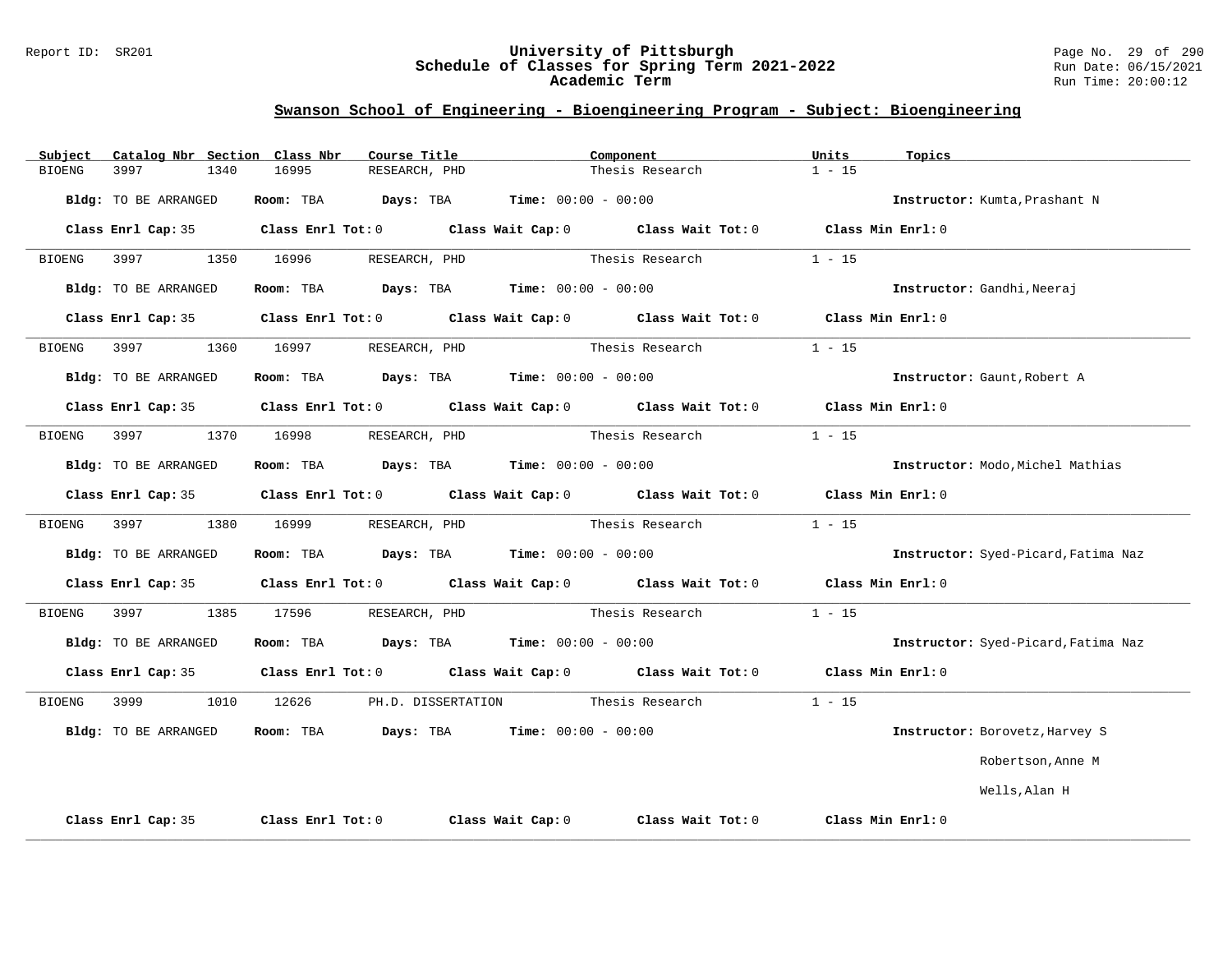#### Report ID: SR201 **University of Pittsburgh** Page No. 30 of 290 **Schedule of Classes for Spring Term 2021-2022** Run Date: 06/15/2021 **Academic Term** Run Time: 20:00:12

| Catalog Nbr Section Class Nbr<br>Subject | Course Title                                                                                                        | Component       | Units<br>Topics                      |
|------------------------------------------|---------------------------------------------------------------------------------------------------------------------|-----------------|--------------------------------------|
| 3999<br>1015<br><b>BIOENG</b>            | 15733<br>PH.D. DISSERTATION                                                                                         | Thesis Research | $1 - 15$                             |
| Bldg: TO BE ARRANGED                     | Room: TBA $\rule{1em}{0.15mm}$ Days: TBA $\rule{1.5mm}{0.15mm}$ Time: $00:00 - 00:00$                               |                 | Instructor: Badylak, Stephen Francis |
| Class Enrl Cap: 35                       | Class Enrl Tot: 0 Class Wait Cap: 0 Class Wait Tot: 0 Class Min Enrl: 0                                             |                 |                                      |
| 1020<br><b>BIOENG</b><br>3999            | PH.D. DISSERTATION Thesis Research<br>15734                                                                         |                 | $1 - 15$                             |
| Bldg: TO BE ARRANGED                     | Room: TBA $\rule{1em}{0.15mm}$ Days: TBA Time: $00:00 - 00:00$                                                      |                 | Instructor: Cui, Xinyan              |
| Class Enrl Cap: 35                       | Class Enrl Tot: $0$ Class Wait Cap: $0$ Class Wait Tot: $0$ Class Min Enrl: $0$                                     |                 |                                      |
| 3999<br>1025<br>BIOENG                   | PH.D. DISSERTATION Thesis Research<br>15735                                                                         |                 | $1 - 15$                             |
| Bldg: TO BE ARRANGED                     | Room: TBA $Days:$ TBA $Time: 00:00 - 00:00$                                                                         |                 | Instructor: Vande Geest, Jonathan P. |
|                                          | Class Enrl Cap: 35 Class Enrl Tot: 0 Class Wait Cap: 0 Class Wait Tot: 0 Class Min Enrl: 0                          |                 |                                      |
| 1030<br><b>BIOENG</b><br>3999            | PH.D. DISSERTATION Thesis Research<br>15736                                                                         |                 | $1 - 15$                             |
| Bldg: TO BE ARRANGED                     | Room: TBA $Days:$ TBA $Time: 00:00 - 00:00$                                                                         |                 | Instructor: Sigal, Ian Alejandro     |
|                                          | Class Enrl Cap: 35 Class Enrl Tot: 0 Class Wait Cap: 0 Class Wait Tot: 0 Class Min Enrl: 0                          |                 |                                      |
| 3999<br>1035<br>BIOENG                   | PH.D. DISSERTATION Thesis Research<br>15737                                                                         |                 | $1 - 15$                             |
| Bldg: TO BE ARRANGED                     | Room: TBA $Days:$ TBA $Time: 00:00 - 00:00$                                                                         |                 | Instructor: Brown, Bryan Nicklaus    |
|                                          | Class Enrl Cap: 35 Class Enrl Tot: 0 Class Wait Cap: 0 Class Wait Tot: 0 Class Min Enrl: 0                          |                 |                                      |
| 1040<br>3999<br>BIOENG                   | PH.D. DISSERTATION Thesis Research<br>15738                                                                         |                 | $1 - 15$                             |
| Bldg: TO BE ARRANGED                     | Room: TBA $Days: TBA$ Time: $00:00 - 00:00$                                                                         |                 | Instructor: Gandhi, Neeraj           |
|                                          |                                                                                                                     |                 | Kim, Kang                            |
|                                          | Class Enrl Cap: 35 Class Enrl Tot: 0 Class Wait Cap: 0 Class Wait Tot: 0 Class Min Enrl: 0                          |                 |                                      |
| 3999 300<br>1045<br>BIOENG               | 15739 PH.D. DISSERTATION Thesis Research                                                                            |                 | $1 - 15$                             |
| Bldg: TO BE ARRANGED                     | Room: TBA $Days:$ TBA $Time: 00:00 - 00:00$                                                                         |                 | Instructor: Batista, Aaron P         |
|                                          | Class Enrl Cap: 35 $\,$ Class Enrl Tot: 0 $\,$ Class Wait Cap: 0 $\,$ Class Wait Tot: 0 $\,$ Class Wait Tot: 0 $\,$ |                 | Class Min Enrl: 0                    |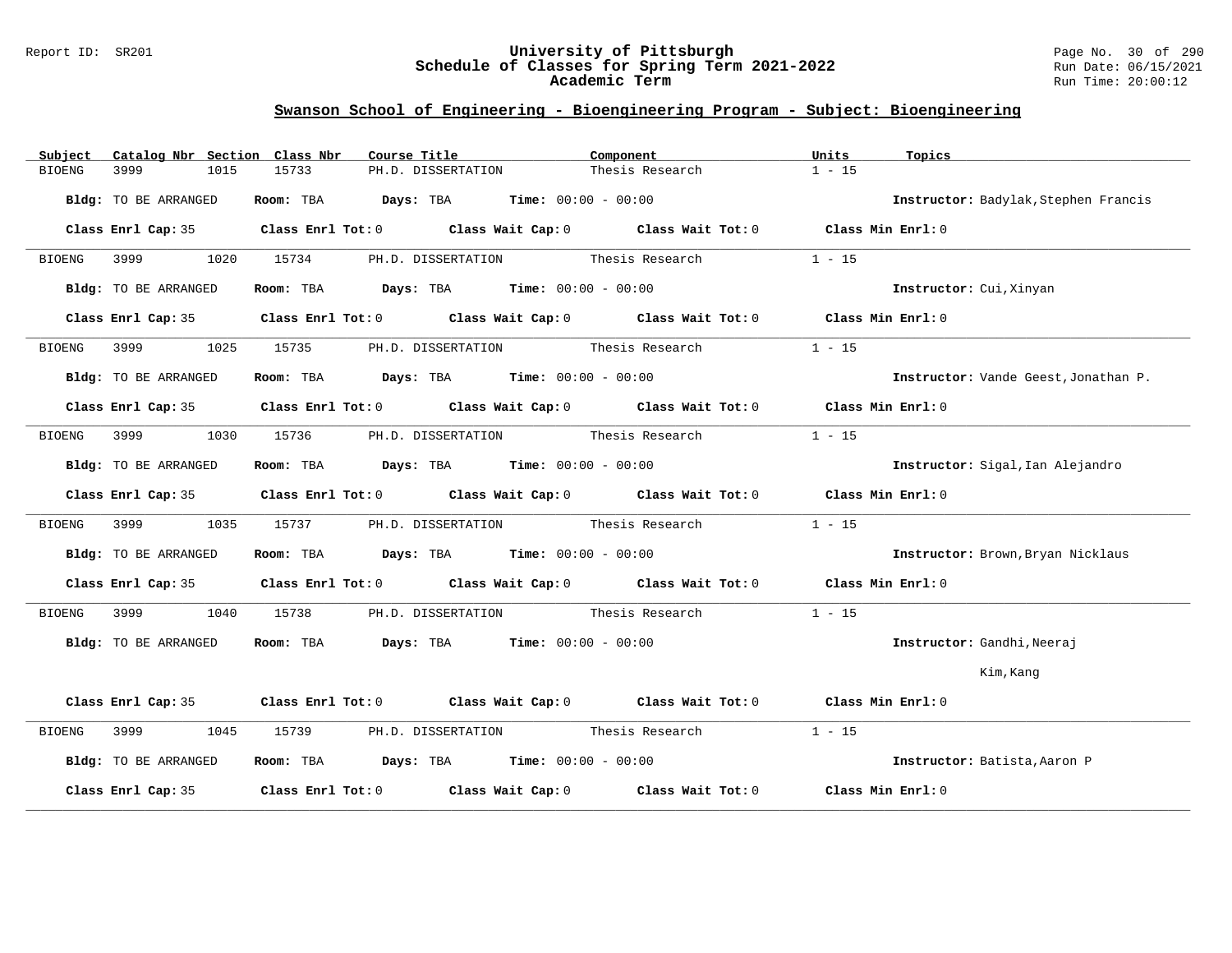#### Report ID: SR201 **University of Pittsburgh** Page No. 31 of 290 **Schedule of Classes for Spring Term 2021-2022** Run Date: 06/15/2021 **Academic Term** Run Time: 20:00:12

| Catalog Nbr Section Class Nbr<br>Subject | Course Title                                                                               | Component                          | Units<br>Topics                          |
|------------------------------------------|--------------------------------------------------------------------------------------------|------------------------------------|------------------------------------------|
| 3999<br><b>BIOENG</b><br>1050            | 15740<br>PH.D. DISSERTATION                                                                | Thesis Research                    | $1 - 15$                                 |
| Bldg: TO BE ARRANGED                     | Room: TBA $Days:$ TBA $Time: 00:00 - 00:00$                                                |                                    | Instructor: El Gharbawie, Omar A         |
|                                          | Class Enrl Cap: 35 Class Enrl Tot: 0 Class Wait Cap: 0 Class Wait Tot: 0 Class Min Enrl: 0 |                                    |                                          |
| BIOENG 3999                              | 1055 15741                                                                                 | PH.D. DISSERTATION Thesis Research | $1 - 15$                                 |
| Bldg: TO BE ARRANGED                     | Room: TBA $Days:$ TBA $Time: 00:00 - 00:00$                                                |                                    | Instructor: Kim, Kang                    |
| Class Enrl Cap: 35                       | Class Enrl Tot: $0$ Class Wait Cap: $0$ Class Wait Tot: $0$                                |                                    | Class Min Enrl: 0                        |
| 3999<br>1060<br>BIOENG                   | 15742                                                                                      | PH.D. DISSERTATION Thesis Research | $1 - 15$                                 |
| Bldg: TO BE ARRANGED                     | Room: TBA $Days: TBA$ Time: $00:00 - 00:00$                                                |                                    | Instructor: Collinger, Jennifer Lynn     |
|                                          | Class Enrl Cap: 35 Class Enrl Tot: 0 Class Wait Cap: 0 Class Wait Tot: 0 Class Min Enrl: 0 |                                    |                                          |
|                                          | BIOENG 3999 1065 15743 PH.D. DISSERTATION Thesis Research                                  |                                    | $1 - 15$                                 |
| Bldg: TO BE ARRANGED                     | Room: TBA $Days: TBA$ Time: $00:00 - 00:00$                                                |                                    | Instructor: Shiva, Sruti Sajjan          |
|                                          | Class Enrl Cap: 35 Class Enrl Tot: 0 Class Wait Cap: 0 Class Wait Tot: 0 Class Min Enrl: 0 |                                    |                                          |
|                                          |                                                                                            |                                    | $1 - 15$                                 |
| Bldg: TO BE ARRANGED                     | Room: TBA $Days:$ TBA $Time: 00:00 - 00:00$                                                |                                    | Instructor: Fisher, Lee Erik Bartholomew |
|                                          | Class Enrl Cap: 35 Class Enrl Tot: 0 Class Wait Cap: 0 Class Wait Tot: 0 Class Min Enrl: 0 |                                    |                                          |
| 3999 7<br>BIOENG                         | 1075 15745 PH.D. DISSERTATION Thesis Research                                              |                                    | $1 - 15$                                 |
| Bldg: TO BE ARRANGED                     | Room: TBA $Days:$ TBA $Time:$ $00:00 - 00:00$                                              |                                    | Instructor: Gaunt, Robert A              |
|                                          | Class Enrl Cap: 35 Class Enrl Tot: 0 Class Wait Cap: 0 Class Wait Tot: 0 Class Min Enrl: 0 |                                    |                                          |
| <b>BIOENG</b>                            | 3999 1080 15746 PH.D. DISSERTATION Thesis Research                                         |                                    | $1 - 15$                                 |
| Bldg: TO BE ARRANGED                     | Room: TBA $Days:$ TBA $Time: 00:00 - 00:00$                                                |                                    | Instructor: Kumta, Prashant N            |
|                                          | Class Enrl Cap: 35 Class Enrl Tot: 0 Class Wait Cap: 0 Class Wait Tot: 0 Class Min Enrl: 0 |                                    |                                          |
| 3999<br>1085<br>BIOENG                   | 15747                                                                                      | PH.D. DISSERTATION Thesis Research | $1 - 15$                                 |
| Bldg: TO BE ARRANGED                     | Room: TBA $Days:$ TBA $Time: 00:00 - 00:00$                                                |                                    | Instructor: Shroff, Sanjeev Govinddas    |
| Class Enrl Cap: 35                       | Class Enrl Tot: $0$ Class Wait Cap: $0$ Class Wait Tot: $0$                                |                                    | Class Min Enrl: 0                        |
|                                          |                                                                                            |                                    |                                          |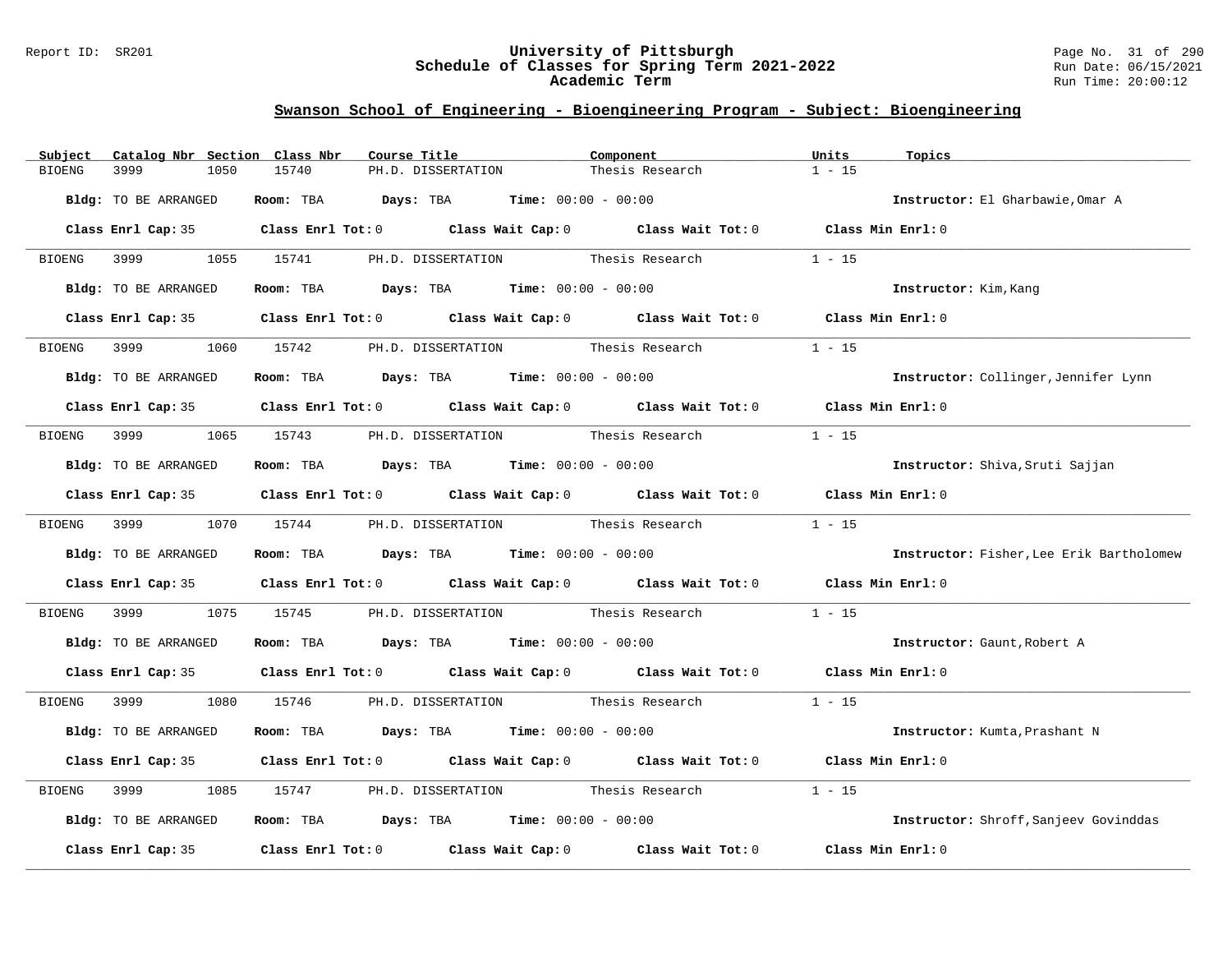| BIOENG | 3999<br>1090         | 15748<br>PH.D. DISSERTATION                                                                | Thesis Research | $1 - 15$                             |
|--------|----------------------|--------------------------------------------------------------------------------------------|-----------------|--------------------------------------|
|        | Bldg: TO BE ARRANGED | Room: TBA $Days:$ TBA $Time: 00:00 - 00:00$                                                |                 | Instructor: Laymon, Charles M        |
|        |                      | Class Enrl Cap: 35 Class Enrl Tot: 0 Class Wait Cap: 0 Class Wait Tot: 0 Class Min Enrl: 0 |                 |                                      |
|        |                      | BIOENG 3999 1095 15749 PH.D. DISSERTATION Thesis Research                                  |                 | $1 - 15$                             |
|        | Bldg: TO BE ARRANGED | Room: TBA $Days:$ TBA Time: $00:00 - 00:00$                                                |                 | Instructor: Vande Geest, Jonathan P. |
|        |                      | Class Enrl Cap: 35 Class Enrl Tot: 0 Class Wait Cap: 0 Class Wait Tot: 0 Class Min Enrl: 0 |                 |                                      |
|        |                      | BIOENG 3999 1100 15750 PH.D. DISSERTATION Thesis Research 1 - 15                           |                 |                                      |
|        |                      | <b>Bldg:</b> TO BE ARRANGED <b>Room:</b> TBA <b>Days:</b> TBA <b>Time:</b> $00:00 - 00:00$ |                 | Instructor: Marra, Kacey Gribbin     |
|        |                      | Class Enrl Cap: 35 Class Enrl Tot: 0 Class Wait Cap: 0 Class Wait Tot: 0 Class Min Enrl: 0 |                 |                                      |
|        |                      | BIOENG 3999 1105 15751 PH.D. DISSERTATION Thesis Research                                  |                 | $1 - 15$                             |
|        | Bldg: TO BE ARRANGED | Room: TBA $Days:$ TBA $Time: 00:00 - 00:00$                                                |                 | Instructor: Kameneva, Marina Vitaly  |
|        |                      | Class Enrl Cap: 35 Class Enrl Tot: 0 Class Wait Cap: 0 Class Wait Tot: 0 Class Min Enrl: 0 |                 |                                      |
|        |                      | BIOENG 3999 1110 15752 PH.D. DISSERTATION Thesis Research 1 - 15                           |                 |                                      |
|        | Bldg: TO BE ARRANGED | Room: TBA $Days: TBA$ Time: $00:00 - 00:00$                                                |                 | Instructor: Sadagopan, Srivatsun     |
|        |                      | Class Enrl Cap: 35 Class Enrl Tot: 0 Class Wait Cap: 0 Class Wait Tot: 0 Class Min Enrl: 0 |                 |                                      |
|        |                      | BIOENG 3999 1115 15753 PH.D. DISSERTATION Thesis Research 1 - 15                           |                 |                                      |
|        | Bldg: TO BE ARRANGED | Room: TBA $Days:$ TBA $Time: 00:00 - 00:00$                                                |                 | Instructor: Federspiel, William      |
|        |                      | Class Enrl Cap: 35 Class Enrl Tot: 0 Class Wait Cap: 0 Class Wait Tot: 0                   |                 | Class Min Enrl: 0                    |
|        |                      | BIOENG 3999 1120 15754 PH.D. DISSERTATION Thesis Research                                  |                 | $1 - 15$                             |
|        |                      | Bldg: TO BE ARRANGED Room: TBA Days: TBA Time: 00:00 - 00:00                               |                 | Instructor: Beschorner, Kurt E.      |
|        |                      | Class Enrl Cap: 35 Class Enrl Tot: 0 Class Wait Cap: 0 Class Wait Tot: 0                   |                 | Class Min Enrl: 0                    |
|        |                      | BIOENG 3999 1125 15755 PH.D. DISSERTATION Thesis Research 1 - 15                           |                 |                                      |
|        | Bldg: TO BE ARRANGED | Room: TBA $\rule{1em}{0.15mm}$ Days: TBA $\rule{1.15mm}]{0.15mm}$ Time: $0.000 - 0.000$    |                 | Instructor: Gandhi, Neeraj           |
|        |                      | Class Enrl Cap: 35 Class Enrl Tot: 0 Class Wait Cap: 0 Class Wait Tot: 0 Class Min Enrl: 0 |                 |                                      |
|        |                      | BIOENG 3999 1130 15756 PH.D. DISSERTATION Thesis Research 1 - 15                           |                 |                                      |
|        |                      | Bldg: TO BE ARRANGED Room: TBA Days: TBA Time: 00:00 - 00:00                               |                 | Instructor: Vorp, David A            |
|        |                      | Class Enrl Cap: 35 Class Enrl Tot: 0 Class Wait Cap: 0 Class Wait Tot: 0 Class Min Enrl: 0 |                 |                                      |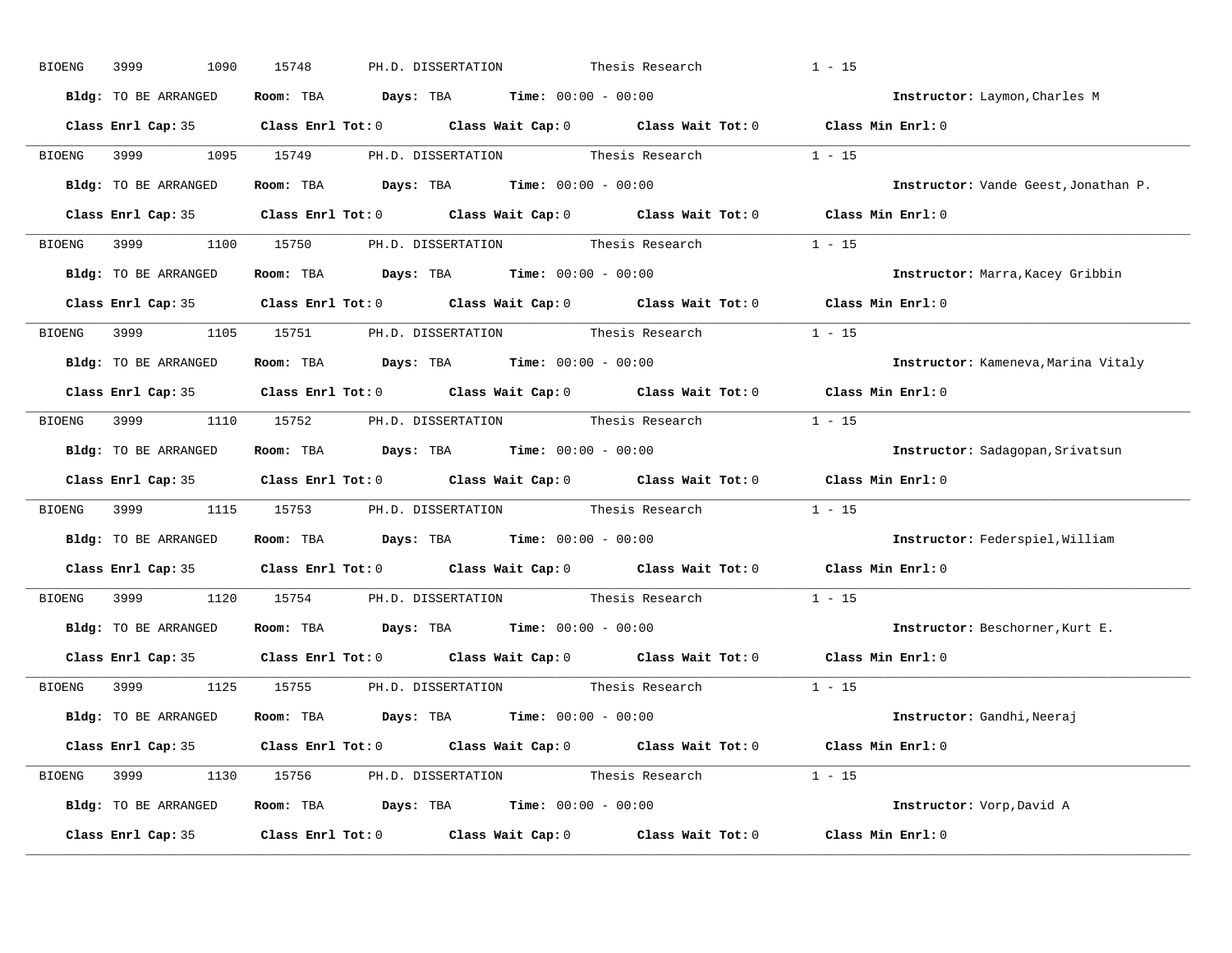#### Report ID: SR201 **University of Pittsburgh** Page No. 33 of 290 **Schedule of Classes for Spring Term 2021-2022** Run Date: 06/15/2021 **Academic Term** Run Time: 20:00:12

| Subject               | Catalog Nbr Section Class Nbr | Course Title                                                   | Component                                                                                                                                                                                                                     | Units<br>Topics   |                                     |
|-----------------------|-------------------------------|----------------------------------------------------------------|-------------------------------------------------------------------------------------------------------------------------------------------------------------------------------------------------------------------------------|-------------------|-------------------------------------|
| 3999<br><b>BIOENG</b> | 1135<br>15757                 | PH.D. DISSERTATION                                             | Thesis Research                                                                                                                                                                                                               | $1 - 15$          |                                     |
| Bldg: TO BE ARRANGED  |                               | Room: TBA $Days:$ TBA $Time: 00:00 - 00:00$                    |                                                                                                                                                                                                                               |                   | Instructor: Abramowitch, Steven D   |
|                       |                               |                                                                | Class Enrl Cap: 35 Class Enrl Tot: 0 Class Wait Cap: 0 Class Wait Tot: 0 Class Min Enrl: 0                                                                                                                                    |                   |                                     |
| 3999 300<br>BIOENG    | 1140 15758                    |                                                                | PH.D. DISSERTATION Thesis Research                                                                                                                                                                                            | $1 - 15$          |                                     |
| Bldg: TO BE ARRANGED  |                               | Room: TBA $Days:$ TBA $Time: 00:00 - 00:00$                    |                                                                                                                                                                                                                               |                   | Instructor: Huppert, Theodore J     |
|                       |                               |                                                                | Class Enrl Cap: 35 Class Enrl Tot: 0 Class Wait Cap: 0 Class Wait Tot: 0 Class Min Enrl: 0                                                                                                                                    |                   |                                     |
| 3999<br>BIOENG        | 1145 15759                    |                                                                | PH.D. DISSERTATION Thesis Research                                                                                                                                                                                            | $1 - 15$          |                                     |
| Bldg: TO BE ARRANGED  |                               | Room: TBA $Days:$ TBA $Time: 00:00 - 00:00$                    |                                                                                                                                                                                                                               |                   | Instructor: Wagner, William R       |
|                       |                               |                                                                | Class Enrl Cap: 35 Class Enrl Tot: 0 Class Wait Cap: 0 Class Wait Tot: 0 Class Min Enrl: 0                                                                                                                                    |                   |                                     |
| 3999 7<br>BIOENG      |                               |                                                                | 1150 15760 PH.D. DISSERTATION Thesis Research                                                                                                                                                                                 | $1 - 15$          |                                     |
| Bldg: TO BE ARRANGED  |                               | Room: TBA $Days:$ TBA $Time: 00:00 - 00:00$                    |                                                                                                                                                                                                                               |                   | Instructor: Almarza, Alejandro Jose |
|                       |                               |                                                                | Class Enrl Cap: 35 Class Enrl Tot: 0 Class Wait Cap: 0 Class Wait Tot: 0 Class Min Enrl: 0                                                                                                                                    |                   |                                     |
| BIOENG 3999           | 1155 15761                    |                                                                | PH.D. DISSERTATION Thesis Research                                                                                                                                                                                            | $1 - 15$          |                                     |
| Bldg: TO BE ARRANGED  |                               | Room: TBA $Days:$ TBA $Time: 00:00 - 00:00$                    |                                                                                                                                                                                                                               |                   | Instructor: Little, Steven R        |
|                       |                               |                                                                | Class Enrl Cap: 35 Class Enrl Tot: 0 Class Wait Cap: 0 Class Wait Tot: 0 Class Min Enrl: 0                                                                                                                                    |                   |                                     |
| 3999<br>BIOENG        | 15762<br>1160                 |                                                                | PH.D. DISSERTATION Thesis Research                                                                                                                                                                                            | $1 - 15$          |                                     |
| Bldg: TO BE ARRANGED  |                               | Room: TBA $Days:$ TBA $Time: 00:00 - 00:00$                    |                                                                                                                                                                                                                               |                   | Instructor: Boninger, Michael L.    |
|                       |                               |                                                                | Class Enrl Cap: 35 Class Enrl Tot: 0 Class Wait Cap: 0 Class Wait Tot: 0 Class Min Enrl: 0                                                                                                                                    |                   |                                     |
| 3999 700<br>BIOENG    | 1165 15763                    |                                                                | PH.D. DISSERTATION Thesis Research                                                                                                                                                                                            | $1 - 15$          |                                     |
| Bldg: TO BE ARRANGED  |                               | Room: TBA $Days:$ TBA $Time: 00:00 - 00:00$                    |                                                                                                                                                                                                                               |                   | Instructor: Gladwin, Mark Thomas    |
|                       |                               |                                                                | Class Enrl Cap: 35 Class Enrl Tot: 0 Class Wait Cap: 0 Class Wait Tot: 0 Class Min Enrl: 0                                                                                                                                    |                   |                                     |
| 3999<br>BIOENG        | 1170<br>15764                 |                                                                | PH.D. DISSERTATION Thesis Research                                                                                                                                                                                            | $1 - 15$          |                                     |
| Bldg: TO BE ARRANGED  |                               | Room: TBA $\rule{1em}{0.15mm}$ Days: TBA Time: $00:00 - 00:00$ |                                                                                                                                                                                                                               |                   | Instructor: Simon, Marc Alan        |
|                       |                               |                                                                | Class Enrl Cap: 35 $\,$ Class Enrl Tot: 0 $\,$ Class Wait Cap: 0 $\,$ Class Wait Tot: 0 $\,$ Class Enrl Tot: 0 $\,$ Class Enrl Tot: 0 $\,$ Class Enrl Tot: 0 $\,$ Class Enrl Tot: 0 $\,$ Class Enrl Tot: 0 $\,$ Class Enrl To | Class Min Enrl: 0 |                                     |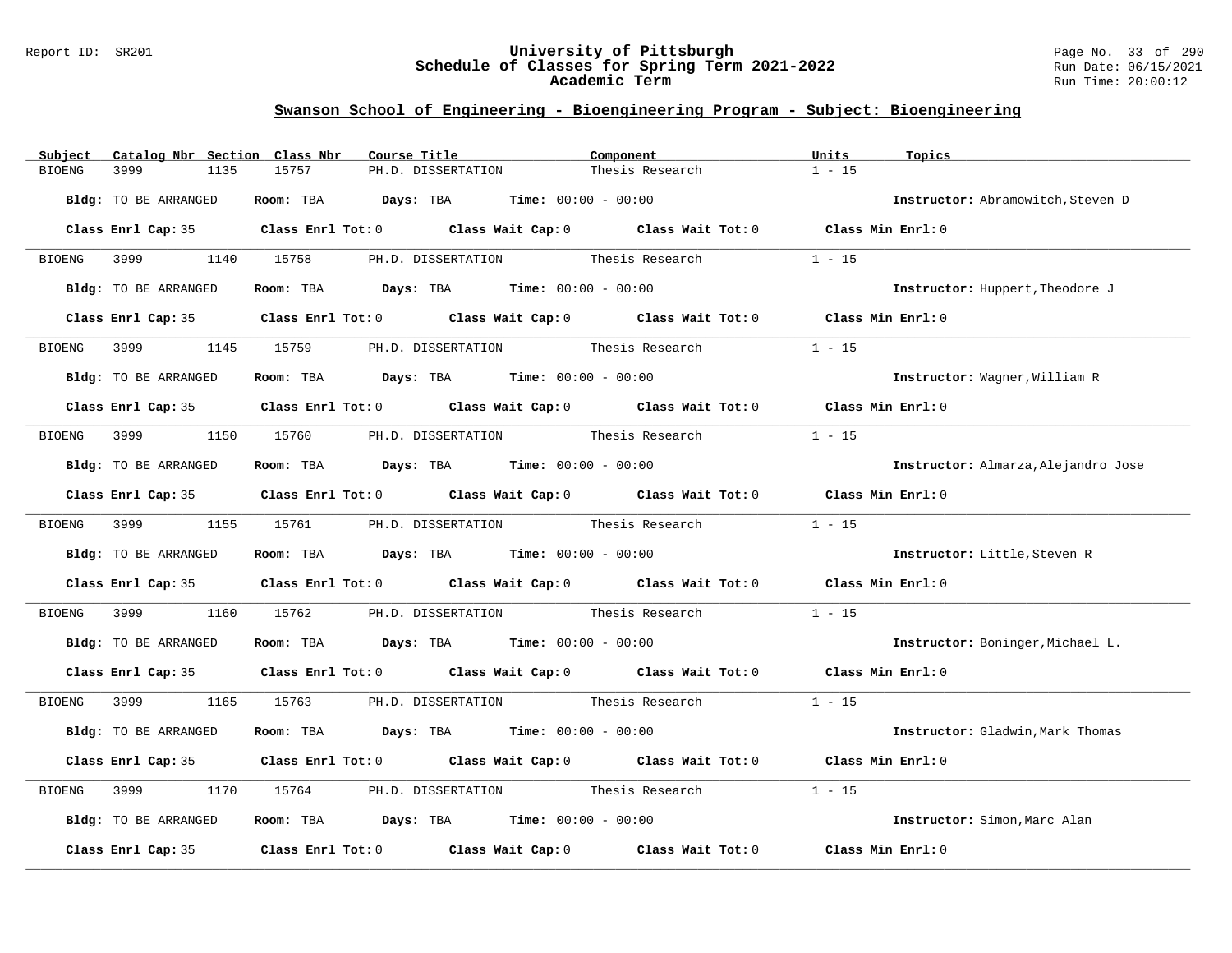| 3999<br>1175<br>BIOENG | 15765<br>PH.D. DISSERTATION<br>Thesis Research                                                      | $1 - 15$                               |
|------------------------|-----------------------------------------------------------------------------------------------------|----------------------------------------|
| Bldg: TO BE ARRANGED   | Room: TBA $Days:$ TBA $Time: 00:00 - 00:00$                                                         | Instructor: Ibrahim, Tamer Selim       |
|                        | Class Enrl Cap: 35 Class Enrl Tot: 0 Class Wait Cap: 0 Class Wait Tot: 0 Class Min Enrl: 0          |                                        |
|                        | BIOENG 3999 1180 15766 PH.D. DISSERTATION Thesis Research 1 - 15                                    |                                        |
| Bldg: TO BE ARRANGED   | Room: TBA $Days:$ TBA Time: $00:00 - 00:00$                                                         | Instructor: Schwartz, Andrew B         |
|                        | Class Enrl Cap: 35 Class Enrl Tot: 0 Class Wait Cap: 0 Class Wait Tot: 0 Class Min Enrl: 0          |                                        |
|                        | BIOENG 3999 1185 15767 PH.D. DISSERTATION Thesis Research 1 - 15                                    |                                        |
| Bldg: TO BE ARRANGED   | Room: TBA $Days:$ TBA Time: $00:00 - 00:00$                                                         | Instructor: Colby, Carol Louise        |
|                        | Class Enrl Cap: 35 Class Enrl Tot: 0 Class Wait Cap: 0 Class Wait Tot: 0 Class Min Enrl: 0          |                                        |
|                        | BIOENG 3999 1190 15768 PH.D. DISSERTATION Thesis Research 1 - 15                                    |                                        |
| Bldg: TO BE ARRANGED   | Room: TBA $\rule{1em}{0.15mm}$ Days: TBA Time: $00:00 - 00:00$                                      | Instructor: Simpson, Richard Callaghan |
|                        | Class Enrl Cap: 35 Class Enrl Tot: 0 Class Wait Cap: 0 Class Wait Tot: 0 Class Min Enrl: 0          |                                        |
|                        | BIOENG 3999 1195 15769 PH.D. DISSERTATION Thesis Research 1 - 15                                    |                                        |
| Bldg: TO BE ARRANGED   | Room: TBA $\rule{1em}{0.15mm}$ Days: TBA $\rule{1.5mm}{0.15mm}$ Time: $00:00 - 00:00$               | Instructor: Torres, Gelsy              |
|                        | Class Enrl Cap: 35 Class Enrl Tot: 0 Class Wait Cap: 0 Class Wait Tot: 0 Class Min Enrl: 0          |                                        |
| BIOENG                 | 3999 1200 15770 PH.D. DISSERTATION Thesis Research 1 - 15                                           |                                        |
| Bldg: TO BE ARRANGED   | Room: TBA $Days:$ TBA $Time: 00:00 - 00:00$                                                         | Instructor: Stetten, George Dewitt     |
|                        | Class Enrl Cap: 35 $\qquad$ Class Enrl Tot: 0 $\qquad$ Class Wait Cap: 0 $\qquad$ Class Wait Tot: 0 | Class Min Enrl: 0                      |
|                        | BIOENG 3999 1205 15771 PH.D. DISSERTATION Thesis Research                                           | $1 - 15$                               |
| Bldg: TO BE ARRANGED   | Room: TBA $\rule{1em}{0.15mm}$ Days: TBA Time: $00:00 - 00:00$                                      | Instructor: Sfeir, Charles S           |
|                        | Class Enrl Cap: 35 Class Enrl Tot: 0 Class Wait Cap: 0 Class Wait Tot: 0 Class Min Enrl: 0          |                                        |
|                        | BIOENG 3999 1210 15772 PH.D. DISSERTATION Thesis Research                                           | $1 - 15$                               |
| Bldg: TO BE ARRANGED   | Room: TBA $\rule{1em}{0.15mm}$ Days: TBA $\rule{1.15mm}]{0.15mm}$ Time: $0.000 - 0.000$             | Instructor: Tashman, Scott             |
|                        | Class Enrl Cap: 35 Class Enrl Tot: 0 Class Wait Cap: 0 Class Wait Tot: 0 Class Min Enrl: 0          |                                        |
|                        | BIOENG 3999 1215 15773 PH.D. DISSERTATION Thesis Research 1 - 15                                    |                                        |
| Bldg: TO BE ARRANGED   | Room: TBA $Days:$ TBA $Time: 00:00 - 00:00$                                                         | Instructor: Aizenstein, Howard Jay     |
|                        | Class Enrl Cap: 35 Class Enrl Tot: 0 Class Wait Cap: 0 Class Wait Tot: 0 Class Min Enrl: 0          |                                        |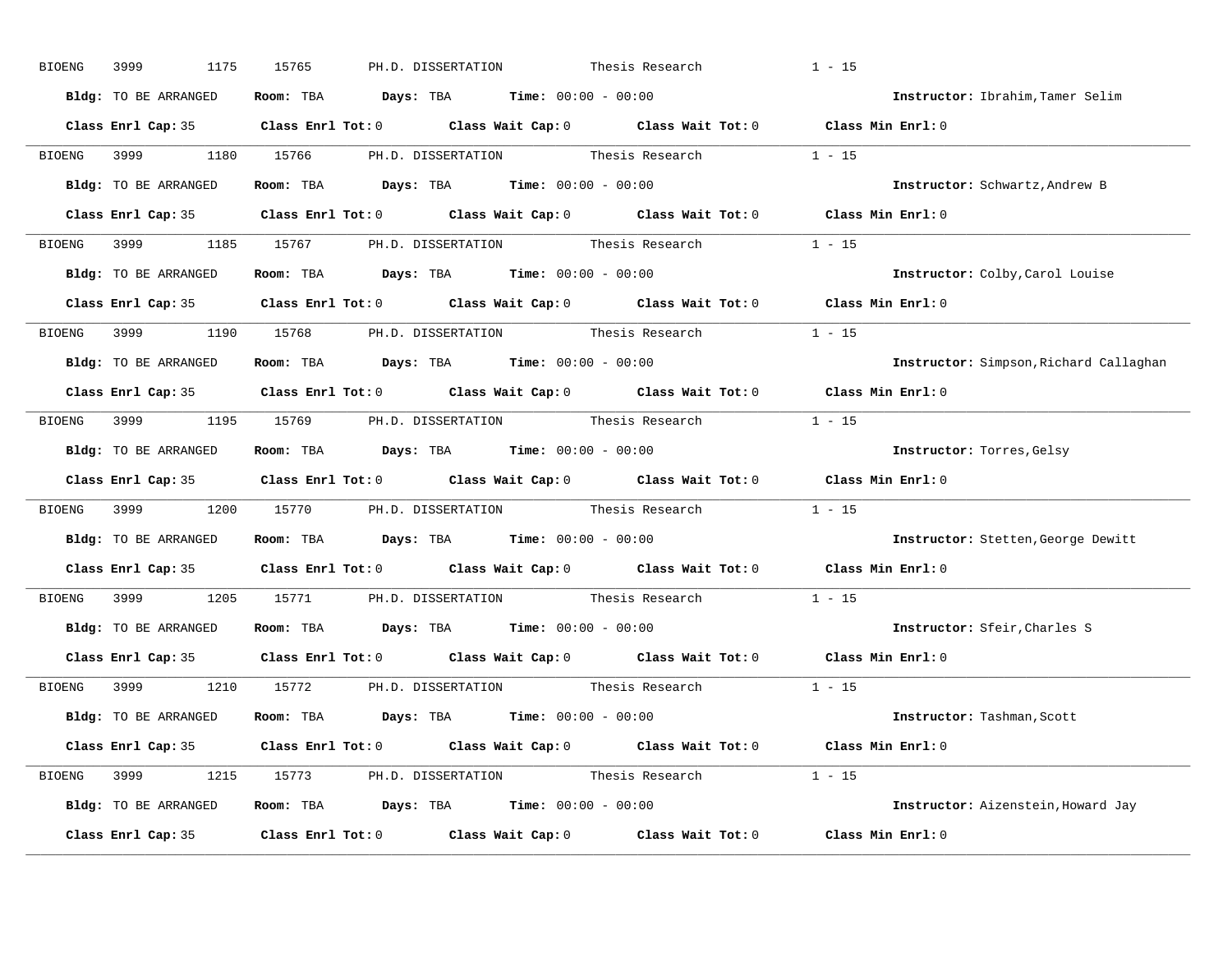### Report ID: SR201 **University of Pittsburgh** Page No. 35 of 290 **Schedule of Classes for Spring Term 2021-2022** Run Date: 06/15/2021 **Academic Term** Run Time: 20:00:12

| Catalog Nbr Section Class Nbr<br>Subject | Course Title                                                                               | Component                                 | Units<br>Topics                        |
|------------------------------------------|--------------------------------------------------------------------------------------------|-------------------------------------------|----------------------------------------|
| 3999<br>1220<br><b>BIOENG</b>            | 15774<br>PH.D. DISSERTATION                                                                | Thesis Research                           | $1 - 15$                               |
| Bldg: TO BE ARRANGED                     | Room: TBA $Days:$ TBA $Times: 00:00 - 00:00$                                               |                                           | Instructor: Debski, Richard E          |
|                                          |                                                                                            |                                           | Tashman, Scott                         |
|                                          | Class Enrl Cap: 35 Class Enrl Tot: 0 Class Wait Cap: 0 Class Wait Tot: 0 Class Min Enrl: 0 |                                           |                                        |
| BIOENG<br>3999 7                         | 1225 15775                                                                                 | PH.D. DISSERTATION Thesis Research 1 - 15 |                                        |
| Bldg: TO BE ARRANGED                     | Room: TBA $Days:$ TBA $Time: 00:00 - 00:00$                                                |                                           | Instructor: Deasy, Bridget M           |
| Class Enrl Cap: 35                       | Class Enrl Tot: 0 Class Wait Cap: 0 Class Wait Tot: 0 Class Min Enrl: 0                    |                                           |                                        |
| 3999<br>1230<br>BIOENG                   | 15776                                                                                      | PH.D. DISSERTATION Thesis Research        | $1 - 15$                               |
| Bldg: TO BE ARRANGED                     | <b>Room:</b> TBA <b>Days:</b> TBA <b>Time:</b> 00:00 - 00:00                               |                                           | Instructor: Boada, Fernando E          |
|                                          | Class Enrl Cap: 35 Class Enrl Tot: 0 Class Wait Cap: 0 Class Wait Tot: 0 Class Min Enrl: 0 |                                           |                                        |
| 1235<br>3999<br>BIOENG                   | 15777                                                                                      | PH.D. DISSERTATION Thesis Research        | $1 - 15$                               |
| Bldg: TO BE ARRANGED                     | Room: TBA $Days: TBA$ Time: $00:00 - 00:00$                                                |                                           | Instructor: Zeringue, Henry Christian  |
|                                          | Class Enrl Cap: 35 Class Enrl Tot: 0 Class Wait Cap: 0 Class Wait Tot: 0 Class Min Enrl: 0 |                                           |                                        |
| BIOENG                                   | 1240 15778 PH.D. DISSERTATION Thesis Research                                              |                                           | $1 - 15$                               |
| Bldg: TO BE ARRANGED                     | Room: TBA $Days:$ TBA $Time: 00:00 - 00:00$                                                |                                           | Instructor: Schuman, Joel Steven       |
|                                          | Class Enrl Cap: 35 Class Enrl Tot: 0 Class Wait Cap: 0 Class Wait Tot: 0 Class Min Enrl: 0 |                                           |                                        |
| BIOENG 3999 1245 15779                   |                                                                                            | PH.D. DISSERTATION Thesis Research        | $1 - 15$                               |
| Bldg: TO BE ARRANGED                     | Room: TBA $Days: TBA$ Time: $00:00 - 00:00$                                                |                                           | Instructor: Fedorchak, Morgan Virginia |
|                                          | Class Enrl Cap: 35 Class Enrl Tot: 0 Class Wait Cap: 0 Class Wait Tot: 0                   |                                           | Class Min $Enr1:0$                     |
| 1250<br>BIOENG                           | PH.D. DISSERTATION Thesis Research<br>15780                                                |                                           | $1 - 15$                               |
| Bldg: TO BE ARRANGED                     | Room: TBA $Days:$ TBA $Time: 00:00 - 00:00$                                                |                                           | Instructor: Lotze, Michael T           |
|                                          |                                                                                            |                                           | Borovetz, Harvey S                     |
| Class Enrl Cap: 35                       | Class Enrl Tot: 0                                                                          | Class Wait Cap: 0 Class Wait Tot: 0       | Class Min Enrl: 0                      |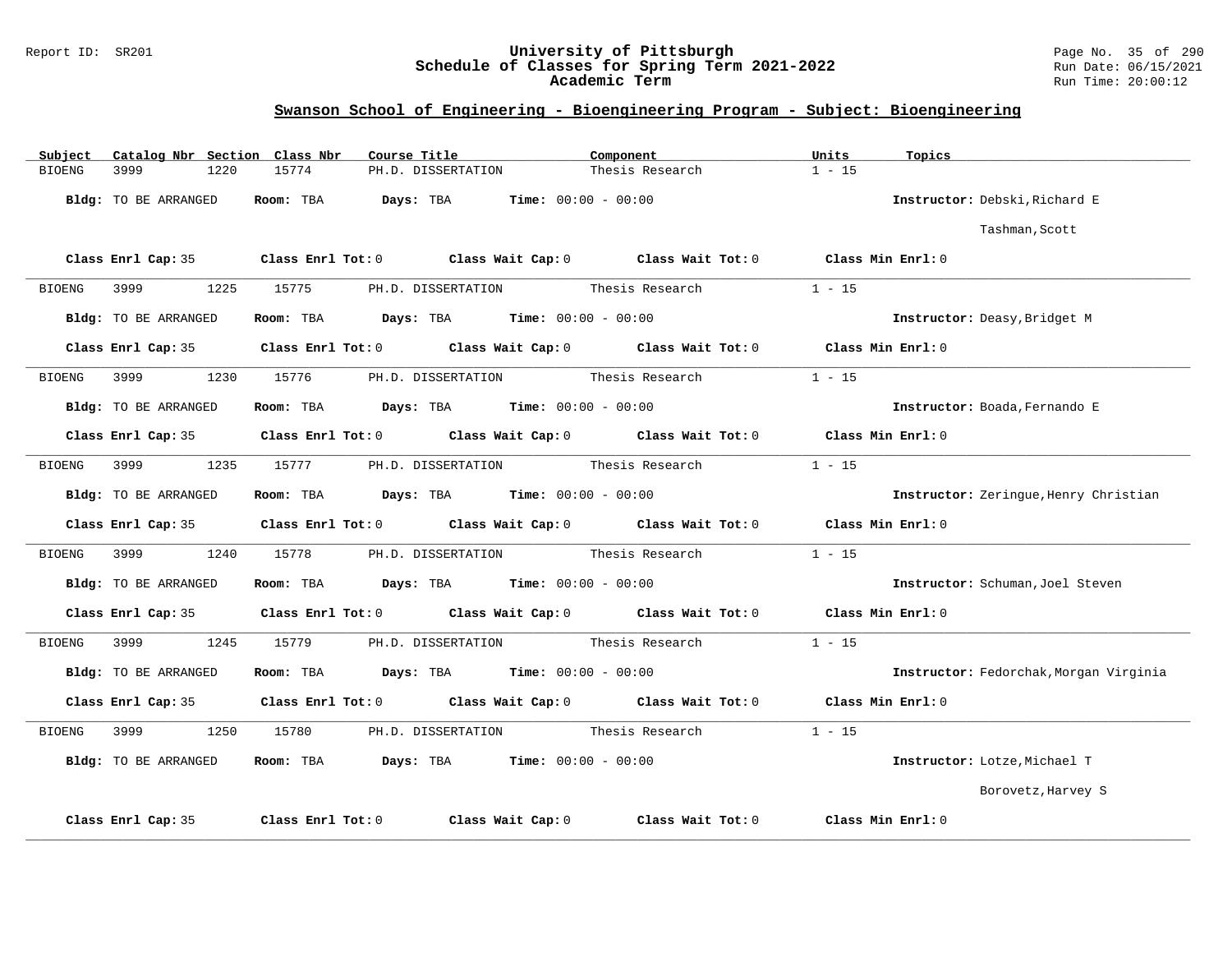### Report ID: SR201 **University of Pittsburgh** Page No. 36 of 290 **Schedule of Classes for Spring Term 2021-2022** Run Date: 06/15/2021 **Academic Term** Run Time: 20:00:12

| Subject                                  | Catalog Nbr Section Class Nbr |                                           |                     | Course Title                |                              | Component           | Units               | Topics                                    |
|------------------------------------------|-------------------------------|-------------------------------------------|---------------------|-----------------------------|------------------------------|---------------------|---------------------|-------------------------------------------|
| BIOENG                                   | 3999                          | 1255                                      | 15781               | PH.D. DISSERTATION          |                              | Thesis Research     | $1 - 15$            |                                           |
| <b>Bldg:</b> TO BE ARRANGED<br>Room: TBA |                               | <b>Time:</b> $00:00 - 00:00$<br>Days: TBA |                     | Instructor: Pacella, John J |                              |                     |                     |                                           |
|                                          | Class Enrl Cap: 35            |                                           | Class Enrl Tot: $0$ |                             | Class Wait Cap: 0            | Class Wait $Tot: 0$ | Class Min $Enrl: 0$ |                                           |
| BIOENG                                   | 3999                          | 1260                                      | 15782               | PH.D. DISSERTATION          |                              | Thesis Research     | $1 - 15$            |                                           |
|                                          | <b>Bldg:</b> TO BE ARRANGED   |                                           | Room: TBA           | Days: TBA                   | <b>Time:</b> $00:00 - 00:00$ |                     |                     | Instructor: Kozai, Takashi Daniel Yoshida |
|                                          | Class Enrl Cap: 35            |                                           | Class Enrl Tot: $0$ |                             | Class Wait Cap: 0            | Class Wait Tot: $0$ | Class Min $Enrl: 0$ |                                           |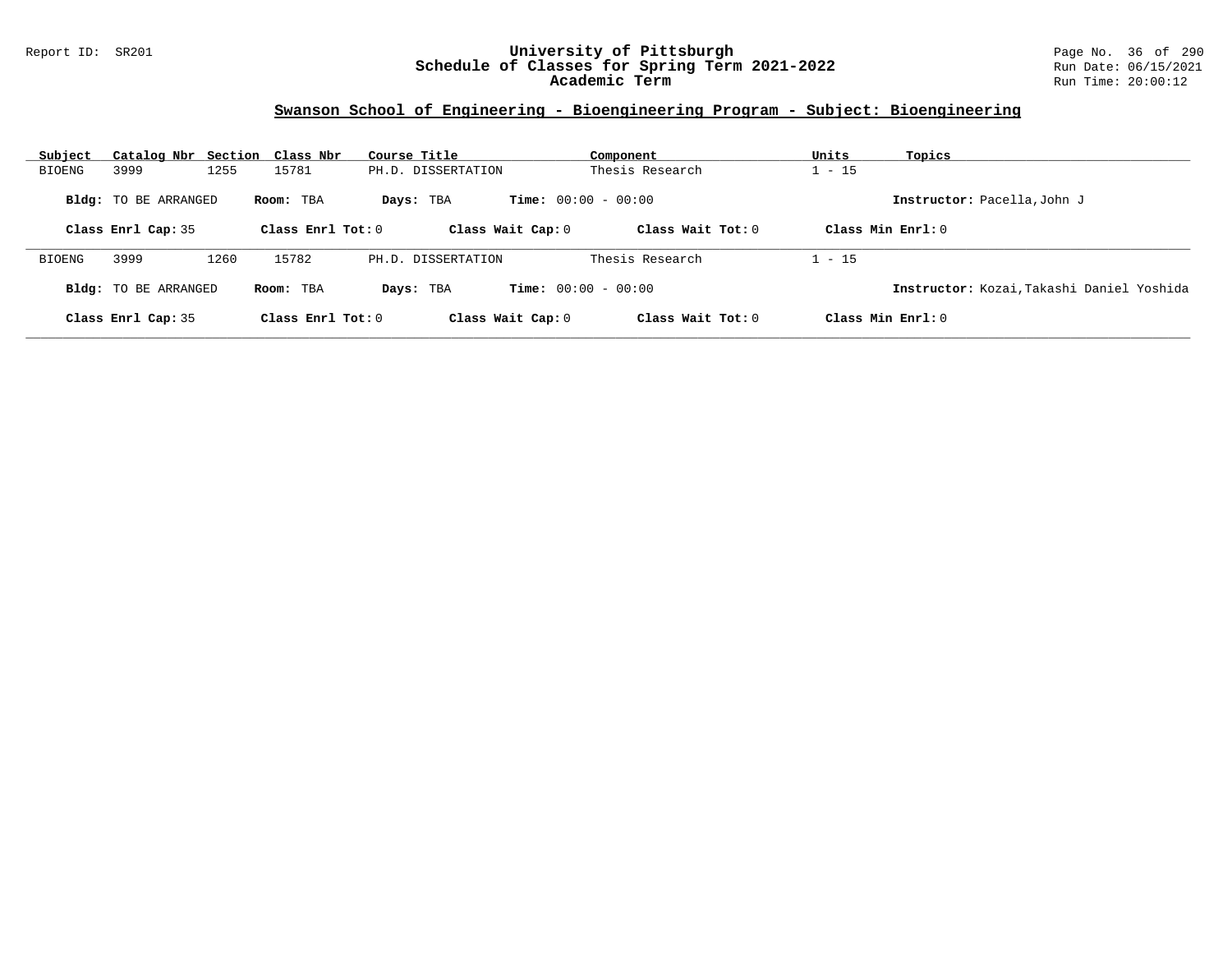#### Report ID: SR201 **University of Pittsburgh** Page No. 37 of 290 **Schedule of Classes for Spring Term 2021-2022** Run Date: 06/15/2021 **Academic Term** Run Time: 20:00:12

# **Swanson School of Engineering - Civil and Environmental Engineering - Subject: Civil & Environmental Engineer**

| Subject      | Catalog Nbr Section Class Nbr | Course Title                                                                     | Component                                                    | Units<br>Topics                  |
|--------------|-------------------------------|----------------------------------------------------------------------------------|--------------------------------------------------------------|----------------------------------|
| <b>CEE</b>   | 0109<br>1070                  | 14984                                                                            | COMPUTER METH IN CIVIL ENGRG lLecture                        | $\mathcal{L}$                    |
|              | Bldg: Benedum Hall            | <b>Room: 00318</b><br>Days: MW                                                   | <b>Time:</b> $16:00 - 17:15$                                 | Instructor: Khazanovich, Lev     |
|              | Class Enrl Cap: 84            | Class Enrl Tot: 0                                                                | Class Wait Cap: 20<br>Class Wait Tot: 0                      | Class Min Enrl: 0                |
| <b>CEE</b>   | 0109<br>1085                  | 17840                                                                            | COMPUTER METH IN CIVIL ENGRG IRecitation                     | $\overline{3}$                   |
|              | Bldg: Benedum Hall            | <b>Room: 00319</b>                                                               | <b>Days:</b> Tu <b>Time:</b> $12:00 - 12:50$                 | Instructor: Khazanovich, Lev     |
|              | Class Enrl Cap: 30            | Class Enrl Tot: 0 Class Wait Cap: 20                                             | Class Wait Tot: 0                                            | Class Min Enrl: 0                |
| $_{\rm CEE}$ | 0109<br>1090                  | 14985                                                                            | COMPUTER METH IN CIVIL ENGRG IRecitation                     | $\overline{3}$                   |
|              | Bldg: Benedum Hall            | <b>Room:</b> 00319 <b>Days:</b> Th <b>Time:</b> $12:00 - 12:50$                  |                                                              | Instructor: Khazanovich, Lev     |
|              | Class Enrl Cap: 30            | Class Enrl Tot: 0 Class Wait Cap: 20                                             | Class Wait Tot: 0                                            | Class Min Enrl: 0                |
| CEE          | 0109<br>1095                  | 27998                                                                            | COMPUTER METH IN CIVIL ENGRG lRecitation                     | $\overline{3}$                   |
|              | Bldg: TO BE ARRANGED          | Room: TBA                                                                        | <b>Days:</b> W <b>Time:</b> $09:00 - 09:50$                  | Instructor: Khazanovich, Lev     |
|              | Class Enrl Cap: 35            | Class Enrl Tot: 0                                                                | Class Wait Cap: 20<br>Class Wait Tot: 0                      | Class Min Enrl: 0                |
| CEE          | 0109<br>1100                  | 27999                                                                            | COMPUTER METH IN CIVIL ENGRG IRecitation                     | 3                                |
|              | Bldg: TO BE ARRANGED          | Room: TBA                                                                        | <b>Days:</b> M <b>Time:</b> $09:00 - 09:50$                  | Instructor: Khazanovich, Lev     |
|              |                               |                                                                                  |                                                              |                                  |
|              | Class Enrl Cap: 35            | Class Enrl Tot: 0                                                                | Class Wait Cap: 20<br>Class Wait Tot: 0                      | Class Min Enrl: 0                |
| CEE          | 1085<br>1060                  | 12555<br>DEPARTMENTAL SEMINAR                                                    | Colloquium                                                   | $\Omega$                         |
|              | Bldg: TBA                     | Room: TBA                                                                        | <b>Days:</b> F <b>Time:</b> $11:00 - 11:50$                  | Instructor: Sachs, Steven Gerald |
|              | Class Enrl Cap: 250           | Class Enrl Tot: 0<br><b>Room Characteristics:</b> PeopleSoft - Scheduled (PS)(1) | Class Wait Cap: 20 Class Wait Tot: 0                         | Class Min Enrl: 0                |
| CEE          | 1105<br>1010                  | 12614<br>MATERIALS OF CONSTRUCTION                                               | Lecture                                                      | $\mathcal{L}$                    |
|              | Bldg: Benedum Hall            | <b>Room:</b> 00319<br><b>Days:</b> TuTh                                          | <b>Time:</b> $11:00 - 11:50$                                 | Instructor: Sachs, Steven Gerald |
|              | Class Enrl Cap: 60            |                                                                                  | Class Enrl Tot: $0$ Class Wait Cap: $20$ Class Wait Tot: $0$ | Class Min $Err1:0$               |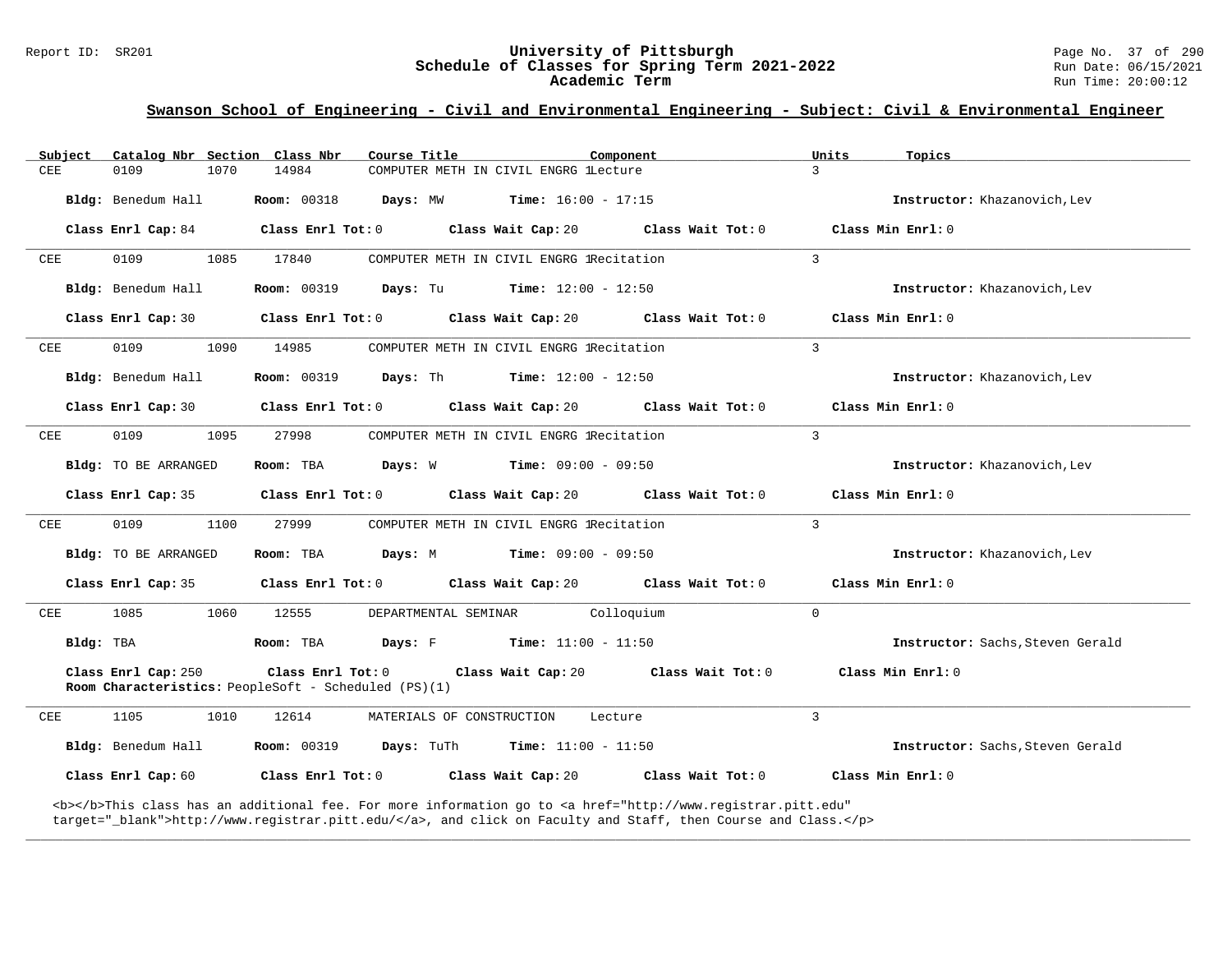### Report ID: SR201 **University of Pittsburgh** Page No. 38 of 290 **Schedule of Classes for Spring Term 2021-2022** Run Date: 06/15/2021 **Academic Term** Run Time: 20:00:12

| Subject<br>Catalog Nbr Section Class Nbr                                   | Course Title                                                                                                                                                                                                                       | Component                   | Units<br>Topics               |
|----------------------------------------------------------------------------|------------------------------------------------------------------------------------------------------------------------------------------------------------------------------------------------------------------------------------|-----------------------------|-------------------------------|
| CEE<br>1105<br>1012<br>12948                                               | MATERIALS OF CONSTRUCTION                                                                                                                                                                                                          | $\mathcal{L}$<br>Laboratory |                               |
| Bldg: Benedum Hall                                                         | Room: 0SB26<br><b>Time:</b> $10:00 - 11:50$<br>Days: M                                                                                                                                                                             |                             | Instructor: Staff             |
| Class Enrl Cap: 15                                                         | Class Enrl Tot: 0<br>Class Wait Cap: 10                                                                                                                                                                                            | Class Wait Tot: 0           | Class Min Enrl: 0             |
|                                                                            | <b></b> This class has an additional fee. For more information go to <a <br="" href="http://www.registrar.pitt.edu">target="_blank"&gt;http://www.registrar.pitt.edu/</a> , and click on Faculty and Staff, then Course and Class. |                             |                               |
| 1105<br>1015<br>12556<br>CEE                                               | MATERIALS OF CONSTRUCTION                                                                                                                                                                                                          | 3<br>Laboratory             |                               |
| Bldg: Benedum Hall                                                         | Room: 0SB26<br><b>Time:</b> $14:00 - 15:50$<br>Days: M                                                                                                                                                                             |                             | Instructor: Staff             |
| Class Enrl Cap: 15                                                         | Class Enrl Tot: 0<br>Class Wait Cap: 10                                                                                                                                                                                            | Class Wait Tot: 0           | Class Min Enrl: 0             |
|                                                                            | <b></b> This class has an additional fee. For more information go to <a <br="" href="http://www.registrar.pitt.edu">target="_blank"&gt;http://www.registrar.pitt.edu/</a> , and click on Faculty and Staff, then Course and Class. |                             |                               |
| 1105<br>CEE<br>1020<br>12949                                               | MATERIALS OF CONSTRUCTION                                                                                                                                                                                                          | 3<br>Laboratory             |                               |
| Bldg: Benedum Hall                                                         | Room: 0SB26<br><b>Time:</b> $09:00 - 10:50$<br>Days: W                                                                                                                                                                             |                             | Instructor: Staff             |
| Class Enrl Cap: 15                                                         | Class Enrl Tot: 0<br>Class Wait Cap: 10                                                                                                                                                                                            | Class Wait Tot: 0           | Class Min Enrl: 0             |
|                                                                            | <b></b> This class has an additional fee. For more information go to <a <br="" href="http://www.registrar.pitt.edu">target="_blank"&gt;http://www.registrar.pitt.edu/</a> , and click on Faculty and Staff, then Course and Class. |                             |                               |
| 1105<br>1028<br>12950<br>CEE                                               | MATERIALS OF CONSTRUCTION                                                                                                                                                                                                          | 3<br>Laboratory             |                               |
| Bldg: Benedum Hall                                                         | Room: 0SB26<br><b>Time:</b> $14:00 - 15:50$<br>Days: W                                                                                                                                                                             |                             | Instructor: Staff             |
| Class Enrl Cap: 15                                                         | Class Enrl Tot: $0$<br>Class Wait Cap: 10                                                                                                                                                                                          | Class Wait Tot: 0           | Class Min Enrl: 0             |
|                                                                            | <b></b> This class has an additional fee. For more information go to <a <br="" href="http://www.registrar.pitt.edu">target="_blank"&gt;http://www.registrar.pitt.edu/</a> , and click on Faculty and Staff, then Course and Class. |                             |                               |
| 1200<br>CEE<br>1030<br>12637                                               | CONSTRUCTION MANAGEMENT                                                                                                                                                                                                            | 3<br>Lecture                |                               |
| Bldg: TBA<br>Room: TBA                                                     | Days: Tu<br><b>Time:</b> $17:30 - 20:00$                                                                                                                                                                                           |                             | Instructor: Sebastian, John T |
| Class Enrl Cap: 80<br>Room Characteristics: PeopleSoft - Scheduled (PS)(1) | Class Enrl Tot: 0<br>Class Wait Cap: 20                                                                                                                                                                                            | Class Wait Tot: 0           | Class Min Enrl: 0             |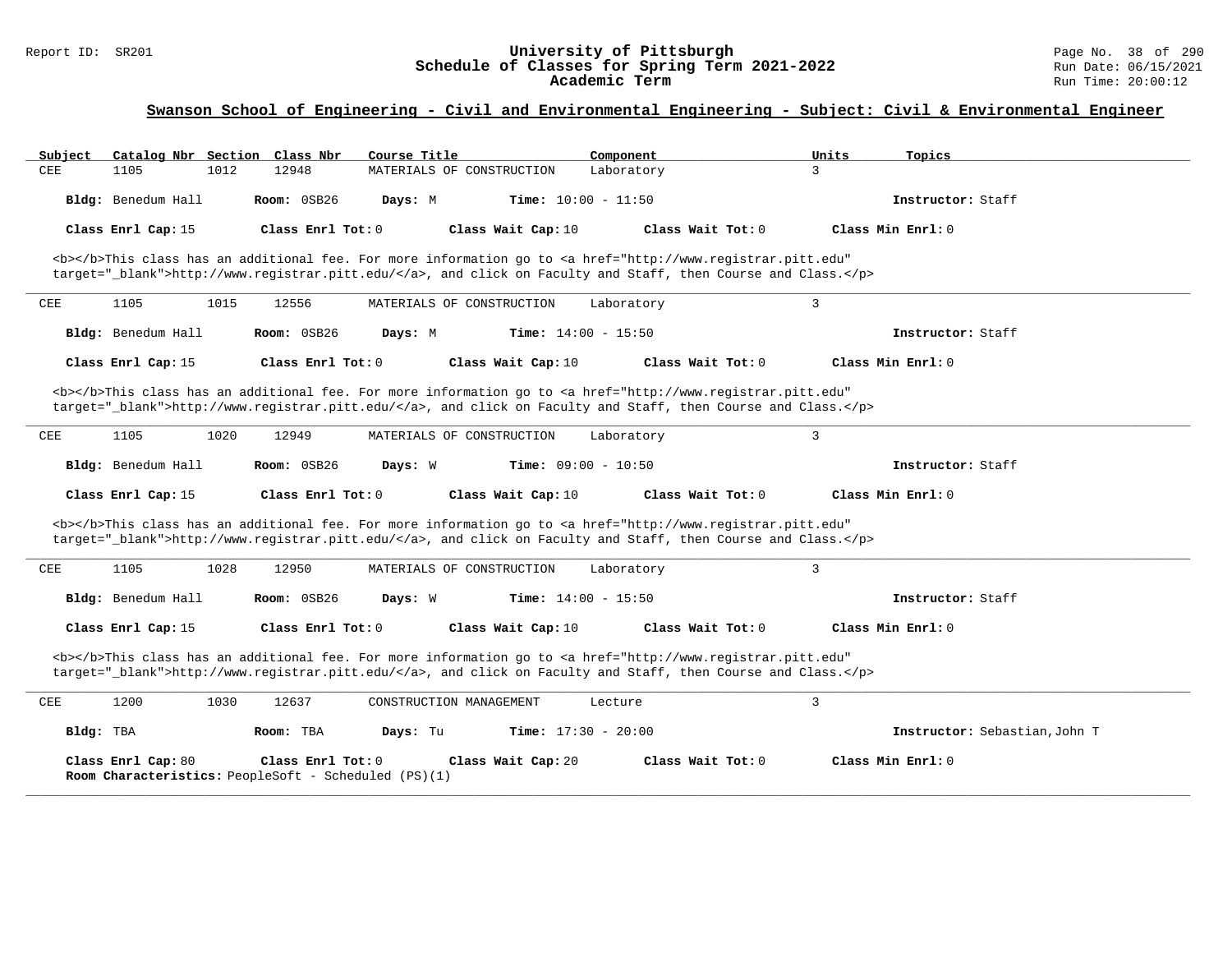#### Report ID: SR201 **University of Pittsburgh** Page No. 39 of 290 **Schedule of Classes for Spring Term 2021-2022** Run Date: 06/15/2021 **Academic Term** Run Time: 20:00:12

### **Swanson School of Engineering - Civil and Environmental Engineering - Subject: Civil & Environmental Engineer**

| Catalog Nbr Section Class Nbr<br>Subject                                   |                    | Course Title                               | Component                                                                                                                                                                                                                                               | Units<br>Topics                                                                                                                                                        |
|----------------------------------------------------------------------------|--------------------|--------------------------------------------|---------------------------------------------------------------------------------------------------------------------------------------------------------------------------------------------------------------------------------------------------------|------------------------------------------------------------------------------------------------------------------------------------------------------------------------|
| ${\tt CEE}$<br>1233<br>1030                                                | 12643              | CONSTRUCTION DESIGN PROJECT                | Lecture                                                                                                                                                                                                                                                 | $\mathbf{3}$                                                                                                                                                           |
| Bldg: Benedum Hall                                                         | <b>Room: 00319</b> | Days: TuTh<br><b>Time:</b> $13:00 - 13:50$ |                                                                                                                                                                                                                                                         | Instructor: Sebastian, John T                                                                                                                                          |
| Class Enrl Cap: 12                                                         | Class Enrl Tot: 0  | Class Wait Cap: 10                         | Class Wait Tot: 0                                                                                                                                                                                                                                       | Class Min Enrl: 0                                                                                                                                                      |
| Attributes: Capstone Course                                                |                    |                                            |                                                                                                                                                                                                                                                         | Combined Section ID: 0254(CEE/1233/1333/1433/1533/ETC) - CEE 1333(#12557), CEE 1833(#12616), CEE 1533(#12618), CEE 1433(#12632), CEE 1733(#14994)                      |
|                                                                            |                    |                                            | <b></b> This class has an additional fee. For more information go to <a <br="" href="http://www.registrar.pitt.edu">target=" blank"&gt;http://www.registrar.pitt.edu/</a> , and click on Faculty and Staff, then Course and Class.                      |                                                                                                                                                                        |
| 1233<br>CEE<br>1040                                                        | 12644              | CONSTRUCTION DESIGN PROJECT                | Laboratory                                                                                                                                                                                                                                              | 3                                                                                                                                                                      |
| Bldg: Benedum Hall                                                         | <b>Room: 00319</b> | Days: TuTh<br><b>Time:</b> $14:00 - 15:50$ |                                                                                                                                                                                                                                                         | Instructor: Sebastian, John T                                                                                                                                          |
| Class Enrl Cap: 12<br>Attributes: Capstone Course                          | Class Enrl Tot: 0  | Class Wait Cap: 10                         | Class Wait Tot: 0<br><b></b> This class has an additional fee. For more information go to <a <br="" href="http://www.registrar.pitt.edu">target="_blank"&gt;http://www.registrar.pitt.edu/</a> , and click on Faculty and Staff, then Course and Class. | Class Min Enrl: 0<br>Combined Section ID: 0262(CEE/1233/1333/1433/1533/ETC) - CEE 1333(#12558), CEE 1833(#12617), CEE 1533(#12619), CEE 1433(#12633), CEE 1733(#14995) |
| 1330<br>1030<br>CEE                                                        | 12827              | INTRO TO STRUCTURAL ANALYSIS Lecture       |                                                                                                                                                                                                                                                         | 3                                                                                                                                                                      |
| Bldg: Benedum Hall                                                         | <b>Room: 00G29</b> | Days: TuTh<br><b>Time:</b> $09:30 - 10:45$ |                                                                                                                                                                                                                                                         | Instructor: Sachs, Steven Gerald                                                                                                                                       |
| Class Enrl Cap: 75<br>Room Characteristics: PeopleSoft - Scheduled (PS)(1) | Class Enrl Tot: 0  | Class Wait Cap: 20                         | Class Wait $Tot: 0$                                                                                                                                                                                                                                     | Class Min Enrl: 0                                                                                                                                                      |
| 1333<br>1030<br>CEE                                                        | 12557              | STRUCTURAL DESIGN PROJECT                  | Lecture                                                                                                                                                                                                                                                 | 3                                                                                                                                                                      |
| Bldg: Benedum Hall                                                         | <b>Room: 00319</b> | Days: TuTh<br><b>Time:</b> $13:00 - 13:50$ |                                                                                                                                                                                                                                                         | Instructor: Sebastian, John T                                                                                                                                          |
|                                                                            |                    | Class Wait Cap: 10                         | Class Wait Tot: 0                                                                                                                                                                                                                                       | Class Min Enrl: 0                                                                                                                                                      |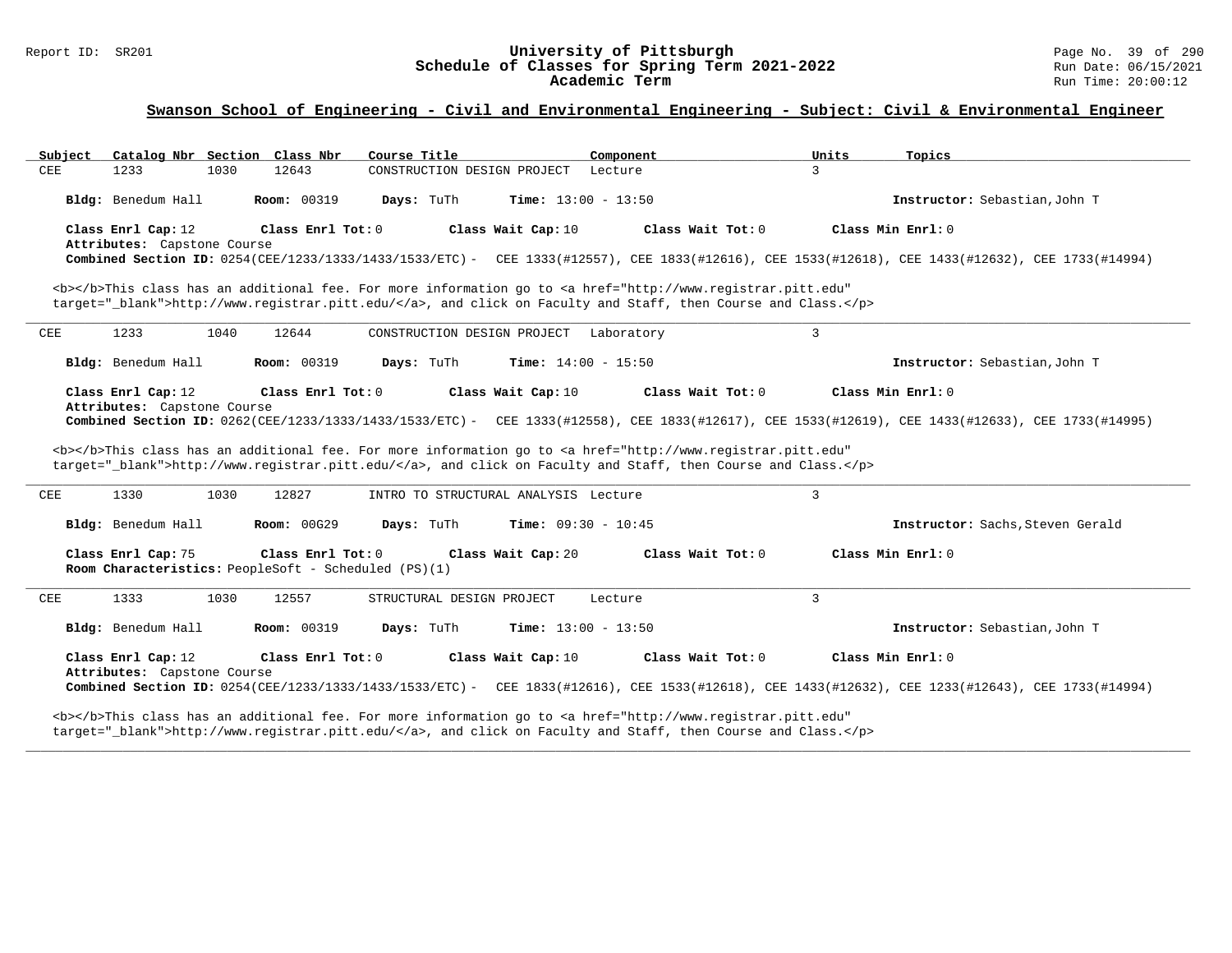#### Report ID: SR201 **University of Pittsburgh** Page No. 40 of 290 **Schedule of Classes for Spring Term 2021-2022** Run Date: 06/15/2021 **Academic Term** Run Time: 20:00:12

| Catalog Nbr Section Class Nbr<br>Subject                                                                                                                                                                                           | Course Title                               | Component           | Units<br>Topics                                                                                                                                   |  |
|------------------------------------------------------------------------------------------------------------------------------------------------------------------------------------------------------------------------------------|--------------------------------------------|---------------------|---------------------------------------------------------------------------------------------------------------------------------------------------|--|
| 1333<br>1040<br>12558<br>CEE                                                                                                                                                                                                       | STRUCTURAL DESIGN PROJECT                  | Laboratory          | 3                                                                                                                                                 |  |
| Bldg: Benedum Hall<br><b>Room: 00319</b>                                                                                                                                                                                           | Days: TuTh<br><b>Time:</b> $14:00 - 15:50$ |                     | Instructor: Sebastian, John T                                                                                                                     |  |
| Class Enrl Cap: 12<br>Class Enrl Tot: 0                                                                                                                                                                                            | Class Wait Cap: 10                         | Class Wait $Tot: 0$ | Class Min Enrl: 0                                                                                                                                 |  |
| Attributes: Capstone Course                                                                                                                                                                                                        |                                            |                     |                                                                                                                                                   |  |
|                                                                                                                                                                                                                                    |                                            |                     | Combined Section ID: 0262(CEE/1233/1333/1433/1533/ETC) - CEE 1833(#12617), CEE 1533(#12619), CEE 1433(#12633), CEE 1233(#12644), CEE 1733(#14995) |  |
| <b></b> This class has an additional fee. For more information go to <a <="" href="http://www.registrar.pitt.edu" td=""><td></td><td></td><td></td><td></td></a>                                                                   |                                            |                     |                                                                                                                                                   |  |
| target=" blank">http://www.registrar.pitt.edu/, and click on Faculty and Staff, then Course and Class.                                                                                                                             |                                            |                     |                                                                                                                                                   |  |
| CEE<br>1341<br>1030<br>12559                                                                                                                                                                                                       | STEEL STRUCTURES 1                         | Lecture             | 3                                                                                                                                                 |  |
| Bldg: Benedum Hall<br><b>Room: 00319</b>                                                                                                                                                                                           | Days: TuTh<br><b>Time:</b> $09:30 - 10:45$ |                     | Instructor: Harries, Kent Alexander                                                                                                               |  |
| Class Enrl Cap: 60<br>Class Enrl Tot: 0                                                                                                                                                                                            | Class Wait Cap: 20                         | Class Wait Tot: 0   | Class Min Enrl: 0                                                                                                                                 |  |
| 1070<br><b>CEE</b><br>1401<br>18147                                                                                                                                                                                                | OPEN CHANNEL HYDRAULICS DESIGNLecture      |                     | $\overline{3}$                                                                                                                                    |  |
| Bldg: Benedum Hall<br><b>Room: 00G28</b>                                                                                                                                                                                           | Time: $16:00 - 17:15$<br>Days: TuTh        |                     | Instructor: Loehlein, Werner C                                                                                                                    |  |
| Class Enrl Cap: 48<br>Class Enrl Tot: 0<br>Room Characteristics: PeopleSoft - Scheduled (PS)(1)                                                                                                                                    | Class Wait Cap: 20                         | Class Wait Tot: 0   | Class Min Enrl: 0                                                                                                                                 |  |
| 1402<br>1010<br>12822<br>CEE                                                                                                                                                                                                       | FLUID MECHANICS                            | Lecture             | $\overline{3}$                                                                                                                                    |  |
| Bldg: Benedum Hall<br><b>Room: 00G37</b>                                                                                                                                                                                           | Time: $13:00 - 14:15$<br>Days: MW          |                     | Instructor: Bunger, Andrew P                                                                                                                      |  |
| Class Enrl Cap: 42<br>Class Enrl Tot: $0$<br>Room Characteristics: PeopleSoft - Scheduled (PS)(1)                                                                                                                                  | Class Wait Cap: 20                         | Class Wait Tot: 0   | Class Min Enrl: 0                                                                                                                                 |  |
| <b></b> This class has an additional fee. For more information go to <a <br="" href="http://www.registrar.pitt.edu">target="_blank"&gt;http://www.registrar.pitt.edu/</a> , and click on Faculty and Staff, then Course and Class. |                                            |                     |                                                                                                                                                   |  |
| 1402<br>1015<br>12821<br>CEE                                                                                                                                                                                                       | FLUID MECHANICS                            | Laboratory          | 3                                                                                                                                                 |  |
| Bldg: Benedum Hall<br>Room: 0SB26                                                                                                                                                                                                  | <b>Time:</b> $16:30 - 18:20$<br>Days: W    |                     | Instructor: Staff                                                                                                                                 |  |
| Class Enrl Tot: $0$<br>Class Enrl Cap: 21                                                                                                                                                                                          | Class Wait Cap: 20                         | Class Wait Tot: 0   | Class Min Enrl: 0                                                                                                                                 |  |
| <b></b> This class has an additional fee. For more information go to <a <br="" href="http://www.registrar.pitt.edu">target="_blank"&gt;http://www.registrar.pitt.edu/</a> , and click on Faculty and Staff, then Course and Class. |                                            |                     |                                                                                                                                                   |  |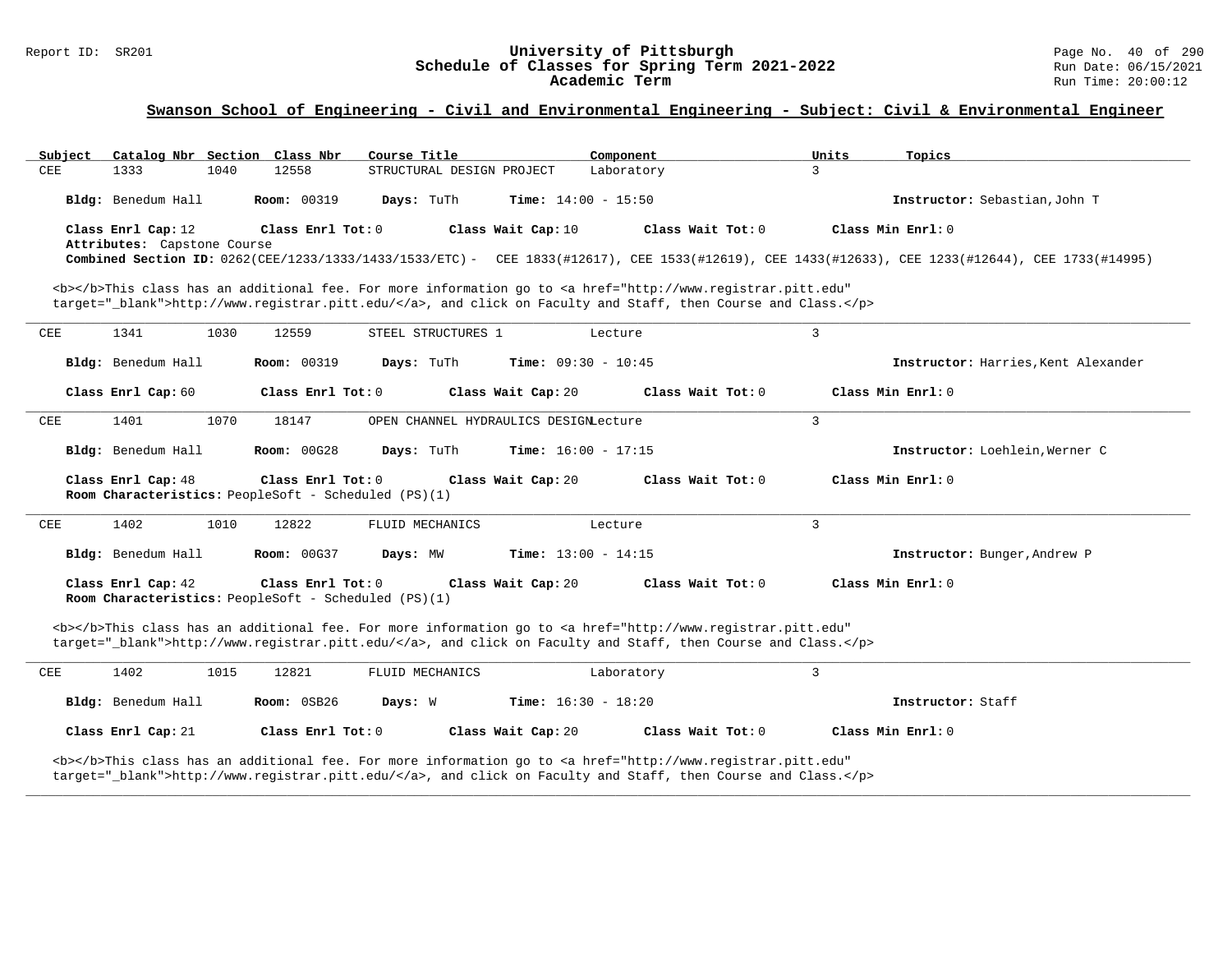#### Report ID: SR201 **University of Pittsburgh** Page No. 41 of 290 **Schedule of Classes for Spring Term 2021-2022** Run Date: 06/15/2021 **Academic Term** Run Time: 20:00:12

| Catalog Nbr Section Class Nbr<br>Subiect                                                                                                                                                                                           | Course Title                             | Component                    | Units<br>Topics                                                                                                                                                        |  |
|------------------------------------------------------------------------------------------------------------------------------------------------------------------------------------------------------------------------------------|------------------------------------------|------------------------------|------------------------------------------------------------------------------------------------------------------------------------------------------------------------|--|
| CEE<br>1402<br>1020<br>12823                                                                                                                                                                                                       | FLUID MECHANICS                          | Laboratory                   | 3                                                                                                                                                                      |  |
| Room: 0SB26<br>Bldg: Benedum Hall                                                                                                                                                                                                  | Days: Tu                                 | <b>Time:</b> $12:00 - 14:00$ | Instructor: Staff                                                                                                                                                      |  |
| Class Enrl Tot: 0<br>Class Enrl Cap: 21                                                                                                                                                                                            | Class Wait Cap: 20                       | Class Wait Tot: $0$          | Class Min $Enrl: 0$                                                                                                                                                    |  |
| <b></b> This class has an additional fee. For more information go to <a <br="" href="http://www.registrar.pitt.edu">target="_blank"&gt;http://www.registrar.pitt.edu/</a> , and click on Faculty and Staff, then Course and Class. |                                          |                              |                                                                                                                                                                        |  |
| ${\tt CEE}$<br>1412<br>1030<br>22784                                                                                                                                                                                               | INT TO WATER RESOURCE ENGR               | Lecture                      | 3                                                                                                                                                                      |  |
| Bldg: Benedum Hall<br><b>Room: 00227</b>                                                                                                                                                                                           | Days: MW                                 | <b>Time:</b> $11:00 - 12:15$ | Instructor: Loehlein, Werner C                                                                                                                                         |  |
| Class Enrl Cap: 54<br>Class Enrl Tot: 0<br>Room Characteristics: PeopleSoft - Scheduled (PS)(1)                                                                                                                                    | Class Wait Cap: 20                       | Class Wait Tot: 0            | Class Min Enrl: 0                                                                                                                                                      |  |
| CEE<br>1433<br>1030<br>12632                                                                                                                                                                                                       | WATER RESOURCES DESIGN PROJECTLecture    |                              | $\mathbf{R}$                                                                                                                                                           |  |
| Bldg: Benedum Hall<br><b>Room: 00319</b>                                                                                                                                                                                           | Days: TuTh                               | <b>Time:</b> $13:00 - 13:50$ | Instructor: Sebastian, John T                                                                                                                                          |  |
| Class Enrl Cap: 5<br>Class Enrl Tot: 0<br>Attributes: Capstone Course                                                                                                                                                              | Class Wait Cap: 5                        | Class Wait Tot: 0            | Class Min Enrl: 0                                                                                                                                                      |  |
|                                                                                                                                                                                                                                    |                                          |                              | Combined Section ID: 0254(CEE/1233/1333/1433/1533/ETC) - CEE 1333(#12557), CEE 1833(#12616), CEE 1533(#12618), CEE 1233(#12643), CEE 1733(#14994)                      |  |
| <b></b> This class has an additional fee. For more information go to <a <br="" href="http://www.registrar.pitt.edu">target="_blank"&gt;http://www.registrar.pitt.edu/</a> , and click on Faculty and Staff, then Course and Class. |                                          |                              |                                                                                                                                                                        |  |
| 1433<br>CEE<br>1040<br>12633                                                                                                                                                                                                       | WATER RESOURCES DESIGN PROJECTLaboratory |                              | 3                                                                                                                                                                      |  |
| Bldg: Benedum Hall<br>Room: 00319                                                                                                                                                                                                  | Days: TuTh                               | <b>Time:</b> $14:00 - 15:50$ | Instructor: Sebastian, John T                                                                                                                                          |  |
| Class Enrl Cap: 5<br>Class Enrl Tot: 0<br>Attributes: Capstone Course                                                                                                                                                              | Class Wait Cap: 5                        | Class Wait Tot: 0            | Class Min Enrl: 0<br>Combined Section ID: 0262(CEE/1233/1333/1433/1533/ETC) - CEE 1333(#12558), CEE 1833(#12617), CEE 1533(#12619), CEE 1233(#12644), CEE 1733(#14995) |  |
| <b></b> This class has an additional fee. For more information go to <a <br="" href="http://www.registrar.pitt.edu">target="_blank"&gt;http://www.registrar.pitt.edu/</a> , and click on Faculty and Staff, then Course and Class. |                                          |                              |                                                                                                                                                                        |  |
| CEE<br>1503<br>1030<br>12783                                                                                                                                                                                                       | INTRO TO ENVIRONMENTAL ENGRNG Lecture    |                              | 3                                                                                                                                                                      |  |
| Bldg: Benedum Hall<br><b>Room: 00319</b>                                                                                                                                                                                           | Days: MW                                 | <b>Time:</b> $11:00 - 12:15$ | Instructor: Baumel, Carla Aparecida                                                                                                                                    |  |
| Class Enrl Tot: 0<br>Class Enrl Cap: 60                                                                                                                                                                                            | Class Wait Cap: 20                       | Class Wait Tot: 0            | Class Min Enrl: 0                                                                                                                                                      |  |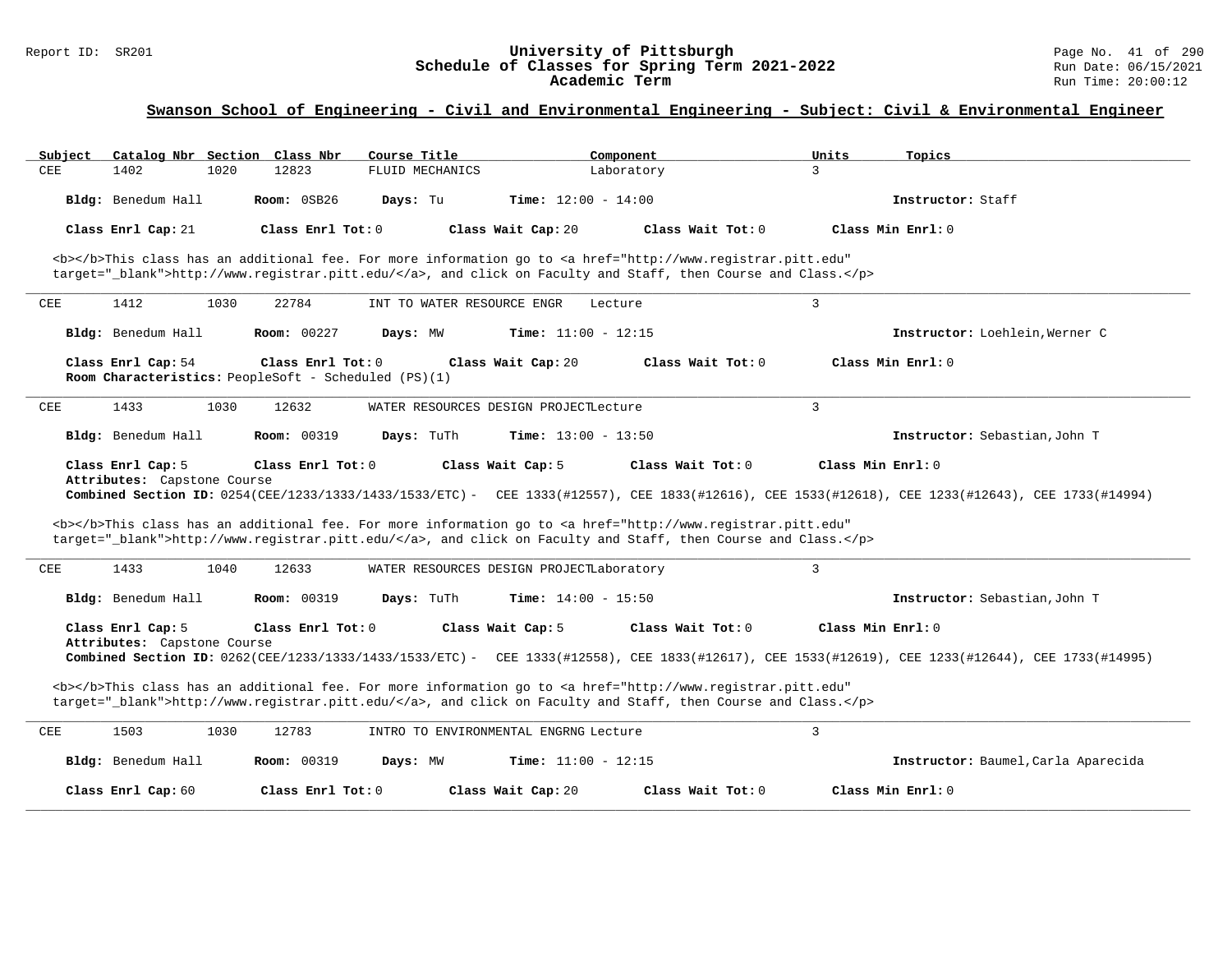#### Report ID: SR201 **University of Pittsburgh** Page No. 42 of 290 **Schedule of Classes for Spring Term 2021-2022** Run Date: 06/15/2021 **Academic Term** Run Time: 20:00:12

# **Swanson School of Engineering - Civil and Environmental Engineering - Subject: Civil & Environmental Engineer**

| Catalog Nbr Section Class Nbr<br>Subject | Course Title                                                              |                                          | Component                                                                                                                                                                                                                          | Units<br>Topics                      |  |
|------------------------------------------|---------------------------------------------------------------------------|------------------------------------------|------------------------------------------------------------------------------------------------------------------------------------------------------------------------------------------------------------------------------------|--------------------------------------|--|
| 1504<br>1010<br>CEE                      | 27212                                                                     | CHEM IN ENVR ENGRG                       | Lecture                                                                                                                                                                                                                            | $\mathbf{R}$                         |  |
| Bldg: TBA                                | Room: TBA<br>Days: TuTh                                                   | <b>Time:</b> $13:00 - 14:15$             |                                                                                                                                                                                                                                    | Instructor: Gilbertson, Leanne Marie |  |
| Class Enrl Cap: 36                       | Class Enrl Tot: 0<br>Room Characteristics: PeopleSoft - Scheduled (PS)(1) | Class Wait Cap: 20                       | Class Wait Tot: 0                                                                                                                                                                                                                  | Class Min Enrl: 0                    |  |
| CEE<br>1513<br>1030                      | 12824                                                                     | ENVIRONMENTAL ENGRNG PROCESSESLecture    |                                                                                                                                                                                                                                    | $\mathbf{3}$                         |  |
| Bldg: Benedum Hall                       | <b>Room: 00G30</b><br>Days: TuTh                                          | <b>Time:</b> $08:00 - 09:15$             |                                                                                                                                                                                                                                    | Instructor: Casson, Leonard W        |  |
| Class Enrl Cap: 75                       | Class Enrl Tot: 0<br>Room Characteristics: PeopleSoft - Scheduled (PS)(1) | Class Wait Cap: 20                       | Class Wait Tot: 0                                                                                                                                                                                                                  | Class Min Enrl: 0                    |  |
| 1520<br>CEE<br>1020                      | 24593                                                                     | MATRL & ENGRY BALNC ENV ENGR Lecture     |                                                                                                                                                                                                                                    | 3                                    |  |
| Bldg: TO BE ARRANGED                     | Room: TBA<br>Days: TuTh                                                   | <b>Time:</b> $11:00 - 12:15$             |                                                                                                                                                                                                                                    | Instructor: Khanna, Vikas            |  |
| Class Enrl Cap: 36                       | Class Enrl Tot: 0                                                         | Class Wait Cap: 20                       | Class Wait Tot: 0                                                                                                                                                                                                                  | Class Min Enrl: 0                    |  |
| 1523<br>1010<br>CEE                      | 24594                                                                     | ENVIRONMENTAL ENGINEERING LAB Lecture    |                                                                                                                                                                                                                                    | $\overline{3}$                       |  |
| Bldg: Benedum Hall                       | <b>Room: 01045</b><br>Days: M                                             | <b>Time:</b> $13:00 - 13:50$             |                                                                                                                                                                                                                                    | Instructor: Sanchez, David Vincent   |  |
|                                          |                                                                           |                                          |                                                                                                                                                                                                                                    | Pangelinan                           |  |
| Class Enrl Cap: 30                       | Class Enrl Tot: 0<br>Room Characteristics: PeopleSoft - Scheduled (PS)(1) | Class Wait Cap: 20                       | Class Wait Tot: 0                                                                                                                                                                                                                  | Class Min Enrl: 0                    |  |
|                                          |                                                                           |                                          | <b></b> This class has an additional fee. For more information go to <a <br="" href="http://www.registrar.pitt.edu">target="_blank"&gt;http://www.registrar.pitt.edu/</a> , and click on Faculty and Staff, then Course and Class. |                                      |  |
| 1523<br>CEE<br>1020                      | 24650                                                                     | ENVIRONMENTAL ENGINEERING LAB Laboratory |                                                                                                                                                                                                                                    | $\overline{3}$                       |  |
| Bldg: TO BE ARRANGED                     | Room: TBA<br>Days: W                                                      | Time: $13:00 - 15:50$                    |                                                                                                                                                                                                                                    | Instructor: Staff                    |  |
| Bldg: TO BE ARRANGED                     | Room: TBA<br>Days: M                                                      | <b>Time:</b> $14:00 - 15:50$             |                                                                                                                                                                                                                                    | Instructor: Sanchez, David Vincent   |  |
|                                          |                                                                           |                                          |                                                                                                                                                                                                                                    | Pangelinan                           |  |
| Class Enrl Cap: 10                       | Class Enrl Tot: 0                                                         | Class Wait Cap: 10                       | Class Wait Tot: 0                                                                                                                                                                                                                  | Class Min Enrl: 0                    |  |
|                                          |                                                                           |                                          | <b></b> This class has an additional fee. For more information go to <a <br="" href="http://www.registrar.pitt.edu">target="_blank"&gt;http://www.registrar.pitt.edu/</a> , and click on Faculty and Staff, then Course and Class. |                                      |  |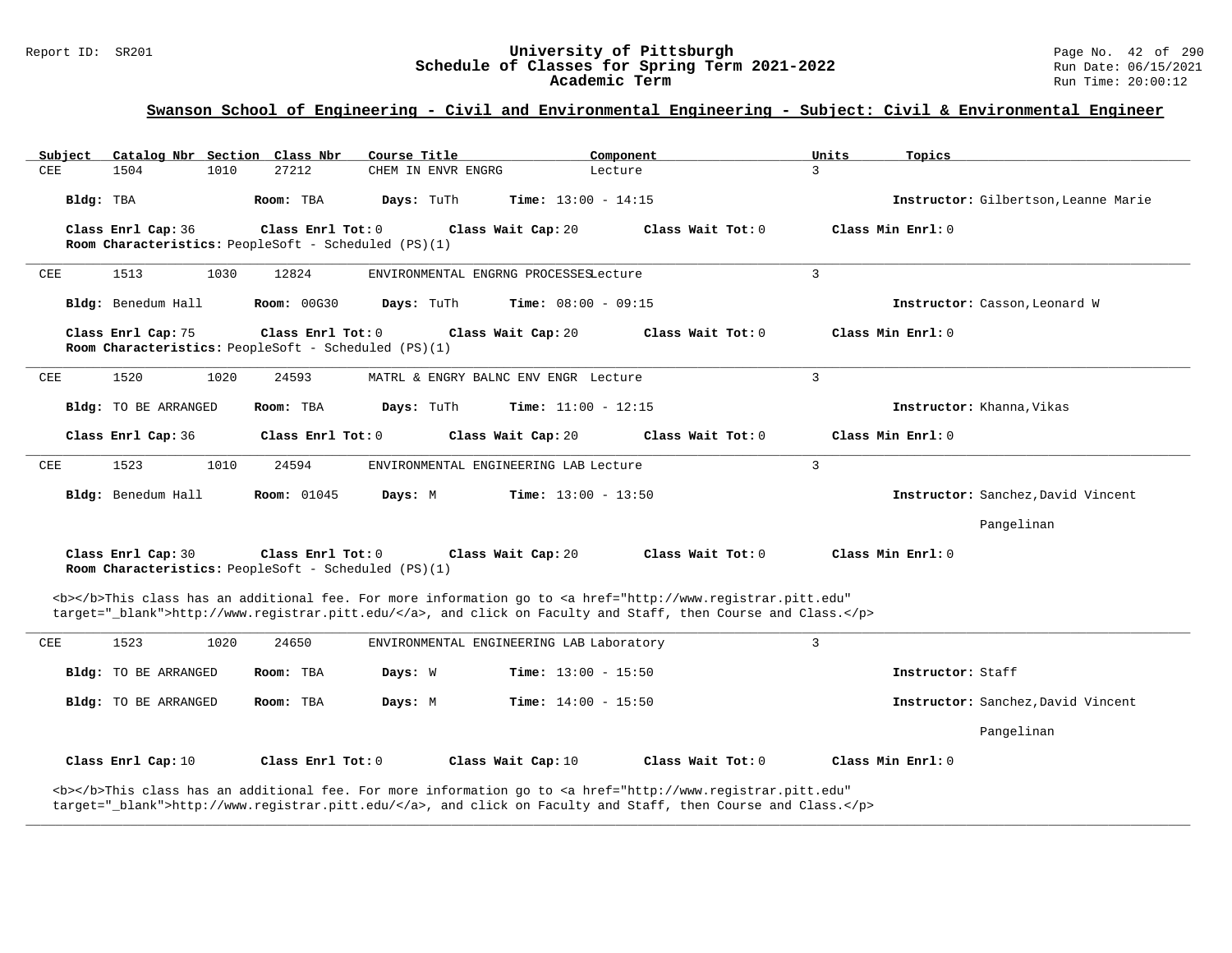#### Report ID: SR201 **University of Pittsburgh** Page No. 43 of 290 **Schedule of Classes for Spring Term 2021-2022** Run Date: 06/15/2021 **Academic Term** Run Time: 20:00:12

| Catalog Nbr Section Class Nbr<br>Subject             | Course Title<br>Component                                                                                                             | Topics<br>Units                                                                                                                                   |
|------------------------------------------------------|---------------------------------------------------------------------------------------------------------------------------------------|---------------------------------------------------------------------------------------------------------------------------------------------------|
| 1533<br>1030<br>12618<br>CEE                         | ENVRL ENGR DESIGN PROJECT<br>Lecture                                                                                                  | 3                                                                                                                                                 |
| Bldg: Benedum Hall<br><b>Room: 00319</b>             | Days: TuTh<br><b>Time:</b> $13:00 - 13:50$                                                                                            | Instructor: Sebastian, John T                                                                                                                     |
| Class Enrl Cap: 12<br>Class Enrl Tot: $0$            | Class Wait Cap: 10<br>Class Wait $Tot: 0$                                                                                             | Class Min Enrl: 0                                                                                                                                 |
| Attributes: Capstone Course                          |                                                                                                                                       |                                                                                                                                                   |
|                                                      |                                                                                                                                       | Combined Section ID: 0254(CEE/1233/1333/1433/1533/ETC) - CEE 1333(#12557), CEE 1833(#12616), CEE 1433(#12632), CEE 1233(#12643), CEE 1733(#14994) |
|                                                      |                                                                                                                                       |                                                                                                                                                   |
|                                                      | <b></b> This class has an additional fee. For more information go to <a <="" href="http://www.registrar.pitt.edu" td=""><td></td></a> |                                                                                                                                                   |
|                                                      | target="_blank">http://www.registrar.pitt.edu/, and click on Faculty and Staff, then Course and Class.                                |                                                                                                                                                   |
| 1533<br>1040<br>12619<br>CEE                         | ENVRL ENGR DESIGN PROJECT<br>Laboratory                                                                                               | $\mathbf{3}$                                                                                                                                      |
| Bldg: Benedum Hall<br><b>Room: 00319</b>             | Days: TuTh<br><b>Time:</b> $14:00 - 15:50$                                                                                            | Instructor: Sebastian, John T                                                                                                                     |
| Class Enrl Cap: 12<br>Class Enrl Tot: 0              | Class Wait Cap: 10<br>Class Wait Tot: 0                                                                                               | Class Min Enrl: 0                                                                                                                                 |
| Attributes: Capstone Course                          |                                                                                                                                       |                                                                                                                                                   |
|                                                      |                                                                                                                                       | Combined Section ID: 0262(CEE/1233/1333/1433/1533/ETC) - CEE 1333(#12558), CEE 1833(#12617), CEE 1433(#12633), CEE 1233(#12644), CEE 1733(#14995) |
|                                                      | <b></b> This class has an additional fee. For more information go to <a <="" href="http://www.registrar.pitt.edu" td=""><td></td></a> |                                                                                                                                                   |
|                                                      | target="_blank">http://www.registrar.pitt.edu/, and click on Faculty and Staff, then Course and Class.                                |                                                                                                                                                   |
|                                                      |                                                                                                                                       |                                                                                                                                                   |
| 1610<br>1030<br>27213<br>CEE                         | ENGR SUSTAINABLE DEVELOPMENT Lecture                                                                                                  | $\overline{3}$                                                                                                                                    |
| Bldg: Benedum Hall<br><b>Room: 00319</b>             | Time: $15:00 - 16:15$<br>Days: MW                                                                                                     | Instructor: Bilec. Melissa M                                                                                                                      |
| Class Enrl Tot: 0<br>Class Enrl Cap: 55              | Class Wait Cap: 20<br>Class Wait Tot: $0$                                                                                             | Class Min Enrl: 0                                                                                                                                 |
| Combined Section ID: $0879$ (CEE/1610/2610) -        | CEE 2610(#27214)                                                                                                                      |                                                                                                                                                   |
|                                                      |                                                                                                                                       |                                                                                                                                                   |
| 1703<br>1100<br>22920<br>CEE                         | TRANSPORTATION ENGINEERING<br>Lecture                                                                                                 | $\overline{3}$                                                                                                                                    |
| Bldg: Benedum Hall<br>Room: 00319                    | Time: $09:00 - 10:15$<br>Days: MW                                                                                                     | Instructor: Johnson, Keith A                                                                                                                      |
|                                                      |                                                                                                                                       |                                                                                                                                                   |
| Bldg: Benedum Hall<br><b>Room: 00318</b>             | Time: $09:00 - 10:15$<br>Days: MW                                                                                                     | Instructor: Johnson, Keith A                                                                                                                      |
|                                                      |                                                                                                                                       |                                                                                                                                                   |
| Class Enrl Cap: 60<br>Class Enrl Tot: 0              | Class Wait Cap: 20<br>Class Wait $Tot: 0$                                                                                             | Class Min Enrl: 0                                                                                                                                 |
| Room Characteristics: PeopleSoft - Scheduled (PS)(1) |                                                                                                                                       |                                                                                                                                                   |
| 1704<br>1095<br>27628<br>CEE                         | LAND DATA ANALYTICS<br>Lecture                                                                                                        | $\overline{3}$                                                                                                                                    |
|                                                      |                                                                                                                                       |                                                                                                                                                   |
|                                                      |                                                                                                                                       |                                                                                                                                                   |
| Bldg: Benedum Hall<br><b>Room: 00318</b>             | Days: W<br>Time: $17:30 - 20:00$                                                                                                      | Instructor: Cenkner, John Joseph                                                                                                                  |
| Class Enrl Cap: 25<br>Class Enrl Tot: 0              | Class Wait Tot: 0<br>Class Wait Cap: 20                                                                                               | Class Min Enrl: 0                                                                                                                                 |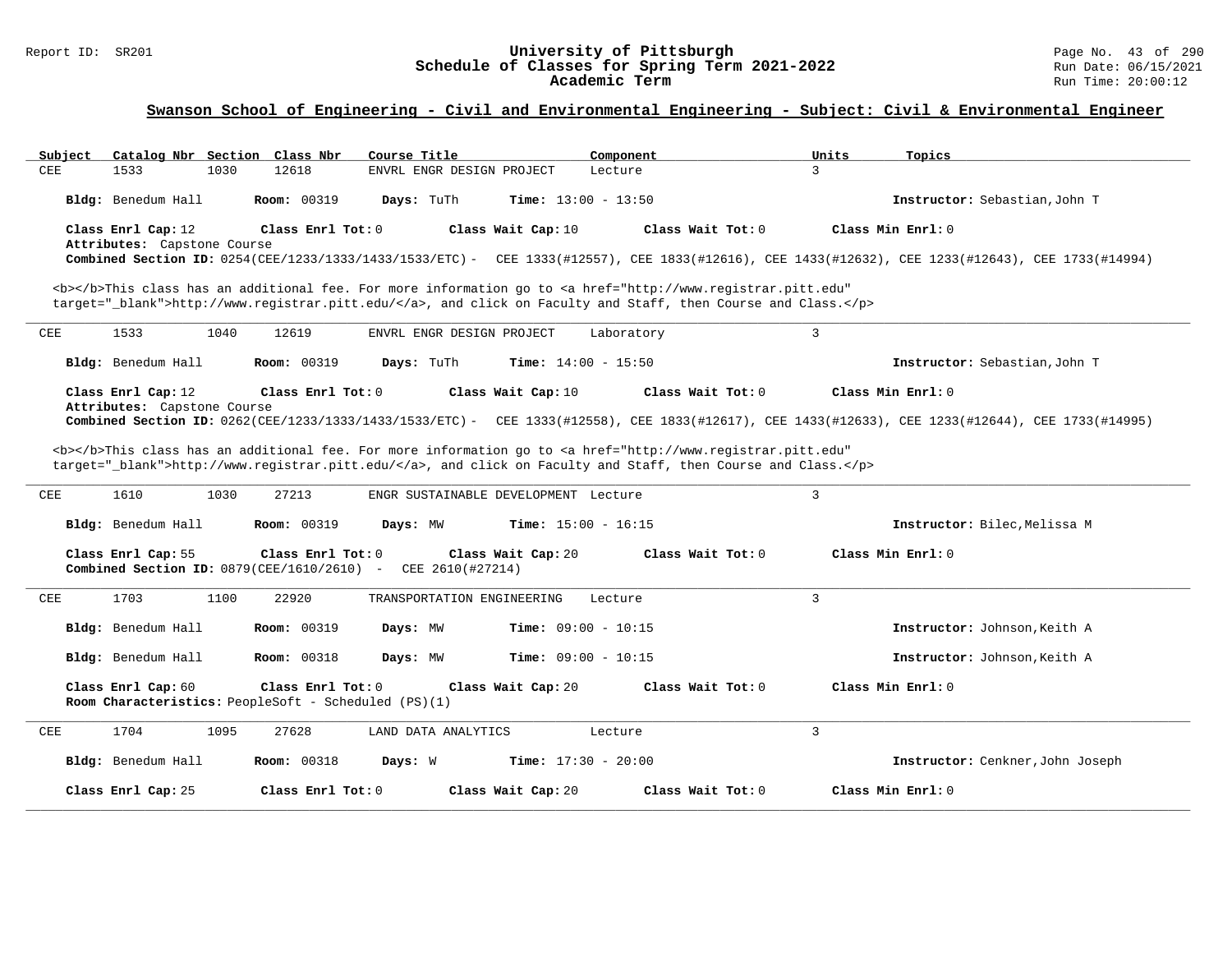### Report ID: SR201 **University of Pittsburgh** Page No. 44 of 290 **Schedule of Classes for Spring Term 2021-2022** Run Date: 06/15/2021 **Academic Term** Run Time: 20:00:12

| Catalog Nbr Section Class Nbr<br>Course Title<br>Subject<br>Component                                                                        | Units<br>Topics                        |
|----------------------------------------------------------------------------------------------------------------------------------------------|----------------------------------------|
| 1710<br>1010<br>27218<br>CEE<br>TRAFFIC CONTROL SYSTEMS<br>Lecture                                                                           | 3                                      |
| Bldg: Benedum Hall<br>Room: 00G31<br>Days: Th<br><b>Time:</b> $17:30 - 20:00$                                                                | Instructor: Stevanovic.Aleksandar      |
| Class Enrl Cap: 20<br>Class Enrl Tot: 0<br>Class Wait Cap: 20<br>Class Wait $Tot: 0$<br>Room Characteristics: PeopleSoft - Scheduled (PS)(1) | Class Min Enrl: 0                      |
| Combined Section ID: 0864(CEE/1710/2710) - CEE 2710(#27217)                                                                                  |                                        |
| 1711<br>CEE<br>1010<br>27215<br>ADV TRANSPORT MANAGMNT STRATG Lecture                                                                        | 3                                      |
| Bldg: Benedum Hall<br><b>Room: 00G29</b><br>Days: Tu<br><b>Time:</b> $17:30 - 20:00$                                                         | Instructor: Euler, Gary                |
| Class Enrl Cap: 20<br>Class Enrl Tot: 0<br>Class Wait Cap: 20<br>Class Wait Tot: 0                                                           | Class Min Enrl: 0                      |
| Room Characteristics: PeopleSoft - Scheduled (PS)(1)<br>Combined Section ID: 0865(CEE/1711/2711) - CEE 2711(#27216)                          |                                        |
| 1717<br>1010<br>29183<br>CMPNTS, PROPRTS & DSGN OF PCC Lecture<br>CEE                                                                        | $\overline{3}$                         |
|                                                                                                                                              |                                        |
| Bldg: Benedum Hall<br>Room: 00G37<br>Days: TuTh<br><b>Time:</b> $11:00 - 12:15$                                                              | Instructor: Vandenbossche, Julie Marie |
|                                                                                                                                              |                                        |
| Class Enrl Tot: 0<br>Class Enrl Cap: 20<br>Class Wait Cap: 20<br>Class Wait Tot: 0                                                           | Class Min Enrl: 0                      |
| Room Characteristics: PeopleSoft - Scheduled (PS)(1)<br>Combined Section ID: 0880(CEE/1717/2717) - CEE 2717(#29182)                          |                                        |
|                                                                                                                                              |                                        |
| 1717<br>1020<br>29185<br>CEE<br>CMPNTS, PROPRTS & DSGN OF PCC Laboratory                                                                     | 3                                      |
| Bldg: Benedum Hall<br><b>Room: 00226</b><br>Days: F<br><b>Time:</b> $13:00 - 14:50$                                                          | Instructor: Vandenbossche, Julie Marie |
| Class Enrl Cap: 20<br>Class Enrl Tot: 0<br>Class Wait Cap: 20<br>Class Wait Tot: 0                                                           | Class Min Enrl: 0                      |
| Room Characteristics: PeopleSoft - Scheduled (PS)(1)                                                                                         |                                        |
| Combined Section ID: 0885(CEE/1717/2717 LAB) - CEE 2717(#29184)                                                                              |                                        |
| 1730<br>1110<br>18148<br>HIGHWAY ENGINEERING<br>CEE<br>Lecture                                                                               | $\overline{3}$                         |
| Bldg: Benedum Hall<br><b>Room: 00G27</b><br><b>Days:</b> W <b>Time:</b> $17:30 - 20:00$                                                      | Instructor: Telega, Edward T           |
| Class Enrl Cap: 28<br>Class Enrl Tot: 0<br>Class Wait Tot: 0<br>Class Wait Cap: 20                                                           | Class Min Enrl: 0                      |
| Room Characteristics: PeopleSoft - Scheduled (PS)(1)<br>Combined Section ID: 0701(CEE/1730/2730) - CEE 2730(#18108)                          |                                        |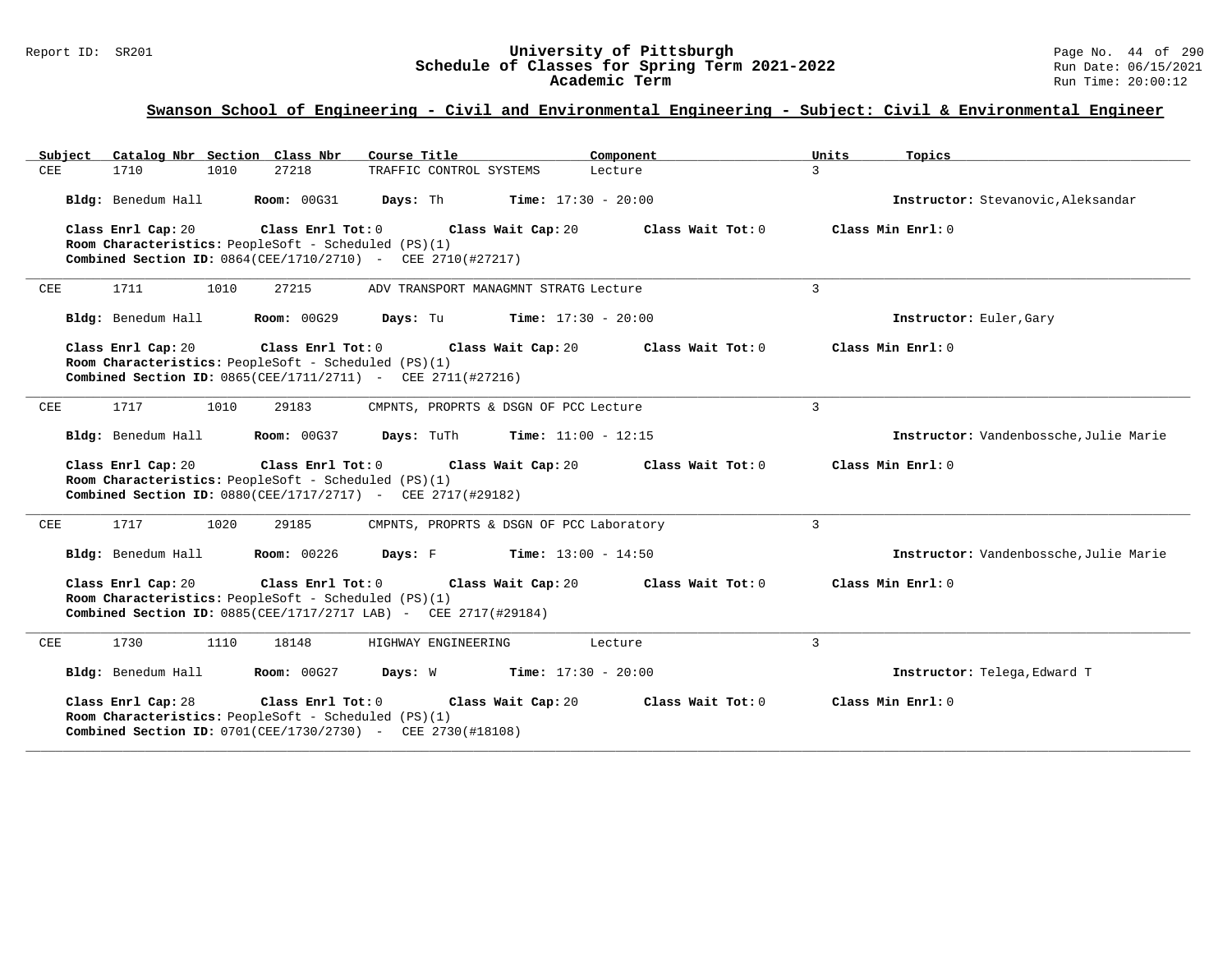# Report ID: SR201 **1988 Magnet 10: SR201 University of Pittsburgh University of Pittsburgh** Page No. 45 of 290<br>**Schedule of Classes for Spring Term 2021-2022** Run Date: 06/15/2021 Schedule of Classes for Spring Term 2021-2022<br>Academic Term

### **Swanson School of Engineering - Civil and Environmental Engineering - Subject: Civil & Environmental Engineer**

| Subject                     | Catalog Nbr Section Class Nbr<br>Course Title                             | Component                                                                                                                                                                                                                          | Units<br>Topics                                                                                                                                   |
|-----------------------------|---------------------------------------------------------------------------|------------------------------------------------------------------------------------------------------------------------------------------------------------------------------------------------------------------------------------|---------------------------------------------------------------------------------------------------------------------------------------------------|
| CEE<br>1733<br>1030         | 14994                                                                     | TRANSPORTATION DESIGN PROJECT Lecture                                                                                                                                                                                              | 3                                                                                                                                                 |
| Bldg: Benedum Hall          | <b>Room: 00319</b><br>Days: TuTh                                          | Time: $13:00 - 13:50$                                                                                                                                                                                                              | Instructor: Sebastian, John T                                                                                                                     |
| Class Enrl Cap: 6           | Class Enrl Tot: 0                                                         | Class Wait Tot: 0<br>Class Wait Cap: 6                                                                                                                                                                                             | Class Min Enrl: 0                                                                                                                                 |
| Attributes: Capstone Course |                                                                           |                                                                                                                                                                                                                                    | Combined Section ID: 0254(CEE/1233/1333/1433/1533/ETC) - CEE 1333(#12557), CEE 1833(#12616), CEE 1533(#12618), CEE 1433(#12632), CEE 1233(#12643) |
|                             |                                                                           | <b></b> This class has an additional fee. For more information go to <a <="" href="http://www.registrar.pitt.edu" td=""><td></td></a>                                                                                              |                                                                                                                                                   |
|                             |                                                                           | target="_blank">http://www.registrar.pitt.edu/, and click on Faculty and Staff, then Course and Class.                                                                                                                             |                                                                                                                                                   |
| 1733<br>1040<br>CEE         | 14995                                                                     | TRANSPORTATION DESIGN PROJECT Laboratory                                                                                                                                                                                           | 3                                                                                                                                                 |
| Bldg: Benedum Hall          | <b>Room: 00319</b><br>Days: TuTh                                          | Time: $14:00 - 15:50$                                                                                                                                                                                                              | Instructor: Sebastian, John T                                                                                                                     |
| Class Enrl Cap: 6           | Class Enrl Tot: 0                                                         | Class Wait Tot: 0<br>Class Wait Cap: 6                                                                                                                                                                                             | Class Min Enrl: 0                                                                                                                                 |
| Attributes: Capstone Course |                                                                           |                                                                                                                                                                                                                                    | Combined Section ID: 0262(CEE/1233/1333/1433/1533/ETC) - CEE 1333(#12558), CEE 1833(#12617), CEE 1533(#12619), CEE 1433(#12633), CEE 1233(#12644) |
|                             |                                                                           |                                                                                                                                                                                                                                    |                                                                                                                                                   |
|                             |                                                                           | <b></b> This class has an additional fee. For more information go to <a <br="" href="http://www.registrar.pitt.edu">target="_blank"&gt;http://www.registrar.pitt.edu/</a> , and click on Faculty and Staff, then Course and Class. |                                                                                                                                                   |
| 1809<br>CEE<br>1010         | 21682                                                                     | HYDRAULIC FRACTURING MECHANICSLecture                                                                                                                                                                                              | $\mathbf{3}$                                                                                                                                      |
|                             |                                                                           |                                                                                                                                                                                                                                    |                                                                                                                                                   |
| Bldg: TBA                   | Room: TBA<br>Days: Tu                                                     | Time: $16:00 - 18:35$                                                                                                                                                                                                              | Instructor: Bunger, Andrew P                                                                                                                      |
| Class Enrl Cap: 9           | Class Enrl Tot: 0                                                         | Class Wait Cap: 9<br>Class Wait Tot: 0                                                                                                                                                                                             | Class Min Enrl: 0                                                                                                                                 |
|                             | Room Characteristics: PeopleSoft - Scheduled (PS)(1)                      |                                                                                                                                                                                                                                    |                                                                                                                                                   |
|                             |                                                                           | Combined Section ID: 0703(CEE/1809/2809/PETE/1209/2209) - PETE 1209(#21444), PETE 2209(#29333), CEE 2809(#29334)                                                                                                                   |                                                                                                                                                   |
| 1811<br>1010<br>CEE         | 12835                                                                     | PRINCIPLES OF SOIL MECHANICS Lecture                                                                                                                                                                                               | 3                                                                                                                                                 |
| Bldg: Benedum Hall          | <b>Room: 00G37</b><br>Days: MW                                            | Time: $11:00 - 12:15$                                                                                                                                                                                                              | Instructor: Lin, Jeen-Shang                                                                                                                       |
| Class Enrl Cap: 43          | Class Enrl Tot: 0<br>Room Characteristics: PeopleSoft - Scheduled (PS)(1) | Class Wait Tot: 0<br>Class Wait Cap: 20                                                                                                                                                                                            | Class Min Enrl: 0                                                                                                                                 |
|                             |                                                                           |                                                                                                                                                                                                                                    |                                                                                                                                                   |
|                             |                                                                           | <b></b> This class has an additional fee. For more information go to <a <br="" href="http://www.registrar.pitt.edu">target="_blank"&gt;http://www.registrar.pitt.edu/</a> , and click on Faculty and Staff, then Course and Class. |                                                                                                                                                   |
| 1811<br>1020<br>CEE         | 12836                                                                     | PRINCIPLES OF SOIL MECHANICS Laboratory                                                                                                                                                                                            | $\overline{3}$                                                                                                                                    |
| Bldg: Benedum Hall          | Room: 0SB26<br>Days: Th                                                   | <b>Time:</b> $12:30 - 14:25$                                                                                                                                                                                                       | Instructor: Staff                                                                                                                                 |
| Class Enrl Cap: 20          | Class Enrl Tot: $0$                                                       | Class Wait Cap: 20<br>Class Wait Tot: $0$                                                                                                                                                                                          | Class Min Enrl: 0                                                                                                                                 |

<b></b>This class has an additional fee. For more information go to <a href="http://www.registrar.pitt.edu" target="\_blank">http://www.registrar.pitt.edu/</a>, and click on Faculty and Staff, then Course and Class.</p>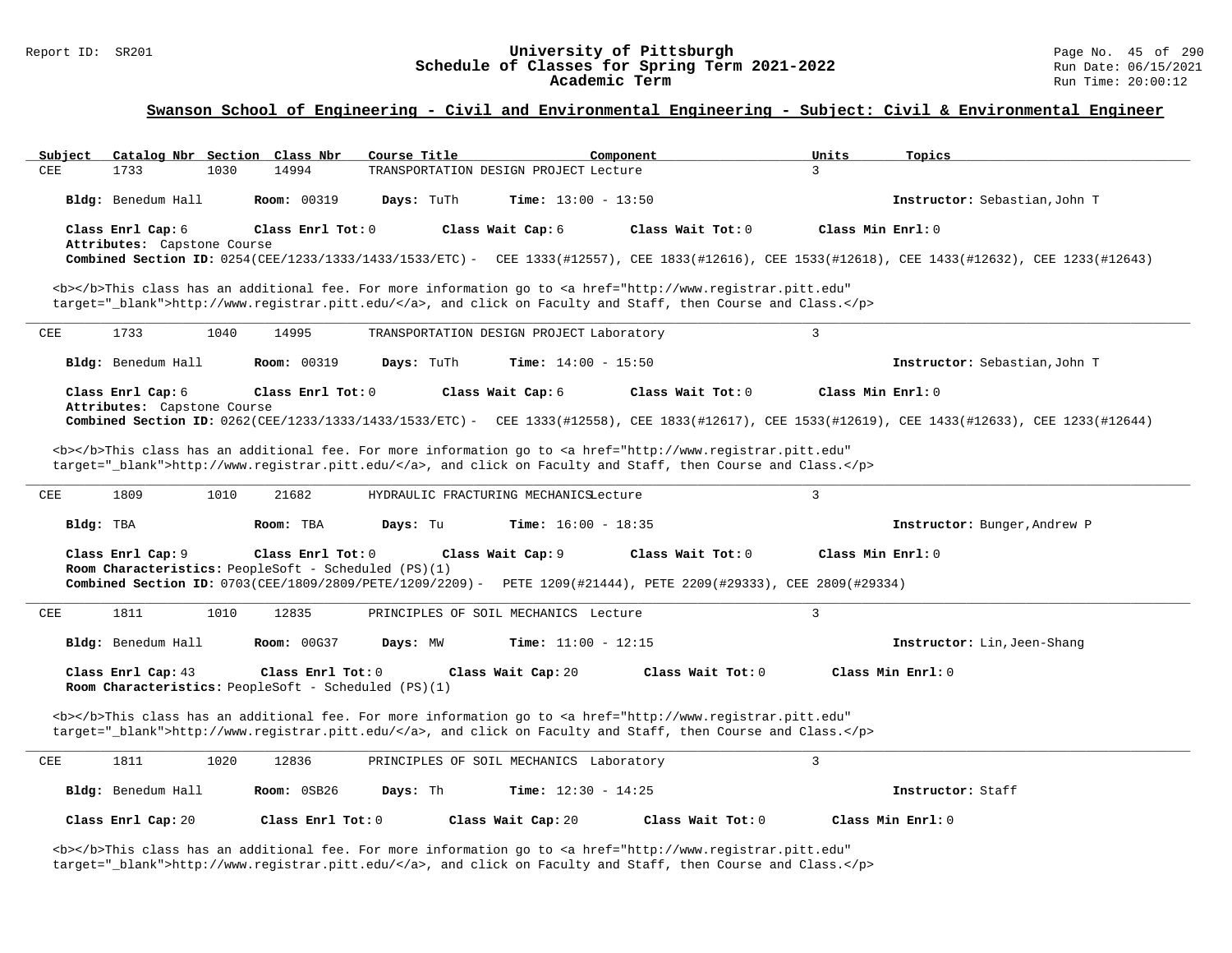|            | 1811                                              | 1030 | 12837               |                                                      | PRINCIPLES OF SOIL MECHANICS Laboratory |                                                                                                                                                                                                                                                         |                                                                                                                                                                        |  |
|------------|---------------------------------------------------|------|---------------------|------------------------------------------------------|-----------------------------------------|---------------------------------------------------------------------------------------------------------------------------------------------------------------------------------------------------------------------------------------------------------|------------------------------------------------------------------------------------------------------------------------------------------------------------------------|--|
|            | Bldg: Benedum Hall                                |      | Room: 0SB26         | Days: Th                                             | <b>Time:</b> $16:00 - 17:55$            |                                                                                                                                                                                                                                                         | Instructor: Staff                                                                                                                                                      |  |
|            | Class Enrl Cap: 20                                |      | Class Enrl Tot: $0$ |                                                      | Class Wait Cap: 20                      | Class Wait Tot: 0                                                                                                                                                                                                                                       | Class Min Enrl: 0                                                                                                                                                      |  |
|            |                                                   |      |                     |                                                      |                                         | <b></b> This class has an additional fee. For more information go to <a <br="" href="http://www.registrar.pitt.edu">target="_blank"&gt;http://www.registrar.pitt.edu/</a> , and click on Faculty and Staff, then Course and Class.                      |                                                                                                                                                                        |  |
| CEE        | 1821                                              | 1010 | 12627               | FOUNDATION ENGINEERING                               |                                         | Lecture                                                                                                                                                                                                                                                 | $\overline{3}$                                                                                                                                                         |  |
|            | Bldg: Benedum Hall                                |      | <b>Room: 00G27</b>  | Days: MWF                                            | <b>Time:</b> $10:00 - 10:50$            |                                                                                                                                                                                                                                                         | Instructor: Vallejo, Luis E                                                                                                                                            |  |
|            | Class Enrl Cap: 48                                |      | Class Enrl Tot: 0   | Room Characteristics: PeopleSoft - Scheduled (PS)(1) | Class Wait Cap: 20                      | Class Wait Tot: 0                                                                                                                                                                                                                                       | Class Min Enrl: 0                                                                                                                                                      |  |
| <b>CEE</b> | 1833                                              | 1030 | 12616               |                                                      | GEOTECHNICAL DESIGN PROJECT             | Lecture                                                                                                                                                                                                                                                 | $\overline{3}$                                                                                                                                                         |  |
|            | Bldg: Benedum Hall                                |      | Room: 00319         | Days: TuTh                                           | <b>Time:</b> $13:00 - 13:50$            |                                                                                                                                                                                                                                                         | Instructor: Sebastian, John T                                                                                                                                          |  |
|            | Class Enrl Cap: 12<br>Attributes: Capstone Course |      | Class Enrl Tot: 0   |                                                      |                                         |                                                                                                                                                                                                                                                         | Combined Section ID: 0254(CEE/1233/1333/1433/1533/ETC) - CEE 1333(#12557), CEE 1533(#12618), CEE 1433(#12632), CEE 1233(#12643), CEE 1733(#14994)                      |  |
|            | 1833                                              | 1040 | 12617               |                                                      | GEOTECHNICAL DESIGN PROJECT             | <b></b> This class has an additional fee. For more information go to <a <br="" href="http://www.registrar.pitt.edu">target="_blank"&gt;http://www.registrar.pitt.edu/</a> , and click on Faculty and Staff, then Course and Class.<br>Laboratory        | $\overline{3}$                                                                                                                                                         |  |
| <b>CEE</b> | Bldg: Benedum Hall                                |      | <b>Room: 00319</b>  | Days: TuTh                                           | <b>Time:</b> $14:00 - 15:50$            |                                                                                                                                                                                                                                                         | Instructor: Sebastian, John T                                                                                                                                          |  |
|            | Class Enrl Cap: 12                                |      | Class Enrl Tot: 0   |                                                      | Class Wait Cap: 10                      | Class Wait Tot: 0<br><b></b> This class has an additional fee. For more information go to <a <br="" href="http://www.registrar.pitt.edu">target="_blank"&gt;http://www.registrar.pitt.edu/</a> , and click on Faculty and Staff, then Course and Class. | Class Min Enrl: 0<br>Combined Section ID: 0262(CEE/1233/1333/1433/1533/ETC) - CEE 1333(#12558), CEE 1533(#12619), CEE 1433(#12633), CEE 1233(#12644), CEE 1733(#14995) |  |
|            | 1996                                              | 1010 | 12564               | SPECIAL PROJECTS                                     |                                         | Directed Studies                                                                                                                                                                                                                                        | $1 - 4$                                                                                                                                                                |  |
|            | Bldg: Benedum Hall                                |      | Room: 00949         | Days: TBA                                            | <b>Time:</b> $00:00 - 00:00$            |                                                                                                                                                                                                                                                         | Instructor: Budny, Daniel David                                                                                                                                        |  |
|            | Class Enrl Cap: 15                                |      | Class Enrl Tot: $0$ |                                                      | Class Wait Cap: 10                      | Class Wait Tot: $0$                                                                                                                                                                                                                                     | $Class Min Ernst: 0$                                                                                                                                                   |  |
|            | 1996                                              | 1020 | 12879               | SPECIAL PROJECTS                                     |                                         | Directed Studies                                                                                                                                                                                                                                        | $1 - 4$                                                                                                                                                                |  |
| CEE<br>CEE | Bldg: Benedum Hall                                |      | Room: 00949         | Days: TBA                                            | <b>Time:</b> $00:00 - 00:00$            |                                                                                                                                                                                                                                                         | Instructor: Casson, Leonard W                                                                                                                                          |  |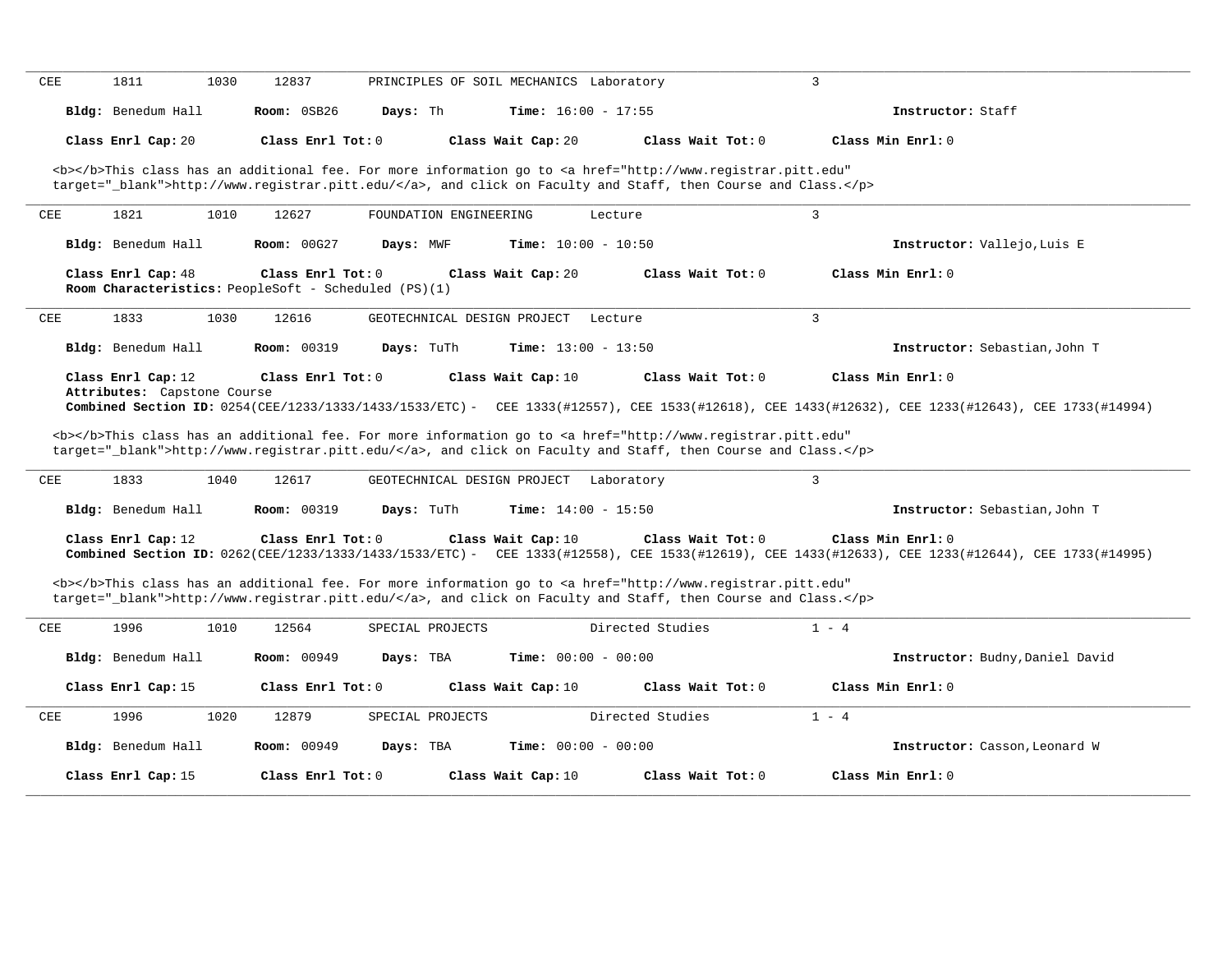### Report ID: SR201 **University of Pittsburgh** Page No. 47 of 290 **Schedule of Classes for Spring Term 2021-2022** Run Date: 06/15/2021 **Academic Term** Run Time: 20:00:12

| Subject                 |                    |      | Catalog Nbr Section Class Nbr            | Course Title |                  |                                                                  | Component                                                                                   | Units   | Topics                              |
|-------------------------|--------------------|------|------------------------------------------|--------------|------------------|------------------------------------------------------------------|---------------------------------------------------------------------------------------------|---------|-------------------------------------|
| CEE                     | 1996               | 1030 | 12880                                    |              | SPECIAL PROJECTS |                                                                  | Directed Studies                                                                            | $1 - 4$ |                                     |
|                         | Bldg: Benedum Hall |      |                                          |              |                  | <b>Room:</b> 00949 <b>Days:</b> TBA <b>Time:</b> $00:00 - 00:00$ |                                                                                             |         | Instructor: Harries, Kent Alexander |
|                         | Class Enrl Cap: 15 |      |                                          |              |                  |                                                                  | Class Enrl Tot: $0$ Class Wait Cap: $10$ Class Wait Tot: $0$ Class Min Enrl: $0$            |         |                                     |
| CEE                     | 1996               | 1040 | 12881                                    |              | SPECIAL PROJECTS |                                                                  | Directed Studies                                                                            | $1 - 4$ |                                     |
|                         | Bldg: Benedum Hall |      |                                          |              |                  | <b>Room:</b> 00949 <b>Days:</b> TBA <b>Time:</b> 00:00 - 00:00   |                                                                                             |         | Instructor: Magalotti, Mark Joseph  |
|                         | Class Enrl Cap: 15 |      |                                          |              |                  |                                                                  | Class Enrl Tot: $0$ Class Wait Cap: $10$ Class Wait Tot: $0$ Class Min Enrl: $0$            |         |                                     |
| CEE                     | 1996               | 1050 | 12882                                    |              |                  |                                                                  | SPECIAL PROJECTS Directed Studies                                                           | $1 - 4$ |                                     |
|                         | Bldg: Benedum Hall |      |                                          |              |                  | <b>Room:</b> 00949 <b>Days:</b> TBA <b>Time:</b> $00:00 - 00:00$ |                                                                                             |         | Instructor: Liang, Xu               |
|                         | Class Enrl Cap: 15 |      |                                          |              |                  |                                                                  | Class Enrl Tot: $0$ Class Wait Cap: $10$ Class Wait Tot: $0$ Class Min Enrl: $0$            |         |                                     |
| CEE                     | 1996               | 1060 | 12883                                    |              |                  |                                                                  | SPECIAL PROJECTS Directed Studies                                                           | $1 - 4$ |                                     |
|                         | Bldg: Benedum Hall |      |                                          |              |                  | <b>Room:</b> 00949 <b>Days:</b> TBA <b>Time:</b> $00:00 - 00:00$ |                                                                                             |         | Instructor: Lin, Jeen-Shang         |
|                         | Class Enrl Cap: 15 |      |                                          |              |                  |                                                                  | Class Enrl Tot: 0 Class Wait Cap: 10 Class Wait Tot: 0                                      |         | Class Min Enrl: 0                   |
| CEE                     | 1996               | 1070 | 12884                                    |              |                  | SPECIAL PROJECTS                                                 | Directed Studies                                                                            | $1 - 4$ |                                     |
|                         | Bldg: Benedum Hall |      |                                          |              |                  | <b>Room:</b> 00949 <b>Days:</b> TBA <b>Time:</b> 00:00 - 00:00   |                                                                                             |         | Instructor: Sanchez, David Vincent  |
|                         |                    |      |                                          |              |                  |                                                                  |                                                                                             |         | Pangelinan                          |
|                         |                    |      |                                          |              |                  |                                                                  | Class Enrl Cap: 15 Class Enrl Tot: 0 Class Wait Cap: 10 Class Wait Tot: 0 Class Min Enrl: 0 |         |                                     |
| CEE                     | 1996               | 1080 | 12885                                    |              |                  | SPECIAL PROJECTS Directed Studies                                |                                                                                             | $1 - 4$ |                                     |
|                         | Bldg: Benedum Hall |      |                                          |              |                  | <b>Room:</b> 00949 <b>Days:</b> TBA <b>Time:</b> $00:00 - 00:00$ |                                                                                             |         | Instructor: Abad, Jorge Darwin      |
|                         | Class Enrl Cap: 15 |      |                                          |              |                  |                                                                  | Class Enrl Tot: 0 Class Wait Cap: 10 Class Wait Tot: 0 Class Min Enrl: 0                    |         |                                     |
| $\overline{\text{CEE}}$ | 1996 1997          | 1090 | 12886                                    |              |                  | SPECIAL PROJECTS Directed Studies                                |                                                                                             | $1 - 4$ |                                     |
|                         | Bldg: Benedum Hall |      |                                          |              |                  | <b>Room:</b> 00949 <b>Days:</b> TBA <b>Time:</b> $00:00 - 00:00$ |                                                                                             |         | Instructor: Rizzo, Piervincenzo     |
|                         | Class Enrl Cap: 15 |      | Class Enrl Tot: $0$ Class Wait Cap: $10$ |              |                  |                                                                  | Class Wait Tot: 0                                                                           |         | Class Min Enrl: 0                   |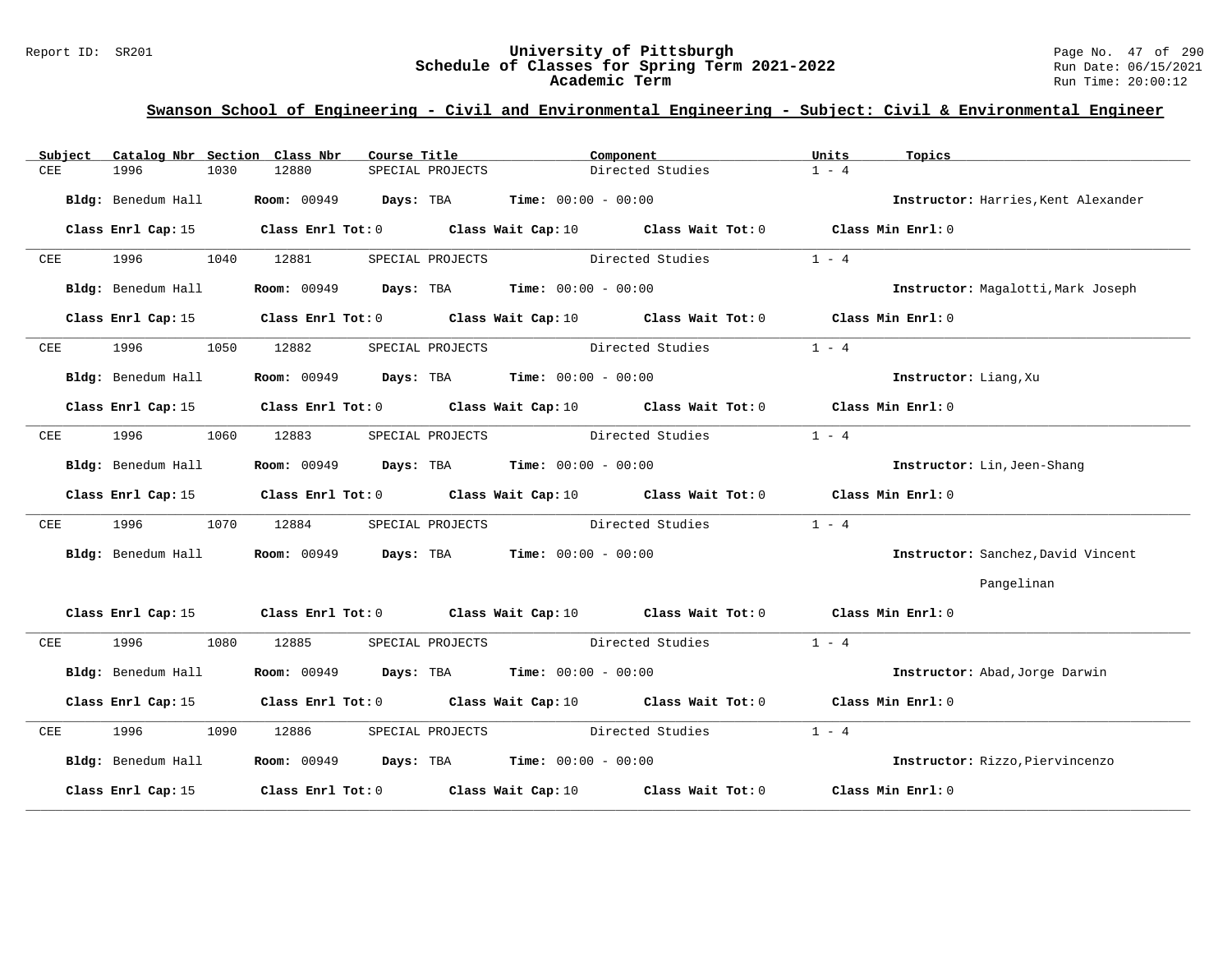#### Report ID: SR201 **University of Pittsburgh** Page No. 48 of 290 **Schedule of Classes for Spring Term 2021-2022** Run Date: 06/15/2021 **Academic Term** Run Time: 20:00:12

| Subject                  | Catalog Nbr Section Class Nbr | Course Title                                                                                                                    |                                   | Component                         | Units<br>Topics                        |  |
|--------------------------|-------------------------------|---------------------------------------------------------------------------------------------------------------------------------|-----------------------------------|-----------------------------------|----------------------------------------|--|
| CEE                      | 1996<br>1100                  | 12887<br>SPECIAL PROJECTS                                                                                                       |                                   | Directed Studies                  | $1 - 4$                                |  |
|                          | Bldg: Benedum Hall            | Room: 00949 Days: TBA                                                                                                           | <b>Time:</b> $00:00 - 00:00$      |                                   | Instructor: Gilbertson, Leanne Marie   |  |
|                          |                               | Class Enrl Cap: 15 Class Enrl Tot: 0 Class Wait Cap: 10 Class Wait Tot: 0 Class Min Enrl: 0                                     |                                   |                                   |                                        |  |
| <b>CEE</b>               | 1996 1110 12888               |                                                                                                                                 | SPECIAL PROJECTS Directed Studies |                                   | $1 - 4$                                |  |
|                          | Bldg: Benedum Hall            | <b>Room:</b> 00949 <b>Days:</b> TBA <b>Time:</b> 00:00 - 00:00                                                                  |                                   |                                   | Instructor: Vallejo, Luis E            |  |
|                          |                               | Class Enrl Cap: 15 Class Enrl Tot: 0 Class Wait Cap: 10 Class Wait Tot: 0 Class Min Enrl: 0                                     |                                   |                                   |                                        |  |
| $CEE$ and $CEE$ and $TE$ | 1996                          | 1120 12889                                                                                                                      | SPECIAL PROJECTS Directed Studies |                                   | $1 - 4$                                |  |
|                          | Bldg: Benedum Hall            | <b>Room:</b> 00949 <b>Days:</b> TBA <b>Time:</b> $00:00 - 00:00$                                                                |                                   |                                   | Instructor: Vandenbossche, Julie Marie |  |
|                          |                               | Class Enrl Cap: 15 Class Enrl Tot: 0 Class Wait Cap: 10 Class Wait Tot: 0 Class Min Enrl: 0                                     |                                   |                                   |                                        |  |
| CEE                      | 1996 1130 12968               |                                                                                                                                 | SPECIAL PROJECTS Directed Studies |                                   | $1 - 4$                                |  |
|                          | Bldg: TO BE ARRANGED          | Room: TBA $Days:$ TBA Time: $00:00 - 00:00$                                                                                     |                                   |                                   | <b>Instructor:</b> Vidic, Radisav      |  |
|                          |                               | Class Enrl Cap: 15 Class Enrl Tot: 0 Class Wait Cap: 10 Class Wait Tot: 0 Class Min Enrl: 0                                     |                                   |                                   |                                        |  |
|                          | CEE 1996 1140 15083           |                                                                                                                                 |                                   | SPECIAL PROJECTS Directed Studies | $1 - 4$                                |  |
|                          | Bldg: TO BE ARRANGED          | Room: TBA Days: TBA Time: $00:00 - 00:00$                                                                                       |                                   |                                   | Instructor: Bunger, Andrew P           |  |
|                          |                               | Class Enrl Cap: 10 Class Enrl Tot: 0 Class Wait Cap: 10 Class Wait Tot: 0                                                       |                                   |                                   | Class Min Enrl: 0                      |  |
| CEE                      | 1996<br>1150                  | 15084                                                                                                                           | SPECIAL PROJECTS Directed Studies |                                   | $1 - 4$                                |  |
|                          | Bldg: TO BE ARRANGED          | Room: TBA $Days:$ TBA $Time: 00:00 - 00:00$                                                                                     |                                   |                                   | Instructor: Khanna, Vikas              |  |
|                          |                               | Class Enrl Cap: 10 $\qquad$ Class Enrl Tot: 0 $\qquad$ Class Wait Cap: 10 $\qquad$ Class Wait Tot: 0 $\qquad$ Class Min Enrl: 0 |                                   |                                   |                                        |  |
|                          | CEE 1996                      | 1160 15085                                                                                                                      |                                   | SPECIAL PROJECTS Directed Studies | $1 - 4$                                |  |
|                          | Bldg: TO BE ARRANGED          | Room: TBA $Days:$ TBA $Time: 00:00 - 00:00$                                                                                     |                                   |                                   | Instructor: Baumel, Carla Aparecida    |  |
|                          |                               | Class Enrl Cap: 10 Class Enrl Tot: 0 Class Wait Cap: 10 Class Wait Tot: 0                                                       |                                   |                                   | Class Min Enrl: 0                      |  |
| CEE                      | 1996<br>1170                  | 15789                                                                                                                           |                                   | SPECIAL PROJECTS Directed Studies | $1 - 4$                                |  |
|                          | Bldg: TO BE ARRANGED          | Room: TBA $Days:$ TBA $Time: 00:00 - 00:00$                                                                                     |                                   |                                   | Instructor: Bilec, Melissa M           |  |
|                          | Class Enrl Cap: 15            | Class Enrl Tot: 0 Class Wait Cap: 10                                                                                            |                                   | Class Wait Tot: 0                 | Class Min Enrl: 0                      |  |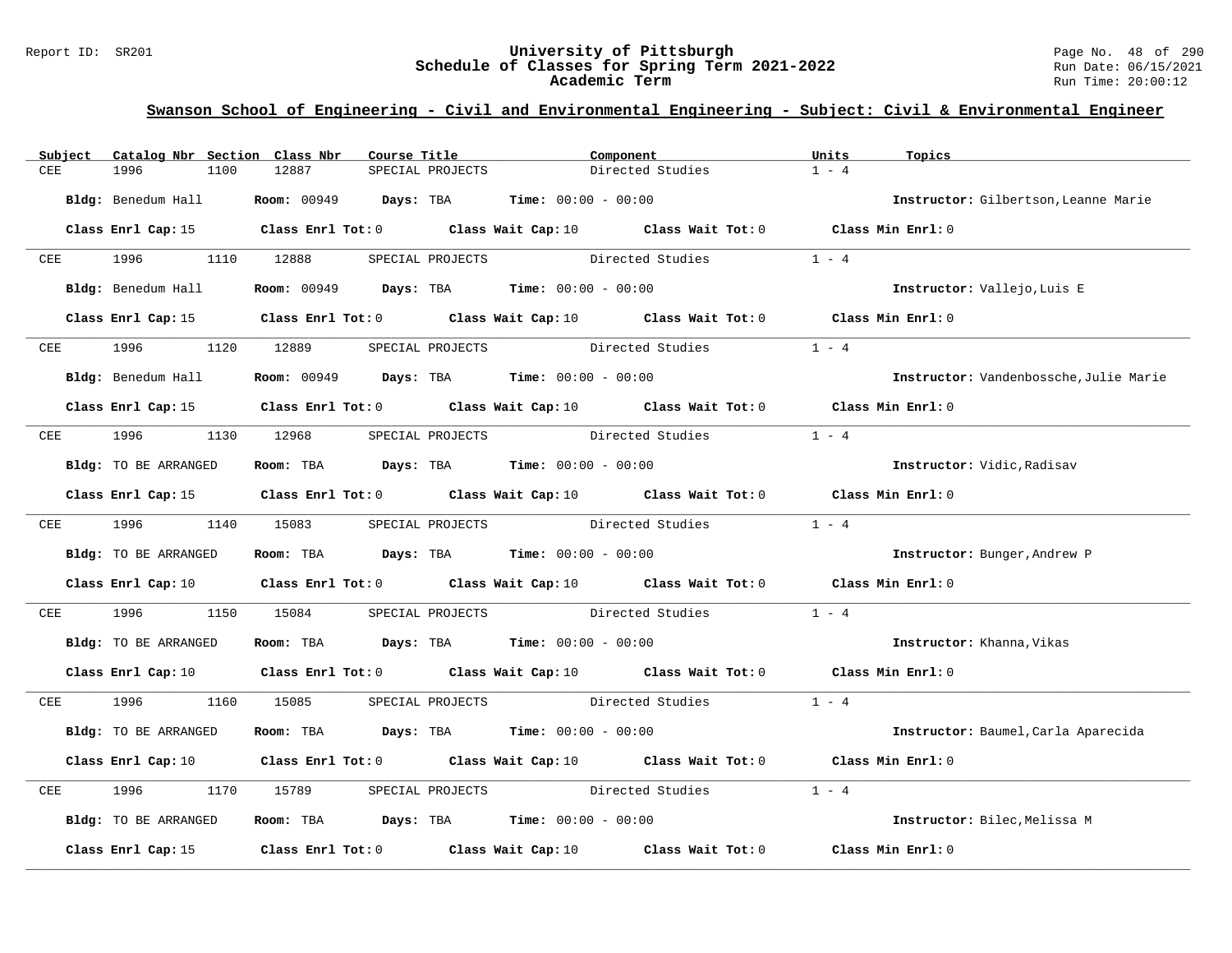| CEE | 1996<br>1180                             | 15790                                                | SPECIAL PROJECTS                                                                                     | Directed Studies | $1 - 4$                             |
|-----|------------------------------------------|------------------------------------------------------|------------------------------------------------------------------------------------------------------|------------------|-------------------------------------|
|     | Bldg: TO BE ARRANGED                     |                                                      | Room: TBA $Days: TBA$ Time: $00:00 - 00:00$                                                          |                  | Instructor: Haig, Sarah Jane        |
|     |                                          |                                                      | Class Enrl Cap: 15 Class Enrl Tot: 0 Class Wait Cap: 10 Class Wait Tot: 0 Class Min Enrl: 0          |                  |                                     |
| CEE | 1996 — 1996                              | 1190 15791                                           | SPECIAL PROJECTS                                                                                     | Directed Studies | $1 - 4$                             |
|     | Bldg: TO BE ARRANGED                     |                                                      | Room: TBA $Days:$ TBA $Time: 00:00 - 00:00$                                                          |                  | Instructor: Brigham, John C         |
|     | Class Enrl Cap: 15                       |                                                      | Class Enrl Tot: $0$ Class Wait Cap: $10$ Class Wait Tot: $0$                                         |                  | Class Min Enrl: 0                   |
| CEE | 1996<br>1200                             | 15792                                                | SPECIAL PROJECTS Directed Studies                                                                    |                  | $1 - 4$                             |
|     | Bldg: TO BE ARRANGED                     |                                                      | Room: TBA $Days: TBA$ Time: $00:00 - 00:00$                                                          |                  | Instructor: Iannacchione, Anthony T |
|     |                                          |                                                      | Class Enrl Cap: 15 $\qquad$ Class Enrl Tot: 0 $\qquad$ Class Wait Cap: 10 $\qquad$ Class Wait Tot: 0 |                  | Class Min $Err1:0$                  |
| CEE | 1996 — 1996                              | 1210 15793                                           | SPECIAL PROJECTS Directed Studies                                                                    |                  | $1 - 4$                             |
|     | Bldg: TO BE ARRANGED                     |                                                      | Room: TBA $Days:$ TBA $Time: 00:00 - 00:00$                                                          |                  | Instructor: Stephens, Max Taylor    |
|     |                                          |                                                      | Class Enrl Cap: 15 Class Enrl Tot: 0 Class Wait Cap: 10 Class Wait Tot: 0                            |                  | Class Min Enrl: 0                   |
| CEE |                                          |                                                      | 2085 1030 28231 GRADUATE DEPARTMENTAL SEMINAR Seminar                                                |                  | $\Omega$                            |
|     |                                          |                                                      | Bldg: Benedum Hall <b>Room:</b> $00G31$ <b>Days:</b> F <b>Time:</b> $10:00 - 11:00$                  |                  | Instructor: Haig, Sarah Jane        |
|     | Class Enrl Cap: 70                       | Room Characteristics: PeopleSoft - Scheduled (PS)(1) | Class Enrl Tot: $0$ Class Wait Cap: $0$ Class Wait Tot: $0$ Class Min Enrl: $0$                      |                  |                                     |
| CEE | 2085<br>1070                             | 12957                                                | GRADUATE DEPARTMENTAL SEMINAR Seminar                                                                |                  | $\mathbf 0$                         |
|     |                                          |                                                      | <b>Bldg:</b> Benedum Hall <b>Room:</b> 00319 <b>Days:</b> F <b>Time:</b> $10:00 - 10:55$             |                  | <b>Instructor:</b> Haig, Sarah Jane |
|     |                                          |                                                      | Class Enrl Cap: 60 Class Enrl Tot: 0 Class Wait Cap: 0 Class Wait Tot: 0                             |                  | Class Min Enrl: 0                   |
| CEE | 2201 1040 17298                          |                                                      | CONSTRUCTION COST ENGINEERING Lecture                                                                |                  | $\mathcal{L}$                       |
|     |                                          |                                                      | Bldg: Benedum Hall <b>Room:</b> 00G24 <b>Days:</b> Th <b>Time:</b> 17:30 - 20:00                     |                  | Instructor: Sebastian, John T       |
|     | Class Enrl Cap: 36                       | Room Characteristics: PeopleSoft - Scheduled (PS)(1) | Class Enrl Tot: $0$ Class Wait Cap: $0$ Class Wait Tot: $0$ Class Min Enrl: $0$                      |                  |                                     |
| CEE | 2201 1350                                | 17838                                                | CONSTRUCTION COST ENGINEERING Lecture                                                                |                  | $\mathbf{3}$                        |
|     | Bldg: WEB Based Class                    |                                                      | <b>Room:</b> TBA <b>Days:</b> Th <b>Time:</b> $17:30 - 20:00$                                        |                  | Instructor: Sebastian, John T       |
|     | Class Enrl Cap: 12<br>Attributes: Online |                                                      | Class Enrl Tot: 0 Class Wait Cap: 0 Class Wait Tot: 0                                                |                  | Class Min Enrl: 0                   |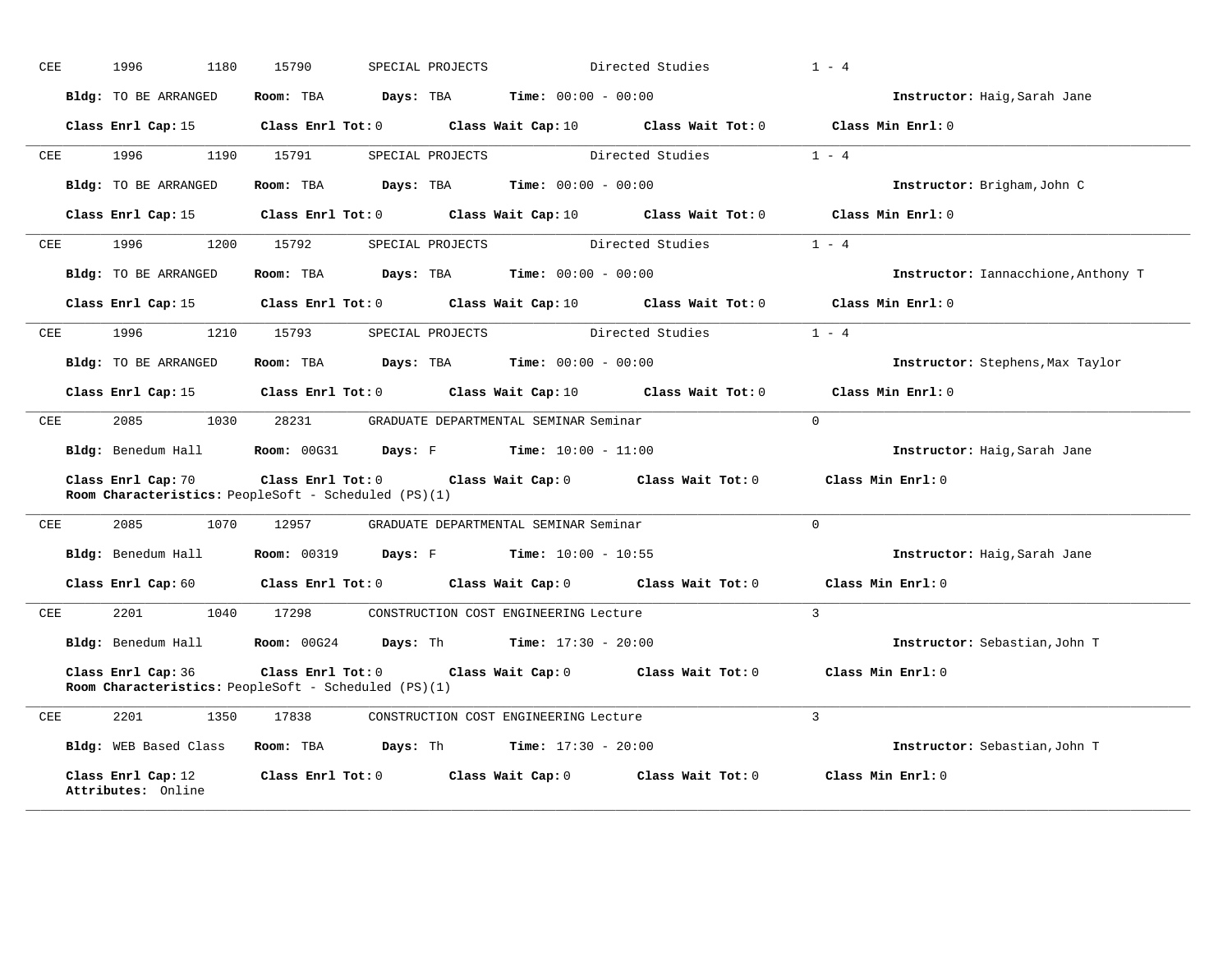### Report ID: SR201 **University of Pittsburgh** Page No. 50 of 290 **Schedule of Classes for Spring Term 2021-2022** Run Date: 06/15/2021 **Academic Term** Run Time: 20:00:12

| Subject<br>Catalog Nbr Section Class Nbr | Course Title                                                                                                 | Component                              | Units<br>Topics                     |
|------------------------------------------|--------------------------------------------------------------------------------------------------------------|----------------------------------------|-------------------------------------|
| CEE<br>2203<br>1100                      | 24591                                                                                                        | CONSTRCT METHODS AND EQUIPMENTLecture  | $\overline{3}$                      |
| Bldg: WEB Based Class                    | Room: TBA<br>Days: W                                                                                         | <b>Time:</b> $18:00 - 20:30$           | Instructor: Walkowiak, Adam Richard |
|                                          |                                                                                                              |                                        | Sebastian, John T                   |
| Class Enrl Cap: 15<br>Attributes: Online | Class Enrl Tot: 0                                                                                            | Class Wait Cap: 0<br>Class Wait Tot: 0 | Class Min Enrl: 0                   |
| 2203<br>CEE<br>1105                      | 24592                                                                                                        | CONSTRCT METHODS AND EQUIPMENTLecture  | 3                                   |
| Bldg: Benedum Hall                       | <b>Room: 00G24</b><br>Days: W                                                                                | <b>Time:</b> $18:00 - 20:30$           | Instructor: Walkowiak, Adam Richard |
|                                          |                                                                                                              |                                        | Sebastian, John T                   |
| Class Enrl Cap: 30                       | Class Enrl Tot: 0<br>Room Characteristics: PeopleSoft - Scheduled (PS)(1)                                    | Class Wait Cap: 0<br>Class Wait Tot: 0 | Class Min Enrl: 0                   |
| CEE<br>2204<br>1060                      | 12640                                                                                                        | CONSTRUCTION LAW & RISK MGMNT Lecture  | 3                                   |
| Bldg: Benedum Hall                       | <b>Room: 00312</b><br>Days: Tu                                                                               | <b>Time:</b> $17:30 - 20:00$           | Instructor: Buechel, Charles A      |
|                                          |                                                                                                              |                                        | Sebastian, John T                   |
| Class Enrl Cap: 16                       | Class Enrl Tot: 0                                                                                            | Class Wait Cap: 0<br>Class Wait Tot: 0 | Class Min Enrl: 0                   |
| 2204<br>CEE<br>1150                      | 20968                                                                                                        | CONSTRUCTION LAW & RISK MGMNT Lecture  | $\overline{3}$                      |
| Bldg: WEB Based Class                    | Days: Tu<br>Room: TBA                                                                                        | <b>Time:</b> $17:30 - 20:00$           | Instructor: Buechel, Charles A      |
|                                          |                                                                                                              |                                        | Sebastian, John T                   |
| Class Enrl Cap: 35<br>Attributes: Online | Class Enrl Tot: 0                                                                                            | Class Wait Cap: 0<br>Class Wait Tot: 0 | Class Min Enrl: 0                   |
| 2321<br>1095<br>CEE                      | 22524<br>ELASY, PLSTCTY FRAC MECHCS                                                                          | Lecture                                | 3                                   |
| Bldg: TBA                                | Days: W<br>Room: TBA                                                                                         | <b>Time:</b> $17:30 - 20:00$           | Instructor: Khazanovich, Lev        |
| Class Enrl Cap: 19                       | Class Enrl Tot: 0<br>Room Characteristics: Media - Data Projector/Monitor(1), PeopleSoft - Scheduled (PS)(1) | Class Wait Cap: 0<br>Class Wait Tot: 0 | Class Min Enrl: 0                   |
| <b>CEE</b><br>2346<br>1010               | 28992                                                                                                        | REPAIR AND RETROFIT OF STRUCT Lecture  | 3                                   |
| Bldg: Benedum Hall                       | <b>Room: 00319</b><br>Days: Tu                                                                               | <b>Time:</b> $17:30 - 20:00$           | Instructor: Harries, Kent Alexander |
| Class Enrl Cap: 30                       | Class Enrl Tot: 0                                                                                            | Class Wait Cap: 0<br>Class Wait Tot: 0 | Class Min Enrl: 0                   |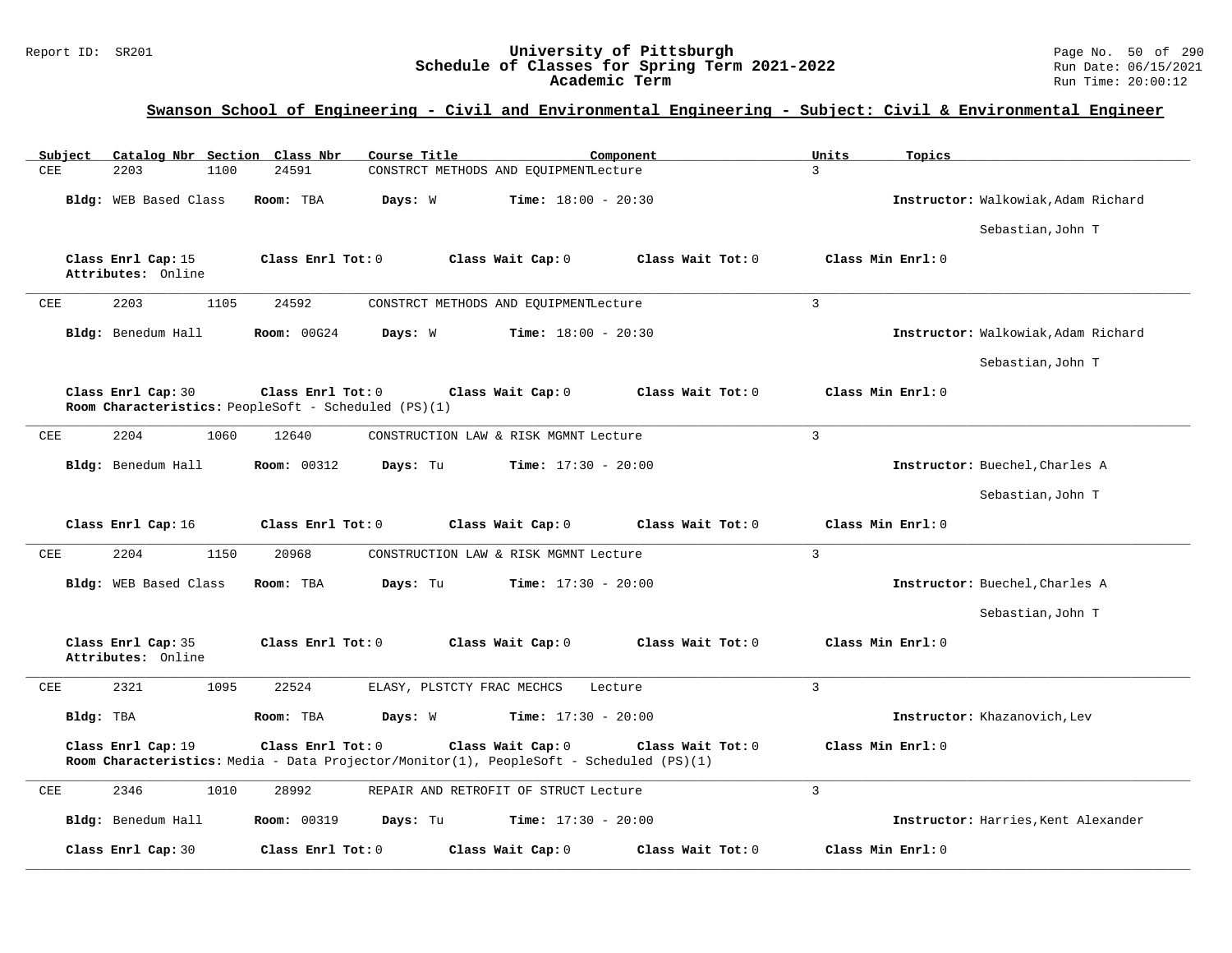| CEE | 1095<br>2360                                                                                                                                  | 29806              | DYNAMICS OF STRUCTURES                   |                              | Lecture           | $\mathbf{3}$                           |
|-----|-----------------------------------------------------------------------------------------------------------------------------------------------|--------------------|------------------------------------------|------------------------------|-------------------|----------------------------------------|
|     | Bldg: TBA                                                                                                                                     | Room: TBA          | Days: M                                  | <b>Time:</b> $17:30 - 20:00$ |                   | Instructor: Alavi, Amirhossein         |
|     | Class Enrl Cap: 20<br>Room Characteristics: PeopleSoft - Scheduled (PS)(1)                                                                    | Class Enrl Tot: 0  |                                          | Class Wait Cap: 0            | Class Wait Tot: 0 | Class Min Enrl: 0                      |
| CEE | 1080<br>2411                                                                                                                                  | 29810              | CUR ISSUES & CHAL WATER RESORCSLecture   |                              |                   | 3                                      |
|     | Bldg: Benedum Hall                                                                                                                            | <b>Room: 00G27</b> | Days: W                                  | <b>Time:</b> $15:00 - 17:25$ |                   | Instructor: Liang, Xu                  |
|     | Class Enrl Cap: 35<br>Room Characteristics: PeopleSoft - Scheduled (PS)(1)                                                                    | Class Enrl Tot: 0  |                                          | Class Wait Cap: 0            | Class Wait Tot: 0 | Class Min Enrl: 0                      |
| CEE | 1030<br>2610                                                                                                                                  | 27214              | ENGR SUSTAINABLE DEVELOPMENT Lecture     |                              |                   | $\overline{3}$                         |
|     | Bldg: Benedum Hall                                                                                                                            | <b>Room: 00319</b> | Days: MW                                 | <b>Time:</b> $15:00 - 16:15$ |                   | Instructor: Bilec, Melissa M           |
|     | Class Enrl Cap: 15<br><b>Combined Section ID:</b> 0879(CEE/1610/2610) - CEE 1610(#27213)                                                      | Class Enrl Tot: 0  |                                          | Class Wait Cap: 0            | Class Wait Tot: 0 | Class Min Enrl: 0                      |
| CEE | 1010<br>2710                                                                                                                                  | 27217              | TRAFFIC CONTROL SYSTEMS                  |                              | Lecture           | $\overline{3}$                         |
|     | Bldg: Benedum Hall                                                                                                                            | <b>Room: 00G31</b> | Days: Th                                 | <b>Time:</b> $17:30 - 20:00$ |                   | Instructor: Stevanovic, Aleksandar     |
|     | Class Enrl Cap: 15                                                                                                                            | Class Enrl Tot: 0  |                                          | Class Wait Cap: 0            | Class Wait Tot: 0 | Class Min Enrl: 0                      |
|     | Room Characteristics: PeopleSoft - Scheduled (PS)(1)<br>Combined Section ID: 0864(CEE/1710/2710) - CEE 1710(#27218)                           |                    |                                          |                              |                   |                                        |
| CEE | 2711<br>1010                                                                                                                                  | 27216              | ADV TRANSPORT MANAGMNT STRATG Lecture    |                              |                   | $\overline{3}$                         |
|     | Bldg: Benedum Hall                                                                                                                            | Room: 00G29        | Days: Tu                                 | <b>Time:</b> $17:30 - 20:00$ |                   | Instructor: Euler, Gary                |
|     | Class Enrl Cap: 15<br>Room Characteristics: PeopleSoft - Scheduled (PS)(1)                                                                    | Class Enrl Tot: 0  |                                          | Class Wait Cap: 0            | Class Wait Tot: 0 | Class Min Enrl: 0                      |
|     | <b>Combined Section ID:</b> $0865(CEE/1711/2711)$ - CEE 1711(#27215)                                                                          |                    |                                          |                              |                   |                                        |
| CEE | 2717<br>1010                                                                                                                                  | 29182              | CMPNTS, PROPRTS & DSGN OF PCC Lecture    |                              |                   | 3                                      |
|     | Bldg: Benedum Hall                                                                                                                            | Room: 00G37        | Days: TuTh                               | <b>Time:</b> $11:00 - 12:15$ |                   | Instructor: Vandenbossche, Julie Marie |
|     | Class Enrl Cap: 20<br>Room Characteristics: PeopleSoft - Scheduled (PS)(1)<br>Combined Section ID: 0880(CEE/1717/2717) - CEE 1717(#29183)     | Class Enrl Tot: 0  |                                          | Class Wait Cap: 0            | Class Wait Tot: 0 | Class Min Enrl: 0                      |
| CEE | 2717<br>1020                                                                                                                                  | 29184              | CMPNTS, PROPRTS & DSGN OF PCC Laboratory |                              |                   | 3                                      |
|     | Bldg: Benedum Hall                                                                                                                            | <b>Room: 00226</b> | Days: F                                  | <b>Time:</b> $13:00 - 14:50$ |                   | Instructor: Vandenbossche, Julie Marie |
|     | Class Enrl Cap: 20<br>Room Characteristics: PeopleSoft - Scheduled (PS)(1)<br>Combined Section ID: 0885(CEE/1717/2717 LAB) - CEE 1717(#29185) | Class Enrl Tot: 0  |                                          | Class Wait Cap: 0            | Class Wait Tot: 0 | Class Min Enrl: 0                      |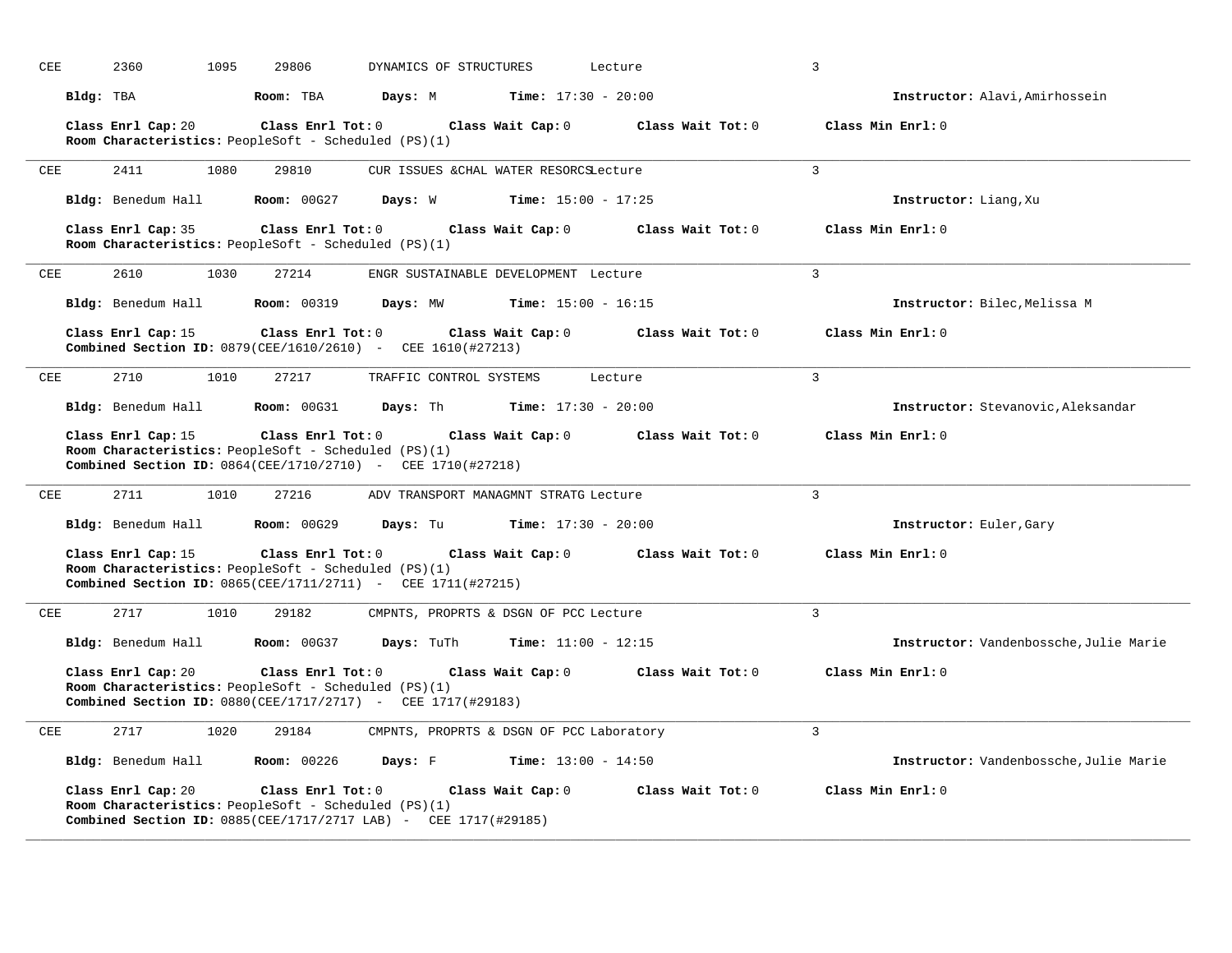### Report ID: SR201 **University of Pittsburgh** Page No. 52 of 290 **Schedule of Classes for Spring Term 2021-2022** Run Date: 06/15/2021 **Academic Term** Run Time: 20:00:12

| Subject    | Catalog Nbr Section Class Nbr |                                                                        | Course Title                                                                                                     | Component         | Units             | Topics                              |
|------------|-------------------------------|------------------------------------------------------------------------|------------------------------------------------------------------------------------------------------------------|-------------------|-------------------|-------------------------------------|
| CEE        | 2730<br>1110                  | 18108                                                                  | HIGHWAY ENGINEERING                                                                                              | Lecture           | 3                 |                                     |
|            | Bldg: Benedum Hall            | <b>Room: 00G27</b>                                                     | Days: W<br>$Time: 17:30 - 20:00$                                                                                 |                   |                   | Instructor: Telega, Edward T        |
|            | Class Enrl Cap: 20            | Class $Enr1$ Tot: $0$                                                  | Class Wait Cap: 0                                                                                                | Class Wait Tot: 0 | Class Min Enrl: 0 |                                     |
|            |                               | <b>Room Characteristics:</b> PeopleSoft - Scheduled (PS)(1)            |                                                                                                                  |                   |                   |                                     |
|            |                               | <b>Combined Section ID:</b> $0701(CEE/1730/2730)$ - CEE $1730(#18148)$ |                                                                                                                  |                   |                   |                                     |
| CEE        | 2809<br>1010                  | 29334                                                                  | HYDRAULIC FRACTURING MECHANICSLecture                                                                            |                   | $\mathbf{3}$      |                                     |
|            | Bldg: TBA                     | Room: TBA                                                              | Days: Tu<br><b>Time:</b> $16:00 - 18:35$                                                                         |                   |                   | Instructor: Bunger, Andrew P        |
|            | Class Enrl Cap: 9             | Class Enrl Tot: 0                                                      | Class Wait Cap: 0                                                                                                | Class Wait Tot: 0 | Class Min Enrl: 0 |                                     |
|            |                               | Room Characteristics: PeopleSoft - Scheduled (PS)(1)                   | Combined Section ID: 0703(CEE/1809/2809/PETE/1209/2209) - PETE 1209(#21444), CEE 1809(#21682), PETE 2209(#29333) |                   |                   |                                     |
| CEE        | 2996<br>1010                  | 12569                                                                  | SPEC INVSTGTN FOR M.S. STUDNTSDirected Studies                                                                   |                   | $1 - 9$           |                                     |
|            | Bldg: Benedum Hall            | <b>Room:</b> 00949                                                     | <b>Days:</b> TBA <b>Time:</b> $00:00 - 00:00$                                                                    |                   |                   | Instructor: Khanna, Vikas           |
|            | Class Enrl Cap: 15            | Class Enrl Tot: 0                                                      | Class Wait Cap: 0                                                                                                | Class Wait Tot: 0 | Class Min Enrl: 0 |                                     |
| CEE        | 2996<br>1020                  | 12890                                                                  | SPEC INVSTGTN FOR M.S. STUDNTSDirected Studies                                                                   |                   | $1 - 9$           |                                     |
|            | Bldg: Benedum Hall            | <b>Room: 00949</b>                                                     | <b>Days:</b> TBA <b>Time:</b> $00:00 - 00:00$                                                                    |                   |                   | Instructor: Harries, Kent Alexander |
|            | Class Enrl Cap: 15            | Class Enrl Tot: 0                                                      | Class Wait Cap: 0                                                                                                | Class Wait Tot: 0 | Class Min Enrl: 0 |                                     |
| CEE        | 2996<br>1030                  | 12891                                                                  | SPEC INVSTGTN FOR M.S. STUDNTSDirected Studies                                                                   |                   | $1 - 9$           |                                     |
|            | Bldg: Benedum Hall            | <b>Room: 00949</b>                                                     | $Time: 00:00 - 00:00$<br>Days: TBA                                                                               |                   |                   | Instructor: Vidic, Radisav          |
|            | Class Enrl Cap: 15            | Class Enrl Tot: 0                                                      | Class Wait Cap: 0                                                                                                | Class Wait Tot: 0 | Class Min Enrl: 0 |                                     |
| <b>CEE</b> | 2996<br>1040                  | 12892                                                                  | SPEC INVSTGTN FOR M.S. STUDNTSDirected Studies                                                                   |                   | $1 - 9$           |                                     |
|            | Bldg: Benedum Hall            | <b>Room:</b> 00949                                                     | <b>Days:</b> TBA <b>Time:</b> $00:00 - 00:00$                                                                    |                   |                   | Instructor: Liang, Xu               |
|            | Class Enrl Cap: 15            | Class Enrl Tot: 0                                                      | Class Wait Cap: 0                                                                                                | Class Wait Tot: 0 | Class Min Enrl: 0 |                                     |
| CEE        | 2996<br>1050                  | 12893                                                                  | SPEC INVSTGTN FOR M.S. STUDNTSDirected Studies                                                                   |                   | $1 - 9$           |                                     |
|            | Bldg: Benedum Hall            | <b>Room: 00949</b>                                                     | Days: TBA<br>$Time: 00:00 - 00:00$                                                                               |                   |                   | Instructor: Lin, Jeen-Shang         |
|            | Class Enrl Cap: 15            | Class Enrl Tot: 0                                                      | Class Wait Cap: 0                                                                                                | Class Wait Tot: 0 | Class Min Enrl: 0 |                                     |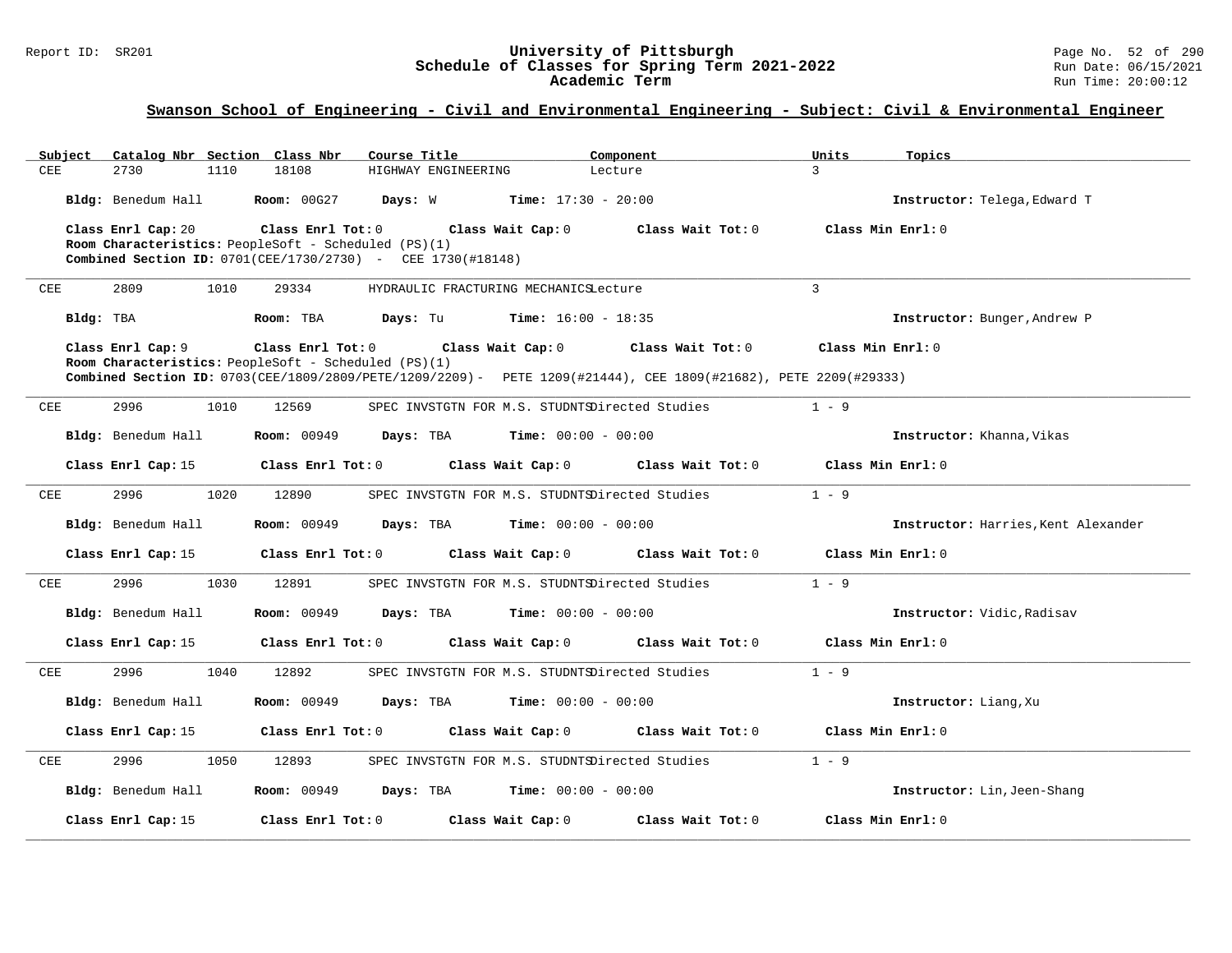#### Report ID: SR201 **University of Pittsburgh** Page No. 53 of 290 **Schedule of Classes for Spring Term 2021-2022** Run Date: 06/15/2021 **Academic Term** Run Time: 20:00:12

| Catalog Nbr Section Class Nbr<br>Subject | Course Title                                                                                    | Component         | Units<br>Topics                        |
|------------------------------------------|-------------------------------------------------------------------------------------------------|-------------------|----------------------------------------|
| CEE<br>2996<br>1060                      | 12894<br>SPEC INVSTGTN FOR M.S. STUDNTSDirected Studies                                         |                   | $1 - 9$                                |
| Bldg: Benedum Hall                       | <b>Room:</b> 00949 <b>Days:</b> TBA <b>Time:</b> $00:00 - 00:00$                                |                   | Instructor: Magalotti, Mark Joseph     |
|                                          | Class Enrl Cap: 15 Class Enrl Tot: 0 Class Wait Cap: 0 Class Wait Tot: 0 Class Min Enrl: 0      |                   |                                        |
| 2996<br>CEE                              | 1070 12895<br>SPEC INVSTGTN FOR M.S. STUDNTSDirected Studies                                    |                   | $1 - 9$                                |
| Bldg: Benedum Hall                       | <b>Days:</b> TBA <b>Time:</b> $00:00 - 00:00$<br><b>Room:</b> 00949                             |                   | Instructor: Stephens, Max Taylor       |
|                                          | Class Enrl Cap: 15 Class Enrl Tot: 0 Class Wait Cap: 0 Class Wait Tot: 0                        |                   | Class Min Enrl: 0                      |
| 2996<br>CEE                              | 1080 12896<br>SPEC INVSTGTN FOR M.S. STUDNTSDirected Studies                                    |                   | $1 - 9$                                |
| Bldg: Benedum Hall                       | <b>Room:</b> $00949$ <b>Days:</b> TBA <b>Time:</b> $00:00 - 00:00$                              |                   | Instructor: Casson, Leonard W          |
|                                          | Class Enrl Cap: 15 (Class Enrl Tot: 0 (Class Wait Cap: 0 (Class Wait Tot: 0                     |                   | Class Min Enrl: 0                      |
| 2996<br>CEE                              | 1090 12897<br>SPEC INVSTGTN FOR M.S. STUDNTSDirected Studies                                    |                   | $1 - 9$                                |
| Bldg: Benedum Hall                       | <b>Room:</b> 00949 <b>Days:</b> TBA <b>Time:</b> $00:00 - 00:00$                                |                   | Instructor: Rizzo, Piervincenzo        |
|                                          | Class Enrl Cap: 15 (Class Enrl Tot: 0 (Class Wait Cap: 0 (Class Wait Tot: 0 (Class Min Enrl: 0) |                   |                                        |
| 2996 7<br>CEE                            | 1100 12898<br>SPEC INVSTGTN FOR M.S. STUDNTSDirected Studies                                    |                   | $1 - 9$                                |
| Bldg: Benedum Hall                       | <b>Room:</b> 00949 <b>Days:</b> TBA <b>Time:</b> $00:00 - 00:00$                                |                   | Instructor: Khazanovich, Lev           |
|                                          | Class Enrl Cap: 15 (class Enrl Tot: 0 (class Wait Cap: 0 (class Wait Tot: 0)                    |                   | Class Min Enrl: 0                      |
| CEE<br>2996<br>1110                      | 12899<br>SPEC INVSTGTN FOR M.S. STUDNTSDirected Studies                                         |                   | $1 - 9$                                |
| Bldg: Benedum Hall                       | <b>Room:</b> 00949 <b>Days:</b> TBA <b>Time:</b> $00:00 - 00:00$                                |                   | Instructor: Vallejo, Luis E            |
|                                          | Class Enrl Cap: 15 Class Enrl Tot: 0 Class Wait Cap: 0 Class Wait Tot: 0 Class Min Enrl: 0      |                   |                                        |
| 2996<br>CEE                              | 1120 12900<br>SPEC INVSTGTN FOR M.S. STUDNTSDirected Studies                                    |                   | $1 - 9$                                |
| Bldg: Benedum Hall                       | <b>Room: 00949</b><br><b>Days:</b> TBA <b>Time:</b> $00:00 - 00:00$                             |                   | Instructor: Vandenbossche, Julie Marie |
|                                          | Class Enrl Cap: 15 (class Enrl Tot: 0 (class Wait Cap: 0 (class Wait Tot: 0)                    |                   | Class Min Enrl: 0                      |
| 2996<br>1130<br>CEE                      | 15086<br>SPEC INVSTGTN FOR M.S. STUDNTSDirected Studies                                         |                   | $1 - 9$                                |
| Bldg: TO BE ARRANGED                     | Room: TBA $Days:$ TBA $Time: 00:00 - 00:00$                                                     |                   | Instructor: Budny, Daniel David        |
| Class Enrl Cap: 10                       | Class Enrl Tot: 0 Class Wait Cap: 0                                                             | Class Wait Tot: 0 | Class Min Enrl: 0                      |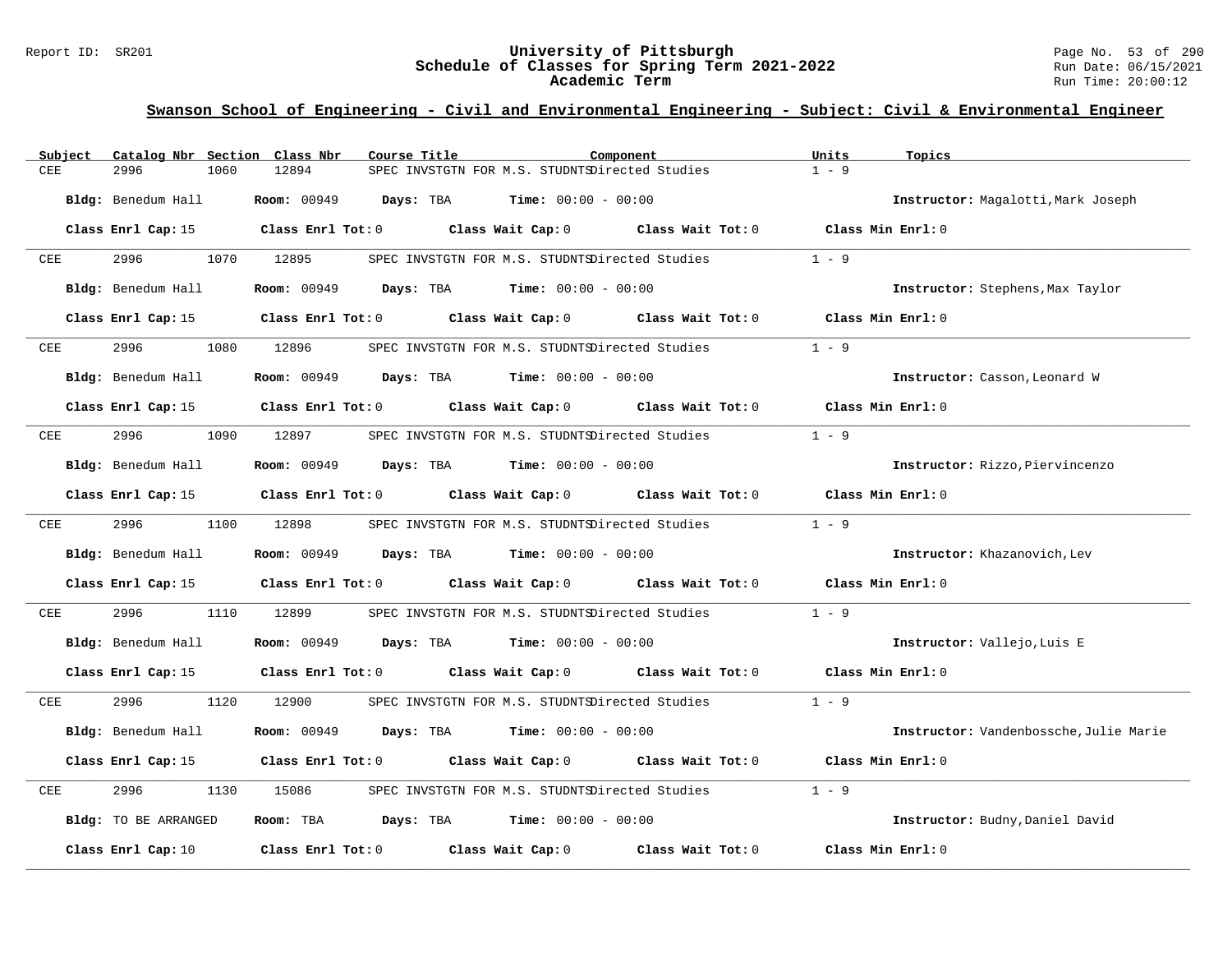| CEE | 2996<br>1140                | 15087                                                                                               | SPEC INVSTGTN FOR M.S. STUDNTSDirected Studies      |                                                            | $1 - 9$                              |
|-----|-----------------------------|-----------------------------------------------------------------------------------------------------|-----------------------------------------------------|------------------------------------------------------------|--------------------------------------|
|     | Bldg: TO BE ARRANGED        | Room: TBA<br>Days: TBA                                                                              | <b>Time:</b> $00:00 - 00:00$                        |                                                            | Instructor: Haig, Sarah Jane         |
|     | $Class$ $Enrl$ $Cap:10$     | $Class$ $Enrl$ $Tot: 0$                                                                             |                                                     | Class Wait Cap: 0 Class Wait Tot: 0                        | Class Min Enrl: 0                    |
| CEE | 2996<br>1150                | 15088                                                                                               | SPEC INVSTGTN FOR M.S. STUDNTSDirected Studies      |                                                            | $1 - 9$                              |
|     | <b>Bldg:</b> TO BE ARRANGED | Room: TBA                                                                                           | <b>Days:</b> TBA <b>Time:</b> $00:00 - 00:00$       |                                                            | Instructor: Bilec, Melissa M         |
|     | Class Enrl Cap: 10          | Class Enrl Tot: 0 Class Wait Cap: 0 Class Wait Tot: 0                                               |                                                     |                                                            | Class Min Enrl: 0                    |
| CEE | 2996<br>1160                | 15101                                                                                               |                                                     | SPEC INVSTGTN FOR M.S. STUDNTSDirected Studies 1 - 9       |                                      |
|     | Bldg: TO BE ARRANGED        | Room: TBA<br>Days: TBA                                                                              | $Time: 00:00 - 00:00$                               |                                                            | Instructor: Gilbertson, Leanne Marie |
|     | Class Enrl Cap: 10          | Class Enrl Tot: 0 $\qquad$ Class Wait Cap: 0 $\qquad$ Class Wait Tot: 0 $\qquad$ Class Min Enrl: 0  |                                                     |                                                            |                                      |
| CEE | 2996<br>1170                | 15788                                                                                               | SPEC INVSTGTN FOR M.S. STUDNTSDirected Studies      |                                                            | $1 - 9$                              |
|     | Bldg: TO BE ARRANGED        | Room: TBA<br>Days: TBA                                                                              | $Time: 00:00 - 00:00$                               |                                                            | Instructor: Baumel, Carla Aparecida  |
|     |                             | Class Enrl Cap: 15 $\qquad$ Class Enrl Tot: 0 $\qquad$ Class Wait Cap: 0 $\qquad$ Class Wait Tot: 0 |                                                     |                                                            | Class Min Enrl: 0                    |
| CEE | 2996                        | 1175 15804                                                                                          |                                                     | SPEC INVSTGTN FOR M.S. STUDNTSDirected Studies 1 - 9       |                                      |
|     | Bldg: TO BE ARRANGED        | Room: TBA                                                                                           | $\texttt{Days:}$ TBA $\texttt{Time:}$ 00:00 - 00:00 |                                                            | Instructor: Alavi, Amirhossein       |
|     | Class Enrl Cap: 15          | Class Enrl Tot: 0                                                                                   |                                                     | Class Wait Cap: 0 Class Wait Tot: 0                        | Class Min Enrl: 0                    |
| CEE | 2996 — 100<br>1180          | 15805                                                                                               |                                                     | SPEC INVSTGTN FOR M.S. STUDNTSDirected Studies 1 - 9       |                                      |
|     | Bldg: TO BE ARRANGED        | Room: TBA                                                                                           | <b>Days:</b> TBA <b>Time:</b> $00:00 - 00:00$       |                                                            | Instructor: Brigham, John C          |
|     | Class Enrl Cap: 15          | $Class$ $Enr1$ $Tot: 0$                                                                             |                                                     | $\texttt{Class Nat Cap: 0}$ $\texttt{Class Wait Tot: 0}$   | Class Min Enrl: 0                    |
| CEE | 2996 — 10<br>1185           | 15806                                                                                               | SPEC INVSTGTN FOR M.S. STUDNTSDirected Studies      |                                                            | $1 - 9$                              |
|     | <b>Bldg:</b> TO BE ARRANGED | Room: TBA                                                                                           | <b>Days:</b> TBA <b>Time:</b> $00:00 - 00:00$       |                                                            | Instructor: Iannacchione, Anthony T  |
|     | Class Enrl Cap: 15          | Class Enrl Tot: 0 Class Wait Cap: 0 Class Wait Tot: 0                                               |                                                     |                                                            | Class Min Enrl: 0                    |
| CEE | 2996 1190                   | 15807                                                                                               | SPEC INVSTGTN FOR M.S. STUDNTSDirected Studies      |                                                            | $1 - 9$                              |
|     | Bldg: TO BE ARRANGED        | Room: TBA                                                                                           | <b>Days:</b> TBA <b>Time:</b> $00:00 - 00:00$       |                                                            | Instructor: Sebastian, John T        |
|     | Class Enrl Cap: 15          | Class Enrl Tot: 0                                                                                   | Class Wait Cap: 0 Class Wait Tot: 0                 |                                                            | Class Min Enrl: 0                    |
| CEE | 2996<br>1195                |                                                                                                     |                                                     | 26728 SPEC INVSTGTN FOR M.S. STUDNTSDirected Studies 1 - 9 |                                      |
|     | <b>Bldg:</b> TO BE ARRANGED | Room: TBA<br>Days: TBA                                                                              | $Time: 00:00 - 00:00$                               |                                                            | Instructor: Sanchez, David Vincent   |
|     |                             |                                                                                                     |                                                     |                                                            | Pangelinan                           |
|     | Class Enrl Cap: 15          | Class Enrl Tot: 0                                                                                   | Class Wait Cap: 0                                   | Class Wait Tot: 0                                          | Class Min Enrl: 0                    |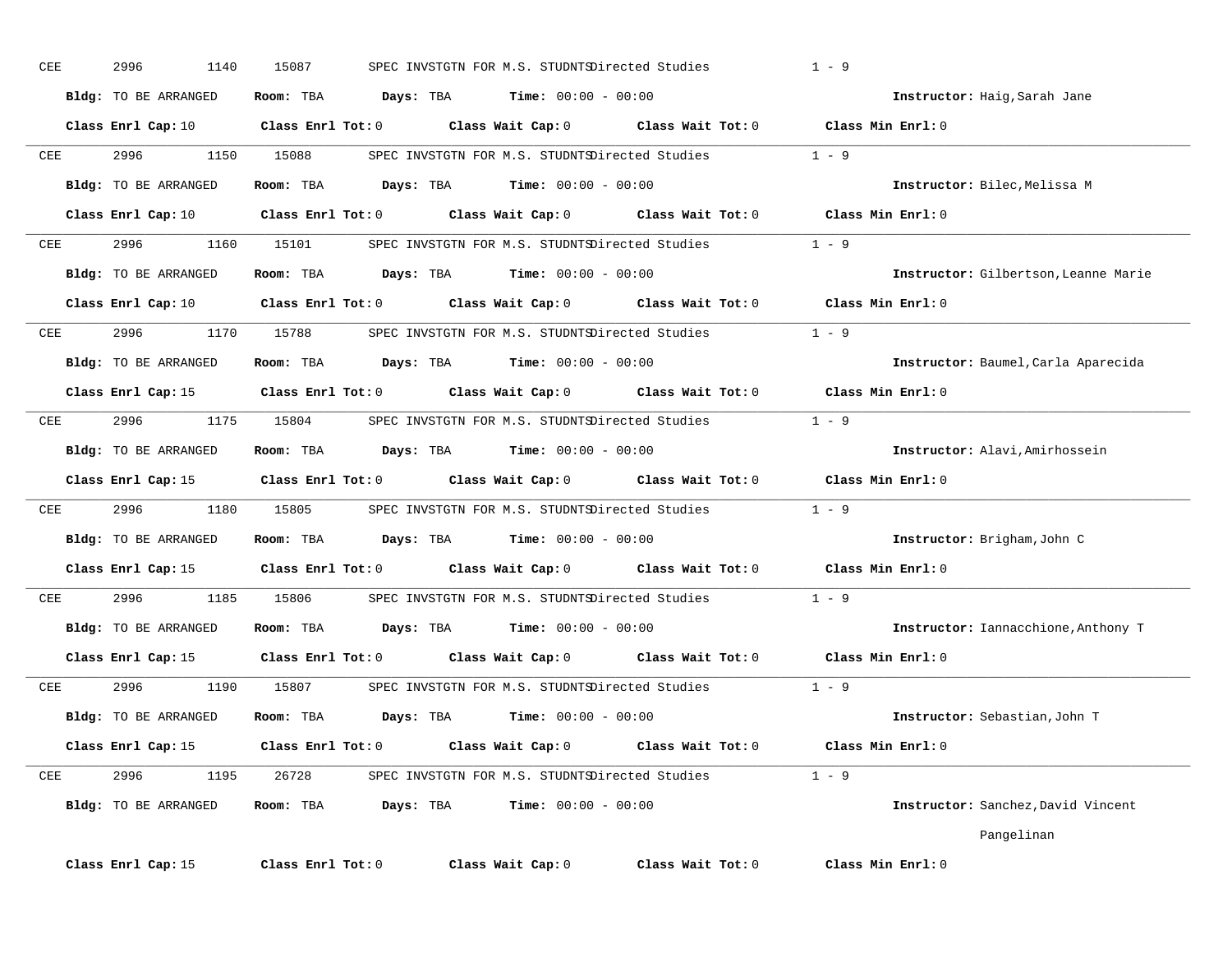| CEE        | 2997<br>1040         | 18311<br>RESEARCH, M.S.                                                                    |                 | Directed Studies         | $1 - 15$                            |
|------------|----------------------|--------------------------------------------------------------------------------------------|-----------------|--------------------------|-------------------------------------|
|            | Bldg: TO BE ARRANGED | Room: TBA $\rule{1em}{0.15mm}$ Days: TBA Time: $00:00 - 00:00$                             |                 |                          | Instructor: Staff                   |
|            |                      | Class Enrl Cap: 25 Class Enrl Tot: 0 Class Wait Cap: 0 Class Wait Tot: 0 Class Min Enrl: 0 |                 |                          |                                     |
| CEE        |                      | 2999 1010 12570 M.S. THESIS                                                                |                 | Thesis Research $1 - 15$ |                                     |
|            | Bldg: Benedum Hall   | <b>Room:</b> 00949 <b>Days:</b> TBA <b>Time:</b> $00:00 - 00:00$                           |                 |                          | <b>Instructor:</b> Khanna, Vikas    |
|            |                      | Class Enrl Cap: 35 Class Enrl Tot: 0 Class Wait Cap: 0 Class Wait Tot: 0 Class Min Enrl: 0 |                 |                          |                                     |
| CEE        |                      | 2999 1020 12901 M.S. THESIS                                                                | Thesis Research |                          | $1 - 15$                            |
|            | Bldg: Benedum Hall   | <b>Room:</b> 00949 <b>Days:</b> TBA <b>Time:</b> $00:00 - 00:00$                           |                 |                          | Instructor: Alavi, Amirhossein      |
|            |                      | Class Enrl Cap: 35 Class Enrl Tot: 0 Class Wait Cap: 0 Class Wait Tot: 0 Class Min Enrl: 0 |                 |                          |                                     |
| <b>CEE</b> |                      | 2999 1030 12902 M.S. THESIS Thesis Research                                                |                 |                          | $1 - 15$                            |
|            |                      | Bldg: Benedum Hall <b>Room:</b> 00949 <b>Days:</b> TBA <b>Time:</b> 00:00 - 00:00          |                 |                          | Instructor: Harries, Kent Alexander |
|            |                      | Class Enrl Cap: 35 Class Enrl Tot: 0 Class Wait Cap: 0 Class Wait Tot: 0                   |                 |                          | Class Min $Enr1:0$                  |
| CEE        |                      | 2999 1040 12903 M.S. THESIS Thesis Research                                                |                 |                          | $1 - 15$                            |
|            |                      | Bldg: Benedum Hall <b>Room:</b> 00949 <b>Days:</b> TBA <b>Time:</b> 00:00 - 00:00          |                 |                          | Instructor: Vidic, Radisav          |
|            |                      | Class Enrl Cap: 35 Class Enrl Tot: 0 Class Wait Cap: 0 Class Wait Tot: 0 Class Min Enrl: 0 |                 |                          |                                     |
| CEE        | 2999 72              | 1050 12904 M.S. THESIS                                                                     |                 | Thesis Research          | $1 - 15$                            |
|            |                      | Bldg: Benedum Hall <b>Room:</b> 00949 <b>Days:</b> TBA <b>Time:</b> 00:00 - 00:00          |                 |                          | Instructor: Liang, Xu               |
|            |                      | Class Enrl Cap: 35 Class Enrl Tot: 0 Class Wait Cap: 0 Class Wait Tot: 0 Class Min Enrl: 0 |                 |                          |                                     |
|            |                      | CEE 2999 1060 12905 M.S. THESIS                                                            |                 | Thesis Research          | $1 - 15$                            |
|            |                      | Bldg: Benedum Hall <b>Room:</b> 00949 <b>Days:</b> TBA <b>Time:</b> 00:00 - 00:00          |                 |                          | Instructor: Lin, Jeen-Shang         |
|            |                      | Class Enrl Cap: 35 Class Enrl Tot: 0 Class Wait Cap: 0 Class Wait Tot: 0 Class Min Enrl: 0 |                 |                          |                                     |
|            |                      | CEE 2999 1070 12906 M.S. THESIS                                                            |                 | Thesis Research $1 - 15$ |                                     |
|            |                      | Bldg: Benedum Hall Room: 00949 Days: TBA Time: 00:00 - 00:00                               |                 |                          | Instructor: Sun, Hao                |
|            |                      | Class Enrl Cap: 35 Class Enrl Tot: 0 Class Wait Cap: 0 Class Wait Tot: 0 Class Min Enrl: 0 |                 |                          |                                     |
|            |                      | CEE 2999 1080 12907 M.S. THESIS                                                            |                 | Thesis Research $1 - 15$ |                                     |
|            |                      | Bldg: Benedum Hall Room: 00949 Days: TBA Time: 00:00 - 00:00                               |                 |                          | Instructor: Magalotti, Mark Joseph  |
|            | Class Enrl Cap: 35   | Class Enrl Tot: $0$ Class Wait Cap: $0$ Class Wait Tot: $0$ Class Min Enrl: $0$            |                 |                          |                                     |
|            |                      |                                                                                            |                 |                          |                                     |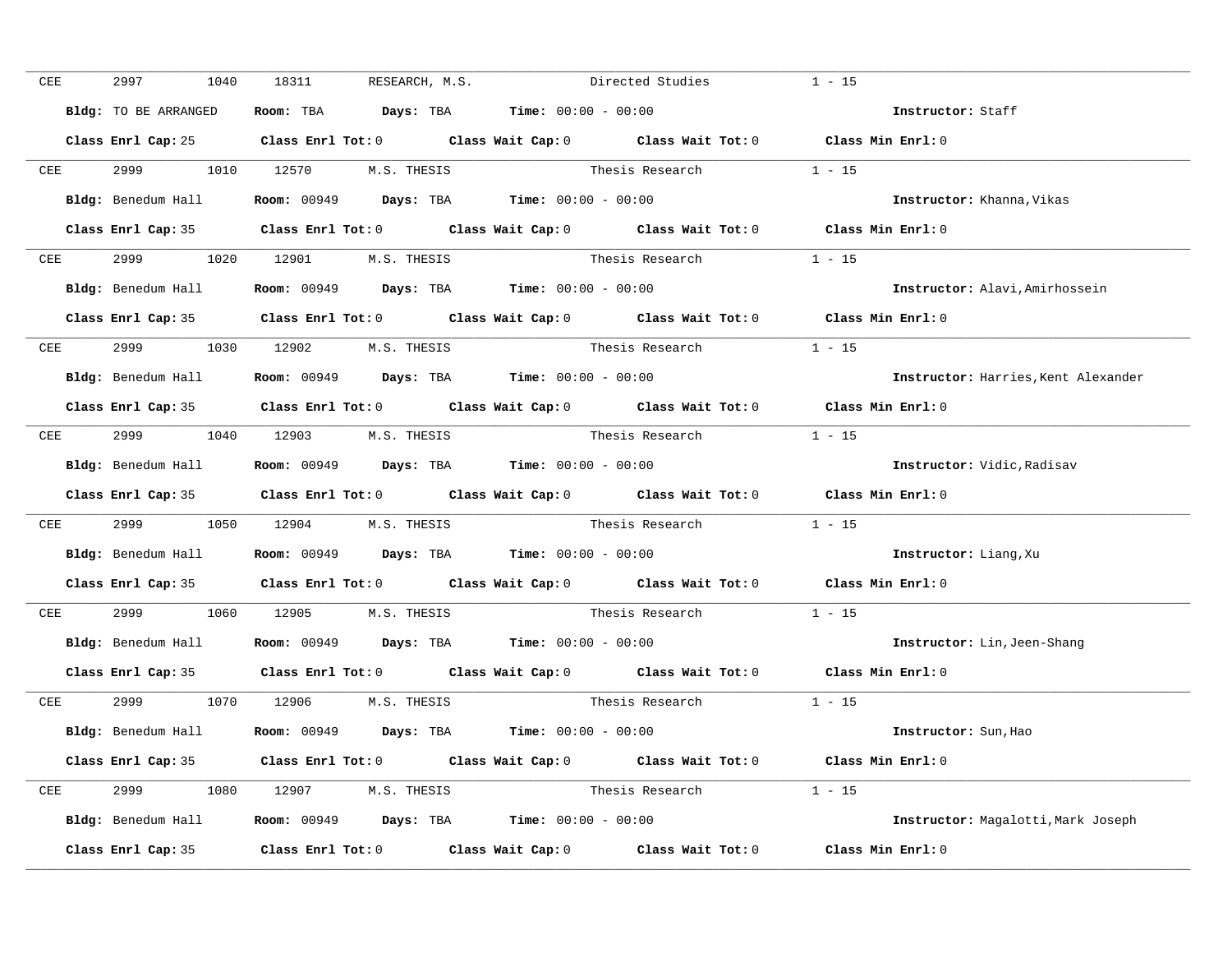| CEE        | 2999<br>1090         | 12908<br>M.S. THESIS                                                                                                           | Thesis Research          |                          | $1 - 15$                               |
|------------|----------------------|--------------------------------------------------------------------------------------------------------------------------------|--------------------------|--------------------------|----------------------------------------|
|            | Bldg: Benedum Hall   | <b>Room:</b> 00949 <b>Days:</b> TBA <b>Time:</b> $00:00 - 00:00$                                                               |                          |                          | Instructor: Rizzo, Piervincenzo        |
|            |                      | Class Enrl Cap: 35 Class Enrl Tot: 0 Class Wait Cap: 0 Class Wait Tot: 0 Class Min Enrl: 0                                     |                          |                          |                                        |
|            |                      | CEE 2999 1100 12909 M.S. THESIS Thesis Research 1 - 15                                                                         |                          |                          |                                        |
|            |                      | Bldg: Benedum Hall <b>Room:</b> 00949 <b>Days:</b> TBA <b>Time:</b> 00:00 - 00:00                                              |                          |                          | Instructor: Khazanovich, Lev           |
|            |                      | Class Enrl Cap: 35 Class Enrl Tot: 0 Class Wait Cap: 0 Class Wait Tot: 0 Class Min Enrl: 0                                     |                          |                          |                                        |
|            |                      | CEE 2999 1110 12910 M.S. THESIS                                                                                                | Thesis Research $1 - 15$ |                          |                                        |
|            |                      | Bldg: Benedum Hall Room: 00949 Days: TBA Time: 00:00 - 00:00                                                                   |                          |                          | Instructor: Vallejo, Luis E            |
|            |                      | Class Enrl Cap: 35 Class Enrl Tot: 0 Class Wait Cap: 0 Class Wait Tot: 0 Class Min Enrl: 0                                     |                          |                          |                                        |
|            |                      | CEE 2999 1120 12911 M.S. THESIS                                                                                                |                          | Thesis Research $1 - 15$ |                                        |
|            |                      | Bldg: Benedum Hall Room: 00949 Days: TBA Time: 00:00 - 00:00                                                                   |                          |                          | Instructor: Vandenbossche, Julie Marie |
|            |                      | Class Enrl Cap: 35 Class Enrl Tot: 0 Class Wait Cap: 0 Class Wait Tot: 0 Class Min Enrl: 0                                     |                          |                          |                                        |
| CEE        |                      | 2999 1130 15089 M.S. THESIS                                                                                                    |                          |                          |                                        |
|            | Bldg: TO BE ARRANGED | Room: TBA $\rule{1em}{0.15mm}$ Days: TBA Time: $00:00 - 00:00$                                                                 |                          |                          | Instructor: Budny, Daniel David        |
|            |                      | Class Enrl Cap: 10 Class Enrl Tot: 0 Class Wait Cap: 0 Class Wait Tot: 0 Class Min Enrl: 0                                     |                          |                          |                                        |
| CEE        |                      | 2999 1140 15090 M.S. THESIS Thesis Research                                                                                    |                          |                          | $1 - 15$                               |
|            | Bldg: TO BE ARRANGED | Room: TBA $\rule{1em}{0.15mm}$ Days: TBA $\rule{1.5mm}{0.15mm}$ Time: $00:00 - 00:00$                                          |                          |                          | Instructor: Bilec, Melissa M           |
|            |                      | Class Enrl Cap: 10 $\qquad$ Class Enrl Tot: 0 $\qquad$ Class Wait Cap: 0 $\qquad$ Class Wait Tot: 0                            |                          |                          | Class Min Enrl: 0                      |
| <b>CEE</b> |                      | 2999 1150 15102 M.S. THESIS                                                                                                    | Thesis Research          |                          | $1 - 15$                               |
|            | Bldg: TO BE ARRANGED | Room: TBA $\rule{1em}{0.15mm}$ Days: TBA Time: $00:00 - 00:00$                                                                 |                          |                          | Instructor: Casson, Leonard W          |
|            | Class Enrl Cap: 10   | Class Enrl Tot: $0$ Class Wait Cap: $0$ Class Wait Tot: $0$                                                                    |                          |                          | Class Min Enrl: 0                      |
|            |                      | CEE 2999 1160 15239 M.S. THESIS                                                                                                | Thesis Research          |                          | $1 - 15$                               |
|            | Bldg: TO BE ARRANGED | Room: TBA $Days:$ TBA $Time: 00:00 - 00:00$                                                                                    |                          |                          | Instructor: Stephens, Max Taylor       |
|            |                      | Class Enrl Cap: 10 $\qquad$ Class Enrl Tot: 0 $\qquad$ Class Wait Cap: 0 $\qquad$ Class Wait Tot: 0 $\qquad$ Class Min Enrl: 0 |                          |                          |                                        |
|            |                      | CEE 2999 1165 15808 M.S. THESIS                                                                                                | Thesis Research $1 - 15$ |                          |                                        |
|            | Bldg: TO BE ARRANGED | Room: TBA $Days:$ TBA $Time: 00:00 - 00:00$                                                                                    |                          |                          | Instructor: Brigham, John C            |
|            | Class Enrl Cap: 15   | Class Enrl Tot: $0$ Class Wait Cap: $0$ Class Wait Tot: $0$                                                                    |                          |                          | Class Min Enrl: 0                      |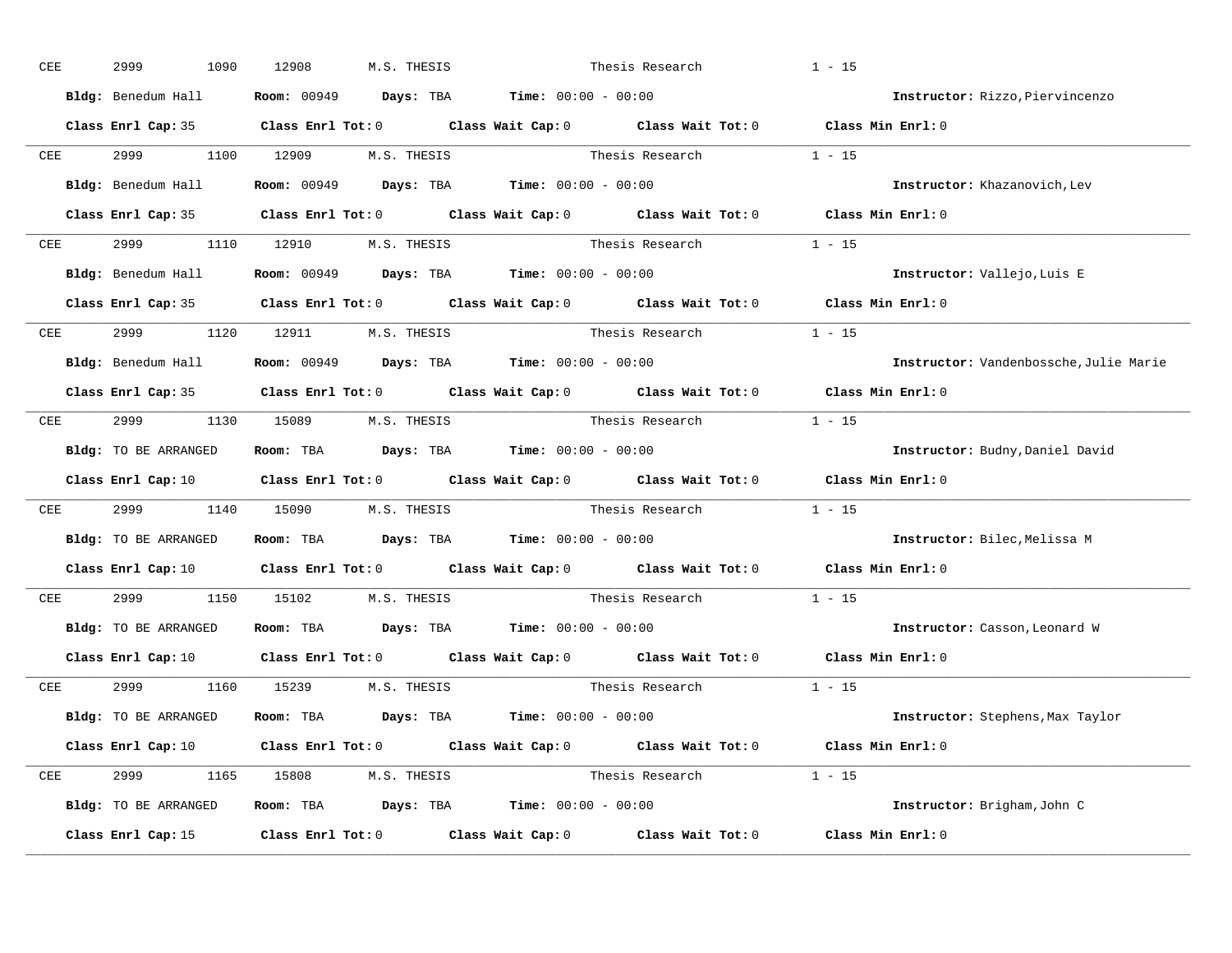#### Report ID: SR201 **University of Pittsburgh** Page No. 57 of 290 **Schedule of Classes for Spring Term 2021-2022** Run Date: 06/15/2021 **Academic Term** Run Time: 20:00:12

| Catalog Nbr Section Class Nbr<br>Subject | Course Title                                                                          | Component                                                                                  | Units<br>Topics                      |
|------------------------------------------|---------------------------------------------------------------------------------------|--------------------------------------------------------------------------------------------|--------------------------------------|
| CEE<br>2999<br>1170                      | 15809<br>M.S. THESIS                                                                  | Thesis Research                                                                            | $1 - 15$                             |
| <b>Bldg:</b> TO BE ARRANGED              | Room: TBA                                                                             | <b>Days:</b> TBA <b>Time:</b> $00:00 - 00:00$                                              | Instructor: Gilbertson, Leanne Marie |
| Class Enrl Cap: 15                       |                                                                                       | Class Enrl Tot: $0$ Class Wait Cap: $0$ Class Wait Tot: $0$ Class Min Enrl: $0$            |                                      |
| 2999<br>1175<br>CEE                      | 15810<br>M.S. THESIS                                                                  | Thesis Research                                                                            | $1 - 15$                             |
| Bldg: TO BE ARRANGED                     | Room: TBA $\rule{1em}{0.15mm}$ Days: TBA $\rule{1.5mm}{0.15mm}$ Time: $00:00 - 00:00$ |                                                                                            | Instructor: Iannacchione, Anthony T  |
| Class Enrl Cap: 15                       |                                                                                       | Class Enrl Tot: $0$ Class Wait Cap: $0$ Class Wait Tot: $0$ Class Min Enrl: $0$            |                                      |
| 2999<br>1180<br>CEE                      | 15811<br>M.S. THESIS                                                                  | Thesis Research                                                                            | $1 - 15$                             |
| Bldg: TO BE ARRANGED                     | Room: TBA $Days:$ TBA $Time: 00:00 - 00:00$                                           |                                                                                            | Instructor: Baumel, Carla Aparecida  |
| Class Enrl Cap: 15                       |                                                                                       | Class Enrl Tot: $0$ Class Wait Cap: $0$ Class Wait Tot: $0$ Class Min Enrl: $0$            |                                      |
| 2999 — 200<br>CEE<br>1190                | 25169<br>M.S. THESIS                                                                  | Thesis Research                                                                            | $1 - 15$                             |
| Bldg: TO BE ARRANGED                     | Room: TBA $Days:$ TBA $Time: 00:00 - 00:00$                                           |                                                                                            | Instructor: Sebastian, John T        |
|                                          |                                                                                       | Class Enrl Cap: 35 Class Enrl Tot: 0 Class Wait Cap: 0 Class Wait Tot: 0 Class Min Enrl: 0 |                                      |
| 2999<br>1195<br>CEE                      | 26727<br>M.S. THESIS                                                                  | Thesis Research                                                                            | $1 - 15$                             |
| Bldg: TO BE ARRANGED                     | Room: TBA $Days:$ TBA $Time: 00:00 - 00:00$                                           |                                                                                            | Instructor: Stevanovic, Aleksandar   |
| Class Enrl Cap: 15                       |                                                                                       | Class Enrl Tot: $0$ Class Wait Cap: $0$ Class Wait Tot: $0$ Class Min Enrl: $0$            |                                      |
| 3501<br>1030<br>CEE                      | 12573                                                                                 | ENVRNMTL ENGRG PROCESSES 1 Lecture                                                         | $\mathcal{E}$                        |
| Bldg: Benedum Hall                       | <b>Room:</b> 00319 <b>Days:</b> W <b>Time:</b> 17:30 - 20:00                          |                                                                                            | Instructor: Casson, Leonard W        |
| Class Enrl Cap: 30                       |                                                                                       | Class Enrl Tot: $0$ Class Wait Cap: $0$ Class Wait Tot: $0$ Class Min Enrl: $0$            |                                      |
| 3502<br>1010<br>CEE                      | 28996                                                                                 | ENVRNMTL ENGRG PROCESSES 2 Lecture                                                         | 3                                    |
| Bldg: TBA                                | Room: TBA Days: Tu Time: $14:00 - 16:30$                                              |                                                                                            | Instructor: Haig, Sarah Jane         |
| Class Enrl Cap: 20                       | Room Characteristics: PeopleSoft - Scheduled (PS)(1)                                  | Class Enrl Tot: $0$ Class Wait Cap: $0$ Class Wait Tot: $0$                                | Class Min Enrl: 0                    |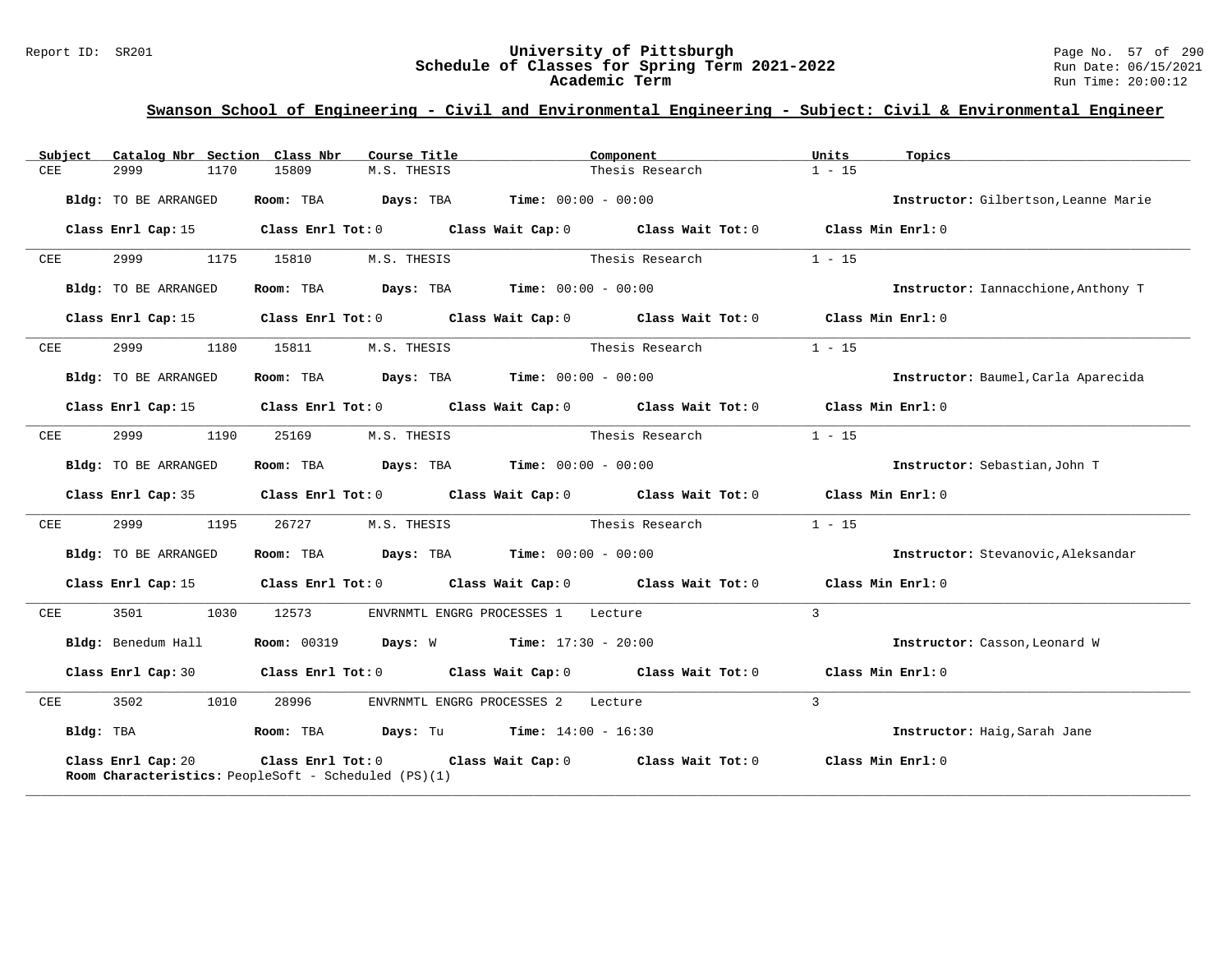#### Report ID: SR201 **University of Pittsburgh** Page No. 58 of 290 **Schedule of Classes for Spring Term 2021-2022** Run Date: 06/15/2021 **Academic Term** Run Time: 20:00:12

| Subject<br>Catalog Nbr Section Class Nbr | Course Title                                                                    |                                                                   | Component         | Units<br>Topics                      |
|------------------------------------------|---------------------------------------------------------------------------------|-------------------------------------------------------------------|-------------------|--------------------------------------|
| 3609<br>1010<br>CEE                      | 28997                                                                           | ADV TOPICS LIFE CYCL ASSMNT Lecture                               |                   | $\mathcal{L}$                        |
| Bldg: TBA                                | Room: TBA<br>Days: W                                                            | <b>Time:</b> $12:00 - 14:30$                                      |                   | Instructor: Bilec, Melissa M         |
| Class Enrl Cap: 20                       | Class Enrl Tot: 0<br>Room Characteristics: PeopleSoft - Scheduled (PS)(1)       | Class Wait Cap: 0                                                 | Class Wait Tot: 0 | Class Min Enrl: 0                    |
| 1010<br>CEE<br>3714                      | 28998                                                                           | ADVANCD PAVEMENT DESIGN & ANAILecture                             |                   | $\overline{3}$                       |
| Bldg: Benedum Hall                       |                                                                                 | <b>Room:</b> $00G29$ <b>Days:</b> Th <b>Time:</b> $17:30 - 20:00$ |                   | Instructor: Khazanovich, Lev         |
| Class Enrl Cap: 20                       | $Class$ $Enr1$ $Tot: 0$<br>Room Characteristics: PeopleSoft - Scheduled (PS)(1) | Class Wait Cap: 0                                                 | Class Wait Tot: 0 | Class Min Enrl: 0                    |
| CEE<br>3805<br>1380                      | 21545<br>ROCK MECHANICS                                                         |                                                                   | Lecture           | $\mathbf{3}$                         |
| Bldg: Benedum Hall                       | <b>Room: 00226</b>                                                              | <b>Days:</b> Th <b>Time:</b> $17:30 - 20:00$                      |                   | Instructor: Vallejo, Luis E          |
| Class Enrl Cap: 60                       | Class Enrl Tot: 0<br>Room Characteristics: PeopleSoft - Scheduled (PS)(1)       | Class Wait Cap: 0                                                 | Class Wait Tot: 0 | Class Min Enrl: 0                    |
| 3996<br>1010<br>CEE                      | 12575                                                                           | SPEC INVSTGTN FOR PH.D. STDNT Directed Studies                    |                   | $1 - 6$                              |
| Bldg: Benedum Hall                       | <b>Room: 00949</b><br>Days: TBA                                                 | $Time: 00:00 - 00:00$                                             |                   | Instructor: Gilbertson, Leanne Marie |
| Class Enrl Cap: 15                       | Class Enrl Tot: 0                                                               | Class Wait Cap: 0                                                 | Class Wait Tot: 0 | Class Min Enrl: 0                    |
| 3996<br>1020<br>CEE                      | 12912                                                                           | SPEC INVSTGTN FOR PH.D. STDNT Directed Studies                    |                   | $1 - 6$                              |
| Bldg: Benedum Hall                       | <b>Room: 00949</b>                                                              | <b>Days:</b> TBA <b>Time:</b> $00:00 - 00:00$                     |                   | Instructor: Harries, Kent Alexander  |
| Class Enrl Cap: 15                       | Class Enrl Tot: 0                                                               | Class Wait Cap: 0 Class Wait Tot: 0                               |                   | Class Min Enrl: 0                    |
| CEE<br>3996<br>1030                      | 12913                                                                           | SPEC INVSTGTN FOR PH.D. STDNT Directed Studies                    |                   | $1 - 6$                              |
| Bldg: Benedum Hall                       | <b>Room:</b> 00949                                                              | <b>Days:</b> TBA <b>Time:</b> $00:00 - 00:00$                     |                   | Instructor: Vidic, Radisav           |
| Class Enrl Cap: 15                       | Class Enrl Tot: 0                                                               | Class Wait Cap: 0                                                 | Class Wait Tot: 0 | Class Min Enrl: 0                    |
| CEE<br>3996<br>1040                      | 12914                                                                           | SPEC INVSTGTN FOR PH.D. STDNT Directed Studies                    |                   | $1 - 6$                              |
| Bldg: Benedum Hall                       | Room: 00949 Days: TBA                                                           | $Time: 00:00 - 00:00$                                             |                   | Instructor: Liang, Xu                |
| Class Enrl Cap: 15                       | Class Enrl Tot: 0                                                               | Class Wait Cap: 0                                                 | Class Wait Tot: 0 | Class Min Enrl: 0                    |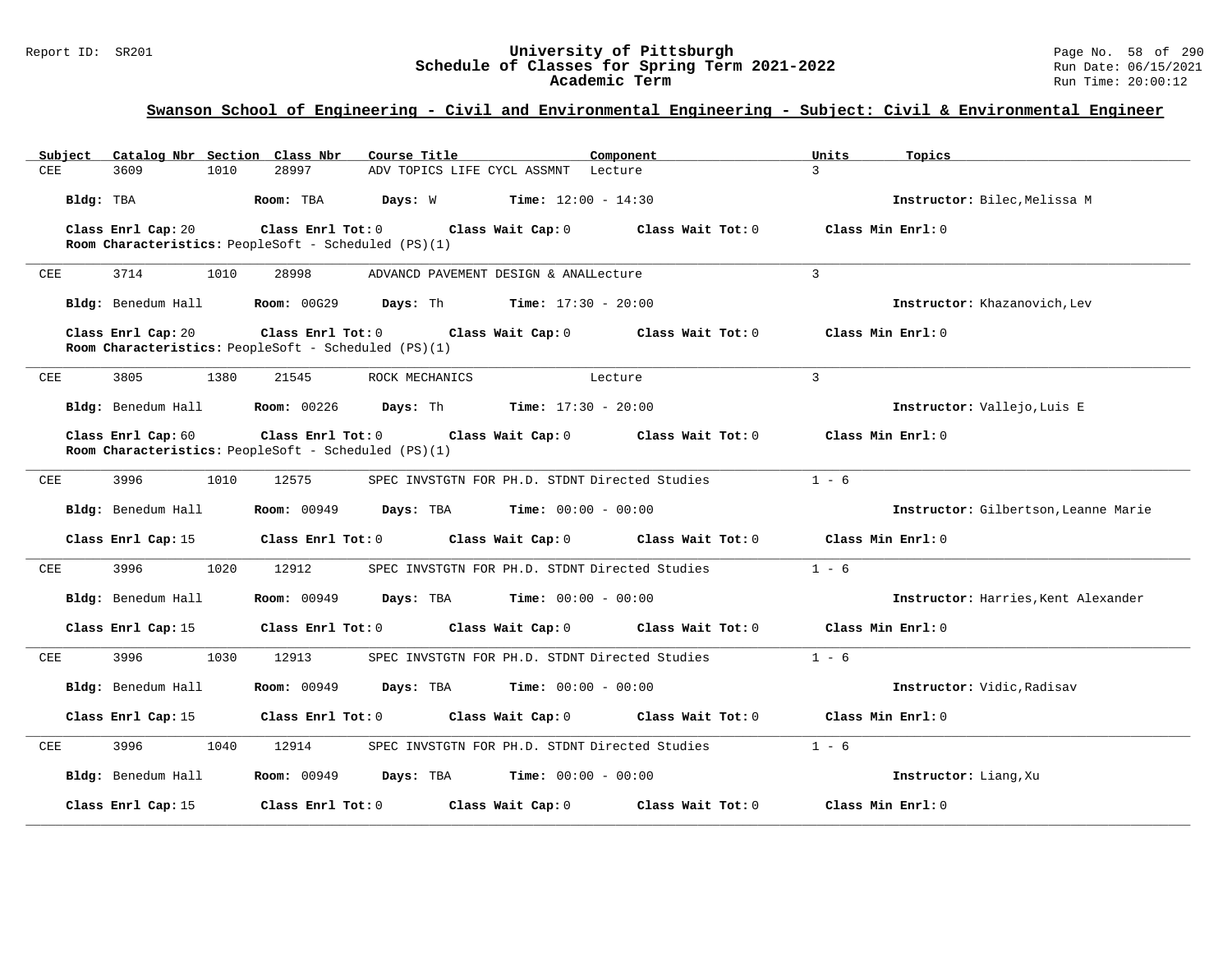#### Report ID: SR201 **University of Pittsburgh** Page No. 59 of 290 **Schedule of Classes for Spring Term 2021-2022** Run Date: 06/15/2021 **Academic Term** Run Time: 20:00:12

| Subject              | Catalog Nbr Section Class Nbr                                                                  | Course Title                                                                    | Component         | Units<br>Topics                        |
|----------------------|------------------------------------------------------------------------------------------------|---------------------------------------------------------------------------------|-------------------|----------------------------------------|
| 3996<br>CEE          | 12915<br>1050                                                                                  | SPEC INVSTGTN FOR PH.D. STDNT Directed Studies                                  |                   | $1 - 6$                                |
| Bldg: Benedum Hall   |                                                                                                | <b>Room:</b> 00949 <b>Days:</b> TBA <b>Time:</b> $00:00 - 00:00$                |                   | Instructor: Lin, Jeen-Shang            |
|                      | Class Enrl Cap: 15 Class Enrl Tot: 0 Class Wait Cap: 0 Class Wait Tot: 0 Class Min Enrl: 0     |                                                                                 |                   |                                        |
| 3996<br>CEE          | 1060 12916                                                                                     | SPEC INVSTGTN FOR PH.D. STDNT Directed Studies                                  |                   | $1 - 6$                                |
| Bldg: Benedum Hall   |                                                                                                | <b>Room:</b> 00949 <b>Days:</b> TBA <b>Time:</b> $00:00 - 00:00$                |                   | Instructor: Bunger, Andrew P           |
| Class Enrl Cap: 15   |                                                                                                | Class Enrl Tot: $0$ Class Wait Cap: $0$ Class Wait Tot: $0$                     |                   | Class Min Enrl: 0                      |
| 3996<br>CEE          | 1070<br>12917                                                                                  | SPEC INVSTGTN FOR PH.D. STDNT Directed Studies                                  |                   | $1 - 6$                                |
| Bldg: Benedum Hall   |                                                                                                | <b>Room:</b> $00949$ <b>Days:</b> TBA <b>Time:</b> $00:00 - 00:00$              |                   | Instructor: Stevanovic, Aleksandar     |
|                      | Class Enrl Cap: 15 $\,$ Class Enrl Tot: 0 $\,$ Class Wait Cap: 0 $\,$ Class Wait Tot: 0 $\,$   |                                                                                 |                   | Class Min Enrl: 0                      |
| 3996<br>$_{\rm CEE}$ | 1080<br>12918                                                                                  | SPEC INVSTGTN FOR PH.D. STDNT Directed Studies                                  |                   | $1 - 6$                                |
| Bldg: Benedum Hall   |                                                                                                | <b>Room:</b> 00949 <b>Days:</b> TBA <b>Time:</b> $00:00 - 00:00$                |                   | Instructor: Casson, Leonard W          |
| Class Enrl Cap: 15   |                                                                                                | Class Enrl Tot: $0$ Class Wait Cap: $0$ Class Wait Tot: $0$ Class Min Enrl: $0$ |                   |                                        |
| 3996 700<br>CEE      | 1090 12919                                                                                     | SPEC INVSTGTN FOR PH.D. STDNT Directed Studies                                  |                   | $1 - 6$                                |
| Bldg: Benedum Hall   |                                                                                                | <b>Room:</b> 00949 <b>Days:</b> TBA <b>Time:</b> $00:00 - 00:00$                |                   | Instructor: Rizzo, Piervincenzo        |
|                      | Class Enrl Cap: 15 Class Enrl Tot: 0 Class Wait Cap: 0 Class Wait Tot: 0                       |                                                                                 |                   | Class Min Enrl: 0                      |
| 3996<br>CEE          | 1100<br>12920                                                                                  | SPEC INVSTGTN FOR PH.D. STDNT Directed Studies                                  |                   | $1 - 6$                                |
| Bldg: Benedum Hall   |                                                                                                | <b>Room:</b> 00949 <b>Days:</b> TBA <b>Time:</b> $00:00 - 00:00$                |                   | Instructor: Khanna, Vikas              |
|                      | Class Enrl Cap: 15 (Class Enrl Tot: 0 (Class Wait Cap: 0 (Class Wait Tot: 0 (Class Min Enrl: 0 |                                                                                 |                   |                                        |
| 3996<br>CEE          | 1110 12921                                                                                     | SPEC INVSTGTN FOR PH.D. STDNT Directed Studies                                  |                   | $1 - 6$                                |
| Bldg: Benedum Hall   |                                                                                                | <b>Room:</b> 00949 <b>Days:</b> TBA <b>Time:</b> $00:00 - 00:00$                |                   | Instructor: Vallejo, Luis E            |
| Class Enrl Cap: 15   | Class Enrl Tot: $0$ Class Wait Cap: $0$ Class Wait Tot: $0$                                    |                                                                                 |                   | Class Min Enrl: 0                      |
| 3996<br>CEE          | 1120<br>12922                                                                                  | SPEC INVSTGTN FOR PH.D. STDNT Directed Studies                                  |                   | $1 - 6$                                |
| Bldg: TO BE ARRANGED |                                                                                                | Room: TBA $Days:$ TBA $Time: 00:00 - 00:00$                                     |                   | Instructor: Vandenbossche, Julie Marie |
| Class Enrl Cap: 15   |                                                                                                | Class Enrl Tot: 0 Class Wait Cap: 0                                             | Class Wait Tot: 0 | Class Min Enrl: 0                      |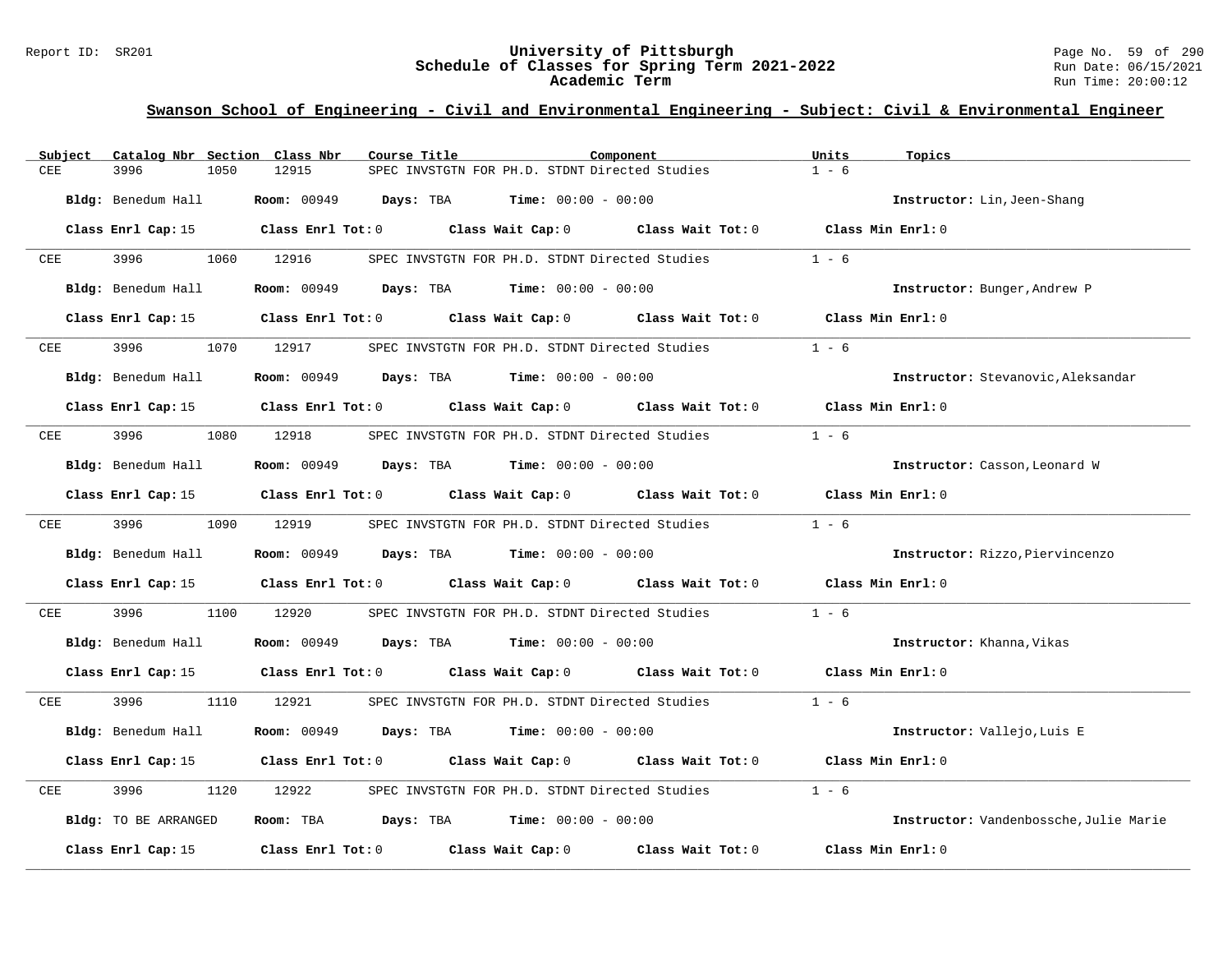| CEE | 3996<br>1130                | 15091                   |           | SPEC INVSTGTN FOR PH.D. STDNT Directed Studies |                                                       | $1 - 6$                             |
|-----|-----------------------------|-------------------------|-----------|------------------------------------------------|-------------------------------------------------------|-------------------------------------|
|     | Bldg: TO BE ARRANGED        | Room: TBA               | Days: TBA | <b>Time:</b> $00:00 - 00:00$                   |                                                       | Instructor: Magalotti, Mark Joseph  |
|     | Class Enrl Cap: 10          | $Class$ $Enr1$ $Tot: 0$ |           | Class Wait Cap: 0                              |                                                       | Class Wait Tot: 0 Class Min Enrl: 0 |
| CEE | 3996<br>1140                | 15092                   |           |                                                | SPEC INVSTGTN FOR PH.D. STDNT Directed Studies        | $1 - 6$                             |
|     | <b>Bldg:</b> TO BE ARRANGED | Room: TBA               | Days: TBA | $Time: 00:00 - 00:00$                          |                                                       | Instructor: Budny, Daniel David     |
|     | Class Enrl Cap: 10          | Class Enrl Tot: 0       |           |                                                | Class Wait Cap: 0 Class Wait Tot: 0 Class Min Enrl: 0 |                                     |
| CEE | 3996<br>1150                | 15093                   |           |                                                | SPEC INVSTGTN FOR PH.D. STDNT Directed Studies 1 - 6  |                                     |
|     | Bldg: TO BE ARRANGED        | Room: TBA               |           | <b>Days:</b> TBA <b>Time:</b> $00:00 - 00:00$  |                                                       | Instructor: Bilec, Melissa M        |
|     | Class Enrl Cap: 10          | $Class$ $Enr1$ $Tot: 0$ |           |                                                | Class Wait Cap: 0 Class Wait Tot: 0                   | Class Min Enrl: 0                   |
| CEE | 3996<br>1160                | 15103                   |           |                                                | SPEC INVSTGTN FOR PH.D. STDNT Directed Studies        | $1 - 6$                             |
|     | Bldg: TO BE ARRANGED        | Room: TBA               |           | <b>Days:</b> TBA <b>Time:</b> $00:00 - 00:00$  |                                                       | Instructor: Alavi, Amirhossein      |
|     | Class Enrl Cap: 10          | $Class$ $Enr1$ $Tot: 0$ |           |                                                | Class Wait Cap: 0 Class Wait Tot: 0                   | Class Min Enrl: 0                   |
| CEE | 3996<br>1165                | 15812                   |           |                                                | SPEC INVSTGTN FOR PH.D. STDNT Directed Studies        | $1 - 6$                             |
|     | Bldg: TO BE ARRANGED        | Room: TBA               |           | <b>Days:</b> TBA <b>Time:</b> $00:00 - 00:00$  |                                                       | Instructor: Brigham, John C         |
|     | Class Enrl Cap: 15          | $Class$ $Enr1$ $Tot: 0$ |           |                                                | Class Wait Cap: 0 Class Wait Tot: 0                   | Class Min Enrl: 0                   |
| CEE | 3996<br>1170                | 15813                   |           |                                                | SPEC INVSTGTN FOR PH.D. STDNT Directed Studies        | $1 - 6$                             |
|     | <b>Bldg:</b> TO BE ARRANGED | Room: TBA               |           | <b>Days:</b> TBA <b>Time:</b> $00:00 - 00:00$  |                                                       | Instructor: Khazanovich, Lev        |
|     | Class Enrl Cap: 15          |                         |           |                                                | Class Enrl Tot: 0 Class Wait Cap: 0 Class Wait Tot: 0 | Class Min Enrl: 0                   |
| CEE | 3996<br>1175                | 15814                   |           |                                                | SPEC INVSTGTN FOR PH.D. STDNT Directed Studies        | $1 - 6$                             |
|     | Bldg: TO BE ARRANGED        | Room: TBA               |           | <b>Days:</b> TBA <b>Time:</b> $00:00 - 00:00$  |                                                       | Instructor: Iannacchione, Anthony T |
|     | Class Enrl Cap: 15          | $Class$ $Enr1$ $Tot: 0$ |           |                                                | Class Wait Cap: 0 Class Wait Tot: 0                   | Class Min Enrl: 0                   |
| CEE | 3996<br>1180                | 15815                   |           |                                                | SPEC INVSTGTN FOR PH.D. STDNT Directed Studies        | $1 - 6$                             |
|     | Bldg: TO BE ARRANGED        | Room: TBA               |           | <b>Days:</b> TBA <b>Time:</b> $00:00 - 00:00$  |                                                       | Instructor: Sachs, Steven Gerald    |
|     | Class Enrl Cap: 15          | Class Enrl Tot: 0       |           |                                                | Class Wait Cap: 0 Class Wait Tot: 0 Class Min Enrl: 0 |                                     |
| CEE | 3996<br>1185                | 25095                   |           |                                                | SPEC INVSTGTN FOR PH.D. STDNT Directed Studies 1 - 6  |                                     |
|     | Bldg: TO BE ARRANGED        | Room: TBA               |           | <b>Days:</b> TBA <b>Time:</b> $00:00 - 00:00$  |                                                       | Instructor: Baumel, Carla Aparecida |
|     | Class Enrl Cap: 15          | Class Enrl Tot: 0       |           | Class Wait Cap: 0                              | Class Wait Tot: 0                                     | Class Min Enrl: 0                   |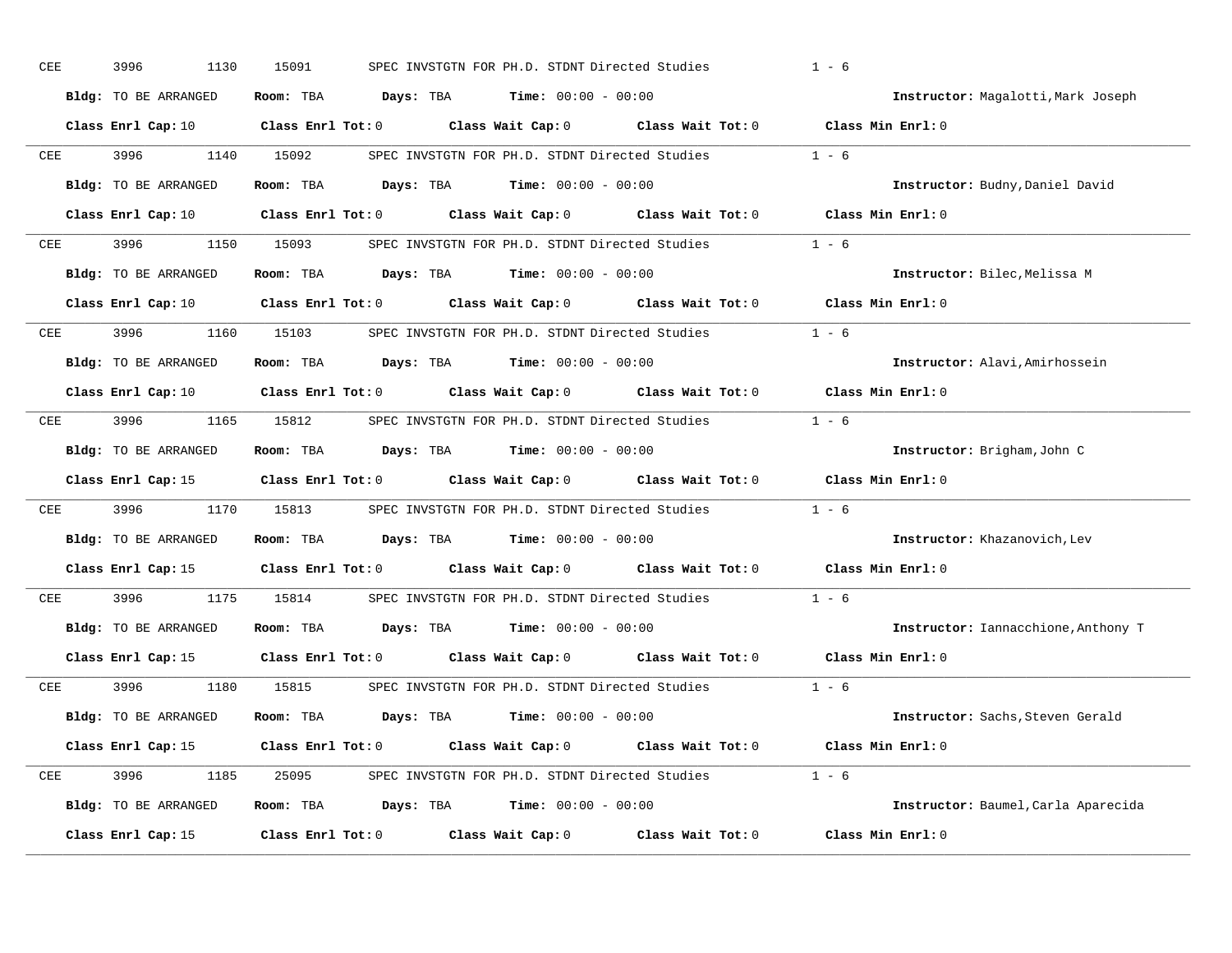### Report ID: SR201 **University of Pittsburgh** Page No. 61 of 290 **Schedule of Classes for Spring Term 2021-2022** Run Date: 06/15/2021 **Academic Term** Run Time: 20:00:12

| Subject      | Catalog Nbr Section Class Nbr | Course Title                                                               | Component                                                                                  | Units<br>Topics                     |
|--------------|-------------------------------|----------------------------------------------------------------------------|--------------------------------------------------------------------------------------------|-------------------------------------|
| CEE          | 3996<br>1190                  | 25096                                                                      | SPEC INVSTGTN FOR PH.D. STDNT Directed Studies                                             | $1 - 6$                             |
|              | Bldg: TO BE ARRANGED          | Room: TBA $Days:$ TBA $Time: 00:00 - 00:00$                                |                                                                                            | Instructor: Haig, Sarah Jane        |
|              |                               |                                                                            | Class Enrl Cap: 15 Class Enrl Tot: 0 Class Wait Cap: 0 Class Wait Tot: 0 Class Min Enrl: 0 |                                     |
| CEE          | 3997 — 100                    | 1010 12577<br>RESEARCH, PH.D                                               | Directed Studies                                                                           | $1 - 15$                            |
|              | Bldg: Benedum Hall            | <b>Room:</b> 00949 <b>Days:</b> TBA <b>Time:</b> $00:00 - 00:00$           |                                                                                            | Instructor: Khazanovich, Lev        |
|              |                               |                                                                            | Class Enrl Cap: 25 Class Enrl Tot: 0 Class Wait Cap: 0 Class Wait Tot: 0 Class Min Enrl: 0 |                                     |
| CEE          |                               | 1020 12923<br>RESEARCH, PH.D                                               | Directed Studies                                                                           | $1 - 15$                            |
|              | Bldg: Benedum Hall            | <b>Room:</b> 00949 <b>Days:</b> TBA <b>Time:</b> $00:00 - 00:00$           |                                                                                            | Instructor: Harries, Kent Alexander |
|              |                               |                                                                            | Class Enrl Cap: 25 Class Enrl Tot: 0 Class Wait Cap: 0 Class Wait Tot: 0 Class Min Enrl: 0 |                                     |
| ${\tt CEE}$  | 3997                          | 1030 12924                                                                 | RESEARCH, PH.D Directed Studies                                                            | $1 - 15$                            |
|              | Bldg: Benedum Hall            | <b>Room:</b> $00949$ <b>Days:</b> TBA <b>Time:</b> $00:00 - 00:00$         |                                                                                            | Instructor: Vidic, Radisav          |
|              |                               |                                                                            | Class Enrl Cap: 25 Class Enrl Tot: 0 Class Wait Cap: 0 Class Wait Tot: 0 Class Min Enrl: 0 |                                     |
| CEE          | 3997 1040 12925               |                                                                            | RESEARCH, PH.D Directed Studies                                                            | $1 - 15$                            |
|              | Bldg: Benedum Hall            | <b>Room:</b> 00949 <b>Days:</b> TBA <b>Time:</b> $00:00 - 00:00$           |                                                                                            | Instructor: Liang, Xu               |
|              |                               |                                                                            | Class Enrl Cap: 25 Class Enrl Tot: 0 Class Wait Cap: 0 Class Wait Tot: 0 Class Min Enrl: 0 |                                     |
| ${\tt CEE}$  | 3997<br>1050                  | 12926                                                                      | RESEARCH, PH.D Directed Studies                                                            | $1 - 15$                            |
|              | Bldg: Benedum Hall            | <b>Room:</b> 00949 <b>Days:</b> TBA <b>Time:</b> $00:00 - 00:00$           |                                                                                            | Instructor: Lin, Jeen-Shang         |
|              |                               |                                                                            | Class Enrl Cap: 25 Class Enrl Tot: 0 Class Wait Cap: 0 Class Wait Tot: 0 Class Min Enrl: 0 |                                     |
| CEE          | 3997 399                      | 1060 12927 RESEARCH, PH.D                                                  | Directed Studies                                                                           | $1 - 15$                            |
|              | Bldg: Benedum Hall            | <b>Room:</b> 00949 <b>Days:</b> TBA <b>Time:</b> $00:00 - 00:00$           |                                                                                            | Instructor: Alavi, Amirhossein      |
|              |                               |                                                                            | Class Enrl Cap: 25 Class Enrl Tot: 0 Class Wait Cap: 0 Class Wait Tot: 0                   | Class Min Enrl: 0                   |
| $_{\rm CEE}$ | 3997<br>1070                  | 12928                                                                      | RESEARCH, PH.D Directed Studies                                                            | $1 - 15$                            |
|              |                               | Bldg: Benedum Hall <b>Room:</b> 00949 <b>Days: TBA Time:</b> 00:00 - 00:00 |                                                                                            | Instructor: Abad, Jorge Darwin      |
|              | Class Enrl Cap: 25            |                                                                            | Class Enrl Tot: $0$ Class Wait Cap: $0$ Class Wait Tot: $0$                                | Class Min Enrl: 0                   |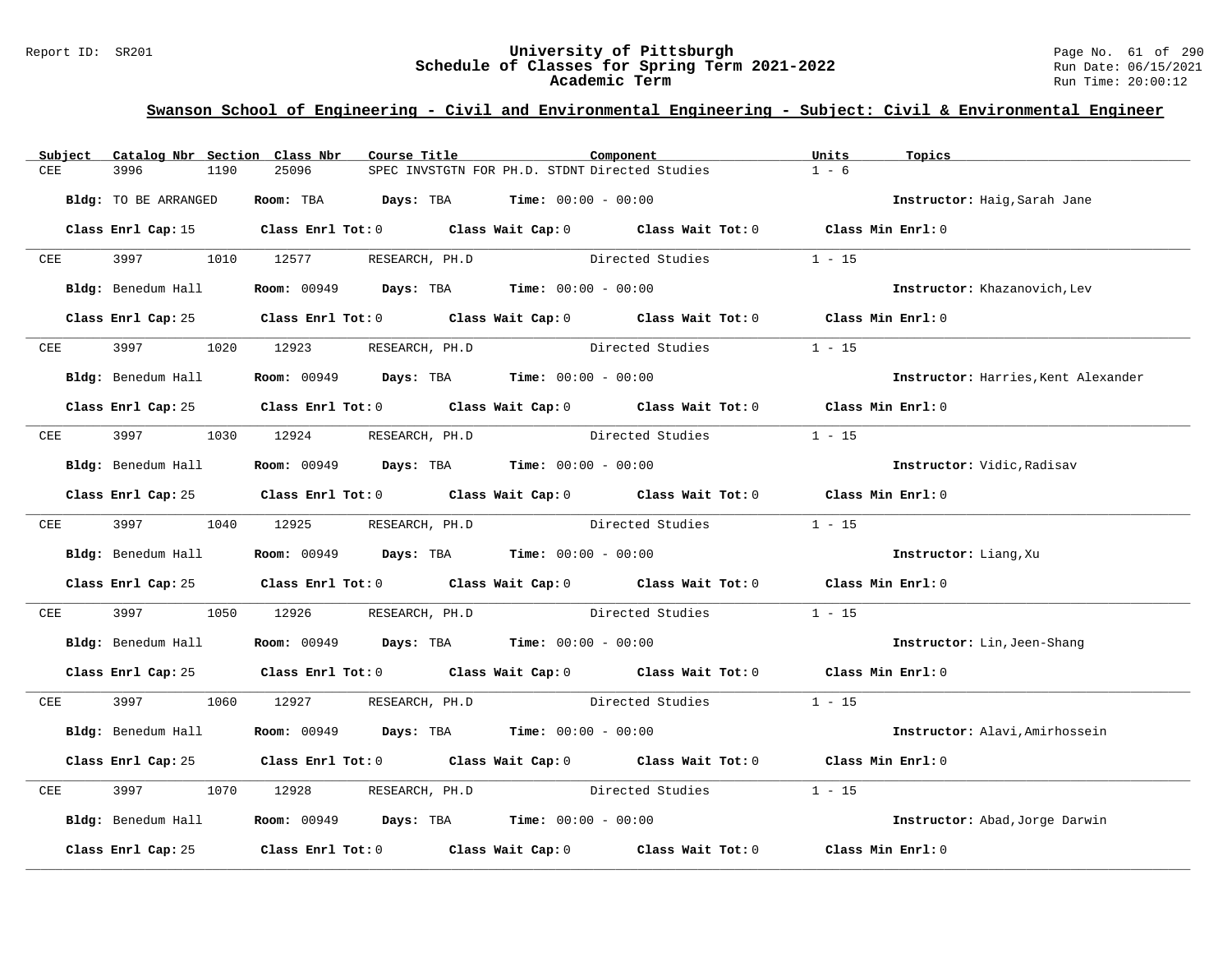| CEE        | 3997<br>1080         | 12929<br>RESEARCH, PH.D                                                                                                        | Directed Studies |                         | $1 - 15$                               |
|------------|----------------------|--------------------------------------------------------------------------------------------------------------------------------|------------------|-------------------------|----------------------------------------|
|            | Bldg: Benedum Hall   | <b>Room:</b> 00949 <b>Days:</b> TBA <b>Time:</b> $00:00 - 00:00$                                                               |                  |                         | Instructor: Casson, Leonard W          |
|            |                      | Class Enrl Cap: 25 Class Enrl Tot: 0 Class Wait Cap: 0 Class Wait Tot: 0 Class Min Enrl: 0                                     |                  |                         |                                        |
|            |                      | CEE 3997 1090 12930 RESEARCH, PH.D Directed Studies 1 - 15                                                                     |                  |                         |                                        |
|            |                      | Bldg: Benedum Hall <b>Room:</b> 00949 <b>Days:</b> TBA <b>Time:</b> 00:00 - 00:00                                              |                  |                         | Instructor: Rizzo, Piervincenzo        |
|            |                      | Class Enrl Cap: 25 Class Enrl Tot: 0 Class Wait Cap: 0 Class Wait Tot: 0 Class Min Enrl: 0                                     |                  |                         |                                        |
|            |                      | CEE 3997 1100 12931 RESEARCH, PH.D Directed Studies 1 - 15                                                                     |                  |                         |                                        |
|            |                      | <b>Bldg:</b> Benedum Hall <b>Room:</b> $00949$ <b>Days:</b> TBA <b>Time:</b> $00:00 - 00:00$                                   |                  |                         | Instructor: Khanna, Vikas              |
|            |                      | Class Enrl Cap: 25 Class Enrl Tot: 0 Class Wait Cap: 0 Class Wait Tot: 0 Class Min Enrl: 0                                     |                  |                         |                                        |
|            |                      | CEE 3997 1110 12932 RESEARCH, PH.D                                                                                             | Directed Studies |                         | $1 - 15$                               |
|            |                      | Bldg: Benedum Hall <b>Room:</b> 00949 <b>Days: TBA Time:</b> 00:00 - 00:00                                                     |                  |                         | Instructor: Vallejo, Luis E            |
|            |                      | Class Enrl Cap: 25 Class Enrl Tot: 0 Class Wait Cap: 0 Class Wait Tot: 0 Class Min Enrl: 0                                     |                  |                         |                                        |
|            |                      | CEE 3997 1120 12933 RESEARCH, PH.D Directed Studies 1 - 15                                                                     |                  |                         |                                        |
|            |                      | Bldg: Benedum Hall <b>Room:</b> 00949 <b>Days:</b> TBA <b>Time:</b> 00:00 - 00:00                                              |                  |                         | Instructor: Vandenbossche, Julie Marie |
|            |                      | Class Enrl Cap: 25 Class Enrl Tot: 0 Class Wait Cap: 0 Class Wait Tot: 0 Class Min Enrl: 0                                     |                  |                         |                                        |
| <b>CEE</b> |                      | 3997 1130 15094 RESEARCH, PH.D Directed Studies 1 - 15                                                                         |                  |                         |                                        |
|            | Bldg: TO BE ARRANGED | Room: TBA $Days:$ TBA $Time: 00:00 - 00:00$                                                                                    |                  |                         | Instructor: Bunger, Andrew P           |
|            |                      | Class Enrl Cap: 10 $\qquad$ Class Enrl Tot: 0 $\qquad$ Class Wait Cap: 0 $\qquad$ Class Wait Tot: 0                            |                  |                         | Class Min Enrl: 0                      |
| CEE        |                      | 3997 1140 15095 RESEARCH, PH.D Directed Studies                                                                                |                  |                         | $1 - 15$                               |
|            |                      | Bldg: TO BE ARRANGED Room: TBA Days: TBA Time: 00:00 - 00:00                                                                   |                  |                         | Instructor: Budny, Daniel David        |
|            |                      | Class Enrl Cap: 10 $\qquad$ Class Enrl Tot: 0 $\qquad$ Class Wait Cap: 0 $\qquad$ Class Wait Tot: 0 $\qquad$ Class Min Enrl: 0 |                  |                         |                                        |
|            |                      | CEE 3997 1150 15096 RESEARCH, PH.D                                                                                             |                  | Directed Studies 1 - 15 |                                        |
|            | Bldg: TO BE ARRANGED | Room: TBA $Days:$ TBA $Time: 00:00 - 00:00$                                                                                    |                  |                         | Instructor: Bilec, Melissa M           |
|            |                      | Class Enrl Cap: 10 $\qquad$ Class Enrl Tot: 0 $\qquad$ Class Wait Cap: 0 $\qquad$ Class Wait Tot: 0 $\qquad$ Class Min Enrl: 0 |                  |                         |                                        |
|            |                      | CEE 3997 1160 15104 RESEARCH, PH.D Directed Studies 1 - 15                                                                     |                  |                         |                                        |
|            |                      | Bldg: TO BE ARRANGED Room: TBA Days: TBA Time: 00:00 - 00:00                                                                   |                  |                         | Instructor: Stephens, Max Taylor       |
|            | Class Enrl Cap: 10   | Class Enrl Tot: $0$ Class Wait Cap: $0$ Class Wait Tot: $0$ Class Min Enrl: $0$                                                |                  |                         |                                        |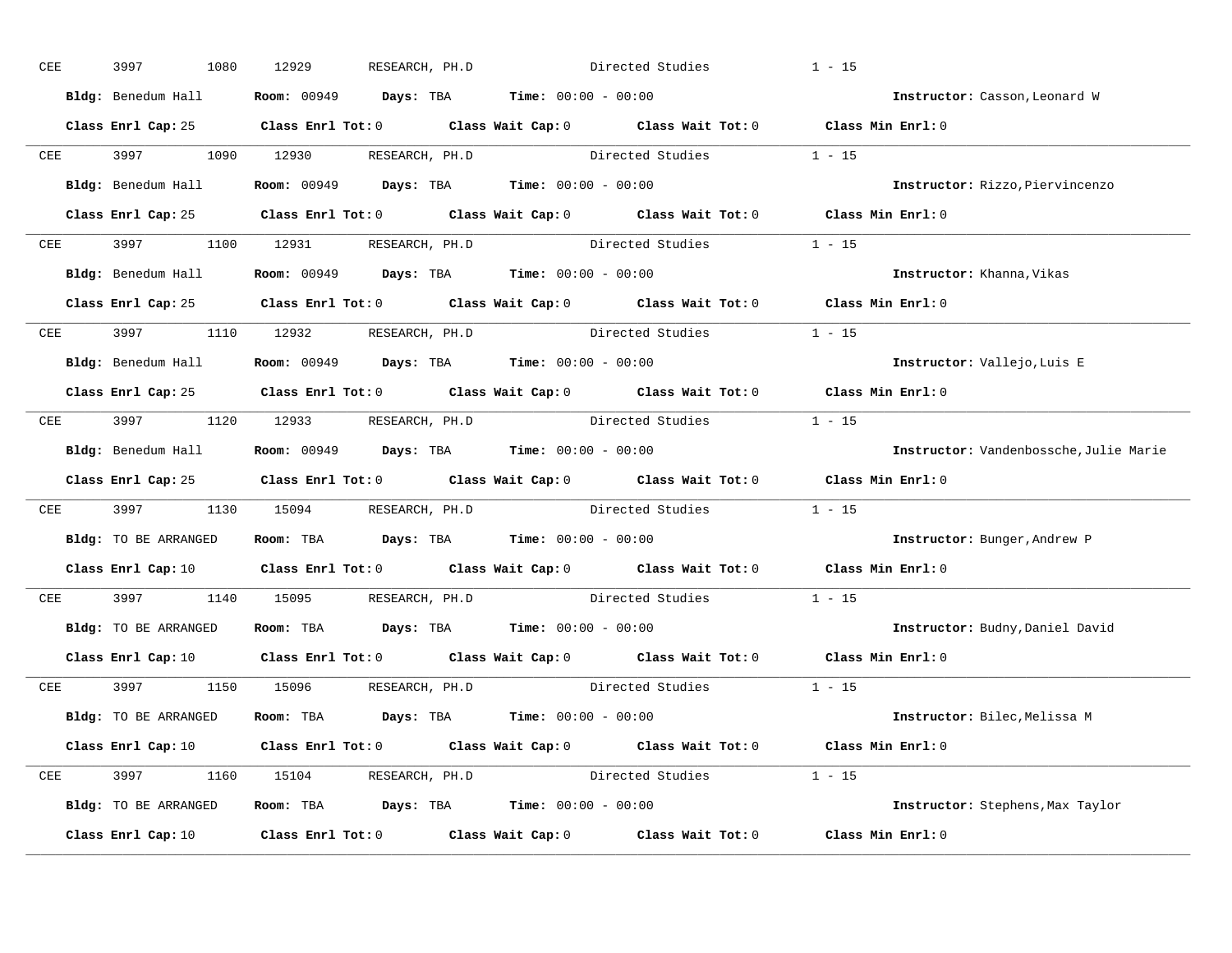### Report ID: SR201 **University of Pittsburgh** Page No. 63 of 290 **Schedule of Classes for Spring Term 2021-2022** Run Date: 06/15/2021 **Academic Term** Run Time: 20:00:12

| Subject | Catalog Nbr Section Class Nbr | Course Title                                                                           | Component                                                                                  | Units<br>Topics                      |
|---------|-------------------------------|----------------------------------------------------------------------------------------|--------------------------------------------------------------------------------------------|--------------------------------------|
| CEE     | 3997<br>1165                  | 15816<br>RESEARCH, PH.D                                                                | Directed Studies                                                                           | $1 - 15$                             |
|         | Bldg: TO BE ARRANGED          | Room: TBA                                                                              | <b>Days:</b> TBA <b>Time:</b> $00:00 - 00:00$                                              | Instructor: Torkamani, Morteza A M   |
|         |                               |                                                                                        | Class Enrl Cap: 15 Class Enrl Tot: 0 Class Wait Cap: 0 Class Wait Tot: 0 Class Min Enrl: 0 |                                      |
| CEE     | 3997 399                      | 1170 15817 RESEARCH, PH.D                                                              | Directed Studies                                                                           | $1 - 15$                             |
|         | Bldg: TO BE ARRANGED          | Room: TBA $\rule{1em}{0.15mm}$ Days: TBA Time: $00:00 - 00:00$                         |                                                                                            | Instructor: Brigham, John C          |
|         |                               |                                                                                        | Class Enrl Cap: 15 Class Enrl Tot: 0 Class Wait Cap: 0 Class Wait Tot: 0 Class Min Enrl: 0 |                                      |
| CEE     | 3997 399                      | 1175 15818 RESEARCH, PH.D                                                              | Directed Studies                                                                           | $1 - 15$                             |
|         | Bldg: TO BE ARRANGED          | Room: TBA $Days:$ TBA $Time: 00:00 - 00:00$                                            |                                                                                            | Instructor: Iannacchione, Anthony T  |
|         |                               |                                                                                        | Class Enrl Cap: 15 Class Enrl Tot: 0 Class Wait Cap: 0 Class Wait Tot: 0 Class Min Enrl: 0 |                                      |
| CEE     |                               | 3997 1180 15819 RESEARCH, PH.D                                                         | Directed Studies                                                                           | $1 - 15$                             |
|         | Bldg: TO BE ARRANGED          | Room: TBA $Days:$ TBA $Time: 00:00 - 00:00$                                            |                                                                                            | Instructor: Gilbertson, Leanne Marie |
|         |                               |                                                                                        | Class Enrl Cap: 15 Class Enrl Tot: 0 Class Wait Cap: 0 Class Wait Tot: 0 Class Min Enrl: 0 |                                      |
|         |                               |                                                                                        | CEE 3997 1185 25097 RESEARCH, PH.D Directed Studies                                        | $1 - 15$                             |
|         | Bldg: TO BE ARRANGED          | Room: TBA $\rule{1em}{0.15mm}$ Days: TBA Time: $00:00 - 00:00$                         |                                                                                            | Instructor: Staff                    |
|         |                               |                                                                                        | Class Enrl Cap: 15 Class Enrl Tot: 0 Class Wait Cap: 0 Class Wait Tot: 0 Class Min Enrl: 0 |                                      |
| CEE     | 3997<br>1190                  | 25098                                                                                  | RESEARCH, PH.D Directed Studies                                                            | $1 - 15$                             |
|         | Bldg: TO BE ARRANGED          | Room: TBA $Days:$ TBA $Time: 00:00 - 00:00$                                            |                                                                                            | Instructor: Baumel, Carla Aparecida  |
|         |                               |                                                                                        | Class Enrl Cap: 15 Class Enrl Tot: 0 Class Wait Cap: 0 Class Wait Tot: 0 Class Min Enrl: 0 |                                      |
| CEE     | 3999 1010 12578               |                                                                                        | PH.D. DISSERTATION Thesis Research                                                         | $1 - 15$                             |
|         | Bldg: Benedum Hall            | <b>Room:</b> 00949 <b>Days:</b> TBA <b>Time:</b> $00:00 - 00:00$                       |                                                                                            | Instructor: Casson, Leonard W        |
|         |                               |                                                                                        | Class Enrl Cap: 30 Class Enrl Tot: 0 Class Wait Cap: 0 Class Wait Tot: 0                   | Class Min Enrl: 0                    |
| CEE     | 3999<br>1020                  | 12934                                                                                  | PH.D. DISSERTATION Thesis Research                                                         | $1 - 15$                             |
|         |                               | $Bldq$ : Benedum Hall <b>Room:</b> 00949 <b>Days:</b> TBA <b>Time:</b> $00:00 - 00:00$ |                                                                                            | Instructor: Alavi, Amirhossein       |
|         | Class Enrl Cap: 30            |                                                                                        | Class Enrl Tot: $0$ Class Wait Cap: $0$ Class Wait Tot: $0$                                | Class Min Enrl: 0                    |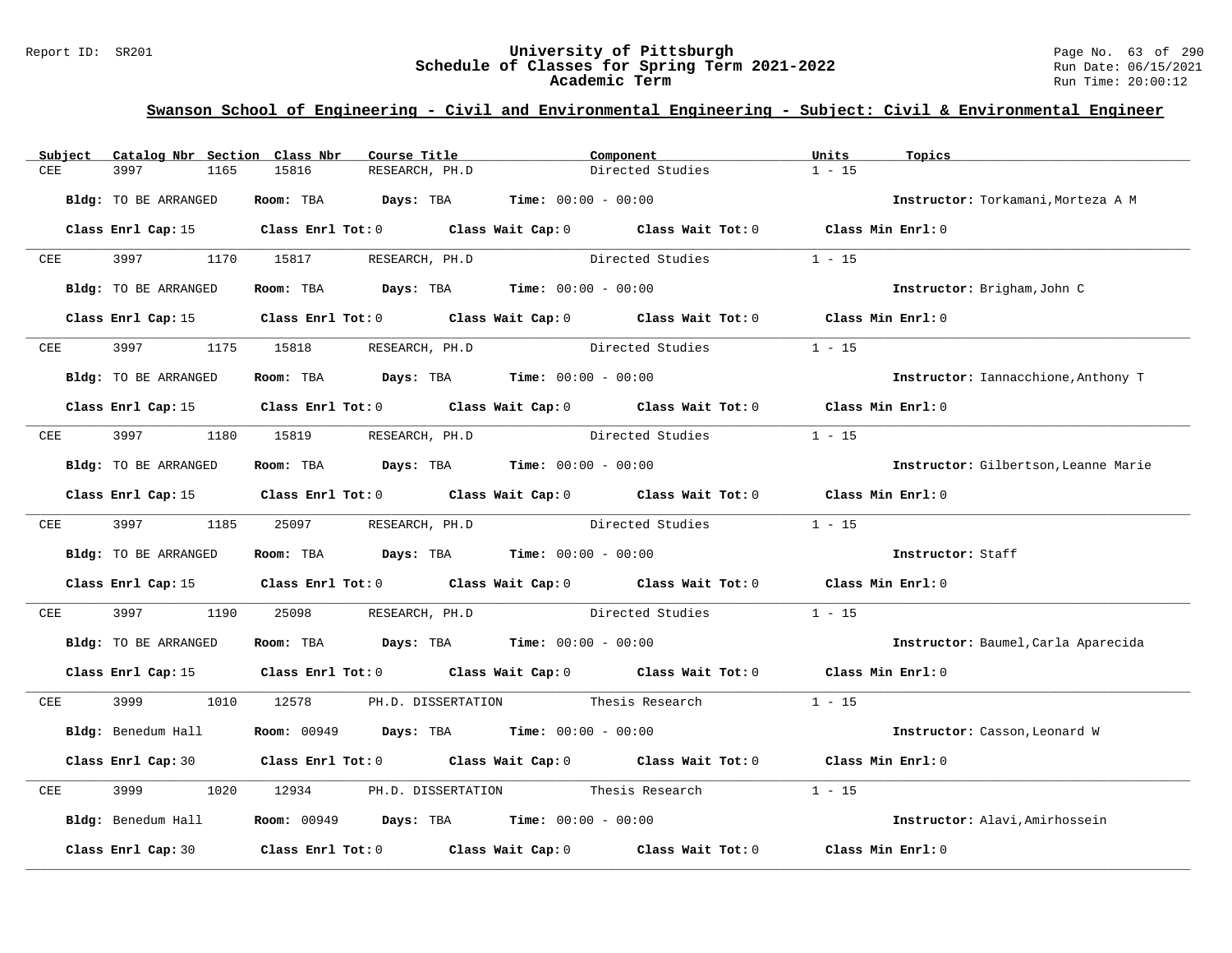| CEE        | 3999<br>1030        | 12935<br>PH.D. DISSERTATION<br>Thesis Research                                                                                 | $1 - 15$          |                                        |
|------------|---------------------|--------------------------------------------------------------------------------------------------------------------------------|-------------------|----------------------------------------|
|            | Bldg: Benedum Hall  | <b>Room:</b> 00949 <b>Days:</b> TBA <b>Time:</b> $00:00 - 00:00$                                                               |                   | Instructor: Stephens, Max Taylor       |
|            |                     | Class Enrl Cap: 30 Class Enrl Tot: 0 Class Wait Cap: 0 Class Wait Tot: 0 Class Min Enrl: 0                                     |                   |                                        |
|            | CEE 3999 1040 12936 | PH.D. DISSERTATION Thesis Research 1 - 15                                                                                      |                   |                                        |
|            |                     | Bldg: Benedum Hall <b>Room: 00949 Days: TBA Time: 00:00 - 00:00</b>                                                            |                   | Instructor: Harries, Kent Alexander    |
|            |                     | Class Enrl Cap: 30 Class Enrl Tot: 0 Class Wait Cap: 0 Class Wait Tot: 0 Class Min Enrl: 0                                     |                   |                                        |
|            |                     | CEE 3999 1050 12937 PH.D. DISSERTATION Thesis Research 1 - 15                                                                  |                   |                                        |
|            |                     | Bldg: Benedum Hall <b>Room:</b> 00949 <b>Days: TBA Time:</b> 00:00 - 00:00                                                     |                   | Instructor: Vidic, Radisav             |
|            |                     | Class Enrl Cap: 30 Class Enrl Tot: 0 Class Wait Cap: 0 Class Wait Tot: 0 Class Min Enrl: 0                                     |                   |                                        |
|            |                     | CEE 3999 1060 12938 PH.D. DISSERTATION Thesis Research 1 - 15                                                                  |                   |                                        |
|            |                     | Bldg: Benedum Hall <b>Room:</b> 00949 <b>Days:</b> TBA <b>Time:</b> 00:00 - 00:00                                              |                   | Instructor: Liang, Xu                  |
|            |                     | Class Enrl Cap: 30 $\qquad$ Class Enrl Tot: 0 $\qquad$ Class Wait Cap: 0 $\qquad$ Class Wait Tot: 0 $\qquad$ Class Min Enrl: 0 |                   |                                        |
|            |                     | CEE 3999 1070 12939 PH.D. DISSERTATION Thesis Research 1 - 15                                                                  |                   |                                        |
|            |                     | Bldg: Benedum Hall <b>Room:</b> 00949 <b>Days:</b> TBA <b>Time:</b> 00:00 - 00:00                                              |                   | Instructor: Lin, Jeen-Shang            |
|            |                     | Class Enrl Cap: 30 Class Enrl Tot: 0 Class Wait Cap: 0 Class Wait Tot: 0 Class Min Enrl: 0                                     |                   |                                        |
| <b>CEE</b> |                     | 3999 1080 12940 PH.D. DISSERTATION Thesis Research 1 - 15                                                                      |                   |                                        |
|            |                     | Bldg: Benedum Hall <b>Room:</b> 00949 <b>Days: TBA Time:</b> 00:00 - 00:00                                                     |                   | Instructor: Magalotti, Mark Joseph     |
|            |                     | Class Enrl Cap: 30 $\qquad$ Class Enrl Tot: 0 $\qquad$ Class Wait Cap: 0 $\qquad$ Class Wait Tot: 0                            | Class Min Enrl: 0 |                                        |
| CEE        |                     | 3999 1090 12941 PH.D. DISSERTATION Thesis Research                                                                             | $1 - 15$          |                                        |
|            |                     | Bldg: Benedum Hall <b>Room:</b> 00949 <b>Days:</b> TBA <b>Time:</b> 00:00 - 00:00                                              |                   | Instructor: Rizzo, Piervincenzo        |
|            |                     | Class Enrl Cap: 30 Class Enrl Tot: 0 Class Wait Cap: 0 Class Wait Tot: 0 Class Min Enrl: 0                                     |                   |                                        |
|            |                     | CEE 3999 1100 12942 PH.D. DISSERTATION Thesis Research 1 - 15                                                                  |                   |                                        |
|            |                     | Bldg: Benedum Hall <b>Room:</b> 00949 <b>Days:</b> TBA <b>Time:</b> 00:00 - 00:00                                              |                   | Instructor: Vandenbossche, Julie Marie |
|            |                     | Class Enrl Cap: 30 Class Enrl Tot: 0 Class Wait Cap: 0 Class Wait Tot: 0 Class Min Enrl: 0                                     |                   |                                        |
|            |                     | CEE 3999 1110 12943 PH.D. DISSERTATION Thesis Research 1 - 15                                                                  |                   |                                        |
|            |                     | Bldg: Benedum Hall Room: 00949 Days: TBA Time: 00:00 - 00:00                                                                   |                   | Instructor: Khanna, Vikas              |
|            | Class Enrl Cap: 30  | Class Enrl Tot: $0$ Class Wait Cap: $0$ Class Wait Tot: $0$ Class Min Enrl: $0$                                                |                   |                                        |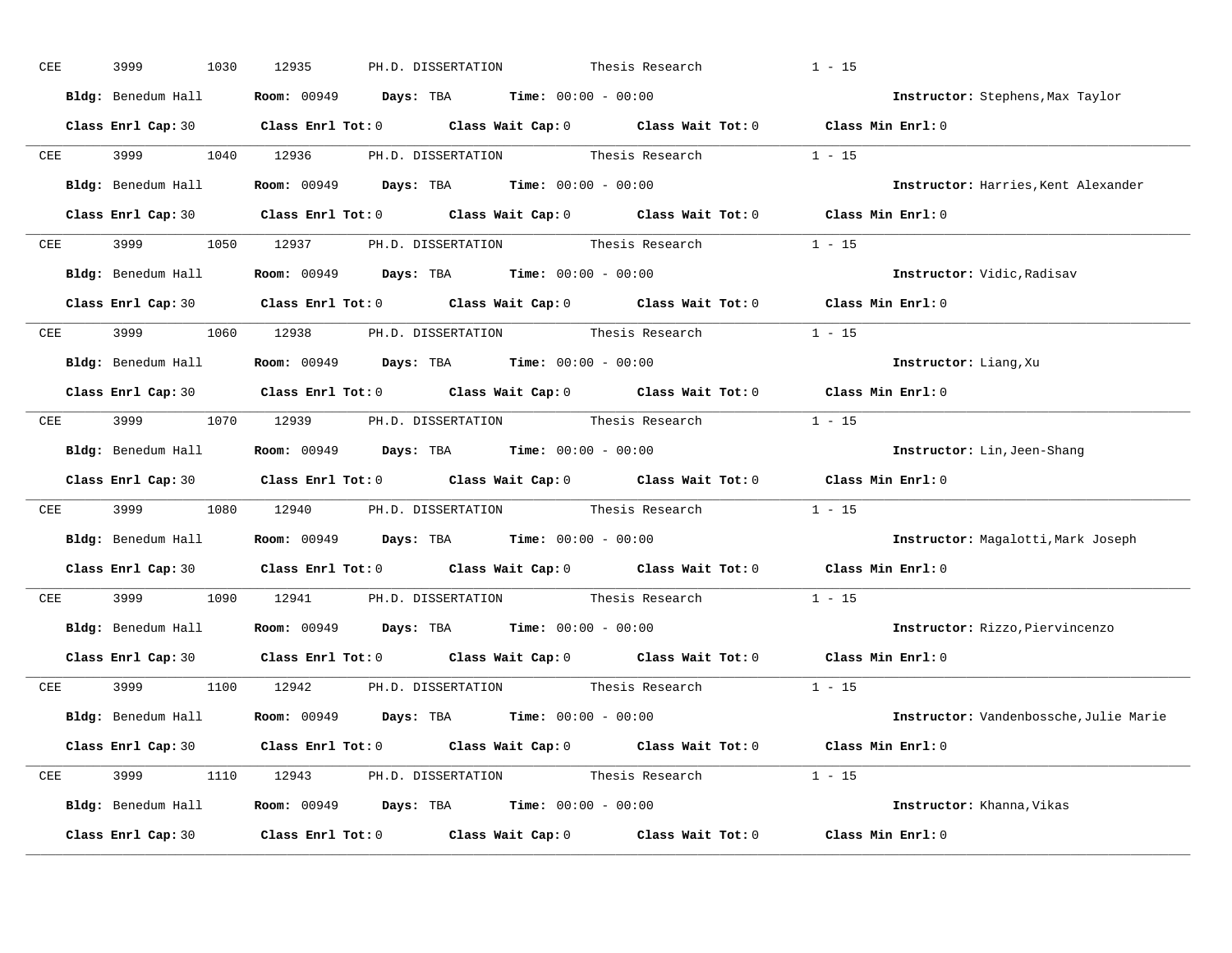### Report ID: SR201 **University of Pittsburgh** Page No. 65 of 290 **Schedule of Classes for Spring Term 2021-2022** Run Date: 06/15/2021 **Academic Term** Run Time: 20:00:12

| Subject     | Catalog Nbr Section Class Nbr | Course Title                                                                                                                   | Component                          | Units<br>Topics                      |
|-------------|-------------------------------|--------------------------------------------------------------------------------------------------------------------------------|------------------------------------|--------------------------------------|
| CEE         | 3999<br>1120                  | 12944<br>PH.D. DISSERTATION                                                                                                    | Thesis Research                    | $1 - 15$                             |
|             | Bldg: Benedum Hall            | <b>Room:</b> $00949$ <b>Days:</b> TBA <b>Time:</b> $00:00 - 00:00$                                                             |                                    | Instructor: Vallejo, Luis E          |
|             |                               | Class Enrl Cap: 30 Class Enrl Tot: 0 Class Wait Cap: 0 Class Wait Tot: 0 Class Min Enrl: 0                                     |                                    |                                      |
| CEE         | 3999 700                      | 1130 15097 PH.D. DISSERTATION                                                                                                  | Thesis Research                    | $1 - 15$                             |
|             | Bldg: TO BE ARRANGED          | Room: TBA $\rule{1em}{0.15mm}$ Days: TBA Time: $00:00 - 00:00$                                                                 |                                    | Instructor: Budny, Daniel David      |
|             |                               | Class Enrl Cap: 10 Class Enrl Tot: 0 Class Wait Cap: 0 Class Wait Tot: 0 Class Min Enrl: 0                                     |                                    |                                      |
| CEE         | 3999                          | 1140 15098 PH.D. DISSERTATION Thesis Research                                                                                  |                                    | $1 - 15$                             |
|             | Bldg: TO BE ARRANGED          | Room: TBA $Days:$ TBA $Time: 00:00 - 00:00$                                                                                    |                                    | Instructor: Gilbertson, Leanne Marie |
|             |                               | Class Enrl Cap: 10 $\qquad$ Class Enrl Tot: 0 $\qquad$ Class Wait Cap: 0 $\qquad$ Class Wait Tot: 0 $\qquad$ Class Min Enrl: 0 |                                    |                                      |
| CEE         | 3999                          | 1150 15099 PH.D. DISSERTATION Thesis Research                                                                                  |                                    | $1 - 15$                             |
|             | Bldg: TO BE ARRANGED          | Room: TBA $Days:$ TBA $Time: 00:00 - 00:00$                                                                                    |                                    | Instructor: Bilec, Melissa M         |
|             |                               | Class Enrl Cap: 10 $\qquad$ Class Enrl Tot: 0 $\qquad$ Class Wait Cap: 0 $\qquad$ Class Wait Tot: 0                            |                                    | Class Min Enrl: 0                    |
|             | CEE 3999 1160 15105           |                                                                                                                                | PH.D. DISSERTATION Thesis Research | $1 - 15$                             |
|             | Bldg: TO BE ARRANGED          | Room: TBA $Days:$ TBA $Time: 00:00 - 00:00$                                                                                    |                                    | Instructor: Khazanovich, Lev         |
|             |                               | Class Enrl Cap: 10 $\qquad$ Class Enrl Tot: 0 $\qquad$ Class Wait Cap: 0 $\qquad$ Class Wait Tot: 0 $\qquad$ Class Min Enrl: 0 |                                    |                                      |
| ${\tt CEE}$ | 3999<br>1165                  | PH.D. DISSERTATION Thesis Research<br>15820                                                                                    |                                    | $1 - 15$                             |
|             | Bldg: TO BE ARRANGED          | <b>Room:</b> TBA <b>Days:</b> TBA <b>Time:</b> 00:00 - 00:00                                                                   |                                    | Instructor: Brigham, John C          |
|             |                               | Class Enrl Cap: 15 Class Enrl Tot: 0 Class Wait Cap: 0 Class Wait Tot: 0 Class Min Enrl: 0                                     |                                    |                                      |
| CEE         | 3999 700                      | 1170 15821 PH.D. DISSERTATION Thesis Research                                                                                  |                                    | $1 - 15$                             |
|             | Bldg: TO BE ARRANGED          | Room: TBA $Days:$ TBA $Time: 00:00 - 00:00$                                                                                    |                                    | Instructor: Baumel, Carla Aparecida  |
|             |                               | Class Enrl Cap: 15 Class Enrl Tot: 0 Class Wait Cap: 0 Class Wait Tot: 0                                                       |                                    | Class Min Enrl: 0                    |
| CEE         | 3999<br>1175                  | PH.D. DISSERTATION Thesis Research<br>15822                                                                                    |                                    | $1 - 15$                             |
|             | Bldg: TO BE ARRANGED          | <b>Room:</b> TBA <b>Days:</b> TBA <b>Time:</b> 00:00 - 00:00                                                                   |                                    | Instructor: Iannacchione, Anthony T  |
|             | Class Enrl Cap: 15            | Class Enrl Tot: $0$ Class Wait Cap: $0$ Class Wait Tot: $0$                                                                    |                                    | Class Min Enrl: 0                    |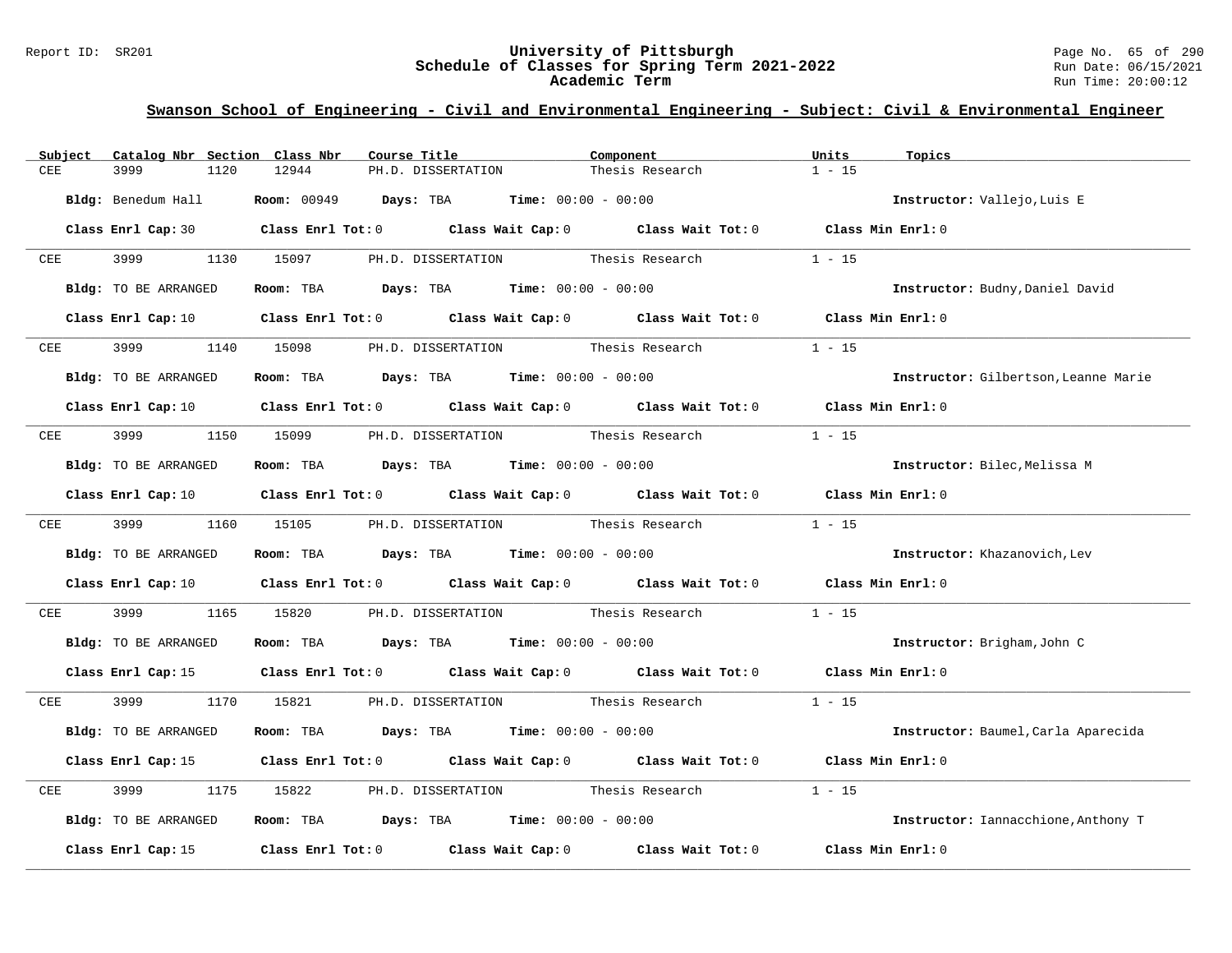| CEE | 3999                 | 1180 | 15823             | PH.D. DISSERTATION |                              | Thesis Research   | . - 15                       |  |
|-----|----------------------|------|-------------------|--------------------|------------------------------|-------------------|------------------------------|--|
|     | Bldg: TO BE ARRANGED |      | Room: TBA         | Days: TBA          | <b>Time:</b> $00:00 - 00:00$ |                   | Instructor: Bunger, Andrew P |  |
|     | Class Enrl Cap: 15   |      | Class Enrl Tot: 0 |                    | Class Wait Cap: 0            | Class Wait Tot: 0 | Class Min Enrl: 0            |  |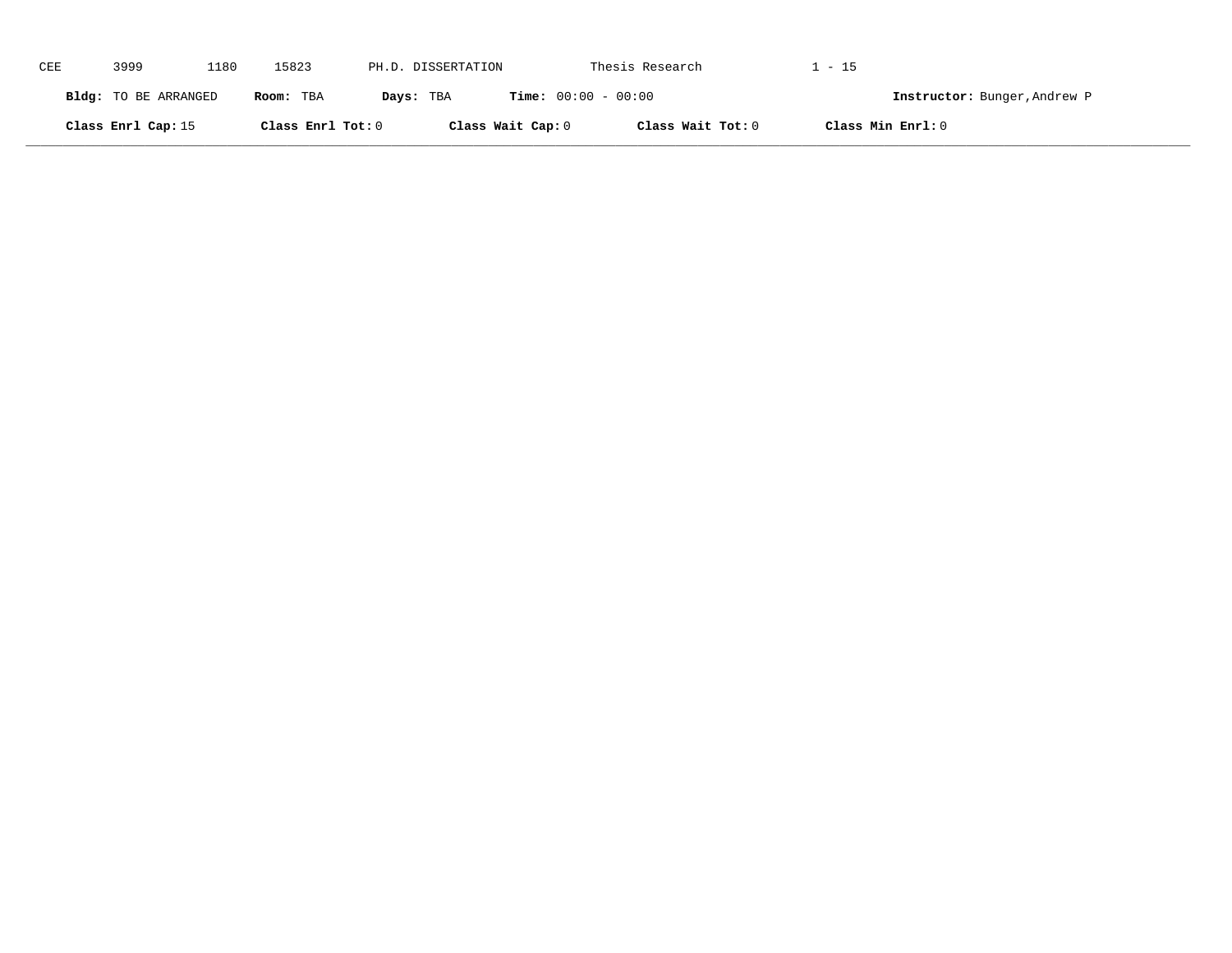#### Report ID: SR201 **University of Pittsburgh** Page No. 67 of 290 **Schedule of Classes for Spring Term 2021-2022** Run Date: 06/15/2021 **Academic Term** Run Time: 20:00:12

### **Swanson School of Engineering - Chemical and Petroleum Engineering - Subject: Chemical Engineering**

| Subject   | Catalog Nbr Section Class Nbr |                     | Course Title |                                         | Component                                                                                                                                                                                                                          | Units | Topics                               |
|-----------|-------------------------------|---------------------|--------------|-----------------------------------------|------------------------------------------------------------------------------------------------------------------------------------------------------------------------------------------------------------------------------------|-------|--------------------------------------|
| CHE       | 0200<br>1010                  | 12825               |              | CHEMICAL ENGR THERMODYNAMICS Lecture    |                                                                                                                                                                                                                                    | 6     |                                      |
|           | Bldg: Benedum Hall            | <b>Room: 00938A</b> | Days: MWF    | <b>Time:</b> $08:00 - 09:50$            |                                                                                                                                                                                                                                    |       | Instructor: Veser, Goetz             |
|           | Bldg: Benedum Hall            | Room: 00938B        | Days: MWF    | Time: $08:00 - 09:50$                   |                                                                                                                                                                                                                                    |       | Instructor: Veser, Goetz             |
|           | Class Enrl Cap: 55            | Class Enrl Tot: 0   |              | Class Wait Cap: 20                      | Class Wait Tot: 0                                                                                                                                                                                                                  |       | Class Min Enrl: 0                    |
|           |                               |                     |              |                                         | <b></b> This class has an additional fee. For more information go to <a <br="" href="http://www.registrar.pitt.edu">target="_blank"&gt;http://www.registrar.pitt.edu/</a> , and click on Faculty and Staff, then Course and Class. |       |                                      |
| CHE       | 1015<br>0200                  | 12826               |              | CHEMICAL ENGR THERMODYNAMICS Recitation |                                                                                                                                                                                                                                    | 6     |                                      |
| Bldg: TBA |                               | Room: TBA           | Days: Tu     | <b>Time:</b> $08:00 - 09:50$            |                                                                                                                                                                                                                                    |       | Instructor: Al Azri, Nasser Sulaiman |
|           |                               |                     |              |                                         |                                                                                                                                                                                                                                    |       | Deng, Yifan                          |
|           | Bldg: Benedum Hall            | <b>Room: 00938B</b> | Days: Tu     | <b>Time:</b> $08:00 - 09:50$            |                                                                                                                                                                                                                                    |       | Instructor: Al Azri, Nasser Sulaiman |
|           |                               |                     |              |                                         |                                                                                                                                                                                                                                    |       | Deng, Yifan                          |
|           | Class Enrl Cap: 55            | Class Enrl Tot: 0   |              | Class Wait Cap: 20                      | Class Wait Tot: 0                                                                                                                                                                                                                  |       | Class Min Enrl: 0                    |
|           |                               |                     |              |                                         | <b></b> This class has an additional fee. For more information go to <a <br="" href="http://www.registrar.pitt.edu">target="_blank"&gt;http://www.registrar.pitt.edu/</a> , and click on Faculty and Staff, then Course and Class. |       |                                      |
| CHE       | 0200<br>1030                  | 17978               |              | CHEMICAL ENGR THERMODYNAMICS Lecture    |                                                                                                                                                                                                                                    | 6     |                                      |
|           | Bldg: Benedum Hall            | Room: 00309         | Days: MWF    | Time: $08:00 - 09:50$                   |                                                                                                                                                                                                                                    |       | Instructor: Johnson, J Karl          |
|           | Class Enrl Cap: 55            | Class Enrl Tot: 0   |              | Class Wait Cap: 20                      | Class Wait Tot: 0                                                                                                                                                                                                                  |       | Class Min Enrl: 0                    |
|           |                               |                     |              |                                         | <b></b> This class has an additional fee. For more information go to <a <="" href="http://www.registrar.pitt.edu" td=""><td></td><td></td></a>                                                                                     |       |                                      |
|           |                               |                     |              |                                         | target="_blank">http://www.registrar.pitt.edu/, and click on Faculty and Staff, then Course and Class.                                                                                                                             |       |                                      |
| CHE       | 0200<br>1035                  | 17979               |              | CHEMICAL ENGR THERMODYNAMICS Recitation |                                                                                                                                                                                                                                    | 6     |                                      |
|           | Bldg: Benedum Hall            | <b>Room: 00309</b>  | Days: Th     | <b>Time:</b> $08:00 - 09:50$            |                                                                                                                                                                                                                                    |       | Instructor: Freeman, Emily Elizabeth |
|           |                               |                     |              |                                         |                                                                                                                                                                                                                                    |       | Sawant, Tejal Vijay                  |
|           | Class Enrl Cap: 55            | Class Enrl Tot: 0   |              | Class Wait Cap: 20                      | Class Wait Tot: 0                                                                                                                                                                                                                  |       | Class Min Enrl: 0                    |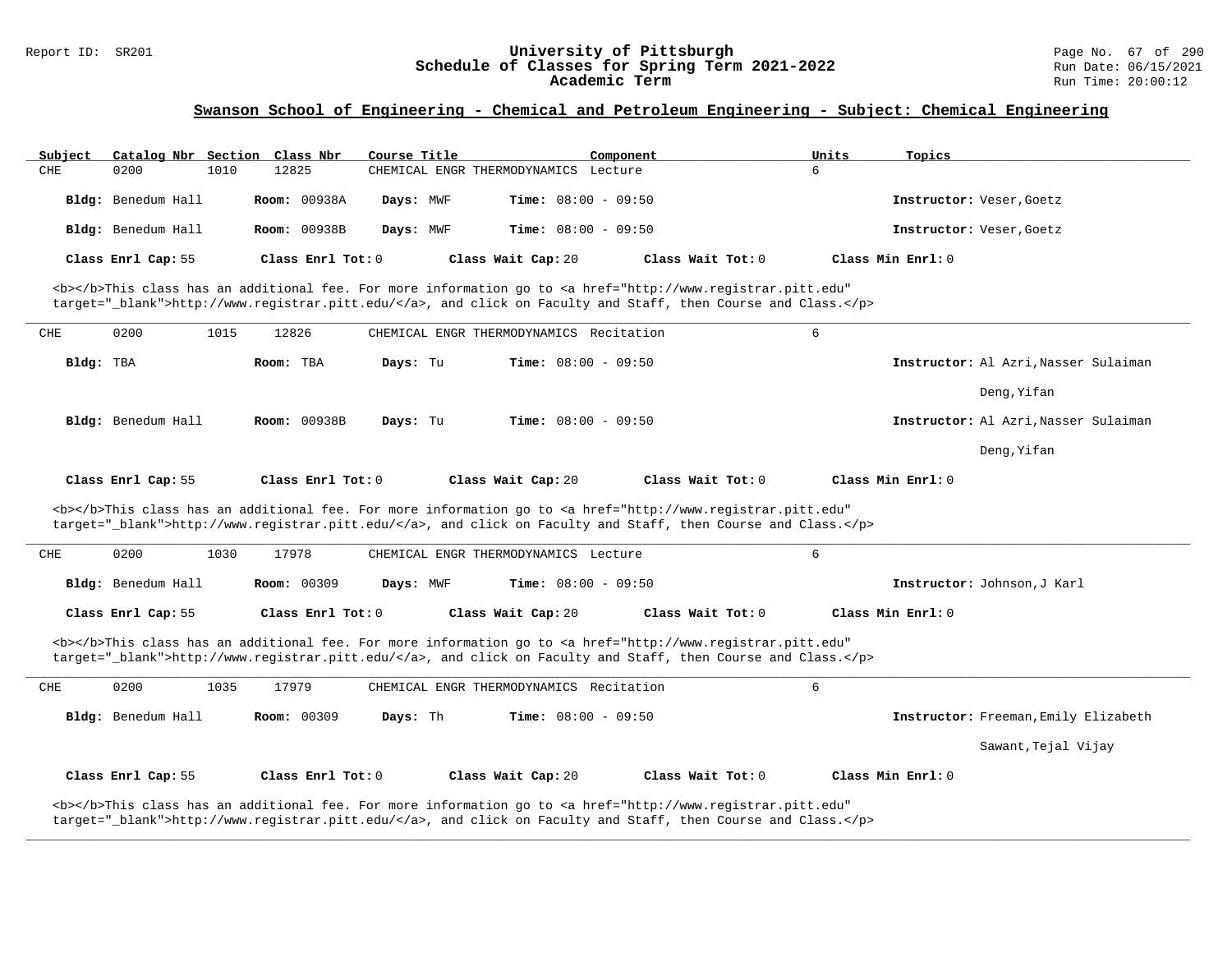#### Report ID: SR201 **University of Pittsburgh** Page No. 68 of 290 **Schedule of Classes for Spring Term 2021-2022** Run Date: 06/15/2021 **Academic Term** Run Time: 20:00:12

### **Swanson School of Engineering - Chemical and Petroleum Engineering - Subject: Chemical Engineering**

| Subject    | Catalog Nbr Section Class Nbr |                     | Course Title |                                         | Component                                                                                                                                                                                                                          | Units          | Topics                              |
|------------|-------------------------------|---------------------|--------------|-----------------------------------------|------------------------------------------------------------------------------------------------------------------------------------------------------------------------------------------------------------------------------------|----------------|-------------------------------------|
| <b>CHE</b> | 0201<br>1030                  | 27026               |              | CHE THERMODYNAMICS LABORATORY Practicum |                                                                                                                                                                                                                                    | $\mathbf{1}$   |                                     |
|            | Bldg: Benedum Hall            | <b>Room: 00938A</b> | Days: Th     | <b>Time:</b> $08:00 - 09:50$            |                                                                                                                                                                                                                                    |                | Instructor: McMahon, Michael D      |
|            | Bldg: Benedum Hall            | Room: 00938B        | Days: Th     | <b>Time:</b> $08:00 - 09:50$            |                                                                                                                                                                                                                                    |                | Instructor: McMahon, Michael D      |
|            | Class Enrl Cap: 55            | Class Enrl Tot: 0   |              | Class Wait Cap: 20                      | Class Wait Tot: 0                                                                                                                                                                                                                  |                | Class Min Enrl: 0                   |
| CHE        | 0201<br>1040                  | 27027               |              | CHE THERMODYNAMICS LABORATORY Practicum |                                                                                                                                                                                                                                    | $\mathbf{1}$   |                                     |
|            | Bldg: Benedum Hall            | <b>Room: 00309</b>  | Days: Tu     | <b>Time:</b> $08:00 - 09:50$            |                                                                                                                                                                                                                                    |                | Instructor: McMahon, Michael D      |
|            | Class Enrl Cap: 55            | Class Enrl Tot: 0   |              | Class Wait Cap: 20                      | Class Wait Tot: 0                                                                                                                                                                                                                  |                | Class Min Enrl: 0                   |
| CHE        | 0214<br>1050                  | 21548               |              | INT TO CHEMICAL PRODC DESIGN Lecture    |                                                                                                                                                                                                                                    | $\overline{3}$ |                                     |
| Bldg: TBA  |                               | Room: TBA           | Days: MW     | <b>Time:</b> $15:00 - 16:15$            |                                                                                                                                                                                                                                    |                | Instructor: Wilmer, Christopher Eli |
|            |                               |                     |              |                                         |                                                                                                                                                                                                                                    |                | Boone, Paul Leonard                 |
|            | Bldg: Benedum Hall            | <b>Room: 00938B</b> | Days: MW     | <b>Time:</b> $15:00 - 16:15$            |                                                                                                                                                                                                                                    |                | Instructor: Wilmer, Christopher Eli |
|            | Class Enrl Cap: 54            | Class Enrl Tot: 0   |              | Class Wait Cap: 20                      | Class Wait Tot: 0                                                                                                                                                                                                                  |                | Class Min Enrl: 0                   |
| CHE        | 0214<br>1060                  | 24964               |              | INT TO CHEMICAL PRODC DESIGN Lecture    |                                                                                                                                                                                                                                    | $\overline{3}$ |                                     |
| Bldg: TBA  |                               | Room: TBA           | Days: MW     | <b>Time:</b> $16:30 - 17:45$            |                                                                                                                                                                                                                                    |                | Instructor: Wilmer, Christopher Eli |
|            |                               |                     |              |                                         |                                                                                                                                                                                                                                    |                | Boone, Paul Leonard                 |
|            | Bldg: Benedum Hall            | <b>Room: 00938B</b> | Days: MW     | <b>Time:</b> $16:30 - 17:45$            |                                                                                                                                                                                                                                    |                | Instructor: Wilmer, Christopher Eli |
|            | Class Enrl Cap: 60            | Class Enrl Tot: 0   |              | Class Wait Cap: 20                      | Class Wait Tot: 0                                                                                                                                                                                                                  |                | Class Min Enrl: 0                   |
| CHE        | 0400<br>1050                  | 22598               |              | REACTIVE PROCESS ENGINEERING Lecture    |                                                                                                                                                                                                                                    | 5              |                                     |
|            | Bldg: Benedum Hall            | <b>Room: 00309</b>  | Days: MWF    | <b>Time:</b> $10:00 - 11:50$            |                                                                                                                                                                                                                                    |                | Instructor: Rodriquez, Joaquin      |
|            | Class Enrl Cap: 84            | Class Enrl Tot: 0   |              | Class Wait Cap: 20                      | Class Wait Tot: 0                                                                                                                                                                                                                  |                | Class Min Enrl: 0                   |
|            |                               |                     |              |                                         | <b></b> This class has an additional fee. For more information go to <a <br="" href="http://www.registrar.pitt.edu">target="_blank"&gt;http://www.registrar.pitt.edu/</a> , and click on Faculty and Staff, then Course and Class. |                |                                     |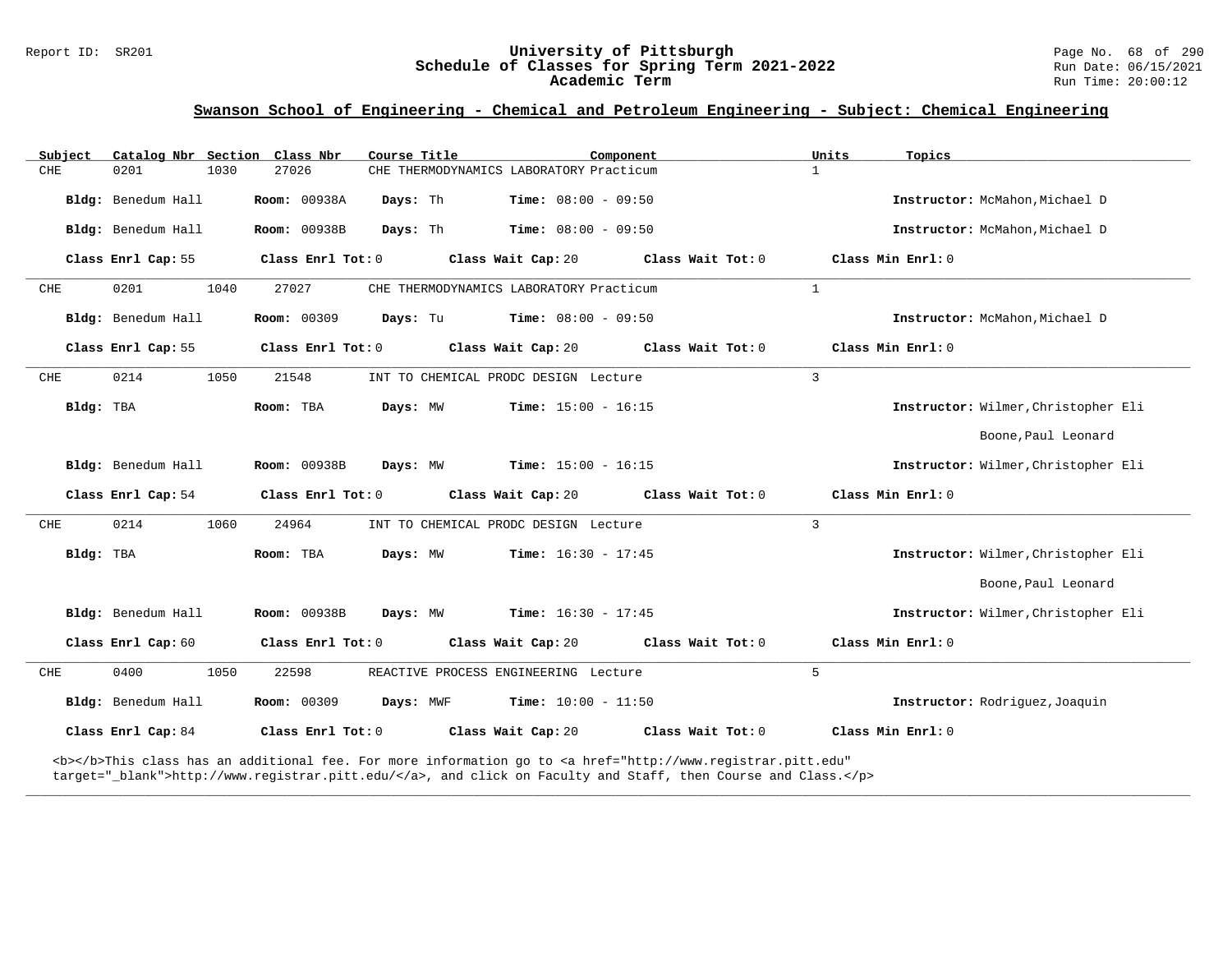### Report ID: SR201 **University of Pittsburgh** Page No. 69 of 290 **Schedule of Classes for Spring Term 2021-2022** Run Date: 06/15/2021 **Academic Term** Run Time: 20:00:12

### **Swanson School of Engineering - Chemical and Petroleum Engineering - Subject: Chemical Engineering**

| Subject<br>Catalog Nbr Section Class Nbr          | Course Title                                                                                                                                                                                                                       | Component<br>Units           | Topics                           |
|---------------------------------------------------|------------------------------------------------------------------------------------------------------------------------------------------------------------------------------------------------------------------------------------|------------------------------|----------------------------------|
| CHE<br>0400<br>1060                               | REACTIVE PROCESS ENGINEERING Recitation<br>22549                                                                                                                                                                                   | 5                            |                                  |
| Bldg: Benedum Hall                                | <b>Room: 00309</b><br>Days: Th                                                                                                                                                                                                     | <b>Time:</b> $10:00 - 11:50$ | Instructor: Davidson, Shanna     |
|                                                   |                                                                                                                                                                                                                                    |                              | Patil, Rituja Bhagwant           |
| Class Enrl Cap: 84                                | Class Enrl Tot: $0$<br>Class Wait Cap: 20                                                                                                                                                                                          | Class Wait Tot: 0            | Class Min Enrl: 0                |
|                                                   | <b></b> This class has an additional fee. For more information go to <a <br="" href="http://www.registrar.pitt.edu">target="_blank"&gt;http://www.registrar.pitt.edu/</a> , and click on Faculty and Staff, then Course and Class. |                              |                                  |
| 0401<br>1070<br>CHE                               | 22550<br>REACTIVE PROCESS ENGR LAB                                                                                                                                                                                                 | $\mathbf{1}$<br>Practicum    |                                  |
| Bldg: Benedum Hall                                | <b>Room: 00309</b><br>Days: Tu                                                                                                                                                                                                     | <b>Time:</b> $10:00 - 11:50$ | Instructor: McMahon, Michael D   |
| Class Enrl Cap: 84                                | Class Wait Cap: 20<br>Class Enrl Tot: 0                                                                                                                                                                                            | Class Wait Tot: 0            | Class Min Enrl: 0                |
|                                                   | <b></b> This class has an additional fee. For more information go to <a <br="" href="http://www.registrar.pitt.edu">target="_blank"&gt;http://www.registrar.pitt.edu/</a> , and click on Faculty and Staff, then Course and Class. |                              |                                  |
| CHE<br>0602<br>1070                               | 24595<br>CHE SAFETY AND ETHICS                                                                                                                                                                                                     | 2<br>Lecture                 |                                  |
| Bldg: Benedum Hall                                | <b>Room: 00309</b><br>Days: Tu                                                                                                                                                                                                     | <b>Time:</b> $12:00 - 13:50$ | Instructor: Enick, Robert M      |
|                                                   |                                                                                                                                                                                                                                    |                              | Baimoldina, Aigerim              |
| Class Enrl Cap: 84                                | Class Enrl Tot: 0<br>Class Wait Cap: 20                                                                                                                                                                                            | Class Wait Tot: 0            | Class Min Enrl: 0                |
|                                                   | <b></b> This class has an additional fee. For more information go to <a <br="" href="http://www.registrar.pitt.edu">target="_blank"&gt;http://www.registrar.pitt.edu/</a> , and click on Faculty and Staff, then Course and Class. |                              |                                  |
| 0613<br>1020<br>CHE                               | 15111<br>SYS ENGNR 2: PROCESS DESIGN                                                                                                                                                                                               | 5<br>Lecture                 |                                  |
| Bldg: Benedum Hall                                | Room: 00309<br>Days: MWThF                                                                                                                                                                                                         | <b>Time:</b> $12:00 - 13:50$ | Instructor: Bayles, Taryn Melkus |
|                                                   |                                                                                                                                                                                                                                    |                              | Lemaire, Peter Charles Kweku     |
| Class Enrl Cap: 50<br>Attributes: Capstone Course | Class Wait Cap: 20<br>Class Enrl Tot: 0                                                                                                                                                                                            | Class Wait Tot: 0            | Class Min Enrl: 0                |
|                                                   | <b></b> This class has an additional fee. For more information go to <a <br="" href="http://www.registrar.pitt.edu">target="_blank"&gt;http://www.registrar.pitt.edu/</a> , and click on Faculty and Staff, then Course and Class. |                              |                                  |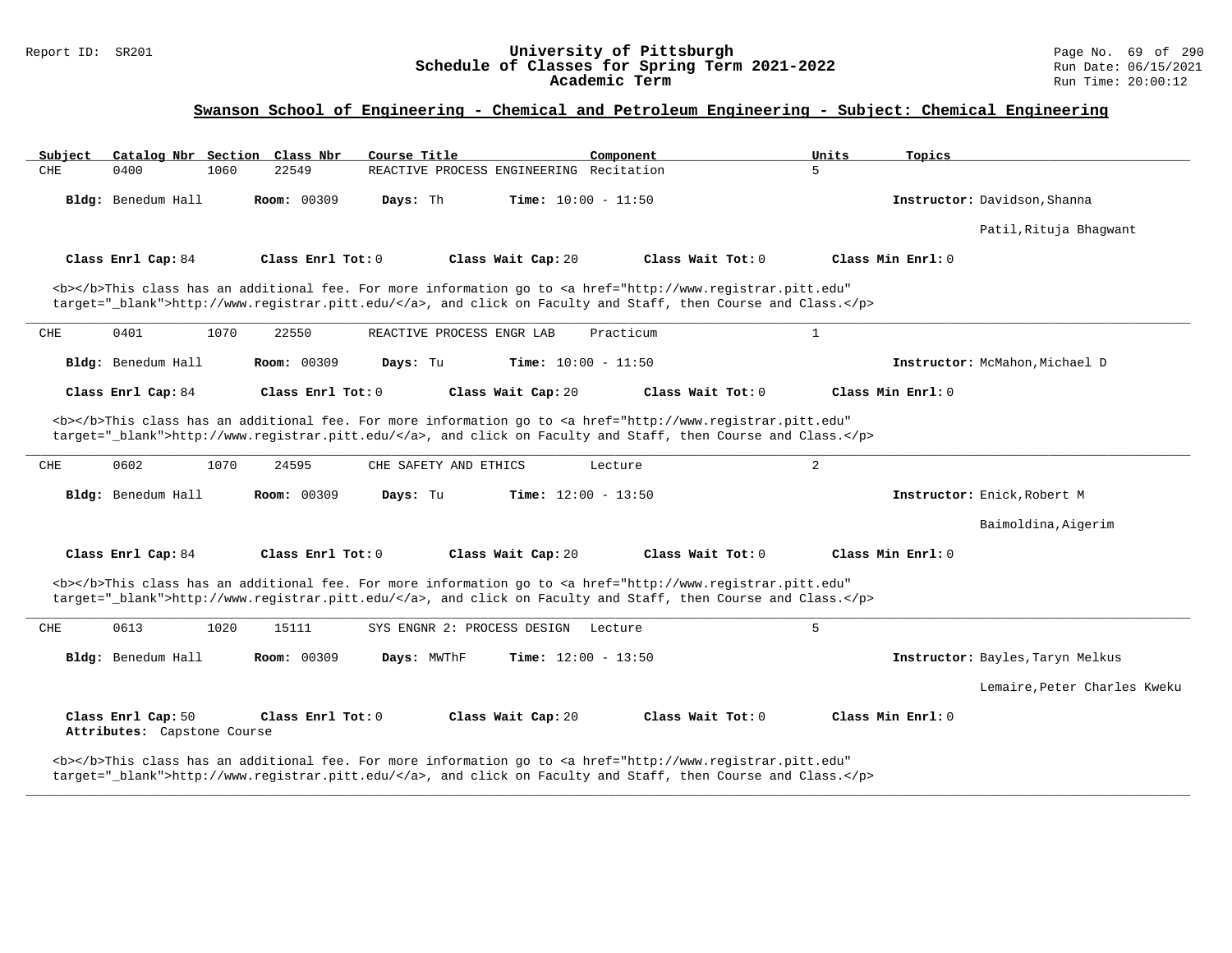#### Report ID: SR201 **University of Pittsburgh** Page No. 70 of 290 **Schedule of Classes for Spring Term 2021-2022** Run Date: 06/15/2021 **Academic Term** Run Time: 20:00:12

### **Swanson School of Engineering - Chemical and Petroleum Engineering - Subject: Chemical Engineering**

| Catalog Nbr Section Class Nbr<br>Subject          | Course Title                                                              | Component                              | Units                                                                                                                                                                                                                              | Topics                                 |
|---------------------------------------------------|---------------------------------------------------------------------------|----------------------------------------|------------------------------------------------------------------------------------------------------------------------------------------------------------------------------------------------------------------------------------|----------------------------------------|
| 0613<br>CHE<br>1050                               | 23957                                                                     | SYS ENGNR 2: PROCESS DESIGN<br>Lecture | 5                                                                                                                                                                                                                                  |                                        |
| Bldg: Benedum Hall                                | Room: 00938A<br>Days: MWThF                                               | <b>Time:</b> $12:00 - 13:50$           |                                                                                                                                                                                                                                    | Instructor: Baled, Hseen Omran         |
|                                                   |                                                                           |                                        |                                                                                                                                                                                                                                    | Lemaire, Peter Charles Kweku           |
|                                                   |                                                                           |                                        |                                                                                                                                                                                                                                    | Weaver, Jordan John                    |
| Bldg: Benedum Hall                                | Room: 00938B<br>Days: MWThF                                               | <b>Time:</b> $12:00 - 13:50$           |                                                                                                                                                                                                                                    | Instructor: Baled, Hseen Omran         |
| Class Enrl Cap: 50<br>Attributes: Capstone Course | Class Enrl Tot: 0                                                         | Class Wait Cap: 20                     | Class Wait Tot: 0                                                                                                                                                                                                                  | Class Min Enrl: 0                      |
|                                                   |                                                                           |                                        | <b></b> This class has an additional fee. For more information go to <a <br="" href="http://www.registrar.pitt.edu">target="_blank"&gt;http://www.registrar.pitt.edu/</a> , and click on Faculty and Staff, then Course and Class. |                                        |
| CHE<br>1085<br>1030                               | 12585                                                                     | Colloquium<br>DEPARTMENTAL SEMINAR     | $\Omega$                                                                                                                                                                                                                           |                                        |
| Bldg: TBA                                         | Room: TBA<br>Days: W                                                      | <b>Time:</b> $12:00 - 12:50$           |                                                                                                                                                                                                                                    | Instructor: Niepa, Tagbo Herman Roland |
| Class Enrl Cap: 219                               | Class Enrl Tot: 0<br>Room Characteristics: PeopleSoft - Scheduled (PS)(1) | Class Wait Cap: 20                     | Class Wait Tot: 0                                                                                                                                                                                                                  | Class Min Enrl: 0                      |
| CHE<br>1097<br>1010                               | 12586<br>SPECIAL PROJECT                                                  |                                        | Directed Studies<br>$1 - 12$                                                                                                                                                                                                       |                                        |
| <b>Bldg:</b> TO BE ARRANGED                       | Room: TBA<br>Days: TBA                                                    | <b>Time:</b> $00:00 - 00:00$           |                                                                                                                                                                                                                                    | Instructor: Banerjee, Ipsita           |
| Class Enrl Cap: 25                                | Class Enrl Tot: 0                                                         | Class Wait Cap: 20                     | Class Wait Tot: 0                                                                                                                                                                                                                  | Class Min Enrl: 0                      |
| CHE<br>1097<br>1020                               | 15320<br>SPECIAL PROJECT                                                  |                                        | $1 - 12$<br>Directed Studies                                                                                                                                                                                                       |                                        |
| Bldg: TO BE ARRANGED                              | Days: TBA<br>Room: TBA                                                    | <b>Time:</b> $00:00 - 00:00$           |                                                                                                                                                                                                                                    | Instructor: Bayles, Taryn Melkus       |
| Class Enrl Cap: 35                                | Class Enrl Tot: $0$                                                       | Class Wait Cap: 20                     | Class Wait $Tot: 0$                                                                                                                                                                                                                | Class Min Enrl: 0                      |
| 1097<br>1030<br>CHE                               | 15321<br>SPECIAL PROJECT                                                  |                                        | Directed Studies<br>$1 - 12$                                                                                                                                                                                                       |                                        |
| <b>Bldg:</b> TO BE ARRANGED                       | Room: TBA<br>Days: TBA                                                    | Time: $00:00 - 00:00$                  |                                                                                                                                                                                                                                    | Instructor: Beckman, Eric J            |
| Class Enrl Cap: 35                                | Class Enrl Tot: 0                                                         | Class Wait Cap: 20                     | Class Wait Tot: 0                                                                                                                                                                                                                  | Class Min Enrl: 0                      |
| ${\rm CHE}$<br>1097<br>1040                       | 15322<br>SPECIAL PROJECT                                                  |                                        | Directed Studies<br>$1 - 12$                                                                                                                                                                                                       |                                        |
| <b>Bldg:</b> TO BE ARRANGED                       | Days: TBA<br>Room: TBA                                                    | Time: $00:00 - 00:00$                  |                                                                                                                                                                                                                                    | Instructor: Bourmpakis, Ioannis        |
| Class Enrl Cap: 35                                | Class Enrl Tot: 0                                                         | Class Wait Cap: 20                     | Class Wait Tot: 0                                                                                                                                                                                                                  | Class Min Enrl: 0                      |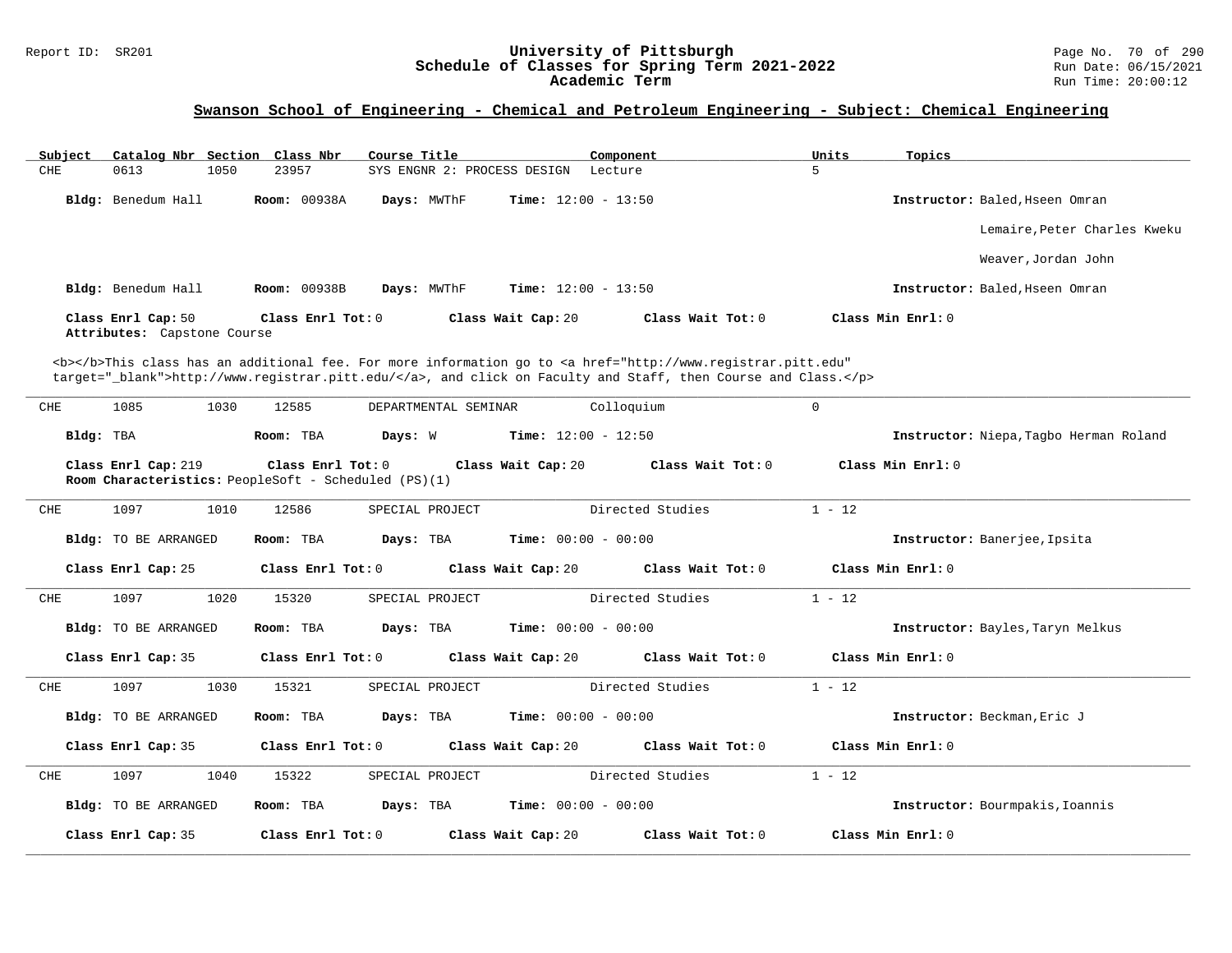#### Report ID: SR201 **University of Pittsburgh** Page No. 71 of 290 **Schedule of Classes for Spring Term 2021-2022** Run Date: 06/15/2021 **Academic Term** Run Time: 20:00:12

### **Swanson School of Engineering - Chemical and Petroleum Engineering - Subject: Chemical Engineering**

|     | Subject Catalog Nbr Section Class Nbr | Course Title                                                                                         |                 | Component                               | Units    | Topics                                |
|-----|---------------------------------------|------------------------------------------------------------------------------------------------------|-----------------|-----------------------------------------|----------|---------------------------------------|
| CHE | 1097<br>1050                          | 15323                                                                                                | SPECIAL PROJECT | Directed Studies                        | $1 - 12$ |                                       |
|     | Bldg: TO BE ARRANGED                  | Room: TBA $Days: TBA$ Time: $00:00 - 00:00$                                                          |                 |                                         |          | Instructor: Enick, Robert M           |
|     |                                       | Class Enrl Cap: 35 Class Enrl Tot: 0 Class Wait Cap: 20 Class Wait Tot: 0 Class Min Enrl: 0          |                 |                                         |          |                                       |
|     | CHE 1097                              | 1060 15324                                                                                           | SPECIAL PROJECT | Directed Studies                        | $1 - 12$ |                                       |
|     | Bldg: TO BE ARRANGED                  | Room: TBA $Days:$ TBA $Time: 00:00 - 00:00$                                                          |                 |                                         |          | Instructor: Federspiel, William       |
|     |                                       | Class Enrl Cap: 35 Class Enrl Tot: 0 Class Wait Cap: 20 Class Wait Tot: 0 Class Min Enrl: 0          |                 |                                         |          |                                       |
|     | CHE 1097                              | 1070 15325<br>SPECIAL PROJECT                                                                        |                 | Directed Studies                        | $1 - 12$ |                                       |
|     | Bldg: TO BE ARRANGED                  | Room: TBA $Days:$ TBA $Time: 00:00 - 00:00$                                                          |                 |                                         |          | Instructor: Fullerton Shirey, Susan K |
|     |                                       | Class Enrl Cap: 35 Class Enrl Tot: 0 Class Wait Cap: 20 Class Wait Tot: 0 Class Min Enrl: 0          |                 |                                         |          |                                       |
|     |                                       | CHE 1097 1080 15326 SPECIAL PROJECT                                                                  |                 | Directed Studies                        | $1 - 12$ |                                       |
|     | Bldg: TO BE ARRANGED                  | Room: TBA $Days:$ TBA $Time: 00:00 - 00:00$                                                          |                 |                                         |          | Instructor: Johnson, J Karl           |
|     |                                       | Class Enrl Cap: 35 Class Enrl Tot: 0 Class Wait Cap: 20 Class Wait Tot: 0 Class Min Enrl: 0          |                 |                                         |          |                                       |
|     | CHE 1097 1090 15327                   |                                                                                                      |                 | SPECIAL PROJECT Directed Studies 1 - 12 |          |                                       |
|     | Bldg: TO BE ARRANGED                  | Room: TBA $Days:$ TBA $Time: 00:00 - 00:00$                                                          |                 |                                         |          | Instructor: Keith, John A             |
|     |                                       | Class Enrl Cap: 35 Class Enrl Tot: 0 Class Wait Cap: 20 Class Wait Tot: 0 Class Min Enrl: 0          |                 |                                         |          |                                       |
| CHE | 1097<br>1100                          | 15328                                                                                                |                 | SPECIAL PROJECT Directed Studies 1 - 12 |          |                                       |
|     | Bldg: TO BE ARRANGED                  | Room: TBA $Days:$ TBA $Time: 00:00 - 00:00$                                                          |                 |                                         |          | Instructor: Kumta, Prashant N         |
|     |                                       | Class Enrl Cap: 35 Class Enrl Tot: 0 Class Wait Cap: 20 Class Wait Tot: 0 Class Min Enrl: 0          |                 |                                         |          |                                       |
|     |                                       | CHE 1097 1110 15329 SPECIAL PROJECT Directed Studies 1 - 12                                          |                 |                                         |          |                                       |
|     | Bldg: TO BE ARRANGED                  | Room: TBA $Days:$ TBA $Time: 00:00 - 00:00$                                                          |                 |                                         |          | Instructor: Li, Lei                   |
|     |                                       | Class Enrl Cap: 35 Class Enrl Tot: 0 Class Wait Cap: 20 Class Wait Tot: 0 Class Min Enrl: 0          |                 |                                         |          |                                       |
| CHE | 1097                                  | 1120 15330                                                                                           |                 | SPECIAL PROJECT Directed Studies        | $1 - 12$ |                                       |
|     | Bldg: TO BE ARRANGED                  | Room: TBA $\rule{1em}{0.15mm}$ Days: TBA Time: $00:00 - 00:00$                                       |                 |                                         |          | Instructor: Little, Steven R          |
|     |                                       | Class Enrl Cap: 35 $\qquad$ Class Enrl Tot: 0 $\qquad$ Class Wait Cap: 20 $\qquad$ Class Wait Tot: 0 |                 |                                         |          | Class Min Enrl: 0                     |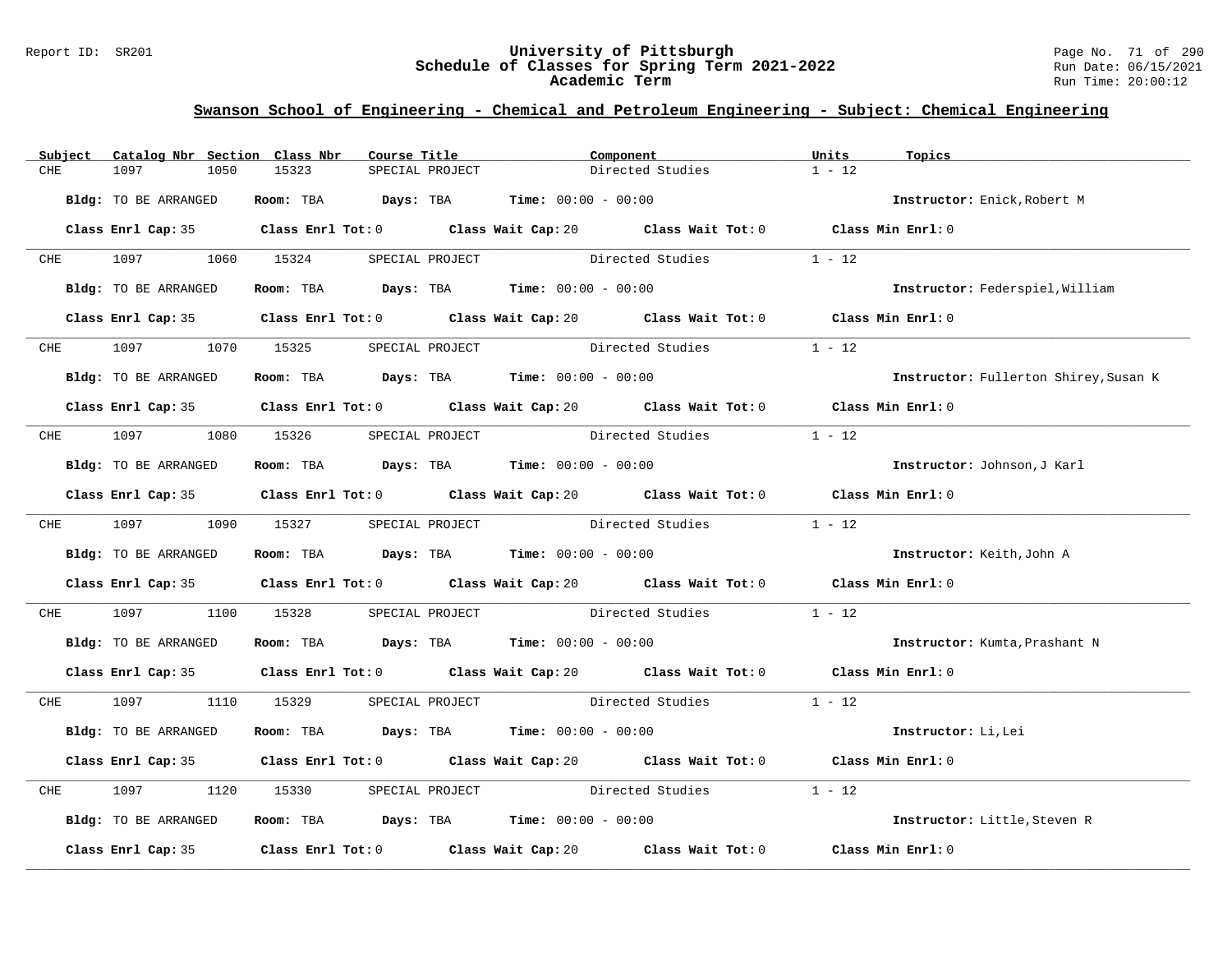| CHE |            | 1097                                | 1130 | 15331 | SPECIAL PROJECT |                                             | Directed Studies                                                          | $1 - 12$                                                                                    |
|-----|------------|-------------------------------------|------|-------|-----------------|---------------------------------------------|---------------------------------------------------------------------------|---------------------------------------------------------------------------------------------|
|     |            | Bldg: TO BE ARRANGED                |      |       |                 | Room: TBA $Days:$ TBA $Time: 00:00 - 00:00$ |                                                                           | Instructor: McKone, James R                                                                 |
|     |            |                                     |      |       |                 |                                             |                                                                           | Class Enrl Cap: 35 Class Enrl Tot: 0 Class Wait Cap: 20 Class Wait Tot: 0 Class Min Enrl: 0 |
|     |            | CHE 1097 1140 15332                 |      |       |                 |                                             | SPECIAL PROJECT Directed Studies 1 - 12                                   |                                                                                             |
|     |            | Bldg: TO BE ARRANGED                |      |       |                 | Room: TBA $Days:$ TBA Time: $00:00 - 00:00$ |                                                                           | Instructor: Niepa, Tagbo Herman Roland                                                      |
|     |            |                                     |      |       |                 |                                             |                                                                           | Class Enrl Cap: 35 Class Enrl Tot: 0 Class Wait Cap: 20 Class Wait Tot: 0 Class Min Enrl: 0 |
|     |            |                                     |      |       |                 |                                             | CHE 1097 1150 15333 SPECIAL PROJECT Directed Studies 1 - 12               |                                                                                             |
|     |            | Bldg: TO BE ARRANGED                |      |       |                 | Room: TBA Days: TBA Time: $00:00 - 00:00$   |                                                                           | Instructor: Parker, Robert S                                                                |
|     |            |                                     |      |       |                 |                                             |                                                                           | Class Enrl Cap: 35 Class Enrl Tot: 0 Class Wait Cap: 20 Class Wait Tot: 0 Class Min Enrl: 0 |
|     |            | CHE 1097 1160 15334 SPECIAL PROJECT |      |       |                 |                                             | Directed Studies                                                          | $1 - 12$                                                                                    |
|     |            | Bldg: TO BE ARRANGED                |      |       |                 | Room: TBA $Days:$ TBA $Time: 00:00 - 00:00$ |                                                                           | Instructor: Shoemaker, Jason Edward                                                         |
|     |            |                                     |      |       |                 |                                             |                                                                           | Class Enrl Cap: 35 Class Enrl Tot: 0 Class Wait Cap: 20 Class Wait Tot: 0 Class Min Enrl: 0 |
|     |            |                                     |      |       |                 |                                             | CHE 1097 1170 15335 SPECIAL PROJECT Directed Studies 1 - 12               |                                                                                             |
|     |            | Bldg: TO BE ARRANGED                |      |       |                 | Room: TBA $Days:$ TBA $Time: 00:00 - 00:00$ |                                                                           | Instructor: Velankar, Sachin Shankar                                                        |
|     |            |                                     |      |       |                 |                                             |                                                                           | Class Enrl Cap: 35 Class Enrl Tot: 0 Class Wait Cap: 20 Class Wait Tot: 0 Class Min Enrl: 0 |
|     |            |                                     |      |       |                 |                                             | CHE 1097 1180 15336 SPECIAL PROJECT Directed Studies 1 - 12               |                                                                                             |
|     |            | Bldg: TO BE ARRANGED                |      |       |                 | Room: TBA $Days:$ TBA $Time: 00:00 - 00:00$ |                                                                           | Instructor: Veser, Goetz                                                                    |
|     |            |                                     |      |       |                 |                                             |                                                                           | Class Enrl Cap: 35 Class Enrl Tot: 0 Class Wait Cap: 20 Class Wait Tot: 0 Class Min Enrl: 0 |
|     | <b>CHE</b> | 1097 1190 21792                     |      |       |                 |                                             | SPECIAL PROJECT Directed Studies                                          | $1 - 12$                                                                                    |
|     |            | Bldg: TO BE ARRANGED                |      |       |                 | Room: TBA $Days:$ TBA $Time: 00:00 - 00:00$ |                                                                           | Instructor: Wilmer, Christopher Eli                                                         |
|     |            |                                     |      |       |                 |                                             |                                                                           | Class Enrl Cap: 35 Class Enrl Tot: 0 Class Wait Cap: 20 Class Wait Tot: 0 Class Min Enrl: 0 |
|     |            | CHE 1097 1200 21793 SPECIAL PROJECT |      |       |                 |                                             | Directed Studies 1 - 12                                                   |                                                                                             |
|     |            | Bldg: TO BE ARRANGED                |      |       |                 | Room: TBA $Days:$ TBA $Time: 00:00 - 00:00$ |                                                                           | Instructor: Yang, Judith Chun-Hsu                                                           |
|     |            |                                     |      |       |                 |                                             |                                                                           | Class Enrl Cap: 35 Class Enrl Tot: 0 Class Wait Cap: 20 Class Wait Tot: 0 Class Min Enrl: 0 |
|     |            |                                     |      |       |                 |                                             | CHE 1097 1210 21794 SPECIAL PROJECT Directed Studies 1 - 12               |                                                                                             |
|     |            | Bldg: TO BE ARRANGED                |      |       |                 | Room: TBA $Days:$ TBA $Time: 00:00 - 00:00$ |                                                                           | Instructor: McCarthy, Joseph John                                                           |
|     |            |                                     |      |       |                 |                                             | Class Enrl Cap: 35 Class Enrl Tot: 0 Class Wait Cap: 20 Class Wait Tot: 0 | Class Min Enrl: 0                                                                           |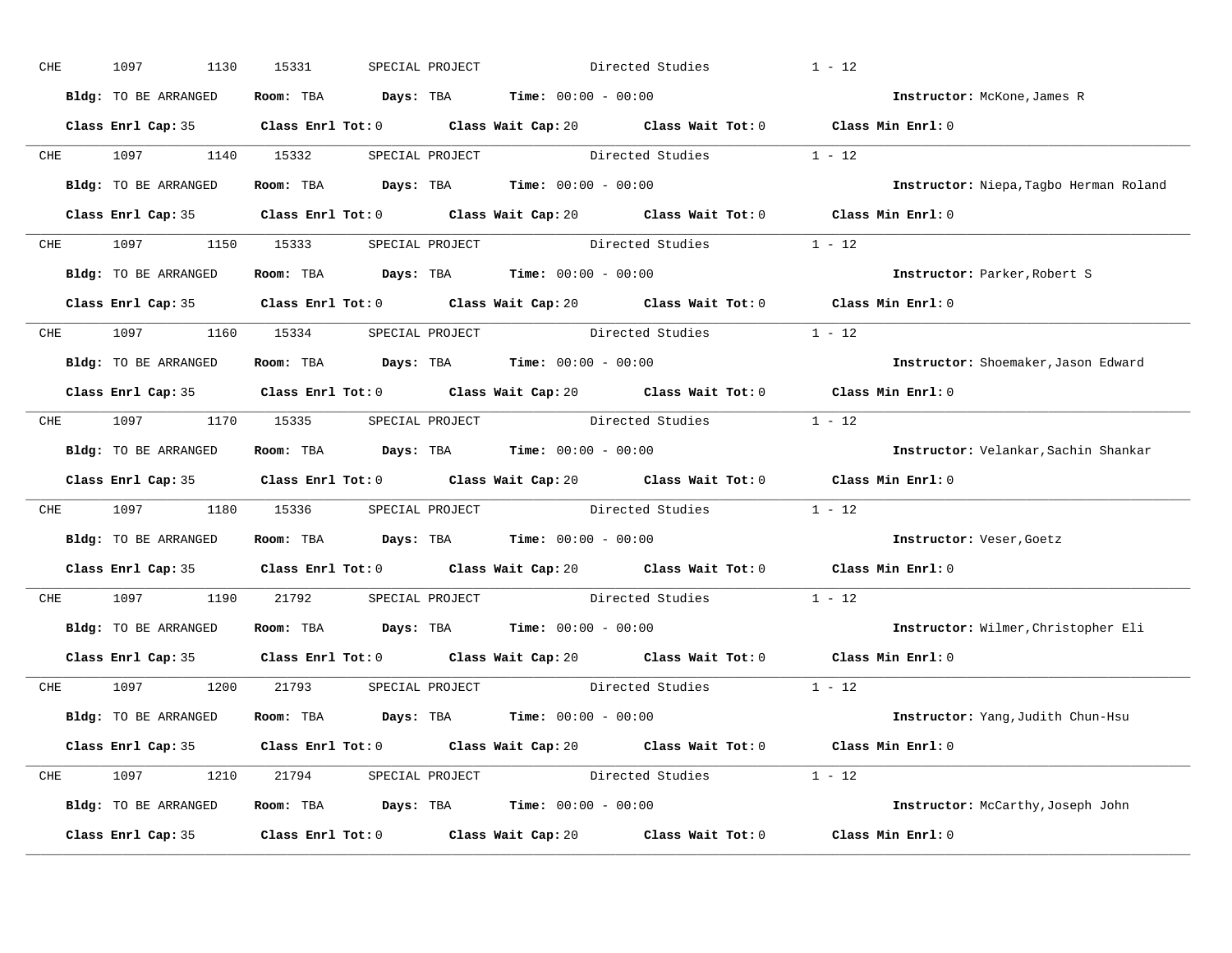#### Report ID: SR201 **University of Pittsburgh** Page No. 73 of 290 **Schedule of Classes for Spring Term 2021-2022** Run Date: 06/15/2021 **Academic Term** Run Time: 20:00:12

| Subject     | Catalog Nbr Section Class Nbr |      |                     | Course Title |                          |                                                                                                       | Component         | Units          | Topics                                 |
|-------------|-------------------------------|------|---------------------|--------------|--------------------------|-------------------------------------------------------------------------------------------------------|-------------------|----------------|----------------------------------------|
| <b>CHE</b>  | 1097                          | 1220 | 22557               |              | SPECIAL PROJECT          |                                                                                                       | Directed Studies  | $1 - 12$       |                                        |
|             | Bldg: TO BE ARRANGED          |      | Room: TBA           | Days: TBA    |                          | <b>Time:</b> $00:00 - 00:00$                                                                          |                   |                | Instructor: Rodriquez, Joaquin         |
|             | Class Enrl Cap: 35            |      | Class Enrl Tot: 0   |              |                          | Class Wait Cap: 20                                                                                    | Class Wait Tot: 0 |                | Class Min Enrl: 0                      |
| CHE         | 1097                          | 1225 | 22558               |              | SPECIAL PROJECT          |                                                                                                       | Directed Studies  | $1 - 12$       |                                        |
|             | Bldg: TO BE ARRANGED          |      | Room: TBA           | Days: TBA    |                          | <b>Time:</b> $00:00 - 00:00$                                                                          |                   |                | Instructor: Leu, Paul W                |
|             | Class Enrl Cap: 35            |      | Class Enrl Tot: 0   |              |                          | Class Wait Cap: 20                                                                                    | Class Wait Tot: 0 |                | Class Min Enrl: 0                      |
| ${\rm CHE}$ | 1097                          | 1230 | 22559               |              | SPECIAL PROJECT          |                                                                                                       | Directed Studies  | $1 - 12$       |                                        |
|             | Bldg: TO BE ARRANGED          |      | Room: TBA           | Days: TBA    |                          | <b>Time:</b> $00:00 - 00:00$                                                                          |                   |                | Instructor: Wagner, William R          |
|             | Class Enrl Cap: 35            |      | Class Enrl Tot: 0   |              |                          | Class Wait Cap: 20                                                                                    | Class Wait Tot: 0 |                | Class Min Enrl: 0                      |
| CHE         | 1097                          | 1235 | 22560               |              | SPECIAL PROJECT          |                                                                                                       | Directed Studies  | $1 - 12$       |                                        |
|             | Bldg: TO BE ARRANGED          |      | Room: TBA           | Days: TBA    |                          | <b>Time:</b> $00:00 - 00:00$                                                                          |                   |                | Instructor: Bedewy, Mostafa M          |
|             | Class Enrl Cap: 35            |      | Class Enrl Tot: 0   |              |                          | Class Wait Cap: 20                                                                                    | Class Wait Tot: 0 |                | Class Min Enrl: 0                      |
| CHE         | 1290                          | 1010 | 28903               |              |                          | DIFFT EQUATIONS CHEMICAL ENGR Lecture                                                                 |                   | $\overline{3}$ |                                        |
|             | Bldg: Benedum Hall            |      | <b>Room: 00938B</b> | Days: MWF    |                          | <b>Time:</b> $10:00 - 10:50$                                                                          |                   |                | Instructor: Banerjee, Ipsita           |
|             |                               |      |                     |              |                          |                                                                                                       |                   |                | Nagarajan, Anantha Venkataraman        |
|             | Bldg: Benedum Hall            |      | <b>Room: 00938A</b> | Days: MWF    |                          | <b>Time:</b> $10:00 - 10:50$                                                                          |                   |                | Instructor: Banerjee, Ipsita           |
|             |                               |      |                     |              |                          |                                                                                                       |                   |                | Nagarajan, Anantha Venkataraman        |
|             | Class Enrl Cap: 40            |      | Class Enrl Tot: 0   |              |                          | Class Wait Cap: 20                                                                                    | Class Wait Tot: 0 |                | Class Min Enrl: 0                      |
| CHE         | 1533                          | 1080 | 26599               |              | CONTROLLED DRUG DELIVERY |                                                                                                       | Lecture           | $\overline{3}$ |                                        |
|             | Bldg: Benedum Hall            |      | <b>Room: 00309</b>  | Days: TuTh   |                          | $Time: 14:30 - 15:45$                                                                                 |                   |                | Instructor: Fedorchak, Morgan Virginia |
|             | Class Enrl Cap: 15            |      | Class Enrl Tot: 0   |              |                          | Class Wait Cap: 10<br><b>Combined Section ID:</b> $0955$ (CHE 1533/BIOENG 1533) - BIOENG 1533(#26603) | Class Wait Tot: 0 |                | Class Min Enrl: 0                      |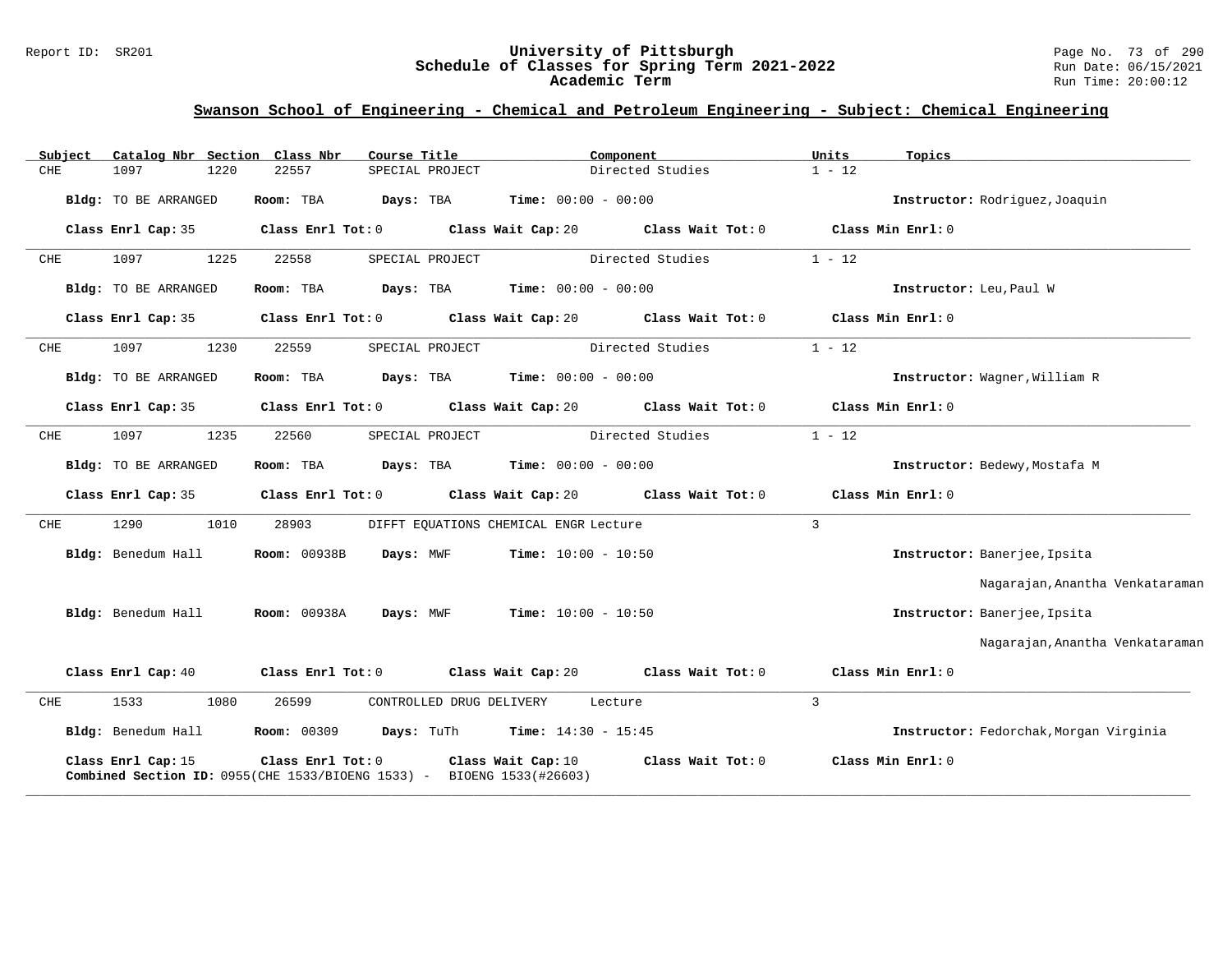#### Report ID: SR201 **University of Pittsburgh** Page No. 74 of 290 **Schedule of Classes for Spring Term 2021-2022** Run Date: 06/15/2021 **Academic Term** Run Time: 20:00:12

| Subject |                      | Catalog Nbr Section Class Nbr                                                              | Course Title     |                                       | Component                                                                                          | Units             | Topics                              |
|---------|----------------------|--------------------------------------------------------------------------------------------|------------------|---------------------------------------|----------------------------------------------------------------------------------------------------|-------------------|-------------------------------------|
| CHE     | 2016                 | 1080<br>17888                                                                              |                  | FUNDM PRIN BIDEGRBL METLC ALLYLecture |                                                                                                    | $\mathcal{L}$     |                                     |
|         | Bldg: Benedum Hall   | <b>Room: 00312</b>                                                                         | Days: MW         | <b>Time:</b> $15:00 - 16:15$          |                                                                                                    |                   | Instructor: Kumta, Prashant N       |
|         | Class Enrl Cap: 8    | Class Enrl Tot: 0<br>Combined Section ID: 0873(BIOENG 2016/CHE 2016) - BIOENG 2016(#17887) |                  | Class Wait Cap: 0                     | Class Wait $Tot: 0$                                                                                | Class Min Enrl: 0 |                                     |
| CHE     | 2101                 | 1010<br>26371                                                                              |                  | FUNDAMENTALS OF THERMODYNAMICSLecture |                                                                                                    | 3                 |                                     |
|         | Bldg: Benedum Hall   | <b>Room: 00938A</b>                                                                        | Days: TuTh       | <b>Time:</b> $16:00 - 17:15$          |                                                                                                    |                   | Instructor: Bourmpakis, Ioannis     |
|         | Bldg: Benedum Hall   | Room: 00938B                                                                               | Days: TuTh       | <b>Time:</b> $16:00 - 17:15$          |                                                                                                    |                   | Instructor: Bourmpakis, Ioannis     |
|         | Class Enrl Cap: 40   | Class Enrl Tot: 0                                                                          |                  | Class Wait Cap: 0                     | Class Wait Tot: 0                                                                                  |                   | Class Min Enrl: 0                   |
| CHE     | 2475                 | 1080<br>29889                                                                              |                  | STAT & COMP METH FOR SYS BIO Lecture  |                                                                                                    | $\mathbf{3}$      |                                     |
|         | Bldg: Benedum Hall   | Room: 00309                                                                                | Days: MW         | <b>Time:</b> $15:00 - 16:15$          |                                                                                                    |                   | Instructor: Shoemaker, Jason Edward |
|         | Class Enrl Cap: 35   | Class Enrl Tot: 0                                                                          |                  | Class Wait Cap: 0                     | Class Wait Tot: 0                                                                                  |                   | Class Min Enrl: 0                   |
| CHE     | 2811                 | 1030<br>12819                                                                              |                  | BIOMATRL & BIOCOMPATIBILITY Lecture   |                                                                                                    | $\mathbf{3}$      |                                     |
|         | Bldg: Benedum Hall   | <b>Room: 00G30</b>                                                                         | Days: TuTh       | <b>Time:</b> $11:00 - 12:15$          |                                                                                                    |                   | Instructor: Wagner, William R       |
|         |                      |                                                                                            |                  |                                       |                                                                                                    |                   | Mars, Wendy Michelle                |
|         |                      |                                                                                            |                  |                                       |                                                                                                    |                   | Bytzura, Amanda M                   |
|         | Class Enrl Cap: 10   | Class Enrl Tot: 0<br>Room Characteristics: PeopleSoft - Scheduled (PS)(1)                  |                  | Class Wait Cap: 0                     | Class Wait Tot: 0                                                                                  |                   | Class Min $Enrl: 0$                 |
|         |                      |                                                                                            |                  |                                       | Combined Section ID: 0192(BIOENG/2810/CHE/2811/MSCMP/277)- BIOENG 2810(#12713), MSCMP 2770(#17339) |                   |                                     |
| CHE     | 2910                 | 1010<br>12587                                                                              | SPECIAL PROJECTS |                                       | Independent Study                                                                                  | $1 - 12$          |                                     |
|         | Bldg: TO BE ARRANGED | Room: TBA                                                                                  | Days: TBA        | <b>Time:</b> $00:00 - 00:00$          |                                                                                                    |                   | Instructor: Banerjee, Ipsita        |
|         | Class Enrl Cap: 15   | Class Enrl Tot: 0                                                                          |                  | Class Wait Cap: 0                     | Class Wait Tot: 0                                                                                  |                   | Class Min Enrl: 0                   |
| CHE     | 2910                 | 1020<br>15337                                                                              | SPECIAL PROJECTS |                                       | Independent Study                                                                                  | $1 - 12$          |                                     |
|         | Bldg: TO BE ARRANGED | Room: TBA                                                                                  | Days: TBA        | <b>Time:</b> $00:00 - 00:00$          |                                                                                                    |                   | Instructor: Beckman, Eric J         |
|         | Class Enrl Cap: 35   | Class Enrl Tot: 0                                                                          |                  | Class Wait Cap: 0                     | Class Wait Tot: 0                                                                                  |                   | Class Min Enrl: 0                   |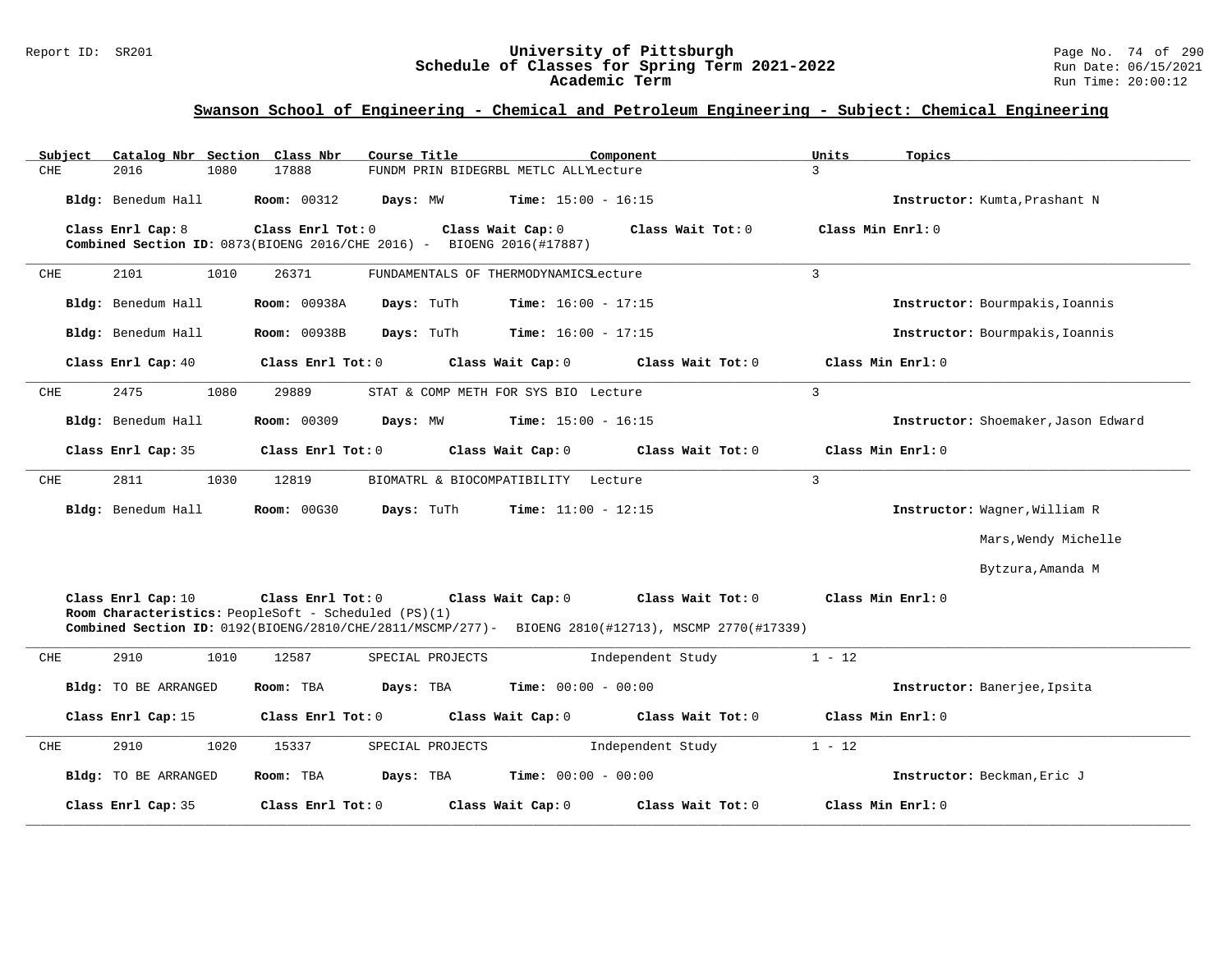#### Report ID: SR201 **University of Pittsburgh** Page No. 75 of 290 **Schedule of Classes for Spring Term 2021-2022** Run Date: 06/15/2021 **Academic Term** Run Time: 20:00:12

| Subject    | Catalog Nbr Section Class Nbr | Course Title                                                                                        |                  | Component        |                   | Units             | Topics                          |
|------------|-------------------------------|-----------------------------------------------------------------------------------------------------|------------------|------------------|-------------------|-------------------|---------------------------------|
| CHE        | 2910<br>1030                  | 15338                                                                                               | SPECIAL PROJECTS |                  | Independent Study | $1 - 12$          |                                 |
|            | Bldg: TO BE ARRANGED          | Room: TBA $Days: TBA$ Time: $00:00 - 00:00$                                                         |                  |                  |                   |                   | Instructor: Keith, John A       |
|            |                               | Class Enrl Cap: 35 Class Enrl Tot: 0 Class Wait Cap: 0 Class Wait Tot: 0 Class Min Enrl: 0          |                  |                  |                   |                   |                                 |
| <b>CHE</b> | 2910                          | 1040 15339                                                                                          |                  | SPECIAL PROJECTS | Independent Study | $1 - 12$          |                                 |
|            | Bldg: TO BE ARRANGED          | Room: TBA $Days:$ TBA $Time: 00:00 - 00:00$                                                         |                  |                  |                   |                   | Instructor: Enick, Robert M     |
|            |                               | Class Enrl Cap: 35 Class Enrl Tot: 0 Class Wait Cap: 0 Class Wait Tot: 0 Class Min Enrl: 0          |                  |                  |                   |                   |                                 |
| CHE        | 2910 7                        | 1050 15340 SPECIAL PROJECTS                                                                         |                  |                  | Independent Study | $1 - 12$          |                                 |
|            | Bldg: TO BE ARRANGED          | Room: TBA $Days:$ TBA $Time: 00:00 - 00:00$                                                         |                  |                  |                   |                   | Instructor: Federspiel, William |
|            |                               | Class Enrl Cap: 35 Class Enrl Tot: 0 Class Wait Cap: 0 Class Wait Tot: 0 Class Min Enrl: 0          |                  |                  |                   |                   |                                 |
|            |                               | CHE 2910 1060 15341 SPECIAL PROJECTS Independent Study                                              |                  |                  |                   | $1 - 12$          |                                 |
|            | Bldg: TO BE ARRANGED          | Room: TBA $Days:$ TBA $Time: 00:00 - 00:00$                                                         |                  |                  |                   |                   | Instructor: McKone, James R     |
|            |                               | Class Enrl Cap: 35 Class Enrl Tot: 0 Class Wait Cap: 0 Class Wait Tot: 0 Class Min Enrl: 0          |                  |                  |                   |                   |                                 |
|            |                               | CHE 2910 1070 15342 SPECIAL PROJECTS Independent Study 1 - 12                                       |                  |                  |                   |                   |                                 |
|            | Bldg: TO BE ARRANGED          | Room: TBA $\rule{1em}{0.15mm}$ Days: TBA $\rule{1.5mm}{0.15mm}$ Time: $00:00 - 00:00$               |                  |                  |                   |                   | Instructor: Johnson, J Karl     |
|            |                               | Class Enrl Cap: 35 Class Enrl Tot: 0 Class Wait Cap: 0 Class Wait Tot: 0 Class Min Enrl: 0          |                  |                  |                   |                   |                                 |
| CHE        | 2910                          | 1080 15343 SPECIAL PROJECTS 1ndependent Study 1 - 12                                                |                  |                  |                   |                   |                                 |
|            | Bldg: TO BE ARRANGED          | Room: TBA $Days:$ TBA $Time: 00:00 - 00:00$                                                         |                  |                  |                   |                   | Instructor: Kumta, Prashant N   |
|            |                               | Class Enrl Cap: 35 Class Enrl Tot: 0 Class Wait Cap: 0 Class Wait Tot: 0 Class Min Enrl: 0          |                  |                  |                   |                   |                                 |
| <b>CHE</b> | 2910                          | 1090 15344 SPECIAL PROJECTS 1ndependent Study 1 - 12                                                |                  |                  |                   |                   |                                 |
|            | Bldg: TO BE ARRANGED          | Room: TBA $Days:$ TBA $Time: 00:00 - 00:00$                                                         |                  |                  |                   |                   | Instructor: Li, Lei             |
|            |                               | Class Enrl Cap: 35 Class Enrl Tot: 0 Class Wait Cap: 0 Class Wait Tot: 0 Class Min Enrl: 0          |                  |                  |                   |                   |                                 |
| CHE        | 2910                          | 1100 15345 SPECIAL PROJECTS 1ndependent Study                                                       |                  |                  |                   | $1 - 12$          |                                 |
|            | Bldg: TO BE ARRANGED          | Room: TBA $\rule{1em}{0.15mm}$ Days: TBA $\rule{1.15mm}{0.15mm}$ Time: $00:00 - 00:00$              |                  |                  |                   |                   | Instructor: Little, Steven R    |
|            |                               | Class Enrl Cap: 35 $\qquad$ Class Enrl Tot: 0 $\qquad$ Class Wait Cap: 0 $\qquad$ Class Wait Tot: 0 |                  |                  |                   | Class Min Enrl: 0 |                                 |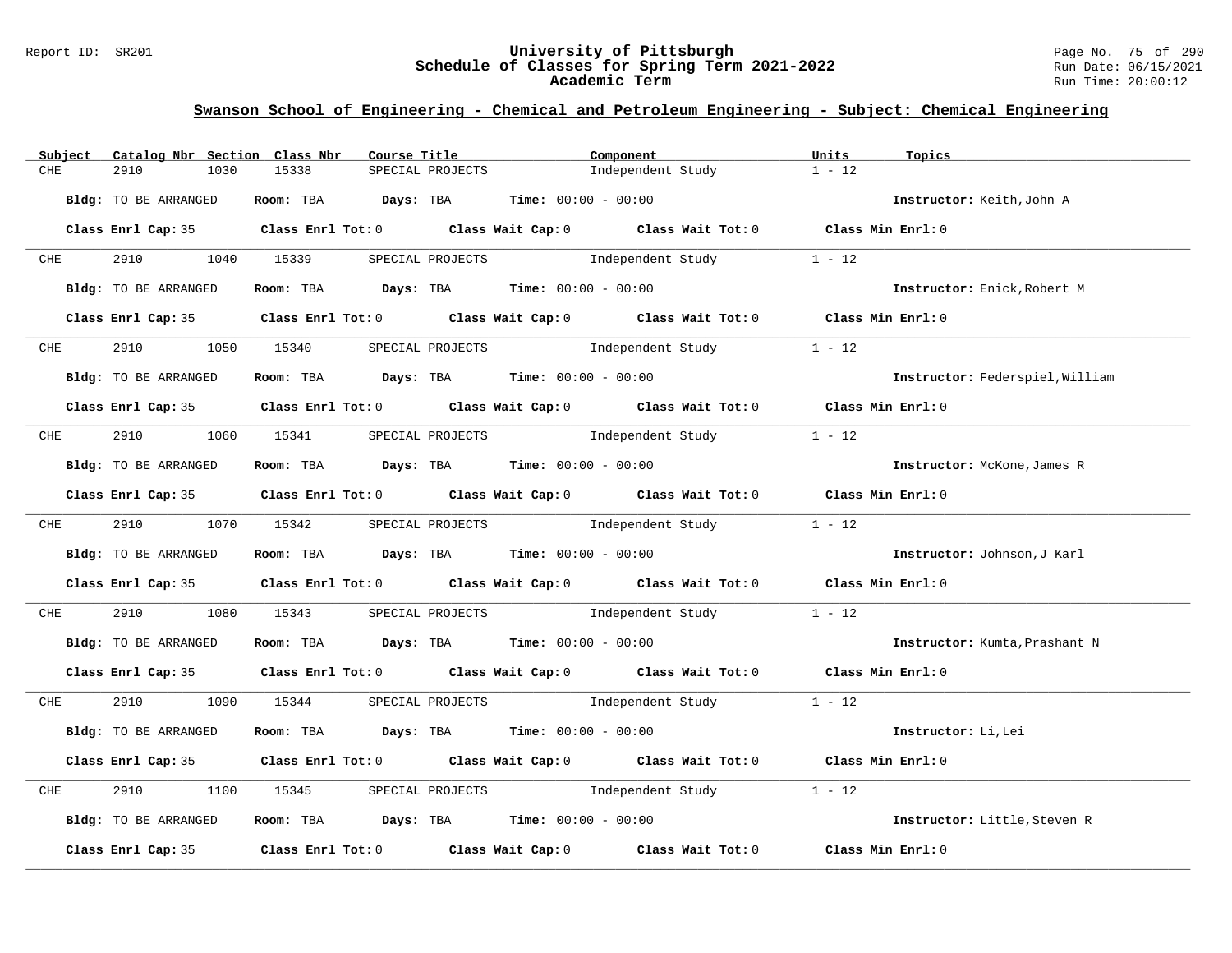| CHE        | 2910<br>1110                     | 15346 | SPECIAL PROJECTS |                                                                | Independent Study                                                                                   | $1 - 12$                                                                                   |
|------------|----------------------------------|-------|------------------|----------------------------------------------------------------|-----------------------------------------------------------------------------------------------------|--------------------------------------------------------------------------------------------|
|            | Bldg: TO BE ARRANGED             |       |                  | Room: TBA $Days:$ TBA $Time: 00:00 - 00:00$                    |                                                                                                     | Instructor: Granite, Evan J                                                                |
|            |                                  |       |                  |                                                                |                                                                                                     | Class Enrl Cap: 35 Class Enrl Tot: 0 Class Wait Cap: 0 Class Wait Tot: 0 Class Min Enrl: 0 |
|            |                                  |       |                  |                                                                | CHE 2910 1120 15347 SPECIAL PROJECTS Independent Study 1 - 12                                       |                                                                                            |
|            | Bldg: TO BE ARRANGED             |       |                  | Room: TBA $Days:$ TBA Time: $00:00 - 00:00$                    |                                                                                                     | Instructor: McCarthy, Joseph John                                                          |
|            |                                  |       |                  |                                                                |                                                                                                     | Class Enrl Cap: 35 Class Enrl Tot: 0 Class Wait Cap: 0 Class Wait Tot: 0 Class Min Enrl: 0 |
|            |                                  |       |                  |                                                                | CHE 2910 1130 15348 SPECIAL PROJECTS Independent Study 1 - 12                                       |                                                                                            |
|            | Bldg: TO BE ARRANGED             |       |                  | Room: TBA $Days:$ TBA $Time: 00:00 - 00:00$                    |                                                                                                     | Instructor: Bourmpakis, Ioannis                                                            |
|            |                                  |       |                  |                                                                |                                                                                                     | Class Enrl Cap: 35 Class Enrl Tot: 0 Class Wait Cap: 0 Class Wait Tot: 0 Class Min Enrl: 0 |
|            |                                  |       |                  |                                                                | CHE 2910 1140 15349 SPECIAL PROJECTS Independent Study 1 - 12                                       |                                                                                            |
|            | Bldg: TO BE ARRANGED             |       |                  | Room: TBA $Days:$ TBA $Time: 00:00 - 00:00$                    |                                                                                                     | Instructor: Morsi, Badie I                                                                 |
|            |                                  |       |                  |                                                                |                                                                                                     | Class Enrl Cap: 35 Class Enrl Tot: 0 Class Wait Cap: 0 Class Wait Tot: 0 Class Min Enrl: 0 |
|            |                                  |       |                  |                                                                | CHE 2910 1150 15350 SPECIAL PROJECTS Independent Study 1 - 12                                       |                                                                                            |
|            | Bldg: TO BE ARRANGED             |       |                  | Room: TBA $Days:$ TBA $Time:$ $00:00 - 00:00$                  |                                                                                                     | Instructor: Parker, Robert S                                                               |
|            |                                  |       |                  |                                                                |                                                                                                     | Class Enrl Cap: 35 Class Enrl Tot: 0 Class Wait Cap: 0 Class Wait Tot: 0 Class Min Enrl: 0 |
| <b>CHE</b> |                                  |       |                  |                                                                | 2910 1160 15351 SPECIAL PROJECTS Independent Study 1 - 12                                           |                                                                                            |
|            | Bldg: TO BE ARRANGED             |       |                  | Room: TBA $Days:$ TBA $Time: 00:00 - 00:00$                    |                                                                                                     | Instructor: Velankar, Sachin Shankar                                                       |
|            |                                  |       |                  |                                                                | Class Enrl Cap: 35 $\qquad$ Class Enrl Tot: 0 $\qquad$ Class Wait Cap: 0 $\qquad$ Class Wait Tot: 0 | Class Min Enrl: 0                                                                          |
| <b>CHE</b> | 2910 1170 15352 SPECIAL PROJECTS |       |                  |                                                                | Independent Study 1 - 12                                                                            |                                                                                            |
|            | Bldg: TO BE ARRANGED             |       |                  | Room: TBA $Days: TBA$ Time: $00:00 - 00:00$                    |                                                                                                     | Instructor: Veser, Goetz                                                                   |
|            |                                  |       |                  |                                                                |                                                                                                     | Class Enrl Cap: 35 Class Enrl Tot: 0 Class Wait Cap: 0 Class Wait Tot: 0 Class Min Enrl: 0 |
|            |                                  |       |                  |                                                                | CHE 2910 1180 15353 SPECIAL PROJECTS Independent Study 1 - 12                                       |                                                                                            |
|            | Bldg: TO BE ARRANGED             |       |                  | Room: TBA $\rule{1em}{0.15mm}$ Days: TBA Time: $00:00 - 00:00$ |                                                                                                     | Instructor: Yang, Judith Chun-Hsu                                                          |
|            |                                  |       |                  |                                                                |                                                                                                     | Class Enrl Cap: 35 Class Enrl Tot: 0 Class Wait Cap: 0 Class Wait Tot: 0 Class Min Enrl: 0 |
|            |                                  |       |                  |                                                                | CHE 2910 1190 21795 SPECIAL PROJECTS Independent Study 1 - 12                                       |                                                                                            |
|            | Bldg: TO BE ARRANGED             |       |                  | Room: TBA $\rule{1em}{0.15mm}$ Days: TBA Time: $00:00 - 00:00$ |                                                                                                     | Instructor: Wilmer, Christopher Eli                                                        |
|            |                                  |       |                  |                                                                | Class Enrl Cap: 35 $\qquad$ Class Enrl Tot: 0 $\qquad$ Class Wait Cap: 0 $\qquad$ Class Wait Tot: 0 | Class Min Enrl: 0                                                                          |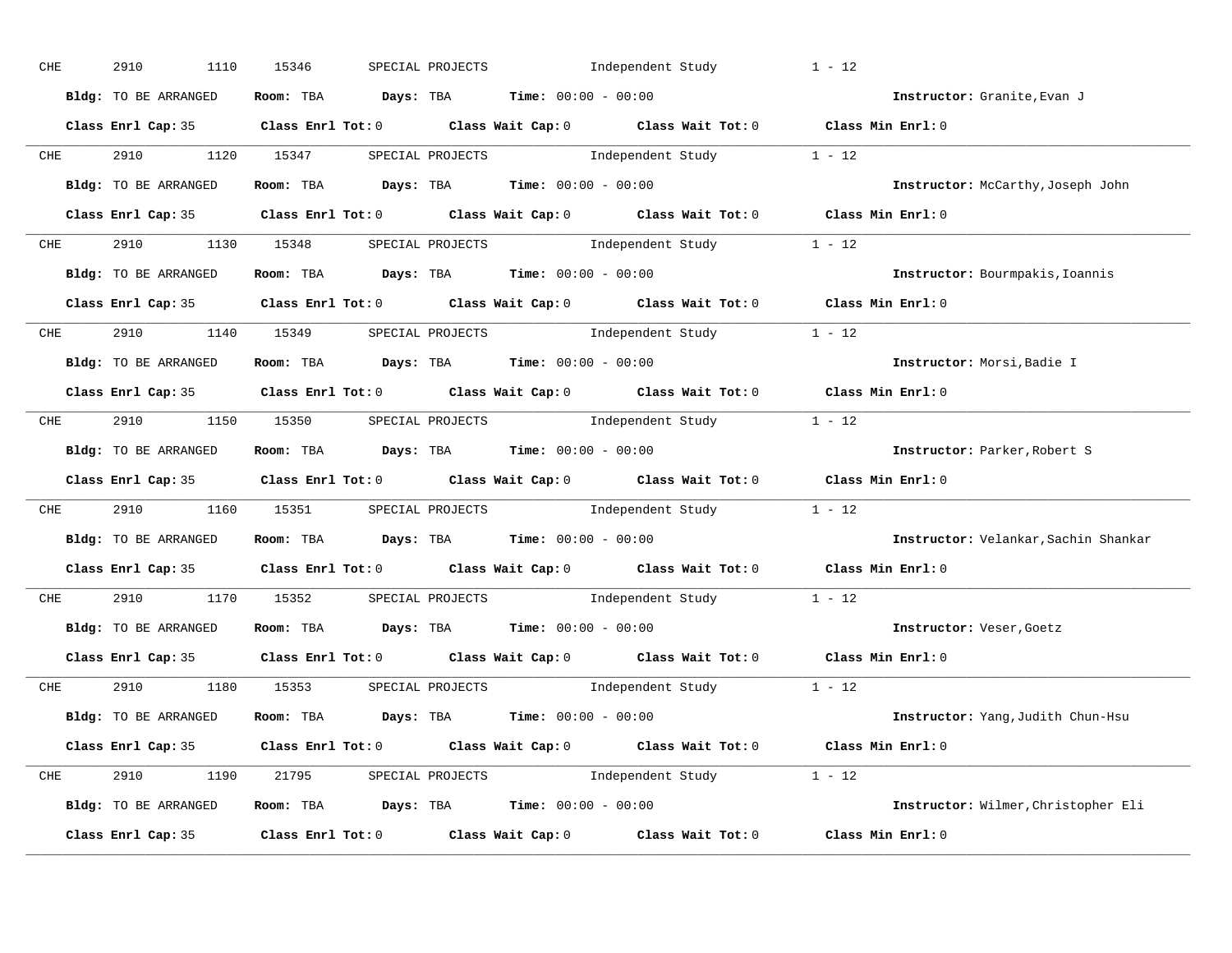#### Report ID: SR201 **University of Pittsburgh** Page No. 77 of 290 **Schedule of Classes for Spring Term 2021-2022** Run Date: 06/15/2021 **Academic Term** Run Time: 20:00:12

| Subject    | Catalog Nbr Section Class Nbr | Course Title                                |                  | Component                                                                                           | Units<br>Topics                  |                                        |
|------------|-------------------------------|---------------------------------------------|------------------|-----------------------------------------------------------------------------------------------------|----------------------------------|----------------------------------------|
| CHE        | 2910<br>1200                  | 21796                                       | SPECIAL PROJECTS | Independent Study                                                                                   | $1 - 12$                         |                                        |
|            | Bldg: TO BE ARRANGED          | Room: TBA Days: TBA                         |                  | <b>Time:</b> $00:00 - 00:00$                                                                        | Instructor: Klinzing, George E   |                                        |
|            |                               |                                             |                  | Class Enrl Cap: 35 Class Enrl Tot: 0 Class Wait Cap: 0 Class Wait Tot: 0 Class Min Enrl: 0          |                                  |                                        |
| <b>CHE</b> | 2910<br>1210                  | 21797                                       |                  | SPECIAL PROJECTS and independent Study                                                              | $1 - 12$                         |                                        |
|            | Bldg: TO BE ARRANGED          | Room: TBA $Days:$ TBA $Time: 00:00 - 00:00$ |                  |                                                                                                     | Instructor: Shannon, Schohn L    |                                        |
|            |                               |                                             |                  | Class Enrl Cap: 35 Class Enrl Tot: 0 Class Wait Cap: 0 Class Wait Tot: 0 Class Min Enrl: 0          |                                  |                                        |
| <b>CHE</b> | 2910<br>1220                  | 22561                                       | SPECIAL PROJECTS | Independent Study                                                                                   | $1 - 12$                         |                                        |
|            | Bldg: TO BE ARRANGED          | Room: TBA $Days:$ TBA $Time: 00:00 - 00:00$ |                  |                                                                                                     |                                  | Instructor: Fullerton Shirey, Susan K  |
|            |                               |                                             |                  | Class Enrl Cap: 35 Class Enrl Tot: 0 Class Wait Cap: 0 Class Wait Tot: 0 Class Min Enrl: 0          |                                  |                                        |
| CHE        | 2910<br>1225                  | 22562                                       | SPECIAL PROJECTS | Independent Study                                                                                   | $1 - 12$                         |                                        |
|            | Bldg: TO BE ARRANGED          | Room: TBA $Days:$ TBA $Time: 00:00 - 00:00$ |                  |                                                                                                     |                                  | Instructor: Shoemaker, Jason Edward    |
|            |                               |                                             |                  | Class Enrl Cap: 35 Class Enrl Tot: 0 Class Wait Cap: 0 Class Wait Tot: 0 Class Min Enrl: 0          |                                  |                                        |
| <b>CHE</b> | 2910                          | 1230 22563                                  |                  | SPECIAL PROJECTS 1ndependent Study                                                                  | $1 - 12$                         |                                        |
|            | Bldg: TO BE ARRANGED          | Room: TBA $Days:$ TBA $Time: 00:00 - 00:00$ |                  |                                                                                                     | Instructor: Bayles, Taryn Melkus |                                        |
|            |                               |                                             |                  | Class Enrl Cap: 35 Class Enrl Tot: 0 Class Wait Cap: 0 Class Wait Tot: 0 Class Min Enrl: 0          |                                  |                                        |
| CHE        | 2910<br>1235                  | 22564                                       |                  | SPECIAL PROJECTS and independent Study                                                              | $1 - 12$                         |                                        |
|            | Bldg: TO BE ARRANGED          | Room: TBA $Days:$ TBA $Time: 00:00 - 00:00$ |                  |                                                                                                     |                                  | Instructor: Niepa, Tagbo Herman Roland |
|            |                               |                                             |                  | Class Enrl Cap: 35 Class Enrl Tot: 0 Class Wait Cap: 0 Class Wait Tot: 0 Class Min Enrl: 0          |                                  |                                        |
| <b>CHE</b> | 2910<br>1240                  | 22565                                       |                  | SPECIAL PROJECTS 1ndependent Study 1 - 12                                                           |                                  |                                        |
|            | Bldg: TO BE ARRANGED          | Room: TBA $Days:$ TBA $Time: 00:00 - 00:00$ |                  |                                                                                                     | Instructor: Iezzi, Andrew        |                                        |
|            |                               |                                             |                  | Class Enrl Cap: 35 Class Enrl Tot: 0 Class Wait Cap: 0 Class Wait Tot: 0 Class Min Enrl: 0          |                                  |                                        |
| CHE        | 2910<br>1245                  | 22566                                       | SPECIAL PROJECTS | Independent Study                                                                                   | $1 - 12$                         |                                        |
|            | Bldg: TO BE ARRANGED          | Room: TBA $Days:$ TBA $Time: 00:00 - 00:00$ |                  |                                                                                                     | Instructor: Staff                |                                        |
|            |                               |                                             |                  | Class Enrl Cap: 35 $\qquad$ Class Enrl Tot: 0 $\qquad$ Class Wait Cap: 0 $\qquad$ Class Wait Tot: 0 | Class Min Enrl: 0                |                                        |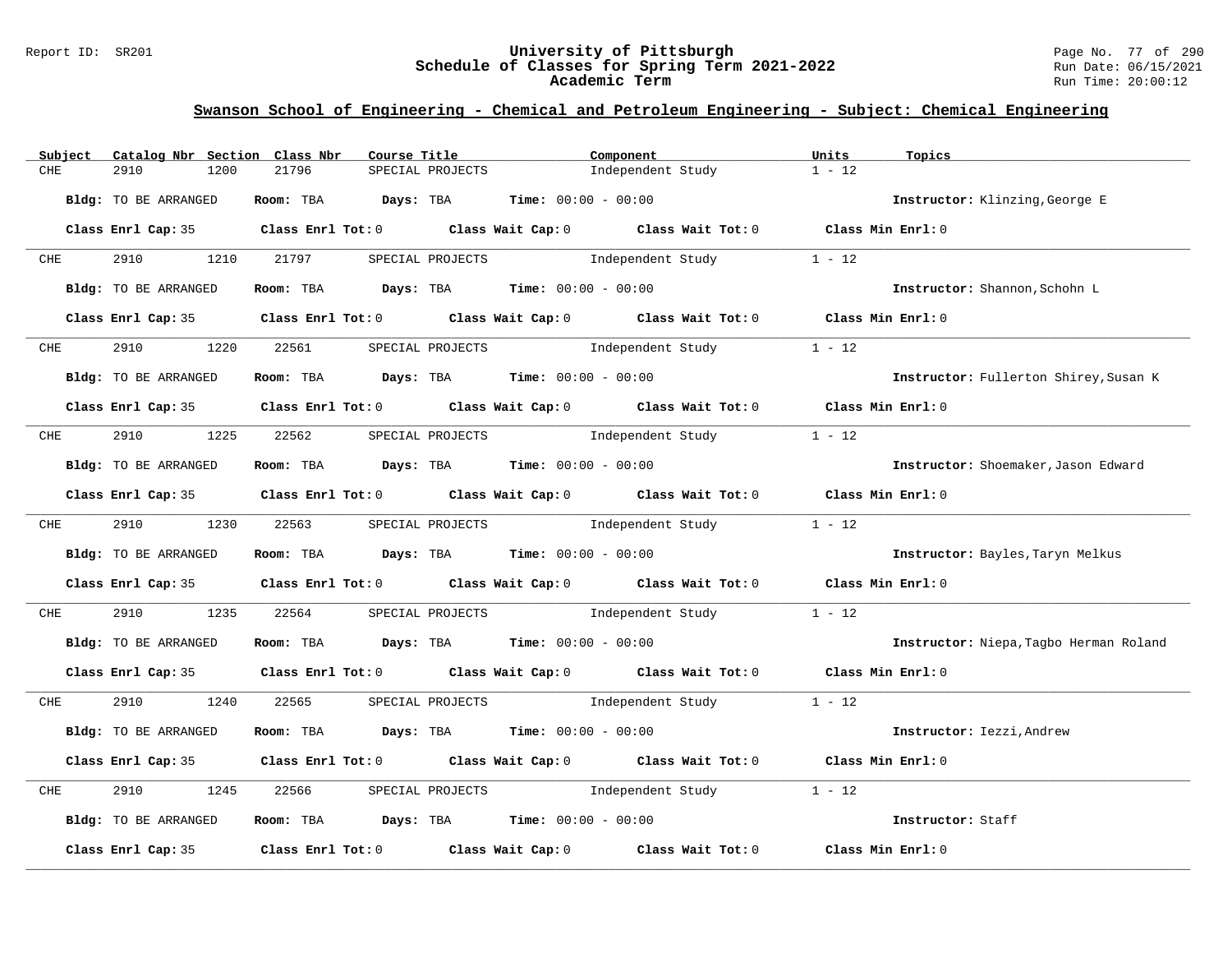| Room: TBA $Days:$ TBA $Time: 00:00 - 00:00$<br>Bldg: TO BE ARRANGED<br>Instructor: Banerjee, Ipsita<br>Class Enrl Cap: 35 Class Enrl Tot: 0 Class Wait Cap: 0 Class Wait Tot: 0 Class Min Enrl: 0<br>$\mathbf{1}$<br>2980 1020 15354 MS RESEARCH METHODOLOGY Practicum<br><b>CHE</b><br>Room: TBA $Days:$ TBA $Time: 00:00 - 00:00$<br>Bldg: TO BE ARRANGED<br>Instructor: Bayles, Taryn Melkus<br>Class Enrl Cap: 35 Class Enrl Tot: 0 Class Wait Cap: 0 Class Wait Tot: 0 Class Min Enrl: 0 |  |
|-----------------------------------------------------------------------------------------------------------------------------------------------------------------------------------------------------------------------------------------------------------------------------------------------------------------------------------------------------------------------------------------------------------------------------------------------------------------------------------------------|--|
|                                                                                                                                                                                                                                                                                                                                                                                                                                                                                               |  |
|                                                                                                                                                                                                                                                                                                                                                                                                                                                                                               |  |
|                                                                                                                                                                                                                                                                                                                                                                                                                                                                                               |  |
|                                                                                                                                                                                                                                                                                                                                                                                                                                                                                               |  |
|                                                                                                                                                                                                                                                                                                                                                                                                                                                                                               |  |
| 2980 1030 15355 MS RESEARCH METHODOLOGY Practicum<br>CHE<br>$\mathbf{1}$                                                                                                                                                                                                                                                                                                                                                                                                                      |  |
| Bldg: TO BE ARRANGED<br>Room: TBA $Days:$ TBA $Time:$ $00:00 - 00:00$<br>Instructor: Beckman, Eric J                                                                                                                                                                                                                                                                                                                                                                                          |  |
| Class Enrl Cap: 35 Class Enrl Tot: 0 Class Wait Cap: 0 Class Wait Tot: 0 Class Min Enrl: 0                                                                                                                                                                                                                                                                                                                                                                                                    |  |
| 2980 1040 15356 MS RESEARCH METHODOLOGY Practicum<br><sup>1</sup><br>CHE                                                                                                                                                                                                                                                                                                                                                                                                                      |  |
| Room: TBA Days: TBA Time: $00:00 - 00:00$<br>Bldg: TO BE ARRANGED<br>Instructor: Bourmpakis, Ioannis                                                                                                                                                                                                                                                                                                                                                                                          |  |
| Class Enrl Cap: 35 Class Enrl Tot: 0 Class Wait Cap: 0 Class Wait Tot: 0<br>Class Min Enrl: 0                                                                                                                                                                                                                                                                                                                                                                                                 |  |
| 2980 1050 15357 MS RESEARCH METHODOLOGY Practicum<br>$\overline{1}$<br>CHE                                                                                                                                                                                                                                                                                                                                                                                                                    |  |
| Room: TBA Days: TBA Time: $00:00 - 00:00$<br>Bldg: TO BE ARRANGED<br>Instructor: Enick, Robert M                                                                                                                                                                                                                                                                                                                                                                                              |  |
| Class Enrl Cap: 35 Class Enrl Tot: 0 Class Wait Cap: 0 Class Wait Tot: 0<br>Class Min Enrl: 0                                                                                                                                                                                                                                                                                                                                                                                                 |  |
| $\mathbf{1}$<br>CHE<br>2980<br>1060 15358 MS RESEARCH METHODOLOGY Practicum                                                                                                                                                                                                                                                                                                                                                                                                                   |  |
| Bldg: TO BE ARRANGED<br>Room: TBA $Days:$ TBA $Time: 00:00 - 00:00$<br>Instructor: Federspiel, William                                                                                                                                                                                                                                                                                                                                                                                        |  |
| Class Enrl Cap: 35 Class Enrl Tot: 0 Class Wait Cap: 0 Class Wait Tot: 0<br>Class Min Enrl: 0                                                                                                                                                                                                                                                                                                                                                                                                 |  |
| 2980 000<br>1070 15359 MS RESEARCH METHODOLOGY<br>$\mathbf{1}$<br><b>CHE</b><br>Practicum                                                                                                                                                                                                                                                                                                                                                                                                     |  |
| Room: TBA $Days:$ TBA $Time: 00:00 - 00:00$<br>Bldg: TO BE ARRANGED<br>Instructor: Fullerton Shirey, Susan K                                                                                                                                                                                                                                                                                                                                                                                  |  |
| Class Enrl Tot: 0 $\qquad$ Class Wait Cap: 0 $\qquad$ Class Wait Tot: 0<br>Class Min Enrl: 0<br>Class Enrl Cap: 35                                                                                                                                                                                                                                                                                                                                                                            |  |
| CHE 2980 1080 15360 MS RESEARCH METHODOLOGY Practicum<br>$\mathbf{1}$                                                                                                                                                                                                                                                                                                                                                                                                                         |  |
| Room: TBA $Days:$ TBA $Time: 00:00 - 00:00$<br>Bldg: TO BE ARRANGED<br>Instructor: Johnson, J Karl                                                                                                                                                                                                                                                                                                                                                                                            |  |
| Class Enrl Cap: 35 Class Enrl Tot: 0 Class Wait Cap: 0 Class Wait Tot: 0 Class Min Enrl: 0                                                                                                                                                                                                                                                                                                                                                                                                    |  |
| $\mathbf{1}$<br>CHE<br>2980 1090 15361 MS RESEARCH METHODOLOGY Practicum                                                                                                                                                                                                                                                                                                                                                                                                                      |  |
| Bldg: TO BE ARRANGED<br>Room: TBA $Days:$ TBA $Time: 00:00 - 00:00$<br>Instructor: Keith, John A                                                                                                                                                                                                                                                                                                                                                                                              |  |
| Class Enrl Tot: $0$ Class Wait Cap: $0$ Class Wait Tot: $0$<br>Class Enrl Cap: 35<br>Class Min Enrl: 0                                                                                                                                                                                                                                                                                                                                                                                        |  |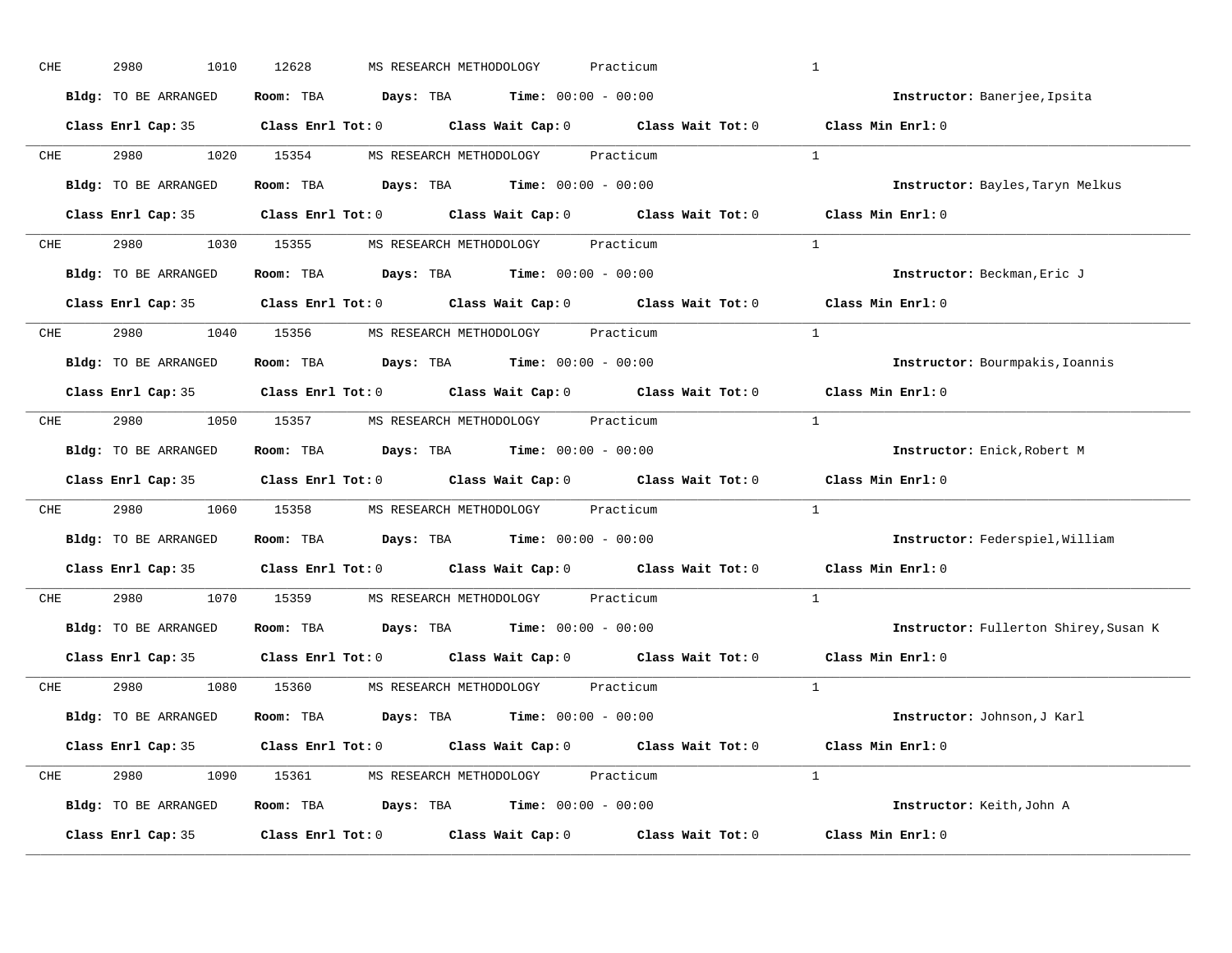#### Report ID: SR201 **University of Pittsburgh** Page No. 79 of 290 **Schedule of Classes for Spring Term 2021-2022** Run Date: 06/15/2021 **Academic Term** Run Time: 20:00:12

| Catalog Nbr Section Class Nbr<br>Subject | Course Title                                                                                        | Component<br>Units        | Topics                                   |
|------------------------------------------|-----------------------------------------------------------------------------------------------------|---------------------------|------------------------------------------|
| 2980<br>1100<br>CHE                      | 15362<br>MS RESEARCH METHODOLOGY                                                                    | $\mathbf{1}$<br>Practicum |                                          |
| Bldg: TO BE ARRANGED                     | Room: TBA $Days:$ TBA $Time: 00:00 - 00:00$                                                         |                           | Instructor: Klinzing, George E           |
|                                          | Class Enrl Cap: 35 $\qquad$ Class Enrl Tot: 0 $\qquad$ Class Wait Cap: 0 $\qquad$ Class Wait Tot: 0 |                           | Class Min Enrl: 0                        |
| 2980 7<br><b>CHE</b>                     | 1110 15363<br>MS RESEARCH METHODOLOGY                                                               | Practicum<br>$\mathbf{1}$ |                                          |
| <b>Bldg:</b> TO BE ARRANGED              | Room: TBA $Days:$ TBA $Time: 00:00 - 00:00$                                                         |                           | Instructor: Kumta, Prashant N            |
|                                          | Class Enrl Cap: 35 Class Enrl Tot: 0 Class Wait Cap: 0 Class Wait Tot: 0 Class Min Enrl: 0          |                           |                                          |
| <b>CHE</b>                               | 2980 1120 15364 MS RESEARCH METHODOLOGY Practicum                                                   | $\overline{1}$            |                                          |
| Bldg: TO BE ARRANGED                     | Room: TBA $Days:$ TBA $Time: 00:00 - 00:00$                                                         |                           | Instructor: Li, Lei                      |
|                                          | Class Enrl Cap: 35 Class Enrl Tot: 0 Class Wait Cap: 0 Class Wait Tot: 0                            | Class Min $Enr1:0$        |                                          |
| 2980 70<br>CHE                           | 1130 15365<br>MS RESEARCH METHODOLOGY Practicum                                                     | $\mathbf{1}$              |                                          |
| Bldg: TO BE ARRANGED                     | Room: TBA $Days:$ TBA $Time: 00:00 - 00:00$                                                         |                           | Instructor: Little, Steven R             |
|                                          | Class Enrl Cap: 35 Class Enrl Tot: 0 Class Wait Cap: 0 Class Wait Tot: 0 Class Min Enrl: 0          |                           |                                          |
| <b>CHE</b>                               | 2980 1140 15366 MS RESEARCH METHODOLOGY Practicum                                                   | $\mathbf{1}$              |                                          |
| Bldg: TO BE ARRANGED                     | Room: TBA $Days:$ TBA $Time: 00:00 - 00:00$                                                         |                           | <b>Instructor:</b> McCarthy, Joseph John |
|                                          | Class Enrl Cap: 35 Class Enrl Tot: 0 Class Wait Cap: 0 Class Wait Tot: 0 Class Min Enrl: 0          |                           |                                          |
| 2980<br>1150<br>CHE                      | 15367<br>MS RESEARCH METHODOLOGY Practicum                                                          | $\mathbf{1}$              |                                          |
| Bldg: TO BE ARRANGED                     | Room: TBA $Days:$ TBA $Time: 00:00 - 00:00$                                                         |                           | Instructor: McKone, James R              |
|                                          | Class Enrl Cap: 35 Class Enrl Tot: 0 Class Wait Cap: 0 Class Wait Tot: 0 Class Min Enrl: 0          |                           |                                          |
| 2980 70<br>CHE                           | 1160 15368 MS RESEARCH METHODOLOGY Practicum                                                        | $\mathbf{1}$              |                                          |
| Bldg: TO BE ARRANGED                     | Room: TBA $Days:$ TBA $Time: 00:00 - 00:00$                                                         |                           | Instructor: Morsi, Badie I               |
|                                          | Class Enrl Cap: 35 Class Enrl Tot: 0 Class Wait Cap: 0 Class Wait Tot: 0                            | Class Min Enrl: 0         |                                          |
| 2980<br>CHE                              | 1170 15369 MS RESEARCH METHODOLOGY Practicum                                                        | $\mathbf{1}$              |                                          |
| Bldg: TO BE ARRANGED                     | Room: TBA $Days:$ TBA $Time: 00:00 - 00:00$                                                         |                           | Instructor: Niepa, Tagbo Herman Roland   |
| Class Enrl Cap: 35                       | Class Enrl Tot: $0$ Class Wait Cap: $0$ Class Wait Tot: $0$                                         |                           | Class Min Enrl: 0                        |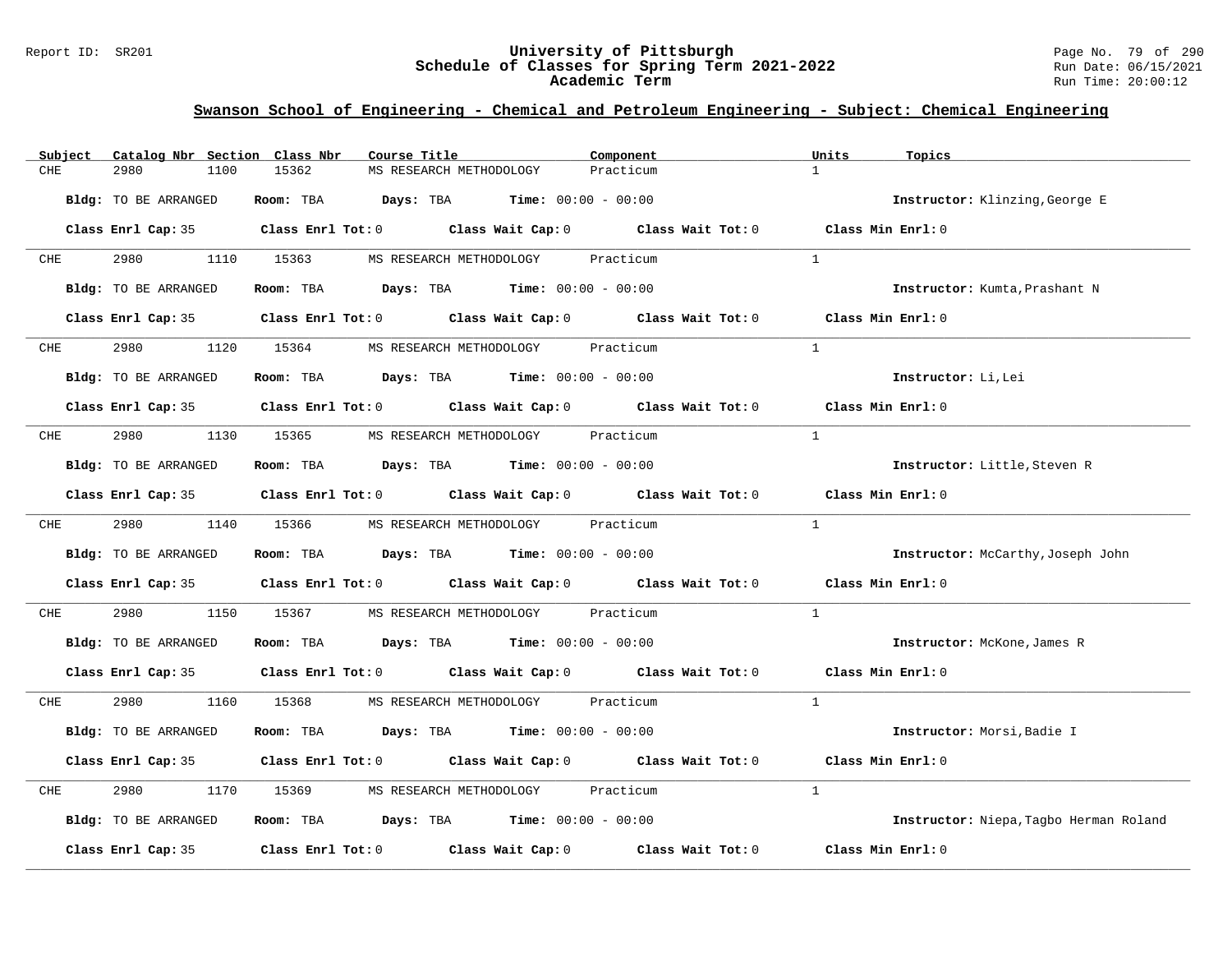| CHE        | 2980<br>1180         | 15370<br>MS RESEARCH METHODOLOGY<br>Practicum                                              | $\mathbf{1}$                         |
|------------|----------------------|--------------------------------------------------------------------------------------------|--------------------------------------|
|            | Bldg: TO BE ARRANGED | Room: TBA $\rule{1em}{0.15mm}$ Days: TBA $\rule{1.15mm}]{0.15mm}$ Time: $0.000 - 0.0000$   | Instructor: Parker, Robert S         |
|            |                      | Class Enrl Cap: 35 Class Enrl Tot: 0 Class Wait Cap: 0 Class Wait Tot: 0 Class Min Enrl: 0 |                                      |
|            |                      | CHE 2980 1190 21798 MS RESEARCH METHODOLOGY Practicum                                      | <sup>1</sup>                         |
|            | Bldg: TO BE ARRANGED | Room: TBA $Days:$ TBA $Time: 00:00 - 00:00$                                                | Instructor: Shoemaker, Jason Edward  |
|            |                      | Class Enrl Cap: 35 Class Enrl Tot: 0 Class Wait Cap: 0 Class Wait Tot: 0 Class Min Enrl: 0 |                                      |
|            |                      | CHE 2980 1200 21799 MS RESEARCH METHODOLOGY Practicum                                      | $\mathbf{1}$                         |
|            |                      | Bldg: TO BE ARRANGED Room: TBA Days: TBA Time: 00:00 - 00:00                               | Instructor: Velankar, Sachin Shankar |
|            |                      | Class Enrl Cap: 35 Class Enrl Tot: 0 Class Wait Cap: 0 Class Wait Tot: 0 Class Min Enrl: 0 |                                      |
|            |                      | CHE 2980 1210 21800 MS RESEARCH METHODOLOGY Practicum                                      | <sup>1</sup>                         |
|            | Bldg: TO BE ARRANGED | Room: TBA $\rule{1em}{0.15mm}$ Days: TBA $\rule{1.15mm}]{0.15mm}$ Time: $0.000 - 0.0000$   | Instructor: Veser, Goetz             |
|            |                      | Class Enrl Cap: 35 Class Enrl Tot: 0 Class Wait Cap: 0 Class Wait Tot: 0                   | Class Min Enrl: 0                    |
| CHE        |                      | 2980 1220 22567 MS RESEARCH METHODOLOGY Practicum                                          | $\overline{1}$                       |
|            | Bldg: TO BE ARRANGED | Room: TBA Days: TBA Time: $00:00 - 00:00$                                                  | Instructor: Wagner, William R        |
|            |                      | Class Enrl Cap: 35 Class Enrl Tot: 0 Class Wait Cap: 0 Class Wait Tot: 0                   | Class Min Enrl: 0                    |
| CHE        |                      | 2980 1225 22568 MS RESEARCH METHODOLOGY Practicum                                          | $\mathbf{1}$                         |
|            | Bldg: TO BE ARRANGED | Room: TBA $Days:$ TBA $Time: 00:00 - 00:00$                                                | Instructor: Wilmer, Christopher Eli  |
|            |                      | Class Enrl Cap: 35 Class Enrl Tot: 0 Class Wait Cap: 0 Class Wait Tot: 0                   | Class Min Enrl: 0                    |
| <b>CHE</b> |                      | 2980 1230 22569 MS RESEARCH METHODOLOGY Practicum                                          | $\mathbf{1}$                         |
|            | Bldg: TO BE ARRANGED | Room: TBA $Days:$ TBA $Time: 00:00 - 00:00$                                                | Instructor: Yang, Judith Chun-Hsu    |
|            | Class Enrl Cap: 35   | Class Enrl Tot: 0 $\qquad$ Class Wait Cap: 0 $\qquad$ Class Wait Tot: 0                    | Class Min Enrl: 0                    |
|            |                      | CHE 2980 1235 22570 MS RESEARCH METHODOLOGY Practicum                                      | $\mathbf{1}$                         |
|            | Bldg: TO BE ARRANGED | Room: TBA $Days:$ TBA $Time: 00:00 - 00:00$                                                | Instructor: Wang, Guofeng            |
|            |                      | Class Enrl Cap: 35 Class Enrl Tot: 0 Class Wait Cap: 0 Class Wait Tot: 0 Class Min Enrl: 0 |                                      |
|            |                      | CHE 2980 1240 22571 MS RESEARCH METHODOLOGY Practicum                                      | $\mathbf{1}$                         |
|            | Bldg: TO BE ARRANGED | Room: TBA $Days:$ TBA $Time: 00:00 - 00:00$                                                | Instructor: Leu, Paul W              |
|            | Class Enrl Cap: 35   | Class Enrl Tot: $0$ Class Wait Cap: $0$ Class Wait Tot: $0$                                | Class Min Enrl: 0                    |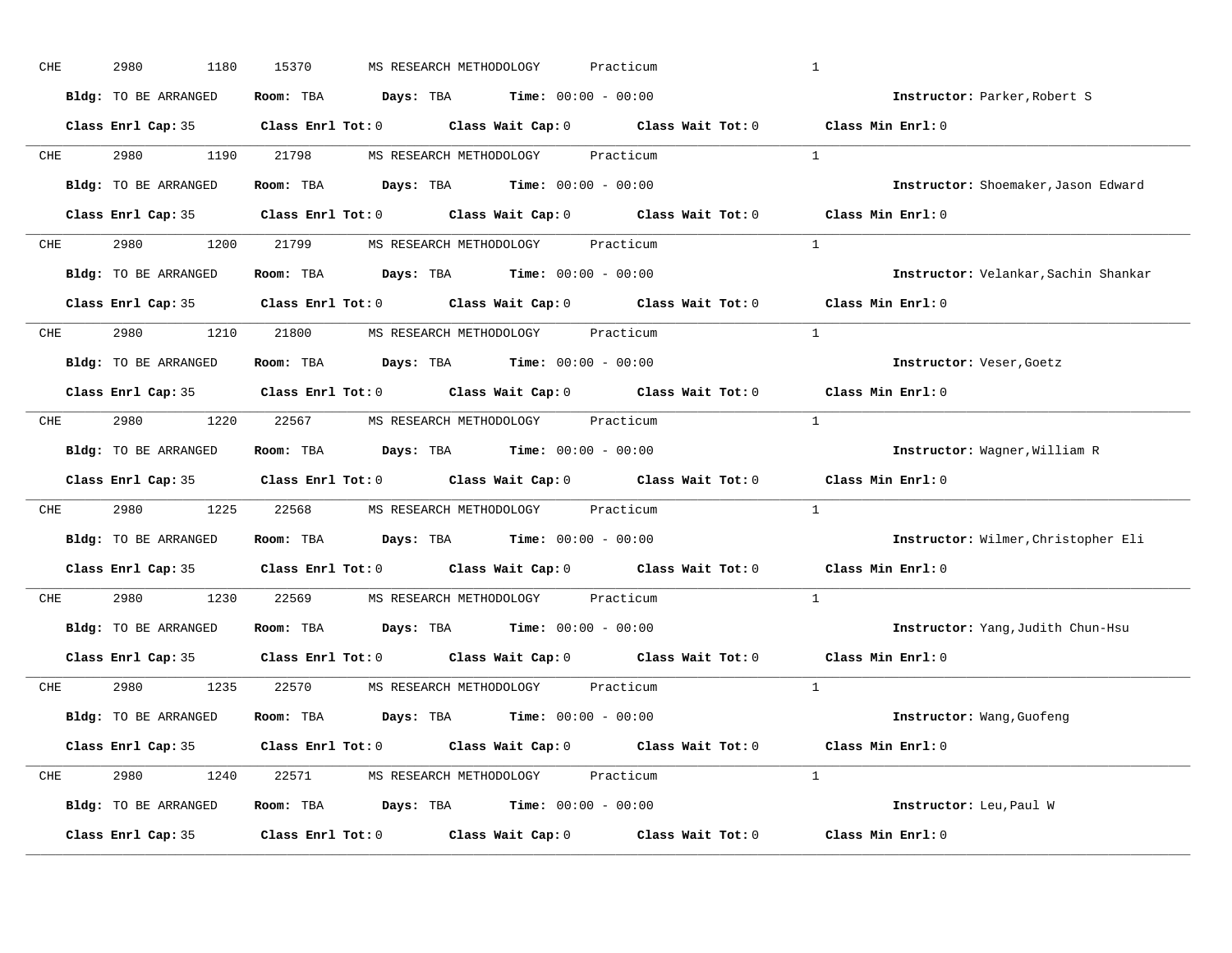#### Report ID: SR201 **University of Pittsburgh** Page No. 81 of 290 **Schedule of Classes for Spring Term 2021-2022** Run Date: 06/15/2021 **Academic Term** Run Time: 20:00:12

| Subject    | Catalog Nbr Section Class Nbr | Course Title                                                            | Component                                                                                           | Units<br>Topics                       |
|------------|-------------------------------|-------------------------------------------------------------------------|-----------------------------------------------------------------------------------------------------|---------------------------------------|
| CHE        | 2980<br>1245                  | 22572<br>MS RESEARCH METHODOLOGY                                        | Practicum                                                                                           | $\mathbf{1}$                          |
|            | Bldg: TO BE ARRANGED          | Room: TBA $Days:$ TBA $Time: 00:00 - 00:00$                             |                                                                                                     | Instructor: Staff                     |
|            |                               |                                                                         | Class Enrl Cap: 35 $\qquad$ Class Enrl Tot: 0 $\qquad$ Class Wait Cap: 0 $\qquad$ Class Wait Tot: 0 | Class Min Enrl: 0                     |
| CHE        | 2999 — 100                    | 1010 12588<br>M.S. THESIS                                               | Thesis Research                                                                                     | $1 - 15$                              |
|            | Bldg: TO BE ARRANGED          | Room: TBA $\rule{1em}{0.15mm}$ Days: TBA Time: $00:00 - 00:00$          |                                                                                                     | Instructor: Banerjee, Ipsita          |
|            |                               |                                                                         | Class Enrl Cap: 9999 Class Enrl Tot: 0 Class Wait Cap: 0 Class Wait Tot: 0 Class Min Enrl: 0        |                                       |
|            | CHE 2999                      | 1020 15371 M.S. THESIS                                                  | Thesis Research                                                                                     | $1 - 15$                              |
|            | Bldg: TO BE ARRANGED          | Room: TBA $\rule{1em}{0.15mm}$ Days: TBA $\qquad$ Time: $00:00 - 00:00$ |                                                                                                     | Instructor: Bayles, Taryn Melkus      |
|            |                               |                                                                         | Class Enrl Cap: 35 $\qquad$ Class Enrl Tot: 0 $\qquad$ Class Wait Cap: 0 $\qquad$ Class Wait Tot: 0 | Class Min $Enr1:0$                    |
| CHE        | 2999                          | 1030 15372                                                              | M.S. THESIS Thesis Research                                                                         | $1 - 15$                              |
|            | Bldg: TO BE ARRANGED          | Room: TBA $\rule{1em}{0.15mm}$ Days: TBA Time: $00:00 - 00:00$          |                                                                                                     | Instructor: Beckman, Eric J           |
|            |                               |                                                                         | Class Enrl Cap: 35 Class Enrl Tot: 0 Class Wait Cap: 0 Class Wait Tot: 0 Class Min Enrl: 0          |                                       |
| <b>CHE</b> |                               | 2999 1040 15373 M.S. THESIS                                             | Thesis Research                                                                                     | $1 - 15$                              |
|            | Bldg: TO BE ARRANGED          | Room: TBA $Days:$ TBA $Time: 00:00 - 00:00$                             |                                                                                                     | Instructor: Bourmpakis, Ioannis       |
|            |                               |                                                                         | Class Enrl Cap: 35 Class Enrl Tot: 0 Class Wait Cap: 0 Class Wait Tot: 0 Class Min Enrl: 0          |                                       |
| CHE        | 2999<br>1050                  | 15374                                                                   | M.S. THESIS Thesis Research                                                                         | $1 - 15$                              |
|            | Bldg: TO BE ARRANGED          | Room: TBA $Days:$ TBA $Time: 00:00 - 00:00$                             |                                                                                                     | Instructor: Enick, Robert M           |
|            |                               |                                                                         | Class Enrl Cap: 35 Class Enrl Tot: 0 Class Wait Cap: 0 Class Wait Tot: 0 Class Min Enrl: 0          |                                       |
| CHE        | 2999 720                      | 1060 15375 M.S. THESIS                                                  | Thesis Research                                                                                     | $1 - 15$                              |
|            | Bldg: TO BE ARRANGED          | Room: TBA $Days:$ TBA $Time: 00:00 - 00:00$                             |                                                                                                     | Instructor: Federspiel, William       |
|            |                               |                                                                         | Class Enrl Cap: 35 Class Enrl Tot: 0 Class Wait Cap: 0 Class Wait Tot: 0                            | Class Min Enrl: 0                     |
| CHE        | 2999<br>1070                  | 15376 M.S. THESIS                                                       | Thesis Research                                                                                     | $1 - 15$                              |
|            | Bldg: TO BE ARRANGED          | Room: TBA $Days:$ TBA $Time: 00:00 - 00:00$                             |                                                                                                     | Instructor: Fullerton Shirey, Susan K |
|            | Class Enrl Cap: 35            |                                                                         | Class Enrl Tot: $0$ Class Wait Cap: $0$ Class Wait Tot: $0$                                         | Class Min Enrl: 0                     |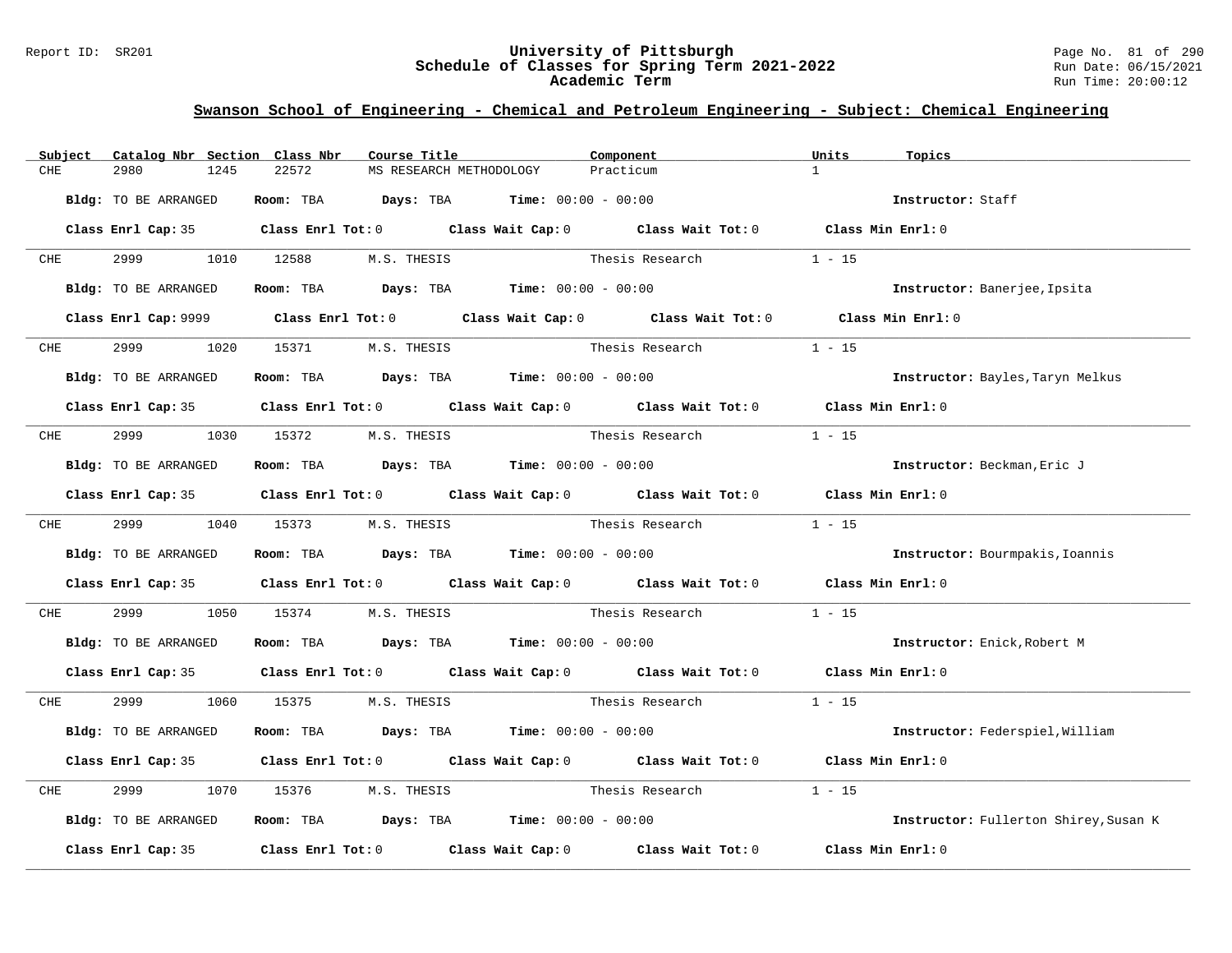|            | 2999<br>1080         | 15377<br>M.S. THESIS                                                                     | Thesis Research                                                                                     | $1 - 15$                          |
|------------|----------------------|------------------------------------------------------------------------------------------|-----------------------------------------------------------------------------------------------------|-----------------------------------|
|            | Bldg: TO BE ARRANGED | Room: TBA $\rule{1em}{0.15mm}$ Days: TBA $\rule{1.15mm}]{0.15mm}$ Time: $0.000 - 0.0000$ |                                                                                                     | Instructor: Johnson, J Karl       |
|            |                      |                                                                                          | Class Enrl Cap: 35 Class Enrl Tot: 0 Class Wait Cap: 0 Class Wait Tot: 0 Class Min Enrl: 0          |                                   |
|            |                      |                                                                                          | CHE 2999 1090 15378 M.S. THESIS Thesis Research 1 - 15                                              |                                   |
|            | Bldg: TO BE ARRANGED | Room: TBA $Days:$ TBA $Time: 00:00 - 00:00$                                              |                                                                                                     | Instructor: Keith, John A         |
|            |                      |                                                                                          | Class Enrl Cap: 35 Class Enrl Tot: 0 Class Wait Cap: 0 Class Wait Tot: 0 Class Min Enrl: 0          |                                   |
|            |                      | CHE 2999 1100 15379 M.S. THESIS                                                          | Thesis Research $1 - 15$                                                                            |                                   |
|            |                      | Bldg: TO BE ARRANGED Room: TBA Days: TBA Time: 00:00 - 00:00                             |                                                                                                     | Instructor: Klinzing, George E    |
|            |                      |                                                                                          | Class Enrl Cap: 35 $\qquad$ Class Enrl Tot: 0 $\qquad$ Class Wait Cap: 0 $\qquad$ Class Wait Tot: 0 | Class Min Enrl: 0                 |
|            |                      | CHE 2999 1110 15380 M.S. THESIS                                                          | Thesis Research $1 - 15$                                                                            |                                   |
|            | Bldg: TO BE ARRANGED | Room: TBA $Days:$ TBA $Time: 00:00 - 00:00$                                              |                                                                                                     | Instructor: Kumta, Prashant N     |
|            |                      |                                                                                          | Class Enrl Cap: 35 Class Enrl Tot: 0 Class Wait Cap: 0 Class Wait Tot: 0 Class Min Enrl: 0          |                                   |
|            |                      | CHE 2999 1120 15381 M.S. THESIS                                                          | Thesis Research $1 - 15$                                                                            |                                   |
|            | Bldg: TO BE ARRANGED | Room: TBA $Days:$ TBA $Time: 00:00 - 00:00$                                              |                                                                                                     | Instructor: Li, Lei               |
|            |                      |                                                                                          |                                                                                                     |                                   |
|            |                      |                                                                                          | Class Enrl Cap: 35 Class Enrl Tot: 0 Class Wait Cap: 0 Class Wait Tot: 0 Class Min Enrl: 0          |                                   |
| <b>CHE</b> |                      |                                                                                          | 2999 1130 15382 M.S. THESIS Thesis Research 1 - 15                                                  |                                   |
|            | Bldg: TO BE ARRANGED | Room: TBA $\rule{1em}{0.15mm}$ Days: TBA Time: $00:00 - 00:00$                           |                                                                                                     | Instructor: Little, Steven R      |
|            |                      |                                                                                          | Class Enrl Cap: 35 Class Enrl Tot: 0 Class Wait Cap: 0 Class Wait Tot: 0                            | Class Min Enrl: 0                 |
| <b>CHE</b> |                      | 2999 1140 15383 M.S. THESIS                                                              | Thesis Research                                                                                     | $1 - 15$                          |
|            |                      | Bldg: TO BE ARRANGED Room: TBA Days: TBA Time: 00:00 - 00:00                             |                                                                                                     | Instructor: McCarthy, Joseph John |
|            | Class Enrl Cap: 35   |                                                                                          | Class Enrl Tot: $0$ Class Wait Cap: $0$ Class Wait Tot: $0$                                         | Class Min Enrl: 0                 |
|            |                      | CHE 2999 1150 15384 M.S. THESIS                                                          | Thesis Research                                                                                     | $1 - 15$                          |
|            | Bldg: TO BE ARRANGED | Room: TBA $\rule{1em}{0.15mm}$ Days: TBA Time: $00:00 - 00:00$                           |                                                                                                     | Instructor: McKone, James R       |
|            |                      |                                                                                          | Class Enrl Cap: 35 Class Enrl Tot: 0 Class Wait Cap: 0 Class Wait Tot: 0 Class Min Enrl: 0          |                                   |
|            |                      | CHE 2999 1160 15385 M.S. THESIS                                                          | Thesis Research $1 - 15$                                                                            |                                   |
|            | Bldg: TO BE ARRANGED | Room: TBA $\rule{1em}{0.15mm}$ Days: TBA Time: $00:00 - 00:00$                           |                                                                                                     | Instructor: Morsi, Badie I        |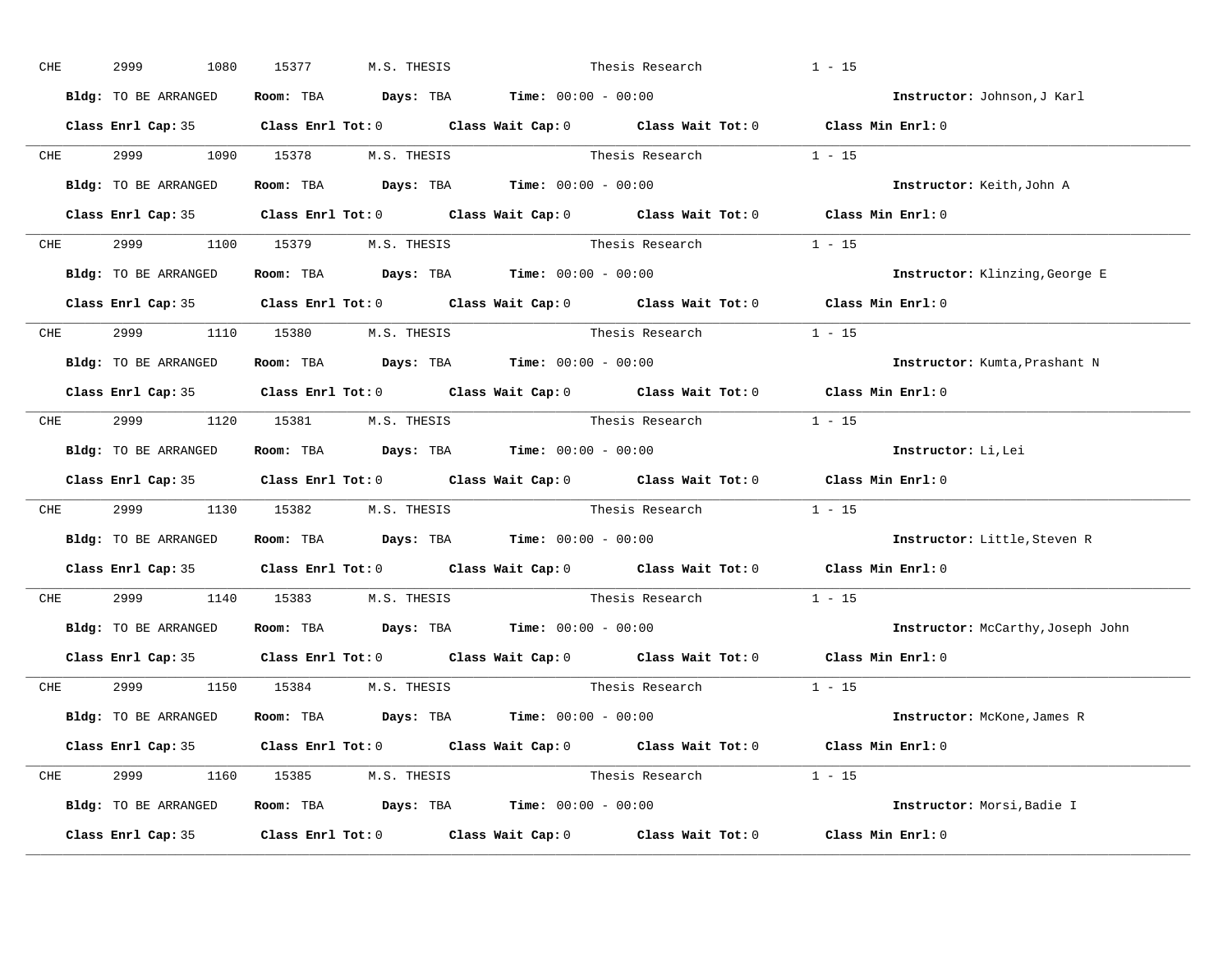#### Report ID: SR201 **University of Pittsburgh** Page No. 83 of 290 **Schedule of Classes for Spring Term 2021-2022** Run Date: 06/15/2021 **Academic Term** Run Time: 20:00:12

| Subject                     | Catalog Nbr Section Class Nbr | Course Title           |                                                                                       | Component                                                                                           | Units             | Topics                                 |
|-----------------------------|-------------------------------|------------------------|---------------------------------------------------------------------------------------|-----------------------------------------------------------------------------------------------------|-------------------|----------------------------------------|
| CHE<br>2999                 | 1170<br>15386                 | M.S. THESIS            |                                                                                       | Thesis Research                                                                                     | $1 - 15$          |                                        |
| <b>Bldg:</b> TO BE ARRANGED |                               |                        | Room: TBA $Days:$ TBA $Time: 00:00 - 00:00$                                           |                                                                                                     |                   | Instructor: Niepa, Tagbo Herman Roland |
|                             |                               |                        |                                                                                       | Class Enrl Cap: 35 Class Enrl Tot: 0 Class Wait Cap: 0 Class Wait Tot: 0 Class Min Enrl: 0          |                   |                                        |
| 2999<br>CHE                 | 1180 15387                    | M.S. THESIS            |                                                                                       | Thesis Research                                                                                     | $1 - 15$          |                                        |
| Bldg: TO BE ARRANGED        |                               |                        | Room: TBA $Days: TBA$ Time: $00:00 - 00:00$                                           |                                                                                                     |                   | Instructor: Parker, Robert S           |
|                             |                               |                        |                                                                                       | Class Enrl Cap: 35 Class Enrl Tot: 0 Class Wait Cap: 0 Class Wait Tot: 0 Class Min Enrl: 0          |                   |                                        |
| 2999<br><b>CHE</b>          | 1190                          | 21801<br>M.S. THESIS   |                                                                                       | Thesis Research                                                                                     | $1 - 15$          |                                        |
| <b>Bldg:</b> TO BE ARRANGED |                               |                        | Room: TBA $Days:$ TBA $Time: 00:00 - 00:00$                                           |                                                                                                     |                   | Instructor: Shoemaker, Jason Edward    |
|                             |                               |                        |                                                                                       | Class Enrl Cap: 35 $\qquad$ Class Enrl Tot: 0 $\qquad$ Class Wait Cap: 0 $\qquad$ Class Wait Tot: 0 | Class Min Enrl: 0 |                                        |
| 2999<br>CHE                 |                               | 1200 21802 M.S. THESIS | Thesis Research                                                                       |                                                                                                     | $1 - 15$          |                                        |
| Bldg: TO BE ARRANGED        |                               |                        | Room: TBA $Days:$ TBA $Time: 00:00 - 00:00$                                           |                                                                                                     |                   | Instructor: Velankar, Sachin Shankar   |
|                             |                               |                        |                                                                                       | Class Enrl Cap: 35 Class Enrl Tot: 0 Class Wait Cap: 0 Class Wait Tot: 0                            | Class Min Enrl: 0 |                                        |
| 2999 — 200<br><b>CHE</b>    | 1210 21803                    | M.S. THESIS            |                                                                                       | Thesis Research                                                                                     | $1 - 15$          |                                        |
| Bldg: TO BE ARRANGED        |                               |                        | Room: TBA $Days:$ TBA $Time: 00:00 - 00:00$                                           |                                                                                                     |                   | Instructor: Veser, Goetz               |
|                             |                               |                        |                                                                                       | Class Enrl Cap: 35 Class Enrl Tot: 0 Class Wait Cap: 0 Class Wait Tot: 0                            | Class Min Enrl: 0 |                                        |
| CHE<br>2999                 | 22574<br>1220                 | M.S. THESIS            |                                                                                       | Thesis Research                                                                                     | $1 - 15$          |                                        |
| Bldg: TO BE ARRANGED        |                               |                        | Room: TBA $Days:$ TBA $Time: 00:00 - 00:00$                                           |                                                                                                     |                   | Instructor: Wagner, William R          |
|                             |                               |                        |                                                                                       | Class Enrl Cap: 35 Class Enrl Tot: 0 Class Wait Cap: 0 Class Wait Tot: 0 Class Min Enrl: 0          |                   |                                        |
| 2999 — 200<br>CHE           | 1225                          | 22575 M.S. THESIS      |                                                                                       | Thesis Research                                                                                     | $1 - 15$          |                                        |
| Bldg: TO BE ARRANGED        |                               |                        | Room: TBA $Days:$ TBA $Time: 00:00 - 00:00$                                           |                                                                                                     |                   | Instructor: Wilmer, Christopher Eli    |
|                             |                               |                        |                                                                                       | Class Enrl Cap: 35 Class Enrl Tot: 0 Class Wait Cap: 0 Class Wait Tot: 0                            | Class Min Enrl: 0 |                                        |
| 2999<br>CHE                 | 1230<br>22576                 | M.S. THESIS            | Thesis Research                                                                       |                                                                                                     | $1 - 15$          |                                        |
| Bldg: TO BE ARRANGED        |                               |                        | Room: TBA $\rule{1em}{0.15mm}$ Days: TBA $\rule{1.5mm}{0.15mm}$ Time: $00:00 - 00:00$ |                                                                                                     |                   | Instructor: Yang, Judith Chun-Hsu      |
| Class Enrl Cap: 35          |                               |                        |                                                                                       | Class Enrl Tot: $0$ Class Wait Cap: $0$ Class Wait Tot: $0$                                         | Class Min Enrl: 0 |                                        |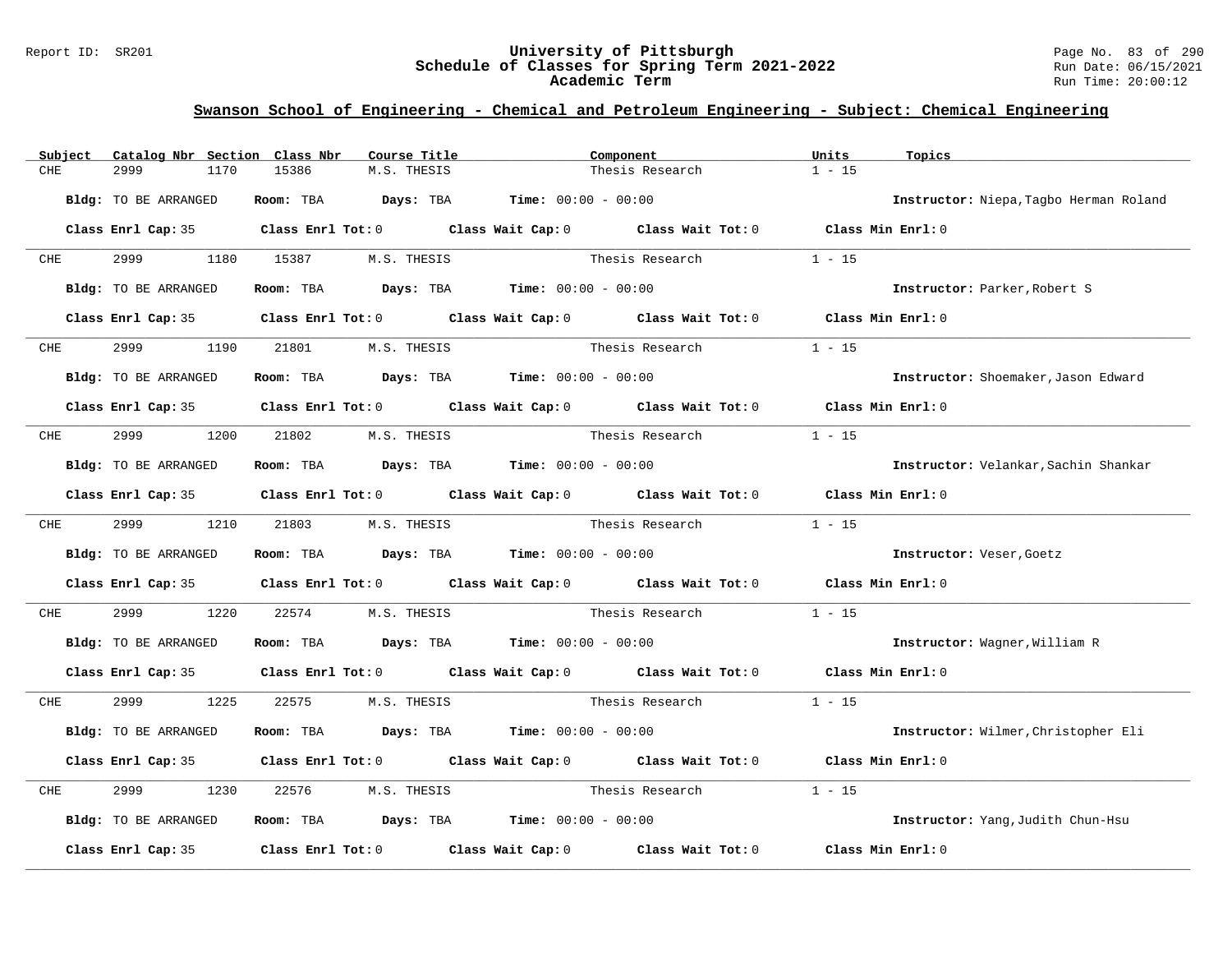| CHE |            | 2999<br>1235         | M.S. THESIS<br>22577                                         | Thesis Research                                                                                                                                         | $1 - 15$                            |
|-----|------------|----------------------|--------------------------------------------------------------|---------------------------------------------------------------------------------------------------------------------------------------------------------|-------------------------------------|
|     |            | Bldg: TO BE ARRANGED | Room: TBA $Days:$ TBA $Time: 00:00 - 00:00$                  |                                                                                                                                                         | Instructor: Wang, Guofeng           |
|     |            |                      |                                                              | Class Enrl Cap: 35 Class Enrl Tot: 0 Class Wait Cap: 0 Class Wait Tot: 0 Class Min Enrl: 0                                                              |                                     |
|     |            |                      | CHE 2999 1240 22578 M.S. THESIS                              | Thesis Research 1 - 15                                                                                                                                  |                                     |
|     |            |                      | Bldg: TO BE ARRANGED Room: TBA Days: TBA Time: 00:00 - 00:00 |                                                                                                                                                         | Instructor: Leu, Paul W             |
|     |            |                      |                                                              | Class Enrl Cap: 35 Class Enrl Tot: 0 Class Wait Cap: 0 Class Wait Tot: 0 Class Min Enrl: 0                                                              |                                     |
|     | <b>CHE</b> |                      | 2999 1245 22579 M.S. THESIS                                  | Thesis Research $1 - 15$                                                                                                                                |                                     |
|     |            | Bldg: TO BE ARRANGED | Room: TBA $Days:$ TBA Time: $00:00 - 00:00$                  |                                                                                                                                                         | Instructor: Staff                   |
|     |            |                      |                                                              | Class Enrl Cap: 35 Class Enrl Tot: 0 Class Wait Cap: 0 Class Wait Tot: 0 Class Min Enrl: 0                                                              |                                     |
|     |            |                      | CHE 3001 1070 12779 GRADUATE SEMINAR Seminar                 |                                                                                                                                                         | $\mathbf{1}$                        |
|     |            | Bldg: TO BE ARRANGED | <b>Room:</b> TBA <b>Days:</b> F <b>Time:</b> 09:30 - 10:25   |                                                                                                                                                         | Instructor: Shoemaker, Jason Edward |
|     |            |                      |                                                              | Class Enrl Cap: 75 Class Enrl Tot: 0 Class Wait Cap: 0 Class Wait Tot: 0 Class Min Enrl: 0                                                              |                                     |
|     | <b>CHE</b> |                      | 3004 1010 12793 PRACTICUM                                    | Practicum                                                                                                                                               | $\mathbf{1}$                        |
|     |            | Bldg: TO BE ARRANGED | Room: TBA Davs: TBA                                          | $Time: 00:00 - 00:00$<br>Class Enrl Cap: 10 $\qquad$ Class Enrl Tot: 0 $\qquad$ Class Wait Cap: 0 $\qquad$ Class Wait Tot: 0 $\qquad$ Class Min Enrl: 0 | Instructor:                         |
|     |            |                      |                                                              | CHE 3910 1010 12589 INDIVIDUAL STUDY Independent Study 1 - 3                                                                                            |                                     |
|     |            | Bldg: TO BE ARRANGED | Room: TBA $Days:$ TBA $Time: 00:00 - 00:00$                  |                                                                                                                                                         | Instructor: Banerjee, Ipsita        |
|     |            |                      |                                                              | Class Enrl Cap: 15 Class Enrl Tot: 0 Class Wait Cap: 0 Class Wait Tot: 0 Class Min Enrl: 0                                                              |                                     |
|     |            |                      |                                                              | CHE 3910 1020 15394 INDIVIDUAL STUDY Independent Study 1 - 3                                                                                            |                                     |
|     |            | Bldg: TO BE ARRANGED | Room: TBA $Days:$ TBA Time: $00:00 - 00:00$                  |                                                                                                                                                         | Instructor: Bayles, Taryn Melkus    |
|     |            |                      |                                                              | Class Enrl Cap: 35 Class Enrl Tot: 0 Class Wait Cap: 0 Class Wait Tot: 0 Class Min Enrl: 0                                                              |                                     |
|     | <b>CHE</b> |                      |                                                              | 3910 1030 15395 INDIVIDUAL STUDY Independent Study 1 - 3                                                                                                |                                     |
|     |            |                      | Bldg: TO BE ARRANGED Room: TBA Days: TBA Time: 00:00 - 00:00 |                                                                                                                                                         | Instructor: Beckman, Eric J         |
|     |            |                      |                                                              | Class Enrl Cap: 35 Class Enrl Tot: 0 Class Wait Cap: 0 Class Wait Tot: 0 Class Min Enrl: 0                                                              |                                     |
|     |            |                      |                                                              | CHE 3910 1040 15396 INDIVIDUAL STUDY Independent Study 1 - 3                                                                                            |                                     |
|     |            | Bldg: TO BE ARRANGED |                                                              | Room: TBA $Days:$ TBA $Time: 00:00 - 00:00$                                                                                                             | Instructor: Bourmpakis, Ioannis     |
|     |            |                      |                                                              | Class Enrl Cap: 35 Class Enrl Tot: 0 Class Wait Cap: 0 Class Wait Tot: 0 Class Min Enrl: 0                                                              |                                     |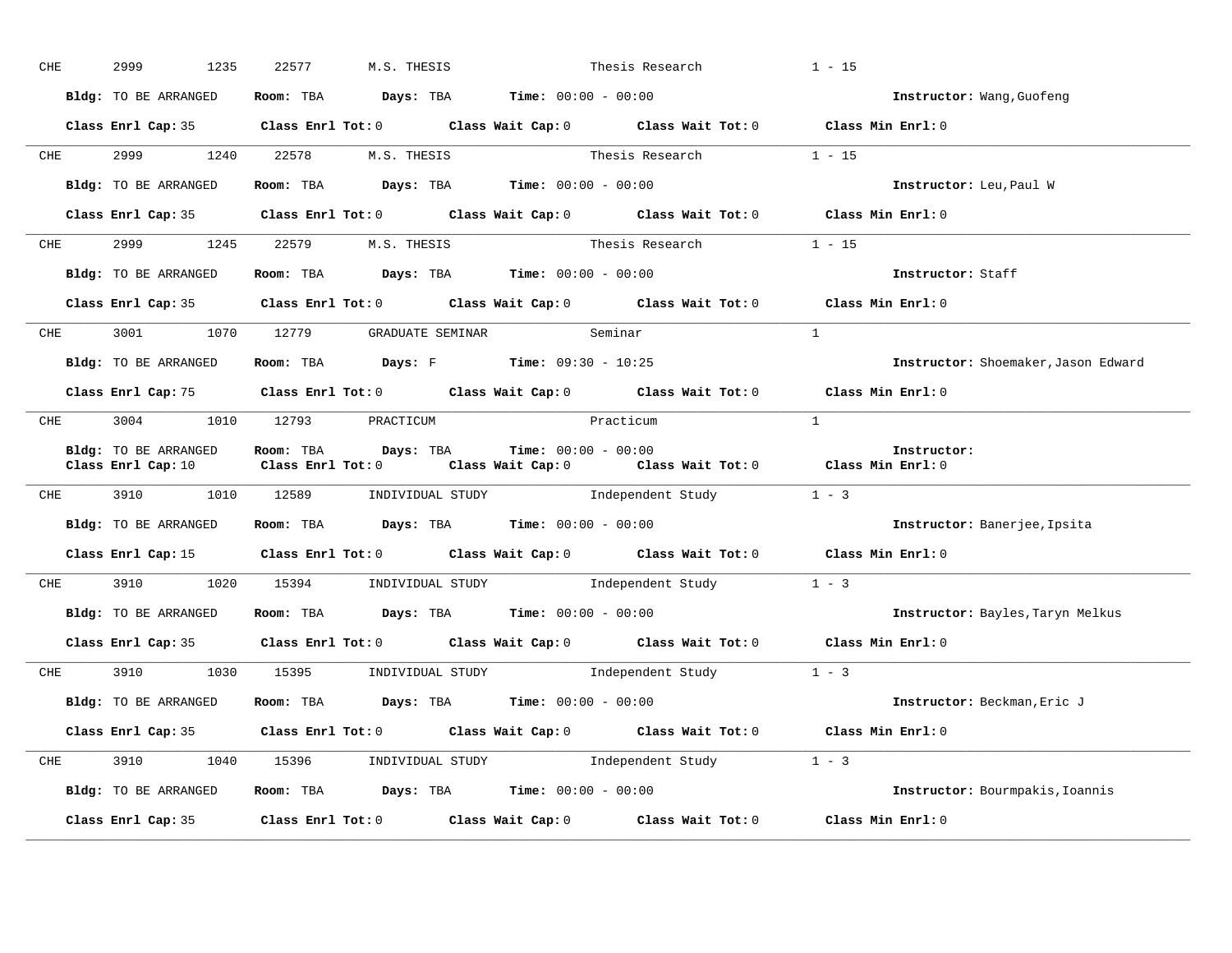#### Report ID: SR201 **University of Pittsburgh** Page No. 85 of 290 **Schedule of Classes for Spring Term 2021-2022** Run Date: 06/15/2021 **Academic Term** Run Time: 20:00:12

| Subject    | Catalog Nbr Section Class Nbr | Course Title                                | Component                                                                                  | Units<br>Topics                       |
|------------|-------------------------------|---------------------------------------------|--------------------------------------------------------------------------------------------|---------------------------------------|
| CHE        | 3910<br>1050                  | 15397<br>INDIVIDUAL STUDY                   | Independent Study                                                                          | $1 - 3$                               |
|            | Bldg: TO BE ARRANGED          | Room: TBA Days: TBA                         | <b>Time:</b> $00:00 - 00:00$                                                               | Instructor: Enick, Robert M           |
|            |                               |                                             | Class Enrl Cap: 35 Class Enrl Tot: 0 Class Wait Cap: 0 Class Wait Tot: 0 Class Min Enrl: 0 |                                       |
| <b>CHE</b> | 3910 1060 15398               | INDIVIDUAL STUDY                            | Independent Study                                                                          | $1 - 3$                               |
|            | Bldg: TO BE ARRANGED          | Room: TBA $Days:$ TBA $Time: 00:00 - 00:00$ |                                                                                            | Instructor: Federspiel, William       |
|            |                               |                                             | Class Enrl Cap: 35 Class Enrl Tot: 0 Class Wait Cap: 0 Class Wait Tot: 0 Class Min Enrl: 0 |                                       |
| <b>CHE</b> | 3910                          | 1070 15399<br>INDIVIDUAL STUDY              | Independent Study                                                                          | $1 - 3$                               |
|            | Bldg: TO BE ARRANGED          | Room: TBA $Days:$ TBA $Time: 00:00 - 00:00$ |                                                                                            | Instructor: Fullerton Shirey, Susan K |
|            |                               |                                             | Class Enrl Cap: 35 Class Enrl Tot: 0 Class Wait Cap: 0 Class Wait Tot: 0 Class Min Enrl: 0 |                                       |
|            |                               |                                             | CHE 3910 1080 15400 INDIVIDUAL STUDY Independent Study                                     | $1 - 3$                               |
|            | Bldg: TO BE ARRANGED          | Room: TBA $Days:$ TBA $Time: 00:00 - 00:00$ |                                                                                            | Instructor: Johnson, J Karl           |
|            |                               |                                             | Class Enrl Cap: 35 Class Enrl Tot: 0 Class Wait Cap: 0 Class Wait Tot: 0 Class Min Enrl: 0 |                                       |
|            | CHE 3910 1090 15401           |                                             | INDIVIDUAL STUDY 1ndependent Study                                                         | $1 - 3$                               |
|            | Bldg: TO BE ARRANGED          | Room: TBA $Days:$ TBA $Time: 00:00 - 00:00$ |                                                                                            | Instructor: Keith, John A             |
|            |                               |                                             | Class Enrl Cap: 35 Class Enrl Tot: 0 Class Wait Cap: 0 Class Wait Tot: 0 Class Min Enrl: 0 |                                       |
| CHE        | 3910<br>1100                  | 15402                                       | INDIVIDUAL STUDY 1ndependent Study                                                         | $1 - 3$                               |
|            | Bldg: TO BE ARRANGED          | Room: TBA $Days:$ TBA $Time: 00:00 - 00:00$ |                                                                                            | Instructor: Klinzing, George E        |
|            |                               |                                             | Class Enrl Cap: 35 Class Enrl Tot: 0 Class Wait Cap: 0 Class Wait Tot: 0 Class Min Enrl: 0 |                                       |
| <b>CHE</b> |                               |                                             | 3910 1110 15403 INDIVIDUAL STUDY 1ndependent Study 1 - 3                                   |                                       |
|            | Bldg: TO BE ARRANGED          | Room: TBA $Days:$ TBA $Time: 00:00 - 00:00$ |                                                                                            | Instructor: Kumta, Prashant N         |
|            |                               |                                             | Class Enrl Cap: 35 Class Enrl Tot: 0 Class Wait Cap: 0 Class Wait Tot: 0 Class Min Enrl: 0 |                                       |
| CHE        | 3910<br>1120                  | 15404                                       | INDIVIDUAL STUDY 1ndependent Study                                                         | $1 - 3$                               |
|            | Bldg: TO BE ARRANGED          | Room: TBA $Days:$ TBA $Time: 00:00 - 00:00$ |                                                                                            | Instructor: Li, Lei                   |
|            | Class Enrl Cap: 35            |                                             | Class Enrl Tot: $0$ Class Wait Cap: $0$ Class Wait Tot: $0$                                | Class Min Enrl: 0                     |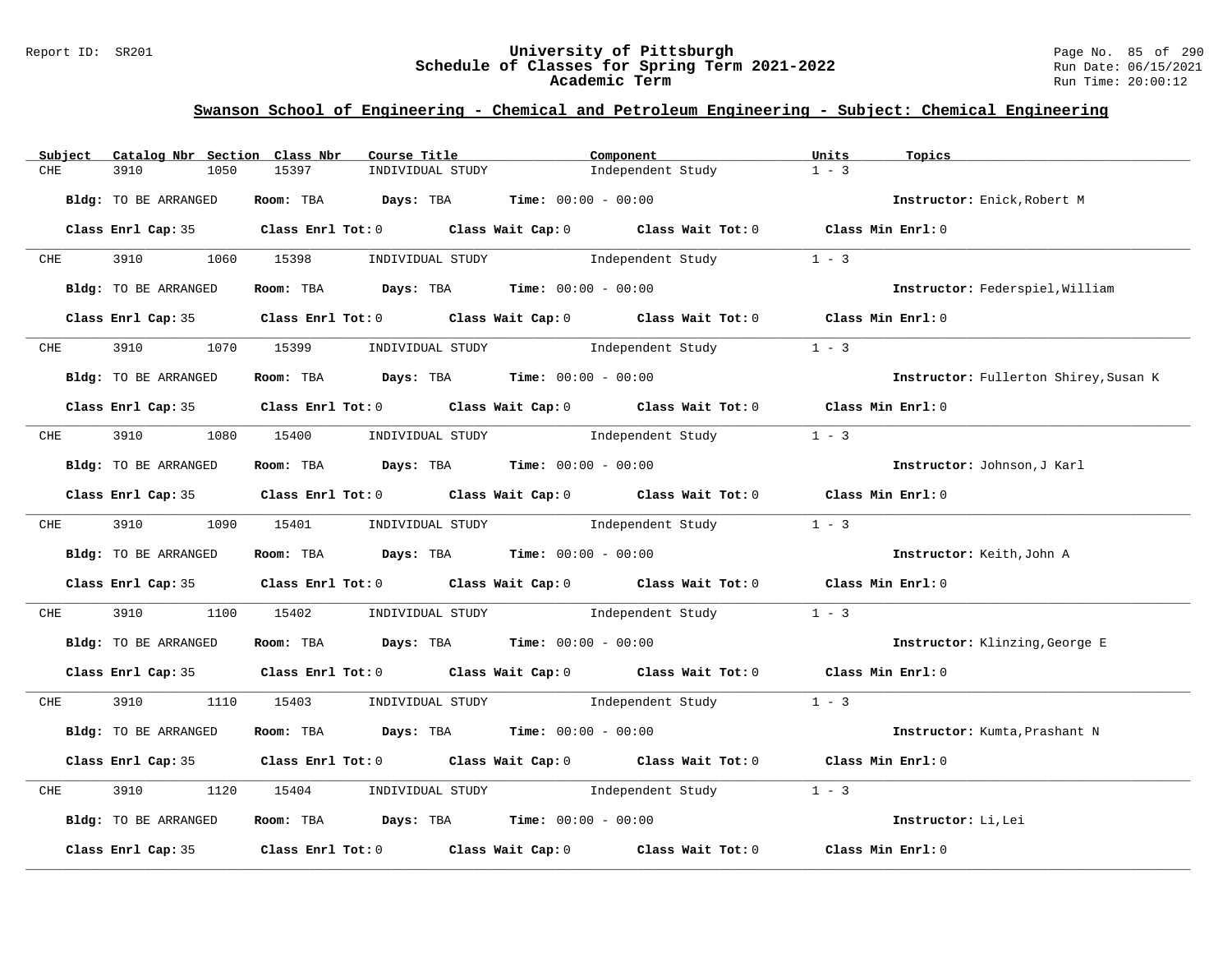| CHE        | 3910<br>1130         | 15405 | INDIVIDUAL STUDY                              | Independent Study |                                                                                            | $1 - 3$                                |
|------------|----------------------|-------|-----------------------------------------------|-------------------|--------------------------------------------------------------------------------------------|----------------------------------------|
|            | Bldg: TO BE ARRANGED |       | Room: TBA $Days:$ TBA $Time: 00:00 - 00:00$   |                   |                                                                                            | Instructor: Little, Steven R           |
|            |                      |       |                                               |                   | Class Enrl Cap: 35 Class Enrl Tot: 0 Class Wait Cap: 0 Class Wait Tot: 0 Class Min Enrl: 0 |                                        |
|            |                      |       |                                               |                   | CHE 3910 1140 15406 INDIVIDUAL STUDY Independent Study 1 - 3                               |                                        |
|            | Bldg: TO BE ARRANGED |       | Room: TBA $Days:$ TBA $Time: 00:00 - 00:00$   |                   |                                                                                            | Instructor: McCarthy, Joseph John      |
|            |                      |       |                                               |                   | Class Enrl Cap: 35 Class Enrl Tot: 0 Class Wait Cap: 0 Class Wait Tot: 0 Class Min Enrl: 0 |                                        |
|            |                      |       |                                               |                   | CHE 3910 1150 15407 INDIVIDUAL STUDY Independent Study 1 - 3                               |                                        |
|            | Bldg: TO BE ARRANGED |       | Room: TBA $Days:$ TBA $Time: 00:00 - 00:00$   |                   |                                                                                            | Instructor: McKone, James R            |
|            |                      |       |                                               |                   | Class Enrl Cap: 35 Class Enrl Tot: 0 Class Wait Cap: 0 Class Wait Tot: 0 Class Min Enrl: 0 |                                        |
|            |                      |       |                                               |                   | CHE 3910 1160 15408 INDIVIDUAL STUDY Independent Study 1 - 3                               |                                        |
|            | Bldg: TO BE ARRANGED |       | Room: TBA $Days:$ TBA $Time: 00:00 - 00:00$   |                   |                                                                                            | Instructor: Niepa, Tagbo Herman Roland |
|            |                      |       |                                               |                   | Class Enrl Cap: 35 Class Enrl Tot: 0 Class Wait Cap: 0 Class Wait Tot: 0 Class Min Enrl: 0 |                                        |
|            |                      |       |                                               |                   | CHE 3910 1170 15409 INDIVIDUAL STUDY Independent Study 1 - 3                               |                                        |
|            | Bldg: TO BE ARRANGED |       | Room: TBA $Days:$ TBA $Time:$ $00:00 - 00:00$ |                   |                                                                                            | Instructor: Parker, Robert S           |
|            |                      |       |                                               |                   | Class Enrl Cap: 35 Class Enrl Tot: 0 Class Wait Cap: 0 Class Wait Tot: 0 Class Min Enrl: 0 |                                        |
| <b>CHE</b> |                      |       |                                               |                   | 3910 1180 15410 INDIVIDUAL STUDY Independent Study 1 - 3                                   |                                        |
|            | Bldg: TO BE ARRANGED |       | Room: TBA $Days:$ TBA $Time: 00:00 - 00:00$   |                   |                                                                                            | Instructor: Shoemaker, Jason Edward    |
|            |                      |       |                                               |                   | Class Enrl Cap: 35 Class Enrl Tot: 0 Class Wait Cap: 0 Class Wait Tot: 0 Class Min Enrl: 0 |                                        |
| <b>CHE</b> |                      |       | 3910 1190 21804 INDIVIDUAL STUDY              |                   | Independent Study 1 - 3                                                                    |                                        |
|            | Bldg: TO BE ARRANGED |       | Room: TBA $Days:$ TBA $Time: 00:00 - 00:00$   |                   |                                                                                            | Instructor: Velankar, Sachin Shankar   |
|            |                      |       |                                               |                   | Class Enrl Cap: 35 Class Enrl Tot: 0 Class Wait Cap: 0 Class Wait Tot: 0                   | Class Min Enrl: 0                      |
|            |                      |       |                                               |                   | CHE 3910 1200 21805 INDIVIDUAL STUDY Independent Study 1 - 3                               |                                        |
|            | Bldg: TO BE ARRANGED |       | Room: TBA $Days:$ TBA $Time: 00:00 - 00:00$   |                   |                                                                                            | Instructor: Veser, Goetz               |
|            |                      |       |                                               |                   | Class Enrl Cap: 35 Class Enrl Tot: 0 Class Wait Cap: 0 Class Wait Tot: 0 Class Min Enrl: 0 |                                        |
|            |                      |       |                                               |                   | CHE 3910 1210 21806 INDIVIDUAL STUDY Independent Study 1 - 3                               |                                        |
|            | Bldg: TO BE ARRANGED |       | Room: TBA $Days:$ TBA Time: $00:00 - 00:00$   |                   |                                                                                            | Instructor: Wilmer, Christopher Eli    |
|            | Class Enrl Cap: 35   |       |                                               |                   | Class Enrl Tot: $0$ Class Wait Cap: $0$ Class Wait Tot: $0$ Class Min Enrl: $0$            |                                        |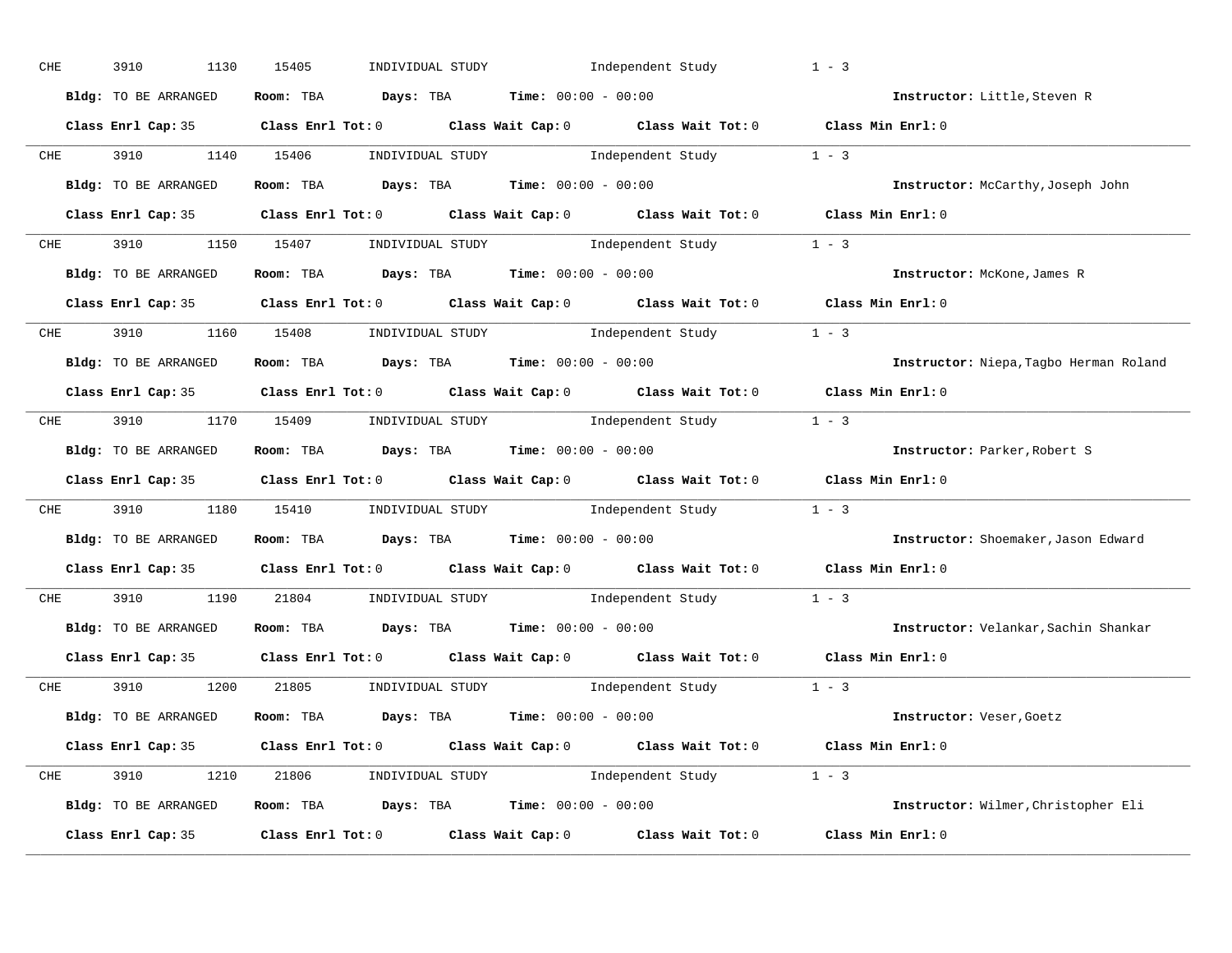#### Report ID: SR201 **University of Pittsburgh** Page No. 87 of 290 **Schedule of Classes for Spring Term 2021-2022** Run Date: 06/15/2021 **Academic Term** Run Time: 20:00:12

| Subject              | Catalog Nbr Section Class Nbr | Course Title                                                 |                              | Component                                                                                  | Units        | Topics                            |
|----------------------|-------------------------------|--------------------------------------------------------------|------------------------------|--------------------------------------------------------------------------------------------|--------------|-----------------------------------|
| 3910<br>CHE          | 1220<br>22580                 | INDIVIDUAL STUDY                                             |                              | Independent Study                                                                          | $1 - 3$      |                                   |
| Bldg: TO BE ARRANGED |                               | Room: TBA $Days:$ TBA $Time: 00:00 - 00:00$                  |                              |                                                                                            |              | Instructor: Yang, Judith Chun-Hsu |
|                      |                               |                                                              |                              | Class Enrl Cap: 35 Class Enrl Tot: 0 Class Wait Cap: 0 Class Wait Tot: 0 Class Min Enrl: 0 |              |                                   |
| 3910<br>CHE          | 1225<br>22581                 | INDIVIDUAL STUDY 1ndependent Study                           |                              |                                                                                            | $1 - 3$      |                                   |
| Bldg: TO BE ARRANGED |                               | Room: TBA $Days:$ TBA $Time: 00:00 - 00:00$                  |                              |                                                                                            |              | Instructor: Shannon, Schohn L     |
|                      |                               |                                                              |                              | Class Enrl Cap: 35 Class Enrl Tot: 0 Class Wait Cap: 0 Class Wait Tot: 0 Class Min Enrl: 0 |              |                                   |
| <b>CHE</b>           |                               |                                                              |                              | 3910 1230 22582 INDIVIDUAL STUDY Independent Study                                         | $1 - 3$      |                                   |
| Bldg: TO BE ARRANGED |                               | <b>Room:</b> TBA <b>Days:</b> TBA <b>Time:</b> 00:00 - 00:00 |                              |                                                                                            |              | Instructor:                       |
|                      |                               |                                                              |                              | Class Enrl Cap: 35 Class Enrl Tot: 0 Class Wait Cap: 0 Class Wait Tot: 0 Class Min Enrl: 0 |              |                                   |
| <b>CHE</b>           | 3910 1235<br>22583            |                                                              |                              | INDIVIDUAL STUDY <b>Example 1</b> Independent Study                                        | $1 - 3$      |                                   |
| Bldg: TO BE ARRANGED |                               | Room: TBA $Days:$ TBA $Time: 00:00 - 00:00$                  |                              |                                                                                            |              | Instructor: Staff                 |
|                      |                               |                                                              |                              | Class Enrl Cap: 35 Class Enrl Tot: 0 Class Wait Cap: 0 Class Wait Tot: 0 Class Min Enrl: 0 |              |                                   |
| <b>CHE</b>           | 3910 1240 22584               |                                                              |                              | INDIVIDUAL STUDY <b>Independent Study</b>                                                  | $1 - 3$      |                                   |
| Bldg: TO BE ARRANGED | Room: TBA                     | Days: TBA                                                    | <b>Time:</b> $00:00 - 00:00$ | Class Enrl Cap: 35 Class Enrl Tot: 0 Class Wait Cap: 0 Class Wait Tot: 0 Class Min Enrl: 0 |              | Instructor:                       |
| CHE 3910 1245        | 22585                         |                                                              |                              | INDIVIDUAL STUDY 1 - 3                                                                     |              |                                   |
| Bldg: TO BE ARRANGED |                               | Room: TBA $Days:$ TBA $Time: 00:00 - 00:00$                  |                              |                                                                                            |              | Instructor: Staff                 |
|                      |                               |                                                              |                              | Class Enrl Cap: 35 Class Enrl Tot: 0 Class Wait Cap: 0 Class Wait Tot: 0 Class Min Enrl: 0 |              |                                   |
| 3980<br>CHE          | 1010                          | 12629 PHD RESEARCH METHODOLOGY                               |                              | Practicum                                                                                  | $\mathbf{1}$ |                                   |
| Bldg: TO BE ARRANGED |                               | Room: TBA $Days:$ TBA $Time: 00:00 - 00:00$                  |                              |                                                                                            |              | Instructor: Banerjee, Ipsita      |
|                      |                               |                                                              |                              | Class Enrl Cap: 35 Class Enrl Tot: 0 Class Wait Cap: 0 Class Wait Tot: 0 Class Min Enrl: 0 |              |                                   |
| 3980<br>CHE          | 1020                          | 15416 PHD RESEARCH METHODOLOGY Practicum                     |                              |                                                                                            | $\mathbf{1}$ |                                   |
| Bldg: TO BE ARRANGED |                               | Room: TBA Days: TBA Time: $00:00 - 00:00$                    |                              |                                                                                            |              | Instructor: Bayles, Taryn Melkus  |
| Class Enrl Cap: 35   |                               |                                                              |                              | Class Enrl Tot: $0$ Class Wait Cap: $0$ Class Wait Tot: $0$ Class Min Enrl: $0$            |              |                                   |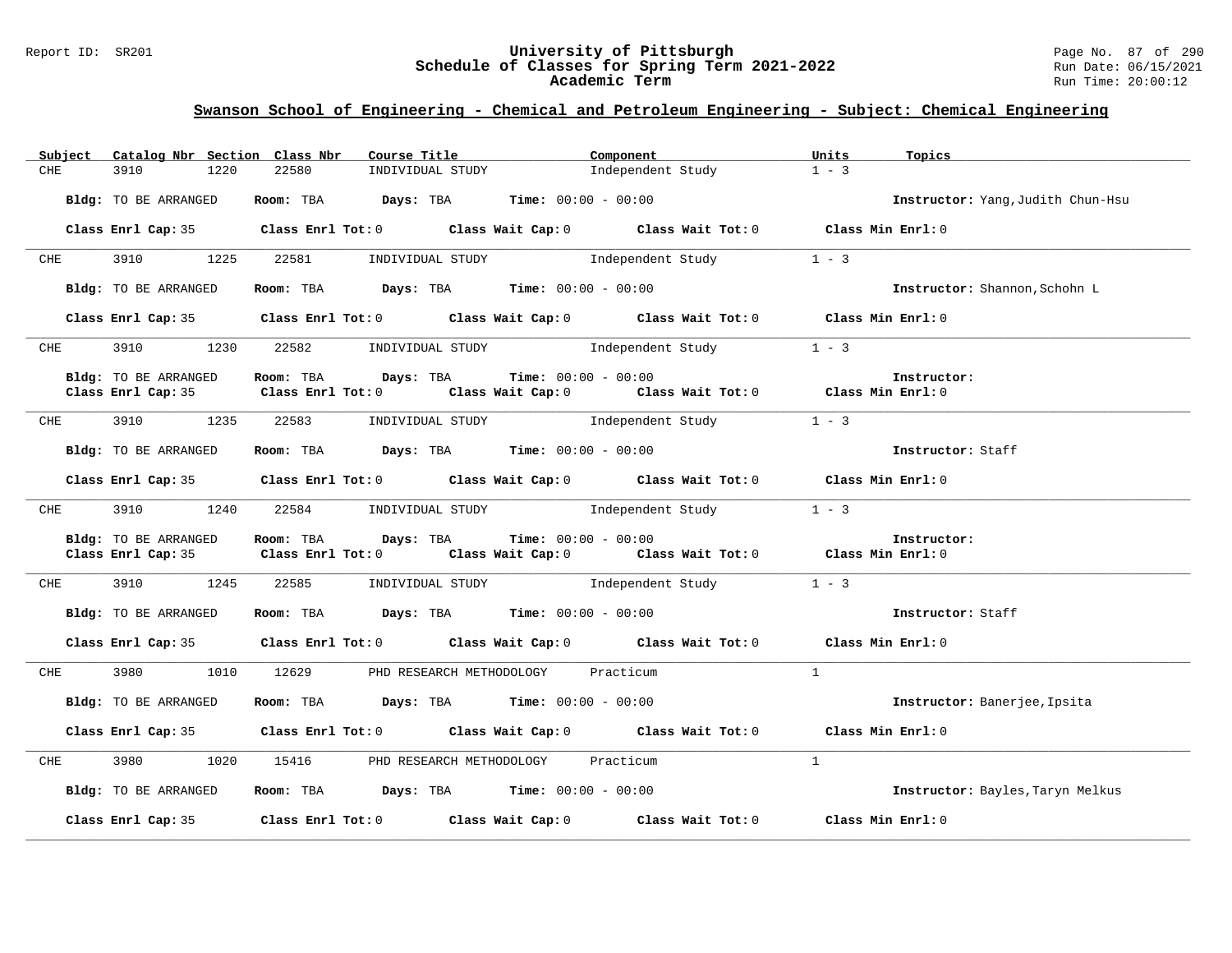#### Report ID: SR201 **University of Pittsburgh** Page No. 88 of 290 **Schedule of Classes for Spring Term 2021-2022** Run Date: 06/15/2021 **Academic Term** Run Time: 20:00:12

| Subject              | Catalog Nbr Section Class Nbr<br>Course Title                                                       | Component                 | Units<br>Topics                       |
|----------------------|-----------------------------------------------------------------------------------------------------|---------------------------|---------------------------------------|
| 3980<br>1030<br>CHE  | 15417<br>PHD RESEARCH METHODOLOGY                                                                   | $\mathbf{1}$<br>Practicum |                                       |
| Bldg: TO BE ARRANGED | Room: TBA $Days:$ TBA $Time: 00:00 - 00:00$                                                         |                           | Instructor: Bunger, Andrew P          |
|                      | Class Enrl Cap: 35 $\qquad$ Class Enrl Tot: 0 $\qquad$ Class Wait Cap: 0 $\qquad$ Class Wait Tot: 0 |                           | Class Min Enrl: 0                     |
| <b>CHE</b>           | 3980 1040 15418<br>PHD RESEARCH METHODOLOGY                                                         | Practicum<br>$\mathbf{1}$ |                                       |
| Bldg: TO BE ARRANGED | Room: TBA $\rule{1em}{0.15mm}$ Days: TBA $\qquad$ Time: $00:00 - 00:00$                             |                           | Instructor: Enick, Robert M           |
|                      | Class Enrl Cap: 35 Class Enrl Tot: 0 Class Wait Cap: 0 Class Wait Tot: 0 Class Min Enrl: 0          |                           |                                       |
|                      | CHE 3980 1050 15419 PHD RESEARCH METHODOLOGY Practicum                                              | $\overline{1}$            |                                       |
| Bldg: TO BE ARRANGED | Room: TBA $Days:$ TBA $Time: 00:00 - 00:00$                                                         |                           | Instructor: Federspiel, William       |
|                      | Class Enrl Cap: 35 Class Enrl Tot: 0 Class Wait Cap: 0 Class Wait Tot: 0 Class Min Enrl: 0          |                           |                                       |
| 3980<br>CHE          | 1060 15420 PHD RESEARCH METHODOLOGY Practicum                                                       | $\mathbf{1}$              |                                       |
| Bldg: TO BE ARRANGED | Room: TBA $\rule{1em}{0.15mm}$ Days: TBA Time: $00:00 - 00:00$                                      |                           | Instructor: Fullerton Shirey, Susan K |
|                      | Class Enrl Cap: 35 Class Enrl Tot: 0 Class Wait Cap: 0 Class Wait Tot: 0 Class Min Enrl: 0          |                           |                                       |
|                      | CHE 3980 1070 15421 PHD RESEARCH METHODOLOGY Practicum                                              | $\mathbf{1}$              |                                       |
| Bldg: TO BE ARRANGED | Room: TBA $Days:$ TBA $Time: 00:00 - 00:00$                                                         |                           | Instructor: Johnson, J Karl           |
|                      | Class Enrl Cap: 35 Class Enrl Tot: 0 Class Wait Cap: 0 Class Wait Tot: 0 Class Min Enrl: 0          |                           |                                       |
| 3980<br>CHE          | 1080<br>15422<br>PHD RESEARCH METHODOLOGY Practicum                                                 | $\mathbf{1}$              |                                       |
| Bldg: TO BE ARRANGED | Room: TBA $Days:$ TBA $Time: 00:00 - 00:00$                                                         |                           | Instructor: Keith, John A             |
|                      | Class Enrl Cap: 35 Class Enrl Tot: 0 Class Wait Cap: 0 Class Wait Tot: 0 Class Min Enrl: 0          |                           |                                       |
| CHE                  | 3980 1090 15423 PHD RESEARCH METHODOLOGY Practicum                                                  | $\mathbf{1}$              |                                       |
| Bldg: TO BE ARRANGED | Room: TBA $Days:$ TBA $Time: 00:00 - 00:00$                                                         |                           | Instructor: Kumta, Prashant N         |
|                      | Class Enrl Cap: 35 Class Enrl Tot: 0 Class Wait Cap: 0 Class Wait Tot: 0 Class Min Enrl: 0          |                           |                                       |
| 3980<br>CHE          | 1100 15424 PHD RESEARCH METHODOLOGY Practicum                                                       | $\mathbf{1}$              |                                       |
| Bldg: TO BE ARRANGED | Room: TBA $Days:$ TBA $Time: 00:00 - 00:00$                                                         |                           | Instructor: Li, Lei                   |
|                      | Class Enrl Cap: 35 $\qquad$ Class Enrl Tot: 0 $\qquad$ Class Wait Cap: 0 $\qquad$ Class Wait Tot: 0 |                           | Class Min Enrl: 0                     |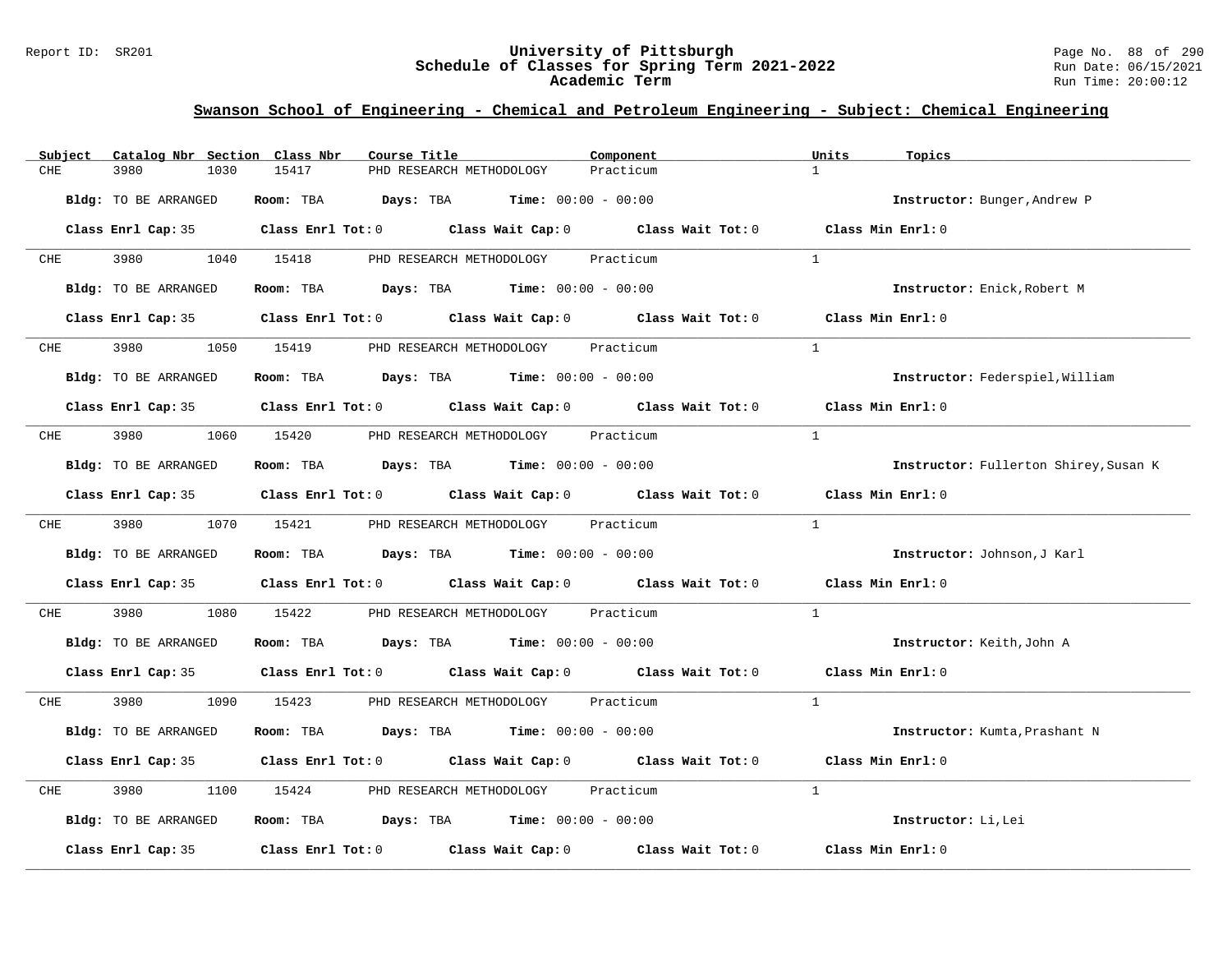| CHE        | 3980<br>1110                | 15425<br>PHD RESEARCH METHODOLOGY<br>Practicum                                             | $\mathbf{1}$                           |
|------------|-----------------------------|--------------------------------------------------------------------------------------------|----------------------------------------|
|            | Bldg: TO BE ARRANGED        | Room: TBA $Days:$ TBA $Time: 00:00 - 00:00$                                                | Instructor: Little, Steven R           |
|            |                             | Class Enrl Cap: 35 Class Enrl Tot: 0 Class Wait Cap: 0 Class Wait Tot: 0 Class Min Enrl: 0 |                                        |
|            |                             | CHE 3980 1120 15426 PHD RESEARCH METHODOLOGY Practicum                                     | <sup>1</sup>                           |
|            | Bldg: TO BE ARRANGED        | Room: TBA $Days:$ TBA $Time: 00:00 - 00:00$                                                | Instructor: McCarthy, Joseph John      |
|            |                             | Class Enrl Cap: 35 Class Enrl Tot: 0 Class Wait Cap: 0 Class Wait Tot: 0 Class Min Enrl: 0 |                                        |
| CHE        |                             | 3980 1130 15427 PHD RESEARCH METHODOLOGY Practicum                                         | $\mathbf{1}$                           |
|            | Bldg: TO BE ARRANGED        | <b>Room:</b> TBA $Days: TBA$ <b>Time:</b> $00:00 - 00:00$                                  | Instructor: McKone, James R            |
|            |                             | Class Enrl Cap: 35 Class Enrl Tot: 0 Class Wait Cap: 0 Class Wait Tot: 0 Class Min Enrl: 0 |                                        |
| CHE        |                             | 3980 1140 15428 PHD RESEARCH METHODOLOGY Practicum                                         | <sup>1</sup>                           |
|            | <b>Bldg:</b> TO BE ARRANGED | Room: TBA $\rule{1em}{0.15mm}$ Days: TBA Time: $00:00 - 00:00$                             | Instructor: Millstone, Jill E          |
|            |                             | Class Enrl Cap: 35 Class Enrl Tot: 0 Class Wait Cap: 0 Class Wait Tot: 0                   | Class Min Enrl: 0                      |
| CHE        |                             | 3980 1150 15429 PHD RESEARCH METHODOLOGY Practicum                                         | $\overline{1}$                         |
|            | Bldg: TO BE ARRANGED        | Room: TBA $\rule{1em}{0.15mm}$ Days: TBA Time: $00:00 - 00:00$                             | Instructor: Morsi, Badie I             |
|            |                             | Class Enrl Cap: 35 Class Enrl Tot: 0 Class Wait Cap: 0 Class Wait Tot: 0                   | Class Min Enrl: 0                      |
| CHE        |                             | 3980 1160 15430 PHD RESEARCH METHODOLOGY Practicum                                         | $\mathbf{1}$                           |
|            | Bldg: TO BE ARRANGED        | Room: TBA $Days:$ TBA $Time: 00:00 - 00:00$                                                | Instructor: Niepa, Tagbo Herman Roland |
|            |                             | Class Enrl Cap: 35 Class Enrl Tot: 0 Class Wait Cap: 0 Class Wait Tot: 0                   | Class Min Enrl: 0                      |
| <b>CHE</b> |                             | 3980 1170 15431 PHD RESEARCH METHODOLOGY<br>Practicum                                      | $\mathbf{1}$                           |
|            | Bldg: TO BE ARRANGED        | Room: TBA $Days:$ TBA $Time: 00:00 - 00:00$                                                | Instructor: Parker, Robert S           |
|            | Class Enrl Cap: 35          | Class Enrl Tot: $0$ Class Wait Cap: $0$ Class Wait Tot: $0$                                | Class Min Enrl: 0                      |
|            |                             | CHE 3980 1180 15432 PHD RESEARCH METHODOLOGY Practicum                                     | $\mathbf{1}$                           |
|            | Bldg: TO BE ARRANGED        | Room: TBA $Days: TBA$ Time: $00:00 - 00:00$                                                | Instructor: Shoemaker, Jason Edward    |
|            |                             | Class Enrl Cap: 35 Class Enrl Tot: 0 Class Wait Cap: 0 Class Wait Tot: 0 Class Min Enrl: 0 |                                        |
| CHE        |                             | 3980 1190 21807 PHD RESEARCH METHODOLOGY Practicum                                         | $\mathbf{1}$                           |
|            | Bldg: TO BE ARRANGED        | Room: TBA $Days: TBA$ Time: $00:00 - 00:00$                                                | Instructor: Velankar, Sachin Shankar   |
|            | Class Enrl Cap: 35          | Class Enrl Tot: $0$ Class Wait Cap: $0$ Class Wait Tot: $0$                                | Class Min Enrl: 0                      |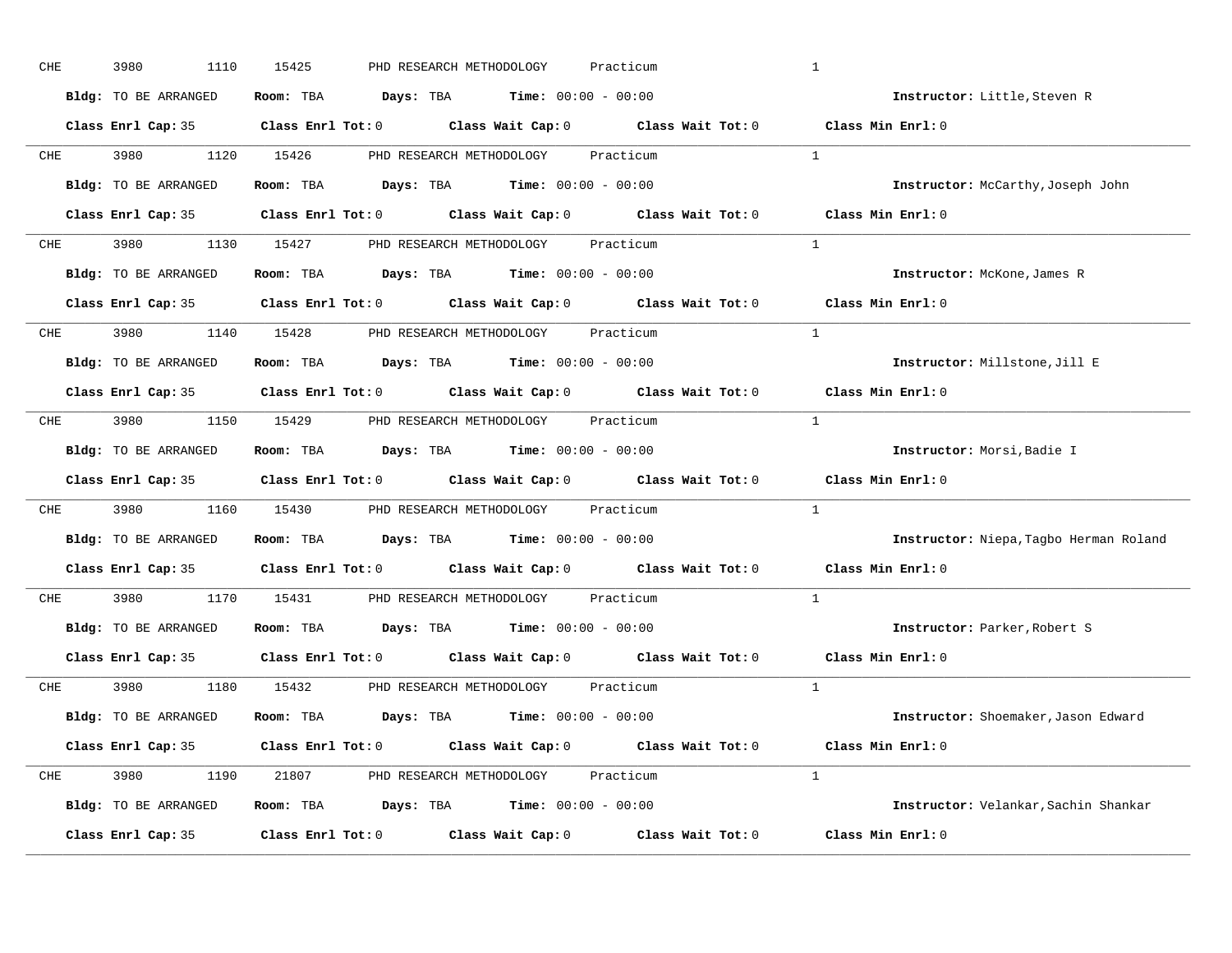#### Report ID: SR201 **University of Pittsburgh** Page No. 90 of 290 **Schedule of Classes for Spring Term 2021-2022** Run Date: 06/15/2021 **Academic Term** Run Time: 20:00:12

| Catalog Nbr Section Class Nbr<br>Subject | Course Title<br>Component                                                                           | Units<br>Topics                     |
|------------------------------------------|-----------------------------------------------------------------------------------------------------|-------------------------------------|
| 3980<br>1200<br>CHE                      | 21808<br>PHD RESEARCH METHODOLOGY<br>Practicum                                                      | $\mathbf{1}$                        |
| Bldg: TO BE ARRANGED                     | Room: TBA $Days:$ TBA $Time: 00:00 - 00:00$                                                         | Instructor: Veser, Goetz            |
|                                          | Class Enrl Cap: 35 $\qquad$ Class Enrl Tot: 0 $\qquad$ Class Wait Cap: 0 $\qquad$ Class Wait Tot: 0 | Class Min Enrl: 0                   |
| 3980 3980<br>CHE                         | 1210<br>21809<br>Practicum<br>PHD RESEARCH METHODOLOGY                                              | $\mathbf{1}$                        |
| Bldg: TO BE ARRANGED                     | <b>Room:</b> TBA <b>Days:</b> TBA <b>Time:</b> 00:00 - 00:00                                        | Instructor: Vidic, Radisav          |
|                                          | Class Enrl Cap: 35 Class Enrl Tot: 0 Class Wait Cap: 0 Class Wait Tot: 0 Class Min Enrl: 0          |                                     |
| CHE 3980                                 | 1220 22586 PHD RESEARCH METHODOLOGY Practicum                                                       | $\overline{1}$                      |
| Bldg: TO BE ARRANGED                     | Room: TBA $Days: TBA$ Time: $00:00 - 00:00$                                                         | Instructor: Wagner, William R       |
|                                          | Class Enrl Cap: 35 Class Enrl Tot: 0 Class Wait Cap: 0 Class Wait Tot: 0                            | Class Min $Enr1:0$                  |
| 3980<br>CHE                              | 1225 22587<br>PHD RESEARCH METHODOLOGY Practicum                                                    | 1                                   |
| Bldg: TO BE ARRANGED                     | Room: TBA $Days:$ TBA $Time: 00:00 - 00:00$                                                         | Instructor: Wilmer, Christopher Eli |
|                                          | Class Enrl Cap: 35 Class Enrl Tot: 0 Class Wait Cap: 0 Class Wait Tot: 0 Class Min Enrl: 0          |                                     |
| CHE 3980 1230                            | 22588 PHD RESEARCH METHODOLOGY Practicum                                                            | $\mathbf{1}$                        |
| Bldg: TO BE ARRANGED                     | Room: TBA $Days:$ TBA $Time: 00:00 - 00:00$                                                         | Instructor: Yang, Judith Chun-Hsu   |
|                                          | Class Enrl Cap: 35 Class Enrl Tot: 0 Class Wait Cap: 0 Class Wait Tot: 0                            | Class Min Enrl: 0                   |
| 3980<br>1235<br>CHE                      | 22589<br>PHD RESEARCH METHODOLOGY Practicum                                                         | <sup>1</sup>                        |
| Bldg: TO BE ARRANGED                     | Room: TBA $Days:$ TBA $Time: 00:00 - 00:00$                                                         | Instructor: Bourmpakis, Ioannis     |
|                                          | Class Enrl Cap: 35 Class Enrl Tot: 0 Class Wait Cap: 0 Class Wait Tot: 0 Class Min Enrl: 0          |                                     |
| 3980 3980<br>CHE                         | 1240<br>22590 PHD RESEARCH METHODOLOGY Practicum                                                    | $\mathbf{1}$                        |
| Bldg: TO BE ARRANGED                     | Room: TBA $Days: TBA$ Time: $00:00 - 00:00$                                                         | Instructor: Beckman, Eric J         |
|                                          | Class Enrl Cap: 35 Class Enrl Tot: 0 Class Wait Cap: 0 Class Wait Tot: 0                            | Class Min Enrl: 0                   |
| 3980<br>CHE<br>1245                      | 22591 PHD RESEARCH METHODOLOGY Practicum                                                            | $\mathbf{1}$                        |
| Bldg: TO BE ARRANGED                     | Room: TBA $Days:$ TBA $Time: 00:00 - 00:00$                                                         | Instructor: Staff                   |
| Class Enrl Cap: 35                       | Class Enrl Tot: $0$ Class Wait Cap: $0$ Class Wait Tot: $0$                                         | Class Min Enrl: 0                   |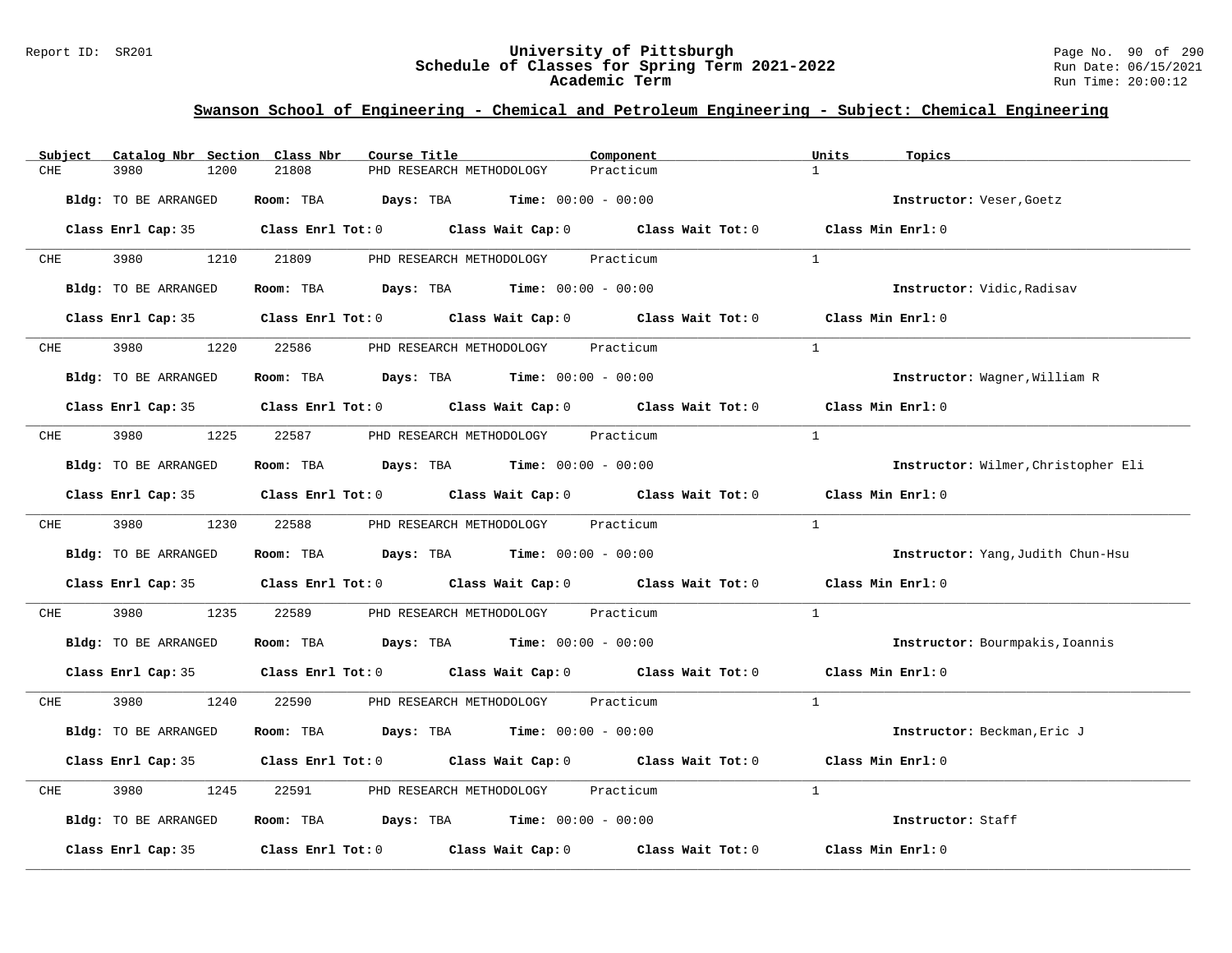| CHE        | 3990<br>1010         | 12590<br>Thesis Research<br>ADVANCED GRADUATE PROJECTS                                              | $1 - 15$                              |
|------------|----------------------|-----------------------------------------------------------------------------------------------------|---------------------------------------|
|            | Bldg: TO BE ARRANGED | Room: TBA $Days:$ TBA $Time: 00:00 - 00:00$                                                         | Instructor: Banerjee, Ipsita          |
|            |                      | Class Enrl Cap: 35 Class Enrl Tot: 0 Class Wait Cap: 0 Class Wait Tot: 0 Class Min Enrl: 0          |                                       |
| CHE        | 3990 000             | 1020 15439<br>ADVANCED GRADUATE PROJECTS<br>Thesis Research                                         | $1 - 15$                              |
|            | Bldg: TO BE ARRANGED | Room: TBA $Days:$ TBA $Time: 00:00 - 00:00$                                                         | Instructor: Bayles, Taryn Melkus      |
|            |                      | Class Enrl Cap: 35 Class Enrl Tot: 0 Class Wait Cap: 0 Class Wait Tot: 0 Class Min Enrl: 0          |                                       |
| CHE        |                      | 3990 1030 15440 ADVANCED GRADUATE PROJECTS Thesis Research 1 - 15                                   |                                       |
|            | Bldg: TO BE ARRANGED | Room: TBA $Days:$ TBA $Time: 00:00 - 00:00$                                                         | Instructor: Beckman, Eric J           |
|            |                      | Class Enrl Cap: 35 Class Enrl Tot: 0 Class Wait Cap: 0 Class Wait Tot: 0 Class Min Enrl: 0          |                                       |
| CHE        |                      | 3990 1040 15441 ADVANCED GRADUATE PROJECTS Thesis Research                                          | $1 - 15$                              |
|            | Bldg: TO BE ARRANGED | Room: TBA $Days:$ TBA $Time: 00:00 - 00:00$                                                         | Instructor: Bourmpakis, Ioannis       |
|            |                      | Class Enrl Cap: 35 Class Enrl Tot: 0 Class Wait Cap: 0 Class Wait Tot: 0                            | Class Min Enrl: 0                     |
| CHE        |                      | 3990 1050 15442 ADVANCED GRADUATE PROJECTS Thesis Research 1 - 15                                   |                                       |
|            | Bldg: TO BE ARRANGED | Room: TBA $Days: TBA$ Time: $00:00 - 00:00$                                                         | Instructor: Bunger, Andrew P          |
|            |                      | Class Enrl Cap: 35 Class Enrl Tot: 0 Class Wait Cap: 0 Class Wait Tot: 0 Class Min Enrl: 0          |                                       |
| CHE        | 3990 700             | 1060 15443 ADVANCED GRADUATE PROJECTS Thesis Research                                               | $1 - 15$                              |
|            | Bldg: TO BE ARRANGED | Room: TBA $Days: TBA$ Time: $00:00 - 00:00$                                                         | Instructor: Enick, Robert M           |
|            |                      | Class Enrl Cap: 35 $\qquad$ Class Enrl Tot: 0 $\qquad$ Class Wait Cap: 0 $\qquad$ Class Wait Tot: 0 | Class Min Enrl: 0                     |
| <b>CHE</b> | 3990 700             | 1070 15444<br>ADVANCED GRADUATE PROJECTS Thesis Research                                            | $1 - 15$                              |
|            | Bldg: TO BE ARRANGED | Room: TBA $Days:$ TBA $Time: 00:00 - 00:00$                                                         | Instructor: Federspiel, William       |
|            |                      | Class Enrl Cap: 35 $\qquad$ Class Enrl Tot: 0 $\qquad$ Class Wait Cap: 0 $\qquad$ Class Wait Tot: 0 | Class Min Enrl: 0                     |
|            | CHE 3990             | Thesis Research $1 - 15$<br>1080 15445 ADVANCED GRADUATE PROJECTS                                   |                                       |
|            | Bldg: TO BE ARRANGED | Room: TBA $Days:$ TBA $Time: 00:00 - 00:00$                                                         | Instructor: Fullerton Shirey, Susan K |
|            |                      | Class Enrl Cap: 35 Class Enrl Tot: 0 Class Wait Cap: 0 Class Wait Tot: 0 Class Min Enrl: 0          |                                       |
| CHE        |                      | 3990 1090 15446 ADVANCED GRADUATE PROJECTS Thesis Research 1 - 15                                   |                                       |
|            | Bldg: TO BE ARRANGED | Room: TBA $Days: TBA$ Time: $00:00 - 00:00$                                                         | Instructor: Johnson, J Karl           |
|            | Class Enrl Cap: 35   | Class Enrl Tot: $0$ Class Wait Cap: $0$ Class Wait Tot: $0$                                         | Class Min Enrl: 0                     |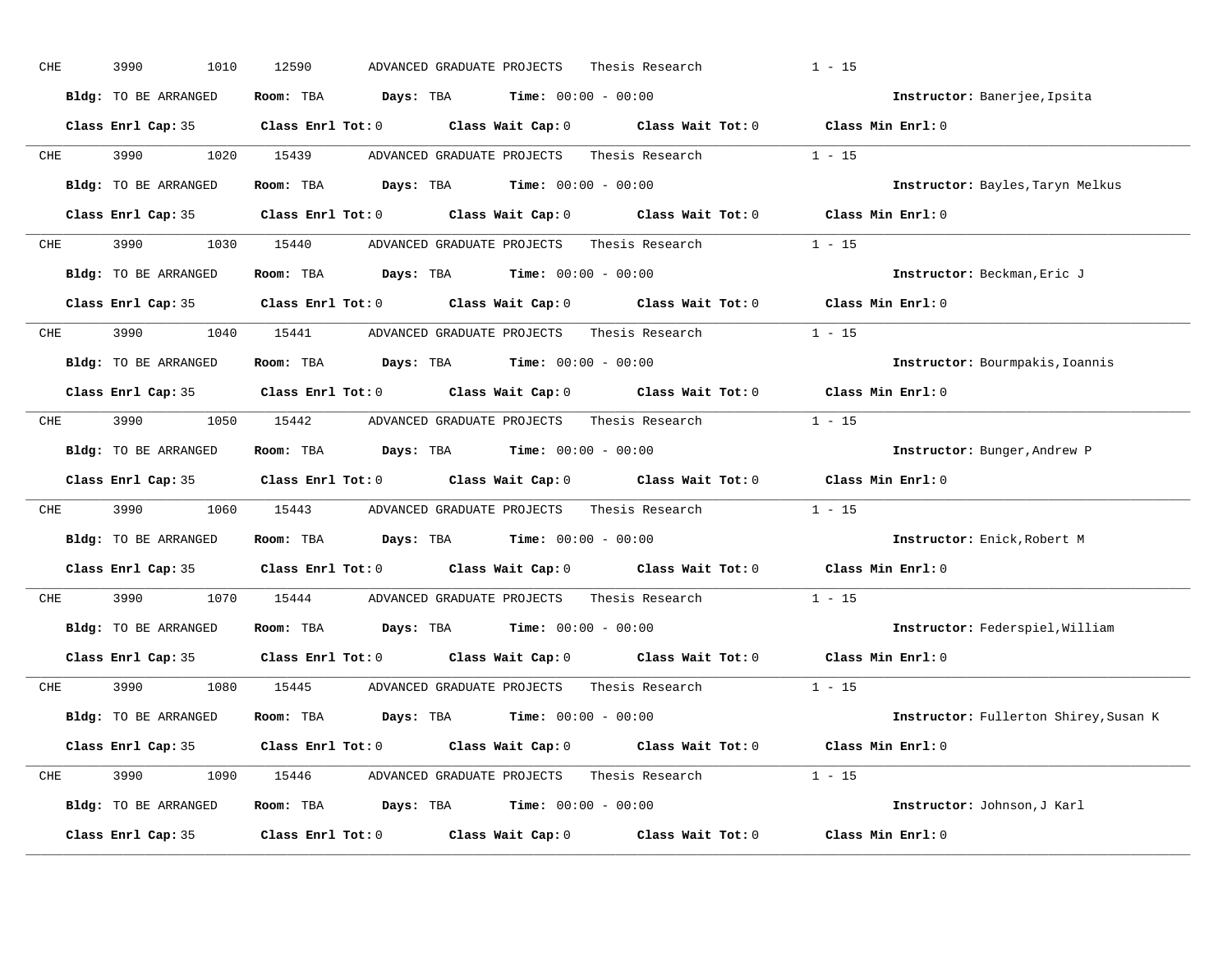#### Report ID: SR201 **University of Pittsburgh** Page No. 92 of 290 **Schedule of Classes for Spring Term 2021-2022** Run Date: 06/15/2021 **Academic Term** Run Time: 20:00:12

| Subject | Catalog Nbr Section Class Nbr | Course Title                                                                               | Component       | Units<br>Topics                          |
|---------|-------------------------------|--------------------------------------------------------------------------------------------|-----------------|------------------------------------------|
| CHE     | 3990<br>1100                  | 15447<br>ADVANCED GRADUATE PROJECTS                                                        | Thesis Research | $1 - 15$                                 |
|         | Bldg: TO BE ARRANGED          | Room: TBA $Days:$ TBA $Time: 00:00 - 00:00$                                                |                 | Instructor: Keith, John A                |
|         |                               | Class Enrl Cap: 35 Class Enrl Tot: 0 Class Wait Cap: 0 Class Wait Tot: 0 Class Min Enrl: 0 |                 |                                          |
| CHE     | 3990 3990                     | 1110 15448<br>ADVANCED GRADUATE PROJECTS Thesis Research                                   |                 | $1 - 15$                                 |
|         | Bldg: TO BE ARRANGED          | Room: TBA $Days:$ TBA $Time: 00:00 - 00:00$                                                |                 | Instructor: Kumta, Prashant N            |
|         |                               | Class Enrl Cap: 35 Class Enrl Tot: 0 Class Wait Cap: 0 Class Wait Tot: 0 Class Min Enrl: 0 |                 |                                          |
|         | CHE 3990                      | 1120 15449 ADVANCED GRADUATE PROJECTS Thesis Research                                      |                 | $1 - 15$                                 |
|         | Bldg: TO BE ARRANGED          | Room: TBA $Days: TBA$ Time: $00:00 - 00:00$                                                |                 | Instructor: Li, Lei                      |
|         |                               | Class Enrl Cap: 35 Class Enrl Tot: 0 Class Wait Cap: 0 Class Wait Tot: 0                   |                 | Class Min Enrl: 0                        |
| CHE     | 3990                          | 1130 15450<br>ADVANCED GRADUATE PROJECTS Thesis Research                                   |                 | $1 - 15$                                 |
|         | Bldg: TO BE ARRANGED          | Room: TBA $Days:$ TBA $Time: 00:00 - 00:00$                                                |                 | Instructor: Little, Steven R             |
|         |                               | Class Enrl Cap: 35 Class Enrl Tot: 0 Class Wait Cap: 0 Class Wait Tot: 0 Class Min Enrl: 0 |                 |                                          |
|         |                               | CHE 3990 1140 15451 ADVANCED GRADUATE PROJECTS Thesis Research                             |                 | $1 - 15$                                 |
|         | Bldg: TO BE ARRANGED          | Room: TBA $Days:$ TBA $Time: 00:00 - 00:00$                                                |                 | <b>Instructor:</b> McCarthy, Joseph John |
|         |                               | Class Enrl Cap: 35 Class Enrl Tot: 0 Class Wait Cap: 0 Class Wait Tot: 0 Class Min Enrl: 0 |                 |                                          |
| CHE     | 3990<br>1150                  |                                                                                            |                 | $1 - 15$                                 |
|         | Bldg: TO BE ARRANGED          | Room: TBA $Days:$ TBA $Time: 00:00 - 00:00$                                                |                 | Instructor: McKone, James R              |
|         |                               | Class Enrl Cap: 35 Class Enrl Tot: 0 Class Wait Cap: 0 Class Wait Tot: 0 Class Min Enrl: 0 |                 |                                          |
| CHE     | 3990 000                      | 1160 15453 ADVANCED GRADUATE PROJECTS Thesis Research                                      |                 | $1 - 15$                                 |
|         | Bldg: TO BE ARRANGED          | Room: TBA $Days:$ TBA $Time: 00:00 - 00:00$                                                |                 | Instructor: Millstone, Jill E            |
|         |                               | Class Enrl Cap: 35 Class Enrl Tot: 0 Class Wait Cap: 0 Class Wait Tot: 0                   |                 | Class Min Enrl: 0                        |
| CHE     | 3990<br>1170                  |                                                                                            |                 | $1 - 15$                                 |
|         | Bldg: TO BE ARRANGED          | Room: TBA $Days:$ TBA $Time: 00:00 - 00:00$                                                |                 | Instructor: Morsi, Badie I               |
|         | Class Enrl Cap: 35            | Class Enrl Tot: $0$ Class Wait Cap: $0$ Class Wait Tot: $0$                                |                 | Class Min Enrl: 0                        |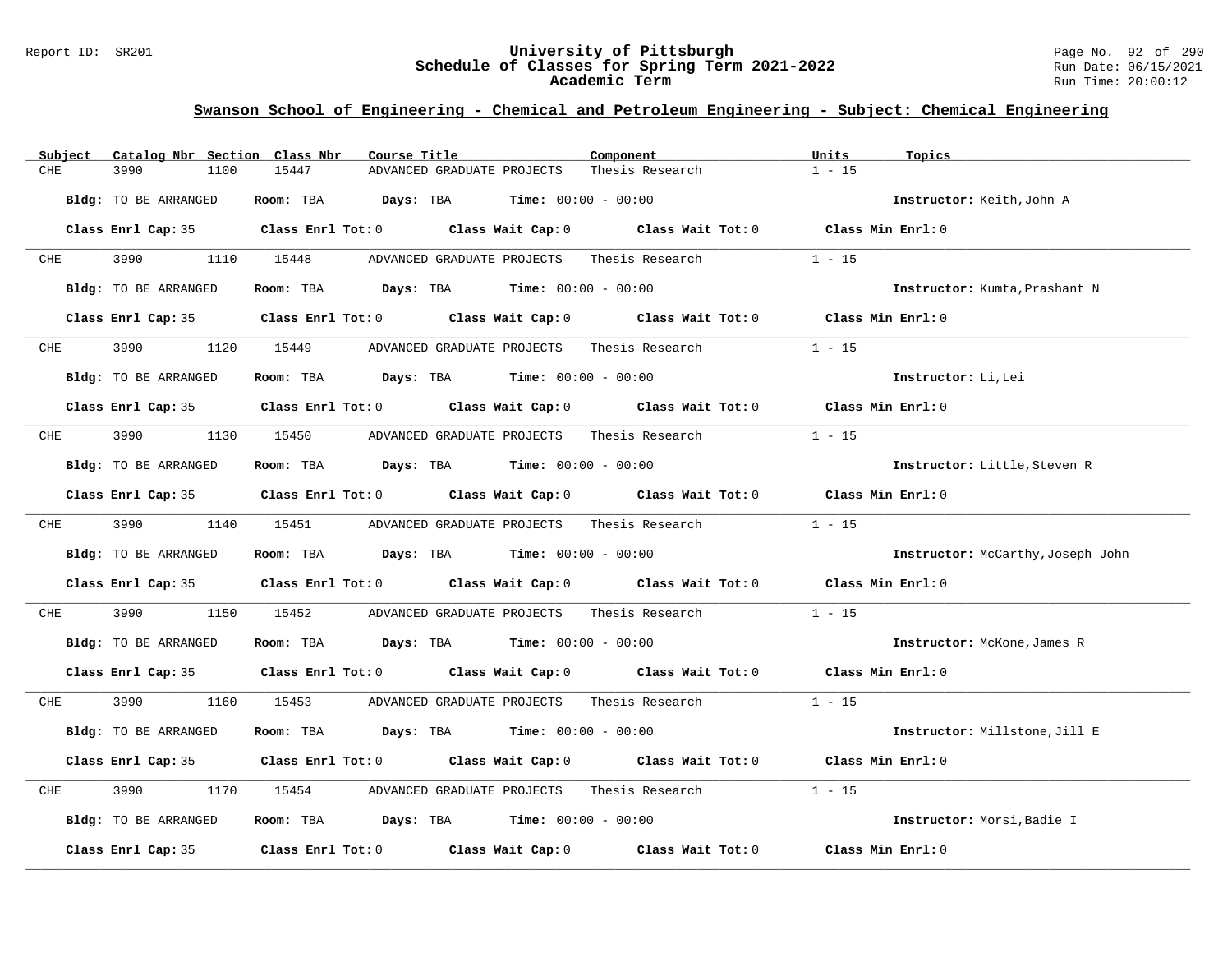| 3990<br>1180                | 15455<br>ADVANCED GRADUATE PROJECTS<br>Thesis Research                           | $1 - 15$                                                                                                                                               |
|-----------------------------|----------------------------------------------------------------------------------|--------------------------------------------------------------------------------------------------------------------------------------------------------|
| Bldg: TO BE ARRANGED        | <b>Time:</b> $00:00 - 00:00$<br>Room: TBA<br>Days: TBA                           | Instructor: Niepa, Tagbo Herman Roland                                                                                                                 |
|                             | Class Enrl Tot: 0 Class Wait Cap: 0                                              | Class Wait Tot: 0 Class Min Enrl: 0                                                                                                                    |
| 3990<br>1190                | 21810<br>ADVANCED GRADUATE PROJECTS<br>Thesis Research                           | $1 - 15$                                                                                                                                               |
| Bldg: TO BE ARRANGED        | <b>Days:</b> TBA <b>Time:</b> $00:00 - 00:00$<br>Room: TBA                       | Instructor: Parker, Robert S                                                                                                                           |
|                             | Class Enrl Tot: $0$ Class Wait Cap: $0$ Class Wait Tot: $0$ Class Min Enrl: $0$  |                                                                                                                                                        |
| 3990<br>1200                | 21811<br>ADVANCED GRADUATE PROJECTS Thesis Research 1 - 15                       |                                                                                                                                                        |
| Bldg: TO BE ARRANGED        | Room: TBA<br>Days: TBA<br><b>Time:</b> $00:00 - 00:00$                           | Instructor: Shoemaker, Jason Edward                                                                                                                    |
|                             | $Class$ $Enr1$ $Tot: 0$<br>Class Wait Cap: 0 Class Wait Tot: 0 Class Min Enrl: 0 |                                                                                                                                                        |
| 3990 7<br>1210              | 21812<br>ADVANCED GRADUATE PROJECTS<br>Thesis Research                           | $1 - 15$                                                                                                                                               |
| Bldg: TO BE ARRANGED        | Room: TBA<br><b>Days:</b> TBA <b>Time:</b> $00:00 - 00:00$                       | Instructor: Velankar, Sachin Shankar                                                                                                                   |
|                             | Class Enrl Tot: 0<br>Class Wait Cap: 0 Class Wait Tot: 0                         | Class Min Enrl: 0                                                                                                                                      |
| 3990<br>1220                | 22592<br>ADVANCED GRADUATE PROJECTS Thesis Research                              | $1 - 15$                                                                                                                                               |
| Bldg: TO BE ARRANGED        | <b>Days:</b> TBA <b>Time:</b> $00:00 - 00:00$<br>Room: TBA                       | Instructor: Veser, Goetz                                                                                                                               |
|                             | Class Enrl Tot: 0 Class Wait Cap: 0 Class Wait Tot: 0                            | Class Min Enrl: 0                                                                                                                                      |
| 3990<br>1225                | 22593<br>ADVANCED GRADUATE PROJECTS Thesis Research                              | $1 - 15$                                                                                                                                               |
| Bldg: TO BE ARRANGED        | <b>Days:</b> TBA <b>Time:</b> $00:00 - 00:00$<br>Room: TBA                       | Instructor: Vidic, Radisav                                                                                                                             |
|                             | Class Enrl Tot: 0 Class Wait Cap: 0<br>Class Wait Tot: 0                         | Class Min Enrl: 0                                                                                                                                      |
| 3990<br>1230                | 22594<br>ADVANCED GRADUATE PROJECTS<br>Thesis Research                           | $1 - 15$                                                                                                                                               |
| <b>Bldg:</b> TO BE ARRANGED | <b>Days:</b> TBA <b>Time:</b> $00:00 - 00:00$<br>Room: TBA                       | Instructor: Wagner, William R                                                                                                                          |
|                             | Class Enrl Tot: 0 Class Wait Cap: 0<br>Class Wait Tot: 0                         | Class Min Enrl: 0                                                                                                                                      |
| 3990<br>1235                | 22595<br>ADVANCED GRADUATE PROJECTS<br>Thesis Research                           | $1 - 15$                                                                                                                                               |
| Bldg: TO BE ARRANGED        | Room: TBA<br>$\texttt{DayS:}$ TBA $\texttt{Time:}$ 00:00 - 00:00                 | Instructor: Wilmer, Christopher Eli                                                                                                                    |
|                             |                                                                                  |                                                                                                                                                        |
| Class Enrl Cap: 35          | Class Enrl Tot: $0$ Class Wait Cap: $0$ Class Wait Tot: $0$ Class Min Enrl: $0$  |                                                                                                                                                        |
| 3990<br>1240                | 22596<br>ADVANCED GRADUATE PROJECTS Thesis Research 1 - 15                       |                                                                                                                                                        |
| Bldg: TO BE ARRANGED        | <b>Days:</b> TBA <b>Time:</b> $00:00 - 00:00$<br>Room: TBA                       | Instructor: Yang, Judith Chun-Hsu                                                                                                                      |
|                             |                                                                                  | Class Enrl Cap: 35<br>Class Enrl Cap: 35<br>Class Enrl Cap: 35<br>Class Enrl Cap: 35<br>Class Enrl Cap: 35<br>Class Enrl Cap: 35<br>Class Enrl Cap: 35 |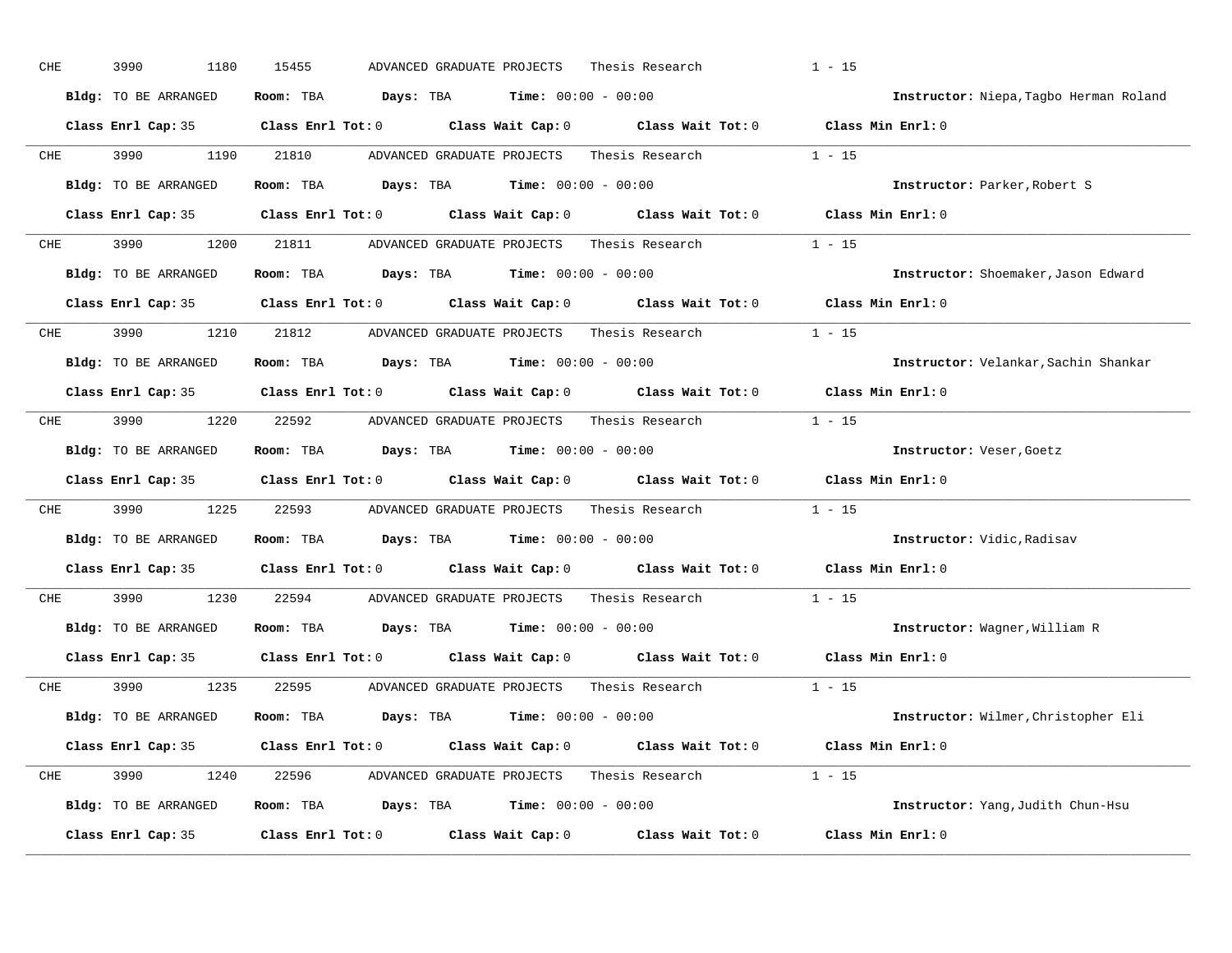#### Report ID: SR201 **University of Pittsburgh** Page No. 94 of 290 **Schedule of Classes for Spring Term 2021-2022** Run Date: 06/15/2021 **Academic Term** Run Time: 20:00:12

| Catalog Nbr Section Class Nbr<br>Subject | Course Title                                                                               | Component       | Units<br>Topics                  |
|------------------------------------------|--------------------------------------------------------------------------------------------|-----------------|----------------------------------|
| <b>CHE</b><br>3990<br>1245               | 22597<br>ADVANCED GRADUATE PROJECTS                                                        | Thesis Research | $1 - 15$                         |
| Bldg: TO BE ARRANGED                     | Room: TBA $Days:$ TBA $Time: 00:00 - 00:00$                                                |                 | Instructor: Staff                |
|                                          | Class Enrl Cap: 35 Class Enrl Tot: 0 Class Wait Cap: 0 Class Wait Tot: 0 Class Min Enrl: 0 |                 |                                  |
| CHE 3999                                 | 1010 12591<br>PH.D. DISSERTATION Thesis Research                                           |                 | $1 - 15$                         |
| Bldg: TO BE ARRANGED                     | Room: TBA $Days:$ TBA $Time: 00:00 - 00:00$                                                |                 | Instructor: Banerjee, Ipsita     |
|                                          | Class Enrl Cap: 35 Class Enrl Tot: 0 Class Wait Cap: 0 Class Wait Tot: 0 Class Min Enrl: 0 |                 |                                  |
| CHE 3999                                 | 1020 15456 PH.D. DISSERTATION Thesis Research                                              |                 | $1 - 15$                         |
| Bldg: TO BE ARRANGED                     | Room: TBA $Days:$ TBA $Time: 00:00 - 00:00$                                                |                 | Instructor: Bayles, Taryn Melkus |
|                                          | Class Enrl Cap: 35 Class Enrl Tot: 0 Class Wait Cap: 0 Class Wait Tot: 0 Class Min Enrl: 0 |                 |                                  |
| CHE 3999                                 | 1030 15457 PH.D. DISSERTATION Thesis Research                                              |                 | $1 - 15$                         |
| Bldg: TO BE ARRANGED                     | Room: TBA $Days:$ TBA $Time: 00:00 - 00:00$                                                |                 | Instructor: Beckman, Eric J      |
|                                          | Class Enrl Cap: 35 Class Enrl Tot: 0 Class Wait Cap: 0 Class Wait Tot: 0 Class Min Enrl: 0 |                 |                                  |
|                                          | CHE 3999 1040 15458 PH.D. DISSERTATION Thesis Research                                     |                 | $1 - 15$                         |
| Bldg: TO BE ARRANGED                     | Room: TBA $Days:$ TBA $Time: 00:00 - 00:00$                                                |                 | Instructor: Bourmpakis, Ioannis  |
|                                          | Class Enrl Cap: 35 Class Enrl Tot: 0 Class Wait Cap: 0 Class Wait Tot: 0 Class Min Enrl: 0 |                 |                                  |
| 3999<br>CHE                              | 1050 15459 PH.D. DISSERTATION Thesis Research                                              |                 | $1 - 15$                         |
| Bldg: TO BE ARRANGED                     | Room: TBA $Days:$ TBA $Time: 00:00 - 00:00$                                                |                 | Instructor: Bunger, Andrew P     |
|                                          | Class Enrl Cap: 35 Class Enrl Tot: 0 Class Wait Cap: 0 Class Wait Tot: 0 Class Min Enrl: 0 |                 |                                  |
| CHE 3999                                 | 1060 15460 PH.D. DISSERTATION Thesis Research 1 - 15                                       |                 |                                  |
| Bldg: TO BE ARRANGED                     | Room: TBA $Days:$ TBA $Time: 00:00 - 00:00$                                                |                 | Instructor: Enick, Robert M      |
|                                          | Class Enrl Cap: 35 Class Enrl Tot: 0 Class Wait Cap: 0 Class Wait Tot: 0 Class Min Enrl: 0 |                 |                                  |
| 3999<br>CHE                              | 1070 15461 PH.D. DISSERTATION Thesis Research                                              |                 | $1 - 15$                         |
| Bldg: TO BE ARRANGED                     | Room: TBA $Days:$ TBA $Time: 00:00 - 00:00$                                                |                 | Instructor: Federspiel, William  |
|                                          | Class Enrl Cap: 35 Class Enrl Tot: 0 Class Wait Cap: 0 Class Wait Tot: 0 Class Min Enrl: 0 |                 |                                  |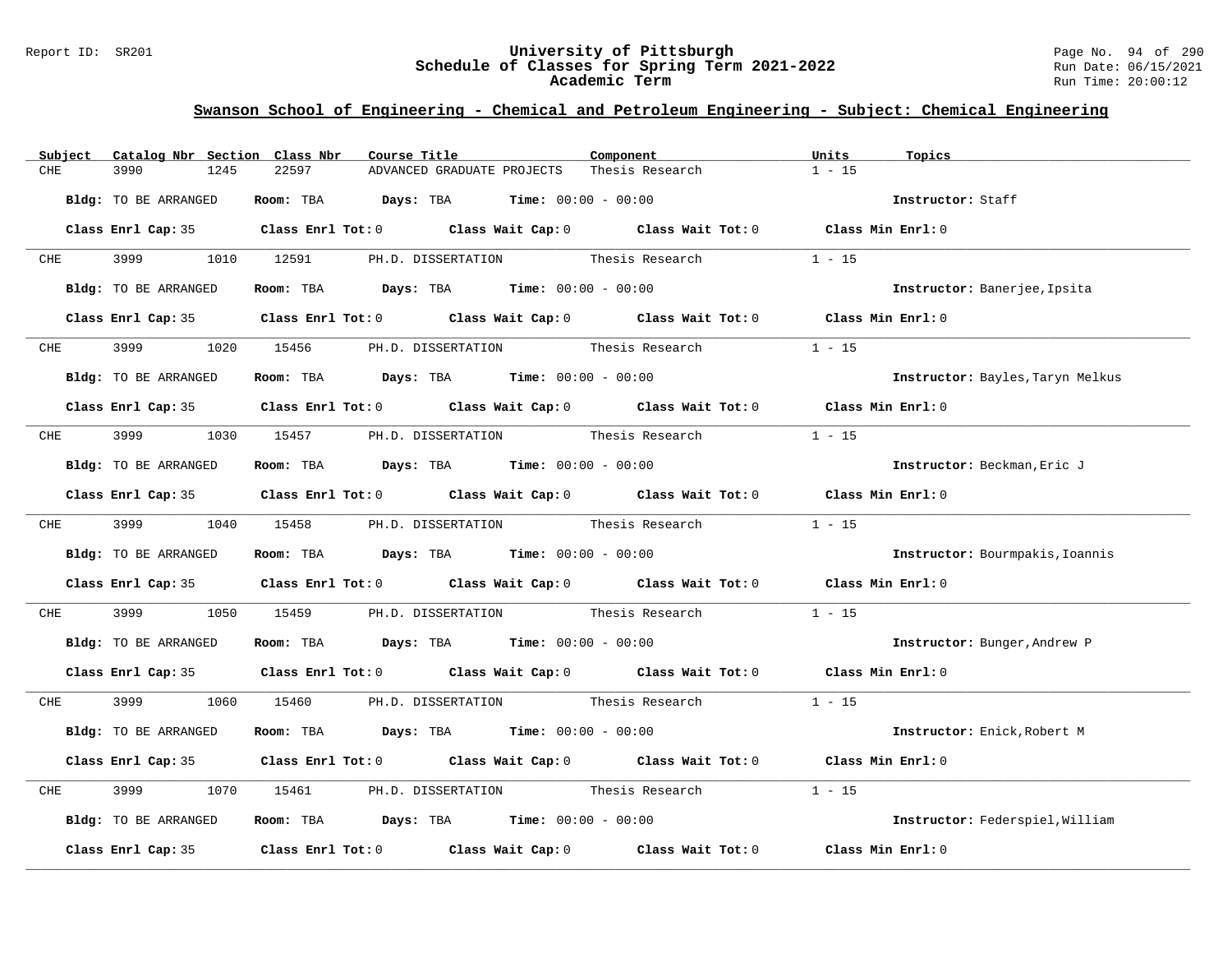| CHE        | 3999<br>1080         | 15462<br>PH.D. DISSERTATION                                                                         | Thesis Research                           | $1 - 15$                              |
|------------|----------------------|-----------------------------------------------------------------------------------------------------|-------------------------------------------|---------------------------------------|
|            | Bldg: TO BE ARRANGED | Room: TBA $Days:$ TBA $Time: 00:00 - 00:00$                                                         |                                           | Instructor: Fullerton Shirey, Susan K |
|            |                      | Class Enrl Cap: 35 Class Enrl Tot: 0 Class Wait Cap: 0 Class Wait Tot: 0 Class Min Enrl: 0          |                                           |                                       |
|            | CHE 3999             | 1090 15463                                                                                          | PH.D. DISSERTATION Thesis Research 1 - 15 |                                       |
|            | Bldg: TO BE ARRANGED | Room: TBA $\rule{1em}{0.15mm}$ Days: TBA $\rule{1.5mm}{0.15mm}$ Time: $00:00 - 00:00$               |                                           | Instructor: Johnson, J Karl           |
|            |                      | Class Enrl Cap: 35 Class Enrl Tot: 0 Class Wait Cap: 0 Class Wait Tot: 0 Class Min Enrl: 0          |                                           |                                       |
| CHE        |                      | 3999 1100 15464 PH.D. DISSERTATION Thesis Research 1 - 15                                           |                                           |                                       |
|            |                      | <b>Bldg:</b> TO BE ARRANGED <b>ROOM:</b> TBA <b>Days:</b> TBA <b>Time:</b> $00:00 - 00:00$          |                                           | Instructor: Keith, John A             |
|            |                      | Class Enrl Cap: 35 Class Enrl Tot: 0 Class Wait Cap: 0 Class Wait Tot: 0 Class Min Enrl: 0          |                                           |                                       |
|            |                      | CHE 3999 1110 15465 PH.D. DISSERTATION Thesis Research 1 - 15                                       |                                           |                                       |
|            | Bldg: TO BE ARRANGED | Room: TBA $\rule{1em}{0.15mm}$ Days: TBA Time: $00:00 - 00:00$                                      |                                           | Instructor: Klinzing, George E        |
|            |                      | Class Enrl Cap: 35 Class Enrl Tot: 0 Class Wait Cap: 0 Class Wait Tot: 0 Class Min Enrl: 0          |                                           |                                       |
|            |                      | CHE 3999 1120 15466 PH.D. DISSERTATION Thesis Research 1 - 15                                       |                                           |                                       |
|            | Bldg: TO BE ARRANGED | Room: TBA $\rule{1em}{0.15mm}$ Days: TBA $\rule{1.15mm}]{0.15mm}$ Time: $0.000 - 0.000$             |                                           | Instructor: Kumta, Prashant N         |
|            |                      | Class Enrl Cap: 35 Class Enrl Tot: 0 Class Wait Cap: 0 Class Wait Tot: 0 Class Min Enrl: 0          |                                           |                                       |
| CHE        |                      | 3999 1130 15467 PH.D. DISSERTATION Thesis Research 1 - 15                                           |                                           |                                       |
|            | Bldg: TO BE ARRANGED | Room: TBA $Days:$ TBA $Time:$ 00:00 - 00:00                                                         |                                           | Instructor: Li, Lei                   |
|            |                      | Class Enrl Cap: 35 Class Enrl Tot: 0 Class Wait Cap: 0 Class Wait Tot: 0 Class Min Enrl: 0          |                                           |                                       |
| <b>CHE</b> | 3999 7               | 1140 15468                                                                                          | PH.D. DISSERTATION Thesis Research 1 - 15 |                                       |
|            | Bldg: TO BE ARRANGED | Room: TBA $Days:$ TBA Time: $00:00 - 00:00$                                                         |                                           | Instructor: Little, Steven R          |
|            |                      | Class Enrl Cap: 35 Class Enrl Tot: 0 Class Wait Cap: 0 Class Wait Tot: 0 Class Min Enrl: 0          |                                           |                                       |
|            |                      | CHE 3999 1150 15469 PH.D. DISSERTATION Thesis Research 1 - 15                                       |                                           |                                       |
|            | Bldg: TO BE ARRANGED | Room: TBA $\rule{1em}{0.15mm}$ Days: TBA $\rule{1.15mm}]{0.15mm}$ Time: $0.000 - 0.000$             |                                           | Instructor: McCarthy, Joseph John     |
|            |                      | Class Enrl Cap: 35 Class Enrl Tot: 0 Class Wait Cap: 0 Class Wait Tot: 0 Class Min Enrl: 0          |                                           |                                       |
|            |                      | CHE 3999 1160 15470 PH.D. DISSERTATION Thesis Research 1 - 15                                       |                                           |                                       |
|            | Bldg: TO BE ARRANGED | Room: TBA $\rule{1em}{0.15mm}$ Days: TBA Time: $00:00 - 00:00$                                      |                                           | Instructor: McKone, James R           |
|            |                      | Class Enrl Cap: 35 $\qquad$ Class Enrl Tot: 0 $\qquad$ Class Wait Cap: 0 $\qquad$ Class Wait Tot: 0 |                                           | Class Min Enrl: 0                     |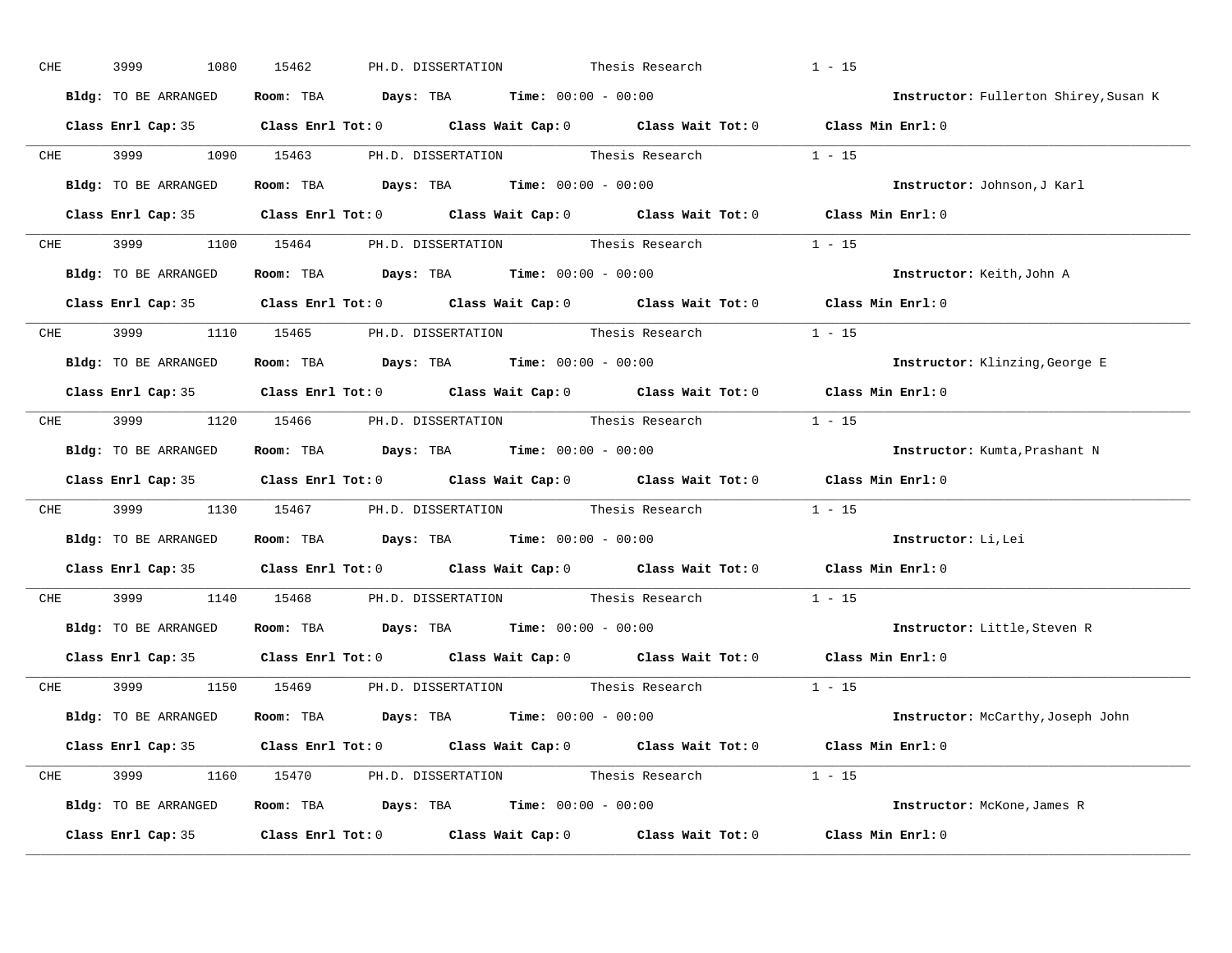#### Report ID: SR201 **University of Pittsburgh** Page No. 96 of 290 **Schedule of Classes for Spring Term 2021-2022** Run Date: 06/15/2021 **Academic Term** Run Time: 20:00:12

| Catalog Nbr Section Class Nbr<br>Subject | Course Title                                                                                        | Component                          | Units<br>Topics                        |
|------------------------------------------|-----------------------------------------------------------------------------------------------------|------------------------------------|----------------------------------------|
| CHE<br>3999<br>1170                      | 15471<br>PH.D. DISSERTATION                                                                         | Thesis Research                    | $1 - 15$                               |
| Bldg: TO BE ARRANGED                     | Room: TBA $Days:$ TBA $Time: 00:00 - 00:00$                                                         |                                    | Instructor: Niepa, Tagbo Herman Roland |
|                                          | Class Enrl Cap: 35 Class Enrl Tot: 0 Class Wait Cap: 0 Class Wait Tot: 0 Class Min Enrl: 0          |                                    |                                        |
| 3999 700<br><b>CHE</b>                   | 1180 15472<br>PH.D. DISSERTATION                                                                    | Thesis Research                    | $1 - 15$                               |
| Bldg: TO BE ARRANGED                     | Room: TBA $Days: TBA$ Time: $00:00 - 00:00$                                                         |                                    | Instructor: Parker, Robert S           |
|                                          | Class Enrl Cap: 35 Class Enrl Tot: 0 Class Wait Cap: 0 Class Wait Tot: 0 Class Min Enrl: 0          |                                    |                                        |
| 3999 700<br><b>CHE</b>                   | 1190 21813 PH.D. DISSERTATION Thesis Research                                                       |                                    | $1 - 15$                               |
| Bldg: TO BE ARRANGED                     | Room: TBA $\rule{1em}{0.15mm}$ Days: TBA $\rule{1.15mm}]{0.15mm}$ Time: $00:00 - 00:00$             |                                    | Instructor: Shoemaker, Jason Edward    |
|                                          | Class Enrl Cap: 35 $\qquad$ Class Enrl Tot: 0 $\qquad$ Class Wait Cap: 0 $\qquad$ Class Wait Tot: 0 |                                    | Class Min Enrl: 0                      |
| CHE 3999                                 | 1200 21814 PH.D. DISSERTATION Thesis Research                                                       |                                    | $1 - 15$                               |
| Bldg: TO BE ARRANGED                     | Room: TBA $Days:$ TBA $Time: 00:00 - 00:00$                                                         |                                    | Instructor: Velankar, Sachin Shankar   |
|                                          | Class Enrl Cap: 35 Class Enrl Tot: 0 Class Wait Cap: 0 Class Wait Tot: 0 Class Min Enrl: 0          |                                    |                                        |
| CHE 3999                                 | 1210 21815 PH.D. DISSERTATION Thesis Research                                                       |                                    | $1 - 15$                               |
| Bldg: TO BE ARRANGED                     | Room: TBA $Days: TBA$ Time: $00:00 - 00:00$                                                         |                                    | Instructor: Veser, Goetz               |
|                                          | Class Enrl Cap: 35 Class Enrl Tot: 0 Class Wait Cap: 0 Class Wait Tot: 0 Class Min Enrl: 0          |                                    |                                        |
| 3999<br>CHE<br>1215                      | 22551                                                                                               | PH.D. DISSERTATION Thesis Research | $1 - 15$                               |
| Bldg: TO BE ARRANGED                     | Room: TBA $Days:$ TBA $Time: 00:00 - 00:00$                                                         |                                    | Instructor: Vidic, Radisav             |
|                                          | Class Enrl Cap: 35 Class Enrl Tot: 0 Class Wait Cap: 0 Class Wait Tot: 0 Class Min Enrl: 0          |                                    |                                        |
| CHE 3999<br>1220                         | 22552 PH.D. DISSERTATION Thesis Research                                                            |                                    | $1 - 15$                               |
| Bldg: TO BE ARRANGED                     | Room: TBA $Days:$ TBA $Time: 00:00 - 00:00$                                                         |                                    | Instructor: Wilmer, Christopher Eli    |
|                                          | Class Enrl Cap: 35 Class Enrl Tot: 0 Class Wait Cap: 0 Class Wait Tot: 0                            |                                    | Class Min Enrl: 0                      |
| 3999<br>CHE<br>1225                      | 22553                                                                                               | PH.D. DISSERTATION Thesis Research | $1 - 15$                               |
| Bldg: TO BE ARRANGED                     | Room: TBA $Days:$ TBA $Time: 00:00 - 00:00$                                                         |                                    | Instructor: Yang, Judith Chun-Hsu      |
| Class Enrl Cap: 35                       | Class Enrl Tot: $0$ Class Wait Cap: $0$ Class Wait Tot: $0$                                         |                                    | Class Min Enrl: 0                      |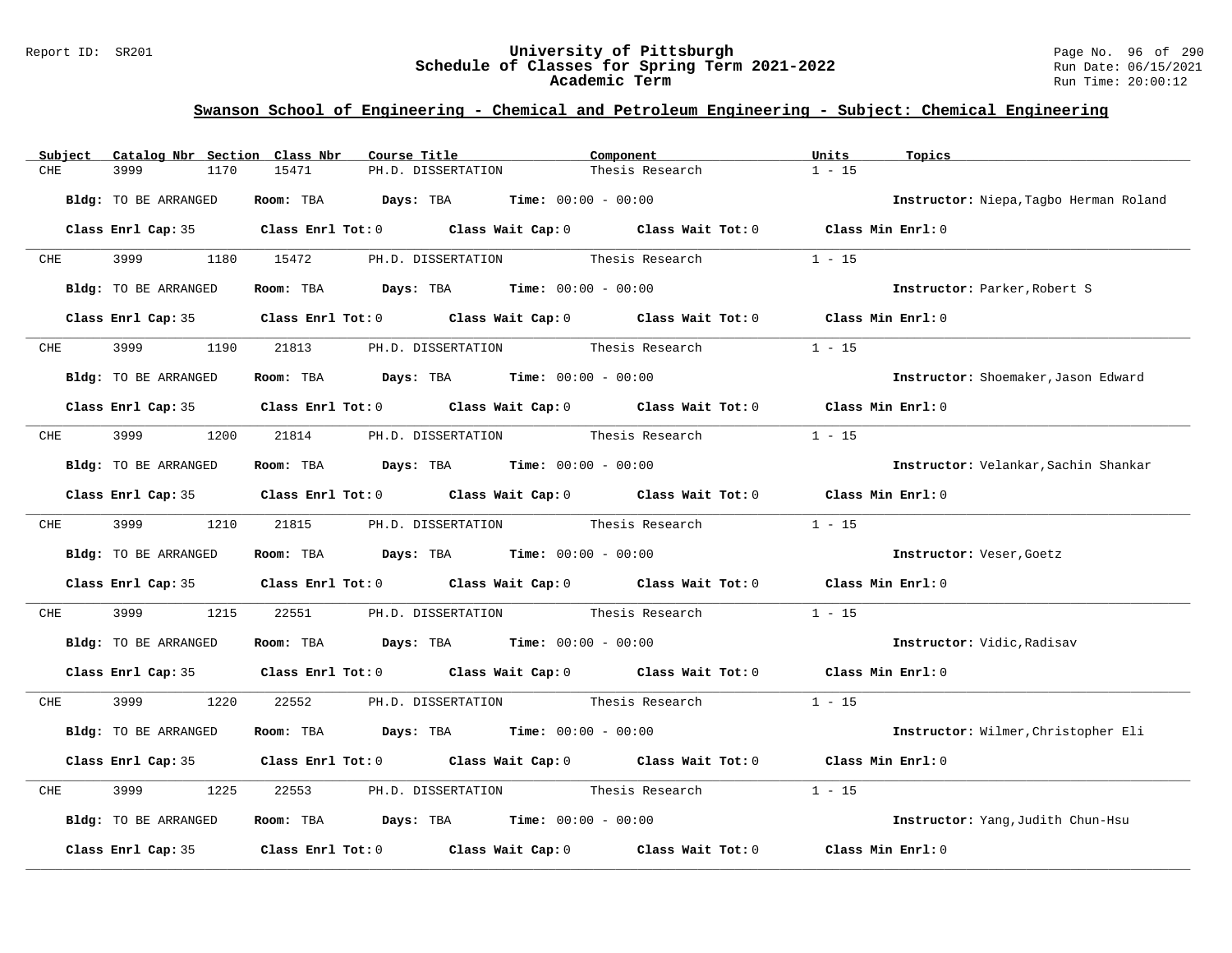| CHE | 1230<br>3999                | 22554               | PH.D. DISSERTATION                        | Thesis Research   | $1 - 15$            |  |
|-----|-----------------------------|---------------------|-------------------------------------------|-------------------|---------------------|--|
|     | <b>Bldg:</b> TO BE ARRANGED | Room: TBA           | <b>Time:</b> $00:00 - 00:00$<br>Days: TBA |                   | Instructor: Staff   |  |
|     | Class Enrl Cap: 35          | Class Enrl Tot: $0$ | Class Wait Cap: 0                         | Class Wait Tot: 0 | Class Min Enrl: 0   |  |
| CHE | 1235<br>3999                | 22555               | PH.D. DISSERTATION                        | Thesis Research   | $1 - 15$            |  |
|     | <b>Bldg:</b> TO BE ARRANGED | Room: TBA           | <b>Time:</b> $00:00 - 00:00$<br>Days: TBA |                   | Instructor: Staff   |  |
|     | Class Enrl Cap: 35          | Class Enrl Tot: $0$ | Class Wait Cap: 0                         | Class Wait Tot: 0 | Class Min $Enrl: 0$ |  |
|     |                             |                     |                                           |                   |                     |  |
| CHE | 3999<br>1240                | 22556               | PH.D. DISSERTATION                        | Thesis Research   | $1 - 15$            |  |
|     | Bldg: TO BE ARRANGED        | Room: TBA           | <b>Time:</b> $00:00 - 00:00$<br>Days: TBA |                   | Instructor: Staff   |  |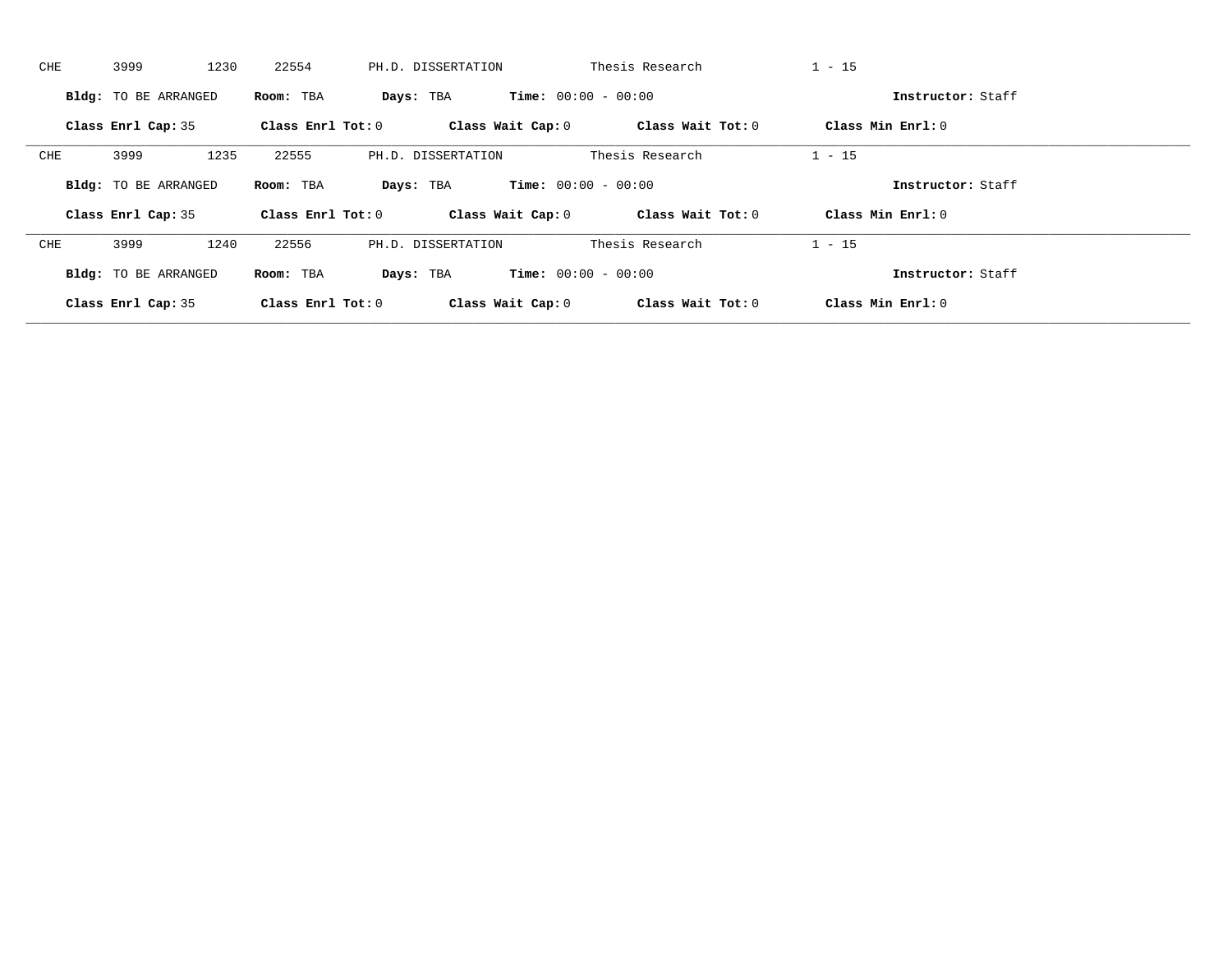#### Report ID: SR201 **University of Pittsburgh** Page No. 98 of 290 **Schedule of Classes for Spring Term 2021-2022** Run Date: 06/15/2021 **Academic Term** Run Time: 20:00:12

| Subject Catalog Nbr Section Class Nbr<br>Course Title<br>Component                                                                                                     | Units<br>Topics                        |
|------------------------------------------------------------------------------------------------------------------------------------------------------------------------|----------------------------------------|
| PETE<br>1204<br>1030<br>16406<br>ENHANCED OIL RECOVERY PROCES Lecture                                                                                                  | $\mathcal{L}$                          |
| <b>Days:</b> W <b>Time:</b> $17:30 - 20:05$<br>Bldg: Benedum Hall<br><b>Room: 00309</b>                                                                                | Instructor: Iezzi, Andrew              |
| Class Enrl Cap: 40<br>Class Enrl Tot: 0<br>Class Wait Cap: 20<br>Combined Section ID: 0231 (PETE/1204/ PETE 2204) - PETE 2204 (#16407)                                 | Class Min Enrl: 0<br>Class Wait Tot: 0 |
| 1205<br>1040<br>17526<br>PETE<br>PETROLEUM PRODUCTION ENGNRNG Lecture                                                                                                  | 3                                      |
| Room: 00309<br>Bldg: Benedum Hall<br><b>Time:</b> $17:00 - 19:35$<br>Days: M                                                                                           | Instructor: Morsi, Badie I             |
| Class Enrl Cap: 40<br>Class Enrl Tot: 0<br>Class Wait Cap: 20<br>Combined Section ID: 0086(PETE/1205/2205) - PETE 2205(#17527)                                         | Class Wait Tot: 0<br>Class Min Enrl: 0 |
| 1070<br>PETE<br>1208<br>16557<br>PET DRILNG & WELL CMPLTN DSGN Lecture                                                                                                 | 3                                      |
| Bldg: Benedum Hall<br><b>Room: 00309</b><br><b>Days:</b> Th <b>Time:</b> $17:30 - 20:05$                                                                               | Instructor: Iezzi, Andrew              |
| Class Enrl Cap: 40<br>Class Enrl Tot: 0 Class Wait Cap: 20<br>Combined Section ID: 0034(PETE/1208/2208) - PETE 2208(#16347)                                            | Class Wait Tot: 0<br>Class Min Enrl: 0 |
| 1209<br>1010<br>21444<br>PETE<br>HYDRL FRACTURING MECHCS APPLCSLecture                                                                                                 | 3                                      |
| Room: TBA<br><b>Days:</b> Tu <b>Time:</b> $16:00 - 18:35$<br>Bldg: TBA                                                                                                 | Instructor: Bunger, Andrew P           |
| Class Enrl Cap: 9<br>Class Enrl Tot: 0<br>Class Wait Cap: 9                                                                                                            | Class Min Enrl: 0<br>Class Wait Tot: 0 |
| Room Characteristics: PeopleSoft - Scheduled (PS)(1)<br>Combined Section ID: 0703(CEE/1809/2809/PETE/1209/2209)- CEE 1809(#21682), PETE 2209(#29333), CEE 2809(#29334) |                                        |
| 1211<br>1080<br>27695<br>RESERVOIR SIMULATION<br>Lecture<br>PETE                                                                                                       | $\overline{3}$                         |
| Bldg: Benedum Hall<br><b>Room:</b> 00309 <b>Days:</b> F <b>Time:</b> $15:00 - 17:30$                                                                                   | Instructor: Baled, Hseen Omran         |
| Class Enrl Cap: 20<br>Class Enrl Tot: 0<br>Class Wait Cap: 20<br>Combined Section ID: 0940(PETE1211/PETE 2211) - PETE 2211(#27696)                                     | Class Wait Tot: 0<br>Class Min Enrl: 0 |
| PETE<br>2204<br>1030<br>16407<br>ENHANCED OIL RECOVERY PROCES Lecture                                                                                                  | 3                                      |
| Bldg: Benedum Hall<br><b>Room:</b> 00309 <b>Days:</b> W <b>Time:</b> $17:30 - 20:05$                                                                                   | Instructor: Iezzi, Andrew              |
| Class Enrl Cap: 40<br>Class Enrl Tot: 0<br>Class Wait Cap: 0<br><b>Combined Section ID:</b> $0231(PETE/1204/PETE 2204)$ - PETE $1204(H16406)$                          | Class Wait Tot: 0<br>Class Min Enrl: 0 |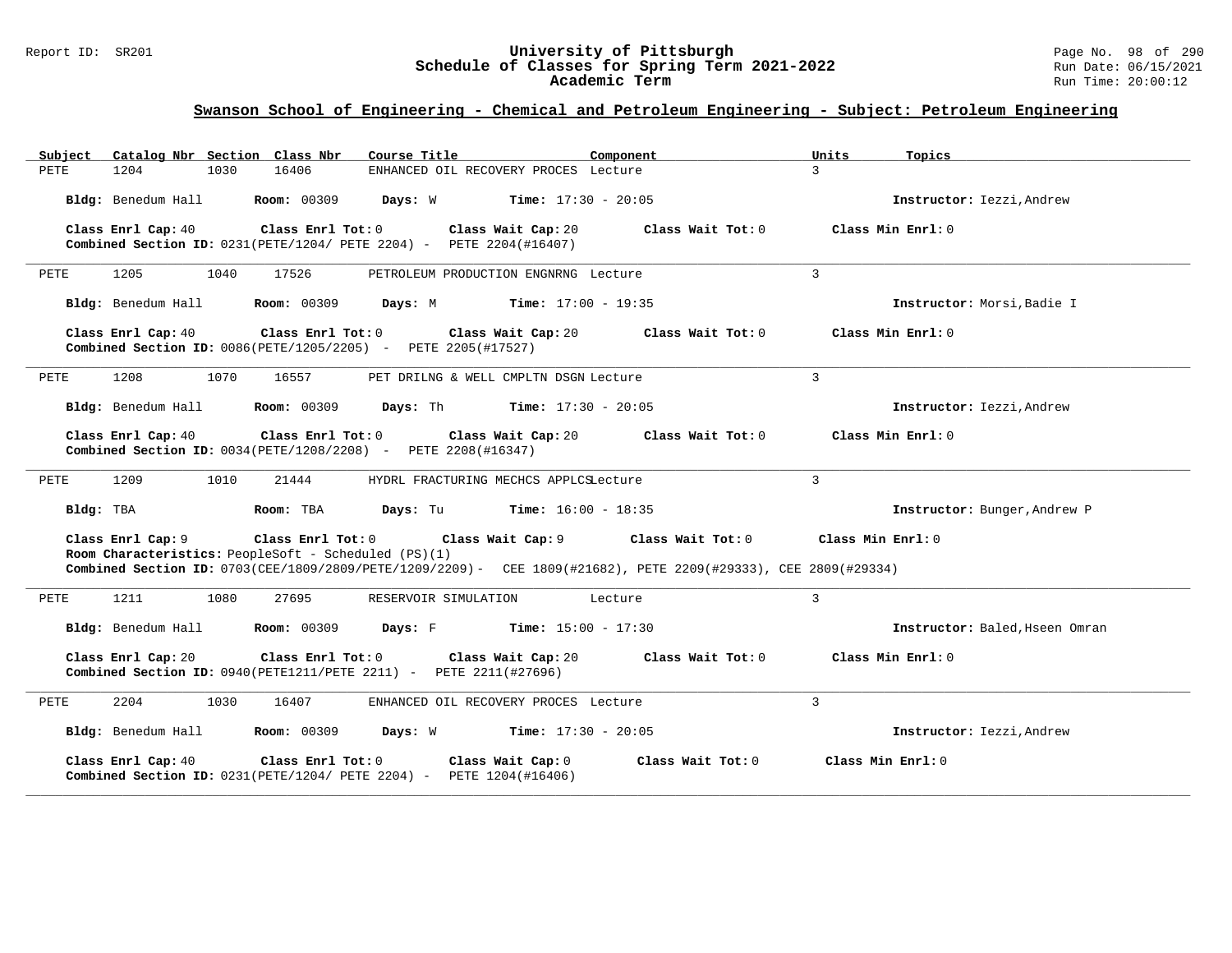#### Report ID: SR201 **University of Pittsburgh** Page No. 99 of 290 **Schedule of Classes for Spring Term 2021-2022** Run Date: 06/15/2021 **Academic Term** Run Time: 20:00:12

| Catalog Nbr Section Class Nbr<br>Subject | Course Title                                                                                                                                                                                                   | Units<br>Component            | Topics                         |
|------------------------------------------|----------------------------------------------------------------------------------------------------------------------------------------------------------------------------------------------------------------|-------------------------------|--------------------------------|
| 2205<br>1040<br>PETE                     | 17527<br>PETROLEUM PRODUCTION ENGNRNG Lecture                                                                                                                                                                  | $\mathcal{L}$                 |                                |
|                                          | Bldg: Benedum Hall $\blacksquare$ Room: 00309 Days: M Time: 17:00 - 19:35                                                                                                                                      |                               | Instructor: Morsi, Badie I     |
| Class Enrl Cap: 40                       | Class Enrl Tot: 0<br>Class Wait Cap: 0<br><b>Combined Section ID:</b> 0086(PETE/1205/2205) - PETE 1205(#17526)                                                                                                 | Class Wait Tot: 0             | Class Min $Err1:0$             |
| 2208<br>1030<br>PETE                     | 16347<br>PET DRILNG & WELL CMPLTN DSGN Lecture                                                                                                                                                                 | $\mathcal{L}$                 |                                |
|                                          | Bldg: Benedum Hall <b>Room:</b> 00309 <b>Days:</b> Th <b>Time:</b> 17:30 - 20:05                                                                                                                               |                               | Instructor: Iezzi, Andrew      |
| Class Enrl Cap: 40                       | Class Enrl Tot: $0$<br>Class Wait Cap: 0<br><b>Combined Section ID:</b> $0034(PETE/1208/2208)$ - PETE $1208(#16557)$                                                                                           | Class Wait Tot: $0$           | Class Min Enrl: 0              |
| 2209<br>1010<br>PETE                     | 29333<br>HYDRL FRACTURING MECHCS APPLCSLecture                                                                                                                                                                 | $\overline{3}$                |                                |
| Bldg: TBA                                | Room: TBA<br><b>Days:</b> Tu <b>Time:</b> $16:00 - 18:35$                                                                                                                                                      |                               | Instructor: Bunger, Andrew P   |
| Class Enrl Cap: 9                        | Class Enrl Tot: 0 Class Wait Cap: 0<br>Room Characteristics: PeopleSoft - Scheduled (PS)(1)<br>Combined Section ID: 0703(CEE/1809/2809/PETE/1209/2209) - PETE 1209(#21444), CEE 1809(#21682), CEE 2809(#29334) | Class Wait Tot: $0$           | Class Min Enrl: 0              |
| 2211<br>1080<br>PETE                     | 27696<br>RESERVOIR SIMULATION                                                                                                                                                                                  | $\mathcal{L}$<br>Lecture      |                                |
|                                          | Bldg: Benedum Hall <b>Room:</b> 00309 <b>Days:</b> F <b>Time:</b> $15:00 - 17:30$                                                                                                                              |                               | Instructor: Baled, Hseen Omran |
| Class Enrl Cap: 20                       | Class Enrl Tot: 0 Class Wait Cap: 0<br>Combined Section ID: 0940(PETE1211/PETE 2211) - PETE 1211(#27695)                                                                                                       | Class Wait Tot: $0$           | Class Min Enrl: 0              |
| 2910<br>PETE<br>1010                     | 18323<br>SPECIAL PROJECTS                                                                                                                                                                                      | $1 - 12$<br>Independent Study |                                |
| Bldg: TO BE ARRANGED                     | Room: TBA Days: TBA<br><b>Time:</b> $00:00 - 00:00$                                                                                                                                                            |                               | Instructor: Bunger, Andrew P   |
| Class Enrl Cap: 35                       | Class Enrl Tot: 0 Class Wait Cap: 0 Class Wait Tot: 0                                                                                                                                                          |                               | Class Min Enrl: 0              |
| 1020<br>PETE<br>2910                     | 18324<br>SPECIAL PROJECTS                                                                                                                                                                                      | $1 - 12$<br>Independent Study |                                |
| Bldg: TO BE ARRANGED                     | Room: TBA<br>Days: TBA<br><b>Time:</b> $00:00 - 00:00$                                                                                                                                                         |                               | Instructor: Enick, Robert M    |
| Class Enrl Cap: 35                       | Class Enrl Tot: $0$ Class Wait Cap: $0$ Class Wait Tot: $0$                                                                                                                                                    |                               | Class Min Enrl: 0              |
| 2910<br>1030<br>PETE                     | 18325<br>SPECIAL PROJECTS                                                                                                                                                                                      | Independent Study<br>$1 - 12$ |                                |
| Bldg: TO BE ARRANGED                     | Room: TBA Days: TBA<br><b>Time:</b> $00:00 - 00:00$                                                                                                                                                            |                               | Instructor: Iezzi, Andrew      |
| Class Enrl Cap: 35                       | Class Enrl Tot: 0 Class Wait Cap: 0                                                                                                                                                                            | Class Wait Tot: 0             | Class Min Enrl: 0              |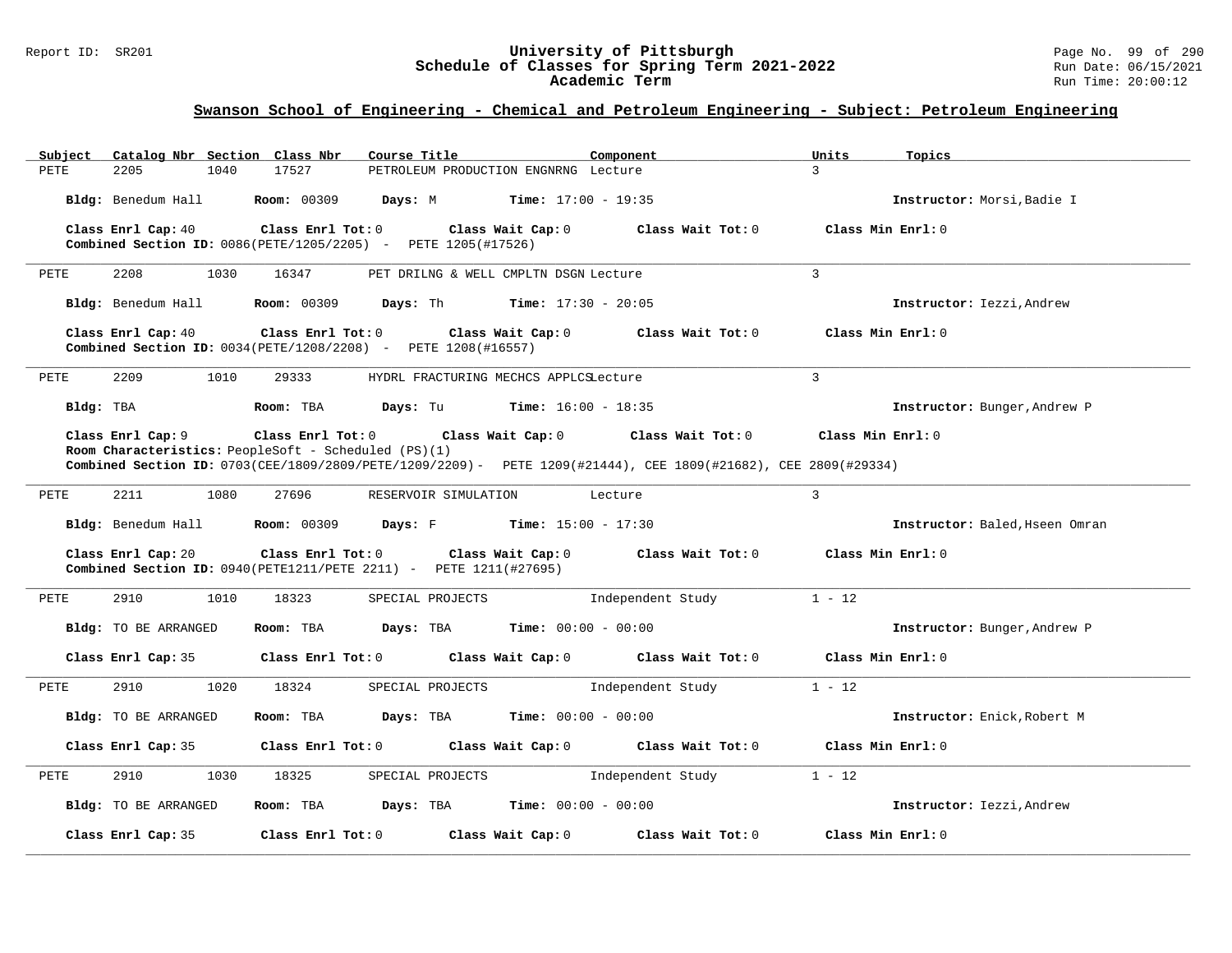#### Report ID: SR201 **University of Pittsburgh** Page No. 100 of 290 **Schedule of Classes for Spring Term 2021-2022** Run Date: 06/15/2021 **Academic Term** Run Time: 20:00:12

|      | Subject Catalog Nbr Section Class Nbr | Course Title                                  |                                          | Component                                                                                  | Units<br>Topics                      |  |
|------|---------------------------------------|-----------------------------------------------|------------------------------------------|--------------------------------------------------------------------------------------------|--------------------------------------|--|
| PETE | 2910<br>1040                          | 18326                                         | SPECIAL PROJECTS                         | Independent Study                                                                          | $1 - 12$                             |  |
|      | Bldg: TO BE ARRANGED                  | Room: TBA $Days:$ TBA $Time: 00:00 - 00:00$   |                                          |                                                                                            | Instructor: Jikich, Sinisha Alex     |  |
|      |                                       |                                               |                                          | Class Enrl Cap: 35 Class Enrl Tot: 0 Class Wait Cap: 0 Class Wait Tot: 0 Class Min Enrl: 0 |                                      |  |
| PETE |                                       |                                               |                                          | 2910 1050 18327 SPECIAL PROJECTS Independent Study 1 - 12                                  |                                      |  |
|      | Bldg: TO BE ARRANGED                  | Room: TBA $Days:$ TBA $Time: 00:00 - 00:00$   |                                          |                                                                                            | Instructor: Morsi, Badie I           |  |
|      |                                       |                                               |                                          | Class Enrl Cap: 35 Class Enrl Tot: 0 Class Wait Cap: 0 Class Wait Tot: 0 Class Min Enrl: 0 |                                      |  |
| PETE | 2910                                  | 1060 18328 SPECIAL PROJECTS                   |                                          | Independent Study                                                                          | $1 - 12$                             |  |
|      | Bldg: TO BE ARRANGED                  | Room: TBA $Days:$ TBA $Time: 00:00 - 00:00$   |                                          |                                                                                            | Instructor: Parker, Robert S         |  |
|      |                                       |                                               |                                          | Class Enrl Cap: 35 Class Enrl Tot: 0 Class Wait Cap: 0 Class Wait Tot: 0 Class Min Enrl: 0 |                                      |  |
|      |                                       | PETE 2910 1065 22531 SPECIAL PROJECTS         |                                          | Independent Study                                                                          | $1 - 12$                             |  |
|      | Bldg: TO BE ARRANGED                  | Room: TBA $Days:$ TBA $Time: 00:00 - 00:00$   |                                          |                                                                                            | Instructor: Velankar, Sachin Shankar |  |
|      |                                       |                                               |                                          | Class Enrl Cap: 35 Class Enrl Tot: 0 Class Wait Cap: 0 Class Wait Tot: 0 Class Min Enrl: 0 |                                      |  |
|      |                                       |                                               |                                          | PETE 2910 1070 22532 SPECIAL PROJECTS Independent Study 1 - 12                             |                                      |  |
|      | Bldg: TO BE ARRANGED                  | Room: TBA $Days:$ TBA $Time: 00:00 - 00:00$   |                                          |                                                                                            | Instructor: Wilmer, Christopher Eli  |  |
|      |                                       |                                               |                                          | Class Enrl Cap: 35 Class Enrl Tot: 0 Class Wait Cap: 0 Class Wait Tot: 0 Class Min Enrl: 0 |                                      |  |
| PETE | 2910                                  |                                               |                                          | 1075 22533 SPECIAL PROJECTS Independent Study 1 - 12                                       |                                      |  |
|      | Bldg: TO BE ARRANGED                  | Room: TBA $Days:$ TBA $Time:$ $00:00 - 00:00$ |                                          |                                                                                            | Instructor: Staff                    |  |
|      |                                       |                                               |                                          | Class Enrl Cap: 35 Class Enrl Tot: 0 Class Wait Cap: 0 Class Wait Tot: 0 Class Min Enrl: 0 |                                      |  |
|      |                                       |                                               |                                          | PETE 2910 1080 22534 SPECIAL PROJECTS Independent Study 1 - 12                             |                                      |  |
|      | Bldg: TO BE ARRANGED                  | Room: TBA $Days:$ TBA $Time: 00:00 - 00:00$   |                                          |                                                                                            | Instructor: Staff                    |  |
|      |                                       |                                               |                                          | Class Enrl Cap: 35 Class Enrl Tot: 0 Class Wait Cap: 0 Class Wait Tot: 0 Class Min Enrl: 0 |                                      |  |
| PETE | 2910<br>1085                          |                                               | 22535 SPECIAL PROJECTS 1ndependent Study |                                                                                            | $1 - 12$                             |  |
|      | Bldg: TO BE ARRANGED                  | Room: TBA $Days:$ TBA $Time: 00:00 - 00:00$   |                                          |                                                                                            | Instructor: Staff                    |  |
|      |                                       |                                               |                                          | Class Enrl Cap: 35 Class Enrl Tot: 0 Class Wait Cap: 0 Class Wait Tot: 0 Class Min Enrl: 0 |                                      |  |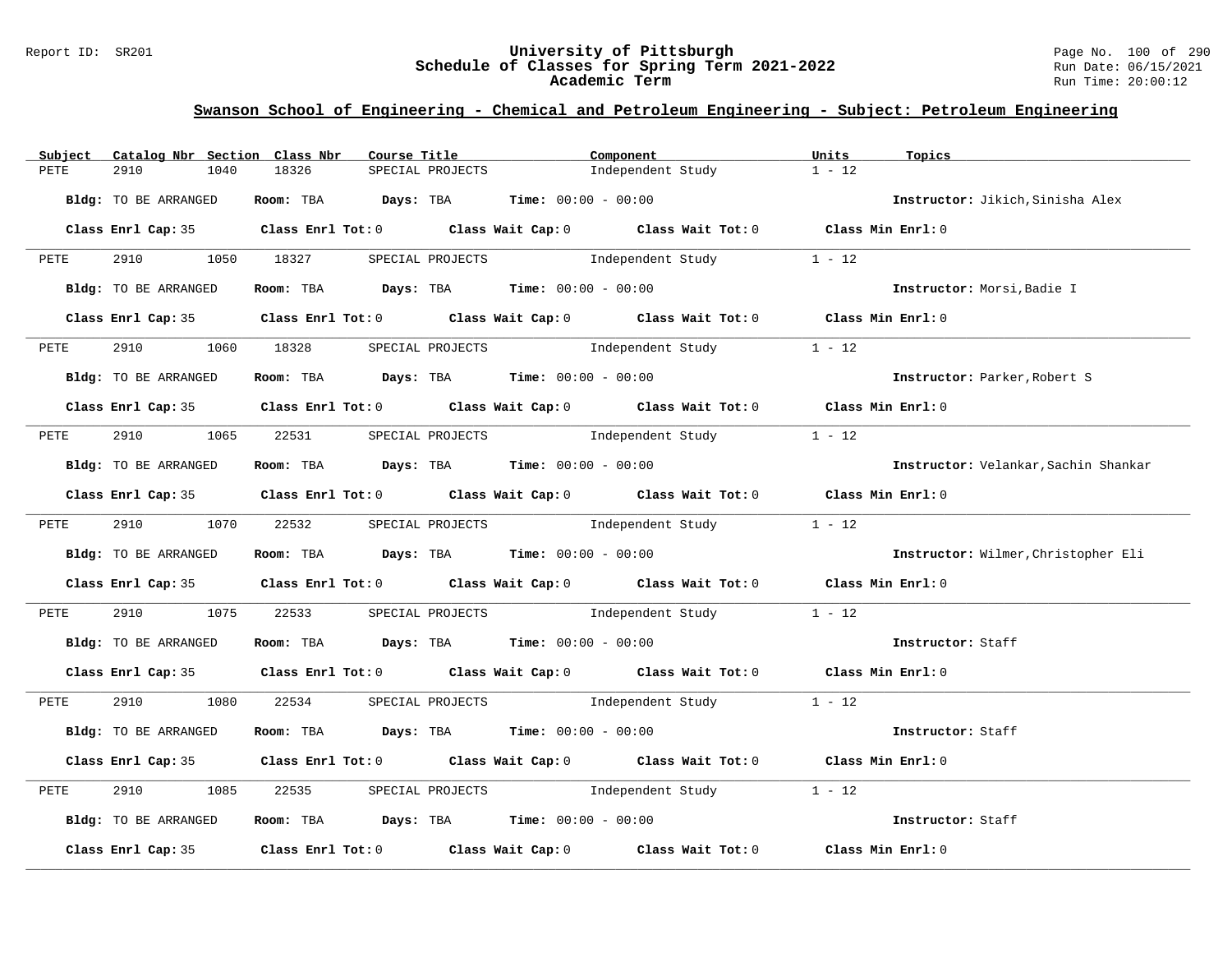| PETE | 2910<br>1090         | 22536<br>SPECIAL PROJECTS<br>Independent Study                                             | $1 - 12$                             |
|------|----------------------|--------------------------------------------------------------------------------------------|--------------------------------------|
|      | Bldg: TO BE ARRANGED | Room: TBA $Days:$ TBA $Time: 00:00 - 00:00$                                                | Instructor: Staff                    |
|      |                      | Class Enrl Cap: 35 Class Enrl Tot: 0 Class Wait Cap: 0 Class Wait Tot: 0 Class Min Enrl: 0 |                                      |
| PETE |                      | 2980 1030 18312 MS RESEARCH METHODOLOGY Practicum                                          | $\overline{1}$                       |
|      | Bldg: TO BE ARRANGED | Room: TBA $\rule{1em}{0.15mm}$ Days: TBA Time: $00:00 - 00:00$                             | Instructor: Bunger, Andrew P         |
|      |                      | Class Enrl Cap: 35 Class Enrl Tot: 0 Class Wait Cap: 0 Class Wait Tot: 0 Class Min Enrl: 0 |                                      |
|      |                      | PETE 2980 1040 18317 MS RESEARCH METHODOLOGY Practicum                                     | $\overline{1}$                       |
|      | Bldg: TO BE ARRANGED | Room: TBA Days: TBA Time: $00:00 - 00:00$                                                  | Instructor: Enick, Robert M          |
|      |                      | Class Enrl Cap: 35 Class Enrl Tot: 0 Class Wait Cap: 0 Class Wait Tot: 0 Class Min Enrl: 0 |                                      |
|      |                      | PETE 2980 1050 18318 MS RESEARCH METHODOLOGY Practicum                                     | $\mathbf{1}$                         |
|      | Bldg: TO BE ARRANGED | Room: TBA $\rule{1em}{0.15mm}$ Days: TBA $\rule{1.15mm}]{0.15mm}$ Time: $0.000 - 0.0000$   | Instructor: Iezzi, Andrew            |
|      |                      | Class Enrl Cap: 35 Class Enrl Tot: 0 Class Wait Cap: 0 Class Wait Tot: 0                   | Class Min Enrl: 0                    |
|      |                      | PETE 2980 1060 18319 MS RESEARCH METHODOLOGY Practicum                                     | $\mathbf{1}$                         |
|      | Bldg: TO BE ARRANGED | Room: TBA Days: TBA Time: $00:00 - 00:00$                                                  | Instructor: Jikich, Sinisha Alex     |
|      |                      | Class Enrl Cap: 35 Class Enrl Tot: 0 Class Wait Cap: 0 Class Wait Tot: 0                   | Class Min Enrl: 0                    |
| PETE |                      | 2980 1070 18320 MS RESEARCH METHODOLOGY Practicum                                          | $\mathbf{1}$                         |
|      | Bldg: TO BE ARRANGED | Room: TBA $Days:$ TBA Time: $00:00 - 00:00$                                                | Instructor: Morsi, Badie I           |
|      |                      | Class Enrl Cap: 35 Class Enrl Tot: 0 Class Wait Cap: 0 Class Wait Tot: 0                   | $Class$ Min $Enrl: 0$                |
| PETE |                      | 2980 1080 18321 MS RESEARCH METHODOLOGY Practicum                                          | $\mathbf{1}$                         |
|      | Bldg: TO BE ARRANGED | Room: TBA $\rule{1em}{0.15mm}$ Days: TBA $\rule{1.15mm}]{0.15mm}$ Time: $0.000 - 0.0000$   | Instructor: Parker, Robert S         |
|      |                      | Class Enrl Cap: 35 Class Enrl Tot: 0 Class Wait Cap: 0 Class Wait Tot: 0                   | Class Min Enrl: 0                    |
|      |                      | PETE 2980 1085 22537 MS RESEARCH METHODOLOGY Practicum                                     | $\overline{1}$                       |
|      | Bldg: TO BE ARRANGED | Room: TBA $\rule{1em}{0.15mm}$ Days: TBA Time: $00:00 - 00:00$                             | Instructor: Velankar, Sachin Shankar |
|      |                      | Class Enrl Cap: 35 Class Enrl Tot: 0 Class Wait Cap: 0 Class Wait Tot: 0 Class Min Enrl: 0 |                                      |
|      |                      | PETE 2980 1090 22538 MS RESEARCH METHODOLOGY Practicum                                     | $\overline{1}$                       |
|      | Bldg: TO BE ARRANGED | Room: TBA $Days:$ TBA $Time: 00:00 - 00:00$                                                | Instructor: Wilmer, Christopher Eli  |
|      | Class Enrl Cap: 35   | Class Enrl Tot: $0$ Class Wait Cap: $0$ Class Wait Tot: $0$ Class Min Enrl: $0$            |                                      |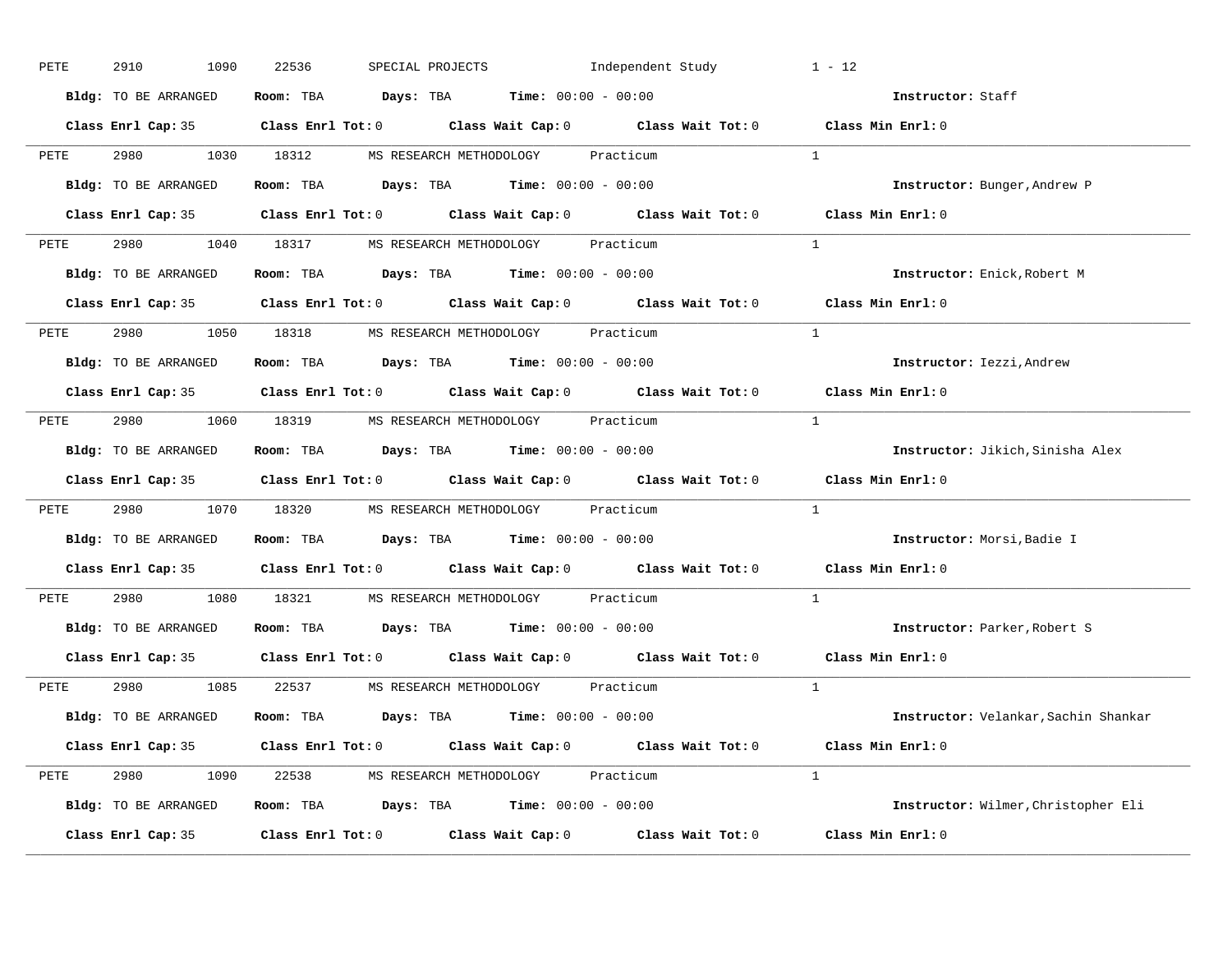#### Report ID: SR201 **University of Pittsburgh** Page No. 102 of 290 **Schedule of Classes for Spring Term 2021-2022** Run Date: 06/15/2021 **Academic Term** Run Time: 20:00:12

| Catalog Nbr Section Class Nbr<br>Subject | Course Title                                                                               | Component                | Units<br>Topics                  |
|------------------------------------------|--------------------------------------------------------------------------------------------|--------------------------|----------------------------------|
| 2980<br>1095<br>PETE                     | 22539<br>MS RESEARCH METHODOLOGY                                                           | Practicum                | $\mathbf{1}$                     |
| Bldg: TO BE ARRANGED                     | Room: TBA $Days:$ TBA $Time: 00:00 - 00:00$                                                |                          | Instructor: Staff                |
|                                          | Class Enrl Cap: 35 Class Enrl Tot: 0 Class Wait Cap: 0 Class Wait Tot: 0 Class Min Enrl: 0 |                          |                                  |
| PETE                                     | 2980 1100 22540 MS RESEARCH METHODOLOGY Practicum                                          |                          | $\overline{1}$                   |
| Bldg: TO BE ARRANGED                     | Room: TBA $Days:$ TBA $Time: 00:00 - 00:00$                                                |                          | Instructor: Staff                |
|                                          | Class Enrl Cap: 35 Class Enrl Tot: 0 Class Wait Cap: 0 Class Wait Tot: 0 Class Min Enrl: 0 |                          |                                  |
|                                          | PETE 2980 1105 22541 MS RESEARCH METHODOLOGY Practicum                                     |                          | $\overline{1}$                   |
| Bldg: TO BE ARRANGED                     | Room: TBA $Days:$ TBA $Time: 00:00 - 00:00$                                                |                          | Instructor: Staff                |
|                                          | Class Enrl Cap: 35 Class Enrl Tot: 0 Class Wait Cap: 0 Class Wait Tot: 0 Class Min Enrl: 0 |                          |                                  |
|                                          | PETE 2980 1110 22542 MS RESEARCH METHODOLOGY Practicum                                     |                          | $\mathbf{1}$                     |
| Bldg: TO BE ARRANGED                     | Room: TBA $Days:$ TBA $Time: 00:00 - 00:00$                                                |                          | Instructor: Staff                |
|                                          | Class Enrl Cap: 35 Class Enrl Tot: 0 Class Wait Cap: 0 Class Wait Tot: 0 Class Min Enrl: 0 |                          |                                  |
|                                          | PETE 2999 1010 12598 M.S. THESIS                                                           | Thesis Research $1 - 12$ |                                  |
| Bldg: TO BE ARRANGED                     | Room: TBA $Days:$ TBA $Time:$ 00:00 - 00:00                                                |                          | Instructor: Bunger, Andrew P     |
|                                          | Class Enrl Cap: 15 Class Enrl Tot: 0 Class Wait Cap: 0 Class Wait Tot: 0 Class Min Enrl: 0 |                          |                                  |
| 2999 72<br>PETE                          | 1020 17310 M.S. THESIS Thesis Research                                                     |                          | $1 - 12$                         |
| Bldg: TO BE ARRANGED                     | Room: TBA $\rule{1em}{0.15mm}$ Days: TBA Time: $00:00 - 00:00$                             |                          | Instructor: Enick, Robert M      |
|                                          | Class Enrl Cap: 15 Class Enrl Tot: 0 Class Wait Cap: 0 Class Wait Tot: 0 Class Min Enrl: 0 |                          |                                  |
|                                          | PETE 2999 1030 17311 M.S. THESIS                                                           | Thesis Research $1 - 12$ |                                  |
| Bldg: TO BE ARRANGED                     | Room: TBA $Days:$ TBA $Time: 00:00 - 00:00$                                                |                          | Instructor: Iezzi, Andrew        |
|                                          | Class Enrl Cap: 15 Class Enrl Tot: 0 Class Wait Cap: 0 Class Wait Tot: 0 Class Min Enrl: 0 |                          |                                  |
| 2999<br>PETE                             | 1040 17312 M.S. THESIS Thesis Research                                                     |                          | $1 - 12$                         |
| Bldg: TO BE ARRANGED                     | Room: TBA $Days:$ TBA $Time: 00:00 - 00:00$                                                |                          | Instructor: Jikich, Sinisha Alex |
|                                          | Class Enrl Cap: 15 Class Enrl Tot: 0 Class Wait Cap: 0 Class Wait Tot: 0 Class Min Enrl: 0 |                          |                                  |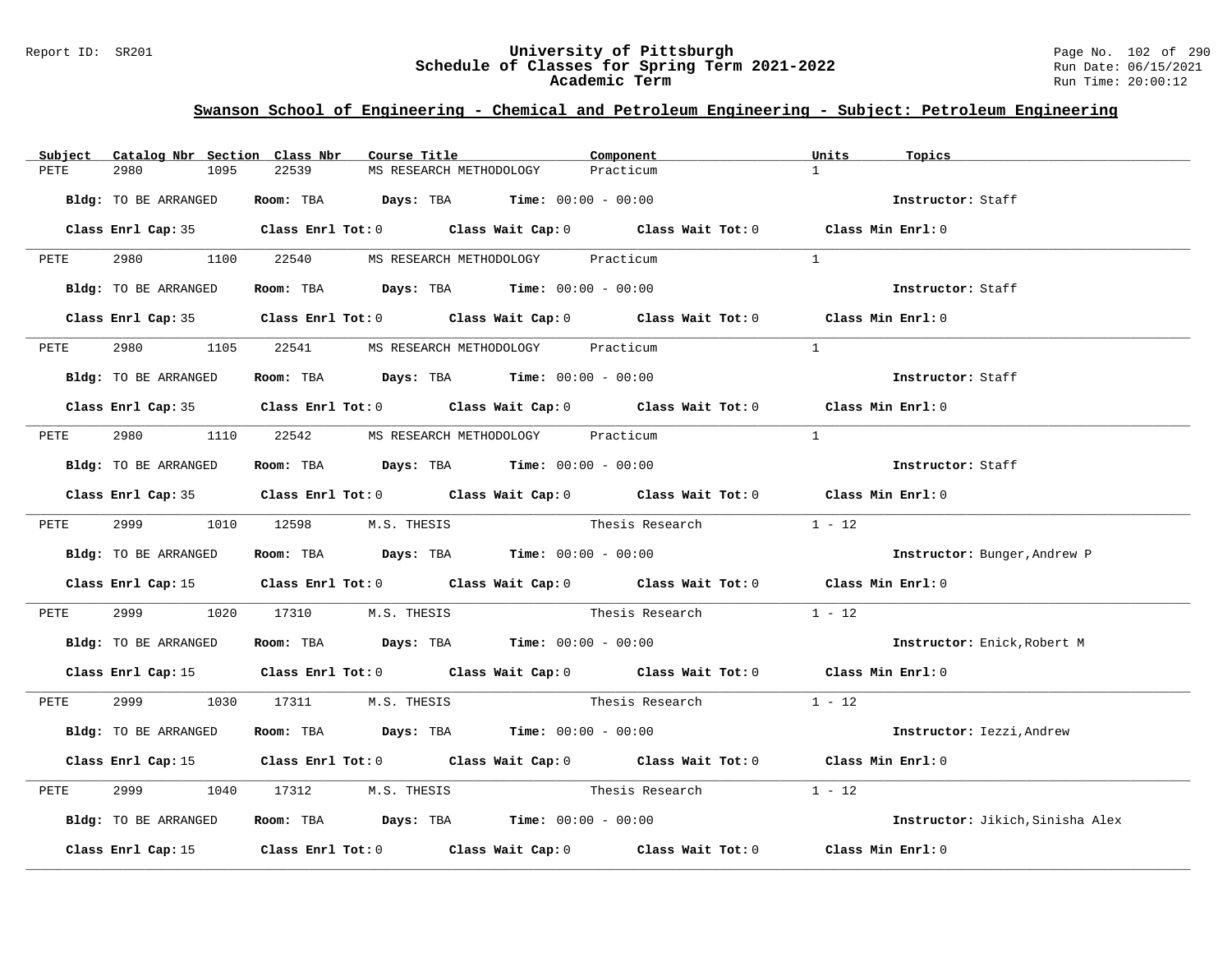| PETE | 2999<br>1050         | 17313<br>M.S. THESIS        |                                                                                                 | Thesis Research | $1 - 12$                             |
|------|----------------------|-----------------------------|-------------------------------------------------------------------------------------------------|-----------------|--------------------------------------|
|      | Bldg: TO BE ARRANGED |                             | Room: TBA $Days:$ TBA $Time: 00:00 - 00:00$                                                     |                 | Instructor: Morsi, Badie I           |
|      |                      |                             | Class Enrl Cap: 15 (Class Enrl Tot: 0 (Class Wait Cap: 0 (Class Wait Tot: 0 (Class Min Enrl: 0) |                 |                                      |
| PETE | 2999 1055            | 22543 M.S. THESIS           |                                                                                                 | Thesis Research | $1 - 12$                             |
|      | Bldg: TO BE ARRANGED |                             | Room: TBA $Days: TBA$ Time: $00:00 - 00:00$                                                     |                 | Instructor: Parker, Robert S         |
|      |                      |                             | Class Enrl Cap: 35 Class Enrl Tot: 0 Class Wait Cap: 0 Class Wait Tot: 0 Class Min Enrl: 0      |                 |                                      |
| PETE | 2999 1060            | 22544                       | M.S. THESIS Thesis Research                                                                     |                 | $1 - 12$                             |
|      | Bldg: TO BE ARRANGED |                             | Room: TBA $Days:$ TBA $Time: 00:00 - 00:00$                                                     |                 | Instructor: Velankar, Sachin Shankar |
|      |                      |                             | Class Enrl Cap: 35 Class Enrl Tot: 0 Class Wait Cap: 0 Class Wait Tot: 0 Class Min Enrl: 0      |                 |                                      |
| PETE | 2999 — 200<br>1065   | 22545 M.S. THESIS           | Thesis Research                                                                                 |                 | $1 - 12$                             |
|      | Bldg: TO BE ARRANGED |                             | Room: TBA Days: TBA Time: 00:00 - 00:00                                                         |                 | Instructor: Wilmer, Christopher Eli  |
|      |                      |                             | Class Enrl Cap: 35 Class Enrl Tot: 0 Class Wait Cap: 0 Class Wait Tot: 0 Class Min Enrl: 0      |                 |                                      |
| PETE |                      | 2999 1070 22546 M.S. THESIS |                                                                                                 | Thesis Research | $1 - 12$                             |
|      | Bldg: TO BE ARRANGED |                             | Room: TBA $\rule{1em}{0.15mm}$ Days: TBA Time: $00:00 - 00:00$                                  |                 | Instructor: Staff                    |
|      |                      |                             | Class Enrl Cap: 35 Class Enrl Tot: 0 Class Wait Cap: 0 Class Wait Tot: 0 Class Min Enrl: 0      |                 |                                      |
| PETE | 2999<br>1075         |                             | 22547 M.S. THESIS Thesis Research 1 - 12                                                        |                 |                                      |
|      | Bldg: TO BE ARRANGED |                             | Room: TBA $\rule{1em}{0.15mm}$ Days: TBA $\rule{1.15mm}]{0.15mm}$ Time: $0.000 - 0.000$         |                 | Instructor: Staff                    |
|      |                      |                             | Class Enrl Cap: 35 Class Enrl Tot: 0 Class Wait Cap: 0 Class Wait Tot: 0 Class Min Enrl: 0      |                 |                                      |
| PETE | 2999 1080            | 22548 M.S. THESIS           |                                                                                                 | Thesis Research | $1 - 12$                             |
|      | Bldg: TO BE ARRANGED |                             | Room: TBA $\rule{1em}{0.15mm}$ Days: TBA Time: $00:00 - 00:00$                                  |                 | Instructor: Staff                    |
|      |                      |                             | Class Enrl Cap: 35 Class Enrl Tot: 0 Class Wait Cap: 0 Class Wait Tot: 0 Class Min Enrl: 0      |                 |                                      |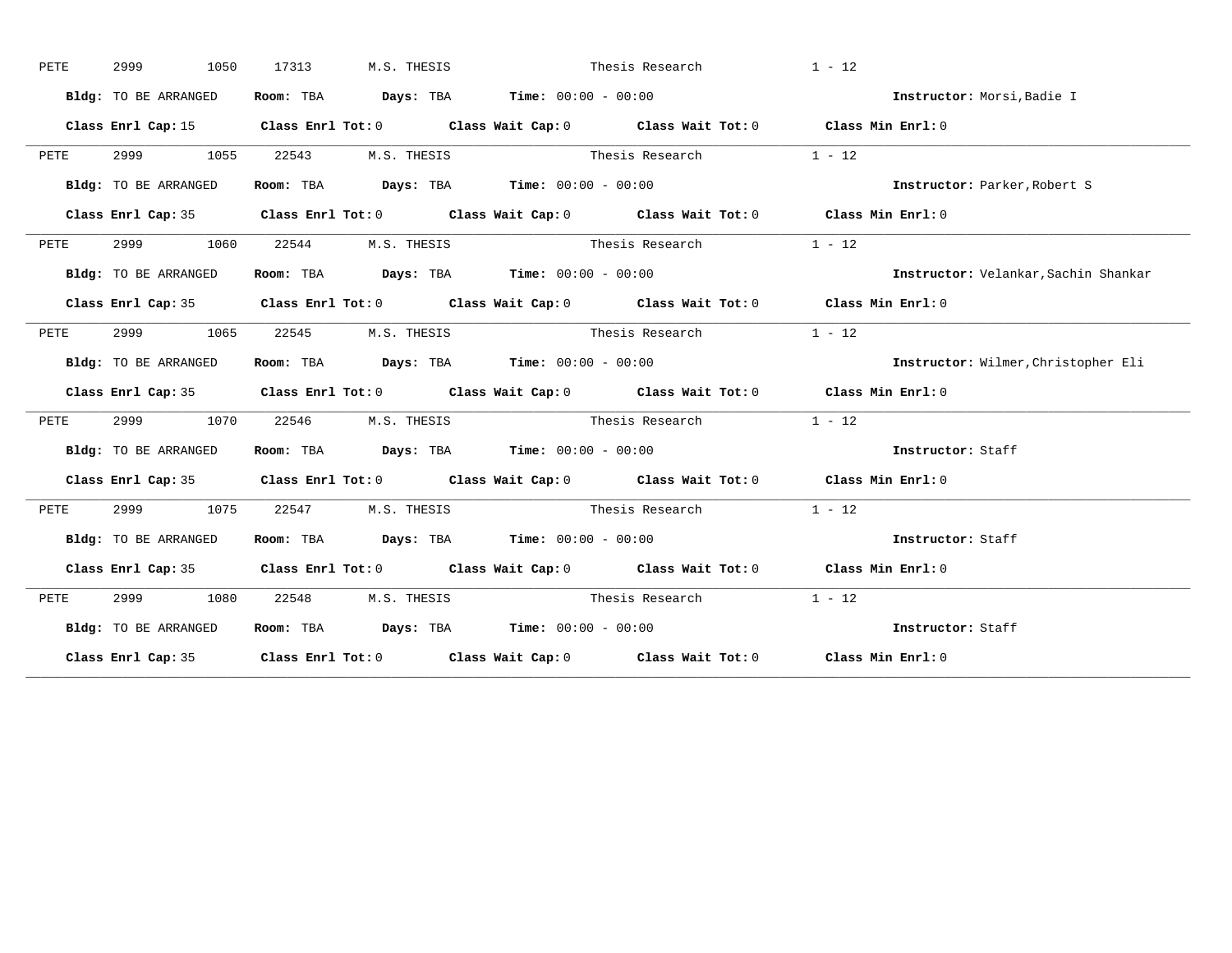#### Report ID: SR201 **University of Pittsburgh** Page No. 104 of 290 **Schedule of Classes for Spring Term 2021-2022** Run Date: 06/15/2021 **Academic Term** Run Time: 20:00:12

# **Swanson School of Engineering - Electrical and Computer Engineering - Subject: Computer Engineering**

| Subject |                      | Catalog Nbr Section Class Nbr                                                                                                                             | Course Title             | Component                                                                                            | Units<br>Topics                        |
|---------|----------------------|-----------------------------------------------------------------------------------------------------------------------------------------------------------|--------------------------|------------------------------------------------------------------------------------------------------|----------------------------------------|
| COE     | 1541                 | 12692<br>1010                                                                                                                                             |                          | INTRO TO COMPUTER ARCHITECTURELecture                                                                | 3                                      |
|         | Bldg: Sennott Square | <b>Room: 05129</b>                                                                                                                                        |                          | <b>Days:</b> MW <b>Time:</b> $16:30 - 17:45$                                                         | Instructor: Kahrs, Mark W              |
|         |                      |                                                                                                                                                           |                          | Class Enrl Cap: 38 $\qquad$ Class Enrl Tot: 0 $\qquad$ Class Wait Cap: 20 $\qquad$ Class Wait Tot: 0 | Class Min Enrl: 0                      |
|         |                      | <b>Room Characteristics:</b> PeopleSoft - Scheduled (PS)(1)                                                                                               |                          |                                                                                                      |                                        |
|         |                      | <b>Combined Section ID:</b> 0037(CS/1541/COE/1541) - CS 1541(#25585)                                                                                      |                          |                                                                                                      |                                        |
| COE     | 1541                 | 1020<br>24992                                                                                                                                             |                          | INTRO TO COMPUTER ARCHITECTURELecture                                                                | 3                                      |
|         | Bldg: TBA            | Room: TBA                                                                                                                                                 | Days: MW                 | <b>Time:</b> $09:30 - 10:45$                                                                         | Instructor: Yang, Jun                  |
|         |                      |                                                                                                                                                           |                          |                                                                                                      | Guo, Yanan                             |
|         | Class Enrl Cap: 50   | Class Enrl Tot: 0 Class Wait Cap: 20<br>Room Characteristics: PeopleSoft - Scheduled (PS)(1)                                                              |                          | Class Wait Tot: 0                                                                                    | Class Min Enrl: 0                      |
|         |                      |                                                                                                                                                           |                          | <b>Reserve Capacity:</b> 11-DEC-2021 Restricted to COE Majors Reserve Enrl Cap: 50                   | Reserve Enrl Tot:<br>$\overline{0}$    |
| COE     | 1622                 | 1200<br>21607                                                                                                                                             | INTRO TO COMPILER DESIGN | Lecture                                                                                              | $\overline{3}$                         |
|         | Bldg: TBA            | Room: TBA                                                                                                                                                 |                          | <b>Days:</b> TuTh <b>Time:</b> $13:00 - 14:15$                                                       | Instructor: Petrucci, Vinicius Tavares |
|         | Class Enrl Cap: 10   | Class Enrl Tot: 0<br>Room Characteristics: PeopleSoft - Scheduled (PS)(1)<br><b>Combined Section ID:</b> $0024 (COE/1622 / CS/1622)$ - CS $1622 (#25571)$ | Class Wait Cap: 10       | Class Wait Tot: 0                                                                                    | Class Min Enrl: 0                      |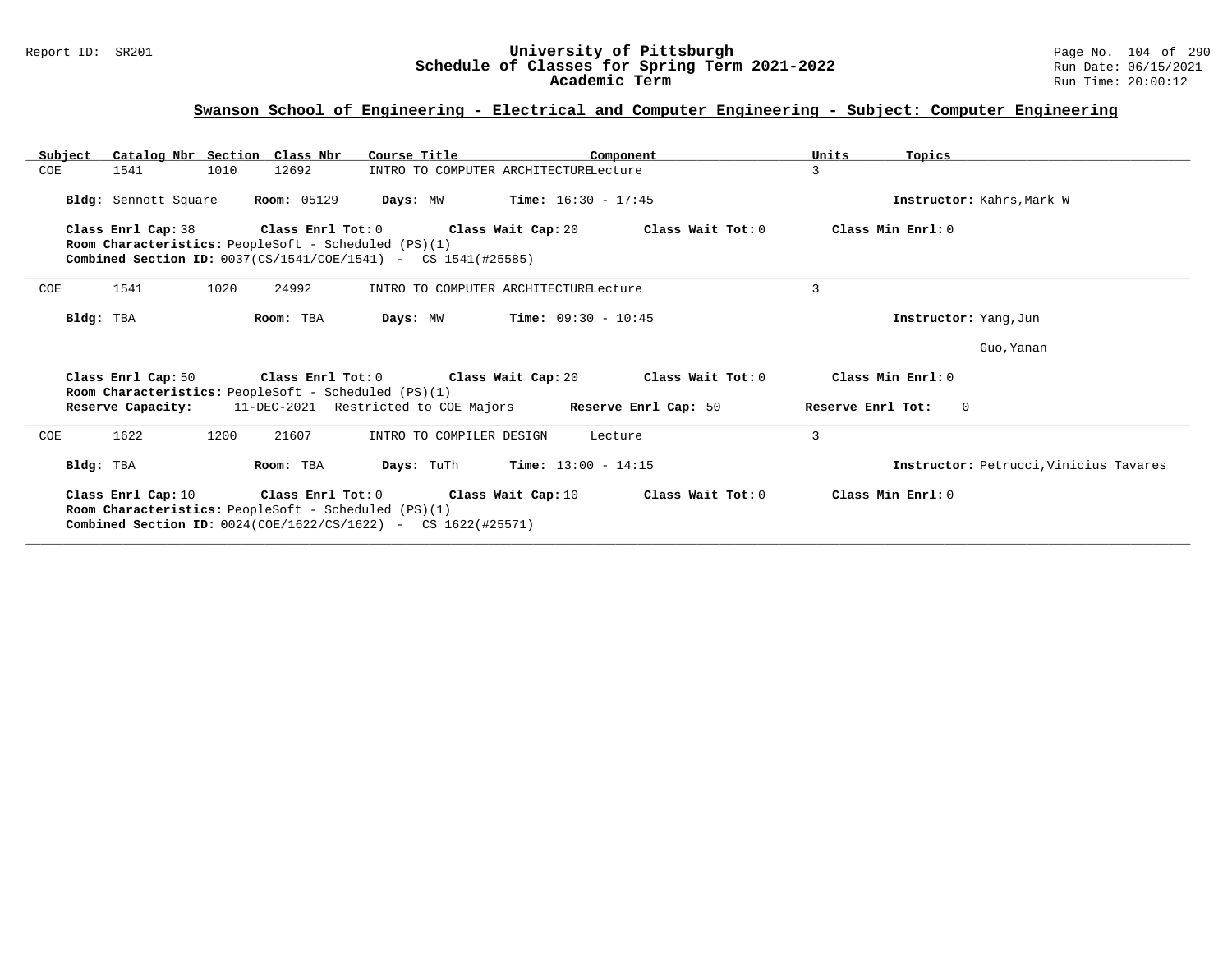#### Report ID: SR201 **University of Pittsburgh** Page No. 105 of 290 **Schedule of Classes for Spring Term 2021-2022** Run Date: 06/15/2021 **Academic Term** Run Time: 20:00:12

# **Swanson School of Engineering - Electrical and Computer Engineering - Subject: Electrical and Computer Engr**

| Catalog Nbr Section Class Nbr<br>Subject |                                                                           | Course Title                            | Component         | Units<br>Topics   |                                          |
|------------------------------------------|---------------------------------------------------------------------------|-----------------------------------------|-------------------|-------------------|------------------------------------------|
| <b>ECE</b><br>0101<br>1010               | 28999                                                                     | LINEAR CIRCUITS & SYSTEMS               | Lecture           | $\overline{4}$    |                                          |
| Bldg: TBA                                | Room: TBA                                                                 | Days: TuTh<br>Time: $11:00 - 12:15$     |                   |                   | Instructor: Bayoumy, Mohamed Ashraf Saad |
|                                          |                                                                           |                                         |                   |                   | Zaghloul Mohamed                         |
|                                          |                                                                           |                                         |                   |                   | Wang, Qirui                              |
| Class Enrl Cap: 40                       | Class Enrl Tot: 0<br>Room Characteristics: PeopleSoft - Scheduled (PS)(1) | Class Wait Cap: 20                      | Class Wait Tot: 0 | Class Min Enrl: 0 |                                          |
| 0101<br>1020<br>ECE                      | 29000                                                                     | LINEAR CIRCUITS & SYSTEMS               | Laboratory        | $\overline{4}$    |                                          |
| Bldg: Benedum Hall                       | Room: 01223B                                                              | Days: F<br>Time: $12:00 - 14:50$        |                   |                   | Instructor: Bayoumy, Mohamed Ashraf Saad |
|                                          |                                                                           |                                         |                   |                   | Zaghloul Mohamed                         |
| Bldg: Benedum Hall                       | Room: 01223C                                                              | Days: F<br><b>Time:</b> $12:00 - 14:50$ |                   | Instructor: Staff |                                          |
| Class Enrl Cap: 40                       | Class Enrl Tot: 0<br>Combined Section ID: $0058$ (ECE $0101$ /ECE 0111) - | Class Wait Cap: 20<br>ECE 0111(#29389)  | Class Wait Tot: 0 | Class Min Enrl: 0 |                                          |
| 0102<br>1010<br>ECE                      | 29001                                                                     | MICROELECTRONIC CIRCUITS                | Lecture           | $\overline{4}$    |                                          |
| Bldg: Benedum Hall                       | Room: 00227                                                               | Time: $09:30 - 10:45$<br>Days: MW       |                   |                   | Instructor: El Nokali, Mahmoud           |
|                                          |                                                                           |                                         |                   |                   | Li, Yuqi                                 |
|                                          |                                                                           |                                         |                   |                   | Wu,Zekun                                 |
|                                          |                                                                           |                                         |                   |                   | Elkhadrawi, Mahmoud                      |
| Class Enrl Cap: 54                       | Class Enrl Tot: 0<br>Room Characteristics: PeopleSoft - Scheduled (PS)(1) | Class Wait Cap: 20                      | Class Wait Tot: 0 | Class Min Enrl: 0 |                                          |
| 0102<br>1015<br>ECE                      | 29003                                                                     | MICROELECTRONIC CIRCUITS                | Laboratory        | $\overline{4}$    |                                          |
| Bldg: Benedum Hall                       | Room: 01223B                                                              | Time: $11:00 - 13:50$<br>Days: Th       |                   | Instructor: Staff |                                          |
| Bldg: Benedum Hall                       | Room: 01223C                                                              | Days: Th<br>Time: $11:00 - 13:50$       |                   |                   | Instructor: El Nokali, Mahmoud           |
|                                          |                                                                           |                                         |                   |                   | Li, Yuqi                                 |
|                                          |                                                                           |                                         |                   |                   | Wu, Zekun                                |
|                                          |                                                                           |                                         |                   |                   | Elkhadrawi, Mahmoud                      |
| Class Enrl Cap: 55                       | Class Enrl Tot: 0                                                         | Class Wait Cap: 20                      | Class Wait Tot: 0 | Class Min Enrl: 0 |                                          |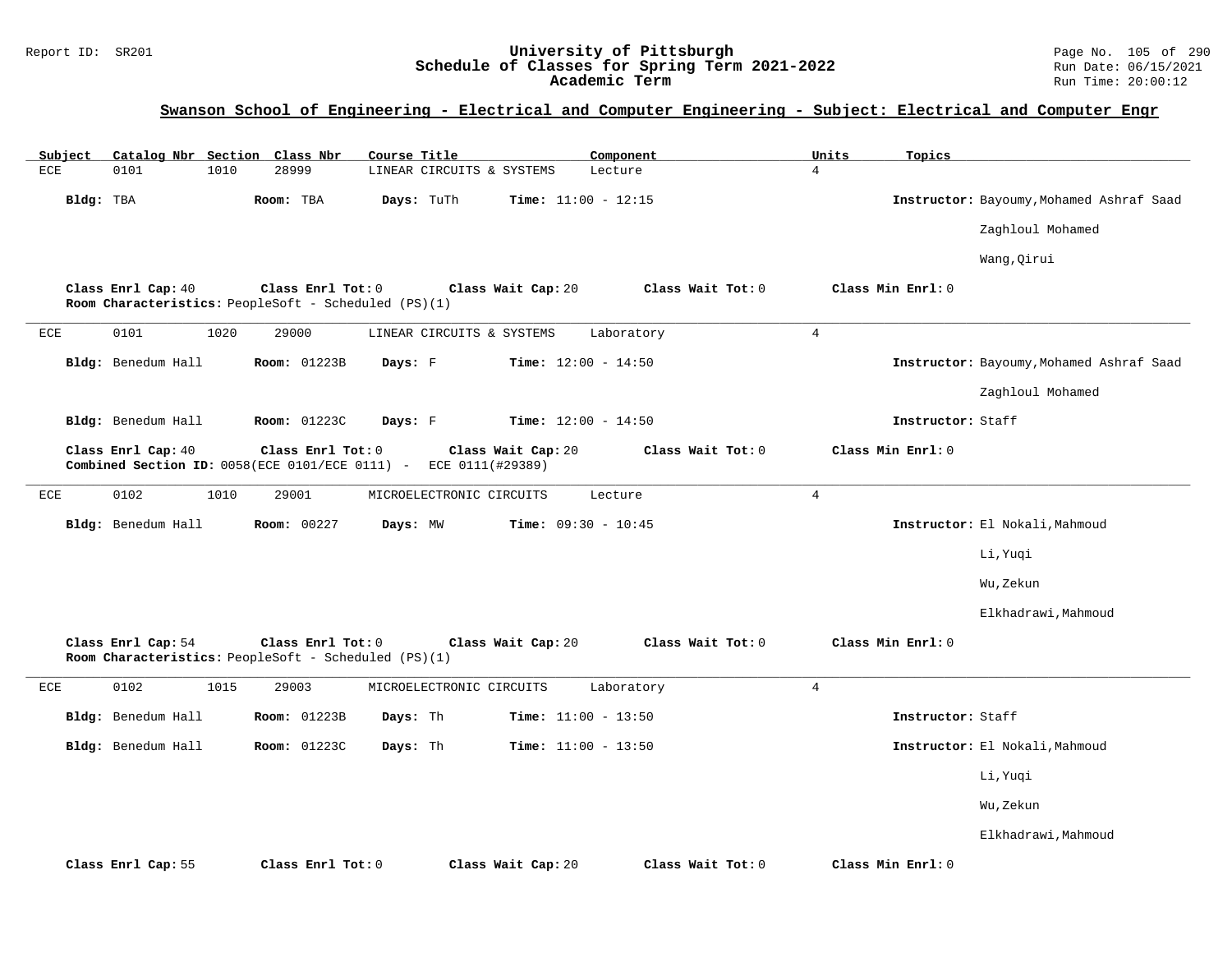|     |           | <b>Combined Section ID:</b> 0057(ECE 0102/ECE 0112) - ECE 0112(#29390)                            |                     |            |                                       |                              |                                                |                   |                   |                                          |
|-----|-----------|---------------------------------------------------------------------------------------------------|---------------------|------------|---------------------------------------|------------------------------|------------------------------------------------|-------------------|-------------------|------------------------------------------|
| ECE |           | 0102<br>1020                                                                                      | 29004               |            | MICROELECTRONIC CIRCUITS              |                              | Lecture                                        | $\overline{4}$    |                   |                                          |
|     | Bldg: TBA |                                                                                                   | Room: TBA           | Days: TuTh |                                       | <b>Time:</b> $11:00 - 12:15$ |                                                |                   |                   | Instructor: Kim, Hong Koo                |
|     |           |                                                                                                   |                     |            |                                       |                              |                                                |                   |                   | Shi, Yu                                  |
|     |           | Class Enrl Cap: 85<br>Room Characteristics: PeopleSoft - Scheduled (PS)(1)                        | Class Enrl Tot: 0   |            | Class Wait Cap: 20                    |                              | Class Wait Tot: 0                              |                   | Class Min Enrl: 0 |                                          |
| ECE |           | 0102<br>1025                                                                                      | 29005               |            | MICROELECTRONIC CIRCUITS              |                              | Laboratory                                     | $\overline{4}$    |                   |                                          |
|     |           | Bldg: Benedum Hall                                                                                | <b>Room: 01223B</b> | Days: F    |                                       | <b>Time:</b> $09:00 - 11:50$ |                                                |                   |                   | Instructor: Kim, Hong Koo                |
|     |           | Bldg: Benedum Hall                                                                                | Room: 01223C        | Days: F    |                                       | <b>Time:</b> $09:00 - 11:50$ |                                                |                   | Instructor: Staff |                                          |
|     |           | Class Enrl Cap: 85<br>Combined Section ID: 0074 (ECE 0102/ECE 0112) - ECE 0112 (#29391)           | Class Enrl Tot: 0   |            | Class Wait Cap: 20                    |                              | Class Wait Tot: 0                              |                   | Class Min Enrl: 0 |                                          |
| ECE |           | 1020<br>0111                                                                                      | 29389               |            |                                       |                              | LINEAR CIRCUITS TRANSFER LAB Credit Laboratory | $\mathbf{1}$      |                   |                                          |
|     |           | Bldg: Benedum Hall                                                                                | Room: 01223B        | Days: F    |                                       | <b>Time:</b> $12:00 - 14:50$ |                                                |                   |                   | Instructor: Bayoumy, Mohamed Ashraf Saad |
|     |           |                                                                                                   |                     |            |                                       |                              |                                                |                   |                   | Zaghloul Mohamed                         |
|     |           | Bldg: Benedum Hall                                                                                | <b>Room:</b> 01223C | Days: F    |                                       | <b>Time:</b> $12:00 - 14:50$ |                                                |                   | Instructor: Staff |                                          |
|     |           | Class Enrl Cap: 5<br><b>Combined Section ID:</b> $0058$ (ECE $0101$ /ECE 0111) - ECE 0101(#29000) | Class Enrl Tot: 0   |            | Class Wait Cap: 5                     |                              | Class Wait Tot: 0                              | Class Min Enrl: 0 |                   |                                          |
| ECE |           | 0112<br>1015                                                                                      | 29390               |            | MICRO CIRCUITS TRANSFER LAB           |                              | Credit Laboratory                              | $\mathbf{1}$      |                   |                                          |
|     |           | Bldg: Benedum Hall                                                                                | Room: 01223C        | Days: Th   |                                       | <b>Time:</b> $11:00 - 13:50$ |                                                |                   |                   | Instructor: El Nokali, Mahmoud           |
|     |           |                                                                                                   |                     |            |                                       |                              |                                                |                   |                   | Li,Yuqi                                  |
|     |           |                                                                                                   |                     |            |                                       |                              |                                                |                   |                   | Wu,Zekun                                 |
|     |           |                                                                                                   |                     |            |                                       |                              |                                                |                   |                   | Elkhadrawi, Mahmoud                      |
|     |           | Bldg: Benedum Hall                                                                                | <b>Room: 01223B</b> | Days: Th   |                                       | <b>Time:</b> $11:00 - 13:50$ |                                                |                   | Instructor: Staff |                                          |
|     |           | Class Enrl Cap: 5<br>Combined Section ID: 0057(ECE 0102/ECE 0112) - ECE 0102(#29003)              | Class Enrl Tot: 0   |            | Class Wait Cap: 5                     |                              | Class Wait Tot: 0                              | Class Min Enrl: 0 |                   |                                          |
| ECE |           | 0112<br>1025                                                                                      | 29391               |            |                                       |                              | MICRO CIRCUITS TRANSFER LAB Credit Laboratory  | $\mathbf{1}$      |                   |                                          |
|     |           | Bldg: Benedum Hall                                                                                | <b>Room:</b> 01223B | Days: F    |                                       | <b>Time:</b> $09:00 - 11:50$ |                                                |                   |                   | Instructor: Kim, Hong Koo                |
|     |           | Bldg: Benedum Hall                                                                                | <b>Room:</b> 01223C | Days: F    |                                       | <b>Time:</b> $09:00 - 11:50$ |                                                |                   | Instructor: Staff |                                          |
|     |           | Class Enrl Cap: 5<br>Combined Section ID: 0074(ECE 0102/ECE 0112) -                               | Class Enrl Tot: 0   |            | Class Wait Cap: 5<br>ECE 0102(#29005) |                              | Class Wait Tot: 0                              | Class Min Enrl: 0 |                   |                                          |

**\_\_\_\_\_\_\_\_\_\_\_\_\_\_\_\_\_\_\_\_\_\_\_\_\_\_\_\_\_\_\_\_\_\_\_\_\_\_\_\_\_\_\_\_\_\_\_\_\_\_\_\_\_\_\_\_\_\_\_\_\_\_\_\_\_\_\_\_\_\_\_\_\_\_\_\_\_\_\_\_\_\_\_\_\_\_\_\_\_\_\_\_\_\_\_\_\_\_\_\_\_\_\_\_\_\_\_\_\_\_\_\_\_\_\_\_\_\_\_\_\_\_\_\_\_\_\_\_\_\_\_\_\_\_\_\_\_\_\_\_\_\_\_\_\_\_\_\_\_\_\_\_\_\_\_\_**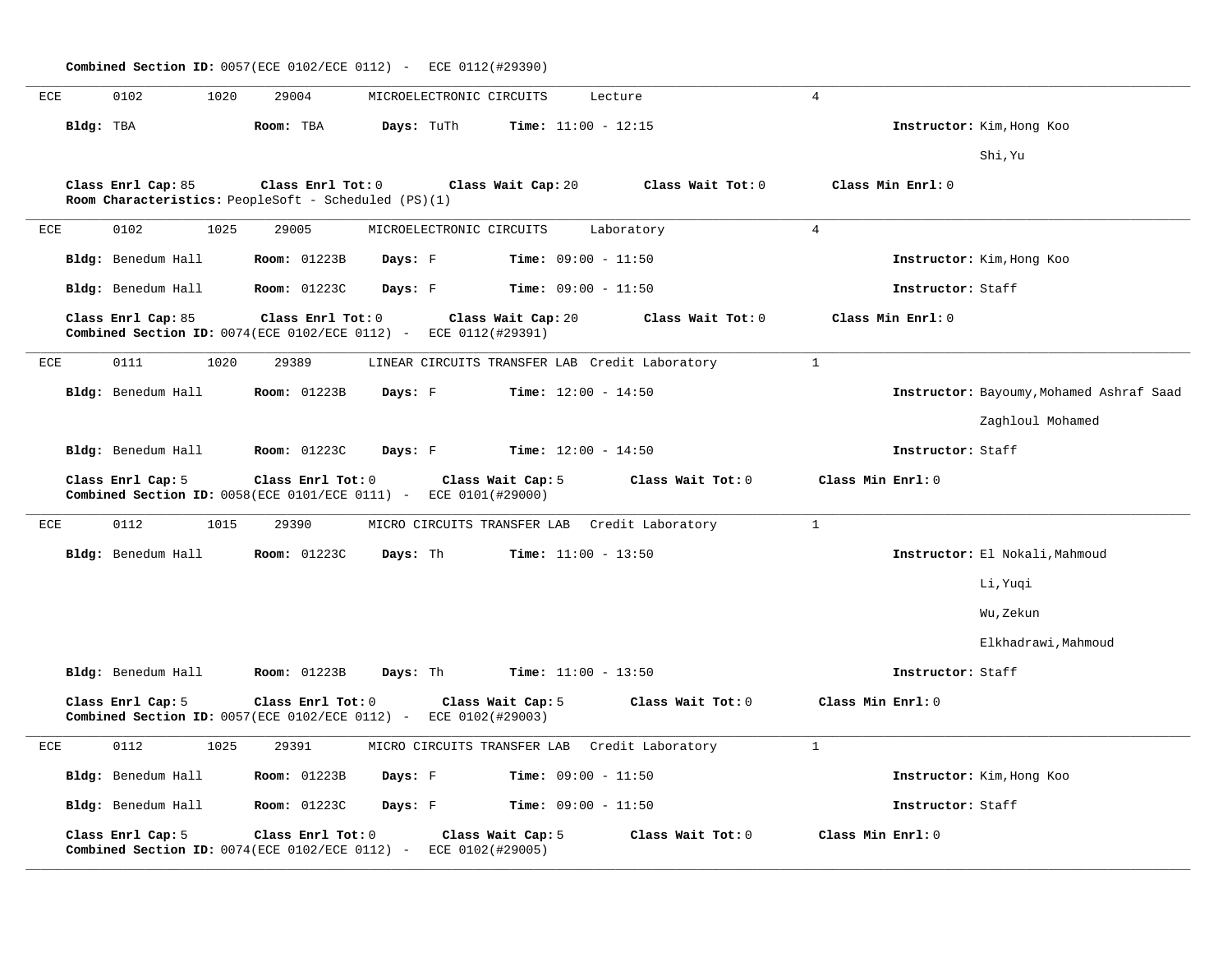| ECE | 0201                                                                       | 1030 | 29316               |                          | DIGITAL CIRCUITS AND SYSTEMS Lecture        |                   | $\overline{4}$ |                          |                                      |
|-----|----------------------------------------------------------------------------|------|---------------------|--------------------------|---------------------------------------------|-------------------|----------------|--------------------------|--------------------------------------|
|     | Bldg: TBA                                                                  |      | Room: TBA           | Days: TuTh               | <b>Time:</b> $09:30 - 10:45$                |                   |                |                          | Instructor: Bocan, Kara Nicole Simms |
|     |                                                                            |      |                     |                          |                                             |                   |                |                          | Wang, Zhepeng                        |
|     | Class Enrl Cap: 72                                                         |      | Class Enrl Tot: 0   |                          | Class Wait Cap: 20                          | Class Wait Tot: 0 |                | Class Min Enrl: 0        |                                      |
|     | Room Characteristics: PeopleSoft - Scheduled (PS)(1)                       |      |                     |                          |                                             |                   |                |                          |                                      |
| ECE | 0201                                                                       | 1035 | 29318               |                          | DIGITAL CIRCUITS AND SYSTEMS Laboratory     |                   | $\overline{4}$ |                          |                                      |
|     | Bldg: Benedum Hall                                                         |      | <b>Room:</b> 01223A | Days: F                  | $Time: 09:00 - 11:50$                       |                   |                |                          | Instructor: Bocan, Kara Nicole Simms |
|     |                                                                            |      |                     |                          |                                             |                   |                |                          | Liu, Liang                           |
|     | Class Enrl Cap: 72                                                         |      | Class Enrl Tot: 0   |                          | Class Wait Cap: 20                          | Class Wait Tot: 0 |                | Class Min Enrl: 0        |                                      |
| ECE | 0202                                                                       | 1010 | 29312               | EMBED PROCESSORS INTRFAC |                                             | Laboratory        | $\overline{4}$ |                          |                                      |
|     | Bldg: Benedum Hall                                                         |      | <b>Room: 01223A</b> | Days: Th                 | <b>Time:</b> $08:00 - 10:50$                |                   |                | Instructor: Hu, Jingtong |                                      |
|     |                                                                            |      |                     |                          |                                             |                   |                |                          | Wang, Zhepeng                        |
|     | Bldg: Benedum Hall                                                         |      | <b>Room:</b> 01223B | Days: Th                 | <b>Time:</b> $08:00 - 10:50$                |                   |                | Instructor: Staff        |                                      |
|     | Bldg: Benedum Hall                                                         |      | <b>Room: 01223C</b> | Days: Th                 | $Time: 08:00 - 10:50$                       |                   |                | Instructor: Staff        |                                      |
|     |                                                                            |      |                     |                          |                                             |                   |                |                          |                                      |
|     | Class Enrl Cap: 90                                                         |      | Class Enrl Tot: 0   |                          | Class Wait Cap: 20                          | Class Wait Tot: 0 |                | Class Min Enrl: 0        |                                      |
| ECE | 0202                                                                       | 1035 | 29319               | EMBED PROCESSORS INTRFAC |                                             | Lecture           | $\overline{4}$ |                          |                                      |
|     | Bldg: TBA                                                                  |      | Room: TBA           | Days: TuTh               | <b>Time:</b> $09:30 - 10:45$                |                   |                |                          | Instructor: Anderson, David A        |
|     |                                                                            |      |                     |                          |                                             |                   |                |                          | Huang, Kai                           |
|     | Class Enrl Cap: 72<br>Room Characteristics: PeopleSoft - Scheduled (PS)(1) |      | Class Enrl Tot: 0   |                          | Class Wait Cap: 20                          | Class Wait Tot: 0 |                | Class Min Enrl: 0        |                                      |
| ECE | 0202                                                                       | 1050 | 29310               | EMBED PROCESSORS INTRFAC |                                             | Laboratory        | $\overline{4}$ |                          |                                      |
|     | Bldg: Benedum Hall                                                         |      | <b>Room: 01211A</b> | Days: F                  | <b>Time:</b> $12:00 - 14:50$                |                   |                |                          | Instructor: Anderson, David A        |
|     |                                                                            |      |                     |                          |                                             |                   |                |                          | Huang, Kai                           |
|     | Bldg: Benedum Hall                                                         |      | <b>Room:</b> 01211B |                          | <b>Days:</b> F <b>Time:</b> $12:00 - 14:50$ |                   |                | Instructor: Staff        |                                      |
|     | Class Enrl Cap: 72                                                         |      | Class Enrl Tot: 0   |                          | Class Wait Cap: 20                          | Class Wait Tot: 0 |                | Class Min Enrl: 0        |                                      |
| ECE | 0202                                                                       | 1060 | 29320               | EMBED PROCESSORS INTRFAC |                                             | Lecture           | $\overline{4}$ |                          |                                      |
|     | Bldg: TBA                                                                  |      | Room: TBA           | Days: MW                 | <b>Time:</b> $13:00 - 14:15$                |                   |                | Instructor: Hu, Jingtong |                                      |

**\_\_\_\_\_\_\_\_\_\_\_\_\_\_\_\_\_\_\_\_\_\_\_\_\_\_\_\_\_\_\_\_\_\_\_\_\_\_\_\_\_\_\_\_\_\_\_\_\_\_\_\_\_\_\_\_\_\_\_\_\_\_\_\_\_\_\_\_\_\_\_\_\_\_\_\_\_\_\_\_\_\_\_\_\_\_\_\_\_\_\_\_\_\_\_\_\_\_\_\_\_\_\_\_\_\_\_\_\_\_\_\_\_\_\_\_\_\_\_\_\_\_\_\_\_\_\_\_\_\_\_\_\_\_\_\_\_\_\_\_\_\_\_\_\_\_\_\_\_\_\_\_\_\_\_\_**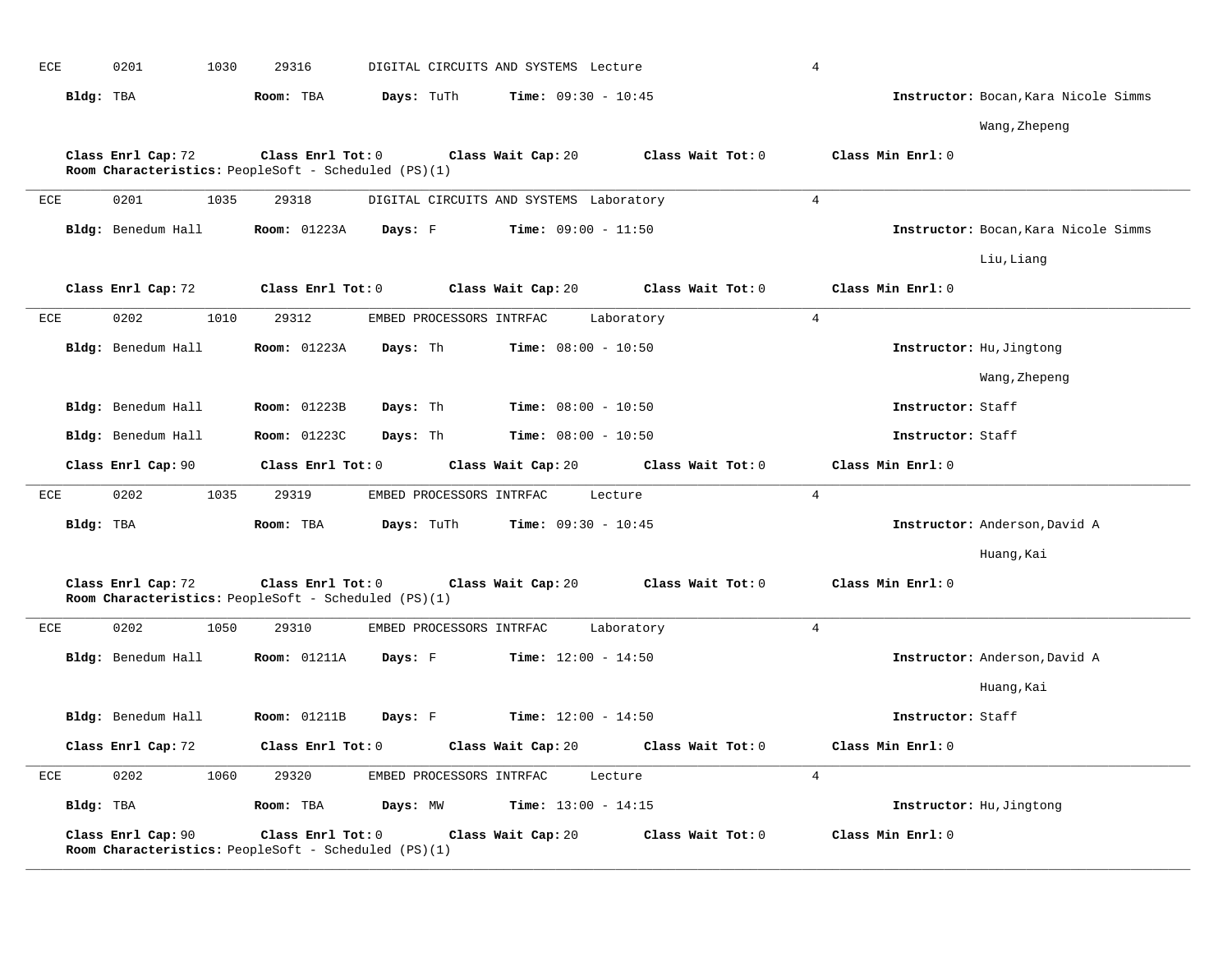| ECE | 0301<br>1075       | 29307                                                                     | ECE PROBLEM SOLVING WITH C++ Lecture  |                   | $\overline{3}$    |                                         |
|-----|--------------------|---------------------------------------------------------------------------|---------------------------------------|-------------------|-------------------|-----------------------------------------|
|     | Bldg: Benedum Hall | <b>Room: 01211A</b><br>Days: TuTh                                         | <b>Time:</b> $14:30 - 15:45$          |                   |                   | Instructor: Mahmoud, Amr Mahmoud Hassan |
|     |                    |                                                                           |                                       |                   |                   | Li, Junyi                               |
|     | Class Enrl Cap: 36 | Class Enrl Tot: 0                                                         | Class Wait Cap: 20                    | Class Wait Tot: 0 | Class Min Enrl: 0 |                                         |
| ECE | 0302<br>1075       | 29321                                                                     | DATA STRUCTURES AND ALGORITHMSLecture |                   | 3                 |                                         |
|     | Bldg: Benedum Hall | <b>Room: 01211B</b><br>Days: TuTh                                         | <b>Time:</b> $14:30 - 15:45$          |                   |                   | Instructor: Jones, Alexander Keith      |
|     |                    |                                                                           |                                       |                   |                   | Dou, Xiaotian                           |
|     | Class Enrl Cap: 36 | Class Enrl Tot: 0<br>Room Characteristics: PeopleSoft - Scheduled (PS)(1) | Class Wait Cap: 20                    | Class Wait Tot: 0 | Class Min Enrl: 0 |                                         |
| ECE | 0302<br>1080       | 29322                                                                     | DATA STRUCTURES AND ALGORITHMSLecture |                   | 3                 |                                         |
|     | Bldg: Benedum Hall | <b>Room: 01211A</b><br>Days: MW                                           | <b>Time:</b> $15:00 - 16:15$          |                   |                   | Instructor: Jones, Alexander Keith      |
|     |                    |                                                                           |                                       |                   |                   | Longofono, Stephen Joseph               |
|     | Bldg: Benedum Hall | <b>Room: 01211B</b><br>Days: MW                                           | <b>Time:</b> $15:00 - 16:15$          |                   |                   | Instructor: Jones, Alexander Keith      |
|     |                    |                                                                           |                                       |                   |                   | Longofono, Stephen Joseph               |
|     | Class Enrl Cap: 72 | Class Enrl Tot: 0<br>Room Characteristics: PeopleSoft - Scheduled (PS)(1) | Class Wait Cap: 20                    | Class Wait Tot: 0 | Class Min Enrl: 0 |                                         |
| ECE | 0401<br>1010       | 29006                                                                     | ECE ANALYTICAL METHODS<br>Lecture     |                   | $\overline{3}$    |                                         |
|     | Bldg: TBA          | Room: TBA<br>Days: TuTh                                                   | <b>Time:</b> $16:00 - 17:15$          |                   |                   | Instructor: Can-Cimino, Azime           |
|     |                    |                                                                           |                                       |                   |                   | Ganjdanesh, Alireza                     |
|     | Class Enrl Cap: 40 | Class Enrl Tot: 0<br>Room Characteristics: PeopleSoft - Scheduled (PS)(1) | Class Wait Cap: 20                    | Class Wait Tot: 0 | Class Min Enrl: 0 |                                         |
| ECE | 0402<br>1010       | 29007                                                                     | SIGNALS, SYTMS, & PROBABILITY Lecture |                   | 3                 |                                         |
|     | Bldg: Benedum Hall | <b>Room: 00G29</b><br>Days: MW                                            | <b>Time:</b> $16:30 - 17:45$          |                   |                   | Instructor: Jacobs, Steven P            |
|     |                    |                                                                           |                                       |                   |                   | Shu, Kechen                             |
|     | Class Enrl Cap: 75 | Class Enrl Tot: 0<br>Room Characteristics: PeopleSoft - Scheduled (PS)(1) | Class Wait Cap: 20                    | Class Wait Tot: 0 | Class Min Enrl: 0 |                                         |

**\_\_\_\_\_\_\_\_\_\_\_\_\_\_\_\_\_\_\_\_\_\_\_\_\_\_\_\_\_\_\_\_\_\_\_\_\_\_\_\_\_\_\_\_\_\_\_\_\_\_\_\_\_\_\_\_\_\_\_\_\_\_\_\_\_\_\_\_\_\_\_\_\_\_\_\_\_\_\_\_\_\_\_\_\_\_\_\_\_\_\_\_\_\_\_\_\_\_\_\_\_\_\_\_\_\_\_\_\_\_\_\_\_\_\_\_\_\_\_\_\_\_\_\_\_\_\_\_\_\_\_\_\_\_\_\_\_\_\_\_\_\_\_\_\_\_\_\_\_\_\_\_\_\_\_\_**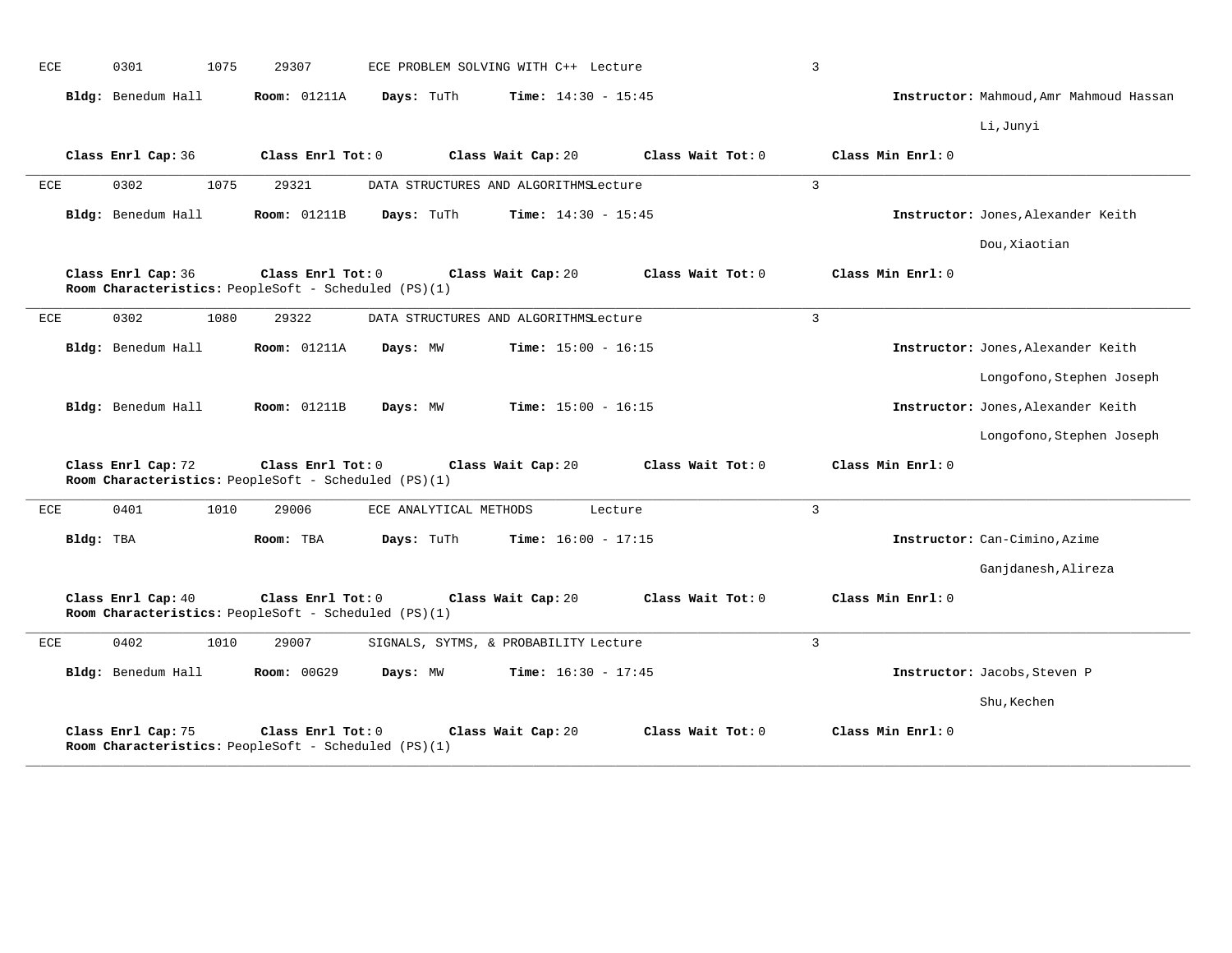### Report ID: SR201 **University of Pittsburgh** Page No. 109 of 290 **Schedule of Classes for Spring Term 2021-2022** Run Date: 06/15/2021 **Academic Term** Run Time: 20:00:12

| Subject      | Catalog Nbr Section Class Nbr |      |                                                                           | Course Title         |                                          | Component                                                                                                                                                                                                                          | Units          | Topics            |                                     |
|--------------|-------------------------------|------|---------------------------------------------------------------------------|----------------------|------------------------------------------|------------------------------------------------------------------------------------------------------------------------------------------------------------------------------------------------------------------------------------|----------------|-------------------|-------------------------------------|
| $_{\rm ECE}$ | 0402                          | 1020 | 29008                                                                     |                      | SIGNALS, SYTMS, & PROBABILITY Lecture    |                                                                                                                                                                                                                                    | $\overline{3}$ |                   |                                     |
| Bldg: TBA    |                               |      | Room: TBA                                                                 | Days: TuTh           | <b>Time:</b> $16:00 - 17:15$             |                                                                                                                                                                                                                                    |                |                   | Instructor: Akcakaya, Murat         |
|              |                               |      |                                                                           |                      |                                          |                                                                                                                                                                                                                                    |                |                   | Susam, Büsra TugçE                  |
|              | Class Enrl Cap: 85            |      | Class Enrl Tot: 0<br>Room Characteristics: PeopleSoft - Scheduled (PS)(1) |                      | Class Wait Cap: 20                       | Class Wait Tot: 0                                                                                                                                                                                                                  |                | Class Min Enrl: 0 |                                     |
| ECE          | 1155                          | 1100 | 29970                                                                     | INFORMATION SECURITY |                                          | Lecture                                                                                                                                                                                                                            | 3              |                   |                                     |
| Bldg: TBA    |                               |      | Room: TBA                                                                 | Days: TuTh           | <b>Time:</b> $16:00 - 17:15$             |                                                                                                                                                                                                                                    |                |                   | Instructor: Abdelhakim, Mai Mahmoud |
|              |                               |      |                                                                           |                      |                                          |                                                                                                                                                                                                                                    |                |                   | Susam, Büsra TugçE                  |
|              | Class Enrl Cap: 30            |      | Class Enrl Tot: 0<br>Room Characteristics: PeopleSoft - Scheduled (PS)(1) |                      | Class Wait Cap: 20                       | Class Wait Tot: 0                                                                                                                                                                                                                  |                | Class Min Enrl: 0 |                                     |
| ECE          | 1212                          | 1020 | 12790                                                                     |                      | ELECTRONIC CIRCUIT DESIGN LAB Lecture    |                                                                                                                                                                                                                                    | 3              |                   |                                     |
|              | Bldg: Benedum Hall            |      | Room: 01223B                                                              | Days: M              | Time: $09:00 - 10:50$                    |                                                                                                                                                                                                                                    |                |                   | Instructor: Li, Guangyong           |
|              |                               |      |                                                                           |                      |                                          |                                                                                                                                                                                                                                    |                |                   | Xin, Xin                            |
|              |                               |      |                                                                           |                      |                                          |                                                                                                                                                                                                                                    |                |                   | Wan, Qingzhou                       |
|              | Bldg: Benedum Hall            |      | Room: 01223C                                                              | Days: M              | Time: $09:00 - 10:50$                    |                                                                                                                                                                                                                                    |                | Instructor: Staff |                                     |
|              | Class Enrl Cap: 62            |      | Class Enrl Tot: 0                                                         |                      | Class Wait Cap: 20                       | Class Wait Tot: 0                                                                                                                                                                                                                  |                | Class Min Enrl: 0 |                                     |
|              |                               |      |                                                                           |                      |                                          | <b></b> This class has an additional fee. For more information go to <a <br="" href="http://www.registrar.pitt.edu">target="_blank"&gt;http://www.registrar.pitt.edu/</a> , and click on Faculty and Staff, then Course and Class. |                |                   |                                     |
| ECE          | 1212                          | 1025 | 12791                                                                     |                      | ELECTRONIC CIRCUIT DESIGN LAB Laboratory |                                                                                                                                                                                                                                    | $\overline{3}$ |                   |                                     |
|              | Bldg: Benedum Hall            |      | Room: 01223C                                                              | Days: W              | Time: $09:00 - 11:50$                    |                                                                                                                                                                                                                                    |                |                   | Instructor: Li, Guangyong           |
|              |                               |      |                                                                           |                      |                                          |                                                                                                                                                                                                                                    |                |                   | Wang, Qirui                         |
|              |                               |      |                                                                           |                      |                                          |                                                                                                                                                                                                                                    |                |                   | Du, Yanhao                          |
|              | Bldg: Benedum Hall            |      | <b>Room: 01223B</b>                                                       | Days: W              | <b>Time:</b> $09:00 - 11:50$             |                                                                                                                                                                                                                                    |                |                   | Instructor: Li, Guangyong           |
|              |                               |      |                                                                           |                      |                                          |                                                                                                                                                                                                                                    |                |                   | Xin, Xin                            |
|              |                               |      |                                                                           |                      |                                          |                                                                                                                                                                                                                                    |                |                   | Wan, Qingzhou                       |
|              | Class Enrl Cap: 62            |      | Class Enrl Tot: 0                                                         |                      | Class Wait Cap: 20                       | Class Wait Tot: 0                                                                                                                                                                                                                  |                | Class Min Enrl: 0 |                                     |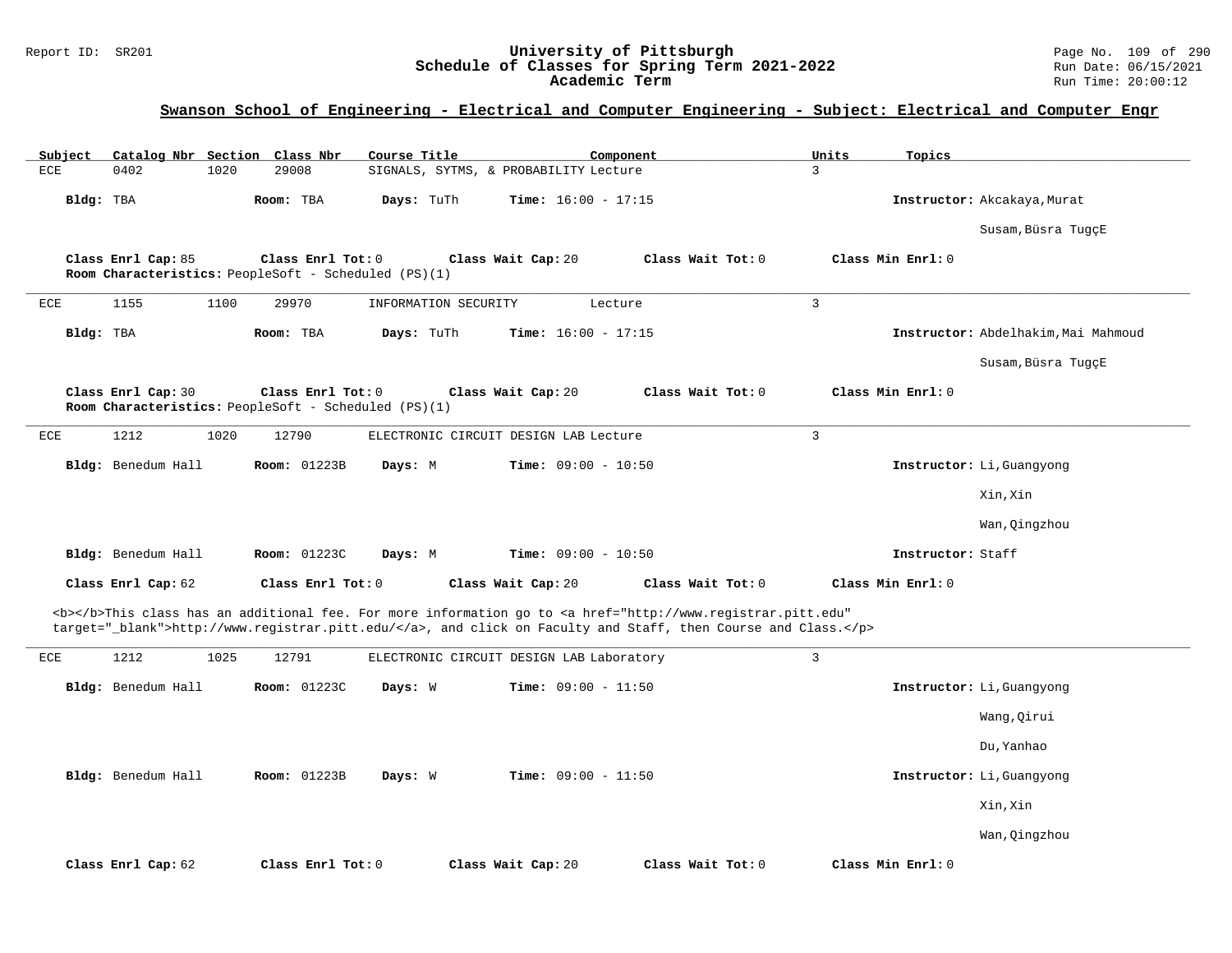|           |                    |                                                                                     | target="_blank">http://www.registrar.pitt.edu/, and click on Faculty and Staff, then Course and Class. |                                          |
|-----------|--------------------|-------------------------------------------------------------------------------------|--------------------------------------------------------------------------------------------------------|------------------------------------------|
| ECE       | 1215<br>1010       | 29009<br>ELECTROACOUSTICS                                                           | Lecture                                                                                                | 3                                        |
|           | Bldg: Benedum Hall | Room: 01223A<br>Days: TuTh                                                          | Time: $16:00 - 17:50$                                                                                  | Instructor: Anderson, David A            |
|           |                    |                                                                                     |                                                                                                        | Erickson, John Ryland                    |
|           | Class Enrl Cap: 25 | Class Enrl Tot: 0                                                                   | Class Wait Tot: 0<br>Class Wait Cap: 20                                                                | Class Min Enrl: 0                        |
| ECE       | 1247<br>1020       | 12878                                                                               | SEMICONDUCTOR DEVICE THEORY Lecture                                                                    | $\overline{3}$                           |
|           | Bldg: Benedum Hall | <b>Room: 00G31</b><br>Days: TuTh                                                    | <b>Time:</b> $16:00 - 17:15$                                                                           | Instructor: Bayoumy, Mohamed Ashraf Saad |
|           |                    |                                                                                     |                                                                                                        | Zaghloul Mohamed                         |
|           | Class Enrl Cap: 50 | Class Enrl Tot: 0<br>Room Characteristics: $(1)$ , PeopleSoft - Scheduled $(PS)(1)$ | Class Wait Cap: 20<br>Class Wait Tot: 0                                                                | Class Min Enrl: 0                        |
| ECE       | 1251<br>1000       | 29388                                                                               | MICRO/NANO FABRICATION LAB<br>Lecture                                                                  | $\overline{3}$                           |
|           | Bldg: Benedum Hall | <b>Room:</b> 01223A<br>Days: MW                                                     | <b>Time:</b> $09:00 - 10:50$                                                                           | Instructor: Yun, Minhee                  |
|           | Class Enrl Cap: 12 | Class Enrl Tot: 0                                                                   | Class Wait Cap: 10<br>Class Wait Tot: 0                                                                | Class Min Enrl: 0                        |
| ECE       | 1259<br>1040       | 14986<br>ELECTROMAGNETICS                                                           | Lecture                                                                                                | $\overline{3}$                           |
|           | Bldg: Benedum Hall | <b>Room: 01211B</b><br>Days: TuTh                                                   | <b>Time:</b> $09:30 - 10:45$                                                                           | Instructor: Kerestes, Robert John        |
|           | Bldg: Benedum Hall | <b>Room: 01211A</b><br>Days: TuTh                                                   | <b>Time:</b> $09:30 - 10:45$                                                                           | Instructor: Kerestes, Robert John        |
|           | Class Enrl Cap: 60 | Class Enrl Tot: 0                                                                   | Class Wait Cap: 20<br>Class Wait Tot: 0                                                                | Class Min Enrl: 0                        |
| ECE       | 1270<br>1210       | 26977                                                                               | SPECIAL TOPICS: FUND ELEC PROTIndependent Study                                                        | $\mathbf{1}$                             |
|           | Bldg: Benedum Hall | <b>Room: 01239</b><br>Days: W                                                       | <b>Time:</b> $12:00 - 12:50$                                                                           | Instructor: Dickerson, Samuel J          |
|           | Class Enrl Cap: 35 | Class Enrl Tot: 0                                                                   | Class Wait Cap: 20<br>Class Wait Tot: 0                                                                | Class Min Enrl: 0                        |
| ECE       | 1286<br>1010       | 25871                                                                               | ANAL & DSGN ANLG INTGRTD CRCT Lecture                                                                  | 3                                        |
| Bldg: TBA |                    | Days: TuTh<br>Room: TBA                                                             | <b>Time:</b> $13:00 - 14:15$                                                                           | Instructor: El Nokali, Mahmoud           |
|           |                    |                                                                                     |                                                                                                        | Elkhadrawi, Mahmoud                      |
|           | Class Enrl Cap: 48 | Class Enrl Tot: 0<br>Room Characteristics: PeopleSoft - Scheduled (PS)(1)           | Class Wait Tot: 0<br>Class Wait Cap: 20                                                                | Class Min Enrl: 0                        |

<b></b>This class has an additional fee. For more information go to <a href="http://www.registrar.pitt.edu"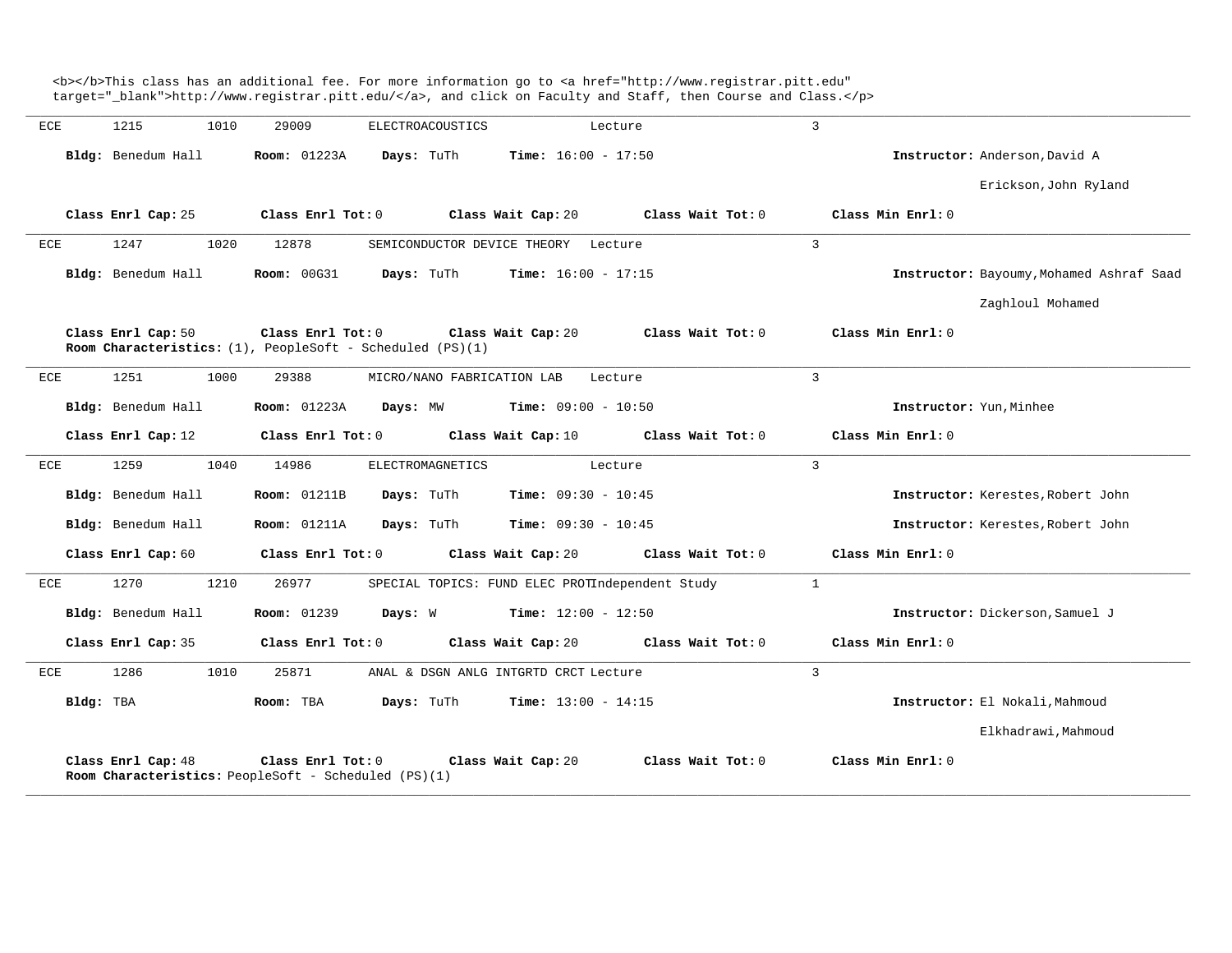### Report ID: SR201 **University of Pittsburgh** Page No. 111 of 290 **Schedule of Classes for Spring Term 2021-2022** Run Date: 06/15/2021 **Academic Term** Run Time: 20:00:12

| Subject      | Catalog Nbr Section Class Nbr                                              |                     | Course Title               | Component                             |                   | Units        | Topics                                 |
|--------------|----------------------------------------------------------------------------|---------------------|----------------------------|---------------------------------------|-------------------|--------------|----------------------------------------|
| ECE          | 1395<br>1050                                                               | 29812               | INTRO TO MACHINE LEARNING  | Lecture                               |                   | 3            |                                        |
|              | Bldg: Benedum Hall                                                         | <b>Room: 01211A</b> | Days: TuTh                 | <b>Time:</b> $13:00 - 14:15$          |                   |              | Instructor: Dallal, Ahmed Hassan Sayed |
|              |                                                                            |                     |                            |                                       |                   |              | Liu, Yihao                             |
|              | Bldg: Benedum Hall                                                         | <b>Room:</b> 01211B | Days: TuTh                 | <b>Time:</b> $13:00 - 14:15$          |                   |              | Instructor: Dallal, Ahmed Hassan Sayed |
|              |                                                                            |                     |                            |                                       |                   |              | Liu, Yihao                             |
|              | Class Enrl Cap: 72                                                         | Class Enrl Tot: 0   |                            | Class Wait Cap: 20                    | Class Wait Tot: 0 |              | Class Min Enrl: 0                      |
| ECE          | 1473<br>1030                                                               | 12712               |                            | DIGITAL COMMUNICATION SYSTEMS Lecture |                   | $\mathbf{3}$ |                                        |
|              | Bldg: Benedum Hall                                                         | <b>Room: 00G24</b>  | Days: TuTh                 | Time: $11:00 - 12:15$                 |                   |              | Instructor: Abdelhakim, Mai Mahmoud    |
|              |                                                                            |                     |                            |                                       |                   |              | Bouzid, Zeineb                         |
|              | Class Enrl Cap: 30<br>Room Characteristics: PeopleSoft - Scheduled (PS)(1) | Class Enrl Tot: 0   |                            | Class Wait Cap: 20                    | Class Wait Tot: 0 |              | Class Min Enrl: 0                      |
| ECE          | 1562<br>1110                                                               | 20627               | DIGITAL AND ANALOG FILTERS | Lecture                               |                   | 3            |                                        |
|              | Bldg: Benedum Hall                                                         | Room: 00G29         | Days: TuTh                 | <b>Time:</b> $14:30 - 15:45$          |                   |              | Instructor: Jacobs, Steven P           |
|              | Class Enrl Cap: 40<br>Room Characteristics: PeopleSoft - Scheduled (PS)(1) | Class Enrl Tot: 0   |                            | Class Wait Cap: 20                    | Class Wait Tot: 0 |              | Class Min Enrl: 0                      |
| $_{\rm ECE}$ | 1570<br>1050                                                               | 27636               | SPECIAL TOPICS             | Directed Studies                      |                   | $1 - 3$      |                                        |
|              | Bldg: Benedum Hall                                                         | Room: 01223B        | Days: F                    | Time: $15:00 - 17:50$                 |                   |              | Instructor: Mao, Zhi-Hong              |
|              |                                                                            |                     |                            |                                       |                   |              | Kocanaogullari, Deniz                  |
|              | Bldg: Benedum Hall                                                         | Room: 01223C        | Days: F                    | <b>Time:</b> $15:00 - 17:50$          | ROBOTICS CONTROL  |              | Instructor: Mao, Zhi-Hong              |
|              |                                                                            |                     |                            |                                       |                   |              | Mian, Sami T                           |
|              | Class Enrl Cap: 20                                                         | Class Enrl Tot: 0   |                            | Class Wait Cap: 20                    | Class Wait Tot: 0 |              | Class Min Enrl: 0                      |
| $_{\rm ECE}$ | 1095<br>1570                                                               | 27635               | SPECIAL TOPICS             | Directed Studies                      |                   | $1 - 3$      |                                        |
|              | Bldg: Benedum Hall                                                         | <b>Room: 01211A</b> | Days: W                    | <b>Time:</b> $17:20 - 19:50$          | ROBOTICS CONTROL  |              | Instructor: Mao, Zhi-Hong              |
|              |                                                                            |                     |                            |                                       |                   |              | Kocanaogullari, Deniz                  |
|              | Class Enrl Cap: 20                                                         | Class Enrl Tot: 0   |                            | Class Wait Cap: 20                    | Class Wait Tot: 0 |              | Class Min Enrl: 0                      |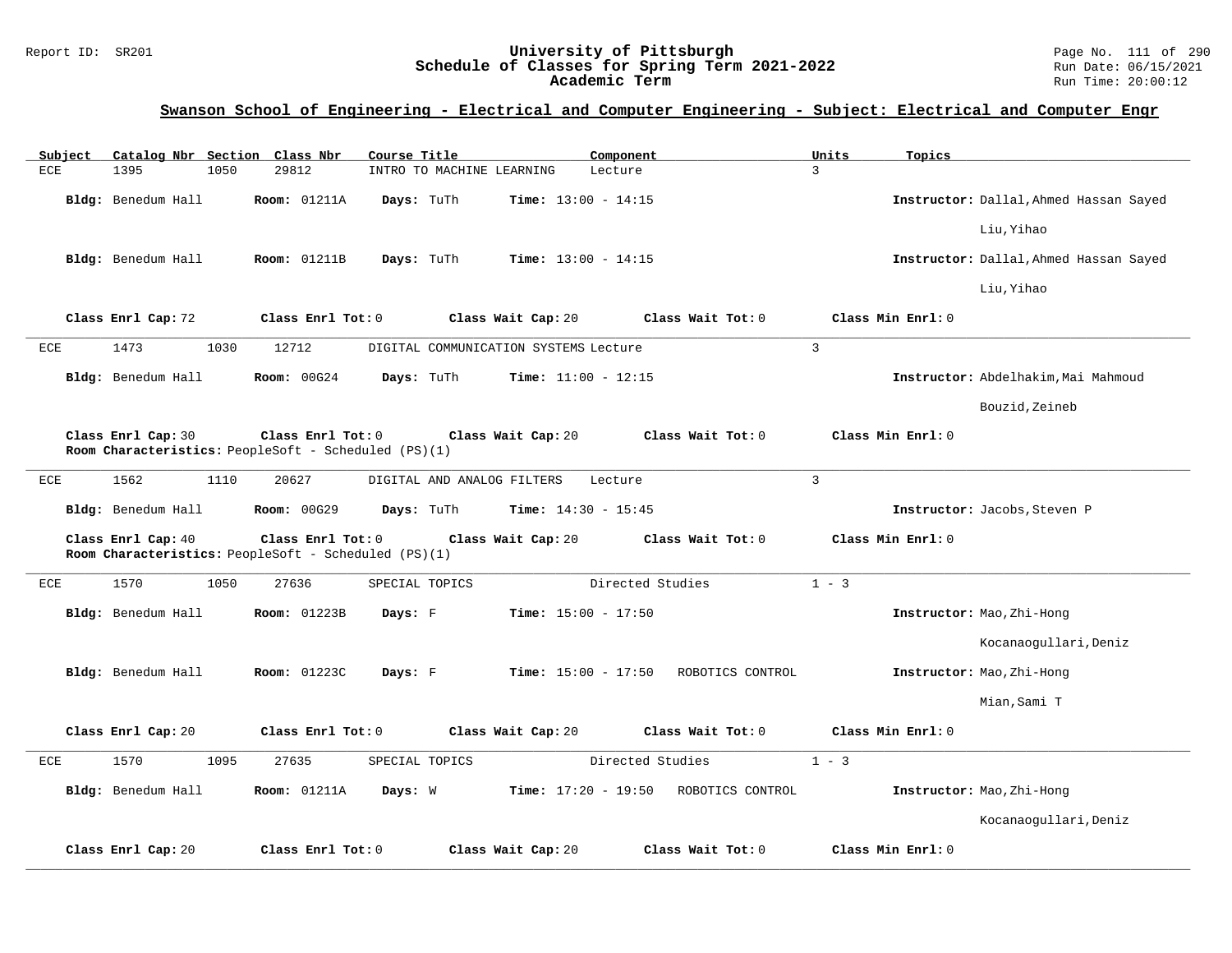| ECE | 1750<br>1045                                                                                                                                | 24596              |                            |                                                                                                               |                   | $\overline{3}$                        |
|-----|---------------------------------------------------------------------------------------------------------------------------------------------|--------------------|----------------------------|---------------------------------------------------------------------------------------------------------------|-------------------|---------------------------------------|
|     | Bldg: TBA                                                                                                                                   | Room: TBA          | Days: TuTh                 | <b>Time:</b> $14:30 - 15:45$                                                                                  |                   | Instructor: Kwasinski, Alexis         |
|     | Class Enrl Cap: 30                                                                                                                          | Class Enrl Tot: 0  |                            | Class Wait Cap: 20<br>Room Characteristics: Media - Data Projector/Monitor(1), PeopleSoft - Scheduled (PS)(1) | Class Wait Tot: 0 | Class Min Enrl: 0                     |
| ECE | 1774<br>1010                                                                                                                                | 29011              | ADV POWER SYSTEMS ANALYSIS |                                                                                                               | Lecture           | $\overline{3}$                        |
|     | Bldg: Benedum Hall                                                                                                                          | <b>Room: 00G37</b> | Days: MW                   | <b>Time:</b> $15:00 - 16:15$                                                                                  |                   | Instructor: Kerestes, Robert John     |
|     |                                                                                                                                             |                    |                            |                                                                                                               |                   | Cruse, Grant Robert                   |
|     | Class Enrl Cap: 15<br>Room Characteristics: PeopleSoft - Scheduled $(PS)(1)$<br>Combined Section ID: 0850(ECE/1774/2774) - ECE 2774(#27209) | Class Enrl Tot: 0  |                            | Class Wait Cap: 10                                                                                            | Class Wait Tot: 0 | Class Min Enrl: 0                     |
| ECE | 1775<br>1010                                                                                                                                | 29012              | POWER OUALITY              |                                                                                                               | Lecture           | $\overline{4}$                        |
|     | Bldg: Benedum Hall                                                                                                                          | <b>Room:</b> 01045 | Days: TuTh                 | Time: $11:00 - 12:15$                                                                                         |                   | Instructor: Grainger, Brandon Michael |
|     |                                                                                                                                             |                    |                            |                                                                                                               |                   |                                       |
|     |                                                                                                                                             |                    |                            |                                                                                                               |                   | Cruse, Grant Robert                   |
|     | Class Enrl Cap: 30<br>Room Characteristics: PeopleSoft - Scheduled (PS)(1)                                                                  | Class Enrl Tot: 0  |                            | Class Wait Cap: 20                                                                                            | Class Wait Tot: 0 | Class Min Enrl: 0                     |
|     | 1775<br>1015                                                                                                                                | 29014              | POWER QUALITY              |                                                                                                               | Laboratory        | 4                                     |
|     | Bldg: Benedum Hall                                                                                                                          | <b>Room: 00815</b> | Days: Th                   | Time: $09:00 - 10:50$                                                                                         |                   | Instructor: Grainger, Brandon Michael |
|     | Class Enrl Cap: 30                                                                                                                          | Class Enrl Tot: 0  |                            | Class Wait Cap: 20                                                                                            | Class Wait Tot: 0 | Class Min Enrl: 0                     |
| ECE | 1885<br>1010                                                                                                                                | 12620              | DEPARTMENTAL SEMINAR       |                                                                                                               | Seminar           | $\mathbf 0$                           |
| ECE | Bldg: TBA                                                                                                                                   | Room: TBA          | Days: M                    | <b>Time:</b> $12:00 - 12:50$                                                                                  |                   | Instructor: Dickerson, Samuel J       |
|     |                                                                                                                                             |                    |                            |                                                                                                               |                   | Kerestes, Robert John                 |
|     | Class Enrl Cap: 400<br>Room Characteristics: PeopleSoft - Scheduled (PS)(1)                                                                 | Class Enrl Tot: 0  |                            | Class Wait Cap: 20                                                                                            | Class Wait Tot: 0 | Class Min Enrl: 0                     |
| ECE | 1895<br>1025                                                                                                                                | 29829              | JUNIOR DESIGN FUNDAMENTALS |                                                                                                               | Lecture           | 3                                     |
|     | Bldg: Benedum Hall                                                                                                                          | <b>Room: 01239</b> | Days: TuTh                 | <b>Time:</b> $09:30 - 10:45$                                                                                  |                   | Instructor: Dickerson, Samuel J       |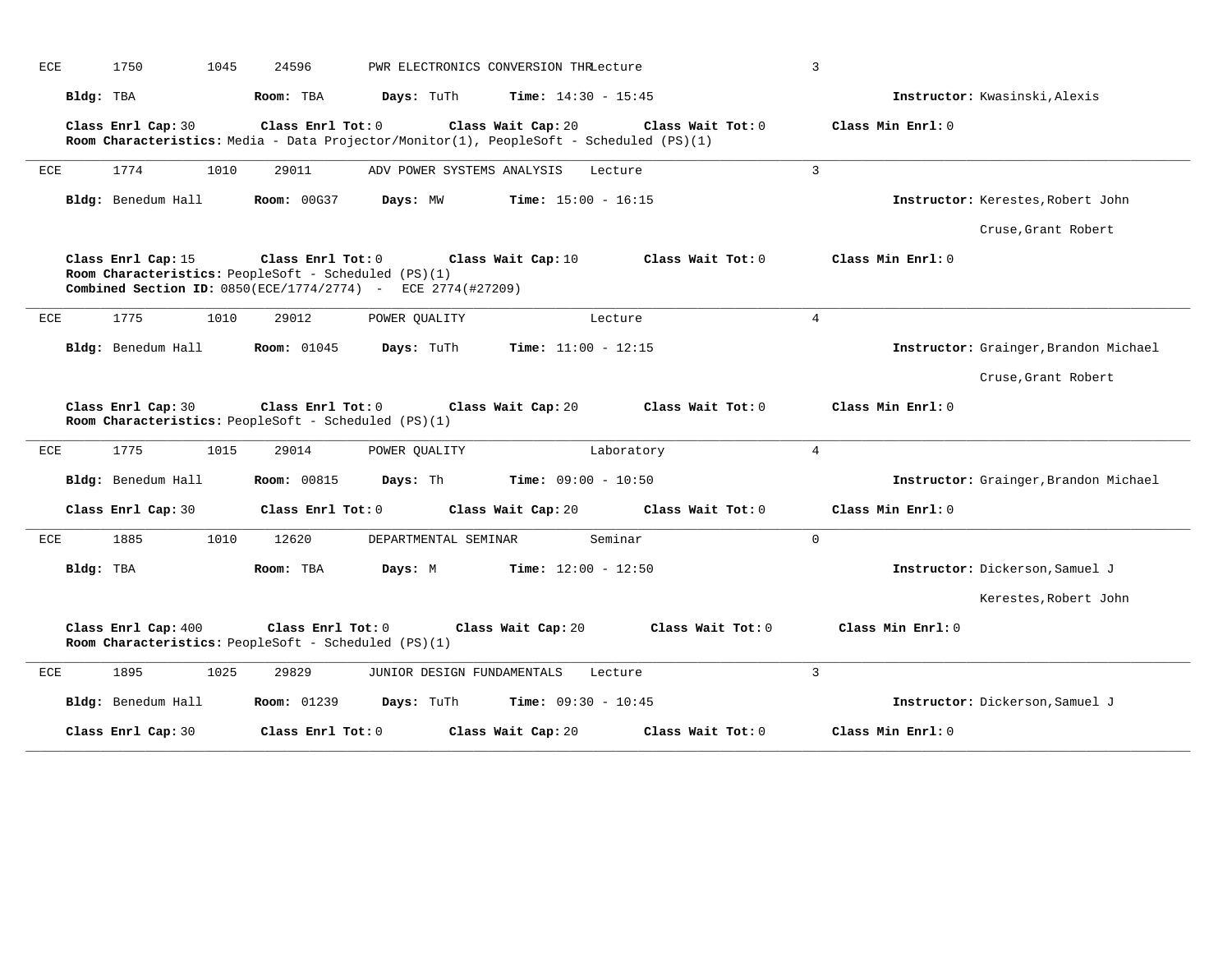# Report ID: SR201 **12.1 CHEEREN SCHEDUIST UNIVERSITY OF PITTSburgh** Page No. 113 of 290 **Schedule of Classes for Spring Term 2021-2022** Page No. 113 of 290 Page No. 113 of 290 **Schedule of Classes for Spring Term 2021-2022** Schedule of Classes for Spring Term 2021-2022<br>Academic Term

### **Swanson School of Engineering - Electrical and Computer Engineering - Subject: Electrical and Computer Engr**

| Subject | Catalog Nbr Section Class Nbr                                                  |      |                     | Course Title |                              | Component           | Units | Topics                        |
|---------|--------------------------------------------------------------------------------|------|---------------------|--------------|------------------------------|---------------------|-------|-------------------------------|
| ECE     | 1896                                                                           | 1010 | 12700               |              | SENIOR DESIGN PROJECT        | Directed Studies    |       |                               |
|         | Bldg: Benedum Hall                                                             |      | <b>Room:</b> 01211A | Days: MW     | <b>Time:</b> $13:00 - 14:50$ |                     |       | Instructor: Anderson, David A |
|         | Bldg: Benedum Hall                                                             |      | <b>Room:</b> 01211B | Days: MW     | <b>Time:</b> $13:00 - 14:50$ |                     |       | Instructor: Staff             |
|         | Class Enrl Cap: 72<br>Attributes: Capstone Course<br>Room Characteristics: (1) |      | Class Enrl Tot: 0   |              | Class Wait Cap: 20           | Class Wait Tot: $0$ |       | Class Min Enrl: 0             |

<b></b>This class has an additional fee. For more information go to <a href="http://www.registrar.pitt.edu" target="\_blank">http://www.registrar.pitt.edu/</a>, and click on Faculty and Staff, then Course and Class.</p>

| ECE        | 1898<br>1040                | 12869<br>ENGINEERING PROJECT | Directed Studies                                                                                    | $1 - 6$                               |
|------------|-----------------------------|------------------------------|-----------------------------------------------------------------------------------------------------|---------------------------------------|
|            | <b>Bldg:</b> TO BE ARRANGED | Room: TBA                    | <b>Days:</b> TBA <b>Time:</b> $00:00 - 00:00$                                                       | Instructor: Grainger, Brandon Michael |
|            | Class Enrl Cap: 15          |                              | Class Enrl Tot: 0 $\qquad$ Class Wait Cap: 10 $\qquad$ Class Wait Tot: 0 $\qquad$ Class Min Enrl: 0 |                                       |
| ECE        | 1050<br>1898                | 12870<br>ENGINEERING PROJECT | Directed Studies                                                                                    | $1 - 6$                               |
|            | <b>Bldg:</b> TO BE ARRANGED | Room: TBA                    | <b>Days:</b> TBA <b>Time:</b> $00:00 - 00:00$                                                       | Instructor: Kerestes, Robert John     |
|            | Class Enrl Cap: 10          |                              | Class Enrl Tot: 0 $\qquad$ Class Wait Cap: 10 $\qquad$ Class Wait Tot: 0 $\qquad$ Class Min Enrl: 0 |                                       |
| ECE        | 1060<br>1898                | 12871                        | ENGINEERING PROJECT Directed Studies                                                                | $1 - 6$                               |
|            | Bldg: TO BE ARRANGED        | Room: TBA                    | <b>Days:</b> TBA <b>Time:</b> $00:00 - 00:00$                                                       | Instructor: Hu, Jingtong              |
|            | Class Enrl Cap: 15          |                              | Class Enrl Tot: 0 $\qquad$ Class Wait Cap: 10 $\qquad$ Class Wait Tot: 0 $\qquad$ Class Min Enrl: 0 |                                       |
| <b>ECE</b> | 1898<br>1070                | 12872<br>ENGINEERING PROJECT | Directed Studies                                                                                    | $1 - 6$                               |
|            | Bldg: TO BE ARRANGED        | Room: TBA                    | <b>Days:</b> TBA <b>Time:</b> $00:00 - 00:00$                                                       | Instructor: Yun, Minhee               |
|            | Class Enrl Cap: 15          |                              | Class Enrl Tot: 0 $\qquad$ Class Wait Cap: 10 $\qquad$ Class Wait Tot: 0 $\qquad$ Class Min Enrl: 0 |                                       |
| ECE        | 1080<br>1898                | 12873<br>ENGINEERING PROJECT | Directed Studies                                                                                    | $1 - 6$                               |
|            | <b>Bldg:</b> TO BE ARRANGED | Room: TBA                    | $\texttt{Days:}$ TBA $\texttt{Time:}$ 00:00 - 00:00                                                 | Instructor: Jacobs, Steven P          |
|            | Class Enrl Cap: 15          | Class Enrl Tot: $0$          | Class Wait Cap: $10$ Class Wait Tot: $0$                                                            | Class Min Enrl: 0                     |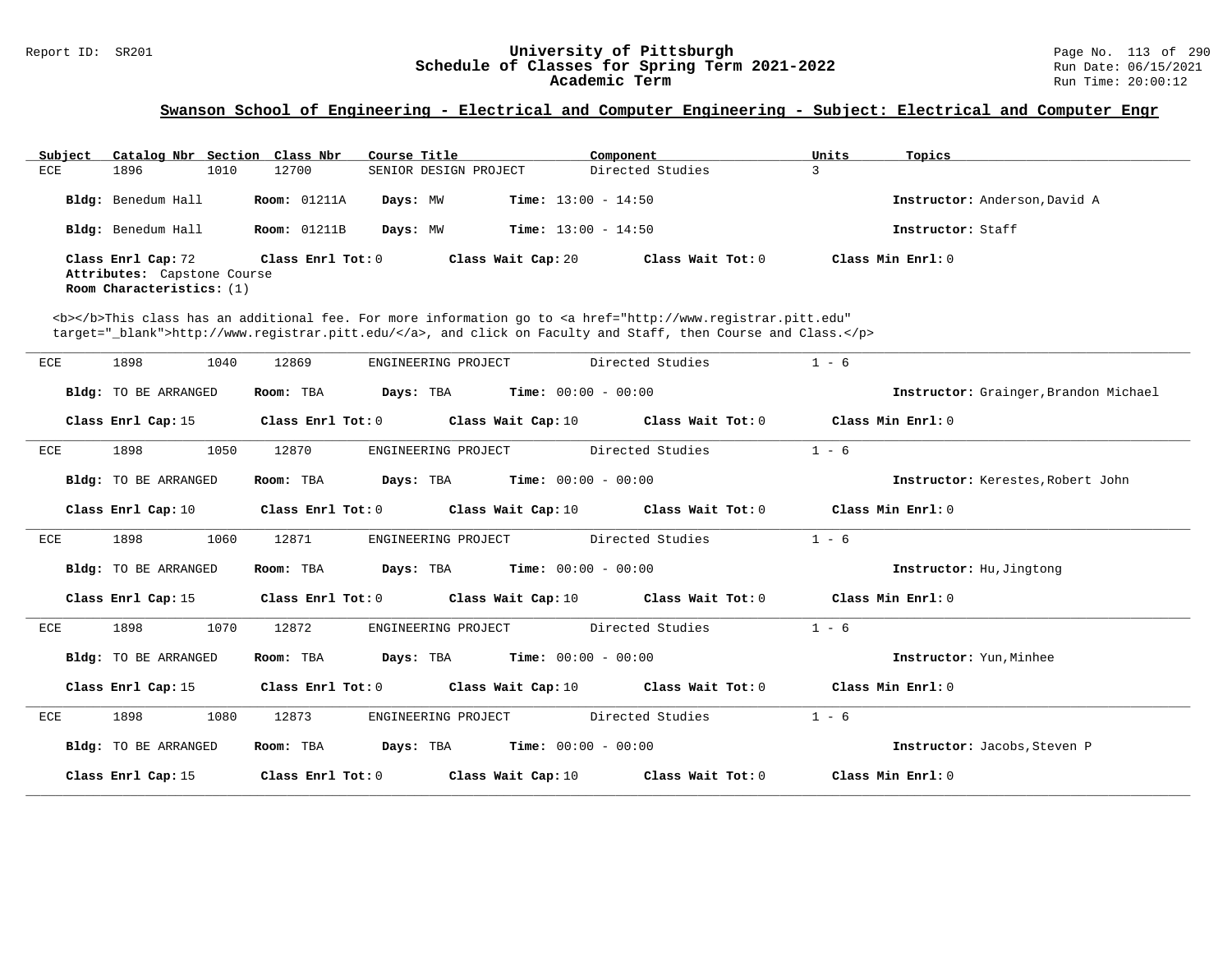#### Report ID: SR201 **University of Pittsburgh** Page No. 114 of 290 **Schedule of Classes for Spring Term 2021-2022** Run Date: 06/15/2021 **Academic Term** Run Time: 20:00:12

| Subject              |      | Catalog Nbr Section Class Nbr                               | Course Title                                                                              | Component                                                                                 | Units<br>Topics                 |  |
|----------------------|------|-------------------------------------------------------------|-------------------------------------------------------------------------------------------|-------------------------------------------------------------------------------------------|---------------------------------|--|
| <b>ECE</b><br>1898   | 1090 | 12874                                                       | ENGINEERING PROJECT                                                                       | Directed Studies                                                                          | $1 - 6$                         |  |
| Bldg: TO BE ARRANGED |      | Room: TBA                                                   | Days: TBA                                                                                 | <b>Time:</b> $00:00 - 00:00$                                                              | Instructor: Xiong, Feng         |  |
| Class Enrl Cap: 15   |      |                                                             | Class Enrl Tot: $0$ Class Wait Cap: $10$ Class Wait Tot: $0$                              |                                                                                           | Class Min Enrl: 0               |  |
| 1898<br>ECE          | 1100 | 12875                                                       | ENGINEERING PROJECT                                                                       | Directed Studies                                                                          | $1 - 6$                         |  |
| Bldg: TO BE ARRANGED |      | Room: TBA                                                   | <b>Days:</b> TBA <b>Time:</b> $00:00 - 00:00$                                             |                                                                                           | Instructor: George, Alan D      |  |
|                      |      |                                                             |                                                                                           | Class Enrl Cap: 15 Class Enrl Tot: 0 Class Wait Cap: 10 Class Wait Tot: 0                 | Class Min Enrl: 0               |  |
| 1898<br>ECE          | 1110 | 12876                                                       | ENGINEERING PROJECT Directed Studies                                                      |                                                                                           | $1 - 6$                         |  |
| Bldg: TO BE ARRANGED |      |                                                             | Room: TBA $Days:$ TBA $Time: 00:00 - 00:00$                                               |                                                                                           | Instructor: Youngblood, Nathan  |  |
|                      |      |                                                             |                                                                                           | Class Enrl Cap:15 $\,$ Class Enrl Tot:0 $\,$ Class Wait Cap:10 $\,$ Class Wait Tot:0 $\,$ | Class Min Enrl: 0               |  |
| 1898<br>ECE          | 1120 | 12877                                                       | ENGINEERING PROJECT Directed Studies                                                      |                                                                                           | $1 - 6$                         |  |
| Bldg: TO BE ARRANGED |      |                                                             | Room: TBA Days: TBA Time: $00:00 - 00:00$                                                 |                                                                                           | Instructor: Dickerson, Samuel J |  |
|                      |      |                                                             |                                                                                           | Class Enrl Cap:15 $\,$ Class Enrl Tot:0 $\,$ Class Wait Cap:10 $\,$ Class Wait Tot:0 $\,$ | Class Min Enrl: 0               |  |
| 2166<br>ECE          | 1010 | 27208                                                       | PARALLEL COMPUTER ARCHITECTURELecture                                                     |                                                                                           | $\mathbf{3}$                    |  |
|                      |      |                                                             | Bldg: Benedum Hall <b>Room:</b> 00G30 <b>Days:</b> MW <b>Time:</b> 15:00 - 16:50          |                                                                                           | Instructor: George, Alan D      |  |
| Class Enrl Cap: 40   |      | Room Characteristics: PeopleSoft - Scheduled (PS)(1)        |                                                                                           | Class Enrl Tot: $0$ Class Wait Cap: $0$ Class Wait Tot: $0$ Class Min Enrl: $0$           |                                 |  |
| 2233<br>ECE          | 1095 | 29890                                                       | FOCUSED ION BEAM SCAN & MICRO Lecture                                                     |                                                                                           | $\mathbf{3}$                    |  |
|                      |      |                                                             | <b>Bldg:</b> Benedum Hall <b>Room:</b> 00G28 <b>Days:</b> Th <b>Time:</b> $17:20 - 19:50$ |                                                                                           | Instructor: Tan, Susheng        |  |
| Class Enrl Cap: 30   |      | Room Characteristics: PeopleSoft - Scheduled (PS)(1)        |                                                                                           | Class Enrl Tot: $0$ Class Wait Cap: $0$ Class Wait Tot: $0$ Class Min Enrl: $0$           |                                 |  |
| 2263<br>ECE          | 1010 | 28993                                                       | EMERGING MEMORY TECH FROM DEV Lecture                                                     |                                                                                           | $\mathbf{3}$                    |  |
|                      |      |                                                             | Bldg: Benedum Hall Room: 00G29 Days: W Time: 18:00 - 20:30                                |                                                                                           | Instructor: Xiong, Feng         |  |
| Class Enrl Cap: 35   |      | <b>Room Characteristics:</b> PeopleSoft - Scheduled (PS)(1) |                                                                                           | Class Enrl Tot: $0$ Class Wait Cap: $0$ Class Wait Tot: $0$                               | Class Min Enrl: 0               |  |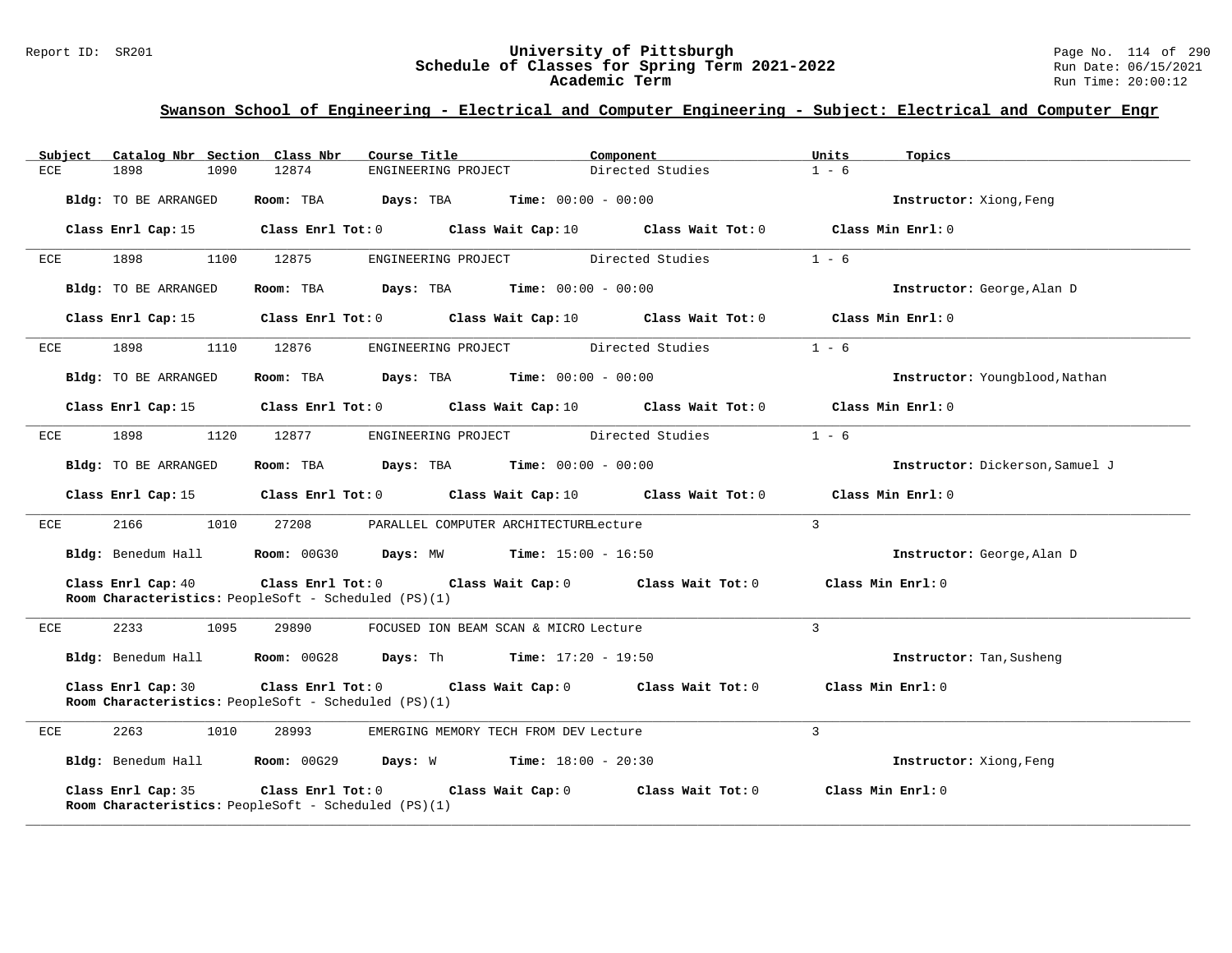#### Report ID: SR201 **University of Pittsburgh** Page No. 115 of 290 **Schedule of Classes for Spring Term 2021-2022** Run Date: 06/15/2021 **Academic Term** Run Time: 20:00:12

| Subject                                                                    | Catalog Nbr Section Class Nbr                                                                                                                                                                                    | Course Title                          | Component                                   |                   | Units             | Topics                            |  |  |
|----------------------------------------------------------------------------|------------------------------------------------------------------------------------------------------------------------------------------------------------------------------------------------------------------|---------------------------------------|---------------------------------------------|-------------------|-------------------|-----------------------------------|--|--|
| 2264<br>1010<br>ECE                                                        | 29016                                                                                                                                                                                                            | FLEXIBLE ELECTRONICS                  | Lecture                                     |                   | $\mathcal{L}$     |                                   |  |  |
| Bldg: Benedum Hall                                                         | <b>Room: 00226</b>                                                                                                                                                                                               | Days: Tu                              | <b>Time:</b> $17:20 - 19:50$                |                   |                   | Instructor: Yun, Minhee           |  |  |
| Class Enrl Cap: 35<br>Room Characteristics: PeopleSoft - Scheduled (PS)(1) | Class Enrl Tot: 0                                                                                                                                                                                                | Class Wait Cap: 0                     |                                             | Class Wait Tot: 0 | Class Min Enrl: 0 |                                   |  |  |
| 2270<br>1010<br>ECE                                                        | 29019                                                                                                                                                                                                            | FUNDAMENTALS OF PHOTOVOLTAICS Lecture |                                             |                   | 3                 |                                   |  |  |
| Bldg: Benedum Hall                                                         | <b>Room: 00226</b>                                                                                                                                                                                               | Days: M                               | <b>Time:</b> $18:00 - 20:30$                |                   |                   | Instructor: Li, Guangyong         |  |  |
| Class Enrl Cap: 35<br>Room Characteristics: PeopleSoft - Scheduled (PS)(1) | Class Enrl Tot: 0                                                                                                                                                                                                | Class Wait Cap: 0                     |                                             | Class Wait Tot: 0 | Class Min Enrl: 0 |                                   |  |  |
| 2595<br>1010<br>ECE                                                        | 27456                                                                                                                                                                                                            | SPEC TOPCS: SIGNL PROCSSNG/COMLecture |                                             |                   | 3                 |                                   |  |  |
| Bldg: Benedum Hall                                                         | <b>Room:</b> 01211B                                                                                                                                                                                              | Days: W                               | $Time: 17:20 - 19:50$ INTRO TO ROBOTICS     |                   |                   | Instructor: Mao, Zhi-Hong         |  |  |
| Class Enrl Cap: 30                                                         | Class Enrl Tot: 0<br>Class Wait Cap: 20<br>Class Wait Tot: 0<br>Class Min Enrl: 0<br>Room Characteristics: PeopleSoft - Scheduled (PS)(1)                                                                        |                                       |                                             |                   |                   |                                   |  |  |
| ECE<br>2595<br>1020                                                        | 28994                                                                                                                                                                                                            | SPEC TOPCS: SIGNL PROCSSNG/COMLecture |                                             |                   | 3                 |                                   |  |  |
| Bldg: TBA                                                                  | Room: TBA                                                                                                                                                                                                        | Days: Tu                              | $Time: 17:20 - 19:50$ ADV COMP NEUROIMAGING |                   |                   | Instructor: Zhan, Liang           |  |  |
| Class Enrl Cap: 40<br>Room Characteristics: PeopleSoft - Scheduled (PS)(1) | Class Enrl Tot: 0                                                                                                                                                                                                | Class Wait Cap: 0                     |                                             | Class Wait Tot: 0 | Class Min Enrl: 0 |                                   |  |  |
| 2774<br>1010<br>ECE                                                        | 27209                                                                                                                                                                                                            | ADV POWER SYSTEMS ANALYSIS            | Lecture                                     |                   | $\mathbf{3}$      |                                   |  |  |
| Bldg: Benedum Hall                                                         | <b>Room: 00G37</b>                                                                                                                                                                                               | Days: MW                              | <b>Time:</b> $15:00 - 16:15$                |                   |                   | Instructor: Kerestes, Robert John |  |  |
|                                                                            |                                                                                                                                                                                                                  |                                       |                                             |                   |                   | Cruse, Grant Robert               |  |  |
| Class Enrl Cap: 30                                                         | Class Enrl Tot: 0<br>Class Wait Tot: 0<br>Class Min Enrl: 0<br>Class Wait Cap: 0<br>Room Characteristics: PeopleSoft - Scheduled (PS)(1)<br><b>Combined Section ID:</b> $0850(ECE/1774/2774) - ECE 1774(#29011)$ |                                       |                                             |                   |                   |                                   |  |  |
| 2774<br>1020<br>ECE                                                        | 27210                                                                                                                                                                                                            | ADV POWER SYSTEMS ANALYSIS            | Lecture                                     |                   | 3                 |                                   |  |  |
| Bldg: WEB Based Class                                                      | Room: TBA                                                                                                                                                                                                        | Days: MW                              | <b>Time:</b> $15:00 - 16:15$                |                   |                   | Instructor: Kerestes, Robert John |  |  |
| Class Enrl Cap: 35<br>Attributes: Online                                   | Class Enrl Tot: 0                                                                                                                                                                                                | Class Wait Cap: 0                     |                                             | Class Wait Tot: 0 | Class Min Enrl: 0 |                                   |  |  |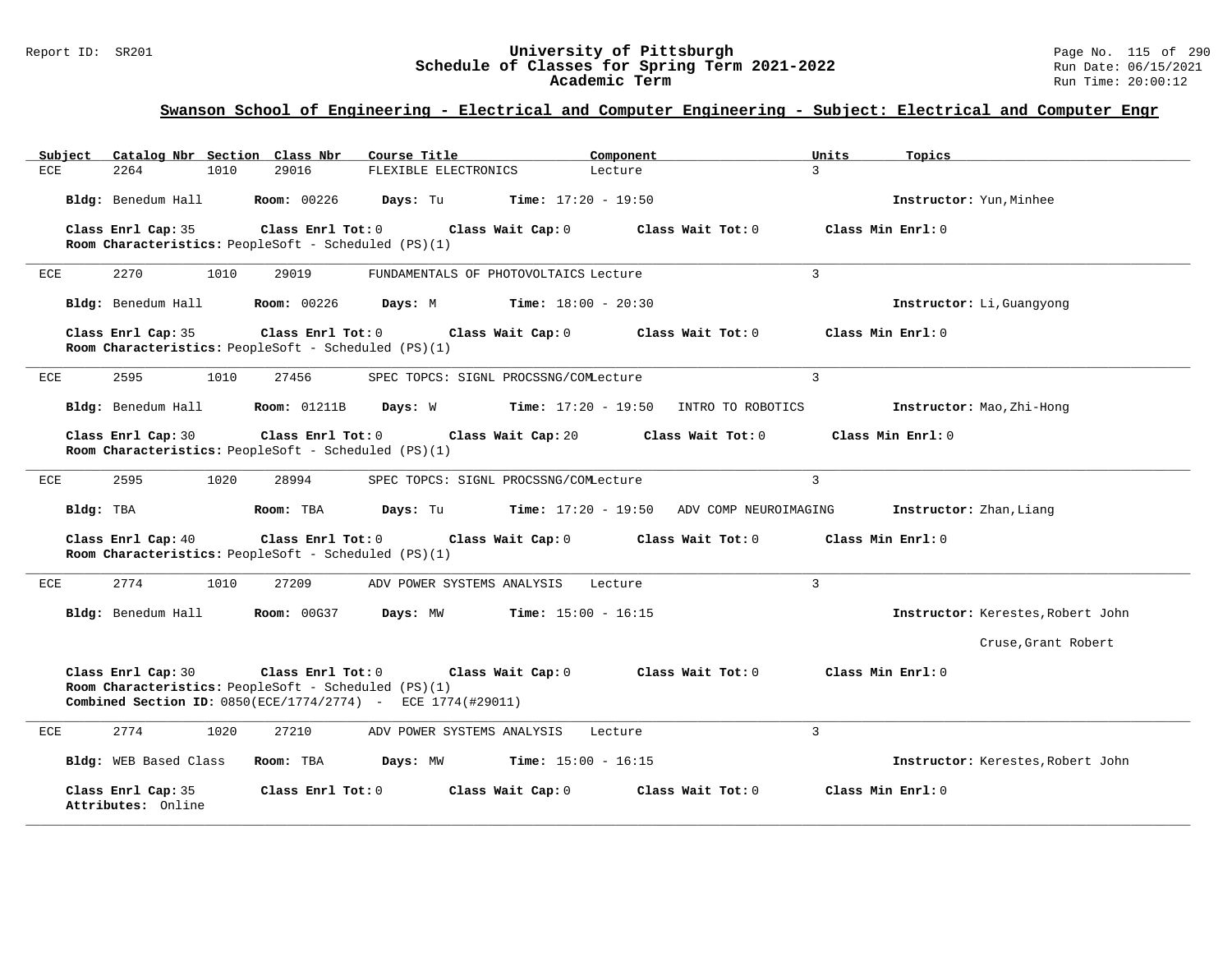#### Report ID: SR201 **University of Pittsburgh** Page No. 116 of 290 **Schedule of Classes for Spring Term 2021-2022** Run Date: 06/15/2021 **Academic Term** Run Time: 20:00:12

|     |                      | Subject Catalog Nbr Section Class Nbr Course Title                                        | Component                                     | Units<br>Topics   |
|-----|----------------------|-------------------------------------------------------------------------------------------|-----------------------------------------------|-------------------|
| ECE | 2990<br>1030         | 18244<br>MBA/MS GRADUATE PROJECTS                                                         | Directed Studies                              | 1.5               |
|     |                      |                                                                                           |                                               |                   |
|     | Bldg: TO BE ARRANGED | Room: TBA Days: TBA                                                                       | <b>Time:</b> $00:00 - 00:00$                  | Instructor:       |
|     |                      | Class Enrl Cap: 5 $\qquad$ Class Enrl Tot: 0 $\qquad$ Class Wait Cap: 0                   | Class Wait Tot: 0 Class Min Enrl: 0           |                   |
|     |                      |                                                                                           |                                               |                   |
| ECE | 2990 729             | 1035 21580                                                                                | MBA/MS GRADUATE PROJECTS Directed Studies 1.5 |                   |
|     | Bldg: TO BE ARRANGED | Room: TBA $\rule{1em}{0.15mm}$ Days: TBA Time: $00:00 - 00:00$                            |                                               | Instructor: Staff |
|     |                      |                                                                                           |                                               |                   |
|     |                      | Class Enrl Cap: 5 Class Enrl Tot: 0 Class Wait Cap: 0 Class Wait Tot: 0 Class Min Enrl: 0 |                                               |                   |
|     |                      |                                                                                           |                                               |                   |
| ECE | 2990 1040            | 21581 MBA/MS GRADUATE PROJECTS Directed Studies                                           | 1.5                                           |                   |
|     |                      |                                                                                           |                                               |                   |
|     | Bldg: TO BE ARRANGED | Room: TBA $Days:$ TBA Time: $00:00 - 00:00$                                               |                                               | Instructor: Staff |
|     |                      |                                                                                           |                                               |                   |
|     |                      | Class Enrl Cap: 5 Class Enrl Tot: 0 Class Wait Cap: 0 Class Wait Tot: 0 Class Min Enrl: 0 |                                               |                   |
|     |                      |                                                                                           |                                               |                   |
| ECE |                      | 2990 1045 21582 MBA/MS GRADUATE PROJECTS Directed Studies                                 | 1.5                                           |                   |
|     |                      | Room: TBA $Days:$ TBA $Time: 00:00 - 00:00$                                               |                                               |                   |
|     | Bldg: TO BE ARRANGED |                                                                                           |                                               | Instructor: Staff |
|     |                      | Class Enrl Cap: 5 Class Enrl Tot: 0 Class Wait Cap: 0 Class Wait Tot: 0 Class Min Enrl: 0 |                                               |                   |
|     |                      |                                                                                           |                                               |                   |
| ECE | 2990 700             | 1050 21583 MBA/MS GRADUATE PROJECTS Directed Studies                                      |                                               | 1.5               |
|     |                      |                                                                                           |                                               |                   |
|     | Bldg: TO BE ARRANGED | Room: TBA $\rule{1em}{0.15mm}$ Days: TBA Time: $00:00 - 00:00$                            |                                               | Instructor: Staff |
|     |                      |                                                                                           |                                               |                   |
|     |                      | Class Enrl Cap: 5 Class Enrl Tot: 0 Class Wait Cap: 0 Class Wait Tot: 0 Class Min Enrl: 0 |                                               |                   |
|     |                      | 2990 1055 21584 MBA/MS GRADUATE PROJECTS Directed Studies 1.5                             |                                               |                   |
| ECE |                      |                                                                                           |                                               |                   |
|     | Bldg: TO BE ARRANGED | Room: TBA $\rule{1em}{0.15mm}$ Days: TBA Time: $00:00 - 00:00$                            |                                               | Instructor: Staff |
|     |                      |                                                                                           |                                               |                   |
|     |                      | Class Enrl Cap: 5 Class Enrl Tot: 0 Class Wait Cap: 0 Class Wait Tot: 0 Class Min Enrl: 0 |                                               |                   |
|     |                      |                                                                                           |                                               |                   |
| ECE | 2990 720             | 1060 21585 MBA/MS GRADUATE PROJECTS Directed Studies                                      |                                               | 1.5               |
|     |                      |                                                                                           |                                               |                   |
|     | Bldg: TO BE ARRANGED | Room: TBA Days: TBA Time: $00:00 - 00:00$                                                 |                                               | Instructor: Staff |
|     |                      |                                                                                           |                                               |                   |
|     |                      | Class Enrl Cap: 5 Class Enrl Tot: 0 Class Wait Cap: 0 Class Wait Tot: 0 Class Min Enrl: 0 |                                               |                   |
|     |                      |                                                                                           |                                               |                   |
| ECE | 2990 72              | 1065 21586 MBA/MS GRADUATE PROJECTS Directed Studies                                      |                                               | 1.5               |
|     | Bldg: TO BE ARRANGED | Room: TBA $\rule{1em}{0.15mm}$ Days: TBA Time: $00:00 - 00:00$                            |                                               | Instructor: Staff |
|     |                      |                                                                                           |                                               |                   |
|     | Class Enrl Cap: 5    | Class Enrl Tot: 0 Class Wait Cap: 0 Class Wait Tot: 0 Class Min Enrl: 0                   |                                               |                   |
|     |                      |                                                                                           |                                               |                   |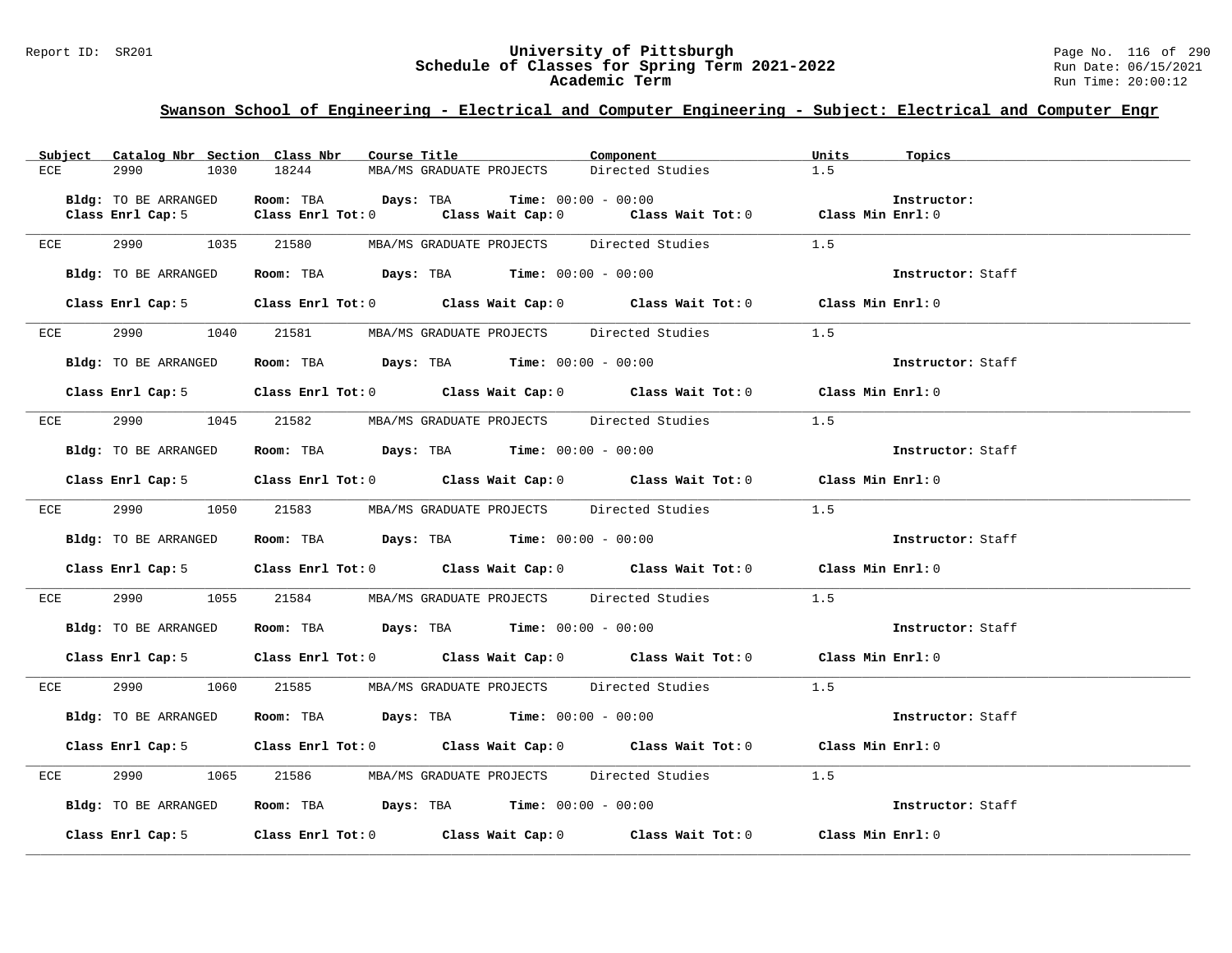#### Report ID: SR201 **University of Pittsburgh** Page No. 117 of 290 **Schedule of Classes for Spring Term 2021-2022** Run Date: 06/15/2021 **Academic Term** Run Time: 20:00:12

|     | Subject Catalog Nbr Section Class Nbr | Course Title                                                                                       | Component        | Units<br>Topics   |
|-----|---------------------------------------|----------------------------------------------------------------------------------------------------|------------------|-------------------|
| ECE | 2990<br>1070                          | 21587<br>MBA/MS GRADUATE PROJECTS                                                                  | Directed Studies | 1.5               |
|     | Bldg: TO BE ARRANGED                  | <b>Room:</b> TBA $Days: TBA$ <b>Time:</b> $00:00 - 00:00$                                          |                  | Instructor: Staff |
|     |                                       | Class Enrl Cap: 5 Class Enrl Tot: 0 Class Wait Cap: 0 Class Wait Tot: 0 Class Min Enrl: 0          |                  |                   |
|     |                                       | ECE 2990 1075 21588 MBA/MS GRADUATE PROJECTS Directed Studies                                      |                  | 1.5               |
|     | Bldg: TO BE ARRANGED                  | Room: TBA $Days:$ TBA $Time: 00:00 - 00:00$                                                        |                  | Instructor: Staff |
|     |                                       | Class Enrl Cap: 5 Class Enrl Tot: 0 Class Wait Cap: 0 Class Wait Tot: 0 Class Min Enrl: 0          |                  |                   |
|     | ECE 2990                              | 1080 21589 MBA/MS GRADUATE PROJECTS Directed Studies                                               |                  | 1.5               |
|     | Bldg: TO BE ARRANGED                  | Room: TBA $\rule{1em}{0.15mm}$ Days: TBA Time: $00:00 - 00:00$                                     |                  | Instructor: Staff |
|     |                                       | Class Enrl Cap: 5 Class Enrl Tot: 0 Class Wait Cap: 0 Class Wait Tot: 0 Class Min Enrl: 0          |                  |                   |
|     |                                       | ECE 2990 1085 21590 MBA/MS GRADUATE PROJECTS Directed Studies                                      |                  | 1.5               |
|     | Bldg: TO BE ARRANGED                  | Room: TBA Days: TBA Time: $00:00 - 00:00$                                                          |                  | Instructor: Staff |
|     |                                       | Class Enrl Cap: 35 Class Enrl Tot: 0 Class Wait Cap: 0 Class Wait Tot: 0 Class Min Enrl: 0         |                  |                   |
|     |                                       | ECE 2990 1090 21591 MBA/MS GRADUATE PROJECTS Directed Studies 1.5                                  |                  |                   |
|     | Bldg: TO BE ARRANGED                  | Room: TBA $\rule{1em}{0.15mm}$ Days: TBA Time: $00:00 - 00:00$                                     |                  | Instructor: Staff |
|     |                                       | Class Enrl Cap: 5 Class Enrl Tot: 0 Class Wait Cap: 0 Class Wait Tot: 0 Class Min Enrl: 0          |                  |                   |
| ECE | 2990 700                              | 1095 21592 MBA/MS GRADUATE PROJECTS Directed Studies                                               |                  | 1.5               |
|     | Bldg: TO BE ARRANGED                  | Room: TBA $Days:$ TBA $Time:$ 00:00 - 00:00                                                        |                  | Instructor: Staff |
|     |                                       | Class Enrl Cap: 5 Class Enrl Tot: 0 Class Wait Cap: 0 Class Wait Tot: 0 Class Min Enrl: 0          |                  |                   |
|     |                                       | ECE 2990 1100 21593 MBA/MS GRADUATE PROJECTS Directed Studies 1.5                                  |                  |                   |
|     | Bldg: TO BE ARRANGED                  | Room: TBA $\rule{1em}{0.15mm}$ Days: TBA Time: $00:00 - 00:00$                                     |                  | Instructor: Staff |
|     |                                       | Class Enrl Cap: 5 Class Enrl Tot: 0 Class Wait Cap: 0 Class Wait Tot: 0 Class Min Enrl: 0          |                  |                   |
| ECE | 2990<br>1105                          | 21594 MBA/MS GRADUATE PROJECTS Directed Studies                                                    |                  | 1.5               |
|     | Bldg: TO BE ARRANGED                  | Room: TBA $Days: TBA$ Time: $00:00 - 00:00$                                                        |                  | Instructor: Staff |
|     |                                       | Class Enrl Cap: 5 $\qquad$ Class Enrl Tot: 0 $\qquad$ Class Wait Cap: 0 $\qquad$ Class Wait Tot: 0 |                  | Class Min Enrl: 0 |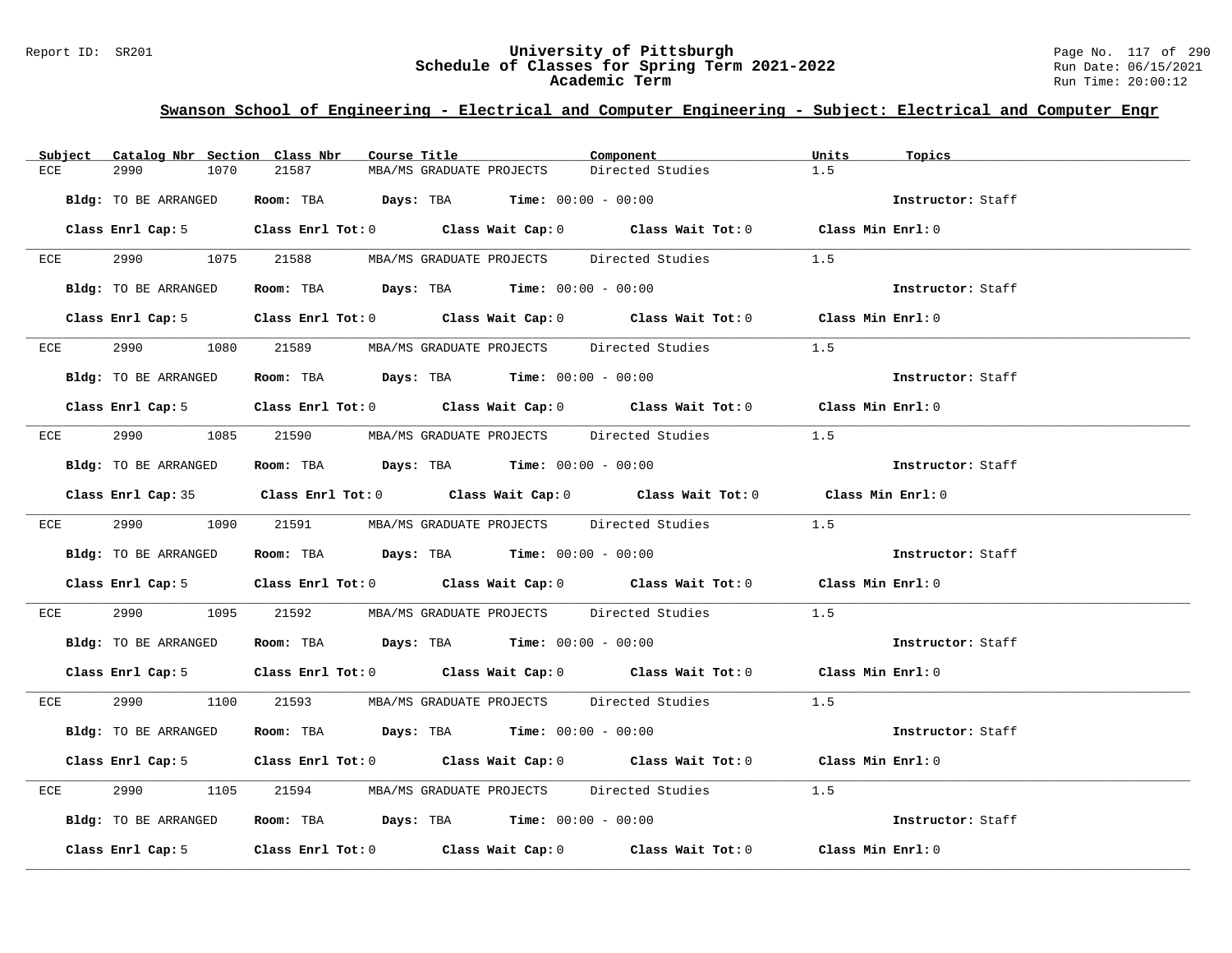| ECE | 2990<br>1110         | 21595<br>MBA/MS GRADUATE PROJECTS                                                          | Directed Studies                                                                           | 1.5                           |
|-----|----------------------|--------------------------------------------------------------------------------------------|--------------------------------------------------------------------------------------------|-------------------------------|
|     | Bldg: TO BE ARRANGED | Room: TBA $\rule{1em}{0.15mm}$ Days: TBA $\rule{1.15mm}]{0.15mm}$ Time: $0.000 - 0.0000$   |                                                                                            | Instructor: Staff             |
|     |                      |                                                                                            | Class Enrl Cap: 5 Class Enrl Tot: 0 Class Wait Cap: 0 Class Wait Tot: 0 Class Min Enrl: 0  |                               |
|     |                      |                                                                                            | ECE 2990 1115 21596 MBA/MS GRADUATE PROJECTS Directed Studies 1.5                          |                               |
|     | Bldg: TO BE ARRANGED | Room: TBA $Days:$ TBA $Time: 00:00 - 00:00$                                                |                                                                                            | Instructor: Staff             |
|     |                      |                                                                                            | Class Enrl Cap: 5 Class Enrl Tot: 0 Class Wait Cap: 0 Class Wait Tot: 0 Class Min Enrl: 0  |                               |
|     |                      |                                                                                            | ECE 2990 1120 21597 MBA/MS GRADUATE PROJECTS Directed Studies 1.5                          |                               |
|     |                      | <b>Bldg:</b> TO BE ARRANGED <b>Room:</b> TBA <b>Days:</b> TBA <b>Time:</b> $00:00 - 00:00$ |                                                                                            | Instructor: Staff             |
|     |                      |                                                                                            | Class Enrl Cap: 5 Class Enrl Tot: 0 Class Wait Cap: 0 Class Wait Tot: 0 Class Min Enrl: 0  |                               |
|     |                      |                                                                                            | ECE 2990 1125 21598 MBA/MS GRADUATE PROJECTS Directed Studies 1.5                          |                               |
|     | Bldg: TO BE ARRANGED | <b>Room:</b> TBA $Days:$ TBA $Time: 00:00 - 00:00$                                         |                                                                                            | Instructor: Staff             |
|     |                      |                                                                                            | Class Enrl Cap: 5 Class Enrl Tot: 0 Class Wait Cap: 0 Class Wait Tot: 0 Class Min Enrl: 0  |                               |
|     |                      |                                                                                            | ECE 2990 1130 21599 MBA/MS GRADUATE PROJECTS Directed Studies 1.5                          |                               |
|     |                      | Bldg: TO BE ARRANGED Room: TBA Days: TBA Time: 00:00 - 00:00                               |                                                                                            | Instructor: Staff             |
|     |                      |                                                                                            |                                                                                            |                               |
|     |                      |                                                                                            | Class Enrl Cap: 5 Class Enrl Tot: 0 Class Wait Cap: 0 Class Wait Tot: 0 Class Min Enrl: 0  |                               |
|     |                      |                                                                                            | ECE 2997 1010 12607 RESEARCH, MS Directed Studies 1 - 12                                   |                               |
|     |                      | Bldg: Benedum Hall <b>Room:</b> 01238 <b>Days: TBA Time:</b> 00:00 - 00:00                 |                                                                                            | Instructor: Akcakaya, Murat   |
|     |                      |                                                                                            | Class Enrl Cap: 35 Class Enrl Tot: 0 Class Wait Cap: 0 Class Wait Tot: 0 Class Min Enrl: 0 |                               |
| ECE |                      | 2997 1020 14857 RESEARCH, MS                                                               | Directed Studies                                                                           | $1 - 12$                      |
|     |                      | Bldg: Benedum Hall <b>Room:</b> 01238 <b>Days:</b> TBA <b>Time:</b> 00:00 - 00:00          |                                                                                            | <b>Instructor:</b> Chen, Peng |
|     |                      |                                                                                            | Class Enrl Cap: 35 Class Enrl Tot: 0 Class Wait Cap: 0 Class Wait Tot: 0 Class Min Enrl: 0 |                               |
|     |                      | ECE 2997 1030 14858 RESEARCH, MS                                                           | Directed Studies 1 - 12                                                                    |                               |
|     |                      | Bldg: Benedum Hall <b>Room:</b> 01238 <b>Days:</b> TBA <b>Time:</b> 00:00 - 00:00          |                                                                                            | Instructor: Anderson, David A |
|     |                      |                                                                                            | Class Enrl Cap: 35 Class Enrl Tot: 0 Class Wait Cap: 0 Class Wait Tot: 0 Class Min Enrl: 0 |                               |
|     |                      | ECE 2997 1040 14859 RESEARCH, MS                                                           | Directed Studies 1 - 12                                                                    |                               |
|     |                      | <b>Bldg:</b> Benedum Hall <b>Room:</b> 01238 <b>Days:</b> TBA <b>Time:</b> $00:00 - 00:00$ |                                                                                            | Instructor: El-Jaroudi, Amro  |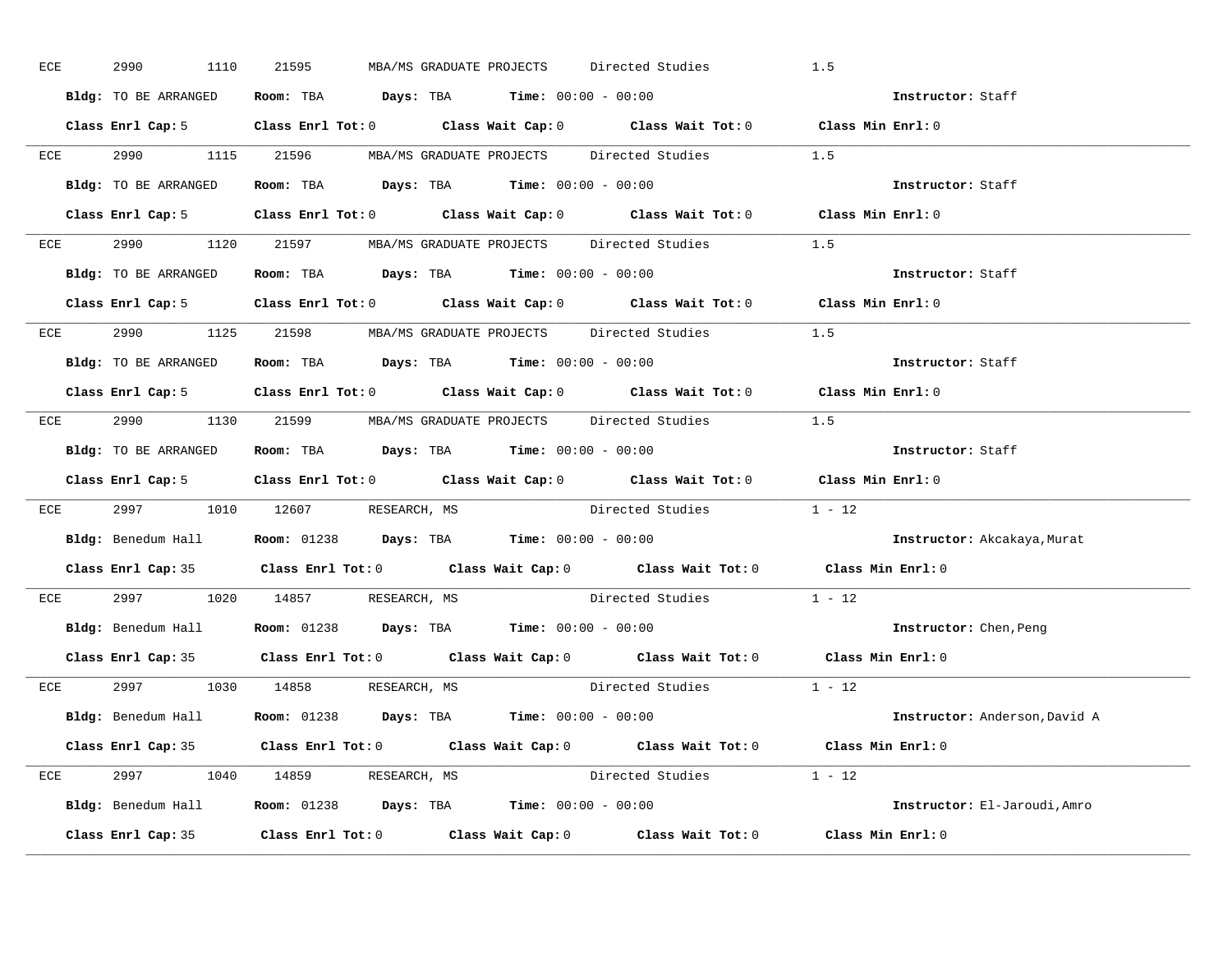#### Report ID: SR201 **University of Pittsburgh** Page No. 119 of 290 **Schedule of Classes for Spring Term 2021-2022** Run Date: 06/15/2021 **Academic Term** Run Time: 20:00:12

| Subject      | Catalog Nbr Section Class Nbr |                              | Course Title                                                                                 | Component                                                                                  | Units<br>Topics                       |  |
|--------------|-------------------------------|------------------------------|----------------------------------------------------------------------------------------------|--------------------------------------------------------------------------------------------|---------------------------------------|--|
| ECE          | 2997<br>1050                  | 14860                        | RESEARCH, MS                                                                                 | Directed Studies                                                                           | $1 - 12$                              |  |
|              | Bldg: Benedum Hall            |                              | <b>Room:</b> 01238 <b>Days:</b> TBA <b>Time:</b> $00:00 - 00:00$                             |                                                                                            | Instructor: Jones, Alexander Keith    |  |
|              |                               |                              |                                                                                              | Class Enrl Cap: 35 Class Enrl Tot: 0 Class Wait Cap: 0 Class Wait Tot: 0 Class Min Enrl: 0 |                                       |  |
| ECE          |                               | 2997 1060 14861              | RESEARCH, MS                                                                                 | Directed Studies                                                                           | $1 - 12$                              |  |
|              | Bldg: Benedum Hall            |                              | <b>Room:</b> $01238$ <b>Days:</b> TBA <b>Time:</b> $00:00 - 00:00$                           |                                                                                            | Instructor: Kim, Hong Koo             |  |
|              |                               |                              |                                                                                              | Class Enrl Cap: 35 Class Enrl Tot: 0 Class Wait Cap: 0 Class Wait Tot: 0 Class Min Enrl: 0 |                                       |  |
| ECE          | 2997                          | 1070 14862                   | RESEARCH, MS                                                                                 | Directed Studies                                                                           | $1 - 12$                              |  |
|              |                               |                              | $Bldq$ : Benedum Hall <b>Room:</b> 01238 <b>Days: TBA Time:</b> 00:00 - 00:00                |                                                                                            | Instructor: Kwasinski, Alexis         |  |
|              |                               |                              |                                                                                              | Class Enrl Cap: 35 Class Enrl Tot: 0 Class Wait Cap: 0 Class Wait Tot: 0 Class Min Enrl: 0 |                                       |  |
| ECE          | 2997 — 2007                   | 1080 14863 RESEARCH, MS      |                                                                                              | Directed Studies                                                                           | $1 - 12$                              |  |
|              | Bldg: Benedum Hall            |                              | <b>Room:</b> $01238$ <b>Days:</b> TBA <b>Time:</b> $00:00 - 00:00$                           |                                                                                            | Instructor: Dickerson, Samuel J       |  |
|              |                               |                              |                                                                                              | Class Enrl Cap: 35 Class Enrl Tot: 0 Class Wait Cap: 0 Class Wait Tot: 0 Class Min Enrl: 0 |                                       |  |
| ECE          | 2997                          | 1090 14864                   | RESEARCH, MS                                                                                 | Directed Studies 1 - 12                                                                    |                                       |  |
|              |                               |                              | <b>Bldg:</b> Benedum Hall <b>Room:</b> $01238$ <b>Days:</b> TBA <b>Time:</b> $00:00 - 00:00$ |                                                                                            | Instructor: George, Alan D            |  |
|              |                               |                              | Class Enrl Cap: 35 Class Enrl Tot: 0 Class Wait Cap: 0 Class Wait Tot: 0                     |                                                                                            | Class Min Enrl: 0                     |  |
| $_{\rm ECE}$ | 2997<br>1100                  | 14865                        |                                                                                              |                                                                                            | $1 - 12$                              |  |
|              |                               |                              | <b>Bldg:</b> Benedum Hall <b>Room:</b> 01238 <b>Days:</b> TBA <b>Time:</b> $00:00 - 00:00$   |                                                                                            | Instructor: Barati, Masoud            |  |
|              |                               |                              |                                                                                              | Class Enrl Cap: 35 Class Enrl Tot: 0 Class Wait Cap: 0 Class Wait Tot: 0 Class Min Enrl: 0 |                                       |  |
| ECE          |                               | 2997 1110 14866 RESEARCH, MS |                                                                                              | Directed Studies 1 - 12                                                                    |                                       |  |
|              | Bldg: Benedum Hall            |                              | <b>Room:</b> $01238$ <b>Days:</b> TBA <b>Time:</b> $00:00 - 00:00$                           |                                                                                            | Instructor: Li, Guangyong             |  |
|              |                               |                              | Class Enrl Cap: 35 Class Enrl Tot: 0 Class Wait Cap: 0 Class Wait Tot: 0                     |                                                                                            | Class Min Enrl: 0                     |  |
| ECE          | 2997<br>1120                  | 14867                        | RESEARCH, MS                                                                                 | Directed Studies                                                                           | $1 - 12$                              |  |
|              |                               |                              | $Bldq$ : Benedum Hall <b>Room:</b> 01238 <b>Days:</b> TBA <b>Time:</b> $00:00 - 00:00$       |                                                                                            | Instructor: Grainger, Brandon Michael |  |
|              | Class Enrl Cap: 35            |                              |                                                                                              | Class Enrl Tot: $0$ Class Wait Cap: $0$ Class Wait Tot: $0$                                | Class Min Enrl: 0                     |  |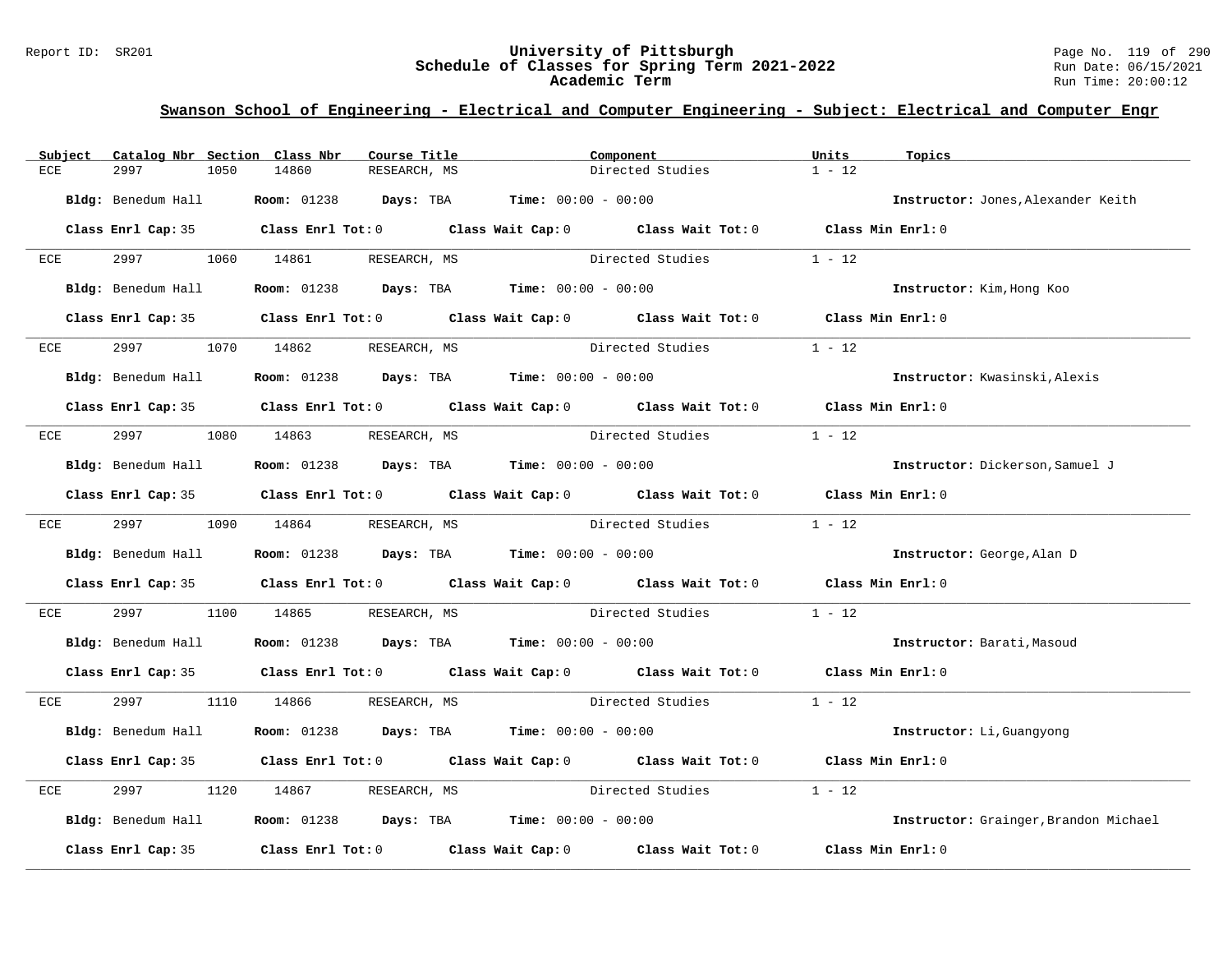| ECE | 2997 | 1130 | 14868 | RESEARCH, MS                     | Directed Studies                                                                           |                                                                                            | $1 - 12$                            |
|-----|------|------|-------|----------------------------------|--------------------------------------------------------------------------------------------|--------------------------------------------------------------------------------------------|-------------------------------------|
|     |      |      |       |                                  | Bldg: Benedum Hall <b>Room:</b> 01238 <b>Days: TBA Time:</b> 00:00 - 00:00                 |                                                                                            | Instructor: Mao, Zhi-Hong           |
|     |      |      |       |                                  |                                                                                            | Class Enrl Cap: 35 Class Enrl Tot: 0 Class Wait Cap: 0 Class Wait Tot: 0 Class Min Enrl: 0 |                                     |
|     |      |      |       |                                  |                                                                                            | ECE 2997 1140 14869 RESEARCH, MS Directed Studies 1 - 12                                   |                                     |
|     |      |      |       |                                  | Bldg: Benedum Hall <b>Room:</b> 01238 <b>Days:</b> TBA <b>Time:</b> 00:00 - 00:00          |                                                                                            | Instructor: Miskov- Zivanov, Natasa |
|     |      |      |       |                                  |                                                                                            | Class Enrl Cap: 35 Class Enrl Tot: 0 Class Wait Cap: 0 Class Wait Tot: 0 Class Min Enrl: 0 |                                     |
|     |      |      |       | ECE 2997 1150 14870 RESEARCH, MS |                                                                                            | Directed Studies 1 - 12                                                                    |                                     |
|     |      |      |       |                                  | Bldg: Benedum Hall Room: 01238 Days: TBA Time: 00:00 - 00:00                               |                                                                                            | Instructor: Abdelhakim, Mai Mahmoud |
|     |      |      |       |                                  |                                                                                            | Class Enrl Cap: 35 Class Enrl Tot: 0 Class Wait Cap: 0 Class Wait Tot: 0 Class Min Enrl: 0 |                                     |
|     |      |      |       | ECE 2997 1160 14871 RESEARCH, MS |                                                                                            | Directed Studies 1 - 12                                                                    |                                     |
|     |      |      |       |                                  | Bldg: Benedum Hall <b>Room:</b> 01238 <b>Days: TBA Time:</b> 00:00 - 00:00                 |                                                                                            | Instructor: Reed, Gregory F.        |
|     |      |      |       |                                  |                                                                                            | Class Enrl Cap: 35 Class Enrl Tot: 0 Class Wait Cap: 0 Class Wait Tot: 0 Class Min Enrl: 0 |                                     |
|     |      |      |       | ECE 2997 1170 14872 RESEARCH, MS |                                                                                            | Directed Studies 1 - 12                                                                    |                                     |
|     |      |      |       |                                  | Bldg: Benedum Hall <b>Room:</b> 01238 <b>Days: TBA Time:</b> 00:00 - 00:00                 |                                                                                            | Instructor: Sejdic, Ervin           |
|     |      |      |       |                                  |                                                                                            | Class Enrl Cap: 35 Class Enrl Tot: 0 Class Wait Cap: 0 Class Wait Tot: 0 Class Min Enrl: 0 |                                     |
| ECE |      |      |       |                                  |                                                                                            | 2997 1180 14873 RESEARCH, MS Directed Studies 1 - 12                                       |                                     |
|     |      |      |       |                                  | Bldg: Benedum Hall <b>Room:</b> 01238 <b>Days: TBA Time:</b> 00:00 - 00:00                 |                                                                                            | Instructor: Zhan, Liang             |
|     |      |      |       |                                  |                                                                                            | Class Enrl Cap: 35 Class Enrl Tot: 0 Class Wait Cap: 0 Class Wait Tot: 0 Class Min Enrl: 0 |                                     |
| ECE |      |      |       | 2997 1190 14874 RESEARCH, MS     |                                                                                            | Directed Studies                                                                           | $1 - 12$                            |
|     |      |      |       |                                  | Bldg: Benedum Hall <b>Room:</b> 01238 <b>Days:</b> TBA <b>Time:</b> 00:00 - 00:00          |                                                                                            | Instructor: Sun, Minqui             |
|     |      |      |       |                                  |                                                                                            | Class Enrl Cap: 35 Class Enrl Tot: 0 Class Wait Cap: 0 Class Wait Tot: 0 Class Min Enrl: 0 |                                     |
|     |      |      |       | ECE 2997 1200 14875 RESEARCH, MS |                                                                                            | Directed Studies 1 - 12                                                                    |                                     |
|     |      |      |       |                                  | Bldg: Benedum Hall <b>Room:</b> 01238 <b>Days:</b> TBA <b>Time:</b> 00:00 - 00:00          |                                                                                            | Instructor: Yang, Jun               |
|     |      |      |       |                                  |                                                                                            | Class Enrl Cap: 35 Class Enrl Tot: 0 Class Wait Cap: 0 Class Wait Tot: 0 Class Min Enrl: 0 |                                     |
|     |      |      |       | ECE 2997 1210 14876 RESEARCH, MS |                                                                                            | Directed Studies 1 - 12                                                                    |                                     |
|     |      |      |       |                                  | <b>Bldg:</b> Benedum Hall <b>Room:</b> 01238 <b>Days:</b> TBA <b>Time:</b> $00:00 - 00:00$ |                                                                                            | Instructor: Xiong, Feng             |
|     |      |      |       |                                  |                                                                                            | Class Enrl Cap: 35 Class Enrl Tot: 0 Class Wait Cap: 0 Class Wait Tot: 0 Class Min Enrl: 0 |                                     |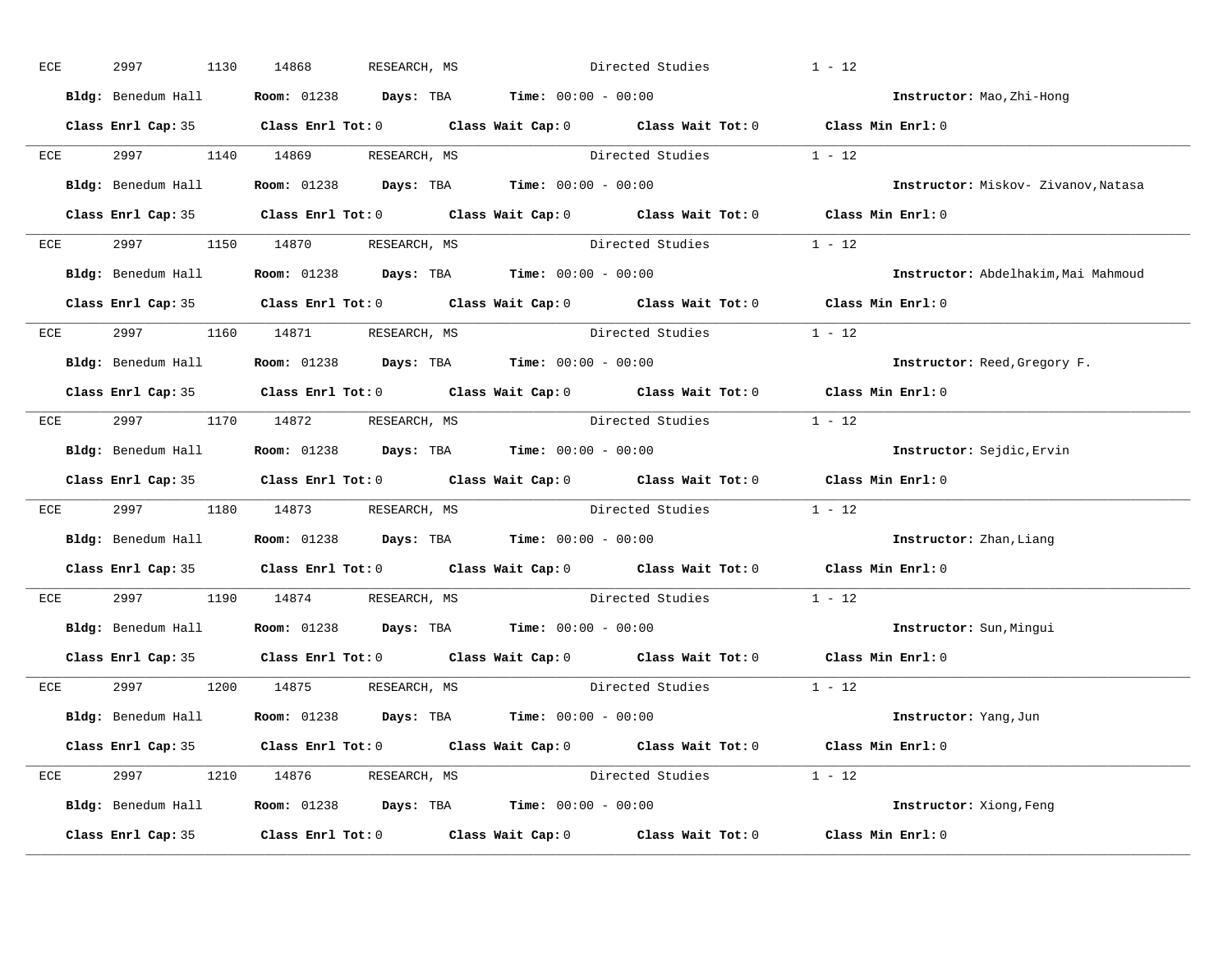#### Report ID: SR201 **University of Pittsburgh** Page No. 121 of 290 **Schedule of Classes for Spring Term 2021-2022** Run Date: 06/15/2021 **Academic Term** Run Time: 20:00:12

| Subject | Catalog Nbr Section Class Nbr | Course Title                                                                            | Component                                                                                  | Units<br>Topics                          |
|---------|-------------------------------|-----------------------------------------------------------------------------------------|--------------------------------------------------------------------------------------------|------------------------------------------|
| ECE     | 2997<br>1220                  | 15077<br>RESEARCH, MS                                                                   | Directed Studies                                                                           | $1 - 12$                                 |
|         | Bldg: Benedum Hall            | <b>Room:</b> $01238$ <b>Days:</b> TBA <b>Time:</b> $00:00 - 00:00$                      |                                                                                            | Instructor: Yun, Minhee                  |
|         |                               |                                                                                         | Class Enrl Cap: 35 Class Enrl Tot: 0 Class Wait Cap: 0 Class Wait Tot: 0 Class Min Enrl: 0 |                                          |
| ECE     | 2997<br>1225                  | 26519<br>RESEARCH, MS                                                                   | Directed Studies                                                                           | $1 - 12$                                 |
|         | Bldg: TO BE ARRANGED          | Room: TBA $\rule{1em}{0.15mm}$ Days: TBA $\rule{1.5mm}{0.15mm}$ Time: $00:00 - 00:00$   |                                                                                            | Instructor: Dallal, Ahmed Hassan Sayed   |
|         |                               |                                                                                         | Class Enrl Cap: 35 Class Enrl Tot: 0 Class Wait Cap: 0 Class Wait Tot: 0 Class Min Enrl: 0 |                                          |
| ECE     | 2997<br>1230                  | 26520<br>RESEARCH, MS                                                                   | Directed Studies                                                                           | $1 - 12$                                 |
|         | Bldg: TO BE ARRANGED          | Room: TBA $Days:$ TBA $Time: 00:00 - 00:00$                                             |                                                                                            | Instructor: Gao, Wei                     |
|         |                               |                                                                                         | Class Enrl Cap: 35 Class Enrl Tot: 0 Class Wait Cap: 0 Class Wait Tot: 0 Class Min Enrl: 0 |                                          |
| ECE     | 2997<br>1235                  | 26521                                                                                   | RESEARCH, MS Directed Studies                                                              | $1 - 12$                                 |
|         | Bldg: TO BE ARRANGED          | Room: TBA $\rule{1em}{0.15mm}$ Days: TBA $\rule{1.15mm}]{0.15mm}$ Time: $0.000 - 0.000$ |                                                                                            | Instructor: Hu, Jingtong                 |
|         |                               |                                                                                         | Class Enrl Cap: 35 Class Enrl Tot: 0 Class Wait Cap: 0 Class Wait Tot: 0 Class Min Enrl: 0 |                                          |
| ECE     | 2997<br>1240                  | 26522                                                                                   | RESEARCH, MS Directed Studies                                                              | $1 - 12$                                 |
|         | Bldg: TO BE ARRANGED          | Room: TBA $Days:$ TBA $Time: 00:00 - 00:00$                                             |                                                                                            | Instructor: Huang, Heng                  |
|         |                               |                                                                                         | Class Enrl Cap: 35 Class Enrl Tot: 0 Class Wait Cap: 0 Class Wait Tot: 0 Class Min Enrl: 0 |                                          |
| ECE     | 2997<br>1245                  | 26523                                                                                   |                                                                                            | $1 - 12$                                 |
|         | Bldg: TO BE ARRANGED          | Room: TBA $Days: TBA$ Time: $00:00 - 00:00$                                             |                                                                                            | Instructor: Kerestes, Robert John        |
|         |                               |                                                                                         | Class Enrl Cap: 35 Class Enrl Tot: 0 Class Wait Cap: 0 Class Wait Tot: 0 Class Min Enrl: 0 |                                          |
| ECE     | 2997<br>1250                  | 26524                                                                                   | RESEARCH, MS Directed Studies                                                              | $1 - 12$                                 |
|         | Bldg: TO BE ARRANGED          | Room: TBA $Days:$ TBA $Time: 00:00 - 00:00$                                             |                                                                                            | Instructor: Bayoumy, Mohamed Ashraf Saad |
|         |                               |                                                                                         |                                                                                            | Zaghloul Mohamed                         |
|         | Class Enrl Cap: 35            |                                                                                         | Class Enrl Tot: $0$ Class Wait Cap: $0$ Class Wait Tot: $0$ Class Min Enrl: $0$            |                                          |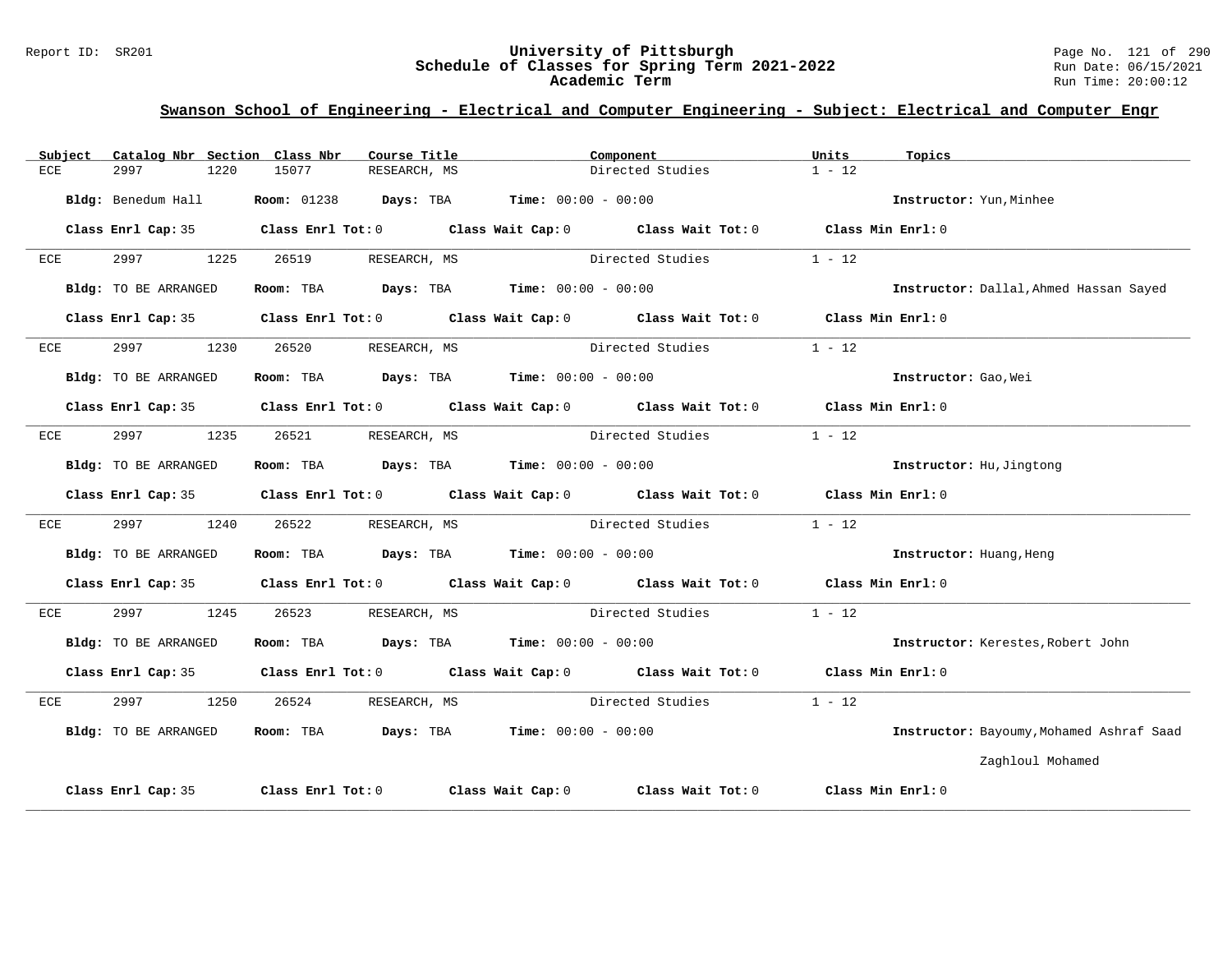#### Report ID: SR201 **University of Pittsburgh** Page No. 122 of 290 **Schedule of Classes for Spring Term 2021-2022** Run Date: 06/15/2021 **Academic Term** Run Time: 20:00:12

| Subject | Catalog Nbr Section Class Nbr | Course Title                                                                                 | Component                                                                                  | Units<br>Topics                 |
|---------|-------------------------------|----------------------------------------------------------------------------------------------|--------------------------------------------------------------------------------------------|---------------------------------|
| ECE     | 2997<br>1255                  | 26525<br>RESEARCH, MS                                                                        | Directed Studies                                                                           | $1 - 12$                        |
|         | Bldg: TO BE ARRANGED          | Room: TBA $Days:$ TBA $Time: 00:00 - 00:00$                                                  |                                                                                            | Instructor: Huppert, Theodore J |
|         |                               |                                                                                              | Class Enrl Cap: 35 Class Enrl Tot: 0 Class Wait Cap: 0 Class Wait Tot: 0 Class Min Enrl: 0 |                                 |
| ECE     |                               | 2997 1260 26526 RESEARCH, MS                                                                 | Directed Studies                                                                           | $1 - 12$                        |
|         | Bldg: TO BE ARRANGED          | Room: TBA $Days:$ TBA $Time:$ $00:00 - 00:00$                                                |                                                                                            | Instructor: Lee, In Hee         |
|         |                               |                                                                                              | Class Enrl Cap: 35 Class Enrl Tot: 0 Class Wait Cap: 0 Class Wait Tot: 0 Class Min Enrl: 0 |                                 |
| ECE     | 2997 — 2007                   | 1265 26527 RESEARCH, MS                                                                      | Directed Studies                                                                           | $1 - 12$                        |
|         | Bldg: TO BE ARRANGED          | Room: TBA $\rule{1em}{0.15mm}$ Days: TBA $\rule{1.5mm}{0.15mm}$ Time: $00:00 - 00:00$        |                                                                                            | Instructor: Jacobs, Steven P    |
|         |                               |                                                                                              | Class Enrl Cap: 35 Class Enrl Tot: 0 Class Wait Cap: 0 Class Wait Tot: 0 Class Min Enrl: 0 |                                 |
|         |                               | ECE 2997 1270 26528 RESEARCH, MS                                                             | Directed Studies                                                                           | $1 - 12$                        |
|         | Bldg: TO BE ARRANGED          | Room: TBA $Days:$ TBA $Time: 00:00 - 00:00$                                                  |                                                                                            | Instructor: Youngblood, Nathan  |
|         |                               |                                                                                              | Class Enrl Cap: 35 Class Enrl Tot: 0 Class Wait Cap: 0 Class Wait Tot: 0 Class Min Enrl: 0 |                                 |
|         |                               | ECE 2998 1010 12608 GRADUATE PROJECTS Directed Studies                                       | $\sim$ 3                                                                                   |                                 |
|         |                               | <b>Bldg:</b> Benedum Hall <b>Room:</b> $01238$ <b>Days:</b> TBA <b>Time:</b> $00:00 - 00:00$ |                                                                                            | Instructor: Staff               |
|         |                               |                                                                                              | Class Enrl Cap: 35 Class Enrl Tot: 0 Class Wait Cap: 0 Class Wait Tot: 0 Class Min Enrl: 0 |                                 |
| ECE     |                               |                                                                                              | 1020 14877 GRADUATE PROJECTS Directed Studies                                              | $\overline{3}$                  |
|         |                               | Bldg: Benedum Hall <b>Room:</b> 01238 <b>Days:</b> TBA <b>Time:</b> 00:00 - 00:00            |                                                                                            | Instructor: Chen, Peng          |
|         |                               |                                                                                              | Class Enrl Cap: 35 Class Enrl Tot: 0 Class Wait Cap: 0 Class Wait Tot: 0 Class Min Enrl: 0 |                                 |
|         |                               |                                                                                              | ECE 2998 1030 14878 GRADUATE PROJECTS Directed Studies 3                                   |                                 |
|         |                               | Bldg: Benedum Hall <b>Room:</b> 01238 <b>Days: TBA Time:</b> 00:00 - 00:00                   |                                                                                            | Instructor: George, Alan D      |
|         |                               |                                                                                              | Class Enrl Cap: 35 Class Enrl Tot: 0 Class Wait Cap: 0 Class Wait Tot: 0 Class Min Enrl: 0 |                                 |
| ECE     | 2998                          |                                                                                              | 1040 14879 GRADUATE PROJECTS Directed Studies                                              | $\overline{3}$                  |
|         |                               | Bldg: Benedum Hall <b>Room:</b> 01238 <b>Days: TBA Time:</b> 00:00 - 00:00                   |                                                                                            | Instructor: El-Jaroudi, Amro    |
|         |                               |                                                                                              | Class Enrl Cap: 35 Class Enrl Tot: 0 Class Wait Cap: 0 Class Wait Tot: 0 Class Min Enrl: 0 |                                 |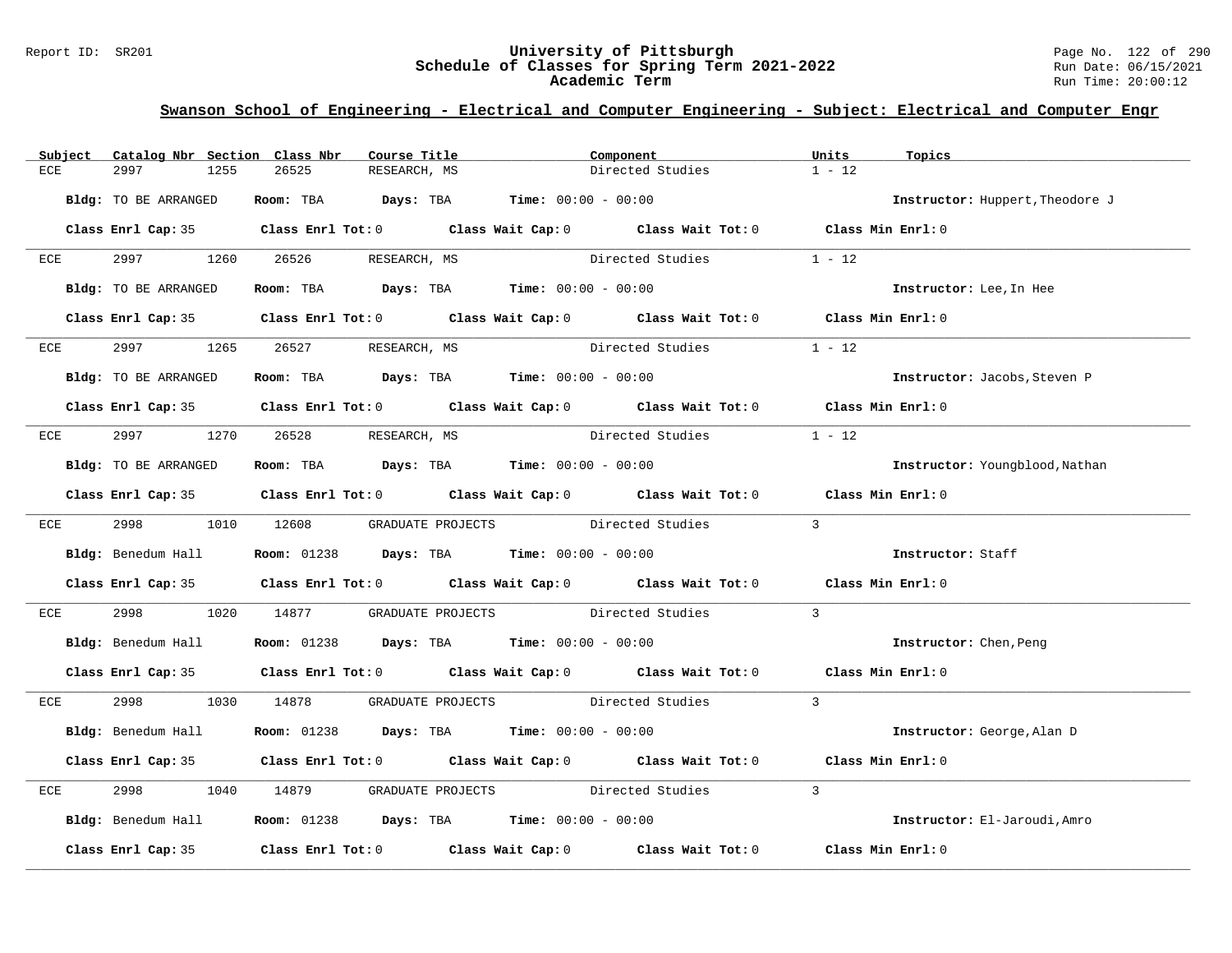| ECE          | 2998<br>1050       | 14880<br>GRADUATE PROJECTS                                                                   | Directed Studies         | $\overline{3}$                           |
|--------------|--------------------|----------------------------------------------------------------------------------------------|--------------------------|------------------------------------------|
|              | Bldg: Benedum Hall | <b>Room:</b> 01238 <b>Days:</b> TBA <b>Time:</b> $00:00 - 00:00$                             |                          | Instructor: Jones, Alexander Keith       |
|              |                    | Class Enrl Cap: 35 Class Enrl Tot: 0 Class Wait Cap: 0 Class Wait Tot: 0 Class Min Enrl: 0   |                          |                                          |
| ECE          | 2998 — 100         | 1060 14881<br>GRADUATE PROJECTS Directed Studies                                             |                          | $\overline{3}$                           |
|              | Bldg: Benedum Hall | <b>Room:</b> $01238$ <b>Days:</b> TBA <b>Time:</b> $00:00 - 00:00$                           |                          | Instructor: Kim, Hong Koo                |
|              |                    | Class Enrl Cap: 35 Class Enrl Tot: 0 Class Wait Cap: 0 Class Wait Tot: 0 Class Min Enrl: 0   |                          |                                          |
| ECE          | 2998               | GRADUATE PROJECTS Directed Studies<br>1070 14882                                             |                          | $\overline{3}$                           |
|              | Bldg: Benedum Hall | <b>Room:</b> $01238$ <b>Days:</b> TBA <b>Time:</b> $00:00 - 00:00$                           |                          | Instructor: Kwasinski, Alexis            |
|              |                    | Class Enrl Cap: 35 Class Enrl Tot: 0 Class Wait Cap: 0 Class Wait Tot: 0 Class Min Enrl: 0   |                          |                                          |
| ECE          |                    | GRADUATE PROJECTS Directed Studies<br>2998 1080 14883                                        |                          | $\mathbf{3}$                             |
|              | Bldg: Benedum Hall | <b>Room:</b> 01238 <b>Days:</b> TBA <b>Time:</b> $00:00 - 00:00$                             |                          | Instructor: Dickerson, Samuel J          |
|              |                    | Class Enrl Cap: 35 Class Enrl Tot: 0 Class Wait Cap: 0 Class Wait Tot: 0 Class Min Enrl: 0   |                          |                                          |
| ECE          |                    | GRADUATE PROJECTS<br>1090 14884                                                              | Directed Studies         | $\overline{3}$                           |
|              |                    | <b>Bldg:</b> Benedum Hall <b>Room:</b> $01238$ <b>Days:</b> TBA <b>Time:</b> $00:00 - 00:00$ |                          | Instructor: Anderson, David A            |
|              |                    | Class Enrl Cap: 35 Class Enrl Tot: 0 Class Wait Cap: 0 Class Wait Tot: 0 Class Min Enrl: 0   |                          |                                          |
| ECE          |                    | 2998 1100 14885 GRADUATE PROJECTS Directed Studies                                           | $\overline{\phantom{a}}$ |                                          |
|              | Bldg: Benedum Hall | <b>Room:</b> $01238$ <b>Days:</b> TBA <b>Time:</b> $00:00 - 00:00$                           |                          | Instructor: Bayoumy, Mohamed Ashraf Saad |
|              |                    |                                                                                              |                          | Zaghloul Mohamed                         |
|              |                    | Class Enrl Cap: 35 Class Enrl Tot: 0 Class Wait Cap: 0 Class Wait Tot: 0 Class Min Enrl: 0   |                          |                                          |
| $_{\rm ECE}$ |                    | 2998 1110 14886 GRADUATE PROJECTS Directed Studies                                           | $\sim$ 3                 |                                          |
|              | Bldg: Benedum Hall | <b>Room:</b> $01238$ <b>Days:</b> TBA <b>Time:</b> $00:00 - 00:00$                           |                          | Instructor: Li, Guangyong                |
|              |                    | Class Enrl Cap: 35 Class Enrl Tot: 0 Class Wait Cap: 0 Class Wait Tot: 0 Class Min Enrl: 0   |                          |                                          |
| ECE          | 2998<br>1120       | 14887<br>GRADUATE PROJECTS Directed Studies                                                  |                          | $\overline{3}$                           |
|              |                    | Bldg: Benedum Hall <b>Room:</b> 01238 <b>Days: TBA Time:</b> 00:00 - 00:00                   |                          | Instructor: Grainger, Brandon Michael    |
|              | Class Enrl Cap: 35 | Class Enrl Tot: 0 Class Wait Cap: 0 Class Wait Tot: 0                                        |                          | Class Min Enrl: 0                        |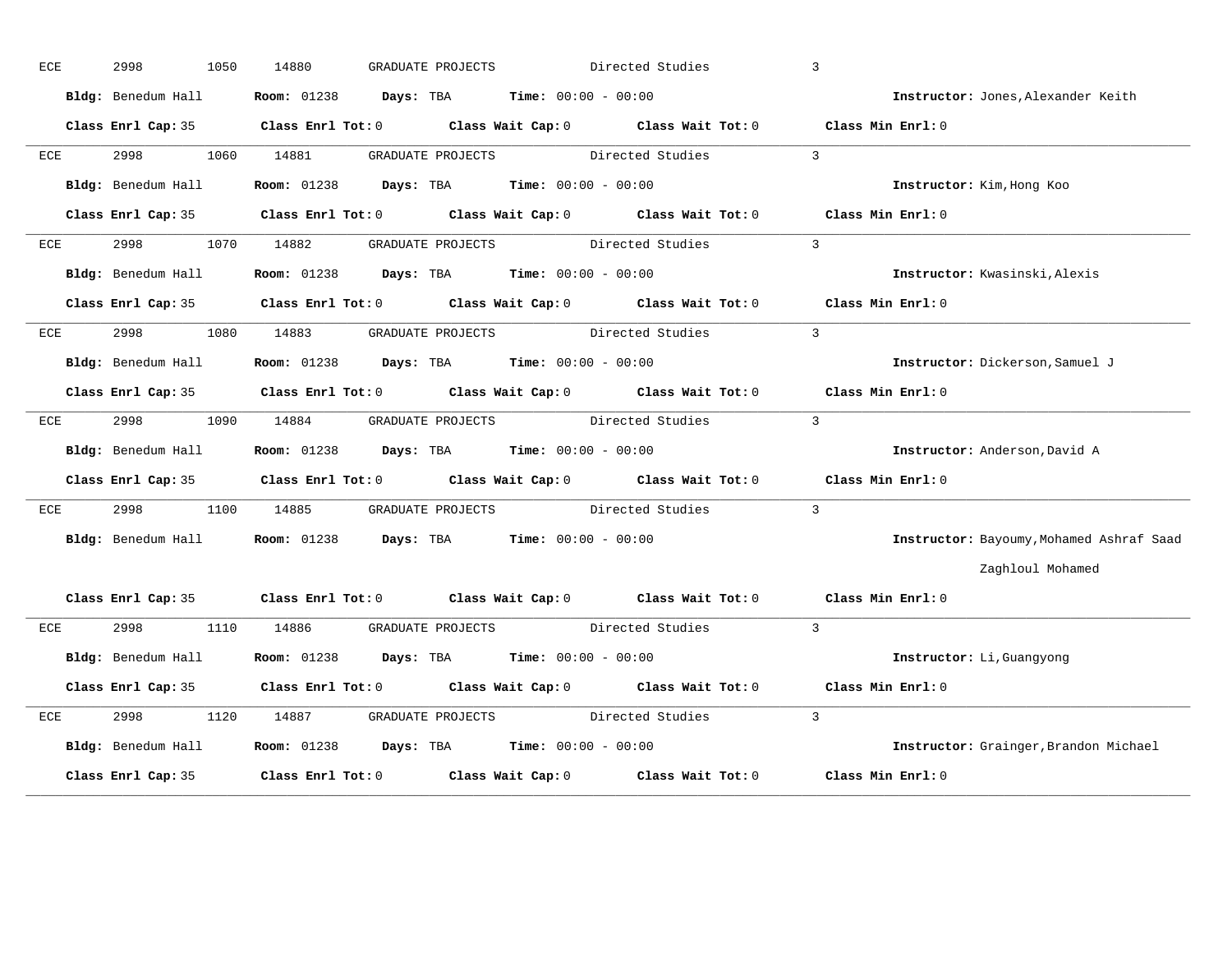#### Report ID: SR201 **University of Pittsburgh** Page No. 124 of 290 **Schedule of Classes for Spring Term 2021-2022** Run Date: 06/15/2021 **Academic Term** Run Time: 20:00:12

| Subject | Catalog Nbr Section Class Nbr | Course Title                                                                                 | Component                                                                                           | Units<br>Topics                     |
|---------|-------------------------------|----------------------------------------------------------------------------------------------|-----------------------------------------------------------------------------------------------------|-------------------------------------|
| ECE     | 2998<br>1130                  | 14888<br>GRADUATE PROJECTS                                                                   | Directed Studies                                                                                    | $\mathcal{E}$                       |
|         | Bldg: Benedum Hall            | <b>Room:</b> $01238$ <b>Days:</b> TBA <b>Time:</b> $00:00 - 00:00$                           |                                                                                                     | Instructor: Mao, Zhi-Hong           |
|         |                               |                                                                                              | Class Enrl Cap: 35 Class Enrl Tot: 0 Class Wait Cap: 0 Class Wait Tot: 0 Class Min Enrl: 0          |                                     |
| ECE     | 2998 1140 14889               |                                                                                              | GRADUATE PROJECTS Directed Studies                                                                  | $\mathbf{3}$                        |
|         |                               | <b>Bldg:</b> Benedum Hall <b>Room:</b> $01238$ <b>Days:</b> TBA <b>Time:</b> $00:00 - 00:00$ |                                                                                                     | Instructor: Miskov- Zivanov, Natasa |
|         |                               |                                                                                              | Class Enrl Cap: 35 Class Enrl Tot: 0 Class Wait Cap: 0 Class Wait Tot: 0 Class Min Enrl: 0          |                                     |
| ECE     |                               | 2998 1150 14890 GRADUATE PROJECTS Directed Studies                                           |                                                                                                     | $\overline{3}$                      |
|         |                               | <b>Bldg:</b> Benedum Hall <b>Room:</b> 01238 <b>Days:</b> TBA <b>Time:</b> $00:00 - 00:00$   |                                                                                                     | Instructor: Huppert, Theodore J     |
|         |                               |                                                                                              | Class Enrl Cap: 35 Class Enrl Tot: 0 Class Wait Cap: 0 Class Wait Tot: 0 Class Min Enrl: 0          |                                     |
|         |                               | ECE 2998 1160 14891 GRADUATE PROJECTS Directed Studies                                       |                                                                                                     | $\overline{3}$                      |
|         | Bldg: Benedum Hall            | <b>Room:</b> $01238$ <b>Days:</b> TBA <b>Time:</b> $00:00 - 00:00$                           |                                                                                                     | Instructor: Reed, Gregory F.        |
|         |                               |                                                                                              | Class Enrl Cap: 35 Class Enrl Tot: 0 Class Wait Cap: 0 Class Wait Tot: 0 Class Min Enrl: 0          |                                     |
|         |                               | ECE 2998 1170 14892 GRADUATE PROJECTS Directed Studies                                       |                                                                                                     | $\overline{\phantom{a}}$            |
|         |                               | Bldg: Benedum Hall <b>Room:</b> 01238 <b>Days: TBA Time:</b> 00:00 - 00:00                   |                                                                                                     | Instructor: Sejdic, Ervin           |
|         |                               |                                                                                              | Class Enrl Cap: 35 Class Enrl Tot: 0 Class Wait Cap: 0 Class Wait Tot: 0 Class Min Enrl: 0          |                                     |
| ECE     |                               |                                                                                              | 1180 14893 GRADUATE PROJECTS Directed Studies                                                       | $\overline{3}$                      |
|         |                               | Bldg: Benedum Hall <b>Room:</b> 01238 <b>Days: TBA Time:</b> 00:00 - 00:00                   |                                                                                                     | Instructor: Barati, Masoud          |
|         |                               |                                                                                              | Class Enrl Cap: 35 Class Enrl Tot: 0 Class Wait Cap: 0 Class Wait Tot: 0 Class Min Enrl: 0          |                                     |
|         |                               |                                                                                              | ECE 2998 1190 14894 GRADUATE PROJECTS Directed Studies 3                                            |                                     |
|         |                               | Bldg: Benedum Hall <b>Room:</b> 01238 <b>Days: TBA Time:</b> 00:00 - 00:00                   |                                                                                                     | Instructor: Sun, Mingui             |
|         |                               |                                                                                              | Class Enrl Cap: 35 Class Enrl Tot: 0 Class Wait Cap: 0 Class Wait Tot: 0 Class Min Enrl: 0          |                                     |
| ECE     | 2998                          |                                                                                              | 1200 14895 GRADUATE PROJECTS Directed Studies                                                       | $\overline{3}$                      |
|         |                               | Bldg: Benedum Hall <b>Room:</b> 01238 <b>Days: TBA Time:</b> 00:00 - 00:00                   |                                                                                                     | Instructor: Yang, Jun               |
|         |                               |                                                                                              | Class Enrl Cap: 35 $\qquad$ Class Enrl Tot: 0 $\qquad$ Class Wait Cap: 0 $\qquad$ Class Wait Tot: 0 | Class Min Enrl: 0                   |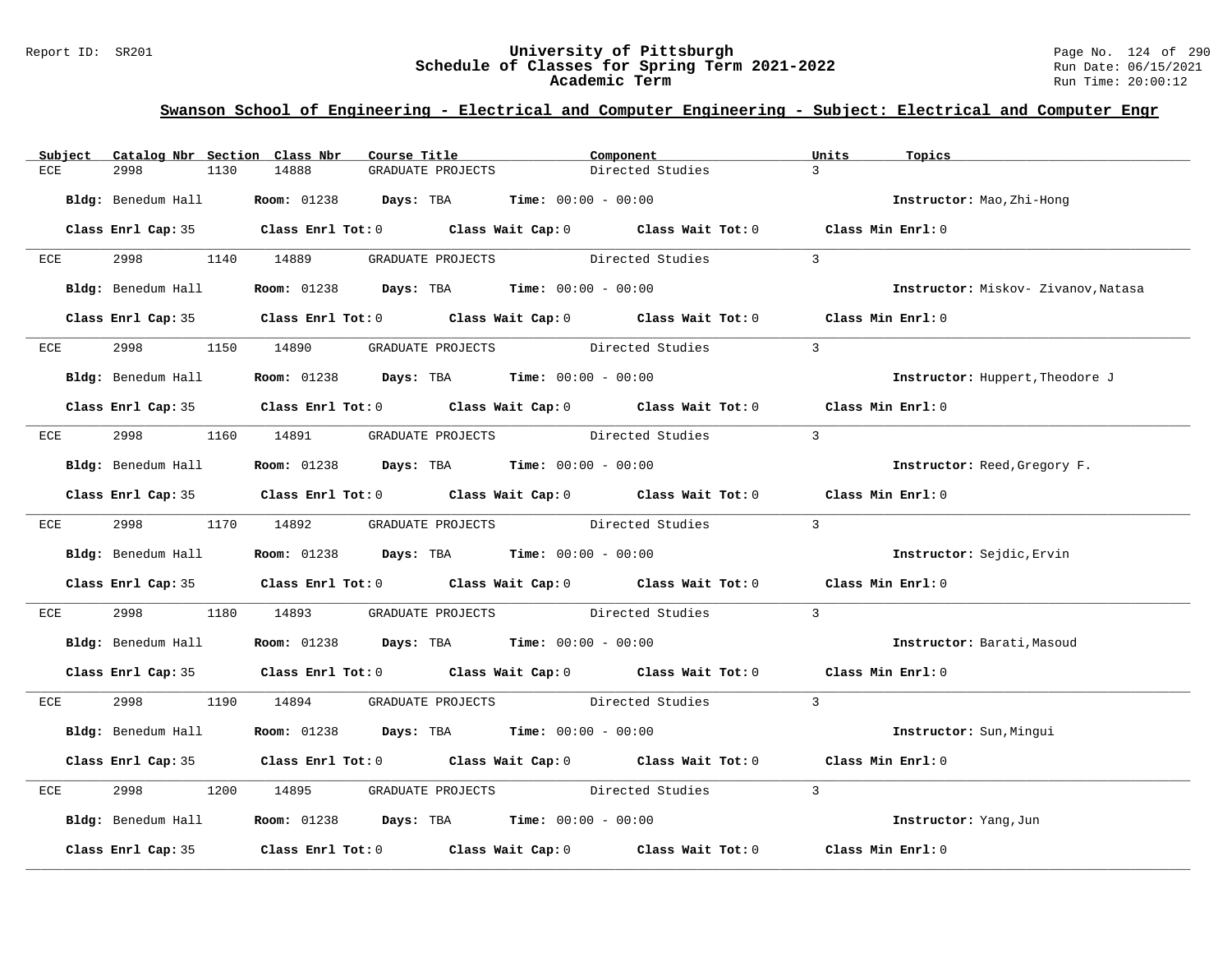| ECE | 2998<br>1210         | 14896<br>Directed Studies<br>GRADUATE PROJECTS                                               | $\overline{3}$                         |
|-----|----------------------|----------------------------------------------------------------------------------------------|----------------------------------------|
|     |                      | <b>Bldg:</b> Benedum Hall <b>Room:</b> $01238$ <b>Days:</b> TBA <b>Time:</b> $00:00 - 00:00$ | Instructor: Yun, Minhee                |
|     |                      | Class Enrl Cap: 35 Class Enrl Tot: 0 Class Wait Cap: 0 Class Wait Tot: 0 Class Min Enrl: 0   |                                        |
|     |                      | ECE 2998 1220 15078 GRADUATE PROJECTS Directed Studies 3                                     |                                        |
|     |                      | Bldg: Benedum Hall <b>Room:</b> 01238 <b>Days: TBA Time:</b> 00:00 - 00:00                   | Instructor: Xiong, Feng                |
|     |                      | Class Enrl Cap: 35 Class Enrl Tot: 0 Class Wait Cap: 0 Class Wait Tot: 0 Class Min Enrl: 0   |                                        |
|     |                      | ECE 2998 1225 26529 GRADUATE PROJECTS Directed Studies 3                                     |                                        |
|     |                      | Bldg: TO BE ARRANGED Room: TBA Days: TBA Time: 00:00 - 00:00                                 | Instructor: Dallal, Ahmed Hassan Sayed |
|     |                      | Class Enrl Cap: 35 Class Enrl Tot: 0 Class Wait Cap: 0 Class Wait Tot: 0 Class Min Enrl: 0   |                                        |
|     |                      | ECE 2998 1230 26530 GRADUATE PROJECTS Directed Studies                                       | $\overline{\phantom{a}}$               |
|     | Bldg: TO BE ARRANGED | Room: TBA $Days:$ TBA $Time: 00:00 - 00:00$                                                  | Instructor: Gao, Wei                   |
|     |                      | Class Enrl Cap: 35 Class Enrl Tot: 0 Class Wait Cap: 0 Class Wait Tot: 0 Class Min Enrl: 0   |                                        |
|     |                      | ECE 2998 1235 26531 GRADUATE PROJECTS Directed Studies 3                                     |                                        |
|     | Bldg: TO BE ARRANGED | Room: TBA $\rule{1em}{0.15mm}$ Days: TBA Time: $00:00 - 00:00$                               | Instructor: Hu, Jingtong               |
|     |                      | Class Enrl Cap: 35 Class Enrl Tot: 0 Class Wait Cap: 0 Class Wait Tot: 0 Class Min Enrl: 0   |                                        |
|     |                      | ECE 2998 1240 26532 GRADUATE PROJECTS Directed Studies 3                                     |                                        |
|     |                      | Bldg: TO BE ARRANGED Room: TBA Days: TBA Time: 00:00 - 00:00                                 | Instructor: Huang, Heng                |
|     |                      | Class Enrl Cap: 35 Class Enrl Tot: 0 Class Wait Cap: 0 Class Wait Tot: 0 Class Min Enrl: 0   |                                        |
| ECE |                      | 2998 1245 26533 GRADUATE PROJECTS Directed Studies                                           | $\overline{3}$                         |
|     |                      | Bldg: TO BE ARRANGED Room: TBA Days: TBA Time: 00:00 - 00:00                                 | Instructor: Kerestes, Robert John      |
|     |                      | Class Enrl Cap: 35 Class Enrl Tot: 0 Class Wait Cap: 0 Class Wait Tot: 0 Class Min Enrl: 0   |                                        |
|     |                      | ECE 2998 1250 26534 GRADUATE PROJECTS Directed Studies 3                                     |                                        |
|     | Bldg: TO BE ARRANGED | Room: TBA $\rule{1em}{0.15mm}$ Days: TBA $\rule{1.5mm}{0.15mm}$ Time: $00:00 - 00:00$        | Instructor: Zhan, Liang                |
|     |                      | Class Enrl Cap: 35 Class Enrl Tot: 0 Class Wait Cap: 0 Class Wait Tot: 0 Class Min Enrl: 0   |                                        |
|     |                      | ECE 2998 1255 26535 GRADUATE PROJECTS Directed Studies 3                                     |                                        |
|     | Bldg: TO BE ARRANGED | Room: TBA $Days:$ TBA Time: $00:00 - 00:00$                                                  | Instructor: Jacobs, Steven P           |
|     |                      | Class Enrl Cap: 35 Class Enrl Tot: 0 Class Wait Cap: 0 Class Wait Tot: 0 Class Min Enrl: 0   |                                        |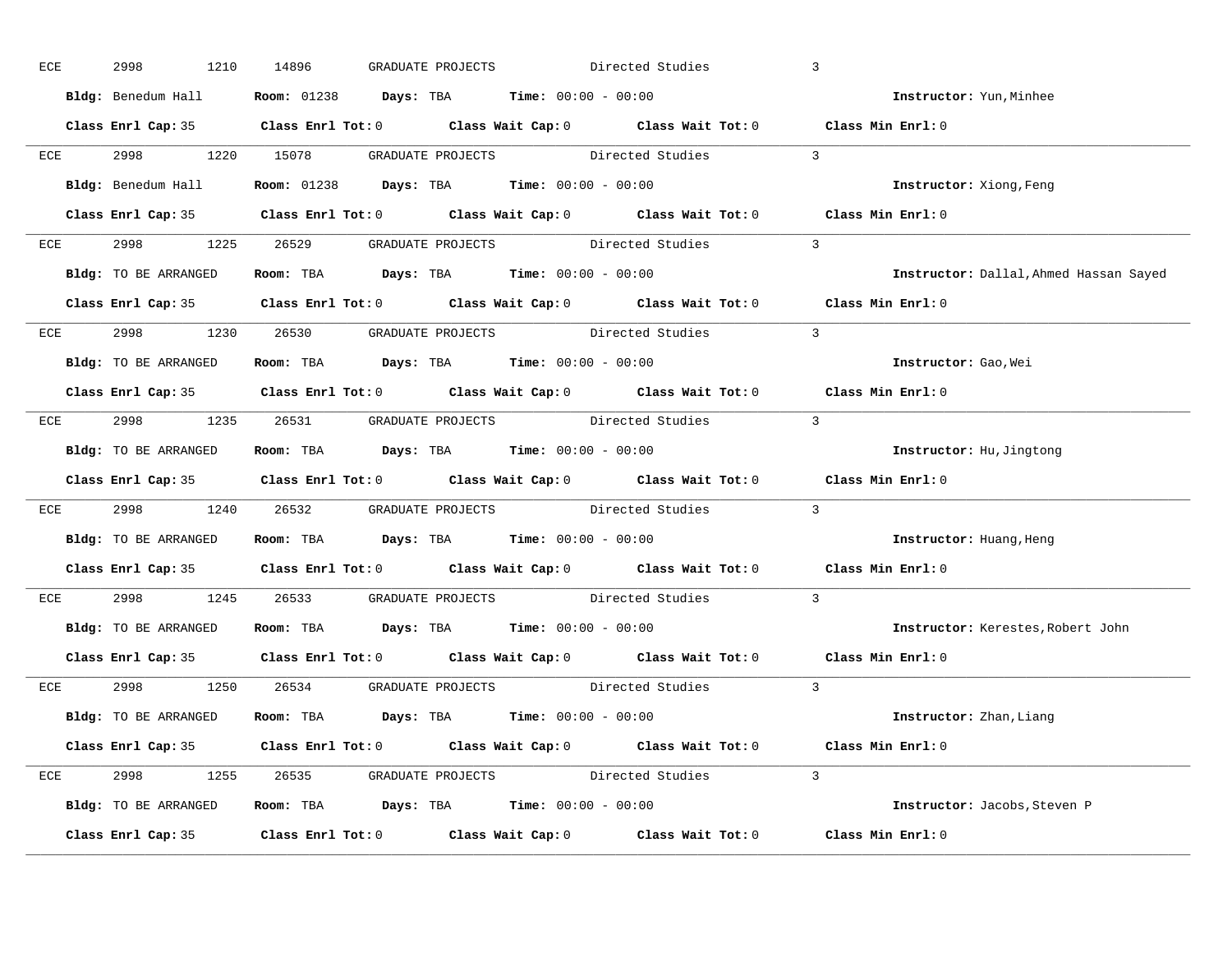#### Report ID: SR201 **University of Pittsburgh** Page No. 126 of 290 **Schedule of Classes for Spring Term 2021-2022** Run Date: 06/15/2021 **Academic Term** Run Time: 20:00:12

| Subject     | Catalog Nbr Section Class Nbr |                               | Course Title                                                                                 | Component       |                                                                                            | Units             | Topics                              |
|-------------|-------------------------------|-------------------------------|----------------------------------------------------------------------------------------------|-----------------|--------------------------------------------------------------------------------------------|-------------------|-------------------------------------|
| 2998<br>ECE | 1260                          | 26536                         | GRADUATE PROJECTS                                                                            |                 | Directed Studies                                                                           | $\mathcal{R}$     |                                     |
|             | Bldg: TO BE ARRANGED          |                               | Room: TBA $Days:$ TBA $Time: 00:00 - 00:00$                                                  |                 |                                                                                            |                   | Instructor: Lee, In Hee             |
|             |                               |                               |                                                                                              |                 | Class Enrl Cap: 35 Class Enrl Tot: 0 Class Wait Cap: 0 Class Wait Tot: 0 Class Min Enrl: 0 |                   |                                     |
| ECE         | 2998 1265                     | 26537                         | GRADUATE PROJECTS Directed Studies                                                           |                 |                                                                                            | $\mathcal{R}$     |                                     |
|             | Bldg: TO BE ARRANGED          |                               | Room: TBA $Days:$ TBA $Time: 00:00 - 00:00$                                                  |                 |                                                                                            |                   | Instructor: Youngblood, Nathan      |
|             |                               |                               |                                                                                              |                 | Class Enrl Cap: 35 Class Enrl Tot: 0 Class Wait Cap: 0 Class Wait Tot: 0 Class Min Enrl: 0 |                   |                                     |
| 2998<br>ECE |                               | 1270 26538                    | GRADUATE PROJECTS Directed Studies                                                           |                 |                                                                                            | $\mathcal{R}$     |                                     |
|             | <b>Bldg:</b> TO BE ARRANGED   |                               | Room: TBA $Days:$ TBA $Time: 00:00 - 00:00$                                                  |                 |                                                                                            |                   | Instructor: Staff                   |
|             |                               |                               |                                                                                              |                 | Class Enrl Cap: 35 Class Enrl Tot: 0 Class Wait Cap: 0 Class Wait Tot: 0 Class Min Enrl: 0 |                   |                                     |
| ECE         |                               | 2999 1010 12609 MS THESIS     |                                                                                              |                 | Thesis Research                                                                            | $1 - 12$          |                                     |
|             | Bldg: Benedum Hall            |                               | <b>Room:</b> $01238$ <b>Days:</b> TBA <b>Time:</b> $00:00 - 00:00$                           |                 |                                                                                            |                   | Instructor: Staff                   |
|             |                               |                               |                                                                                              |                 | Class Enrl Cap: 35 Class Enrl Tot: 0 Class Wait Cap: 0 Class Wait Tot: 0 Class Min Enrl: 0 |                   |                                     |
|             | ECE 2999 1020 14897           |                               | MS THESIS                                                                                    |                 | Thesis Research                                                                            | $1 - 12$          |                                     |
|             |                               |                               | Bldg: Benedum Hall $\blacksquare$ Room: 01238 Days: TBA Time: 00:00 - 00:00                  |                 |                                                                                            |                   | Instructor: Chen, Peng              |
|             |                               |                               |                                                                                              |                 | Class Enrl Cap: 35 Class Enrl Tot: 0 Class Wait Cap: 0 Class Wait Tot: 0 Class Min Enrl: 0 |                   |                                     |
| ECE         | 2999 — 200                    | 1030 14898                    |                                                                                              |                 |                                                                                            | $1 - 12$          |                                     |
|             |                               |                               | <b>Bldg:</b> Benedum Hall <b>Room:</b> $01238$ <b>Days:</b> TBA <b>Time:</b> $00:00 - 00:00$ |                 |                                                                                            |                   | Instructor: Abdelhakim, Mai Mahmoud |
|             |                               |                               |                                                                                              |                 | Class Enrl Cap: 35 Class Enrl Tot: 0 Class Wait Cap: 0 Class Wait Tot: 0 Class Min Enrl: 0 |                   |                                     |
|             |                               | ECE 2999 1040 14899 MS THESIS |                                                                                              |                 | Thesis Research 1 - 12                                                                     |                   |                                     |
|             | Bldg: Benedum Hall            |                               | <b>Room:</b> $01238$ <b>Days:</b> TBA <b>Time:</b> $00:00 - 00:00$                           |                 |                                                                                            |                   | Instructor: El-Jaroudi, Amro        |
|             |                               |                               |                                                                                              |                 | Class Enrl Cap: 35 Class Enrl Tot: 0 Class Wait Cap: 0 Class Wait Tot: 0 Class Min Enrl: 0 |                   |                                     |
| 2999<br>ECE |                               | 1050 14900 MS THESIS          |                                                                                              | Thesis Research |                                                                                            | $1 - 12$          |                                     |
|             |                               |                               | Bldg: Benedum Hall <b>Room:</b> 01238 <b>Days: TBA Time:</b> 00:00 - 00:00                   |                 |                                                                                            |                   | Instructor: Jones, Alexander Keith  |
|             | Class Enrl Cap: 35            |                               |                                                                                              |                 | Class Enrl Tot: $0$ Class Wait Cap: $0$ Class Wait Tot: $0$                                | Class Min Enrl: 0 |                                     |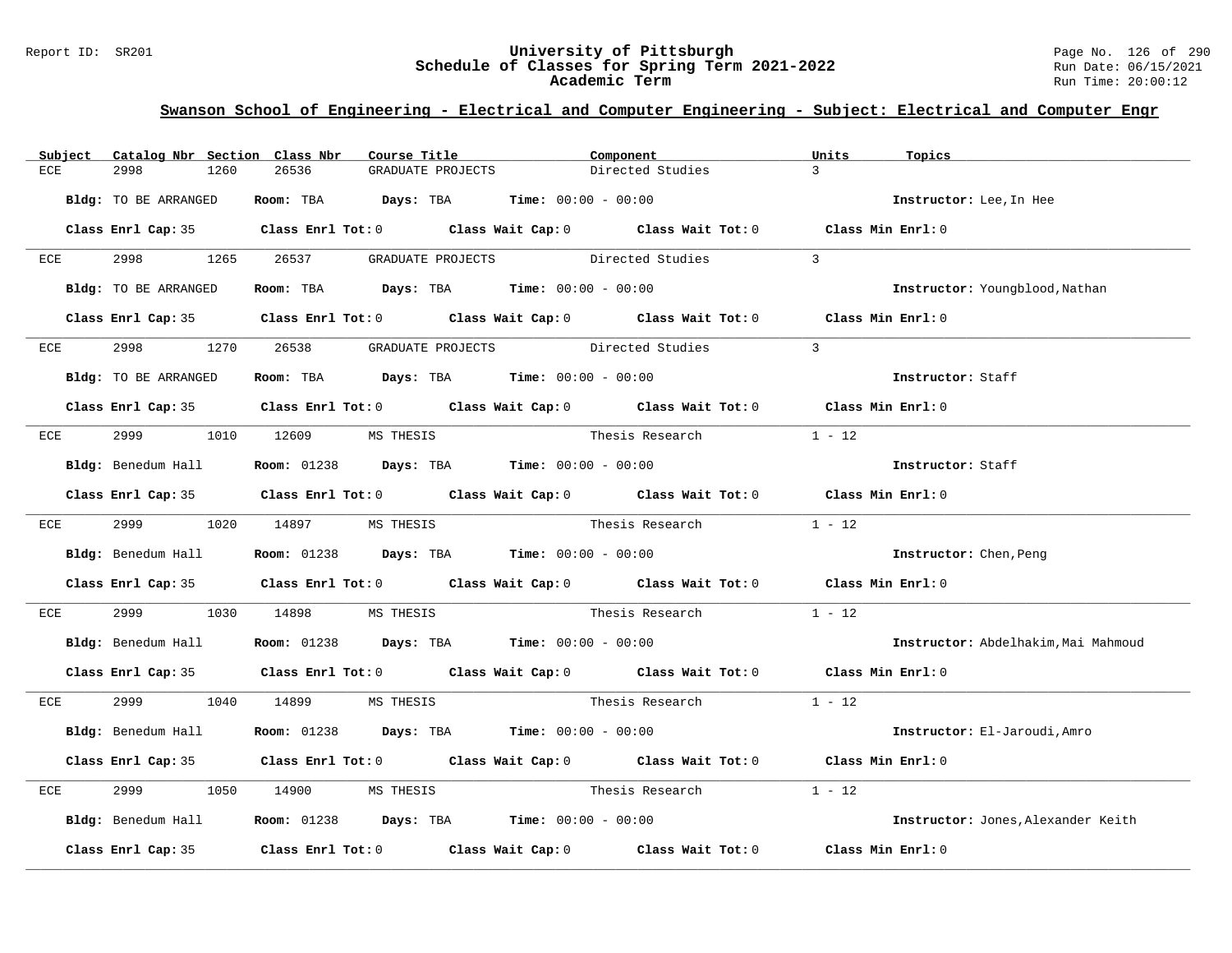|     | 2999                          | 1060 | 14901 | MS THESIS                     |                                                                                              | Thesis Research                                                                                     | $1 - 12$                              |
|-----|-------------------------------|------|-------|-------------------------------|----------------------------------------------------------------------------------------------|-----------------------------------------------------------------------------------------------------|---------------------------------------|
|     | Bldg: Benedum Hall            |      |       |                               | <b>Room:</b> $01238$ <b>Days:</b> TBA <b>Time:</b> $00:00 - 00:00$                           |                                                                                                     | Instructor: Kim, Hong Koo             |
|     |                               |      |       |                               |                                                                                              | Class Enrl Cap: 35 Class Enrl Tot: 0 Class Wait Cap: 0 Class Wait Tot: 0 Class Min Enrl: 0          |                                       |
| ECE |                               |      |       |                               | 2999 1070 14902 MS THESIS                                                                    | Thesis Research $1 - 12$                                                                            |                                       |
|     |                               |      |       |                               | <b>Bldg:</b> Benedum Hall <b>Room:</b> $01238$ <b>Days:</b> TBA <b>Time:</b> $00:00 - 00:00$ |                                                                                                     | Instructor: Kwasinski, Alexis         |
|     |                               |      |       |                               |                                                                                              | Class Enrl Cap: 35 Class Enrl Tot: 0 Class Wait Cap: 0 Class Wait Tot: 0 Class Min Enrl: 0          |                                       |
|     | ECE 2999 1080 14903 MS THESIS |      |       |                               |                                                                                              | Thesis Research $1 - 12$                                                                            |                                       |
|     |                               |      |       |                               | Bldg: Benedum Hall <b>Room:</b> 01238 <b>Days: TBA Time:</b> 00:00 - 00:00                   |                                                                                                     | Instructor: Dickerson, Samuel J       |
|     |                               |      |       |                               |                                                                                              | Class Enrl Cap: 35 $\qquad$ Class Enrl Tot: 0 $\qquad$ Class Wait Cap: 0 $\qquad$ Class Wait Tot: 0 | Class Min Enrl: 0                     |
| ECE |                               |      |       | 2999 1090 14904 MS THESIS     |                                                                                              | Thesis Research $1 - 12$                                                                            |                                       |
|     |                               |      |       |                               | Bldg: Benedum Hall <b>Room:</b> 01238 <b>Days: TBA Time:</b> 00:00 - 00:00                   |                                                                                                     | Instructor: George, Alan D            |
|     |                               |      |       |                               |                                                                                              | Class Enrl Cap: 35 Class Enrl Tot: 0 Class Wait Cap: 0 Class Wait Tot: 0 Class Min Enrl: 0          |                                       |
|     |                               |      |       | ECE 2999 1100 14905 MS THESIS |                                                                                              |                                                                                                     |                                       |
|     |                               |      |       |                               | Bldg: Benedum Hall <b>Room:</b> 01238 <b>Days: TBA Time:</b> 00:00 - 00:00                   |                                                                                                     | Instructor: Anderson, David A         |
|     |                               |      |       |                               |                                                                                              | Class Enrl Cap: 35 Class Enrl Tot: 0 Class Wait Cap: 0 Class Wait Tot: 0 Class Min Enrl: 0          |                                       |
|     |                               |      |       |                               |                                                                                              |                                                                                                     |                                       |
| ECE |                               |      |       |                               |                                                                                              | 2999 1110 14906 MSTHESIS Thesis Research 1 - 12                                                     |                                       |
|     |                               |      |       |                               | <b>Bldg:</b> Benedum Hall <b>Room:</b> $01238$ <b>Days:</b> TBA <b>Time:</b> $00:00 - 00:00$ |                                                                                                     | Instructor: Li, Guangyong             |
|     |                               |      |       |                               |                                                                                              | Class Enrl Cap: 35 Class Enrl Tot: 0 Class Wait Cap: 0 Class Wait Tot: 0                            | Class Min Enrl: 0                     |
| ECE |                               |      |       | 2999 1120 14907 MS THESIS     |                                                                                              | Thesis Research                                                                                     | $1 - 12$                              |
|     |                               |      |       |                               | Bldg: Benedum Hall Room: 01238 Days: TBA Time: 00:00 - 00:00                                 |                                                                                                     | Instructor: Grainger, Brandon Michael |
|     |                               |      |       |                               |                                                                                              | Class Enrl Cap: 35 $\qquad$ Class Enrl Tot: 0 $\qquad$ Class Wait Cap: 0 $\qquad$ Class Wait Tot: 0 | Class Min Enrl: 0                     |
|     |                               |      |       | ECE 2999 1130 14908 MSTHESIS  |                                                                                              | Thesis Research                                                                                     | $1 - 12$                              |
|     |                               |      |       |                               | Bldg: Benedum Hall <b>Room:</b> 01238 <b>Days: TBA Time:</b> 00:00 - 00:00                   |                                                                                                     | Instructor: Mao, Zhi-Hong             |
|     |                               |      |       |                               |                                                                                              | Class Enrl Cap: 35 Class Enrl Tot: 0 Class Wait Cap: 0 Class Wait Tot: 0 Class Min Enrl: 0          |                                       |
|     |                               |      |       | ECE 2999 1140 14909 MS THESIS |                                                                                              | Thesis Research $1 - 12$                                                                            |                                       |
|     |                               |      |       |                               | Bldg: Benedum Hall Room: 01238 Days: TBA Time: 00:00 - 00:00                                 |                                                                                                     | Instructor: Miskov- Zivanov, Natasa   |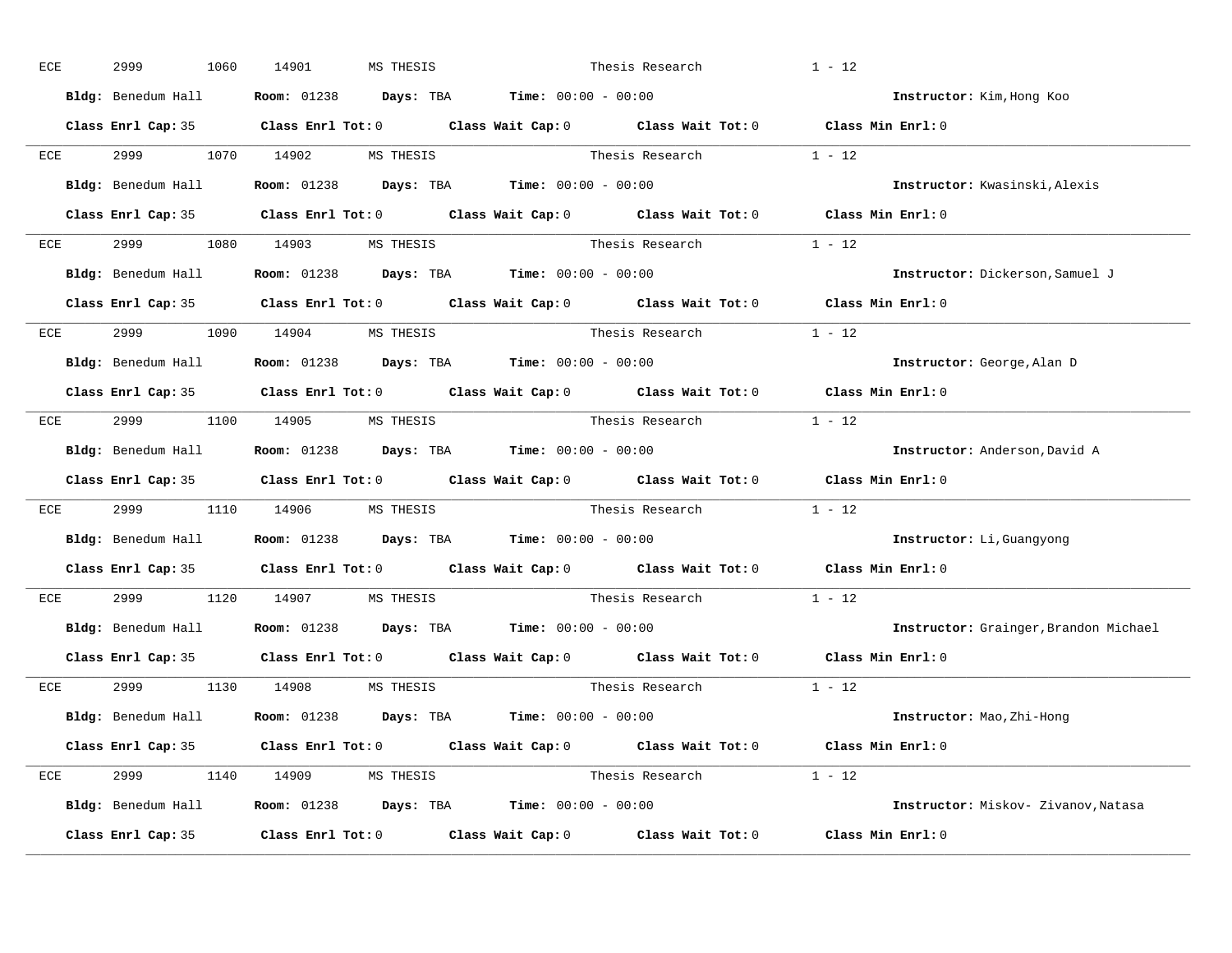### Report ID: SR201 **University of Pittsburgh** Page No. 128 of 290 **Schedule of Classes for Spring Term 2021-2022** Run Date: 06/15/2021 **Academic Term** Run Time: 20:00:12

| Subject | Catalog Nbr Section Class Nbr | Course Title                                                                               | Component       |                 | Units<br>Topics                          |  |
|---------|-------------------------------|--------------------------------------------------------------------------------------------|-----------------|-----------------|------------------------------------------|--|
| ECE     | 2999<br>1150                  | 14910<br>MS THESIS                                                                         |                 | Thesis Research | $1 - 12$                                 |  |
|         | Bldg: Benedum Hall            | <b>Room:</b> $01238$ <b>Days:</b> TBA <b>Time:</b> $00:00 - 00:00$                         |                 |                 | Instructor: Bayoumy, Mohamed Ashraf Saad |  |
|         |                               |                                                                                            |                 |                 | Zaghloul Mohamed                         |  |
|         |                               | Class Enrl Cap: 35 Class Enrl Tot: 0 Class Wait Cap: 0 Class Wait Tot: 0 Class Min Enrl: 0 |                 |                 |                                          |  |
| ECE     | 2999                          | 1160 14911<br>MS THESIS                                                                    |                 | Thesis Research | $1 - 12$                                 |  |
|         | Bldg: Benedum Hall            | <b>Room:</b> $01238$ <b>Days:</b> TBA <b>Time:</b> $00:00 - 00:00$                         |                 |                 | Instructor: Reed, Gregory F.             |  |
|         |                               | Class Enrl Cap: 35 Class Enrl Tot: 0 Class Wait Cap: 0 Class Wait Tot: 0 Class Min Enrl: 0 |                 |                 |                                          |  |
| ECE     | 2999                          | 1170 14912<br>MS THESIS                                                                    |                 | Thesis Research | $1 - 12$                                 |  |
|         | Bldg: Benedum Hall            | <b>Room:</b> $01238$ <b>Days:</b> TBA <b>Time:</b> $00:00 - 00:00$                         |                 |                 | Instructor: Sejdic, Ervin                |  |
|         |                               | Class Enrl Cap: 35 Class Enrl Tot: 0 Class Wait Cap: 0 Class Wait Tot: 0 Class Min Enrl: 0 |                 |                 |                                          |  |
| ECE     | 2999<br>1180                  | 14913<br>MS THESIS                                                                         |                 | Thesis Research | $1 - 12$                                 |  |
|         | Bldg: Benedum Hall            | <b>Room:</b> 01238 <b>Days:</b> TBA <b>Time:</b> $00:00 - 00:00$                           |                 |                 | Instructor: Barati, Masoud               |  |
|         |                               | Class Enrl Cap: 35 Class Enrl Tot: 0 Class Wait Cap: 0 Class Wait Tot: 0 Class Min Enrl: 0 |                 |                 |                                          |  |
| ECE     | 2999<br>1190                  | 14914<br>MS THESIS                                                                         |                 | Thesis Research | $1 - 12$                                 |  |
|         | Bldg: Benedum Hall            | <b>Room:</b> $01238$ <b>Days:</b> TBA <b>Time:</b> $00:00 - 00:00$                         |                 |                 | Instructor: Sun, Mingui                  |  |
|         |                               | Class Enrl Cap: 35 Class Enrl Tot: 0 Class Wait Cap: 0 Class Wait Tot: 0 Class Min Enrl: 0 |                 |                 |                                          |  |
| ECE     | 2999<br>1200                  | 14915<br>MS THESIS                                                                         |                 | Thesis Research | $1 - 12$                                 |  |
|         | Bldg: Benedum Hall            | <b>Room:</b> $01238$ <b>Days:</b> TBA <b>Time:</b> $00:00 - 00:00$                         |                 |                 | Instructor: Yang, Jun                    |  |
|         |                               | Class Enrl Cap: 35 Class Enrl Tot: 0 Class Wait Cap: 0 Class Wait Tot: 0 Class Min Enrl: 0 |                 |                 |                                          |  |
| ECE     | 2999<br>1210                  | 14916<br>MS THESIS                                                                         | Thesis Research |                 | $1 - 12$                                 |  |
|         | Bldg: Benedum Hall            | <b>Room:</b> $01238$ <b>Days:</b> TBA <b>Time:</b> $00:00 - 00:00$                         |                 |                 | Instructor: Yun, Minhee                  |  |
|         | Class Enrl Cap: 35            | Class Enrl Tot: $0$ Class Wait Cap: $0$ Class Wait Tot: $0$                                |                 |                 | Class Min Enrl: 0                        |  |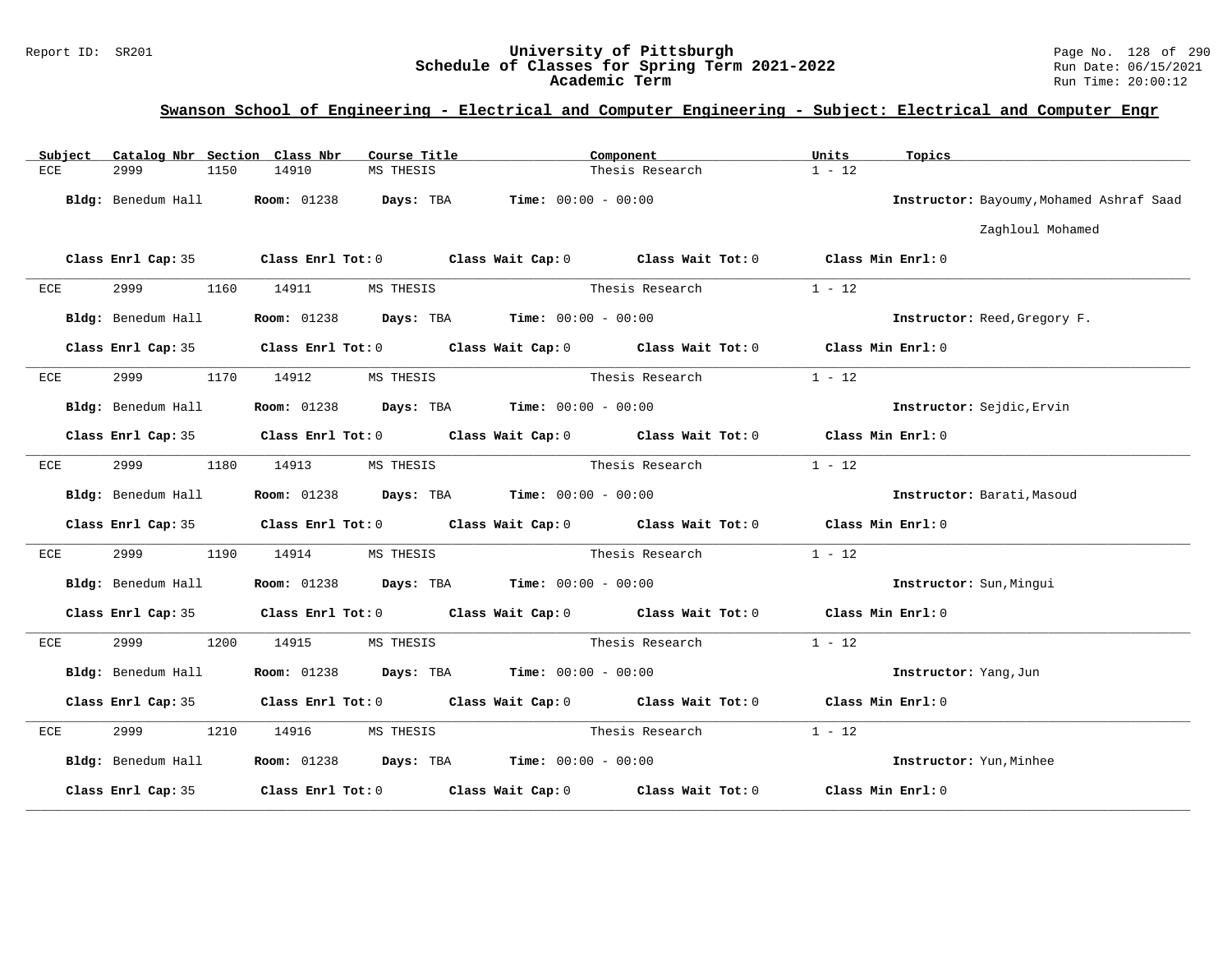#### Report ID: SR201 **University of Pittsburgh** Page No. 129 of 290 **Schedule of Classes for Spring Term 2021-2022** Run Date: 06/15/2021 **Academic Term** Run Time: 20:00:12

| Subject                       | Catalog Nbr Section Class Nbr | Course Title                                                                            |                 | Component                                                                                  | Units<br>Topics |                                        |
|-------------------------------|-------------------------------|-----------------------------------------------------------------------------------------|-----------------|--------------------------------------------------------------------------------------------|-----------------|----------------------------------------|
| 2999<br>ECE                   | 15079<br>1220                 | MS THESIS                                                                               |                 | Thesis Research                                                                            | $1 - 12$        |                                        |
| Bldg: Benedum Hall            |                               | <b>Room:</b> $01238$ <b>Days:</b> TBA <b>Time:</b> $00:00 - 00:00$                      |                 |                                                                                            |                 | Instructor: Xiong, Feng                |
|                               |                               |                                                                                         |                 | Class Enrl Cap: 35 Class Enrl Tot: 0 Class Wait Cap: 0 Class Wait Tot: 0 Class Min Enrl: 0 |                 |                                        |
| ECE                           | 2999 1225 26539 MS THESIS     |                                                                                         |                 | Thesis Research                                                                            | $1 - 12$        |                                        |
| Bldg: TO BE ARRANGED          |                               | Room: TBA $Days:$ TBA $Time: 00:00 - 00:00$                                             |                 |                                                                                            |                 | Instructor: Dallal, Ahmed Hassan Sayed |
|                               |                               |                                                                                         |                 | Class Enrl Cap: 35 Class Enrl Tot: 0 Class Wait Cap: 0 Class Wait Tot: 0 Class Min Enrl: 0 |                 |                                        |
| 2999 — 200<br>ECE             |                               |                                                                                         |                 | Thesis Research                                                                            | $1 - 12$        |                                        |
| Bldg: TO BE ARRANGED          |                               | Room: TBA $Days:$ TBA $Time: 00:00 - 00:00$                                             |                 |                                                                                            |                 | Instructor: Gao, Wei                   |
|                               |                               |                                                                                         |                 | Class Enrl Cap: 35 Class Enrl Tot: 0 Class Wait Cap: 0 Class Wait Tot: 0 Class Min Enrl: 0 |                 |                                        |
| ECE                           | 2999 1235 26541 MS THESIS     |                                                                                         |                 | Thesis Research                                                                            | $1 - 12$        |                                        |
| Bldg: TO BE ARRANGED          |                               | Room: TBA $Days: TBA$ Time: $00:00 - 00:00$                                             |                 |                                                                                            |                 | Instructor: Hu, Jingtong               |
|                               |                               |                                                                                         |                 | Class Enrl Cap: 35 Class Enrl Tot: 0 Class Wait Cap: 0 Class Wait Tot: 0 Class Min Enrl: 0 |                 |                                        |
| ECE 2999 1240 26542 MS THESIS |                               |                                                                                         |                 | Thesis Research $1 - 12$                                                                   |                 |                                        |
| Bldg: TO BE ARRANGED          |                               | Room: TBA $Days:$ TBA $Time: 00:00 - 00:00$                                             |                 |                                                                                            |                 | Instructor: Huang, Heng                |
|                               |                               |                                                                                         |                 | Class Enrl Cap: 35 Class Enrl Tot: 0 Class Wait Cap: 0 Class Wait Tot: 0 Class Min Enrl: 0 |                 |                                        |
| 2999<br>ECE                   | 1245 26543                    | MS THESIS                                                                               |                 | Thesis Research                                                                            | $1 - 12$        |                                        |
| Bldg: TO BE ARRANGED          |                               | Room: TBA $\rule{1em}{0.15mm}$ Days: TBA $\rule{1.15mm}]{0.15mm}$ Time: $0.000 - 0.000$ |                 |                                                                                            |                 | Instructor: Kerestes, Robert John      |
|                               |                               |                                                                                         |                 | Class Enrl Cap: 35 Class Enrl Tot: 0 Class Wait Cap: 0 Class Wait Tot: 0 Class Min Enrl: 0 |                 |                                        |
| ECE 2999 1250 26544 MS THESIS |                               |                                                                                         |                 | Thesis Research 1 - 12                                                                     |                 |                                        |
| Bldg: TO BE ARRANGED          |                               | Room: TBA $Days:$ TBA $Time: 00:00 - 00:00$                                             |                 |                                                                                            |                 | Instructor: Zhan, Liang                |
|                               |                               |                                                                                         |                 | Class Enrl Cap: 35 Class Enrl Tot: 0 Class Wait Cap: 0 Class Wait Tot: 0 Class Min Enrl: 0 |                 |                                        |
| 2999<br>ECE                   | 1255                          | 26545 MS THESIS                                                                         | Thesis Research |                                                                                            | $1 - 12$        |                                        |
| Bldg: TO BE ARRANGED          |                               | Room: TBA $\rule{1em}{0.15mm}$ Days: TBA $\rule{1.15mm}]{0.15mm}$ Time: $00:00 - 00:00$ |                 |                                                                                            |                 | Instructor: Huppert, Theodore J        |
|                               |                               |                                                                                         |                 | Class Enrl Cap: 35 Class Enrl Tot: 0 Class Wait Cap: 0 Class Wait Tot: 0 Class Min Enrl: 0 |                 |                                        |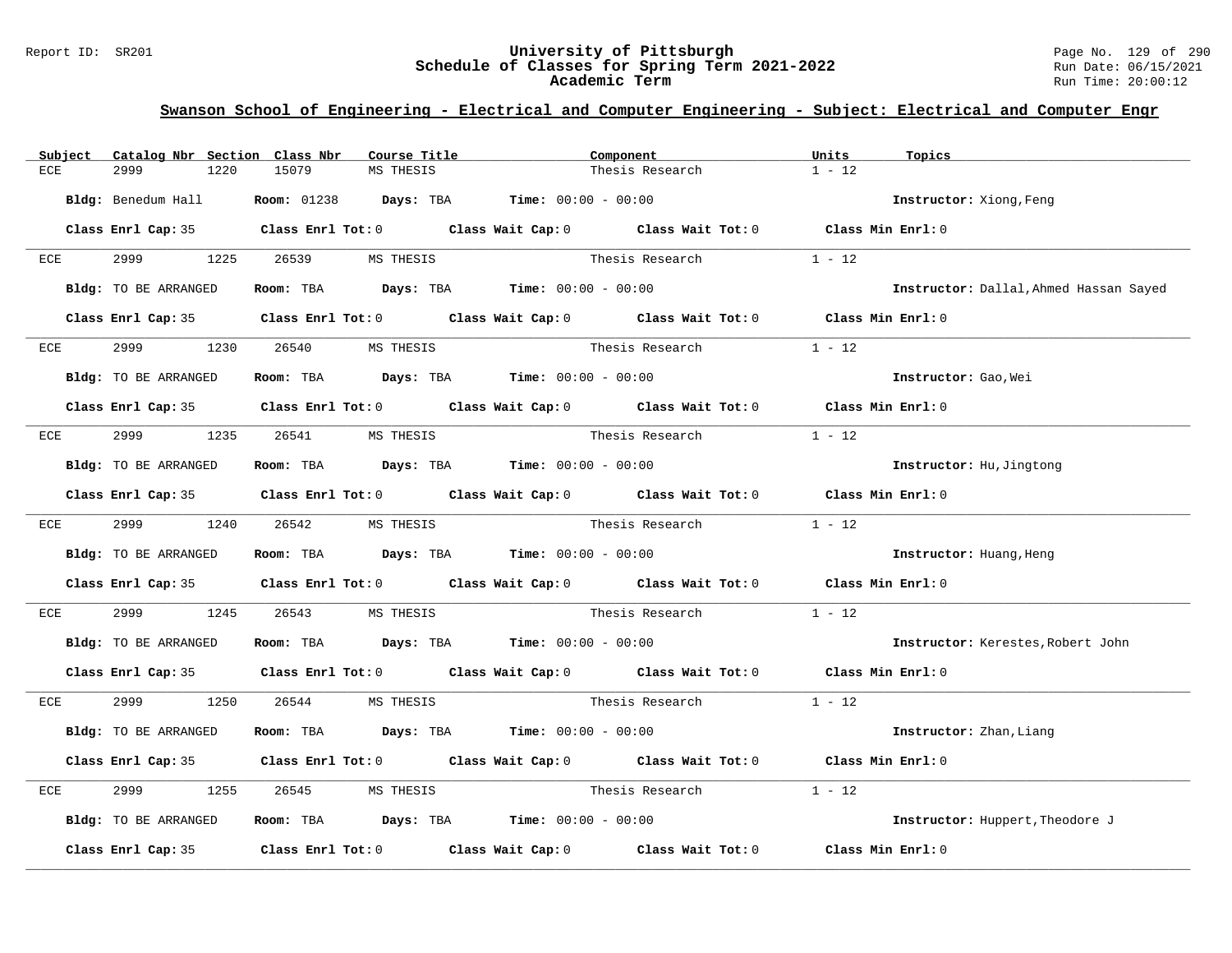| ECE | 2999                          | 1260 | 26546 | MS THESIS |                                                                                          | Thesis Research                                                          | $1 - 12$                                                                                           |
|-----|-------------------------------|------|-------|-----------|------------------------------------------------------------------------------------------|--------------------------------------------------------------------------|----------------------------------------------------------------------------------------------------|
|     | Bldg: TO BE ARRANGED          |      |       |           | Room: TBA $\rule{1em}{0.15mm}$ Days: TBA $\rule{1.15mm}]{0.15mm}$ Time: $0.000 - 0.0000$ |                                                                          | Instructor: Jacobs, Steven P                                                                       |
|     |                               |      |       |           |                                                                                          |                                                                          | Class Enrl Cap: 35 Class Enrl Tot: 0 Class Wait Cap: 0 Class Wait Tot: 0 Class Min Enrl: 0         |
|     | ECE 2999 1265 26547 MS THESIS |      |       |           |                                                                                          | Thesis Research $1 - 12$                                                 |                                                                                                    |
|     | Bldg: TO BE ARRANGED          |      |       |           | Room: TBA $Days:$ TBA $Time: 00:00 - 00:00$                                              |                                                                          | Instructor: Lee, In Hee                                                                            |
|     |                               |      |       |           |                                                                                          |                                                                          | Class Enrl Cap: 35 Class Enrl Tot: 0 Class Wait Cap: 0 Class Wait Tot: 0 Class Min Enrl: 0         |
|     | ECE 2999 1270 26548 MS THESIS |      |       |           |                                                                                          | Thesis Research $1 - 12$                                                 |                                                                                                    |
|     |                               |      |       |           | Bldg: TO BE ARRANGED Room: TBA Days: TBA Time: 00:00 - 00:00                             |                                                                          | Instructor: Youngblood, Nathan                                                                     |
|     |                               |      |       |           |                                                                                          |                                                                          | Class Enrl Cap: 35 Class Enrl Tot: 0 Class Wait Cap: 0 Class Wait Tot: 0 Class Min Enrl: 0         |
|     | ECE 3000 1010 12789 PRACTICUM |      |       |           | Practicum                                                                                |                                                                          | $\overline{1}$                                                                                     |
|     | Bldg: TO BE ARRANGED          |      |       |           | Room: TBA $Days:$ TBA Time: $00:00 - 00:00$                                              |                                                                          | Instructor: Kwasinski, Alexis                                                                      |
|     |                               |      |       |           |                                                                                          |                                                                          | Class Enrl Cap: 20 Class Enrl Tot: 0 Class Wait Cap: 0 Class Wait Tot: 0 Class Min Enrl: 0         |
|     | ECE 3000 1020 14917 PRACTICUM |      |       |           | Practicum                                                                                |                                                                          | $\frac{1}{2}$                                                                                      |
|     | Bldg: TO BE ARRANGED          |      |       |           | Room: TBA $Days:$ TBA $Time: 00:00 - 00:00$                                              |                                                                          | Instructor: Huang, Heng                                                                            |
|     |                               |      |       |           |                                                                                          |                                                                          |                                                                                                    |
|     |                               |      |       |           |                                                                                          |                                                                          | Class Enrl Cap: 35 Class Enrl Tot: 0 Class Wait Cap: 0 Class Wait Tot: 0 Class Min Enrl: 0         |
|     |                               |      |       |           | ECE 3000 1030 14918 PRACTICUM PORACTICUM Practicum                                       |                                                                          | $\mathbf{1}$                                                                                       |
|     | Bldg: TO BE ARRANGED          |      |       |           | Room: TBA $Days:$ TBA $Time: 00:00 - 00:00$                                              |                                                                          | Instructor: Yang, Jun                                                                              |
|     |                               |      |       |           |                                                                                          | Class Enrl Cap: 35 Class Enrl Tot: 0 Class Wait Cap: 0 Class Wait Tot: 0 | Class Min $Enr1:0$                                                                                 |
| ECE | 3000 1040 14919 PRACTICUM     |      |       |           |                                                                                          | Practicum                                                                | $\mathbf{1}$                                                                                       |
|     |                               |      |       |           | Bldg: TO BE ARRANGED Room: TBA Days: TBA Time: 00:00 - 00:00                             |                                                                          | Instructor: Staff                                                                                  |
|     | Class Enrl Cap: 35            |      |       |           |                                                                                          |                                                                          | Class Enrl Tot: 0 $\qquad$ Class Wait Cap: 0 $\qquad$ Class Wait Tot: 0 $\qquad$ Class Min Enrl: 0 |
|     | ECE 3000 1050 14920 PRACTICUM |      |       |           |                                                                                          | Practicum                                                                | $\overline{1}$                                                                                     |
|     | Bldg: TO BE ARRANGED          |      |       |           | Room: TBA $\rule{1em}{0.15mm}$ Days: TBA Time: $00:00 - 00:00$                           |                                                                          | Instructor: Staff                                                                                  |
|     |                               |      |       |           |                                                                                          |                                                                          | Class Enrl Cap: 35 Class Enrl Tot: 0 Class Wait Cap: 0 Class Wait Tot: 0 Class Min Enrl: 0         |
|     | ECE 3000 1060 14921 PRACTICUM |      |       |           | Practicum                                                                                |                                                                          | $\mathbf{1}$                                                                                       |
|     |                               |      |       |           | Bldg: TO BE ARRANGED Room: TBA Days: TBA Time: 00:00 - 00:00                             |                                                                          | Instructor: Staff                                                                                  |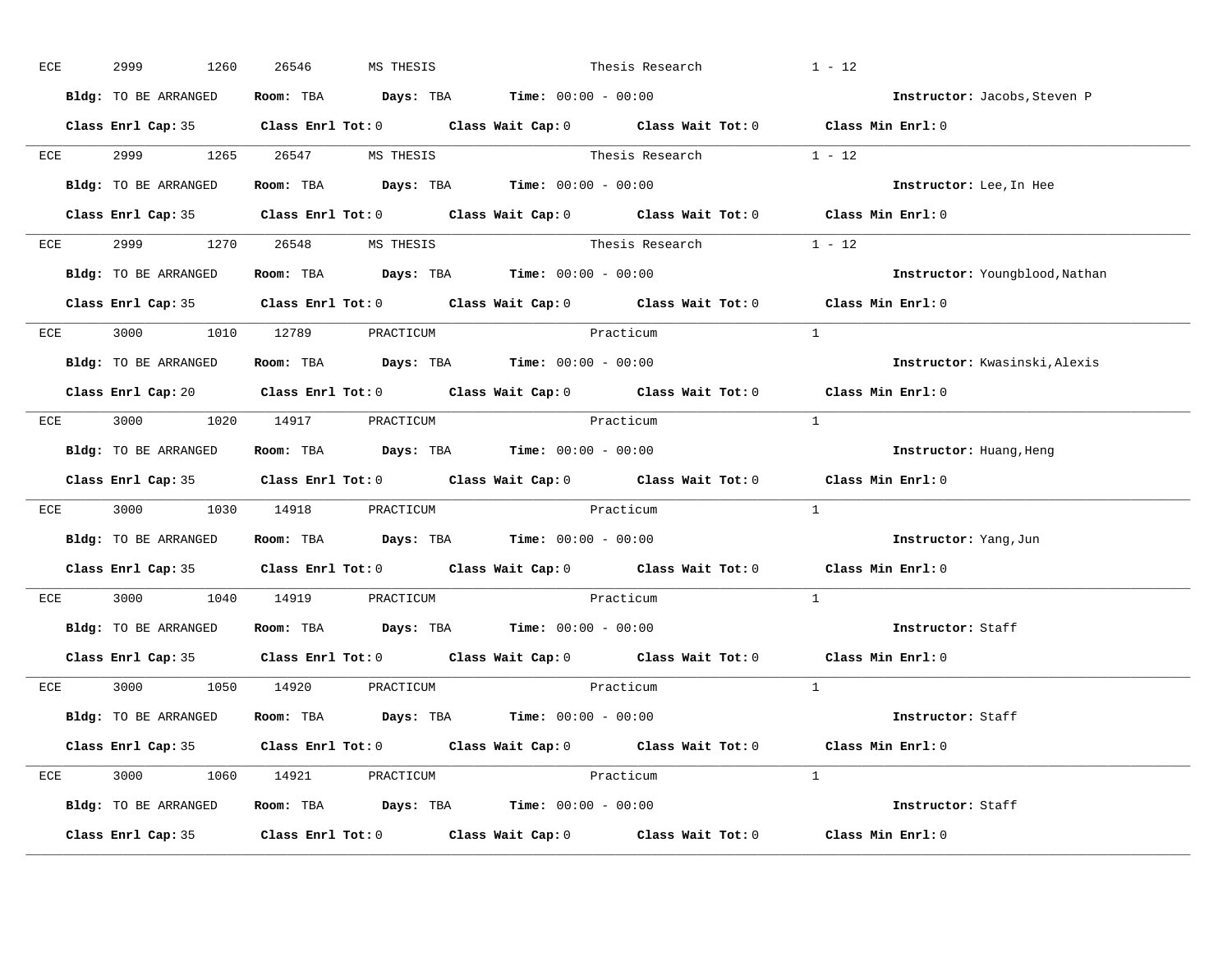#### Report ID: SR201 **University of Pittsburgh** Page No. 131 of 290 **Schedule of Classes for Spring Term 2021-2022** Run Date: 06/15/2021 **Academic Term** Run Time: 20:00:12

| Catalog Nbr Section Class Nbr<br>Subject | Course Title                                                                                                                      | Units<br>Component                                                             | Topics                        |
|------------------------------------------|-----------------------------------------------------------------------------------------------------------------------------------|--------------------------------------------------------------------------------|-------------------------------|
| <b>ECE</b><br>3162<br>1210               | 23567<br>ADV COMPUTER MICROARCHITR                                                                                                | $\mathcal{L}$<br>Lecture                                                       |                               |
| Bldg: Benedum Hall                       | <b>Room: 00226</b><br><b>Time:</b> $11:00 - 12:15$<br><b>Days:</b> TuTh                                                           |                                                                                | Instructor: Yang, Jun         |
| Class Enrl Cap: 20                       | Class Enrl Tot: 0<br>Class Wait Cap: 0                                                                                            | Class Wait Tot: 0                                                              | Class Min Enrl: 0             |
|                                          | Room Characteristics: Media - Data Projector/Monitor(1), PeopleSoft - Scheduled (PS)(1)                                           |                                                                                |                               |
| ECE<br>3195<br>1010                      | 29020<br>ADVANCED TOPICS-COMPUTERS                                                                                                | $\overline{3}$<br>Lecture                                                      |                               |
| Bldg: TBA                                | Room: TBA                                                                                                                         | Days: Th Time: 16:00 - 18:30 ADVANCED MACHINE LEARNING Instructor: Huang, Heng |                               |
| Class Enrl Cap: 25                       | Class Enrl Tot: $0$ Class Wait Cap: $0$ Class Wait Tot: $0$<br>Room Characteristics: PeopleSoft - Scheduled (PS)(1)               |                                                                                | Class Min Enrl: 0             |
| 3795<br>1010<br>ECE                      | 25873<br>ADVANCED TOPICS POWER                                                                                                    | $\overline{3}$<br>Lecture                                                      |                               |
| Bldg: TBA                                | Room: TBA<br>Days: TuTh                                                                                                           | Time: 11:00 - 12:15 ELEC PWR GRIDS & SYS RESIL Instructor: Kwasinski, Alexis   |                               |
| Class Enrl Cap: 20                       | Class Enrl Tot: 0<br>Class Wait Cap: 0<br>Room Characteristics: Media - Data Projector/Monitor(1), PeopleSoft - Scheduled (PS)(1) | Class Wait Tot: 0                                                              | Class Min Enrl: 0             |
| 3893<br>1030<br>ECE                      | 12610<br>GRADUATE SEMINAR                                                                                                         | $\mathbf{1}$<br>Seminar                                                        |                               |
| Bldg: Benedum Hall                       | <b>Room:</b> $00G29$ <b>Days:</b> W <b>Time:</b> $12:00 - 12:50$                                                                  |                                                                                | Instructor: Kim, Hong Koo     |
| Class Enrl Cap: 75                       | Class Enrl Tot: 0 Class Wait Cap: 0 Class Wait Tot: 0<br>Room Characteristics: PeopleSoft - Scheduled (PS)(1)                     |                                                                                | Class Min Enrl: 0             |
| 3997<br><b>ECE</b><br>1010               | 12611<br>RESEARCH, PHD                                                                                                            | $1 - 12$<br>Directed Studies                                                   |                               |
| Bldg: TO BE ARRANGED                     | Room: TBA<br><b>Days:</b> TBA <b>Time:</b> $00:00 - 00:00$                                                                        |                                                                                | Instructor: Akcakaya, Murat   |
| Class Enrl Cap: 35                       | Class Enrl Tot: 0<br>Class Wait Cap: 0                                                                                            | Class Wait Tot: 0                                                              | Class Min Enrl: 0             |
| 3997<br>1020<br>ECE                      | 14922<br>RESEARCH, PHD                                                                                                            | $1 - 12$<br>Directed Studies                                                   |                               |
| Bldg: TO BE ARRANGED                     | Room: TBA<br><b>Days:</b> TBA <b>Time:</b> $00:00 - 00:00$                                                                        |                                                                                | Instructor: Chen, Peng        |
| Class Enrl Cap: 35                       | Class Enrl Tot: 0<br>Class Wait Cap: 0                                                                                            | Class Wait Tot: 0                                                              | Class Min Enrl: 0             |
| 3997<br>1030<br>ECE                      | 14923<br>RESEARCH, PHD                                                                                                            | Directed Studies<br>$1 - 12$                                                   |                               |
| Bldg: TO BE ARRANGED                     | Room: TBA<br><b>Days:</b> TBA <b>Time:</b> $00:00 - 00:00$                                                                        |                                                                                | Instructor: Anderson, David A |
| Class Enrl Cap: 35                       | $Class$ $Enr1$ $Tot: 0$<br>Class Wait Cap: 0                                                                                      | Class Wait Tot: 0                                                              | Class Min Enrl: 0             |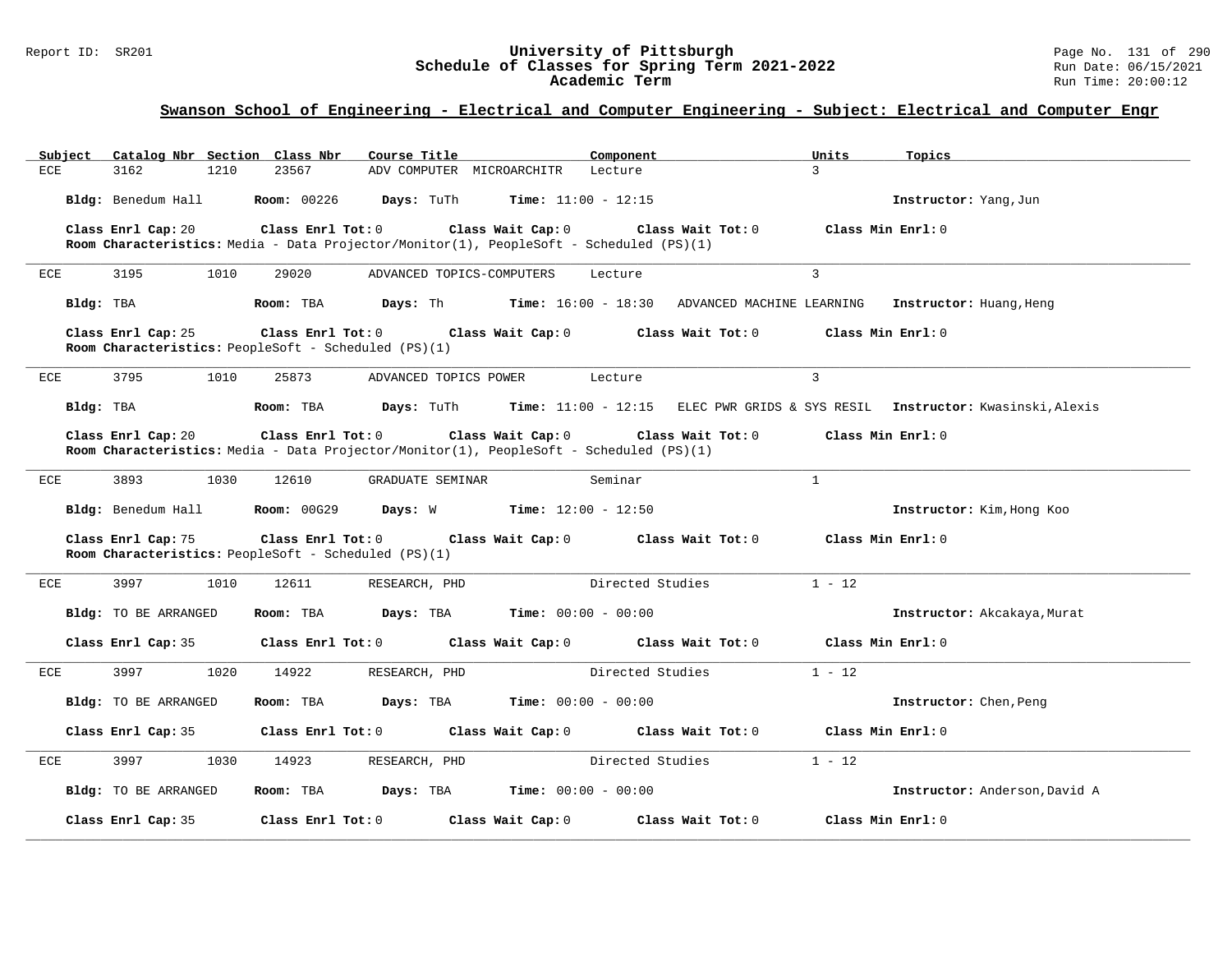#### Report ID: SR201 **University of Pittsburgh** Page No. 132 of 290 **Schedule of Classes for Spring Term 2021-2022** Run Date: 06/15/2021 **Academic Term** Run Time: 20:00:12

| Subject                     | Catalog Nbr Section Class Nbr | Course Title                                | Component                                                                                           | Units<br>Topics   |                                    |
|-----------------------------|-------------------------------|---------------------------------------------|-----------------------------------------------------------------------------------------------------|-------------------|------------------------------------|
| 3997<br>ECE                 | 1040                          | 14924<br>RESEARCH, PHD                      | Directed Studies                                                                                    | $1 - 12$          |                                    |
| Bldg: TO BE ARRANGED        |                               | Room: TBA $Days:$ TBA $Time: 00:00 - 00:00$ |                                                                                                     |                   | Instructor: El-Jaroudi, Amro       |
|                             |                               |                                             | Class Enrl Cap: 35 Class Enrl Tot: 0 Class Wait Cap: 0 Class Wait Tot: 0 Class Min Enrl: 0          |                   |                                    |
| ECE                         |                               | 3997 1050 14925 RESEARCH, PHD               | Directed Studies                                                                                    | $1 - 12$          |                                    |
| Bldg: TO BE ARRANGED        |                               | Room: TBA $Days:$ TBA $Time: 00:00 - 00:00$ |                                                                                                     |                   | Instructor: Jones, Alexander Keith |
|                             |                               |                                             | Class Enrl Cap: 35 Class Enrl Tot: 0 Class Wait Cap: 0 Class Wait Tot: 0 Class Min Enrl: 0          |                   |                                    |
| 3997 — 100<br>ECE           | 1060 14926                    | RESEARCH, PHD                               | Directed Studies                                                                                    | $1 - 12$          |                                    |
| <b>Bldg:</b> TO BE ARRANGED |                               | Room: TBA $Days:$ TBA Time: $00:00 - 00:00$ |                                                                                                     |                   | Instructor: Kim, Hong Koo          |
|                             |                               |                                             | Class Enrl Cap: 35 Class Enrl Tot: 0 Class Wait Cap: 0 Class Wait Tot: 0 Class Min Enrl: 0          |                   |                                    |
| ECE                         |                               | 3997 1070 14927 RESEARCH, PHD               | Directed Studies                                                                                    | $1 - 12$          |                                    |
| Bldg: TO BE ARRANGED        |                               | Room: TBA $Days:$ TBA $Time: 00:00 - 00:00$ |                                                                                                     |                   | Instructor: Kwasinski, Alexis      |
|                             |                               |                                             | Class Enrl Cap: 35 Class Enrl Tot: 0 Class Wait Cap: 0 Class Wait Tot: 0 Class Min Enrl: 0          |                   |                                    |
| ECE 3997 1080 14928         |                               | RESEARCH, PHD                               | Directed Studies                                                                                    | $1 - 12$          |                                    |
| Bldg: TO BE ARRANGED        |                               | Room: TBA $Days:$ TBA $Time: 00:00 - 00:00$ |                                                                                                     |                   | Instructor: Dickerson, Samuel J    |
|                             |                               |                                             | Class Enrl Cap: 35 Class Enrl Tot: 0 Class Wait Cap: 0 Class Wait Tot: 0 Class Min Enrl: 0          |                   |                                    |
| ECE                         | 1090                          | 14929                                       | RESEARCH, PHD Directed Studies                                                                      | $1 - 12$          |                                    |
| Bldg: TO BE ARRANGED        |                               | Room: TBA $Days:$ TBA Time: $00:00 - 00:00$ |                                                                                                     |                   | Instructor: George, Alan D         |
|                             |                               |                                             | Class Enrl Cap: 35 Class Enrl Tot: 0 Class Wait Cap: 0 Class Wait Tot: 0 Class Min Enrl: 0          |                   |                                    |
|                             |                               | ECE 3997 1100 14930 RESEARCH, PHD           | Directed Studies 1 - 12                                                                             |                   |                                    |
| Bldg: TO BE ARRANGED        |                               | Room: TBA $Days:$ TBA $Time: 00:00 - 00:00$ |                                                                                                     |                   | Instructor: Barati, Masoud         |
|                             |                               |                                             | Class Enrl Cap: 35 Class Enrl Tot: 0 Class Wait Cap: 0 Class Wait Tot: 0 Class Min Enrl: 0          |                   |                                    |
| 3997<br>ECE                 | 1110 14931                    | RESEARCH, PHD                               | Directed Studies                                                                                    | $1 - 12$          |                                    |
| Bldg: TO BE ARRANGED        |                               | Room: TBA $Days:$ TBA Time: $00:00 - 00:00$ |                                                                                                     |                   | Instructor: Li, Guangyong          |
|                             |                               |                                             | Class Enrl Cap: 35 $\qquad$ Class Enrl Tot: 0 $\qquad$ Class Wait Cap: 0 $\qquad$ Class Wait Tot: 0 | Class Min Enrl: 0 |                                    |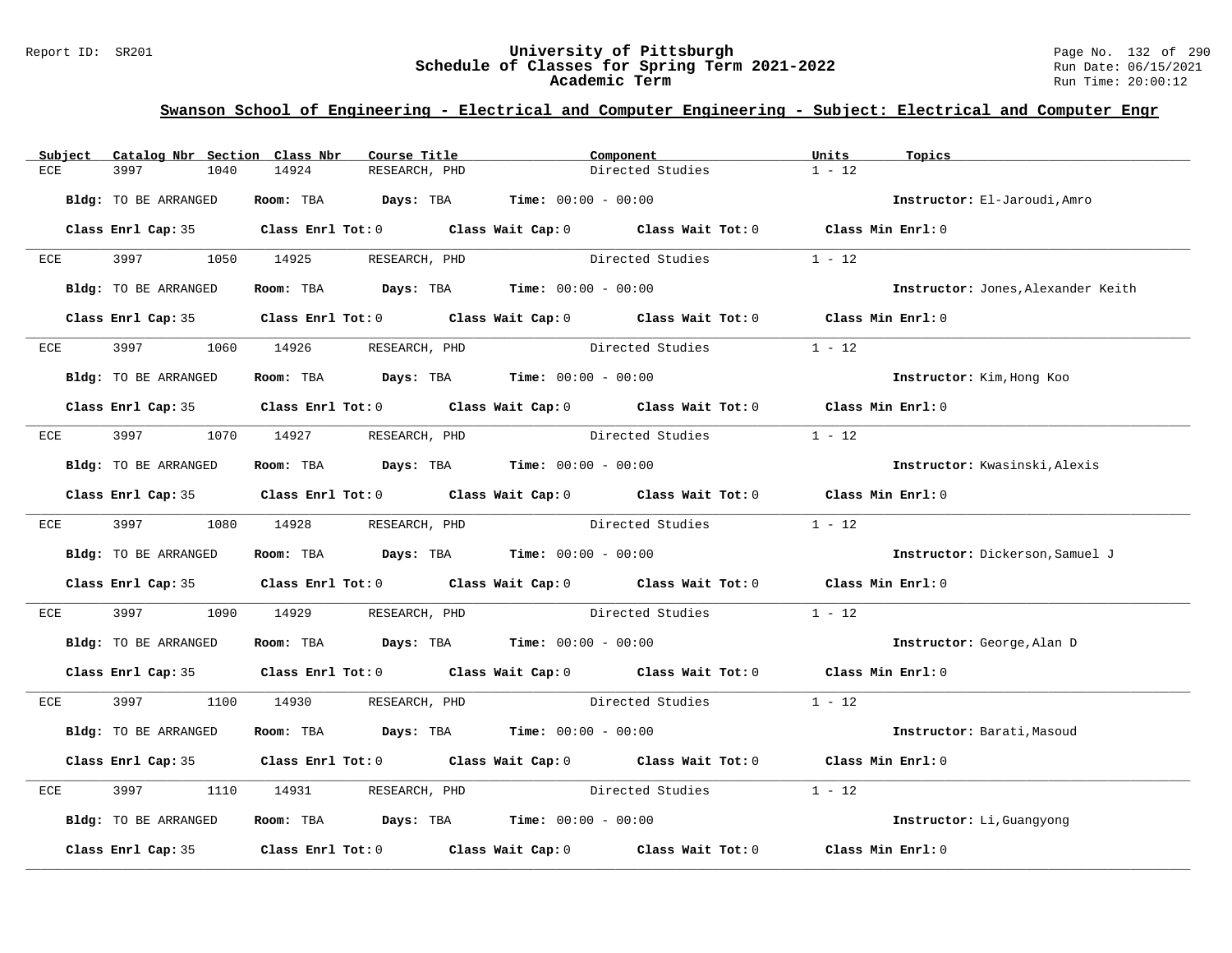| ECE |     | 3997<br>1120         | 14932<br>RESEARCH, PHD                                                                              | Directed Studies |                         | $1 - 12$                              |
|-----|-----|----------------------|-----------------------------------------------------------------------------------------------------|------------------|-------------------------|---------------------------------------|
|     |     | Bldg: TO BE ARRANGED | Room: TBA $Days:$ TBA $Time: 00:00 - 00:00$                                                         |                  |                         | Instructor: Miskov- Zivanov, Natasa   |
|     |     |                      | Class Enrl Cap: 35 Class Enrl Tot: 0 Class Wait Cap: 0 Class Wait Tot: 0 Class Min Enrl: 0          |                  |                         |                                       |
|     |     |                      | ECE 3997 1130 14933 RESEARCH, PHD Directed Studies 1 - 12                                           |                  |                         |                                       |
|     |     | Bldg: TO BE ARRANGED | Room: TBA $Days:$ TBA Time: $00:00 - 00:00$                                                         |                  |                         | Instructor: Mao, Zhi-Hong             |
|     |     |                      | Class Enrl Cap: 35 Class Enrl Tot: 0 Class Wait Cap: 0 Class Wait Tot: 0 Class Min Enrl: 0          |                  |                         |                                       |
|     |     |                      | ECE 3997 1140 14934 RESEARCH, PHD Directed Studies 1 - 12                                           |                  |                         |                                       |
|     |     |                      | <b>Bldg:</b> TO BE ARRANGED <b>Room:</b> TBA <b>Days:</b> TBA <b>Time:</b> $00:00 - 00:00$          |                  |                         | Instructor: Grainger, Brandon Michael |
|     |     |                      | Class Enrl Cap: 35 Class Enrl Tot: 0 Class Wait Cap: 0 Class Wait Tot: 0 Class Min Enrl: 0          |                  |                         |                                       |
|     |     |                      | ECE 3997 1150 14935 RESEARCH, PHD                                                                   | Directed Studies |                         | $1 - 12$                              |
|     |     | Bldg: TO BE ARRANGED | Room: TBA $Days:$ TBA $Time: 00:00 - 00:00$                                                         |                  |                         | Instructor: Abdelhakim, Mai Mahmoud   |
|     |     |                      | Class Enrl Cap: 35 Class Enrl Tot: 0 Class Wait Cap: 0 Class Wait Tot: 0 Class Min Enrl: 0          |                  |                         |                                       |
|     |     |                      | ECE 3997 1160 14936 RESEARCH, PHD Directed Studies 1 - 12                                           |                  |                         |                                       |
|     |     | Bldg: TO BE ARRANGED | Room: TBA $Days: TBA$ Time: $00:00 - 00:00$                                                         |                  |                         | Instructor: Reed, Gregory F.          |
|     |     |                      | Class Enrl Cap: 35 Class Enrl Tot: 0 Class Wait Cap: 0 Class Wait Tot: 0 Class Min Enrl: 0          |                  |                         |                                       |
|     |     |                      | ECE 3997 1170 14937 RESEARCH, PHD Directed Studies 1 - 12                                           |                  |                         |                                       |
|     |     | Bldg: TO BE ARRANGED | Room: TBA $Days:$ TBA $Time: 00:00 - 00:00$                                                         |                  |                         | Instructor: Sejdic, Ervin             |
|     |     |                      | Class Enrl Cap: 35 $\qquad$ Class Enrl Tot: 0 $\qquad$ Class Wait Cap: 0 $\qquad$ Class Wait Tot: 0 |                  |                         | Class Min Enrl: 0                     |
|     | ECE |                      | 3997 1180 14938 RESEARCH, PHD                                                                       |                  | Directed Studies        | $1 - 12$                              |
|     |     |                      | Bldg: TO BE ARRANGED Room: TBA Days: TBA Time: 00:00 - 00:00                                        |                  |                         | Instructor: Zhan, Liang               |
|     |     |                      | Class Enrl Cap: 35 Class Enrl Tot: 0 Class Wait Cap: 0 Class Wait Tot: 0 Class Min Enrl: 0          |                  |                         |                                       |
|     |     |                      | ECE 3997 1190 14939 RESEARCH, PHD                                                                   |                  | Directed Studies 1 - 12 |                                       |
|     |     | Bldg: TO BE ARRANGED | Room: TBA $\rule{1em}{0.15mm}$ Days: TBA $\rule{1.15mm}{0.15mm}$ Time: $00:00 - 00:00$              |                  |                         | Instructor: Sun, Mingui               |
|     |     |                      | Class Enrl Cap: 35 Class Enrl Tot: 0 Class Wait Cap: 0 Class Wait Tot: 0 Class Min Enrl: 0          |                  |                         |                                       |
|     |     |                      | ECE 3997 1200 14940 RESEARCH, PHD                                                                   |                  | Directed Studies 1 - 12 |                                       |
|     |     |                      | Bldg: TO BE ARRANGED Room: TBA Days: TBA Time: 00:00 - 00:00                                        |                  |                         | Instructor: Yang, Jun                 |
|     |     |                      | Class Enrl Cap: 35 Class Enrl Tot: 0 Class Wait Cap: 0 Class Wait Tot: 0 Class Min Enrl: 0          |                  |                         |                                       |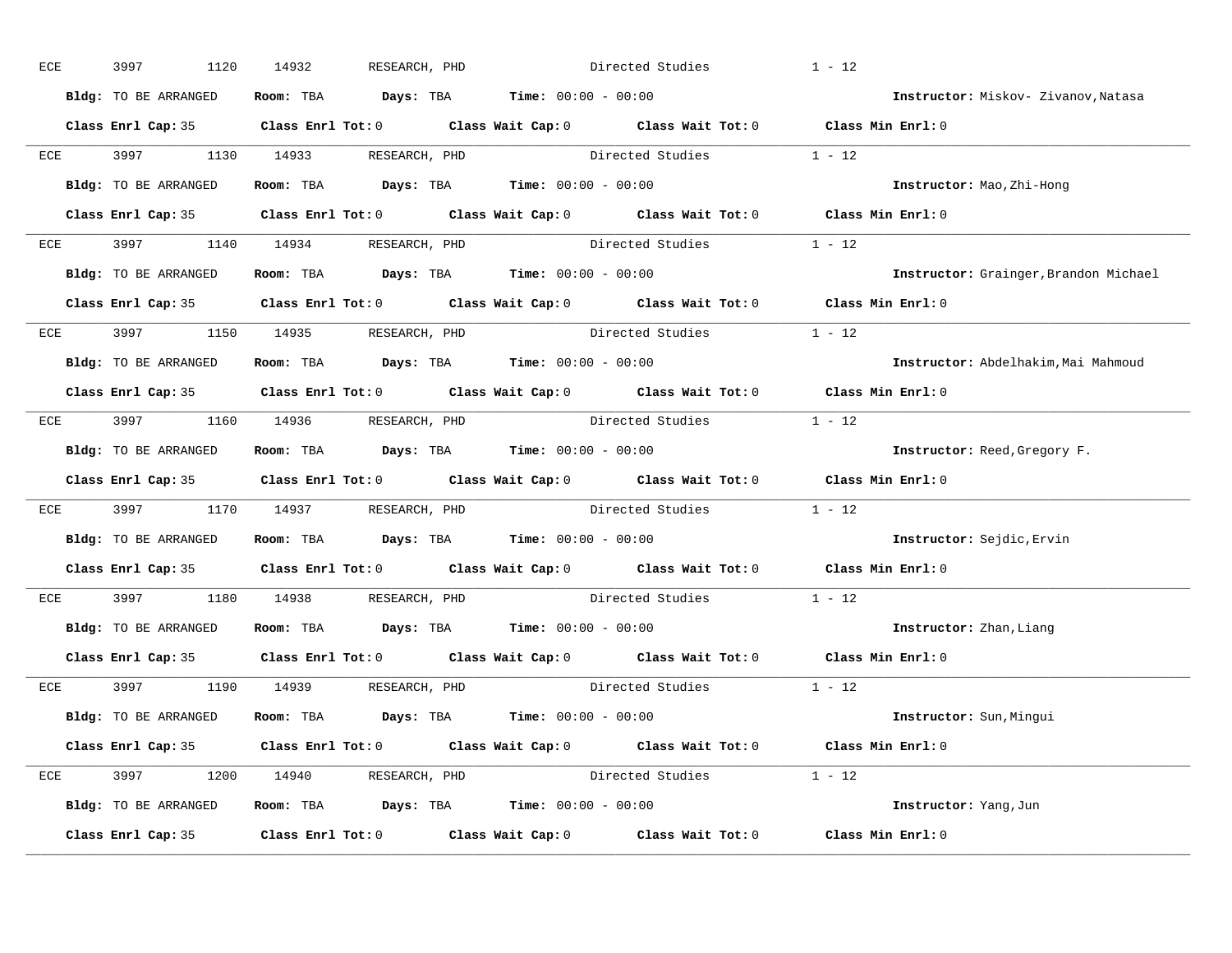#### Report ID: SR201 **University of Pittsburgh** Page No. 134 of 290 **Schedule of Classes for Spring Term 2021-2022** Run Date: 06/15/2021 **Academic Term** Run Time: 20:00:12

### **Swanson School of Engineering - Electrical and Computer Engineering - Subject: Electrical and Computer Engr**

| Subject | Catalog Nbr Section Class Nbr | Course Title                                                   | Component                                                                                  | Units<br>Topics                          |
|---------|-------------------------------|----------------------------------------------------------------|--------------------------------------------------------------------------------------------|------------------------------------------|
| ECE     | 3997<br>1210                  | 14941<br>RESEARCH, PHD                                         | Directed Studies                                                                           | $1 - 12$                                 |
|         | Bldg: TO BE ARRANGED          | Room: TBA $Days:$ TBA $Time: 00:00 - 00:00$                    |                                                                                            | Instructor: Yun, Minhee                  |
|         |                               |                                                                | Class Enrl Cap: 35 Class Enrl Tot: 0 Class Wait Cap: 0 Class Wait Tot: 0 Class Min Enrl: 0 |                                          |
| ECE     | 3997                          | 1220 15080<br>RESEARCH, PHD                                    | Directed Studies                                                                           | $1 - 12$                                 |
|         | Bldg: TO BE ARRANGED          | Room: TBA $Days:$ TBA $Time: 00:00 - 00:00$                    |                                                                                            | Instructor: Xiong, Feng                  |
|         |                               |                                                                | Class Enrl Cap: 35 Class Enrl Tot: 0 Class Wait Cap: 0 Class Wait Tot: 0 Class Min Enrl: 0 |                                          |
| ECE     |                               | 3997 1225 26549 RESEARCH, PHD                                  | Directed Studies                                                                           | $1 - 12$                                 |
|         | Bldg: TO BE ARRANGED          | Room: TBA $Days:$ TBA Time: $00:00 - 00:00$                    |                                                                                            | Instructor: Dallal, Ahmed Hassan Sayed   |
|         |                               |                                                                | Class Enrl Cap: 35 Class Enrl Tot: 0 Class Wait Cap: 0 Class Wait Tot: 0 Class Min Enrl: 0 |                                          |
| ECE     | 3997 1230                     | 26550<br>RESEARCH, PHD                                         | Directed Studies 1 - 12                                                                    |                                          |
|         | Bldg: TO BE ARRANGED          | Room: TBA $\rule{1em}{0.15mm}$ Days: TBA Time: $00:00 - 00:00$ |                                                                                            | Instructor: Gao, Wei                     |
|         |                               |                                                                | Class Enrl Cap: 35 Class Enrl Tot: 0 Class Wait Cap: 0 Class Wait Tot: 0 Class Min Enrl: 0 |                                          |
| ECE     | 3997 — 100                    | 1235 26551<br>RESEARCH, PHD                                    | Directed Studies                                                                           | $1 - 12$                                 |
|         | Bldg: TO BE ARRANGED          | Room: TBA $Days:$ TBA Time: $00:00 - 00:00$                    |                                                                                            | Instructor: Hu, Jingtong                 |
|         |                               |                                                                | Class Enrl Cap: 35 Class Enrl Tot: 0 Class Wait Cap: 0 Class Wait Tot: 0 Class Min Enrl: 0 |                                          |
| ECE     | 3997<br>1240                  | 26552                                                          | RESEARCH, PHD Directed Studies 1 - 12                                                      |                                          |
|         | Bldg: TO BE ARRANGED          | Room: TBA $Days:$ TBA $Time: 00:00 - 00:00$                    |                                                                                            | Instructor: Huang, Heng                  |
|         |                               |                                                                | Class Enrl Cap: 35 Class Enrl Tot: 0 Class Wait Cap: 0 Class Wait Tot: 0 Class Min Enrl: 0 |                                          |
| ECE     | 3997<br>1245                  | 26553 RESEARCH, PHD                                            | Directed Studies                                                                           | $1 - 12$                                 |
|         | Bldg: TO BE ARRANGED          | Room: TBA $Days:$ TBA $Time: 00:00 - 00:00$                    |                                                                                            | Instructor: Kerestes, Robert John        |
|         |                               |                                                                | Class Enrl Cap: 35 Class Enrl Tot: 0 Class Wait Cap: 0 Class Wait Tot: 0 Class Min Enrl: 0 |                                          |
| ECE     | 3997 1250                     | 26554 RESEARCH, PHD                                            | Directed Studies                                                                           | $1 - 12$                                 |
|         | Bldg: TO BE ARRANGED          | Room: TBA                                                      | <b>Days:</b> TBA <b>Time:</b> $00:00 - 00:00$                                              | Instructor: Bayoumy, Mohamed Ashraf Saad |

Zaghloul Mohamed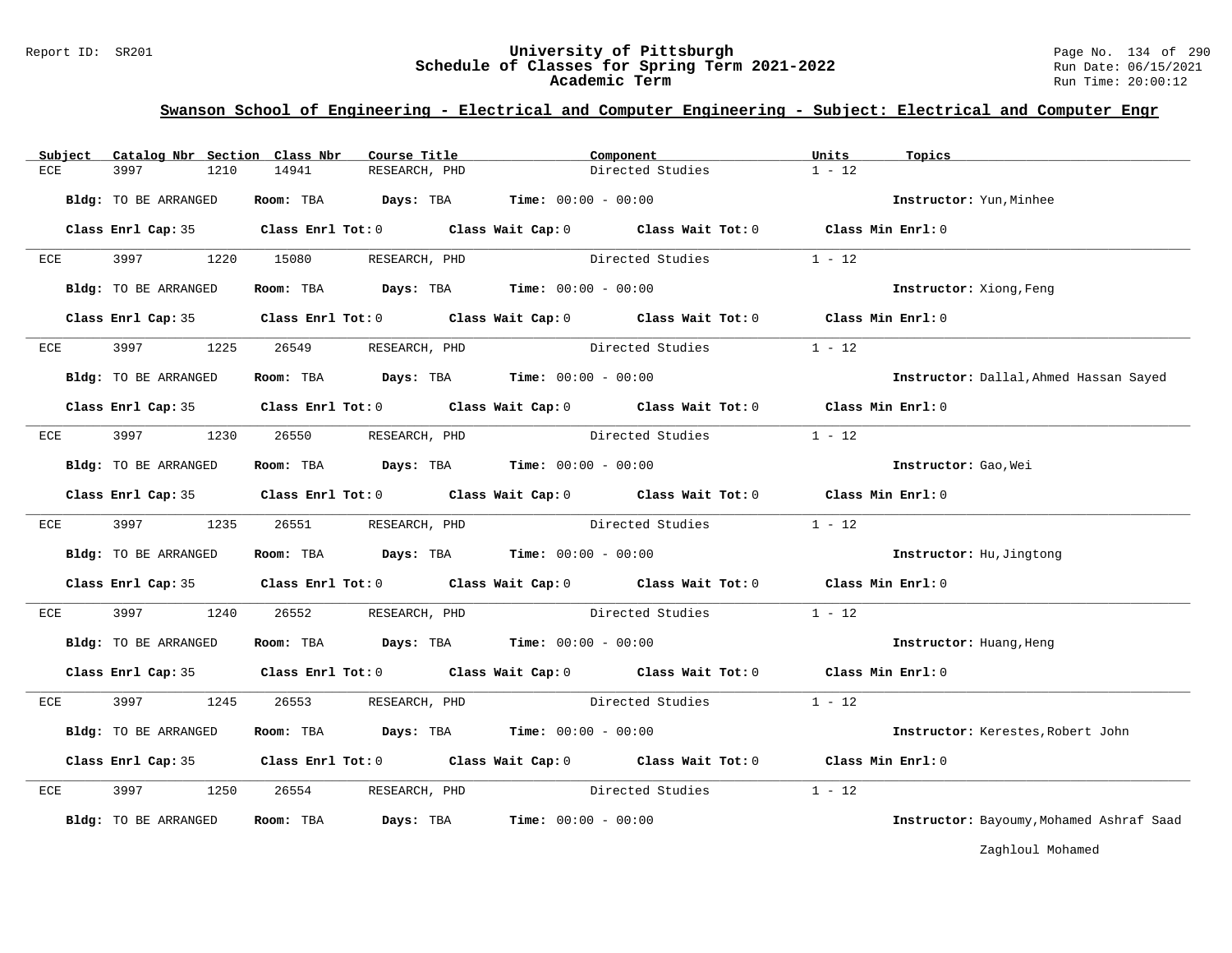|            |                      | Class Enrl Cap: 35 Class Enrl Tot: 0 Class Wait Cap: 0 Class Wait Tot: 0 Class Min Enrl: 0 |                  |                          |                                 |
|------------|----------------------|--------------------------------------------------------------------------------------------|------------------|--------------------------|---------------------------------|
| ECE        |                      | 3997 1255 26555 RESEARCH, PHD                                                              |                  | Directed Studies         | $1 - 12$                        |
|            | Bldg: TO BE ARRANGED | Room: TBA $Days:$ TBA $Time: 00:00 - 00:00$                                                |                  |                          | Instructor: Huppert, Theodore J |
|            |                      | Class Enrl Cap: 35 Class Enrl Tot: 0 Class Wait Cap: 0 Class Wait Tot: 0 Class Min Enrl: 0 |                  |                          |                                 |
|            |                      | ECE 3997 1260 26556 RESEARCH, PHD                                                          | Directed Studies |                          | $1 - 12$                        |
|            | Bldg: TO BE ARRANGED | Room: TBA $Days:$ TBA $Time: 00:00 - 00:00$                                                |                  |                          | Instructor: Lee, In Hee         |
|            |                      | Class Enrl Cap: 35 Class Enrl Tot: 0 Class Wait Cap: 0 Class Wait Tot: 0 Class Min Enrl: 0 |                  |                          |                                 |
|            |                      | ECE 3997 1265 26557 RESEARCH, PHD                                                          |                  | Directed Studies         | $1 - 12$                        |
|            | Bldg: TO BE ARRANGED | Room: TBA $Days:$ TBA $Time: 00:00 - 00:00$                                                |                  |                          | Instructor: Youngblood, Nathan  |
|            |                      | Class Enrl Cap: 35 Class Enrl Tot: 0 Class Wait Cap: 0 Class Wait Tot: 0 Class Min Enrl: 0 |                  |                          |                                 |
| <b>ECE</b> |                      | 3997 1270 26558 RESEARCH, PHD                                                              | Directed Studies |                          | $1 - 12$                        |
|            | Bldg: TO BE ARRANGED | Room: TBA $Days:$ TBA $Time: 00:00 - 00:00$                                                |                  |                          | Instructor: Staff               |
|            |                      | Class Enrl Cap: 35 Class Enrl Tot: 0 Class Wait Cap: 0 Class Wait Tot: 0 Class Min Enrl: 0 |                  |                          |                                 |
| ECE        |                      | 3998 1010 12612 PHD PROJECT                                                                |                  | Independent Study 3 - 15 |                                 |
|            |                      | Bldg: Benedum Hall <b>Room:</b> 00348 <b>Days:</b> TBA <b>Time:</b> 00:00 - 00:00          |                  |                          | Instructor: Akcakaya, Murat     |
|            |                      | Class Enrl Cap: 35 Class Enrl Tot: 0 Class Wait Cap: 0 Class Wait Tot: 0 Class Min Enrl: 0 |                  |                          |                                 |
| ECE        |                      | 3998 1020 14942 PHD PROJECT                                                                |                  | Independent Study        | $3 - 15$                        |
|            |                      | Bldg: Benedum Hall <b>Room:</b> 00348 <b>Days: TBA Time:</b> 00:00 - 00:00                 |                  |                          | Instructor: Chen, Peng          |
|            |                      | Class Enrl Cap: 35 Class Enrl Tot: 0 Class Wait Cap: 0 Class Wait Tot: 0 Class Min Enrl: 0 |                  |                          |                                 |
| ECE        |                      | 3998 1030 14943 PHD PROJECT                                                                |                  | Independent Study 3 - 15 |                                 |
|            |                      | Bldg: Benedum Hall <b>Room:</b> 00348 <b>Days: TBA Time:</b> 00:00 - 00:00                 |                  |                          | Instructor: Anderson, David A   |
|            |                      | Class Enrl Cap: 35 Class Enrl Tot: 0 Class Wait Cap: 0 Class Wait Tot: 0 Class Min Enrl: 0 |                  |                          |                                 |
| ECE        |                      | 3998 1040 14944 PHD PROJECT                                                                |                  | Independent Study        | $3 - 15$                        |
|            |                      | <b>Bldg:</b> Benedum Hall <b>Room:</b> 00348 <b>Days:</b> TBA <b>Time:</b> $00:00 - 00:00$ |                  |                          | Instructor: El-Jaroudi, Amro    |
|            |                      | Class Enrl Cap: 35 Class Enrl Tot: 0 Class Wait Cap: 0 Class Wait Tot: 0 Class Min Enrl: 0 |                  |                          |                                 |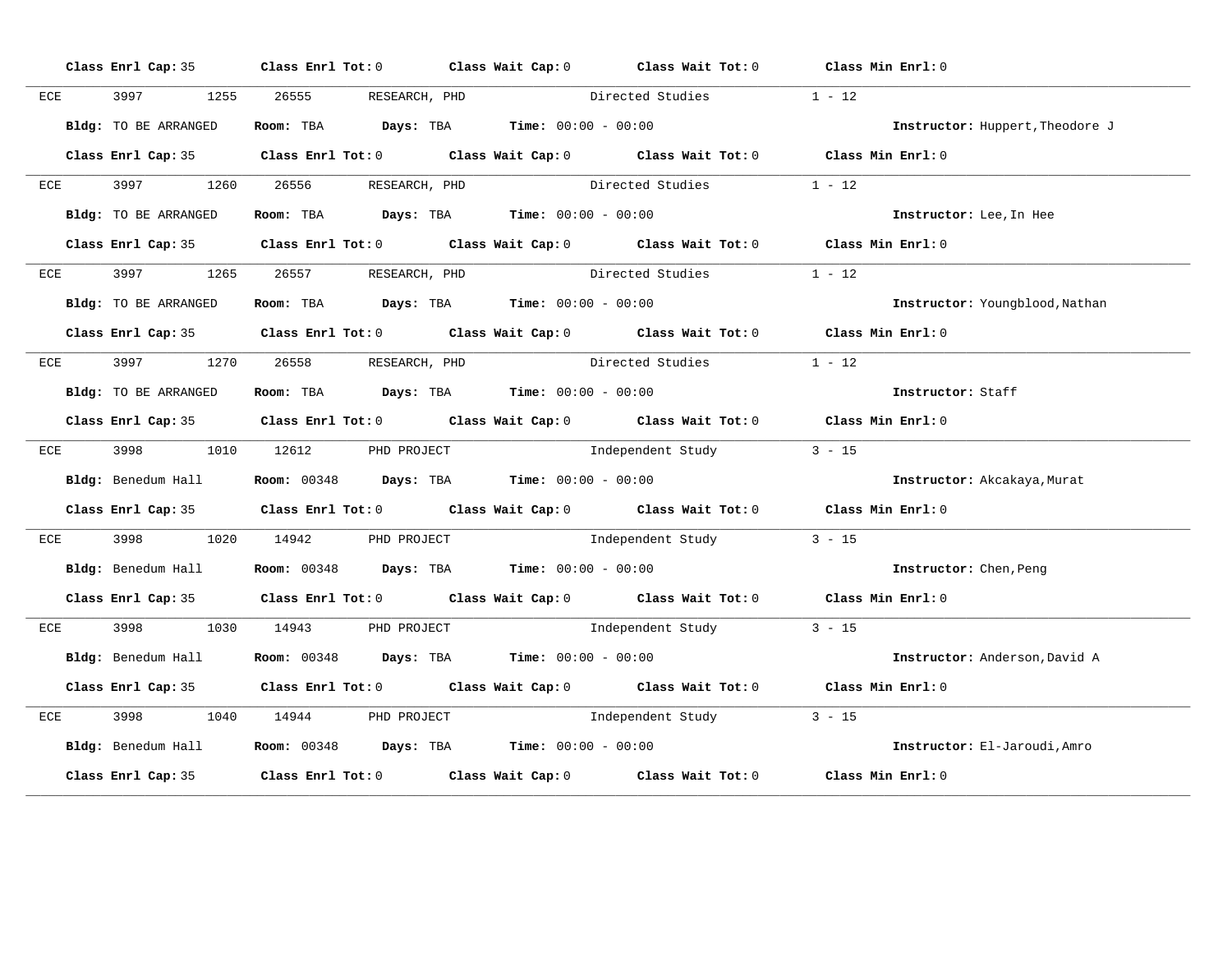#### Report ID: SR201 **University of Pittsburgh** Page No. 136 of 290 **Schedule of Classes for Spring Term 2021-2022** Run Date: 06/15/2021 **Academic Term** Run Time: 20:00:12

| Catalog Nbr Section Class Nbr<br>Subject | Course Title                                                       | Component                                                                                           | Units<br>Topics                       |
|------------------------------------------|--------------------------------------------------------------------|-----------------------------------------------------------------------------------------------------|---------------------------------------|
| 3998<br>1050<br>ECE                      | 14945<br>PHD PROJECT                                               | Independent Study                                                                                   | $3 - 15$                              |
| Bldg: Benedum Hall                       | Room: 00348 Days: TBA                                              | <b>Time:</b> $00:00 - 00:00$                                                                        | Instructor: Jones, Alexander Keith    |
|                                          |                                                                    | Class Enrl Cap: 35 Class Enrl Tot: 0 Class Wait Cap: 0 Class Wait Tot: 0 Class Min Enrl: 0          |                                       |
| 3998 1060 14946<br>ECE                   | PHD PROJECT                                                        | Independent Study                                                                                   | $3 - 15$                              |
| Bldg: Benedum Hall                       | <b>Room:</b> $00348$ <b>Days:</b> TBA <b>Time:</b> $00:00 - 00:00$ |                                                                                                     | Instructor: Kim, Hong Koo             |
|                                          |                                                                    | Class Enrl Cap: 35 Class Enrl Tot: 0 Class Wait Cap: 0 Class Wait Tot: 0 Class Min Enrl: 0          |                                       |
| ECE<br>3998                              | 1070 14947<br>PHD PROJECT                                          | Independent Study                                                                                   | $3 - 15$                              |
| Bldg: Benedum Hall                       | <b>Room:</b> $00348$ <b>Days:</b> TBA <b>Time:</b> $00:00 - 00:00$ |                                                                                                     | Instructor: Kwasinski, Alexis         |
|                                          |                                                                    | Class Enrl Cap: 35 $\qquad$ Class Enrl Tot: 0 $\qquad$ Class Wait Cap: 0 $\qquad$ Class Wait Tot: 0 | Class Min Enrl: 0                     |
| 3998<br>1080 14948<br>ECE                | PHD PROJECT                                                        | Independent Study                                                                                   | $3 - 15$                              |
| Bldg: Benedum Hall                       | <b>Room:</b> $00348$ <b>Days:</b> TBA <b>Time:</b> $00:00 - 00:00$ |                                                                                                     | Instructor: Dickerson, Samuel J       |
|                                          |                                                                    | Class Enrl Cap: 35 Class Enrl Tot: 0 Class Wait Cap: 0 Class Wait Tot: 0 Class Min Enrl: 0          |                                       |
| ECE 3998 1090 14949                      | PHD PROJECT                                                        | Independent Study                                                                                   | $3 - 15$                              |
| Bldg: Benedum Hall                       | <b>Room:</b> $00348$ <b>Days:</b> TBA <b>Time:</b> $00:00 - 00:00$ |                                                                                                     | Instructor: George, Alan D            |
|                                          |                                                                    | Class Enrl Cap: 35 Class Enrl Tot: 0 Class Wait Cap: 0 Class Wait Tot: 0 Class Min Enrl: 0          |                                       |
| 3998<br>1100<br>ECE                      | 14950 PHD PROJECT Noter that the independent Study                 |                                                                                                     | $3 - 15$                              |
| Bldg: Benedum Hall                       | <b>Room:</b> $00348$ <b>Days:</b> TBA <b>Time:</b> $00:00 - 00:00$ |                                                                                                     | Instructor: Barati, Masoud            |
|                                          |                                                                    | Class Enrl Cap: 35 Class Enrl Tot: 0 Class Wait Cap: 0 Class Wait Tot: 0 Class Min Enrl: 0          |                                       |
| ECE                                      | 3998 1110 14951 PHD PROJECT                                        | Independent Study                                                                                   | $3 - 15$                              |
| Bldg: Benedum Hall                       | <b>Room:</b> $00348$ <b>Days:</b> TBA <b>Time:</b> $00:00 - 00:00$ |                                                                                                     | Instructor: Li, Guangyong             |
|                                          |                                                                    | Class Enrl Cap: 35 Class Enrl Tot: 0 Class Wait Cap: 0 Class Wait Tot: 0 Class Min Enrl: 0          |                                       |
| 3998<br>1120<br>ECE                      | 14952<br>PHD PROJECT                                               | Independent Study                                                                                   | $3 - 15$                              |
| Bldg: Benedum Hall                       | <b>Room:</b> 00348 <b>Days:</b> TBA <b>Time:</b> $00:00 - 00:00$   |                                                                                                     | Instructor: Grainger, Brandon Michael |
| Class Enrl Cap: 35                       | Class Enrl Tot: $0$ Class Wait Cap: $0$                            | Class Wait Tot: 0                                                                                   | Class Min Enrl: 0                     |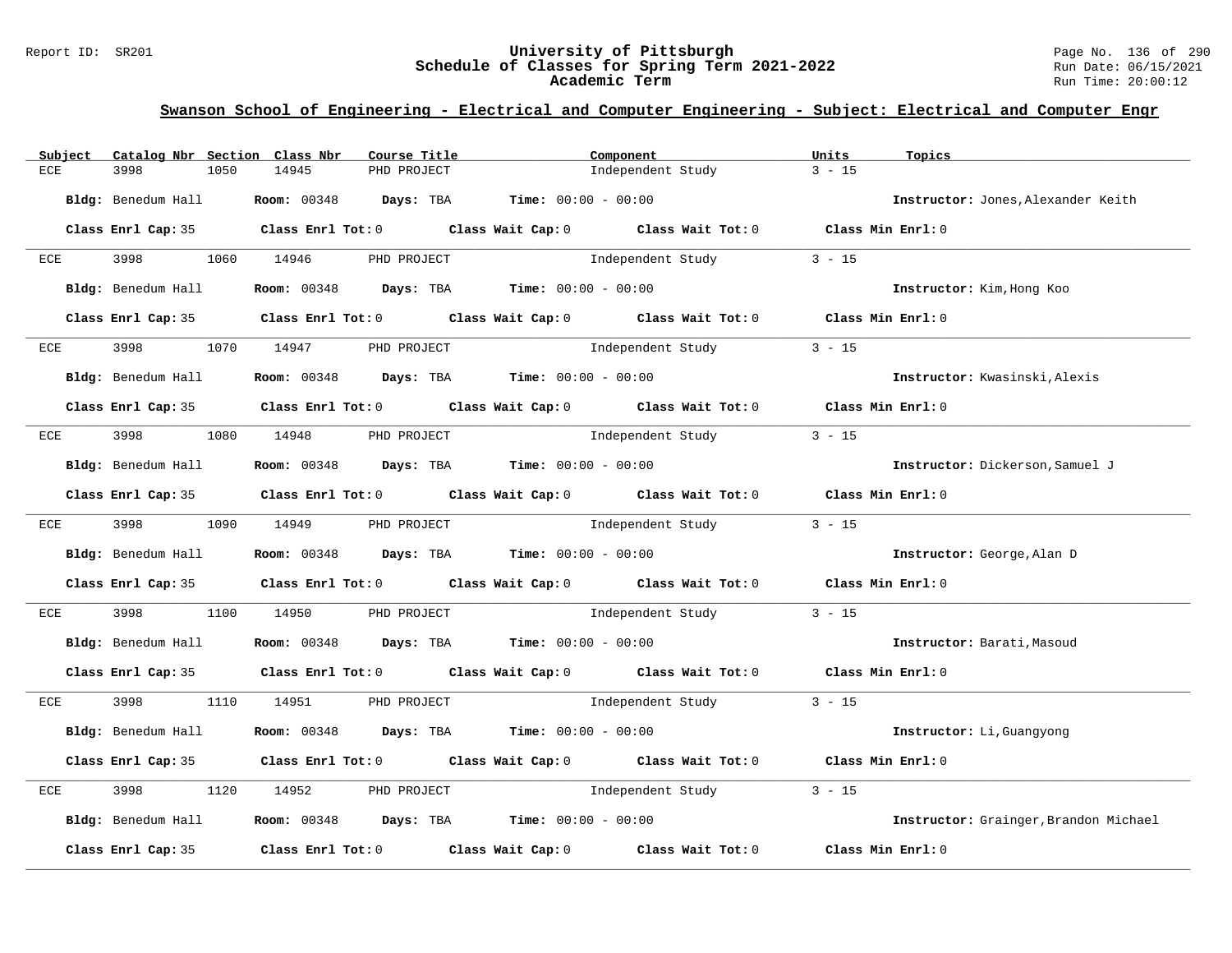| ECE        | 3998<br>1130 | 14953<br>PHD PROJECT                                                                       | Independent Study                                                                          | $3 - 15$                            |
|------------|--------------|--------------------------------------------------------------------------------------------|--------------------------------------------------------------------------------------------|-------------------------------------|
|            |              | Bldg: Benedum Hall <b>Room:</b> 00348 <b>Days:</b> TBA <b>Time:</b> 00:00 - 00:00          |                                                                                            | Instructor: Mao, Zhi-Hong           |
|            |              |                                                                                            | Class Enrl Cap: 35 Class Enrl Tot: 0 Class Wait Cap: 0 Class Wait Tot: 0 Class Min Enrl: 0 |                                     |
|            |              |                                                                                            | ECE 3998 1140 14954 PHD PROJECT 10 Independent Study 3 - 15                                |                                     |
|            |              | Bldg: Benedum Hall Room: 00348 Days: TBA Time: 00:00 - 00:00                               |                                                                                            | Instructor: Miskov- Zivanov, Natasa |
|            |              |                                                                                            | Class Enrl Cap: 35 Class Enrl Tot: 0 Class Wait Cap: 0 Class Wait Tot: 0 Class Min Enrl: 0 |                                     |
|            |              | ECE 3998 1150 14955 PHD PROJECT                                                            | Independent Study 3 - 15                                                                   |                                     |
|            |              | Bldg: Benedum Hall <b>Room:</b> 00348 <b>Days:</b> TBA <b>Time:</b> 00:00 - 00:00          |                                                                                            | Instructor: Abdelhakim, Mai Mahmoud |
|            |              |                                                                                            | Class Enrl Cap: 35 Class Enrl Tot: 0 Class Wait Cap: 0 Class Wait Tot: 0 Class Min Enrl: 0 |                                     |
|            |              | ECE 3998 1160 14956 PHD PROJECT                                                            | Independent Study 3 - 15                                                                   |                                     |
|            |              | Bldg: Benedum Hall <b>Room:</b> 00348 <b>Days: TBA Time:</b> 00:00 - 00:00                 |                                                                                            | Instructor: Reed, Gregory F.        |
|            |              |                                                                                            | Class Enrl Cap: 35 Class Enrl Tot: 0 Class Wait Cap: 0 Class Wait Tot: 0 Class Min Enrl: 0 |                                     |
|            |              | ECE 3998 1170 14957 PHD PROJECT                                                            | Independent Study 3 - 15                                                                   |                                     |
|            |              | Bldg: Benedum Hall <b>Room:</b> 00348 <b>Days: TBA Time:</b> 00:00 - 00:00                 |                                                                                            | Instructor: Sejdic, Ervin           |
|            |              |                                                                                            | Class Enrl Cap: 35 Class Enrl Tot: 0 Class Wait Cap: 0 Class Wait Tot: 0 Class Min Enrl: 0 |                                     |
| <b>ECE</b> |              |                                                                                            | 3998 1180 14958 PHD PROJECT 10 Independent Study 3 - 15                                    |                                     |
|            |              | Bldg: Benedum Hall <b>Room:</b> 00348 <b>Days: TBA Time:</b> 00:00 - 00:00                 |                                                                                            | Instructor: Zhan, Liang             |
|            |              |                                                                                            | Class Enrl Cap: 35 Class Enrl Tot: 0 Class Wait Cap: 0 Class Wait Tot: 0 Class Min Enrl: 0 |                                     |
| ECE        |              | 3998 1190 14959 PHD PROJECT                                                                | Independent Study 3 - 15                                                                   |                                     |
|            |              | Bldg: Benedum Hall <b>Room:</b> 00348 <b>Days:</b> TBA <b>Time:</b> 00:00 - 00:00          |                                                                                            | Instructor: Sun, Minqui             |
|            |              |                                                                                            | Class Enrl Cap: 35 Class Enrl Tot: 0 Class Wait Cap: 0 Class Wait Tot: 0 Class Min Enrl: 0 |                                     |
|            |              | $ECE$ 3998 1200 14960 PHD PROJECT                                                          | Independent Study 3 - 15                                                                   |                                     |
|            |              | $Bldg:$ Benedum Hall Room: 00348 Days: TBA Time: 00:00 - 00:00                             |                                                                                            | Instructor: Yang, Jun               |
|            |              |                                                                                            |                                                                                            |                                     |
|            |              | Class Enrl Cap: 35 Class Enrl Tot: 0 Class Wait Cap: 0 Class Wait Tot: 0 Class Min Enrl: 0 |                                                                                            |                                     |
|            |              | ECE 3998 1210 14961 PHD PROJECT                                                            | Independent Study 3 - 15                                                                   |                                     |
|            |              |                                                                                            | Bldg: Benedum Hall <b>Room:</b> 00348 <b>Days:</b> TBA <b>Time:</b> 00:00 - 00:00          | Instructor: Yun, Minhee             |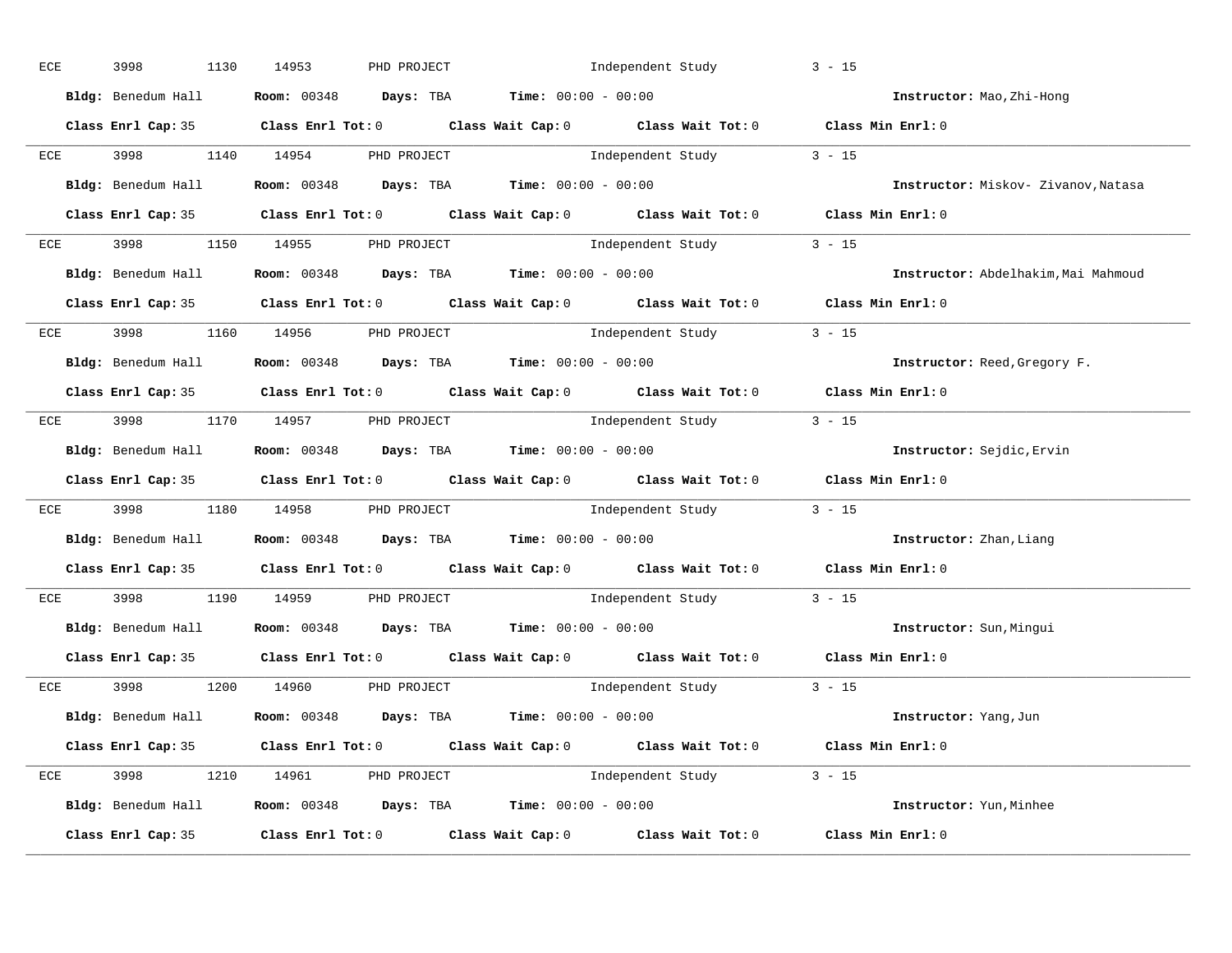#### Report ID: SR201 **University of Pittsburgh** Page No. 138 of 290 **Schedule of Classes for Spring Term 2021-2022** Run Date: 06/15/2021 **Academic Term** Run Time: 20:00:12

| Catalog Nbr Section Class Nbr<br>Subject | Course Title                                                                              | Component                                                                                  | Units<br>Topics                          |
|------------------------------------------|-------------------------------------------------------------------------------------------|--------------------------------------------------------------------------------------------|------------------------------------------|
| <b>ECE</b><br>3998<br>1220               | 15081<br>PHD PROJECT                                                                      | Independent Study                                                                          | $3 - 15$                                 |
| Bldg: TO BE ARRANGED                     | Room: TBA $\rule{1em}{0.15mm}$ Days: TBA Time: $00:00 - 00:00$                            |                                                                                            | Instructor: Xiong, Feng                  |
|                                          |                                                                                           | Class Enrl Cap: 35 Class Enrl Tot: 0 Class Wait Cap: 0 Class Wait Tot: 0 Class Min Enrl: 0 |                                          |
| ECE<br>3998                              | 1225<br>26559<br>PHD PROJECT                                                              | Independent Study                                                                          | $3 - 15$                                 |
| Bldg: TO BE ARRANGED                     | Room: TBA $\rule{1em}{0.15mm}$ Days: TBA Time: $00:00 - 00:00$                            |                                                                                            | Instructor: Dallal, Ahmed Hassan Sayed   |
|                                          |                                                                                           | Class Enrl Cap: 35 Class Enrl Tot: 0 Class Wait Cap: 0 Class Wait Tot: 0 Class Min Enrl: 0 |                                          |
| 3998<br>1230<br>ECE                      | 26560<br>PHD PROJECT                                                                      | Independent Study                                                                          | $3 - 15$                                 |
| Bldg: TO BE ARRANGED                     | Room: TBA $\rule{1em}{0.15mm}$ Days: TBA $\rule{1.15mm}]{0.15mm}$ Time: $0.0100 - 0.0100$ |                                                                                            | Instructor: Gao, Wei                     |
|                                          |                                                                                           | Class Enrl Cap: 35 Class Enrl Tot: 0 Class Wait Cap: 0 Class Wait Tot: 0 Class Min Enrl: 0 |                                          |
| 3998<br>ECE                              | 1235<br>26561 200<br>PHD PROJECT                                                          | Independent Study                                                                          | $3 - 15$                                 |
| Bldg: TO BE ARRANGED                     | Room: TBA $\rule{1em}{0.15mm}$ Days: TBA Time: $00:00 - 00:00$                            |                                                                                            | Instructor: Hu, Jingtong                 |
|                                          |                                                                                           | Class Enrl Cap: 35 Class Enrl Tot: 0 Class Wait Cap: 0 Class Wait Tot: 0 Class Min Enrl: 0 |                                          |
| 3998<br>1240<br><b>ECE</b>               |                                                                                           | 26562 PHD PROJECT 2001 Independent Study                                                   | $3 - 15$                                 |
| Bldg: TO BE ARRANGED                     | Room: TBA $Days: TBA$ Time: $00:00 - 00:00$                                               |                                                                                            | Instructor: Huang, Heng                  |
|                                          |                                                                                           | Class Enrl Cap: 35 Class Enrl Tot: 0 Class Wait Cap: 0 Class Wait Tot: 0 Class Min Enrl: 0 |                                          |
| 3998<br>1245<br>ECE                      |                                                                                           | 26563 PHD PROJECT 2001 Independent Study                                                   | $3 - 15$                                 |
| Bldg: TO BE ARRANGED                     | Room: TBA $Days:$ TBA $Time: 00:00 - 00:00$                                               |                                                                                            | Instructor: Kerestes, Robert John        |
|                                          |                                                                                           | Class Enrl Cap: 35 Class Enrl Tot: 0 Class Wait Cap: 0 Class Wait Tot: 0 Class Min Enrl: 0 |                                          |
| 3998<br>1250<br>ECE                      | 26564                                                                                     | PHD PROJECT 15 Independent Study 3 - 15                                                    |                                          |
| Bldg: TO BE ARRANGED                     | Room: TBA $\rule{1em}{0.15mm}$ Days: TBA Time: $00:00 - 00:00$                            |                                                                                            | Instructor: Bayoumy, Mohamed Ashraf Saad |
|                                          |                                                                                           |                                                                                            | Zaghloul Mohamed                         |
| Class Enrl Cap: 35                       |                                                                                           | Class Enrl Tot: $0$ Class Wait Cap: $0$ Class Wait Tot: $0$                                | Class Min Enrl: 0                        |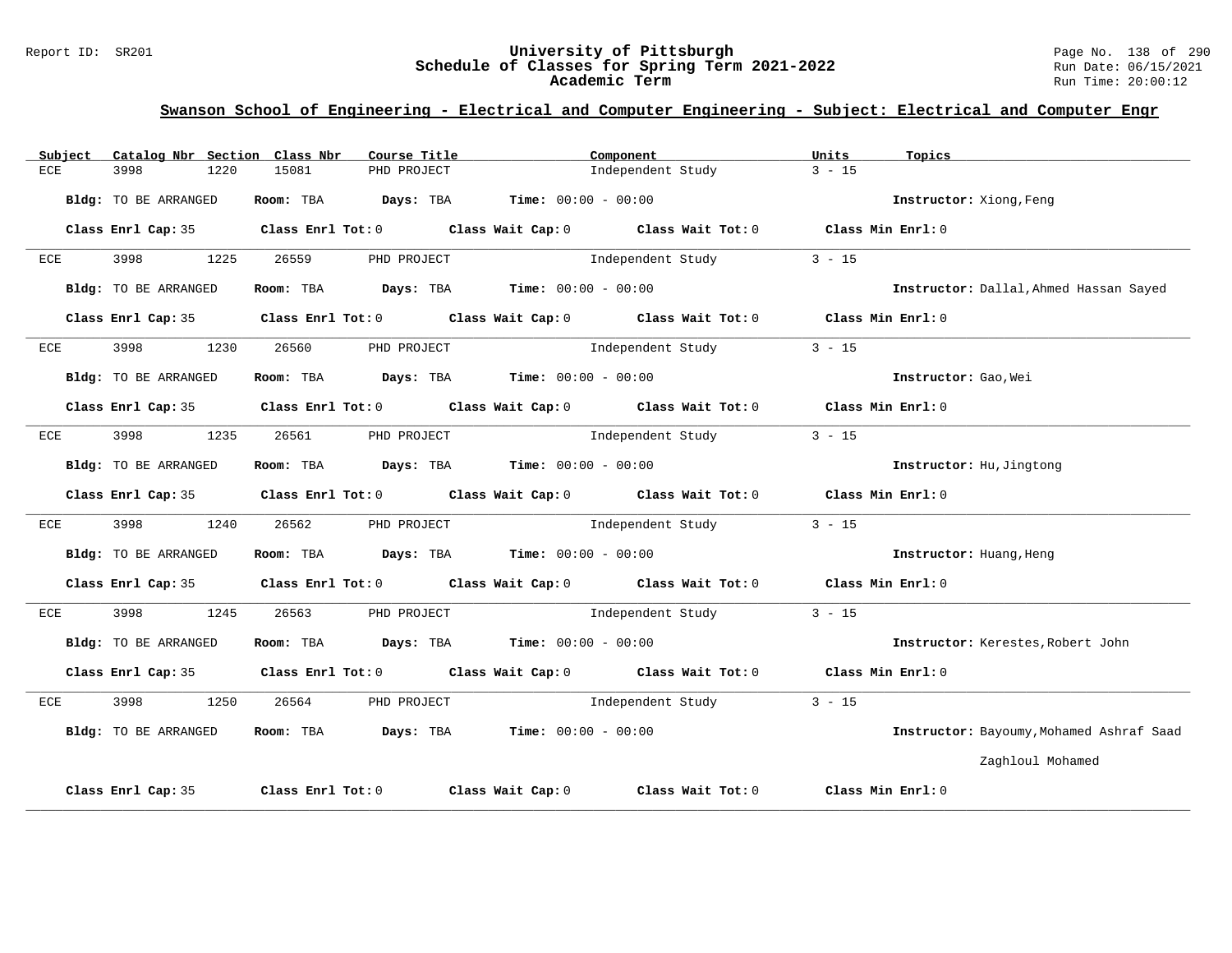#### Report ID: SR201 **University of Pittsburgh** Page No. 139 of 290 **Schedule of Classes for Spring Term 2021-2022** Run Date: 06/15/2021 **Academic Term** Run Time: 20:00:12

|            | Subject |                      |      | Catalog Nbr Section Class Nbr                                                              | Course Title |                                                                    | Component         |                                                                                            | Units    | Topics                          |
|------------|---------|----------------------|------|--------------------------------------------------------------------------------------------|--------------|--------------------------------------------------------------------|-------------------|--------------------------------------------------------------------------------------------|----------|---------------------------------|
| <b>ECE</b> |         | 3998                 | 1255 | 26565                                                                                      | PHD PROJECT  |                                                                    | Independent Study |                                                                                            | $3 - 15$ |                                 |
|            |         |                      |      |                                                                                            |              |                                                                    |                   |                                                                                            |          |                                 |
|            |         | Bldg: TO BE ARRANGED |      |                                                                                            |              | Room: TBA $Days:$ TBA $Time: 00:00 - 00:00$                        |                   |                                                                                            |          | Instructor: Huppert, Theodore J |
|            |         |                      |      |                                                                                            |              |                                                                    |                   |                                                                                            |          |                                 |
|            |         |                      |      |                                                                                            |              |                                                                    |                   | Class Enrl Cap: 35 Class Enrl Tot: 0 Class Wait Cap: 0 Class Wait Tot: 0 Class Min Enrl: 0 |          |                                 |
|            |         |                      |      | ECE 3998 1260 26566 PHD PROJECT                                                            |              |                                                                    |                   | Independent Study                                                                          | $3 - 15$ |                                 |
|            |         |                      |      |                                                                                            |              |                                                                    |                   |                                                                                            |          |                                 |
|            |         | Bldg: TO BE ARRANGED |      |                                                                                            |              | Room: TBA Days: TBA Time: $00:00 - 00:00$                          |                   |                                                                                            |          | Instructor: Lee, In Hee         |
|            |         |                      |      |                                                                                            |              |                                                                    |                   |                                                                                            |          |                                 |
|            |         |                      |      |                                                                                            |              |                                                                    |                   | Class Enrl Cap: 35 Class Enrl Tot: 0 Class Wait Cap: 0 Class Wait Tot: 0 Class Min Enrl: 0 |          |                                 |
|            |         |                      |      | ECE 3998 1265 26567 PHD PROJECT                                                            |              |                                                                    |                   | Independent Study 3 - 15                                                                   |          |                                 |
|            |         |                      |      |                                                                                            |              |                                                                    |                   |                                                                                            |          |                                 |
|            |         | Bldg: TO BE ARRANGED |      |                                                                                            |              | Room: TBA $Days:$ TBA $Time: 00:00 - 00:00$                        |                   |                                                                                            |          | Instructor: Youngblood, Nathan  |
|            |         |                      |      |                                                                                            |              |                                                                    |                   |                                                                                            |          |                                 |
|            |         |                      |      |                                                                                            |              |                                                                    |                   | Class Enrl Cap: 35 Class Enrl Tot: 0 Class Wait Cap: 0 Class Wait Tot: 0 Class Min Enrl: 0 |          |                                 |
|            |         |                      |      |                                                                                            |              |                                                                    |                   |                                                                                            |          |                                 |
| ECE        |         | 3998                 | 1270 | 26568                                                                                      |              |                                                                    |                   | PHD PROJECT                            Independent Study                                   | $3 - 15$ |                                 |
|            |         | Bldg: TO BE ARRANGED |      |                                                                                            |              | Room: TBA $Days:$ TBA $Time: 00:00 - 00:00$                        |                   |                                                                                            |          | Instructor: Staff               |
|            |         |                      |      |                                                                                            |              |                                                                    |                   |                                                                                            |          |                                 |
|            |         |                      |      |                                                                                            |              |                                                                    |                   | Class Enrl Cap: 35 Class Enrl Tot: 0 Class Wait Cap: 0 Class Wait Tot: 0 Class Min Enrl: 0 |          |                                 |
|            |         |                      |      |                                                                                            |              |                                                                    |                   |                                                                                            |          |                                 |
|            |         |                      |      | ECE 3999 1010 12613 PHD DISSERTATION Thesis Research                                       |              |                                                                    |                   |                                                                                            | $1 - 12$ |                                 |
|            |         | Bldg: Benedum Hall   |      |                                                                                            |              | <b>Room:</b> $00348$ <b>Days:</b> TBA <b>Time:</b> $00:00 - 00:00$ |                   |                                                                                            |          | Instructor: Akcakaya, Murat     |
|            |         |                      |      |                                                                                            |              |                                                                    |                   |                                                                                            |          |                                 |
|            |         |                      |      |                                                                                            |              |                                                                    |                   | Class Enrl Cap: 35 Class Enrl Tot: 0 Class Wait Cap: 0 Class Wait Tot: 0 Class Min Enrl: 0 |          |                                 |
|            |         |                      |      |                                                                                            |              |                                                                    |                   |                                                                                            |          |                                 |
|            |         |                      |      |                                                                                            |              |                                                                    |                   | ECE 3999 1020 14962 PHD DISSERTATION Thesis Research                                       | $1 - 12$ |                                 |
|            |         |                      |      |                                                                                            |              |                                                                    |                   |                                                                                            |          |                                 |
|            |         |                      |      | Bldg: Benedum Hall <b>Room:</b> 00348 <b>Days:</b> TBA <b>Time:</b> 00:00 - 00:00          |              |                                                                    |                   |                                                                                            |          | Instructor: Chen, Peng          |
|            |         |                      |      |                                                                                            |              |                                                                    |                   | Class Enrl Cap: 35 Class Enrl Tot: 0 Class Wait Cap: 0 Class Wait Tot: 0 Class Min Enrl: 0 |          |                                 |
|            |         |                      |      |                                                                                            |              |                                                                    |                   |                                                                                            |          |                                 |
| ECE        |         | 3999                 | 1030 |                                                                                            |              |                                                                    |                   | 14963 PHD DISSERTATION Thesis Research                                                     | $1 - 12$ |                                 |
|            |         |                      |      |                                                                                            |              |                                                                    |                   |                                                                                            |          |                                 |
|            |         |                      |      | Bldg: Benedum Hall Room: 00348 Days: TBA                                                   |              | <b>Time:</b> $00:00 - 00:00$                                       |                   |                                                                                            |          | Instructor:                     |
|            |         |                      |      |                                                                                            |              |                                                                    |                   | Class Enrl Cap: 35 Class Enrl Tot: 0 Class Wait Cap: 0 Class Wait Tot: 0 Class Min Enrl: 0 |          |                                 |
| ECE        |         | 3999                 |      |                                                                                            |              |                                                                    |                   | 1040 14964 PHD DISSERTATION Thesis Research                                                | $1 - 12$ |                                 |
|            |         |                      |      |                                                                                            |              |                                                                    |                   |                                                                                            |          |                                 |
|            |         |                      |      | Bldg: Benedum Hall <b>Room:</b> 00348 <b>Days: TBA Time:</b> 00:00 - 00:00                 |              |                                                                    |                   |                                                                                            |          | Instructor: El-Jaroudi, Amro    |
|            |         |                      |      |                                                                                            |              |                                                                    |                   |                                                                                            |          |                                 |
|            |         |                      |      | Class Enrl Cap: 35 Class Enrl Tot: 0 Class Wait Cap: 0 Class Wait Tot: 0 Class Min Enrl: 0 |              |                                                                    |                   |                                                                                            |          |                                 |
|            |         |                      |      |                                                                                            |              |                                                                    |                   |                                                                                            |          |                                 |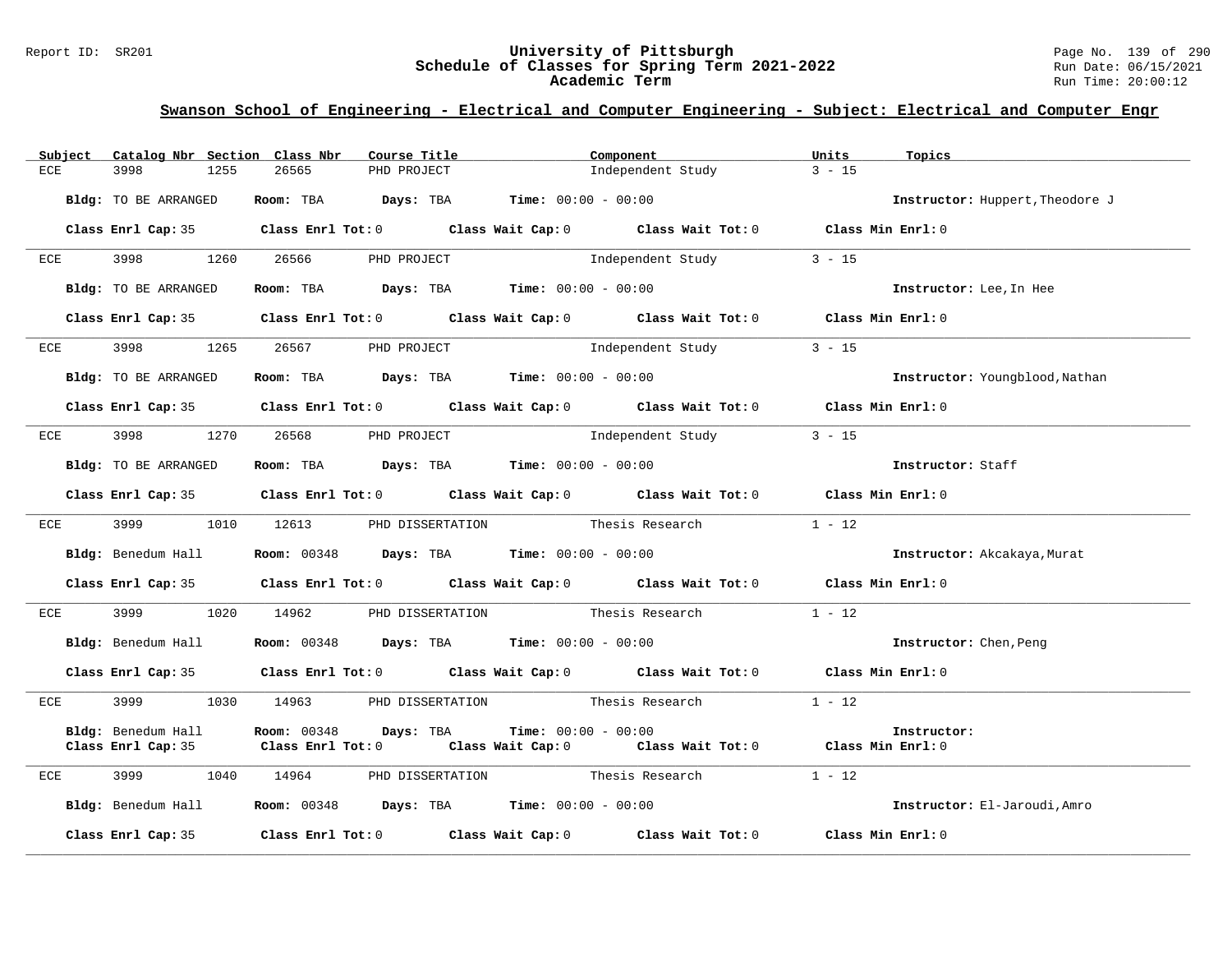#### Report ID: SR201 **University of Pittsburgh** Page No. 140 of 290 **Schedule of Classes for Spring Term 2021-2022** Run Date: 06/15/2021 **Academic Term** Run Time: 20:00:12

| Subject      | Catalog Nbr Section Class Nbr | Course Title                                                                                 |                                                                    | Component       | Units<br>Topics                       |  |
|--------------|-------------------------------|----------------------------------------------------------------------------------------------|--------------------------------------------------------------------|-----------------|---------------------------------------|--|
| ECE          | 3999<br>1050                  | 14965                                                                                        | PHD DISSERTATION                                                   | Thesis Research | $1 - 12$                              |  |
|              | Bldg: Benedum Hall            | Room: 00348 Days: TBA                                                                        | <b>Time:</b> $00:00 - 00:00$                                       |                 | Instructor: Jones, Alexander Keith    |  |
|              |                               | Class Enrl Cap: 35 Class Enrl Tot: 0 Class Wait Cap: 0 Class Wait Tot: 0 Class Min Enrl: 0   |                                                                    |                 |                                       |  |
| ECE          | 3999 1060 14966               |                                                                                              | PHD DISSERTATION Thesis Research                                   |                 | $1 - 12$                              |  |
|              | Bldg: Benedum Hall            |                                                                                              | <b>Room:</b> $00348$ <b>Days:</b> TBA <b>Time:</b> $00:00 - 00:00$ |                 | Instructor: Kim, Hong Koo             |  |
|              |                               | Class Enrl Cap: 35 Class Enrl Tot: 0 Class Wait Cap: 0 Class Wait Tot: 0 Class Min Enrl: 0   |                                                                    |                 |                                       |  |
| ECE          | 3999                          | 1070 14967                                                                                   | PHD DISSERTATION Thesis Research                                   |                 | $1 - 12$                              |  |
|              |                               | <b>Bldg:</b> Benedum Hall <b>Room:</b> 00348 <b>Days:</b> TBA <b>Time:</b> $00:00 - 00:00$   |                                                                    |                 | Instructor: Kwasinski, Alexis         |  |
|              |                               | Class Enrl Cap: 35 Class Enrl Tot: 0 Class Wait Cap: 0 Class Wait Tot: 0 Class Min Enrl: 0   |                                                                    |                 |                                       |  |
| ECE          | 3999 — 100                    | 1080 14968 PHD DISSERTATION Thesis Research                                                  |                                                                    |                 | $1 - 12$                              |  |
|              |                               | $Bldq$ : Benedum Hall <b>Room:</b> 00348 <b>Days:</b> TBA <b>Time:</b> $00:00 - 00:00$       |                                                                    |                 | Instructor: Dickerson, Samuel J       |  |
|              |                               | Class Enrl Cap: 35 Class Enrl Tot: 0 Class Wait Cap: 0 Class Wait Tot: 0 Class Min Enrl: 0   |                                                                    |                 |                                       |  |
|              | ECE 3999                      | 1090 14969                                                                                   | PHD DISSERTATION Thesis Research 1 - 12                            |                 |                                       |  |
|              |                               | <b>Bldg:</b> Benedum Hall <b>Room:</b> $00348$ <b>Days:</b> TBA <b>Time:</b> $00:00 - 00:00$ |                                                                    |                 | Instructor: George, Alan D            |  |
|              |                               | Class Enrl Cap: 35 Class Enrl Tot: 0 Class Wait Cap: 0 Class Wait Tot: 0 Class Min Enrl: 0   |                                                                    |                 |                                       |  |
| $_{\rm ECE}$ | 3999<br>1100                  | 14970                                                                                        | PHD DISSERTATION Thesis Research                                   |                 | $1 - 12$                              |  |
|              |                               | Bldg: Benedum Hall Room: 00348 Days: TBA Time: 00:00 - 00:00                                 |                                                                    |                 | Instructor: Anderson, David A         |  |
|              |                               | Class Enrl Cap: 35 Class Enrl Tot: 0 Class Wait Cap: 0 Class Wait Tot: 0 Class Min Enrl: 0   |                                                                    |                 |                                       |  |
|              |                               | ECE 3999 1110 14971 PHD DISSERTATION Thesis Research 1 - 12                                  |                                                                    |                 |                                       |  |
|              | Bldg: Benedum Hall            |                                                                                              | <b>Room:</b> $00348$ <b>Days:</b> TBA <b>Time:</b> $00:00 - 00:00$ |                 | Instructor: Li, Guangyong             |  |
|              |                               | Class Enrl Cap: 35 Class Enrl Tot: 0 Class Wait Cap: 0 Class Wait Tot: 0                     |                                                                    |                 | Class Min Enrl: 0                     |  |
| ECE          | 3999<br>1120                  | 14972                                                                                        | PHD DISSERTATION Thesis Research                                   |                 | $1 - 12$                              |  |
|              |                               | Bldg: Benedum Hall <b>Room:</b> 00348 <b>Days:</b> TBA <b>Time:</b> 00:00 - 00:00            |                                                                    |                 | Instructor: Grainger, Brandon Michael |  |
|              | Class Enrl Cap: 35            | Class Enrl Tot: $0$ Class Wait Cap: $0$ Class Wait Tot: $0$                                  |                                                                    |                 | Class Min Enrl: 0                     |  |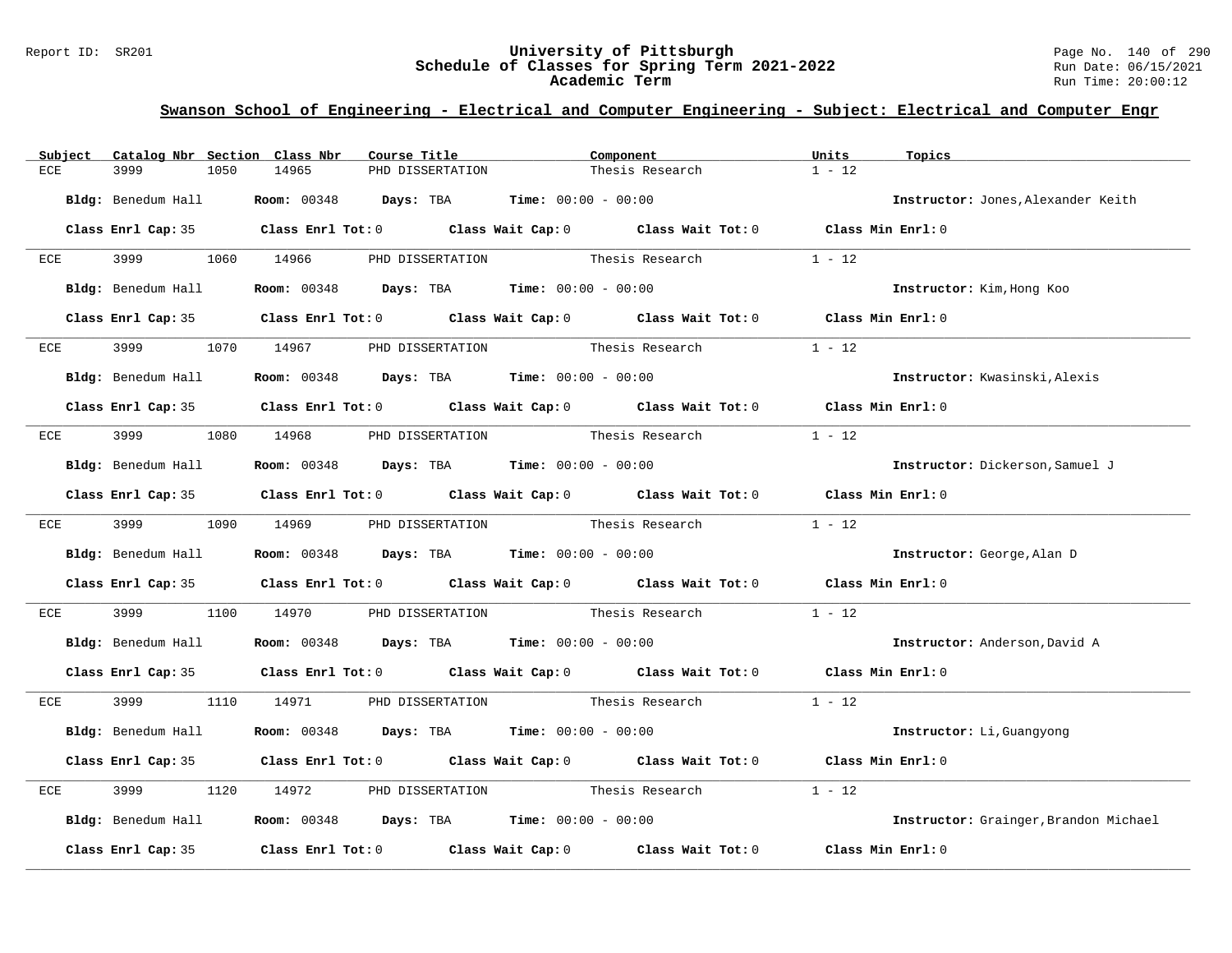| ECE | 3999 | 1130 | 14973 | PHD DISSERTATION                                                                  | Thesis Research                                                    | $1 - 12$                                                                                   |
|-----|------|------|-------|-----------------------------------------------------------------------------------|--------------------------------------------------------------------|--------------------------------------------------------------------------------------------|
|     |      |      |       | Bldg: Benedum Hall <b>Room:</b> 00348 <b>Days: TBA Time:</b> 00:00 - 00:00        |                                                                    | Instructor: Mao, Zhi-Hong                                                                  |
|     |      |      |       |                                                                                   |                                                                    | Class Enrl Cap: 35 Class Enrl Tot: 0 Class Wait Cap: 0 Class Wait Tot: 0 Class Min Enrl: 0 |
|     |      |      |       |                                                                                   | ECE 3999 1140 14974 PHD DISSERTATION Thesis Research 1 - 12        |                                                                                            |
|     |      |      |       | Bldg: Benedum Hall <b>Room:</b> 00348 <b>Days: TBA Time:</b> 00:00 - 00:00        |                                                                    | Instructor: Miskov- Zivanov, Natasa                                                        |
|     |      |      |       |                                                                                   |                                                                    | Class Enrl Cap: 35 Class Enrl Tot: 0 Class Wait Cap: 0 Class Wait Tot: 0 Class Min Enrl: 0 |
|     |      |      |       |                                                                                   | ECE 3999 1150 14975 PHD DISSERTATION Thesis Research 1 - 12        |                                                                                            |
|     |      |      |       | Bldg: Benedum Hall <b>Room:</b> 00348 <b>Days:</b> TBA <b>Time:</b> 00:00 - 00:00 |                                                                    | Instructor: Abdelhakim, Mai Mahmoud                                                        |
|     |      |      |       |                                                                                   |                                                                    | Class Enrl Cap: 35 Class Enrl Tot: 0 Class Wait Cap: 0 Class Wait Tot: 0 Class Min Enrl: 0 |
|     |      |      |       |                                                                                   | ECE 3999 1160 14976 PHD DISSERTATION Thesis Research 1 - 12        |                                                                                            |
|     |      |      |       | Bldg: Benedum Hall <b>Room:</b> 00348 <b>Days:</b> TBA <b>Time:</b> 00:00 - 00:00 |                                                                    | Instructor: Reed, Gregory F.                                                               |
|     |      |      |       |                                                                                   |                                                                    | Class Enrl Cap: 35 Class Enrl Tot: 0 Class Wait Cap: 0 Class Wait Tot: 0 Class Min Enrl: 0 |
|     |      |      |       |                                                                                   | ECE 3999 1170 14977 PHD DISSERTATION Thesis Research 1 - 12        |                                                                                            |
|     |      |      |       | Bldg: Benedum Hall <b>Room:</b> 00348 <b>Days: TBA Time:</b> 00:00 - 00:00        |                                                                    | Instructor: Sejdic, Ervin                                                                  |
|     |      |      |       |                                                                                   |                                                                    | Class Enrl Cap: 35 Class Enrl Tot: 0 Class Wait Cap: 0 Class Wait Tot: 0 Class Min Enrl: 0 |
|     |      |      |       |                                                                                   | ECE 3999 1180 14978 PHD DISSERTATION Thesis Research 1 - 12        |                                                                                            |
|     |      |      |       | Bldg: Benedum Hall <b>Room:</b> 00348 <b>Days: TBA Time:</b> 00:00 - 00:00        |                                                                    | Instructor: Barati, Masoud                                                                 |
|     |      |      |       |                                                                                   |                                                                    | Class Enrl Cap: 35 Class Enrl Tot: 0 Class Wait Cap: 0 Class Wait Tot: 0 Class Min Enrl: 0 |
| ECE |      |      |       |                                                                                   | 3999 1190 14979 PHD DISSERTATION Thesis Research                   | $1 - 12$                                                                                   |
|     |      |      |       | Bldg: Benedum Hall <b>Room:</b> 00348 <b>Days: TBA Time:</b> 00:00 - 00:00        |                                                                    | Instructor: Sun, Mingui                                                                    |
|     |      |      |       |                                                                                   |                                                                    | Class Enrl Cap: 35 Class Enrl Tot: 0 Class Wait Cap: 0 Class Wait Tot: 0 Class Min Enrl: 0 |
|     |      |      |       |                                                                                   | ECE 3999 1200 14980 PHD DISSERTATION Thesis Research        1 - 12 |                                                                                            |
|     |      |      |       | Bldg: Benedum Hall <b>Room:</b> 00348 <b>Days:</b> TBA <b>Time:</b> 00:00 - 00:00 |                                                                    | Instructor: Yang, Jun                                                                      |
|     |      |      |       |                                                                                   |                                                                    | Class Enrl Cap: 35 Class Enrl Tot: 0 Class Wait Cap: 0 Class Wait Tot: 0 Class Min Enrl: 0 |
|     |      |      |       |                                                                                   | ECE 3999 1210 14981 PHD DISSERTATION Thesis Research 1 - 12        |                                                                                            |
|     |      |      |       | $Bldg:$ Benedum Hall Room: 00348  Days: TBA  Time: 00:00 - 00:00                  |                                                                    | Instructor: Yun, Minhee                                                                    |
|     |      |      |       |                                                                                   |                                                                    | Class Enrl Cap: 35 Class Enrl Tot: 0 Class Wait Cap: 0 Class Wait Tot: 0 Class Min Enrl: 0 |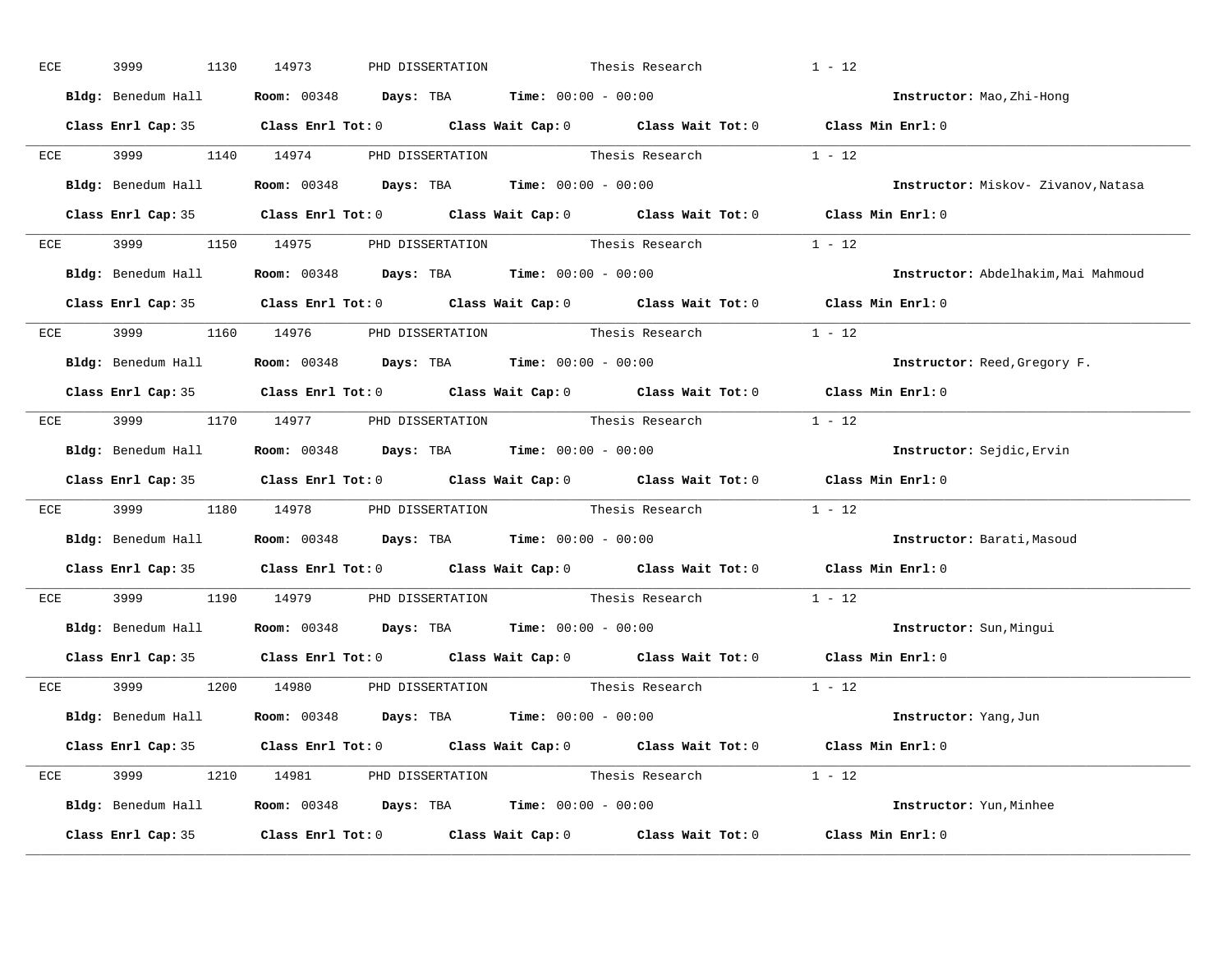#### Report ID: SR201 **University of Pittsburgh** Page No. 142 of 290 **Schedule of Classes for Spring Term 2021-2022** Run Date: 06/15/2021 **Academic Term** Run Time: 20:00:12

### **Swanson School of Engineering - Electrical and Computer Engineering - Subject: Electrical and Computer Engr**

| Subject | Catalog Nbr Section Class Nbr | Course Title                                                                             | Component                                                                                  | Units<br>Topics                          |
|---------|-------------------------------|------------------------------------------------------------------------------------------|--------------------------------------------------------------------------------------------|------------------------------------------|
| ECE     | 3999<br>1220                  | 15082<br>PHD DISSERTATION                                                                | Thesis Research                                                                            | $1 - 12$                                 |
|         | Bldg: TO BE ARRANGED          | Room: TBA $Days:$ TBA $Time: 00:00 - 00:00$                                              |                                                                                            | Instructor: Xiong, Feng                  |
|         |                               |                                                                                          | Class Enrl Cap: 35 Class Enrl Tot: 0 Class Wait Cap: 0 Class Wait Tot: 0 Class Min Enrl: 0 |                                          |
| ECE     | 3999<br>1225                  | 26569                                                                                    | PHD DISSERTATION Thesis Research 1 - 12                                                    |                                          |
|         | Bldg: TO BE ARRANGED          | Room: TBA $\rule{1em}{0.15mm}$ Days: TBA $\rule{1.15mm}]{0.15mm}$ Time: $0.000 - 0.0000$ |                                                                                            | Instructor: Dallal, Ahmed Hassan Sayed   |
|         |                               |                                                                                          | Class Enrl Cap: 35 Class Enrl Tot: 0 Class Wait Cap: 0 Class Wait Tot: 0 Class Min Enrl: 0 |                                          |
| ECE     | 3999 1230                     |                                                                                          | 26570 PHD DISSERTATION Thesis Research                                                     | $1 - 12$                                 |
|         | Bldg: TO BE ARRANGED          | Room: TBA $Days:$ TBA $Time: 00:00 - 00:00$                                              |                                                                                            | Instructor: Gao, Wei                     |
|         |                               |                                                                                          | Class Enrl Cap: 35 Class Enrl Tot: 0 Class Wait Cap: 0 Class Wait Tot: 0 Class Min Enrl: 0 |                                          |
| ECE     | 3999 1235                     |                                                                                          | 26571 PHD DISSERTATION Thesis Research 1 - 12                                              |                                          |
|         | Bldg: TO BE ARRANGED          | Room: TBA $\rule{1em}{0.15mm}$ Days: TBA Time: $00:00 - 00:00$                           |                                                                                            | Instructor: Hu, Jingtong                 |
|         |                               |                                                                                          | Class Enrl Cap: 35 Class Enrl Tot: 0 Class Wait Cap: 0 Class Wait Tot: 0 Class Min Enrl: 0 |                                          |
| ECE     | 3999                          | 1240 26572 PHD DISSERTATION                                                              | Thesis Research                                                                            | $1 - 12$                                 |
|         | Bldg: TO BE ARRANGED          | Room: TBA $\rule{1em}{0.15mm}$ Days: TBA Time: $00:00 - 00:00$                           |                                                                                            | Instructor: Huang, Heng                  |
|         |                               |                                                                                          | Class Enrl Cap: 35 Class Enrl Tot: 0 Class Wait Cap: 0 Class Wait Tot: 0 Class Min Enrl: 0 |                                          |
| ECE     | 3999<br>1245                  | 26573                                                                                    | PHD DISSERTATION Thesis Research 1 - 12                                                    |                                          |
|         | Bldg: TO BE ARRANGED          | Room: TBA $Days: TBA$ Time: $00:00 - 00:00$                                              |                                                                                            | Instructor: Kerestes, Robert John        |
|         |                               |                                                                                          | Class Enrl Cap: 35 Class Enrl Tot: 0 Class Wait Cap: 0 Class Wait Tot: 0 Class Min Enrl: 0 |                                          |
| ECE     | 3999 300<br>1250              |                                                                                          | 26574 PHD DISSERTATION Thesis Research                                                     | $1 - 12$                                 |
|         | Bldg: TO BE ARRANGED          | Room: TBA $\rule{1em}{0.15mm}$ Days: TBA $\rule{1.15mm}]{0.15mm}$ Time: $0.000 - 0.0000$ |                                                                                            | Instructor: Zhan, Liang                  |
|         |                               |                                                                                          | Class Enrl Cap: 35 Class Enrl Tot: 0 Class Wait Cap: 0 Class Wait Tot: 0 Class Min Enrl: 0 |                                          |
| ECE     | 3999 1255                     |                                                                                          | $1 - 12$<br>26575 PHD DISSERTATION Thesis Research                                         |                                          |
|         | Bldg: TO BE ARRANGED          | Room: TBA<br>Days: TBA                                                                   | <b>Time:</b> $00:00 - 00:00$                                                               | Instructor: Bayoumy, Mohamed Ashraf Saad |

Zaghloul Mohamed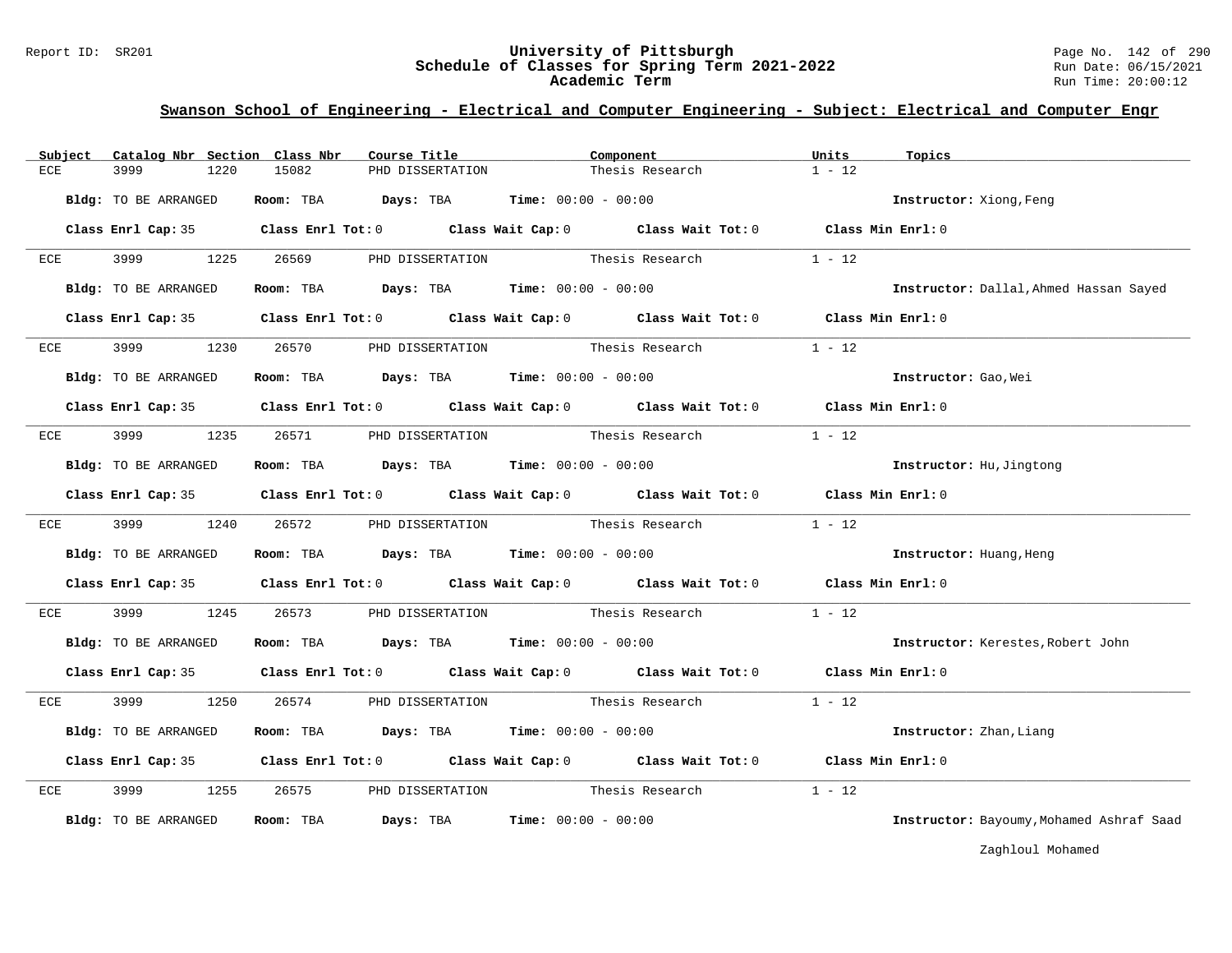|     | Class Enrl Cap: 35   | Class Enrl Tot: 0      | Class Wait Cap: 0            | Class Wait Tot: 0 | Class Min Enrl: 0               |  |
|-----|----------------------|------------------------|------------------------------|-------------------|---------------------------------|--|
| ECE | 3999<br>1260         | 26576                  | PHD DISSERTATION             | Thesis Research   | $1 - 12$                        |  |
|     | Bldg: TO BE ARRANGED | Room: TBA<br>Days: TBA | <b>Time:</b> $00:00 - 00:00$ |                   | Instructor: Huppert, Theodore J |  |
|     | Class Enrl Cap: 35   | Class $Enr1 Tot: 0$    | Class Wait Cap: 0            | Class Wait Tot: 0 | Class Min $Enr1: 0$             |  |
| ECE | 1265<br>3999         | 26577                  | PHD DISSERTATION             | Thesis Research   | $1 - 12$                        |  |
|     | Bldg: TO BE ARRANGED | Room: TBA<br>Days: TBA | <b>Time:</b> $00:00 - 00:00$ |                   | Instructor: Lee, In Hee         |  |
|     | Class Enrl Cap: 35   | Class $Enr1 Tot: 0$    | Class Wait Cap: 0            | Class Wait Tot: 0 | Class Min Enrl: 0               |  |
| ECE | 1270<br>3999         | 26578                  | PHD DISSERTATION             | Thesis Research   | $1 - 12$                        |  |
|     | Bldg: TO BE ARRANGED | Room: TBA<br>Days: TBA | <b>Time:</b> $00:00 - 00:00$ |                   | Instructor: Youngblood, Nathan  |  |
|     | Class Enrl Cap: 35   | Class Enrl Tot: $0$    | Class Wait Cap: 0            | Class Wait Tot: 0 | Class Min Enrl: 0               |  |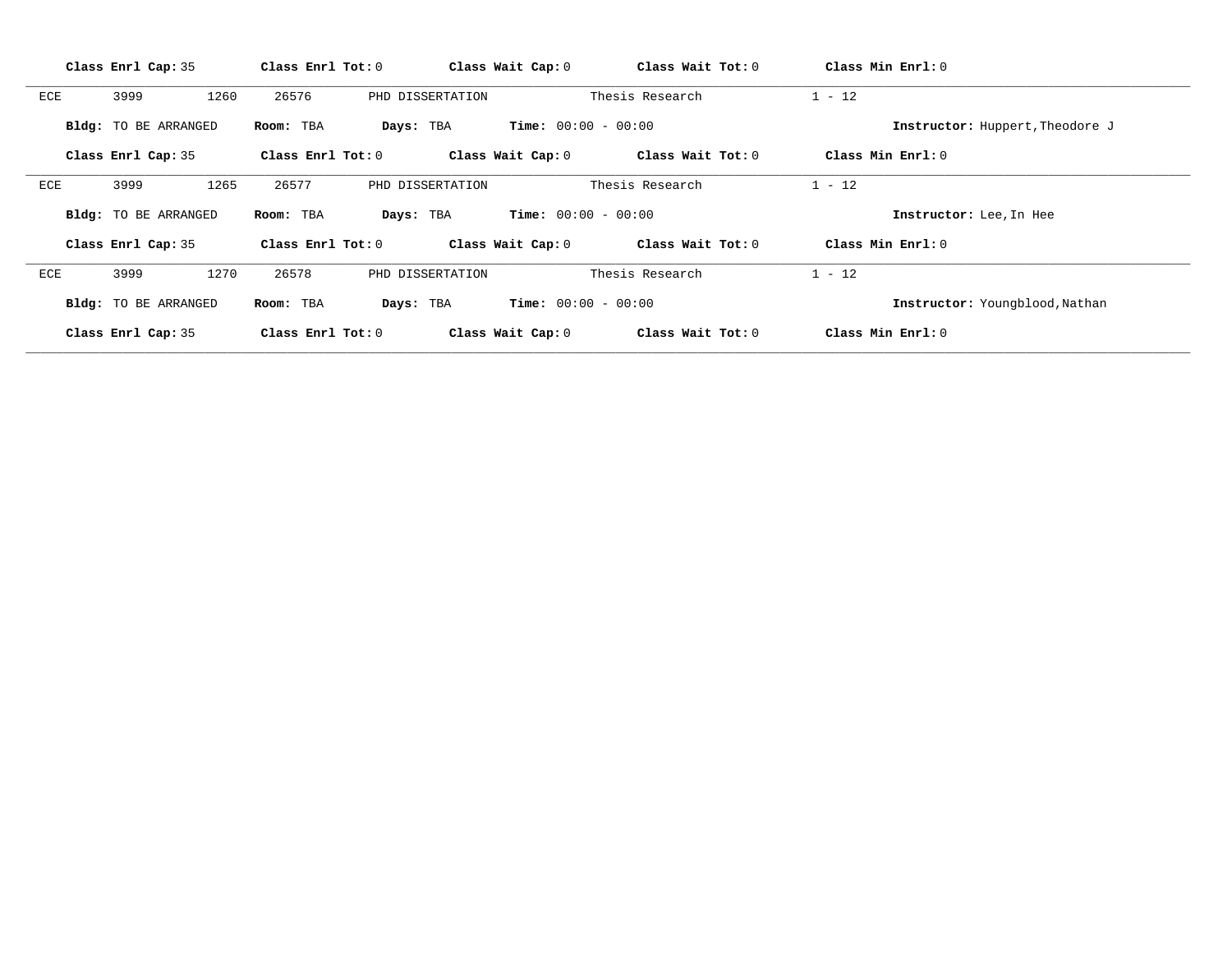#### Report ID: SR201 **University of Pittsburgh** Page No. 144 of 290 **Schedule of Classes for Spring Term 2021-2022** Run Date: 06/15/2021 **Academic Term** Run Time: 20:00:12

### **Swanson School of Engineering - Swanson School of Engineering - Subject: Engineering**

|              | Catalog Nbr Section Class Nbr        |      |                    | Course Title                                                                                     |                                       | Component                                                                                                                                                                                                                          | Units<br>Topics                  |                                            |
|--------------|--------------------------------------|------|--------------------|--------------------------------------------------------------------------------------------------|---------------------------------------|------------------------------------------------------------------------------------------------------------------------------------------------------------------------------------------------------------------------------------|----------------------------------|--------------------------------------------|
| ${\tt ENGR}$ | 0012                                 | 1020 | 12956              |                                                                                                  | INTRO TO ENGINEERING COMPUTINGLecture |                                                                                                                                                                                                                                    | 3                                |                                            |
|              | Bldg: Gardner Steel ConfeRoom: 00138 |      |                    | Days: TuTh                                                                                       | <b>Time:</b> $14:00 - 15:50$          |                                                                                                                                                                                                                                    |                                  | Instructor: Sanchez, David Vincent         |
|              |                                      |      |                    |                                                                                                  |                                       |                                                                                                                                                                                                                                    |                                  | Pangelinan                                 |
|              | Class Enrl Cap: 80                   |      | Class Enrl Tot: 0  | Room Characteristics: PeopleSoft - Scheduled (PS)(1)                                             | Class Wait Cap: 20                    | Class Wait Tot: 0                                                                                                                                                                                                                  | Class Min Enrl: 0                |                                            |
|              | Reserve Capacity:                    |      |                    | 01-OCT-2021 First-Year Engineer Students                                                         |                                       | Reserve Enrl Cap: 80                                                                                                                                                                                                               | Reserve Enrl Tot:<br>$\Omega$    |                                            |
|              |                                      |      |                    |                                                                                                  |                                       | <b></b> This class has an additional fee. For more information go to <a <br="" href="http://www.registrar.pitt.edu">target="_blank"&gt;http://www.registrar.pitt.edu/</a> , and click on Faculty and Staff, then Course and Class. |                                  |                                            |
| <b>ENGR</b>  | 0012                                 | 1025 | 12829              |                                                                                                  | INTRO TO ENGINEERING COMPUTINGLecture |                                                                                                                                                                                                                                    | $\mathbf{3}$                     |                                            |
|              | Bldg: Gardner Steel ConfeRoom: 00138 |      |                    | Days: TuTh                                                                                       | <b>Time:</b> $10:00 - 11:50$          |                                                                                                                                                                                                                                    |                                  | Instructor: Mahmoud, Amr Mahmoud Hassan    |
|              | Class Enrl Cap: 80                   |      | Class Enrl Tot: 0  | Room Characteristics: PeopleSoft - Scheduled (PS)(1)                                             | Class Wait Cap: 20                    | Class Wait Tot: 0                                                                                                                                                                                                                  | Class Min Enrl: 0                |                                            |
|              | Reserve Capacity:                    |      |                    | 01-OCT-2021 First-Year Engineer Students                                                         |                                       | Reserve Enrl Cap: 80                                                                                                                                                                                                               | Reserve Enrl Tot:<br>$\Omega$    |                                            |
|              |                                      |      |                    |                                                                                                  |                                       | <b></b> This class has an additional fee. For more information go to <a <br="" href="http://www.registrar.pitt.edu">target="_blank"&gt;http://www.registrar.pitt.edu/</a> , and click on Faculty and Staff, then Course and Class. |                                  |                                            |
| <b>ENGR</b>  | 0012                                 | 1030 | 12650              |                                                                                                  | INTRO TO ENGINEERING COMPUTINGLecture |                                                                                                                                                                                                                                    |                                  |                                            |
|              |                                      |      |                    |                                                                                                  |                                       |                                                                                                                                                                                                                                    | $\overline{3}$                   |                                            |
|              | Bldg: Benedum Hall                   |      | Room: 00229        | Days: TuTh                                                                                       | Time: $13:00 - 14:50$                 |                                                                                                                                                                                                                                    |                                  | Instructor: Mena Lora, Irene B             |
|              | Class Enrl Cap: 80                   |      | Class Enrl Tot: 0  |                                                                                                  | Class Wait Cap: 20                    | Class Wait Tot: 0                                                                                                                                                                                                                  | Class Min Enrl: 0                |                                            |
|              | Reserve Capacity:                    |      |                    | Room Characteristics: PeopleSoft - Scheduled (PS)(1)<br>01-OCT-2021 First-Year Engineer Students |                                       | Reserve Enrl Cap: 80                                                                                                                                                                                                               | Reserve Enrl Tot:<br>$\Omega$    |                                            |
|              |                                      |      |                    |                                                                                                  |                                       | <b></b> This class has an additional fee. For more information go to <a <="" href="http://www.registrar.pitt.edu" td=""><td></td><td></td></a>                                                                                     |                                  |                                            |
|              |                                      |      |                    |                                                                                                  |                                       | target="_blank">http://www.registrar.pitt.edu/, and click on Faculty and Staff, then Course and Class.                                                                                                                             |                                  |                                            |
| ENGR         | 0012                                 | 1035 | 12630              |                                                                                                  | INTRO TO ENGINEERING COMPUTINGLecture |                                                                                                                                                                                                                                    | $\overline{3}$                   |                                            |
|              | Bldg: Benedum Hall                   |      | <b>Room: 00229</b> | Days: TuTh                                                                                       | <b>Time:</b> $15:00 - 16:50$          |                                                                                                                                                                                                                                    |                                  | Instructor: Sinex, Deanna Christine Easley |
|              |                                      |      |                    |                                                                                                  |                                       |                                                                                                                                                                                                                                    |                                  | Mena Lora, Irene B                         |
|              | Class Enrl Cap: 80                   |      | Class Enrl Tot: 0  |                                                                                                  | Class Wait Cap: 20                    | Class Wait Tot: 0                                                                                                                                                                                                                  | Class Min Enrl: 0                |                                            |
|              | Reserve Capacity:                    |      |                    | Room Characteristics: PeopleSoft - Scheduled (PS)(1)<br>01-OCT-2021 First-Year Engineer Students |                                       | Reserve Enrl Cap: 80                                                                                                                                                                                                               | Reserve Enrl Tot:<br>$\mathbf 0$ |                                            |

**\_\_\_\_\_\_\_\_\_\_\_\_\_\_\_\_\_\_\_\_\_\_\_\_\_\_\_\_\_\_\_\_\_\_\_\_\_\_\_\_\_\_\_\_\_\_\_\_\_\_\_\_\_\_\_\_\_\_\_\_\_\_\_\_\_\_\_\_\_\_\_\_\_\_\_\_\_\_\_\_\_\_\_\_\_\_\_\_\_\_\_\_\_\_\_\_\_\_\_\_\_\_\_\_\_\_\_\_\_\_\_\_\_\_\_\_\_\_\_\_\_\_\_\_\_\_\_\_\_\_\_\_\_\_\_\_\_\_\_\_\_\_\_\_\_\_\_\_\_\_\_\_\_\_\_\_**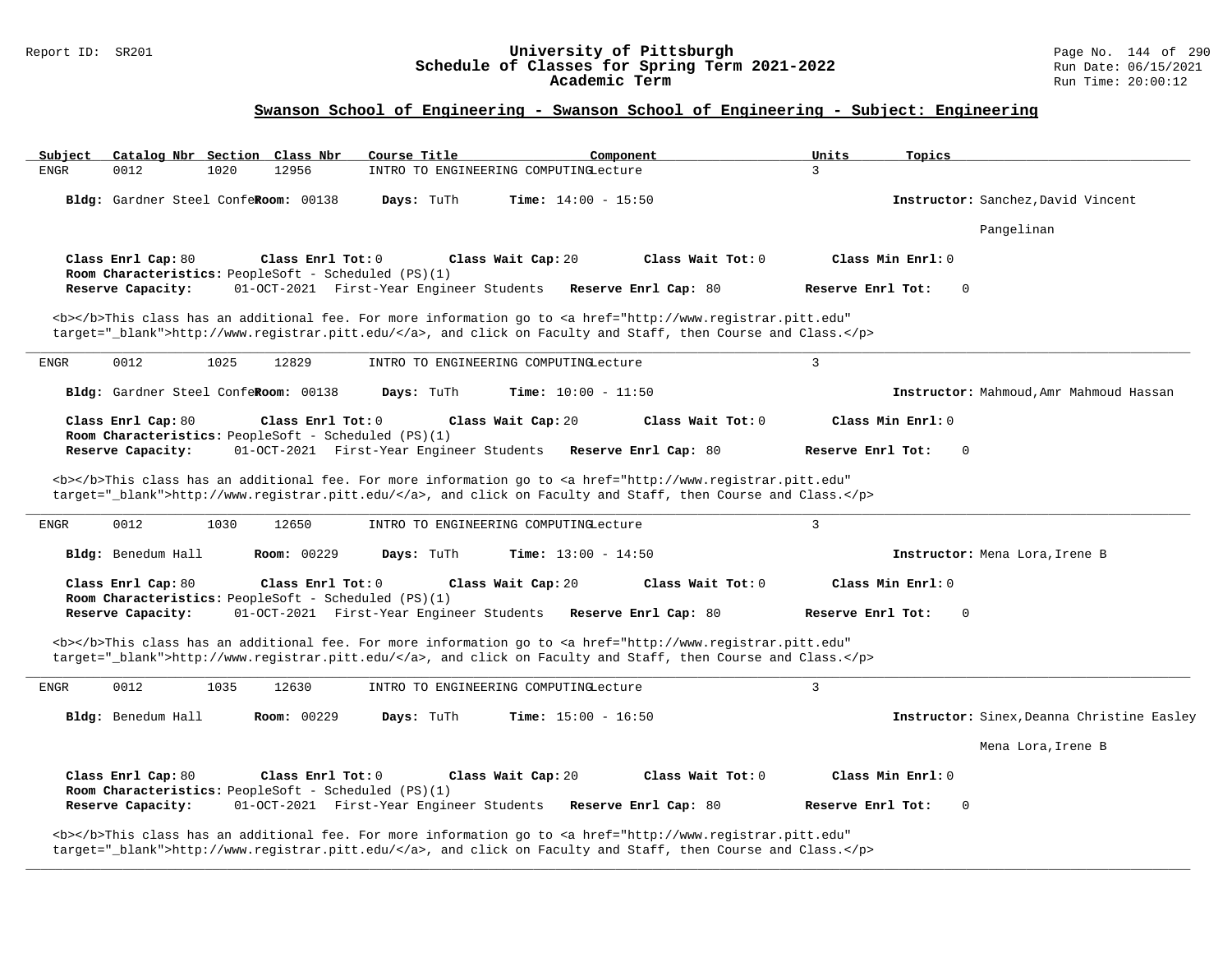| <b>ENGR</b><br>0012<br>1045<br>18251                                                                                            | INTRO TO ENGINEERING COMPUTINGLecture                                                                                                                                                                                              | 3                                                        |                                  |
|---------------------------------------------------------------------------------------------------------------------------------|------------------------------------------------------------------------------------------------------------------------------------------------------------------------------------------------------------------------------------|----------------------------------------------------------|----------------------------------|
| Bldg: Benedum Hall                                                                                                              | <b>Room: 00229</b><br>Days: TuTh<br><b>Time:</b> $10:00 - 11:50$                                                                                                                                                                   |                                                          | Instructor: Mena Lora, Irene B   |
| Class Enrl Cap: 80                                                                                                              | Class Enrl Tot: 0<br>Class Wait Cap: 20                                                                                                                                                                                            | Class Wait Tot: 0<br>Class Min Enrl: 0                   |                                  |
| Room Characteristics: PeopleSoft - Scheduled (PS)(1)<br>Reserve Capacity:                                                       | 01-OCT-2021 First-Year Engineer Students                                                                                                                                                                                           | Reserve Enrl Tot:<br>Reserve Enrl Cap: 80<br>$\mathbf 0$ |                                  |
|                                                                                                                                 | <b></b> This class has an additional fee. For more information go to <a <br="" href="http://www.registrar.pitt.edu">target="_blank"&gt;http://www.registrar.pitt.edu/</a> , and click on Faculty and Staff, then Course and Class. |                                                          |                                  |
| <b>ENGR</b><br>0012<br>1050<br>21579                                                                                            | INTRO TO ENGINEERING COMPUTINGLecture                                                                                                                                                                                              | $\overline{3}$                                           |                                  |
| Bldg: Benedum Hall<br><b>Room: 00229</b>                                                                                        | Days: TuTh<br><b>Time:</b> $17:00 - 18:50$                                                                                                                                                                                         |                                                          | Instructor: Balawejder, Adam E   |
| Class Enrl Cap: 80<br>Room Characteristics: PeopleSoft - Scheduled (PS)(1)                                                      | Class Enrl Tot: 0<br>Class Wait Cap: 20                                                                                                                                                                                            | Class Wait Tot: 0<br>Class Min Enrl: 0                   |                                  |
| Reserve Capacity:                                                                                                               | 01-OCT-2021 First-Year Engineer Students                                                                                                                                                                                           | Reserve Enrl Cap: 80<br>Reserve Enrl Tot:<br>$\mathbf 0$ |                                  |
|                                                                                                                                 | <b></b> This class has an additional fee. For more information go to <a <br="" href="http://www.registrar.pitt.edu">target="_blank"&gt;http://www.registrar.pitt.edu/</a> , and click on Faculty and Staff, then Course and Class. |                                                          |                                  |
| 0015<br><b>ENGR</b><br>1060<br>21158                                                                                            | INT TO ENGINEERING ANALYSIS Lecture                                                                                                                                                                                                | $\overline{3}$                                           |                                  |
| Bldg: Benedum Hall                                                                                                              | <b>Room: 00229</b><br>Days: MW<br><b>Time:</b> $16:00 - 17:50$                                                                                                                                                                     |                                                          | Instructor: Schaub Jr, Richard D |
| Class Enrl Cap: 65<br>Room Characteristics: PeopleSoft - Scheduled (PS)(1)                                                      | Class Enrl Tot: 0<br>Class Wait Cap: 20                                                                                                                                                                                            | Class Wait Tot: 0<br>Class Min Enrl: 0                   |                                  |
|                                                                                                                                 | <b></b> This class has an additional fee. For more information go to <a <br="" href="http://www.registrar.pitt.edu">target="_blank"&gt;http://www.registrar.pitt.edu/</a> , and click on Faculty and Staff, then Course and Class. |                                                          |                                  |
| 0020<br>1050<br>12960<br><b>ENGR</b>                                                                                            | PROBLTY & STAT FOR ENGINEERS lLecture                                                                                                                                                                                              | $\overline{4}$                                           |                                  |
| Bldg: TBA<br>Room: TBA                                                                                                          | Days: TuTh<br><b>Time:</b> $16:00 - 17:15$                                                                                                                                                                                         | Instructor: Staff                                        |                                  |
| Class Enrl Cap: 70<br>Attributes: SCI Quantitative: Statistics GE. Req.<br>Room Characteristics: PeopleSoft - Scheduled (PS)(1) | Class Enrl Tot: 0<br>Class Wait Cap: 20                                                                                                                                                                                            | Class Wait Tot: 0<br>Class Min Enrl: 0                   |                                  |
| 0020<br>1060<br>12961<br>ENGR                                                                                                   | PROBLTY & STAT FOR ENGINEERS lRecitation                                                                                                                                                                                           | 4                                                        |                                  |
| Bldg: Gardner Steel ConfeRoom: 00138                                                                                            | Days: F<br><b>Time:</b> $09:00 - 10:50$                                                                                                                                                                                            |                                                          | Instructor: Bidkhori, Hoda       |
| Class Enrl Cap: 35<br>Room Characteristics: PeopleSoft - Scheduled (PS)(1)                                                      | Class Enrl Tot: 0<br>Class Wait Cap: 20                                                                                                                                                                                            | Class Wait Tot: 0<br>Class Min Enrl: 0                   |                                  |
| 0020<br>1070<br>ENGR<br>12962                                                                                                   | PROBLTY & STAT FOR ENGINEERS lRecitation                                                                                                                                                                                           | $\overline{4}$                                           |                                  |
| Bldg: Benedum Hall                                                                                                              | <b>Room: 00G37</b><br><b>Time:</b> $13:00 - 14:50$<br>Days: F                                                                                                                                                                      | Instructor: Staff                                        |                                  |
| Class Enrl Cap: 35<br>Room Characteristics: PeopleSoft - Scheduled (PS)(1)                                                      | Class Enrl Tot: 0<br>Class Wait Cap: 20                                                                                                                                                                                            | Class Min Enrl: 0<br>Class Wait Tot: 0                   |                                  |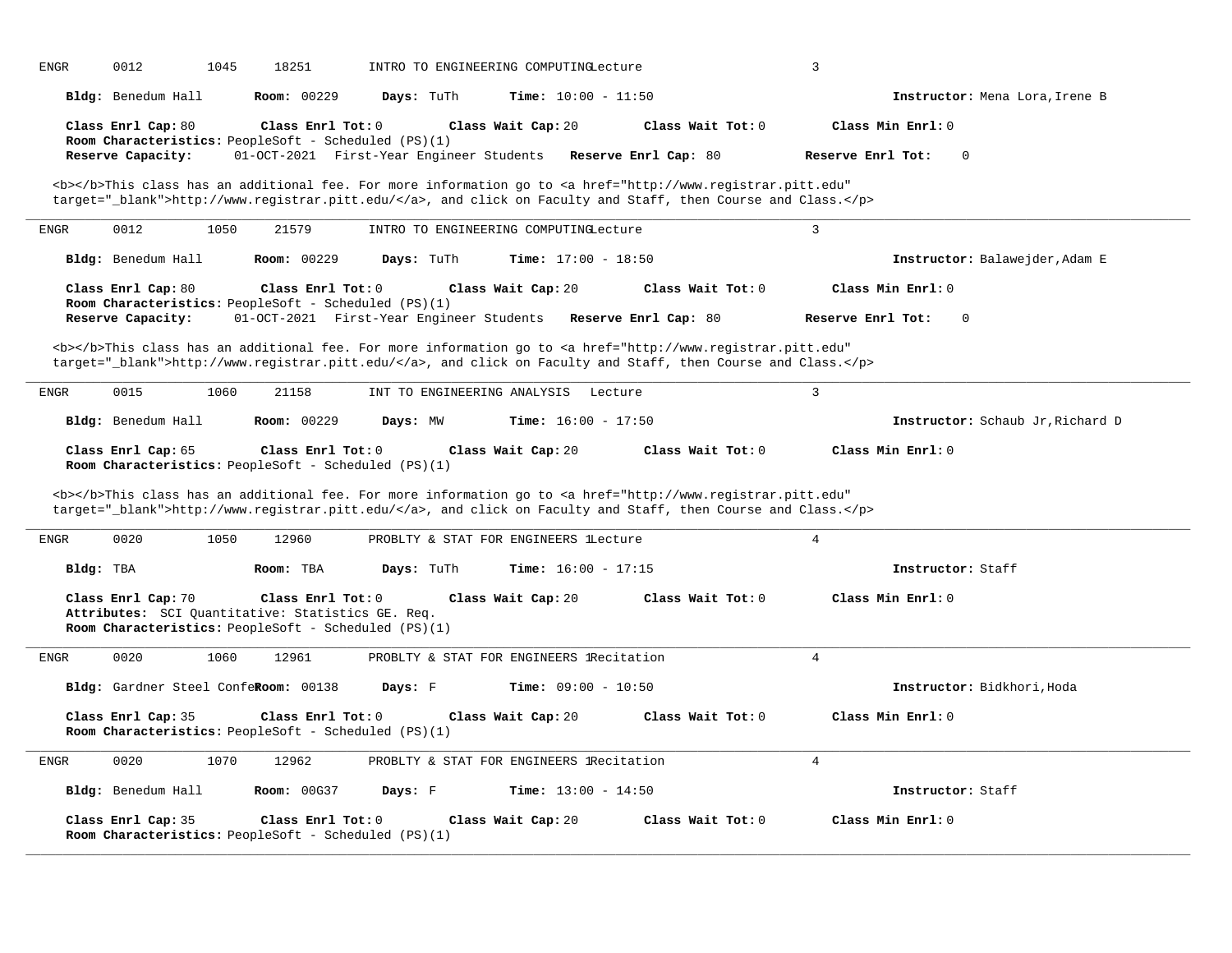#### Report ID: SR201 **University of Pittsburgh** Page No. 146 of 290 **Schedule of Classes for Spring Term 2021-2022** Run Date: 06/15/2021 **Academic Term** Run Time: 20:00:12

| Catalog Nbr Section Class Nbr<br>Subject             | Course Title                                | Component            | Units<br>Topics        |
|------------------------------------------------------|---------------------------------------------|----------------------|------------------------|
| 12568<br><b>ENGR</b><br>0020<br>1080                 | PROBLTY & STAT FOR ENGINEERS lLecture       |                      | $\overline{4}$         |
| Bldg: Benedum Hall<br>Room: 00G31                    | Days: TuTh<br><b>Time:</b> $09:30 - 10:45$  |                      | Instructor: Staff      |
| Class Enrl Cap: 70<br>Class Enrl Tot: 0              | Class Wait Cap: 20                          | Class Wait Tot: 0    | Class Min Enrl: 0      |
| Attributes: SCI Quantitative: Statistics GE. Req.    |                                             |                      |                        |
| Room Characteristics: PeopleSoft - Scheduled (PS)(1) |                                             |                      |                        |
|                                                      |                                             |                      |                        |
| 0020<br>1090<br>12572<br>ENGR                        | PROBLTY & STAT FOR ENGINEERS lRecitation    |                      | $4\overline{ }$        |
| Bldg: Gardner Steel ConfeRoom: 00138                 | Days: F<br><b>Time:</b> $13:00 - 14:50$     |                      | Instructor: Staff      |
| Class Enrl Cap: 35<br>Class Enrl Tot: 0              | Class Wait Cap: 20                          | Class Wait Tot: 0    | Class Min Enrl: 0      |
| Room Characteristics: PeopleSoft - Scheduled (PS)(1) |                                             |                      |                        |
|                                                      |                                             |                      |                        |
| <b>ENGR</b><br>0020<br>1100<br>12571                 | PROBLTY & STAT FOR ENGINEERS 1Recitation    |                      | $\overline{4}$         |
| Bldg: Benedum Hall<br><b>Room: 00G28</b>             | <b>Days:</b> F <b>Time:</b> $09:00 - 10:50$ |                      | Instructor: Staff      |
| Class Enrl Cap: 35<br>Class Enrl Tot: 0              | Class Wait Cap: 20                          | Class Wait Tot: 0    | Class Min Enrl: 0      |
| Room Characteristics: PeopleSoft - Scheduled (PS)(1) |                                             |                      |                        |
|                                                      |                                             |                      |                        |
| 0020<br>ENGR<br>1105<br>26373                        | PROBLTY & STAT FOR ENGINEERS lLecture       |                      | $\overline{4}$         |
| Bldg: Benedum Hall<br><b>Room: 00G31</b>             | Days: TuTh<br><b>Time:</b> $14:30 - 15:45$  |                      | Instructor: Staff      |
| Class Enrl Cap: 74<br>Class Enrl Tot: 0              | Class Wait Cap: 20                          | Class Wait Tot: 0    | Class Min Enrl: 0      |
| Attributes: SCI Quantitative: Statistics GE. Req.    |                                             |                      |                        |
| Room Characteristics: PeopleSoft - Scheduled (PS)(1) |                                             |                      |                        |
| Reserve Capacity:<br>01-OCT-2021 CEE degree          |                                             | Reserve Enrl Cap: 40 | Reserve Enrl Tot:<br>0 |
| 14-JAN-2022 CEE degree                               |                                             | $\mathbf{0}$         | $\mathbf 0$            |
| 0020<br>1115<br>26375<br>ENGR                        | PROBLTY & STAT FOR ENGINEERS lRecitation    |                      | $4\overline{ }$        |
| Bldg: Benedum Hall<br><b>Room: 00G37</b>             | <b>Days:</b> F <b>Time:</b> $09:00 - 10:50$ |                      | Instructor: Staff      |
| Class Enrl Cap: 37<br>Class Enrl Tot: 0              | Class Wait Cap: 20                          | Class Wait Tot: 0    | Class Min Enrl: 0      |
| Room Characteristics: PeopleSoft - Scheduled (PS)(1) |                                             |                      |                        |
|                                                      |                                             |                      |                        |
| 0020<br>1120<br>26376<br>ENGR                        | PROBLTY & STAT FOR ENGINEERS IRecitation    |                      | $\overline{4}$         |
| Bldg: Benedum Hall<br><b>Room: 00G31</b>             | Days: F Time: 12:00 - 13:50                 |                      | Instructor: Staff      |
| Class Enrl Cap: 37<br>Class Enrl Tot: 0              | Class Wait Cap: 20                          | Class Wait Tot: 0    | Class Min Enrl: 0      |
| Room Characteristics: PeopleSoft - Scheduled (PS)(1) |                                             |                      |                        |
|                                                      |                                             |                      |                        |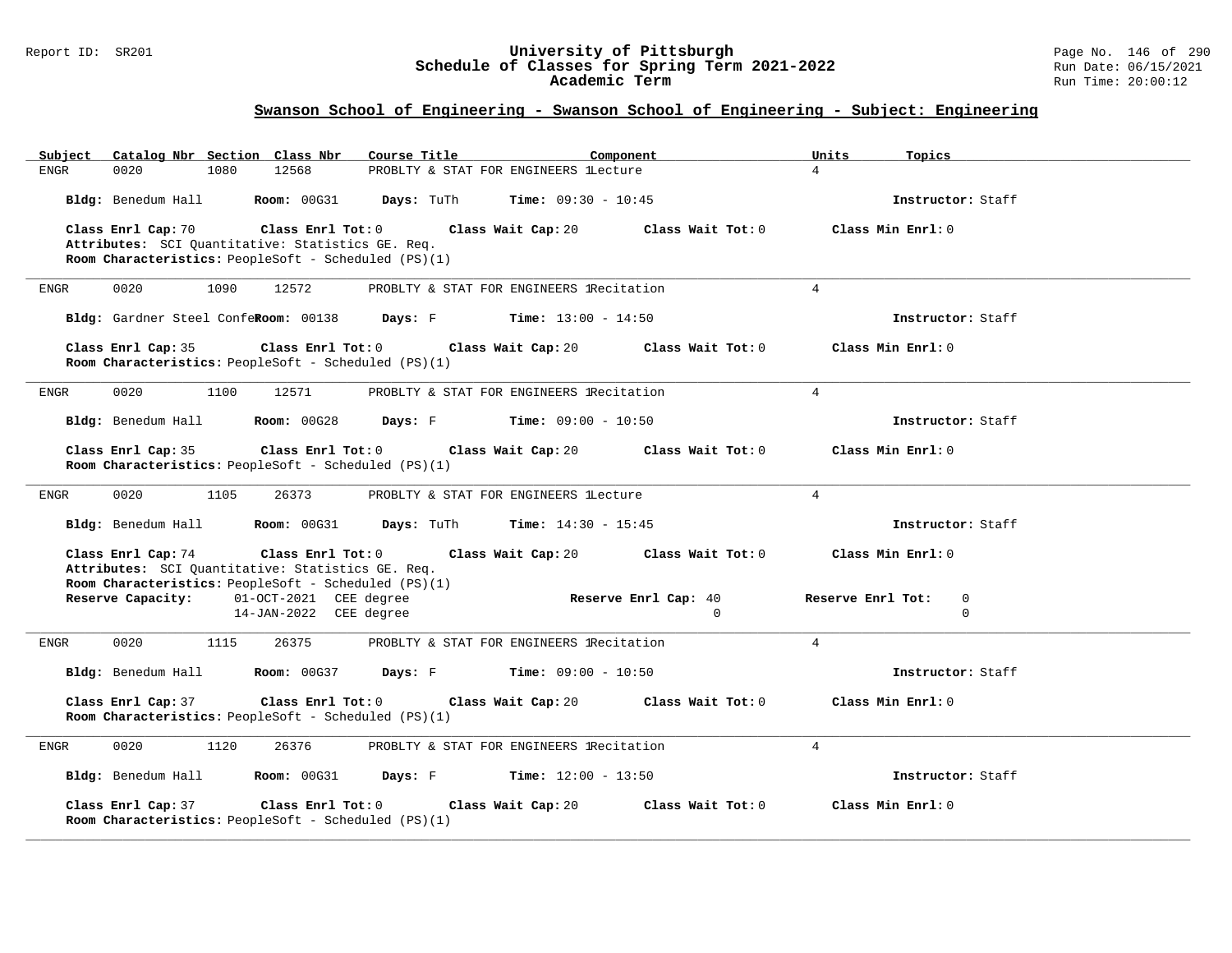#### Report ID: SR201 **University of Pittsburgh** Page No. 147 of 290 **Schedule of Classes for Spring Term 2021-2022** Run Date: 06/15/2021 **Academic Term** Run Time: 20:00:12

| Catalog Nbr Section Class Nbr<br>Subject                                                          | Course Title<br>Component                                                                                                                                                                                                          | Units<br>Topics               |
|---------------------------------------------------------------------------------------------------|------------------------------------------------------------------------------------------------------------------------------------------------------------------------------------------------------------------------------------|-------------------------------|
| 0022<br>1030<br>12846<br><b>ENGR</b>                                                              | MATERLS STRUCTURE & PROPERTIESLecture                                                                                                                                                                                              | 3                             |
| Bldg: Benedum Hall<br><b>Room: 00G30</b>                                                          | Days: MWF<br><b>Time:</b> $12:00 - 12:50$                                                                                                                                                                                          | Instructor: Piccone, Thomas J |
|                                                                                                   |                                                                                                                                                                                                                                    | Zheng, Chuyuan                |
|                                                                                                   |                                                                                                                                                                                                                                    | Liu, Yulin                    |
| Class Enrl Cap: 74<br>Class Enrl Tot: 0<br>Room Characteristics: PeopleSoft - Scheduled (PS)(1)   | Class Wait Cap: 20<br>Class Wait Tot: $0$                                                                                                                                                                                          | Class Min Enrl: 0             |
|                                                                                                   | <b></b> This class has an additional fee. For more information go to <a <br="" href="http://www.registrar.pitt.edu">target="_blank"&gt;http://www.registrar.pitt.edu/</a> , and click on Faculty and Staff, then Course and Class. |                               |
| 0022<br>1040<br>ENGR<br>12847                                                                     | MATERLS STRUCTURE & PROPERTIESRecitation                                                                                                                                                                                           | $\mathbf{3}$                  |
| Bldg: Benedum Hall<br>Room: 00G29                                                                 | Days: Tu<br><b>Time:</b> $11:00 - 11:50$                                                                                                                                                                                           | Instructor: Piccone, Thomas J |
| Class Enrl Cap: 74<br>Class Enrl Tot: $0$<br>Room Characteristics: PeopleSoft - Scheduled (PS)(1) | Class Wait Cap: 20<br>Class Wait Tot: $0$                                                                                                                                                                                          | Class Min Enrl: 0             |
|                                                                                                   | <b></b> This class has an additional fee. For more information go to <a <br="" href="http://www.registrar.pitt.edu">target="_blank"&gt;http://www.registrar.pitt.edu/</a> , and click on Faculty and Staff, then Course and Class. |                               |
| 0023<br>1010<br>12801<br>ENGR                                                                     | PLUS 3 COSTA RICA<br>Lecture                                                                                                                                                                                                       | $\overline{3}$                |
| <b>Bldg:</b> TO BE ARRANGED<br>Room: TBA                                                          | Days: TBA<br><b>Time:</b> $00:00 - 00:00$                                                                                                                                                                                          | Instructor: Lalley, Kristine  |
| Class Enrl Cap: 25<br>Class Enrl Tot: 0<br>Attributes: Latin American Studies                     | Class Wait Cap: 20<br>Class Wait Tot: 0                                                                                                                                                                                            | Class Min Enrl: 0             |
| <b>ENGR</b><br>0024<br>1010<br>12802                                                              | INT'L FIELD PROJECT - CHINA Lecture                                                                                                                                                                                                | 3                             |
| <b>Bldg:</b> TO BE ARRANGED<br>Room: TBA                                                          | Days: TBA<br><b>Time:</b> $00:00 - 00:00$                                                                                                                                                                                          | Instructor: Lalley, Kristine  |
|                                                                                                   |                                                                                                                                                                                                                                    | Gao, Di                       |
| Class Enrl Cap: 25<br>Class Enrl Tot: 0<br>Attributes: Asian Studies                              | Class Wait Tot: 0<br>Class Wait Cap: 20                                                                                                                                                                                            | Class Min Enrl: 0             |
| ENGR<br>0025<br>1010<br>12803                                                                     | INT'L FIELD PROJ-CZECH REPUBLCLecture                                                                                                                                                                                              | $\overline{3}$                |
| <b>Bldg:</b> TO BE ARRANGED<br>Room: TBA                                                          | Days: TBA<br><b>Time:</b> $00:00 - 00:00$                                                                                                                                                                                          | Instructor: Lalley, Kristine  |
| Class Enrl Cap: 25<br>Class Enrl Tot: 0<br>Attributes: Russian & East European Studies            | Class Wait Tot: 0<br>Class Wait Cap: 20                                                                                                                                                                                            | Class Min Enrl: 0             |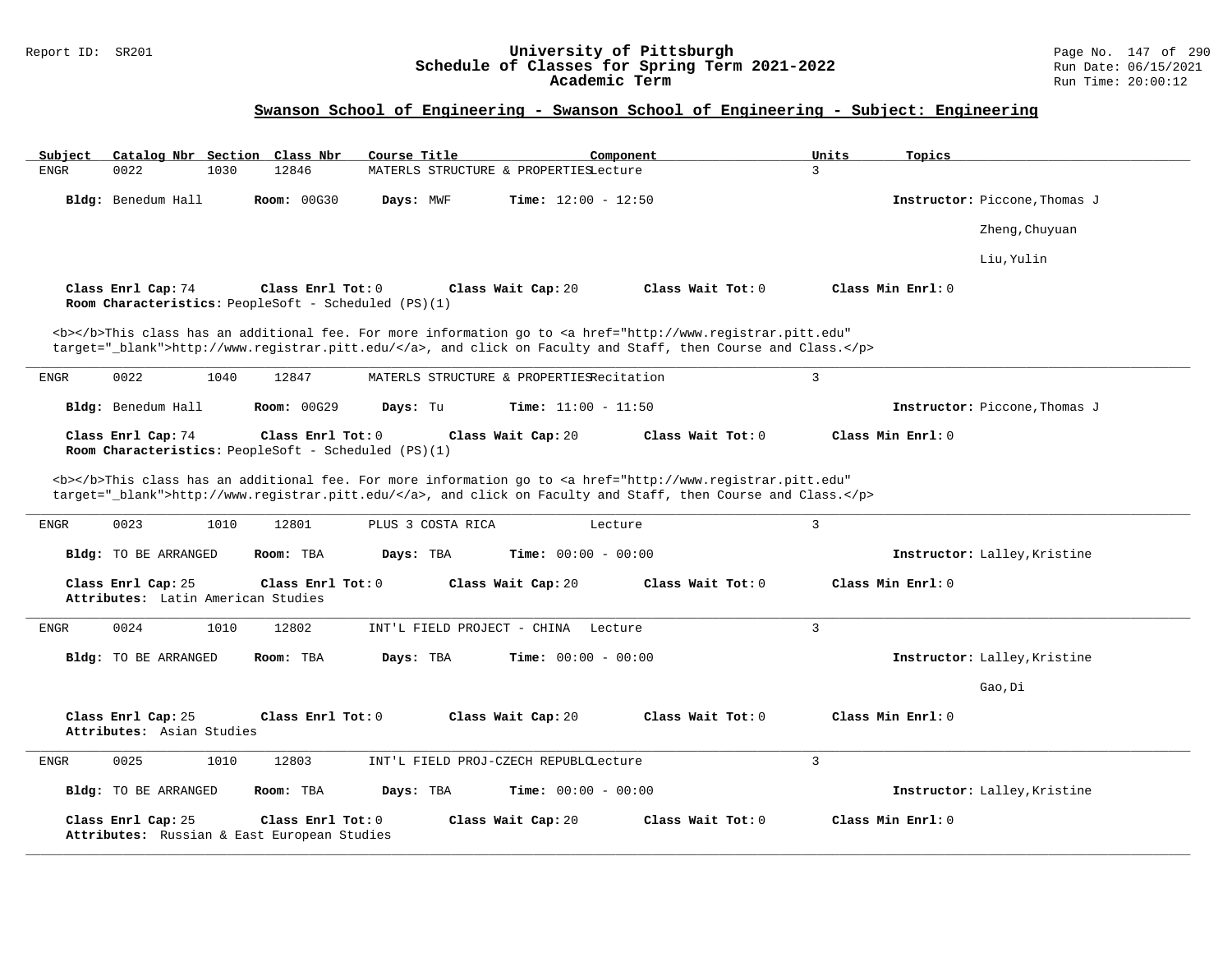#### Report ID: SR201 **University of Pittsburgh** Page No. 148 of 290 **Schedule of Classes for Spring Term 2021-2022** Run Date: 06/15/2021 **Academic Term** Run Time: 20:00:12

| Catalog Nbr Section Class Nbr<br>Course Title<br>Subject                                        | Component                                                     | Units<br>Topics                         |
|-------------------------------------------------------------------------------------------------|---------------------------------------------------------------|-----------------------------------------|
| 12804<br><b>ENGR</b><br>0026<br>1010                                                            | INT'L FIELD PROJECT - GERMANY Lecture                         | 3                                       |
| Room: TBA<br>Days: TBA<br>Bldg: TO BE ARRANGED                                                  | $Time: 00:00 - 00:00$                                         | Instructor: Lalley, Kristine            |
| Class Enrl Tot: 0<br>Class Enrl Cap: 25                                                         | Class Wait Cap: 20<br>Class Wait Tot: 0                       | Class Min Enrl: 0                       |
| 1070<br>0082<br>24581<br>ENGR                                                                   | FRESHMAN ENGINEERING SEMINAR 2Seminar                         | $\Omega$                                |
| Bldg: Benedum Hall<br><b>Room: 00G36</b><br>Days: W                                             | $Time: 14:00 - 14:50$                                         | Instructor: Kiska, Devin N              |
|                                                                                                 |                                                               | Harvey, Jill Garon                      |
| Class Enrl Cap: 40<br>Class Enrl Tot:0<br>Room Characteristics: PeopleSoft - Scheduled (PS)(1)  | Class Wait Cap: 20<br>Class Wait Tot: 0                       | Class Min $Enr1: 0$                     |
| Reserve Capacity:                                                                               | 01-OCT-2021 First-Year Engineer Students Reserve Enrl Cap: 40 | Reserve Enrl Tot:<br>$\Omega$           |
| 24582<br>0082<br>1071<br>ENGR                                                                   | FRESHMAN ENGINEERING SEMINAR 2Seminar                         | $\Omega$                                |
| Bldg: TBA<br>Room: TBA<br>Days: W                                                               | <b>Time:</b> $14:00 - 14:50$                                  | Instructor: Kiska, Devin N              |
| <b>Room: 00226</b><br>Bldg: Benedum Hall<br>Days: M                                             | <b>Time:</b> $14:00 - 14:50$                                  | Instructor: Kiska, Devin N              |
| Class Enrl Cap: 42<br>Class Enrl Tot: 0<br>Room Characteristics: PeopleSoft - Scheduled (PS)(1) | Class Wait Cap: 20<br>Class Wait Tot: 0                       | Class Min Enrl: 0                       |
| Reserve Capacity:                                                                               | 01-OCT-2021 First-Year Engineer Students Reserve Enrl Cap: 42 | Reserve Enrl Tot: 0                     |
| 0082<br>1073<br>24583<br>ENGR                                                                   | FRESHMAN ENGINEERING SEMINAR 2Seminar                         | $\overline{0}$                          |
| Bldg: Benedum Hall<br>Room: 00G28                                                               | <b>Days:</b> W <b>Time:</b> $14:00 - 15:50$                   | Instructor: Kiska, Devin N              |
| Class Enrl Cap: 42<br>Class Enrl Tot: 0                                                         | Class Wait Cap: 20<br>Class Wait Tot: 0                       | Class Min Enrl: 0                       |
| Room Characteristics: PeopleSoft - Scheduled (PS)(1)<br>Reserve Capacity:                       | 01-OCT-2021 First-Year Engineer Students Reserve Enrl Cap: 42 | Reserve Enrl Tot:<br>$\Omega$           |
| 0082<br>1074<br>24584<br>ENGR                                                                   | FRESHMAN ENGINEERING SEMINAR 2Seminar                         | $\Omega$                                |
| Bldg: Benedum Hall<br><b>Room: 00229</b><br>Days: W                                             | <b>Time:</b> $14:00 - 15:50$                                  | Instructor: Kincaid, Abby Marie Michael |
| Class Enrl Cap: 52<br>Class Enrl Tot: 0                                                         | Class Wait Cap: 20<br>Class Wait Tot: 0                       | Class Min Enrl: 0                       |
| Room Characteristics: PeopleSoft - Scheduled (PS)(1)<br>Reserve Capacity:                       | 01-OCT-2021 First-Year Engineer Students Reserve Enrl Cap: 52 | $\mathbf 0$<br>Reserve Enrl Tot:        |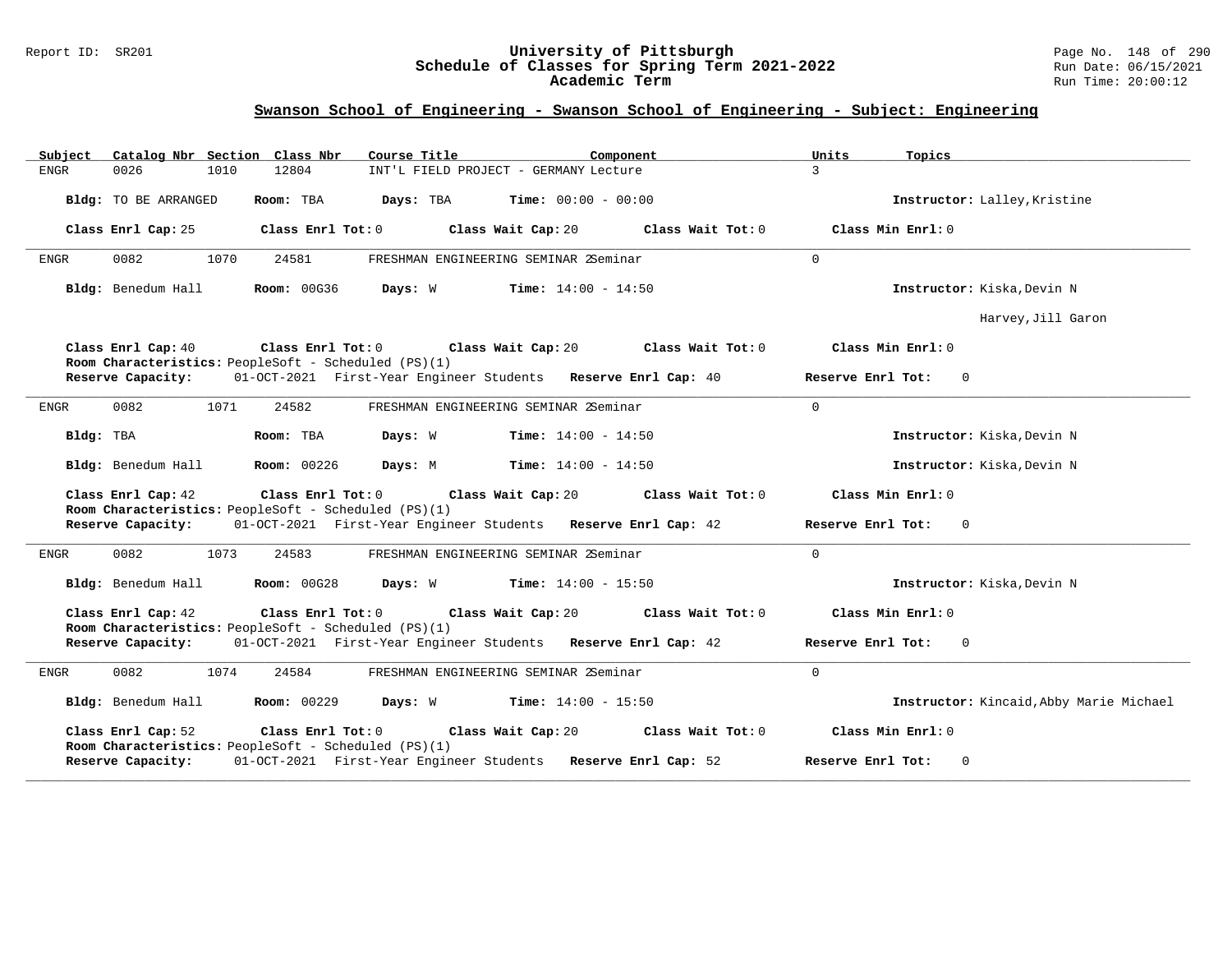#### Report ID: SR201 **University of Pittsburgh** Page No. 149 of 290 **Schedule of Classes for Spring Term 2021-2022** Run Date: 06/15/2021 **Academic Term** Run Time: 20:00:12

| Subject<br>Catalog Nbr Section Class Nbr                                                        | Course Title<br>Component                                     | Units<br>Topics                         |
|-------------------------------------------------------------------------------------------------|---------------------------------------------------------------|-----------------------------------------|
| 1076<br>24585<br><b>ENGR</b><br>0082                                                            | FRESHMAN ENGINEERING SEMINAR 2Seminar                         | $\Omega$                                |
| Bldg: Benedum Hall<br>Room: 00G31                                                               | Days: WF<br><b>Time:</b> $14:00 - 14:50$                      | Instructor: Washko, Kaitlyn             |
| Class Enrl Cap: 52<br>Class Enrl Tot: 0<br>Room Characteristics: PeopleSoft - Scheduled (PS)(1) | Class Wait Cap: 20<br>Class Wait Tot: 0                       | Class Min Enrl: 0                       |
| Reserve Capacity:                                                                               | 01-OCT-2021 First-Year Engineer Students Reserve Enrl Cap: 52 | Reserve Enrl Tot:<br>$\Omega$           |
| 0082<br>1077<br>24586<br>ENGR                                                                   | FRESHMAN ENGINEERING SEMINAR 2Seminar                         | $\Omega$                                |
| Bldg: Benedum Hall<br><b>Room: 00G36</b>                                                        | <b>Time:</b> $14:00 - 14:50$<br>Days: MW                      | Instructor: Kincaid, Abby Marie Michael |
| Class Enrl Cap: 52<br>Class Enrl Tot: 0<br>Room Characteristics: PeopleSoft - Scheduled (PS)(1) | Class Wait Cap: 20<br>Class Wait Tot: 0                       | Class Min Enrl: 0                       |
| Reserve Capacity:                                                                               | 01-OCT-2021 First-Year Engineer Students Reserve Enrl Cap: 52 | Reserve Enrl Tot:<br>$\overline{0}$     |
| 0082<br>1079<br>24587<br>ENGR                                                                   | FRESHMAN ENGINEERING SEMINAR 2Seminar                         | $\overline{0}$                          |
| Bldg: TBA<br>Room: TBA                                                                          | Days: W<br><b>Time:</b> $14:00 - 14:50$                       | Instructor: Kiska, Devin N              |
| Bldg: Benedum Hall<br><b>Room: 00G28</b>                                                        | Days: M<br><b>Time:</b> $15:00 - 15:50$                       | Instructor: Kiska, Devin N              |
|                                                                                                 |                                                               | Harvey, Jill Garon                      |
| Class Enrl Tot: 0<br>Class Enrl Cap: 42<br>Room Characteristics: PeopleSoft - Scheduled (PS)(1) | Class Wait Cap: 20<br>Class Wait Tot: 0                       | Class Min Enrl: 0                       |
| Reserve Capacity:                                                                               | 01-OCT-2021 First-Year Engineer Students Reserve Enrl Cap: 42 | Reserve Enrl Tot:<br>$\overline{0}$     |
| 0082<br>1080<br>24588<br>ENGR                                                                   | FRESHMAN ENGINEERING SEMINAR 2Seminar                         | $\Omega$                                |
| Bldg: TBA<br>Room: TBA                                                                          | Days: W<br>$Time: 14:00 - 14:50$                              | Instructor: Washko, Kaitlyn             |
| Bldg: Benedum Hall<br><b>Room: 00G36</b>                                                        | Days: M<br><b>Time:</b> $15:00 - 15:50$                       | Instructor: Washko, Kaitlyn             |
| Class Enrl Cap: 52<br>Class Enrl Tot: 0<br>Room Characteristics: PeopleSoft - Scheduled (PS)(1) | Class Wait Cap: 20<br>Class Wait Tot: 0                       | Class Min Enrl: 0                       |
| Reserve Capacity:                                                                               | 01-OCT-2021 First-Year Engineer Students Reserve Enrl Cap: 52 | Reserve Enrl Tot:<br>$\Omega$           |
| 0082<br>1082<br>24589<br><b>ENGR</b>                                                            | FRESHMAN ENGINEERING SEMINAR 2Seminar                         | $\Omega$                                |
| Bldg: Benedum Hall<br><b>Room: 00226</b>                                                        | $Time: 14:00 - 14:50$<br>Days: W                              | Instructor: Harvey, Jill Garon          |
| Class Enrl Cap: 50<br>Class Enrl Tot: 0<br>Room Characteristics: PeopleSoft - Scheduled (PS)(1) | Class Wait Cap: 20<br>Class Wait Tot: 0                       | Class Min Enrl: 0                       |
| Reserve Capacity:                                                                               | 01-OCT-2021 First-Year Engineer Students Reserve Enrl Cap: 50 | Reserve Enrl Tot:<br>0                  |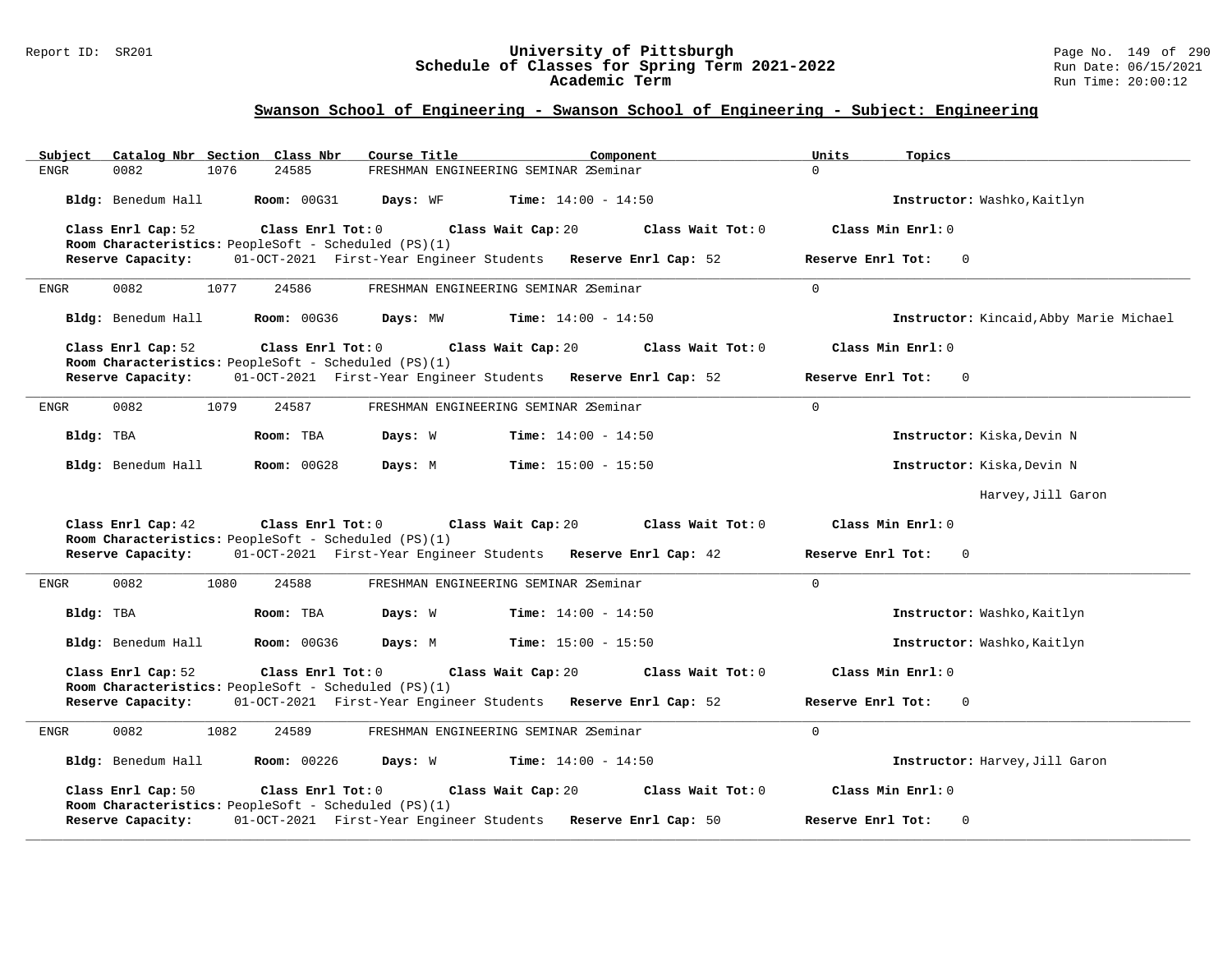#### Report ID: SR201 **University of Pittsburgh** Page No. 150 of 290 **Schedule of Classes for Spring Term 2021-2022** Run Date: 06/15/2021 **Academic Term** Run Time: 20:00:12

| Catalog Nbr Section Class Nbr<br>Subject                                                        | Course Title<br>Component                                     | Units<br>Topics                         |
|-------------------------------------------------------------------------------------------------|---------------------------------------------------------------|-----------------------------------------|
| 0082<br>1083<br>24590<br>ENGR                                                                   | FRESHMAN ENGINEERING SEMINAR 2Seminar                         | $\Omega$                                |
| Bldg: Benedum Hall<br><b>Room: 00G27</b>                                                        | Days: W<br><b>Time:</b> $14:00 - 14:50$                       | Instructor: Kincaid, Abby Marie Michael |
| Class Enrl Tot: 0<br>Class Enrl Cap: 48<br>Room Characteristics: PeopleSoft - Scheduled (PS)(1) | Class Wait Cap: 20<br>Class Wait Tot: 0                       | Class Min Enrl: 0                       |
| Reserve Capacity:                                                                               | 01-OCT-2021 First-Year Engineer Students Reserve Enrl Cap: 48 | Reserve Enrl Tot:<br>$\mathbf{0}$       |
| 0082<br>1130<br>24912<br><b>ENGR</b>                                                            | FRESHMAN ENGINEERING SEMINAR 2Seminar                         | $\Omega$                                |
| Bldg: Benedum Hall<br><b>Room: 00229</b>                                                        | Days: W<br>$Time: 14:00 - 14:50$                              | Instructor: Washko, Kaitlyn             |
| Class Enrl Cap: 52<br>Class Enrl Tot: 0                                                         | Class Wait Cap: 20<br>Class Wait Tot: 0                       | Class Min Enrl: 0                       |
| Room Characteristics: PeopleSoft - Scheduled (PS)(1)<br>Reserve Capacity:                       | 01-OCT-2021 First-Year Engineer Students Reserve Enrl Cap: 52 | Reserve Enrl Tot:<br>$\mathbf{0}$       |
| 0087<br>1040<br>15604<br>ENGR                                                                   | Seminar<br>TRANSFER SEMINAR                                   | $\Omega$                                |
| Bldg: Benedum Hall<br><b>Room: 00G27</b>                                                        | Days: M<br><b>Time:</b> $14:00 - 14:50$                       | Instructor: Kirchhof, Christopher       |
| Class Enrl Cap: 40<br>Class Enrl Tot: 0<br>Room Characteristics: PeopleSoft - Scheduled (PS)(1) | Class Wait Cap: 20<br>Class Wait Tot: 0                       | Class Min Enrl: 0                       |
| 0087<br>1050<br>15605<br>ENGR                                                                   | TRANSFER SEMINAR<br>Recitation                                | $\mathbf 0$                             |
| Bldg: TBA<br>Room: TBA                                                                          | Days: Th<br><b>Time:</b> $16:00 - 16:50$                      | Instructor: Kirchhof, Christopher       |
| Class Enrl Cap: 20<br>Class Enrl Tot: 0<br>Room Characteristics: PeopleSoft - Scheduled (PS)(1) | Class Wait Cap: 20<br>Class Wait Tot: 0                       | Class Min Enrl: 0                       |
| <b>ENGR</b><br>0087<br>1060<br>27211                                                            | TRANSFER SEMINAR<br>Recitation                                | $\Omega$                                |
| Bldg: Gardner Steel ConfeRoom: 00138                                                            | Days: W<br><b>Time:</b> $16:00 - 16:50$                       | Instructor: Kirchhof, Christopher       |
| Class Enrl Cap: 20<br>Class Enrl Tot: 0<br>Room Characteristics: PeopleSoft - Scheduled (PS)(1) | Class Wait Cap: 20<br>Class Wait Tot: 0                       | Class Min Enrl: 0                       |
| 0088<br>ENGR<br>1010<br>12581                                                                   | Practicum<br>LEARNING AND COUNSELING                          | $\Omega$                                |
| Bldg: Benedum Hall<br>Room: 00B80                                                               | Days: TBA<br><b>Time:</b> $00:00 - 00:00$                     | Instructor: Budny, Daniel David         |
| Class Enrl Cap: 50<br>Class Enrl Tot: 0                                                         | Class Wait Tot: 0<br>Class Wait Cap: 20                       | Class Min Enrl: 0                       |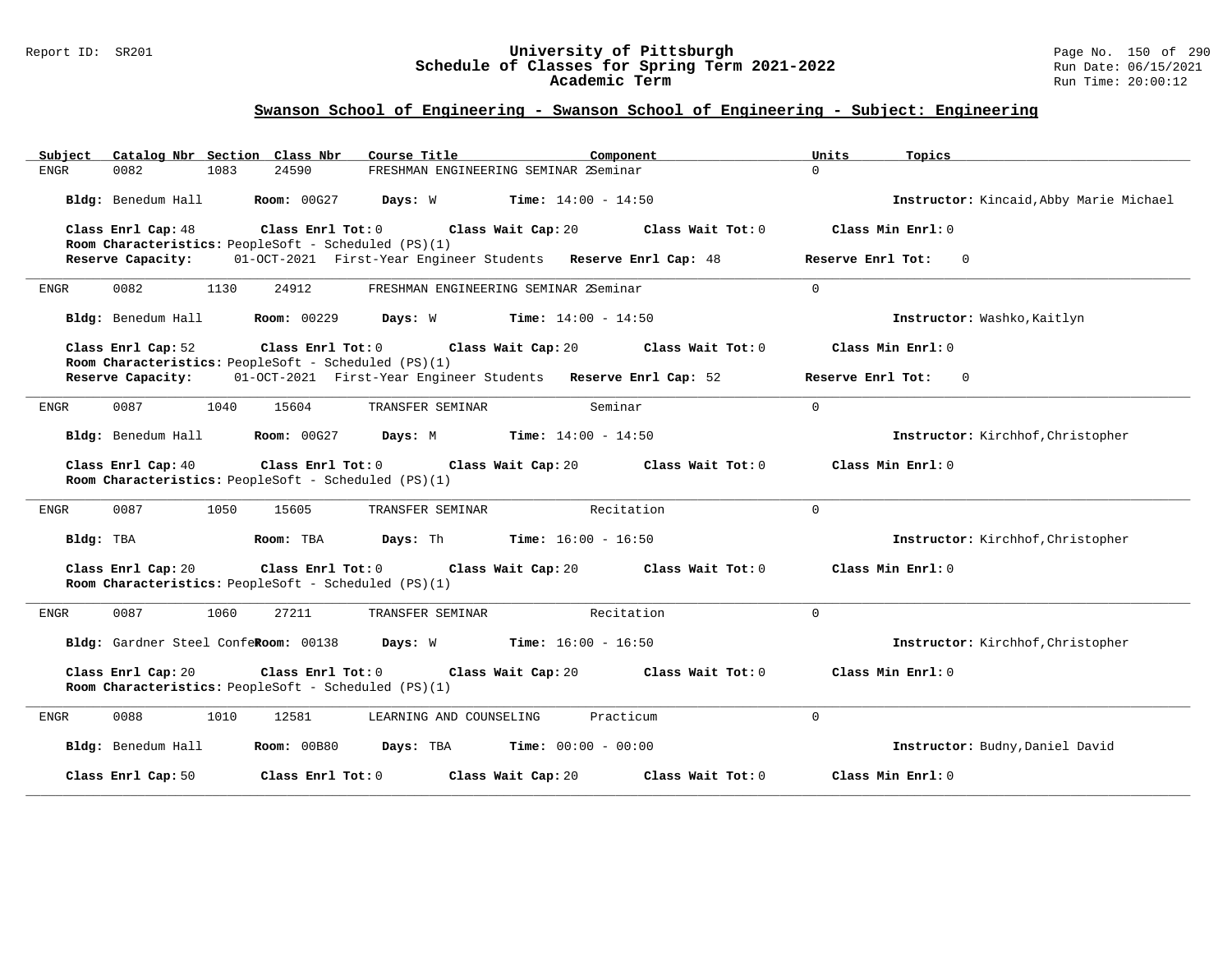#### Report ID: SR201 **University of Pittsburgh** Page No. 151 of 290 **Schedule of Classes for Spring Term 2021-2022** Run Date: 06/15/2021 **Academic Term** Run Time: 20:00:12

### **Swanson School of Engineering - Swanson School of Engineering - Subject: Engineering**

| Subject     |                                                            |      | Catalog Nbr Section Class Nbr                                             | Course Title                                              | Component                                      |                                                                                                                                                                                                                                    | Units        | Topics                             |
|-------------|------------------------------------------------------------|------|---------------------------------------------------------------------------|-----------------------------------------------------------|------------------------------------------------|------------------------------------------------------------------------------------------------------------------------------------------------------------------------------------------------------------------------------------|--------------|------------------------------------|
| <b>ENGR</b> | 0089                                                       | 1010 | 12582                                                                     | COUNSELING                                                | Practicum                                      |                                                                                                                                                                                                                                    | $\Omega$     |                                    |
|             | Bldg: Benedum Hall                                         |      | Room: 00B80                                                               | Days: TBA                                                 | <b>Time:</b> $00:00 - 00:00$                   |                                                                                                                                                                                                                                    |              | Instructor: Paul, Cheryl           |
|             | Class Enrl Cap: 50                                         |      | Class Enrl Tot: 0                                                         |                                                           | Class Wait Cap: 20                             | Class Wait Tot: 0                                                                                                                                                                                                                  |              | Class Min Enrl: 0                  |
| ENGR        | 0090                                                       | 1040 | 23958                                                                     | SWANSON SUCCESS PROGRAM                                   | Seminar                                        |                                                                                                                                                                                                                                    | $\Omega$     |                                    |
|             | Bldg: Gardner Steel ConfeRoom: 00138                       |      |                                                                           | Days: F                                                   | <b>Time:</b> $11:00 - 11:50$                   |                                                                                                                                                                                                                                    |              | Instructor: Washko, Kaitlyn        |
|             | Class Enrl Cap: 30                                         |      | Class Enrl Tot: 0<br>Room Characteristics: PeopleSoft - Scheduled (PS)(1) |                                                           | Class Wait Cap: 20                             | Class Wait Tot: 0                                                                                                                                                                                                                  |              | Class Min Enrl: 0                  |
| ENGR        | 0135                                                       | 1010 | 12786                                                                     |                                                           | STATICS & MECHC OF MATERIALS lLecture          |                                                                                                                                                                                                                                    | 3            |                                    |
|             | Bldg: Benedum Hall                                         |      | <b>Room: 00318</b>                                                        | Days: MWF                                                 | <b>Time:</b> $15:00 - 15:50$                   |                                                                                                                                                                                                                                    |              | Instructor: Smolinski, Patrick     |
|             | Class Enrl Cap: 84                                         |      | Class Enrl Tot: 0                                                         |                                                           | Class Wait Cap: 20                             | Class Wait Tot: 0                                                                                                                                                                                                                  |              | Class Min Enrl: 0                  |
| ENGR        | 0141                                                       | 1015 | 12639                                                                     |                                                           | MECHC OF MATLS CVL & ENV ENGRSLecture          |                                                                                                                                                                                                                                    | 3            |                                    |
|             | Bldg: Benedum Hall                                         |      | <b>Room: 00318</b>                                                        | Days: MWF                                                 | <b>Time:</b> $13:00 - 13:50$                   |                                                                                                                                                                                                                                    |              | Instructor: Rizzo, Piervincenzo    |
|             | Class Enrl Cap: 84                                         |      | Class Enrl Tot: 0                                                         |                                                           | Class Wait Cap: 20                             | Class Wait Tot: 0                                                                                                                                                                                                                  |              | Class Min Enrl: 0                  |
| ENGR        | 0145                                                       | 1015 | 12782                                                                     |                                                           | STATICS & MECHC OF MATERIALS ZLecture          |                                                                                                                                                                                                                                    | $\mathbf{3}$ |                                    |
| Bldg: TBA   |                                                            |      | Room: TBA                                                                 | Days: MWF                                                 | <b>Time:</b> $15:00 - 15:50$                   |                                                                                                                                                                                                                                    |              | Instructor: Slaughter, William S   |
|             | Class Enrl Cap: 150                                        |      | Class Enrl Tot: 0                                                         | Room Characteristics: (1), PeopleSoft - Scheduled (PS)(1) | Class Wait Cap: 20                             | Class Wait Tot: 0                                                                                                                                                                                                                  |              | Class Min Enrl: 0                  |
| ENGR        | 0501                                                       | 1010 | 24921                                                                     |                                                           | MUSIC ENGINEERING LABORATORY Credit Laboratory |                                                                                                                                                                                                                                    | $\mathbf{1}$ |                                    |
|             | Bldg: TO BE ARRANGED                                       |      | Room: TBA                                                                 | Days: TBA                                                 | <b>Time:</b> $00:00 - 00:00$                   | UNIVERSITY HONORS COLLEGE                                                                                                                                                                                                          |              | Instructor: Stetten, George Dewitt |
|             |                                                            |      |                                                                           |                                                           |                                                |                                                                                                                                                                                                                                    |              | Degenhart, Alan Douglas            |
|             | Class Enrl Cap: 20<br>Attributes: University Honors Course |      | Class Enrl Tot: 0                                                         |                                                           | Class Wait Cap: 20                             | Class Wait Tot: 0                                                                                                                                                                                                                  |              | Class Min Enrl: 0                  |
|             |                                                            |      |                                                                           |                                                           |                                                | <b></b> This class has an additional fee. For more information go to <a <br="" href="http://www.registrar.pitt.edu">target="_blank"&gt;http://www.registrar.pitt.edu/</a> , and click on Faculty and Staff, then Course and Class. |              |                                    |

**\_\_\_\_\_\_\_\_\_\_\_\_\_\_\_\_\_\_\_\_\_\_\_\_\_\_\_\_\_\_\_\_\_\_\_\_\_\_\_\_\_\_\_\_\_\_\_\_\_\_\_\_\_\_\_\_\_\_\_\_\_\_\_\_\_\_\_\_\_\_\_\_\_\_\_\_\_\_\_\_\_\_\_\_\_\_\_\_\_\_\_\_\_\_\_\_\_\_\_\_\_\_\_\_\_\_\_\_\_\_\_\_\_\_\_\_\_\_\_\_\_\_\_\_\_\_\_\_\_\_\_\_\_\_\_\_\_\_\_\_\_\_\_\_\_\_\_\_\_\_\_\_\_\_\_\_**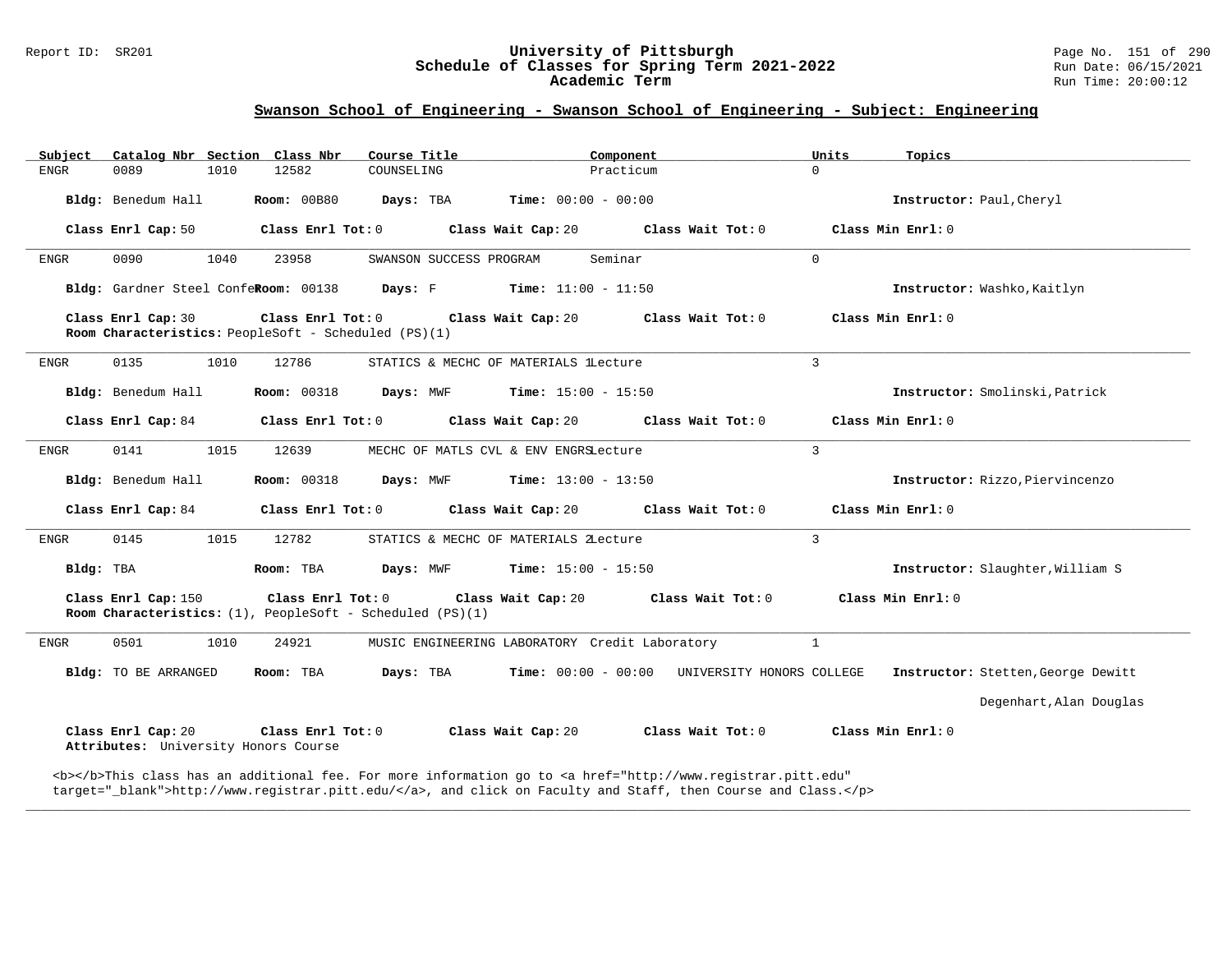#### Report ID: SR201 **University of Pittsburgh** Page No. 152 of 290 **Schedule of Classes for Spring Term 2021-2022** Run Date: 06/15/2021 **Academic Term** Run Time: 20:00:12

| Catalog Nbr Section Class Nbr<br>Subject                                                                                                                 | Course Title                               | Component<br>Units        | Topics                             |
|----------------------------------------------------------------------------------------------------------------------------------------------------------|--------------------------------------------|---------------------------|------------------------------------|
| <b>ENGR</b><br>0712<br>1040<br>24007                                                                                                                     | ADV ENGR APPLCS FOR FRESH                  | 3<br>Lecture              |                                    |
|                                                                                                                                                          |                                            |                           |                                    |
| Bldg: Benedum Hall<br><b>Room: 00312</b>                                                                                                                 | Days: TuTh<br><b>Time:</b> $15:00 - 16:50$ | UNIVERSITY HONORS COLLEGE | Instructor: Balazs, Anna C         |
|                                                                                                                                                          |                                            |                           |                                    |
| Class Enrl Cap: 15<br>Class Enrl Tot: 0                                                                                                                  | Class Wait Cap: 10                         | Class Wait Tot: 0         | Class Min Enrl: 0                  |
| Attributes: University Honors Course                                                                                                                     |                                            |                           |                                    |
| Reserve Capacity:                                                                                                                                        | 01-OCT-2021 First-Year Engineer Students   | Reserve Enrl Cap: 15      | Reserve Enrl Tot:<br>$\Omega$      |
|                                                                                                                                                          |                                            |                           |                                    |
| 0716<br>1160<br>22874<br>ENGR                                                                                                                            | ART HANDS-ON SYS DSGN ENGR                 | $\overline{3}$<br>Lecture |                                    |
|                                                                                                                                                          |                                            |                           |                                    |
| Bldg: Benedum Hall<br><b>Room: 00318</b>                                                                                                                 | Days: Tu<br><b>Time:</b> $14:00 - 15:50$   | UNIVERSITY HONORS COLLEGE | Instructor: Samosky, Joseph Thomas |
|                                                                                                                                                          |                                            |                           |                                    |
| Class Enrl Cap: 44<br>Class Enrl Tot: $0$                                                                                                                | Class Wait Cap: 20                         | Class Wait Tot: $0$       | Class Min $Err1:0$                 |
| Attributes: University Honors Course                                                                                                                     |                                            |                           |                                    |
|                                                                                                                                                          |                                            | Reserve Enrl Cap: 44      | Reserve Enrl Tot:<br>$\mathbf 0$   |
| Reserve Capacity:                                                                                                                                        | 01-OCT-2021 First-Year Engineer Students   |                           |                                    |
|                                                                                                                                                          |                                            |                           |                                    |
| <b></b> >This class has an additional fee. For more information go to <a <="" href="http://www.registrar.pitt.edu" td=""><td></td><td></td><td></td></a> |                                            |                           |                                    |
| target="_blank">http://www.registrar.pitt.edu/, and click on Faculty and Staff, then Course and Class.                                                   |                                            |                           |                                    |
|                                                                                                                                                          |                                            |                           |                                    |
| 0716<br>1200<br>23568<br><b>ENGR</b>                                                                                                                     | ART HANDS-ON SYS DSGN ENGR                 | 3<br>Laboratory           |                                    |
|                                                                                                                                                          |                                            |                           |                                    |
| Bldg: Benedum Hall<br><b>Room: 00G34</b>                                                                                                                 | Days: Th<br><b>Time:</b> $15:00 - 16:50$   |                           | Instructor: Samosky, Joseph Thomas |
|                                                                                                                                                          |                                            |                           |                                    |
|                                                                                                                                                          |                                            |                           |                                    |
| Class Enrl Cap: 22<br>Class Enrl Tot: 0                                                                                                                  | Class Wait Cap: 20                         | Class Wait Tot: 0         | Class Min Enrl: 0                  |
| Room Characteristics: PeopleSoft - Scheduled (PS)(1)                                                                                                     |                                            |                           |                                    |
|                                                                                                                                                          |                                            |                           |                                    |
| <b></b> >This class has an additional fee. For more information go to <a <="" href="http://www.registrar.pitt.edu" td=""><td></td><td></td><td></td></a> |                                            |                           |                                    |
| target="_blank">http://www.registrar.pitt.edu/, and click on Faculty and Staff, then Course and Class.                                                   |                                            |                           |                                    |
|                                                                                                                                                          |                                            |                           |                                    |
| 0716<br>1210<br>23569<br>ENGR                                                                                                                            | ART HANDS-ON SYS DSGN ENGR                 | 3<br>Laboratory           |                                    |
|                                                                                                                                                          |                                            |                           |                                    |
| Bldg: Benedum Hall<br>Room: 00G34                                                                                                                        | Days: W<br><b>Time:</b> $15:00 - 16:50$    |                           | Instructor: Samosky, Joseph Thomas |
|                                                                                                                                                          |                                            |                           |                                    |
| Class Enrl Cap: 22<br>Class Enrl Tot: 0                                                                                                                  | Class Wait Cap: 20                         | Class Wait $Tot: 0$       | Class Min Enrl: 0                  |
| Room Characteristics: PeopleSoft - Scheduled (PS)(1)                                                                                                     |                                            |                           |                                    |
|                                                                                                                                                          |                                            |                           |                                    |
|                                                                                                                                                          |                                            |                           |                                    |
| <b></b> This class has an additional fee. For more information go to <a <="" href="http://www.registrar.pitt.edu" td=""><td></td><td></td><td></td></a>  |                                            |                           |                                    |
| target="_blank">http://www.registrar.pitt.edu/, and click on Faculty and Staff, then Course and Class.                                                   |                                            |                           |                                    |
|                                                                                                                                                          |                                            |                           |                                    |
| 1000<br>28134<br>ENGR<br>1200                                                                                                                            | LAB EXPERIENCES                            | $\Omega$<br>Internship    |                                    |
|                                                                                                                                                          |                                            |                           |                                    |
| <b>Bldg:</b> TO BE ARRANGED<br>Room: TBA                                                                                                                 | <b>Time:</b> $00:00 - 00:00$<br>Days: TBA  |                           | Instructor: Mahboobin, Arash       |
|                                                                                                                                                          |                                            |                           |                                    |
| Class Enrl Cap: 30<br>Class Enrl Tot: 0                                                                                                                  | Class Wait Cap: 20                         | Class Wait Tot: 0         | Class Min Enrl: 0                  |
| Attributes: Undergraduate Internship                                                                                                                     |                                            |                           |                                    |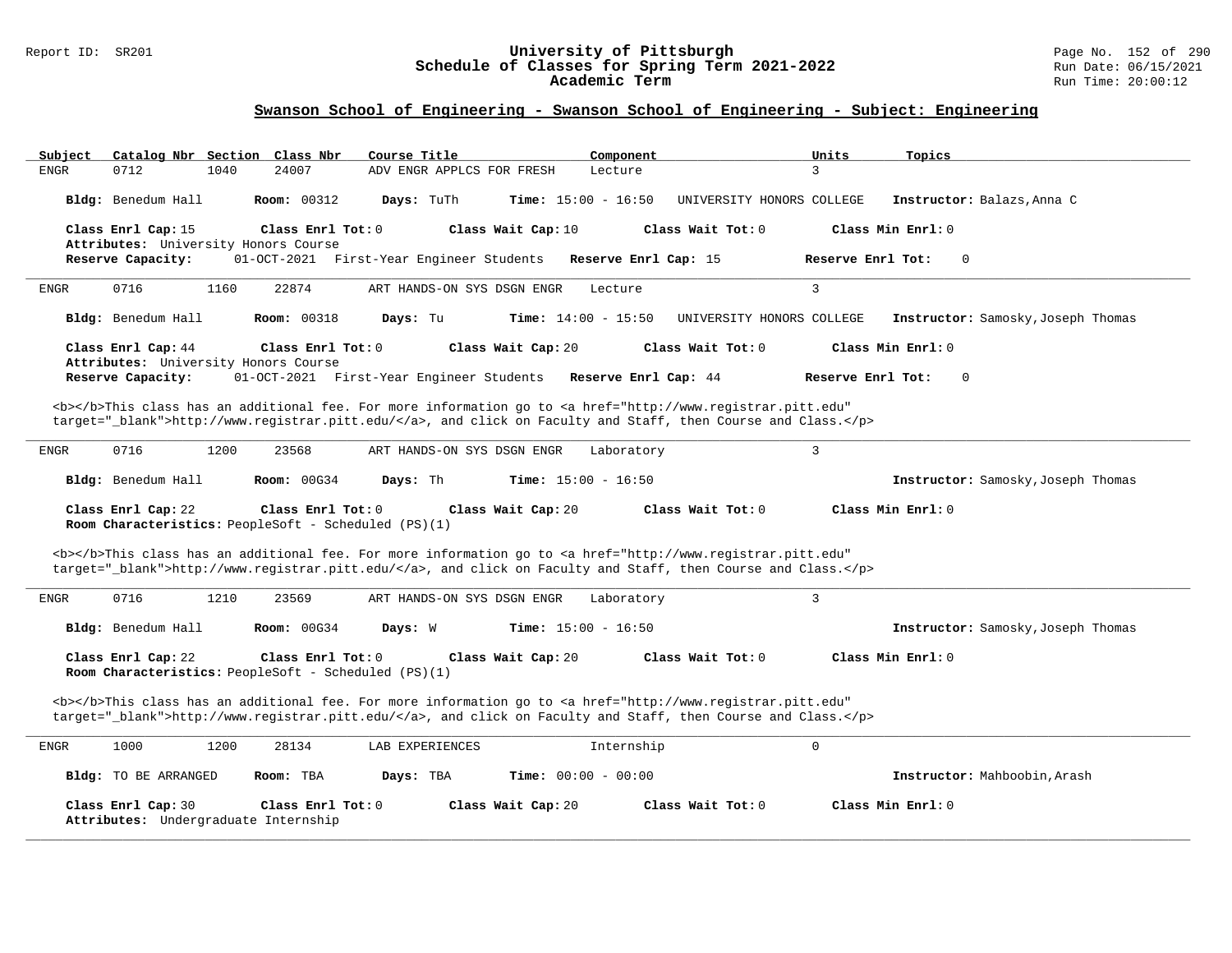#### Report ID: SR201 **University of Pittsburgh** Page No. 153 of 290 **Schedule of Classes for Spring Term 2021-2022** Run Date: 06/15/2021 **Academic Term** Run Time: 20:00:12

| Catalog Nbr Section Class Nbr<br>Subject                   | Course Title             | Component                                       | Units<br>Topics                   |
|------------------------------------------------------------|--------------------------|-------------------------------------------------|-----------------------------------|
| ${\tt ENGR}$<br>1000<br>1205                               | 28135<br>LAB EXPERIENCES | Internship                                      | $\Omega$                          |
| <b>Bldg:</b> TO BE ARRANGED                                | Room: TBA<br>Days: TBA   | Time: $00:00 - 00:00$                           | Instructor: Bayles, Taryn Melkus  |
| Class Enrl Cap: 30<br>Attributes: Undergraduate Internship | Class Enrl Tot: 0        | Class Wait Tot: 0<br>Class Wait Cap: 20         | Class Min Enrl: 0                 |
| 1000<br>1210<br><b>ENGR</b>                                | 28136<br>LAB EXPERIENCES | Internship                                      | $\Omega$                          |
| <b>Bldg:</b> TO BE ARRANGED                                | Days: TBA<br>Room: TBA   | Time: $00:00 - 00:00$                           | Instructor: Casson, Leonard W     |
| Class Enrl Cap: 30<br>Attributes: Undergraduate Internship | Class Enrl Tot: 0        | Class Wait Cap: 20<br>Class Wait Tot: 0         | Class Min Enrl: 0                 |
| 1215<br><b>ENGR</b><br>1000                                | 28137<br>LAB EXPERIENCES | Internship                                      | $\mathbf 0$                       |
| <b>Bldg:</b> TO BE ARRANGED                                | Days: TBA<br>Room: TBA   | <b>Time:</b> $00:00 - 00:00$                    | Instructor: Slaughter, William S  |
|                                                            |                          |                                                 | Smolinski, Patrick                |
|                                                            |                          |                                                 | Nettleship, Ian                   |
| Class Enrl Cap: 30<br>Attributes: Undergraduate Internship | Class Enrl Tot: 0        | Class Wait Tot: 0<br>Class Wait Cap: 20         | Class Min Enrl: 0                 |
| 1000<br>1220<br><b>ENGR</b>                                | 28138<br>LAB EXPERIENCES | Internship                                      | $\Omega$                          |
| <b>Bldg:</b> TO BE ARRANGED                                | Room: TBA<br>Days: TBA   | Time: $00:00 - 00:00$                           | Instructor: Bursic, Karen M       |
| Class Enrl Cap: 30<br>Attributes: Undergraduate Internship | Class Enrl Tot: 0        | Class Wait Cap: 20<br>Class Wait $Tot: 0$       | Class Min Enrl: 0                 |
| 1000<br>1225<br><b>ENGR</b>                                | 28139<br>LAB EXPERIENCES | Internship                                      | $\mathsf 0$                       |
| Bldg: TO BE ARRANGED                                       | Room: TBA<br>Days: TBA   | <b>Time:</b> $00:00 - 00:00$                    | Instructor: Kerestes, Robert John |
|                                                            |                          |                                                 | Dickerson, Samuel J               |
| Class Enrl Cap: 30<br>Attributes: Undergraduate Internship | Class Enrl Tot: 0        | Class Wait Cap: 20<br>Class Wait Tot: 0         | Class Min Enrl: 0                 |
| 1030<br>${\tt ENGR}$<br>1100                               | 23303                    | ENGR HUMANITY SVC LRNG PROJECTIndependent Study | $1 - 3$                           |
| <b>Bldg:</b> TO BE ARRANGED                                | Room: TBA<br>Days: TBA   | Time: $00:00 - 00:00$                           | Instructor: Nettleship, Ian       |
| Class Enrl Cap: 40                                         | Class Enrl Tot: 0        | Class Wait Cap: 20<br>Class Wait Tot: 0         | Class Min Enrl: 0                 |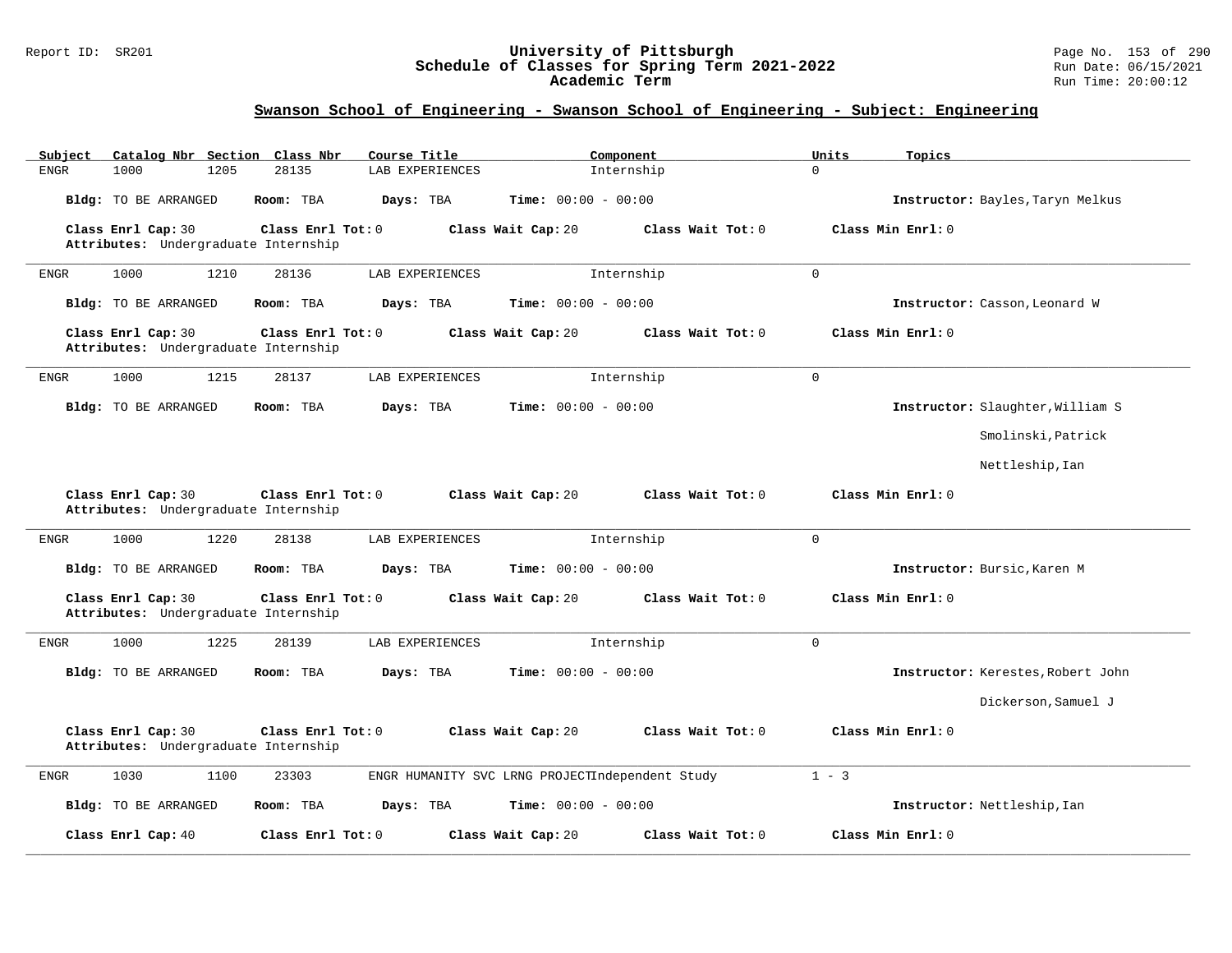#### Report ID: SR201 **University of Pittsburgh** Page No. 154 of 290 **Schedule of Classes for Spring Term 2021-2022** Run Date: 06/15/2021 **Academic Term** Run Time: 20:00:12

| Catalog Nbr Section Class Nbr<br>Course Title<br>Subject<br>Component                                                                                                                                                              | Units<br>Topics                          |
|------------------------------------------------------------------------------------------------------------------------------------------------------------------------------------------------------------------------------------|------------------------------------------|
| 27245<br><b>ENGR</b><br>1060<br>1020<br>SOCL ENTREP-ENGRG FOR HUMANITYLecture                                                                                                                                                      | 3                                        |
| Bldg: Gardner Steel ConfeRoom: 00138<br>Days: MW<br><b>Time:</b> $13:00 - 14:15$                                                                                                                                                   | Instructor: Mena Lora, Irene B           |
| Class Enrl Cap: 30<br>Class Enrl Tot: 0<br>Class Wait Cap: 20<br>Class Wait Tot: 0<br>Room Characteristics: PeopleSoft - Scheduled (PS)(1)<br>Combined Section ID: 0862(ENGR/1060/2060) - ENGR 2060(#27246)                        | Class Min Enrl: 0                        |
| 1062<br>1060<br>27892<br>START UP FUNDAMENTALS<br><b>ENGR</b><br>Lecture                                                                                                                                                           | $\overline{3}$                           |
| Bldg: TBA<br>Days: TuTh<br>Time: $13:00 - 14:15$<br>Room: TBA                                                                                                                                                                      | Instructor: Carryer, Barbara Bailey      |
| Class Enrl Cap: 27<br>Class Enrl Tot: 0<br>Class Wait Cap: 20<br>Class Wait Tot: 0<br>Attributes: Class Materials on Reserve at Hillman Library<br>Room Characteristics: PeopleSoft - Scheduled (PS)(1)                            | Class Min Enrl: 0                        |
| 1080<br>1050<br>23964<br>ENGR<br>LEAN LNCHPD: EVID-BASD ENTREP Lecture                                                                                                                                                             | $\mathbf{3}$                             |
| Bldg: TBA<br>Room: TBA<br>Days: M<br><b>Time:</b> $18:00 - 20:30$                                                                                                                                                                  | Instructor: Winter, Eric Francis Michael |
| Class Enrl Cap: 16<br>Class Enrl Tot: 0<br>Class Wait Cap: 10<br>Class Wait Tot: 0<br>Room Characteristics: PeopleSoft - Scheduled (PS)(1)<br><b>Combined Section ID:</b> 0956(ENGR/1080/2080) - ENGR 2080(#23965)                 | Class Min Enrl: 0                        |
| 1090J<br>1210<br>24810<br>ENGINEERING COOPERTV PROG UPJ Independent Study<br>ENGR                                                                                                                                                  | $\mathbf{1}$                             |
| Bldg: TO BE ARRANGED<br>Room: TBA<br>Days: TBA<br>Time: $00:00 - 00:00$                                                                                                                                                            | Instructor: Barcic, Maureen A.           |
| Class Enrl Cap: 400<br>Class Enrl Tot: 0<br>Class Wait Cap: 20<br>Class Wait Tot: 0                                                                                                                                                | Class Min Enrl: 0                        |
| <b></b> This class has an additional fee. For more information go to <a <br="" href="http://www.registrar.pitt.edu">target="_blank"&gt;http://www.registrar.pitt.edu/</a> , and click on Faculty and Staff, then Course and Class. |                                          |
| 1090P<br>1205<br>ENGR<br>24809<br>ENGINEERING COOPERTV PROGRAM Independent Study                                                                                                                                                   | $\mathbf{1}$                             |
| Bldg: TO BE ARRANGED<br>Room: TBA<br>Days: TBA<br>Time: $00:00 - 00:00$                                                                                                                                                            |                                          |
|                                                                                                                                                                                                                                    | Instructor: Barcic, Maureen A.           |
|                                                                                                                                                                                                                                    | Casson, Leonard W                        |
|                                                                                                                                                                                                                                    | Mahboobin, Arash                         |
|                                                                                                                                                                                                                                    | Bayles, Taryn Melkus                     |
|                                                                                                                                                                                                                                    | Kerestes, Robert John                    |
|                                                                                                                                                                                                                                    | Dickerson, Samuel J                      |
|                                                                                                                                                                                                                                    | Bursic, Karen M                          |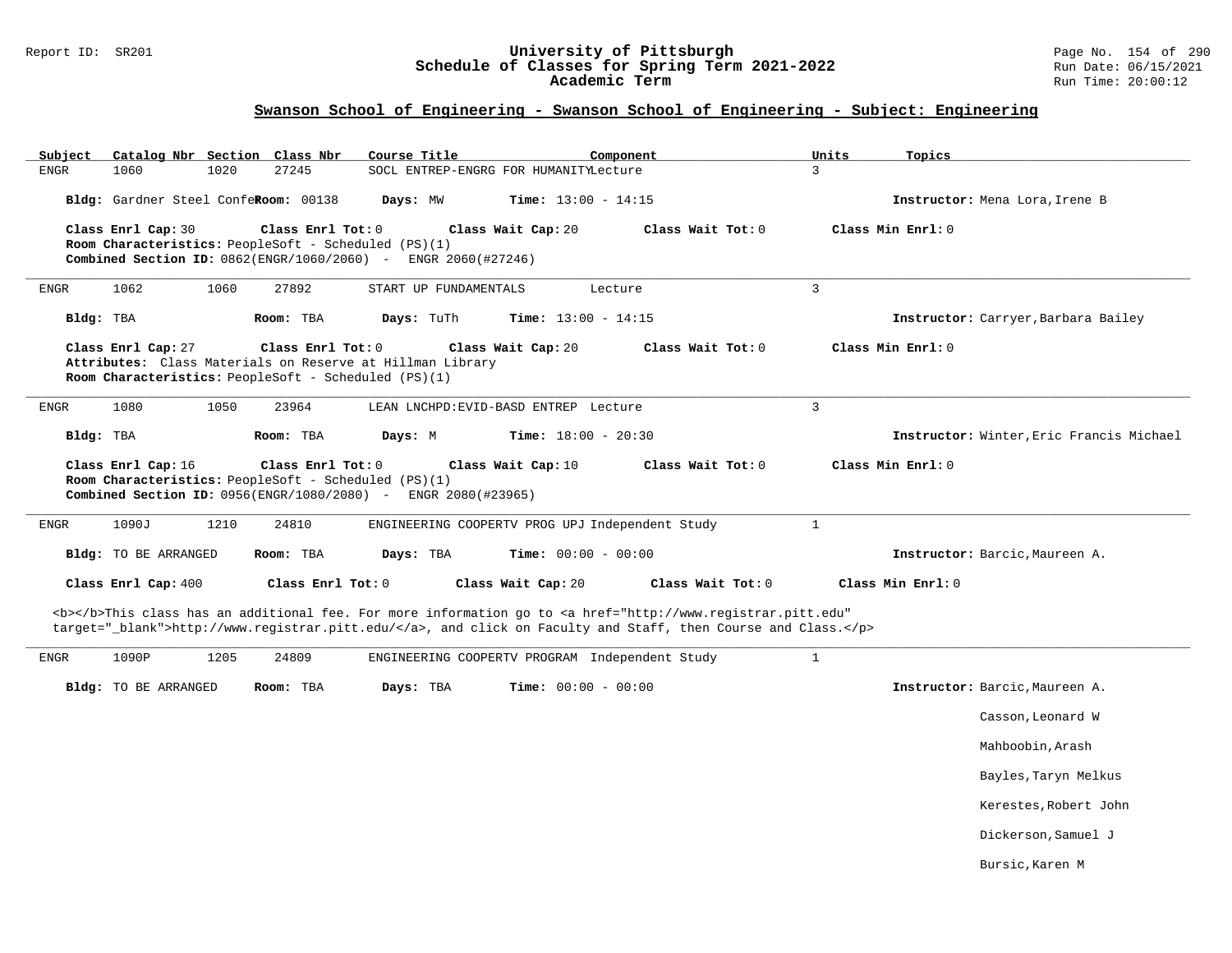| Class Enrl Cap: 400                                      | Class Enrl Tot: 0      | Class Wait Cap: 20                                                                                                                                                                                                                 | Class Wait Tot: 0   | Class Min Enrl: 0                                           |
|----------------------------------------------------------|------------------------|------------------------------------------------------------------------------------------------------------------------------------------------------------------------------------------------------------------------------------|---------------------|-------------------------------------------------------------|
|                                                          |                        | <b></b> This class has an additional fee. For more information go to <a <br="" href="http://www.registrar.pitt.edu">target="_blank"&gt;http://www.registrar.pitt.edu/</a> , and click on Faculty and Staff, then Course and Class. |                     |                                                             |
| 1091<br>1010<br><b>ENGR</b>                              | 12636                  | ARTS AND SCIENCES CO-OP                                                                                                                                                                                                            | Independent Study   | $\mathbf{1}$                                                |
| Bldg: TO BE ARRANGED                                     | Room: TBA<br>Days: TBA | <b>Time:</b> $00:00 - 00:00$                                                                                                                                                                                                       |                     | Instructor: Barcic, Maureen A.                              |
| Class Enrl Cap: 180<br>Attributes: Capstone Course       | Class Enrl Tot: 0      | Class Wait Cap: 20                                                                                                                                                                                                                 | Class Wait Tot: 0   | Class Min Enrl: 0                                           |
|                                                          |                        | <b></b> This class has an additional fee. For more information go to <a <br="" href="http://www.registrar.pitt.edu">target="_blank"&gt;http://www.registrar.pitt.edu/</a> , and click on Faculty and Staff, then Course and Class. |                     |                                                             |
| 1092<br>1010<br><b>ENGR</b>                              | 12641                  | ENGRG INT'L COOPERTV PROGRAM Independent Study                                                                                                                                                                                     |                     | $\mathbf{1}$                                                |
| <b>Bldg:</b> TO BE ARRANGED                              | Room: TBA<br>Days: TBA | <b>Time:</b> $00:00 - 00:00$                                                                                                                                                                                                       |                     | Instructor: Barcic, Maureen A.                              |
| Class Enrl Cap: 120                                      | Class Enrl Tot: 0      | Class Wait Cap: 20                                                                                                                                                                                                                 | Class Wait Tot: $0$ | Class Min Enrl: 0                                           |
|                                                          |                        | <b></b> This class has an additional fee. For more information go to <a <br="" href="http://www.registrar.pitt.edu">target="_blank"&gt;http://www.registrar.pitt.edu/</a> , and click on Faculty and Staff, then Course and Class. |                     |                                                             |
| 1093<br>1010<br>ENGR                                     | 12691                  | CMP SCI COOPERATIVE PROGRAM                                                                                                                                                                                                        | Independent Study   | $\mathbf{1}$                                                |
| Bldg: TO BE ARRANGED                                     | Room: TBA<br>Days: TBA | <b>Time:</b> $00:00 - 00:00$                                                                                                                                                                                                       |                     | Instructor: Barcic, Maureen A.                              |
|                                                          |                        |                                                                                                                                                                                                                                    |                     | Ramirez, John C                                             |
| Class Enrl Cap: 180                                      | Class Enrl Tot: $0$    | Class Wait Cap: 20                                                                                                                                                                                                                 | Class Wait Tot: 0   | Class Min $Enrl: 0$                                         |
|                                                          |                        | <b></b> This class has an additional fee. For more information go to <a <br="" href="http://www.registrar.pitt.edu">target="_blank"&gt;http://www.registrar.pitt.edu/</a> , and click on Faculty and Staff, then Course and Class. |                     |                                                             |
| 1098<br>1010<br>ENGR                                     | 18200                  | INT'L SENIOR DESIGN EXPERIENCEIndependent Study                                                                                                                                                                                    |                     | 1                                                           |
| Bldg: TO BE ARRANGED                                     | Room: TBA<br>Days: TBA | <b>Time:</b> $00:00 - 00:00$                                                                                                                                                                                                       |                     | INTERNATIONAL SENIOR DESIGN Instructor: Budny, Daniel David |
|                                                          |                        |                                                                                                                                                                                                                                    |                     | Lalley, Kristine                                            |
| Class Enrl Cap: 20                                       | Class Enrl Tot: $0$    | Class Wait Cap: 20                                                                                                                                                                                                                 | Class Wait Tot: 0   | $Class Min Ernst: 0$                                        |
| 1200<br>1010<br><b>ENGR</b>                              | 12648                  | STUDY ABROAD: MEXICO                                                                                                                                                                                                               | Independent Study   | $1 - 18$                                                    |
| Bldg: TO BE ARRANGED                                     | Room: TBA<br>Days: TBA | <b>Time:</b> $00:00 - 00:00$                                                                                                                                                                                                       |                     | Instructor: Lalley, Kristine                                |
| Class Enrl Cap: 25<br>Attributes: Latin American Studies | Class Enrl Tot: 0      | Class Wait Cap: 20                                                                                                                                                                                                                 | Class Wait Tot: 0   | Class Min Enrl: 0                                           |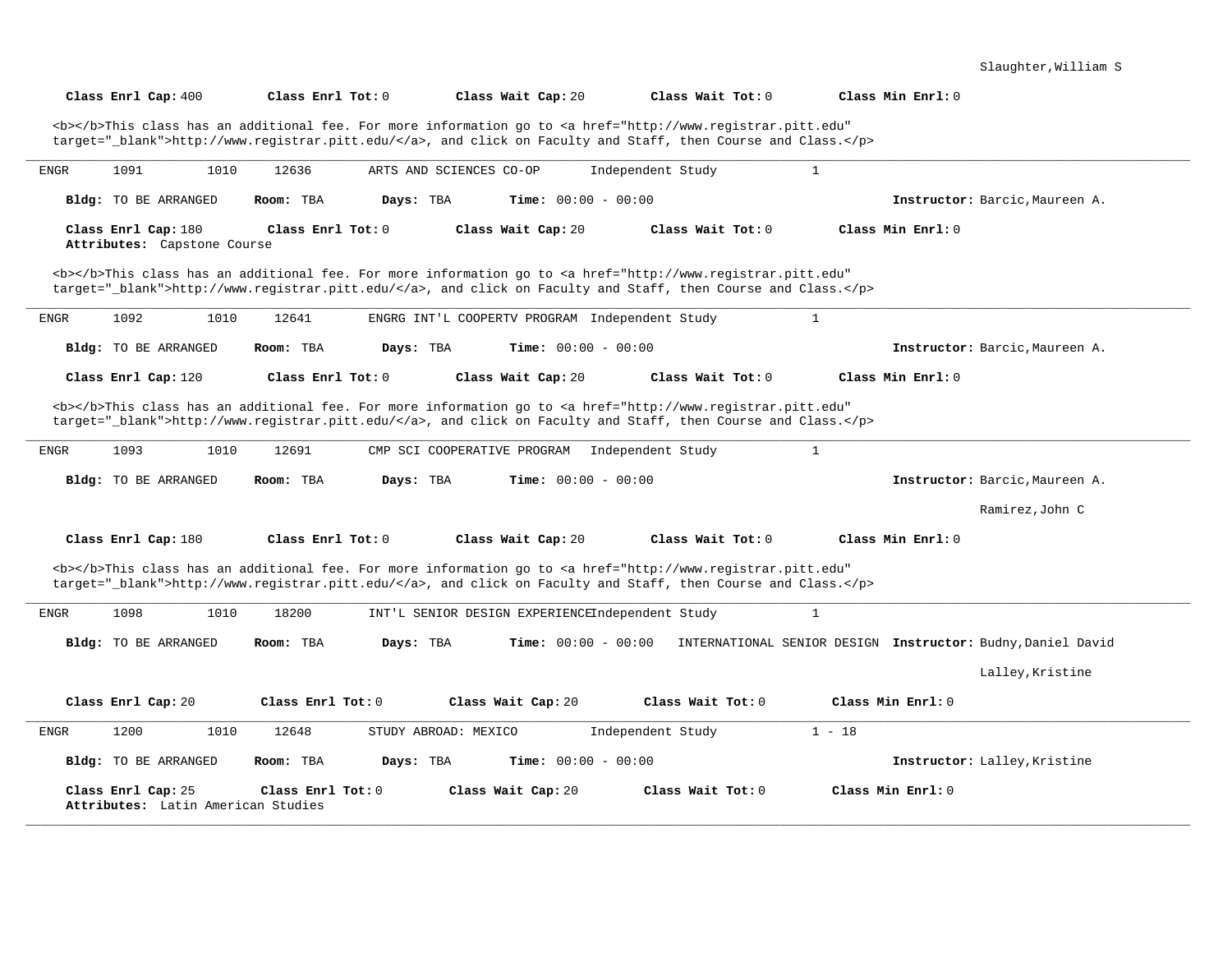#### Report ID: SR201 **University of Pittsburgh** Page No. 156 of 290 **Schedule of Classes for Spring Term 2021-2022** Run Date: 06/15/2021 **Academic Term** Run Time: 20:00:12

| Catalog Nbr Section Class Nbr<br>Subject                 | Course Title                                           | Component         | Units<br>Topics              |
|----------------------------------------------------------|--------------------------------------------------------|-------------------|------------------------------|
| <b>ENGR</b><br>1200<br>1015                              | 12647<br>STUDY ABROAD: MEXICO                          | Independent Study | $1 - 18$                     |
| Bldg: TO BE ARRANGED                                     | Room: TBA<br>Days: TBA<br><b>Time:</b> $00:00 - 00:00$ |                   | Instructor: Lalley, Kristine |
| Class Enrl Cap: 25                                       | Class Enrl Tot: 0<br>Class Wait Cap: 20                | Class Wait Tot: 0 | Class Min Enrl: 0            |
| Attributes: Latin American Studies                       |                                                        |                   |                              |
| 1200<br>1020<br>ENGR                                     | 12646<br>STUDY ABROAD: MEXICO                          | Independent Study | $1 - 18$                     |
| Bldg: TO BE ARRANGED                                     | <b>Time:</b> $00:00 - 00:00$<br>Room: TBA<br>Days: TBA |                   | Instructor: Lalley, Kristine |
| Class Enrl Cap: 25<br>Attributes: Latin American Studies | Class Enrl Tot: 0<br>Class Wait Cap: 20                | Class Wait Tot: 0 | Class Min Enrl: 0            |
|                                                          |                                                        |                   |                              |
| 1200<br>1025<br>ENGR                                     | 12645<br>STUDY ABROAD: MEXICO                          | Independent Study | $1 - 18$                     |
| <b>Bldg:</b> TO BE ARRANGED                              | Room: TBA<br>Days: TBA<br><b>Time:</b> $00:00 - 00:00$ |                   | Instructor: Lalley, Kristine |
| Class Enrl Cap: 25                                       | Class Wait Cap: 20<br>Class Enrl Tot: 0                | Class Wait Tot: 0 | Class Min Enrl: 0            |
| Attributes: Latin American Studies                       |                                                        |                   |                              |
| 1200<br>1030<br>ENGR                                     | 12651<br>STUDY ABROAD: MEXICO                          | Independent Study | $1 - 18$                     |
| Bldg: TO BE ARRANGED                                     | Room: TBA<br>Days: TBA<br><b>Time:</b> $00:00 - 00:00$ |                   | Instructor: Peck, Keiha R.   |
| Class Enrl Cap: 25<br>Attributes: Latin American Studies | Class Enrl Tot: 0<br>Class Wait Cap: 20                | Class Wait Tot: 0 | Class Min Enrl: 0            |
| 1200<br>1035<br>ENGR                                     | 12716<br>STUDY ABROAD: MEXICO                          | Independent Study | $1 - 18$                     |
| Bldg: TO BE ARRANGED                                     | <b>Time:</b> $00:00 - 00:00$<br>Room: TBA<br>Days: TBA |                   | Instructor: Lalley, Kristine |
| Class Enrl Cap: 25                                       | Class Enrl Tot: 0<br>Class Wait Cap: 20                | Class Wait Tot: 0 | Class Min Enrl: 0            |
| Attributes: Latin American Studies                       |                                                        |                   |                              |
| 1201<br>1010<br>ENGR                                     | 12730<br>STUDY ABROAD: ISRAEL                          | Independent Study | $1 - 18$                     |
| Bldg: TO BE ARRANGED                                     | Room: TBA<br>Days: TBA<br>$Time: 00:00 - 00:00$        |                   | Instructor: Lalley, Kristine |
| Class Enrl Cap: 25                                       | Class Enrl Tot: 0<br>Class Wait Cap: 20                | Class Wait Tot: 0 | Class Min Enrl: 0            |
| 1201<br>${\rm ENGR}$<br>1015                             | 12729<br>STUDY ABROAD: ISRAEL                          | Independent Study | $1 - 18$                     |
| <b>Bldg:</b> TO BE ARRANGED                              | Room: TBA<br>Days: TBA<br><b>Time:</b> $00:00 - 00:00$ |                   | Instructor: Lalley, Kristine |
| Class Enrl Cap: 25                                       | Class Enrl Tot: 0<br>Class Wait Cap: 20                | Class Wait Tot: 0 | Class Min Enrl: 0            |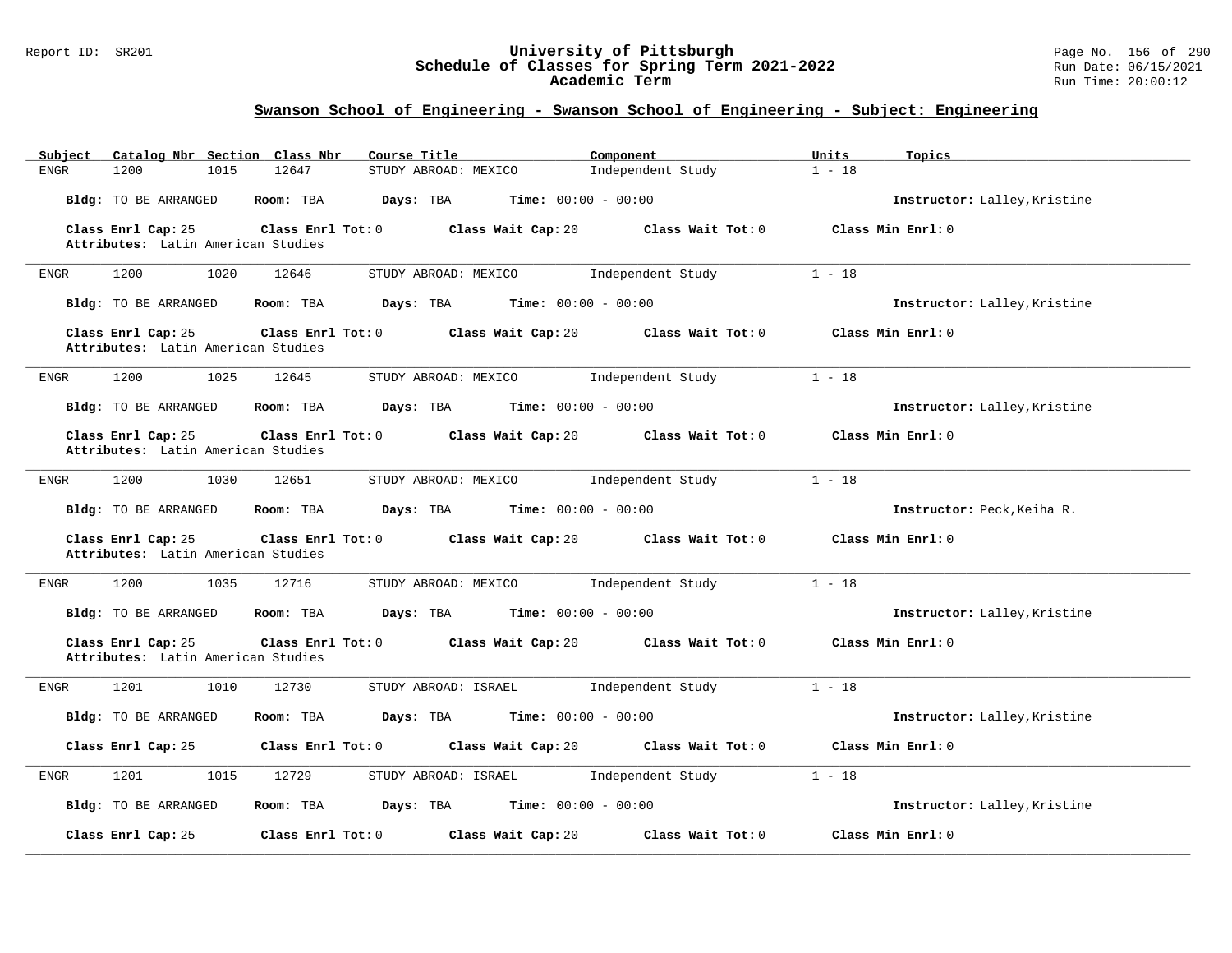#### Report ID: SR201 **University of Pittsburgh** Page No. 157 of 290 **Schedule of Classes for Spring Term 2021-2022** Run Date: 06/15/2021 **Academic Term** Run Time: 20:00:12

| Catalog Nbr Section Class Nbr<br>Subject | Course Title                                                                                | Component                                        | Units<br>Topics              |
|------------------------------------------|---------------------------------------------------------------------------------------------|--------------------------------------------------|------------------------------|
| 1020<br>1201<br>ENGR                     | 12728<br>STUDY ABROAD: ISRAEL                                                               | Independent Study                                | $1 - 18$                     |
| Bldg: TO BE ARRANGED                     | Room: TBA $\rule{1em}{0.15mm}$ Days: TBA $\rule{1.5mm}{0.15mm}$ Time: $00:00 - 00:00$       |                                                  | Instructor: Lalley, Kristine |
|                                          | Class Enrl Cap: 25 Class Enrl Tot: 0 Class Wait Cap: 20 Class Wait Tot: 0 Class Min Enrl: 0 |                                                  |                              |
| ENGR 1201 1025 12727                     |                                                                                             | STUDY ABROAD: ISRAEL Independent Study           | $1 - 18$                     |
| Bldg: TO BE ARRANGED                     | <b>Room:</b> TBA <b>Days:</b> TBA <b>Time:</b> 00:00 - 00:00                                |                                                  | Instructor: Lalley, Kristine |
|                                          | Class Enrl Cap: 25 Class Enrl Tot: 0 Class Wait Cap: 20 Class Wait Tot: 0 Class Min Enrl: 0 |                                                  |                              |
| 1201<br>ENGR                             | 1030 12726 STUDY ABROAD: ISRAEL Independent Study                                           |                                                  | $1 - 18$                     |
| Bldg: TO BE ARRANGED                     | Room: TBA $Days:$ TBA $Time: 00:00 - 00:00$                                                 |                                                  | Instructor: Lalley, Kristine |
|                                          | Class Enrl Cap: 25 Class Enrl Tot: 0 Class Wait Cap: 20 Class Wait Tot: 0 Class Min Enrl: 0 |                                                  |                              |
|                                          | ENGR 1201 1035 12725 STUDYABROAD: ISRAEL Independent Study                                  |                                                  | $1 - 18$                     |
| Bldg: TO BE ARRANGED                     | Room: TBA $Days:$ TBA $Time: 00:00 - 00:00$                                                 |                                                  | Instructor: Lalley, Kristine |
|                                          | Class Enrl Cap: 25 Class Enrl Tot: 0 Class Wait Cap: 20 Class Wait Tot: 0 Class Min Enrl: 0 |                                                  |                              |
|                                          | ENGR 1202 1010 12736 STUDY ABROAD: ISRAEL NP Independent Study 1 - 18                       |                                                  |                              |
| Bldg: TO BE ARRANGED                     | Room: TBA $\rule{1em}{0.15mm}$ Days: TBA Time: $00:00 - 00:00$                              |                                                  | Instructor: Staff            |
|                                          | Class Enrl Cap: 25 Class Enrl Tot: 0 Class Wait Cap: 20 Class Wait Tot: 0 Class Min Enrl: 0 |                                                  |                              |
| 1202<br>ENGR                             | 1015 12735                                                                                  | STUDY ABROAD: ISRAEL NP Independent Study 1 - 18 |                              |
| Bldg: TO BE ARRANGED                     | Room: TBA $Days:$ TBA Time: $00:00 - 00:00$                                                 |                                                  | Instructor: Staff            |
|                                          | Class Enrl Cap: 25 Class Enrl Tot: 0 Class Wait Cap: 20 Class Wait Tot: 0 Class Min Enrl: 0 |                                                  |                              |
| 1202 1020 12734<br>ENGR                  |                                                                                             | STUDY ABROAD: ISRAEL NP Independent Study 1 - 18 |                              |
| Bldg: TO BE ARRANGED                     | Room: TBA $Days:$ TBA $Time:$ 00:00 - 00:00                                                 |                                                  | Instructor: Staff            |
|                                          | Class Enrl Cap: 25 Class Enrl Tot: 0 Class Wait Cap: 20 Class Wait Tot: 0 Class Min Enrl: 0 |                                                  |                              |
| 1202<br>1025<br>ENGR                     | 12733                                                                                       | STUDY ABROAD: ISRAEL NP Independent Study        | $1 - 18$                     |
| Bldg: TO BE ARRANGED                     | Room: TBA $\rule{1em}{0.15mm}$ Days: TBA Time: $00:00 - 00:00$                              |                                                  | Instructor: Staff            |
|                                          | Class Enrl Cap: 25 Class Enrl Tot: 0 Class Wait Cap: 20 Class Wait Tot: 0 Class Min Enrl: 0 |                                                  |                              |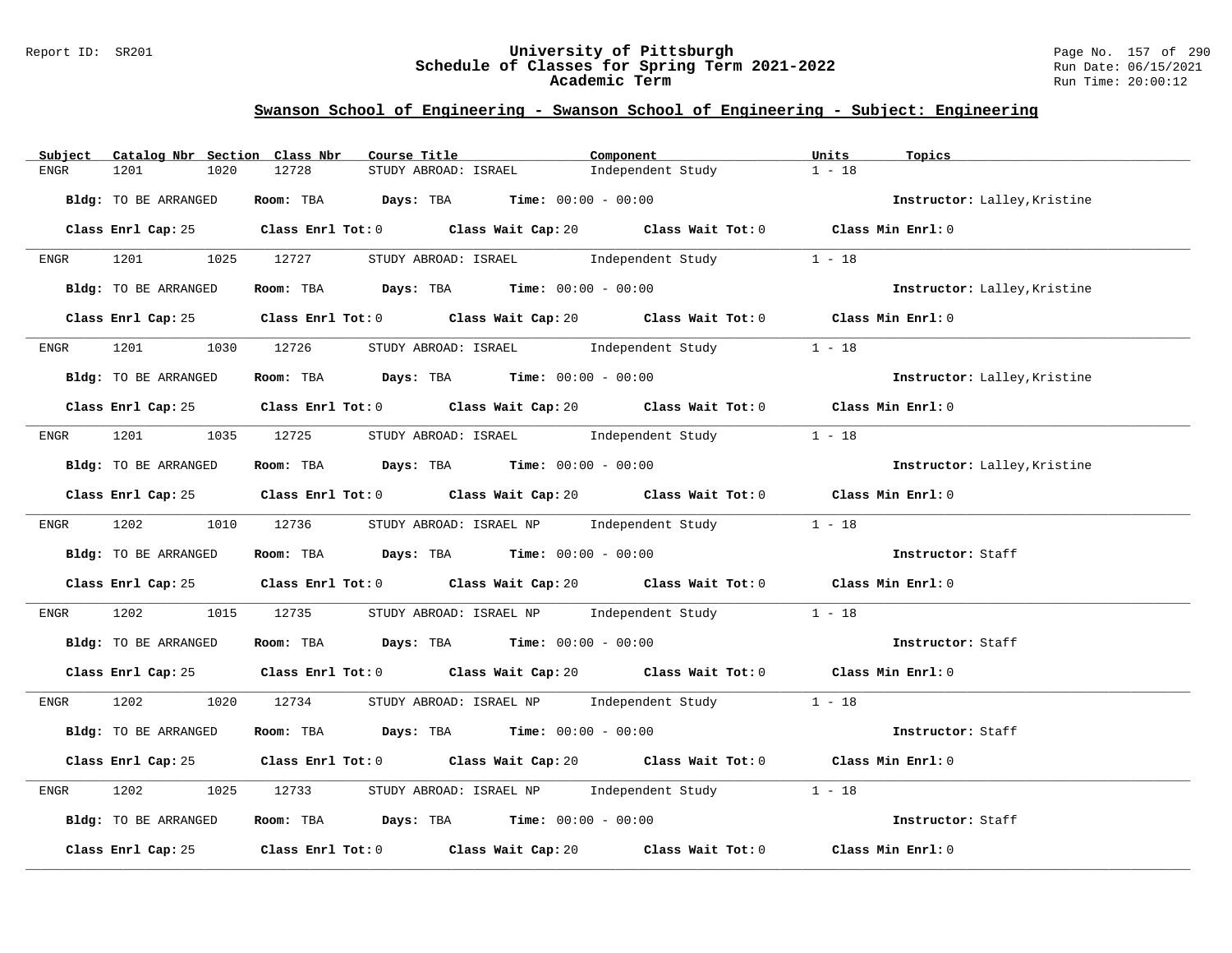| <b>ENGR</b> | 1202<br>1030                                             | 12732                   | STUDY ABROAD: ISRAEL NP                                | Independent Study                                      | $1 - 18$                     |
|-------------|----------------------------------------------------------|-------------------------|--------------------------------------------------------|--------------------------------------------------------|------------------------------|
|             | Bldg: TO BE ARRANGED                                     | Room: TBA               | Days: TBA                                              | <b>Time:</b> $00:00 - 00:00$                           | Instructor: Staff            |
|             | Class Enrl Cap: 25                                       | $Class$ $Enrl$ $Tot: 0$ |                                                        | Class Wait Cap: 20 Class Wait Tot: 0                   | Class Min Enrl: 0            |
| ENGR        | 1202<br>1035                                             | 12731                   | STUDY ABROAD: ISRAEL NP                                | Independent Study                                      | $1 - 18$                     |
|             | Bldg: TO BE ARRANGED                                     | Room: TBA               | Days: TBA                                              | <b>Time:</b> $00:00 - 00:00$                           | Instructor: Staff            |
|             | Class Enrl Cap: 25                                       | Class Enrl Tot: 0       | Class Wait Cap: 20                                     | Class Wait Tot: 0                                      | Class Min Enrl: 0            |
| ENGR        | 1209<br>1010                                             | 12742                   | STUDY ABROAD: COSTA RICA                               | Independent Study                                      | $1 - 18$                     |
|             | Bldg: TO BE ARRANGED                                     | Room: TBA               | Days: TBA                                              | <b>Time:</b> $00:00 - 00:00$                           | Instructor: Lalley, Kristine |
|             | Class Enrl Cap: 25<br>Attributes: Latin American Studies | $Class$ $Enrl$ $Tot: 0$ |                                                        | Class Wait Cap: 20 Class Wait Tot: 0                   | Class Min Enrl: 0            |
| ENGR        | 1209<br>1015                                             | 12741                   | STUDY ABROAD: COSTA RICA                               | Independent Study                                      | $1 - 18$                     |
|             | Bldg: TO BE ARRANGED                                     | Room: TBA               | Days: TBA                                              | <b>Time:</b> $00:00 - 00:00$                           | Instructor: Peck, Keiha R.   |
|             | Class Enrl Cap: 25<br>Attributes: Latin American Studies | Class Enrl Tot: 0       |                                                        | Class Wait Cap: 20 Class Wait Tot: 0                   | Class Min Enrl: 0            |
| ENGR        | 1209<br>1020                                             | 12740                   | STUDY ABROAD: COSTA RICA                               | Independent Study                                      | $1 - 18$                     |
|             | Bldg: TO BE ARRANGED                                     | Room: TBA               | Days: TBA                                              | <b>Time:</b> $00:00 - 00:00$                           | Instructor: Lalley, Kristine |
|             | Class Enrl Cap: 25<br>Attributes: Latin American Studies |                         | Class Enrl Tot: 0 Class Wait Cap: 20 Class Wait Tot: 0 |                                                        | Class Min Enrl: 0            |
| ENGR        | 1209<br>1025                                             | 12738                   | STUDY ABROAD: COSTA RICA                               | Independent Study                                      | $1 - 18$                     |
|             | Bldg: TO BE ARRANGED                                     | Room: TBA               | Days: TBA                                              | <b>Time:</b> $00:00 - 00:00$                           | Instructor: Peck, Keiha R.   |
|             | Class Enrl Cap: 25<br>Attributes: Latin American Studies |                         |                                                        | Class Enrl Tot: 0 Class Wait Cap: 20 Class Wait Tot: 0 | Class Min Enrl: 0            |
| <b>ENGR</b> | 1209<br>1030                                             | 12739                   | STUDY ABROAD: COSTA RICA                               | Independent Study                                      | $1 - 18$                     |
|             | Bldg: TO BE ARRANGED                                     | Room: TBA               | Days: TBA                                              | <b>Time:</b> $00:00 - 00:00$                           | Instructor: Lalley, Kristine |
|             | Class Enrl Cap: 25<br>Attributes: Latin American Studies |                         | Class Enrl Tot: 0 Class Wait Cap: 20                   | Class Wait Tot: 0                                      | Class Min Enrl: 0            |
| ENGR        | 1209<br>1035                                             | 12737                   | STUDY ABROAD: COSTA RICA Independent Study             |                                                        | $1 - 18$                     |
|             | Bldg: TO BE ARRANGED                                     | Room: TBA               | Days: TBA                                              | <b>Time:</b> $00:00 - 00:00$                           | Instructor: Lalley, Kristine |
|             | Class Enrl Cap: 25<br>Attributes: Latin American Studies | $Class$ $Enr1$ $Tot: 0$ | Class Wait Cap: 20                                     | Class Wait Tot: 0                                      | Class Min Enrl: 0            |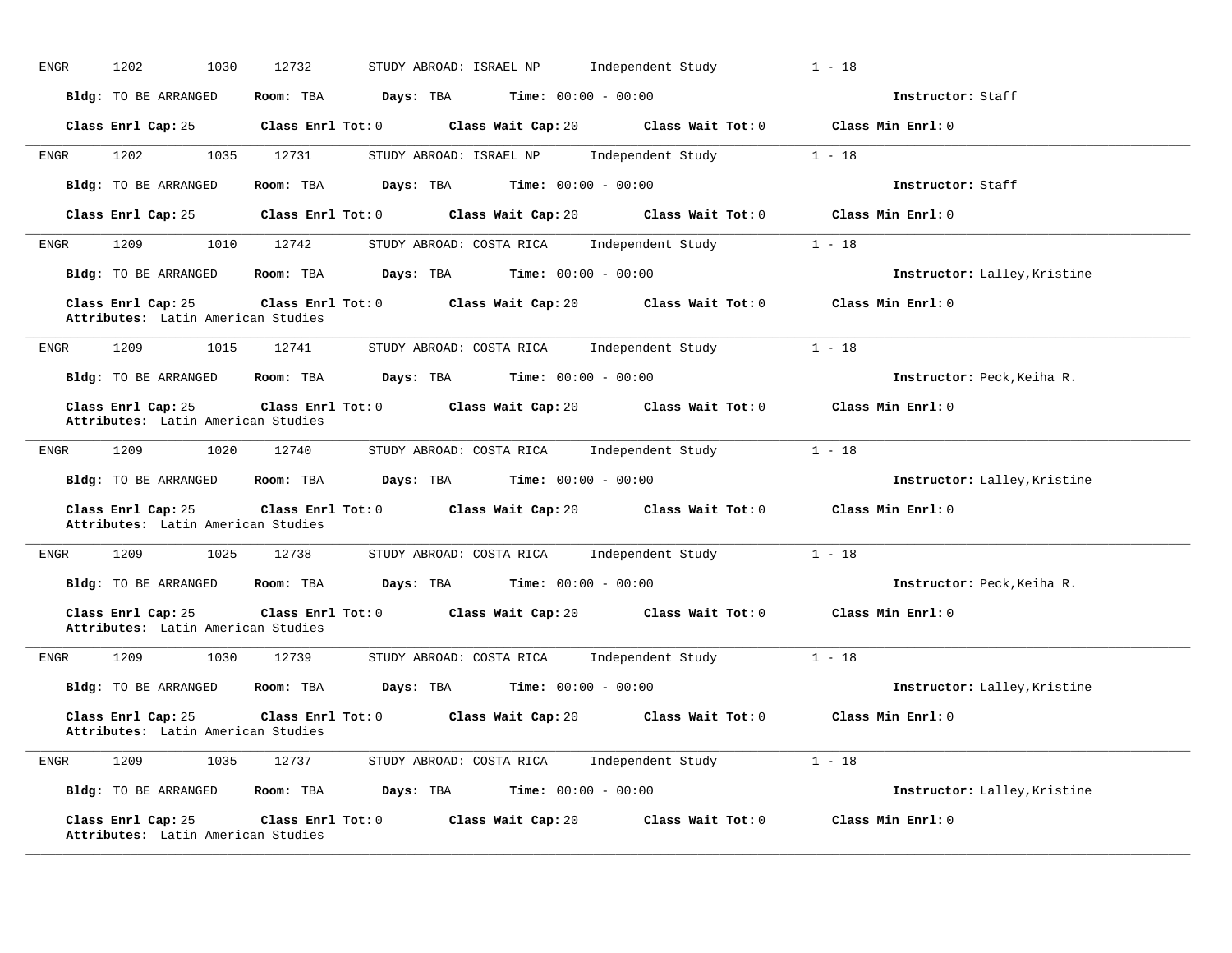#### Report ID: SR201 **University of Pittsburgh** Page No. 159 of 290 **Schedule of Classes for Spring Term 2021-2022** Run Date: 06/15/2021 **Academic Term** Run Time: 20:00:12

| Subject     | Catalog Nbr Section Class Nbr | Course Title                                                                                | Component                                     | Units<br>Topics              |
|-------------|-------------------------------|---------------------------------------------------------------------------------------------|-----------------------------------------------|------------------------------|
| <b>ENGR</b> | 1210<br>1010                  | 12676<br>INSA LYON: FRANCE                                                                  | Independent Study                             | $1 - 18$                     |
|             | Bldg: TO BE ARRANGED          | Room: TBA $Days: TBA$ Time: $00:00 - 00:00$                                                 |                                               | Instructor: Lalley, Kristine |
|             |                               | Class Enrl Cap: 25 Class Enrl Tot: 0 Class Wait Cap: 20 Class Wait Tot: 0 Class Min Enrl: 0 |                                               |                              |
| ENGR        | 1210                          | 1015 12677 INSA LYON: FRANCE Independent Study                                              |                                               | $1 - 18$                     |
|             | Bldg: TO BE ARRANGED          | Room: TBA $Days:$ TBA Time: $00:00 - 00:00$                                                 |                                               | Instructor: Lalley, Kristine |
|             |                               | Class Enrl Cap: 25 Class Enrl Tot: 0 Class Wait Cap: 20 Class Wait Tot: 0 Class Min Enrl: 0 |                                               |                              |
| ENGR        | 1210                          | 1020 12678 INSA LYON: FRANCE Independent Study                                              |                                               | $1 - 18$                     |
|             | Bldg: TO BE ARRANGED          | Room: TBA $\rule{1em}{0.15mm}$ Days: TBA $\rule{1.5mm}{0.15mm}$ Time: $00:00 - 00:00$       |                                               | Instructor: Lalley, Kristine |
|             |                               | Class Enrl Cap: 25 Class Enrl Tot: 0 Class Wait Cap: 20 Class Wait Tot: 0 Class Min Enrl: 0 |                                               |                              |
| ENGR        |                               | 1210 1025 12679 INSA LYON: FRANCE Independent Study                                         |                                               | $1 - 18$                     |
|             | Bldg: TO BE ARRANGED          | Room: TBA Days: TBA Time: $00:00 - 00:00$                                                   |                                               | Instructor: Lalley, Kristine |
|             |                               | Class Enrl Cap: 25 Class Enrl Tot: 0 Class Wait Cap: 20 Class Wait Tot: 0 Class Min Enrl: 0 |                                               |                              |
|             |                               | ENGR 1210 1030 12680 INSA LYON: FRANCE Independent Study 1 - 18                             |                                               |                              |
|             | Bldg: TO BE ARRANGED          | Room: TBA Days: TBA Time: $00:00 - 00:00$                                                   |                                               | Instructor: Lalley, Kristine |
|             |                               | Class Enrl Cap: 25 Class Enrl Tot: 0 Class Wait Cap: 20 Class Wait Tot: 0 Class Min Enrl: 0 |                                               |                              |
| ENGR        | 1210<br>1035                  | 12717        INSA LYON: FRANCE                Independent Study               1 - 18        |                                               |                              |
|             | Bldg: TO BE ARRANGED          | Room: TBA $Days:$ TBA $Time: 00:00 - 00:00$                                                 |                                               | Instructor: Lalley, Kristine |
|             |                               | Class Enrl Cap: 25 Class Enrl Tot: 0 Class Wait Cap: 20 Class Wait Tot: 0 Class Min Enrl: 0 |                                               |                              |
| ENGR        | 1212<br>1010                  | 30453                                                                                       | STUDY ABROAD: FRANCE Independent Study 1 - 18 |                              |
|             | Bldg: TO BE ARRANGED          | Room: TBA $Days:$ TBA $Time: 00:00 - 00:00$                                                 |                                               | Instructor: Staff            |
|             |                               | Class Enrl Cap: 35 Class Enrl Tot: 0 Class Wait Cap: 20 Class Wait Tot: 0 Class Min Enrl: 0 |                                               |                              |
| ENGR        | 1212<br>1020                  | 30454                                                                                       | STUDY ABROAD: FRANCE Independent Study        | $1 - 18$                     |
|             | Bldg: TO BE ARRANGED          | Room: TBA Days: TBA Time: $00:00 - 00:00$                                                   |                                               | Instructor: Staff            |
|             |                               | Class Enrl Cap: 35 Class Enrl Tot: 0 Class Wait Cap: 20                                     | Class Wait Tot: 0                             | Class Min Enrl: 0            |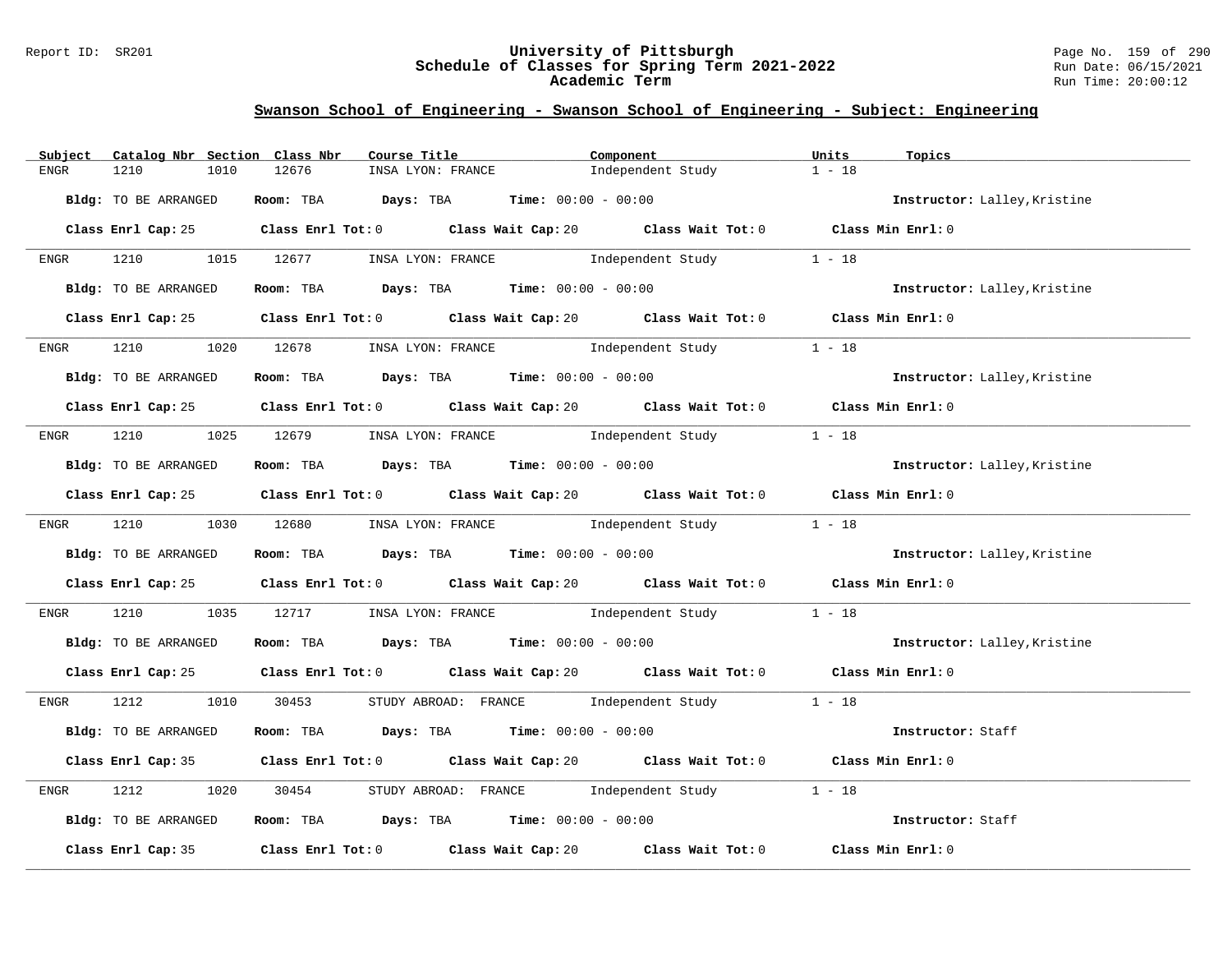| ENGR | 1212<br>1030         | STUDY ABROAD: FRANCE Independent Study<br>30455                                             | $1 - 18$                     |
|------|----------------------|---------------------------------------------------------------------------------------------|------------------------------|
|      | Bldg: TO BE ARRANGED | Room: TBA $Days:$ TBA $Time:$ $00:00 - 00:00$                                               | Instructor: Staff            |
|      |                      | Class Enrl Cap: 35 Class Enrl Tot: 0 Class Wait Cap: 20 Class Wait Tot: 0 Class Min Enrl: 0 |                              |
|      |                      | ENGR 1212 1040 30456 STUDYABROAD: FRANCE Independent Study 1 - 18                           |                              |
|      | Bldg: TO BE ARRANGED | Room: TBA $Days:$ TBA Time: $00:00 - 00:00$                                                 | Instructor: Staff            |
|      |                      | Class Enrl Cap: 35 Class Enrl Tot: 0 Class Wait Cap: 20 Class Wait Tot: 0 Class Min Enrl: 0 |                              |
|      |                      | ENGR 1212 1050 30457 STUDY ABROAD: FRANCE Independent Study 1 - 18                          |                              |
|      |                      | Bldg: TO BE ARRANGED ROOM: TBA Days: TBA Time: 00:00 - 00:00                                | Instructor: Staff            |
|      |                      | Class Enrl Cap: 35 Class Enrl Tot: 0 Class Wait Cap: 20 Class Wait Tot: 0 Class Min Enrl: 0 |                              |
|      |                      | ENGR 1212 1060 30458 STUDY ABROAD: FRANCE Independent Study 1 - 18                          |                              |
|      | Bldg: TO BE ARRANGED | Room: TBA $Days:$ TBA $Time:$ $00:00 - 00:00$                                               | Instructor: Staff            |
|      |                      | Class Enrl Cap: 35 Class Enrl Tot: 0 Class Wait Cap: 20 Class Wait Tot: 0 Class Min Enrl: 0 |                              |
|      |                      | ENGR 1215 1010 12748 STUDY ABROAD: HONG KONG Independent Study 1 - 18                       |                              |
|      | Bldg: TO BE ARRANGED | Room: TBA $\rule{1em}{0.15mm}$ Days: TBA $\rule{1.15mm}]{0.15mm}$ Time: $00:00 - 00:00$     | Instructor: Lalley, Kristine |
|      |                      | Class Enrl Cap: 25 Class Enrl Tot: 0 Class Wait Cap: 20 Class Wait Tot: 0 Class Min Enrl: 0 |                              |
|      |                      | ENGR 1215 1015 12747 STUDY ABROAD: HONG KONG Independent Study 1 - 18                       |                              |
|      | Bldg: TO BE ARRANGED | Room: TBA Days: TBA Time: $00:00 - 00:00$                                                   | Instructor: Lalley, Kristine |
|      |                      | Class Enrl Cap: 25 Class Enrl Tot: 0 Class Wait Cap: 20 Class Wait Tot: 0 Class Min Enrl: 0 |                              |
| ENGR |                      | 1215 1020 12746 STUDY ABROAD: HONG KONG Independent Study 1 - 18                            |                              |
|      |                      | Bldg: TO BE ARRANGED ROOM: TBA Days: TBA Time: 00:00 - 00:00                                | Instructor: Lalley, Kristine |
|      |                      | Class Enrl Cap: 25 Class Enrl Tot: 0 Class Wait Cap: 20 Class Wait Tot: 0 Class Min Enrl: 0 |                              |
|      |                      | ENGR 1215 1025 12745 STUDYABROAD: HONG KONG Independent Study 1 - 18                        |                              |
|      | Bldg: TO BE ARRANGED | Room: TBA $Days:$ TBA $Time: 00:00 - 00:00$                                                 | Instructor: Lalley, Kristine |
|      |                      | Class Enrl Cap: 25 Class Enrl Tot: 0 Class Wait Cap: 20 Class Wait Tot: 0 Class Min Enrl: 0 |                              |
|      |                      | ENGR 1215 1030 12744 STUDY ABROAD: HONG KONG Independent Study 1 - 18                       |                              |
|      |                      | <b>Bldg:</b> TO BE ARRANGED <b>Room:</b> TBA <b>Days:</b> TBA <b>Time:</b> $00:00 - 00:00$  | Instructor: Lalley, Kristine |
|      |                      | Class Enrl Cap: 25 Class Enrl Tot: 0 Class Wait Cap: 20 Class Wait Tot: 0                   | Class Min Enrl: 0            |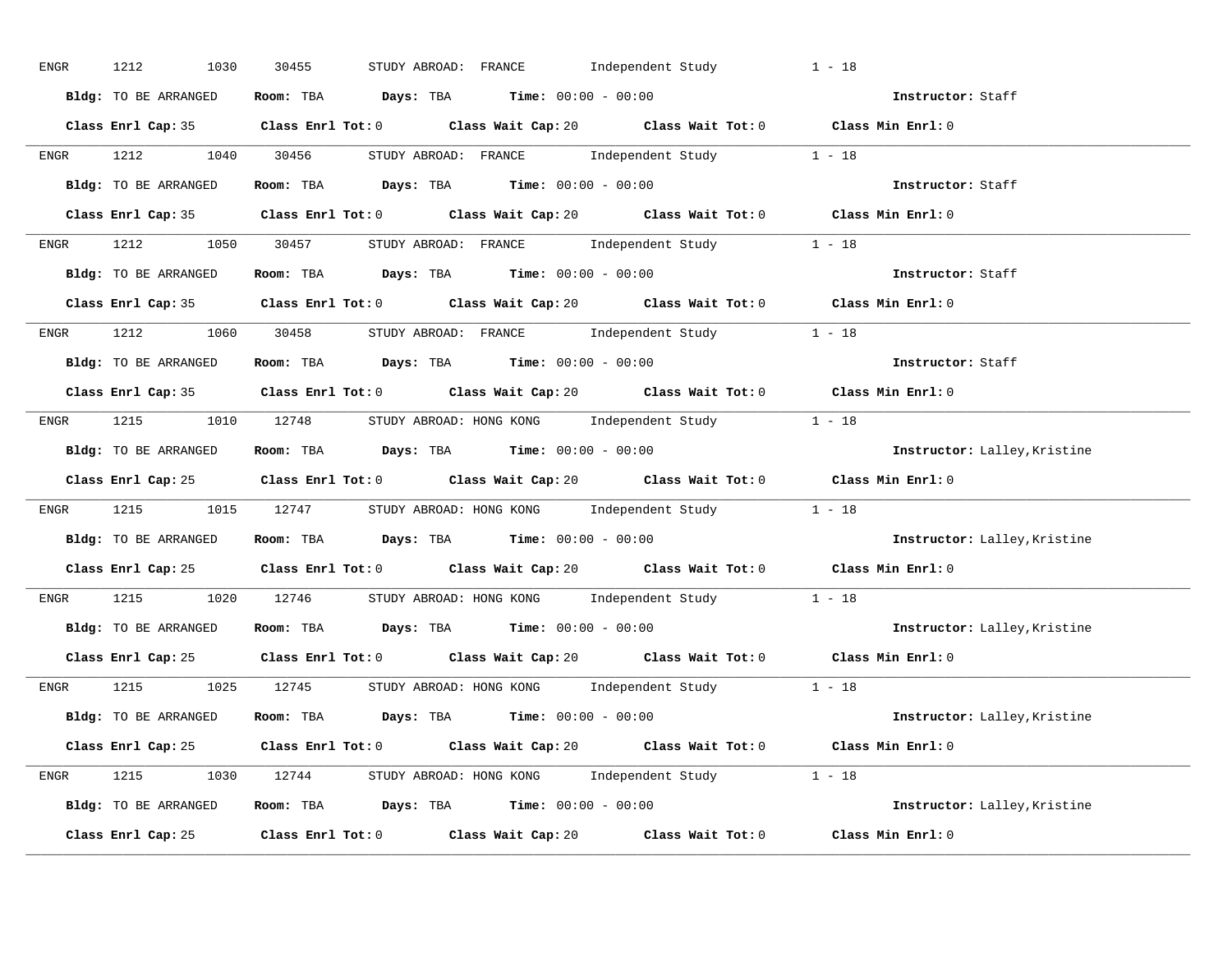#### Report ID: SR201 **University of Pittsburgh** Page No. 161 of 290 **Schedule of Classes for Spring Term 2021-2022** Run Date: 06/15/2021 **Academic Term** Run Time: 20:00:12

| Subject     | Catalog Nbr Section Class Nbr | Course Title                                                                                | Component                                     | Units<br>Topics              |
|-------------|-------------------------------|---------------------------------------------------------------------------------------------|-----------------------------------------------|------------------------------|
| <b>ENGR</b> | 1215<br>1035                  | 12743<br>STUDY ABROAD: HONG KONG                                                            | Independent Study                             | $1 - 18$                     |
|             | Bldg: TO BE ARRANGED          | Room: TBA<br><b>Days:</b> TBA <b>Time:</b> $00:00 - 00:00$                                  |                                               | Instructor: Lalley, Kristine |
|             |                               | Class Enrl Cap: 25 Class Enrl Tot: 0 Class Wait Cap: 20 Class Wait Tot: 0 Class Min Enrl: 0 |                                               |                              |
| ENGR        | 1217                          | 1010 12841<br>STUDY ABROAD: SINGAPORE                                                       | Independent Study                             | $1 - 18$                     |
|             | Bldg: TO BE ARRANGED          | Room: TBA $Days:$ TBA $Time: 00:00 - 00:00$                                                 |                                               | Instructor: Lalley, Kristine |
|             |                               | Class Enrl Cap: 25 Class Enrl Tot: 0 Class Wait Cap: 20 Class Wait Tot: 0 Class Min Enrl: 0 |                                               |                              |
| ENGR        | 1217                          | 1020 12842<br>STUDY ABROAD: SINGAPORE                                                       | Independent Study                             | $1 - 18$                     |
|             | <b>Bldg:</b> TO BE ARRANGED   | Room: TBA $Days:$ TBA Time: $00:00 - 00:00$                                                 |                                               | Instructor: Lalley, Kristine |
|             |                               | Class Enrl Cap: 25 Class Enrl Tot: 0 Class Wait Cap: 20 Class Wait Tot: 0 Class Min Enrl: 0 |                                               |                              |
| ENGR        | 1217                          | 1030 12843                                                                                  | STUDY ABROAD: SINGAPORE Independent Study     | $1 - 18$                     |
|             | Bldg: TO BE ARRANGED          | Room: TBA $Days:$ TBA $Time: 00:00 - 00:00$                                                 |                                               | Instructor: Lalley, Kristine |
|             |                               | Class Enrl Cap: 25 Class Enrl Tot: 0 Class Wait Cap: 20 Class Wait Tot: 0 Class Min Enrl: 0 |                                               |                              |
| ENGR        | 1217                          | 1040 12844                                                                                  | STUDY ABROAD: SINGAPORE Independent Study     | $1 - 18$                     |
|             | Bldg: TO BE ARRANGED          | Room: TBA $Days:$ TBA $Time: 00:00 - 00:00$                                                 |                                               | Instructor: Lalley, Kristine |
|             |                               | Class Enrl Cap: 25 Class Enrl Tot: 0 Class Wait Cap: 20 Class Wait Tot: 0 Class Min Enrl: 0 |                                               |                              |
| ENGR        | 1217<br>1050                  | 12845                                                                                       | STUDY ABROAD: SINGAPORE Independent Study     | $1 - 18$                     |
|             | Bldg: TO BE ARRANGED          | Room: TBA $Days:$ TBA $Time: 00:00 - 00:00$                                                 |                                               | Instructor: Lalley, Kristine |
|             |                               | Class Enrl Cap: 25 Class Enrl Tot: 0 Class Wait Cap: 20 Class Wait Tot: 0 Class Min Enrl: 0 |                                               |                              |
| ENGR        | 1220                          | 1010 12681                                                                                  | STUDY ABROAD: CANADA 1ndependent Study 1 - 18 |                              |
|             | Bldg: TO BE ARRANGED          | Room: TBA $Days:$ TBA $Time: 00:00 - 00:00$                                                 |                                               | Instructor: Lalley, Kristine |
|             |                               | Class Enrl Cap: 25 Class Enrl Tot: 0 Class Wait Cap: 20 Class Wait Tot: 0 Class Min Enrl: 0 |                                               |                              |
| ENGR        | 1220<br>1015                  | 12682                                                                                       | STUDY ABROAD: CANADA Independent Study        | $1 - 18$                     |
|             | Bldg: TO BE ARRANGED          | Room: TBA $Days:$ TBA $Time:$ $00:00 - 00:00$                                               |                                               | Instructor: Lalley, Kristine |
|             | Class Enrl Cap: 25            | Class Enrl Tot: 0 Class Wait Cap: 20                                                        | Class Wait Tot: 0                             | Class Min Enrl: 0            |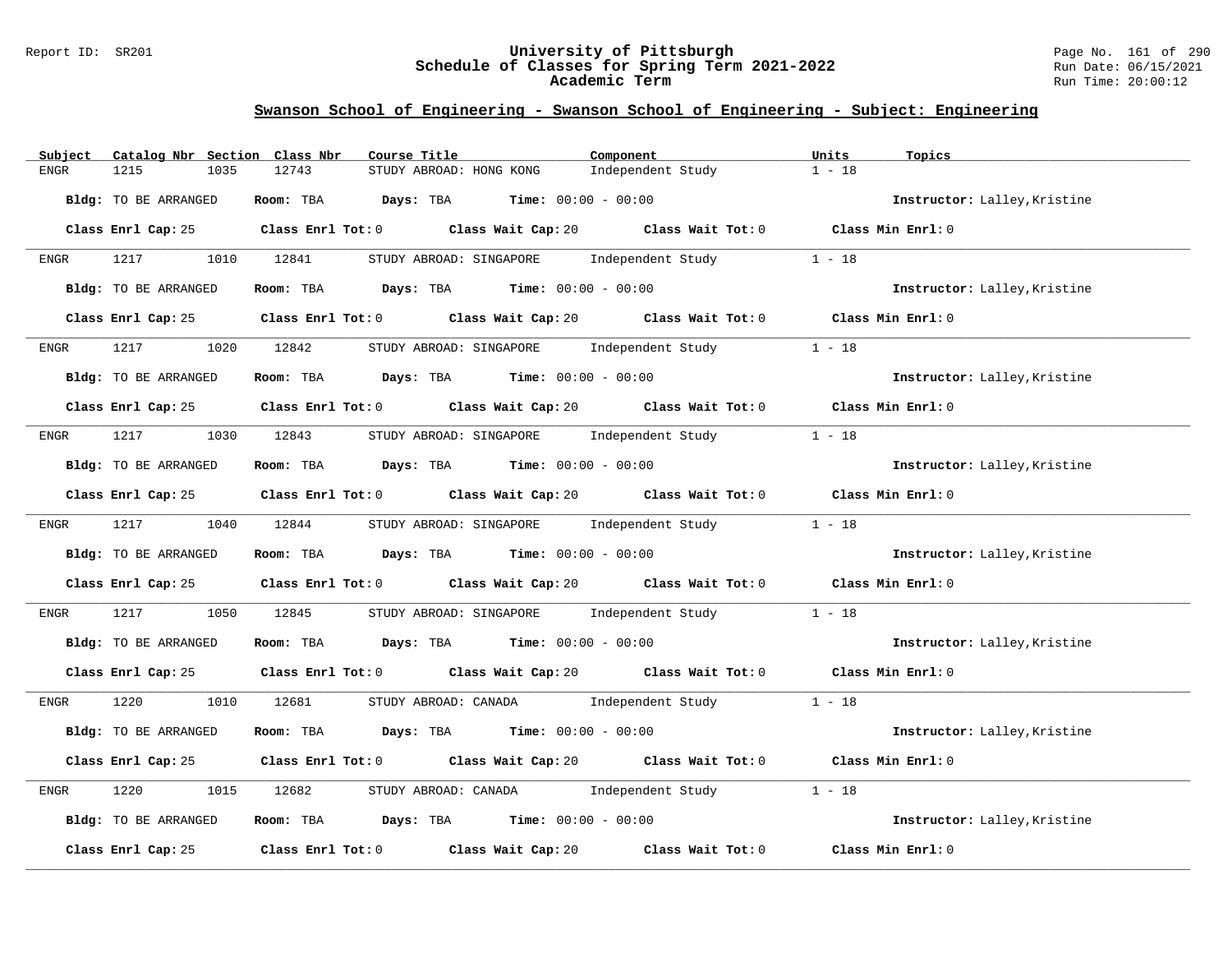| ENGR | 1220<br>1020                                             | 12683<br>STUDY ABROAD: CANADA                                                               | Independent Study                                | $1 - 18$                     |
|------|----------------------------------------------------------|---------------------------------------------------------------------------------------------|--------------------------------------------------|------------------------------|
|      | Bldg: TO BE ARRANGED                                     | $Time: 00:00 - 00:00$<br>Room: TBA Days: TBA                                                |                                                  | Instructor: Lalley, Kristine |
|      |                                                          | Class Enrl Cap: 25 Class Enrl Tot: 0 Class Wait Cap: 20 Class Wait Tot: 0 Class Min Enrl: 0 |                                                  |                              |
| ENGR | 1220                                                     | 1025 12684                                                                                  | STUDY ABROAD: CANADA Independent Study 1 - 18    |                              |
|      | Bldg: TO BE ARRANGED                                     | Room: TBA $Days: TBA$ Time: $00:00 - 00:00$                                                 |                                                  | Instructor: Peck, Keiha R.   |
|      |                                                          | Class Enrl Cap: 25 Class Enrl Tot: 0 Class Wait Cap: 20 Class Wait Tot: 0 Class Min Enrl: 0 |                                                  |                              |
| ENGR |                                                          | 1220 1030 12685 STUDY ABROAD: CANADA Independent Study 1 - 18                               |                                                  |                              |
|      | Bldg: TO BE ARRANGED                                     | Room: TBA $\rule{1em}{0.15mm}$ Days: TBA Time: $00:00 - 00:00$                              |                                                  | Instructor: Lalley, Kristine |
|      |                                                          | Class Enrl Cap: 25 Class Enrl Tot: 0 Class Wait Cap: 20 Class Wait Tot: 0 Class Min Enrl: 0 |                                                  |                              |
| ENGR | 1220<br>1035                                             | STUDY ABROAD: CANADA<br>12718                                                               | Independent Study                                | $1 - 18$                     |
|      | Bldg: TO BE ARRANGED                                     | Room: TBA $Days:$ TBA $Time: 00:00 - 00:00$                                                 |                                                  | Instructor: Lalley, Kristine |
|      |                                                          | Class Enrl Cap: 25 Class Enrl Tot: 0 Class Wait Cap: 20 Class Wait Tot: 0 Class Min Enrl: 0 |                                                  |                              |
| ENGR | 1221 1010 12817                                          |                                                                                             | STUDY ABROAD CHILE 5 10 Independent Study 3 - 18 |                              |
|      |                                                          | Bldg: TO BE ARRANGED Room: TBA Days: TBA Time: 00:00 - 00:00                                |                                                  | Instructor: Lalley, Kristine |
|      | Class Enrl Cap: 25<br>Attributes: Latin American Studies | Class Enrl Tot: 0 Class Wait Cap: 20 Class Wait Tot: 0                                      |                                                  | Class Min Enrl: 0            |
| ENGR | 1221 1015 12816                                          | STUDY ABROAD CHILE 1ndependent Study                                                        |                                                  | $3 - 18$                     |
|      |                                                          | Bldg: TO BE ARRANGED Room: TBA Days: TBA Time: 00:00 - 00:00                                |                                                  | Instructor: Lalley, Kristine |
|      | Class Enrl Cap: 25<br>Attributes: Latin American Studies | Class Enrl Tot: 0 Class Wait Cap: 20 Class Wait Tot: 0                                      |                                                  | Class Min Enrl: 0            |
| ENGR | 1221                                                     | 1020 12815<br>STUDY ABROAD CHILE 1ndependent Study                                          |                                                  | $3 - 18$                     |
|      |                                                          | Bldg: TO BE ARRANGED Room: TBA Days: TBA Time: 00:00 - 00:00                                |                                                  | Instructor: Lalley, Kristine |
|      | Class Enrl Cap: 25<br>Attributes: Latin American Studies | Class Enrl Tot: 0 Class Wait Cap: 20 Class Wait Tot: 0                                      |                                                  | Class Min Enrl: 0            |
| ENGR | 1221                                                     | STUDY ABROAD CHILE 1ndependent Study<br>1025 12814                                          |                                                  | $3 - 18$                     |
|      |                                                          | Bldg: TO BE ARRANGED Room: TBA Days: TBA                                                    | <b>Time:</b> $00:00 - 00:00$                     | Instructor: Lalley, Kristine |
|      | Class Enrl Cap: 25<br>Attributes: Latin American Studies | Class Enrl Tot: $0$ Class Wait Cap: $20$ Class Wait Tot: $0$                                |                                                  | Class Min Enrl: 0            |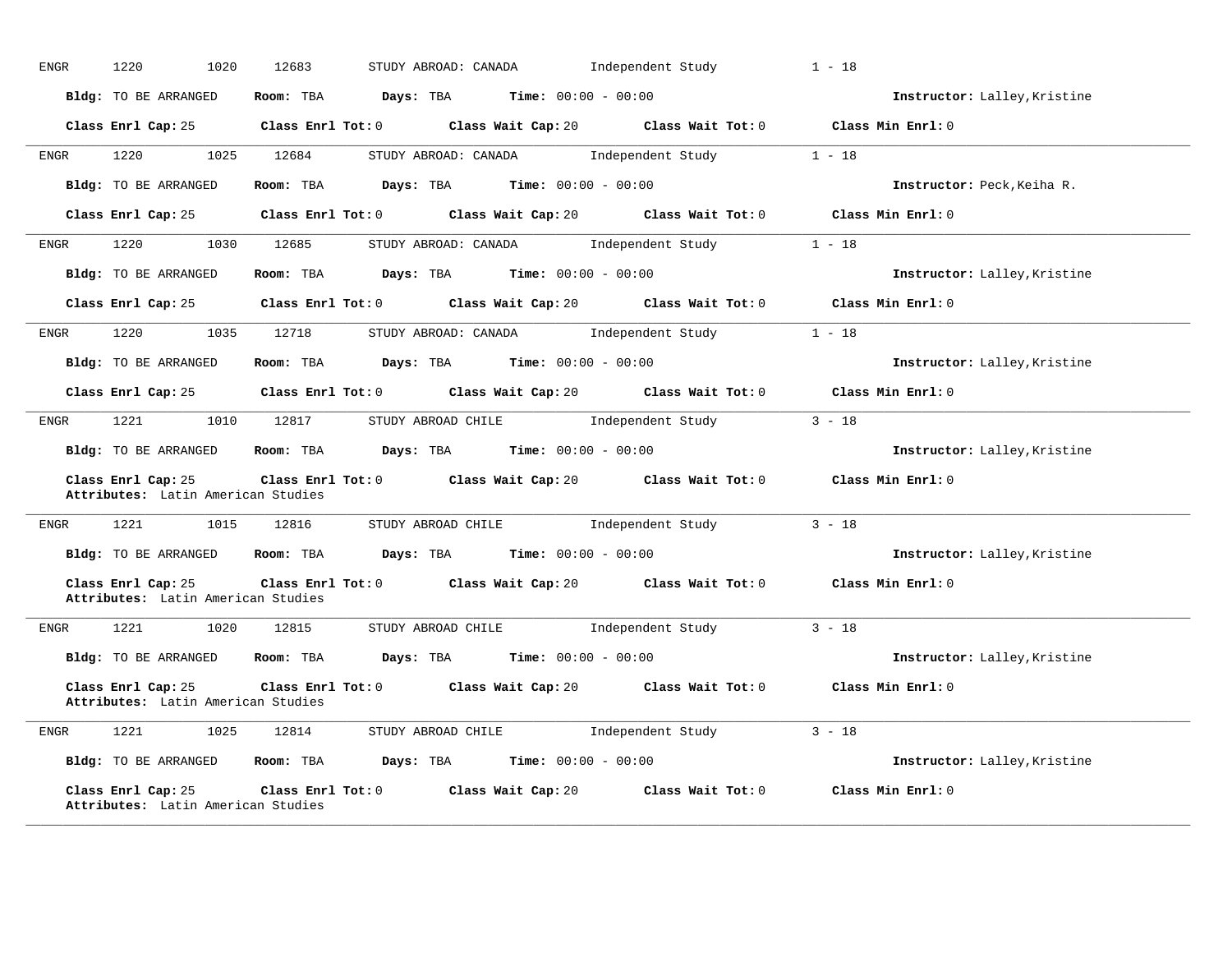#### Report ID: SR201 **University of Pittsburgh** Page No. 163 of 290 **Schedule of Classes for Spring Term 2021-2022** Run Date: 06/15/2021 **Academic Term** Run Time: 20:00:12

# **Swanson School of Engineering - Swanson School of Engineering - Subject: Engineering**

| Subject     |                      | Catalog Nbr Section Class Nbr | Course Title |                                                 | Component                                                                                                                                                                                                                          | Units               | Topics                       |
|-------------|----------------------|-------------------------------|--------------|-------------------------------------------------|------------------------------------------------------------------------------------------------------------------------------------------------------------------------------------------------------------------------------------|---------------------|------------------------------|
| <b>ENGR</b> | 1223                 | 1010<br>12849                 |              | EXCH ENGLAND-UNIVERSITY SUSSEXIndependent Study |                                                                                                                                                                                                                                    | $1 - 15$            |                              |
|             | Bldg: TO BE ARRANGED | Room: TBA                     | Days: TBA    | <b>Time:</b> $00:00 - 00:00$                    |                                                                                                                                                                                                                                    |                     | Instructor: Lalley, Kristine |
|             | Class Enrl Cap: 0    | Class Enrl Tot: $0$           |              | Class Wait Cap: 0                               | Class Wait Tot: $0$                                                                                                                                                                                                                | Class Min $Enr1: 0$ |                              |
|             |                      |                               |              |                                                 | <b></b> This class has an additional fee. For more information go to <a <br="" href="http://www.registrar.pitt.edu">target="_blank"&gt;http://www.registrar.pitt.edu/</a> , and click on Faculty and Staff, then Course and Class. |                     |                              |
| ENGR        | 1223                 | 1020<br>12850                 |              | EXCH ENGLAND-UNIVERSITY SUSSEXIndependent Study |                                                                                                                                                                                                                                    | $1 - 15$            |                              |
|             | Bldg: TO BE ARRANGED | Room: TBA                     | Days: TBA    | <b>Time:</b> $00:00 - 00:00$                    |                                                                                                                                                                                                                                    |                     | Instructor: Lalley, Kristine |
|             | Class Enrl Cap: 0    | Class Enrl Tot: 0             |              | Class Wait Cap: 0                               | Class Wait Tot: 0                                                                                                                                                                                                                  | Class Min Enrl: 0   |                              |
|             |                      |                               |              |                                                 | <b></b> This class has an additional fee. For more information go to <a <br="" href="http://www.registrar.pitt.edu">target="_blank"&gt;http://www.registrar.pitt.edu/</a> , and click on Faculty and Staff, then Course and Class. |                     |                              |
| <b>ENGR</b> | 1223                 | 1030<br>12851                 |              | EXCH ENGLAND-UNIVERSITY SUSSEXIndependent Study |                                                                                                                                                                                                                                    | $1 - 15$            |                              |
|             | Bldg: TO BE ARRANGED | Room: TBA                     | Days: TBA    | Time: $00:00 - 00:00$                           |                                                                                                                                                                                                                                    |                     | Instructor: Lalley, Kristine |
|             |                      |                               |              |                                                 |                                                                                                                                                                                                                                    |                     |                              |
|             | Class Enrl Cap: 0    | Class Enrl Tot: 0             |              | Class Wait Cap: 0                               | Class Wait Tot: 0                                                                                                                                                                                                                  | Class Min Enrl: 0   |                              |
|             |                      |                               |              |                                                 | <b></b> This class has an additional fee. For more information go to <a <br="" href="http://www.registrar.pitt.edu">target="_blank"&gt;http://www.registrar.pitt.edu/</a> , and click on Faculty and Staff, then Course and Class. |                     |                              |
| <b>ENGR</b> | 1223                 | 1040<br>12852                 |              | EXCH ENGLAND-UNIVERSITY SUSSEXIndependent Study |                                                                                                                                                                                                                                    | $1 - 15$            |                              |
|             | Bldg: TO BE ARRANGED | Room: TBA                     | Days: TBA    | <b>Time:</b> $00:00 - 00:00$                    |                                                                                                                                                                                                                                    |                     | Instructor: Lalley, Kristine |
|             | Class Enrl Cap: 0    | Class Enrl Tot: 0             |              | Class Wait Cap: 0                               | Class Wait Tot: 0                                                                                                                                                                                                                  | Class Min $Enr1: 0$ |                              |
|             |                      |                               |              |                                                 | <b></b> This class has an additional fee. For more information go to <a <br="" href="http://www.registrar.pitt.edu">target="_blank"&gt;http://www.registrar.pitt.edu/</a> , and click on Faculty and Staff, then Course and Class. |                     |                              |
| ENGR        | 1223                 | 1050<br>12853                 |              | EXCH ENGLAND-UNIVERSITY SUSSEXIndependent Study |                                                                                                                                                                                                                                    | $1 - 15$            |                              |
|             | Bldg: TO BE ARRANGED | Room: TBA                     | Days: TBA    | <b>Time:</b> $00:00 - 00:00$                    |                                                                                                                                                                                                                                    |                     | Instructor: Lalley, Kristine |
|             | Class Enrl Cap: 0    | Class Enrl Tot: 0             |              | Class Wait Cap: 0                               | Class Wait Tot: 0                                                                                                                                                                                                                  | Class Min Enrl: 0   |                              |

**\_\_\_\_\_\_\_\_\_\_\_\_\_\_\_\_\_\_\_\_\_\_\_\_\_\_\_\_\_\_\_\_\_\_\_\_\_\_\_\_\_\_\_\_\_\_\_\_\_\_\_\_\_\_\_\_\_\_\_\_\_\_\_\_\_\_\_\_\_\_\_\_\_\_\_\_\_\_\_\_\_\_\_\_\_\_\_\_\_\_\_\_\_\_\_\_\_\_\_\_\_\_\_\_\_\_\_\_\_\_\_\_\_\_\_\_\_\_\_\_\_\_\_\_\_\_\_\_\_\_\_\_\_\_\_\_\_\_\_\_\_\_\_\_\_\_\_\_\_\_\_\_\_\_\_\_**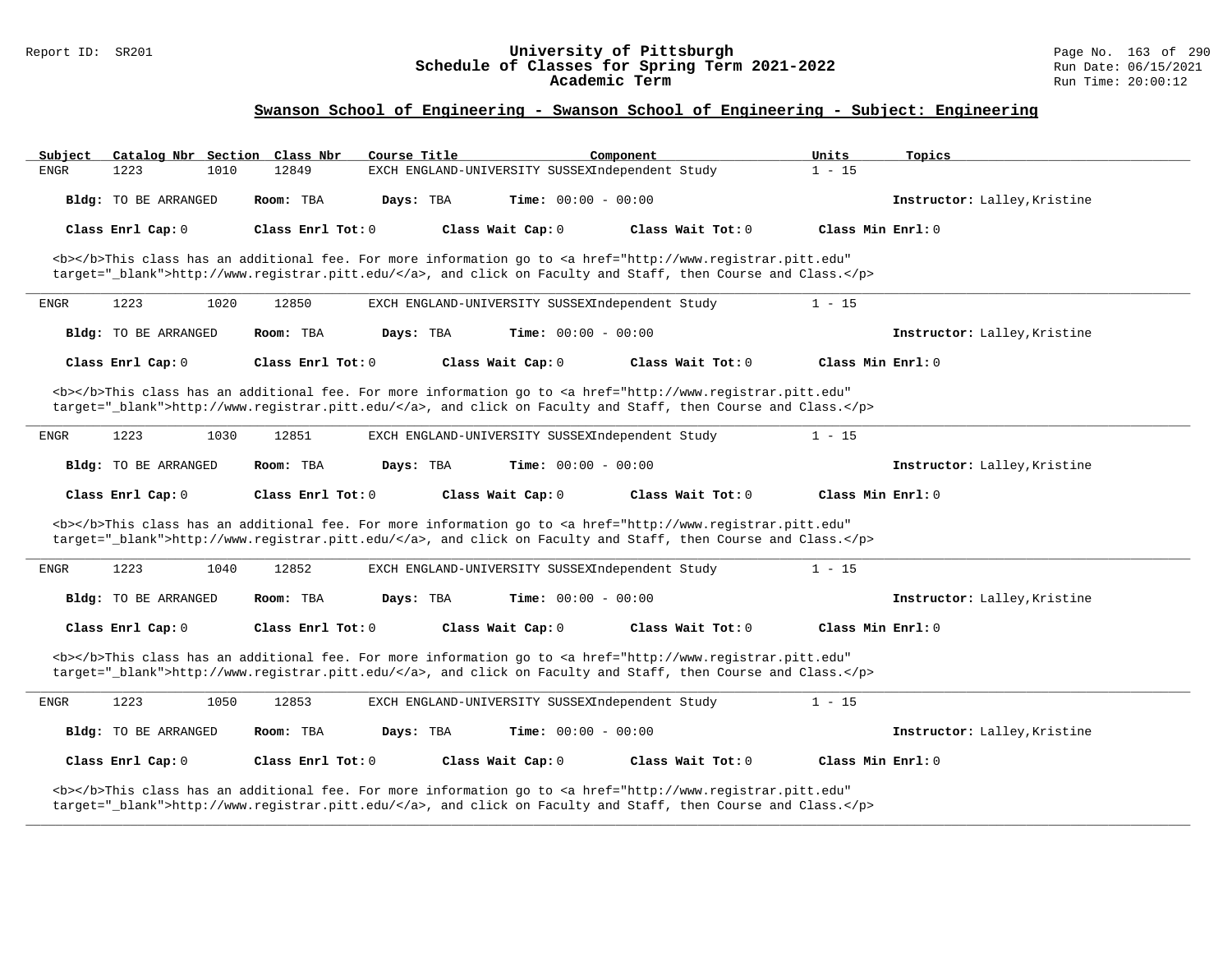#### Report ID: SR201 **University of Pittsburgh** Page No. 164 of 290 **Schedule of Classes for Spring Term 2021-2022** Run Date: 06/15/2021 **Academic Term** Run Time: 20:00:12

| Catalog Nbr Section Class Nbr<br>Subject | Course Title                                                                                                                                                                                                                       | Component<br>Units            | Topics                       |
|------------------------------------------|------------------------------------------------------------------------------------------------------------------------------------------------------------------------------------------------------------------------------------|-------------------------------|------------------------------|
| 1224<br>1010<br><b>ENGR</b>              | 12859<br>GE3 EXCHANGE: SINGAPORE                                                                                                                                                                                                   | Independent Study<br>$1 - 18$ |                              |
| Bldg: TO BE ARRANGED                     | Room: TBA<br>Days: TBA                                                                                                                                                                                                             | <b>Time:</b> $00:00 - 00:00$  | Instructor: Lalley, Kristine |
| Class Enrl Cap: 35                       | Class Enrl Tot: 0<br>Class Wait Cap: 20                                                                                                                                                                                            | Class Wait Tot: 0             | Class Min Enrl: 0            |
|                                          | <b></b> This class has an additional fee. For more information go to <a <br="" href="http://www.registrar.pitt.edu">target="_blank"&gt;http://www.registrar.pitt.edu/</a> , and click on Faculty and Staff, then Course and Class. |                               |                              |
| 1224<br>1020<br><b>ENGR</b>              | 12860<br>GE3 EXCHANGE: SINGAPORE                                                                                                                                                                                                   | Independent Study<br>$1 - 18$ |                              |
| Bldg: TO BE ARRANGED                     | Room: TBA<br>Days: TBA                                                                                                                                                                                                             | Time: $00:00 - 00:00$         | Instructor: Lalley, Kristine |
| Class Enrl Cap: 35                       | Class Enrl Tot: $0$<br>Class Wait Cap: 20                                                                                                                                                                                          | Class Wait Tot: 0             | Class Min Enrl: 0            |
|                                          | <b></b> This class has an additional fee. For more information go to <a <br="" href="http://www.registrar.pitt.edu">target="_blank"&gt;http://www.registrar.pitt.edu/</a> , and click on Faculty and Staff, then Course and Class. |                               |                              |
| 1224<br>ENGR<br>1030                     | 12861<br>GE3 EXCHANGE: SINGAPORE                                                                                                                                                                                                   | Independent Study<br>$1 - 18$ |                              |
| Bldg: TO BE ARRANGED                     | Room: TBA<br>Days: TBA                                                                                                                                                                                                             | Time: $00:00 - 00:00$         | Instructor: Lalley, Kristine |
| Class Enrl Cap: 35                       | Class Enrl Tot: 0<br>Class Wait Cap: 20                                                                                                                                                                                            | Class Wait Tot: 0             | Class Min Enrl: 0            |
|                                          | <b></b> This class has an additional fee. For more information go to <a <br="" href="http://www.registrar.pitt.edu">target="_blank"&gt;http://www.registrar.pitt.edu/</a> , and click on Faculty and Staff, then Course and Class. |                               |                              |
| 1224<br>1040<br><b>ENGR</b>              | 12862<br>GE3 EXCHANGE: SINGAPORE                                                                                                                                                                                                   | $1 - 18$<br>Independent Study |                              |
| Bldg: TO BE ARRANGED                     | Room: TBA<br>Days: TBA                                                                                                                                                                                                             | <b>Time:</b> $00:00 - 00:00$  | Instructor: Lalley, Kristine |
| Class Enrl Cap: 35                       | Class Wait Cap: 20<br>Class Enrl Tot: 0                                                                                                                                                                                            | Class Wait Tot: 0             | Class Min Enrl: 0            |
|                                          | <b></b> This class has an additional fee. For more information go to <a <br="" href="http://www.registrar.pitt.edu">target="_blank"&gt;http://www.registrar.pitt.edu/</a> , and click on Faculty and Staff, then Course and Class. |                               |                              |
| 1224<br>1050<br>ENGR                     | 12863<br>GE3 EXCHANGE: SINGAPORE                                                                                                                                                                                                   | $1 - 18$<br>Independent Study |                              |
| Bldg: TO BE ARRANGED                     | Room: TBA<br>Days: TBA                                                                                                                                                                                                             | Time: $00:00 - 00:00$         | Instructor: Lalley, Kristine |
| Class Enrl Cap: 35                       | Class Enrl Tot: 0<br>Class Wait Cap: 20                                                                                                                                                                                            | Class Wait Tot: 0             | Class Min Enrl: 0            |
|                                          | <b></b> This class has an additional fee. For more information go to <a <br="" href="http://www.registrar.pitt.edu">target="_blank"&gt;http://www.registrar.pitt.edu/</a> , and click on Faculty and Staff, then Course and Class. |                               |                              |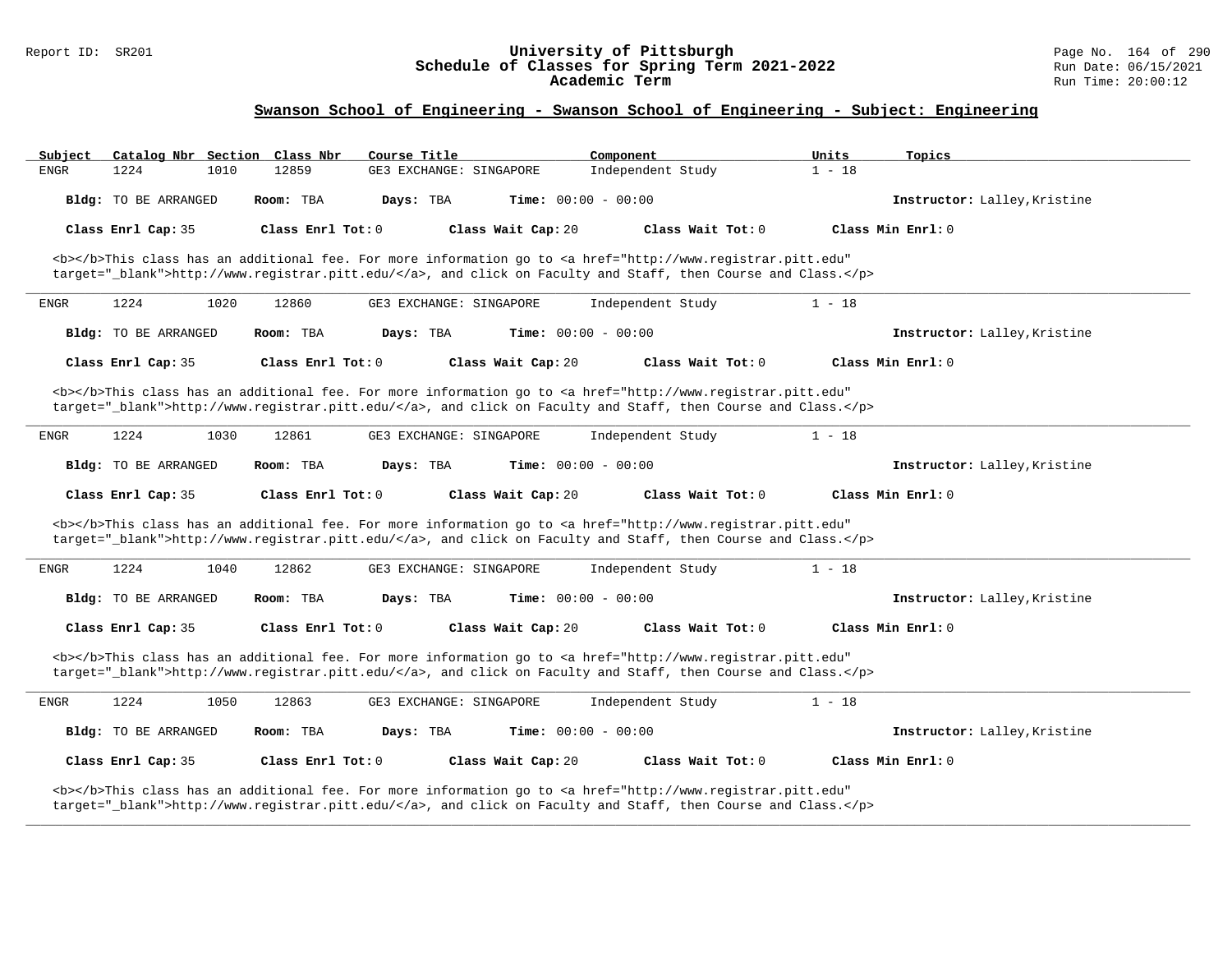#### Report ID: SR201 **University of Pittsburgh** Page No. 165 of 290 **Schedule of Classes for Spring Term 2021-2022** Run Date: 06/15/2021 **Academic Term** Run Time: 20:00:12

| Subject              | Catalog Nbr Section Class Nbr | Course Title               | Component                                                                                                                                      | Units<br>Topics              |  |
|----------------------|-------------------------------|----------------------------|------------------------------------------------------------------------------------------------------------------------------------------------|------------------------------|--|
| <b>ENGR</b><br>1224  | 23295<br>1060                 | GE3 EXCHANGE: SINGAPORE    | Independent Study                                                                                                                              | $1 - 18$                     |  |
| Bldg: TO BE ARRANGED | Room: TBA                     | Days: TBA                  | Time: $00:00 - 00:00$                                                                                                                          | Instructor: Staff            |  |
| Class Enrl Cap: 35   | Class Enrl Tot: 0             | Class Wait Cap: 20         | Class Wait Tot: 0                                                                                                                              | Class Min Enrl: 0            |  |
|                      |                               |                            | <b></b> This class has an additional fee. For more information go to <a <="" href="http://www.registrar.pitt.edu" td=""><td></td><td></td></a> |                              |  |
|                      |                               |                            | target="_blank">http://www.registrar.pitt.edu/, and click on Faculty and Staff, then Course and Class.                                         |                              |  |
| <b>ENGR</b><br>1224  | 1070<br>24214                 | GE3 EXCHANGE: SINGAPORE    | Independent Study                                                                                                                              | $1 - 18$                     |  |
| Bldg: TO BE ARRANGED | Room: TBA                     | Days: TBA                  | <b>Time:</b> $00:00 - 00:00$                                                                                                                   | Instructor: Staff            |  |
| Class Enrl Cap: 10   | Class Enrl Tot: 0             | Class Wait Cap: 10         | Class Wait Tot: 0                                                                                                                              | Class Min Enrl: 0            |  |
|                      |                               |                            | <b></b> This class has an additional fee. For more information go to <a <="" href="http://www.registrar.pitt.edu" td=""><td></td><td></td></a> |                              |  |
|                      |                               |                            | target="_blank">http://www.registrar.pitt.edu/, and click on Faculty and Staff, then Course and Class.                                         |                              |  |
| 1225<br>ENGR         | 12754<br>1010                 | STUDY ABROAD: SOUTH AFRICA | Independent Study                                                                                                                              | $1 - 18$                     |  |
| Bldg: TO BE ARRANGED | Room: TBA                     | Days: TBA                  | <b>Time:</b> $00:00 - 00:00$                                                                                                                   | Instructor: Lalley, Kristine |  |
| Class Enrl Cap: 25   | Class Enrl Tot: $0$           | Class Wait Cap: 20         | Class Wait $Tot: 0$                                                                                                                            | $Class Min Ernst: 0$         |  |
| <b>ENGR</b><br>1225  | 1015<br>12753                 | STUDY ABROAD: SOUTH AFRICA | Independent Study                                                                                                                              | $1 - 18$                     |  |
| Bldg: TO BE ARRANGED | Room: TBA                     | Days: TBA                  | <b>Time:</b> $00:00 - 00:00$                                                                                                                   | Instructor: Lalley, Kristine |  |
| Class Enrl Cap: 25   | Class Enrl Tot: 0             | Class Wait Cap: 20         | Class Wait Tot: 0                                                                                                                              | Class Min Enrl: 0            |  |
| <b>ENGR</b><br>1225  | 1020<br>12752                 | STUDY ABROAD: SOUTH AFRICA | Independent Study                                                                                                                              | $1 - 18$                     |  |
| Bldg: TO BE ARRANGED | Room: TBA                     | Days: TBA                  | <b>Time:</b> $00:00 - 00:00$                                                                                                                   | Instructor: Lalley, Kristine |  |
| Class Enrl Cap: 25   | Class Enrl Tot: 0             | Class Wait Cap: 20         | Class Wait Tot: 0                                                                                                                              | Class Min Enrl: 0            |  |
| 1225<br><b>ENGR</b>  | 1025<br>12751                 | STUDY ABROAD: SOUTH AFRICA | Independent Study                                                                                                                              | $1 - 18$                     |  |
|                      |                               |                            |                                                                                                                                                |                              |  |
| Bldg: TO BE ARRANGED | Room: TBA                     | Days: TBA                  | Time: $00:00 - 00:00$                                                                                                                          | Instructor: Lalley, Kristine |  |
| Class Enrl Cap: 25   | Class Enrl Tot: 0             | Class Wait Cap: 20         | Class Wait Tot: 0                                                                                                                              | Class Min Enrl: 0            |  |
| 1225<br><b>ENGR</b>  | 1030<br>12750                 | STUDY ABROAD: SOUTH AFRICA | Independent Study                                                                                                                              | $1 - 18$                     |  |
| Bldg: TO BE ARRANGED | Room: TBA                     | Days: TBA                  | Time: $00:00 - 00:00$                                                                                                                          | Instructor: Lalley, Kristine |  |
| Class Enrl Cap: 25   | Class Enrl Tot: 0             | Class Wait Cap: 20         | Class Wait Tot: 0                                                                                                                              | Class Min Enrl: 0            |  |
|                      |                               |                            |                                                                                                                                                |                              |  |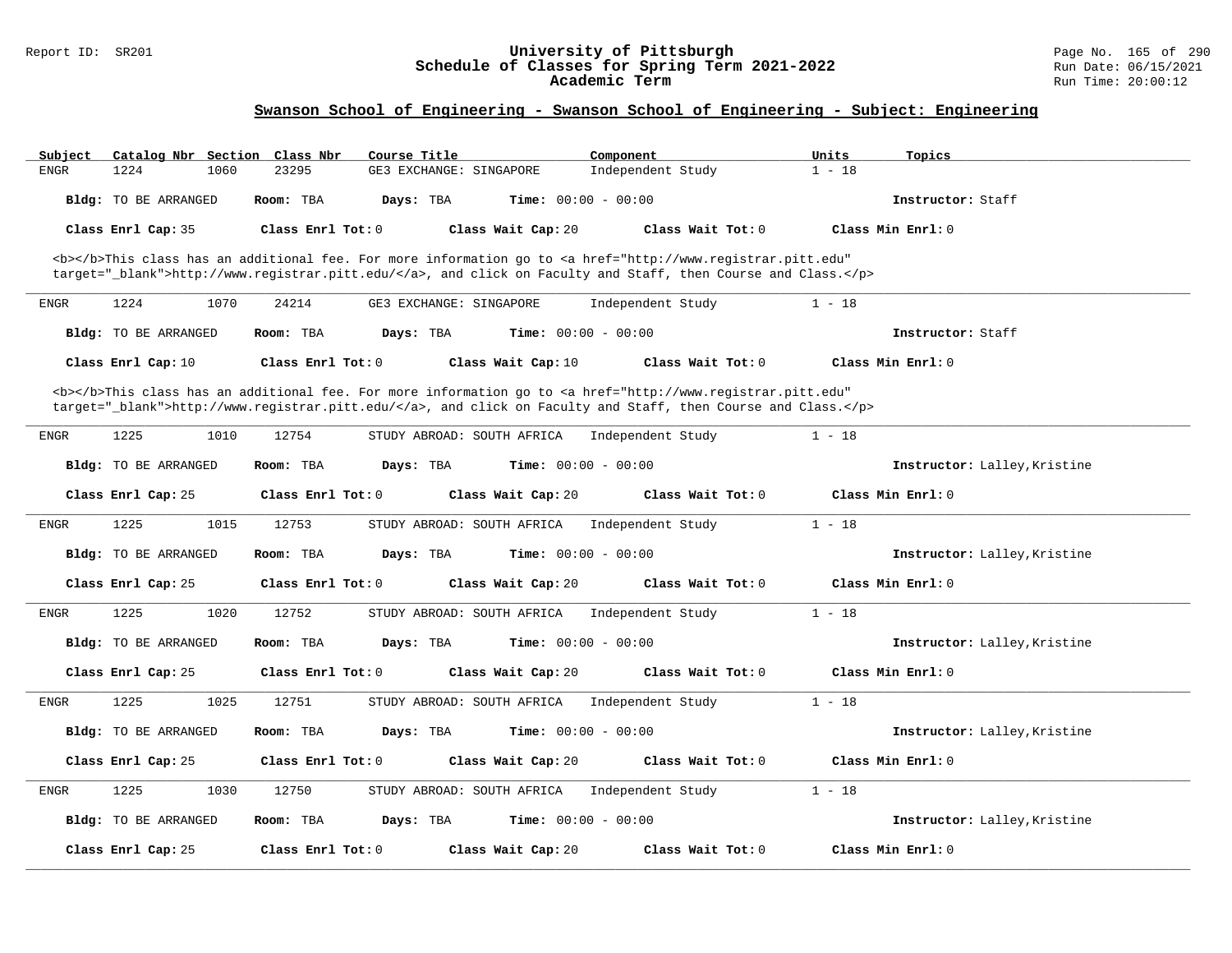| <b>ENGR</b><br>1225<br>1035                                       | 12749<br>STUDY ABROAD: SOUTH AFRICA     | $1 - 18$<br>Independent Study          |                              |
|-------------------------------------------------------------------|-----------------------------------------|----------------------------------------|------------------------------|
| Bldg: TO BE ARRANGED                                              | Days: TBA<br>Room: TBA                  | <b>Time:</b> $00:00 - 00:00$           | Instructor: Lalley, Kristine |
| Class Enrl Cap: 25                                                | Class Enrl Tot: 0<br>Class Wait Cap: 20 | Class Wait Tot: 0<br>Class Min Enrl: 0 |                              |
| 1010<br>1226<br>ENGR                                              | 12760<br>STUDY ABROAD: HUNGARY          | $1 - 18$<br>Independent Study          |                              |
| Bldg: TO BE ARRANGED                                              | Room: TBA<br>Days: TBA                  | <b>Time:</b> $00:00 - 00:00$           | Instructor: Lalley, Kristine |
| Class Enrl Cap: 25<br>Attributes: Russian & East European Studies | Class Enrl Tot: 0<br>Class Wait Cap: 20 | Class Wait Tot: 0<br>Class Min Enrl: 0 |                              |
| 1226<br>1015<br>ENGR                                              | 12759<br>STUDY ABROAD: HUNGARY          | $1 - 18$<br>Independent Study          |                              |
| Bldg: TO BE ARRANGED                                              | Days: TBA<br>Room: TBA                  | <b>Time:</b> $00:00 - 00:00$           | Instructor: Lalley, Kristine |
| Class Enrl Cap: 25<br>Attributes: Russian & East European Studies | Class Enrl Tot: 0<br>Class Wait Cap: 20 | Class Min Enrl: 0<br>Class Wait Tot: 0 |                              |
| 1226<br>1020<br>ENGR                                              | 12758<br>STUDY ABROAD: HUNGARY          | $1 - 18$<br>Independent Study          |                              |
| Bldg: TO BE ARRANGED                                              | Days: TBA<br>Room: TBA                  | <b>Time:</b> $00:00 - 00:00$           | Instructor: Lalley, Kristine |
| Class Enrl Cap: 25<br>Attributes: Russian & East European Studies | Class Enrl Tot: 0<br>Class Wait Cap: 20 | Class Wait Tot: 0<br>Class Min Enrl: 0 |                              |
|                                                                   |                                         |                                        |                              |
| 1226<br>1025<br>ENGR                                              | 12757<br>STUDY ABROAD: HUNGARY          | $1 - 18$<br>Independent Study          |                              |
| Bldg: TO BE ARRANGED                                              | Room: TBA<br>Days: TBA                  | <b>Time:</b> $00:00 - 00:00$           | Instructor: Lalley, Kristine |
| Class Enrl Cap: 25<br>Attributes: Russian & East European Studies | Class Enrl Tot: 0<br>Class Wait Cap: 20 | Class Wait Tot: 0<br>Class Min Enrl: 0 |                              |
| 1226<br>1030<br>ENGR                                              | 12756<br>STUDY ABROAD: HUNGARY          | Independent Study<br>$1 - 18$          |                              |
| Bldg: TO BE ARRANGED                                              | Room: TBA<br>Days: TBA                  | <b>Time:</b> $00:00 - 00:00$           | Instructor: Lalley, Kristine |
| Class Enrl Cap: 25<br>Attributes: Russian & East European Studies | Class Enrl Tot: 0<br>Class Wait Cap: 20 | Class Wait Tot: 0<br>Class Min Enrl: 0 |                              |
| 1226<br>1035<br>ENGR                                              | 12755<br>STUDY ABROAD: HUNGARY          | $1 - 18$<br>Independent Study          |                              |
| Bldg: TO BE ARRANGED                                              | Room: TBA<br>Days: TBA                  | <b>Time:</b> $00:00 - 00:00$           | Instructor: Lalley, Kristine |
| Class Enrl Cap: 25<br>Attributes: Russian & East European Studies | Class Enrl Tot: 0<br>Class Wait Cap: 20 | Class Min Enrl: 0<br>Class Wait Tot: 0 |                              |
| 1227<br><b>ENGR</b><br>1010                                       | 12854<br>EXCH GERMANY-FH MUNICH         | Independent Study<br>$1 - 15$          |                              |
| Bldg: TO BE ARRANGED                                              | Room: TBA<br>Days: TBA                  | <b>Time:</b> $00:00 - 00:00$           | Instructor: Lalley, Kristine |

<b></b>This class has an additional fee. For more information go to <a href="http://www.registrar.pitt.edu"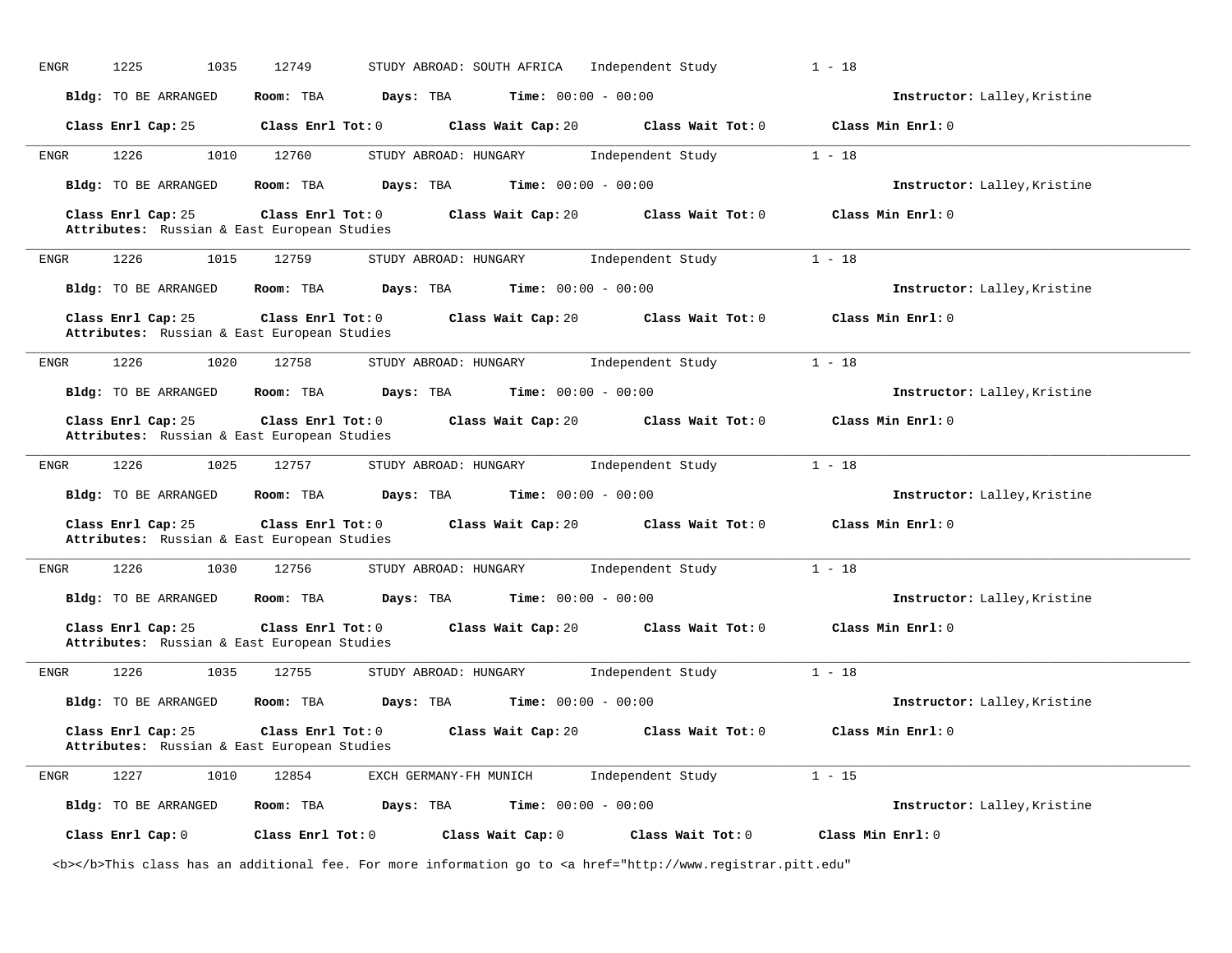| target="_blank">http://www.registrar.pitt.edu/, and click on Faculty and Staff, then Course and Class.                                                                                                                             |                              |  |  |  |
|------------------------------------------------------------------------------------------------------------------------------------------------------------------------------------------------------------------------------------|------------------------------|--|--|--|
| 1227<br>1020<br>12855<br>EXCH GERMANY-FH MUNICH<br>Independent Study<br>ENGR                                                                                                                                                       | $1 - 15$                     |  |  |  |
| <b>Bldg:</b> TO BE ARRANGED<br>Room: TBA<br>Days: TBA<br><b>Time:</b> $00:00 - 00:00$                                                                                                                                              | Instructor: Lalley, Kristine |  |  |  |
| Class Enrl Cap: 0<br>Class Enrl Tot: 0<br>Class Wait Cap: 0<br>Class Wait Tot: 0                                                                                                                                                   | Class Min Enrl: 0            |  |  |  |
| <b></b> This class has an additional fee. For more information go to <a <br="" href="http://www.registrar.pitt.edu">target="_blank"&gt;http://www.registrar.pitt.edu/</a> , and click on Faculty and Staff, then Course and Class. |                              |  |  |  |
| 1227<br>1030<br>12856<br>EXCH GERMANY-FH MUNICH<br>Independent Study<br>ENGR                                                                                                                                                       | $1 - 15$                     |  |  |  |
| Days: TBA<br><b>Time:</b> $00:00 - 00:00$<br><b>Bldg:</b> TO BE ARRANGED<br>Room: TBA                                                                                                                                              | Instructor: Lalley, Kristine |  |  |  |
| Class Enrl Cap: 0<br>Class Enrl Tot: 0<br>Class Wait Cap: 0<br>Class Wait Tot: 0                                                                                                                                                   | Class Min Enrl: 0            |  |  |  |
| <b></b> This class has an additional fee. For more information go to <a <br="" href="http://www.registrar.pitt.edu">target="_blank"&gt;http://www.registrar.pitt.edu/</a> , and click on Faculty and Staff, then Course and Class. |                              |  |  |  |
| 1227<br>1040<br>12857<br>EXCH GERMANY-FH MUNICH<br>Independent Study<br>ENGR                                                                                                                                                       | $1 - 15$                     |  |  |  |
| Bldg: TO BE ARRANGED<br>Room: TBA<br>Days: TBA<br><b>Time:</b> $00:00 - 00:00$                                                                                                                                                     | Instructor: Lalley, Kristine |  |  |  |
| Class Enrl Cap: 0<br>Class Enrl Tot: 0<br>Class Wait Cap: 0<br>Class Wait Tot: 0                                                                                                                                                   | Class Min Enrl: 0            |  |  |  |
| <b></b> This class has an additional fee. For more information go to <a <br="" href="http://www.registrar.pitt.edu">target="_blank"&gt;http://www.registrar.pitt.edu/</a> , and click on Faculty and Staff, then Course and Class. |                              |  |  |  |
| 1227<br>Independent Study<br>1050<br>12858<br>EXCH GERMANY-FH MUNICH<br>ENGR                                                                                                                                                       | $1 - 15$                     |  |  |  |
| Bldg: TO BE ARRANGED<br>Room: TBA<br>Days: TBA<br><b>Time:</b> $00:00 - 00:00$                                                                                                                                                     | Instructor: Lalley, Kristine |  |  |  |
| Class Enrl Cap: 0<br>Class Enrl Tot: 0<br>Class Wait Cap: 0<br>Class Wait Tot: 0                                                                                                                                                   | Class Min Enrl: 0            |  |  |  |
| <b></b> This class has an additional fee. For more information go to <a <br="" href="http://www.registrar.pitt.edu">target="_blank"&gt;http://www.registrar.pitt.edu/</a> , and click on Faculty and Staff, then Course and Class. |                              |  |  |  |
| 1227<br>1060<br>27824<br>EXCH GERMANY-FH MUNICH<br>Independent Study<br>ENGR                                                                                                                                                       | $1 - 15$                     |  |  |  |
| Bldg: TO BE ARRANGED<br>Room: TBA<br>Days: TBA<br><b>Time:</b> $00:00 - 00:00$                                                                                                                                                     | Instructor: Staff            |  |  |  |
| Class Enrl Cap: 35<br>Class Enrl Tot: 0<br>Class Wait Cap: 20<br>Class Wait Tot: 0                                                                                                                                                 | Class Min Enrl: 0            |  |  |  |
| 1227<br>1065<br>27825<br>Independent Study<br>ENGR<br>EXCH GERMANY-FH MUNICH                                                                                                                                                       | $1 - 15$                     |  |  |  |
| Days: TBA<br>Time: $00:00 - 00:00$<br>Bldg: TO BE ARRANGED<br>Room: TBA                                                                                                                                                            | Instructor: Staff            |  |  |  |
| Class Enrl Cap: 35<br>Class Wait Cap: 20<br>Class Wait Tot: 0<br>Class Enrl Tot: 0                                                                                                                                                 | Class Min Enrl: 0            |  |  |  |
| 1227<br>1070<br>27826<br>Independent Study<br>ENGR<br>EXCH GERMANY-FH MUNICH                                                                                                                                                       | $1 - 15$                     |  |  |  |
| Bldg: TO BE ARRANGED<br>Room: TBA<br>Days: TBA<br><b>Time:</b> $00:00 - 00:00$                                                                                                                                                     | Instructor: Staff            |  |  |  |
| Class Enrl Cap: 35<br>Class Enrl Tot: 0<br>Class Wait Cap: 20<br>Class Wait Tot: 0                                                                                                                                                 | Class Min Enrl: 0            |  |  |  |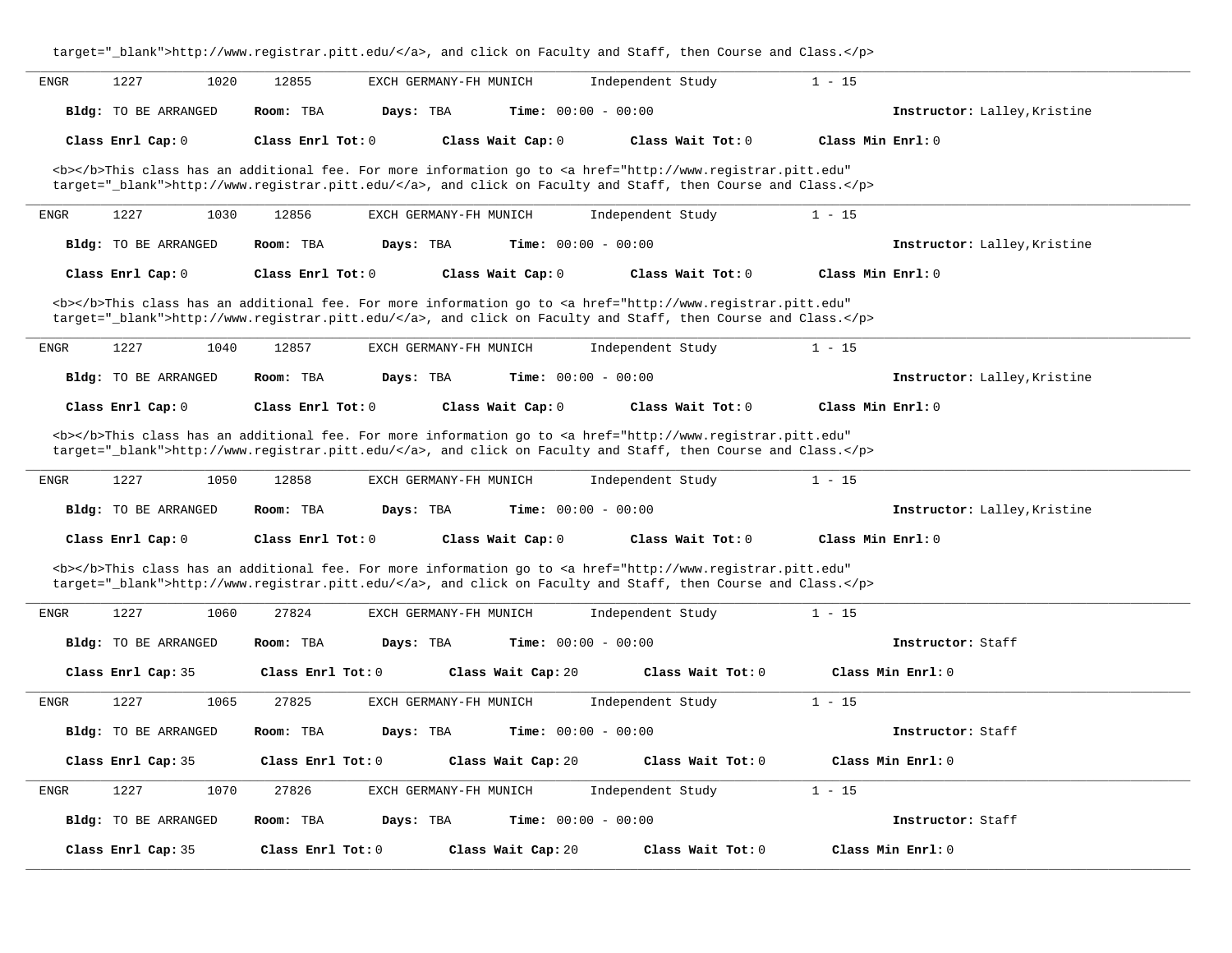| 1227<br>ENGR       | 1075                 | 27827                                                                  | EXCH GERMANY-FH MUNICH                        | Independent Study                                                        | $1 - 15$                     |
|--------------------|----------------------|------------------------------------------------------------------------|-----------------------------------------------|--------------------------------------------------------------------------|------------------------------|
|                    | Bldg: TO BE ARRANGED | Days: TBA<br>Room: TBA                                                 | <b>Time:</b> $00:00 - 00:00$                  |                                                                          | Instructor: Staff            |
|                    | Class Enrl Cap: 35   | $Class$ $Enr1$ $Tot: 0$                                                |                                               | Class Wait Cap: 20 $\qquad$ Class Wait Tot: 0                            | Class Min Enrl: 0            |
| 1227<br>ENGR       | 1080                 | 27828                                                                  | EXCH GERMANY-FH MUNICH                        | Independent Study                                                        | $1 - 15$                     |
|                    | Bldg: TO BE ARRANGED | Room: TBA                                                              | Days: TBA<br><b>Time:</b> $00:00 - 00:00$     |                                                                          | Instructor: Staff            |
|                    | Class Enrl Cap: 35   |                                                                        |                                               | Class Enrl Tot: 0 Class Wait Cap: 20 Class Wait Tot: 0 Class Min Enrl: 0 |                              |
| ENGR               | 1227<br>1085         | 27829                                                                  | EXCH GERMANY-FH MUNICH                        | Independent Study                                                        | $1 - 15$                     |
|                    | Bldg: TO BE ARRANGED | Room: TBA Days: TBA                                                    | <b>Time:</b> $00:00 - 00:00$                  |                                                                          | Instructor: Staff            |
| Class Enrl Cap: 35 |                      |                                                                        |                                               | Class Enrl Tot: 0 Class Wait Cap: 20 Class Wait Tot: 0                   | Class Min Enrl: 0            |
| 1229<br>ENGR       | 1010                 | 12970                                                                  | STUDY ABROAD: TURKEY                          | Independent Study                                                        | $1 - 18$                     |
|                    | Bldg: TO BE ARRANGED | Room: TBA                                                              | <b>Days:</b> TBA <b>Time:</b> $00:00 - 00:00$ |                                                                          | Instructor: Lalley, Kristine |
| Class Enrl Cap: 35 |                      | Attributes: Russian & East European Studies                            |                                               | Class Enrl Tot: 0 Class Wait Cap: 20 Class Wait Tot: 0                   | Class Min Enrl: 0            |
| 1229<br>ENGR       | 1020                 | 12971                                                                  | STUDY ABROAD: TURKEY [Independent Study       |                                                                          | $1 - 18$                     |
|                    | Bldg: TO BE ARRANGED | Room: TBA                                                              | <b>Days:</b> TBA <b>Time:</b> $00:00 - 00:00$ |                                                                          | Instructor: Lalley, Kristine |
| Class Enrl Cap: 35 |                      | Attributes: Russian & East European Studies                            | Class Enrl Tot: 0 Class Wait Cap: 20          | Class Wait Tot: 0                                                        | Class Min Enrl: 0            |
| 1229<br>ENGR       | 1030                 | 12972                                                                  | STUDY ABROAD: TURKEY Independent Study        |                                                                          | $1 - 18$                     |
|                    | Bldg: TO BE ARRANGED | Room: TBA                                                              | <b>Days:</b> TBA <b>Time:</b> $00:00 - 00:00$ |                                                                          | Instructor: Lalley, Kristine |
| Class Enrl Cap: 35 |                      | Attributes: Russian & East European Studies                            | Class Enrl Tot: 0 Class Wait Cap: 20          | Class Wait Tot: 0                                                        | Class Min Enrl: 0            |
| 1229<br>ENGR       | 1040                 | 12973                                                                  | STUDY ABROAD: TURKEY Independent Study        |                                                                          | $1 - 18$                     |
|                    | Bldg: TO BE ARRANGED | Room: TBA                                                              | Days: TBA<br><b>Time:</b> $00:00 - 00:00$     |                                                                          | Instructor: Lalley, Kristine |
| Class Enrl Cap: 35 |                      | $Class$ $Enr1$ $Tot: 0$<br>Attributes: Russian & East European Studies | Class Wait Cap: 20                            | Class Wait Tot: 0                                                        | Class Min Enrl: 0            |
| 1229<br>ENGR       | 1050                 | 12974                                                                  | STUDY ABROAD: TURKEY                          | Independent Study                                                        | $1 - 18$                     |
|                    | Bldg: TO BE ARRANGED | Room: TBA<br>Days: TBA                                                 | <b>Time:</b> $00:00 - 00:00$                  |                                                                          | Instructor: Peck, Keiha R.   |
| Class Enrl Cap: 35 |                      | Class Enrl Tot:0<br>Attributes: Russian & East European Studies        | Class Wait Cap: 20                            | Class Wait Tot: 0                                                        | Class Min Enrl: 0            |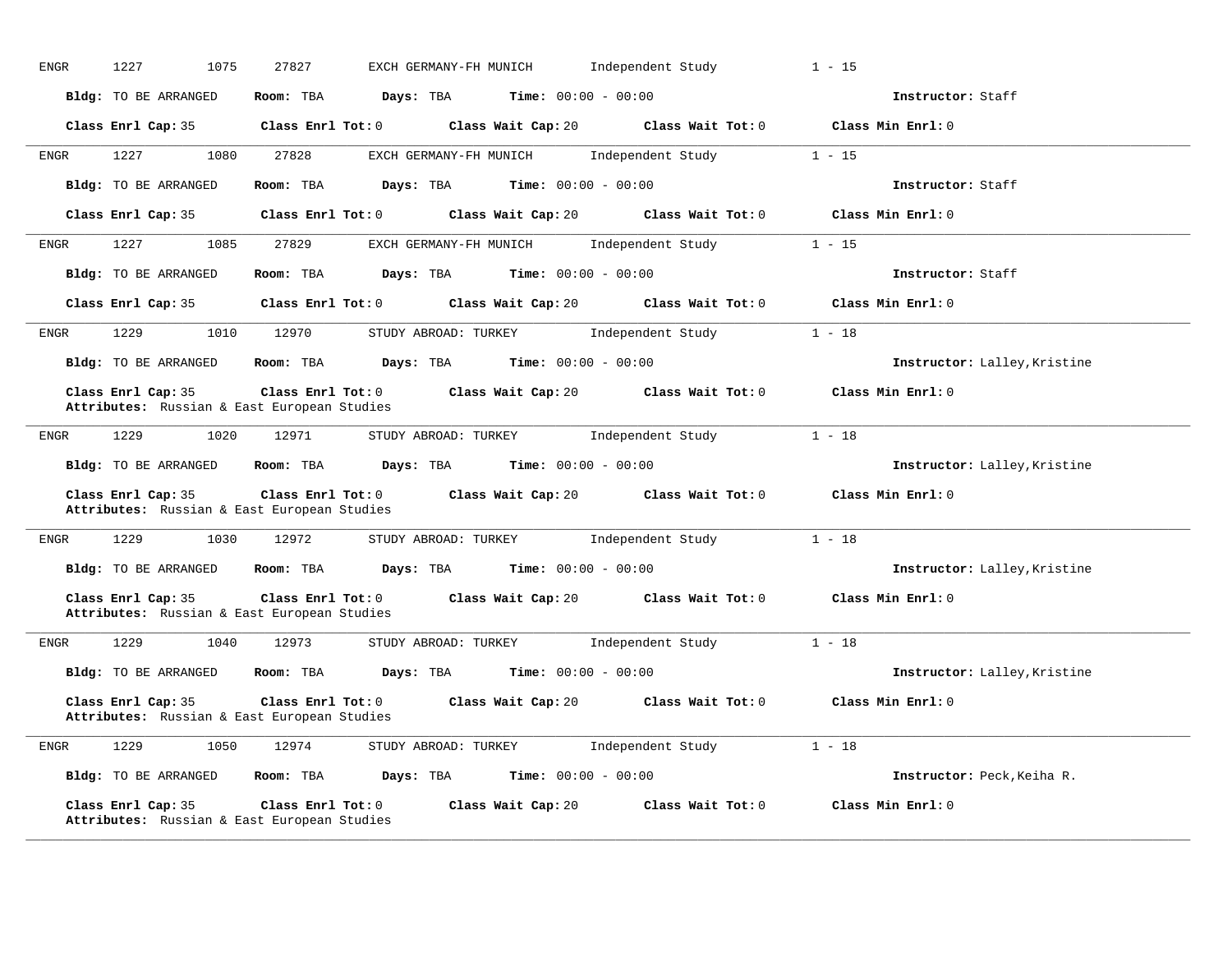#### Report ID: SR201 **University of Pittsburgh** Page No. 169 of 290 **Schedule of Classes for Spring Term 2021-2022** Run Date: 06/15/2021 **Academic Term** Run Time: 20:00:12

| Catalog Nbr Section Class Nbr<br>Subject                          | Course Title                                                             | Component                    | Units<br>Topics              |
|-------------------------------------------------------------------|--------------------------------------------------------------------------|------------------------------|------------------------------|
| <b>ENGR</b><br>1229<br>1060                                       | 12975<br>STUDY ABROAD: TURKEY                                            | Independent Study            | $1 - 18$                     |
| Bldg: TO BE ARRANGED                                              | Room: TBA Days: TBA                                                      | <b>Time:</b> $00:00 - 00:00$ | Instructor: Lalley, Kristine |
| Class Enrl Cap: 35<br>Attributes: Russian & East European Studies | Class Enrl Tot: 0 Class Wait Cap: 20 Class Wait Tot: 0                   |                              | Class Min Enrl: 0            |
|                                                                   |                                                                          |                              |                              |
| 1230<br>1010<br>ENGR                                              | 12652<br>STUDY ABROAD: DENMARK                                           | Independent Study            | $1 - 18$                     |
| Bldg: TO BE ARRANGED                                              | Room: TBA $Days:$ TBA $Time: 00:00 - 00:00$                              |                              | Instructor: Lalley, Kristine |
| Class Enrl Cap: 25                                                | Class Enrl Tot: 0 Class Wait Cap: 20 Class Wait Tot: 0                   |                              | Class Min Enrl: 0            |
| 1015<br>1230<br>ENGR                                              | 12653<br>STUDY ABROAD: DENMARK                                           | Independent Study            | $1 - 18$                     |
| Bldg: TO BE ARRANGED                                              | Room: TBA $Days:$ TBA $Time: 00:00 - 00:00$                              |                              | Instructor: Lalley, Kristine |
| Class Enrl Cap: 25                                                | Class Enrl Tot: 0 Class Wait Cap: 20 Class Wait Tot: 0                   |                              | Class Min Enrl: 0            |
| 1230<br>1020<br>ENGR                                              | STUDY ABROAD: DENMARK Independent Study<br>12654                         |                              | $1 - 18$                     |
| Bldg: TO BE ARRANGED                                              | Room: TBA $Days:$ TBA $Time: 00:00 - 00:00$                              |                              | Instructor: Lalley, Kristine |
| Class Enrl Cap: 25                                                | Class Enrl Tot: $0$ Class Wait Cap: $20$ Class Wait Tot: $0$             |                              | Class Min Enrl: 0            |
| 1230<br>1025<br>ENGR                                              | 12655<br>STUDY ABROAD: DENMARK Independent Study                         |                              | $1 - 18$                     |
| Bldg: TO BE ARRANGED                                              | Room: TBA $Days:$ TBA $Time: 00:00 - 00:00$                              |                              | Instructor: Lalley, Kristine |
| Class Enrl Cap: 25                                                | Class Enrl Tot: 0 Class Wait Cap: 20 Class Wait Tot: 0 Class Min Enrl: 0 |                              |                              |
| 1230<br>1030<br>ENGR                                              | STUDY ABROAD: DENMARK Independent Study<br>12656                         |                              | $1 - 18$                     |
| Bldg: TO BE ARRANGED                                              | $Days: TBA$ Time: $00:00 - 00:00$<br>Room: TBA                           |                              | Instructor: Lalley, Kristine |
| Class Enrl Cap: 25                                                | Class Enrl Tot: 0 Class Wait Cap: 20 Class Wait Tot: 0 Class Min Enrl: 0 |                              |                              |
| 1230<br>1035<br>ENGR                                              | 12719<br>STUDY ABROAD: DENMARK Independent Study                         |                              | $1 - 18$                     |
| Bldg: TO BE ARRANGED                                              | Room: TBA $Days:$ TBA $Time: 00:00 - 00:00$                              |                              | Instructor: Lalley, Kristine |
| Class Enrl Cap: 25                                                | Class Enrl Tot: 0 Class Wait Cap: 20                                     | Class Wait Tot: 0            | Class Min Enrl: 0            |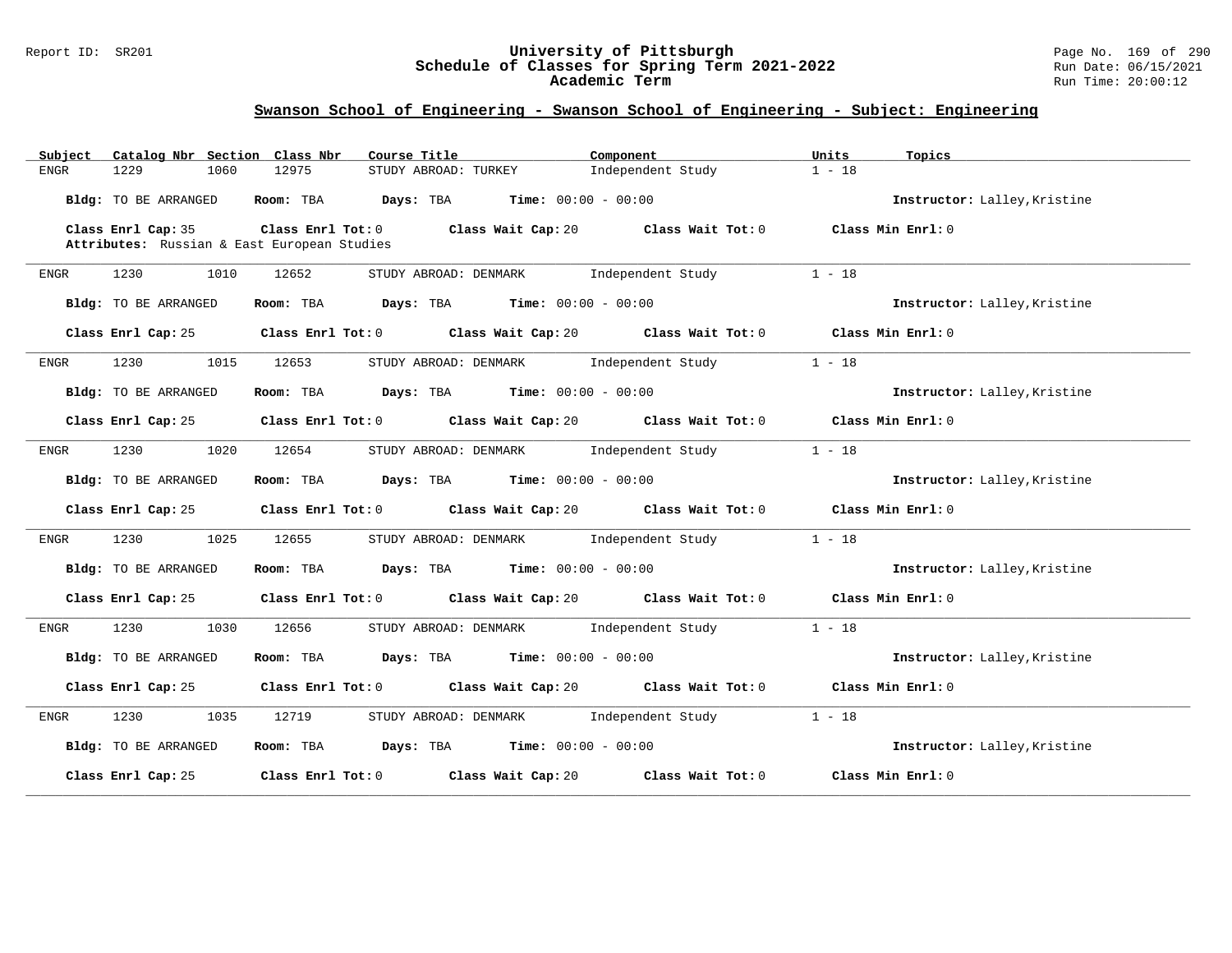#### Report ID: SR201 **University of Pittsburgh** Page No. 170 of 290 **Schedule of Classes for Spring Term 2021-2022** Run Date: 06/15/2021 **Academic Term** Run Time: 20:00:12

### **Swanson School of Engineering - Swanson School of Engineering - Subject: Engineering**

| Subject | Catalog Nbr Section Class Nbr |                   | Course Title                                                                                                                                                                                                                       | Component                    | Units<br>Topics              |  |
|---------|-------------------------------|-------------------|------------------------------------------------------------------------------------------------------------------------------------------------------------------------------------------------------------------------------------|------------------------------|------------------------------|--|
| ENGR    | 1232<br>1010                  | 12963             | ENGINEERING EXCHANGE: JAPAN                                                                                                                                                                                                        | Independent Study            | $1 - 18$                     |  |
|         | Bldg: TO BE ARRANGED          | Room: TBA         | Days: TBA<br><b>Time:</b> $00:00 - 00:00$                                                                                                                                                                                          |                              | Instructor: Lalley, Kristine |  |
|         | Class Enrl Cap: 35            | Class Enrl Tot: 0 | Class Wait Cap: 20                                                                                                                                                                                                                 | Class Wait Tot: 0            | Class Min Enrl: 0            |  |
| ENGR    | 1232<br>1020                  | 12964             | ENGINEERING EXCHANGE: JAPAN                                                                                                                                                                                                        | Independent Study            | $1 - 18$                     |  |
|         | Bldg: TO BE ARRANGED          | Room: TBA         | Days: TBA                                                                                                                                                                                                                          | <b>Time:</b> $00:00 - 00:00$ | Instructor: Lalley, Kristine |  |
|         | Class Enrl Cap: 35            | Class Enrl Tot: 0 | Class Wait Cap: 20                                                                                                                                                                                                                 | Class Wait Tot: 0            | Class Min Enrl: 0            |  |
| ENGR    | 1232<br>1030                  | 12965             | ENGINEERING EXCHANGE: JAPAN                                                                                                                                                                                                        | Independent Study            | $1 - 18$                     |  |
|         | Bldg: TO BE ARRANGED          | Room: TBA         | Days: TBA                                                                                                                                                                                                                          | <b>Time:</b> $00:00 - 00:00$ | Instructor: Lalley, Kristine |  |
|         | Class Enrl Cap: 35            | Class Enrl Tot: 0 | Class Wait Cap: 20                                                                                                                                                                                                                 | Class Wait Tot: 0            | Class Min Enrl: 0            |  |
| ENGR    | 1232<br>1040                  | 12966             | ENGINEERING EXCHANGE: JAPAN                                                                                                                                                                                                        | Independent Study            | $1 - 18$                     |  |
|         | Bldg: TO BE ARRANGED          | Room: TBA         | Days: TBA                                                                                                                                                                                                                          | <b>Time:</b> $00:00 - 00:00$ | Instructor: Lalley, Kristine |  |
|         | Class Enrl Cap: 35            | Class Enrl Tot: 0 | Class Wait Cap: 20                                                                                                                                                                                                                 | Class Wait Tot: 0            | Class Min Enrl: 0            |  |
| ENGR    | 1232<br>1050                  | 12967             | ENGINEERING EXCHANGE: JAPAN                                                                                                                                                                                                        | Independent Study            | $1 - 18$                     |  |
|         | Bldg: TO BE ARRANGED          | Room: TBA         | Days: TBA                                                                                                                                                                                                                          | <b>Time:</b> $00:00 - 00:00$ | Instructor: Lalley, Kristine |  |
|         | Class Enrl Cap: 35            | Class Enrl Tot: 0 | Class Wait Cap: 20                                                                                                                                                                                                                 | Class Wait Tot: 0            | Class Min Enrl: 0            |  |
| ENGR    | 1233<br>1010                  | 18278             | GE3 EXCH: HONG KONG UNIVERSITYIndependent Study                                                                                                                                                                                    |                              | $1 - 18$                     |  |
|         | Bldg: TO BE ARRANGED          | Room: TBA         | Days: TBA<br><b>Time:</b> $12:00 - 12:00$                                                                                                                                                                                          |                              | Instructor: Staff            |  |
|         | Class Enrl Cap: 35            | Class Enrl Tot: 0 | Class Wait Cap: 20                                                                                                                                                                                                                 | Class Wait Tot: 0            | Class Min Enrl: 0            |  |
|         |                               |                   | <b></b> This class has an additional fee. For more information go to <a <br="" href="http://www.registrar.pitt.edu">target="_blank"&gt;http://www.registrar.pitt.edu/</a> , and click on Faculty and Staff, then Course and Class. |                              |                              |  |
| ENGR    | 1233<br>1020                  | 18279             | GE3 EXCH: HONG KONG UNIVERSITYIndependent Study                                                                                                                                                                                    |                              | $1 - 18$                     |  |
|         | Bldg: TO BE ARRANGED          | Room: TBA         | Time: $12:00 - 12:00$<br>Days: TBA                                                                                                                                                                                                 |                              | Instructor: Staff            |  |
|         | Class Enrl Cap: 35            | Class Enrl Tot: 0 | Class Wait Cap: 20                                                                                                                                                                                                                 | Class Wait Tot: 0            | Class Min Enrl: 0            |  |
|         |                               |                   | <b></b> This class has an additional fee. For more information go to <a <="" href="http://www.registrar.pitt.edu" td=""><td></td><td></td><td></td></a>                                                                            |                              |                              |  |

**\_\_\_\_\_\_\_\_\_\_\_\_\_\_\_\_\_\_\_\_\_\_\_\_\_\_\_\_\_\_\_\_\_\_\_\_\_\_\_\_\_\_\_\_\_\_\_\_\_\_\_\_\_\_\_\_\_\_\_\_\_\_\_\_\_\_\_\_\_\_\_\_\_\_\_\_\_\_\_\_\_\_\_\_\_\_\_\_\_\_\_\_\_\_\_\_\_\_\_\_\_\_\_\_\_\_\_\_\_\_\_\_\_\_\_\_\_\_\_\_\_\_\_\_\_\_\_\_\_\_\_\_\_\_\_\_\_\_\_\_\_\_\_\_\_\_\_\_\_\_\_\_\_\_\_\_**

target="\_blank">http://www.registrar.pitt.edu/</a>, and click on Faculty and Staff, then Course and Class.</p>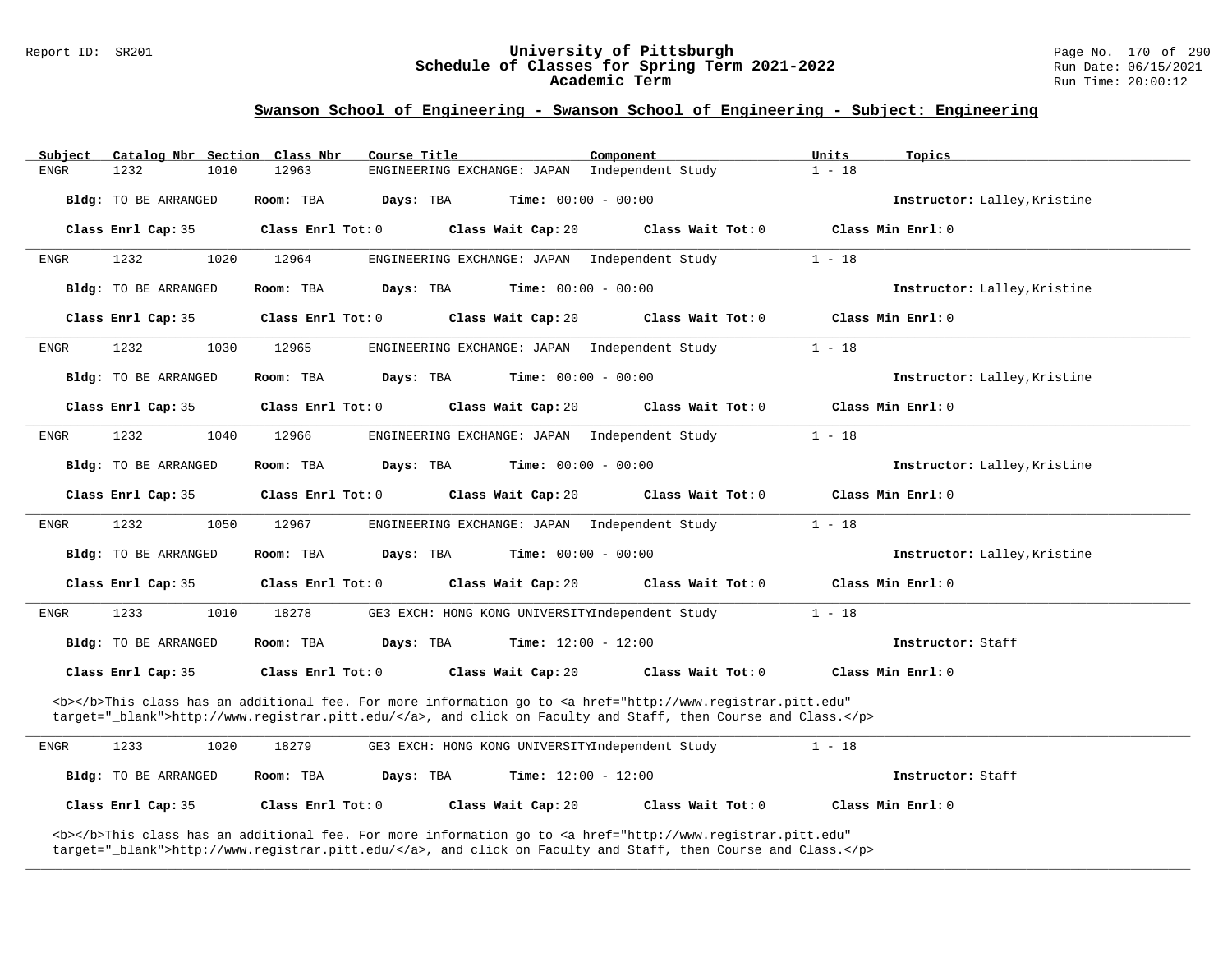| <b>ENGR</b> | 1233                        | 1030<br>18280     |                        | GE3 EXCH: HONG KONG UNIVERSITYIndependent Study |                                                                                                                                                                                                                                    | $1 - 18$          |  |
|-------------|-----------------------------|-------------------|------------------------|-------------------------------------------------|------------------------------------------------------------------------------------------------------------------------------------------------------------------------------------------------------------------------------------|-------------------|--|
|             | Bldg: TO BE ARRANGED        | Room: TBA         | Days: TBA              | <b>Time:</b> $12:00 - 12:00$                    |                                                                                                                                                                                                                                    | Instructor: Staff |  |
|             | Class Enrl Cap: 35          | Class Enrl Tot: 0 |                        | Class Wait Cap: 20                              | Class Wait Tot: 0                                                                                                                                                                                                                  | Class Min Enrl: 0 |  |
|             |                             |                   |                        |                                                 | <b></b> This class has an additional fee. For more information go to <a <br="" href="http://www.registrar.pitt.edu">target="_blank"&gt;http://www.registrar.pitt.edu/</a> , and click on Faculty and Staff, then Course and Class. |                   |  |
| ENGR        | 1233                        | 18281<br>1040     |                        | GE3 EXCH: HONG KONG UNIVERSITYIndependent Study |                                                                                                                                                                                                                                    | $1 - 18$          |  |
|             | <b>Bldg:</b> TO BE ARRANGED | Room: TBA         | Days: TBA              | Time: $12:00 - 12:00$                           |                                                                                                                                                                                                                                    | Instructor: Staff |  |
|             | Class Enrl Cap: 35          | Class Enrl Tot: 0 |                        | Class Wait Cap: 20                              | Class Wait Tot: 0                                                                                                                                                                                                                  | Class Min Enrl: 0 |  |
|             |                             |                   |                        |                                                 | <b></b> This class has an additional fee. For more information go to <a <br="" href="http://www.registrar.pitt.edu">target="_blank"&gt;http://www.registrar.pitt.edu/</a> , and click on Faculty and Staff, then Course and Class. |                   |  |
| <b>ENGR</b> | 1233                        | 1050<br>18282     |                        | GE3 EXCH: HONG KONG UNIVERSITYIndependent Study |                                                                                                                                                                                                                                    | $1 - 18$          |  |
|             | Bldg: TO BE ARRANGED        | Room: TBA         | Days: TBA              | Time: $12:00 - 12:00$                           |                                                                                                                                                                                                                                    | Instructor: Staff |  |
|             | Class Enrl Cap: 35          | Class Enrl Tot: 0 |                        | Class Wait Cap: 20                              | Class Wait Tot: 0                                                                                                                                                                                                                  | Class Min Enrl: 0 |  |
|             |                             |                   |                        |                                                 | <b></b> This class has an additional fee. For more information go to <a <br="" href="http://www.registrar.pitt.edu">target="_blank"&gt;http://www.registrar.pitt.edu/</a> , and click on Faculty and Staff, then Course and Class. |                   |  |
| ENGR        | 1233                        | 1060<br>18283     |                        | GE3 EXCH: HONG KONG UNIVERSITYIndependent Study |                                                                                                                                                                                                                                    | $1 - 18$          |  |
|             | Bldg: TO BE ARRANGED        | Room: TBA         | Days: TBA              | Time: $12:00 - 12:00$                           |                                                                                                                                                                                                                                    | Instructor: Staff |  |
|             | Class Enrl Cap: 35          | Class Enrl Tot: 0 |                        | Class Wait Cap: 20                              | Class Wait Tot: 0                                                                                                                                                                                                                  | Class Min Enrl: 0 |  |
|             |                             |                   |                        |                                                 | <b></b> This class has an additional fee. For more information go to <a <br="" href="http://www.registrar.pitt.edu">target="_blank"&gt;http://www.registrar.pitt.edu/</a> , and click on Faculty and Staff, then Course and Class. |                   |  |
| ENGR        | 1234                        | 1010<br>23154     | EXCHANGE: UAS7 GERMANY |                                                 | Independent Study                                                                                                                                                                                                                  | $1 - 18$          |  |
|             | Bldg: TO BE ARRANGED        | Room: TBA         | Days: TBA              | Time: $00:00 - 00:00$                           |                                                                                                                                                                                                                                    | Instructor: Staff |  |
|             | Class Enrl Cap: 35          | Class Enrl Tot: 0 |                        | Class Wait Cap: 20                              | Class Wait Tot: 0                                                                                                                                                                                                                  | Class Min Enrl: 0 |  |
|             |                             |                   |                        |                                                 | <b></b> This class has an additional fee. For more information go to <a <br="" href="http://www.registrar.pitt.edu">target="_blank"&gt;http://www.registrar.pitt.edu/</a> , and click on Faculty and Staff, then Course and Class. |                   |  |
| ENGR        | 1234                        | 1015<br>23155     | EXCHANGE: UAS7 GERMANY |                                                 | Independent Study                                                                                                                                                                                                                  | $1 - 18$          |  |
|             | Bldg: TO BE ARRANGED        | Room: TBA         | Days: TBA              | Time: $00:00 - 00:00$                           |                                                                                                                                                                                                                                    | Instructor: Staff |  |
|             | Class Enrl Cap: 35          | Class Enrl Tot: 0 |                        | Class Wait Cap: 20                              | Class Wait Tot: 0                                                                                                                                                                                                                  | Class Min Enrl: 0 |  |
|             |                             |                   |                        |                                                 | <b></b> This class has an additional fee. For more information go to <a <="" href="http://www.registrar.pitt.edu" td=""><td></td><td></td></a>                                                                                     |                   |  |

**\_\_\_\_\_\_\_\_\_\_\_\_\_\_\_\_\_\_\_\_\_\_\_\_\_\_\_\_\_\_\_\_\_\_\_\_\_\_\_\_\_\_\_\_\_\_\_\_\_\_\_\_\_\_\_\_\_\_\_\_\_\_\_\_\_\_\_\_\_\_\_\_\_\_\_\_\_\_\_\_\_\_\_\_\_\_\_\_\_\_\_\_\_\_\_\_\_\_\_\_\_\_\_\_\_\_\_\_\_\_\_\_\_\_\_\_\_\_\_\_\_\_\_\_\_\_\_\_\_\_\_\_\_\_\_\_\_\_\_\_\_\_\_\_\_\_\_\_\_\_\_\_\_\_\_\_**

target="\_blank">http://www.registrar.pitt.edu/</a>, and click on Faculty and Staff, then Course and Class.</p>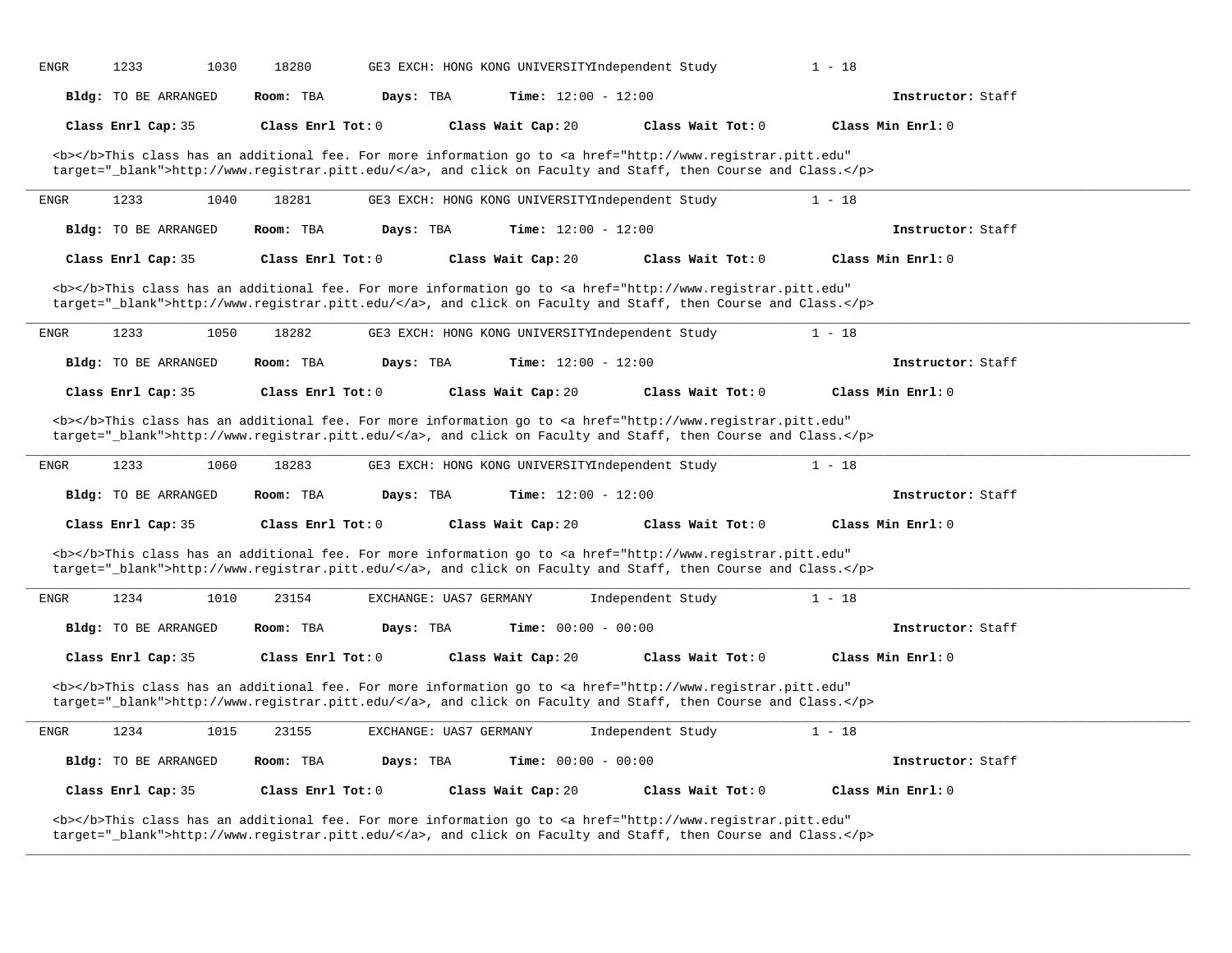#### Report ID: SR201 **University of Pittsburgh** Page No. 172 of 290 **Schedule of Classes for Spring Term 2021-2022** Run Date: 06/15/2021 **Academic Term** Run Time: 20:00:12

| Subject                     | Catalog Nbr Section Class Nbr<br>Course Title                                                                                                                                                                                      | Component                    | Units<br>Topics   |  |
|-----------------------------|------------------------------------------------------------------------------------------------------------------------------------------------------------------------------------------------------------------------------------|------------------------------|-------------------|--|
| 1234<br><b>ENGR</b><br>1020 | 23156<br>EXCHANGE: UAS7 GERMANY                                                                                                                                                                                                    | Independent Study            | $1 - 18$          |  |
| Bldg: TO BE ARRANGED        | Room: TBA<br>Days: TBA                                                                                                                                                                                                             | <b>Time:</b> $00:00 - 00:00$ | Instructor: Staff |  |
| Class Enrl Cap: 35          | Class Enrl Tot: 0<br>Class Wait Cap: 20                                                                                                                                                                                            | Class Wait Tot: 0            | Class Min Enrl: 0 |  |
|                             | <b></b> This class has an additional fee. For more information go to <a <br="" href="http://www.registrar.pitt.edu">target="_blank"&gt;http://www.registrar.pitt.edu/</a> , and click on Faculty and Staff, then Course and Class. |                              |                   |  |
| 1234<br>1025<br><b>ENGR</b> | 23157<br>EXCHANGE: UAS7 GERMANY                                                                                                                                                                                                    | Independent Study            | $1 - 18$          |  |
| Bldg: TO BE ARRANGED        | Room: TBA<br>Days: TBA                                                                                                                                                                                                             | <b>Time:</b> $00:00 - 00:00$ | Instructor: Staff |  |
| Class Enrl Cap: 35          | Class Enrl Tot: 0<br>Class Wait Cap: 20                                                                                                                                                                                            | Class Wait Tot: 0            | Class Min Enrl: 0 |  |
|                             | <b></b> This class has an additional fee. For more information go to <a <br="" href="http://www.registrar.pitt.edu">target="_blank"&gt;http://www.registrar.pitt.edu/</a> , and click on Faculty and Staff, then Course and Class. |                              |                   |  |
| 1234<br>1030<br>ENGR        | 23158<br>EXCHANGE: UAS7 GERMANY                                                                                                                                                                                                    | Independent Study            | $1 - 18$          |  |
| Bldg: TO BE ARRANGED        | Room: TBA<br>Days: TBA                                                                                                                                                                                                             | <b>Time:</b> $00:00 - 00:00$ | Instructor: Staff |  |
|                             |                                                                                                                                                                                                                                    |                              |                   |  |
| Class Enrl Cap: 35          | Class Enrl Tot: 0<br>Class Wait Cap: 20                                                                                                                                                                                            | Class Wait Tot: 0            | Class Min Enrl: 0 |  |
|                             | <b></b> This class has an additional fee. For more information go to <a <br="" href="http://www.registrar.pitt.edu">target="_blank"&gt;http://www.registrar.pitt.edu/</a> , and click on Faculty and Staff, then Course and Class. |                              |                   |  |
| 1235<br>1010<br><b>ENGR</b> | 21116<br>STUDY ABROAD: CHINA                                                                                                                                                                                                       | Independent Study            | $1 - 18$          |  |
| <b>Bldg:</b> TO BE ARRANGED | Room: TBA<br>Days: TBA                                                                                                                                                                                                             | <b>Time:</b> $00:00 - 00:00$ | Instructor: Staff |  |
| Class Enrl Cap: 10          | Class Wait Cap: 10<br>Class Enrl Tot: 0                                                                                                                                                                                            | Class Wait Tot: 0            | Class Min Enrl: 0 |  |
| 1235<br>ENGR<br>1020        | 21117<br>STUDY ABROAD: CHINA                                                                                                                                                                                                       | Independent Study            | $1 - 18$          |  |
| <b>Bldg:</b> TO BE ARRANGED | Room: TBA<br>Days: TBA                                                                                                                                                                                                             | <b>Time:</b> $00:00 - 00:00$ | Instructor: Staff |  |
| Class Enrl Cap: 10          | Class Enrl Tot: 0<br>Class Wait Cap: 10                                                                                                                                                                                            | Class Wait Tot: 0            | Class Min Enrl: 0 |  |
| 1235<br>1030<br>ENGR        | STUDY ABROAD: CHINA<br>21118                                                                                                                                                                                                       | Independent Study            | $1 - 18$          |  |
| Bldg: TO BE ARRANGED        | Room: TBA<br>Days: TBA                                                                                                                                                                                                             | <b>Time:</b> $00:00 - 00:00$ | Instructor: Staff |  |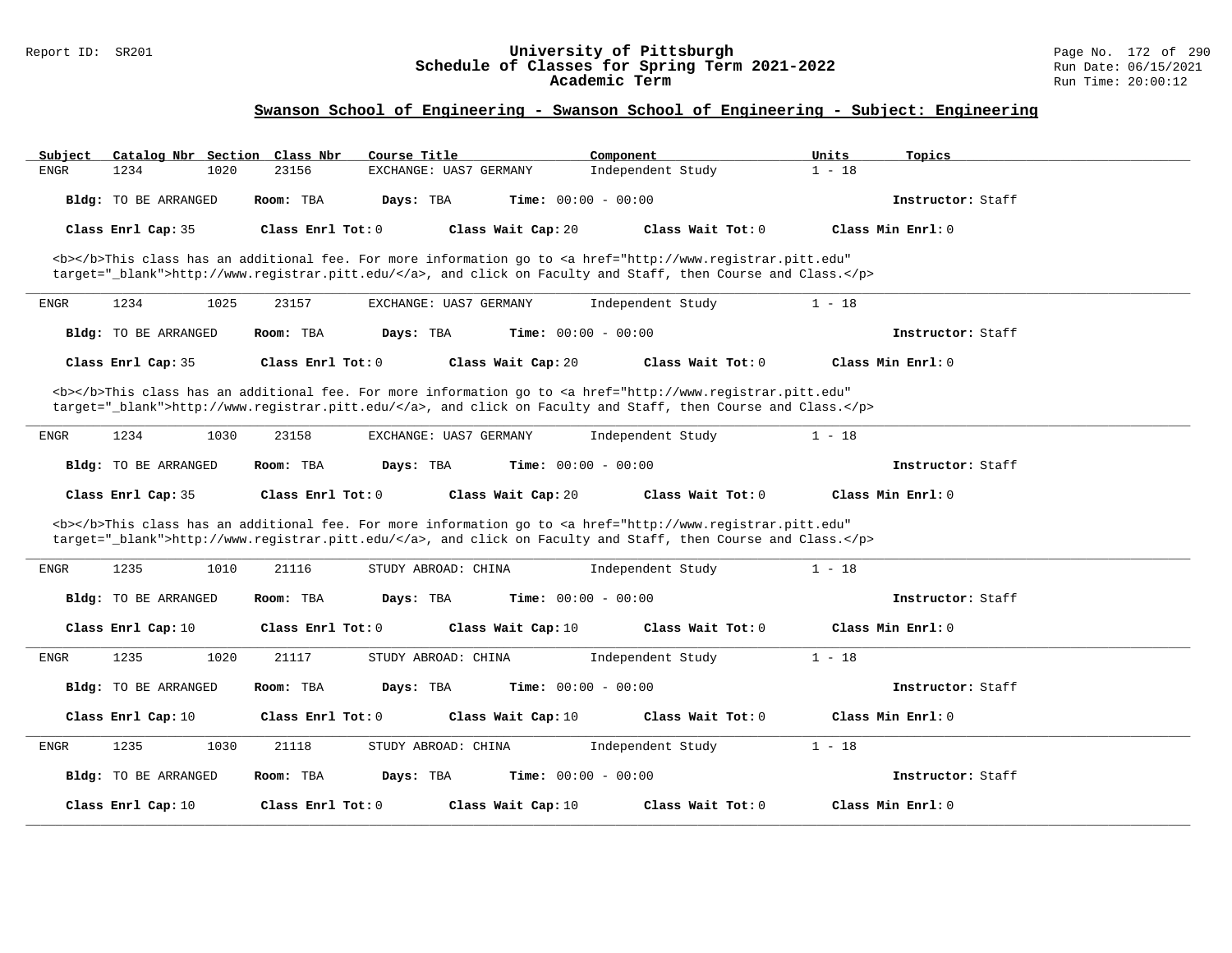#### Report ID: SR201 **University of Pittsburgh** Page No. 173 of 290 **Schedule of Classes for Spring Term 2021-2022** Run Date: 06/15/2021 **Academic Term** Run Time: 20:00:12

| Catalog Nbr Section Class Nbr<br>Subject                 | Course Title                                               | Component                                | Units<br>Topics              |
|----------------------------------------------------------|------------------------------------------------------------|------------------------------------------|------------------------------|
| 1235<br>1040<br>ENGR                                     | 21119<br>STUDY ABROAD: CHINA                               | Independent Study                        | $1 - 18$                     |
| Bldg: TO BE ARRANGED                                     | Room: TBA<br>Days: TBA                                     | $Time: 00:00 - 00:00$                    | Instructor: Staff            |
| Class Enrl Cap: 10                                       | $Class$ $Enrl$ $Tot: 0$                                    | Class Wait Cap: 10 Class Wait Tot: 0     | Class Min Enrl: 0            |
| 1235<br>1050<br>ENGR                                     | STUDY ABROAD: CHINA<br>21120                               | Independent Study                        | $1 - 18$                     |
| Bldg: TO BE ARRANGED                                     | $Days: TBA$ Time: $00:00 - 00:00$<br>Room: TBA             |                                          | Instructor: Staff            |
| Class Enrl Cap: 10                                       | Class Enrl Tot: 0<br>Class Wait Cap: 10                    | Class Wait Tot: 0                        | Class Min Enrl: 0            |
| 1236<br>1010<br><b>ENGR</b>                              | 15190<br>STUDY ABROAD: BRAZIL                              | Independent Study                        | $1 - 18$                     |
| Bldg: TO BE ARRANGED                                     | Room: TBA<br>Days: TBA                                     | <b>Time:</b> $00:00 - 00:00$             | Instructor: Lalley, Kristine |
| Class Enrl Cap: 10<br>Attributes: Latin American Studies | Class Enrl Tot: 0<br>Class Wait Cap: 10                    | Class Wait Tot: 0                        | Class Min Enrl: 0            |
| 1236<br>1020<br>ENGR                                     | 15191<br>STUDY ABROAD: BRAZIL                              | Independent Study                        | $1 - 18$                     |
| Bldg: TO BE ARRANGED                                     | Room: TBA<br><b>Days:</b> TBA <b>Time:</b> $00:00 - 00:00$ |                                          | Instructor: Lalley, Kristine |
| Class Enrl Cap: 10<br>Attributes: Latin American Studies | Class Enrl Tot: 0                                          | Class Wait Cap: $10$ Class Wait Tot: $0$ | Class Min Enrl: 0            |
| 1236<br>1030<br>ENGR                                     | 15192<br>STUDY ABROAD: BRAZIL                              | Independent Study                        | $1 - 18$                     |
| Bldg: TO BE ARRANGED                                     | Room: TBA<br>Days: TBA                                     | $Time: 00:00 - 00:00$                    | Instructor: Lalley, Kristine |
| Class Enrl Cap: 10<br>Attributes: Latin American Studies | Class Enrl Tot: 0<br>Class Wait Cap: 10                    | Class Wait Tot: 0                        | Class Min Enrl: 0            |
| 1236<br>1040<br>ENGR                                     | 15193<br>STUDY ABROAD: BRAZIL                              | Independent Study                        | $1 - 18$                     |
| Bldg: TO BE ARRANGED                                     | <b>Days:</b> TBA <b>Time:</b> $00:00 - 00:00$<br>Room: TBA |                                          | Instructor: Lalley, Kristine |
| Class Enrl Cap: 10<br>Attributes: Latin American Studies | Class Enrl Tot: 0 Class Wait Cap: 10 Class Wait Tot: 0     |                                          | Class Min Enrl: 0            |
| 1236<br>1050<br>ENGR                                     | 15194<br>STUDY ABROAD: BRAZIL                              | Independent Study                        | $1 - 18$                     |
| Bldg: TO BE ARRANGED                                     | Room: TBA<br>Days: TBA                                     | $Time: 00:00 - 00:00$                    | Instructor: Lalley, Kristine |
| Class Enrl Cap: 10<br>Attributes: Latin American Studies | Class Enrl Tot: 0<br>Class Wait Cap: 10                    | Class Wait Tot: 0                        | Class Min Enrl: 0            |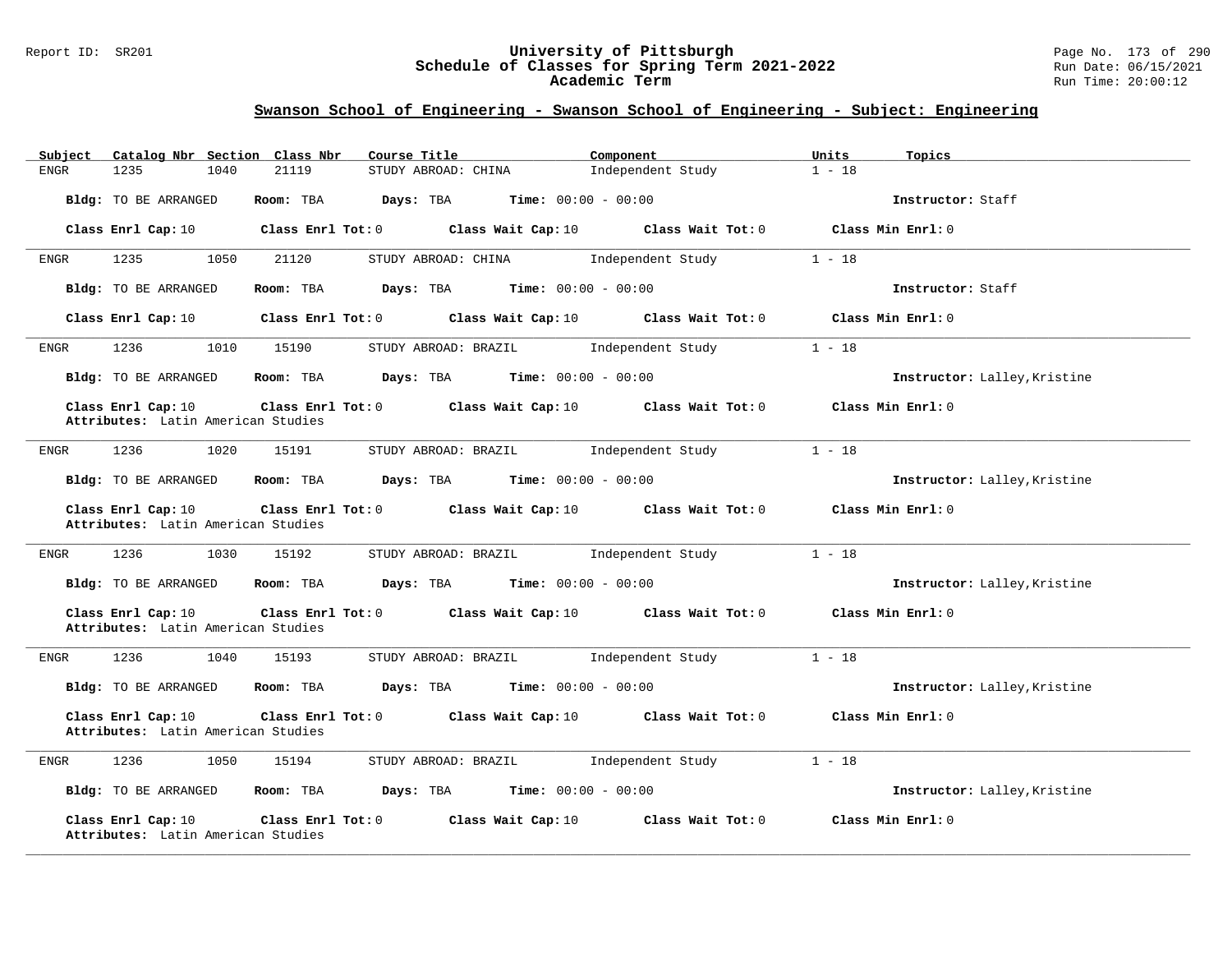#### Report ID: SR201 **University of Pittsburgh** Page No. 174 of 290 **Schedule of Classes for Spring Term 2021-2022** Run Date: 06/15/2021 **Academic Term** Run Time: 20:00:12

| Catalog Nbr Section Class Nbr<br>Subject                                                 | Course Title<br>Component                 | Units<br>Topics              |
|------------------------------------------------------------------------------------------|-------------------------------------------|------------------------------|
| 1060<br><b>ENGR</b><br>1236<br>15195                                                     | Independent Study<br>STUDY ABROAD: BRAZIL | $1 - 18$                     |
| Bldg: TO BE ARRANGED<br>Room: TBA                                                        | Time: $00:00 - 00:00$<br>Days: TBA        | Instructor: Lalley, Kristine |
| Class Enrl Cap: 10<br>Class Enrl Tot: 0<br>Attributes: Latin American Studies            | Class Wait Cap: 10<br>Class Wait Tot: 0   | Class Min Enrl: 0            |
| 1237<br>1010<br>15196<br>ENGR                                                            | Independent Study<br>STUDY ABROAD: CYPRUS | $1 - 18$                     |
| Bldg: TO BE ARRANGED<br>Room: TBA                                                        | <b>Time:</b> $00:00 - 00:00$<br>Days: TBA | Instructor: Lalley, Kristine |
| Class Enrl Cap: 10<br>Class Enrl Tot: 0<br>Attributes: Russian & East European Studies   | Class Wait Cap: 10<br>Class Wait Tot: 0   | Class Min Enrl: 0            |
| 1237<br>1020<br>15197<br>ENGR                                                            | STUDY ABROAD: CYPRUS<br>Independent Study | $1 - 18$                     |
| Bldg: TO BE ARRANGED<br>Room: TBA                                                        | <b>Time:</b> $00:00 - 00:00$<br>Days: TBA | Instructor: Lalley, Kristine |
| Class Enrl Cap: 10<br>Class Enrl Tot: $0$<br>Attributes: Russian & East European Studies | Class Wait Cap: 10<br>Class Wait Tot: 0   | Class Min Enrl: 0            |
| 1237<br>1030<br>ENGR<br>15198                                                            | STUDY ABROAD: CYPRUS<br>Independent Study | $1 - 18$                     |
| Bldg: TO BE ARRANGED<br>Room: TBA                                                        | Days: TBA<br><b>Time:</b> $00:00 - 00:00$ | Instructor: Lalley, Kristine |
| Class Enrl Cap: 10<br>Class Enrl Tot: 0<br>Attributes: Russian & East European Studies   | Class Wait Cap: 10<br>Class Wait Tot: 0   | Class Min Enrl: 0            |
| 1237<br><b>ENGR</b><br>1040<br>15199                                                     | STUDY ABROAD: CYPRUS<br>Independent Study | $1 - 18$                     |
| Bldg: TO BE ARRANGED<br>Room: TBA                                                        | Days: TBA<br><b>Time:</b> $00:00 - 00:00$ | Instructor: Lalley, Kristine |
| Class Enrl Cap: 10<br>Class Enrl Tot: 0<br>Attributes: Russian & East European Studies   | Class Wait Cap: 10<br>Class Wait Tot: 0   | Class Min Enrl: 0            |
| 1237<br>1050<br>15200<br><b>ENGR</b>                                                     | STUDY ABROAD: CYPRUS<br>Independent Study | $1 - 18$                     |
| Bldg: TO BE ARRANGED<br>Room: TBA                                                        | Time: $00:00 - 00:00$<br>Days: TBA        | Instructor: Lalley, Kristine |
| Class Enrl Cap: 10<br>Class Enrl Tot: 0<br>Attributes: Russian & East European Studies   | Class Wait Cap: 10<br>Class Wait Tot: 0   | Class Min Enrl: 0            |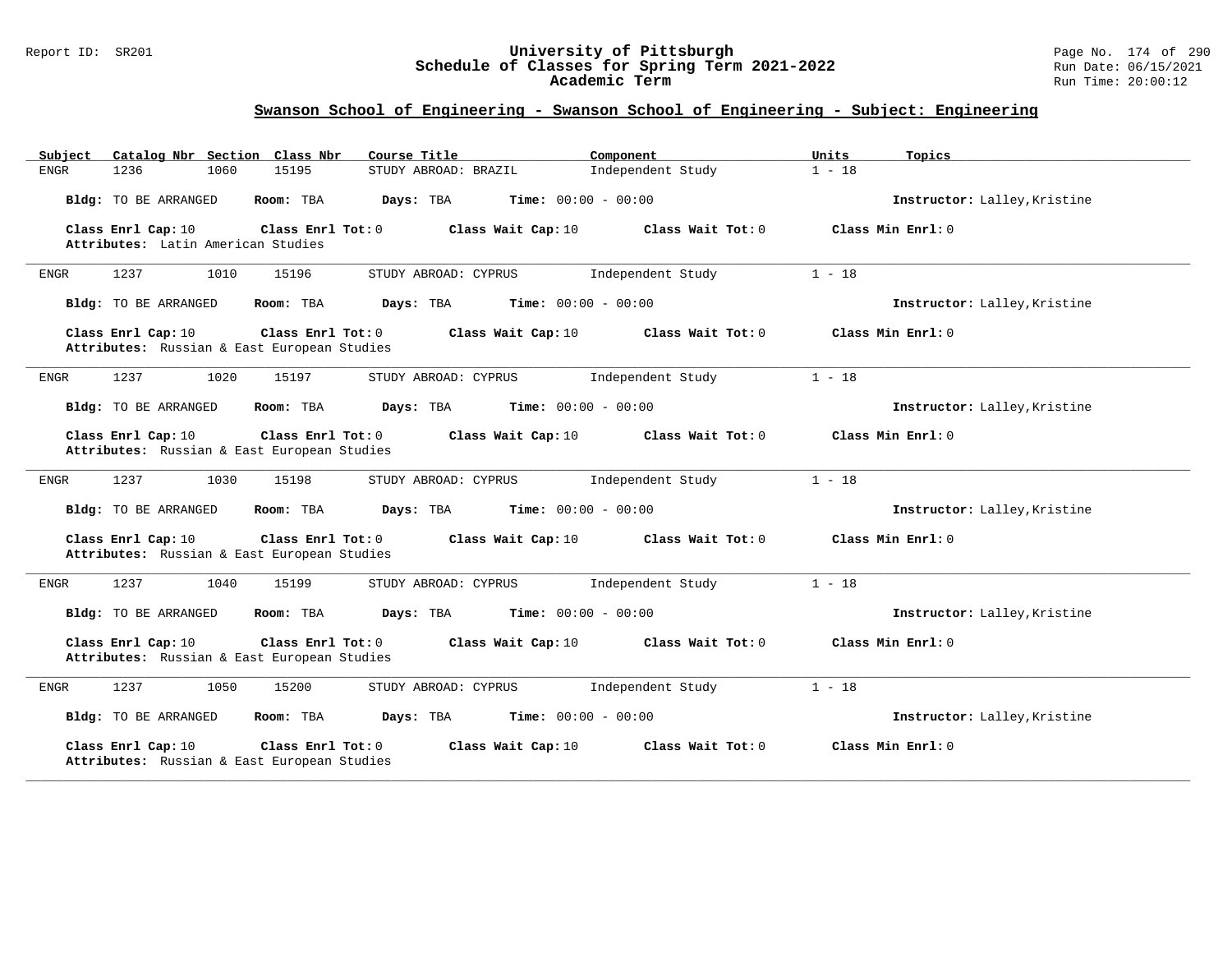#### Report ID: SR201 **University of Pittsburgh** Page No. 175 of 290 **Schedule of Classes for Spring Term 2021-2022** Run Date: 06/15/2021 **Academic Term** Run Time: 20:00:12

| Catalog Nbr Section Class Nbr<br>Subject                 | Course Title                                               | Component         | Units<br>Topics              |
|----------------------------------------------------------|------------------------------------------------------------|-------------------|------------------------------|
| 1237<br>1060<br><b>ENGR</b>                              | 15201<br>STUDY ABROAD: CYPRUS                              | Independent Study | $1 - 18$                     |
| Bldg: TO BE ARRANGED                                     | Room: TBA<br>Days: TBA<br><b>Time:</b> $00:00 - 00:00$     |                   | Instructor: Lalley, Kristine |
| Class Enrl Cap: 10                                       | Class Enrl Tot: 0<br>Class Wait Cap: 10                    | Class Wait Tot: 0 | Class Min Enrl: 0            |
| Attributes: Russian & East European Studies              |                                                            |                   |                              |
| 1239<br>1010<br>ENGR                                     | 16209<br>STUDY ABROAD: URUGUAY                             | Independent Study | $1 - 18$                     |
| Bldg: TO BE ARRANGED                                     | <b>Time:</b> $00:00 - 00:00$<br>Room: TBA<br>Days: TBA     |                   | Instructor: Staff            |
| Class Enrl Cap: 35<br>Attributes: Latin American Studies | Class Enrl Tot: 0<br>Class Wait Cap: 20                    | Class Wait Tot: 0 | Class Min Enrl: 0            |
| 1239<br>1020<br>ENGR                                     | 16210<br>STUDY ABROAD: URUGUAY                             | Independent Study | $1 - 18$                     |
| <b>Bldg:</b> TO BE ARRANGED                              | Room: TBA<br>Days: TBA<br><b>Time:</b> $00:00 - 00:00$     |                   | Instructor: Staff            |
| Class Enrl Cap: 35                                       | Class Wait Cap: 20<br>Class Enrl Tot: 0                    | Class Wait Tot: 0 | Class Min Enrl: 0            |
| Attributes: Latin American Studies                       |                                                            |                   |                              |
| 1239<br>1030<br>ENGR                                     | 16211<br>STUDY ABROAD: URUGUAY                             | Independent Study | $1 - 18$                     |
| Bldg: TO BE ARRANGED                                     | Room: TBA<br>Days: TBA<br><b>Time:</b> $00:00 - 00:00$     |                   | Instructor: Staff            |
| Class Enrl Cap: 35<br>Attributes: Latin American Studies | Class Enrl Tot: 0<br>Class Wait Cap: 20                    | Class Wait Tot: 0 | Class Min Enrl: 0            |
| 1239<br>1040<br>ENGR                                     | 16212<br>STUDY ABROAD: URUGUAY                             | Independent Study | $1 - 18$                     |
| Bldg: TO BE ARRANGED                                     | <b>Days:</b> TBA <b>Time:</b> $00:00 - 00:00$<br>Room: TBA |                   | Instructor: Staff            |
| Class Enrl Cap: 35<br>Attributes: Latin American Studies | Class Enrl Tot: 0<br>Class Wait Cap: 20                    | Class Wait Tot: 0 | Class Min Enrl: 0            |
| 1240<br>1010<br>ENGR                                     | 12668<br>STUDY ABROAD: ENGLAND                             | Independent Study | $1 - 18$                     |
| Bldg: TO BE ARRANGED                                     | $Time: 00:00 - 00:00$<br>Room: TBA<br>Days: TBA            |                   | Instructor: Lalley, Kristine |
| Class Enrl Cap: 25                                       | Class Enrl Tot: 0<br>Class Wait Cap: 20                    | Class Wait Tot: 0 | Class Min Enrl: 0            |
| 1240<br>1015<br>ENGR                                     | 12667<br>STUDY ABROAD: ENGLAND                             | Independent Study | $1 - 18$                     |
| <b>Bldg:</b> TO BE ARRANGED                              | Room: TBA<br>Days: TBA<br><b>Time:</b> $00:00 - 00:00$     |                   | Instructor: Lalley, Kristine |
| Class Enrl Cap: 25                                       | Class Enrl Tot: 0<br>Class Wait Cap: 20                    | Class Wait Tot: 0 | Class Min Enrl: 0            |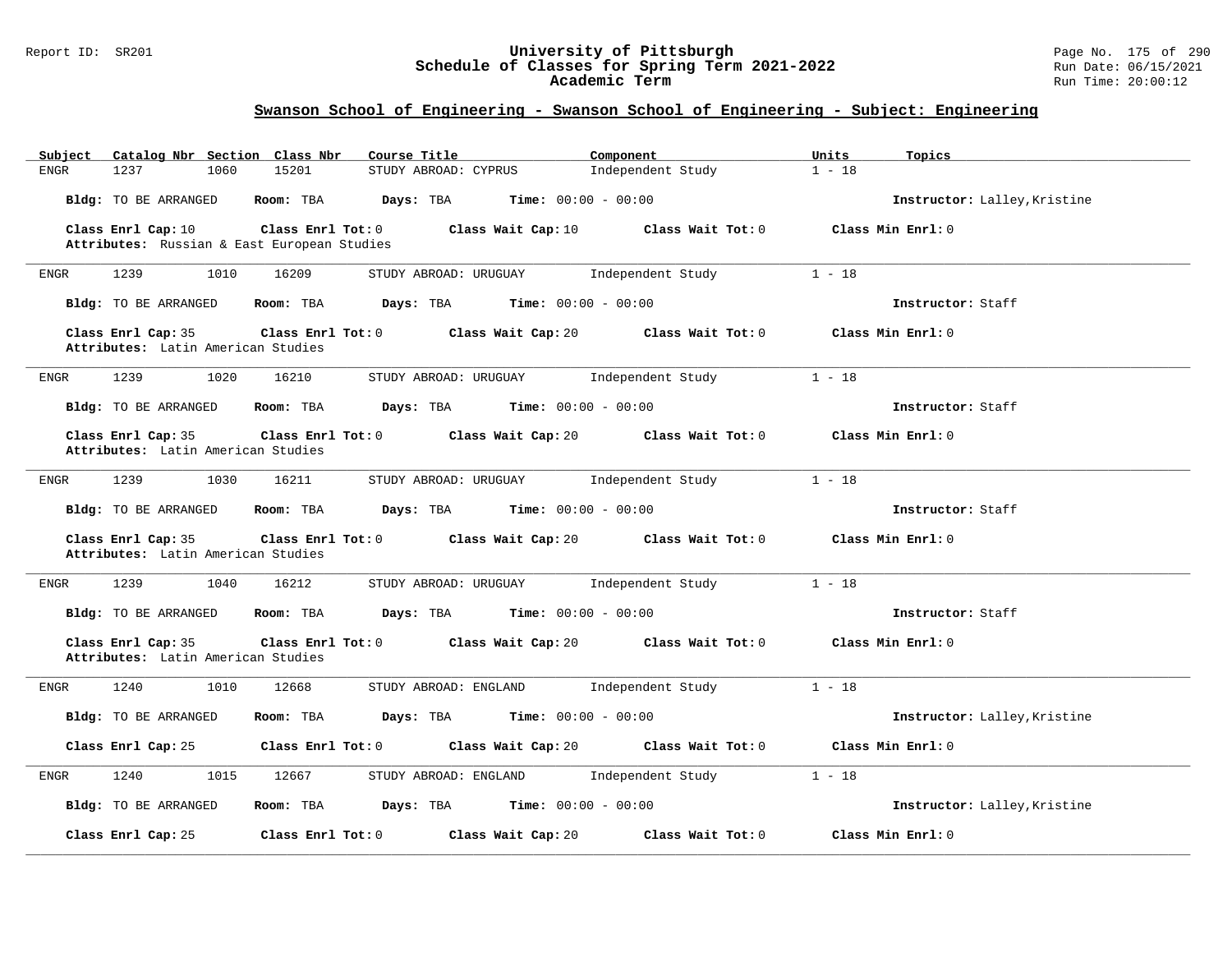#### Report ID: SR201 **University of Pittsburgh** Page No. 176 of 290 **Schedule of Classes for Spring Term 2021-2022** Run Date: 06/15/2021 **Academic Term** Run Time: 20:00:12

| Catalog Nbr Section Class Nbr<br>Subject | Course Title                                                                                | Component                                       | Units<br>Topics              |
|------------------------------------------|---------------------------------------------------------------------------------------------|-------------------------------------------------|------------------------------|
| 1240<br><b>ENGR</b><br>1020              | 12669<br>STUDY ABROAD: ENGLAND                                                              | Independent Study                               | $1 - 18$                     |
| Bldg: TO BE ARRANGED                     | Room: TBA $Days: TBA$ Time: $00:00 - 00:00$                                                 |                                                 | Instructor: Lalley, Kristine |
|                                          | Class Enrl Cap: 25 Class Enrl Tot: 0 Class Wait Cap: 20 Class Wait Tot: 0 Class Min Enrl: 0 |                                                 |                              |
| ENGR 1240 1025 12670                     |                                                                                             | STUDY ABROAD: ENGLAND Independent Study         | $1 - 18$                     |
| Bldg: TO BE ARRANGED                     | <b>Room:</b> TBA <b>Days:</b> TBA <b>Time:</b> 00:00 - 00:00                                |                                                 | Instructor: Lalley, Kristine |
|                                          | Class Enrl Cap: 25 Class Enrl Tot: 0 Class Wait Cap: 20 Class Wait Tot: 0 Class Min Enrl: 0 |                                                 |                              |
| 1240<br>ENGR                             | 1030 12671 STUDY ABROAD: ENGLAND Independent Study                                          |                                                 | $1 - 18$                     |
| Bldg: TO BE ARRANGED                     | Room: TBA $Days:$ TBA $Time: 00:00 - 00:00$                                                 |                                                 | Instructor: Lalley, Kristine |
|                                          | Class Enrl Cap: 25 Class Enrl Tot: 0 Class Wait Cap: 20 Class Wait Tot: 0 Class Min Enrl: 0 |                                                 |                              |
|                                          | ENGR 1240 1035 12720 STUDY ABROAD: ENGLAND Independent Study                                |                                                 | $1 - 18$                     |
| Bldg: TO BE ARRANGED                     | Room: TBA $Days:$ TBA $Time: 00:00 - 00:00$                                                 |                                                 | Instructor: Lalley, Kristine |
|                                          | Class Enrl Cap: 25 Class Enrl Tot: 0 Class Wait Cap: 20 Class Wait Tot: 0 Class Min Enrl: 0 |                                                 |                              |
|                                          | ENGR 1241 1010 26795 STUDY ABROAD: SCOTLAND Independent Study 1 - 18                        |                                                 |                              |
| Bldg: TO BE ARRANGED                     | Room: TBA $\rule{1em}{0.15mm}$ Days: TBA Time: $00:00 - 00:00$                              |                                                 | Instructor: Staff            |
|                                          | Class Enrl Cap: 35 Class Enrl Tot: 0 Class Wait Cap: 20 Class Wait Tot: 0 Class Min Enrl: 0 |                                                 |                              |
| 1241<br>1020<br>ENGR                     | 26796                                                                                       | STUDY ABROAD: SCOTLAND Independent Study 1 - 18 |                              |
| Bldg: TO BE ARRANGED                     | Room: TBA $Days:$ TBA $Time: 00:00 - 00:00$                                                 |                                                 | Instructor: Staff            |
|                                          | Class Enrl Cap: 35 Class Enrl Tot: 0 Class Wait Cap: 20 Class Wait Tot: 0 Class Min Enrl: 0 |                                                 |                              |
| ENGR 1241 1030 26797                     |                                                                                             | STUDY ABROAD: SCOTLAND Independent Study 1 - 18 |                              |
| Bldg: TO BE ARRANGED                     | Room: TBA $Days:$ TBA $Time:$ 00:00 - 00:00                                                 |                                                 | Instructor: Staff            |
|                                          | Class Enrl Cap: 35 Class Enrl Tot: 0 Class Wait Cap: 20 Class Wait Tot: 0 Class Min Enrl: 0 |                                                 |                              |
| 1241<br>1040<br>ENGR                     | 26798                                                                                       | STUDY ABROAD: SCOTLAND Independent Study        | $1 - 18$                     |
| Bldg: TO BE ARRANGED                     | Room: TBA $\rule{1em}{0.15mm}$ Days: TBA Time: $00:00 - 00:00$                              |                                                 | Instructor: Staff            |
|                                          | Class Enrl Cap: 35 Class Enrl Tot: 0 Class Wait Cap: 20 Class Wait Tot: 0 Class Min Enrl: 0 |                                                 |                              |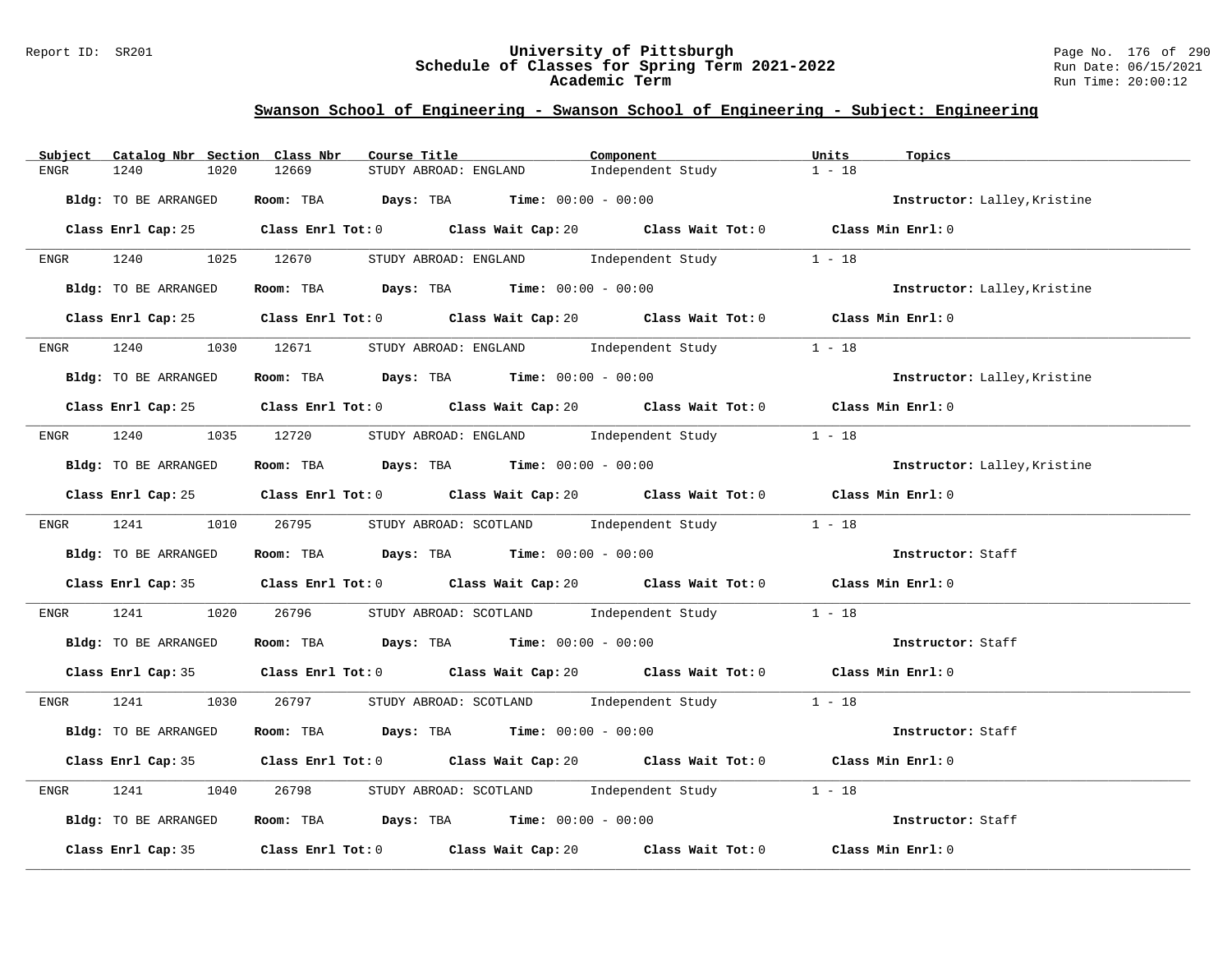| ENGR                 | 1050<br>26799                                                                                                                                                                                                                      | STUDY ABROAD: SCOTLAND                          | Independent Study<br>$1 - 18$ |                   |
|----------------------|------------------------------------------------------------------------------------------------------------------------------------------------------------------------------------------------------------------------------------|-------------------------------------------------|-------------------------------|-------------------|
| Bldg: TO BE ARRANGED | Room: TBA<br>Days: TBA                                                                                                                                                                                                             | <b>Time:</b> $00:00 - 00:00$                    |                               | Instructor: Staff |
| Class Enrl Cap: 35   | Class Enrl Tot: 0                                                                                                                                                                                                                  | Class Wait Cap: 20                              | Class Wait Tot: 0             | Class Min Enrl: 0 |
| 1243<br>ENGR         | 16213<br>1010                                                                                                                                                                                                                      | EXCHANGE: NAT'L UNIV SINGAPOREIndependent Study | $1 - 18$                      |                   |
| Bldg: TO BE ARRANGED | Room: TBA<br>Days: TBA                                                                                                                                                                                                             | Time: $00:00 - 00:00$                           |                               | Instructor: Staff |
| Class Enrl Cap: 35   | Class Enrl Tot: 0                                                                                                                                                                                                                  | Class Wait Cap: 20                              | Class Wait Tot: 0             | Class Min Enrl: 0 |
|                      | <b></b> This class has an additional fee. For more information go to <a <br="" href="http://www.registrar.pitt.edu">target="_blank"&gt;http://www.registrar.pitt.edu/</a> , and click on Faculty and Staff, then Course and Class. |                                                 |                               |                   |
| 1243<br><b>ENGR</b>  | 1020<br>16214                                                                                                                                                                                                                      | EXCHANGE: NAT'L UNIV SINGAPOREIndependent Study | $1 - 18$                      |                   |
| Bldg: TO BE ARRANGED | Room: TBA<br>Days: TBA                                                                                                                                                                                                             | <b>Time:</b> $00:00 - 00:00$                    |                               | Instructor: Staff |
| Class Enrl Cap: 35   | Class Enrl Tot: 0                                                                                                                                                                                                                  | Class Wait Cap: 20                              | Class Wait Tot: 0             | Class Min Enrl: 0 |
|                      | <b></b> This class has an additional fee. For more information go to <a <br="" href="http://www.registrar.pitt.edu">target="_blank"&gt;http://www.registrar.pitt.edu/</a> , and click on Faculty and Staff, then Course and Class. |                                                 |                               |                   |
| 1243<br>ENGR         | 1030<br>16215                                                                                                                                                                                                                      | EXCHANGE: NAT'L UNIV SINGAPOREIndependent Study | $1 - 18$                      |                   |
| Bldg: TO BE ARRANGED | Room: TBA<br>Days: TBA                                                                                                                                                                                                             | Time: $00:00 - 00:00$                           |                               | Instructor: Staff |
|                      |                                                                                                                                                                                                                                    |                                                 |                               |                   |
| Class Enrl Cap: 35   | Class Enrl Tot: 0                                                                                                                                                                                                                  | Class Wait Cap: 20                              | Class Wait Tot: 0             | Class Min Enrl: 0 |
|                      | <b></b> This class has an additional fee. For more information go to <a <br="" href="http://www.registrar.pitt.edu">target="_blank"&gt;http://www.registrar.pitt.edu/</a> , and click on Faculty and Staff, then Course and Class. |                                                 |                               |                   |
| 1243<br>ENGR         | 1040<br>16216                                                                                                                                                                                                                      | EXCHANGE: NAT'L UNIV SINGAPOREIndependent Study | $1 - 18$                      |                   |
| Bldg: TO BE ARRANGED | Room: TBA<br>Days: TBA                                                                                                                                                                                                             | <b>Time:</b> $00:00 - 00:00$                    |                               | Instructor: Staff |
| Class Enrl Cap: 35   | Class Enrl Tot: $0$                                                                                                                                                                                                                | Class Wait Cap: 20                              | Class Wait Tot: $0$           | Class Min Enrl: 0 |
|                      | <b></b> This class has an additional fee. For more information go to <a <br="" href="http://www.registrar.pitt.edu">target="_blank"&gt;http://www.registrar.pitt.edu/</a> , and click on Faculty and Staff, then Course and Class. |                                                 |                               |                   |
| 1243<br>ENGR         | 1050<br>16217                                                                                                                                                                                                                      | EXCHANGE: NAT'L UNIV SINGAPOREIndependent Study | $1 - 18$                      |                   |
| Bldg: TO BE ARRANGED | Room: TBA<br>Days: TBA                                                                                                                                                                                                             | Time: $00:00 - 00:00$                           |                               | Instructor: Staff |
| Class Enrl Cap: 35   | Class Enrl Tot: 0                                                                                                                                                                                                                  | Class Wait Cap: 20                              | Class Wait Tot: 0             | Class Min Enrl: 0 |

**\_\_\_\_\_\_\_\_\_\_\_\_\_\_\_\_\_\_\_\_\_\_\_\_\_\_\_\_\_\_\_\_\_\_\_\_\_\_\_\_\_\_\_\_\_\_\_\_\_\_\_\_\_\_\_\_\_\_\_\_\_\_\_\_\_\_\_\_\_\_\_\_\_\_\_\_\_\_\_\_\_\_\_\_\_\_\_\_\_\_\_\_\_\_\_\_\_\_\_\_\_\_\_\_\_\_\_\_\_\_\_\_\_\_\_\_\_\_\_\_\_\_\_\_\_\_\_\_\_\_\_\_\_\_\_\_\_\_\_\_\_\_\_\_\_\_\_\_\_\_\_\_\_\_\_\_**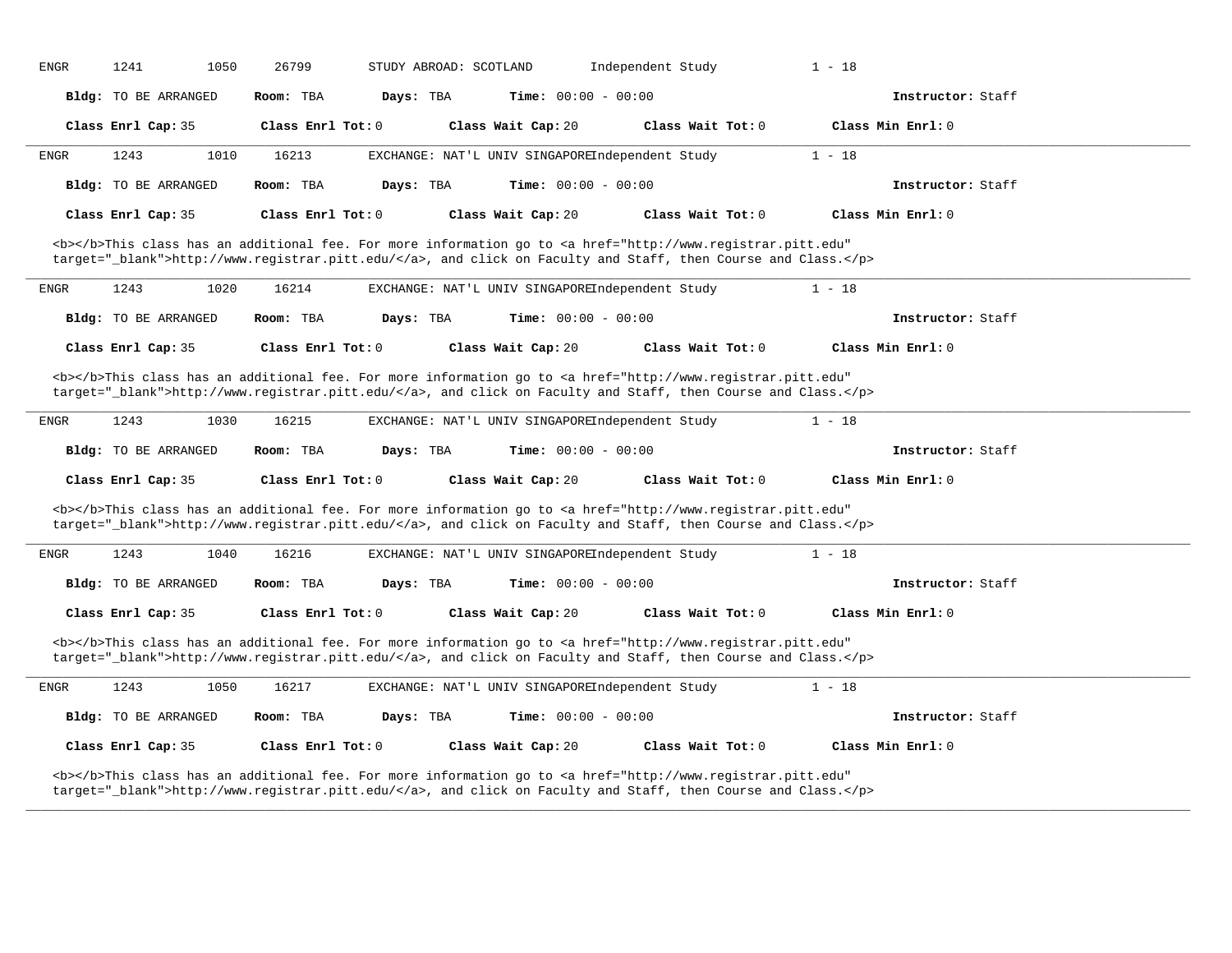# Report ID: SR201 **1998** Consequence of Classes for Spring Term 2021-2022 Page No. 178 of 290 Page No. 178 of 290<br>**Schedule of Classes for Spring Term 2021-2022** Run Date: 06/15/2021 Schedule of Classes for Spring Term 2021-2022<br>Academic Term

### **Swanson School of Engineering - Swanson School of Engineering - Subject: Engineering**

| Subject<br>Catalog Nbr Section Class Nbr                                                                                                                                                                                           | Course Title                                   | Component         | Units<br>Topics   |
|------------------------------------------------------------------------------------------------------------------------------------------------------------------------------------------------------------------------------------|------------------------------------------------|-------------------|-------------------|
| 16236<br><b>ENGR</b><br>1244<br>1010                                                                                                                                                                                               | EXCHANGE: FIPSE CAPES BRAZIL Independent Study |                   | $1 - 15$          |
| Bldg: TO BE ARRANGED<br>Room: TBA                                                                                                                                                                                                  | <b>Time:</b> $00:00 - 00:00$<br>Days: TBA      |                   | Instructor: Staff |
| Class Enrl Cap: 35<br>Class Enrl Tot: 0                                                                                                                                                                                            | Class Wait Cap: 20                             | Class Wait Tot: 0 | Class Min Enrl: 0 |
| Attributes: Latin American Studies                                                                                                                                                                                                 |                                                |                   |                   |
| <b></b> This class has an additional fee. For more information go to <a <br="" href="http://www.registrar.pitt.edu">target="_blank"&gt;http://www.registrar.pitt.edu/</a> , and click on Faculty and Staff, then Course and Class. |                                                |                   |                   |
| 1244<br>1020<br>16237<br>ENGR                                                                                                                                                                                                      | EXCHANGE: FIPSE CAPES BRAZIL Independent Study |                   | $1 - 15$          |
| Bldg: TO BE ARRANGED<br>Room: TBA                                                                                                                                                                                                  | Time: $00:00 - 00:00$<br>Days: TBA             |                   | Instructor: Staff |
| Class Enrl Cap: 35<br>Class Enrl Tot: 0                                                                                                                                                                                            | Class Wait Cap: 20                             | Class Wait Tot: 0 | Class Min Enrl: 0 |
| Attributes: Latin American Studies                                                                                                                                                                                                 |                                                |                   |                   |
| <b></b> This class has an additional fee. For more information go to <a <="" href="http://www.registrar.pitt.edu" td=""><td></td><td></td><td></td></a>                                                                            |                                                |                   |                   |
| target="_blank">http://www.registrar.pitt.edu/, and click on Faculty and Staff, then Course and Class.                                                                                                                             |                                                |                   |                   |
| 1244<br>1030<br>16238<br>ENGR                                                                                                                                                                                                      | EXCHANGE: FIPSE CAPES BRAZIL Independent Study |                   | $1 - 15$          |
| Bldg: TO BE ARRANGED<br>Room: TBA                                                                                                                                                                                                  | Days: TBA<br>Time: $00:00 - 00:00$             |                   | Instructor: Staff |
| Class Enrl Cap: 35<br>Class Enrl Tot: 0<br>Attributes: Latin American Studies                                                                                                                                                      | Class Wait Cap: 20                             | Class Wait Tot: 0 | Class Min Enrl: 0 |
| <b></b> This class has an additional fee. For more information go to <a <="" href="http://www.registrar.pitt.edu" td=""><td></td><td></td><td></td></a>                                                                            |                                                |                   |                   |
| target="_blank">http://www.registrar.pitt.edu/, and click on Faculty and Staff, then Course and Class.                                                                                                                             |                                                |                   |                   |
| 1244<br>1040<br>16239<br>ENGR                                                                                                                                                                                                      | EXCHANGE: FIPSE CAPES BRAZIL Independent Study |                   | $1 - 15$          |
| Bldg: TO BE ARRANGED<br>Room: TBA                                                                                                                                                                                                  | Days: TBA<br><b>Time:</b> $00:00 - 00:00$      |                   | Instructor: Staff |
| Class Enrl Cap: 35<br>Class Enrl Tot: 0<br>Attributes: Latin American Studies                                                                                                                                                      | Class Wait Cap: 20                             | Class Wait Tot: 0 | Class Min Enrl: 0 |
| <b></b> This class has an additional fee. For more information go to <a <="" href="http://www.registrar.pitt.edu" td=""><td></td><td></td><td></td></a>                                                                            |                                                |                   |                   |
| target="_blank">http://www.registrar.pitt.edu/, and click on Faculty and Staff, then Course and Class.                                                                                                                             |                                                |                   |                   |
| 1244<br><b>ENGR</b><br>1050<br>16240                                                                                                                                                                                               | EXCHANGE: FIPSE CAPES BRAZIL Independent Study |                   | $1 - 15$          |
| Bldg: TO BE ARRANGED<br>Room: TBA                                                                                                                                                                                                  | Days: TBA<br><b>Time:</b> $00:00 - 00:00$      |                   | Instructor: Staff |
| Class Enrl Cap: 35<br>Class Enrl Tot: 0                                                                                                                                                                                            | Class Wait Cap: 20                             | Class Wait Tot: 0 | Class Min Enrl: 0 |
| Attributes: Latin American Studies                                                                                                                                                                                                 |                                                |                   |                   |

<b></b>This class has an additional fee. For more information go to <a href="http://www.registrar.pitt.edu"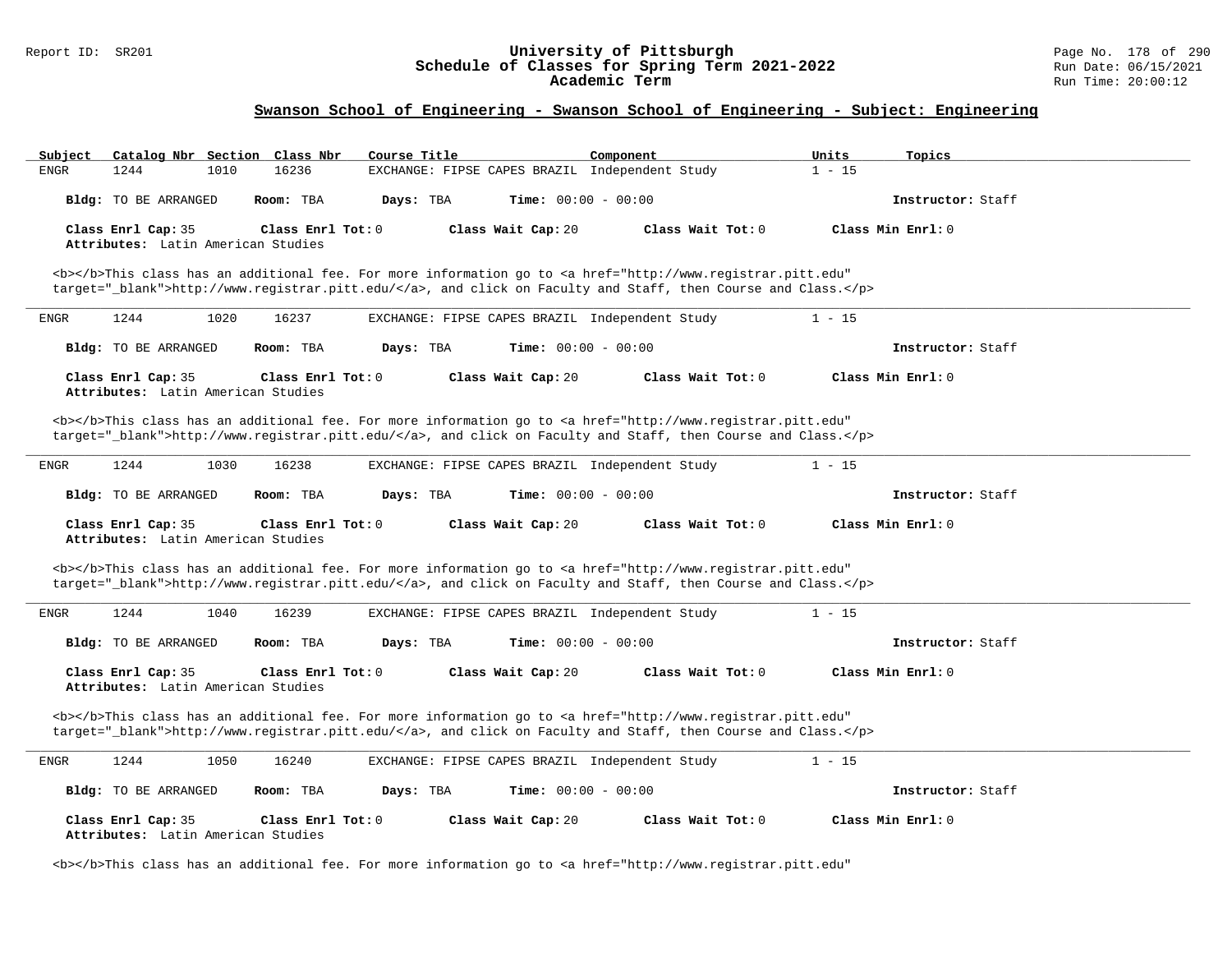| <b>ENGR</b>  | 1245<br>1010                | 12766<br>STUDY ABROAD: IRELAND<br>Independent Study                                                                                                                                                                                | $1 - 18$                     |
|--------------|-----------------------------|------------------------------------------------------------------------------------------------------------------------------------------------------------------------------------------------------------------------------------|------------------------------|
|              | <b>Bldg:</b> TO BE ARRANGED | <b>Time:</b> $00:00 - 00:00$<br>Days: TBA<br>Room: TBA                                                                                                                                                                             | Instructor: Lalley, Kristine |
|              | Class Enrl Cap: 25          | Class Enrl Tot: 0<br>Class Wait Cap: 20<br>Class Wait Tot: 0                                                                                                                                                                       | Class Min Enrl: 0            |
| <b>ENGR</b>  | 1245<br>1015                | 12765<br>STUDY ABROAD: IRELAND<br>Independent Study                                                                                                                                                                                | $1 - 18$                     |
|              | Bldg: TO BE ARRANGED        | Time: $00:00 - 00:00$<br>Room: TBA<br>Days: TBA                                                                                                                                                                                    | Instructor: Lalley, Kristine |
|              | Class Enrl Cap: 25          | Class Enrl Tot: 0<br>Class Wait Cap: 20<br>Class Wait Tot: 0                                                                                                                                                                       | Class Min Enrl: 0            |
| ENGR         | 1020<br>1245                | 12764<br>Independent Study<br>STUDY ABROAD: IRELAND                                                                                                                                                                                | $1 - 18$                     |
|              | Bldg: TO BE ARRANGED        | Room: TBA<br>Days: TBA<br><b>Time:</b> $00:00 - 00:00$                                                                                                                                                                             | Instructor: Lalley, Kristine |
|              | Class Enrl Cap: 25          | Class Enrl Tot: 0<br>Class Wait Cap: 20<br>Class Wait Tot: 0                                                                                                                                                                       | Class Min Enrl: 0            |
| <b>ENGR</b>  | 1245<br>1025                | 12763<br>STUDY ABROAD: IRELAND<br>Independent Study                                                                                                                                                                                | $1 - 18$                     |
|              | Bldg: TO BE ARRANGED        | Days: TBA<br><b>Time:</b> $00:00 - 00:00$<br>Room: TBA                                                                                                                                                                             | Instructor: Lalley, Kristine |
|              | Class Enrl Cap: 25          | Class Enrl Tot: 0<br>Class Wait Cap: 20<br>Class Wait Tot: 0                                                                                                                                                                       | Class Min Enrl: 0            |
| ENGR         | 1245<br>1030                | 12762<br>STUDY ABROAD: IRELAND<br>Independent Study                                                                                                                                                                                | $1 - 18$                     |
|              | Bldg: TO BE ARRANGED        | Room: TBA<br>Days: TBA<br><b>Time:</b> $00:00 - 00:00$                                                                                                                                                                             | Instructor: Lalley, Kristine |
|              | Class Enrl Cap: 25          | Class Enrl Tot: 0<br>Class Wait Cap: 20<br>Class Wait Tot: 0                                                                                                                                                                       | Class Min Enrl: 0            |
| ${\rm ENGR}$ | 1035<br>1245                | 12761<br>STUDY ABROAD: IRELAND<br>Independent Study                                                                                                                                                                                | $1 - 18$                     |
|              | Bldg: TO BE ARRANGED        | Room: TBA<br>Days: TBA<br><b>Time:</b> $00:00 - 00:00$                                                                                                                                                                             | Instructor: Lalley, Kristine |
|              | Class Enrl Cap: 25          | Class Wait Cap: 20<br>Class Wait Tot: 0<br>Class Enrl Tot: 0                                                                                                                                                                       | Class Min Enrl: 0            |
| ENGR         | 1246<br>1030                | Independent Study<br>17000<br>GE3 EXCHANGE: SPAN                                                                                                                                                                                   | $1 - 18$                     |
|              | Bldg: TO BE ARRANGED        | Room: TBA<br>Days: TBA<br><b>Time:</b> $00:00 - 00:00$                                                                                                                                                                             | Instructor: Staff            |
|              | Class Enrl Cap: 35          | Class Enrl Tot: 0<br>Class Wait Cap: 20<br>Class Wait Tot: 0                                                                                                                                                                       | Class Min Enrl: 0            |
|              |                             | <b></b> This class has an additional fee. For more information go to <a <br="" href="http://www.registrar.pitt.edu">target="_blank"&gt;http://www.registrar.pitt.edu/</a> , and click on Faculty and Staff, then Course and Class. |                              |
| ENGR         | 1246<br>1040                | 17001<br>GE3 EXCHANGE: SPAN<br>Independent Study                                                                                                                                                                                   | $1 - 18$                     |
|              | <b>Bldg:</b> TO BE ARRANGED | Days: TBA<br><b>Time:</b> $00:00 - 00:00$<br>Room: TBA                                                                                                                                                                             | Instructor: Staff            |
|              | Class Enrl Cap: 35          | Class Enrl Tot: 0<br>Class Wait Cap: 20<br>Class Wait Tot: 0                                                                                                                                                                       | Class Min Enrl: 0            |

**\_\_\_\_\_\_\_\_\_\_\_\_\_\_\_\_\_\_\_\_\_\_\_\_\_\_\_\_\_\_\_\_\_\_\_\_\_\_\_\_\_\_\_\_\_\_\_\_\_\_\_\_\_\_\_\_\_\_\_\_\_\_\_\_\_\_\_\_\_\_\_\_\_\_\_\_\_\_\_\_\_\_\_\_\_\_\_\_\_\_\_\_\_\_\_\_\_\_\_\_\_\_\_\_\_\_\_\_\_\_\_\_\_\_\_\_\_\_\_\_\_\_\_\_\_\_\_\_\_\_\_\_\_\_\_\_\_\_\_\_\_\_\_\_\_\_\_\_\_\_\_\_\_\_\_\_**

target="\_blank">http://www.registrar.pitt.edu/</a>, and click on Faculty and Staff, then Course and Class.</p>

<b></b>This class has an additional fee. For more information go to <a href="http://www.registrar.pitt.edu" target="\_blank">http://www.registrar.pitt.edu/</a>, and click on Faculty and Staff, then Course and Class.</p>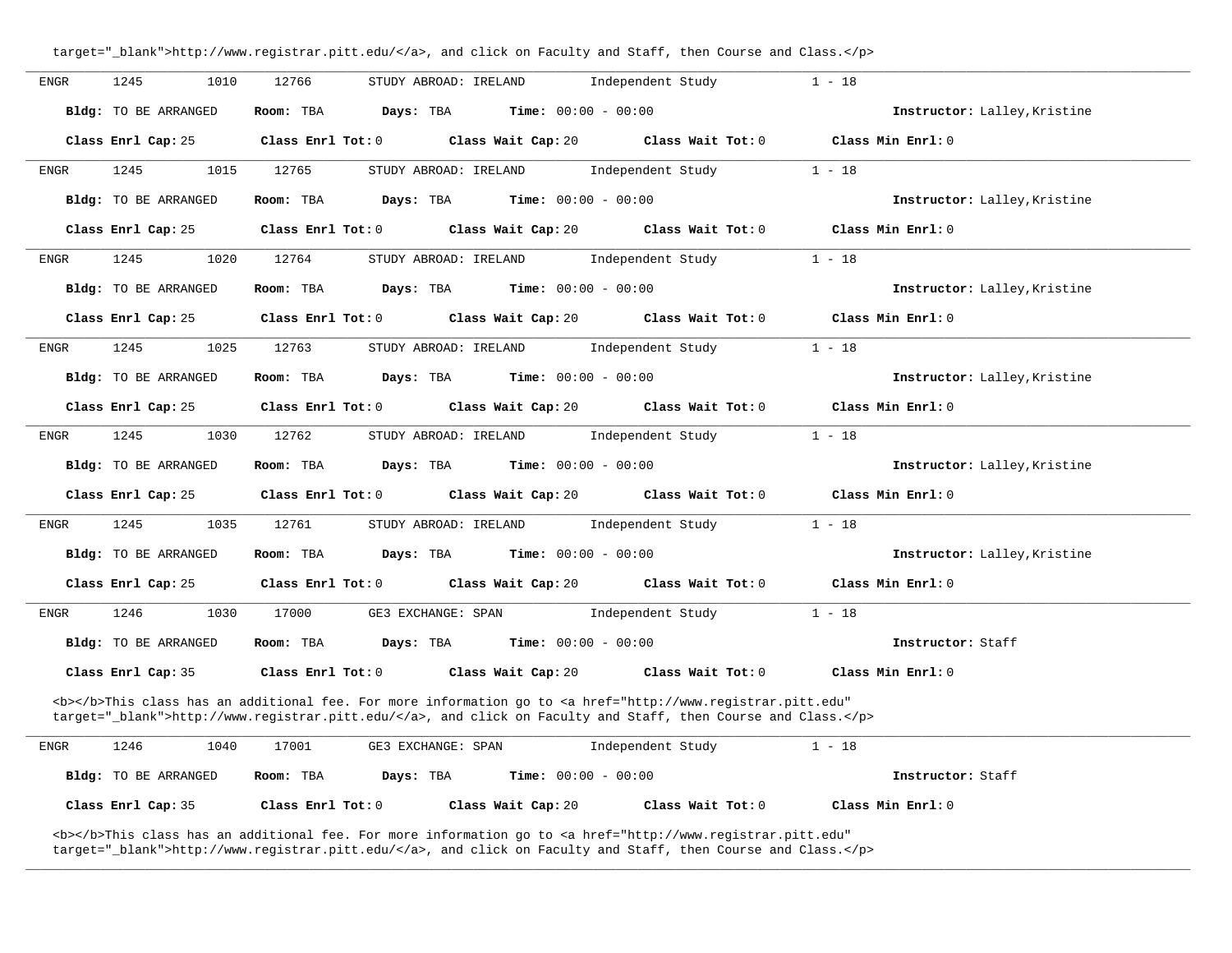| <b>ENGR</b> | 1246                        | 1060<br>17002     | GE3 EXCHANGE: SPAN    |                              | Independent Study                                                                                                                                                                                                                  | $1 - 18$          |  |
|-------------|-----------------------------|-------------------|-----------------------|------------------------------|------------------------------------------------------------------------------------------------------------------------------------------------------------------------------------------------------------------------------------|-------------------|--|
|             | Bldg: TO BE ARRANGED        | Room: TBA         | Days: TBA             | Time: $00:00 - 00:00$        |                                                                                                                                                                                                                                    | Instructor: Staff |  |
|             | Class Enrl Cap: 35          | Class Enrl Tot: 0 |                       | Class Wait Cap: 20           | Class Wait Tot: 0                                                                                                                                                                                                                  | Class Min Enrl: 0 |  |
|             |                             |                   |                       |                              | <b></b> This class has an additional fee. For more information go to <a <br="" href="http://www.registrar.pitt.edu">target="_blank"&gt;http://www.registrar.pitt.edu/</a> , and click on Faculty and Staff, then Course and Class. |                   |  |
| ENGR        | 1246                        | 1080<br>17003     | GE3 EXCHANGE: SPAN    |                              | Independent Study                                                                                                                                                                                                                  | $1 - 18$          |  |
|             | Bldg: TO BE ARRANGED        | Room: TBA         | Days: TBA             | <b>Time:</b> $00:00 - 00:00$ |                                                                                                                                                                                                                                    | Instructor: Staff |  |
|             | Class Enrl Cap: 35          | Class Enrl Tot: 0 |                       | Class Wait Cap: 20           | Class Wait Tot: 0                                                                                                                                                                                                                  | Class Min Enrl: 0 |  |
|             |                             |                   |                       |                              | <b></b> This class has an additional fee. For more information go to <a <br="" href="http://www.registrar.pitt.edu">target="_blank"&gt;http://www.registrar.pitt.edu/</a> , and click on Faculty and Staff, then Course and Class. |                   |  |
| ENGR        | 1246                        | 1100<br>17004     | GE3 EXCHANGE: SPAN    |                              | Independent Study                                                                                                                                                                                                                  | $1 - 18$          |  |
|             | Bldg: TO BE ARRANGED        | Room: TBA         | Days: TBA             | Time: $00:00 - 00:00$        |                                                                                                                                                                                                                                    | Instructor: Staff |  |
|             | Class Enrl Cap: 35          | Class Enrl Tot: 0 |                       | Class Wait Cap: 20           | Class Wait Tot: 0                                                                                                                                                                                                                  | Class Min Enrl: 0 |  |
|             |                             |                   |                       |                              | <b></b> This class has an additional fee. For more information go to <a <br="" href="http://www.registrar.pitt.edu">target="_blank"&gt;http://www.registrar.pitt.edu/</a> , and click on Faculty and Staff, then Course and Class. |                   |  |
| <b>ENGR</b> | 1246                        | 1101<br>30340     | GE3 EXCHANGE: SPAN    |                              | Independent Study                                                                                                                                                                                                                  | $1 - 18$          |  |
|             | Bldg: TO BE ARRANGED        | Room: TBA         | Days: TBA             | Time: $00:00 - 00:00$        |                                                                                                                                                                                                                                    | Instructor: Staff |  |
|             | Class Enrl Cap: 35          | Class Enrl Tot: 0 |                       | Class Wait Cap: 20           | Class Wait Tot: 0                                                                                                                                                                                                                  | Class Min Enrl: 0 |  |
| ENGR        | 1247                        | 1010<br>17650     | GE3 EXCHANGE: ENGLAND |                              | Independent Study                                                                                                                                                                                                                  | $1 - 18$          |  |
|             | Bldg: TO BE ARRANGED        | Room: TBA         | Days: TBA             | Time: $00:00 - 00:00$        |                                                                                                                                                                                                                                    | Instructor: Staff |  |
|             | Class Enrl Cap: 10          | Class Enrl Tot: 0 |                       | Class Wait Cap: 10           | Class Wait Tot: 0                                                                                                                                                                                                                  | Class Min Enrl: 0 |  |
|             |                             |                   |                       |                              | <b></b> This class has an additional fee. For more information go to <a <br="" href="http://www.registrar.pitt.edu">target="_blank"&gt;http://www.registrar.pitt.edu/</a> , and click on Faculty and Staff, then Course and Class. |                   |  |
| ENGR        |                             |                   | GE3 EXCHANGE: ENGLAND |                              | Independent Study                                                                                                                                                                                                                  | $1 - 18$          |  |
|             | 1247                        | 1020<br>17651     |                       |                              |                                                                                                                                                                                                                                    |                   |  |
|             | <b>Bldg:</b> TO BE ARRANGED | Room: TBA         | Days: TBA             | Time: $00:00 - 00:00$        |                                                                                                                                                                                                                                    | Instructor: Staff |  |
|             | Class Enrl Cap: 10          | Class Enrl Tot: 0 |                       | Class Wait Cap: 10           | Class Wait Tot: 0                                                                                                                                                                                                                  | Class Min Enrl: 0 |  |

**\_\_\_\_\_\_\_\_\_\_\_\_\_\_\_\_\_\_\_\_\_\_\_\_\_\_\_\_\_\_\_\_\_\_\_\_\_\_\_\_\_\_\_\_\_\_\_\_\_\_\_\_\_\_\_\_\_\_\_\_\_\_\_\_\_\_\_\_\_\_\_\_\_\_\_\_\_\_\_\_\_\_\_\_\_\_\_\_\_\_\_\_\_\_\_\_\_\_\_\_\_\_\_\_\_\_\_\_\_\_\_\_\_\_\_\_\_\_\_\_\_\_\_\_\_\_\_\_\_\_\_\_\_\_\_\_\_\_\_\_\_\_\_\_\_\_\_\_\_\_\_\_\_\_\_\_**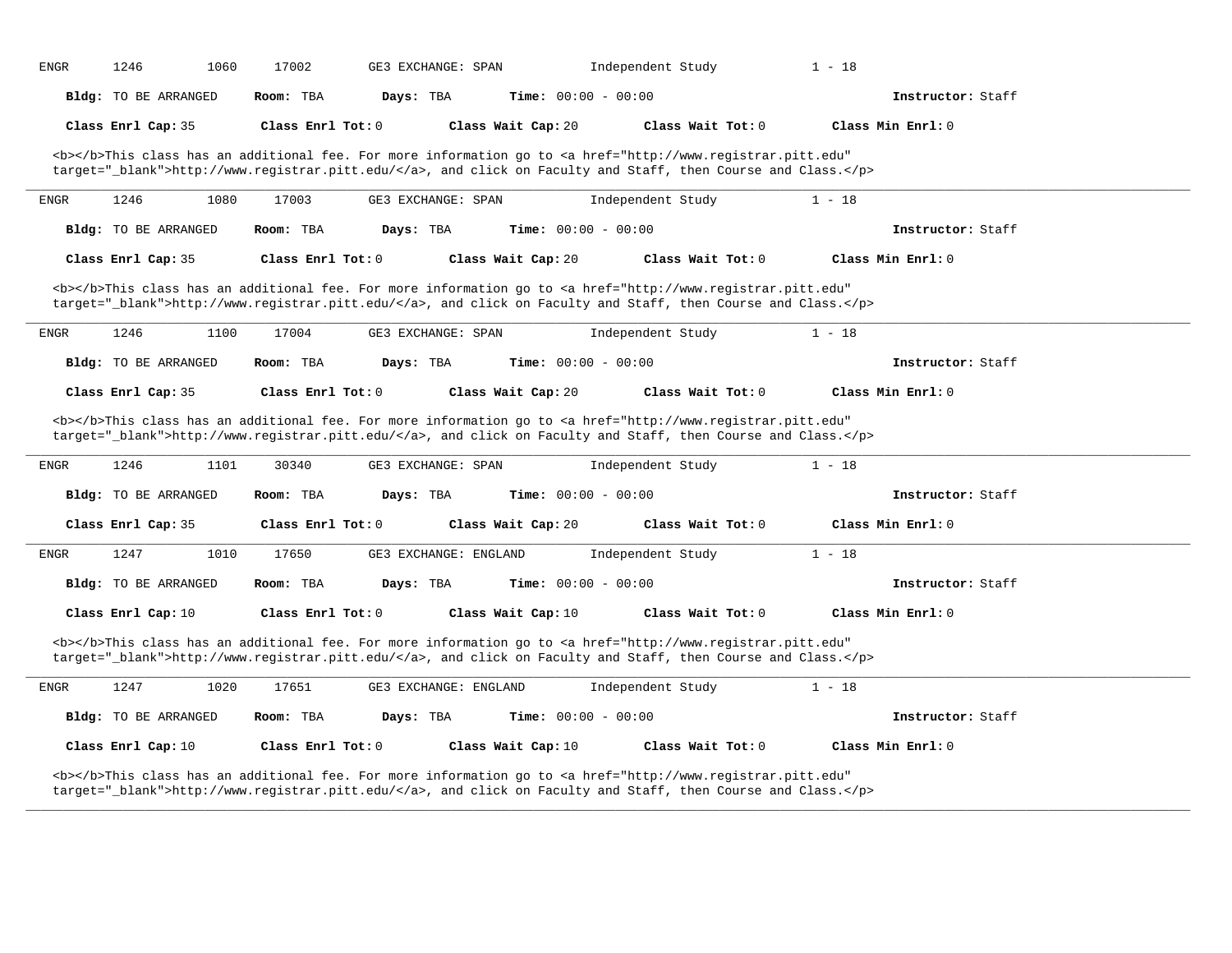#### Report ID: SR201 **University of Pittsburgh** Page No. 181 of 290 **Schedule of Classes for Spring Term 2021-2022** Run Date: 06/15/2021 **Academic Term** Run Time: 20:00:12

| Catalog Nbr Section Class Nbr<br>Subject | Course Title                                                                                                                                                                                                                       | Component<br>Units            | Topics              |
|------------------------------------------|------------------------------------------------------------------------------------------------------------------------------------------------------------------------------------------------------------------------------------|-------------------------------|---------------------|
| 1247<br>1030<br><b>ENGR</b>              | 17652<br>GE3 EXCHANGE: ENGLAND                                                                                                                                                                                                     | Independent Study<br>$1 - 18$ |                     |
| Bldg: TO BE ARRANGED                     | Room: TBA<br>Days: TBA<br><b>Time:</b> $00:00 - 00:00$                                                                                                                                                                             |                               | Instructor: Staff   |
| Class Enrl Cap: 10                       | Class Enrl Tot: 0<br>Class Wait Cap: 10                                                                                                                                                                                            | Class Wait Tot: 0             | Class Min Enrl: 0   |
|                                          | <b></b> This class has an additional fee. For more information go to <a <br="" href="http://www.registrar.pitt.edu">target="_blank"&gt;http://www.registrar.pitt.edu/</a> , and click on Faculty and Staff, then Course and Class. |                               |                     |
| 1247<br><b>ENGR</b><br>1040              | 17653<br>GE3 EXCHANGE: ENGLAND                                                                                                                                                                                                     | Independent Study<br>$1 - 18$ |                     |
| Bldg: TO BE ARRANGED                     | <b>Time:</b> $00:00 - 00:00$<br>Room: TBA<br>Days: TBA                                                                                                                                                                             |                               | Instructor: Staff   |
| Class Enrl Cap: 10                       | Class Enrl Tot: $0$<br>Class Wait Cap: 10                                                                                                                                                                                          | Class Wait Tot: $0$           | Class Min $Enr1: 0$ |
|                                          | <b></b> This class has an additional fee. For more information go to <a <br="" href="http://www.registrar.pitt.edu">target="_blank"&gt;http://www.registrar.pitt.edu/</a> , and click on Faculty and Staff, then Course and Class. |                               |                     |
| 1247<br>ENGR<br>1050                     | 17654<br>GE3 EXCHANGE: ENGLAND                                                                                                                                                                                                     | Independent Study<br>$1 - 18$ |                     |
| Bldg: TO BE ARRANGED                     | Room: TBA<br>Days: TBA<br><b>Time:</b> $00:00 - 00:00$                                                                                                                                                                             |                               | Instructor: Staff   |
| Class Enrl Cap: 10                       | Class Enrl Tot: 0<br>Class Wait Cap: 10                                                                                                                                                                                            | Class Wait Tot: 0             | Class Min Enrl: 0   |
|                                          | <b></b> This class has an additional fee. For more information go to <a <br="" href="http://www.registrar.pitt.edu">target="_blank"&gt;http://www.registrar.pitt.edu/</a> , and click on Faculty and Staff, then Course and Class. |                               |                     |
| 1247<br>1060<br>ENGR                     | 17655<br>GE3 EXCHANGE: ENGLAND                                                                                                                                                                                                     | $1 - 18$<br>Independent Study |                     |
| Bldg: TO BE ARRANGED                     | Time: $00:00 - 00:00$<br>Room: TBA<br>Days: TBA                                                                                                                                                                                    |                               | Instructor: Staff   |
| Class Enrl Cap: 10                       | Class Wait Cap: 10<br>Class Enrl Tot: 0                                                                                                                                                                                            | Class Wait Tot: 0             | Class Min Enrl: 0   |
|                                          | <b></b> This class has an additional fee. For more information go to <a <br="" href="http://www.registrar.pitt.edu">target="_blank"&gt;http://www.registrar.pitt.edu/</a> , and click on Faculty and Staff, then Course and Class. |                               |                     |
| 1249<br>1010<br>ENGR                     | 18284<br>GE3 EXCHANGE: FRANCE                                                                                                                                                                                                      | $1 - 18$<br>Independent Study |                     |
| Bldg: TO BE ARRANGED                     | Time: $12:00 - 12:00$<br>Room: TBA<br>Days: TBA                                                                                                                                                                                    |                               | Instructor: Staff   |
| Class Enrl Cap: 35                       | Class Enrl Tot: 0<br>Class Wait Cap: 20                                                                                                                                                                                            | Class Wait Tot: 0             | Class Min Enrl: 0   |
|                                          | <b></b> This class has an additional fee. For more information go to <a <br="" href="http://www.registrar.pitt.edu">target="_blank"&gt;http://www.registrar.pitt.edu/</a> , and click on Faculty and Staff, then Course and Class. |                               |                     |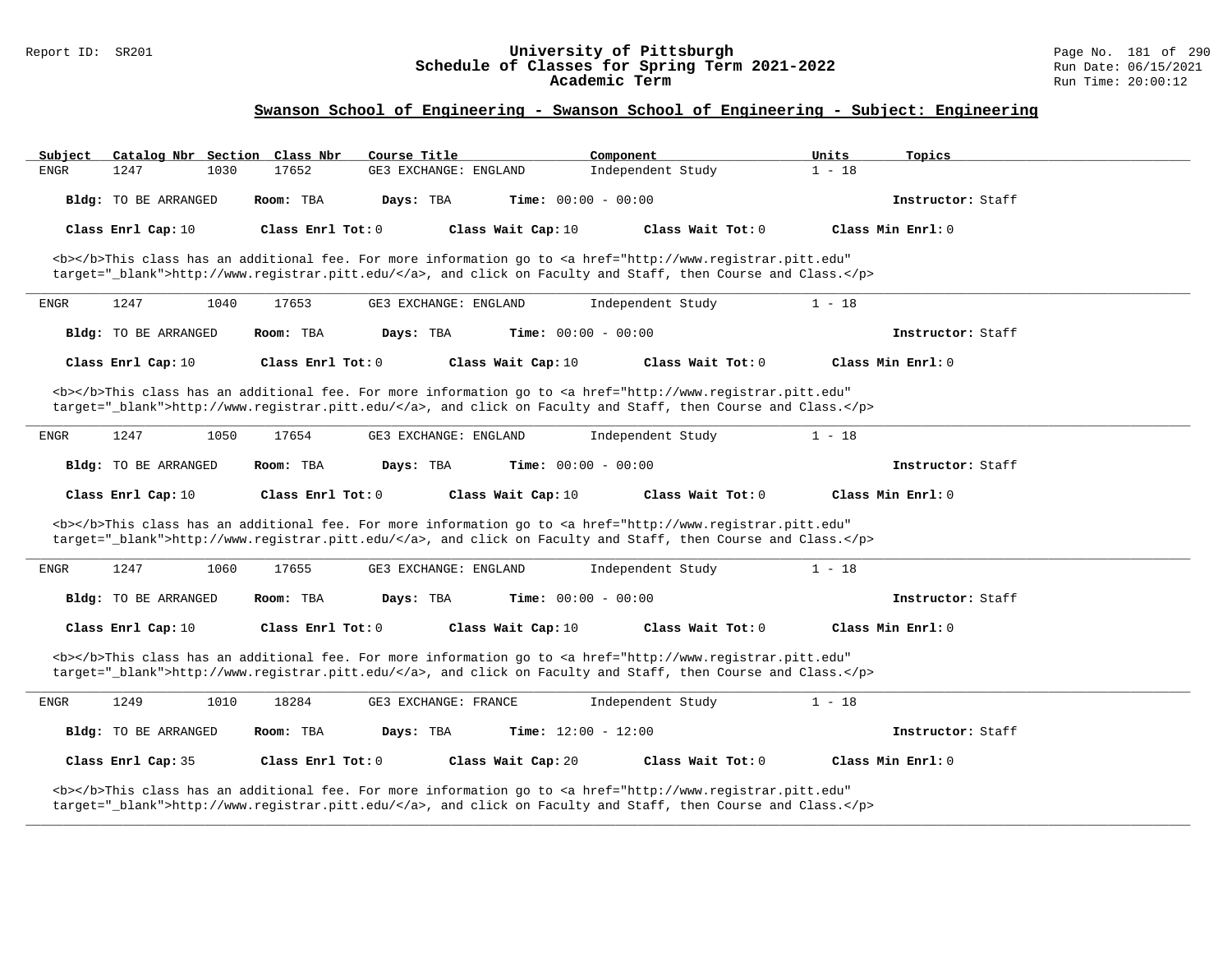#### Report ID: SR201 **University of Pittsburgh** Page No. 182 of 290 **Schedule of Classes for Spring Term 2021-2022** Run Date: 06/15/2021 **Academic Term** Run Time: 20:00:12

| Subject<br>Catalog Nbr Section Class Nbr                                                                                                                                                                                           | Course Title                                                                                                                                                                                                                       | Component         | Units<br>Topics   |  |  |  |
|------------------------------------------------------------------------------------------------------------------------------------------------------------------------------------------------------------------------------------|------------------------------------------------------------------------------------------------------------------------------------------------------------------------------------------------------------------------------------|-------------------|-------------------|--|--|--|
| 1249<br><b>ENGR</b><br>1020                                                                                                                                                                                                        | 18285<br>GE3 EXCHANGE: FRANCE                                                                                                                                                                                                      | Independent Study | $1 - 18$          |  |  |  |
| Bldg: TO BE ARRANGED                                                                                                                                                                                                               | Room: TBA<br>Days: TBA<br><b>Time:</b> $12:00 - 12:00$                                                                                                                                                                             |                   | Instructor: Staff |  |  |  |
| Class Enrl Cap: 35                                                                                                                                                                                                                 | Class Enrl Tot: 0<br>Class Wait Cap: 20                                                                                                                                                                                            | Class Wait Tot: 0 | Class Min Enrl: 0 |  |  |  |
|                                                                                                                                                                                                                                    | <b></b> This class has an additional fee. For more information go to <a <br="" href="http://www.registrar.pitt.edu">target=" blank"&gt;http://www.registrar.pitt.edu/</a> , and click on Faculty and Staff, then Course and Class. |                   |                   |  |  |  |
| 1249<br>ENGR<br>1030                                                                                                                                                                                                               | 18286<br>GE3 EXCHANGE: FRANCE                                                                                                                                                                                                      | Independent Study | $1 - 18$          |  |  |  |
| Bldg: TO BE ARRANGED                                                                                                                                                                                                               | Time: $12:00 - 12:00$<br>Room: TBA<br>Days: TBA                                                                                                                                                                                    |                   | Instructor: Staff |  |  |  |
| Class Enrl Cap: 35                                                                                                                                                                                                                 | Class Enrl Tot: 0<br>Class Wait Cap: 20                                                                                                                                                                                            | Class Wait Tot: 0 | Class Min Enrl: 0 |  |  |  |
|                                                                                                                                                                                                                                    | <b></b> This class has an additional fee. For more information go to <a <br="" href="http://www.registrar.pitt.edu">target="_blank"&gt;http://www.registrar.pitt.edu/</a> , and click on Faculty and Staff, then Course and Class. |                   |                   |  |  |  |
| 1249<br>1040<br>ENGR                                                                                                                                                                                                               | 18287<br>GE3 EXCHANGE: FRANCE                                                                                                                                                                                                      | Independent Study | $1 - 18$          |  |  |  |
| Bldg: TO BE ARRANGED                                                                                                                                                                                                               | Time: $12:00 - 12:00$<br>Room: TBA<br>Days: TBA                                                                                                                                                                                    |                   | Instructor: Staff |  |  |  |
| Class Enrl Cap: 35                                                                                                                                                                                                                 | Class Enrl Tot: 0<br>Class Wait Cap: 20                                                                                                                                                                                            | Class Wait Tot: 0 | Class Min Enrl: 0 |  |  |  |
|                                                                                                                                                                                                                                    | <b></b> This class has an additional fee. For more information go to <a <br="" href="http://www.registrar.pitt.edu">target="_blank"&gt;http://www.registrar.pitt.edu/</a> , and click on Faculty and Staff, then Course and Class. |                   |                   |  |  |  |
| 1249<br>1050<br>ENGR                                                                                                                                                                                                               | 18288<br>GE3 EXCHANGE: FRANCE                                                                                                                                                                                                      | Independent Study | $1 - 18$          |  |  |  |
| Bldg: TO BE ARRANGED                                                                                                                                                                                                               | Time: $12:00 - 12:00$<br>Room: TBA<br>Days: TBA                                                                                                                                                                                    |                   | Instructor: Staff |  |  |  |
| Class Enrl Cap: 35                                                                                                                                                                                                                 | Class Enrl Tot: 0<br>Class Wait Cap: 20                                                                                                                                                                                            | Class Wait Tot: 0 | Class Min Enrl: 0 |  |  |  |
| <b></b> This class has an additional fee. For more information go to <a <br="" href="http://www.registrar.pitt.edu">target="_blank"&gt;http://www.registrar.pitt.edu/</a> , and click on Faculty and Staff, then Course and Class. |                                                                                                                                                                                                                                    |                   |                   |  |  |  |
| 1249<br>1060<br>ENGR                                                                                                                                                                                                               | 18289<br>GE3 EXCHANGE: FRANCE                                                                                                                                                                                                      | Independent Study | $1 - 18$          |  |  |  |
| Bldg: TO BE ARRANGED                                                                                                                                                                                                               | Time: $12:00 - 12:00$<br>Room: TBA<br>Days: TBA                                                                                                                                                                                    |                   | Instructor: Staff |  |  |  |
| Class Enrl Cap: 35                                                                                                                                                                                                                 | Class Enrl Tot: 0<br>Class Wait Cap: 20                                                                                                                                                                                            | Class Wait Tot: 0 | Class Min Enrl: 0 |  |  |  |
|                                                                                                                                                                                                                                    | <b></b> This class has an additional fee. For more information go to <a <br="" href="http://www.registrar.pitt.edu">target="_blank"&gt;http://www.registrar.pitt.edu/</a> , and click on Faculty and Staff, then Course and Class. |                   |                   |  |  |  |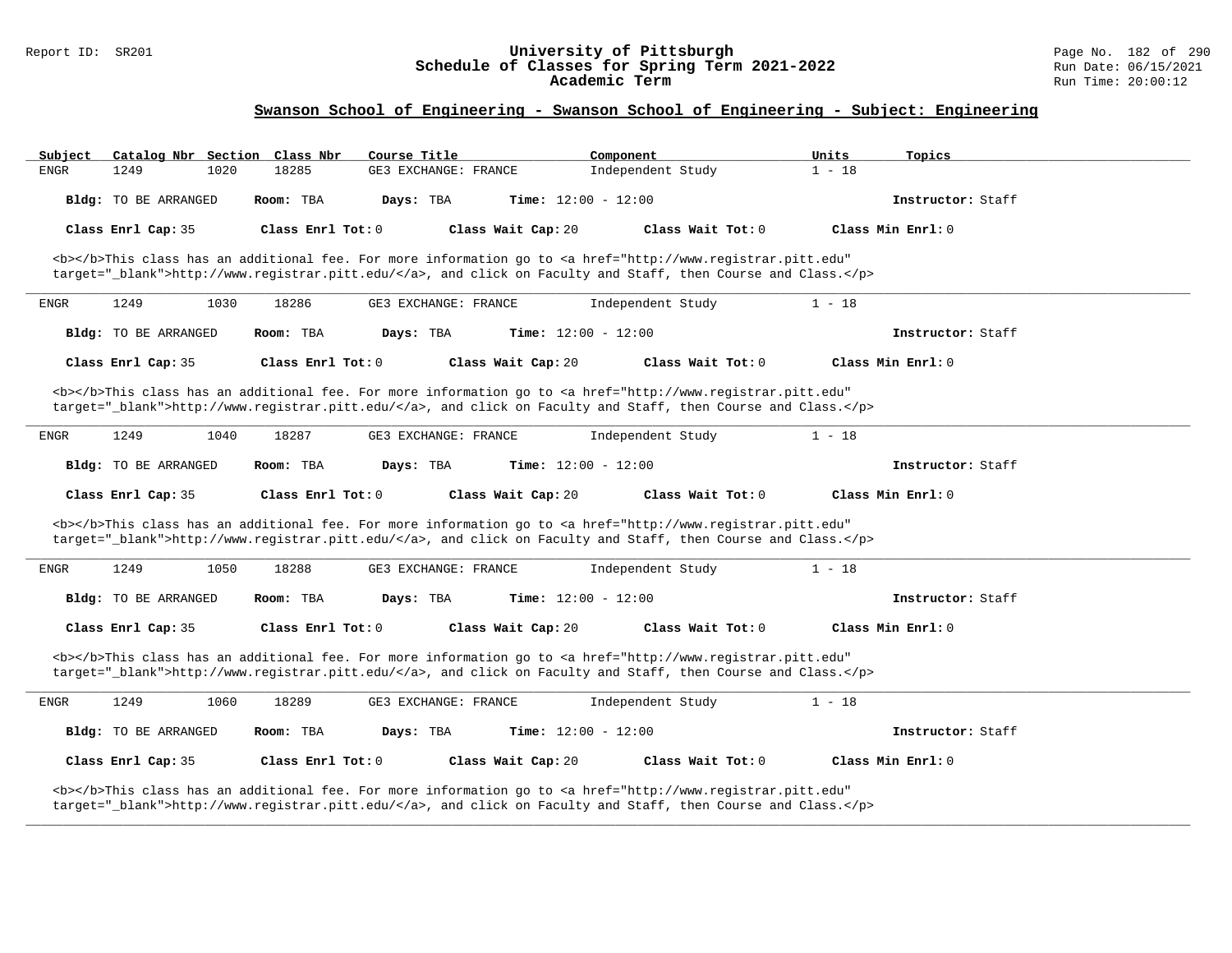#### Report ID: SR201 **University of Pittsburgh** Page No. 183 of 290 **Schedule of Classes for Spring Term 2021-2022** Run Date: 06/15/2021 **Academic Term** Run Time: 20:00:12

# **Swanson School of Engineering - Swanson School of Engineering - Subject: Engineering**

| Subject     | Catalog Nbr Section Class Nbr | Course Title                                           |                                               | Component                                                                                                                                                                                                                          | Units             | Topics                       |
|-------------|-------------------------------|--------------------------------------------------------|-----------------------------------------------|------------------------------------------------------------------------------------------------------------------------------------------------------------------------------------------------------------------------------------|-------------------|------------------------------|
| <b>ENGR</b> | 1250<br>1010                  | 12771                                                  | STUDY ABROAD: JAPAN                           | Independent Study                                                                                                                                                                                                                  | $1 - 18$          |                              |
|             | Bldg: TO BE ARRANGED          | Room: TBA<br>Days: TBA                                 | <b>Time:</b> $00:00 - 00:00$                  |                                                                                                                                                                                                                                    |                   | Instructor: Lalley, Kristine |
|             | Class Enrl Cap: 25            |                                                        |                                               | Class Enrl Tot: 0 Class Wait Cap: 20 Class Wait Tot: 0                                                                                                                                                                             |                   | Class Min Enrl: 0            |
| ENGR        | 1250<br>1015                  | 12770                                                  | STUDY ABROAD: JAPAN                           | Independent Study                                                                                                                                                                                                                  | $1 - 18$          |                              |
|             | Bldg: TO BE ARRANGED          | Room: TBA                                              | $Days: TBA$ $Time: 00:00 - 00:00$             |                                                                                                                                                                                                                                    |                   | Instructor: Lalley, Kristine |
|             | Class Enrl Cap: 25            | Class Enrl Tot: 0 Class Wait Cap: 20 Class Wait Tot: 0 |                                               |                                                                                                                                                                                                                                    | Class Min Enrl: 0 |                              |
| ENGR        | 1250<br>1020                  | 12769                                                  | STUDY ABROAD: JAPAN                           | Independent Study                                                                                                                                                                                                                  | $1 - 18$          |                              |
|             | Bldg: TO BE ARRANGED          | Room: TBA                                              | <b>Days:</b> TBA <b>Time:</b> $00:00 - 00:00$ |                                                                                                                                                                                                                                    |                   | Instructor: Lalley, Kristine |
|             | Class Enrl Cap: 25            |                                                        |                                               | Class Enrl Tot: 0 Class Wait Cap: 20 Class Wait Tot: 0                                                                                                                                                                             | Class Min Enrl: 0 |                              |
| ENGR        | 1250<br>1025                  | 12768                                                  | STUDY ABROAD: JAPAN                           | Independent Study                                                                                                                                                                                                                  | $1 - 18$          |                              |
|             | Bldg: TO BE ARRANGED          | Days: TBA<br>Room: TBA                                 | $Time: 00:00 - 00:00$                         |                                                                                                                                                                                                                                    |                   | Instructor: Lalley, Kristine |
|             | Class Enrl Cap: 25            |                                                        |                                               | Class Enrl Tot: 0 Class Wait Cap: 20 Class Wait Tot: 0                                                                                                                                                                             | Class Min Enrl: 0 |                              |
| ENGR        | 1250<br>1030                  | 12767                                                  | STUDY ABROAD: JAPAN                           | Independent Study                                                                                                                                                                                                                  | $1 - 18$          |                              |
|             | Bldg: TO BE ARRANGED          | Room: TBA                                              | <b>Days:</b> TBA <b>Time:</b> $00:00 - 00:00$ |                                                                                                                                                                                                                                    |                   | Instructor: Lalley, Kristine |
|             | Class Enrl Cap: 25            |                                                        |                                               | Class Enrl Tot: 0 Class Wait Cap: 20 Class Wait Tot: 0                                                                                                                                                                             | Class Min Enrl: 0 |                              |
| ENGR        | 1250<br>1035                  | 12772                                                  | STUDY ABROAD: JAPAN                           | Independent Study                                                                                                                                                                                                                  | $1 - 18$          |                              |
|             | Bldg: TO BE ARRANGED          | Room: TBA                                              | <b>Days:</b> TBA <b>Time:</b> $00:00 - 00:00$ |                                                                                                                                                                                                                                    |                   | Instructor: Lalley, Kristine |
|             | Class Enrl Cap: 25            |                                                        |                                               | Class Enrl Tot: 0 Class Wait Cap: 20 Class Wait Tot: 0                                                                                                                                                                             | Class Min Enrl: 0 |                              |
| ENGR        | 1251<br>1010                  | 18290                                                  | GE3 EXCHANGE: AUSTRALIA Independent Study     |                                                                                                                                                                                                                                    | $1 - 18$          |                              |
|             | Bldg: TO BE ARRANGED          | Room: TBA                                              | <b>Days:</b> TBA <b>Time:</b> $12:00 - 12:00$ |                                                                                                                                                                                                                                    |                   | Instructor: Staff            |
|             | Class Enrl Cap: 35            | Class Enrl Tot: 0 Class Wait Cap: 20                   |                                               | Class Wait Tot: 0                                                                                                                                                                                                                  |                   | Class Min Enrl: 0            |
|             |                               |                                                        |                                               | <b></b> This class has an additional fee. For more information go to <a <br="" href="http://www.registrar.pitt.edu">target="_blank"&gt;http://www.registrar.pitt.edu/</a> , and click on Faculty and Staff, then Course and Class. |                   |                              |

**\_\_\_\_\_\_\_\_\_\_\_\_\_\_\_\_\_\_\_\_\_\_\_\_\_\_\_\_\_\_\_\_\_\_\_\_\_\_\_\_\_\_\_\_\_\_\_\_\_\_\_\_\_\_\_\_\_\_\_\_\_\_\_\_\_\_\_\_\_\_\_\_\_\_\_\_\_\_\_\_\_\_\_\_\_\_\_\_\_\_\_\_\_\_\_\_\_\_\_\_\_\_\_\_\_\_\_\_\_\_\_\_\_\_\_\_\_\_\_\_\_\_\_\_\_\_\_\_\_\_\_\_\_\_\_\_\_\_\_\_\_\_\_\_\_\_\_\_\_\_\_\_\_\_\_\_**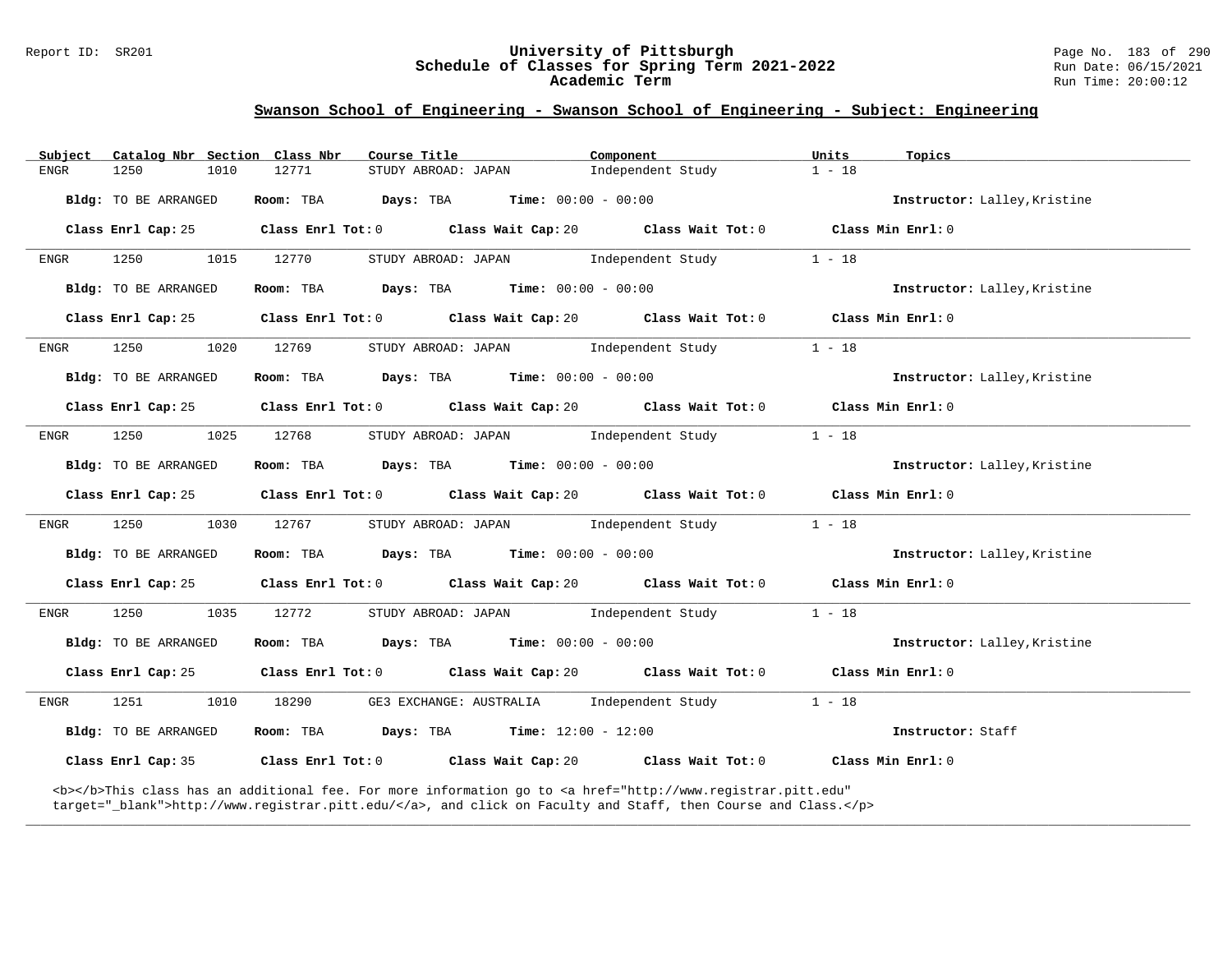#### Report ID: SR201 **University of Pittsburgh** Page No. 184 of 290 **Schedule of Classes for Spring Term 2021-2022** Run Date: 06/15/2021 **Academic Term** Run Time: 20:00:12

| Subject                                                                                                                                                                                                                            | Catalog Nbr Section Class Nbr |      |                     | Course Title            |                    | Component             |                                                                                                                                                                                                                                    | Units    | Topics            |  |
|------------------------------------------------------------------------------------------------------------------------------------------------------------------------------------------------------------------------------------|-------------------------------|------|---------------------|-------------------------|--------------------|-----------------------|------------------------------------------------------------------------------------------------------------------------------------------------------------------------------------------------------------------------------------|----------|-------------------|--|
| ENGR                                                                                                                                                                                                                               | 1251                          | 1020 | 18291               | GE3 EXCHANGE: AUSTRALIA |                    | Independent Study     |                                                                                                                                                                                                                                    | $1 - 18$ |                   |  |
|                                                                                                                                                                                                                                    | Bldg: TO BE ARRANGED          |      | Room: TBA           | Days: TBA               |                    | Time: $12:00 - 12:00$ |                                                                                                                                                                                                                                    |          | Instructor: Staff |  |
|                                                                                                                                                                                                                                    | Class Enrl Cap: 35            |      | Class Enrl Tot: $0$ |                         | Class Wait Cap: 20 |                       | Class Wait Tot: 0                                                                                                                                                                                                                  |          | Class Min Enrl: 0 |  |
|                                                                                                                                                                                                                                    |                               |      |                     |                         |                    |                       | <b></b> This class has an additional fee. For more information go to <a <br="" href="http://www.registrar.pitt.edu">target="_blank"&gt;http://www.registrar.pitt.edu/</a> , and click on Faculty and Staff, then Course and Class. |          |                   |  |
| <b>ENGR</b>                                                                                                                                                                                                                        | 1251                          | 1030 | 18292               | GE3 EXCHANGE: AUSTRALIA |                    | Independent Study     |                                                                                                                                                                                                                                    | $1 - 18$ |                   |  |
|                                                                                                                                                                                                                                    | Bldg: TO BE ARRANGED          |      | Room: TBA           | Days: TBA               |                    | Time: $12:00 - 12:00$ |                                                                                                                                                                                                                                    |          | Instructor: Staff |  |
|                                                                                                                                                                                                                                    | Class Enrl Cap: 35            |      | Class Enrl Tot: 0   |                         | Class Wait Cap: 20 |                       | Class Wait Tot: 0                                                                                                                                                                                                                  |          | Class Min Enrl: 0 |  |
|                                                                                                                                                                                                                                    |                               |      |                     |                         |                    |                       | <b></b> This class has an additional fee. For more information go to <a <br="" href="http://www.registrar.pitt.edu">target="_blank"&gt;http://www.registrar.pitt.edu/</a> , and click on Faculty and Staff, then Course and Class. |          |                   |  |
| ENGR                                                                                                                                                                                                                               | 1251                          | 1040 | 18293               | GE3 EXCHANGE: AUSTRALIA |                    | Independent Study     |                                                                                                                                                                                                                                    | $1 - 18$ |                   |  |
|                                                                                                                                                                                                                                    | Bldg: TO BE ARRANGED          |      | Room: TBA           | Days: TBA               |                    | Time: $12:00 - 12:00$ |                                                                                                                                                                                                                                    |          | Instructor: Staff |  |
|                                                                                                                                                                                                                                    | Class Enrl Cap: 35            |      | Class Enrl Tot: 0   |                         | Class Wait Cap: 20 |                       | Class Wait Tot: 0                                                                                                                                                                                                                  |          | Class Min Enrl: 0 |  |
|                                                                                                                                                                                                                                    |                               |      |                     |                         |                    |                       | <b></b> This class has an additional fee. For more information go to <a <br="" href="http://www.registrar.pitt.edu">target="_blank"&gt;http://www.registrar.pitt.edu/</a> , and click on Faculty and Staff, then Course and Class. |          |                   |  |
| ENGR                                                                                                                                                                                                                               | 1251                          | 1050 | 18294               | GE3 EXCHANGE: AUSTRALIA |                    | Independent Study     |                                                                                                                                                                                                                                    | $1 - 18$ |                   |  |
|                                                                                                                                                                                                                                    | Bldg: TO BE ARRANGED          |      | Room: TBA           | Days: TBA               |                    | Time: $12:00 - 12:00$ |                                                                                                                                                                                                                                    |          | Instructor: Staff |  |
|                                                                                                                                                                                                                                    | Class Enrl Cap: 35            |      | Class Enrl Tot: $0$ |                         | Class Wait Cap: 20 |                       | Class Wait Tot: 0                                                                                                                                                                                                                  |          | Class Min Enrl: 0 |  |
| <b></b> This class has an additional fee. For more information go to <a <br="" href="http://www.registrar.pitt.edu">target=" blank"&gt;http://www.registrar.pitt.edu/</a> , and click on Faculty and Staff, then Course and Class. |                               |      |                     |                         |                    |                       |                                                                                                                                                                                                                                    |          |                   |  |
| <b>ENGR</b>                                                                                                                                                                                                                        | 1251                          | 1060 | 18295               | GE3 EXCHANGE: AUSTRALIA |                    | Independent Study     |                                                                                                                                                                                                                                    | $1 - 18$ |                   |  |
|                                                                                                                                                                                                                                    | Bldg: TO BE ARRANGED          |      | Room: TBA           | Days: TBA               |                    | Time: $12:00 - 12:00$ |                                                                                                                                                                                                                                    |          | Instructor: Staff |  |
|                                                                                                                                                                                                                                    | Class Enrl Cap: 35            |      | Class Enrl Tot: 0   |                         | Class Wait Cap: 20 |                       | Class Wait Tot: 0                                                                                                                                                                                                                  |          | Class Min Enrl: 0 |  |
|                                                                                                                                                                                                                                    |                               |      |                     |                         |                    |                       | <b></b> This class has an additional fee. For more information go to <a <br="" href="http://www.registrar.pitt.edu">target="_blank"&gt;http://www.registrar.pitt.edu/</a> , and click on Faculty and Staff, then Course and Class. |          |                   |  |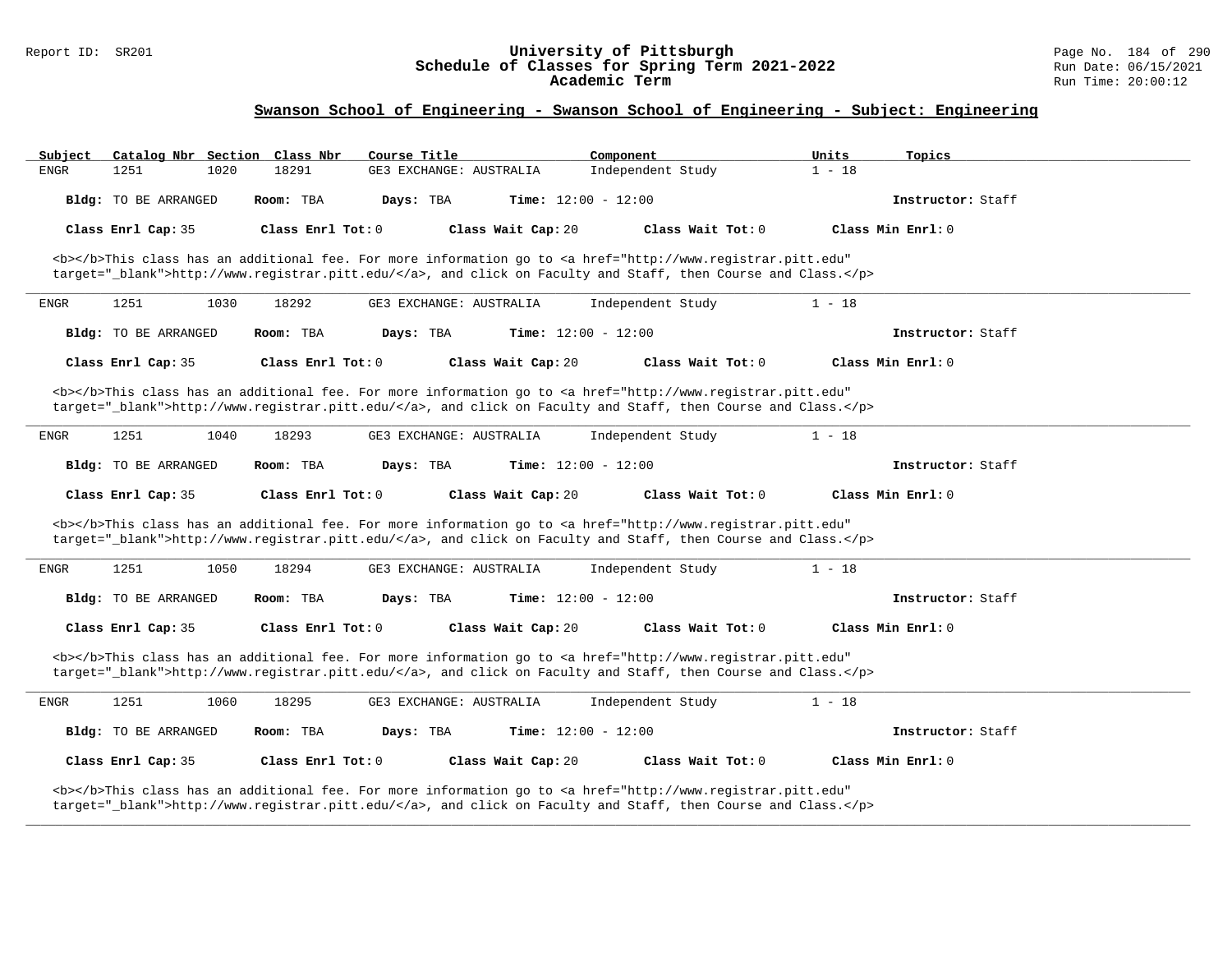#### Report ID: SR201 **University of Pittsburgh** Page No. 185 of 290 **Schedule of Classes for Spring Term 2021-2022** Run Date: 06/15/2021 **Academic Term** Run Time: 20:00:12

## **Swanson School of Engineering - Swanson School of Engineering - Subject: Engineering**

| Subject                                                                                                                                                                                                                            | Catalog Nbr Section Class Nbr |                   | Course Title                                                                                                                                            | Component         | Units<br>Topics   |  |
|------------------------------------------------------------------------------------------------------------------------------------------------------------------------------------------------------------------------------------|-------------------------------|-------------------|---------------------------------------------------------------------------------------------------------------------------------------------------------|-------------------|-------------------|--|
| <b>ENGR</b>                                                                                                                                                                                                                        | 1253<br>1010                  | 26838             | <b>GE3 EXCHANGE JAPAN</b>                                                                                                                               | Independent Study | $1 - 18$          |  |
|                                                                                                                                                                                                                                    | Bldg: TO BE ARRANGED          | Room: TBA         | Days: TBA<br><b>Time:</b> $00:00 - 00:00$                                                                                                               |                   | Instructor: Staff |  |
|                                                                                                                                                                                                                                    | Class Enrl Cap: 35            | Class Enrl Tot: 0 | Class Wait Cap: 20                                                                                                                                      | Class Wait Tot: 0 | Class Min Enrl: 0 |  |
| ENGR                                                                                                                                                                                                                               | 1253<br>1020                  | 26839             | GE3 EXCHANGE JAPAN                                                                                                                                      | Independent Study | $1 - 18$          |  |
|                                                                                                                                                                                                                                    | Bldg: TO BE ARRANGED          | Room: TBA         | Days: TBA<br><b>Time:</b> $00:00 - 00:00$                                                                                                               |                   | Instructor: Staff |  |
|                                                                                                                                                                                                                                    | Class Enrl Cap: 35            | Class Enrl Tot: 0 | Class Wait Cap: 20                                                                                                                                      | Class Wait Tot: 0 | Class Min Enrl: 0 |  |
| ENGR                                                                                                                                                                                                                               | 1253<br>1030                  | 26840             | GE3 EXCHANGE JAPAN                                                                                                                                      | Independent Study | $1 - 18$          |  |
|                                                                                                                                                                                                                                    | Bldg: TO BE ARRANGED          | Room: TBA         | Days: TBA<br><b>Time:</b> $00:00 - 00:00$                                                                                                               |                   | Instructor: Staff |  |
|                                                                                                                                                                                                                                    | Class Enrl Cap: 35            | Class Enrl Tot: 0 | Class Wait Cap: 20                                                                                                                                      | Class Wait Tot: 0 | Class Min Enrl: 0 |  |
| ENGR                                                                                                                                                                                                                               | 1253<br>1040                  | 26841             | GE3 EXCHANGE JAPAN                                                                                                                                      | Independent Study | $1 - 18$          |  |
|                                                                                                                                                                                                                                    | Bldg: TO BE ARRANGED          | Room: TBA         | Days: TBA<br><b>Time:</b> $00:00 - 00:00$                                                                                                               |                   | Instructor: Staff |  |
|                                                                                                                                                                                                                                    | Class Enrl Cap: 35            | Class Enrl Tot: 0 | Class Wait Cap: 20                                                                                                                                      | Class Wait Tot: 0 | Class Min Enrl: 0 |  |
| ENGR                                                                                                                                                                                                                               | 1253<br>1050                  | 26842             | GE3 EXCHANGE JAPAN                                                                                                                                      | Independent Study | $1 - 18$          |  |
|                                                                                                                                                                                                                                    | Bldg: TO BE ARRANGED          | Room: TBA         | <b>Time:</b> $00:00 - 00:00$<br>Days: TBA                                                                                                               |                   | Instructor: Staff |  |
|                                                                                                                                                                                                                                    | Class Enrl Cap: 35            | Class Enrl Tot: 0 | Class Wait Cap: 20                                                                                                                                      | Class Wait Tot: 0 | Class Min Enrl: 0 |  |
| ENGR                                                                                                                                                                                                                               | 1254<br>1010                  | 20961             | EXCHANGE: UNIVERSITY OF EXETERIndependent Study                                                                                                         |                   | $1 - 18$          |  |
|                                                                                                                                                                                                                                    | Bldg: TO BE ARRANGED          | Room: TBA         | Days: TBA<br><b>Time:</b> $00:00 - 00:00$                                                                                                               |                   | Instructor: Staff |  |
|                                                                                                                                                                                                                                    | Class Enrl Cap: 10            | Class Enrl Tot: 0 | Class Wait Cap: 10                                                                                                                                      | Class Wait Tot: 0 | Class Min Enrl: 0 |  |
| <b></b> This class has an additional fee. For more information go to <a <br="" href="http://www.registrar.pitt.edu">target="_blank"&gt;http://www.registrar.pitt.edu/</a> , and click on Faculty and Staff, then Course and Class. |                               |                   |                                                                                                                                                         |                   |                   |  |
| ENGR                                                                                                                                                                                                                               | 1254<br>1020                  | 20957             | EXCHANGE: UNIVERSITY OF EXETERIndependent Study                                                                                                         |                   | $1 - 18$          |  |
|                                                                                                                                                                                                                                    | Bldg: TO BE ARRANGED          | Room: TBA         | <b>Time:</b> $00:00 - 00:00$<br>Days: TBA                                                                                                               |                   | Instructor: Staff |  |
|                                                                                                                                                                                                                                    | Class Enrl Cap: 10            | Class Enrl Tot: 0 | Class Wait Cap: 10                                                                                                                                      | Class Wait Tot: 0 | Class Min Enrl: 0 |  |
|                                                                                                                                                                                                                                    |                               |                   | <b></b> This class has an additional fee. For more information go to <a <="" href="http://www.registrar.pitt.edu" td=""><td></td><td></td><td></td></a> |                   |                   |  |

**\_\_\_\_\_\_\_\_\_\_\_\_\_\_\_\_\_\_\_\_\_\_\_\_\_\_\_\_\_\_\_\_\_\_\_\_\_\_\_\_\_\_\_\_\_\_\_\_\_\_\_\_\_\_\_\_\_\_\_\_\_\_\_\_\_\_\_\_\_\_\_\_\_\_\_\_\_\_\_\_\_\_\_\_\_\_\_\_\_\_\_\_\_\_\_\_\_\_\_\_\_\_\_\_\_\_\_\_\_\_\_\_\_\_\_\_\_\_\_\_\_\_\_\_\_\_\_\_\_\_\_\_\_\_\_\_\_\_\_\_\_\_\_\_\_\_\_\_\_\_\_\_\_\_\_\_**

target="\_blank">http://www.registrar.pitt.edu/</a>, and click on Faculty and Staff, then Course and Class.</p>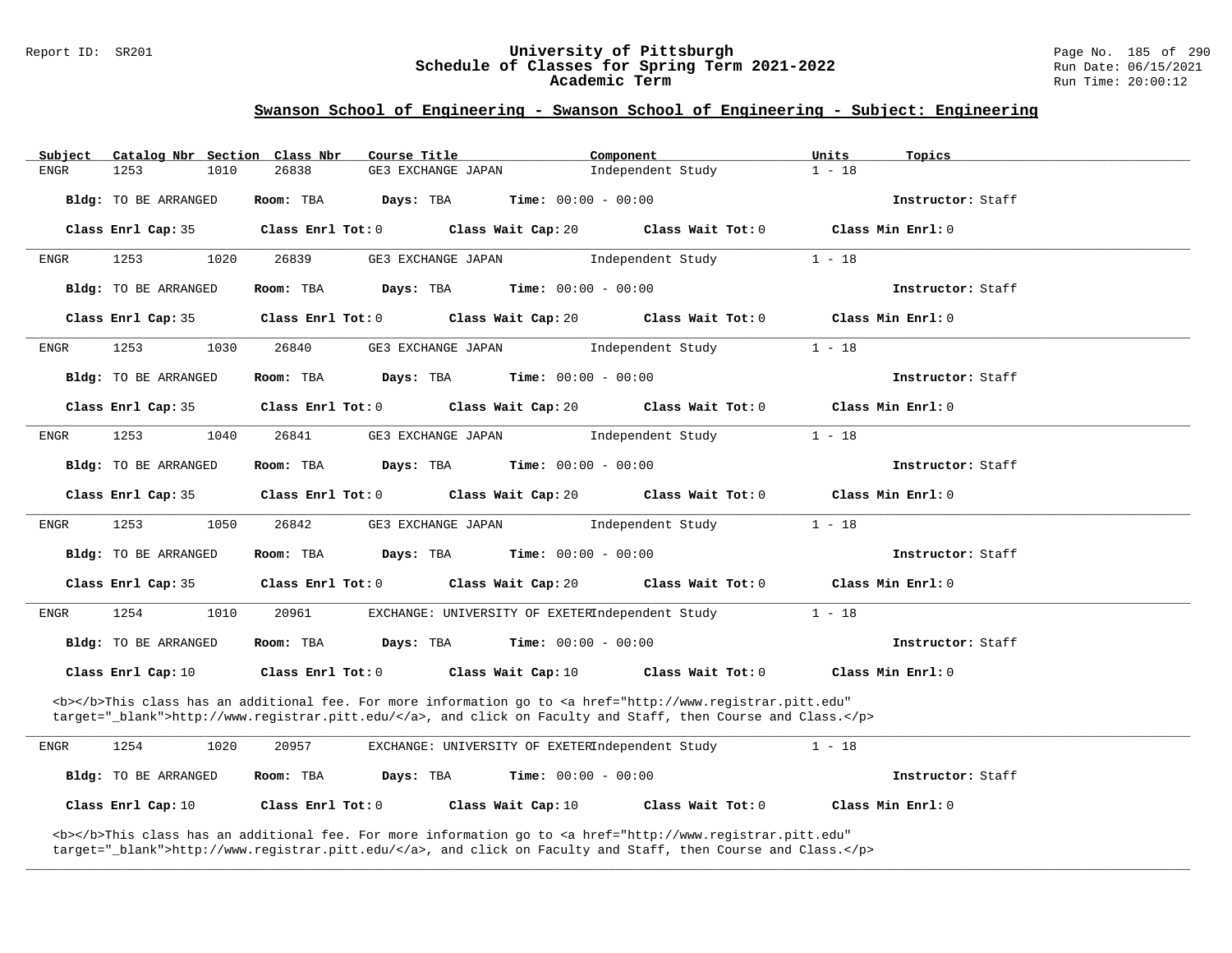| <b>ENGR</b>         |                                             |                    |                                  |                                                 |                                                                                                                                                                                                                                                         |                                          |
|---------------------|---------------------------------------------|--------------------|----------------------------------|-------------------------------------------------|---------------------------------------------------------------------------------------------------------------------------------------------------------------------------------------------------------------------------------------------------------|------------------------------------------|
|                     | <b>Bldg:</b> TO BE ARRANGED                 | Room: TBA          | Days: TBA                        | <b>Time:</b> $00:00 - 00:00$                    |                                                                                                                                                                                                                                                         | Instructor: Staff                        |
|                     | Class Enrl Cap: 10                          | Class Enrl Tot: 0  |                                  | Class Wait Cap: 10                              | Class Wait Tot: 0                                                                                                                                                                                                                                       | Class Min Enrl: 0                        |
|                     |                                             |                    |                                  |                                                 | <b></b> This class has an additional fee. For more information go to <a <br="" href="http://www.registrar.pitt.edu">target="_blank"&gt;http://www.registrar.pitt.edu/</a> , and click on Faculty and Staff, then Course and Class.                      |                                          |
| ${\tt ENGR}$        | 1254<br>1040                                | 20959              |                                  | EXCHANGE: UNIVERSITY OF EXETERIndependent Study |                                                                                                                                                                                                                                                         | $1 - 18$                                 |
|                     | Bldg: TO BE ARRANGED                        | Room: TBA          | Days: TBA                        | <b>Time:</b> $00:00 - 00:00$                    |                                                                                                                                                                                                                                                         | Instructor: Staff                        |
|                     | Class Enrl Cap: 10                          | Class Enrl Tot: 0  |                                  | Class Wait Cap: 10                              | Class Wait Tot: 0                                                                                                                                                                                                                                       | Class Min Enrl: 0                        |
|                     |                                             |                    |                                  |                                                 | <b></b> This class has an additional fee. For more information go to <a <br="" href="http://www.registrar.pitt.edu">target="_blank"&gt;http://www.registrar.pitt.edu/</a> , and click on Faculty and Staff, then Course and Class.                      |                                          |
| <b>ENGR</b>         | 1254<br>1050                                | 20960              |                                  | EXCHANGE: UNIVERSITY OF EXETERIndependent Study |                                                                                                                                                                                                                                                         | $1 - 18$                                 |
|                     | <b>Bldg:</b> TO BE ARRANGED                 | Room: TBA          | Days: TBA                        | Time: $00:00 - 00:00$                           |                                                                                                                                                                                                                                                         | Instructor: Staff                        |
|                     |                                             |                    |                                  |                                                 |                                                                                                                                                                                                                                                         |                                          |
|                     | Class Enrl Cap: 10                          | Class Enrl Tot: 0  |                                  | Class Wait Cap: 10                              | Class Wait Tot: 0<br><b></b> This class has an additional fee. For more information go to <a <br="" href="http://www.registrar.pitt.edu">target="_blank"&gt;http://www.registrar.pitt.edu/</a> , and click on Faculty and Staff, then Course and Class. | Class Min Enrl: 0                        |
|                     | 1255<br>1010<br><b>Bldg:</b> TO BE ARRANGED | 12798<br>Room: TBA | STUDY ABROAD: KOREA<br>Days: TBA | <b>Time:</b> $00:00 - 00:00$                    | Independent Study                                                                                                                                                                                                                                       | $1 - 18$<br>Instructor: Lalley, Kristine |
|                     | Class Enrl Cap: 1                           | Class Enrl Tot: 0  |                                  | Class Wait Cap: 1                               | Class Wait Tot: 0                                                                                                                                                                                                                                       | Class Min Enrl: 0                        |
| <b>ENGR</b>         | 1015<br>1255                                | 12797              | STUDY ABROAD: KOREA              |                                                 | Independent Study                                                                                                                                                                                                                                       | $1 - 18$                                 |
|                     | <b>Bldg:</b> TO BE ARRANGED                 | Room: TBA          | Days: TBA                        | Time: $00:00 - 00:00$                           |                                                                                                                                                                                                                                                         | Instructor: Lalley, Kristine             |
|                     | Class Enrl Cap: 1                           | Class Enrl Tot: 0  |                                  | Class Wait Cap: 1                               | Class Wait Tot: 0                                                                                                                                                                                                                                       | Class Min Enrl: 0                        |
| <b>ENGR</b><br>ENGR | 1255<br>1020                                | 12796              | STUDY ABROAD: KOREA              |                                                 | Independent Study                                                                                                                                                                                                                                       | $1 - 18$                                 |
|                     | <b>Bldg:</b> TO BE ARRANGED                 | Room: TBA          | Days: TBA                        | Time: $00:00 - 00:00$                           |                                                                                                                                                                                                                                                         | Instructor: Lalley, Kristine             |
|                     | Class Enrl Cap: 1                           | Class Enrl Tot: 0  |                                  | Class Wait Cap: 1                               | Class Wait Tot: 0                                                                                                                                                                                                                                       | Class Min Enrl: 0                        |
| <b>ENGR</b>         | 1255<br>1025                                | 12795              | STUDY ABROAD: KOREA              |                                                 | Independent Study                                                                                                                                                                                                                                       | $1 - 18$                                 |
|                     | <b>Bldg:</b> TO BE ARRANGED                 | Room: TBA          | Days: TBA                        | Time: $00:00 - 00:00$                           |                                                                                                                                                                                                                                                         | Instructor: Lalley, Kristine             |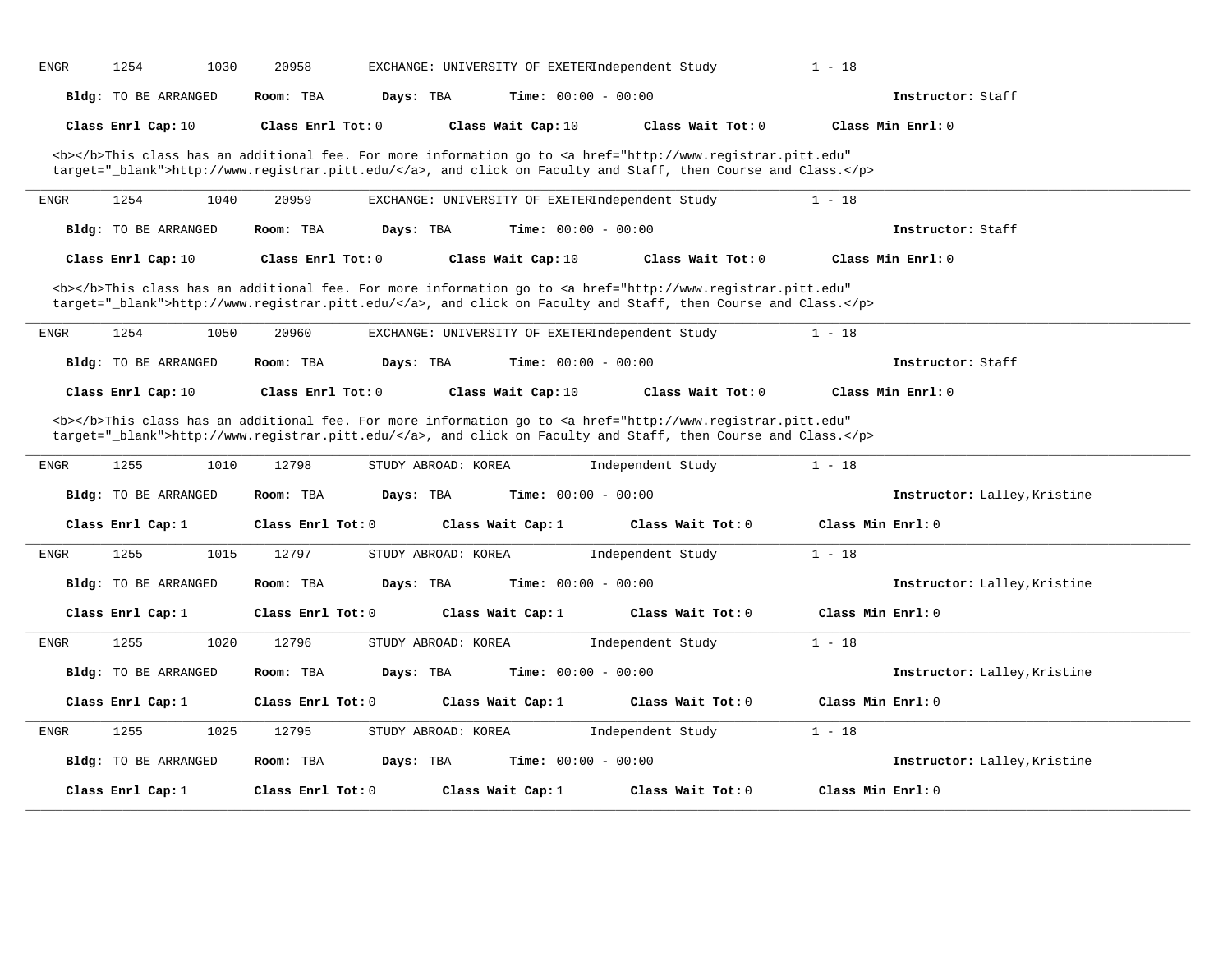#### Report ID: SR201 **University of Pittsburgh** Page No. 187 of 290 **Schedule of Classes for Spring Term 2021-2022** Run Date: 06/15/2021 **Academic Term** Run Time: 20:00:12

| Subject     | Catalog Nbr Section Class Nbr | Course Title                                                                                       | Component                                  | Units<br>Topics              |
|-------------|-------------------------------|----------------------------------------------------------------------------------------------------|--------------------------------------------|------------------------------|
| <b>ENGR</b> | 1255<br>1030                  | 12799<br>STUDY ABROAD: KOREA                                                                       | Independent Study                          | $1 - 18$                     |
|             | Bldg: TO BE ARRANGED          | Room: TBA $Days: TBA$ Time: $00:00 - 00:00$                                                        |                                            | Instructor: Lalley, Kristine |
|             | Class Enrl Cap: 1             | Class Enrl Tot: 0 $\qquad$ Class Wait Cap: 1 $\qquad$ Class Wait Tot: 0 $\qquad$ Class Min Enrl: 0 |                                            |                              |
| ENGR        | 1259 32<br>1010               | 26872<br>ENGINEERING EXCHANGE: YONSEI Independent Study                                            |                                            | $1 - 18$                     |
|             | Bldg: TO BE ARRANGED          | Room: TBA $Days:$ TBA $Time: 00:00 - 00:00$                                                        |                                            | Instructor: Staff            |
|             |                               | Class Enrl Cap: 35 Class Enrl Tot: 0 Class Wait Cap: 20 Class Wait Tot: 0 Class Min Enrl: 0        |                                            |                              |
| ENGR        | 1259<br>1020                  | 26873<br>ENGINEERING EXCHANGE: YONSEI Independent Study                                            |                                            | $1 - 18$                     |
|             | Bldg: TO BE ARRANGED          | Room: TBA $Days:$ TBA $Time: 00:00 - 00:00$                                                        |                                            | Instructor: Staff            |
|             |                               | Class Enrl Cap: 35 Class Enrl Tot: 0 Class Wait Cap: 20 Class Wait Tot: 0 Class Min Enrl: 0        |                                            |                              |
| ENGR        | 1259 32<br>1030               | 26874<br>ENGINEERING EXCHANGE: YONSEI Independent Study                                            |                                            | $1 - 18$                     |
|             | Bldg: TO BE ARRANGED          | Room: TBA $Days:$ TBA $Time: 00:00 - 00:00$                                                        |                                            | Instructor: Staff            |
|             |                               | Class Enrl Cap: 35 Class Enrl Tot: 0 Class Wait Cap: 20 Class Wait Tot: 0 Class Min Enrl: 0        |                                            |                              |
| <b>ENGR</b> | 1259                          | 1040 26875<br>ENGINEERING EXCHANGE: YONSEI Independent Study 1 - 18                                |                                            |                              |
|             | Bldg: TO BE ARRANGED          | Room: TBA $Days:$ TBA $Time: 00:00 - 00:00$                                                        |                                            | Instructor: Staff            |
|             |                               | Class Enrl Cap: 35 Class Enrl Tot: 0 Class Wait Cap: 20 Class Wait Tot: 0 Class Min Enrl: 0        |                                            |                              |
| ENGR        | 1259<br>1050                  | 26876<br>ENGINEERING EXCHANGE: YONSEI Independent Study 1 - 18                                     |                                            |                              |
|             | Bldg: TO BE ARRANGED          | Room: TBA $Days:$ TBA $Time: 00:00 - 00:00$                                                        |                                            | Instructor: Staff            |
|             |                               | Class Enrl Cap: 35 Class Enrl Tot: 0 Class Wait Cap: 20 Class Wait Tot: 0 Class Min Enrl: 0        |                                            |                              |
| ENGR        | 1260 120                      | 1010 12686<br>STUDY ABROAD: AUSTRIA Independent Study 1 - 18                                       |                                            |                              |
|             | Bldg: TO BE ARRANGED          | Room: TBA $Days:$ TBA $Time: 00:00 - 00:00$                                                        |                                            | Instructor: Lalley, Kristine |
|             |                               | Class Enrl Cap: 25 Class Enrl Tot: 0 Class Wait Cap: 20 Class Wait Tot: 0 Class Min Enrl: 0        |                                            |                              |
| ENGR        | 1260<br>1015                  | STUDY ABROAD: AUSTRIA Independent Study<br>12687                                                   |                                            | $1 - 18$                     |
|             | Bldg: TO BE ARRANGED          | Room: TBA $Days:$ TBA $Time: 00:00 - 00:00$                                                        |                                            | Instructor: Lalley, Kristine |
|             | Class Enrl Cap: 25            | Class Enrl Tot: 0 Class Wait Cap: 20                                                               | Class Wait Tot: $0$ $C$ Lass Min Enrl: $0$ |                              |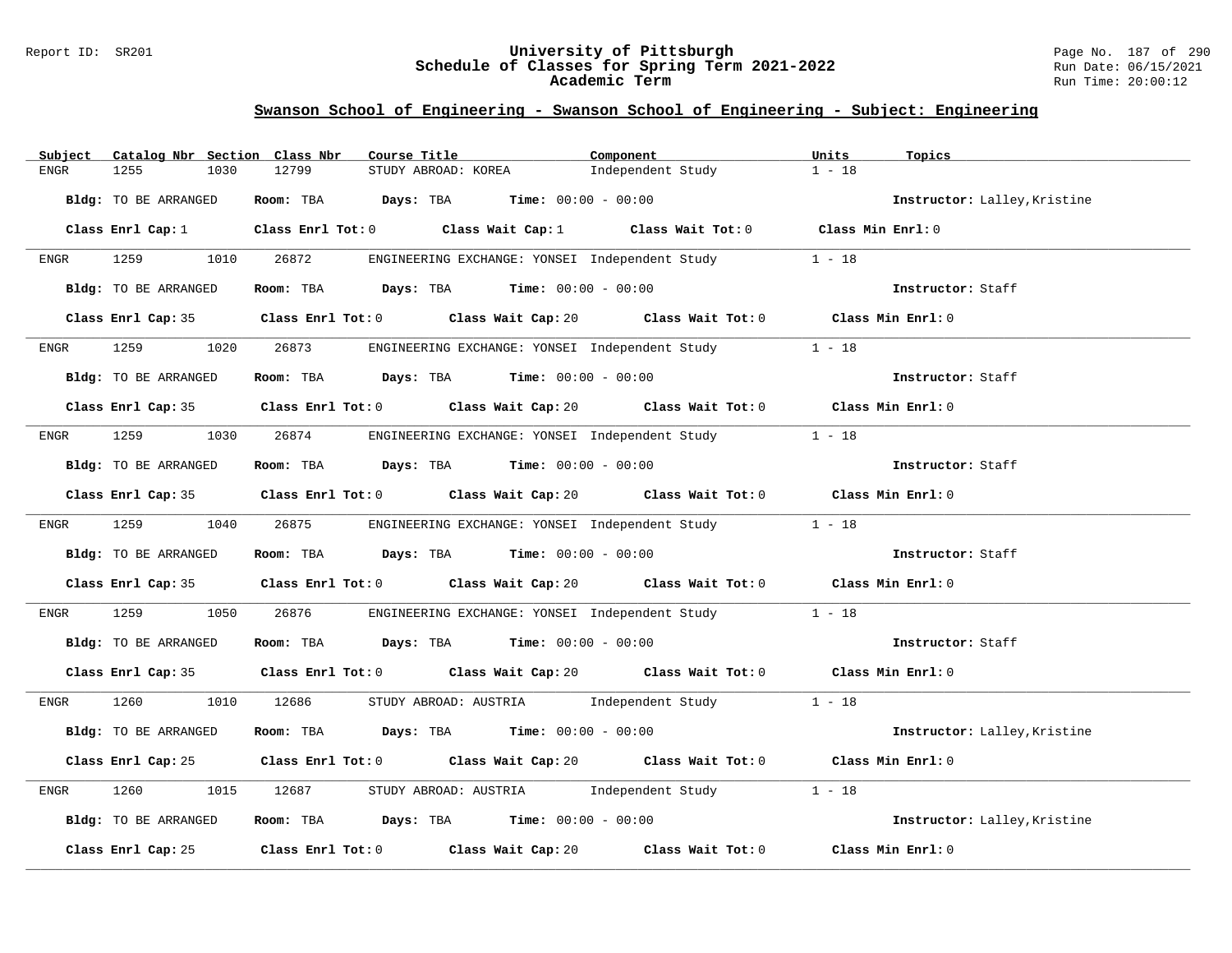| ENGR                                                                                                                                                                                                                               | 1020<br>1260                | 12688                  | STUDY ABROAD: AUSTRIA        | Independent Study                                                                                                                                                                                                                                                                                                                                                                                                                                                                                                                                 | $1 - 18$                     |
|------------------------------------------------------------------------------------------------------------------------------------------------------------------------------------------------------------------------------------|-----------------------------|------------------------|------------------------------|---------------------------------------------------------------------------------------------------------------------------------------------------------------------------------------------------------------------------------------------------------------------------------------------------------------------------------------------------------------------------------------------------------------------------------------------------------------------------------------------------------------------------------------------------|------------------------------|
|                                                                                                                                                                                                                                    | Bldg: TO BE ARRANGED        | Room: TBA<br>Days: TBA | Time: $00:00 - 00:00$        |                                                                                                                                                                                                                                                                                                                                                                                                                                                                                                                                                   | Instructor: Lalley, Kristine |
|                                                                                                                                                                                                                                    | Class Enrl Cap: 25          | Class Enrl Tot: 0      | Class Wait Cap: 20           | Class Wait Tot: 0                                                                                                                                                                                                                                                                                                                                                                                                                                                                                                                                 | Class Min Enrl: 0            |
| ENGR                                                                                                                                                                                                                               | 1260<br>1025                | 12689                  | STUDY ABROAD: AUSTRIA        | Independent Study                                                                                                                                                                                                                                                                                                                                                                                                                                                                                                                                 | $1 - 18$                     |
|                                                                                                                                                                                                                                    | <b>Bldg:</b> TO BE ARRANGED | Room: TBA<br>Days: TBA | <b>Time:</b> $00:00 - 00:00$ |                                                                                                                                                                                                                                                                                                                                                                                                                                                                                                                                                   | Instructor: Lalley, Kristine |
|                                                                                                                                                                                                                                    | Class Enrl Cap: 25          | Class Enrl Tot: 0      | Class Wait Cap: 20           | Class Wait Tot: 0                                                                                                                                                                                                                                                                                                                                                                                                                                                                                                                                 | Class Min Enrl: 0            |
| ENGR                                                                                                                                                                                                                               | 1260<br>1030                | 12690                  | STUDY ABROAD: AUSTRIA        | Independent Study                                                                                                                                                                                                                                                                                                                                                                                                                                                                                                                                 | $1 - 18$                     |
|                                                                                                                                                                                                                                    | <b>Bldg:</b> TO BE ARRANGED | Room: TBA<br>Days: TBA | <b>Time:</b> $00:00 - 00:00$ |                                                                                                                                                                                                                                                                                                                                                                                                                                                                                                                                                   | Instructor: Lalley, Kristine |
|                                                                                                                                                                                                                                    | Class Enrl Cap: 25          | Class Enrl Tot: 0      | Class Wait Cap: 20           | Class Wait Tot: 0                                                                                                                                                                                                                                                                                                                                                                                                                                                                                                                                 | Class Min Enrl: 0            |
| ENGR                                                                                                                                                                                                                               | 1260<br>1035                | 12721                  | STUDY ABROAD: AUSTRIA        | Independent Study                                                                                                                                                                                                                                                                                                                                                                                                                                                                                                                                 | $1 - 18$                     |
|                                                                                                                                                                                                                                    | Bldg: TO BE ARRANGED        | Days: TBA<br>Room: TBA | <b>Time:</b> $00:00 - 00:00$ |                                                                                                                                                                                                                                                                                                                                                                                                                                                                                                                                                   | Instructor: Lalley, Kristine |
|                                                                                                                                                                                                                                    | Class Enrl Cap: 25          | Class Enrl Tot: 0      | Class Wait Cap: 20           | Class Wait Tot: 0                                                                                                                                                                                                                                                                                                                                                                                                                                                                                                                                 | Class Min $Enr1: 0$          |
| ENGR                                                                                                                                                                                                                               | 1261<br>1200                | 22070                  | GE3 EXCHANGE: ISRAEL         | Independent Study                                                                                                                                                                                                                                                                                                                                                                                                                                                                                                                                 | $1 - 18$                     |
|                                                                                                                                                                                                                                    | Bldg: TO BE ARRANGED        | Room: TBA<br>Days: TBA | <b>Time:</b> $00:00 - 00:00$ |                                                                                                                                                                                                                                                                                                                                                                                                                                                                                                                                                   | Instructor: Staff            |
|                                                                                                                                                                                                                                    | Class Enrl Cap: 20          | Class Enrl Tot: 0      | Class Wait Cap: 20           | Class Wait Tot: 0                                                                                                                                                                                                                                                                                                                                                                                                                                                                                                                                 | Class Min Enrl: 0            |
|                                                                                                                                                                                                                                    |                             |                        |                              | <b></b> This class has an additional fee. For more information go to <a <br="" href="http://www.registrar.pitt.edu">target="_blank"&gt;http://www.registrar.pitt.edu/</a> , and click on Faculty and Staff, then Course and Class.                                                                                                                                                                                                                                                                                                                |                              |
| ENGR                                                                                                                                                                                                                               | 1261<br>1205                | 22073                  | GE3 EXCHANGE: ISRAEL         | Independent Study                                                                                                                                                                                                                                                                                                                                                                                                                                                                                                                                 | $1 - 18$                     |
|                                                                                                                                                                                                                                    | Bldg: TO BE ARRANGED        | Room: TBA<br>Days: TBA | <b>Time:</b> $00:00 - 00:00$ |                                                                                                                                                                                                                                                                                                                                                                                                                                                                                                                                                   | Instructor: Staff            |
|                                                                                                                                                                                                                                    | Class Enrl Cap: 20          | Class Enrl Tot: 0      | Class Wait Cap: 20           | Class Wait Tot: 0                                                                                                                                                                                                                                                                                                                                                                                                                                                                                                                                 | Class Min Enrl: 0            |
| <b></b> This class has an additional fee. For more information go to <a <br="" href="http://www.registrar.pitt.edu">target="_blank"&gt;http://www.registrar.pitt.edu/</a> , and click on Faculty and Staff, then Course and Class. |                             |                        |                              |                                                                                                                                                                                                                                                                                                                                                                                                                                                                                                                                                   |                              |
| ENGR                                                                                                                                                                                                                               | 1261<br>1210                | 22074                  | GE3 EXCHANGE: ISRAEL         | Independent Study                                                                                                                                                                                                                                                                                                                                                                                                                                                                                                                                 | $1 - 18$                     |
|                                                                                                                                                                                                                                    | Bldg: TO BE ARRANGED        | Room: TBA<br>Days: TBA | <b>Time:</b> $00:00 - 00:00$ |                                                                                                                                                                                                                                                                                                                                                                                                                                                                                                                                                   | Instructor: Staff            |
|                                                                                                                                                                                                                                    | Class Enrl Cap: 20          | Class Enrl Tot: 0      | Class Wait Cap: 20           | Class Wait Tot: 0                                                                                                                                                                                                                                                                                                                                                                                                                                                                                                                                 | Class Min Enrl: 0            |
|                                                                                                                                                                                                                                    |                             |                        |                              | <b></b> This class has an additional fee. For more information go to <a <br="" href="http://www.registrar.pitt.edu"><math>t</math> and <math>t</math> = <math>\frac{1}{2}</math> b) only <math>\frac{1}{2}</math> b) <math>\frac{1}{2}</math> and <math>\frac{1}{2}</math> b) <math>\frac{1}{2}</math> and <math>\frac{1}{2}</math> and <math>\frac{1}{2}</math> and <math>\frac{1}{2}</math> and <math>\frac{1}{2}</math> and <math>\frac{1}{2}</math> b) <math>\frac{1}{2}</math> and <math>\frac{1}{2}</math> and <math>\frac{1}{2}</math></a> |                              |

**\_\_\_\_\_\_\_\_\_\_\_\_\_\_\_\_\_\_\_\_\_\_\_\_\_\_\_\_\_\_\_\_\_\_\_\_\_\_\_\_\_\_\_\_\_\_\_\_\_\_\_\_\_\_\_\_\_\_\_\_\_\_\_\_\_\_\_\_\_\_\_\_\_\_\_\_\_\_\_\_\_\_\_\_\_\_\_\_\_\_\_\_\_\_\_\_\_\_\_\_\_\_\_\_\_\_\_\_\_\_\_\_\_\_\_\_\_\_\_\_\_\_\_\_\_\_\_\_\_\_\_\_\_\_\_\_\_\_\_\_\_\_\_\_\_\_\_\_\_\_\_\_\_\_\_\_**

target="\_blank">http://www.registrar.pitt.edu/</a>, and click on Faculty and Staff, then Course and Class.</p>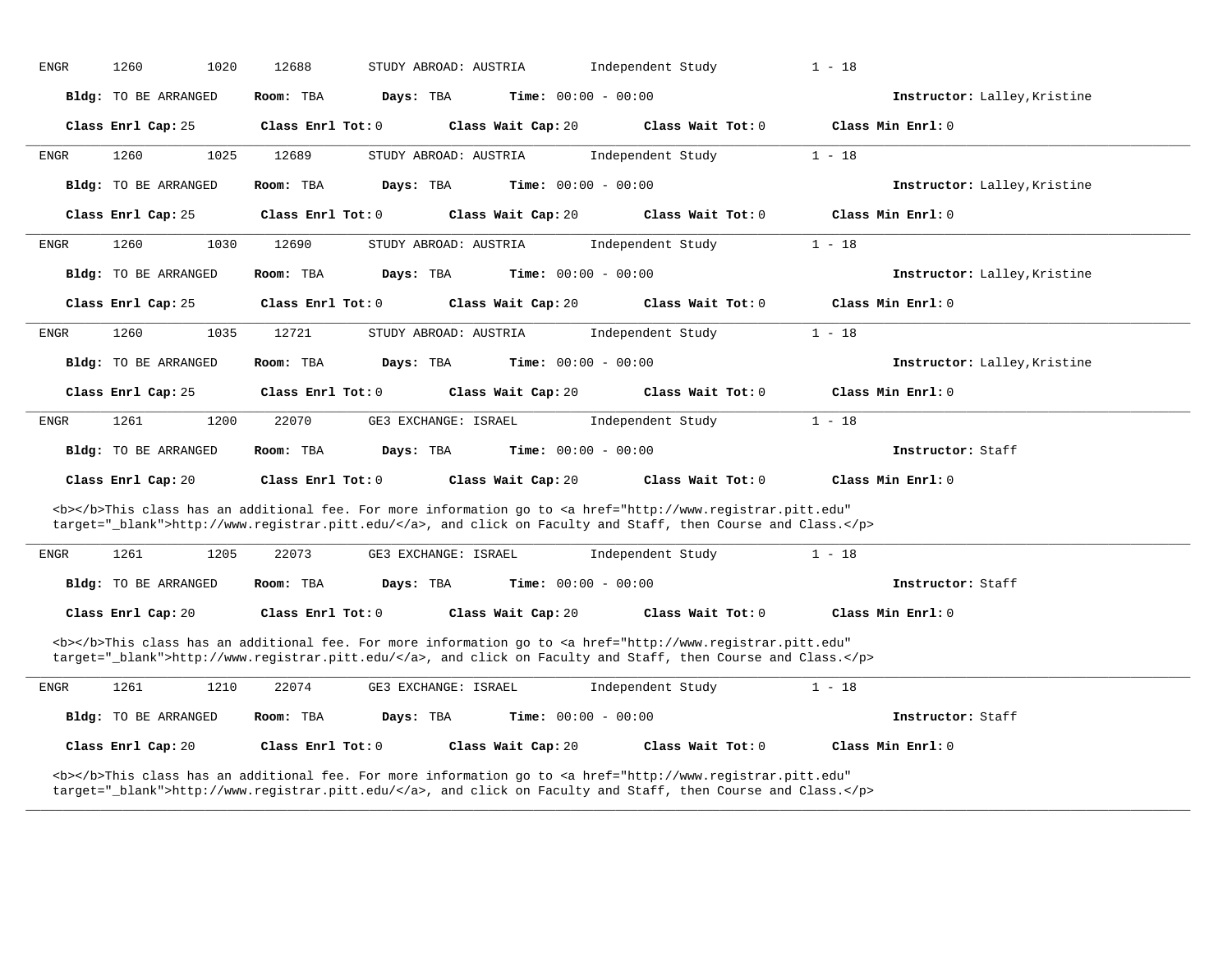#### Report ID: SR201 **University of Pittsburgh** Page No. 189 of 290 **Schedule of Classes for Spring Term 2021-2022** Run Date: 06/15/2021 **Academic Term** Run Time: 20:00:12

| Catalog Nbr Section Class Nbr<br>Subject | Course Title                                                                                                                                                                                                                       | Component         | Units<br>Topics     |
|------------------------------------------|------------------------------------------------------------------------------------------------------------------------------------------------------------------------------------------------------------------------------------|-------------------|---------------------|
| 1261<br><b>ENGR</b><br>1215              | 22075<br>GE3 EXCHANGE: ISRAEL                                                                                                                                                                                                      | Independent Study | $1 - 18$            |
| Bldg: TO BE ARRANGED                     | Room: TBA<br>Days: TBA<br><b>Time:</b> $00:00 - 00:00$                                                                                                                                                                             |                   | Instructor: Staff   |
| Class Enrl Cap: 20                       | Class Enrl Tot: 0<br>Class Wait Cap: 20                                                                                                                                                                                            | Class Wait Tot: 0 | Class Min $Enr1: 0$ |
|                                          | <b></b> This class has an additional fee. For more information go to <a <br="" href="http://www.registrar.pitt.edu">target="_blank"&gt;http://www.registrar.pitt.edu/</a> , and click on Faculty and Staff, then Course and Class. |                   |                     |
| 1261<br>1220<br><b>ENGR</b>              | 22076<br>GE3 EXCHANGE: ISRAEL                                                                                                                                                                                                      | Independent Study | $1 - 18$            |
| Bldg: TO BE ARRANGED                     | <b>Time:</b> $00:00 - 00:00$<br>Room: TBA<br>Days: TBA                                                                                                                                                                             |                   | Instructor: Staff   |
| Class Enrl Cap: 20                       | Class Enrl Tot: 0<br>Class Wait Cap: 20                                                                                                                                                                                            | Class Wait Tot: 0 | Class Min Enrl: 0   |
|                                          | <b></b> This class has an additional fee. For more information go to <a <br="" href="http://www.registrar.pitt.edu">target="_blank"&gt;http://www.registrar.pitt.edu/</a> , and click on Faculty and Staff, then Course and Class. |                   |                     |
| 1261<br>1225<br><b>ENGR</b>              | 22077<br>GE3 EXCHANGE: ISRAEL                                                                                                                                                                                                      | Independent Study | $1 - 18$            |
| Bldg: TO BE ARRANGED                     | Room: TBA<br>Days: TBA<br><b>Time:</b> $00:00 - 00:00$                                                                                                                                                                             |                   | Instructor: Staff   |
| Class Enrl Cap: 20                       | Class Enrl Tot: 0<br>Class Wait Cap: 20                                                                                                                                                                                            | Class Wait Tot: 0 | Class Min Enrl: 0   |
|                                          | <b></b> This class has an additional fee. For more information go to <a <br="" href="http://www.registrar.pitt.edu">target="_blank"&gt;http://www.registrar.pitt.edu/</a> , and click on Faculty and Staff, then Course and Class. |                   |                     |
| 1263<br>1010<br><b>ENGR</b>              | 26843<br>GE3 EXCHANGE: LUND UNIVERSITY Independent Study                                                                                                                                                                           |                   | $3 - 18$            |
| Bldg: TO BE ARRANGED                     | Room: TBA<br>Days: TBA<br><b>Time:</b> $00:00 - 00:00$                                                                                                                                                                             |                   | Instructor: Staff   |
| Class Enrl Cap: 35                       | Class Enrl Tot: 0<br>Class Wait Cap: 20                                                                                                                                                                                            | Class Wait Tot: 0 | Class Min Enrl: 0   |
| 1263<br>1020<br><b>ENGR</b>              | 26844<br>GE3 EXCHANGE: LUND UNIVERSITY Independent Study                                                                                                                                                                           |                   | $3 - 18$            |
| Bldg: TO BE ARRANGED                     | <b>Time:</b> $00:00 - 00:00$<br>Room: TBA<br>Days: TBA                                                                                                                                                                             |                   | Instructor: Staff   |
| Class Enrl Cap: 35                       | Class Wait Cap: 20<br>Class Enrl Tot: 0                                                                                                                                                                                            | Class Wait Tot: 0 | Class Min Enrl: 0   |
| 1263<br>1030<br><b>ENGR</b>              | 26845<br>GE3 EXCHANGE: LUND UNIVERSITY Independent Study                                                                                                                                                                           |                   | $3 - 18$            |
| Bldg: TO BE ARRANGED                     | <b>Time:</b> $00:00 - 00:00$<br>Room: TBA<br>Days: TBA                                                                                                                                                                             |                   | Instructor: Staff   |
| Class Enrl Cap: 35                       | Class Enrl Tot: $0$<br>Class Wait Cap: 20                                                                                                                                                                                          | Class Wait Tot: 0 | Class Min Enrl: 0   |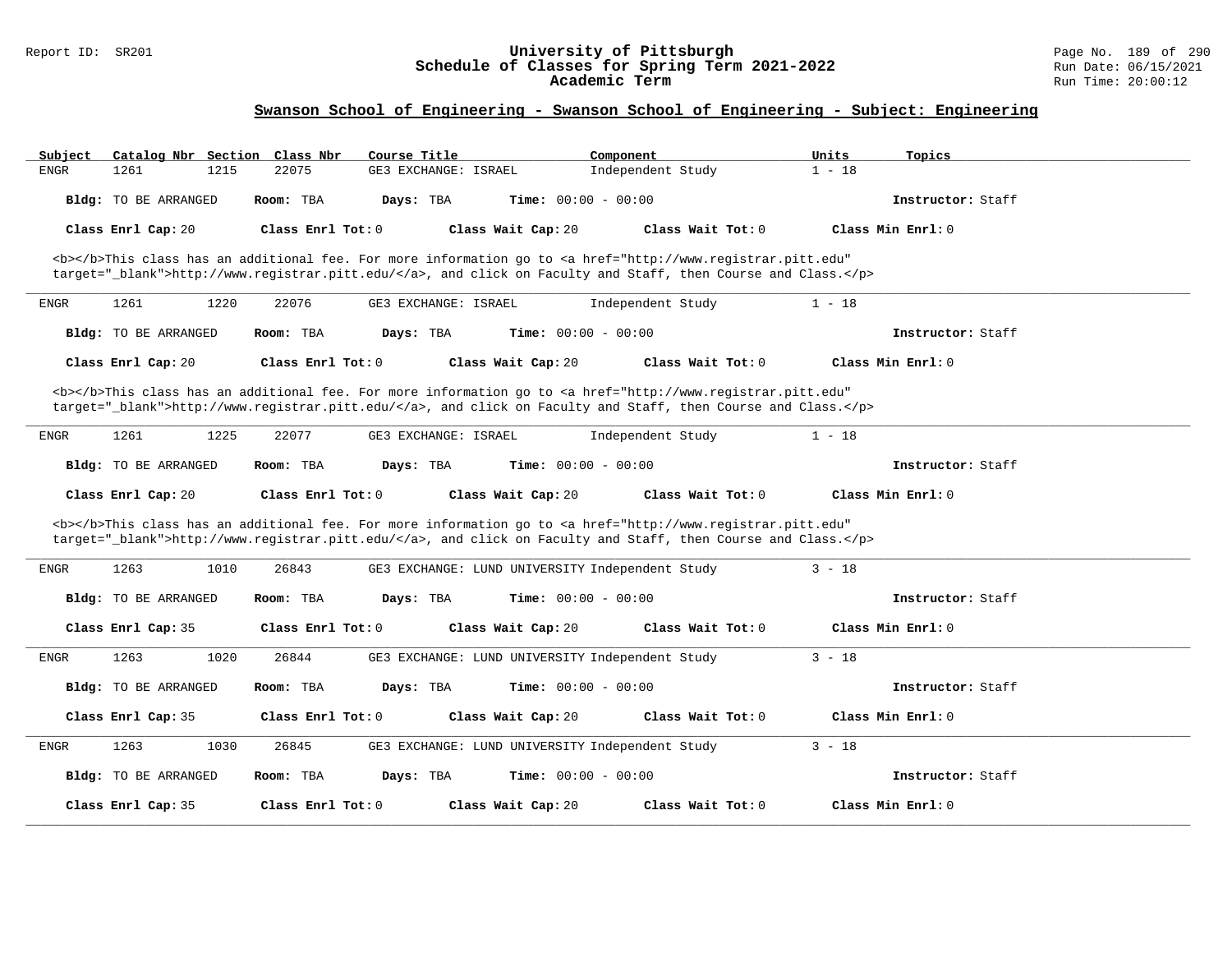#### Report ID: SR201 **University of Pittsburgh** Page No. 190 of 290 **Schedule of Classes for Spring Term 2021-2022** Run Date: 06/15/2021 **Academic Term** Run Time: 20:00:12

| Catalog Nbr Section Class Nbr<br>Subject | Course Title<br>Component                                                                   | Units<br>Topics              |
|------------------------------------------|---------------------------------------------------------------------------------------------|------------------------------|
| 1263<br>1040<br>ENGR                     | 26846<br>GE3 EXCHANGE: LUND UNIVERSITY Independent Study                                    | $3 - 18$                     |
| Bldg: TO BE ARRANGED                     | Room: TBA $Days:$ TBA $Time: 00:00 - 00:00$                                                 | Instructor: Staff            |
|                                          | Class Enrl Cap: 35 Class Enrl Tot: 0 Class Wait Cap: 20 Class Wait Tot: 0 Class Min Enrl: 0 |                              |
|                                          | ENGR 1263 1050 26847 GE3 EXCHANGE: LUND UNIVERSITY Independent Study                        | $3 - 18$                     |
| Bldg: TO BE ARRANGED                     | Room: TBA $Days:$ TBA $Time:$ $00:00 - 00:00$                                               | Instructor: Staff            |
|                                          | Class Enrl Cap: 35 Class Enrl Tot: 0 Class Wait Cap: 20 Class Wait Tot: 0 Class Min Enrl: 0 |                              |
| 1265 1010 12865<br>ENGR                  | STUDY ABROAD: ITALY 1 - 18                                                                  |                              |
| Bldg: TO BE ARRANGED                     | Room: TBA $Days:$ TBA $Time: 00:00 - 00:00$                                                 | Instructor: Lalley, Kristine |
|                                          | Class Enrl Cap: 35 Class Enrl Tot: 0 Class Wait Cap: 20 Class Wait Tot: 0 Class Min Enrl: 0 |                              |
|                                          | ENGR 1265 1020 12866 STUDY ABROAD: ITALY Independent Study 1 - 18                           |                              |
| Bldg: TO BE ARRANGED                     | Room: TBA Days: TBA Time: $00:00 - 00:00$                                                   | Instructor: Lalley, Kristine |
|                                          | Class Enrl Cap: 35 Class Enrl Tot: 0 Class Wait Cap: 20 Class Wait Tot: 0 Class Min Enrl: 0 |                              |
| ENGR 1265 1030 12867                     | STUDY ABROAD: ITALY 1ndependent Study 1 - 18                                                |                              |
| Bldg: TBA                                | Room: TBA Days: TBA Time: TBA                                                               | Instructor: Staff            |
|                                          | Class Enrl Cap: 35 Class Enrl Tot: 0 Class Wait Cap: 20 Class Wait Tot: 0 Class Min Enrl: 0 |                              |
| 1265<br>ENGR                             | 1040 12868<br>STUDY ABROAD: ITALY 1ndependent Study 1 - 18                                  |                              |
| Bldg: TO BE ARRANGED                     | Room: TBA $\rule{1em}{0.15mm}$ Days: TBA Time: $00:00 - 00:00$                              | Instructor: Lalley, Kristine |
|                                          | Class Enrl Cap: 35 Class Enrl Tot: 0 Class Wait Cap: 20 Class Wait Tot: 0 Class Min Enrl: 0 |                              |
|                                          | ENGR 1267 1010 30000 GE3 EXCHANGE: SOUTH KOREA Independent Study 1 - 18                     |                              |
| Bldg: TO BE ARRANGED                     | Room: TBA $Days:$ TBA $Time: 00:00 - 00:00$                                                 | Instructor: Staff            |
|                                          | Class Enrl Cap: 35 Class Enrl Tot: 0 Class Wait Cap: 20 Class Wait Tot: 0 Class Min Enrl: 0 |                              |
| 1267<br>1020<br>ENGR                     | 30001 GE3 EXCHANGE: SOUTH KOREA Independent Study 1 - 18                                    |                              |
| Bldg: TO BE ARRANGED                     | Room: TBA $Days:$ TBA Time: $00:00 - 00:00$                                                 | Instructor: Staff            |
|                                          | Class Enrl Cap: 35 Class Enrl Tot: 0 Class Wait Cap: 20 Class Wait Tot: 0 Class Min Enrl: 0 |                              |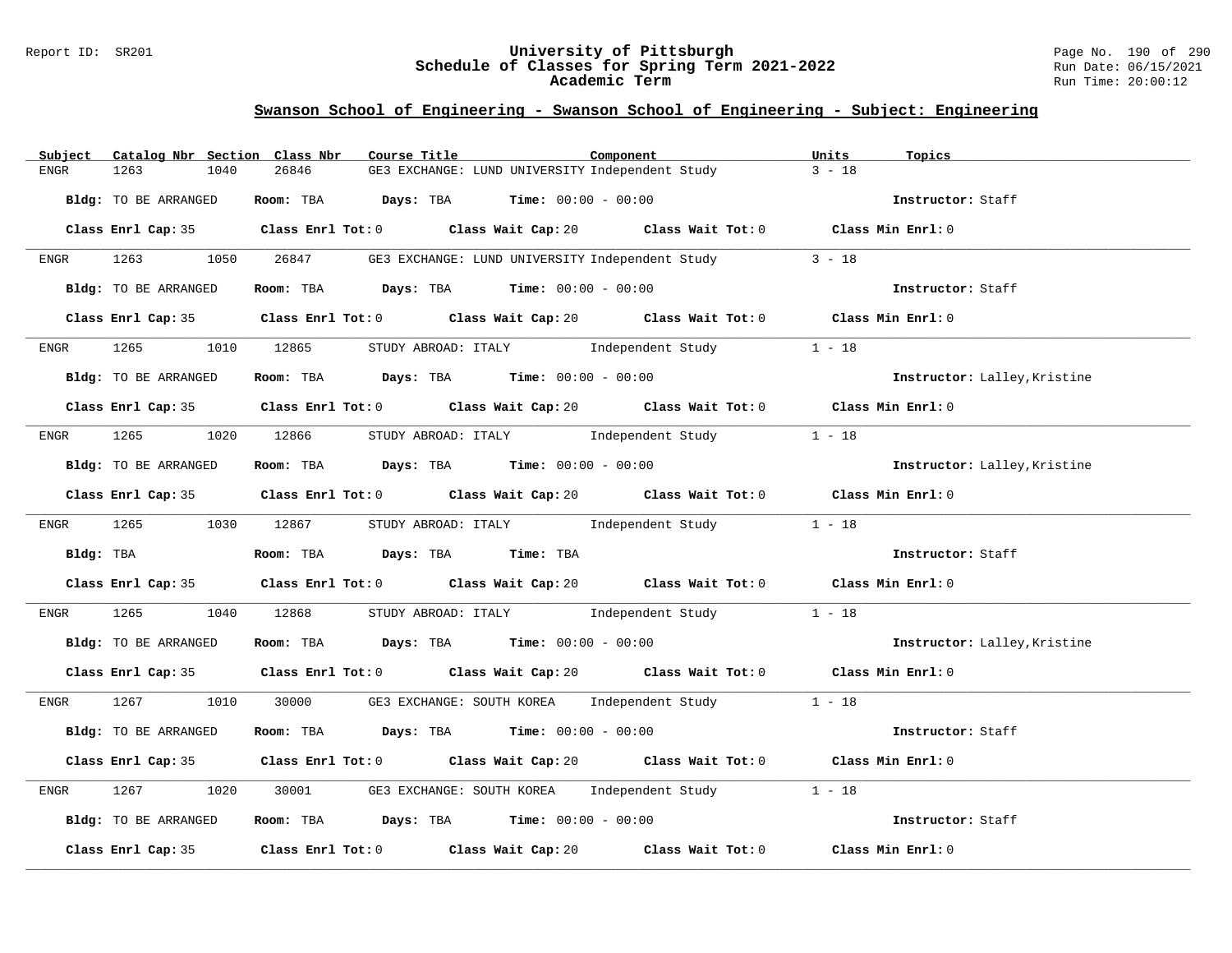| ENGR | 1267<br>1030         | 30002<br>GE3 EXCHANGE: SOUTH KOREA Independent Study                                        | $1 - 18$                     |
|------|----------------------|---------------------------------------------------------------------------------------------|------------------------------|
|      | Bldg: TO BE ARRANGED | Room: TBA $Days:$ TBA $Time: 00:00 - 00:00$                                                 | Instructor: Staff            |
|      |                      | Class Enrl Cap: 35 Class Enrl Tot: 0 Class Wait Cap: 20 Class Wait Tot: 0 Class Min Enrl: 0 |                              |
|      |                      | ENGR 1267 1040 30003 GE3 EXCHANGE: SOUTH KOREA Independent Study 1 - 18                     |                              |
|      | Bldg: TO BE ARRANGED | Room: TBA $Days:$ TBA $Time: 00:00 - 00:00$                                                 | Instructor: Staff            |
|      |                      | Class Enrl Cap: 35 Class Enrl Tot: 0 Class Wait Cap: 20 Class Wait Tot: 0 Class Min Enrl: 0 |                              |
|      |                      | ENGR 1267 1050 30004 GE3 EXCHANGE: SOUTH KOREA Independent Study 1 - 18                     |                              |
|      | Bldg: TO BE ARRANGED | Room: TBA $Days:$ TBA $Time: 00:00 - 00:00$                                                 | Instructor: Staff            |
|      |                      | Class Enrl Cap: 35 Class Enrl Tot: 0 Class Wait Cap: 20 Class Wait Tot: 0 Class Min Enrl: 0 |                              |
|      |                      | ENGR 1270 1010 12672 STUDY ABROAD: AUSTRALIA Independent Study 1 - 18                       |                              |
|      | Bldg: TO BE ARRANGED | Room: TBA $Days:$ TBA $Time:$ $00:00 - 00:00$                                               | Instructor: Lalley, Kristine |
|      |                      | Class Enrl Cap: 25 Class Enrl Tot: 0 Class Wait Cap: 20 Class Wait Tot: 0 Class Min Enrl: 0 |                              |
|      |                      | ENGR 1270 1015 12673 STUDY ABROAD: AUSTRALIA Independent Study 1 - 18                       |                              |
|      | Bldg: TO BE ARRANGED | Room: TBA $\rule{1em}{0.15mm}$ Days: TBA $\rule{1.15mm}]{0.15mm}$ Time: $00:00 - 00:00$     | Instructor: Lalley, Kristine |
|      |                      | Class Enrl Cap: 25 Class Enrl Tot: 0 Class Wait Cap: 20 Class Wait Tot: 0 Class Min Enrl: 0 |                              |
| ENGR |                      | 1270 1020 12674 STUDY ABROAD: AUSTRALIA Independent Study 1 - 18                            |                              |
|      | Bldg: TO BE ARRANGED | Room: TBA Days: TBA Time: $00:00 - 00:00$                                                   | Instructor: Lalley, Kristine |
|      |                      | Class Enrl Cap: 25 Class Enrl Tot: 0 Class Wait Cap: 20 Class Wait Tot: 0 Class Min Enrl: 0 |                              |
| ENGR |                      | 1270 1025 12661 STUDY ABROAD: AUSTRALIA Independent Study 1 - 18                            |                              |
|      |                      | Bldg: TO BE ARRANGED ROOM: TBA Days: TBA Time: 00:00 - 00:00                                | Instructor: Lalley, Kristine |
|      |                      | Class Enrl Cap: 25 Class Enrl Tot: 0 Class Wait Cap: 20 Class Wait Tot: 0 Class Min Enrl: 0 |                              |
|      |                      | ENGR 1270 1030 12662 STUDYABROAD: AUSTRALIA Independent Study 1 - 18                        |                              |
|      | Bldg: TO BE ARRANGED | Room: TBA $Days:$ TBA $Time: 00:00 - 00:00$                                                 | Instructor: Lalley, Kristine |
|      |                      | Class Enrl Cap: 25 Class Enrl Tot: 0 Class Wait Cap: 20 Class Wait Tot: 0 Class Min Enrl: 0 |                              |
|      |                      | ENGR 1270 1035 12722 STUDY ABROAD: AUSTRALIA Independent Study 1 - 18                       |                              |
|      |                      | Bldg: TO BE ARRANGED Room: TBA Days: TBA Time: 00:00 - 00:00                                | Instructor: Lalley, Kristine |
|      |                      | Class Enrl Cap: 25 Class Enrl Tot: 0 Class Wait Cap: 20 Class Wait Tot: 0                   | Class Min Enrl: 0            |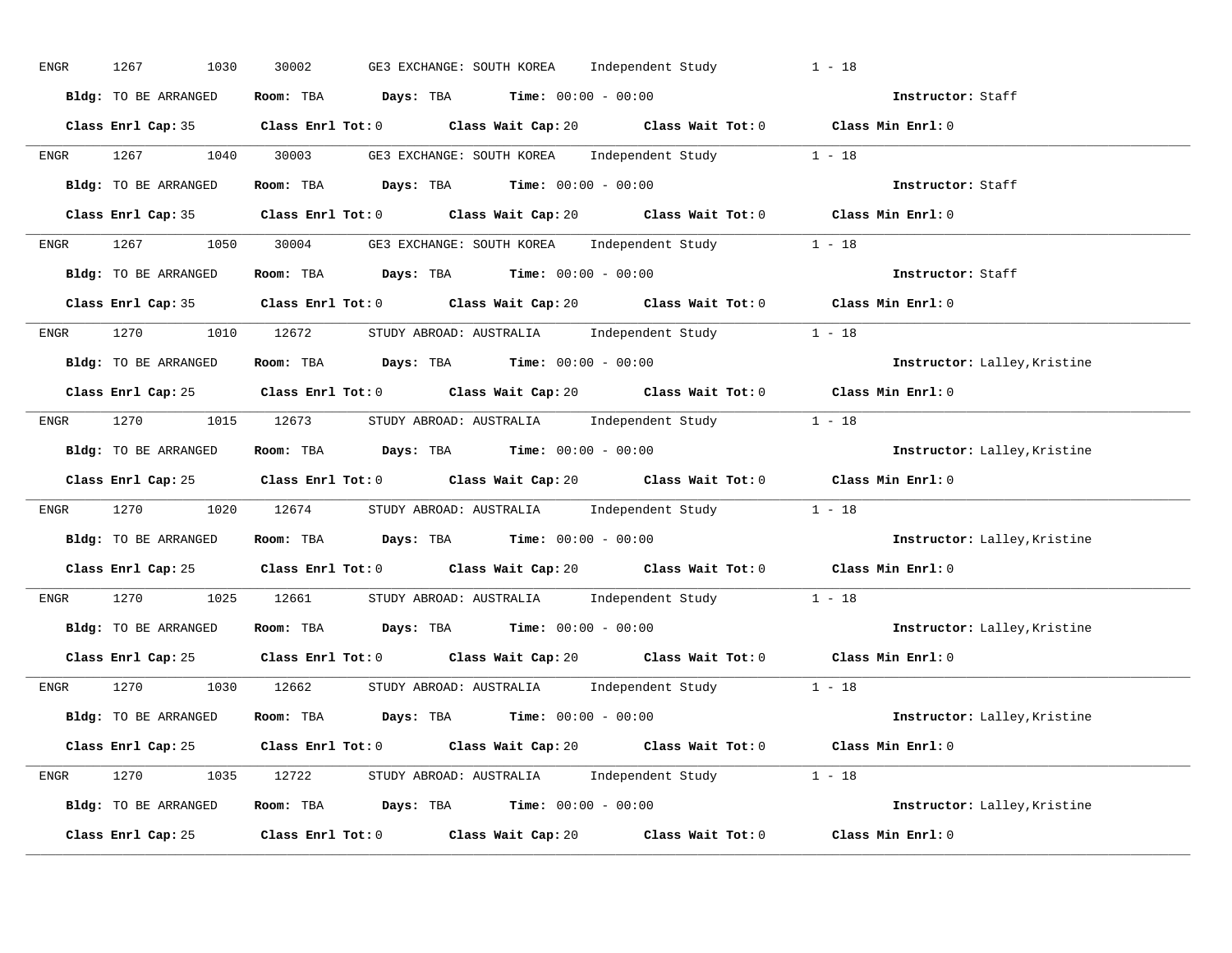#### Report ID: SR201 **University of Pittsburgh** Page No. 192 of 290 **Schedule of Classes for Spring Term 2021-2022** Run Date: 06/15/2021 **Academic Term** Run Time: 20:00:12

| Subject<br>Catalog Nbr Section Class Nbr | Course Title                                                                                | Component         | Units<br>Topics                     |
|------------------------------------------|---------------------------------------------------------------------------------------------|-------------------|-------------------------------------|
| 1275<br>1010<br>ENGR                     | 12778<br>STUDY ABROAD: WALES                                                                | Independent Study | $1 - 18$                            |
| Bldg: TO BE ARRANGED                     | Room: TBA $Days:$ TBA $Time: 00:00 - 00:00$                                                 |                   | Instructor: Lalley, Kristine        |
|                                          | Class Enrl Cap: 25 Class Enrl Tot: 0 Class Wait Cap: 20 Class Wait Tot: 0 Class Min Enrl: 0 |                   |                                     |
| 1275<br><b>ENGR</b>                      | STUDY ABROAD: WALES Independent Study<br>1015 12777                                         |                   | $1 - 18$                            |
| Bldg: TO BE ARRANGED                     | Room: TBA $Days:$ TBA $Time: 00:00 - 00:00$                                                 |                   | Instructor: Lalley, Kristine        |
| Class Enrl Cap: 25                       | Class Enrl Tot: 0 Class Wait Cap: 20 Class Wait Tot: 0 Class Min Enrl: 0                    |                   |                                     |
| 1275<br>1020<br>ENGR                     | STUDY ABROAD: WALES Independent Study<br>12776                                              |                   | $1 - 18$                            |
| <b>Bldg:</b> TO BE ARRANGED              | Room: TBA $Days:$ TBA $Time: 00:00 - 00:00$                                                 |                   | Instructor: Lalley, Kristine        |
|                                          | Class Enrl Cap: 25 Class Enrl Tot: 0 Class Wait Cap: 20 Class Wait Tot: 0 Class Min Enrl: 0 |                   |                                     |
| 1275 1025 12775<br>ENGR                  | STUDY ABROAD: WALES Independent Study                                                       |                   | $1 - 18$                            |
| Bldg: TO BE ARRANGED                     | Room: TBA Days: TBA Time: $00:00 - 00:00$                                                   |                   | Instructor: Lalley, Kristine        |
|                                          | Class Enrl Cap: 25 Class Enrl Tot: 0 Class Wait Cap: 20 Class Wait Tot: 0 Class Min Enrl: 0 |                   |                                     |
|                                          | ENGR 1275 1030 12774 STUDYABROAD: WALES Independent Study                                   |                   | $1 - 18$                            |
| Bldg: TO BE ARRANGED                     | Room: TBA Days: TBA Time: $00:00 - 00:00$                                                   |                   | Instructor: Lalley, Kristine        |
|                                          | Class Enrl Cap: 25 Class Enrl Tot: 0 Class Wait Cap: 20 Class Wait Tot: 0 Class Min Enrl: 0 |                   |                                     |
| 1275<br>1035<br>ENGR                     | 12773<br>STUDY ABROAD: WALES Independent Study                                              |                   | $1 - 18$                            |
| Bldg: TO BE ARRANGED                     | Room: TBA $Days: TBA$ Time: $00:00 - 00:00$                                                 |                   | Instructor: Lalley, Kristine        |
|                                          | Class Enrl Cap: 25 Class Enrl Tot: 0 Class Wait Cap: 20 Class Wait Tot: 0 Class Min Enrl: 0 |                   |                                     |
| 1280<br>ENGR                             | 1010 12663<br>STUDY ABROAD: GERMANY 1 - 18                                                  |                   |                                     |
| Bldg: TO BE ARRANGED                     | Room: TBA $Days:$ TBA $Time: 00:00 - 00:00$                                                 |                   | Instructor: Lalley, Kristine        |
|                                          | Class Enrl Cap: 25 Class Enrl Tot: 0 Class Wait Cap: 20 Class Wait Tot: 0 Class Min Enrl: 0 |                   |                                     |
| 1280<br>1015<br>ENGR                     | STUDY ABROAD: GERMANY Independent Study<br>12664                                            |                   | $1 - 18$                            |
| Bldg: TO BE ARRANGED                     | Room: TBA $Days:$ TBA $Time: 00:00 - 00:00$                                                 |                   | Instructor: Lalley, Kristine        |
| Class Enrl Cap: 25                       | Class Enrl Tot: 0 Class Wait Cap: 20                                                        |                   | Class Wait Tot: 0 Class Min Enrl: 0 |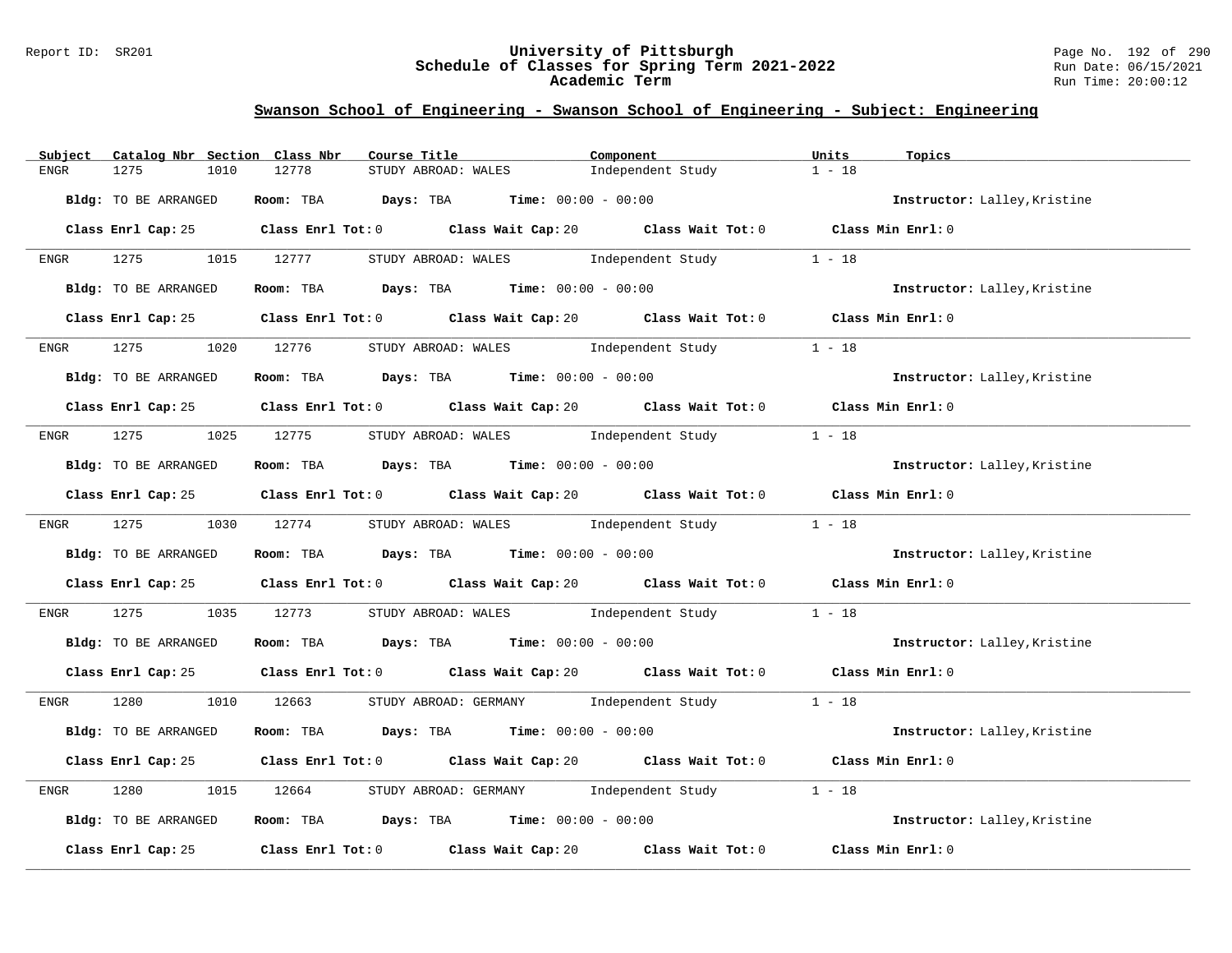| ENGR        | 1280<br>1020         | 12665<br>STUDY ABROAD: GERMANY 1ndependent Study                                                                                | $1 - 18$                     |
|-------------|----------------------|---------------------------------------------------------------------------------------------------------------------------------|------------------------------|
|             | Bldg: TO BE ARRANGED | Room: TBA $Days:$ TBA $Time: 00:00 - 00:00$                                                                                     | Instructor: Lalley, Kristine |
|             |                      | Class Enrl Cap: 25 Class Enrl Tot: 0 Class Wait Cap: 20 Class Wait Tot: 0 Class Min Enrl: 0                                     |                              |
|             |                      | ENGR 1280 1025 12666 STUDY ABROAD: GERMANY Independent Study 1 - 18                                                             |                              |
|             | Bldg: TO BE ARRANGED | Room: TBA $\rule{1em}{0.15mm}$ Days: TBA Time: $00:00 - 00:00$                                                                  | Instructor: Lalley, Kristine |
|             |                      | Class Enrl Cap: 25 Class Enrl Tot: 0 Class Wait Cap: 20 Class Wait Tot: 0 Class Min Enrl: 0                                     |                              |
|             |                      | ENGR 1280 1030 12675 STUDY ABROAD: GERMANY Independent Study 1 - 18                                                             |                              |
|             | Bldg: TO BE ARRANGED | Room: TBA Days: TBA Time: $00:00 - 00:00$                                                                                       | Instructor: Lalley, Kristine |
|             |                      | Class Enrl Cap: 25 Class Enrl Tot: 0 Class Wait Cap: 20 Class Wait Tot: 0 Class Min Enrl: 0                                     |                              |
|             |                      | ENGR 1280 1035 12723 STUDY ABROAD: GERMANY Independent Study 1 - 18                                                             |                              |
|             | Bldg: TO BE ARRANGED | Room: TBA $Days:$ TBA Time: $00:00 - 00:00$                                                                                     | Instructor: Lalley, Kristine |
|             |                      | Class Enrl Cap: 25 Class Enrl Tot: 0 Class Wait Cap: 20 Class Wait Tot: 0 Class Min Enrl: 0                                     |                              |
|             |                      | ENGR 1290 1010 12657 STUDYABROAD: SPAIN Independent Study 1 - 18                                                                |                              |
|             | Bldg: TO BE ARRANGED | Room: TBA $\rule{1em}{0.15mm}$ Days: TBA Time: $00:00 - 00:00$                                                                  | Instructor: Lalley, Kristine |
|             |                      | Class Enrl Cap: 10 Class Enrl Tot: 0 Class Wait Cap: 10 Class Wait Tot: 0 Class Min Enrl: 0                                     |                              |
| <b>ENGR</b> |                      | 1290 1015 12658 STUDY ABROAD: SPAIN Independent Study 1 - 18                                                                    |                              |
|             | Bldg: TO BE ARRANGED | Room: TBA $Days:$ TBA Time: $00:00 - 00:00$                                                                                     | Instructor: Lalley, Kristine |
|             |                      | Class Enrl Cap: 10 $\qquad$ Class Enrl Tot: 0 $\qquad$ Class Wait Cap: 10 $\qquad$ Class Wait Tot: 0 $\qquad$ Class Min Enrl: 0 |                              |
| ENGR        |                      | 1290 1200 12659 STUDY ABROAD: SPAIN Independent Study 1 - 18                                                                    |                              |
|             | Bldg: TO BE ARRANGED | Room: TBA $\rule{1em}{0.15mm}$ Days: TBA $\rule{1.5mm}{0.15mm}$ Time: $00:00 - 00:00$                                           | Instructor: Lalley, Kristine |
|             | Class Enrl Cap: 10   | Class Enrl Tot: $0$ Class Wait Cap: $10$ Class Wait Tot: $0$ Class Min Enrl: $0$                                                |                              |
|             |                      | ENGR 1290 1025 12693 STUDYABROAD: SPAIN Independent Study 1 - 18                                                                |                              |
|             | Bldg: TO BE ARRANGED | Room: TBA $Days:$ TBA $Time:$ $00:00 - 00:00$                                                                                   | Instructor: Lalley, Kristine |
|             |                      | Class Enrl Cap: 10 $\qquad$ Class Enrl Tot: 0 $\qquad$ Class Wait Cap: 10 $\qquad$ Class Wait Tot: 0 $\qquad$ Class Min Enrl: 0 |                              |
|             |                      | ENGR 1290 1030 12694 STUDY ABROAD: SPAIN Independent Study 1 - 18                                                               |                              |
|             | Bldg: TO BE ARRANGED | Room: TBA $Days:$ TBA $Time: 00:00 - 00:00$                                                                                     | Instructor: Lalley, Kristine |
|             |                      | Class Enrl Cap: 10 $\qquad$ Class Enrl Tot: 0 $\qquad$ Class Wait Cap: 10 $\qquad$ Class Wait Tot: 0                            | Class Min Enrl: 0            |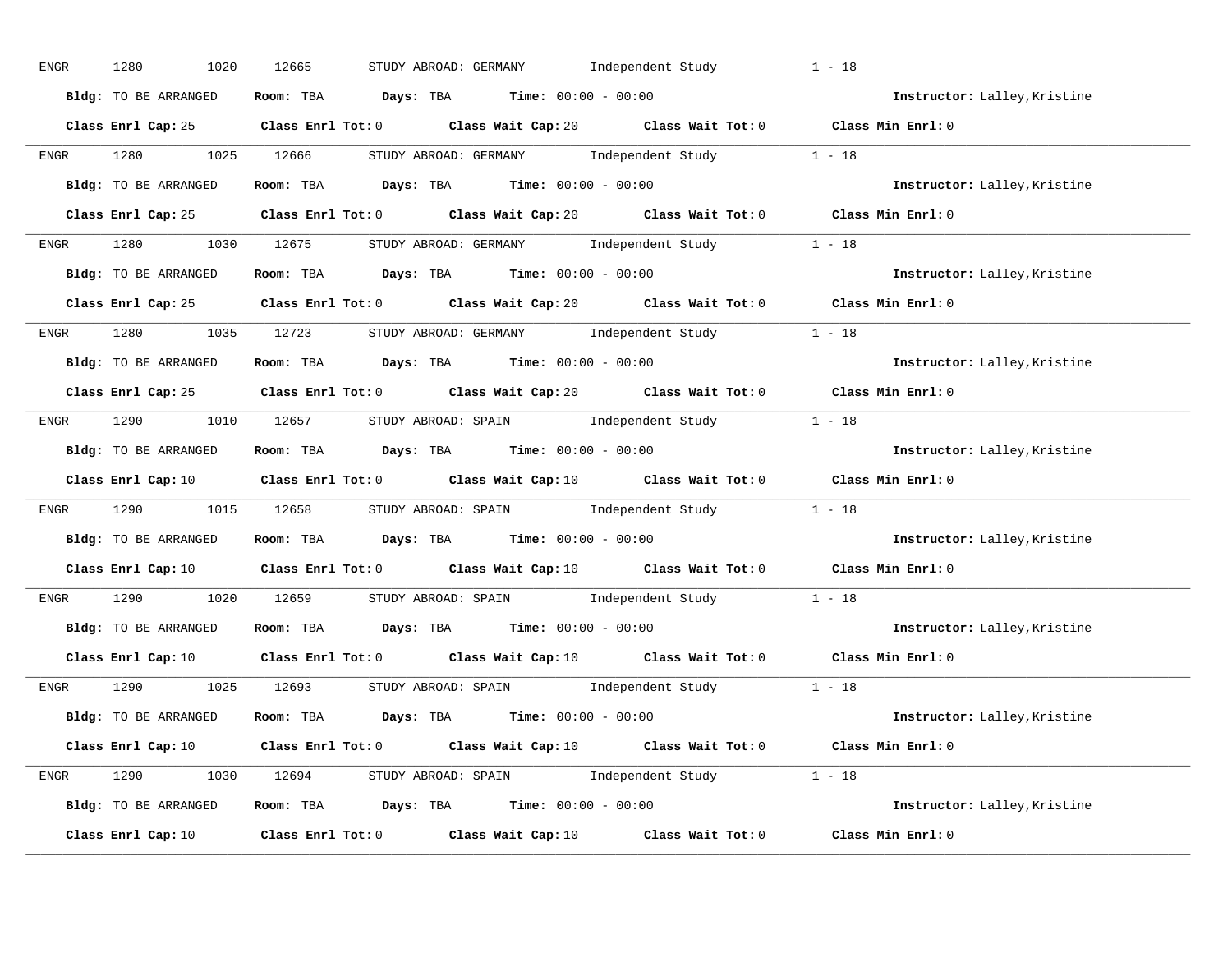#### Report ID: SR201 **University of Pittsburgh** Page No. 194 of 290 **Schedule of Classes for Spring Term 2021-2022** Run Date: 06/15/2021 **Academic Term** Run Time: 20:00:12

| Subject     |                             |      | Catalog Nbr Section Class Nbr | Course Title        |                                                                                                                                                                                                                                    | Component                    |                     | Units    | Topics                       |
|-------------|-----------------------------|------|-------------------------------|---------------------|------------------------------------------------------------------------------------------------------------------------------------------------------------------------------------------------------------------------------------|------------------------------|---------------------|----------|------------------------------|
| <b>ENGR</b> | 1290                        | 1035 | 12724                         | STUDY ABROAD: SPAIN |                                                                                                                                                                                                                                    | Independent Study            |                     | $1 - 18$ |                              |
|             | Bldg: TO BE ARRANGED        |      | Room: TBA                     | Days: TBA           |                                                                                                                                                                                                                                    | Time: $00:00 - 00:00$        |                     |          | Instructor: Lalley, Kristine |
|             | Class Enrl Cap: 25          |      | Class Enrl Tot: 0             |                     | Class Wait Cap: 20                                                                                                                                                                                                                 |                              | Class Wait $Tot: 0$ |          | Class Min Enrl: 0            |
| ENGR        | 1411                        | 1010 | 25073                         |                     | EXCHANGE: KOREA UNIVERSITY                                                                                                                                                                                                         | Independent Study            |                     | $1 - 18$ |                              |
|             | Bldg: TO BE ARRANGED        |      | Room: TBA                     | Days: TBA           |                                                                                                                                                                                                                                    | Time: $00:00 - 00:00$        |                     |          | Instructor: Staff            |
|             | Class Enrl Cap: 35          |      | Class Enrl Tot: 0             |                     | Class Wait Cap: 20                                                                                                                                                                                                                 |                              | Class Wait Tot: 0   |          | Class Min Enrl: 0            |
|             |                             |      |                               |                     | <b></b> This class has an additional fee. For more information go to <a <br="" href="http://www.registrar.pitt.edu">target="_blank"&gt;http://www.registrar.pitt.edu/</a> , and click on Faculty and Staff, then Course and Class. |                              |                     |          |                              |
| ENGR        | 1411                        | 1015 | 25074                         |                     | EXCHANGE: KOREA UNIVERSITY                                                                                                                                                                                                         | Independent Study            |                     | $1 - 18$ |                              |
|             | <b>Bldg:</b> TO BE ARRANGED |      | Room: TBA                     | Days: TBA           |                                                                                                                                                                                                                                    | Time: $12:00 - 13:00$        |                     |          | Instructor: Staff            |
|             | Class Enrl Cap: 35          |      | Class Enrl Tot: 0             |                     | Class Wait Cap: 20                                                                                                                                                                                                                 |                              | Class Wait Tot: 0   |          | Class Min Enrl: 0            |
|             |                             |      |                               |                     | <b></b> This class has an additional fee. For more information go to <a <br="" href="http://www.registrar.pitt.edu">target="_blank"&gt;http://www.registrar.pitt.edu/</a> , and click on Faculty and Staff, then Course and Class. |                              |                     |          |                              |
| <b>ENGR</b> | 1411                        | 1020 | 25075                         |                     | EXCHANGE: KOREA UNIVERSITY                                                                                                                                                                                                         | Independent Study            |                     | $1 - 18$ |                              |
|             | Bldg: TO BE ARRANGED        |      | Room: TBA                     | Days: TBA           |                                                                                                                                                                                                                                    | <b>Time:</b> $00:00 - 00:00$ |                     |          | Instructor: Staff            |
|             | Class Enrl Cap: 35          |      | Class Enrl Tot: 0             |                     | Class Wait Cap: 20                                                                                                                                                                                                                 |                              | Class Wait Tot: 0   |          | Class Min Enrl: 0            |
|             |                             |      |                               |                     | <b></b> This class has an additional fee. For more information go to <a <br="" href="http://www.registrar.pitt.edu">target="_blank"&gt;http://www.registrar.pitt.edu/</a> , and click on Faculty and Staff, then Course and Class. |                              |                     |          |                              |
| ENGR        | 1411                        | 1025 | 25076                         |                     | EXCHANGE: KOREA UNIVERSITY                                                                                                                                                                                                         | Independent Study            |                     | $1 - 18$ |                              |
|             | <b>Bldg:</b> TO BE ARRANGED |      | Room: TBA                     | Days: TBA           |                                                                                                                                                                                                                                    | <b>Time:</b> $00:00 - 00:00$ |                     |          | Instructor: Staff            |
|             | Class Enrl Cap: 35          |      | Class Enrl Tot: 0             |                     | Class Wait Cap: 20                                                                                                                                                                                                                 |                              | Class Wait Tot: 0   |          | Class Min Enrl: 0            |
|             |                             |      |                               |                     | <b></b> This class has an additional fee. For more information go to <a <br="" href="http://www.registrar.pitt.edu">target="_blank"&gt;http://www.registrar.pitt.edu/</a> , and click on Faculty and Staff, then Course and Class. |                              |                     |          |                              |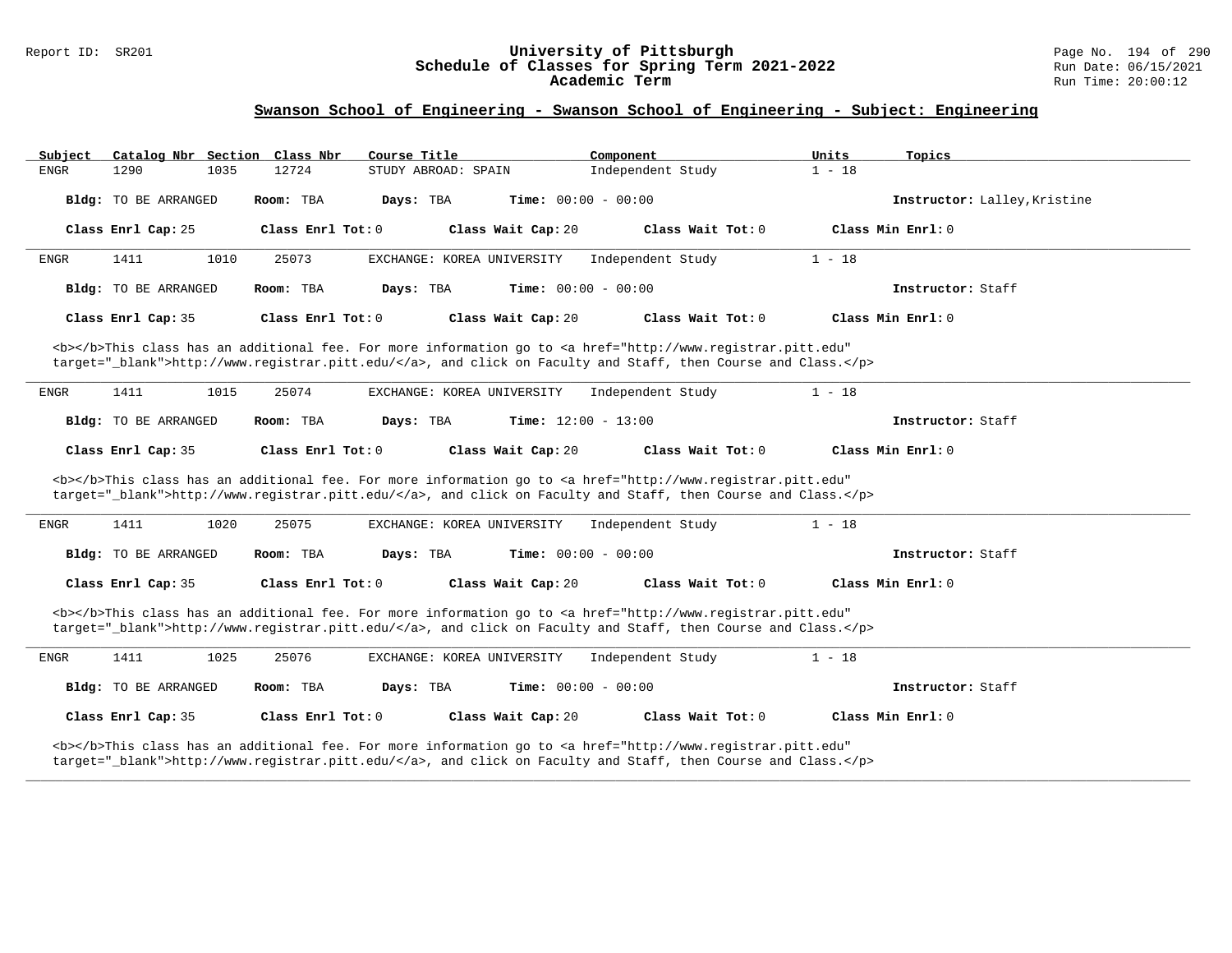#### Report ID: SR201 **University of Pittsburgh** Page No. 195 of 290 **Schedule of Classes for Spring Term 2021-2022** Run Date: 06/15/2021 **Academic Term** Run Time: 20:00:12

| Subject              | Catalog Nbr Section Class Nbr | Course Title               | Component                                                                                                                                                                                                                          | Units<br>Topics   |  |
|----------------------|-------------------------------|----------------------------|------------------------------------------------------------------------------------------------------------------------------------------------------------------------------------------------------------------------------------|-------------------|--|
| 1411<br><b>ENGR</b>  | 1030<br>25077                 | EXCHANGE: KOREA UNIVERSITY | Independent Study                                                                                                                                                                                                                  | $1 - 18$          |  |
| Bldg: TO BE ARRANGED | Room: TBA                     | Days: TBA                  | <b>Time:</b> $00:00 - 00:00$                                                                                                                                                                                                       | Instructor: Staff |  |
| Class Enrl Cap: 35   | Class Enrl Tot: 0             | Class Wait Cap: 20         | Class Wait Tot: 0                                                                                                                                                                                                                  | Class Min Enrl: 0 |  |
|                      |                               |                            | <b></b> This class has an additional fee. For more information go to <a <br="" href="http://www.registrar.pitt.edu">target="_blank"&gt;http://www.registrar.pitt.edu/</a> , and click on Faculty and Staff, then Course and Class. |                   |  |
| <b>ENGR</b><br>1413  | 1010<br>27858                 | GE3 EXCHANGE: MALAYSIA     | Independent Study                                                                                                                                                                                                                  | $1 - 18$          |  |
| Bldg: TO BE ARRANGED | Room: TBA                     | Days: TBA                  | <b>Time:</b> $00:00 - 00:00$                                                                                                                                                                                                       | Instructor: Staff |  |
| Class Enrl Cap: 35   | Class Enrl Tot: 0             | Class Wait Cap: 20         | Class Wait Tot: 0                                                                                                                                                                                                                  | Class Min Enrl: 0 |  |
| 1413<br>ENGR         | 1020<br>27859                 | GE3 EXCHANGE: MALAYSIA     | Independent Study                                                                                                                                                                                                                  | $1 - 18$          |  |
| Bldg: TO BE ARRANGED | Room: TBA                     | Days: TBA                  | <b>Time:</b> $00:00 - 00:00$                                                                                                                                                                                                       | Instructor: Staff |  |
| Class Enrl Cap: 35   | Class Enrl Tot: 0             | Class Wait Cap: 20         | Class Wait Tot: 0                                                                                                                                                                                                                  | Class Min Enrl: 0 |  |
| 1413<br>ENGR         | 1030<br>27860                 | GE3 EXCHANGE: MALAYSIA     | Independent Study                                                                                                                                                                                                                  | $1 - 18$          |  |
| Bldg: TO BE ARRANGED | Room: TBA                     | Days: TBA                  | <b>Time:</b> $00:00 - 00:00$                                                                                                                                                                                                       | Instructor: Staff |  |
| Class Enrl Cap: 35   | Class Enrl Tot: 0             | Class Wait Cap: 20         | Class Wait Tot: 0                                                                                                                                                                                                                  | Class Min Enrl: 0 |  |
| 1413<br>ENGR         | 1040<br>27861                 | GE3 EXCHANGE: MALAYSIA     | Independent Study                                                                                                                                                                                                                  | $1 - 18$          |  |
| Bldg: TO BE ARRANGED | Room: TBA                     | Days: TBA                  | <b>Time:</b> $00:00 - 00:00$                                                                                                                                                                                                       | Instructor: Staff |  |
| Class Enrl Cap: 35   | Class Enrl Tot: 0             | Class Wait Cap: 20         | Class Wait Tot: 0                                                                                                                                                                                                                  | Class Min Enrl: 0 |  |
| 1413<br>ENGR         | 1050<br>27862                 | GE3 EXCHANGE: MALAYSIA     | Independent Study                                                                                                                                                                                                                  | $1 - 18$          |  |
| Bldg: TO BE ARRANGED | Room: TBA                     | Days: TBA                  | <b>Time:</b> $00:00 - 00:00$                                                                                                                                                                                                       | Instructor: Staff |  |
| Class Enrl Cap: 35   | Class Enrl Tot: 0             | Class Wait Cap: 20         | Class Wait Tot: 0                                                                                                                                                                                                                  | Class Min Enrl: 0 |  |
| 1413<br>ENGR         | 1060<br>27863                 | GE3 EXCHANGE: MALAYSIA     | Independent Study                                                                                                                                                                                                                  | $1 - 18$          |  |
| Bldg: TO BE ARRANGED | Room: TBA                     | Days: TBA                  | <b>Time:</b> $00:00 - 00:00$                                                                                                                                                                                                       | Instructor: Staff |  |
| Class Enrl Cap: 35   | Class Enrl Tot: 0             | Class Wait Cap: 20         | Class Wait Tot: 0                                                                                                                                                                                                                  | Class Min Enrl: 0 |  |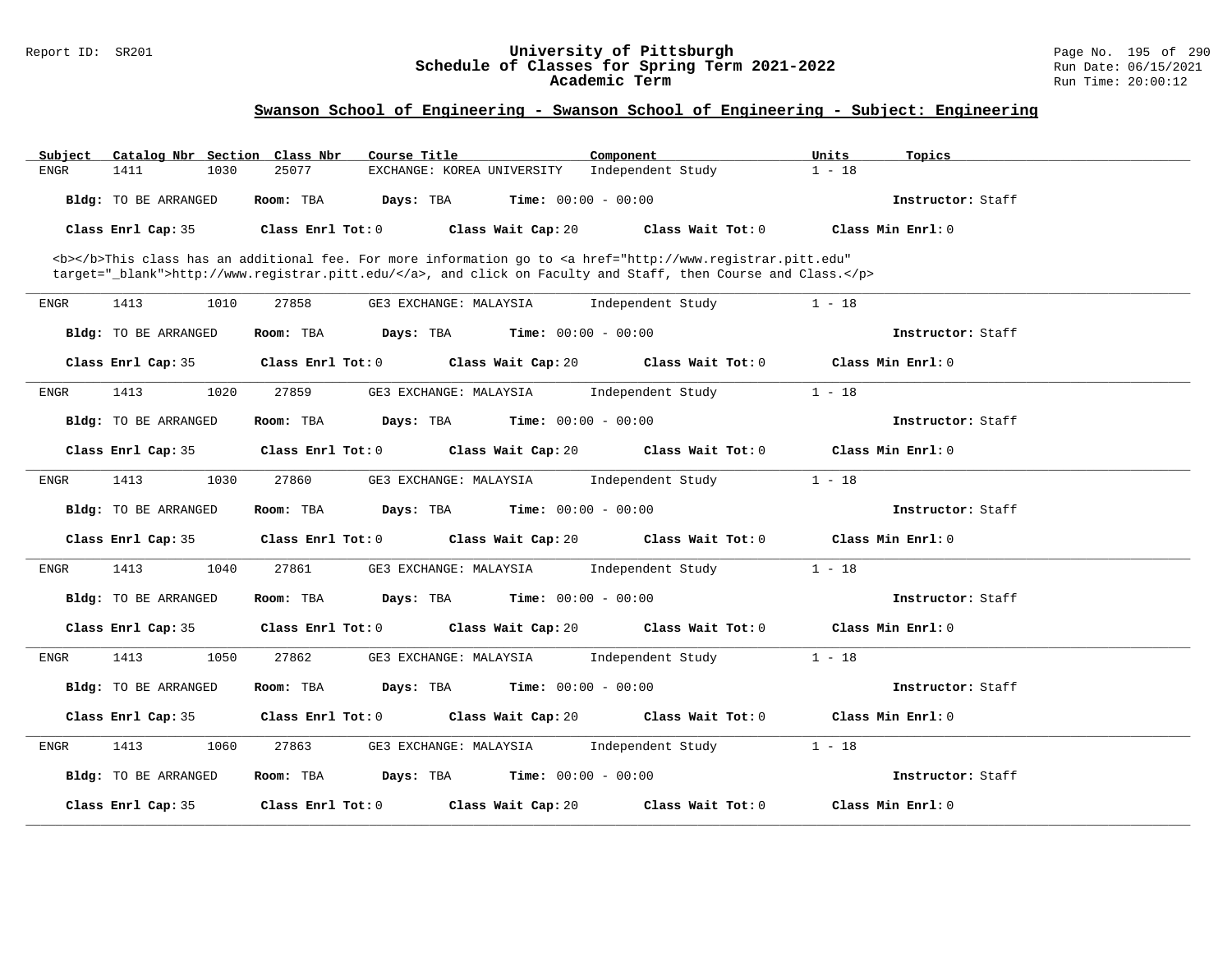#### Report ID: SR201 **University of Pittsburgh** Page No. 196 of 290 **Schedule of Classes for Spring Term 2021-2022** Run Date: 06/15/2021 **Academic Term** Run Time: 20:00:12

| Catalog Nbr Section Class Nbr<br>Subject | Course Title<br>Component                                                                   | Units<br>Topics   |
|------------------------------------------|---------------------------------------------------------------------------------------------|-------------------|
| 1414<br>1010<br>ENGR                     | 27864<br>GE3 EXCHANGE: THE NETHERLANDS Independent Study                                    | $1 - 18$          |
| Bldg: TO BE ARRANGED                     | Room: TBA $Days:$ TBA $Time: 00:00 - 00:00$                                                 | Instructor: Staff |
|                                          | Class Enrl Cap: 35 Class Enrl Tot: 0 Class Wait Cap: 20 Class Wait Tot: 0 Class Min Enrl: 0 |                   |
|                                          | ENGR 1414 1020 27865 GE3 EXCHANGE: THE NETHERLANDS Independent Study                        | $1 - 18$          |
| Bldg: TO BE ARRANGED                     | Room: TBA $Days: TBA$ Time: $00:00 - 00:00$                                                 | Instructor: Staff |
|                                          | Class Enrl Cap: 35 Class Enrl Tot: 0 Class Wait Cap: 20 Class Wait Tot: 0 Class Min Enrl: 0 |                   |
| ENGR                                     | 1414 1030 27866 GE3 EXCHANGE: THE NETHERLANDS Independent Study 1 - 18                      |                   |
| Bldg: TO BE ARRANGED                     | Room: TBA Days: TBA Time: $00:00 - 00:00$                                                   | Instructor: Staff |
|                                          | Class Enrl Cap: 35 Class Enrl Tot: 0 Class Wait Cap: 20 Class Wait Tot: 0 Class Min Enrl: 0 |                   |
| ENGR                                     | 1414 1040 27867 GE3 EXCHANGE: THE NETHERLANDS Independent Study 1 - 18                      |                   |
| Bldg: TO BE ARRANGED                     | Room: TBA $Days:$ TBA $Time: 00:00 - 00:00$                                                 | Instructor: Staff |
|                                          | Class Enrl Cap: 35 Class Enrl Tot: 0 Class Wait Cap: 20 Class Wait Tot: 0 Class Min Enrl: 0 |                   |
|                                          | ENGR 1414 1050 27868 GE3 EXCHANGE: THE NETHERLANDS Independent Study 1 - 18                 |                   |
| Bldg: TO BE ARRANGED                     | Room: TBA $\rule{1em}{0.15mm}$ Days: TBA Time: $00:00 - 00:00$                              | Instructor: Staff |
|                                          | Class Enrl Cap: 35 Class Enrl Tot: 0 Class Wait Cap: 20 Class Wait Tot: 0 Class Min Enrl: 0 |                   |
| 1414<br>1060<br>ENGR                     | 27869 GE3 EXCHANGE: THE NETHERLANDS Independent Study 1 - 18                                |                   |
| Bldg: TO BE ARRANGED                     | Room: TBA $\rule{1em}{0.15mm}$ Days: TBA Time: $00:00 - 00:00$                              | Instructor: Staff |
|                                          | Class Enrl Cap: 35 Class Enrl Tot: 0 Class Wait Cap: 20 Class Wait Tot: 0 Class Min Enrl: 0 |                   |
| ENGR                                     | 1415 1010 27870 GE3 EXCHANGE: UAS7 HAMBURG Independent Study 1 - 18                         |                   |
| Bldg: TO BE ARRANGED                     | Room: TBA $Days:$ TBA Time: $00:00 - 00:00$                                                 | Instructor: Staff |
|                                          | Class Enrl Cap: 35 Class Enrl Tot: 0 Class Wait Cap: 20 Class Wait Tot: 0 Class Min Enrl: 0 |                   |
| 1415<br>1020<br>ENGR                     | 27871 GE3 EXCHANGE: UAS7 HAMBURG Independent Study 1 - 18                                   |                   |
| Bldg: TO BE ARRANGED                     | Room: TBA $Days:$ TBA $Time: 00:00 - 00:00$                                                 | Instructor: Staff |
|                                          | Class Enrl Cap: 35 Class Enrl Tot: 0 Class Wait Cap: 20 Class Wait Tot: 0 Class Min Enrl: 0 |                   |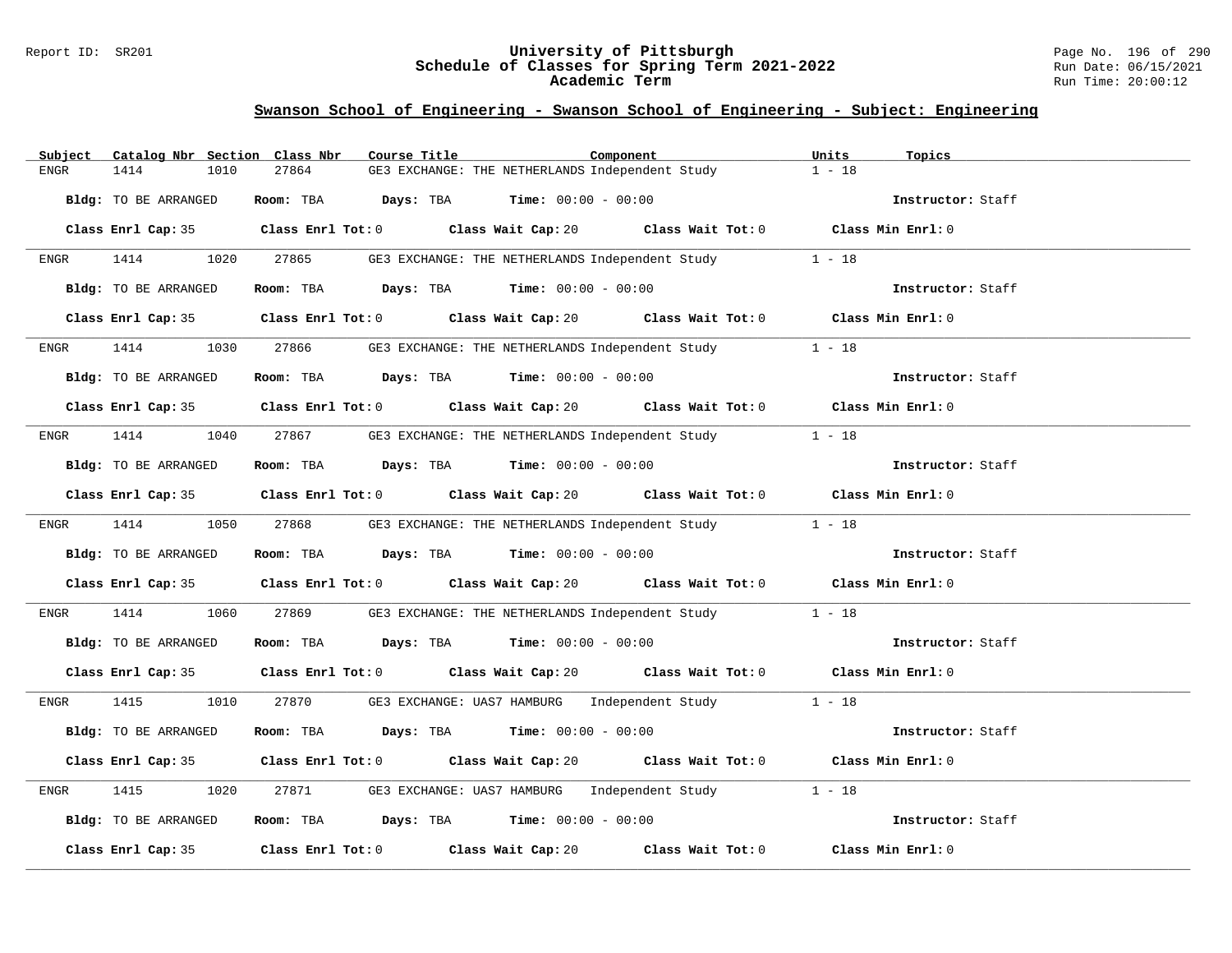| ENGR | 1415 1030            | 27872<br>GE3 EXCHANGE: UAS7 HAMBURG - Independent Study                                     | $1 - 18$          |
|------|----------------------|---------------------------------------------------------------------------------------------|-------------------|
|      | Bldg: TO BE ARRANGED | Room: TBA $Days:$ TBA $Time: 00:00 - 00:00$                                                 | Instructor: Staff |
|      |                      | Class Enrl Cap: 35 Class Enrl Tot: 0 Class Wait Cap: 20 Class Wait Tot: 0 Class Min Enrl: 0 |                   |
|      |                      | ENGR 1415 1040 27873 GE3 EXCHANGE: UAS7 HAMBURG Independent Study 1 - 18                    |                   |
|      | Bldg: TO BE ARRANGED | Room: TBA $Days:$ TBA $Time: 00:00 - 00:00$                                                 | Instructor: Staff |
|      |                      | Class Enrl Cap: 35 Class Enrl Tot: 0 Class Wait Cap: 20 Class Wait Tot: 0 Class Min Enrl: 0 |                   |
|      |                      | ENGR 1415 1050 27874 GE3 EXCHANGE: UAS7 HAMBURG Independent Study 1 - 18                    |                   |
|      |                      | Bldg: TO BE ARRANGED Room: TBA Days: TBA Time: 00:00 - 00:00                                | Instructor: Staff |
|      |                      | Class Enrl Cap: 35 Class Enrl Tot: 0 Class Wait Cap: 20 Class Wait Tot: 0 Class Min Enrl: 0 |                   |
|      |                      | ENGR 1415 1060 27875 GE3 EXCHANGE: UAS7 HAMBURG Independent Study 1 - 18                    |                   |
|      | Bldg: TO BE ARRANGED | Room: TBA $\rule{1em}{0.15mm}$ Days: TBA $\rule{1.15mm}]{0.15mm}$ Time: $0.000 - 0.000$     | Instructor: Staff |
|      |                      | Class Enrl Cap: 35 Class Enrl Tot: 0 Class Wait Cap: 20 Class Wait Tot: 0 Class Min Enrl: 0 |                   |
|      |                      | ENGR 1416 1010 27876 GE3 EXCHANGE: DENMARK Independent Study 1 - 18                         |                   |
|      | Bldg: TO BE ARRANGED | Room: TBA Days: TBA Time: $00:00 - 00:00$                                                   | Instructor: Staff |
|      |                      | Class Enrl Cap: 35 Class Enrl Tot: 0 Class Wait Cap: 20 Class Wait Tot: 0 Class Min Enrl: 0 |                   |
|      |                      | ENGR 1416 1020 27877 GE3 EXCHANGE: DENMARK Independent Study 1 - 18                         |                   |
|      |                      | <b>Bldg:</b> TO BE ARRANGED <b>ROOM:</b> TBA <b>Days:</b> TBA <b>Time:</b> $00:00 - 00:00$  | Instructor: Staff |
|      |                      | Class Enrl Cap: 35 Class Enrl Tot: 0 Class Wait Cap: 20 Class Wait Tot: 0 Class Min Enrl: 0 |                   |
|      |                      | ENGR 1416 1030 27878 GE3 EXCHANGE: DENMARK Independent Study 1 - 18                         |                   |
|      |                      | Bldg: TO BE ARRANGED Room: TBA Days: TBA Time: 00:00 - 00:00                                | Instructor: Staff |
|      |                      | Class Enrl Cap: 35 Class Enrl Tot: 0 Class Wait Cap: 20 Class Wait Tot: 0 Class Min Enrl: 0 |                   |
|      |                      | ENGR 1416 1040 27879 GE3 EXCHANGE: DENMARK Independent Study 1 - 18                         |                   |
|      | Bldg: TO BE ARRANGED | Room: TBA Days: TBA Time: $00:00 - 00:00$                                                   |                   |
|      |                      | Class Enrl Cap: 35 Class Enrl Tot: 0 Class Wait Cap: 20 Class Wait Tot: 0 Class Min Enrl: 0 |                   |
|      |                      | ENGR 1416 1050 27880 GE3 EXCHANGE: DENMARK Independent Study 1 - 18                         |                   |
|      |                      | Bldg: TO BE ARRANGED Room: TBA Days: TBA Time: $00:00 - 00:00$                              |                   |
|      |                      | Class Enrl Cap: 35 Class Enrl Tot: 0 Class Wait Cap: 20 Class Wait Tot: 0                   | Class Min Enrl: 0 |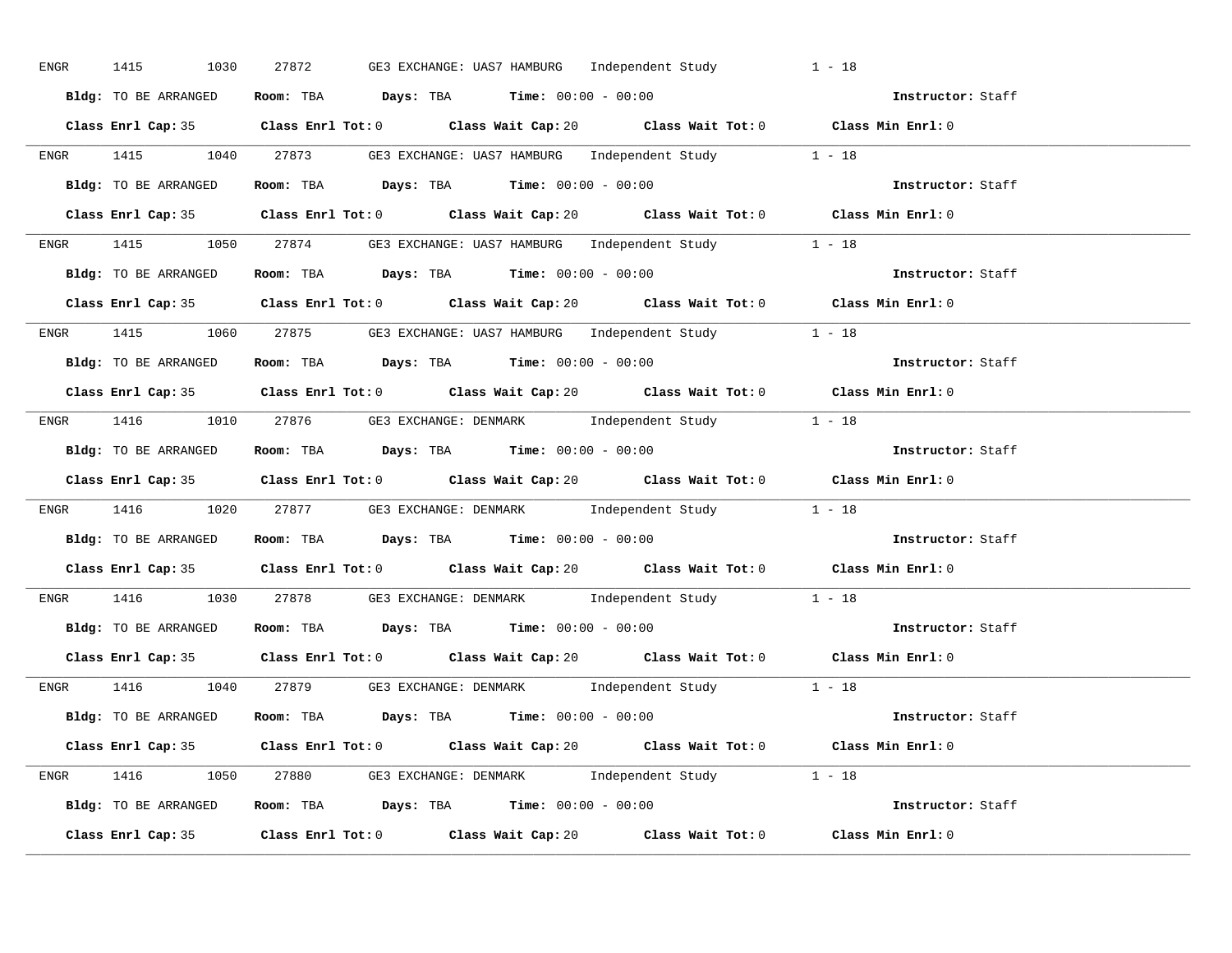#### Report ID: SR201 **University of Pittsburgh** Page No. 198 of 290 **Schedule of Classes for Spring Term 2021-2022** Run Date: 06/15/2021 **Academic Term** Run Time: 20:00:12

| Catalog Nbr Section Class Nbr<br>Subject | Course Title                                                                                | Component         | Units<br>Topics   |
|------------------------------------------|---------------------------------------------------------------------------------------------|-------------------|-------------------|
| 1416<br>1060<br>ENGR                     | 27881<br>GE3 EXCHANGE: DENMARK                                                              | Independent Study | $1 - 18$          |
| Bldg: TO BE ARRANGED                     | Room: TBA $Days:$ TBA $Time: 00:00 - 00:00$                                                 |                   | Instructor: Staff |
|                                          | Class Enrl Cap: 35 Class Enrl Tot: 0 Class Wait Cap: 20 Class Wait Tot: 0 Class Min Enrl: 0 |                   |                   |
|                                          | ENGR 1417 1010 27882 GE3 EXCHANGE: BUENOS AIRES Independent Study 1 - 18                    |                   |                   |
| Bldg: TO BE ARRANGED                     | <b>Room:</b> TBA <b>Days:</b> TBA <b>Time:</b> 00:00 - 00:00                                |                   | Instructor: Staff |
|                                          | Class Enrl Cap: 35 Class Enrl Tot: 0 Class Wait Cap: 20 Class Wait Tot: 0 Class Min Enrl: 0 |                   |                   |
| $ENGR$ 1417                              | 1020 27883 GE3 EXCHANGE: BUENOS AIRES Independent Study                                     |                   | $1 - 18$          |
| Bldg: TO BE ARRANGED                     | Room: TBA $Days:$ TBA $Time: 00:00 - 00:00$                                                 |                   | Instructor: Staff |
|                                          | Class Enrl Cap: 35 Class Enrl Tot: 0 Class Wait Cap: 20 Class Wait Tot: 0 Class Min Enrl: 0 |                   |                   |
|                                          | ENGR 1417 1030 27884 GE3 EXCHANGE: BUENOS AIRES Independent Study                           |                   | $1 - 18$          |
| Bldg: TO BE ARRANGED                     | Room: TBA $Days:$ TBA $Time:$ 00:00 - 00:00                                                 |                   | Instructor: Staff |
|                                          | Class Enrl Cap: 35 Class Enrl Tot: 0 Class Wait Cap: 20 Class Wait Tot: 0 Class Min Enrl: 0 |                   |                   |
|                                          | ENGR 1417 1040 27885 GE3 EXCHANGE: BUENOS AIRES Independent Study 1 - 18                    |                   |                   |
| Bldg: TO BE ARRANGED                     | Room: TBA $\rule{1em}{0.15mm}$ Days: TBA $\rule{1.5mm}{0.15mm}$ Time: $00:00 - 00:00$       |                   | Instructor: Staff |
|                                          | Class Enrl Cap: 35 Class Enrl Tot: 0 Class Wait Cap: 20 Class Wait Tot: 0 Class Min Enrl: 0 |                   |                   |
| 1417<br>ENGR                             | 1050 27886 GE3 EXCHANGE: BUENOS AIRES Independent Study 1 - 18                              |                   |                   |
| Bldg: TO BE ARRANGED                     | Room: TBA $\rule{1em}{0.15mm}$ Days: TBA Time: $00:00 - 00:00$                              |                   | Instructor: Staff |
|                                          | Class Enrl Cap: 35 Class Enrl Tot: 0 Class Wait Cap: 20 Class Wait Tot: 0 Class Min Enrl: 0 |                   |                   |
|                                          | ENGR 1417 1060 27887 GE3 EXCHANGE: BUENOS AIRES Independent Study 1 - 18                    |                   |                   |
| Bldg: TO BE ARRANGED                     | Room: TBA $\rule{1em}{0.15mm}$ Days: TBA Time: $00:00 - 00:00$                              |                   | Instructor: Staff |
|                                          | Class Enrl Cap: 35 Class Enrl Tot: 0 Class Wait Cap: 20 Class Wait Tot: 0 Class Min Enrl: 0 |                   |                   |
| 1600IS<br>ENGR<br>1050                   | 18344 GLOBAL ENGINEERING TECHNLGY ISLecture                                                 |                   | $\Omega$          |
| Bldg: TO BE ARRANGED                     | Room: TBA $\rule{1em}{0.15mm}$ Days: TBA $\rule{1.15mm}{0.15mm}$ Time: $00:00 - 00:00$      |                   | Instructor: Staff |
|                                          | Class Enrl Cap: 30 Class Enrl Tot: 0 Class Wait Cap: 20 Class Wait Tot: 0 Class Min Enrl: 0 |                   |                   |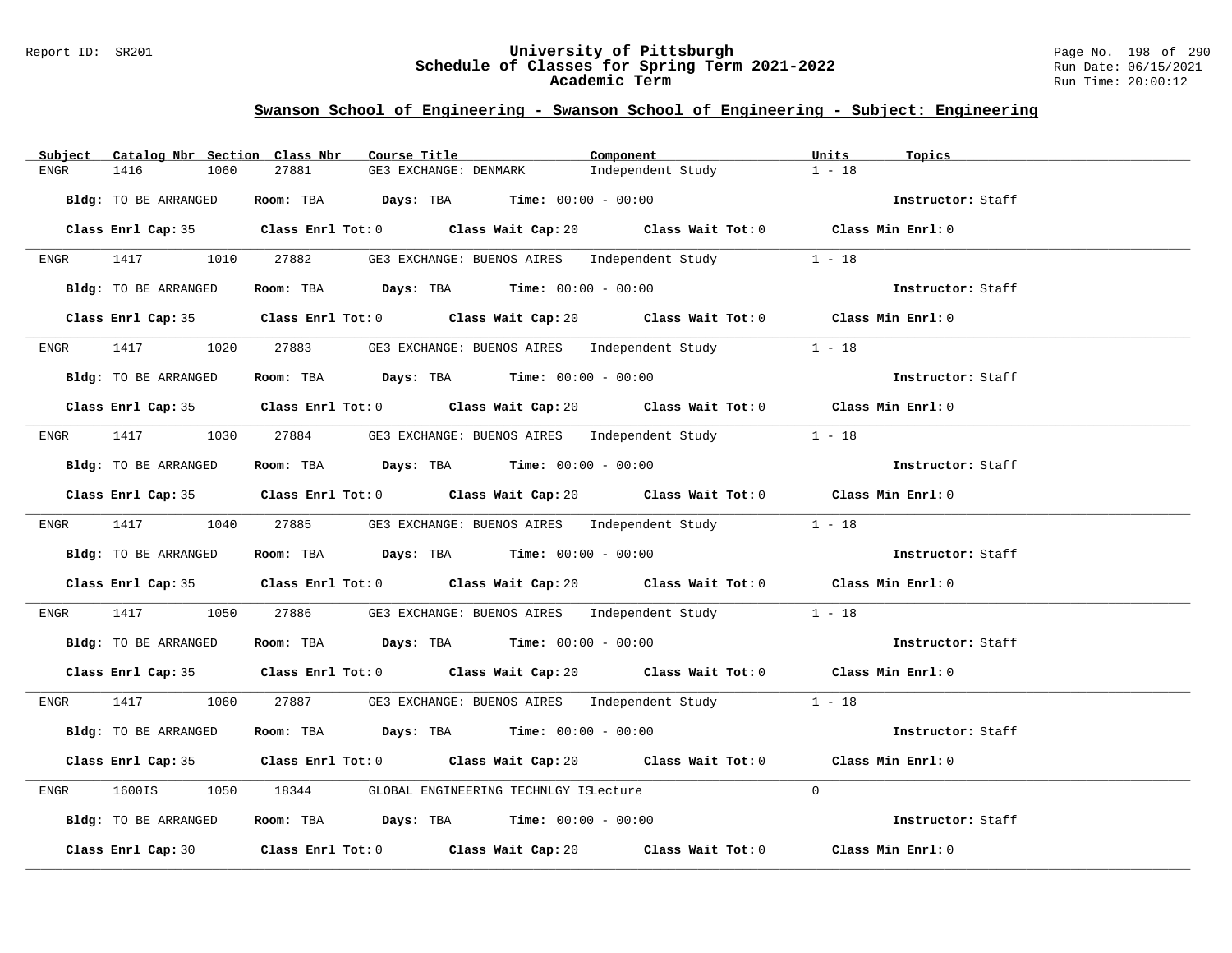| <b>ENGR</b> | 16000S                                          | 18345<br>1050 |                                                                                                                                                                                                               | GLOBAL ENGINEERING TECHNLGY OSLecture          |                              |                                                                                                                                                                                                                                    | 0                 |                   |                                     |
|-------------|-------------------------------------------------|---------------|---------------------------------------------------------------------------------------------------------------------------------------------------------------------------------------------------------------|------------------------------------------------|------------------------------|------------------------------------------------------------------------------------------------------------------------------------------------------------------------------------------------------------------------------------|-------------------|-------------------|-------------------------------------|
|             | Bldg: TO BE ARRANGED                            | Room: TBA     |                                                                                                                                                                                                               | Days: TBA                                      | Time: $00:00 - 00:00$        |                                                                                                                                                                                                                                    |                   | Instructor: Staff |                                     |
|             | Class Enrl Cap: 30                              |               | Class Enrl Tot: 0                                                                                                                                                                                             | Class Wait Cap: 20                             |                              | Class Wait Tot: 0                                                                                                                                                                                                                  |                   | Class Min Enrl: 0 |                                     |
| <b>ENGR</b> | 1601                                            | 1050<br>12976 |                                                                                                                                                                                                               | GLOBAL ENGR TECHNOLOGY (NP)                    | Lecture                      |                                                                                                                                                                                                                                    | $\overline{3}$    |                   |                                     |
|             | Bldg: TO BE ARRANGED                            | Room: TBA     |                                                                                                                                                                                                               | Days: TBA                                      | Time: $00:00 - 00:00$        |                                                                                                                                                                                                                                    |                   |                   | Instructor: Shuman, Larry J         |
|             |                                                 |               |                                                                                                                                                                                                               |                                                |                              |                                                                                                                                                                                                                                    |                   |                   | Lalley, Kristine                    |
|             | Class Enrl Cap: 1                               |               | Class Enrl Tot: 0                                                                                                                                                                                             | Class Wait Cap: 1                              |                              | Class Wait Tot: 0                                                                                                                                                                                                                  | Class Min Enrl: 0 |                   |                                     |
|             |                                                 |               |                                                                                                                                                                                                               |                                                |                              | <b></b> This class has an additional fee. For more information go to <a <br="" href="http://www.registrar.pitt.edu">target="_blank"&gt;http://www.registrar.pitt.edu/</a> , and click on Faculty and Staff, then Course and Class. |                   |                   |                                     |
| ENGR        | 1627                                            | 1060<br>16183 | CHINA TODAY                                                                                                                                                                                                   |                                                |                              | Workshop                                                                                                                                                                                                                           | $\mathbf{1}$      |                   |                                     |
|             | Bldg: TO BE ARRANGED                            | Room: TBA     |                                                                                                                                                                                                               | Days: TBA                                      | <b>Time:</b> $00:00 - 00:00$ |                                                                                                                                                                                                                                    |                   |                   | Instructor: Lalley, Kristine        |
|             |                                                 |               |                                                                                                                                                                                                               |                                                |                              |                                                                                                                                                                                                                                    |                   |                   | Dristas, Veronica M                 |
|             | Class Enrl Cap: 20<br>Attributes: Asian Studies |               | Class Enrl Tot: 0                                                                                                                                                                                             | Class Wait Cap: 20                             |                              | Class Wait Tot: 0                                                                                                                                                                                                                  |                   | Class Min Enrl: 0 |                                     |
| <b>ENGR</b> | 1634                                            | 1010<br>29023 |                                                                                                                                                                                                               | ENVIROMENTAL CONTROLS MINING Lecture           |                              |                                                                                                                                                                                                                                    | $\overline{3}$    |                   |                                     |
| Bldg: TBA   |                                                 | Room: TBA     |                                                                                                                                                                                                               | Days: TuTh                                     | Time: $16:00 - 17:15$        |                                                                                                                                                                                                                                    |                   |                   | Instructor: Iannacchione, Anthony T |
|             | Class Enrl Cap: 20                              |               | Class Enrl Tot: 0<br>Room Characteristics: PeopleSoft - Scheduled (PS)(1)<br>Combined Section ID: 0849(ENGR/2634/1634) - ENGR 2634(#29024)                                                                    | Class Wait Cap: 20                             |                              | Class Wait Tot: 0                                                                                                                                                                                                                  |                   | Class Min Enrl: 0 |                                     |
| <b>ENGR</b> | 1907                                            | 1060<br>25881 |                                                                                                                                                                                                               | SUSTAINABILITY CAPSTONE                        | Lecture                      |                                                                                                                                                                                                                                    | $\overline{3}$    |                   |                                     |
| Bldg: TBA   |                                                 | Room: TBA     |                                                                                                                                                                                                               | Days: TuTh                                     | <b>Time:</b> $11:00 - 12:15$ |                                                                                                                                                                                                                                    |                   |                   | Instructor: Sanchez, David Vincent  |
|             |                                                 |               |                                                                                                                                                                                                               |                                                |                              |                                                                                                                                                                                                                                    |                   |                   | Pangelinan                          |
|             |                                                 |               |                                                                                                                                                                                                               |                                                |                              |                                                                                                                                                                                                                                    |                   |                   | Kerzmann, Tony Lee                  |
|             | Class Enrl Cap: 30                              |               | Class Enrl Tot: 0<br>Attributes: Capstone Course, MCSI - Sustainability Focused<br>Room Characteristics: PeopleSoft - Scheduled (PS)(1)<br>Combined Section ID: 0929(ENGR 1907/ENGR 2007) - ENGR 2007(#25882) | Class Wait Cap: 20                             |                              | Class Wait Tot: 0                                                                                                                                                                                                                  |                   | Class Min Enrl: 0 |                                     |
| <b>ENGR</b> | 1920                                            | 1010<br>26611 |                                                                                                                                                                                                               | ENGR CRAFT BREW-INT OPPORTUN Independent Study |                              |                                                                                                                                                                                                                                    | $\mathbf{1}$      |                   |                                     |
|             | <b>Bldg:</b> TO BE ARRANGED                     | Room: TBA     |                                                                                                                                                                                                               | Days: TBA                                      | <b>Time:</b> $00:00 - 00:00$ |                                                                                                                                                                                                                                    |                   |                   | Instructor: Parker, Robert S        |
|             |                                                 |               |                                                                                                                                                                                                               |                                                |                              |                                                                                                                                                                                                                                    |                   |                   | Lalley, Kristine                    |
|             | Class Enrl Cap: 60                              |               | Class Enrl Tot: 0                                                                                                                                                                                             | Class Wait Cap: 20                             |                              | Class Wait Tot: 0                                                                                                                                                                                                                  |                   | Class Min Enrl: 0 |                                     |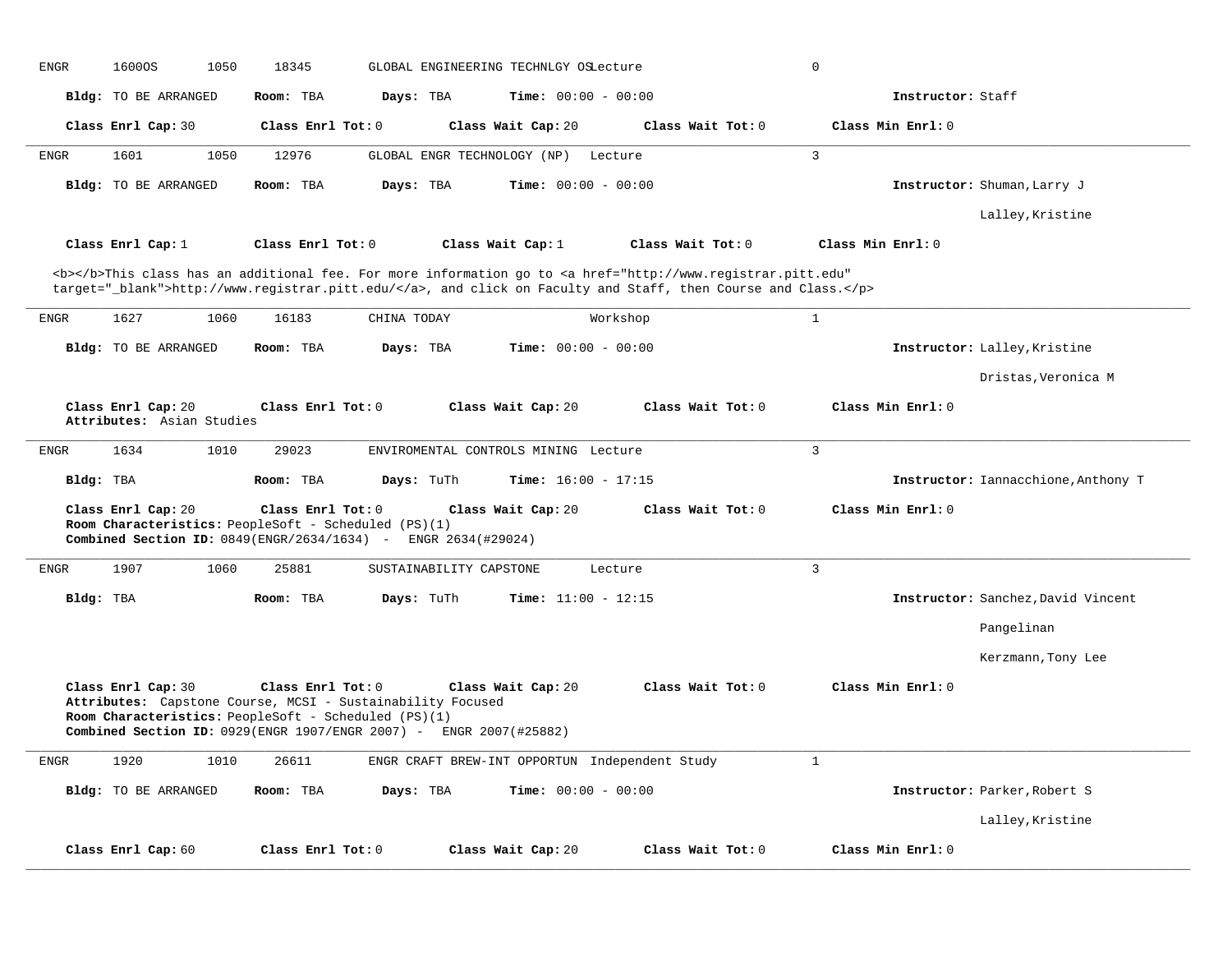| <b>ENGR</b> | 1920IS                                                                                                                                                                                                           | 1015 | 26612               |                   | ENGR BREW-INT OPPORTUN                |                              |         | Independent Study                                                                                                                                                                                                                  | $\mathbf 0$    |                   |                                    |
|-------------|------------------------------------------------------------------------------------------------------------------------------------------------------------------------------------------------------------------|------|---------------------|-------------------|---------------------------------------|------------------------------|---------|------------------------------------------------------------------------------------------------------------------------------------------------------------------------------------------------------------------------------------|----------------|-------------------|------------------------------------|
|             | Bldg: TO BE ARRANGED                                                                                                                                                                                             |      | Room: TBA           | Days: TBA         |                                       | Time: $00:00 - 00:00$        |         |                                                                                                                                                                                                                                    |                | Instructor: Staff |                                    |
|             | Class Enrl Cap: 60                                                                                                                                                                                               |      | Class Enrl Tot: 0   |                   |                                       | Class Wait Cap: 20           |         | Class Wait Tot: 0                                                                                                                                                                                                                  |                | Class Min Enrl: 0 |                                    |
| ENGR        | 1920OS                                                                                                                                                                                                           | 1010 | 26613               |                   | ENGR BREW-INT OPPORTUN                |                              |         | Independent Study                                                                                                                                                                                                                  | $\mathbf 0$    |                   |                                    |
|             | Bldg: TO BE ARRANGED                                                                                                                                                                                             |      | Room: TBA           | Days: TBA         |                                       | <b>Time:</b> $00:00 - 00:00$ |         |                                                                                                                                                                                                                                    |                |                   | Instructor: Lalley, Kristine       |
|             | Class Enrl Cap: 60                                                                                                                                                                                               |      | Class Enrl Tot: $0$ |                   |                                       | Class Wait Cap: 20           |         | Class Wait Tot: 0                                                                                                                                                                                                                  |                | Class Min Enrl: 0 |                                    |
| <b>ENGR</b> | 1933                                                                                                                                                                                                             | 1020 | 24966               |                   | ENGINEERING A CRAFT BREWERY Lecture   |                              |         |                                                                                                                                                                                                                                    | 3              |                   |                                    |
|             | Bldg: Benedum Hall                                                                                                                                                                                               |      | <b>Room: 00309</b>  | Days: TuTh        |                                       | <b>Time:</b> $16:00 - 17:15$ |         |                                                                                                                                                                                                                                    |                |                   | Instructor: Parker, Robert S       |
|             | Class Enrl Cap: 54                                                                                                                                                                                               |      | Class Enrl Tot: 0   |                   |                                       | Class Wait Cap: 20           |         | Class Wait Tot: 0                                                                                                                                                                                                                  |                | Class Min Enrl: 0 |                                    |
|             |                                                                                                                                                                                                                  |      |                     |                   |                                       |                              |         | <b></b> This class has an additional fee. For more information go to <a <br="" href="http://www.registrar.pitt.edu">target="_blank"&gt;http://www.registrar.pitt.edu/</a> , and click on Faculty and Staff, then Course and Class. |                |                   |                                    |
| <b>ENGR</b> | 1933                                                                                                                                                                                                             | 1030 | 29025               |                   | ENGINEERING A CRAFT BREWERY Lecture   |                              |         |                                                                                                                                                                                                                                    | $\overline{3}$ |                   |                                    |
|             | Bldg: Benedum Hall                                                                                                                                                                                               |      | Room: 00309         | Days: TuTh        |                                       | <b>Time:</b> $16:00 - 17:15$ |         |                                                                                                                                                                                                                                    |                |                   | Instructor: Parker, Robert S       |
|             | Class Enrl Cap: 30                                                                                                                                                                                               |      | Class Enrl Tot: 0   |                   |                                       | Class Wait Cap: 20           |         | Class Wait Tot: 0                                                                                                                                                                                                                  |                | Class Min Enrl: 0 |                                    |
| ENGR        | 2007                                                                                                                                                                                                             | 1050 | 25882               |                   | SUSTAINABILITY CAPSTONE               |                              | Lecture |                                                                                                                                                                                                                                    | $\overline{3}$ |                   |                                    |
| Bldg: TBA   |                                                                                                                                                                                                                  |      | Room: TBA           | Days: TuTh        |                                       | Time: $11:00 - 12:15$        |         |                                                                                                                                                                                                                                    |                |                   | Instructor: Sanchez, David Vincent |
|             |                                                                                                                                                                                                                  |      |                     |                   |                                       |                              |         |                                                                                                                                                                                                                                    |                |                   | Pangelinan                         |
|             |                                                                                                                                                                                                                  |      |                     |                   |                                       |                              |         |                                                                                                                                                                                                                                    |                |                   | Kerzmann, Tony Lee                 |
|             | Class Enrl Cap: 13<br>Attributes: Capstone Course, MCSI - Sustainability Focused<br>Room Characteristics: PeopleSoft - Scheduled (PS)(1)<br>Combined Section ID: 0929 (ENGR 1907/ENGR 2007) - ENGR 1907 (#25881) |      | Class Enrl Tot: 0   |                   |                                       | Class Wait Cap: 0            |         | Class Wait Tot: 0                                                                                                                                                                                                                  |                | Class Min Enrl: 0 |                                    |
| <b>ENGR</b> | 2050                                                                                                                                                                                                             | 1030 | 17659               | TECHNICAL WRITING |                                       |                              | Lecture |                                                                                                                                                                                                                                    | $\overline{3}$ |                   |                                    |
| Bldg: TBA   |                                                                                                                                                                                                                  |      | Room: TBA           | Days: TuTh        |                                       | <b>Time:</b> $14:30 - 15:45$ |         |                                                                                                                                                                                                                                    |                |                   | Instructor: Meyer, Suzanne Denise  |
|             | Class Enrl Cap: 15<br>Room Characteristics: PeopleSoft - Scheduled (PS)(1)                                                                                                                                       |      | Class Enrl Tot: 0   |                   |                                       | Class Wait Cap: 0            |         | Class Wait Tot: 0                                                                                                                                                                                                                  |                | Class Min Enrl: 0 |                                    |
| <b>ENGR</b> | 2060                                                                                                                                                                                                             | 1020 | 27246               |                   | SOCL ENTREP-ENGRG FOR HUMANITYLecture |                              |         |                                                                                                                                                                                                                                    | $\overline{3}$ |                   |                                    |
|             | Bldg: Gardner Steel ConfeRoom: 00138                                                                                                                                                                             |      |                     | Days: MW          |                                       | <b>Time:</b> $13:00 - 14:15$ |         |                                                                                                                                                                                                                                    |                |                   | Instructor: Mena Lora, Irene B     |
|             | Class Enrl Cap: 15<br>Room Characteristics: PeopleSoft - Scheduled (PS)(1)<br><b>Combined Section ID:</b> 0862(ENGR/1060/2060) - ENGR 1060(#27245)                                                               |      | Class Enrl Tot: 0   |                   |                                       | Class Wait Cap: 0            |         | Class Wait Tot: 0                                                                                                                                                                                                                  |                | Class Min Enrl: 0 |                                    |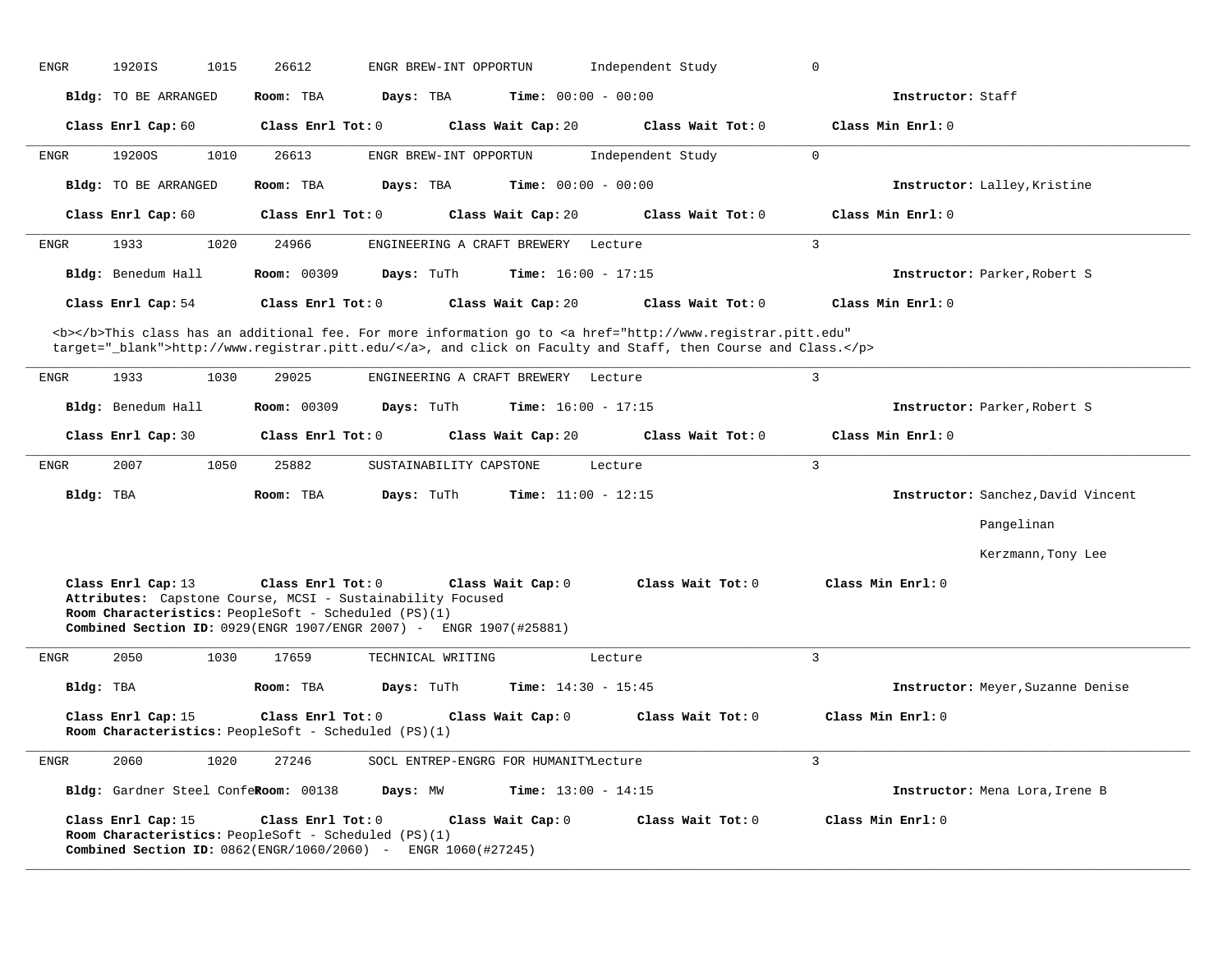| <b>ENGR</b>  | 2080                        | 1050 | 23965                                                                                                                       |           | LEAN LNCHPD: EVID-BASD ENTREP Lecture                                                                                                                                                                                              |                              |                   | $\overline{3}$    |                   |                                          |
|--------------|-----------------------------|------|-----------------------------------------------------------------------------------------------------------------------------|-----------|------------------------------------------------------------------------------------------------------------------------------------------------------------------------------------------------------------------------------------|------------------------------|-------------------|-------------------|-------------------|------------------------------------------|
| Bldg: TBA    |                             |      | Room: TBA                                                                                                                   | Days: M   |                                                                                                                                                                                                                                    | <b>Time:</b> $18:00 - 20:30$ |                   |                   |                   | Instructor: Winter, Eric Francis Michael |
|              | Class Enrl Cap: 20          |      | Class Enrl Tot: 0<br>Room Characteristics: PeopleSoft - Scheduled (PS)(1)<br>Combined Section ID: $0956$ (ENGR/1080/2080) - |           | Class Wait Cap: 0<br>ENGR 1080(#23964)                                                                                                                                                                                             |                              | Class Wait Tot: 0 | Class Min Enrl: 0 |                   |                                          |
| <b>ENGR</b>  | 2090                        | 1050 | 17896                                                                                                                       |           | GRADUATE ENGINEER COOPV PROGM Independent Study                                                                                                                                                                                    |                              |                   | $\mathbf{1}$      |                   |                                          |
|              | <b>Bldg:</b> TO BE ARRANGED |      | Room: TBA                                                                                                                   | Days: TBA |                                                                                                                                                                                                                                    | <b>Time:</b> $00:00 - 00:00$ |                   |                   |                   | Instructor: Barcic, Maureen A.           |
|              | Class Enrl Cap: 300         |      | Class Enrl Tot: 0                                                                                                           |           | Class Wait Cap: 0                                                                                                                                                                                                                  |                              | Class Wait Tot: 0 |                   | Class Min Enrl: 0 |                                          |
|              |                             |      |                                                                                                                             |           | <b></b> This class has an additional fee. For more information go to <a <br="" href="http://www.registrar.pitt.edu">target="_blank"&gt;http://www.registrar.pitt.edu/</a> , and click on Faculty and Staff, then Course and Class. |                              |                   |                   |                   |                                          |
| <b>ENGR</b>  | 2092                        | 1050 | 17897                                                                                                                       |           | GRAD ENGR INT'L COOPV PROGRAM Independent Study                                                                                                                                                                                    |                              |                   | $\mathbf{1}$      |                   |                                          |
|              | Bldg: TO BE ARRANGED        |      | Room: TBA                                                                                                                   | Days: TBA |                                                                                                                                                                                                                                    | <b>Time:</b> $00:00 - 00:00$ |                   |                   |                   | Instructor: Barcic, Maureen A.           |
|              | Class Enrl Cap: 300         |      | Class Enr1 Tot: 0                                                                                                           |           | Class Wait Cap: 0                                                                                                                                                                                                                  |                              | Class Wait Tot: 0 |                   | Class Min Enrl: 0 |                                          |
|              |                             |      |                                                                                                                             |           | <b></b> This class has an additional fee. For more information go to <a <br="" href="http://www.registrar.pitt.edu">target="_blank"&gt;http://www.registrar.pitt.edu/</a> , and click on Faculty and Staff, then Course and Class. |                              |                   |                   |                   |                                          |
| <b>ENGR</b>  | 2102                        | 1100 | 24085                                                                                                                       |           | NUCLEAR PLANT DYNAMICS & CTRL Lecture                                                                                                                                                                                              |                              |                   | 3                 |                   |                                          |
|              | Bldg: WEB Based Class       |      | Room: TBA                                                                                                                   | Days: W   |                                                                                                                                                                                                                                    | <b>Time:</b> $18:00 - 20:30$ |                   |                   |                   | Instructor: Helling, David W             |
|              |                             |      |                                                                                                                             |           |                                                                                                                                                                                                                                    |                              |                   |                   |                   | Locke, William N                         |
|              |                             |      |                                                                                                                             |           |                                                                                                                                                                                                                                    |                              |                   |                   |                   | Ban, Heng                                |
|              |                             |      |                                                                                                                             |           |                                                                                                                                                                                                                                    |                              |                   |                   |                   | Congedo, Thomas Vincent                  |
|              | Class Enrl Cap: 15          |      | Class Enrl Tot: 0                                                                                                           |           | Class Wait Cap: 0                                                                                                                                                                                                                  |                              | Class Wait Tot: 0 | Class Min Enrl: 0 |                   |                                          |
|              | Attributes: Online          |      |                                                                                                                             |           | <b>Combined Section ID:</b> $0832$ (ENGR 2102/ME 2102) - ME 2102 (#24086)                                                                                                                                                          |                              |                   |                   |                   |                                          |
| ${\tt ENGR}$ | 2102                        | 1105 | 24087                                                                                                                       |           | NUCLEAR PLANT DYNAMICS & CTRL Lecture                                                                                                                                                                                              |                              |                   | $\overline{3}$    |                   |                                          |
|              | Bldg: Benedum Hall          |      | <b>Room: 00312</b>                                                                                                          | Days: W   |                                                                                                                                                                                                                                    | <b>Time:</b> $18:00 - 20:30$ |                   |                   |                   | Instructor: Helling, David W             |
|              |                             |      |                                                                                                                             |           |                                                                                                                                                                                                                                    |                              |                   |                   |                   | Ban, Heng                                |
|              |                             |      |                                                                                                                             |           |                                                                                                                                                                                                                                    |                              |                   |                   |                   | Locke, William N                         |
|              |                             |      |                                                                                                                             |           |                                                                                                                                                                                                                                    |                              |                   |                   |                   | Congedo, Thomas Vincent                  |
|              | Class Enrl Cap: 15          |      | Class Enrl Tot: 0                                                                                                           |           | Class Wait Cap: 0<br>Combined Section ID: 0831(ENGR 2102/ME 2102) - ME 2102(#24088)                                                                                                                                                |                              | Class Wait Tot: 0 | Class Min Enrl: 0 |                   |                                          |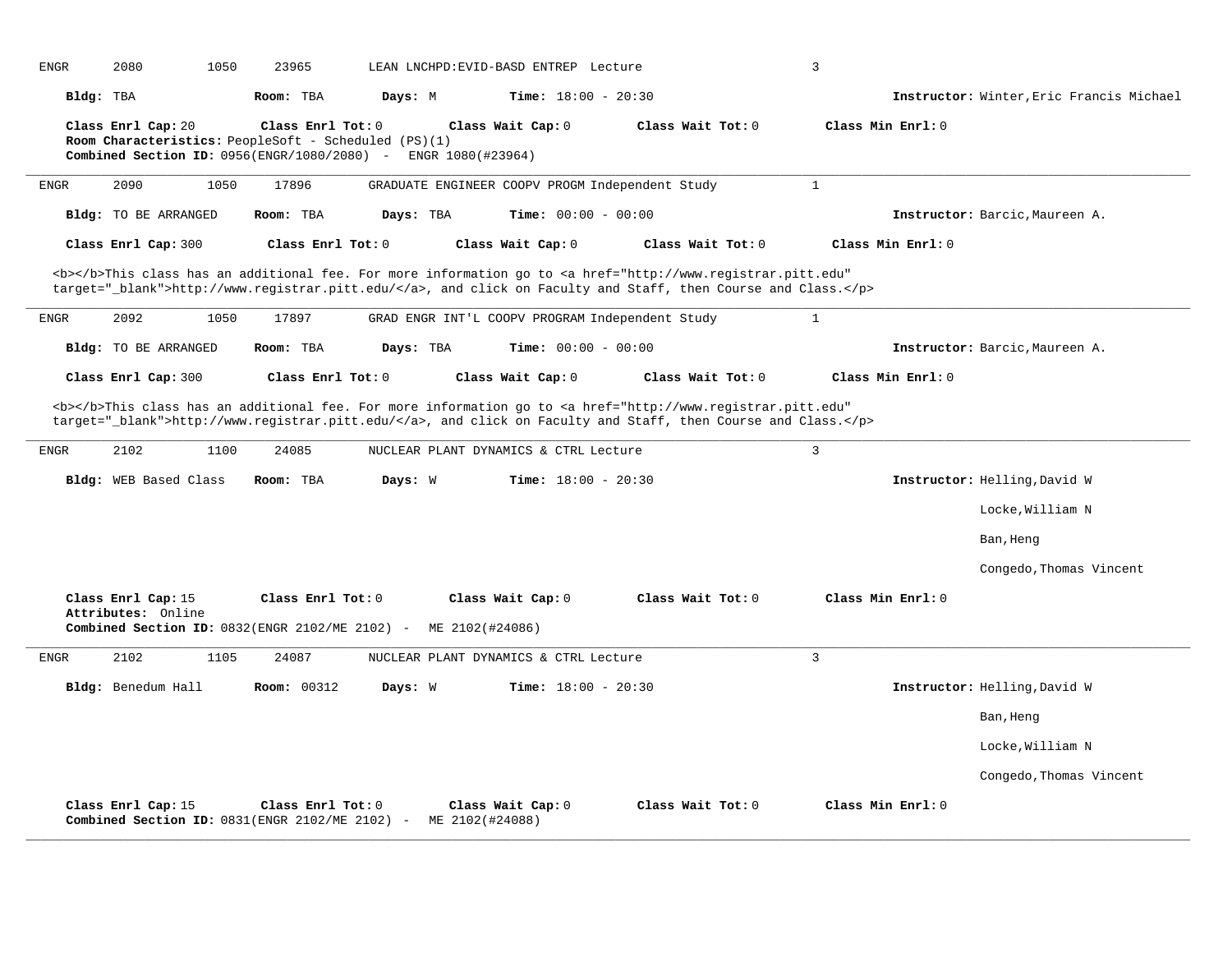#### Report ID: SR201 **University of Pittsburgh** Page No. 202 of 290 **Schedule of Classes for Spring Term 2021-2022** Run Date: 06/15/2021 **Academic Term** Run Time: 20:00:12

| Catalog Nbr Section Class Nbr<br>Subject                                   | Course Title                                                                                                        | Component         | Units<br>Topics   |                                     |
|----------------------------------------------------------------------------|---------------------------------------------------------------------------------------------------------------------|-------------------|-------------------|-------------------------------------|
| <b>ENGR</b><br>2104<br>1180                                                | 22950<br>NUCLEAR OPERATIONS AND SAFETY Lecture                                                                      |                   | $\mathcal{L}$     |                                     |
| Bldg: Benedum Hall                                                         | <b>Room: 00312</b><br><b>Time:</b> $18:00 - 20:30$<br>Days: Th                                                      |                   |                   | Instructor: Congedo, Thomas Vincent |
|                                                                            |                                                                                                                     |                   |                   | Ban, Heng                           |
|                                                                            |                                                                                                                     |                   |                   | Teolis, David S                     |
| Class Enrl Cap: 10                                                         | Class Enrl Tot: 0<br>Class Wait Cap: 0<br>Combined Section ID: 0827(ENGR/ME/2104) - ME 2104(#22952)                 | Class Wait Tot: 0 | Class Min Enrl: 0 |                                     |
| ENGR<br>2104<br>1190                                                       | 22951<br>NUCLEAR OPERATIONS AND SAFETY Lecture                                                                      |                   | $\overline{3}$    |                                     |
| Bldg: WEB Based Class                                                      | Room: TBA<br>Days: Th<br><b>Time:</b> $18:00 - 20:30$                                                               |                   |                   | Instructor: Congedo, Thomas Vincent |
|                                                                            |                                                                                                                     |                   |                   | Ban, Heng                           |
|                                                                            |                                                                                                                     |                   |                   | Teolis, David S                     |
| Class Enrl Cap: 10<br>Attributes: Online                                   | Class Enrl Tot: 0<br>Class Wait Cap: 0<br>Combined Section ID: 0826(ENGR/ME/2104) - ME 2104(#22953)                 | Class Wait Tot: 0 | Class Min Enrl: 0 |                                     |
| 2112<br>1100<br>ENGR                                                       | 29821<br>NUCLR CHEM AND RADIOCHEMISTRY Lecture                                                                      |                   | $\overline{3}$    |                                     |
| Bldg: Benedum Hall                                                         | <b>Room: 00G37</b><br>Days: Tu<br><b>Time:</b> $18:00 - 20:30$                                                      |                   |                   | Instructor: Mason, Neal S           |
|                                                                            |                                                                                                                     |                   |                   | Congedo, Thomas Vincent             |
| Class Enrl Cap: 20<br>Room Characteristics: PeopleSoft - Scheduled (PS)(1) | Class Enrl Tot: 0<br>Class Wait Cap: 0<br>Combined Section ID: 0968(ENGR 2112/ME 2112) - ME 2112(#29822)            | Class Wait Tot: 0 | Class Min Enrl: 0 |                                     |
| 2112<br><b>ENGR</b><br>1110                                                | 30222<br>NUCLR CHEM AND RADIOCHEMISTRY Lecture                                                                      |                   | $\mathbf{3}$      |                                     |
| Bldg: WEB Based Class                                                      | Room: TBA<br>Days: Tu<br><b>Time:</b> $18:00 - 20:30$                                                               |                   |                   | Instructor: Mason, Neal S           |
|                                                                            |                                                                                                                     |                   |                   | Congedo, Thomas Vincent             |
| Class Enrl Cap: 15<br>Attributes: Online                                   | Class Wait Cap: 0<br>Class Enrl Tot: 0<br><b>Combined Section ID:</b> $0992(ME 2112/ENGR 2112)$ - ME $2112(#30221)$ | Class Wait Tot: 0 | Class Min Enrl: 0 |                                     |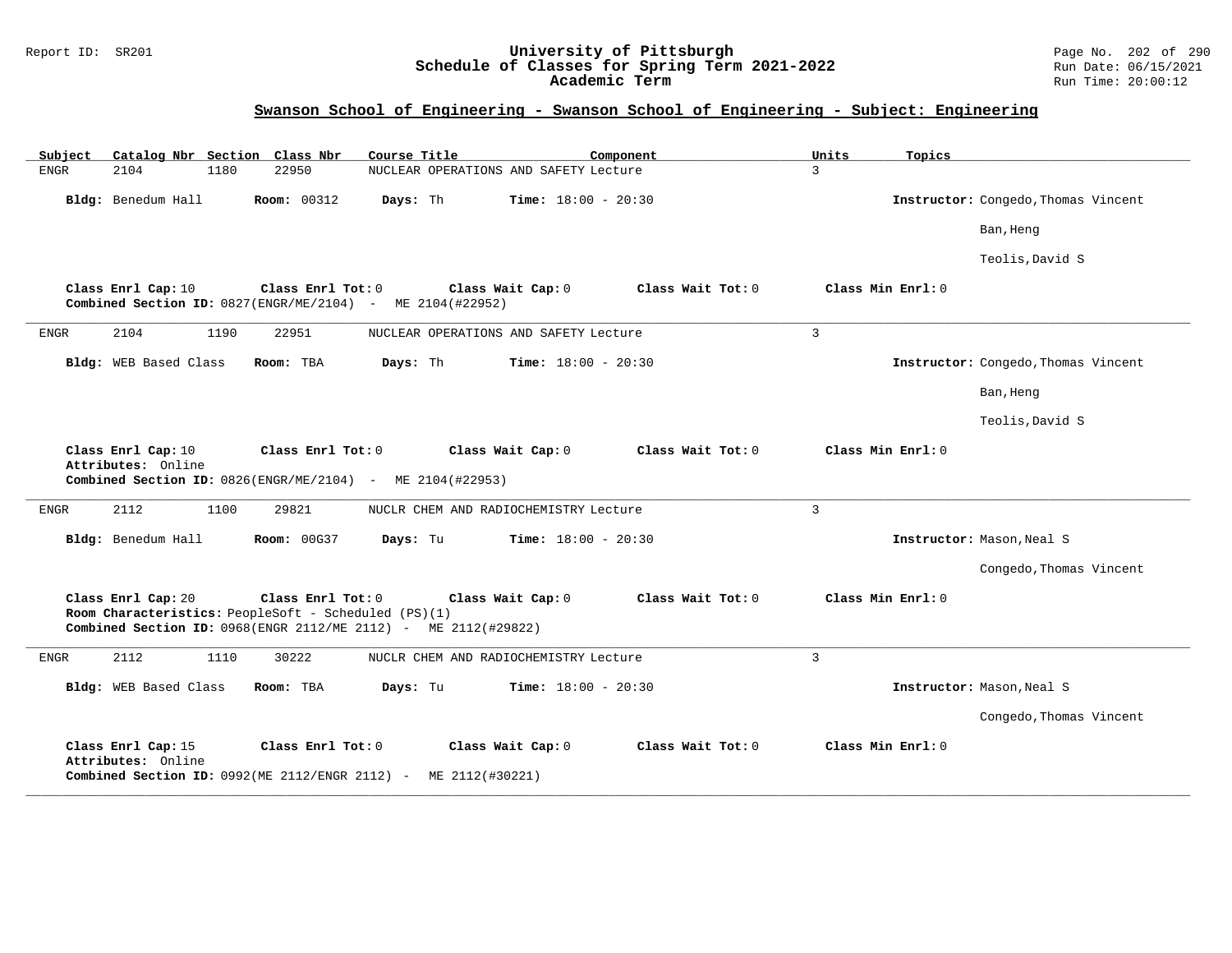#### Report ID: SR201 **University of Pittsburgh** Page No. 203 of 290 **Schedule of Classes for Spring Term 2021-2022** Run Date: 06/15/2021 **Academic Term** Run Time: 20:00:12

| Subject<br>Catalog Nbr Section Class Nbr | Course Title                                                                                   | Component                                                  | Units<br>Topics                       |
|------------------------------------------|------------------------------------------------------------------------------------------------|------------------------------------------------------------|---------------------------------------|
| <b>ENGR</b><br>2600IS<br>1050            | GLOBAL ENGINEERING TECHNLGY-ISLecture<br>18346                                                 |                                                            | $\Omega$                              |
| <b>Bldg:</b> TO BE ARRANGED              | Room: TBA<br>Days: TBA                                                                         | <b>Time:</b> $00:00 - 00:00$                               | Instructor: Whitehead, Jeffrey Robert |
| Class Enrl Cap: 30                       | Class Enrl Tot: 0<br>Class Wait Cap: 0                                                         | Class Wait Tot: 0                                          | Class Min Enrl: 0                     |
| 26000S<br>1050<br><b>ENGR</b>            | 18347<br>GLOBAL ENGINEERING TECHNLGY-OSLecture                                                 |                                                            | $\Omega$                              |
| <b>Bldg:</b> TO BE ARRANGED              | Days: TBA<br>Room: TBA                                                                         | <b>Time:</b> $00:00 - 00:00$                               | Instructor: Whitehead, Jeffrey Robert |
| Class Enrl Cap: 30                       | Class Enrl Tot: 0<br>Class Wait Cap: 0                                                         | Class Wait Tot: 0                                          | Class Min Enrl: 0                     |
| 2634<br>1010<br>ENGR                     | 29024<br>ENVIROMENTAL CONTROLS MINING Lecture                                                  |                                                            | $\overline{3}$                        |
| Bldg: TBA                                | Room: TBA<br>Days: TBA<br>Time: TBA                                                            |                                                            | Instructor: Staff                     |
| Class Enrl Cap: 15                       | Class Wait Cap: 0<br>Class Enrl Tot: 0<br>Room Characteristics: PeopleSoft - Scheduled (PS)(1) | Class Wait Tot: 0                                          | Class Min Enrl: 0                     |
|                                          | Combined Section ID: 0849(ENGR/2634/1634) - ENGR 1634(#29023)                                  |                                                            |                                       |
| 3000<br>1250<br><b>ENGR</b>              | 21880<br>PREP FOR AN ACADEMIC CAREER                                                           | Seminar                                                    | $\mathbf{1}$                          |
| Bldg: Benedum Hall                       | <b>Room: 00312</b><br>Days: Th                                                                 | <b>Time:</b> $12:00 - 12:50$                               | Instructor: Besterfield-Sacre, Mary E |
|                                          |                                                                                                |                                                            | Briski, Julie Marie                   |
|                                          |                                                                                                |                                                            | Dukes, April A                        |
| Class Enrl Cap: 16                       | Class Enrl Tot: 0<br>Class Wait Cap: 0                                                         | Class Wait Tot: 0                                          | Class Min Enrl: 0                     |
| 3002<br>1340<br>ENGR                     | 24062<br>ADV LRNG EVID-BSD STEM TCHNG Lecture                                                  |                                                            | $\mathbf{1}$                          |
| Bldg: Benedum Hall                       | Days: Th<br><b>Room: 00318</b>                                                                 | <b>Time:</b> $16:30 - 17:25$                               | Instructor: Briski, Julie Marie       |
|                                          |                                                                                                |                                                            | Dukes, April A                        |
|                                          |                                                                                                |                                                            | Besterfield-Sacre, Mary E             |
|                                          |                                                                                                |                                                            | Grabowski, Joseph J                   |
| Class Enrl Cap: 30                       | Class Wait Cap: 0<br>Class Enrl Tot: 0<br>Combined Section ID: 0870(ENGR/CHEM/BIOSC/3002) -    | Class Wait Tot: 0<br>CHEM 3002(#24071), BIOSC 3002(#24116) | Class Min Enrl: 0                     |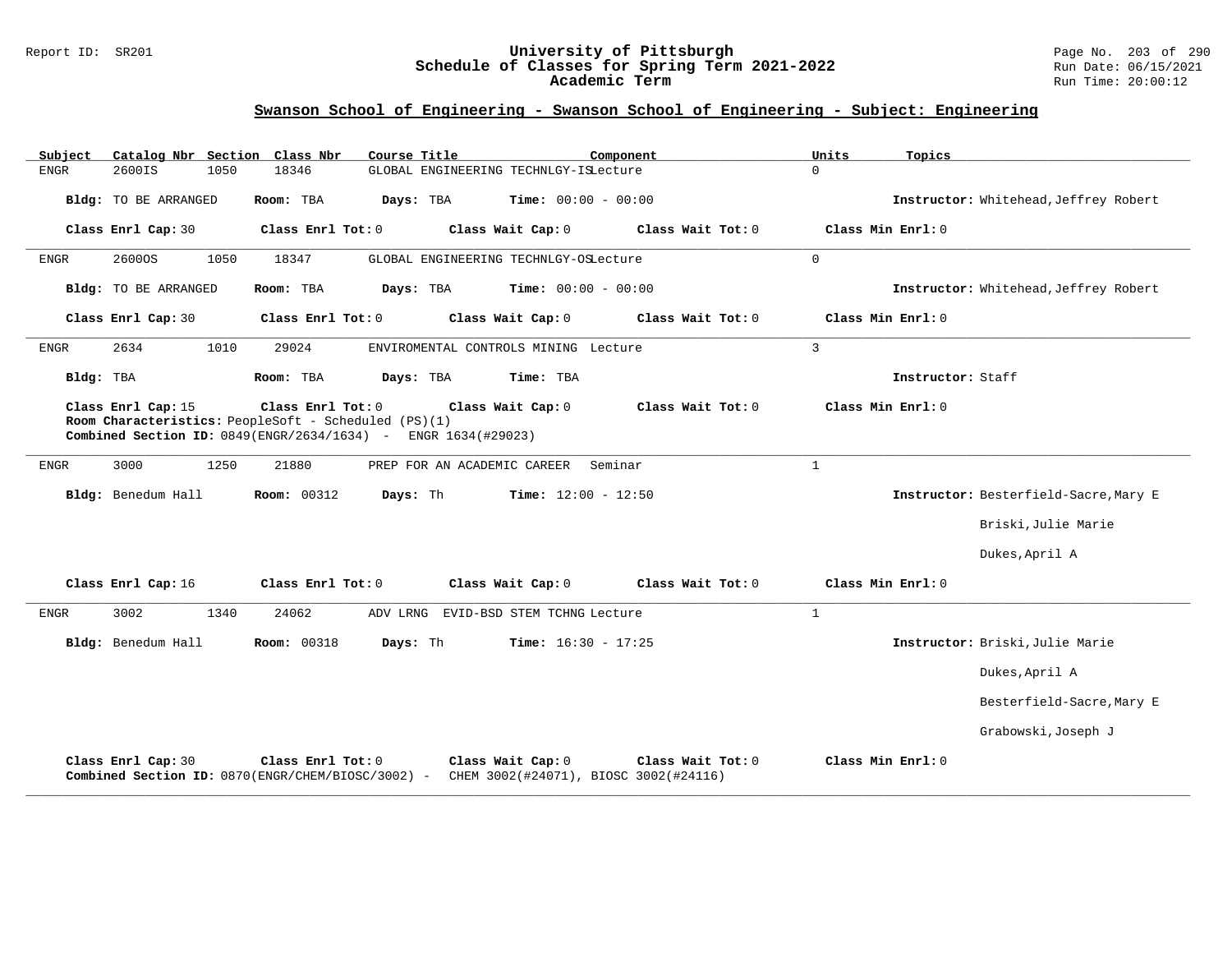#### Report ID: SR201 **University of Pittsburgh** Page No. 204 of 290 **Schedule of Classes for Spring Term 2021-2022** Run Date: 06/15/2021 **Academic Term** Run Time: 20:00:12

| Subject | Catalog Nbr Section  | Class Nbr         | Course Title                         |                              | Component         | Units | Topics                          |
|---------|----------------------|-------------------|--------------------------------------|------------------------------|-------------------|-------|---------------------------------|
| ENGR    | 3003                 | 1010<br>26093     | PITT-CIRTL ON-LINE COURSE CR Lecture |                              |                   |       |                                 |
|         | Bldg: TO BE ARRANGED | Room: TBA         | Days: TBA                            | <b>Time:</b> $00:00 - 00:00$ |                   |       | Instructor: Staff               |
|         | Class Enrl Cap: 10   | Class Enrl Tot: 0 |                                      | Class Wait Cap: 0            | Class Wait Tot: 0 |       | Class Min Enrl: 0               |
| ENGR    | 3004                 | 1010<br>26900     | ADV PREP FUTURE STEM FACULTY         |                              | Independent Study |       |                                 |
|         | Bldg: TO BE ARRANGED | Room: TBA         | Days: TBA                            | <b>Time:</b> $00:00 - 00:00$ |                   |       | Instructor: Briski, Julie Marie |
|         |                      |                   |                                      |                              |                   |       | Besterfield-Sacre, Mary E       |
|         |                      |                   |                                      |                              |                   |       | Dukes, April A                  |
|         | Class Enrl Cap: 35   | Class Enrl Tot: 0 |                                      | Class Wait Cap: 0            | Class Wait Tot: 0 |       | Class Min Enrl: 0               |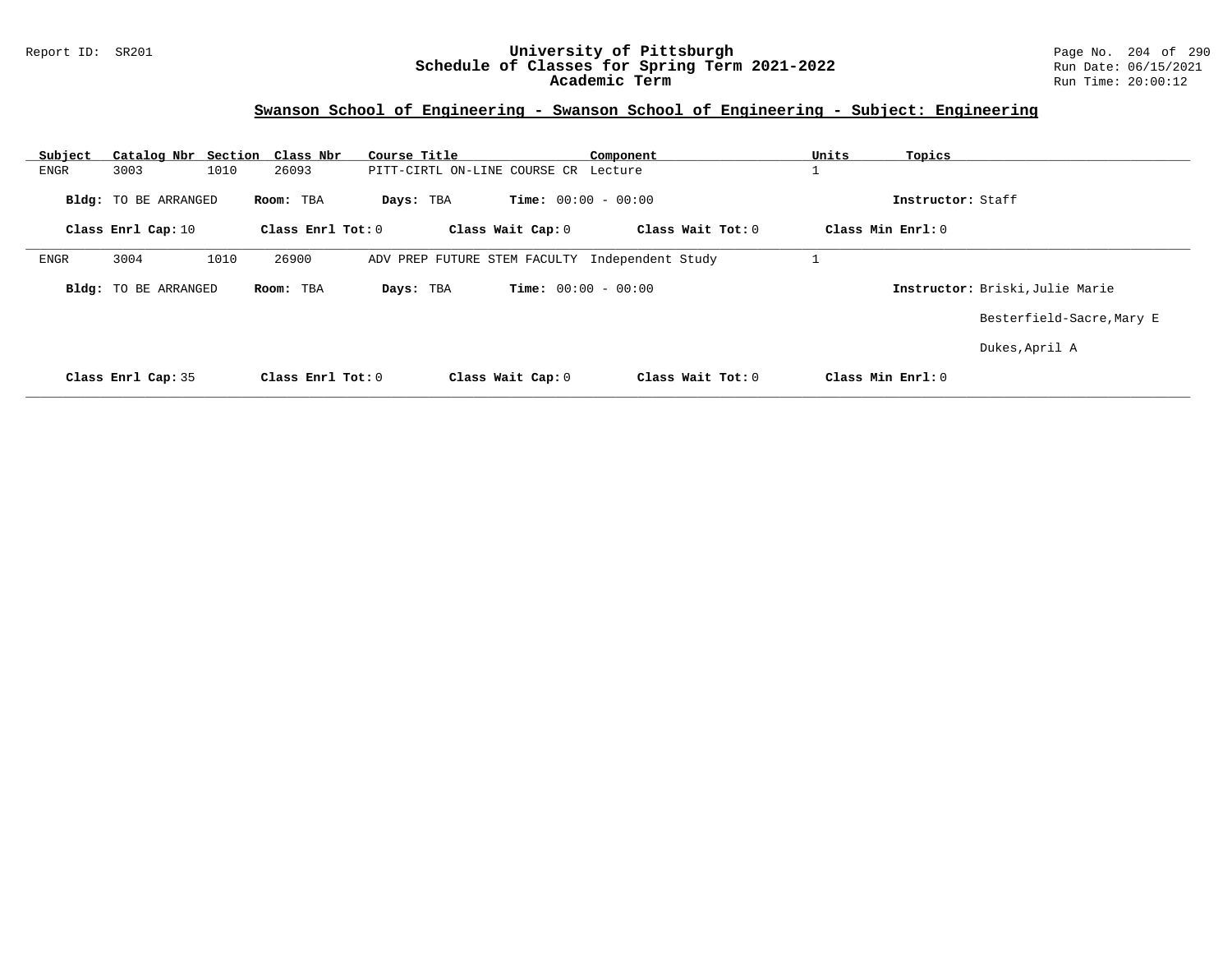# Report ID: SR201 **1998 Mixersity of Pittsburgh University of Pittsburgh** Page No. 205 of 290 Page No. 205 of 290<br>**Schedule of Classes for Spring Term 2021-2022** Run Date: 06/15/2021 Schedule of Classes for Spring Term 2021-2022<br>Academic Term

## **Swanson School of Engineering - Office of the Dean, School of Engineering - Subject: FT Diss Study ENGR**

| Subject | Catalog Nbr Section Class Nbr |      |                   | Course Title |                              | Component                                                                                                                                               | Units | Topics            |  |
|---------|-------------------------------|------|-------------------|--------------|------------------------------|---------------------------------------------------------------------------------------------------------------------------------------------------------|-------|-------------------|--|
| FTDH    | 0000                          | 1010 | 12622             |              |                              | FULL-TIME DISSERTATION STUDY Full Time Dissertation                                                                                                     |       |                   |  |
|         | Bldg: TO BE ARRANGED          |      | Room: TBA         | Days: TBA    | <b>Time:</b> $00:00 - 00:00$ |                                                                                                                                                         |       | Instructor: Staff |  |
|         | Class Enrl Cap: 999           |      | Class Enrl Tot: 0 |              | Class Wait Cap: 0            | Class Wait Tot: 0                                                                                                                                       |       | Class Min Enrl: 0 |  |
|         |                               |      |                   |              |                              | <b></b> This class has an additional fee. For more information go to <a <="" href="http://www.registrar.pitt.edu" td=""><td></td><td></td><td></td></a> |       |                   |  |

**\_\_\_\_\_\_\_\_\_\_\_\_\_\_\_\_\_\_\_\_\_\_\_\_\_\_\_\_\_\_\_\_\_\_\_\_\_\_\_\_\_\_\_\_\_\_\_\_\_\_\_\_\_\_\_\_\_\_\_\_\_\_\_\_\_\_\_\_\_\_\_\_\_\_\_\_\_\_\_\_\_\_\_\_\_\_\_\_\_\_\_\_\_\_\_\_\_\_\_\_\_\_\_\_\_\_\_\_\_\_\_\_\_\_\_\_\_\_\_\_\_\_\_\_\_\_\_\_\_\_\_\_\_\_\_\_\_\_\_\_\_\_\_\_\_\_\_\_\_\_\_\_\_\_\_\_**

target="\_blank">http://www.registrar.pitt.edu/</a>, and click on Faculty and Staff, then Course and Class.</p>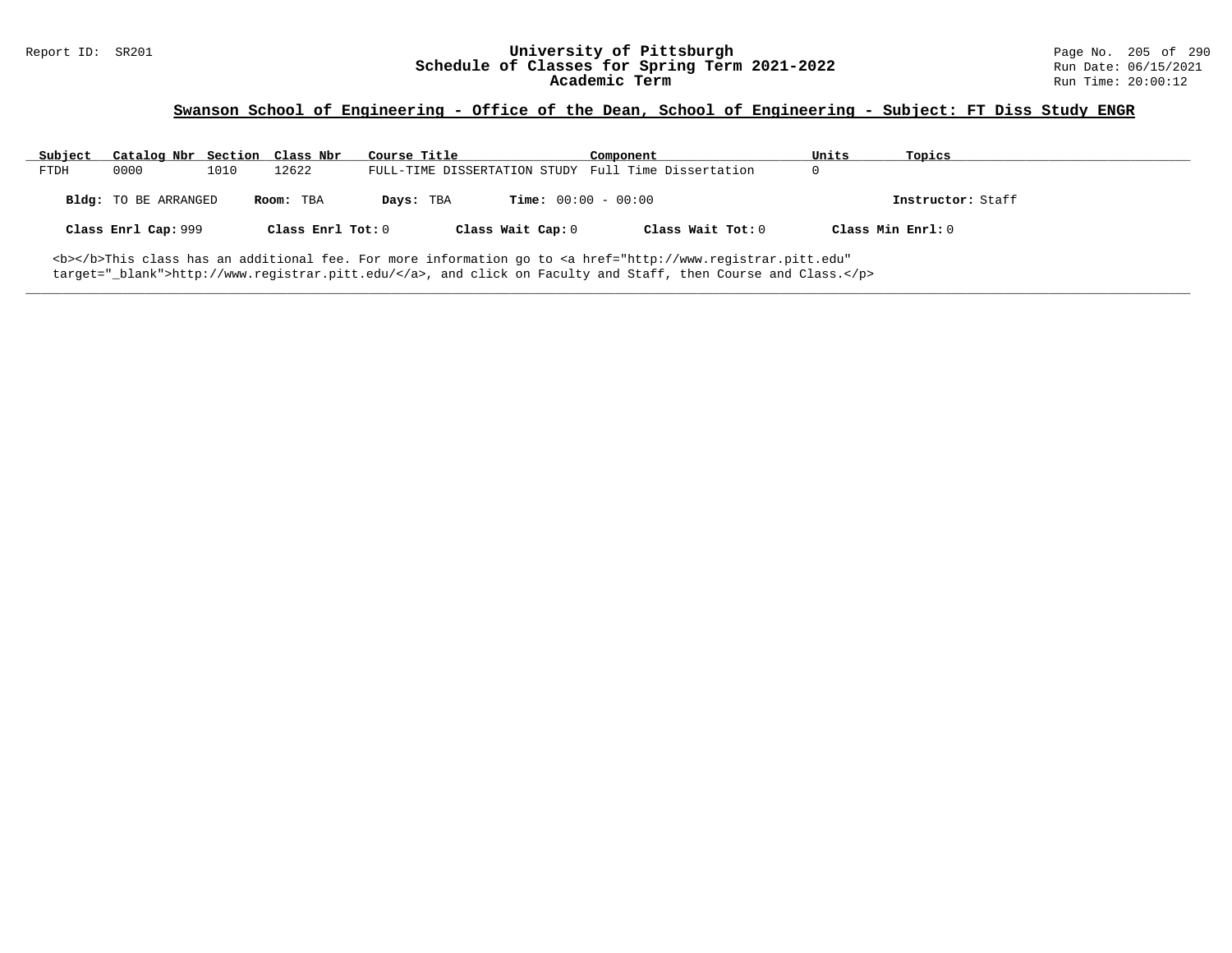#### Report ID: SR201 **University of Pittsburgh** Page No. 206 of 290 **Schedule of Classes for Spring Term 2021-2022** Run Date: 06/15/2021 **Academic Term** Run Time: 20:00:12

# **Swanson School of Engineering - Associate Dean Research - Subject: Energy Resources**

| Subject | Catalog Nbr Section  | Class Nbr               | Course Title      |                       | Component                                                   | Units             | Topics            |
|---------|----------------------|-------------------------|-------------------|-----------------------|-------------------------------------------------------------|-------------------|-------------------|
| ENRES   | 2096<br>1010         | 12560                   | INTERNSHIP        |                       | Internship                                                  | $1 - 12$          |                   |
|         | Bldg: TO BE ARRANGED | Room: TBA               | Days: TBA         | $Time: 00:00 - 00:00$ |                                                             |                   | Instructor: Staff |
|         | Class Enrl Cap: 30   | Class Enrl Tot: 0       |                   |                       | Class Wait Cap: 0 Class Wait Tot: 0                         | Class Min Enrl: 0 |                   |
| ENRES   | 2097<br>1010         | 12621                   | GRADUATE PROJECTS |                       | Directed Studies                                            | $1 - 12$          |                   |
|         | Bldg: Benedum Hall   | <b>Room: 01249</b>      | Days: TBA         | $Time: 00:00 - 00:00$ |                                                             |                   | Instructor: Staff |
|         | Class Enrl Cap: 15   | $Class$ $Enrl$ $Tot: 0$ |                   |                       | Class Wait Cap: 0 Class Wait Tot: 0                         | Class Min Enrl: 0 |                   |
| ENRES   | 2998<br>1010         | 12561                   | CASE STUDY        |                       | Directed Studies                                            | $1 - 12$          |                   |
|         | Bldg: Benedum Hall   | <b>Room: 01249</b>      | Days: TBA         | $Time: 00:00 - 00:00$ |                                                             |                   | Instructor: Staff |
|         | Class Enrl Cap: 15   |                         |                   |                       | Class Enrl Tot: $0$ Class Wait Cap: $0$ Class Wait Tot: $0$ | Class Min Enrl: 0 |                   |
| ENRES   | 2999<br>1010         | 12562                   | M. S. THESIS      |                       | Thesis Research                                             | $1 - 15$          |                   |
|         | Bldg: Benedum Hall   | <b>Room: 01249</b>      | Days: TBA         | $Time: 00:00 - 00:00$ |                                                             |                   | Instructor: Staff |
|         | Class Enrl Cap: 20   | Class Enrl Tot: $0$     | Class Wait Cap: 0 |                       | Class Wait Tot: 0                                           | Class Min Enrl: 0 |                   |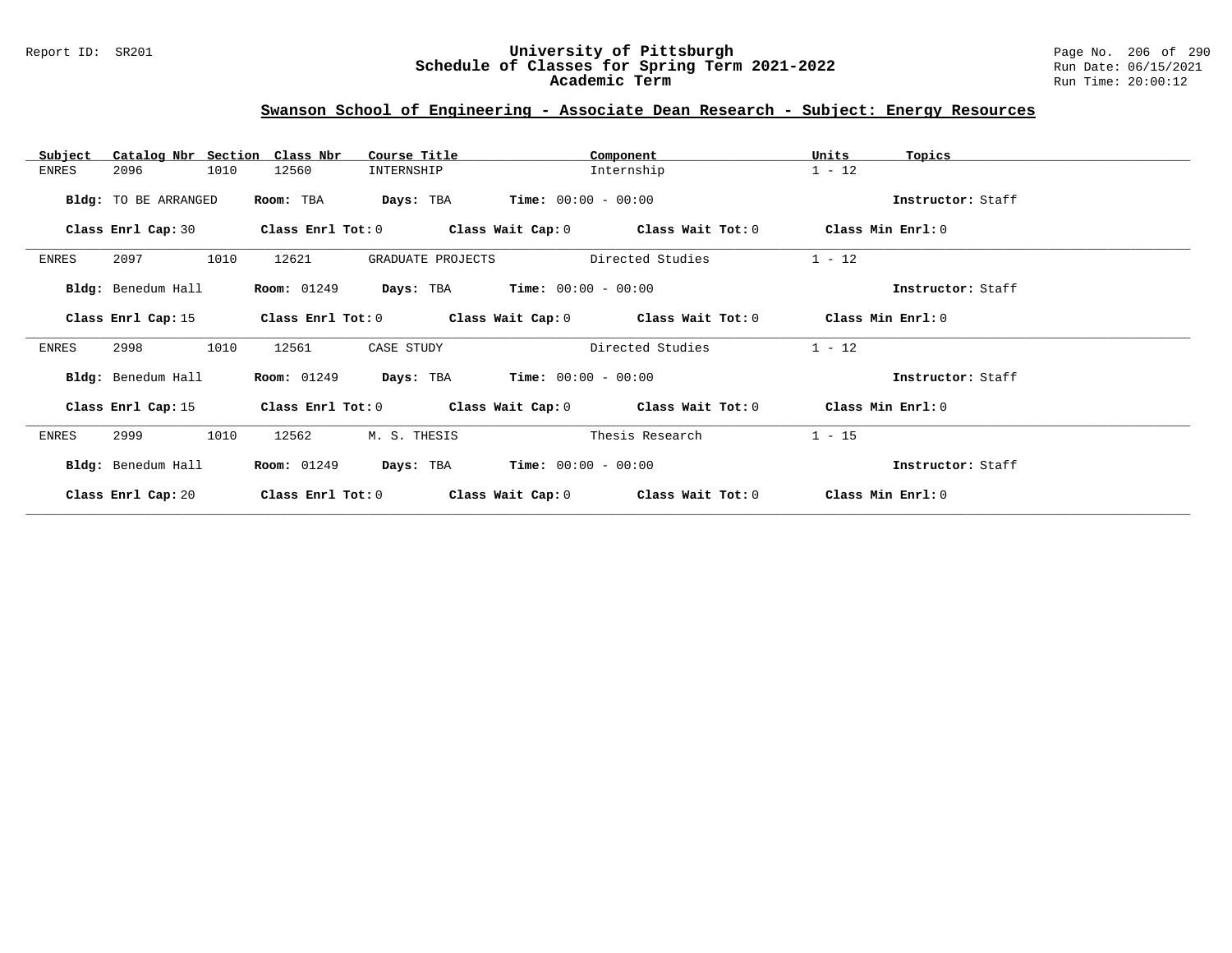#### Report ID: SR201 **University of Pittsburgh** Page No. 207 of 290 **Schedule of Classes for Spring Term 2021-2022** Run Date: 06/15/2021 **Academic Term** Run Time: 20:00:12

## **Swanson School of Engineering - Industrial Engineering - Subject: Industrial Engineering**

| Subject            | Catalog Nbr Section Class Nbr                                                        | Course Title                          | Component                                                                                                                                                                                                                          | Units<br>Topics               |
|--------------------|--------------------------------------------------------------------------------------|---------------------------------------|------------------------------------------------------------------------------------------------------------------------------------------------------------------------------------------------------------------------------------|-------------------------------|
| IE<br>1035         | 12955<br>1030                                                                        | ENGINEERING MANAGEMENT                | Lecture                                                                                                                                                                                                                            | 3                             |
| Bldg: Benedum Hall | <b>Room:</b> 01044                                                                   | Days: TuTh                            | Time: $11:00 - 12:15$                                                                                                                                                                                                              | Instructor: Bursic, Karen M   |
| Class Enrl Cap: 70 | Class Enrl Tot: 0<br>Room Characteristics: $(1)$ , PeopleSoft - Scheduled (PS) $(1)$ | Class Wait Cap: 20                    | Class Wait Tot: 0                                                                                                                                                                                                                  | Class Min Enrl: 0             |
| 1040<br>IΕ         | 1010<br>12563                                                                        | ENGINEERING ECONOMIC ANALYSIS Lecture |                                                                                                                                                                                                                                    | 3                             |
| Bldg: Benedum Hall | <b>Room:</b> 01044                                                                   | Days: MW                              | Time: $08:00 - 09:15$                                                                                                                                                                                                              | Instructor: Bursic, Karen M   |
| Class Enrl Cap: 72 | Class Enrl Tot: 0<br>Room Characteristics: PeopleSoft - Scheduled (PS)(1)            | Class Wait Cap: 20                    | Class Wait Tot: 0                                                                                                                                                                                                                  | Class Min Enrl: 0             |
| 1052<br>ΙE         | 1040<br>12958                                                                        | MFG PROCESSES AND ANALYSIS            | Lecture                                                                                                                                                                                                                            | $\overline{3}$                |
| Bldg: Benedum Hall | <b>Room:</b> 01044                                                                   | Days: TuTh                            | <b>Time:</b> $14:30 - 15:20$                                                                                                                                                                                                       | Instructor: Bedewy, Mostafa M |
| Class Enrl Cap: 70 | Class Enrl Tot: 0<br>Room Characteristics: PeopleSoft - Scheduled (PS)(1)            | Class Wait Cap: 20                    | Class Wait Tot: 0                                                                                                                                                                                                                  | Class Min Enrl: 0             |
|                    |                                                                                      |                                       | <b></b> This class has an additional fee. For more information go to <a <br="" href="http://www.registrar.pitt.edu">target="_blank"&gt;http://www.registrar.pitt.edu/</a> , and click on Faculty and Staff, then Course and Class. |                               |
| 1052<br>IΕ         | 1050<br>12959                                                                        | MFG PROCESSES AND ANALYSIS            | Laboratory                                                                                                                                                                                                                         | 3                             |
| Bldg: Benedum Hall | <b>Room:</b> 01044                                                                   | Days: Tu                              | <b>Time:</b> $15:30 - 17:15$                                                                                                                                                                                                       | Instructor: Bedewy, Mostafa M |
| Class Enrl Cap: 35 | Class Enrl Tot: $0$<br><b>Room Characteristics:</b> PeopleSoft - Scheduled (PS)(1)   | Class Wait Cap: 20                    | Class Wait Tot: 0                                                                                                                                                                                                                  | Class Min $Enr1: 0$           |
|                    |                                                                                      |                                       | <b></b> This class has an additional fee. For more information go to <a <br="" href="http://www.registrar.pitt.edu">target="_blank"&gt;http://www.registrar.pitt.edu/</a> , and click on Faculty and Staff, then Course and Class. |                               |
| 1052<br>IE         | 1060<br>17841                                                                        | MFG PROCESSES AND ANALYSIS            | Laboratory                                                                                                                                                                                                                         | $\mathbf{3}$                  |
| Bldg: Benedum Hall | <b>Room:</b> 01044                                                                   | Days: Th                              | <b>Time:</b> $15:30 - 17:15$                                                                                                                                                                                                       | Instructor: Bedewy, Mostafa M |
| Class Enrl Cap: 35 | Class Enrl Tot: 0<br>Room Characteristics: PeopleSoft - Scheduled (PS)(1)            | Class Wait Cap: 20                    | Class Wait Tot: 0                                                                                                                                                                                                                  | Class Min Enrl: 0             |

**\_\_\_\_\_\_\_\_\_\_\_\_\_\_\_\_\_\_\_\_\_\_\_\_\_\_\_\_\_\_\_\_\_\_\_\_\_\_\_\_\_\_\_\_\_\_\_\_\_\_\_\_\_\_\_\_\_\_\_\_\_\_\_\_\_\_\_\_\_\_\_\_\_\_\_\_\_\_\_\_\_\_\_\_\_\_\_\_\_\_\_\_\_\_\_\_\_\_\_\_\_\_\_\_\_\_\_\_\_\_\_\_\_\_\_\_\_\_\_\_\_\_\_\_\_\_\_\_\_\_\_\_\_\_\_\_\_\_\_\_\_\_\_\_\_\_\_\_\_\_\_\_\_\_\_\_**

target="\_blank">http://www.registrar.pitt.edu/</a>, and click on Faculty and Staff, then Course and Class.</p>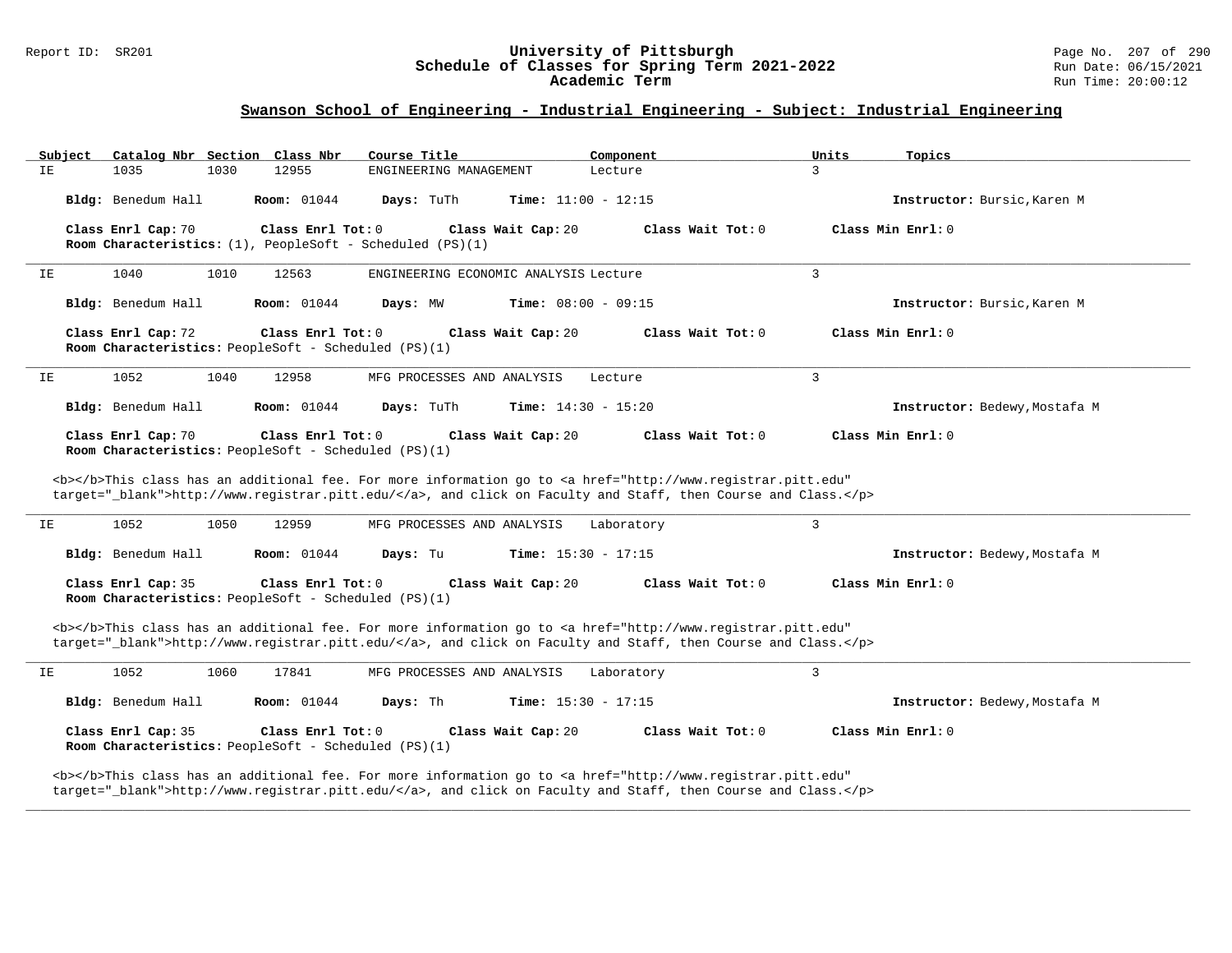#### Report ID: SR201 **University of Pittsburgh** Page No. 208 of 290 **Schedule of Classes for Spring Term 2021-2022** Run Date: 06/15/2021 **Academic Term** Run Time: 20:00:12

| Subject<br>Catalog Nbr Section Class Nbr                                   | Course Title                                                                                                                                                                                                                       | Component                  | Units<br>Topics            |
|----------------------------------------------------------------------------|------------------------------------------------------------------------------------------------------------------------------------------------------------------------------------------------------------------------------------|----------------------------|----------------------------|
| 1054<br>1030<br>IE                                                         | 24741<br>PRODUCTIVITY ANALYSIS                                                                                                                                                                                                     | 3<br>Lecture               |                            |
| Bldg: Benedum Hall                                                         | <b>Room: 01044</b><br>Days: TuTh<br><b>Time:</b> $08:00 - 09:15$                                                                                                                                                                   |                            | Instructor: Haight, Joel M |
| Class Enrl Cap: 72<br>Room Characteristics: PeopleSoft - Scheduled (PS)(1) | Class Enrl Tot: 0<br>Class Wait Cap: 20                                                                                                                                                                                            | Class Wait Tot: 0          | Class Min Enrl: 0          |
|                                                                            | <b></b> This class has an additional fee. For more information go to <a <br="" href="http://www.registrar.pitt.edu">target=" blank"&gt;http://www.registrar.pitt.edu/</a> , and click on Faculty and Staff, then Course and Class. |                            |                            |
| 1054<br>1040<br>IE                                                         | 24742<br>PRODUCTIVITY ANALYSIS                                                                                                                                                                                                     | $\mathbf{3}$<br>Laboratory |                            |
| Bldg: Benedum Hall                                                         | <b>Room:</b> 01044<br>Days: F<br>Time: $09:00 - 11:55$                                                                                                                                                                             |                            | Instructor: Haight, Joel M |
| Class Enrl Cap: 72<br>Room Characteristics: PeopleSoft - Scheduled (PS)(1) | Class Enrl Tot: $0$<br>Class Wait Cap: 20                                                                                                                                                                                          | Class Wait Tot: 0          | Class Min Enrl: 0          |
|                                                                            | <b></b> This class has an additional fee. For more information go to <a <br="" href="http://www.registrar.pitt.edu">target="_blank"&gt;http://www.registrar.pitt.edu/</a> , and click on Faculty and Staff, then Course and Class. |                            |                            |
| 1055<br>1010<br>IΕ                                                         | FACLT LAYOUT & MATRL HANDLING Lecture<br>12805                                                                                                                                                                                     | $\overline{3}$             |                            |
| Bldg: Benedum Hall                                                         | <b>Room:</b> 01044<br>Days: MW<br><b>Time:</b> $09:30 - 10:45$                                                                                                                                                                     |                            | Instructor: Vidic, Natasa  |
|                                                                            |                                                                                                                                                                                                                                    |                            | El Shar, Ibrahim           |
| Class Enrl Cap: 60<br>Room Characteristics: PeopleSoft - Scheduled (PS)(1) | Class Enrl Tot: 0<br>Class Wait Cap: 20<br><b>Combined Section ID:</b> 0052(IE/1055/2025) - IE 2025(#12806)                                                                                                                        | Class Wait Tot: 0          | Class Min Enrl: 0          |
| 1061<br>1010<br>IΕ                                                         | 29026<br>HUMAN FACTORS ENGINEERING                                                                                                                                                                                                 | $\overline{3}$<br>Lecture  |                            |
| Bldg: Benedum Hall                                                         | <b>Room: 00G37</b><br>Time: $14:30 - 15:45$<br>Days: TuTh                                                                                                                                                                          |                            | Instructor: Haight, Joel M |
| Class Enrl Cap: 36<br>Room Characteristics: PeopleSoft - Scheduled (PS)(1) | Class Enrl Tot: 0<br>Class Wait Cap: 20                                                                                                                                                                                            | Class Wait Tot: 0          | Class Min Enrl: 0          |
| 1061<br>1015<br>IΕ                                                         | 29027<br>HUMAN FACTORS ENGINEERING                                                                                                                                                                                                 | 3<br>Laboratory            |                            |
| <b>Bldg:</b> TO BE ARRANGED                                                | Days: Th<br>Time: $13:00 - 13:50$<br>Room: TBA                                                                                                                                                                                     |                            | Instructor: Haight, Joel M |
| Class Enrl Cap: 12                                                         | Class Enrl Tot: 0<br>Class Wait Cap: 10                                                                                                                                                                                            | Class Wait Tot: 0          | Class Min Enrl: 0          |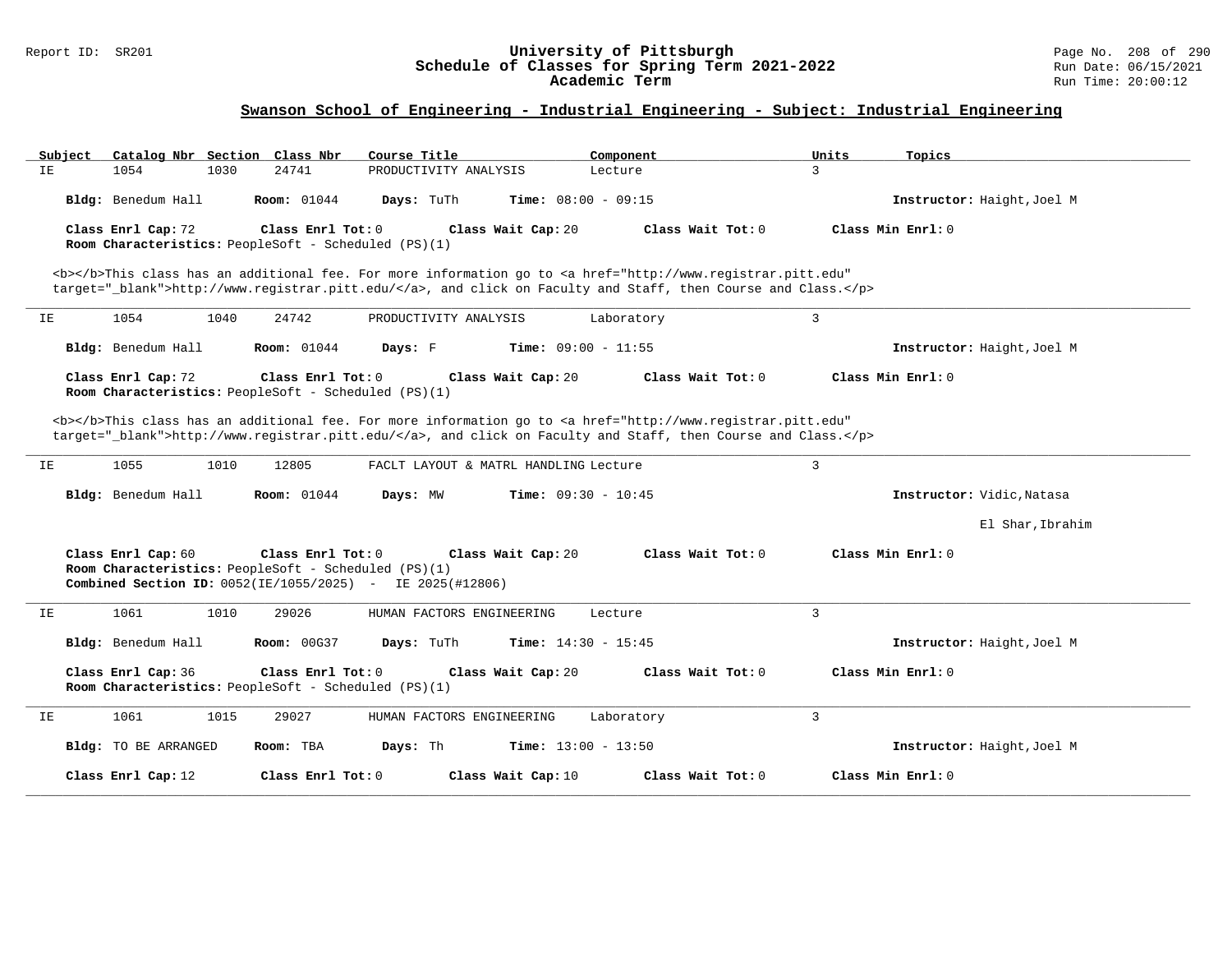#### Report ID: SR201 **University of Pittsburgh** Page No. 209 of 290 **Schedule of Classes for Spring Term 2021-2022** Run Date: 06/15/2021 **Academic Term** Run Time: 20:00:12

| Subject              | Catalog Nbr Section Class Nbr                                                    | Course Title                                 | Component                    | Units          | Topics                              |
|----------------------|----------------------------------------------------------------------------------|----------------------------------------------|------------------------------|----------------|-------------------------------------|
| IE<br>1061           | 29028<br>1020                                                                    | HUMAN FACTORS ENGINEERING                    | Laboratory                   | $\overline{3}$ |                                     |
| Bldg: TO BE ARRANGED | Room: TBA                                                                        | <b>Days:</b> F <b>Time:</b> $13:00 - 13:50$  |                              |                | Instructor: Haight, Joel M          |
| Class Enrl Cap: 12   | Class Enrl Tot: 0                                                                | Class Wait Cap: 10                           | Class Wait Tot: 0            |                | Class Min Enrl: 0                   |
| 1061<br>ΙE           | 1025<br>29029                                                                    | HUMAN FACTORS ENGINEERING                    | Laboratory                   | $\overline{3}$ |                                     |
| Bldg: TO BE ARRANGED | Room: TBA                                                                        | <b>Days:</b> F <b>Time:</b> $15:00 - 15:50$  |                              |                | Instructor: Haight, Joel M          |
| Class Enrl Cap: 12   | Class Enrl Tot: 0                                                                | Class Wait Cap: 10                           | Class Wait Tot: 0            |                | Class Min Enrl: 0                   |
| 1071<br>ΙE           | 1030<br>12834                                                                    | STATSTCL TESTING & REGRESSION Lecture        |                              | $\overline{3}$ |                                     |
| Bldg: Benedum Hall   | <b>Room:</b> 01044                                                               | Days: MW                                     | <b>Time:</b> $15:00 - 16:15$ |                | Instructor: Clark, Renee M          |
| Class Enrl Cap: 70   | Class Enrl Tot: 0<br>Room Characteristics: PeopleSoft - Scheduled (PS)(1)        | Class Wait Cap: 20                           | Class Wait Tot: 0            |                | Class Min Enrl: 0                   |
| 1072<br>ΙE           | 1010<br>29571                                                                    | DSGN OF EXPRMT & QUALT ASSUR Lecture         |                              | $\overline{3}$ |                                     |
| Bldg: TBA            | Room: TBA                                                                        | Days: MW                                     | $Time: 15:00 - 16:15$        |                | Instructor: Rahimian, Mohammad Amin |
| Class Enrl Cap: 35   | $Class$ $Enr1$ $Tot: 0$<br>Room Characteristics: PeopleSoft - Scheduled (PS)(1)  | Class Wait Cap: 20                           | Class Wait Tot: 0            |                | Class Min Enrl: 0                   |
| 1080<br>ΙE           | 1010<br>29569                                                                    | SUPPLY CHAIN ANALYSIS                        | Lecture                      | 3              |                                     |
| Bldg: Benedum Hall   | <b>Room:</b> 00G29                                                               | Days: TuTh                                   | <b>Time:</b> $08:00 - 09:15$ |                | Instructor: Sherwin, Michael D      |
| Class Enrl Cap: 72   | Class Enrl Tot: 0<br>Room Characteristics: PeopleSoft - Scheduled (PS)(1)        | Class Wait Cap: 20                           | Class Wait Tot: 0            |                | Class Min Enrl: 0                   |
| 1081<br>ΙE           | 1085<br>27729                                                                    | OPERATIONS RESEARCH                          | Lecture                      | $\overline{3}$ |                                     |
| Bldg: Benedum Hall   | <b>Room:</b> 01044                                                               | <b>Days:</b> MW <b>Time:</b> $16:30 - 17:45$ |                              |                | Instructor: Zeng, Bo                |
| Class Enrl Cap: 84   | Class Enrl Tot: 0<br>Room Characteristics: PeopleSoft - Scheduled (PS)(1)        | Class Wait Cap: 20                           | Class Wait Tot: 0            |                | Class Min Enrl: 0                   |
| 1082<br>IE           | 1010<br>12809                                                                    | PROBLSTC METH IN OPERATNS RES Lecture        |                              | 3              |                                     |
|                      | Bldg: Benedum Hall Room: 01044                                                   | <b>Days:</b> MW <b>Time:</b> $11:00 - 12:15$ |                              |                | Instructor: Maillart, Lisa Marie    |
| Class Enrl Cap: 70   | Class Enrl Tot: 0<br><b>Room Characteristics:</b> PeopleSoft - Scheduled (PS)(1) | Class Wait Cap: 20                           | Class Wait Tot: 0            |                | Class Min Enrl: 0                   |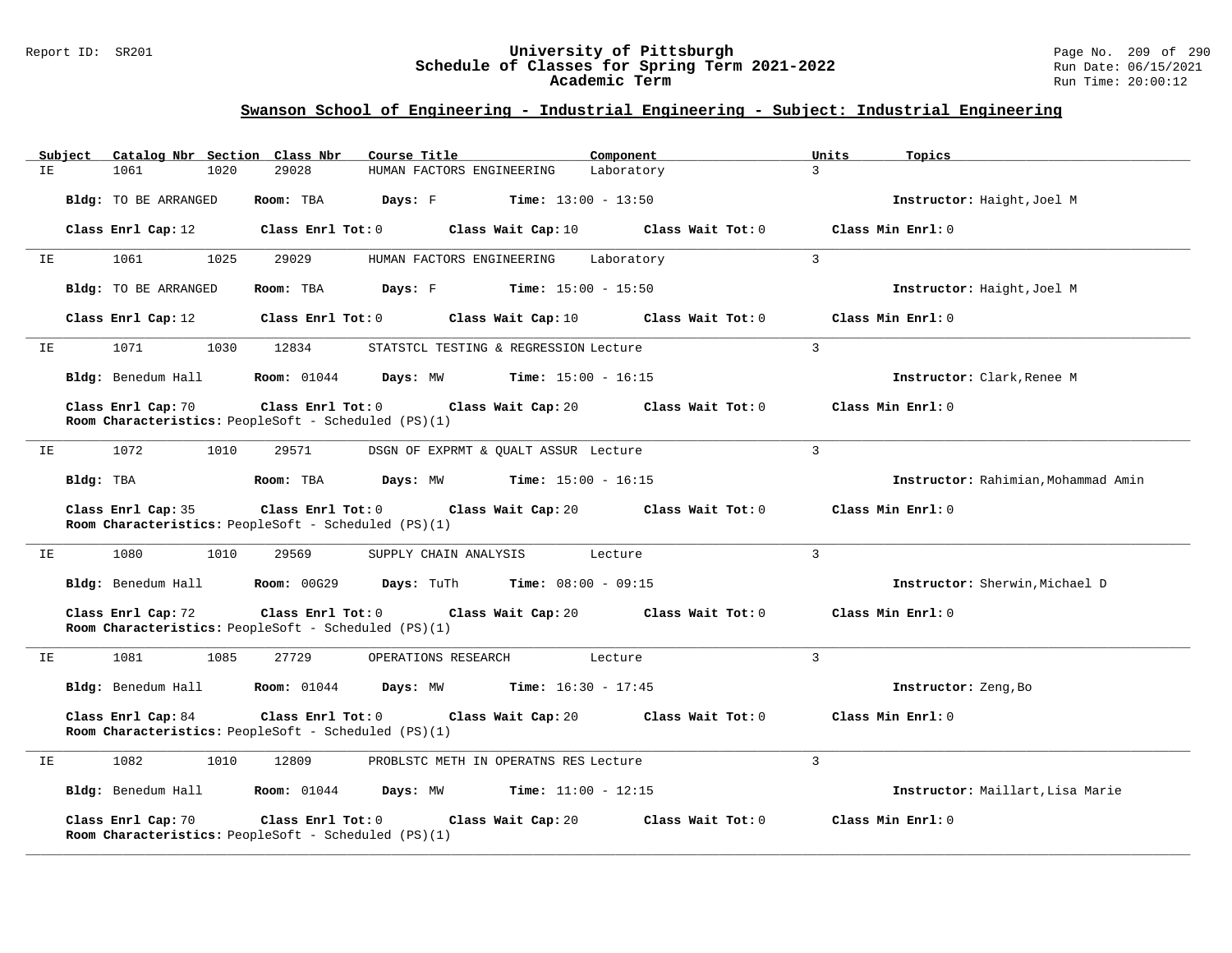#### Report ID: SR201 **University of Pittsburgh** Page No. 210 of 290 **Schedule of Classes for Spring Term 2021-2022** Run Date: 06/15/2021 **Academic Term** Run Time: 20:00:12

| Subject<br>Catalog Nbr Section Class Nbr          | Course Title                                                              | Component                                                                                                                                                                                                                          | Units<br>Topics                |
|---------------------------------------------------|---------------------------------------------------------------------------|------------------------------------------------------------------------------------------------------------------------------------------------------------------------------------------------------------------------------------|--------------------------------|
| IE<br>1083<br>1090                                | 17842<br>SIMULATION MODELING                                              | Lecture                                                                                                                                                                                                                            | $\mathbf{R}$                   |
| Bldg: Benedum Hall                                | <b>Room:</b> 01044<br>Days: TuTh                                          | Time: $09:30 - 10:45$                                                                                                                                                                                                              | Instructor: Vidic, Natasa      |
| Class Enrl Cap: 70                                | Class Enrl Tot: 0<br>Room Characteristics: PeopleSoft - Scheduled (PS)(1) | Class Wait Cap: 20<br>Class Wait Tot: 0                                                                                                                                                                                            | Class Min Enrl: 0              |
|                                                   |                                                                           | <b></b> This class has an additional fee. For more information go to <a <br="" href="http://www.registrar.pitt.edu">target="_blank"&gt;http://www.registrar.pitt.edu/</a> , and click on Faculty and Staff, then Course and Class. |                                |
| 1083<br>1100<br>IΕ                                | 17843<br>SIMULATION MODELING                                              | Laboratory                                                                                                                                                                                                                         | 3                              |
| Bldg: Benedum Hall                                | <b>Room:</b> 01044<br>Days: F                                             | Time: $13:00 - 14:55$                                                                                                                                                                                                              | Instructor: Vidic, Natasa      |
| Class Enrl Cap: 70                                | Class Enrl Tot: 0<br>Room Characteristics: PeopleSoft - Scheduled (PS)(1) | Class Wait Cap: 20<br>Class Wait Tot: 0                                                                                                                                                                                            | Class Min Enrl: 0              |
|                                                   |                                                                           | <b></b> This class has an additional fee. For more information go to <a <br="" href="http://www.registrar.pitt.edu">target="_blank"&gt;http://www.registrar.pitt.edu/</a> , and click on Faculty and Staff, then Course and Class. |                                |
| 1085<br>1130<br>IE                                | 12565<br>DEPARTMENTAL SEMINAR                                             | Seminar                                                                                                                                                                                                                            | 0                              |
| Bldg: Benedum Hall                                | <b>Room: 00157</b><br>Days: Tu                                            | <b>Time:</b> $13:00 - 13:50$                                                                                                                                                                                                       | Instructor: Bidanda, Bopaya    |
| Class Enrl Cap: 219                               | Class Enrl Tot: 0<br>Room Characteristics: PeopleSoft - Scheduled (PS)(1) | Class Wait Cap: 20<br>Class Wait $Tot: 0$                                                                                                                                                                                          | Class Min Enrl: 0              |
| 1090<br>1070<br>IE                                | 12566<br>SENIOR PROJECTS                                                  | Lecture                                                                                                                                                                                                                            | $\overline{4}$                 |
| Bldg: Benedum Hall                                | Room: 00227<br>Days: F                                                    | Time: $09:00 - 11:55$                                                                                                                                                                                                              | Instructor: Sherwin, Michael D |
| Class Enrl Cap: 50<br>Attributes: Capstone Course | Class Enrl Tot: 0<br>Room Characteristics: PeopleSoft - Scheduled (PS)(1) | Class Wait Cap: 20<br>Class Wait Tot: 0                                                                                                                                                                                            | Class Min Enrl: 0              |
|                                                   |                                                                           | <b></b> This class has an additional fee. For more information go to <a <br="" href="http://www.registrar.pitt.edu">target="_blank"&gt;http://www.registrar.pitt.edu/</a> , and click on Faculty and Staff, then Course and Class. |                                |
| 1098<br>1010<br>IE                                | 12567<br>SPECIAL PROJECTS                                                 | Directed Studies                                                                                                                                                                                                                   | $1 - 4$                        |
| Bldg: TO BE ARRANGED                              | Room: TBA<br>Days: TBA                                                    | Time: $00:00 - 00:00$                                                                                                                                                                                                              | Instructor: Staff              |
| Class Enrl Cap: 6                                 | Class Enrl Tot: 0                                                         | Class Wait Cap: 6<br>Class Wait Tot: 0                                                                                                                                                                                             | Class Min Enrl: 0              |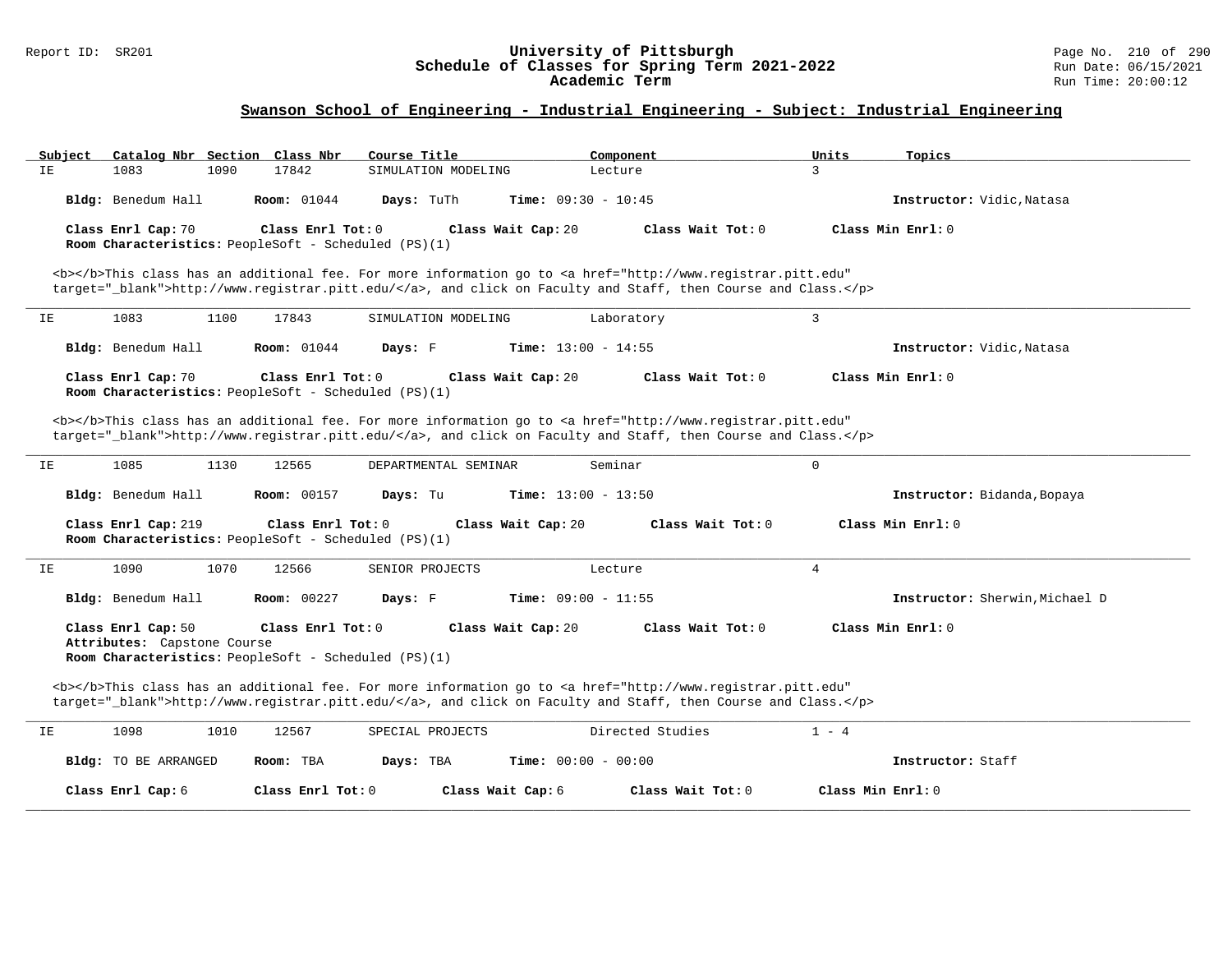#### Report ID: SR201 **University of Pittsburgh** Page No. 211 of 290 **Schedule of Classes for Spring Term 2021-2022** Run Date: 06/15/2021 **Academic Term** Run Time: 20:00:12

| Subject | Catalog Nbr Section Class Nbr                                                                                                                     |                         | Course Title           | Component                             |                   | Units<br>Topics                  |  |
|---------|---------------------------------------------------------------------------------------------------------------------------------------------------|-------------------------|------------------------|---------------------------------------|-------------------|----------------------------------|--|
| IΕ      | 1108<br>1090                                                                                                                                      | 18100                   |                        | HEALTH SYS ENGR: QUAN ANLYTCS Lecture |                   | $\mathcal{E}$                    |  |
|         | Bldg: Benedum Hall                                                                                                                                | <b>Room:</b> 01045      | Days: Th               | <b>Time:</b> $18:00 - 20:30$          |                   | Instructor: Kolman, Caroline M   |  |
|         | Class Enrl Cap: 10<br>Room Characteristics: PeopleSoft - Scheduled (PS)(1)<br><b>Combined Section ID:</b> 0277(IE 2108/IE 1108) - IE 2108(#18099) | Class Enrl Tot: 0       |                        | Class Wait Cap: 10                    | Class Wait Tot: 0 | Class Min Enrl: 0                |  |
| IE      | 1203<br>1040                                                                                                                                      | 30989                   | WAREHOUSE OPERATIONS   | Lecture                               |                   | $\overline{3}$                   |  |
|         | Bldg: TBA                                                                                                                                         | Room: TBA               | Days: TuTh             | <b>Time:</b> $11:00 - 12:15$          |                   | Instructor: Staff                |  |
|         | Class Enrl Cap: 15<br>Room Characteristics: PeopleSoft - Scheduled (PS)(1)                                                                        | Class Enrl Tot: 0       |                        | Class Wait Cap: 10                    | Class Wait Tot: 0 | Class Min Enrl: 0                |  |
| IE      | 2001<br>1030                                                                                                                                      | 12807                   | OPERATIONS RESEARCH    | Lecture                               |                   | $\overline{3}$                   |  |
|         | Bldg: Benedum Hall                                                                                                                                | <b>Room:</b> 01044      | Days: Th               | <b>Time:</b> $17:20 - 19:50$          |                   | Instructor: Rajgopal, Jayant     |  |
|         | Class Enrl Cap: 36<br>Room Characteristics: PeopleSoft - Scheduled (PS)(1)                                                                        | Class Enrl Tot: 0       |                        | Class Wait Cap: 0                     | Class Wait Tot: 0 | Class Min Enrl: 0                |  |
| ΙE      | 2003<br>1030                                                                                                                                      | 12784                   | ENGINEERING MANAGEMENT | Lecture                               |                   | $\overline{3}$                   |  |
|         | Bldg: Benedum Hall                                                                                                                                | <b>Room:</b> 01044      | Days: Tu               | $Time: 17:20 - 19:50$                 |                   | Instructor: Claypool, Erin Gross |  |
|         | Class Enrl Cap: 50<br>Room Characteristics: PeopleSoft - Scheduled (PS)(1)                                                                        | Class Enrl Tot: 0       |                        | Class Wait Cap: 0                     | Class Wait Tot: 0 | Class Min Enrl: 0                |  |
| IΕ      | 2007<br>1070                                                                                                                                      | 12642                   |                        | STATISTICS AND DATA ANALYSIS Lecture  |                   | $\mathbf{3}$                     |  |
|         | Bldg: Benedum Hall                                                                                                                                | <b>Room: 01045</b>      | Days: M                | <b>Time:</b> $17:20 - 19:50$          |                   | Instructor: Bidkhori, Hoda       |  |
|         | Class Enrl Cap: 30<br>Room Characteristics: PeopleSoft - Scheduled (PS)(1)                                                                        | Class Enrl Tot: 0       |                        | Class Wait Cap: 0                     | Class Wait Tot: 0 | Class Min Enrl: 0                |  |
| IE      | 2025<br>1010                                                                                                                                      | 12806                   |                        | FACLT LAYOUT & MATRL HANDLING Lecture |                   | $\overline{3}$                   |  |
|         | Bldg: Benedum Hall                                                                                                                                | <b>Room:</b> 01044      | Days: MW               | <b>Time:</b> $09:30 - 10:45$          |                   | Instructor: Vidic, Natasa        |  |
|         |                                                                                                                                                   |                         |                        |                                       |                   | El Shar, Ibrahim                 |  |
|         | Class Enrl Cap: 12<br>Room Characteristics: PeopleSoft - Scheduled (PS)(1)<br>Combined Section ID: 0052(IE/1055/2025) - IE 1055(#12805)           | $Class$ $Enr1$ $Tot: 0$ |                        | Class Wait Cap: 0                     | Class Wait Tot: 0 | Class Min Enrl: 0                |  |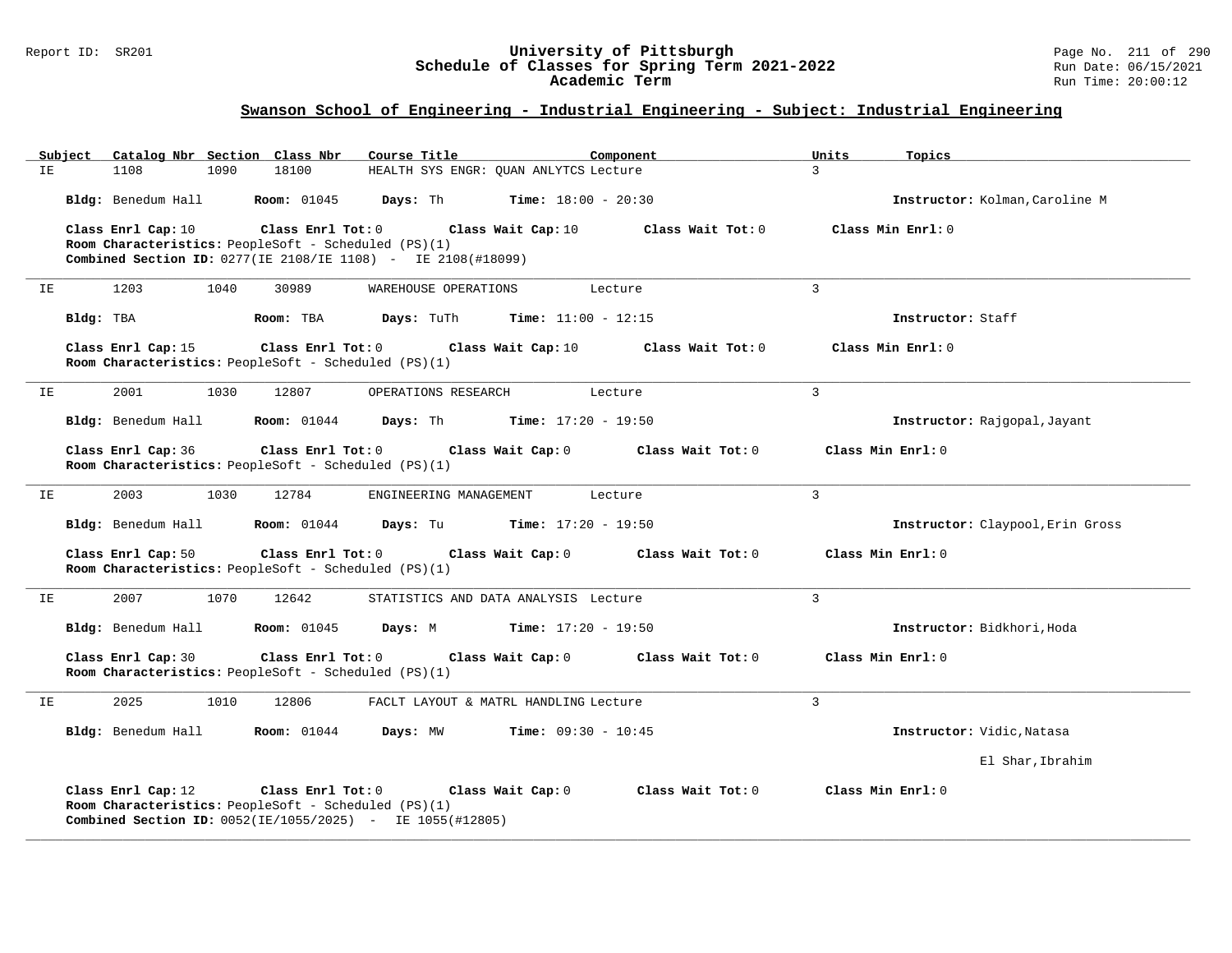#### Report ID: SR201 **University of Pittsburgh** Page No. 212 of 290 **Schedule of Classes for Spring Term 2021-2022** Run Date: 06/15/2021 **Academic Term** Run Time: 20:00:12

| ΙE | Subject | Catalog Nbr Section Class Nbr<br>2064<br>1180 | Course Title<br>22949<br>DATA SCIENCE                                                                                                            |                                           | Component<br>Lecture | Units<br>3        | Topics                              |
|----|---------|-----------------------------------------------|--------------------------------------------------------------------------------------------------------------------------------------------------|-------------------------------------------|----------------------|-------------------|-------------------------------------|
|    |         | Bldg: Benedum Hall                            | <b>Room:</b> 01044<br>Days: W                                                                                                                    | <b>Time:</b> $18:00 - 20:30$              |                      |                   | Instructor: Hinder, Oliver Hamilton |
|    |         | Class Enrl Cap: 20                            | Class Enrl Tot: 0<br>Room Characteristics: PeopleSoft - Scheduled (PS)(1)                                                                        | Class Wait Cap: 0                         | Class Wait Tot: 0    |                   | Class Min Enrl: 0                   |
| IE |         | 2090<br>1050                                  | 17551                                                                                                                                            | M. S. PROJECT                             | Lecture              | $\overline{3}$    |                                     |
|    |         | Bldg: TO BE ARRANGED                          | Room: TBA                                                                                                                                        | Days: TBA<br>$Time: 00:00 - 00:00$        |                      |                   | Instructor: Rajgopal, Jayant        |
|    |         | Class Enrl Cap: 10                            | Class Enrl Tot: 0                                                                                                                                | Class Wait Cap: 0                         | Class Wait Tot: 0    |                   | Class Min Enrl: 0                   |
| IΕ |         | 2108<br>1090                                  | 18099                                                                                                                                            | HEALTH SYS ENGR: QUAN ANLYTCS Lecture     |                      | $\mathbf{3}$      |                                     |
|    |         | Bldg: Benedum Hall                            | <b>Room:</b> 01045<br>Days: Th                                                                                                                   | <b>Time:</b> $18:00 - 20:30$              |                      |                   | Instructor: Kolman, Caroline M      |
|    |         | Class Enrl Cap: 9                             | Class Enrl Tot: 0<br>Room Characteristics: PeopleSoft - Scheduled (PS)(1)<br><b>Combined Section ID:</b> 0277(IE 2108/IE 1108) - IE 1108(#18100) | Class Wait Cap: 0                         | Class Wait Tot: 0    | Class Min Enrl: 0 |                                     |
| IΕ |         | 2188<br>1010                                  | 27903                                                                                                                                            | SIMULATION MODELING & APPLCS Lecture      |                      | $\mathbf{3}$      |                                     |
|    |         | Bldg: Benedum Hall                            | <b>Room:</b> 01044<br>Days: M                                                                                                                    | <b>Time:</b> $18:00 - 20:30$              |                      |                   | Instructor: Sturrock, David T       |
|    |         | Class Enrl Cap: 25                            | Class Enrl Tot: 0<br>Room Characteristics: PeopleSoft - Scheduled (PS)(1)                                                                        | Class Wait Cap: 0                         | Class Wait Tot: 0    |                   | Class Min Enrl: 0                   |
| IE |         | 2188<br>1020                                  | 30134                                                                                                                                            | SIMULATION MODELING & APPLCS Lecture      |                      | $\overline{3}$    |                                     |
|    |         | Bldg: WEB Based Class                         | Room: TBA<br>Days: M                                                                                                                             | <b>Time:</b> $18:00 - 20:30$              |                      |                   | Instructor: Sturrock, David T       |
|    |         | Class Enrl Cap: 20<br>Attributes: Online      | Class Enrl Tot: 0                                                                                                                                | Class Wait Cap: 0                         | Class Wait Tot: 0    |                   | Class Min Enrl: 0                   |
| IE |         | 2997<br>1010                                  | 12706                                                                                                                                            | RESEARCH, M. S.                           | Directed Studies     | $1 - 12$          |                                     |
|    |         | <b>Bldg:</b> TO BE ARRANGED                   | Room: TBA                                                                                                                                        | Time: $00:00 - 00:00$<br>Days: TBA        |                      |                   | Instructor: Norman, Bryan A         |
|    |         | Class Enrl Cap: 15                            | Class Enrl Tot: 0                                                                                                                                | Class Wait Cap: 0                         | Class Wait Tot: 0    |                   | Class Min Enrl: 0                   |
| IΕ |         | 2997<br>1020                                  | 15824                                                                                                                                            | RESEARCH, M. S.                           | Directed Studies     | $1 - 12$          |                                     |
|    |         | Bldg: TO BE ARRANGED                          | Room: TBA                                                                                                                                        | <b>Time:</b> $00:00 - 00:00$<br>Days: TBA |                      |                   | Instructor: Rajgopal, Jayant        |
|    |         | Class Enrl Cap: 35                            | Class Enrl Tot: 0                                                                                                                                | Class Wait Cap: 0                         | Class Wait Tot: 0    |                   | Class Min Enrl: 0                   |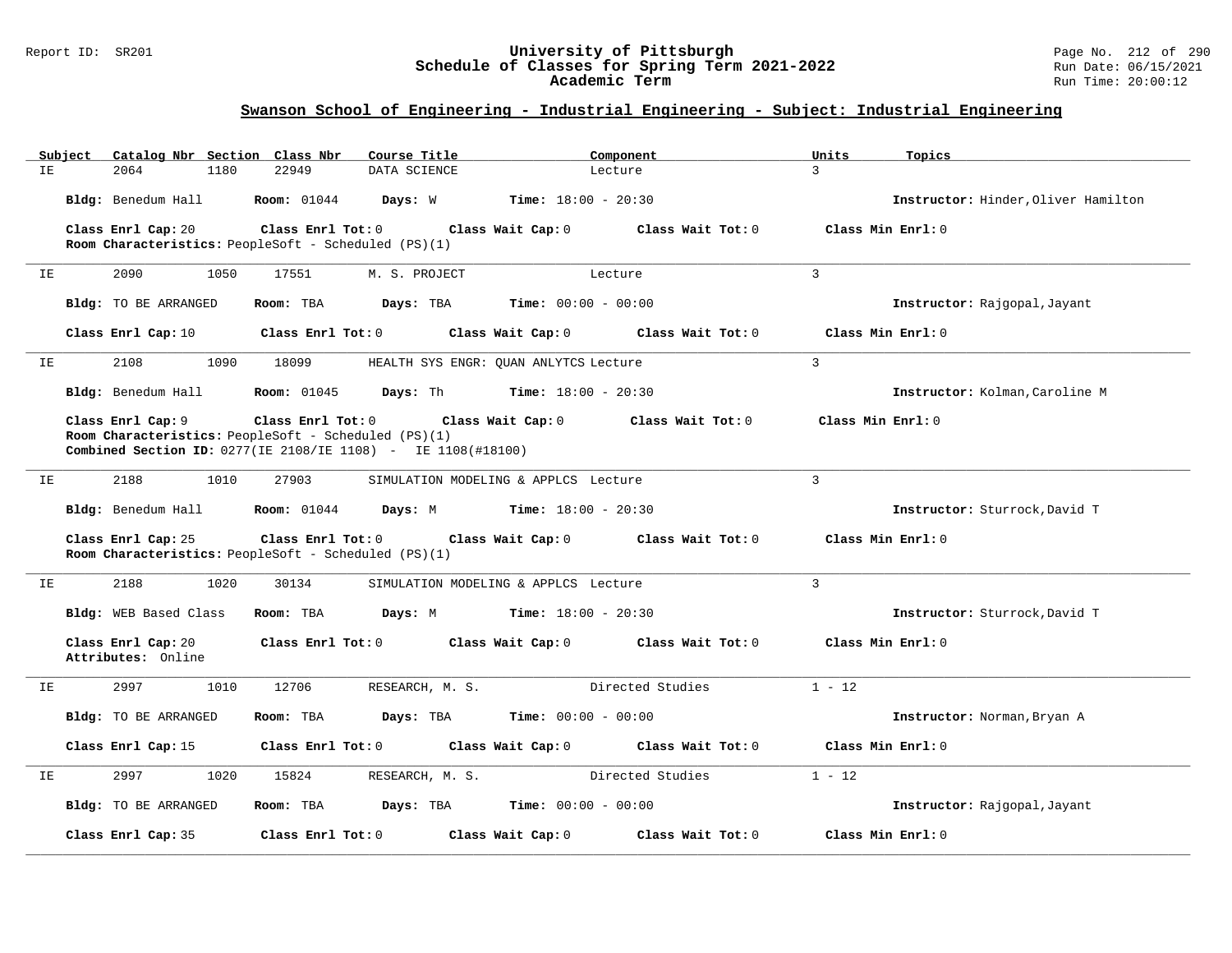#### Report ID: SR201 **University of Pittsburgh** Page No. 213 of 290 **Schedule of Classes for Spring Term 2021-2022** Run Date: 06/15/2021 **Academic Term** Run Time: 20:00:12

|    | Subject | Catalog Nbr Section Class Nbr | Course Title                                |                                                     | Component                                                                                  | Units<br>Topics   |                                         |
|----|---------|-------------------------------|---------------------------------------------|-----------------------------------------------------|--------------------------------------------------------------------------------------------|-------------------|-----------------------------------------|
| IE |         | 2997<br>1030                  | 15825                                       | RESEARCH, M. S.                                     | Directed Studies                                                                           | $1 - 12$          |                                         |
|    |         | Bldg: TO BE ARRANGED          | Room: TBA                                   | $\texttt{Days:}$ TBA $\texttt{Time:}$ 00:00 - 00:00 |                                                                                            |                   | Instructor: Besterfield-Sacre, Mary E   |
|    |         | Class Enrl Cap: 35            |                                             |                                                     | Class Enrl Tot: 0 Class Wait Cap: 0 Class Wait Tot: 0 Class Min Enrl: 0                    |                   |                                         |
| IE |         | 2997 — 2007<br>1040           | 15826                                       | RESEARCH, M. S.                                     | Directed Studies                                                                           | $1 - 12$          |                                         |
|    |         | Bldg: TO BE ARRANGED          | Room: TBA $Days: TBA$ Time: $00:00 - 00:00$ |                                                     |                                                                                            |                   | Instructor: Luangkesorn, Kiatikun Louis |
|    |         | Class Enrl Cap: 35            |                                             |                                                     | Class Enrl Tot: 0 Class Wait Cap: 0 Class Wait Tot: 0                                      | Class Min Enrl: 0 |                                         |
| IE |         | 2997<br>1050                  | 23221                                       | RESEARCH, M. S.                                     | Directed Studies                                                                           | $1 - 12$          |                                         |
|    |         | Bldg: TO BE ARRANGED          | Room: TBA $Days:$ TBA $Time: 00:00 - 00:00$ |                                                     |                                                                                            |                   | Instructor: Leu, Paul W                 |
|    |         |                               |                                             |                                                     | Class Enrl Cap: 35 Class Enrl Tot: 0 Class Wait Cap: 0 Class Wait Tot: 0 Class Min Enrl: 0 |                   |                                         |
| ΙE |         | 2998<br>1010                  | 12574                                       | GRADUATE PROJECTS/PRACTICUM Directed Studies        |                                                                                            | $1 - 12$          |                                         |
|    |         | Bldg: TO BE ARRANGED          | Room: TBA $Days:$ TBA $Time: 00:00 - 00:00$ |                                                     |                                                                                            |                   | Instructor: Bidanda, Bopaya             |
|    |         | Class Enrl Cap: 13            |                                             |                                                     | Class Enrl Tot: 0 Class Wait Cap: 0 Class Wait Tot: 0                                      | Class Min Enrl: 0 |                                         |
| IE |         | 2998 and the state of $\sim$  | 1020 15827                                  |                                                     | GRADUATE PROJECTS/PRACTICUM Directed Studies                                               | $1 - 12$          |                                         |
|    |         | Bldg: TO BE ARRANGED          | Room: TBA                                   | <b>Days:</b> TBA <b>Time:</b> $00:00 - 00:00$       |                                                                                            |                   | Instructor: Rajgopal, Jayant            |
|    |         |                               |                                             |                                                     | Class Enrl Cap: 35 Class Enrl Tot: 0 Class Wait Cap: 0 Class Wait Tot: 0                   | Class Min Enrl: 0 |                                         |
| IΕ |         | 2998<br>1030                  | 24217                                       |                                                     | GRADUATE PROJECTS/PRACTICUM Directed Studies                                               | $1 - 12$          |                                         |
|    |         | Bldg: TO BE ARRANGED          | Room: TBA $Days:$ TBA $Time: 00:00 - 00:00$ |                                                     |                                                                                            |                   | Instructor: Kolman, Caroline M          |
|    |         |                               |                                             |                                                     | Class Enrl Cap: 35 Class Enrl Tot: 0 Class Wait Cap: 0 Class Wait Tot: 0 Class Min Enrl: 0 |                   |                                         |
| IE |         | 2999<br>1010                  | 12576<br>M. S. THESIS                       |                                                     | Thesis Research                                                                            | $1 - 12$          |                                         |
|    |         | Bldg: TO BE ARRANGED          | Room: TBA                                   | $\texttt{DayS:}$ TBA $\texttt{Time:}$ 00:00 - 00:00 |                                                                                            |                   | Instructor: Norman, Bryan A             |
|    |         | Class Enrl Cap: 35            |                                             |                                                     | Class Enrl Tot: 0 Class Wait Cap: 0 Class Wait Tot: 0                                      | Class Min Enrl: 0 |                                         |
| ΙE |         | 2999<br>1020                  | 15828<br>M. S. THESIS                       |                                                     | Thesis Research                                                                            | $1 - 12$          |                                         |
|    |         | Bldg: TO BE ARRANGED          | Room: TBA $Days: TBA$ Time: $00:00 - 00:00$ |                                                     |                                                                                            |                   | Instructor: Rajgopal, Jayant            |
|    |         | Class Enrl Cap: 35            |                                             |                                                     | Class Enrl Tot: $0$ Class Wait Cap: $0$ Class Wait Tot: $0$                                | Class Min Enrl: 0 |                                         |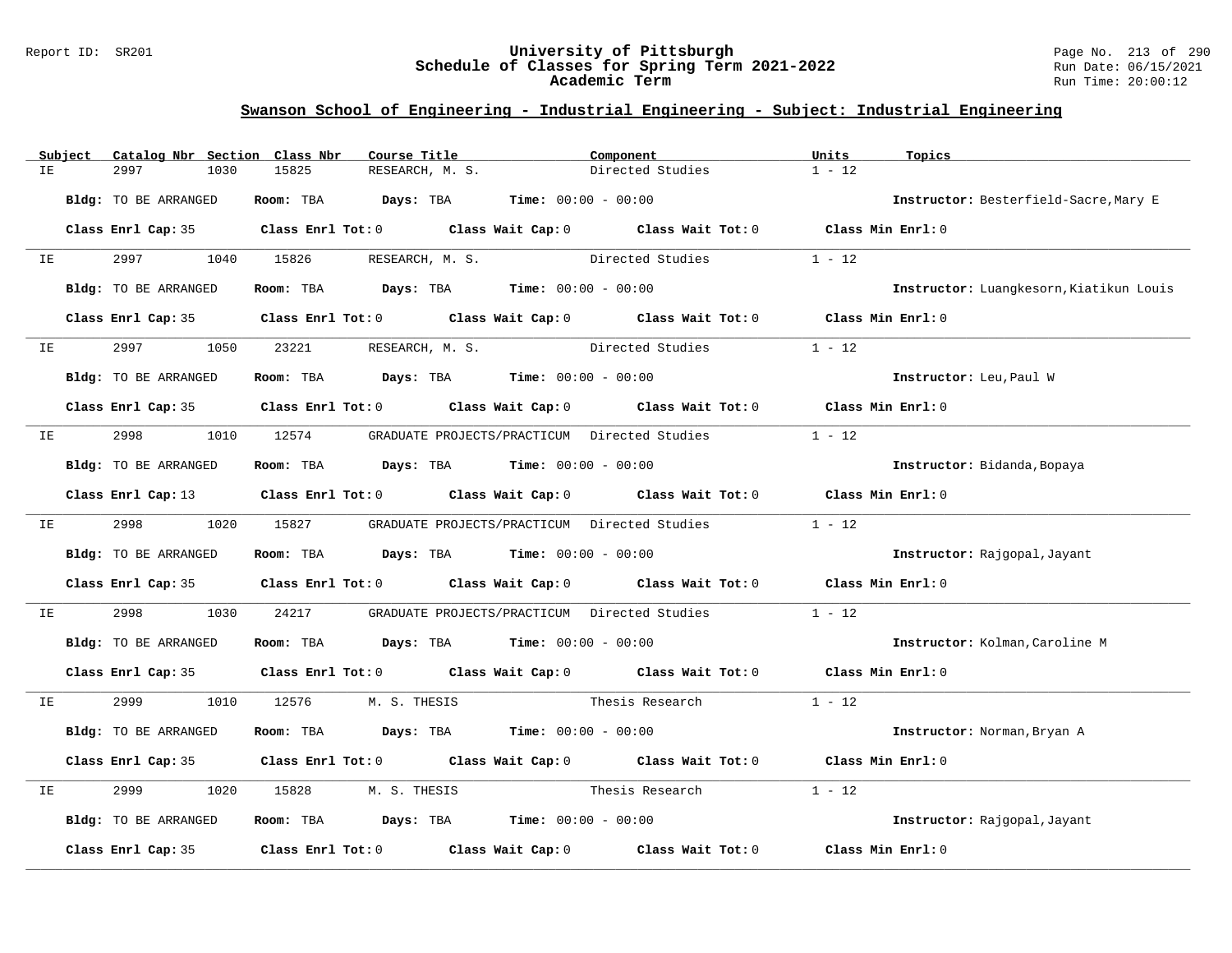| IE |           | 2999<br>1030                                                               | 15829                   | M. S. THESIS                                  |                                               | Thesis Research                                       | $1 - 12$                          |
|----|-----------|----------------------------------------------------------------------------|-------------------------|-----------------------------------------------|-----------------------------------------------|-------------------------------------------------------|-----------------------------------|
|    |           | Bldg: TO BE ARRANGED                                                       | Room: TBA               | Days: TBA                                     | $Time: 00:00 - 00:00$                         |                                                       | Instructor: Haight, Joel M        |
|    |           | Class Enrl Cap: 35                                                         | $Class$ $Enr1$ $Tot: 0$ |                                               |                                               | Class Wait Cap: 0 Class Wait Tot: 0 Class Min Enrl: 0 |                                   |
| IE |           | 3080<br>1010                                                               | 26592                   |                                               | ADV TOPICS IN OPERATIONS RES Lecture          |                                                       | $\overline{3}$                    |
|    |           | Bldg: TO BE ARRANGED                                                       | Room: TBA               | Days: MW                                      | <b>Time:</b> $15:00 - 16:15$                  |                                                       | Instructor: Prokopyev, Oleg       |
|    |           |                                                                            |                         |                                               |                                               |                                                       | Maillart, Lisa Marie              |
|    |           | Class Enrl Cap: 32                                                         | Class Enrl Tot: 0       |                                               | Class Wait Cap: 0                             | Class Wait Tot: 0                                     | Class Min Enrl: 0                 |
| ΙE |           | 3089<br>1080                                                               | 30424                   |                                               | REPAIRABLE SYMS MODLNG & ANAL Lecture         |                                                       | $\overline{3}$                    |
|    | Bldg: TBA |                                                                            | Room: TBA               | <b>Days:</b> MW <b>Time:</b> $15:00 - 16:15$  |                                               |                                                       | Instructor: Maillart, Lisa Marie  |
|    |           | Class Enrl Cap: 25<br>Room Characteristics: PeopleSoft - Scheduled (PS)(1) | $Class$ $Enr1$ $Tot: 0$ |                                               |                                               | Class Wait Cap: 0 Class Wait Tot: 0                   | Class Min Enrl: 0                 |
|    |           | 3095<br>1060                                                               | 12579                   |                                               | GRADUATE SEMINAR                              | Seminar                                               | $\mathbf{1}$                      |
| IE |           |                                                                            |                         |                                               |                                               |                                                       |                                   |
|    |           | Bldg: Benedum Hall                                                         | Room: 00G30             | <b>Days:</b> Th <b>Time:</b> $15:30 - 16:25$  |                                               |                                                       | Instructor: Rajgopal, Jayant      |
|    |           | Class Enrl Cap: 60<br>Room Characteristics: PeopleSoft - Scheduled (PS)(1) | $Class$ $Enr1$ $Tot: 0$ |                                               |                                               | Class Wait Cap: 0 Class Wait Tot: 0                   | Class Min Enrl: 0                 |
| ΙE |           | 3997<br>1010                                                               | 12580                   | RESEARCH, PH.D.                               |                                               | Directed Studies                                      | $1 - 12$                          |
|    |           | Bldg: TO BE ARRANGED                                                       | Room: TBA               |                                               | <b>Days:</b> TBA <b>Time:</b> $00:00 - 00:00$ |                                                       | Instructor: Bedewy, Mostafa M     |
|    |           | Class Enrl Cap: 35                                                         | $Class$ $Enr1$ $Tot: 0$ |                                               |                                               | Class Wait Cap: 0 Class Wait Tot: 0 Class Min Enrl: 0 |                                   |
| IE |           | 3997<br>1020                                                               | 15830                   | RESEARCH, PH.D.                               |                                               | Directed Studies                                      | $1 - 12$                          |
|    |           | <b>Bldg:</b> TO BE ARRANGED                                                | Room: TBA               |                                               | <b>Days:</b> TBA <b>Time:</b> $00:00 - 00:00$ |                                                       | Instructor: Jiang, Daniel Ruoling |
|    |           | Class Enrl Cap: 35                                                         |                         |                                               |                                               | Class Enrl Tot: 0 Class Wait Cap: 0 Class Wait Tot: 0 | Class Min Enrl: 0                 |
| IE |           | 3997<br>1030                                                               | 15831                   | RESEARCH, PH.D.                               |                                               | Directed Studies                                      | $1 - 12$                          |
|    |           | Bldg: TO BE ARRANGED                                                       | Room: TBA               | <b>Days:</b> TBA <b>Time:</b> $00:00 - 00:00$ |                                               |                                                       | Instructor: Rajgopal, Jayant      |
|    |           | Class Enrl Cap: 35                                                         |                         |                                               |                                               | Class Enrl Tot: 0 Class Wait Cap: 0 Class Wait Tot: 0 | Class Min Enrl: 0                 |
| IΕ |           | 3997<br>1040                                                               | 15832                   | RESEARCH, PH.D.                               |                                               | Directed Studies                                      | $1 - 12$                          |
|    |           | Bldg: TO BE ARRANGED                                                       | Room: TBA               |                                               | <b>Days:</b> TBA <b>Time:</b> $00:00 - 00:00$ |                                                       | Instructor: Maillart, Lisa Marie  |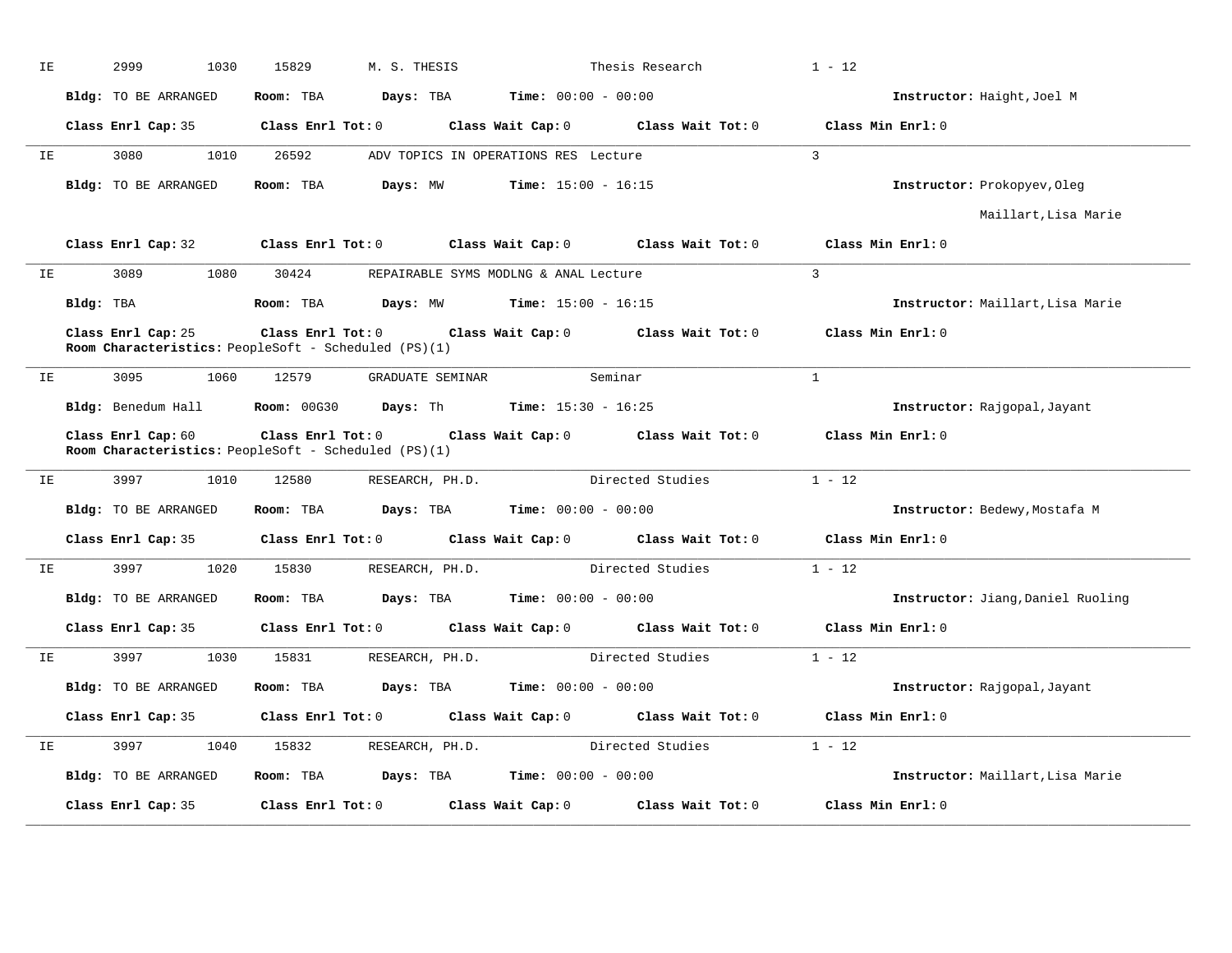#### Report ID: SR201 **University of Pittsburgh** Page No. 215 of 290 **Schedule of Classes for Spring Term 2021-2022** Run Date: 06/15/2021 **Academic Term** Run Time: 20:00:12

| $1 - 12$<br>ΙE<br>3997<br>1050<br>15833<br>RESEARCH, PH.D.<br>Directed Studies<br>Room: TBA $Days:$ TBA $Time: 00:00 - 00:00$<br>Bldg: TO BE ARRANGED<br>Instructor: Zeng, Bo<br>Class Enrl Cap: 35 Class Enrl Tot: 0 Class Wait Cap: 0 Class Wait Tot: 0 Class Min Enrl: 0<br>3997 1060 15834 RESEARCH, PH.D.<br>$1 - 12$<br>Directed Studies<br>IE<br>Room: TBA $Days: TBA$ Time: $00:00 - 00:00$<br>Bldg: TO BE ARRANGED<br>Instructor: Leu, Paul W<br>Class Enrl Cap: 35 Class Enrl Tot: 0 Class Wait Cap: 0 Class Wait Tot: 0 Class Min Enrl: 0<br>$1 - 12$<br>3997 — 100<br>1070 15835 RESEARCH, PH.D.<br>Directed Studies<br>IE OO STERN TE<br>Bldg: TO BE ARRANGED<br>Room: TBA $Days:$ TBA $Time: 00:00 - 00:00$<br>Instructor: Bidkhori, Hoda<br>Class Enrl Cap: 35 Class Enrl Tot: 0 Class Wait Cap: 0 Class Wait Tot: 0 Class Min Enrl: 0<br>3997 1080 15836 RESEARCH, PH.D. Directed Studies<br>$1 - 12$<br>IE |  |
|-----------------------------------------------------------------------------------------------------------------------------------------------------------------------------------------------------------------------------------------------------------------------------------------------------------------------------------------------------------------------------------------------------------------------------------------------------------------------------------------------------------------------------------------------------------------------------------------------------------------------------------------------------------------------------------------------------------------------------------------------------------------------------------------------------------------------------------------------------------------------------------------------------------------------------|--|
|                                                                                                                                                                                                                                                                                                                                                                                                                                                                                                                                                                                                                                                                                                                                                                                                                                                                                                                             |  |
|                                                                                                                                                                                                                                                                                                                                                                                                                                                                                                                                                                                                                                                                                                                                                                                                                                                                                                                             |  |
|                                                                                                                                                                                                                                                                                                                                                                                                                                                                                                                                                                                                                                                                                                                                                                                                                                                                                                                             |  |
|                                                                                                                                                                                                                                                                                                                                                                                                                                                                                                                                                                                                                                                                                                                                                                                                                                                                                                                             |  |
|                                                                                                                                                                                                                                                                                                                                                                                                                                                                                                                                                                                                                                                                                                                                                                                                                                                                                                                             |  |
|                                                                                                                                                                                                                                                                                                                                                                                                                                                                                                                                                                                                                                                                                                                                                                                                                                                                                                                             |  |
|                                                                                                                                                                                                                                                                                                                                                                                                                                                                                                                                                                                                                                                                                                                                                                                                                                                                                                                             |  |
|                                                                                                                                                                                                                                                                                                                                                                                                                                                                                                                                                                                                                                                                                                                                                                                                                                                                                                                             |  |
|                                                                                                                                                                                                                                                                                                                                                                                                                                                                                                                                                                                                                                                                                                                                                                                                                                                                                                                             |  |
|                                                                                                                                                                                                                                                                                                                                                                                                                                                                                                                                                                                                                                                                                                                                                                                                                                                                                                                             |  |
| Room: TBA $Days: TBA$ Time: $00:00 - 00:00$<br>Bldg: TO BE ARRANGED<br>Instructor: Lee, Hyo Kyung                                                                                                                                                                                                                                                                                                                                                                                                                                                                                                                                                                                                                                                                                                                                                                                                                           |  |
| Class Enrl Cap: 35 Class Enrl Tot: 0 Class Wait Cap: 0 Class Wait Tot: 0 Class Min Enrl: 0                                                                                                                                                                                                                                                                                                                                                                                                                                                                                                                                                                                                                                                                                                                                                                                                                                  |  |
| IE 3997 1090 15837 RESEARCH, PH.D. Directed Studies 1 - 12                                                                                                                                                                                                                                                                                                                                                                                                                                                                                                                                                                                                                                                                                                                                                                                                                                                                  |  |
| Room: TBA $\rule{1em}{0.15mm}$ Days: TBA $\rule{1.5mm}{0.15mm}$ Time: $00:00 - 00:00$<br>Bldg: TO BE ARRANGED<br>Instructor: Gomez Escobar, Andres                                                                                                                                                                                                                                                                                                                                                                                                                                                                                                                                                                                                                                                                                                                                                                          |  |
| Class Enrl Cap: 35 Class Enrl Tot: 0 Class Wait Cap: 0 Class Wait Tot: 0 Class Min Enrl: 0                                                                                                                                                                                                                                                                                                                                                                                                                                                                                                                                                                                                                                                                                                                                                                                                                                  |  |
| 16136 RESEARCH, PH.D. Directed Studies<br>$1 - 12$<br>3997<br>1100<br>IE                                                                                                                                                                                                                                                                                                                                                                                                                                                                                                                                                                                                                                                                                                                                                                                                                                                    |  |
| Bldg: TO BE ARRANGED<br>Room: TBA $Days:$ TBA $Time: 00:00 - 00:00$<br>Instructor: Bidanda, Bopaya                                                                                                                                                                                                                                                                                                                                                                                                                                                                                                                                                                                                                                                                                                                                                                                                                          |  |
| Class Enrl Cap: 35 Class Enrl Tot: 0 Class Wait Cap: 0 Class Wait Tot: 0 Class Min Enrl: 0                                                                                                                                                                                                                                                                                                                                                                                                                                                                                                                                                                                                                                                                                                                                                                                                                                  |  |
| 3997 1110 16137 RESEARCH, PH.D. Directed Studies 1 - 12<br>IE                                                                                                                                                                                                                                                                                                                                                                                                                                                                                                                                                                                                                                                                                                                                                                                                                                                               |  |
| Room: TBA $Days:$ TBA $Time: 00:00 - 00:00$<br>Bldg: TO BE ARRANGED<br>Instructor: Prokopyev, Oleg                                                                                                                                                                                                                                                                                                                                                                                                                                                                                                                                                                                                                                                                                                                                                                                                                          |  |
| Class Enrl Cap: 35 Class Enrl Tot: 0 Class Wait Cap: 0 Class Wait Tot: 0<br>Class Min Enrl: 0                                                                                                                                                                                                                                                                                                                                                                                                                                                                                                                                                                                                                                                                                                                                                                                                                               |  |
| $1 - 12$<br>3997<br>RESEARCH, PH.D. Directed Studies<br>1120<br>16138<br>IE                                                                                                                                                                                                                                                                                                                                                                                                                                                                                                                                                                                                                                                                                                                                                                                                                                                 |  |
| Room: TBA $Days:$ TBA $Time: 00:00 - 00:00$<br>Bldg: TO BE ARRANGED<br>Instructor: Meenakshisundaram, Ravi Shankar                                                                                                                                                                                                                                                                                                                                                                                                                                                                                                                                                                                                                                                                                                                                                                                                          |  |
| Class Enrl Cap: 35 $\,$ Class Enrl Tot: 0 $\,$ Class Wait Cap: 0 $\,$ Class Wait Tot: 0 $\,$ Class Wait Tot: 0 $\,$<br>Class Min Enrl: 0                                                                                                                                                                                                                                                                                                                                                                                                                                                                                                                                                                                                                                                                                                                                                                                    |  |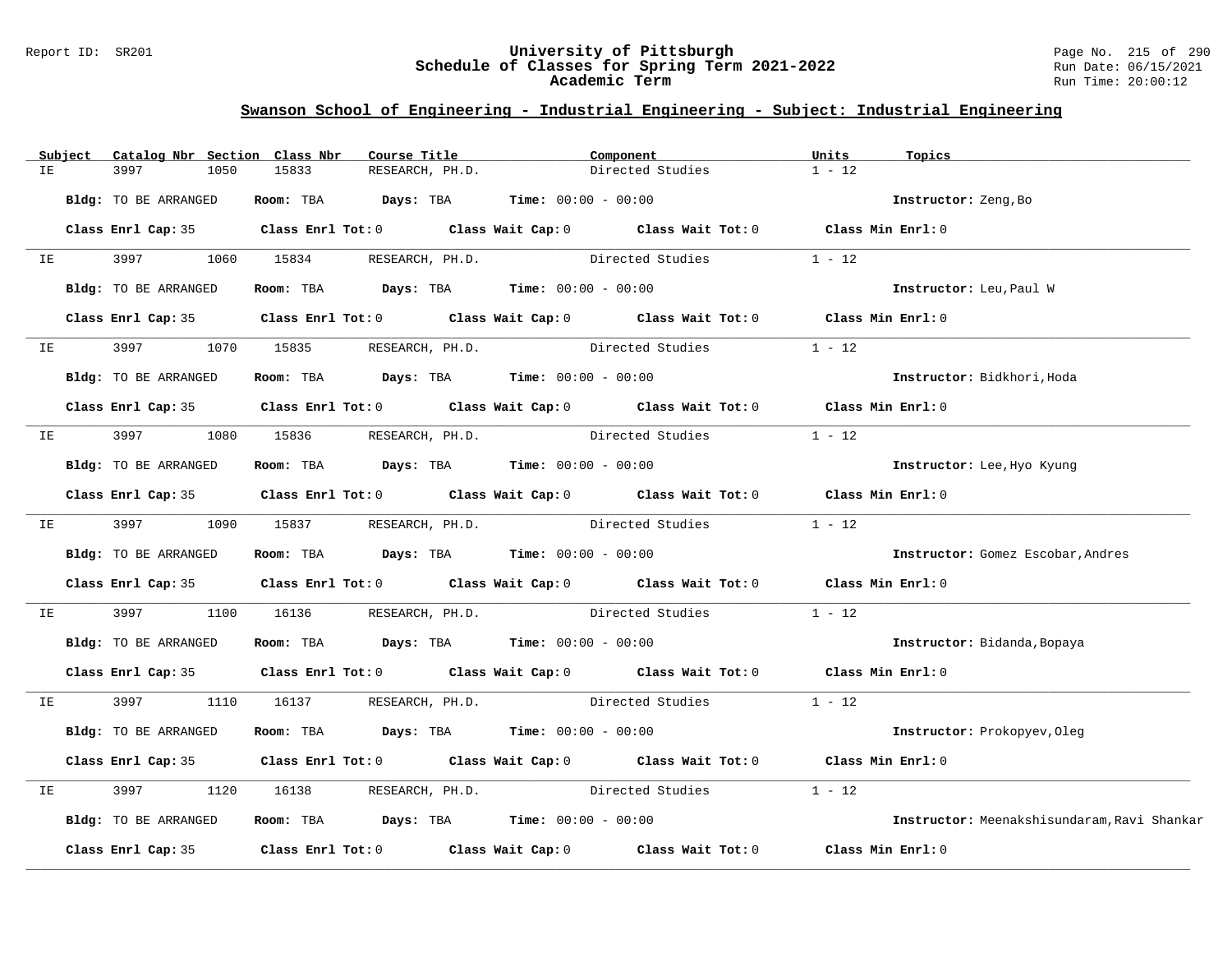| ΙE |      | 1125<br>3997         | 28254<br>RESEARCH, PH.D.                                                                   | Directed Studies |                                                  | $1 - 12$                                    |
|----|------|----------------------|--------------------------------------------------------------------------------------------|------------------|--------------------------------------------------|---------------------------------------------|
|    |      | Bldg: TO BE ARRANGED | Room: TBA $Days:$ TBA $Time: 00:00 - 00:00$                                                |                  |                                                  | Instructor: Chun, Young Jae                 |
|    |      |                      | Class Enrl Cap: 35 Class Enrl Tot: 0 Class Wait Cap: 0 Class Wait Tot: 0 Class Min Enrl: 0 |                  |                                                  |                                             |
| IE |      | 3998                 | 1010 12583                                                                                 |                  | PH.D. INDEPENDENT STUDY Independent Study 2 - 12 |                                             |
|    |      | Bldg: TO BE ARRANGED | Room: TBA $Days:$ TBA $Time: 00:00 - 00:00$                                                |                  |                                                  | Instructor: Meenakshisundaram, Ravi Shankar |
|    |      |                      | Class Enrl Cap: 35 Class Enrl Tot: 0 Class Wait Cap: 0 Class Wait Tot: 0 Class Min Enrl: 0 |                  |                                                  |                                             |
|    |      |                      | IE 3998 1020 15838 PH.D. INDEPENDENT STUDY Independent Study 2 - 12                        |                  |                                                  |                                             |
|    |      | Bldg: TO BE ARRANGED | Room: TBA $Days:$ TBA $Time: 00:00 - 00:00$                                                |                  |                                                  | Instructor: Rajgopal, Jayant                |
|    |      |                      | Class Enrl Cap: 35 Class Enrl Tot: 0 Class Wait Cap: 0 Class Wait Tot: 0 Class Min Enrl: 0 |                  |                                                  |                                             |
|    |      | IE 3998              | 1030 15839 PH.D. INDEPENDENT STUDY Independent Study 2 - 12                                |                  |                                                  |                                             |
|    |      | Bldg: TO BE ARRANGED | Room: TBA $Days:$ TBA $Time: 00:00 - 00:00$                                                |                  |                                                  | Instructor: Chun, Young Jae                 |
|    |      |                      | Class Enrl Cap: 35 Class Enrl Tot: 0 Class Wait Cap: 0 Class Wait Tot: 0 Class Min Enrl: 0 |                  |                                                  |                                             |
|    |      |                      | IE 3998 1040 15840 PH.D. INDEPENDENT STUDY Independent Study 2 - 12                        |                  |                                                  |                                             |
|    |      | Bldg: TO BE ARRANGED | Room: TBA $Days:$ TBA $Time: 00:00 - 00:00$                                                |                  |                                                  | Instructor: Bidkhori, Hoda                  |
|    |      |                      | Class Enrl Cap: 35 Class Enrl Tot: 0 Class Wait Cap: 0 Class Wait Tot: 0 Class Min Enrl: 0 |                  |                                                  |                                             |
| IE | 3998 |                      | 1050 15841 PH.D. INDEPENDENT STUDY Independent Study                                       |                  |                                                  | $2 - 12$                                    |
|    |      | Bldg: TO BE ARRANGED | Room: TBA $Days:$ TBA $Time: 00:00 - 00:00$                                                |                  |                                                  | Instructor: Maillart, Lisa Marie            |
|    |      |                      | Class Enrl Cap: 35 Class Enrl Tot: 0 Class Wait Cap: 0 Class Wait Tot: 0                   |                  |                                                  | Class Min Enrl: 0                           |
| IE |      | 3998 399             | 1060 15842                                                                                 |                  | PH.D. INDEPENDENT STUDY Independent Study        | $2 - 12$                                    |
|    |      | Bldg: TO BE ARRANGED | Room: TBA $Days:$ TBA $Time: 00:00 - 00:00$                                                |                  |                                                  | Instructor: Kharoufeh, Jeffrey P            |
|    |      |                      | Class Enrl Cap: 35 Class Enrl Tot: 0 Class Wait Cap: 0 Class Wait Tot: 0                   |                  |                                                  | Class Min Enrl: 0                           |
| IE |      | 3998                 | 1070 15843 PH.D. INDEPENDENT STUDY Independent Study 2 - 12                                |                  |                                                  |                                             |
|    |      | Bldg: TO BE ARRANGED | Room: TBA $Days:$ TBA $Time:$ $00:00 - 00:00$                                              |                  |                                                  | Instructor: Prokopyev, Oleg                 |
|    |      |                      | Class Enrl Cap: 35 Class Enrl Tot: 0 Class Wait Cap: 0 Class Wait Tot: 0 Class Min Enrl: 0 |                  |                                                  |                                             |
|    |      |                      | IE 3998 1080 15844 PH.D. INDEPENDENT STUDY Independent Study 2 - 12                        |                  |                                                  |                                             |
|    |      | Bldg: TO BE ARRANGED | Room: TBA $Days:$ TBA $Time: 00:00 - 00:00$                                                |                  |                                                  | Instructor: Zeng, Bo                        |
|    |      | Class Enrl Cap: 35   | Class Enrl Tot: 0 Class Wait Cap: 0 Class Wait Tot: 0                                      |                  |                                                  | Class Min Enrl: 0                           |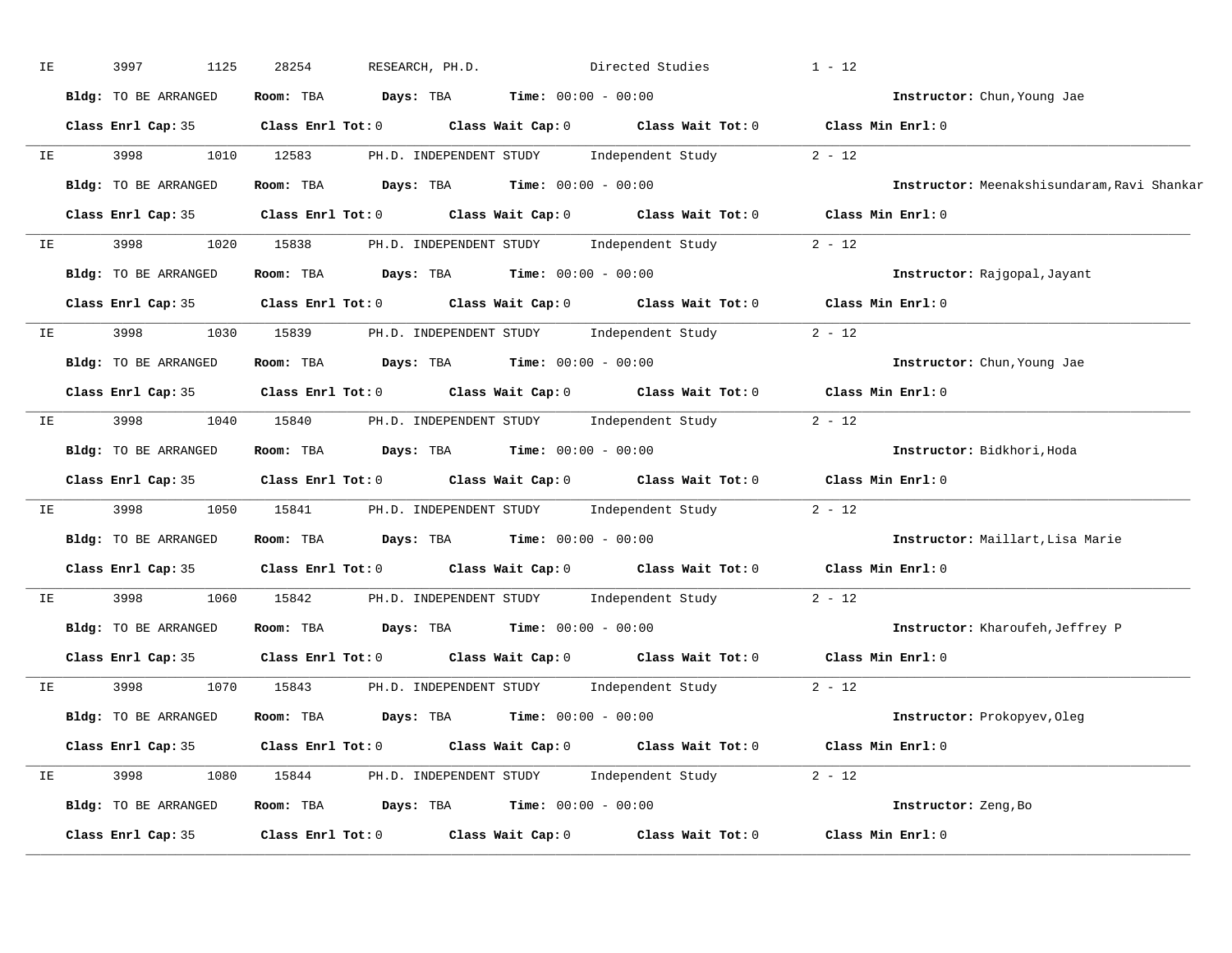#### Report ID: SR201 **University of Pittsburgh** Page No. 217 of 290 **Schedule of Classes for Spring Term 2021-2022** Run Date: 06/15/2021 **Academic Term** Run Time: 20:00:12

# **Swanson School of Engineering - Industrial Engineering - Subject: Industrial Engineering**

|    | Subject                                                                                                       | Catalog Nbr Section Class Nbr | Course Title                                                                               |                         | Component                                | Units<br>Topics                  |  |
|----|---------------------------------------------------------------------------------------------------------------|-------------------------------|--------------------------------------------------------------------------------------------|-------------------------|------------------------------------------|----------------------------------|--|
| IE |                                                                                                               | 3998<br>1090                  | 15845                                                                                      | PH.D. INDEPENDENT STUDY | Independent Study                        | $2 - 12$                         |  |
|    |                                                                                                               | Bldg: TO BE ARRANGED          | Room: TBA $Days: TBA$ Time: $00:00 - 00:00$                                                |                         |                                          | Instructor: Leu, Paul W          |  |
|    |                                                                                                               |                               | Class Enrl Cap: 35 Class Enrl Tot: 0 Class Wait Cap: 0 Class Wait Tot: 0 Class Min Enrl: 0 |                         |                                          |                                  |  |
|    |                                                                                                               |                               | IE 3999 1010 12584 PH.D. DISSERTATION Thesis Research                                      |                         |                                          | $1 - 12$                         |  |
|    |                                                                                                               | Bldg: TO BE ARRANGED          | Room: TBA $\rule{1em}{0.15mm}$ Days: TBA $\rule{1.15mm}{0.15mm}$ Time: $00:00 - 00:00$     |                         |                                          | Instructor: Prokopyev, Oleg      |  |
|    |                                                                                                               |                               | Class Enrl Cap: 35 Class Enrl Tot: 0 Class Wait Cap: 0 Class Wait Tot: 0 Class Min Enrl: 0 |                         |                                          |                                  |  |
|    |                                                                                                               | IE 3999                       | 1020 15846 PH.D. DISSERTATION Thesis Research                                              |                         |                                          | $1 - 12$                         |  |
|    |                                                                                                               | Bldg: TO BE ARRANGED          | Room: TBA $\rule{1em}{0.15mm}$ Days: TBA Time: $00:00 - 00:00$                             |                         |                                          | Instructor: Maillart, Lisa Marie |  |
|    |                                                                                                               |                               | Class Enrl Cap: 35 Class Enrl Tot: 0 Class Wait Cap: 0 Class Wait Tot: 0 Class Min Enrl: 0 |                         |                                          |                                  |  |
|    |                                                                                                               |                               | IE 3999 1030 15847 PH.D. DISSERTATION Thesis Research                                      |                         |                                          | $1 - 12$                         |  |
|    |                                                                                                               | Bldg: TO BE ARRANGED          | Room: TBA $\rule{1em}{0.15mm}$ Days: TBA $\rule{1.5mm}{0.15mm}$ Time: $00:00 - 00:00$      |                         |                                          | Instructor: Chun, Young Jae      |  |
|    |                                                                                                               |                               | Class Enrl Cap: 35 Class Enrl Tot: 0 Class Wait Cap: 0 Class Wait Tot: 0 Class Min Enrl: 0 |                         |                                          |                                  |  |
|    |                                                                                                               |                               | IE 3999 1040 15848 PH.D. DISSERTATION Thesis Research                                      |                         |                                          | $1 - 12$                         |  |
|    |                                                                                                               | Bldg: TO BE ARRANGED          | Room: TBA $Days:$ TBA $Time: 00:00 - 00:00$                                                |                         |                                          | Instructor: Kharoufeh, Jeffrey P |  |
|    |                                                                                                               |                               | Class Enrl Cap: 35 Class Enrl Tot: 0 Class Wait Cap: 0 Class Wait Tot: 0 Class Min Enrl: 0 |                         |                                          |                                  |  |
|    | IE and the set of the set of the set of the set of the set of the set of the set of the set of the set of the | 3999 7                        | 1050 15849 PH.D. DISSERTATION Thesis Research                                              |                         |                                          | $1 - 12$                         |  |
|    |                                                                                                               | Bldg: TO BE ARRANGED          | Room: TBA $Days:$ TBA $Time: 00:00 - 00:00$                                                |                         |                                          | Instructor: Zeng, Bo             |  |
|    |                                                                                                               |                               | Class Enrl Cap: 35 Class Enrl Tot: 0 Class Wait Cap: 0 Class Wait Tot: 0 Class Min Enrl: 0 |                         |                                          |                                  |  |
|    |                                                                                                               |                               | IE 3999 1060 15850 PH.D. DISSERTATION Thesis Research 1 - 12                               |                         |                                          |                                  |  |
|    |                                                                                                               | Bldg: TO BE ARRANGED          | Room: TBA $Days:$ TBA $Time: 00:00 - 00:00$                                                |                         |                                          | Instructor: Rajgopal, Jayant     |  |
|    |                                                                                                               |                               | Class Enrl Cap: 35 Class Enrl Tot: 0 Class Wait Cap: 0 Class Wait Tot: 0 Class Min Enrl: 0 |                         |                                          |                                  |  |
|    | IE OO STATE                                                                                                   | 3999<br>1070                  |                                                                                            |                         | 23146 PH.D. DISSERTATION Thesis Research | $1 - 12$                         |  |
|    |                                                                                                               | Bldg: TO BE ARRANGED          | Room: TBA $\rule{1em}{0.15mm}$ Days: TBA Time: $00:00 - 00:00$                             |                         |                                          | Instructor: Leu, Paul W          |  |
|    |                                                                                                               |                               | Class Enrl Cap: 35 Class Enrl Tot: 0 Class Wait Cap: 0 Class Wait Tot: 0                   |                         |                                          | Class Min Enrl: 0                |  |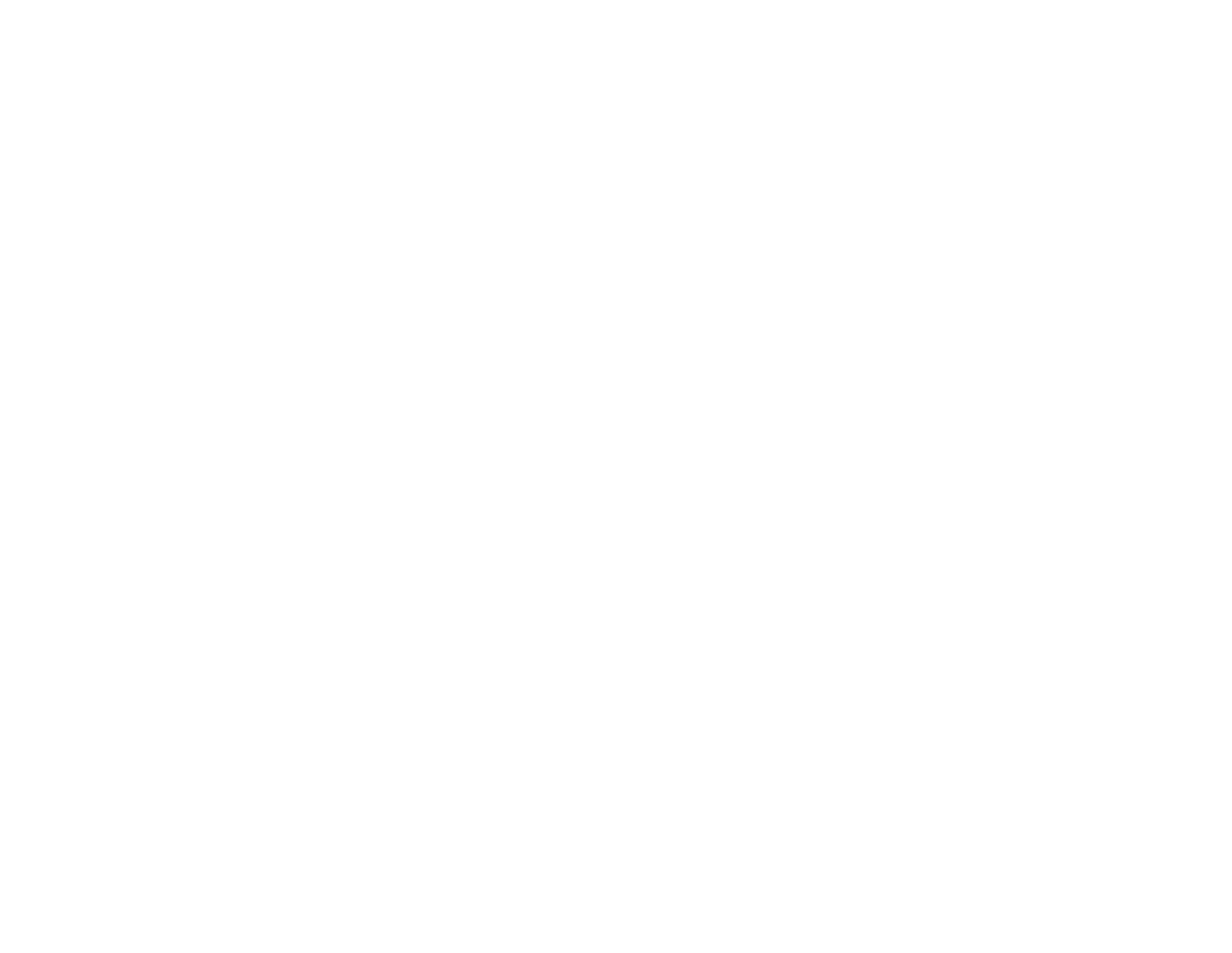#### Report ID: SR201 **University of Pittsburgh** Page No. 219 of 290 **Schedule of Classes for Spring Term 2021-2022** Run Date: 06/15/2021 **Academic Term** Run Time: 20:00:12

| Subject | Catalog Nbr Section Class Nbr                                              |      |                    | Course Title                                                     |                              | Component         | Units          | Topics                            |
|---------|----------------------------------------------------------------------------|------|--------------------|------------------------------------------------------------------|------------------------------|-------------------|----------------|-----------------------------------|
| ME      | 2001                                                                       | 1010 | 28860              | DIFFERENTIAL EQUATIONS                                           |                              | Lecture           | 3              |                                   |
|         | Bldg: TBA                                                                  |      | Room: TBA          | Days: M                                                          | <b>Time:</b> $13:30 - 16:00$ |                   |                | Instructor: Galdi, Giovanni Paolo |
|         | Class Enrl Cap: 30<br>Room Characteristics: PeopleSoft - Scheduled (PS)(1) |      | Class Enrl Tot: 0  |                                                                  | Class Wait Cap: 0            | Class Wait Tot: 0 |                | Class Min Enrl: 0                 |
| МE      | 2002                                                                       | 1010 | 12702              | LINEAR AND COMPLEX ANALYSIS Lecture                              |                              |                   | $\overline{3}$ |                                   |
|         | Bldg: Benedum Hall                                                         |      | <b>Room: 00G27</b> | Days: M                                                          | <b>Time:</b> $16:00 - 18:25$ |                   |                | Instructor: Galdi, Giovanni Paolo |
|         | Class Enrl Cap: 30<br>Room Characteristics: PeopleSoft - Scheduled (PS)(1) |      | Class Enrl Tot: 0  |                                                                  | Class Wait Cap: 0            | Class Wait Tot: 0 |                | Class Min Enrl: 0                 |
| ME      | 2004                                                                       | 1060 | 12828              | ELASTICITY                                                       |                              | Lecture           | $\overline{3}$ |                                   |
|         | Bldg: Benedum Hall                                                         |      | <b>Room: 00G27</b> | Days: Th                                                         | Time: $16:00 - 18:25$        |                   |                | Instructor: Slaughter, William S  |
|         | Class Enrl Cap: 36<br>Room Characteristics: PeopleSoft - Scheduled (PS)(1) |      | Class Enrl Tot: 0  |                                                                  | Class Wait Cap: 0            | Class Wait Tot: 0 |                | Class Min Enrl: 0                 |
| ME      | 2009                                                                       | 1090 | 29820              | PROCESSING OF MATERIALS                                          |                              | Lecture           | $\overline{3}$ |                                   |
|         | Bldg: TBA                                                                  |      | Room: TBA          | Days: M                                                          | <b>Time:</b> $16:00 - 18:25$ |                   |                | Instructor: Garcia, Calixto I     |
|         | Class Enrl Cap: 20<br>Room Characteristics: PeopleSoft - Scheduled (PS)(1) |      | Class Enrl Tot: 0  | Combined Section ID: 0994 (MSE 2008/ME 2009) - MSE 2008 (#29817) | Class Wait Cap: 0            | Class Wait Tot: 0 |                | Class Min Enrl: 0                 |
| МE      | 2010                                                                       | 1070 | 16695              | NANOMECHANICS                                                    |                              | Lecture           | $\overline{3}$ |                                   |
|         | Bldg: Benedum Hall                                                         |      | <b>Room: 00G28</b> | Days: Th                                                         | <b>Time:</b> $13:30 - 15:55$ |                   |                | Instructor: Mao, Scott X          |
|         | Class Enrl Cap: 20<br>Room Characteristics: PeopleSoft - Scheduled (PS)(1) |      | Class Enrl Tot: 0  | Combined Section ID: 0114(ME/2010/MSE/2037) - MSE 2037(#16696)   | Class Wait Cap: 0            | Class Wait Tot: 0 |                | Class Min Enrl: 0                 |
| ME      | 2020                                                                       | 1030 | 12703              | MECHANICAL VIBRATIONS                                            |                              | Lecture           | 3              |                                   |
|         | Bldg: TBA                                                                  |      | Room: TBA          | Days: TBA                                                        | Time: TBA                    |                   |                | Instructor: Staff                 |
|         | Class Enrl Cap: 24<br>Room Characteristics: PeopleSoft - Scheduled (PS)(1) |      | Class Enrl Tot: 0  | Combined Section ID: 0121(ME/2020/MEMS/1020) - MEMS 1020(#16398) | Class Wait Cap: 0            | Class Wait Tot: 0 |                | Class Min Enrl: 0                 |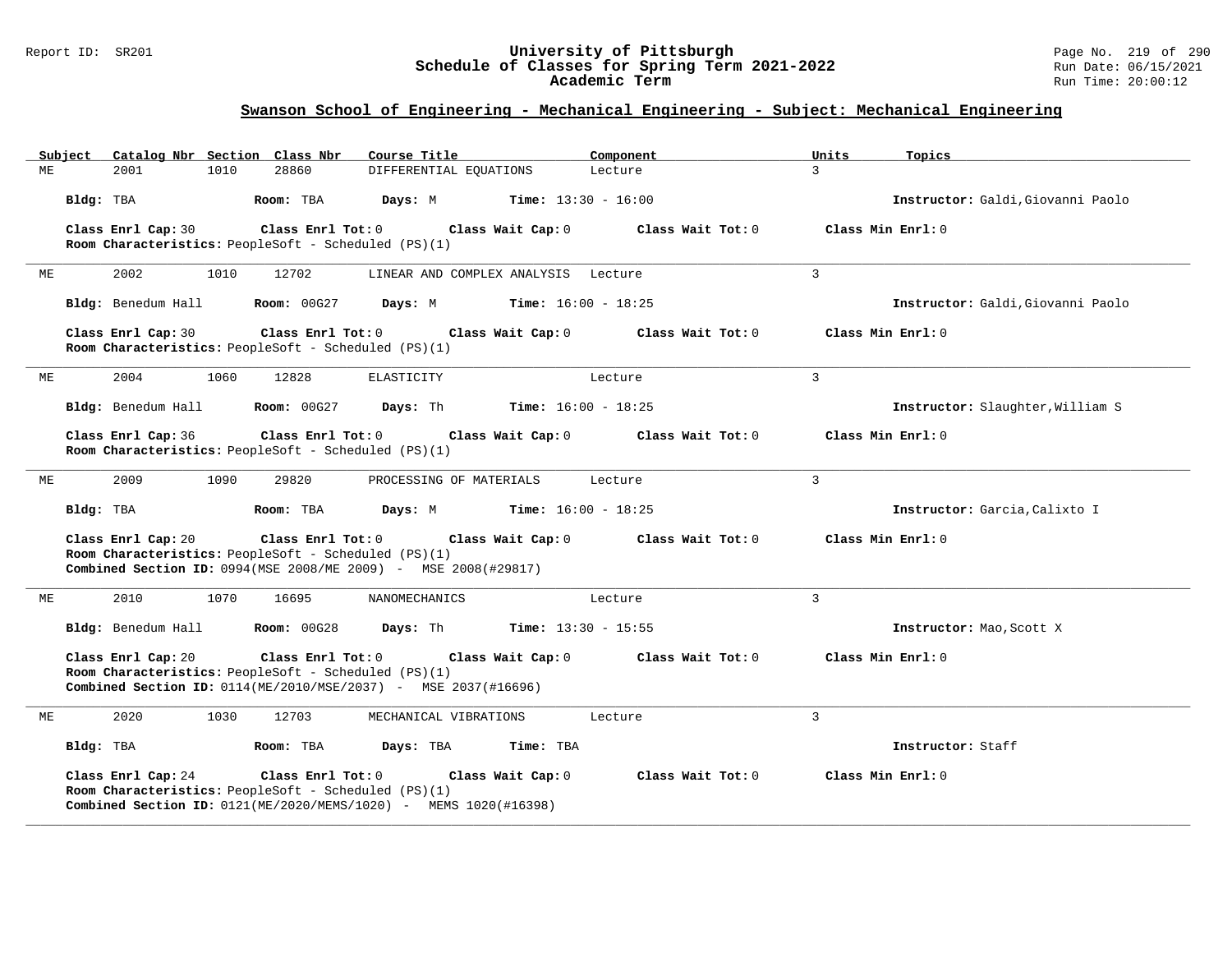#### Report ID: SR201 **University of Pittsburgh** Page No. 220 of 290 **Schedule of Classes for Spring Term 2021-2022** Run Date: 06/15/2021 **Academic Term** Run Time: 20:00:12

| Subiect | Catalog Nbr Section Class Nbr                                                                                                                                    |                    | Course Title                                 |                              | Component         | Units          | Topics                          |
|---------|------------------------------------------------------------------------------------------------------------------------------------------------------------------|--------------------|----------------------------------------------|------------------------------|-------------------|----------------|---------------------------------|
| ME      | 2033<br>1070                                                                                                                                                     | 18322              | FRAC MECHC FOR PRODC DSGN/MFG Lecture        |                              |                   | $\mathcal{L}$  |                                 |
|         | Bldg: Benedum Hall                                                                                                                                               | <b>Room: 00226</b> | Days: W                                      | <b>Time:</b> $16:00 - 18:25$ |                   |                | Instructor: Mao, Scott X        |
|         | Class Enrl Cap: 25<br>Room Characteristics: PeopleSoft - Scheduled (PS)(1)<br>Combined Section ID: 0234(MEMS/1033/ME/2033) - MEMS 1033(#16399), MSE 2032(#25082) | Class Enrl Tot: 0  | Class Wait Cap: 0                            |                              | Class Wait Tot: 0 |                | Class Min Enrl: 0               |
| МE      | 2046<br>1010                                                                                                                                                     | 29790              | DIGITAL CONTROL SYSTEMS                      | Lecture                      |                   | $\overline{3}$ |                                 |
|         | Bldg: TBA                                                                                                                                                        | Room: TBA          | Days: M                                      | <b>Time:</b> $16:00 - 18:25$ |                   |                | Instructor: Bajaj, Nikhil       |
|         | Class Enrl Cap: 35<br>Room Characteristics: PeopleSoft - Scheduled (PS)(1)                                                                                       | Class Enrl Tot:0   | Class Wait Cap: 0                            |                              | Class Wait Tot: 0 |                | Class Min Enrl: 0               |
| ME      | 2053<br>1150                                                                                                                                                     | 20791              | HEAT AND MASS TRANSFER                       | Lecture                      |                   | $\mathbf{3}$   |                                 |
|         | Bldg: TO BE ARRANGED                                                                                                                                             | Room: TBA          | Days: Tu                                     | <b>Time:</b> $17:30 - 20:00$ |                   |                | Instructor: Tran, Phuoc Xuan    |
|         | Class Enrl Cap: 35                                                                                                                                               | Class Enrl Tot: 0  | Class Wait Cap: 0                            |                              | Class Wait Tot: 0 |                | Class Min Enrl: 0               |
| MЕ      | 2060<br>1015                                                                                                                                                     | 22931              | NUMERICAL METHODS                            | Lecture                      |                   | $\overline{3}$ |                                 |
|         | Bldg: TBA                                                                                                                                                        | Room: TBA          | <b>Days:</b> Th <b>Time:</b> $17:30 - 20:00$ |                              |                   |                | Instructor: Babaee, Hessameddin |
|         | Class Enrl Cap: 25<br>Room Characteristics: PeopleSoft - Scheduled (PS)(1)<br>Combined Section ID: 0920 (MEMS 1060/ME 2060) - MEMS 1060 (#27849)                 | Class Enrl Tot: 0  | Class Wait Cap: 0                            |                              | Class Wait Tot: 0 |                | Class Min Enrl: 0               |
| МE      | 2067<br>1060                                                                                                                                                     | 17836              | MUSCULOSKELETAL BIOMECHANIC Lecture          |                              |                   | $\mathbf{3}$   |                                 |
|         | Bldg: Benedum Hall                                                                                                                                               | <b>Room: 00G36</b> | Days: TuTh                                   | <b>Time:</b> $09:30 - 10:45$ |                   |                | Instructor: Debski, Richard E   |
|         | Class Enrl Cap: 25<br>Room Characteristics: PeopleSoft - Scheduled (PS)(1)<br><b>Combined Section ID:</b> $0097(ME/2067/BIOENG/2067)$ - BIOENG 2067(#15036)      | Class Enrl Tot: 0  | Class Wait Cap: 0                            |                              | Class Wait Tot: 0 |                | Class Min Enrl: 0               |
| МE      | 2074<br>1030                                                                                                                                                     | 12785              | ADVANCED FLUID MECHANICS 1                   | Lecture                      |                   | $\overline{3}$ |                                 |
|         | Bldg: Benedum Hall                                                                                                                                               | <b>Room: 00G28</b> | Days: W                                      | <b>Time:</b> $16:00 - 18:25$ |                   |                | Instructor: Cho, Sung Kwon      |
|         | Class Enrl Cap: 35<br>Room Characteristics: PeopleSoft - Scheduled (PS)(1)                                                                                       | Class Enrl Tot: 0  | Class Wait Cap: 0                            |                              | Class Wait Tot: 0 |                | Class Min Enrl: 0               |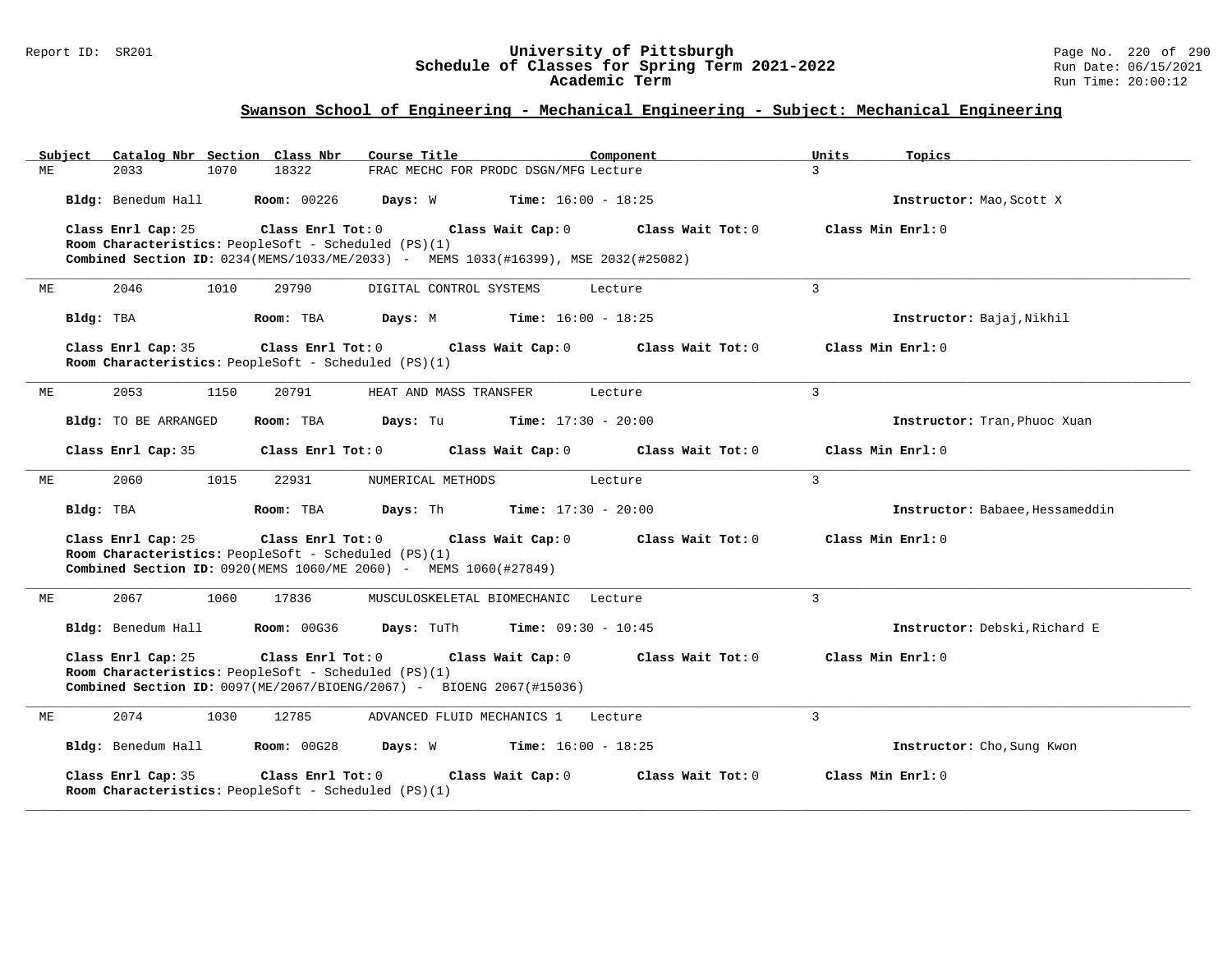#### Report ID: SR201 **University of Pittsburgh** Page No. 221 of 290 **Schedule of Classes for Spring Term 2021-2022** Run Date: 06/15/2021 **Academic Term** Run Time: 20:00:12

|    | Subject   |                             |      | Catalog Nbr Section Class Nbr | Course Title                                                                                |                                       | Component                               | Units             | Topics                        |
|----|-----------|-----------------------------|------|-------------------------------|---------------------------------------------------------------------------------------------|---------------------------------------|-----------------------------------------|-------------------|-------------------------------|
| МE |           | 2085                        | 1030 | 12615                         | GRADUATE SEMINAR                                                                            |                                       | Seminar                                 | $\Omega$          |                               |
|    |           | Bldg: TO BE ARRANGED        |      | Room: TBA                     | Days: TuTh                                                                                  | Time: $10:30 - 11:55$                 |                                         |                   | Instructor: Lee, Jung-Kun     |
|    |           |                             |      |                               |                                                                                             |                                       |                                         |                   | Senocak, Inanc                |
|    |           | Class Enrl Cap: 70          |      | Class Enrl Tot: 0             | Combined Section ID: 0001(ME/2085/MSE/3024) - MSE 3024(#12602)                              | Class Wait Cap: 0                     | Class Wait Tot: 0                       | Class Min Enrl: 0 |                               |
| МE |           | 2087                        | 1010 | 29708                         |                                                                                             | STRUCL TOPLGY OPTMZTN ADTV MFGLecture |                                         | $\overline{3}$    |                               |
|    | Bldg: TBA |                             |      | Room: TBA                     | <b>Days:</b> W <b>Time:</b> $10:00 - 12:30$                                                 |                                       |                                         |                   | Instructor: To, Albert Chi Fu |
|    |           | Class Enrl Cap: 19          |      |                               | Class Enrl Tot: 0 Class Wait Cap: 0<br>Room Characteristics: PeopleSoft - Scheduled (PS)(1) |                                       | Class Wait Tot: 0                       |                   | Class Min Enrl: 0             |
| МE |           | 2088                        | 1010 | 29801                         |                                                                                             | ADV MFG METROLOGY & PROC CTRL Lecture |                                         | $\overline{3}$    |                               |
|    | Bldg: TBA |                             |      | Room: TBA                     | <b>Days:</b> W <b>Time:</b> $09:00 - 11:30$                                                 |                                       |                                         |                   | Instructor: Zhao, Xiayun      |
|    |           | Class Enrl Cap: 24          |      | Class Enrl Tot: 0             | Room Characteristics: PeopleSoft - Scheduled (PS)(1)                                        |                                       | Class Wait Cap: 0 Class Wait Tot: 0     |                   | Class Min Enrl: $0$           |
| МE |           | 2094                        | 1050 | 17092                         | PRACTICUM                                                                                   |                                       | Practicum                               | $\mathbf{1}$      |                               |
|    |           | Bldg: TO BE ARRANGED        |      | Room: TBA                     | $\texttt{Davis:}$ TBA $\texttt{Time:}$ 00:00 - 00:00                                        |                                       |                                         |                   | Instructor: Robertson, Anne M |
|    |           | Class Enrl Cap: 35          |      | Class Enrl Tot: 0             |                                                                                             | Class Wait Cap: 0                     | Class Wait Tot: 0                       |                   | Class Min Enrl: 0             |
| МE |           | 2095                        | 1010 | 12592                         | GRADUATE PROJECTS                                                                           |                                       | Directed Studies                        | $1 - 15$          |                               |
|    |           | Bldg: TO BE ARRANGED        |      | Room: TBA                     | <b>Days:</b> TBA <b>Time:</b> $00:00 - 00:00$                                               |                                       |                                         |                   | Instructor: Staff             |
|    |           | Class Enrl Cap: 35          |      | Class Enrl Tot: 0             |                                                                                             |                                       | Class Wait Cap: $0$ Class Wait Tot: $0$ |                   | Class Min Enrl: 0             |
| МE |           | 2095                        | 1020 | 15851                         | GRADUATE PROJECTS                                                                           |                                       | Directed Studies                        | $1 - 15$          |                               |
|    |           | Bldg: TO BE ARRANGED        |      | Room: TBA                     | <b>Days:</b> TBA <b>Time:</b> $00:00 - 00:00$                                               |                                       |                                         |                   | Instructor: Chyu, Minking     |
|    |           | Class Enrl Cap: 35          |      | Class Enrl Tot: 0             |                                                                                             |                                       | Class Wait Cap: $0$ Class Wait Tot: $0$ |                   | Class Min Enrl: 0             |
| МE |           | 2095                        | 1030 | 15852                         | GRADUATE PROJECTS                                                                           |                                       | Directed Studies                        | $1 - 15$          |                               |
|    |           | <b>Bldg:</b> TO BE ARRANGED |      | Room: TBA                     | Days: TBA                                                                                   | <b>Time:</b> $00:00 - 00:00$          |                                         |                   | Instructor: Clark, William W  |
|    |           | Class Enrl Cap: 35          |      | Class Enrl Tot: 0             |                                                                                             | Class Wait Cap: 0                     | Class Wait Tot: 0                       |                   | Class Min Enrl: 0             |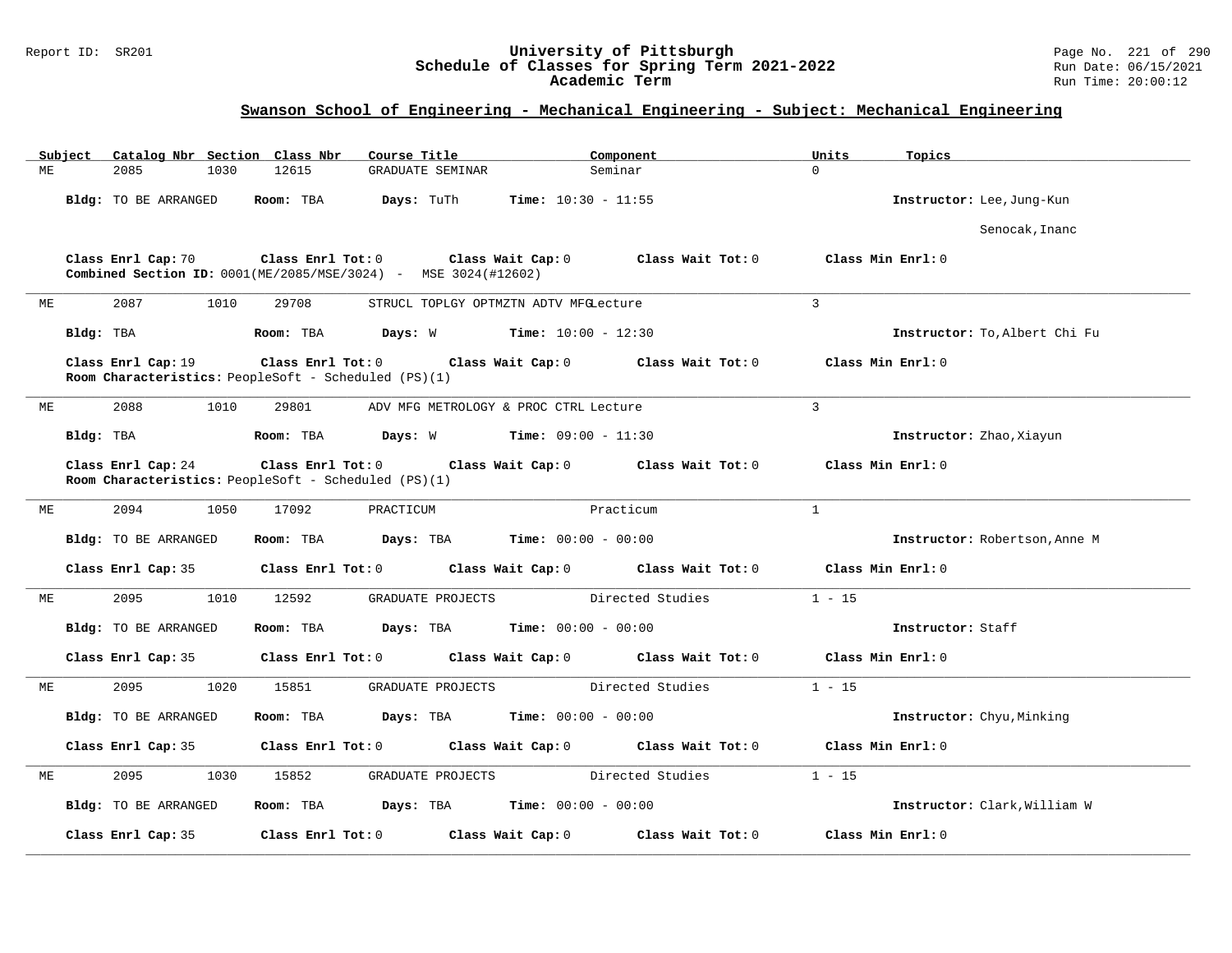#### Report ID: SR201 **University of Pittsburgh** Page No. 222 of 290 **Schedule of Classes for Spring Term 2021-2022** Run Date: 06/15/2021 **Academic Term** Run Time: 20:00:12

|    | Subject   | Catalog Nbr Section Class Nbr | Course Title                                                   |                   | Component                                                                                           | Units<br>Topics                   |  |
|----|-----------|-------------------------------|----------------------------------------------------------------|-------------------|-----------------------------------------------------------------------------------------------------|-----------------------------------|--|
| ME |           | 2095<br>1040                  | 15853                                                          | GRADUATE PROJECTS | Directed Studies                                                                                    | $1 - 15$                          |  |
|    |           | Bldg: TO BE ARRANGED          | Room: TBA $Days: TBA$ Time: $00:00 - 00:00$                    |                   |                                                                                                     | Instructor: Cole, Daniel G        |  |
|    |           |                               |                                                                |                   | Class Enrl Cap: 35 Class Enrl Tot: 0 Class Wait Cap: 0 Class Wait Tot: 0 Class Min Enrl: 0          |                                   |  |
|    | ME        |                               | 2095 1050 15854 GRADUATE PROJECTS Directed Studies             |                   |                                                                                                     | $1 - 15$                          |  |
|    |           | Bldg: TO BE ARRANGED          | Room: TBA $Days:$ TBA $Time: 00:00 - 00:00$                    |                   |                                                                                                     | Instructor: Galdi, Giovanni Paolo |  |
|    |           |                               |                                                                |                   | Class Enrl Cap: 35 Class Enrl Tot: 0 Class Wait Cap: 0 Class Wait Tot: 0 Class Min Enrl: 0          |                                   |  |
|    | <b>ME</b> | 2095 — 2005                   | 1060 15855 GRADUATE PROJECTS Directed Studies                  |                   |                                                                                                     | $1 - 15$                          |  |
|    |           | Bldg: TO BE ARRANGED          | Room: TBA $Days:$ TBA $Time: 00:00 - 00:00$                    |                   |                                                                                                     | Instructor: Givi, Peyman          |  |
|    |           |                               |                                                                |                   | Class Enrl Cap: 35 Class Enrl Tot: 0 Class Wait Cap: 0 Class Wait Tot: 0 Class Min Enrl: 0          |                                   |  |
| ME |           |                               | 2095 1070 15856 GRADUATE PROJECTS Directed Studies             |                   |                                                                                                     | $1 - 15$                          |  |
|    |           | Bldg: TO BE ARRANGED          | Room: TBA $Days:$ TBA $Time: 00:00 - 00:00$                    |                   |                                                                                                     | Instructor: Schmidt, David E      |  |
|    |           |                               |                                                                |                   | Class Enrl Cap: 35 Class Enrl Tot: 0 Class Wait Cap: 0 Class Wait Tot: 0 Class Min Enrl: 0          |                                   |  |
|    |           |                               |                                                                |                   | ME 2095 1080 15857 GRADUATE PROJECTS Directed Studies                                               | $1 - 15$                          |  |
|    |           | Bldg: TO BE ARRANGED          | Room: TBA $Days:$ TBA $Time: 00:00 - 00:00$                    |                   |                                                                                                     | Instructor: Ban, Heng             |  |
|    |           |                               |                                                                |                   | Class Enrl Cap: 35 Class Enrl Tot: 0 Class Wait Cap: 0 Class Wait Tot: 0 Class Min Enrl: 0          |                                   |  |
| ME |           | 2095                          |                                                                |                   | 1090 15858 GRADUATE PROJECTS Directed Studies                                                       | $1 - 15$                          |  |
|    |           | Bldg: TO BE ARRANGED          | Room: TBA $Days:$ TBA $Time: 00:00 - 00:00$                    |                   |                                                                                                     | Instructor: Mao, Scott X          |  |
|    |           |                               |                                                                |                   | Class Enrl Cap: 35 Class Enrl Tot: 0 Class Wait Cap: 0 Class Wait Tot: 0 Class Min Enrl: 0          |                                   |  |
| ME |           |                               |                                                                |                   | 2095 1100 15859 GRADUATE PROJECTS Directed Studies 1 - 15                                           |                                   |  |
|    |           | Bldg: TO BE ARRANGED          | Room: TBA $Days:$ TBA $Time: 00:00 - 00:00$                    |                   |                                                                                                     | Instructor: Miller, Mark C        |  |
|    |           |                               |                                                                |                   | Class Enrl Cap: 35 Class Enrl Tot: 0 Class Wait Cap: 0 Class Wait Tot: 0 Class Min Enrl: 0          |                                   |  |
| ME |           | 2095                          |                                                                |                   | 1110 15860 GRADUATE PROJECTS Directed Studies                                                       | $1 - 15$                          |  |
|    |           | Bldg: TO BE ARRANGED          | Room: TBA $\rule{1em}{0.15mm}$ Days: TBA Time: $00:00 - 00:00$ |                   |                                                                                                     | Instructor: Robertson, Anne M     |  |
|    |           |                               |                                                                |                   | Class Enrl Cap: 35 $\qquad$ Class Enrl Tot: 0 $\qquad$ Class Wait Cap: 0 $\qquad$ Class Wait Tot: 0 | Class Min Enrl: 0                 |  |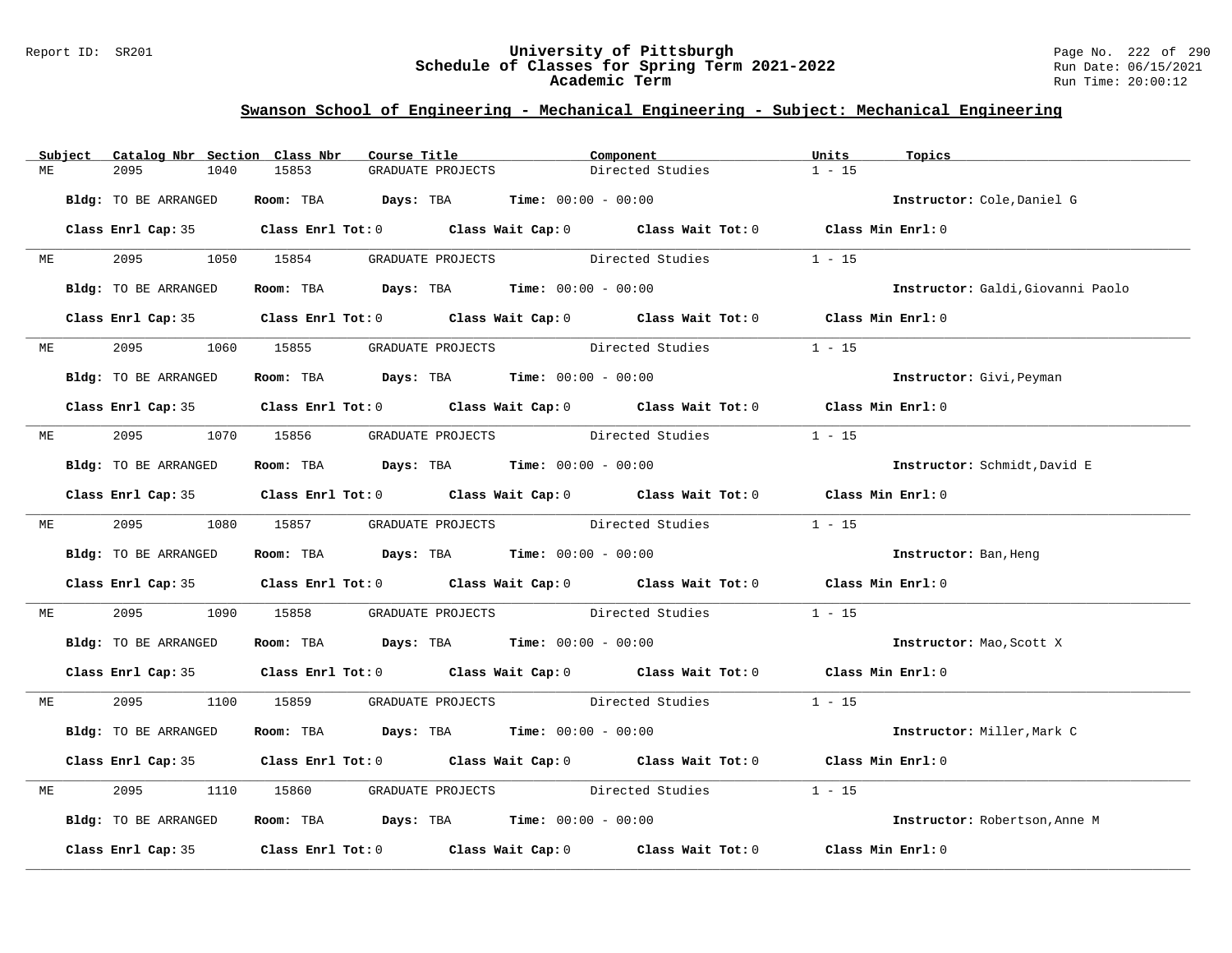| МE | 2095<br>1120         | 15861<br>GRADUATE PROJECTS                                                                 | Directed Studies<br>$1 - 15$       |
|----|----------------------|--------------------------------------------------------------------------------------------|------------------------------------|
|    | Bldg: TO BE ARRANGED | <b>Room:</b> TBA <b>Days:</b> TBA <b>Time:</b> 00:00 - 00:00                               | Instructor: Barry, Matthew Michael |
|    |                      | Class Enrl Cap: 35 Class Enrl Tot: 0 Class Wait Cap: 0 Class Wait Tot: 0 Class Min Enrl: 0 |                                    |
| ME | 2095                 | GRADUATE PROJECTS Directed Studies 1 - 15<br>1130 15862                                    |                                    |
|    | Bldg: TO BE ARRANGED | Room: TBA $Days:$ TBA $Time: 00:00 - 00:00$                                                | Instructor: Slaughter, William S   |
|    |                      | Class Enrl Cap: 35 Class Enrl Tot: 0 Class Wait Cap: 0 Class Wait Tot: 0 Class Min Enrl: 0 |                                    |
| ME |                      | 2095 1140 15863 GRADUATE PROJECTS Directed Studies 1 - 15                                  |                                    |
|    | Bldg: TO BE ARRANGED | Room: TBA Days: TBA Time: $00:00 - 00:00$                                                  | Instructor: Smolinski, Patrick     |
|    |                      | Class Enrl Cap: 35 Class Enrl Tot: 0 Class Wait Cap: 0 Class Wait Tot: 0 Class Min Enrl: 0 |                                    |
|    | ME 2095 1150 15864   | GRADUATE PROJECTS Directed Studies 1 - 15                                                  |                                    |
|    | Bldg: TO BE ARRANGED | Room: TBA $\rule{1em}{0.15mm}$ Days: TBA $\rule{1.5mm}{0.15mm}$ Time: $00:00 - 00:00$      | Instructor: Vipperman, Jeffrey S   |
|    |                      | Class Enrl Cap: 35 Class Enrl Tot: 0 Class Wait Cap: 0 Class Wait Tot: 0 Class Min Enrl: 0 |                                    |
|    |                      | ME 2095 1160 15865 GRADUATE PROJECTS Directed Studies 1 - 15                               |                                    |
|    | Bldg: TO BE ARRANGED | Room: TBA $\rule{1em}{0.15mm}$ Days: TBA Time: $00:00 - 00:00$                             | Instructor: Wang, Qing-Ming        |
|    |                      | Class Enrl Cap: 35 Class Enrl Tot: 0 Class Wait Cap: 0 Class Wait Tot: 0 Class Min Enrl: 0 |                                    |
| ME | 2095<br>1170         | 15866 GRADUATE PROJECTS Directed Studies 1 - 15                                            |                                    |
|    | Bldg: TO BE ARRANGED | Room: TBA $Days: TBA$ Time: $00:00 - 00:00$                                                | Instructor: Sharma, Nitin          |
|    |                      | Class Enrl Cap: 35 Class Enrl Tot: 0 Class Wait Cap: 0 Class Wait Tot: 0 Class Min Enrl: 0 |                                    |
| ME | 2095                 | GRADUATE PROJECTS Directed Studies 1 - 15<br>1180 15867                                    |                                    |
|    | Bldg: TO BE ARRANGED | Room: TBA $\rule{1em}{0.15mm}$ Days: TBA $\rule{1.15mm}{0.15mm}$ Time: $00:00 - 00:00$     | Instructor: Wosu, Sylvanus N       |
|    |                      | Class Enrl Cap: 35 Class Enrl Tot: 0 Class Wait Cap: 0 Class Wait Tot: 0 Class Min Enrl: 0 |                                    |
| МE | 2095                 | 1190 15868 GRADUATE PROJECTS Directed Studies 1 - 15                                       |                                    |
|    | Bldg: TO BE ARRANGED | Room: TBA $\rule{1em}{0.15mm}$ Days: TBA Time: $00:00 - 00:00$                             | Instructor: Garcia, Calixto I      |
|    |                      | Class Enrl Cap: 35 Class Enrl Tot: 0 Class Wait Cap: 0 Class Wait Tot: 0 Class Min Enrl: 0 |                                    |
| ME |                      | 2095 1200 15869 GRADUATE PROJECTS Directed Studies 1 - 15                                  |                                    |
|    | Bldg: TO BE ARRANGED | Room: TBA $Days:$ TBA $Time: 00:00 - 00:00$                                                | Instructor: To, Albert Chi Fu      |
|    | Class Enrl Cap: 35   | Class Enrl Tot: $0$ Class Wait Cap: $0$ Class Wait Tot: $0$                                | Class Min Enrl: 0                  |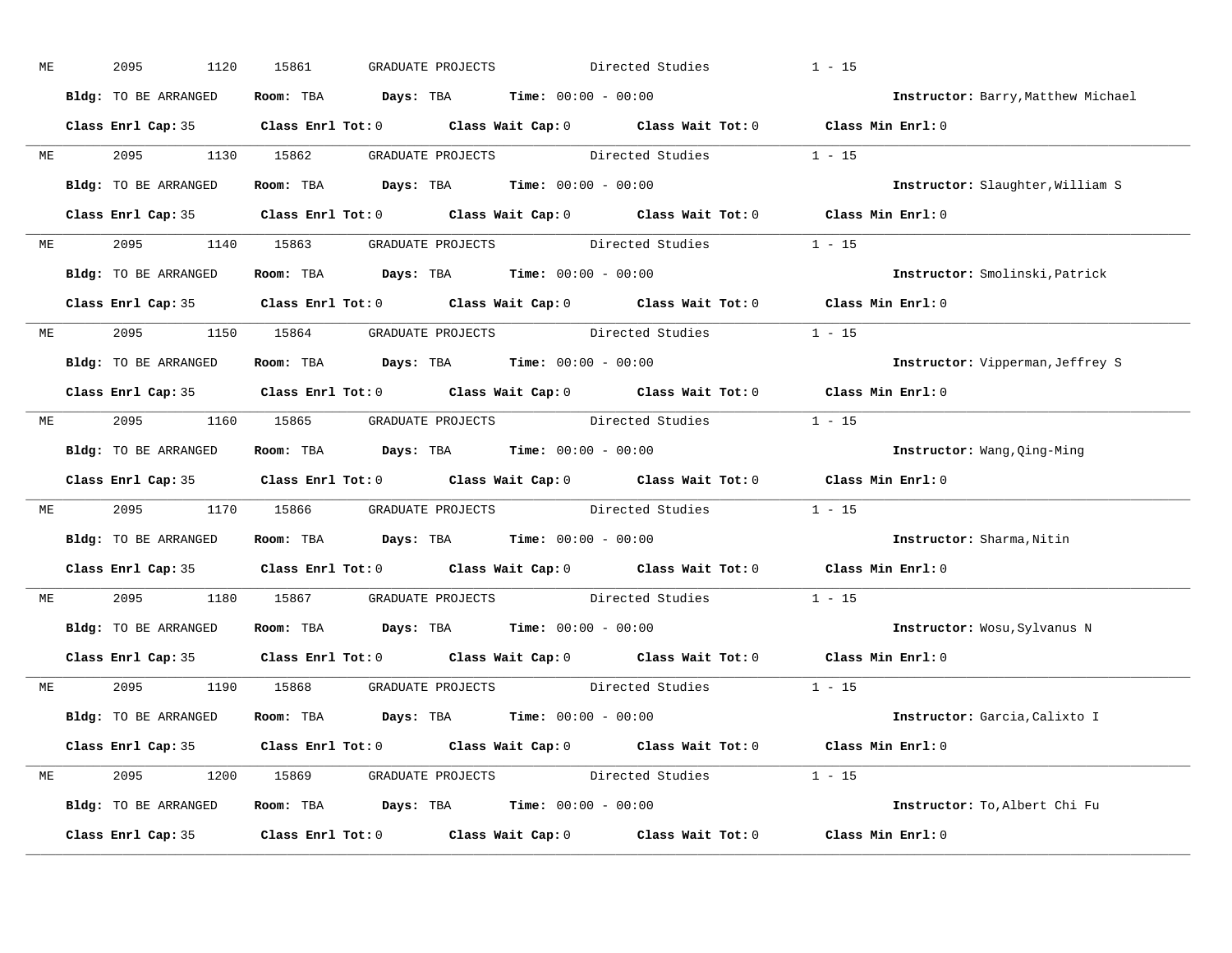#### Report ID: SR201 **University of Pittsburgh** Page No. 224 of 290 **Schedule of Classes for Spring Term 2021-2022** Run Date: 06/15/2021 **Academic Term** Run Time: 20:00:12

|    | Subject | Catalog Nbr Section Class Nbr | Course Title                                                                                                                   | Component         | Units<br>Topics             |
|----|---------|-------------------------------|--------------------------------------------------------------------------------------------------------------------------------|-------------------|-----------------------------|
| МE |         | 2096<br>1010                  | 21190<br>MS/MBA INTEGRATED PROJECTS                                                                                            | Independent Study | 1.5                         |
|    |         | Bldg: TO BE ARRANGED          | Room: TBA $Days:$ TBA $Time: 00:00 - 00:00$                                                                                    |                   | Instructor: Wang, Qing-Ming |
|    |         |                               | Class Enrl Cap: 20 		 Class Enrl Tot: 0 		 Class Wait Cap: 0 		 Class Wait Tot: 0 		 Class Min Enrl: 0                         |                   |                             |
| МE |         | 2096 70<br>1015               | 21191<br>MS/MBA INTEGRATED PROJECTS Independent Study                                                                          |                   | 1.5                         |
|    |         | Bldg: TO BE ARRANGED          | Room: TBA $Days:$ TBA $Time: 00:00 - 00:00$                                                                                    |                   | Instructor: Lee, Jung-Kun   |
|    |         |                               | Class Enrl Cap: 20 Class Enrl Tot: 0 Class Wait Cap: 0 Class Wait Tot: 0 Class Min Enrl: 0                                     |                   |                             |
|    | ME      | 2096 — 100                    | 1020 21192 MS/MBA INTEGRATED PROJECTS Independent Study                                                                        |                   | 1.5                         |
|    |         | Bldg: TO BE ARRANGED          | Room: TBA $\rule{1em}{0.15mm}$ Days: TBA Time: $00:00 - 00:00$                                                                 |                   | Instructor: Staff           |
|    |         |                               | Class Enrl Cap: 20 Class Enrl Tot: 0 Class Wait Cap: 0 Class Wait Tot: 0 Class Min Enrl: 0                                     |                   |                             |
| МE |         | 2096 70                       | 1025 21193 MS/MBA INTEGRATED PROJECTS Independent Study                                                                        |                   | 1.5                         |
|    |         | Bldg: TO BE ARRANGED          | Room: TBA $\rule{1em}{0.15mm}$ Days: TBA $\rule{1.5mm}{0.15mm}$ Time: $00:00 - 00:00$                                          |                   | Instructor: Staff           |
|    |         |                               | Class Enrl Cap: 20 Class Enrl Tot: 0 Class Wait Cap: 0 Class Wait Tot: 0 Class Min Enrl: 0                                     |                   |                             |
|    | ME      | 2096 70                       | 1030 21194 MS/MBA INTEGRATED PROJECTS Independent Study 1.5                                                                    |                   |                             |
|    |         | Bldg: TO BE ARRANGED          | Room: TBA $Days:$ TBA $Time: 00:00 - 00:00$                                                                                    |                   | Instructor: Staff           |
|    |         |                               | Class Enrl Cap: 20 		 Class Enrl Tot: 0 		 Class Wait Cap: 0 		 Class Wait Tot: 0 		 Class Min Enrl: 0                         |                   |                             |
| МE |         | 2096<br>1035                  | 21195<br>MS/MBA INTEGRATED PROJECTS Independent Study                                                                          |                   | 1.5                         |
|    |         | Bldg: TO BE ARRANGED          | Room: TBA $\rule{1em}{0.15mm}$ Days: TBA Time: $00:00 - 00:00$                                                                 |                   | Instructor: Staff           |
|    |         |                               | Class Enrl Cap: 20 $\qquad$ Class Enrl Tot: 0 $\qquad$ Class Wait Cap: 0 $\qquad$ Class Wait Tot: 0 $\qquad$ Class Min Enrl: 0 |                   |                             |
| ME |         | 2096 70<br>1040               | 21196 MS/MBA INTEGRATED PROJECTS Independent Study 1.5                                                                         |                   |                             |
|    |         | Bldg: TO BE ARRANGED          | Room: TBA $Days:$ TBA $Time: 00:00 - 00:00$                                                                                    |                   | Instructor: Staff           |
|    |         |                               | Class Enrl Cap: 20 		 Class Enrl Tot: 0 		 Class Wait Cap: 0 		 Class Wait Tot: 0 		 Class Min Enrl: 0                         |                   |                             |
| МE |         | 2096<br>1045                  | 21197 MS/MBA INTEGRATED PROJECTS Independent Study                                                                             |                   | 1.5                         |
|    |         | Bldg: TO BE ARRANGED          | Room: TBA $Days:$ TBA $Time: 00:00 - 00:00$                                                                                    |                   | Instructor: Staff           |
|    |         | Class Enrl Cap: 20            | Class Enrl Tot: $0$ Class Wait Cap: $0$ Class Wait Tot: $0$                                                                    |                   | Class Min Enrl: 0           |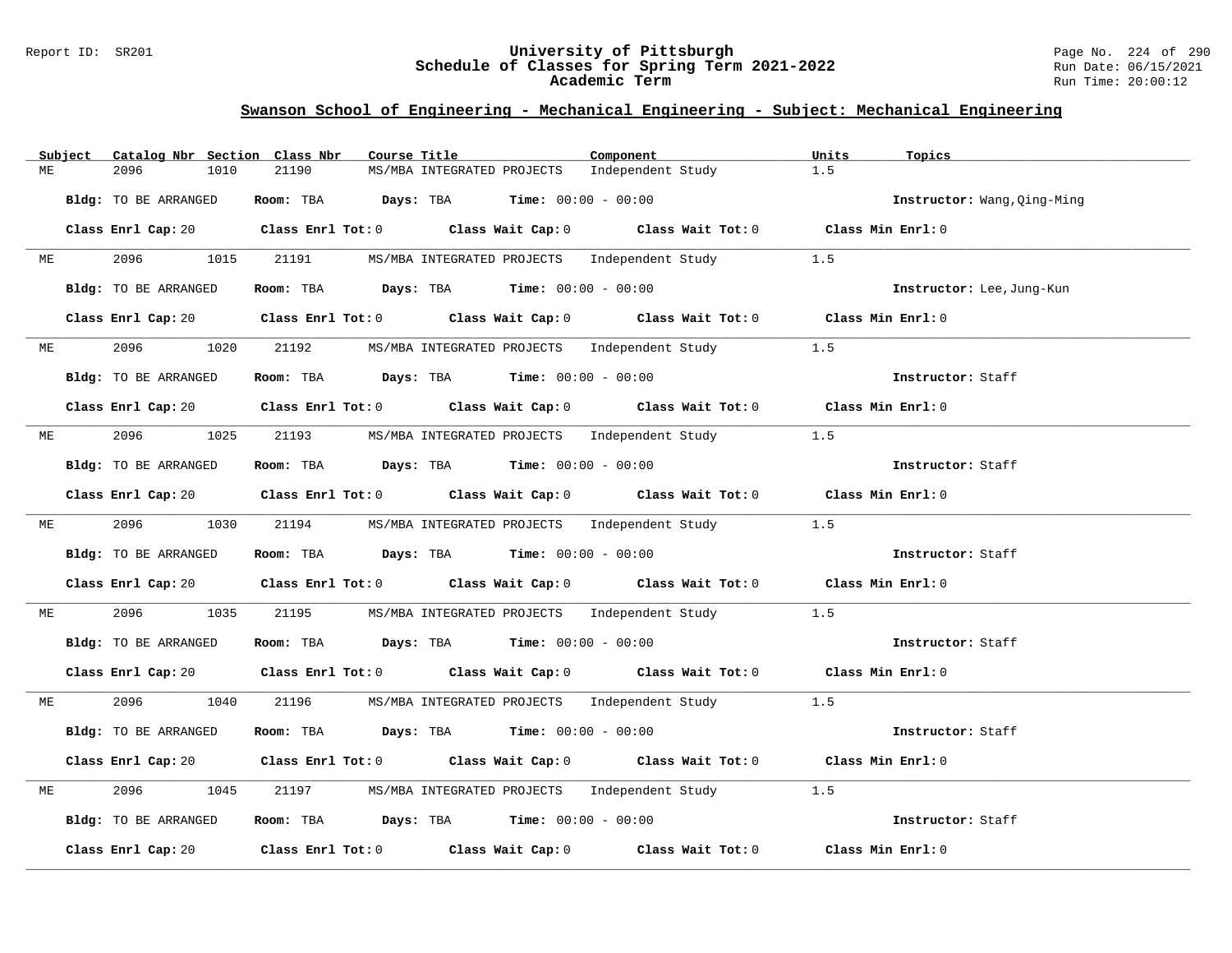| ME | 2096<br>1050         | 21198<br>MS/MBA INTEGRATED PROJECTS Independent Study                                                  | 1.5               |
|----|----------------------|--------------------------------------------------------------------------------------------------------|-------------------|
|    | Bldg: TO BE ARRANGED | Room: TBA $\rule{1em}{0.15mm}$ Days: TBA Time: $00:00 - 00:00$                                         | Instructor: Staff |
|    |                      | Class Enrl Cap: 20 Class Enrl Tot: 0 Class Wait Cap: 0 Class Wait Tot: 0 Class Min Enrl: 0             |                   |
|    |                      | ME 2096 1055 21199 MS/MBA INTEGRATED PROJECTS Independent Study 1.5                                    |                   |
|    | Bldg: TO BE ARRANGED | Room: TBA $Days: TBA$ Time: $00:00 - 00:00$                                                            | Instructor: Staff |
|    |                      | Class Enrl Cap: 20 Class Enrl Tot: 0 Class Wait Cap: 0 Class Wait Tot: 0 Class Min Enrl: 0             |                   |
|    |                      | ME 2096 1060 21200 MS/MBA INTEGRATED PROJECTS Independent Study 1.5                                    |                   |
|    |                      | Bldg: TO BE ARRANGED ROOM: TBA Days: TBA Time: 00:00 - 00:00                                           | Instructor: Staff |
|    |                      | Class Enrl Cap: 20 Class Enrl Tot: 0 Class Wait Cap: 0 Class Wait Tot: 0 Class Min Enrl: 0             |                   |
|    |                      | ME 2096 1065 21201 MS/MBA INTEGRATED PROJECTS Independent Study 1.5                                    |                   |
|    | Bldg: TO BE ARRANGED | Room: TBA $Days:$ TBA $Time: 00:00 - 00:00$                                                            | Instructor: Staff |
|    |                      | Class Enrl Cap: 20 Class Enrl Tot: 0 Class Wait Cap: 0 Class Wait Tot: 0 Class Min Enrl: 0             |                   |
|    |                      | ME 2096 1070 21202 MS/MBA INTEGRATED PROJECTS Independent Study 1.5                                    |                   |
|    |                      | Bldg: TO BE ARRANGED Room: TBA Days: TBA Time: 00:00 - 00:00                                           | Instructor: Staff |
|    |                      | Class Enrl Cap: 20 		 Class Enrl Tot: 0 		 Class Wait Cap: 0 		 Class Wait Tot: 0 		 Class Min Enrl: 0 |                   |
|    |                      | ME 2096 1075 21205 MS/MBA INTEGRATED PROJECTS Independent Study 1.5                                    |                   |
|    |                      | Bldg: TO BE ARRANGED ROOM: TBA Days: TBA Time: 00:00 - 00:00                                           | Instructor: Staff |
|    |                      | Class Enrl Cap: 20 Class Enrl Tot: 0 Class Wait Cap: 0 Class Wait Tot: 0 Class Min Enrl: 0             |                   |
|    |                      | ME 2096 1080 21203 MS/MBA INTEGRATED PROJECTS Independent Study 1.5                                    |                   |
|    |                      | <b>Bldg:</b> TO BE ARRANGED <b>Room:</b> TBA <b>Days:</b> TBA <b>Time:</b> $00:00 - 00:00$             | Instructor: Staff |
|    |                      | Class Enrl Cap: 20 Class Enrl Tot: 0 Class Wait Cap: 0 Class Wait Tot: 0 Class Min Enrl: 0             |                   |
|    |                      | ME 2096 1085 21204 MS/MBA INTEGRATED PROJECTS Independent Study 1.5                                    |                   |
|    |                      | Bldg: TO BE ARRANGED Room: TBA Days: TBA Time: $00:00 - 00:00$                                         |                   |
|    |                      | Class Enrl Cap: 20 Class Enrl Tot: 0 Class Wait Cap: 0 Class Wait Tot: 0 Class Min Enrl: 0             |                   |
|    |                      | ME 2096 1090 21206 MS/MBA INTEGRATED PROJECTS Independent Study 1.5                                    |                   |
|    |                      | Bldg: TO BE ARRANGED Room: TBA Days: TBA Time: 00:00 - 00:00                                           | Instructor: Staff |
|    |                      | Class Enrl Cap: 20 Class Enrl Tot: 0 Class Wait Cap: 0 Class Wait Tot: 0 Class Min Enrl: 0             |                   |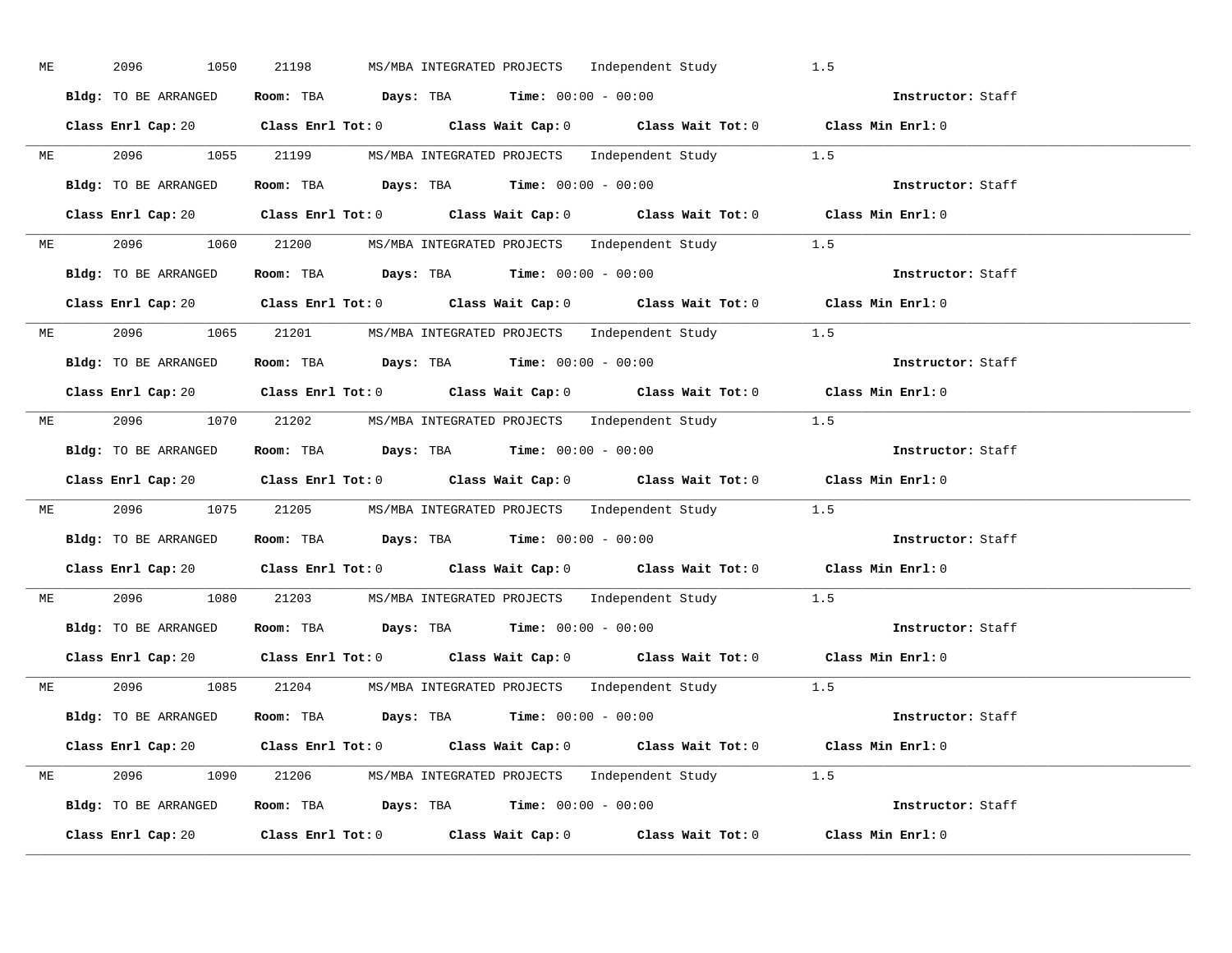#### Report ID: SR201 **University of Pittsburgh** Page No. 226 of 290 **Schedule of Classes for Spring Term 2021-2022** Run Date: 06/15/2021 **Academic Term** Run Time: 20:00:12

|    | Subject | Catalog Nbr Section Class Nbr | Course Title |                                                                                       | Component                                                                                                                                                                                                                     | Units<br>Topics                   |
|----|---------|-------------------------------|--------------|---------------------------------------------------------------------------------------|-------------------------------------------------------------------------------------------------------------------------------------------------------------------------------------------------------------------------------|-----------------------------------|
| МE |         | 2096<br>1095                  | 21207        | MS/MBA INTEGRATED PROJECTS                                                            | Independent Study                                                                                                                                                                                                             | 1.5                               |
|    |         | Bldg: TO BE ARRANGED          |              | Room: TBA $Days:$ TBA $Time: 00:00 - 00:00$                                           |                                                                                                                                                                                                                               | Instructor: Staff                 |
|    |         |                               |              |                                                                                       | Class Enrl Cap: 20 Class Enrl Tot: 0 Class Wait Cap: 0 Class Wait Tot: 0 Class Min Enrl: 0                                                                                                                                    |                                   |
| МE |         | 2096 — 100<br>1100            | 21208        | MS/MBA INTEGRATED PROJECTS Independent Study                                          |                                                                                                                                                                                                                               | 1.5                               |
|    |         | Bldg: TO BE ARRANGED          |              | Room: TBA $Days:$ TBA $Time: 00:00 - 00:00$                                           |                                                                                                                                                                                                                               | Instructor: Staff                 |
|    |         |                               |              |                                                                                       | Class Enrl Cap: 20 Class Enrl Tot: 0 Class Wait Cap: 0 Class Wait Tot: 0 Class Min Enrl: 0                                                                                                                                    |                                   |
| МE |         | 2096                          | 1105 21209   | MS/MBA INTEGRATED PROJECTS Independent Study                                          |                                                                                                                                                                                                                               | 1.5                               |
|    |         | Bldg: TO BE ARRANGED          |              | Room: TBA $Days:$ TBA $Time: 00:00 - 00:00$                                           |                                                                                                                                                                                                                               | Instructor: Staff                 |
|    |         |                               |              |                                                                                       | Class Enrl Cap: 20 $\qquad$ Class Enrl Tot: 0 $\qquad$ Class Wait Cap: 0 $\qquad$ Class Wait Tot: 0 $\qquad$ Class Min Enrl: 0                                                                                                |                                   |
| МE |         | 2097 1010 12704               |              | SPECIAL STUDY MECHANICAL ENGRODirected Studies                                        |                                                                                                                                                                                                                               | $\overline{3}$                    |
|    |         | Bldg: Benedum Hall            |              | <b>Room:</b> 00647 <b>Days:</b> TBA <b>Time:</b> $00:00 - 00:00$                      |                                                                                                                                                                                                                               | Instructor: Staff                 |
|    |         |                               |              |                                                                                       | Class Enrl Cap: 35 Class Enrl Tot: 0 Class Wait Cap: 0 Class Wait Tot: 0 Class Min Enrl: 0                                                                                                                                    |                                   |
| ME |         | 2097 — 2007                   | 1020 15870   |                                                                                       | SPECIAL STUDY MECHANICAL ENGRODirected Studies                                                                                                                                                                                | $\overline{\mathbf{3}}$           |
|    |         | Bldg: TO BE ARRANGED          |              | Room: TBA $\rule{1em}{0.15mm}$ Days: TBA Time: $00:00 - 00:00$                        |                                                                                                                                                                                                                               | Instructor: Chyu, Minking         |
|    |         |                               |              |                                                                                       | Class Enrl Cap: 35 $\,$ Class Enrl Tot: 0 $\,$ Class Wait Cap: 0 $\,$ Class Wait Tot: 0 $\,$ Class Enrl Tot: 0 $\,$ Class Enrl Tot: 0 $\,$ Class Enrl Tot: 0 $\,$ Class Enrl Tot: 0 $\,$ Class Enrl Tot: 0 $\,$ Class Enrl To | Class Min Enrl: 0                 |
| МE |         | 2097<br>1030                  | 15871        | SPECIAL STUDY MECHANICAL ENGRODirected Studies                                        |                                                                                                                                                                                                                               | $\overline{3}$                    |
|    |         | Bldg: TO BE ARRANGED          |              | Room: TBA $Days:$ TBA $Time: 00:00 - 00:00$                                           |                                                                                                                                                                                                                               | Instructor: Clark, William W      |
|    |         |                               |              |                                                                                       | Class Enrl Cap: 35 Class Enrl Tot: 0 Class Wait Cap: 0 Class Wait Tot: 0 Class Min Enrl: 0                                                                                                                                    |                                   |
| ME |         | 2097 — 2007                   | 1040 15872   |                                                                                       | SPECIAL STUDY MECHANICAL ENGRODirected Studies                                                                                                                                                                                | $\overline{\mathbf{3}}$           |
|    |         | Bldg: TO BE ARRANGED          |              | Room: TBA $Days:$ TBA $Time: 00:00 - 00:00$                                           |                                                                                                                                                                                                                               | Instructor: Cole, Daniel G        |
|    |         |                               |              |                                                                                       | Class Enrl Cap: 35 Class Enrl Tot: 0 Class Wait Cap: 0 Class Wait Tot: 0                                                                                                                                                      | Class Min Enrl: 0                 |
| MЕ |         | 2097<br>1050                  | 15873        | SPECIAL STUDY MECHANICAL ENGRODirected Studies                                        |                                                                                                                                                                                                                               | $\mathcal{E}$                     |
|    |         | Bldg: TO BE ARRANGED          |              | Room: TBA $\rule{1em}{0.15mm}$ Days: TBA $\rule{1.5mm}{0.15mm}$ Time: $00:00 - 00:00$ |                                                                                                                                                                                                                               | Instructor: Galdi, Giovanni Paolo |
|    |         |                               |              |                                                                                       | Class Enrl Cap: 35 Class Enrl Tot: 0 Class Wait Cap: 0 Class Wait Tot: 0                                                                                                                                                      | Class Min Enrl: 0                 |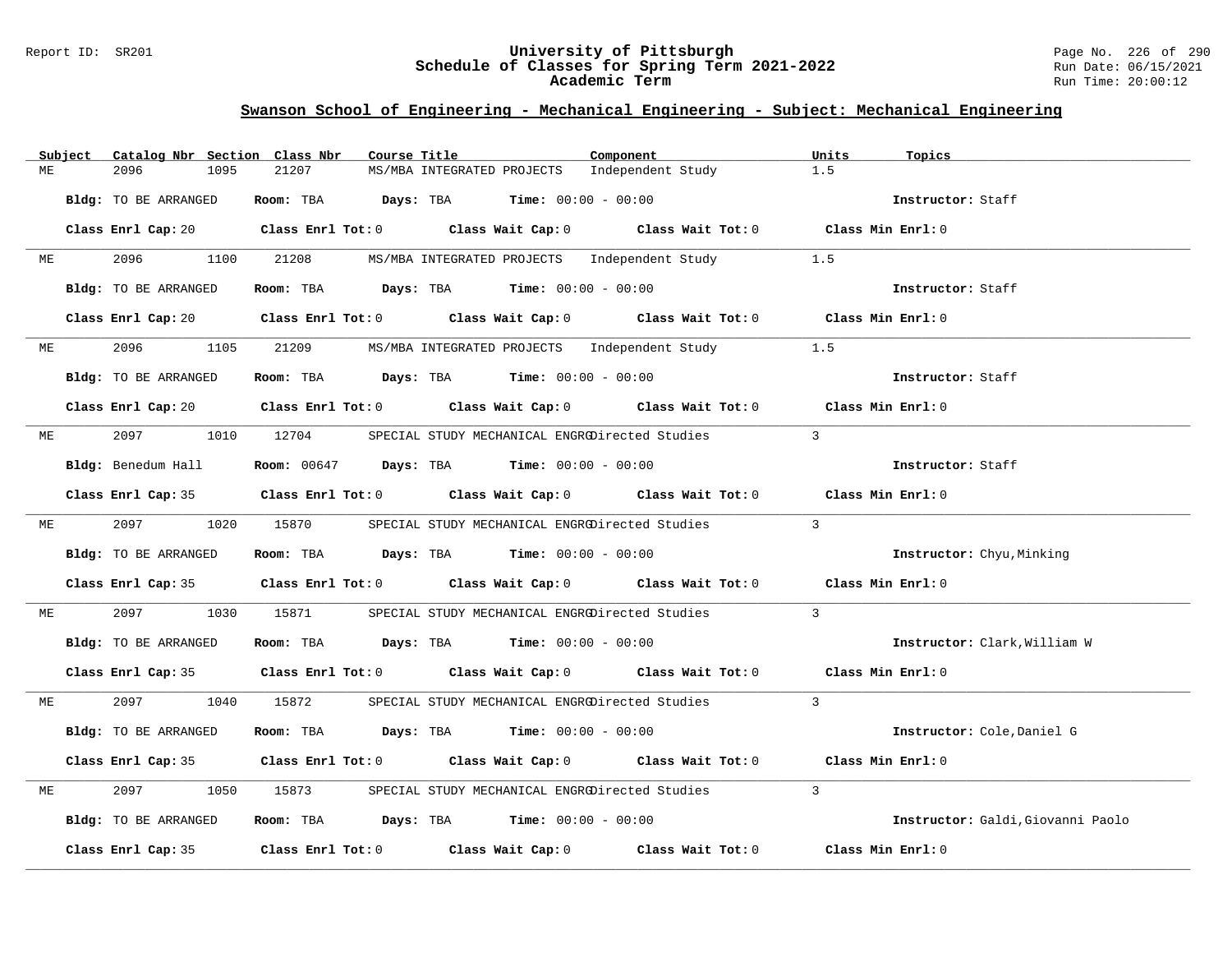| ME | 2097<br>1060         | 15874      | SPECIAL STUDY MECHANICAL ENGRODirected Studies                                                      |          | $\overline{3}$                       |  |
|----|----------------------|------------|-----------------------------------------------------------------------------------------------------|----------|--------------------------------------|--|
|    | Bldg: TO BE ARRANGED |            | Room: TBA $\rule{1em}{0.15mm}$ Days: TBA $\rule{1.5mm}{0.15mm}$ Time: $00:00 - 00:00$               |          | Instructor: Givi, Peyman             |  |
|    |                      |            | Class Enrl Cap: 35 $\qquad$ Class Enrl Tot: 0 $\qquad$ Class Wait Cap: 0 $\qquad$ Class Wait Tot: 0 |          | Class Min Enrl: 0                    |  |
| ME | 2097 — 2007          | 1070 15875 | SPECIAL STUDY MECHANICAL ENGRODirected Studies                                                      |          | $\mathbf{3}$                         |  |
|    | Bldg: TO BE ARRANGED |            | Room: TBA $Days: TBA$ Time: $00:00 - 00:00$                                                         |          | Instructor: Kimber, Mark Lee         |  |
|    |                      |            | Class Enrl Cap: 35 Class Enrl Tot: 0 Class Wait Cap: 0 Class Wait Tot: 0 Class Min Enrl: 0          |          |                                      |  |
| МE |                      |            | 2097 1080 15876 SPECIAL STUDY MECHANICAL ENGRODirected Studies                                      |          | $\mathcal{L}$                        |  |
|    | Bldg: TO BE ARRANGED |            | Room: TBA Days: TBA Time: $00:00 - 00:00$                                                           |          | Instructor: Muftuoglu, Kurshad       |  |
|    |                      |            | Class Enrl Cap: 35 Class Enrl Tot: 0 Class Wait Cap: 0 Class Wait Tot: 0 Class Min Enrl: 0          |          |                                      |  |
| МE | 2097 1090 15877      |            | SPECIAL STUDY MECHANICAL ENGRODirected Studies                                                      |          | $\mathcal{E}$                        |  |
|    | Bldg: TO BE ARRANGED |            | Room: TBA $Days:$ TBA $Time: 00:00 - 00:00$                                                         |          | Instructor: Mao, Scott X             |  |
|    |                      |            | Class Enrl Cap: 35 Class Enrl Tot: 0 Class Wait Cap: 0 Class Wait Tot: 0                            |          | Class Min Enrl: 0                    |  |
| ME |                      |            | 2097 1100 15878 SPECIAL STUDY MECHANICAL ENGROPirected Studies                                      | $\sim$ 3 |                                      |  |
|    | Bldg: TO BE ARRANGED |            | Room: TBA $Days:$ TBA $Time: 00:00 - 00:00$                                                         |          | Instructor: Miller, Mark C           |  |
|    |                      |            | Class Enrl Cap: 35 Class Enrl Tot: 0 Class Wait Cap: 0 Class Wait Tot: 0 Class Min Enrl: 0          |          |                                      |  |
|    |                      |            |                                                                                                     |          |                                      |  |
| ME |                      |            | 2097 1110 15879 SPECIAL STUDY MECHANICAL ENGRODirected Studies                                      |          | $\mathbf{3}$                         |  |
|    | Bldg: TO BE ARRANGED |            | Room: TBA $Days:$ TBA $Time: 00:00 - 00:00$                                                         |          | Instructor: Robertson, Anne M        |  |
|    |                      |            | Class Enrl Cap: 35 Class Enrl Tot: 0 Class Wait Cap: 0 Class Wait Tot: 0                            |          | Class Min Enrl: 0                    |  |
| ME | 2097                 | 1120 15880 | SPECIAL STUDY MECHANICAL ENGRODirected Studies                                                      |          | $\overline{3}$                       |  |
|    | Bldg: TO BE ARRANGED |            | Room: TBA $\rule{1em}{0.15mm}$ Days: TBA $\rule{1.15mm}]{0.15mm}$ Time: $0.000 - 0.0000$            |          | Instructor: Schaefer, Laura Atkinson |  |
|    | Class Enrl Cap: 35   |            | Class Enrl Tot: $0$ Class Wait Cap: $0$ Class Wait Tot: $0$                                         |          | Class Min Enrl: 0                    |  |
| ME |                      |            | 2097 1130 15881 SPECIAL STUDY MECHANICAL ENGRODirected Studies                                      |          | $\mathbf{3}$                         |  |
|    | Bldg: TO BE ARRANGED |            | Room: TBA $\rule{1em}{0.15mm}$ Days: TBA $\rule{1.15mm}]{0.15mm}$ Time: $0.000 - 0.0000$            |          | Instructor: Slaughter, William S     |  |
|    |                      |            | Class Enrl Cap: 35 Class Enrl Tot: 0 Class Wait Cap: 0 Class Wait Tot: 0 Class Min Enrl: 0          |          |                                      |  |
| ME |                      |            | 2097 1140 15882 SPECIAL STUDY MECHANICAL ENGRODirected Studies 3                                    |          |                                      |  |
|    | Bldg: TO BE ARRANGED |            | Room: TBA $Days: TBA$ Time: $00:00 - 00:00$                                                         |          | Instructor: Smolinski, Patrick       |  |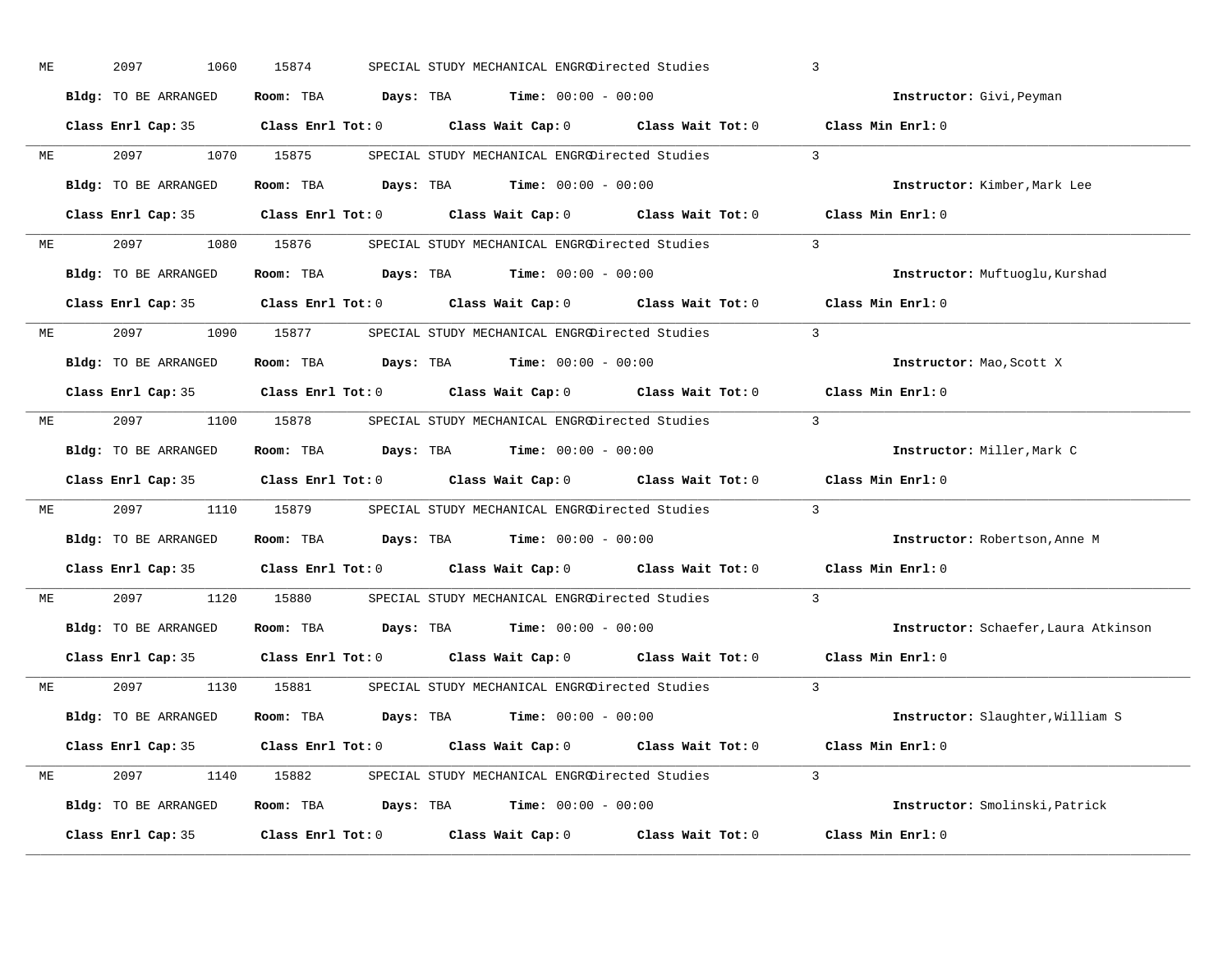#### Report ID: SR201 **University of Pittsburgh** Page No. 228 of 290 **Schedule of Classes for Spring Term 2021-2022** Run Date: 06/15/2021 **Academic Term** Run Time: 20:00:12

| ME | Subject | 2097<br>1150                             | Catalog Nbr Section Class Nbr<br>15883 | Course Title | SPECIAL STUDY MECHANICAL ENGRODirected Studies | Component                    |                   | Units<br>$\overline{3}$ | Topics                             |
|----|---------|------------------------------------------|----------------------------------------|--------------|------------------------------------------------|------------------------------|-------------------|-------------------------|------------------------------------|
|    |         |                                          |                                        |              |                                                |                              |                   |                         |                                    |
|    |         | Bldg: TO BE ARRANGED                     | Room: TBA                              | Days: TBA    |                                                | <b>Time:</b> $00:00 - 00:00$ |                   |                         | Instructor: Vipperman, Jeffrey S   |
|    |         | Class Enrl Cap: 35                       | Class Enrl Tot: 0                      |              | Class Wait Cap: 0                              |                              | Class Wait Tot: 0 |                         | Class Min Enrl: 0                  |
| ME |         | 2097<br>1160                             | 15884                                  |              | SPECIAL STUDY MECHANICAL ENGRODirected Studies |                              |                   | $\overline{3}$          |                                    |
|    |         | <b>Bldg:</b> TO BE ARRANGED              | Room: TBA                              | Days: TBA    |                                                | <b>Time:</b> $00:00 - 00:00$ |                   |                         | Instructor: Wang, Qing-Ming        |
|    |         | Class Enrl Cap: 35                       | Class Enrl Tot: 0                      |              | Class Wait Cap: 0                              |                              | Class Wait Tot: 0 |                         | Class Min Enrl: 0                  |
| ME |         | 2097<br>1170                             | 15885                                  |              | SPECIAL STUDY MECHANICAL ENGRODirected Studies |                              |                   | 3                       |                                    |
|    |         | Bldg: TO BE ARRANGED                     | Room: TBA                              | Days: TBA    |                                                | <b>Time:</b> $00:00 - 00:00$ |                   |                         | Instructor: Weiland, Lisa Mauck    |
|    |         | Class Enrl Cap: 35                       | Class Enrl Tot: 0                      |              | Class Wait Cap: 0                              |                              | Class Wait Tot: 0 |                         | Class Min Enrl: 0                  |
| МE |         | 2097<br>1180                             | 15886                                  |              | SPECIAL STUDY MECHANICAL ENGRODirected Studies |                              |                   | $\overline{3}$          |                                    |
|    |         | Bldg: TO BE ARRANGED                     | Room: TBA                              | Days: TBA    |                                                | $Time: 00:00 - 00:00$        |                   |                         | Instructor: Wosu, Sylvanus N       |
|    |         | Class Enrl Cap: 35                       | Class Enrl Tot: 0                      |              | Class Wait Cap: 0                              |                              | Class Wait Tot: 0 |                         | Class Min Enrl: 0                  |
| ME |         | 2097<br>1190                             | 15887                                  |              | SPECIAL STUDY MECHANICAL ENGRODirected Studies |                              |                   | $\overline{3}$          |                                    |
|    |         | Bldg: TO BE ARRANGED                     | Room: TBA                              | Days: TBA    |                                                | $Time: 00:00 - 00:00$        |                   |                         | Instructor: Zhang, Xudong          |
|    |         | Class Enrl Cap: 35                       | Class Enrl Tot: 0                      |              | Class Wait Cap: 0                              |                              | Class Wait Tot: 0 |                         | Class Min Enrl: 0                  |
| МE |         | 2097<br>1200                             | 15888                                  |              | SPECIAL STUDY MECHANICAL ENGRODirected Studies |                              |                   | $\overline{3}$          |                                    |
|    |         | Bldg: TO BE ARRANGED                     | Room: TBA                              | Days: TBA    |                                                | <b>Time:</b> $00:00 - 00:00$ |                   |                         | Instructor: Barry, Matthew Michael |
|    |         | Class Enrl Cap: 35                       | Class Enrl Tot: 0                      |              | Class Wait Cap: 0                              |                              | Class Wait Tot: 0 |                         | Class Min Enrl: 0                  |
| ME |         | 2102<br>1100                             | 24086                                  |              | NUCLEAR PLANT DYNAMICS & CTRL Lecture          |                              |                   | $\mathcal{E}$           |                                    |
|    |         | Bldg: WEB Based Class                    | Room: TBA                              | Days: W      |                                                | <b>Time:</b> $18:00 - 20:30$ |                   |                         | Instructor: Helling, David W       |
|    |         |                                          |                                        |              |                                                |                              |                   |                         | Locke, William N                   |
|    |         |                                          |                                        |              |                                                |                              |                   |                         | Ban, Heng                          |
|    |         |                                          |                                        |              |                                                |                              |                   |                         | Congedo, Thomas Vincent            |
|    |         | Class Enrl Cap: 15<br>Attributes: Online | Class Enrl Tot: 0                      |              | Class Wait Cap: 0                              |                              | Class Wait Tot: 0 |                         | Class Min Enrl: 0                  |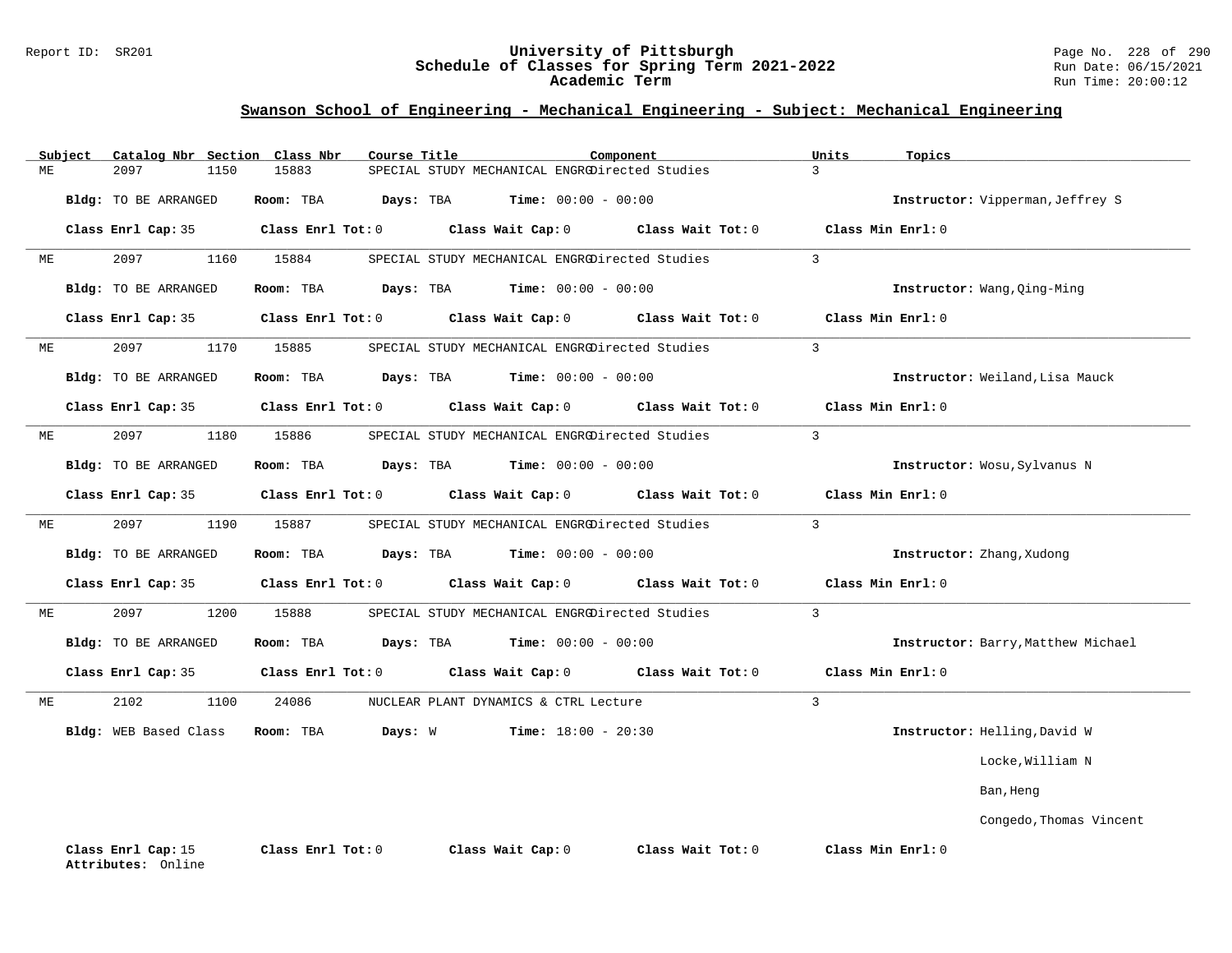**\_\_\_\_\_\_\_\_\_\_\_\_\_\_\_\_\_\_\_\_\_\_\_\_\_\_\_\_\_\_\_\_\_\_\_\_\_\_\_\_\_\_\_\_\_\_\_\_\_\_\_\_\_\_\_\_\_\_\_\_\_\_\_\_\_\_\_\_\_\_\_\_\_\_\_\_\_\_\_\_\_\_\_\_\_\_\_\_\_\_\_\_\_\_\_\_\_\_\_\_\_\_\_\_\_\_\_\_\_\_\_\_\_\_\_\_\_\_\_\_\_\_\_\_\_\_\_\_\_\_\_\_\_\_\_\_\_\_\_\_\_\_\_\_\_\_\_\_\_\_\_\_\_\_\_\_** ME 2102 1105 24088 NUCLEAR PLANT DYNAMICS & CTRL Lecture 3 **Bldg:** Benedum Hall **Room:** 00312 **Days:** W **Time:** 18:00 - 20:30 **Instructor:** Helling,David W Ban, Heng Locke,William N Congedo,Thomas Vincent **Class Enrl Cap:** 15 **Class Enrl Tot:** 0 **Class Wait Cap:** 0 **Class Wait Tot:** 0 **Class Min Enrl:** 0 **Combined Section ID:** 0831(ENGR 2102/ME 2102) - ENGR 2102(#24087) **\_\_\_\_\_\_\_\_\_\_\_\_\_\_\_\_\_\_\_\_\_\_\_\_\_\_\_\_\_\_\_\_\_\_\_\_\_\_\_\_\_\_\_\_\_\_\_\_\_\_\_\_\_\_\_\_\_\_\_\_\_\_\_\_\_\_\_\_\_\_\_\_\_\_\_\_\_\_\_\_\_\_\_\_\_\_\_\_\_\_\_\_\_\_\_\_\_\_\_\_\_\_\_\_\_\_\_\_\_\_\_\_\_\_\_\_\_\_\_\_\_\_\_\_\_\_\_\_\_\_\_\_\_\_\_\_\_\_\_\_\_\_\_\_\_\_\_\_\_\_\_\_\_\_\_\_** ME 2104 1180 22952 NUCLEAR OPERATIONS AND SAFETY Lecture 3 **Bldg:** Benedum Hall **Room:** 00312 **Days:** Th **Time:** 18:00 - 20:30 **Instructor:** Congedo,Thomas Vincent Ban, Heng Teolis,David S **Class Enrl Cap:** 10 **Class Enrl Tot:** 0 **Class Wait Cap:** 0 **Class Wait Tot:** 0 **Class Min Enrl:** 0 **Combined Section ID:** 0827(ENGR/ME/2104) - ENGR 2104(#22950) **\_\_\_\_\_\_\_\_\_\_\_\_\_\_\_\_\_\_\_\_\_\_\_\_\_\_\_\_\_\_\_\_\_\_\_\_\_\_\_\_\_\_\_\_\_\_\_\_\_\_\_\_\_\_\_\_\_\_\_\_\_\_\_\_\_\_\_\_\_\_\_\_\_\_\_\_\_\_\_\_\_\_\_\_\_\_\_\_\_\_\_\_\_\_\_\_\_\_\_\_\_\_\_\_\_\_\_\_\_\_\_\_\_\_\_\_\_\_\_\_\_\_\_\_\_\_\_\_\_\_\_\_\_\_\_\_\_\_\_\_\_\_\_\_\_\_\_\_\_\_\_\_\_\_\_\_** ME 2104 1190 22953 NUCLEAR OPERATIONS AND SAFETY Lecture 3 **Bldg:** WEB Based Class **Room:** TBA **Days:** Th **Time:** 18:00 - 20:30 **Instructor:** Congedo,Thomas Vincent Ban, Heng Teolis,David S **Class Enrl Cap:** 10 **Class Enrl Tot:** 0 **Class Wait Cap:** 0 **Class Wait Tot:** 0 **Class Min Enrl:** 0 **Attributes:** Online **Combined Section ID:** 0826(ENGR/ME/2104) - ENGR 2104(#22951) **\_\_\_\_\_\_\_\_\_\_\_\_\_\_\_\_\_\_\_\_\_\_\_\_\_\_\_\_\_\_\_\_\_\_\_\_\_\_\_\_\_\_\_\_\_\_\_\_\_\_\_\_\_\_\_\_\_\_\_\_\_\_\_\_\_\_\_\_\_\_\_\_\_\_\_\_\_\_\_\_\_\_\_\_\_\_\_\_\_\_\_\_\_\_\_\_\_\_\_\_\_\_\_\_\_\_\_\_\_\_\_\_\_\_\_\_\_\_\_\_\_\_\_\_\_\_\_\_\_\_\_\_\_\_\_\_\_\_\_\_\_\_\_\_\_\_\_\_\_\_\_\_\_\_\_\_** ME 2112 1100 29822 NUCLR CHEM AND RADIOCHEMISTRY Lecture 3 **Bldg:** Benedum Hall **Room:** 00G37 **Days:** Tu **Time:** 18:00 - 20:30 **Instructor:** Mason,Neal S Congedo, Thomas Vincent **Class Enrl Cap:** 20 **Class Enrl Tot:** 0 **Class Wait Cap:** 0 **Class Wait Tot:** 0 **Class Min Enrl:** 0 **Room Characteristics:** PeopleSoft - Scheduled (PS)(1) **Combined Section ID:** 0968(ENGR 2112/ME 2112) - ENGR 2112(#29821) **\_\_\_\_\_\_\_\_\_\_\_\_\_\_\_\_\_\_\_\_\_\_\_\_\_\_\_\_\_\_\_\_\_\_\_\_\_\_\_\_\_\_\_\_\_\_\_\_\_\_\_\_\_\_\_\_\_\_\_\_\_\_\_\_\_\_\_\_\_\_\_\_\_\_\_\_\_\_\_\_\_\_\_\_\_\_\_\_\_\_\_\_\_\_\_\_\_\_\_\_\_\_\_\_\_\_\_\_\_\_\_\_\_\_\_\_\_\_\_\_\_\_\_\_\_\_\_\_\_\_\_\_\_\_\_\_\_\_\_\_\_\_\_\_\_\_\_\_\_\_\_\_\_\_\_\_**

**Combined Section ID:** 0832(ENGR 2102/ME 2102) - ENGR 2102(#24085)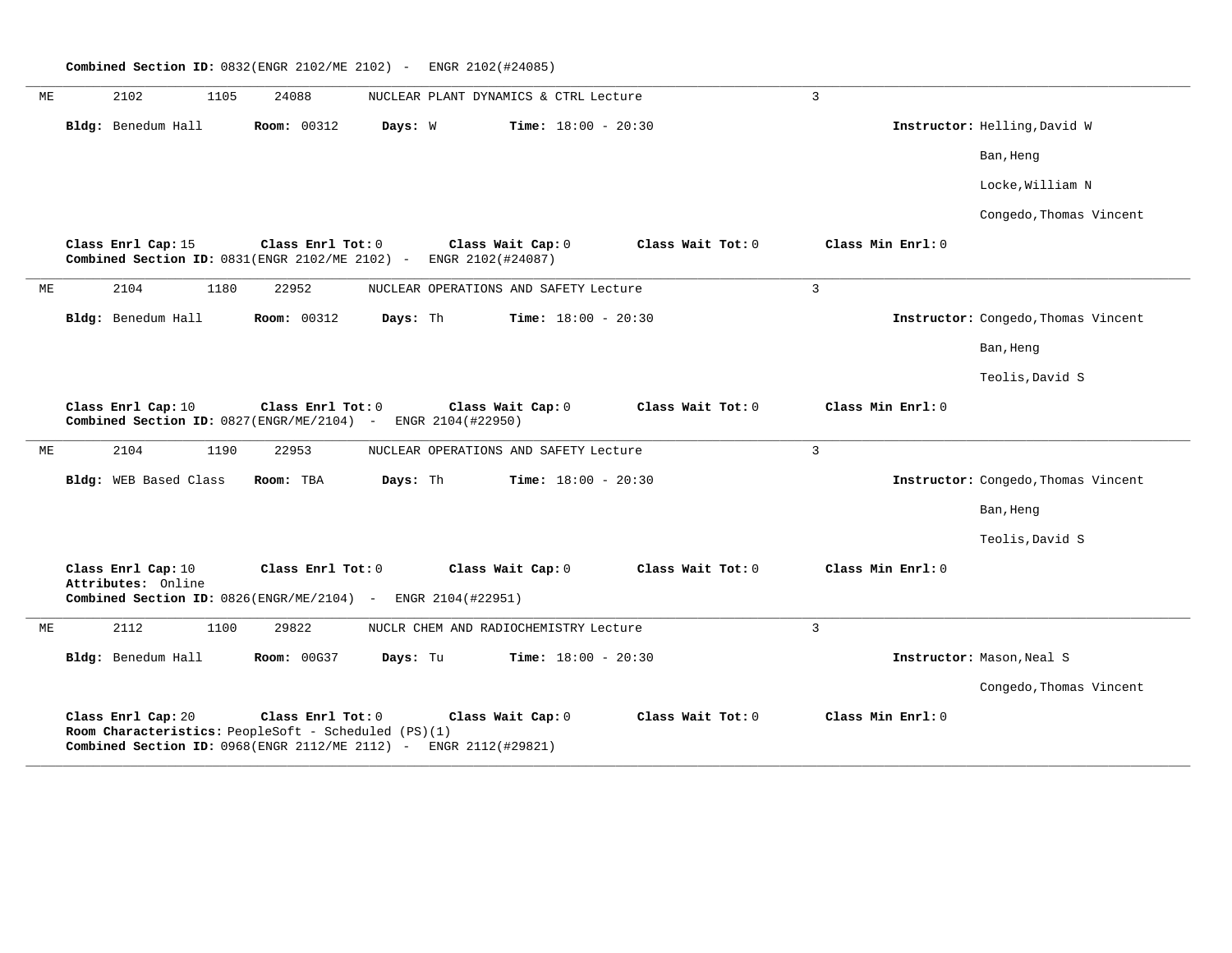#### Report ID: SR201 **University of Pittsburgh** Page No. 230 of 290 **Schedule of Classes for Spring Term 2021-2022** Run Date: 06/15/2021 **Academic Term** Run Time: 20:00:12

| Subject                                  | Course Title<br>Catalog Nbr Section Class Nbr                                                                                                 | Component                              | Units<br>Topics                    |
|------------------------------------------|-----------------------------------------------------------------------------------------------------------------------------------------------|----------------------------------------|------------------------------------|
| 2112<br>МE<br>1110                       | 30221                                                                                                                                         | NUCLR CHEM AND RADIOCHEMISTRY Lecture  | $\mathbf{3}$                       |
| Bldg: WEB Based Class                    | Room: TBA<br>Days: Tu                                                                                                                         | <b>Time:</b> $18:00 - 20:30$           | Instructor: Mason, Neal S          |
|                                          |                                                                                                                                               |                                        | Congedo, Thomas Vincent            |
| Class Enrl Cap: 15<br>Attributes: Online | Class Enrl Tot: 0<br>Combined Section ID: 0992(ME 2112/ENGR 2112) - ENGR 2112(#30222)                                                         | Class Wait Cap: 0<br>Class Wait Tot: 0 | Class Min Enrl: 0                  |
| 2208<br>1010<br>МE                       | 30430                                                                                                                                         | MECHS & PHYSICS OF SOFT MATL Lecture   | $\overline{3}$                     |
| Bldg: Benedum Hall                       | <b>Room: 00G29</b><br>Days: MW                                                                                                                | <b>Time:</b> $15:00 - 16:15$           | Instructor: Liu, Oihan             |
| Class Enrl Cap: 35                       | Class Enrl Tot: 0<br>Room Characteristics: PeopleSoft - Scheduled (PS)(1)                                                                     | Class Wait Cap: 0<br>Class Wait Tot: 0 | Class Min Enrl: 0                  |
| 2223<br>1070<br>ME                       | 29975                                                                                                                                         | NANOSCALE MODELING AND SIMULS Lecture  | $\mathbf{3}$                       |
| Bldg: Benedum Hall                       | <b>Room: 00G27</b><br>Days: Th                                                                                                                | <b>Time:</b> $13:00 - 15:30$           | Instructor: Wang, Guofeng          |
| Class Enrl Cap: 20                       | Class Enrl Tot: 0<br>Room Characteristics: PeopleSoft - Scheduled (PS)(1)<br>Combined Section ID: 0811(MSE/2113/ME/2223) - MSE 2113(#29974)   | Class Wait Cap: 0<br>Class Wait Tot: 0 | Class Min Enrl: 0                  |
| 2243<br>1010<br>МE                       | 29802<br>BAYESIAN SIGNAL PROCESSING                                                                                                           | Lecture                                | $\overline{3}$                     |
| Bldg: TBA                                | Room: TBA<br>Days: MW                                                                                                                         | <b>Time:</b> $13:00 - 14:15$           | Instructor: Cole, Daniel G         |
| Class Enrl Cap: 35                       | Class Enrl Tot: 0<br>Room Characteristics: PeopleSoft - Scheduled (PS)(1)                                                                     | Class Wait Cap: 0<br>Class Wait Tot: 0 | Class Min Enrl: 0                  |
| 2254<br>1010<br>МE                       | 29709<br>CONVECTION HEAT TRANSFER                                                                                                             | Lecture                                | $\mathbf{3}$                       |
| Bldg: Benedum Hall                       | <b>Room: 00G27</b><br>Days: F                                                                                                                 | <b>Time:</b> $17:00 - 19:30$           | Instructor: Ban, Heng              |
| Class Enrl Cap: 30                       | Class Enrl Tot: 0<br>Room Characteristics: PeopleSoft - Scheduled (PS)(1)                                                                     | Class Wait Cap: 0<br>Class Wait Tot: 0 | Class Min Enrl: 0                  |
| 2256<br>1000<br>ME                       | 27800<br>APLD CMPTL HEAT AND MASS                                                                                                             | Lecture                                | $\mathbf{3}$                       |
| Bldg: TBA                                | Room: TBA<br>Days: Tu                                                                                                                         | <b>Time:</b> $16:00 - 18:25$           | Instructor: Barry, Matthew Michael |
| Class Enrl Cap: 19                       | Class Enrl Tot: 0<br>Room Characteristics: PeopleSoft - Scheduled (PS)(1)<br>Combined Section ID: 0950(MEMS 1256/ME 2256) - MEMS 1256(#27799) | Class Wait Cap: 0<br>Class Wait Tot: 0 | Class Min Enrl: 0                  |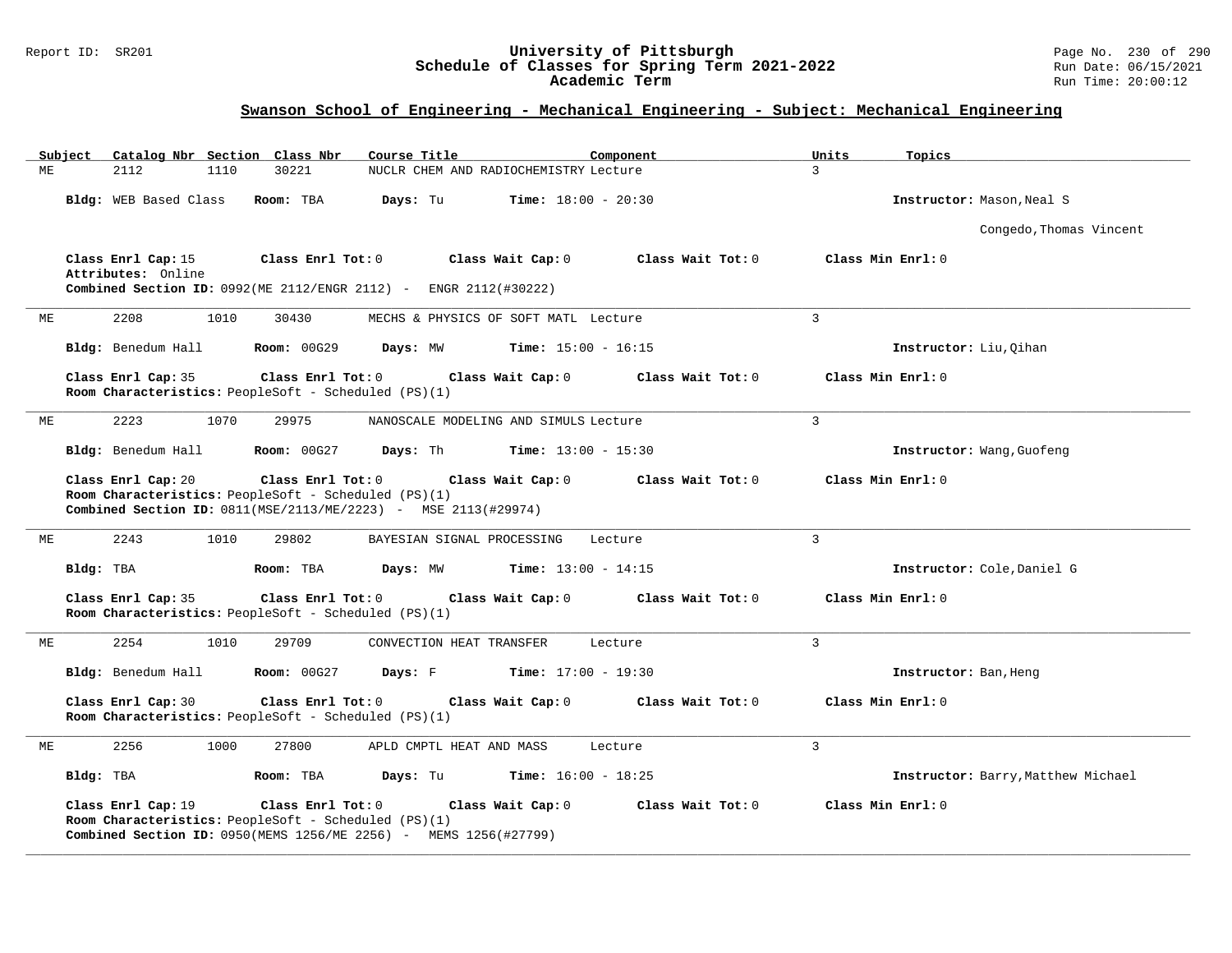#### Report ID: SR201 **University of Pittsburgh** Page No. 231 of 290 **Schedule of Classes for Spring Term 2021-2022** Run Date: 06/15/2021 **Academic Term** Run Time: 20:00:12

|    | Subject | Catalog Nbr Section Class Nbr | Course Title                                | Component                                                                                                                                                                                                                     | Units<br>Topics                   |
|----|---------|-------------------------------|---------------------------------------------|-------------------------------------------------------------------------------------------------------------------------------------------------------------------------------------------------------------------------------|-----------------------------------|
| МE |         | 2997<br>1010                  | 12593<br>RESEARCH, M.S.                     | Directed Studies                                                                                                                                                                                                              | $\overline{3}$                    |
|    |         | Bldg: TO BE ARRANGED          | Room: TBA $Days:$ TBA $Time: 00:00 - 00:00$ |                                                                                                                                                                                                                               | Instructor: Staff                 |
|    |         |                               |                                             | Class Enrl Cap: 35 Class Enrl Tot: 0 Class Wait Cap: 0 Class Wait Tot: 0 Class Min Enrl: 0                                                                                                                                    |                                   |
| МE |         |                               | 2997 1020 15889 RESEARCH, M.S.              | Directed Studies                                                                                                                                                                                                              | $\mathcal{E}$                     |
|    |         | Bldg: TO BE ARRANGED          |                                             | Room: TBA $Days:$ TBA $Time: 00:00 - 00:00$                                                                                                                                                                                   | Instructor: Chyu, Minking         |
|    |         |                               |                                             | Class Enrl Cap: 35 Class Enrl Tot: 0 Class Wait Cap: 0 Class Wait Tot: 0 Class Min Enrl: 0                                                                                                                                    |                                   |
| ME |         | 2997 — 2007                   | 1030 15890 RESEARCH, M.S.                   | Directed Studies                                                                                                                                                                                                              | $\overline{3}$                    |
|    |         | Bldg: TO BE ARRANGED          |                                             | Room: TBA $Days:$ TBA $Time: 00:00 - 00:00$                                                                                                                                                                                   | Instructor: Clark, William W      |
|    |         |                               |                                             | Class Enrl Cap: 35 Class Enrl Tot: 0 Class Wait Cap: 0 Class Wait Tot: 0 Class Min Enrl: 0                                                                                                                                    |                                   |
| МE |         |                               |                                             | 2997 1040 15891 RESEARCH, M.S. Directed Studies                                                                                                                                                                               | $\overline{3}$                    |
|    |         | Bldg: TO BE ARRANGED          |                                             | Room: TBA $Days: TBA$ Time: $00:00 - 00:00$                                                                                                                                                                                   | Instructor: Cole, Daniel G        |
|    |         |                               |                                             | Class Enrl Cap: 35 Class Enrl Tot: 0 Class Wait Cap: 0 Class Wait Tot: 0 Class Min Enrl: 0                                                                                                                                    |                                   |
|    |         |                               |                                             | ME 2997 1050 15892 RESEARCH, M.S. Directed Studies                                                                                                                                                                            | $\overline{\phantom{a}}$ 3        |
|    |         | Bldg: TO BE ARRANGED          |                                             | Room: TBA $\rule{1em}{0.15mm}$ Days: TBA $\rule{1.5mm}{0.15mm}$ Time: $00:00 - 00:00$                                                                                                                                         | Instructor: Galdi, Giovanni Paolo |
|    |         |                               |                                             | Class Enrl Cap: 35 Class Enrl Tot: 0 Class Wait Cap: 0 Class Wait Tot: 0 Class Min Enrl: 0                                                                                                                                    |                                   |
| МE |         | 2997<br>1060                  | 15893                                       | RESEARCH, M.S. Directed Studies                                                                                                                                                                                               | $\overline{3}$                    |
|    |         | Bldg: TO BE ARRANGED          |                                             | Room: TBA $Days:$ TBA $Time: 00:00 - 00:00$                                                                                                                                                                                   | Instructor: Givi, Peyman          |
|    |         |                               |                                             | Class Enrl Cap: 35 Class Enrl Tot: 0 Class Wait Cap: 0 Class Wait Tot: 0 Class Min Enrl: 0                                                                                                                                    |                                   |
| ME |         |                               |                                             | 2997 1070 15894 RESEARCH, M.S. Directed Studies 3                                                                                                                                                                             |                                   |
|    |         | Bldg: TO BE ARRANGED          |                                             | Room: TBA $\rule{1em}{0.15mm}$ Days: TBA Time: $00:00 - 00:00$                                                                                                                                                                | Instructor: Lee, Jung-Kun         |
|    |         |                               |                                             | Class Enrl Cap: 35 Class Enrl Tot: 0 Class Wait Cap: 0 Class Wait Tot: 0                                                                                                                                                      | Class Min Enrl: 0                 |
| МE |         | 2997<br>1080                  |                                             | 15895 RESEARCH, M.S. Directed Studies                                                                                                                                                                                         | $\mathcal{E}$                     |
|    |         | Bldg: TO BE ARRANGED          |                                             | Room: TBA $Days:$ TBA Time: $00:00 - 00:00$                                                                                                                                                                                   | Instructor: Sharma, Nitin         |
|    |         |                               |                                             | Class Enrl Cap: 35 $\,$ Class Enrl Tot: 0 $\,$ Class Wait Cap: 0 $\,$ Class Wait Tot: 0 $\,$ Class Enrl Tot: 0 $\,$ Class Enrl Tot: 0 $\,$ Class Enrl Tot: 0 $\,$ Class Enrl Tot: 0 $\,$ Class Enrl Tot: 0 $\,$ Class Enrl To | Class Min Enrl: 0                 |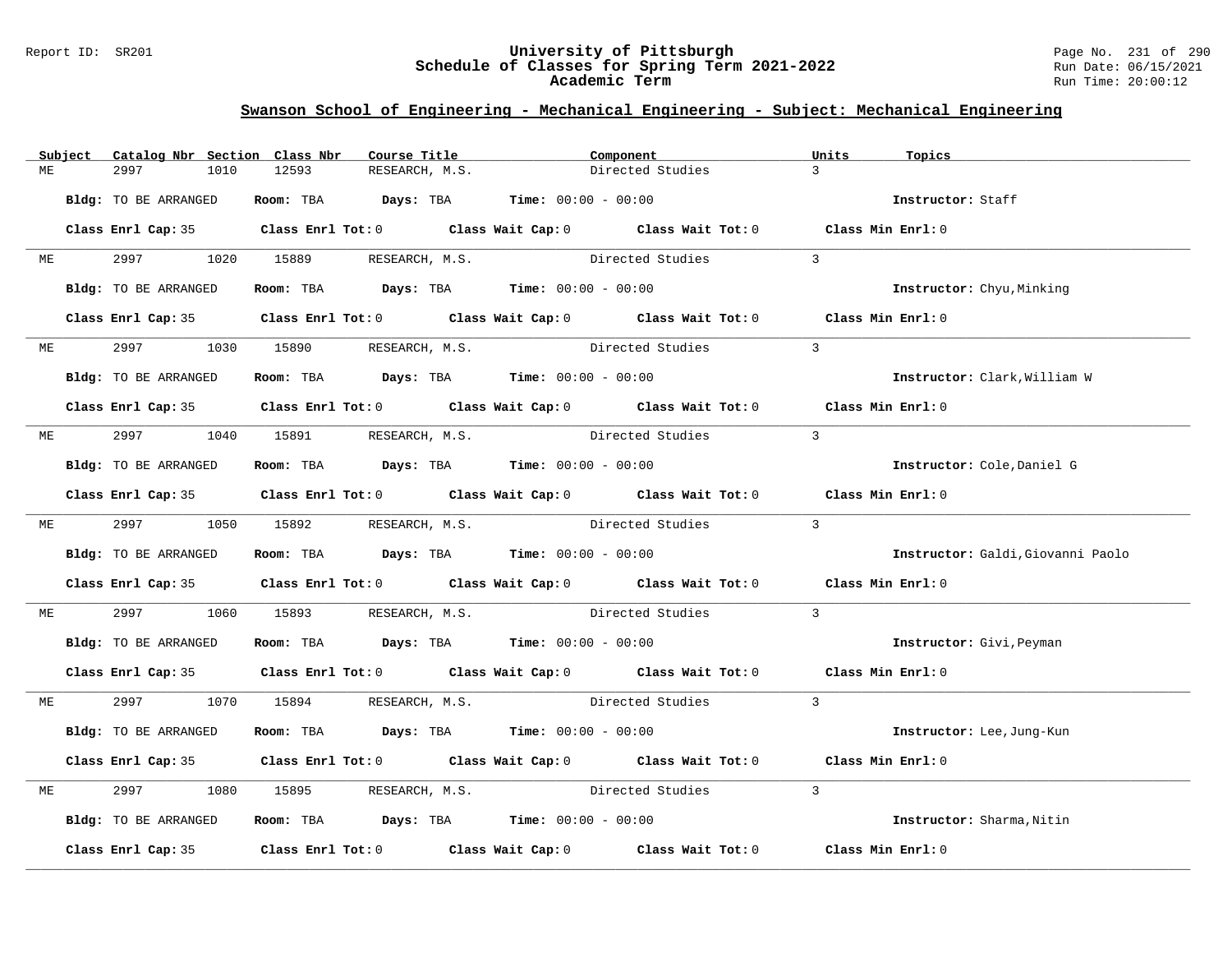| МE |           | 2997<br>1090         | 15896<br>RESEARCH, M.S.                                                                    | Directed Studies |                              | $\overline{3}$                   |
|----|-----------|----------------------|--------------------------------------------------------------------------------------------|------------------|------------------------------|----------------------------------|
|    |           | Bldg: TO BE ARRANGED | Room: TBA $\rule{1em}{0.15mm}$ Days: TBA $\rule{1.5mm}{0.15mm}$ Time: $00:00 - 00:00$      |                  |                              | Instructor: Mao, Scott X         |
|    |           |                      | Class Enrl Cap: 35 Class Enrl Tot: 0 Class Wait Cap: 0 Class Wait Tot: 0 Class Min Enrl: 0 |                  |                              |                                  |
|    |           |                      | ME 2997 1100 15897 RESEARCH, M.S. Directed Studies 3                                       |                  |                              |                                  |
|    |           | Bldg: TO BE ARRANGED | Room: TBA $\rule{1em}{0.15mm}$ Days: TBA Time: $00:00 - 00:00$                             |                  |                              | Instructor: Miller, Mark C       |
|    |           |                      | Class Enrl Cap: 35 Class Enrl Tot: 0 Class Wait Cap: 0 Class Wait Tot: 0 Class Min Enrl: 0 |                  |                              |                                  |
|    |           |                      | ME 2997 1110 15898 RESEARCH, M.S. Directed Studies 3                                       |                  |                              |                                  |
|    |           |                      | Bldg: TO BE ARRANGED Room: TBA Days: TBA Time: 00:00 - 00:00                               |                  |                              | Instructor: Robertson, Anne M    |
|    |           |                      | Class Enrl Cap: 35 Class Enrl Tot: 0 Class Wait Cap: 0 Class Wait Tot: 0 Class Min Enrl: 0 |                  |                              |                                  |
|    |           |                      | ME 2997 1120 15899 RESEARCH, M.S. Directed Studies 3                                       |                  |                              |                                  |
|    |           | Bldg: TO BE ARRANGED | Room: TBA $\rule{1em}{0.15mm}$ Days: TBA Time: $00:00 - 00:00$                             |                  |                              | Instructor: Schmidt, David E     |
|    |           |                      | Class Enrl Cap: 35 Class Enrl Tot: 0 Class Wait Cap: 0 Class Wait Tot: 0 Class Min Enrl: 0 |                  |                              |                                  |
|    |           |                      | ME 2997 1130 15900 RESEARCH, M.S.                                                          |                  | Directed Studies 3           |                                  |
|    |           | Bldg: TO BE ARRANGED | Room: TBA $\rule{1em}{0.15mm}$ Days: TBA Time: $00:00 - 00:00$                             |                  |                              | Instructor: Slaughter, William S |
|    |           |                      | Class Enrl Cap: 35 Class Enrl Tot: 0 Class Wait Cap: 0 Class Wait Tot: 0 Class Min Enrl: 0 |                  |                              |                                  |
| ME |           |                      | 2997 1140 15901 RESEARCH, M.S. Directed Studies                                            |                  |                              | $\overline{3}$                   |
|    |           | Bldg: TO BE ARRANGED | Room: TBA $\rule{1em}{0.15mm}$ Days: TBA Time: $00:00 - 00:00$                             |                  |                              | Instructor: Smolinski, Patrick   |
|    |           |                      | Class Enrl Cap: 35 Class Enrl Tot: 0 Class Wait Cap: 0 Class Wait Tot: 0 Class Min Enrl: 0 |                  |                              |                                  |
|    | <b>ME</b> |                      | 2997 1150 15902 RESEARCH, M.S. Directed Studies                                            |                  |                              | $\overline{3}$                   |
|    |           |                      | Bldg: TO BE ARRANGED Room: TBA Days: TBA Time: 00:00 - 00:00                               |                  |                              | Instructor: Vipperman, Jeffrey S |
|    |           | Class Enrl Cap: 35   | Class Enrl Tot: $0$ Class Wait Cap: $0$ Class Wait Tot: $0$                                |                  |                              | Class Min Enrl: 0                |
|    |           |                      | ME 2997 1160 15903 RESEARCH, M.S.                                                          |                  | $\sim$ 3<br>Directed Studies |                                  |
|    |           | Bldg: TO BE ARRANGED | Room: TBA $\rule{1em}{0.15mm}$ Days: TBA $\rule{1.5mm}{0.15mm}$ Time: $00:00 - 00:00$      |                  |                              | Instructor: Wang, Qing-Ming      |
|    |           |                      | Class Enrl Cap: 35 Class Enrl Tot: 0 Class Wait Cap: 0 Class Wait Tot: 0 Class Min Enrl: 0 |                  |                              |                                  |
|    |           |                      | ME 2997 1170 15904 RESEARCH, M.S. Directed Studies 3                                       |                  |                              |                                  |
|    |           | Bldg: TO BE ARRANGED | Room: TBA $Days:$ TBA $Time: 00:00 - 00:00$                                                |                  |                              | Instructor: Chmielus, Markus     |
|    |           |                      | Class Enrl Cap: 35 Class Enrl Tot: 0 Class Wait Cap: 0 Class Wait Tot: 0 Class Min Enrl: 0 |                  |                              |                                  |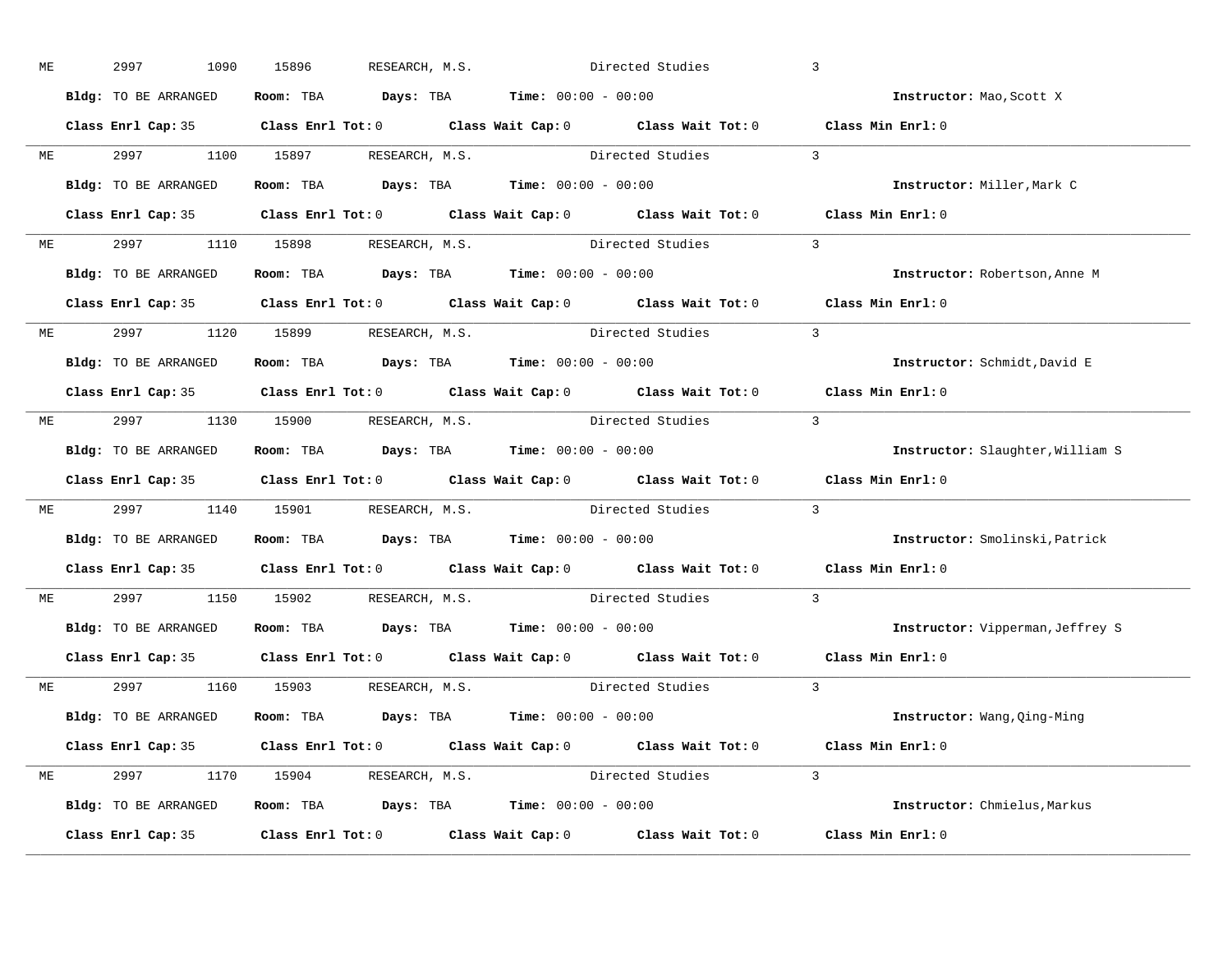#### Report ID: SR201 **University of Pittsburgh** Page No. 233 of 290 **Schedule of Classes for Spring Term 2021-2022** Run Date: 06/15/2021 **Academic Term** Run Time: 20:00:12

|    | Subject | Catalog Nbr Section Class Nbr | Course Title                                                     | Component                                                                                                                                                                                                                     | Units<br>Topics   |                                    |
|----|---------|-------------------------------|------------------------------------------------------------------|-------------------------------------------------------------------------------------------------------------------------------------------------------------------------------------------------------------------------------|-------------------|------------------------------------|
| MЕ |         | 2997<br>1180                  | 15905<br>RESEARCH, M.S.                                          | Directed Studies                                                                                                                                                                                                              | $\mathcal{L}$     |                                    |
|    |         | Bldg: TO BE ARRANGED          | Room: TBA $Days:$ TBA $Time: 00:00 - 00:00$                      |                                                                                                                                                                                                                               |                   | Instructor: Wosu, Sylvanus N       |
|    |         |                               |                                                                  | Class Enrl Cap: 35 Class Enrl Tot: 0 Class Wait Cap: 0 Class Wait Tot: 0 Class Min Enrl: 0                                                                                                                                    |                   |                                    |
| MЕ |         |                               | 1190 15906 RESEARCH, M.S.                                        | Directed Studies                                                                                                                                                                                                              | $\mathcal{R}$     |                                    |
|    |         | Bldg: TO BE ARRANGED          | <b>Room:</b> TBA <b>Days:</b> TBA <b>Time:</b> 00:00 - 00:00     |                                                                                                                                                                                                                               |                   | Instructor: Barry, Matthew Michael |
|    |         |                               |                                                                  | Class Enrl Cap: 35 Class Enrl Tot: 0 Class Wait Cap: 0 Class Wait Tot: 0 Class Min Enrl: 0                                                                                                                                    |                   |                                    |
| ME |         | 2997                          | 1200 15907 RESEARCH, M.S.                                        | Directed Studies                                                                                                                                                                                                              | $\mathcal{L}$     |                                    |
|    |         | Bldg: TO BE ARRANGED          | Room: TBA $Days:$ TBA $Time: 00:00 - 00:00$                      |                                                                                                                                                                                                                               |                   | Instructor: To, Albert Chi Fu      |
|    |         |                               |                                                                  | Class Enrl Cap: 35 Class Enrl Tot: 0 Class Wait Cap: 0 Class Wait Tot: 0 Class Min Enrl: 0                                                                                                                                    |                   |                                    |
| МE |         | 2999                          | 1010  12594  M.S. THESIS                                         | Thesis Research                                                                                                                                                                                                               | $1 - 12$          |                                    |
|    |         | Bldg: Benedum Hall            | <b>Room:</b> 00647 <b>Days:</b> TBA <b>Time:</b> $00:00 - 00:00$ |                                                                                                                                                                                                                               |                   | Instructor: Staff                  |
|    |         |                               |                                                                  | Class Enrl Cap: 35 Class Enrl Tot: 0 Class Wait Cap: 0 Class Wait Tot: 0 Class Min Enrl: 0                                                                                                                                    |                   |                                    |
| МE |         | 2999                          | 1020 15908 M.S. THESIS                                           | Thesis Research                                                                                                                                                                                                               | $1 - 12$          |                                    |
|    |         | Bldg: TO BE ARRANGED          | Room: TBA $Days:$ TBA $Time: 00:00 - 00:00$                      |                                                                                                                                                                                                                               |                   | <b>Instructor:</b> Chyu, Minking   |
|    |         |                               |                                                                  | Class Enrl Cap: 35 Class Enrl Tot: 0 Class Wait Cap: 0 Class Wait Tot: 0 Class Min Enrl: 0                                                                                                                                    |                   |                                    |
| МE |         | 2999<br>1030                  | 15909                                                            |                                                                                                                                                                                                                               | $1 - 12$          |                                    |
|    |         | Bldg: TO BE ARRANGED          | <b>Room:</b> TBA $Days: TBA$ <b>Time:</b> $00:00 - 00:00$        |                                                                                                                                                                                                                               |                   | Instructor: Clark, William W       |
|    |         |                               |                                                                  | Class Enrl Cap: 35 Class Enrl Tot: 0 Class Wait Cap: 0 Class Wait Tot: 0 Class Min Enrl: 0                                                                                                                                    |                   |                                    |
| ME |         |                               | 2999 1040 15910 M.S. THESIS                                      |                                                                                                                                                                                                                               |                   |                                    |
|    |         | Bldg: TO BE ARRANGED          | Room: TBA $Days: TBA$ Time: $00:00 - 00:00$                      |                                                                                                                                                                                                                               |                   | Instructor: Cole, Daniel G         |
|    |         |                               |                                                                  | Class Enrl Cap: 35 Class Enrl Tot: 0 Class Wait Cap: 0 Class Wait Tot: 0 Class Min Enrl: 0                                                                                                                                    |                   |                                    |
| МE |         | 2999<br>1050                  | 15911<br>M. S. THESIS                                            | Thesis Research                                                                                                                                                                                                               | $1 - 12$          |                                    |
|    |         | Bldg: TO BE ARRANGED          | Room: TBA $Days:$ TBA $Time:$ $00:00 - 00:00$                    |                                                                                                                                                                                                                               |                   | Instructor: Galdi, Giovanni Paolo  |
|    |         |                               |                                                                  | Class Enrl Cap: 35 $\,$ Class Enrl Tot: 0 $\,$ Class Wait Cap: 0 $\,$ Class Wait Tot: 0 $\,$ Class Enrl Tot: 0 $\,$ Class Enrl Tot: 0 $\,$ Class Enrl Tot: 0 $\,$ Class Enrl Tot: 0 $\,$ Class Enrl Tot: 0 $\,$ Class Enrl To | Class Min Enrl: 0 |                                    |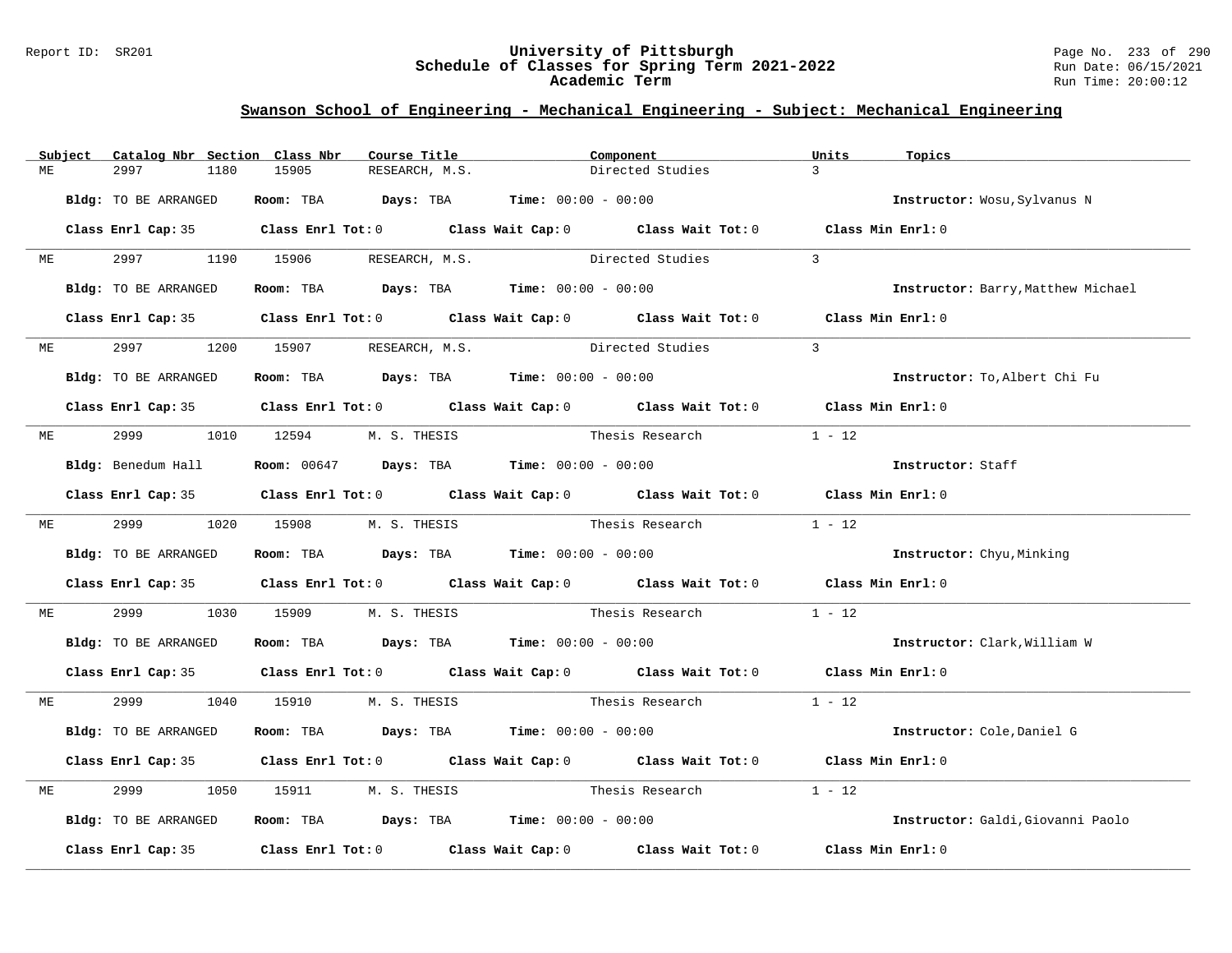| МE | 2999<br>1060         | 15912     | M. S. THESIS |                                                                | Thesis Research                                                                            | $1 - 12$                         |
|----|----------------------|-----------|--------------|----------------------------------------------------------------|--------------------------------------------------------------------------------------------|----------------------------------|
|    | Bldg: TO BE ARRANGED | Room: TBA |              | $\texttt{DayS:}$ TBA $\texttt{Time:}$ 00:00 - 00:00            |                                                                                            | Instructor: Givi, Peyman         |
|    | Class Enrl Cap: 35   |           |              |                                                                | Class Enrl Tot: 0 Class Wait Cap: 0 Class Wait Tot: 0 Class Min Enrl: 0                    |                                  |
| ME | 2999<br>1070         | 15913     | M. S. THESIS |                                                                | Thesis Research                                                                            | $1 - 12$                         |
|    | Bldg: TO BE ARRANGED | Room: TBA |              | $\texttt{DayS:}$ TBA $\texttt{Time:}$ 00:00 - 00:00            |                                                                                            | Instructor: Ban, Heng            |
|    | Class Enrl Cap: 35   |           |              |                                                                | Class Enrl Tot: 0 Class Wait Cap: 0 Class Wait Tot: 0                                      | Class Min Enrl: 0                |
| ME | 2999<br>1080         | 15914     | M. S. THESIS |                                                                | Thesis Research                                                                            | $1 - 12$                         |
|    | Bldg: TO BE ARRANGED |           |              | Room: TBA $Days:$ TBA $Time: 00:00 - 00:00$                    |                                                                                            | Instructor: Sharma, Nitin        |
|    |                      |           |              |                                                                |                                                                                            | Senocak, Inanc                   |
|    | Class Enrl Cap: 35   |           |              |                                                                | Class Enrl Tot: 0 Class Wait Cap: 0 Class Wait Tot: 0                                      | Class Min Enrl: 0                |
| МE | 2999<br>1090         | 15915     | M. S. THESIS |                                                                | Thesis Research                                                                            | $1 - 12$                         |
|    | Bldg: TO BE ARRANGED |           |              | Room: TBA $Days:$ TBA $Time:$ $00:00 - 00:00$                  |                                                                                            | Instructor: Mao, Scott X         |
|    | Class Enrl Cap: 35   |           |              |                                                                | Class Enrl Tot: 0 Class Wait Cap: 0 Class Wait Tot: 0 Class Min Enrl: 0                    |                                  |
| МE | 2999 720<br>1100     | 15916     | M. S. THESIS |                                                                | Thesis Research 1 - 12                                                                     |                                  |
|    | Bldg: TO BE ARRANGED |           |              | Room: TBA $\rule{1em}{0.15mm}$ Days: TBA Time: $00:00 - 00:00$ |                                                                                            | Instructor: Miller, Mark C       |
|    | Class Enrl Cap: 35   |           |              |                                                                | Class Enrl Tot: 0 Class Wait Cap: 0 Class Wait Tot: 0                                      | Class Min Enrl: 0                |
| ME | 2999<br>1110         | 15917     | M. S. THESIS |                                                                | Thesis Research                                                                            | $1 - 12$                         |
|    | Bldg: TO BE ARRANGED |           |              | Room: TBA $Days:$ TBA $Time:$ $00:00 - 00:00$                  |                                                                                            | Instructor: Robertson, Anne M    |
|    |                      |           |              |                                                                | Class Enrl Cap: 35 Class Enrl Tot: 0 Class Wait Cap: 0 Class Wait Tot: 0 Class Min Enrl: 0 |                                  |
| ME | 2999 70<br>1120      | 15918     | M. S. THESIS |                                                                | Thesis Research $1 - 12$                                                                   |                                  |
|    | Bldg: TO BE ARRANGED | Room: TBA |              | $\texttt{Days:}$ TBA $\texttt{Time:}$ 00:00 - 00:00            |                                                                                            | Instructor: Lee, Jung-Kun        |
|    | Class Enrl Cap: 35   |           |              |                                                                | Class Enrl Tot: 0 Class Wait Cap: 0 Class Wait Tot: 0                                      | Class Min Enrl: 0                |
| МE | 2999<br>1130         | 15919     | M. S. THESIS |                                                                | Thesis Research                                                                            | $1 - 12$                         |
|    | Bldg: TO BE ARRANGED |           |              |                                                                | Room: TBA $Days:$ TBA $Time:$ $00:00 - 00:00$                                              | Instructor: Slaughter, William S |
|    |                      |           |              |                                                                |                                                                                            |                                  |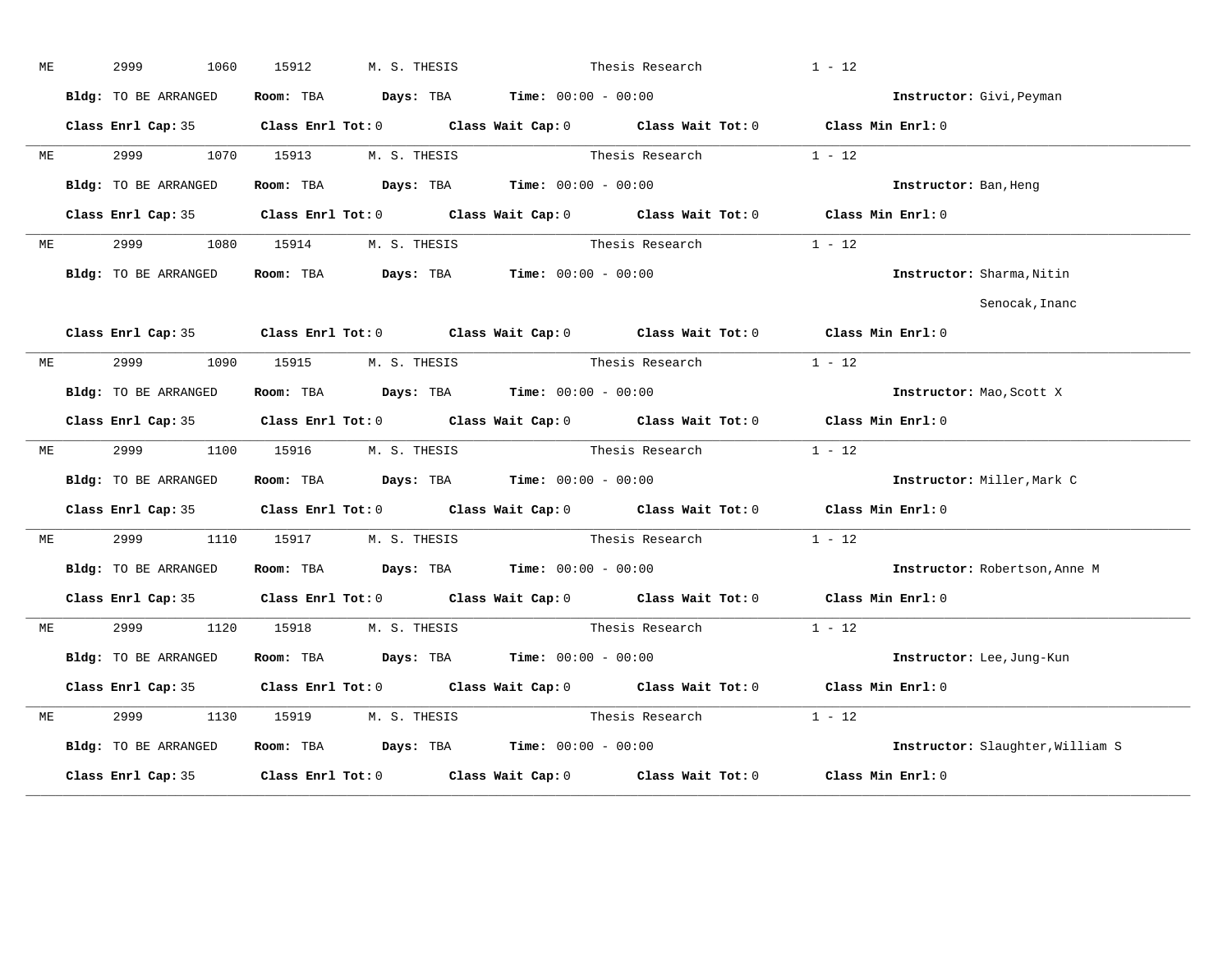#### Report ID: SR201 **University of Pittsburgh** Page No. 235 of 290 **Schedule of Classes for Spring Term 2021-2022** Run Date: 06/15/2021 **Academic Term** Run Time: 20:00:12

|    | Subject |                      | Catalog Nbr Section Class Nbr | Course Title                                                                          | Component                                                                                                                                                                                                                     | Units             | Topics                             |
|----|---------|----------------------|-------------------------------|---------------------------------------------------------------------------------------|-------------------------------------------------------------------------------------------------------------------------------------------------------------------------------------------------------------------------------|-------------------|------------------------------------|
| МE |         | 2999                 | 15920<br>1140                 | M. S. THESIS                                                                          | Thesis Research                                                                                                                                                                                                               | $1 - 12$          |                                    |
|    |         | Bldg: TO BE ARRANGED |                               | Room: TBA $Days:$ TBA $Time: 00:00 - 00:00$                                           |                                                                                                                                                                                                                               |                   | Instructor: Smolinski, Patrick     |
|    |         |                      |                               |                                                                                       | Class Enrl Cap: 35 Class Enrl Tot: 0 Class Wait Cap: 0 Class Wait Tot: 0 Class Min Enrl: 0                                                                                                                                    |                   |                                    |
| МE |         | 2999 72              | 1150 15921                    | M. S. THESIS                                                                          | Thesis Research                                                                                                                                                                                                               | $1 - 12$          |                                    |
|    |         | Bldg: TO BE ARRANGED |                               | Room: TBA $\rule{1em}{0.15mm}$ Days: TBA $\rule{1.5mm}{0.15mm}$ Time: $00:00 - 00:00$ |                                                                                                                                                                                                                               |                   | Instructor: Vipperman, Jeffrey S   |
|    |         |                      |                               |                                                                                       | Class Enrl Cap: 35 Class Enrl Tot: 0 Class Wait Cap: 0 Class Wait Tot: 0 Class Min Enrl: 0                                                                                                                                    |                   |                                    |
| МE |         | 2999                 | 15922<br>1160                 | M. S. THESIS                                                                          | Thesis Research                                                                                                                                                                                                               | $1 - 12$          |                                    |
|    |         | Bldg: TO BE ARRANGED |                               | Room: TBA $\rule{1em}{0.15mm}$ Days: TBA Time: $00:00 - 00:00$                        |                                                                                                                                                                                                                               |                   | Instructor: Wang, Qing-Ming        |
|    |         |                      |                               |                                                                                       | Class Enrl Cap: 35 Class Enrl Tot: 0 Class Wait Cap: 0 Class Wait Tot: 0 Class Min Enrl: 0                                                                                                                                    |                   |                                    |
| ME |         |                      | 2999 1170 15923               | M. S. THESIS                                                                          | Thesis Research                                                                                                                                                                                                               | $1 - 12$          |                                    |
|    |         | Bldg: TO BE ARRANGED |                               | Room: TBA $Days:$ TBA $Time: 00:00 - 00:00$                                           |                                                                                                                                                                                                                               |                   | Instructor: Chmielus, Markus       |
|    |         |                      |                               |                                                                                       | Class Enrl Cap: 35 Class Enrl Tot: 0 Class Wait Cap: 0 Class Wait Tot: 0 Class Min Enrl: 0                                                                                                                                    |                   |                                    |
| ME |         |                      |                               | 2999 1180 15924 M.S. THESIS                                                           | Thesis Research                                                                                                                                                                                                               | $1 - 12$          |                                    |
|    |         | Bldg: TO BE ARRANGED |                               | Room: TBA $Days$ : TBA Time: $00:00 - 00:00$                                          |                                                                                                                                                                                                                               |                   | Instructor: Jacobs, Tevis David    |
|    |         |                      |                               |                                                                                       | Class Enrl Cap: 35 Class Enrl Tot: 0 Class Wait Cap: 0 Class Wait Tot: 0 Class Min Enrl: 0                                                                                                                                    |                   |                                    |
| МE |         | 2999                 | 1190<br>15925                 |                                                                                       | M. S. THESIS Thesis Research                                                                                                                                                                                                  | $1 - 12$          |                                    |
|    |         | Bldg: TO BE ARRANGED |                               | Room: TBA $Days: TBA$ Time: $00:00 - 00:00$                                           |                                                                                                                                                                                                                               |                   | Instructor: To, Albert Chi Fu      |
|    |         |                      |                               |                                                                                       | Class Enrl Cap: 35 Class Enrl Tot: 0 Class Wait Cap: 0 Class Wait Tot: 0 Class Min Enrl: 0                                                                                                                                    |                   |                                    |
| МE |         | 2999 72              |                               | 1200 15926 M.S. THESIS                                                                | Thesis Research                                                                                                                                                                                                               | $1 - 12$          |                                    |
|    |         | Bldg: TO BE ARRANGED |                               | Room: TBA $Days:$ TBA $Time: 00:00 - 00:00$                                           |                                                                                                                                                                                                                               |                   | Instructor: Barry, Matthew Michael |
|    |         |                      |                               |                                                                                       | Class Enrl Cap: 35 Class Enrl Tot: 0 Class Wait Cap: 0 Class Wait Tot: 0 Class Min Enrl: 0                                                                                                                                    |                   |                                    |
| МE |         | 2999                 | 1205<br>30324                 | M. S. THESIS                                                                          | Thesis Research                                                                                                                                                                                                               | $1 - 12$          |                                    |
|    |         | Bldg: TO BE ARRANGED |                               | Room: TBA $Days: TBA$ Time: $00:00 - 00:00$                                           |                                                                                                                                                                                                                               |                   | Instructor: Zhao, Xiayun           |
|    |         |                      |                               |                                                                                       | Class Enrl Cap: 35 $\,$ Class Enrl Tot: 0 $\,$ Class Wait Cap: 0 $\,$ Class Wait Tot: 0 $\,$ Class Enrl Tot: 0 $\,$ Class Enrl Tot: 0 $\,$ Class Enrl Tot: 0 $\,$ Class Enrl Tot: 0 $\,$ Class Enrl Tot: 0 $\,$ Class Enrl To | Class Min Enrl: 0 |                                    |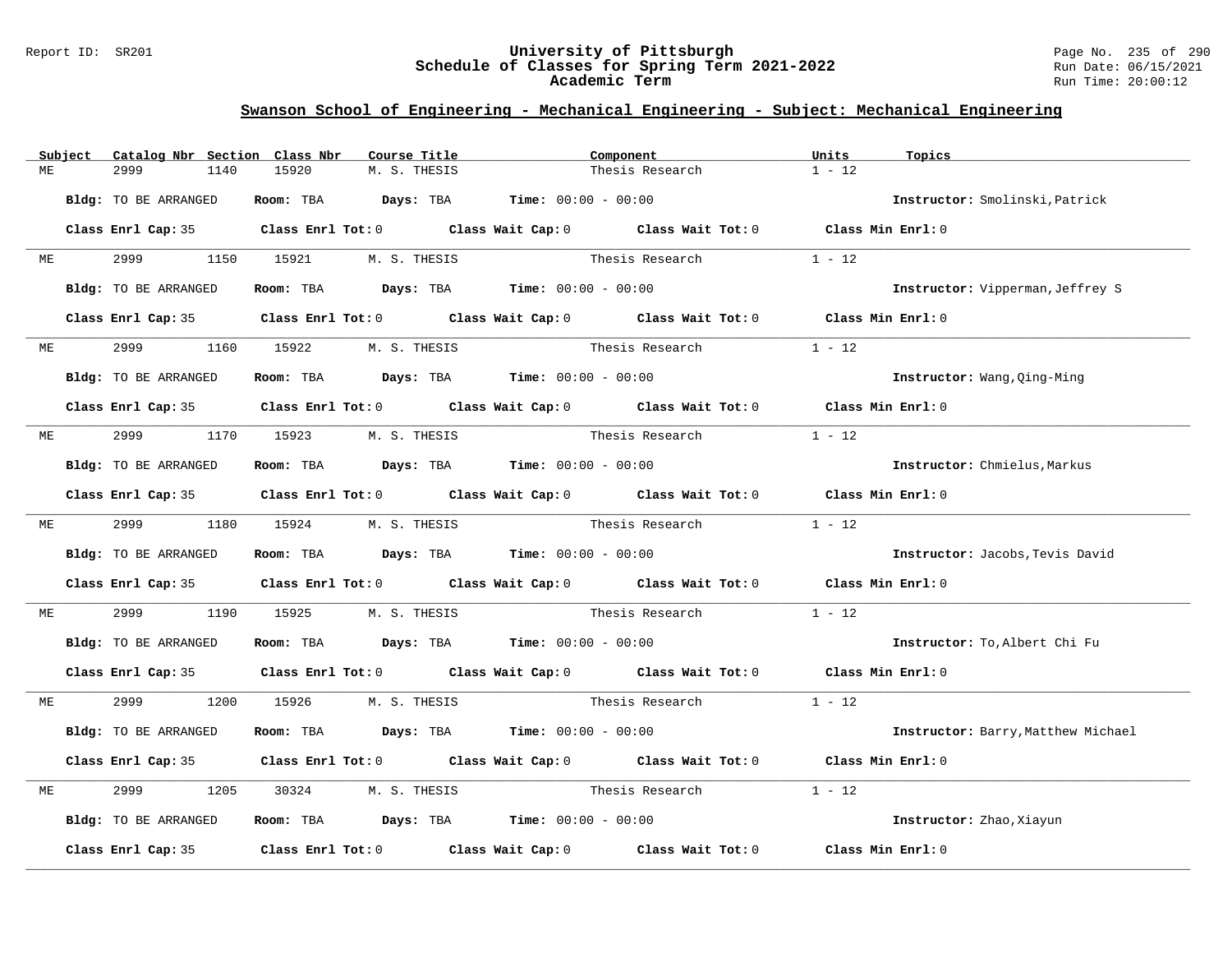| <b>ME</b> | 2999 1210                      | 30325 M. S. THESIS Thesis Research                           |                                                       | $1 - 12$                                                                                   |
|-----------|--------------------------------|--------------------------------------------------------------|-------------------------------------------------------|--------------------------------------------------------------------------------------------|
|           | Bldg: TO BE ARRANGED           | Room: TBA $Days:$ TBA Time: $00:00 - 00:00$                  |                                                       | Instructor: Staff                                                                          |
|           |                                |                                                              |                                                       | Class Enrl Cap: 35 Class Enrl Tot: 0 Class Wait Cap: 0 Class Wait Tot: 0 Class Min Enrl: 0 |
|           |                                |                                                              | ME 2999 1215 30326 M.S. THESIS Thesis Research 1 - 12 |                                                                                            |
|           |                                | Bldg: TO BE ARRANGED Room: TBA Days: TBA Time: 00:00 - 00:00 |                                                       | Instructor: Babaee, Hessameddin                                                            |
|           |                                |                                                              |                                                       | Class Enrl Cap: 35 Class Enrl Tot: 0 Class Wait Cap: 0 Class Wait Tot: 0 Class Min Enrl: 0 |
|           |                                | ME 2999 1220 30327 M.S. THESIS                               | Thesis Research 1 - 12                                |                                                                                            |
|           |                                | Bldg: TO BE ARRANGED Room: TBA Days: TBA Time: 00:00 - 00:00 |                                                       | Instructor: Staff                                                                          |
|           |                                |                                                              |                                                       | Class Enrl Cap: 35 Class Enrl Tot: 0 Class Wait Cap: 0 Class Wait Tot: 0 Class Min Enrl: 0 |
|           |                                | ME 2999 1225 30328 M.S. THESIS                               | Thesis Research $1 - 12$                              |                                                                                            |
|           | Bldg: TO BE ARRANGED           | Room: TBA $Days:$ TBA $Time: 00:00 - 00:00$                  |                                                       | Instructor: Staff                                                                          |
|           |                                |                                                              |                                                       | Class Enrl Cap: 35 Class Enrl Tot: 0 Class Wait Cap: 0 Class Wait Tot: 0 Class Min Enrl: 0 |
|           |                                | ME 2999 1230 30329 M.S. THESIS                               | Thesis Research $1 - 12$                              |                                                                                            |
|           |                                | Bldg: TO BE ARRANGED Room: TBA Days: TBA Time: 00:00 - 00:00 |                                                       | Instructor: Staff                                                                          |
|           |                                |                                                              |                                                       | Class Enrl Cap: 35 Class Enrl Tot: 0 Class Wait Cap: 0 Class Wait Tot: 0 Class Min Enrl: 0 |
|           |                                |                                                              | ME 2999 1235 30330 M.S. THESIS Thesis Research 1 - 12 |                                                                                            |
|           |                                | Bldg: TO BE ARRANGED Room: TBA Days: TBA Time: 00:00 - 00:00 |                                                       | Instructor: Staff                                                                          |
|           |                                |                                                              |                                                       | Class Enrl Cap: 35 Class Enrl Tot: 0 Class Wait Cap: 0 Class Wait Tot: 0 Class Min Enrl: 0 |
|           |                                |                                                              | ME 2999 1240 30331 M.S. THESIS Thesis Research        | $1 - 12$                                                                                   |
|           |                                | Bldg: TO BE ARRANGED ROOM: TBA Days: TBA Time: 00:00 - 00:00 |                                                       | Instructor: Staff                                                                          |
|           |                                |                                                              |                                                       | Class Enrl Cap: 35 Class Enrl Tot: 0 Class Wait Cap: 0 Class Wait Tot: 0 Class Min Enrl: 0 |
|           |                                | ME 2999 1245 30332 M.S. THESIS                               | Thesis Research $1 - 12$                              |                                                                                            |
|           |                                | Bldg: TO BE ARRANGED Room: TBA Days: TBA Time: 00:00 - 00:00 |                                                       | Instructor: Staff                                                                          |
|           |                                |                                                              |                                                       | Class Enrl Cap: 35 Class Enrl Tot: 0 Class Wait Cap: 0 Class Wait Tot: 0 Class Min Enrl: 0 |
|           | ME 2999 1250 30333 M.S. THESIS |                                                              | Thesis Research $1 - 12$                              |                                                                                            |
|           |                                | Bldg: TO BE ARRANGED ROOM: TBA Days: TBA Time: 00:00 - 00:00 |                                                       | Instructor: Staff                                                                          |
|           |                                |                                                              |                                                       | Class Enrl Cap: 35 Class Enrl Tot: 0 Class Wait Cap: 0 Class Wait Tot: 0 Class Min Enrl: 0 |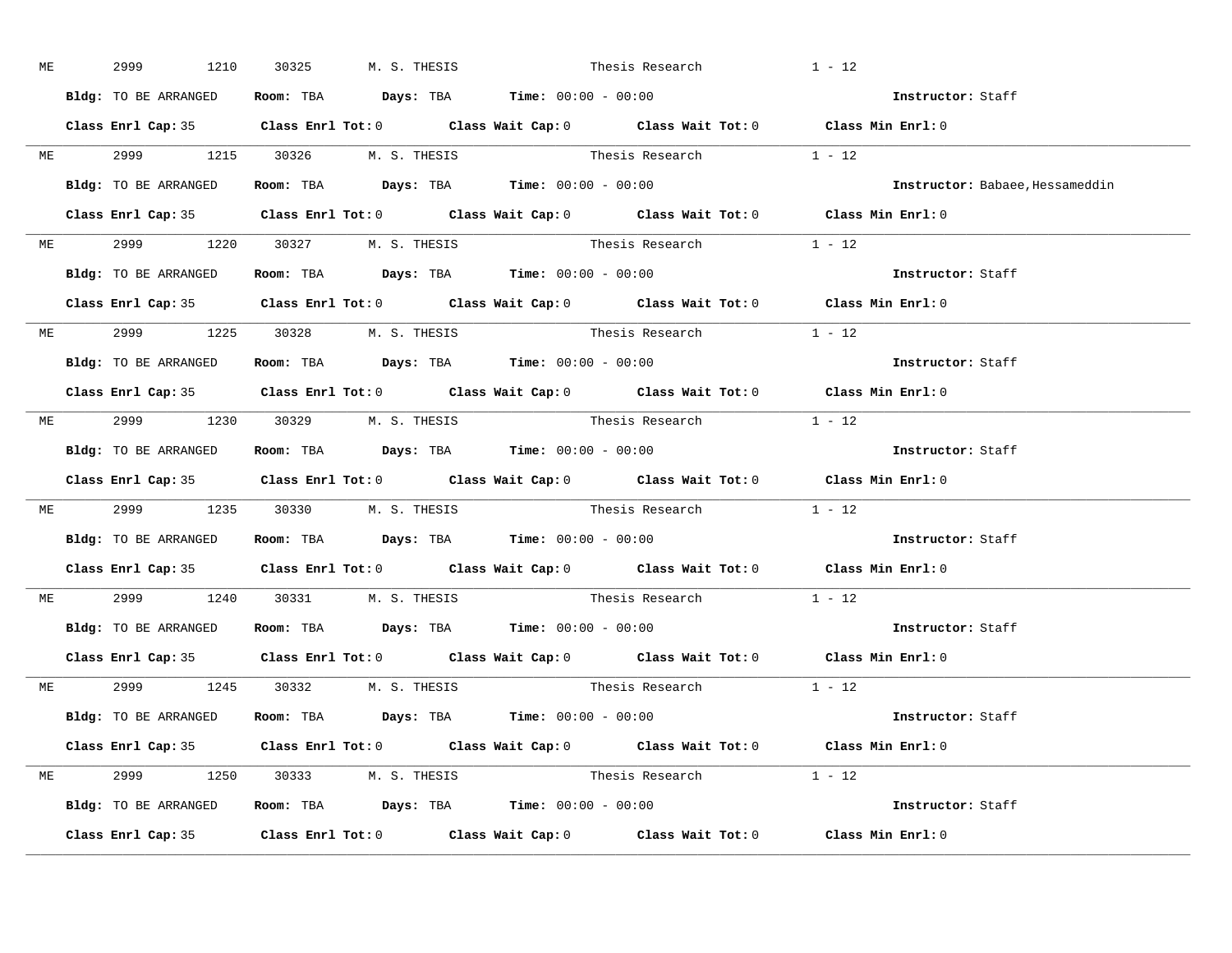#### Report ID: SR201 **University of Pittsburgh** Page No. 237 of 290 **Schedule of Classes for Spring Term 2021-2022** Run Date: 06/15/2021 **Academic Term** Run Time: 20:00:12

|    | Subject |                      |      | Catalog Nbr Section Class Nbr | Course Title                                         |                                                                                                      | Component         | Units          | Topics                            |
|----|---------|----------------------|------|-------------------------------|------------------------------------------------------|------------------------------------------------------------------------------------------------------|-------------------|----------------|-----------------------------------|
| МE |         | 3008                 | 1010 | 18213                         |                                                      | FINITE ELASTICITY OF SOFT TISULecture                                                                |                   | 3              |                                   |
|    |         | Bldg: Benedum Hall   |      | <b>Room: 00G30</b>            | Days: Tu                                             | <b>Time:</b> $16:00 - 18:25$                                                                         |                   |                | Instructor: Abramowitch, Steven D |
|    |         |                      |      |                               |                                                      |                                                                                                      |                   |                | Maiti, Spandan                    |
|    |         | Class Enrl Cap: 10   |      | Class Enrl Tot: 0             | Room Characteristics: PeopleSoft - Scheduled (PS)(1) | Class Wait Cap: 0<br><b>Combined Section ID:</b> $0142(BIOENG/2675/ME/3008)$ - BIOENG $2675(H18212)$ | Class Wait Tot: 0 |                | Class Min Enrl: 0                 |
| МE |         | 3090                 | 1010 | 12794                         |                                                      | SPEC TOPICS IN MECHANCL ENGRNODirected Studies                                                       |                   | $\overline{3}$ |                                   |
|    |         | Bldg: TO BE ARRANGED |      | Room: TBA                     | Days: TBA                                            | <b>Time:</b> $00:00 - 00:00$                                                                         |                   |                | Instructor: Cho, Sung Kwon        |
|    |         | Class Enrl Cap: 40   |      | Class Enrl Tot: 0             |                                                      | Class Wait Cap: 0                                                                                    | Class Wait Tot: 0 |                | Class Min Enrl: 0                 |
| МE |         | 3090                 | 1020 | 15946                         |                                                      | SPEC TOPICS IN MECHANCL ENGRNODirected Studies                                                       |                   | 3              |                                   |
|    |         | Bldg: TO BE ARRANGED |      | Room: TBA                     | Days: TBA                                            | Time: $00:00 - 00:00$                                                                                |                   |                | Instructor: Chyu, Minking         |
|    |         | Class Enrl Cap: 35   |      | Class Enrl Tot: 0             |                                                      | Class Wait Cap: 0                                                                                    | Class Wait Tot: 0 |                | Class Min Enrl: 0                 |
| ME |         | 3090                 | 1030 | 15947                         |                                                      | SPEC TOPICS IN MECHANCL ENGRNODirected Studies                                                       |                   | $\mathbf{3}$   |                                   |
|    |         | Bldg: TO BE ARRANGED |      | Room: TBA                     | Days: TBA                                            | <b>Time:</b> $00:00 - 00:00$                                                                         |                   |                | Instructor: Clark, William W      |
|    |         | Class Enrl Cap: 35   |      | Class Enrl Tot: 0             |                                                      | Class Wait Cap: 0                                                                                    | Class Wait Tot: 0 |                | Class Min Enrl: 0                 |
| ME |         | 3090                 | 1040 | 15948                         |                                                      | SPEC TOPICS IN MECHANCL ENGRNODirected Studies                                                       |                   | $\mathbf{3}$   |                                   |
|    |         | Bldg: TO BE ARRANGED |      | Room: TBA                     | Days: TBA                                            | <b>Time:</b> $00:00 - 00:00$                                                                         |                   |                | Instructor: Cole, Daniel G        |
|    |         | Class Enrl Cap: 35   |      | Class Enrl Tot: 0             |                                                      | Class Wait Cap: 0                                                                                    | Class Wait Tot: 0 |                | Class Min Enrl: 0                 |
| MЕ |         | 3090                 | 1050 | 15949                         |                                                      | SPEC TOPICS IN MECHANCL ENGRNODirected Studies                                                       |                   | $\mathbf{3}$   |                                   |
|    |         | Bldg: TO BE ARRANGED |      | Room: TBA                     | Days: TBA                                            | <b>Time:</b> $00:00 - 00:00$                                                                         |                   |                | Instructor: Galdi, Giovanni Paolo |
|    |         | Class Enrl Cap: 35   |      | Class Enrl Tot: 0             |                                                      | Class Wait Cap: 0                                                                                    | Class Wait Tot: 0 |                | Class Min Enrl: 0                 |
| MЕ |         | 3090                 | 1060 | 15950                         |                                                      | SPEC TOPICS IN MECHANCL ENGRNODirected Studies                                                       |                   | $\overline{3}$ |                                   |
|    |         | Bldg: TO BE ARRANGED |      | Room: TBA                     | Days: TBA                                            | <b>Time:</b> $00:00 - 00:00$                                                                         |                   |                | Instructor: Givi, Peyman          |
|    |         | Class Enrl Cap: 35   |      | Class Enrl Tot: 0             |                                                      | Class Wait Cap: 0                                                                                    | Class Wait Tot: 0 |                | Class Min Enrl: 0                 |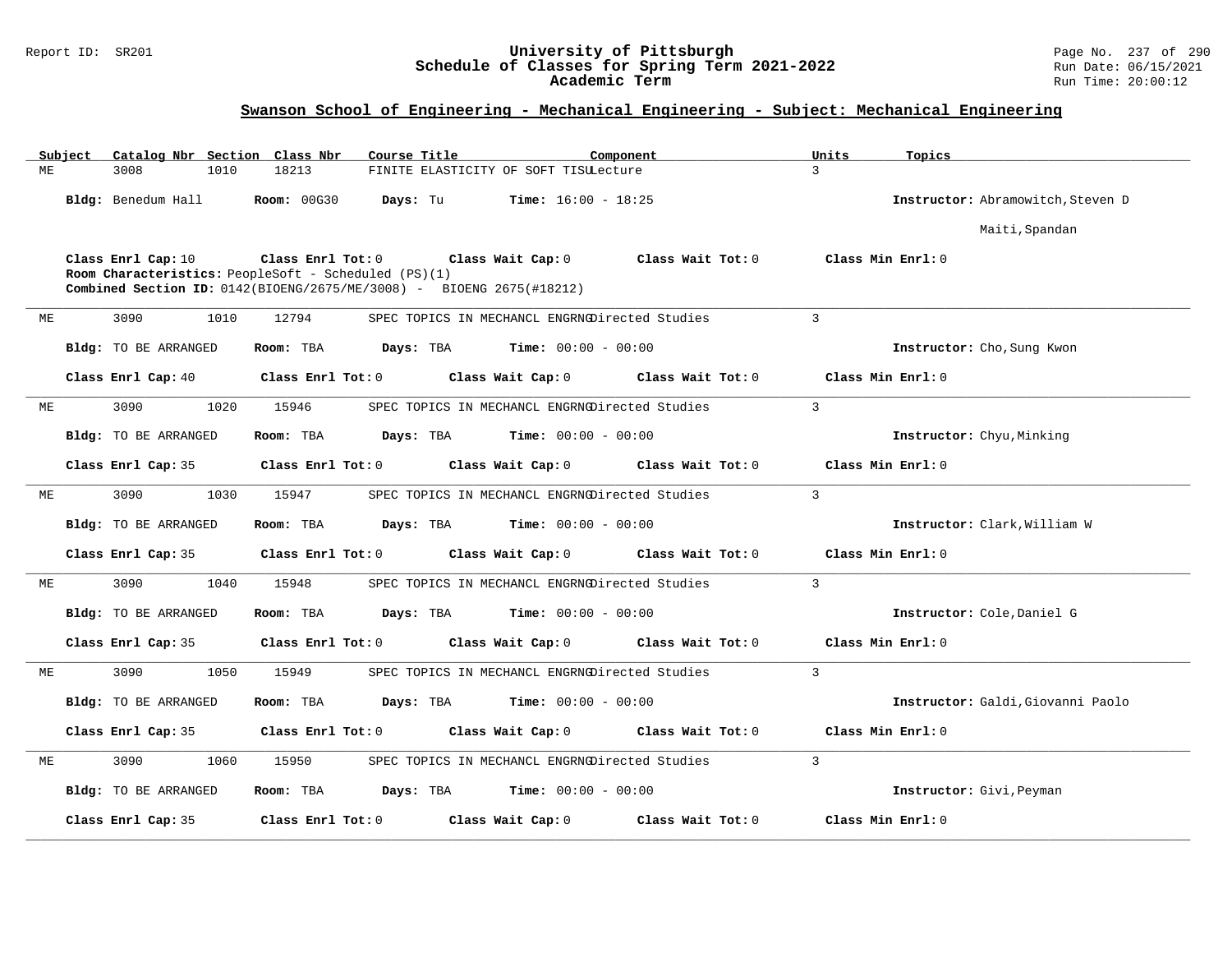#### Report ID: SR201 **University of Pittsburgh** Page No. 238 of 290 **Schedule of Classes for Spring Term 2021-2022** Run Date: 06/15/2021 **Academic Term** Run Time: 20:00:12

|    | Subject | Catalog Nbr Section Class Nbr |            | Course Title                                                             | Component         | Units<br>Topics                           |
|----|---------|-------------------------------|------------|--------------------------------------------------------------------------|-------------------|-------------------------------------------|
| MЕ |         | 3090<br>1070                  | 15951      | SPEC TOPICS IN MECHANCL ENGRNODirected Studies                           |                   | $\mathcal{L}$                             |
|    |         | Bldg: TO BE ARRANGED          | Room: TBA  | <b>Days:</b> TBA <b>Time:</b> $00:00 - 00:00$                            |                   | Instructor: Deseri, Luca                  |
|    |         |                               |            | Class Enrl Cap: 35 Class Enrl Tot: 0 Class Wait Cap: 0 Class Wait Tot: 0 |                   | $\texttt{Class Min}$ $\texttt{Enrl:}$ $0$ |
| MЕ |         | 3090                          | 1080 15952 | SPEC TOPICS IN MECHANCL ENGRNODirected Studies                           |                   | $\overline{3}$                            |
|    |         | Bldg: TO BE ARRANGED          |            | Room: TBA $Days: TBA$ Time: $00:00 - 00:00$                              |                   | Instructor: Staff                         |
|    |         | Class Enrl Cap: 35            |            | Class Enrl Tot: 0 Class Wait Cap: 0 Class Wait Tot: 0                    |                   | Class Min Enrl: 0                         |
| МE |         | 3090<br>1090                  | 15953      | SPEC TOPICS IN MECHANCL ENGRNODirected Studies                           |                   | $\mathcal{E}$                             |
|    |         | Bldg: TO BE ARRANGED          |            | Room: TBA $Days:$ TBA $Time: 00:00 - 00:00$                              |                   | Instructor: Mao, Scott X                  |
|    |         |                               |            | Class Enrl Cap: 35 Class Enrl Tot: 0 Class Wait Cap: 0 Class Wait Tot: 0 |                   | Class Min Enrl: 0                         |
| МE |         | 3090<br>1100                  | 15954      | SPEC TOPICS IN MECHANCL ENGRNODirected Studies                           |                   | $\overline{3}$                            |
|    |         | Bldg: TO BE ARRANGED          |            | Room: TBA $Days:$ TBA $Time: 00:00 - 00:00$                              |                   | Instructor: Miller, Mark C                |
|    |         |                               |            | Class Enrl Cap: 35 Class Enrl Tot: 0 Class Wait Cap: 0 Class Wait Tot: 0 |                   | Class Min Enrl: 0                         |
| ME |         | 3090 000                      | 1110 15955 | SPEC TOPICS IN MECHANCL ENGRNODirected Studies                           |                   | $\overline{3}$                            |
|    |         | Bldg: TO BE ARRANGED          |            | Room: TBA $Days:$ TBA $Time: 00:00 - 00:00$                              |                   | Instructor: Robertson, Anne M             |
|    |         |                               |            | Class Enrl Cap: 35 Class Enrl Tot: 0 Class Wait Cap: 0 Class Wait Tot: 0 |                   | Class Min Enrl: 0                         |
| МE |         | 3090<br>1120                  | 15956      | SPEC TOPICS IN MECHANCL ENGRNODirected Studies                           |                   | $\overline{3}$                            |
|    |         | Bldg: TO BE ARRANGED          |            | Room: TBA $Days:$ TBA $Time: 00:00 - 00:00$                              |                   | Instructor: Staff                         |
|    |         |                               |            | Class Enrl Cap: 35 Class Enrl Tot: 0 Class Wait Cap: 0 Class Wait Tot: 0 |                   | Class Min Enrl: 0                         |
| ME |         | 3090 000<br>1130              | 15957      | SPEC TOPICS IN MECHANCL ENGRNODirected Studies                           |                   | $\overline{3}$                            |
|    |         | Bldg: TO BE ARRANGED          |            | Room: TBA $Days:$ TBA $Time: 00:00 - 00:00$                              |                   | Instructor: Slaughter, William S          |
|    |         |                               |            | Class Enrl Cap: 35 Class Enrl Tot: 0 Class Wait Cap: 0 Class Wait Tot: 0 |                   | Class Min Enrl: 0                         |
| МE |         | 3090<br>1140                  | 15958      | SPEC TOPICS IN MECHANCL ENGRNODirected Studies                           |                   | $\mathbf{3}$                              |
|    |         | Bldg: TO BE ARRANGED          |            | Room: TBA $Days:$ TBA $Time: 00:00 - 00:00$                              |                   | Instructor: Smolinski, Patrick            |
|    |         | Class Enrl Cap: 35            |            | Class Enrl Tot: $0$ Class Wait Cap: $0$                                  | Class Wait Tot: 0 | Class Min Enrl: 0                         |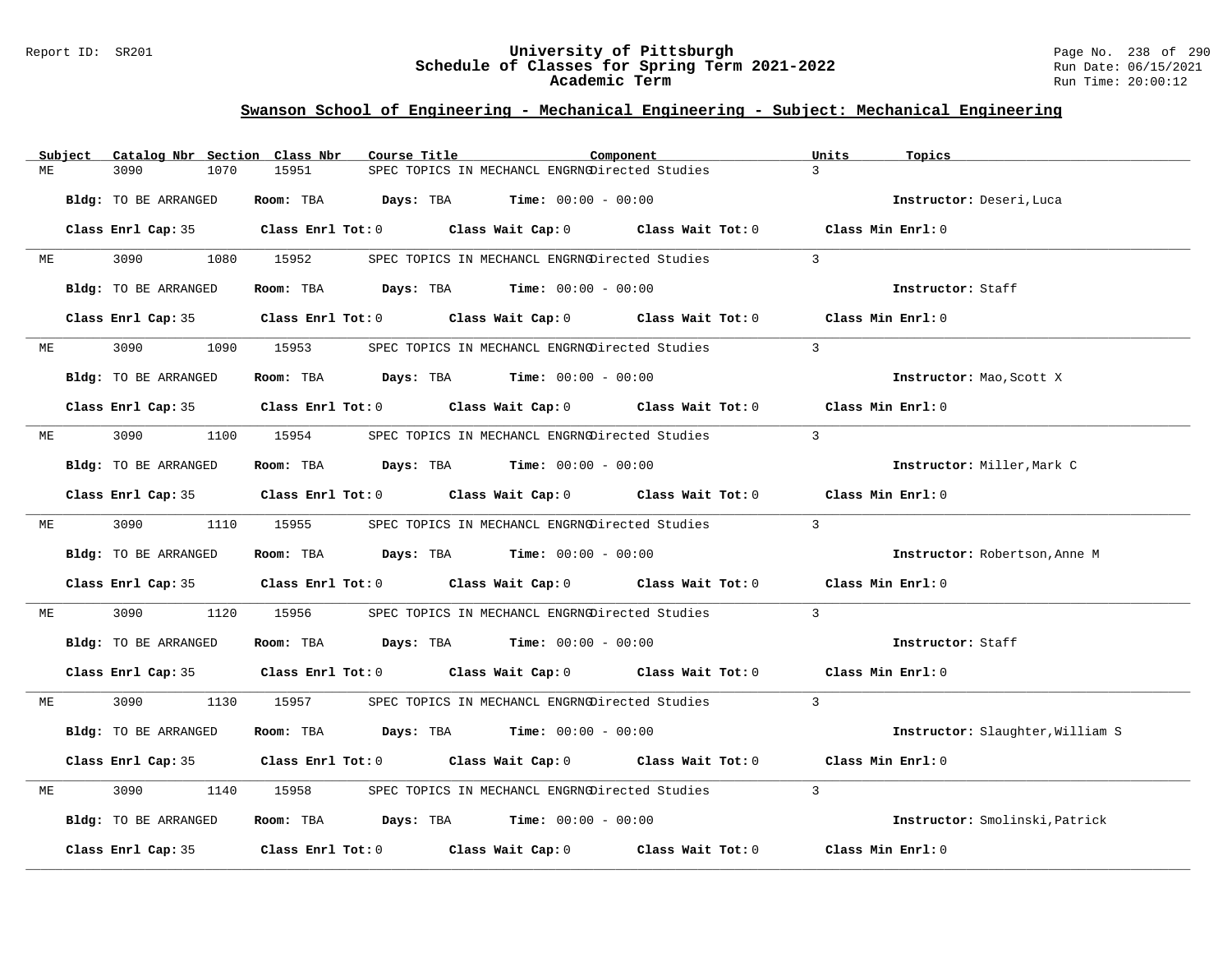| ME |           | 3090<br>1150         | 15959 | SPEC TOPICS IN MECHANCL ENGRNODirected Studies               |                                                                                                     | $\overline{3}$                                                                             |
|----|-----------|----------------------|-------|--------------------------------------------------------------|-----------------------------------------------------------------------------------------------------|--------------------------------------------------------------------------------------------|
|    |           | Bldg: TO BE ARRANGED |       | Room: TBA $Days:$ TBA Time: $00:00 - 00:00$                  |                                                                                                     | Instructor: Vipperman, Jeffrey S                                                           |
|    |           |                      |       |                                                              | Class Enrl Cap: 35 Class Enrl Tot: 0 Class Wait Cap: 0 Class Wait Tot: 0 Class Min Enrl: 0          |                                                                                            |
|    |           |                      |       |                                                              | ME 3090 1160 15960 SPEC TOPICS IN MECHANCL ENGRNGDirected Studies 3                                 |                                                                                            |
|    |           | Bldg: TO BE ARRANGED |       | Room: TBA $Days:$ TBA $Time: 00:00 - 00:00$                  |                                                                                                     | Instructor: Wang, Qing-Ming                                                                |
|    |           |                      |       |                                                              | Class Enrl Cap: 35 Class Enrl Tot: 0 Class Wait Cap: 0 Class Wait Tot: 0 Class Min Enrl: 0          |                                                                                            |
|    |           |                      |       |                                                              | ME 3090 1170 15961 SPEC TOPICS IN MECHANCL ENGRNGDirected Studies 3                                 |                                                                                            |
|    |           |                      |       | Bldg: TO BE ARRANGED ROOM: TBA Days: TBA Time: 00:00 - 00:00 |                                                                                                     | Instructor: Staff                                                                          |
|    |           |                      |       |                                                              | Class Enrl Cap: 35 Class Enrl Tot: 0 Class Wait Cap: 0 Class Wait Tot: 0 Class Min Enrl: 0          |                                                                                            |
|    |           |                      |       |                                                              | ME 3090 1180 15962 SPEC TOPICS IN MECHANCL ENGRNGDirected Studies 3                                 |                                                                                            |
|    |           | Bldg: TO BE ARRANGED |       | Room: TBA $Days:$ TBA Time: $00:00 - 00:00$                  |                                                                                                     | Instructor: Wosu, Sylvanus N                                                               |
|    |           |                      |       |                                                              | Class Enrl Cap: 35 Class Enrl Tot: 0 Class Wait Cap: 0 Class Wait Tot: 0 Class Min Enrl: 0          |                                                                                            |
|    |           |                      |       |                                                              | ME 3090 1190 15963 SPEC TOPICS IN MECHANCL ENGRNODirected Studies 3                                 |                                                                                            |
|    |           | Bldg: TO BE ARRANGED |       | Room: TBA $Days:$ TBA $Time: 00:00 - 00:00$                  |                                                                                                     | Instructor: Staff                                                                          |
|    |           |                      |       |                                                              |                                                                                                     |                                                                                            |
|    |           |                      |       |                                                              |                                                                                                     | Class Enrl Cap: 35 Class Enrl Tot: 0 Class Wait Cap: 0 Class Wait Tot: 0 Class Min Enrl: 0 |
|    |           |                      |       |                                                              | ME 3090 1200 15964 SPEC TOPICS IN MECHANCL ENGRNODirected Studies 3                                 |                                                                                            |
|    |           | Bldg: TO BE ARRANGED |       | Room: TBA $Days:$ TBA Time: $00:00 - 00:00$                  |                                                                                                     | Instructor: Staff                                                                          |
|    |           |                      |       |                                                              | Class Enrl Cap: 35 Class Enrl Tot: 0 Class Wait Cap: 0 Class Wait Tot: 0 Class Min Enrl: 0          |                                                                                            |
|    | <b>ME</b> |                      |       |                                                              | 3090 1210 17571 SPEC TOPICS IN MECHANCL ENGRNODirected Studies                                      | $\overline{3}$                                                                             |
|    |           |                      |       | Bldg: TO BE ARRANGED Room: TBA Days: Tu Time: 16:00 - 18:25  |                                                                                                     | Instructor: Cole, Daniel G                                                                 |
|    |           |                      |       |                                                              | Class Enrl Cap: 35 $\qquad$ Class Enrl Tot: 0 $\qquad$ Class Wait Cap: 0 $\qquad$ Class Wait Tot: 0 | Class Min Enrl: 0                                                                          |
|    |           |                      |       |                                                              | ME 3095 1010 12595 GRADUATE PROJECTS Directed Studies 3                                             |                                                                                            |
|    |           | Bldg: TO BE ARRANGED |       | Room: TBA $Days:$ TBA Time: $00:00 - 00:00$                  |                                                                                                     | Instructor: Staff                                                                          |
|    |           |                      |       |                                                              | Class Enrl Cap: 35 Class Enrl Tot: 0 Class Wait Cap: 0 Class Wait Tot: 0 Class Min Enrl: 0          |                                                                                            |
|    |           |                      |       |                                                              | ME 3095 1020 15965 GRADUATE PROJECTS Directed Studies 3                                             |                                                                                            |
|    |           |                      |       |                                                              | Bldg: TO BE ARRANGED ROOM: TBA Days: TBA Time: 00:00 - 00:00                                        | Instructor: Chyu, Minking                                                                  |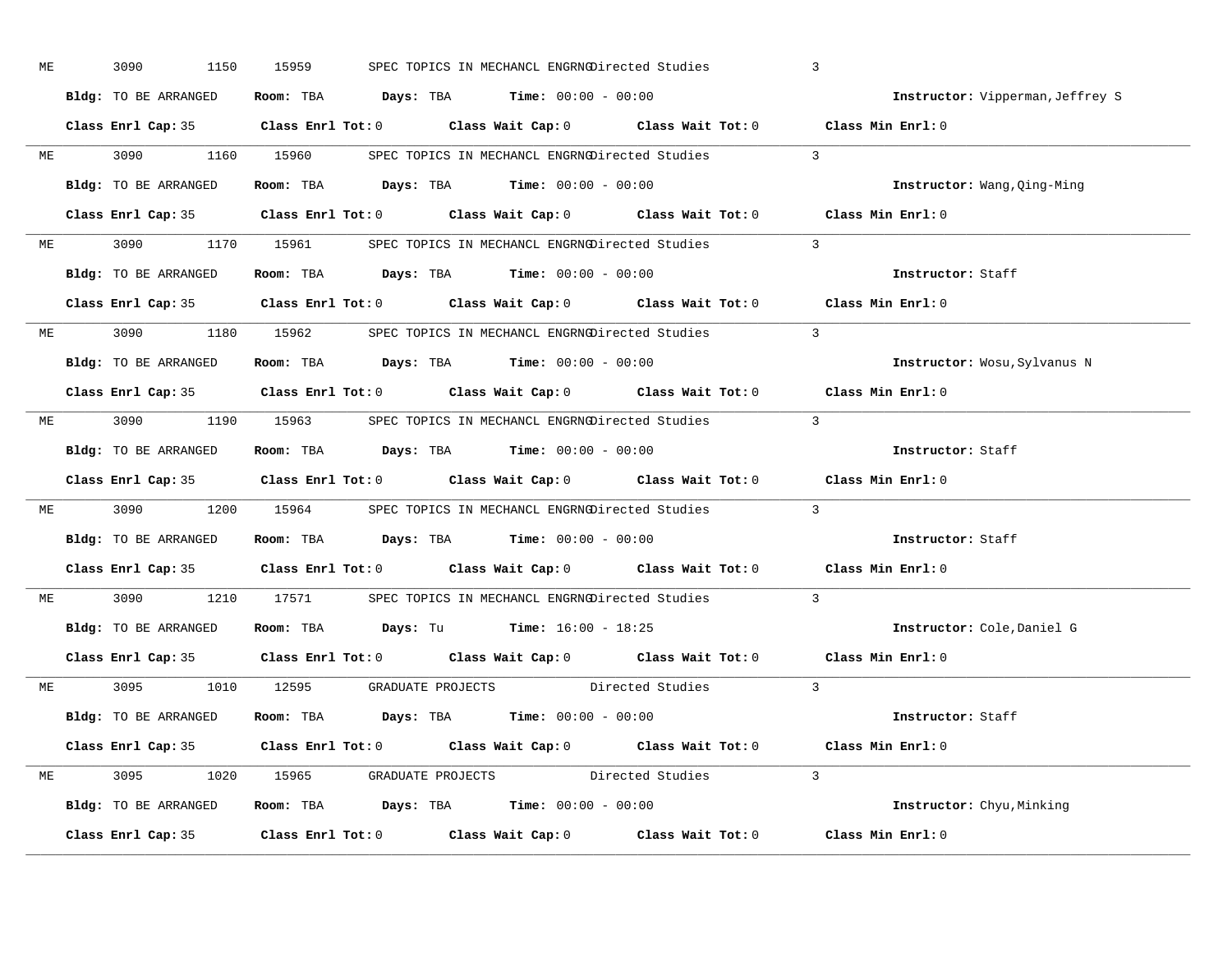#### Report ID: SR201 **University of Pittsburgh** Page No. 240 of 290 **Schedule of Classes for Spring Term 2021-2022** Run Date: 06/15/2021 **Academic Term** Run Time: 20:00:12

|    | Subject | Catalog Nbr Section Class Nbr | Course Title                                                   |                                    | Component                                                                                                                                                                                                                     | Units<br>Topics                   |
|----|---------|-------------------------------|----------------------------------------------------------------|------------------------------------|-------------------------------------------------------------------------------------------------------------------------------------------------------------------------------------------------------------------------------|-----------------------------------|
| ME |         | 3095<br>1030                  | 15966                                                          | GRADUATE PROJECTS                  | Directed Studies                                                                                                                                                                                                              | $\mathcal{L}$                     |
|    |         | Bldg: TO BE ARRANGED          | Room: TBA $Days: TBA$ Time: $00:00 - 00:00$                    |                                    |                                                                                                                                                                                                                               | Instructor: Clark, William W      |
|    |         |                               |                                                                |                                    | Class Enrl Cap: 35 Class Enrl Tot: 0 Class Wait Cap: 0 Class Wait Tot: 0 Class Min Enrl: 0                                                                                                                                    |                                   |
|    | ME      |                               | 3095 1040 15967 GRADUATE PROJECTS Directed Studies             |                                    |                                                                                                                                                                                                                               | $\mathbf{3}$                      |
|    |         | Bldg: TO BE ARRANGED          | Room: TBA $\rule{1em}{0.15mm}$ Days: TBA Time: $00:00 - 00:00$ |                                    |                                                                                                                                                                                                                               | Instructor: Cole, Daniel G        |
|    |         |                               |                                                                |                                    | Class Enrl Cap: 35 Class Enrl Tot: 0 Class Wait Cap: 0 Class Wait Tot: 0 Class Min Enrl: 0                                                                                                                                    |                                   |
|    | ME      | 3095 300                      | 1050 15968 GRADUATE PROJECTS Directed Studies                  |                                    |                                                                                                                                                                                                                               | $\mathbf{3}$                      |
|    |         | Bldg: TO BE ARRANGED          | Room: TBA $\rule{1em}{0.15mm}$ Days: TBA Time: $00:00 - 00:00$ |                                    |                                                                                                                                                                                                                               | Instructor: Galdi, Giovanni Paolo |
|    |         |                               |                                                                |                                    | Class Enrl Cap: 35 Class Enrl Tot: 0 Class Wait Cap: 0 Class Wait Tot: 0 Class Min Enrl: 0                                                                                                                                    |                                   |
| МE |         |                               | 3095 1060 15969 GRADUATE PROJECTS Directed Studies             |                                    |                                                                                                                                                                                                                               | $\mathbf{3}$                      |
|    |         | Bldg: TO BE ARRANGED          | Room: TBA $Days: TBA$ Time: $00:00 - 00:00$                    |                                    |                                                                                                                                                                                                                               | Instructor: Givi, Peyman          |
|    |         |                               |                                                                |                                    | Class Enrl Cap: 35 Class Enrl Tot: 0 Class Wait Cap: 0 Class Wait Tot: 0 Class Min Enrl: 0                                                                                                                                    |                                   |
|    |         | ME 3095 1070 15970            |                                                                | GRADUATE PROJECTS Directed Studies |                                                                                                                                                                                                                               | $\overline{3}$                    |
|    |         | Bldg: TO BE ARRANGED          | Room: TBA $Days:$ TBA $Time: 00:00 - 00:00$                    |                                    |                                                                                                                                                                                                                               | Instructor: Kimber, Mark Lee      |
|    |         |                               |                                                                |                                    | Class Enrl Cap: 35 Class Enrl Tot: 0 Class Wait Cap: 0 Class Wait Tot: 0 Class Min Enrl: 0                                                                                                                                    |                                   |
| МE |         | 3095                          | 1080 15971                                                     |                                    | GRADUATE PROJECTS Directed Studies                                                                                                                                                                                            | $\overline{3}$                    |
|    |         | Bldg: TO BE ARRANGED          | Room: TBA $Days: TBA$ Time: $00:00 - 00:00$                    |                                    |                                                                                                                                                                                                                               | Instructor: Ban, Heng             |
|    |         |                               |                                                                |                                    | Class Enrl Cap: 35 Class Enrl Tot: 0 Class Wait Cap: 0 Class Wait Tot: 0 Class Min Enrl: 0                                                                                                                                    |                                   |
| МE |         |                               |                                                                |                                    | 3095 1090 15972 GRADUATE PROJECTS Directed Studies 3                                                                                                                                                                          |                                   |
|    |         | Bldg: TO BE ARRANGED          | Room: TBA $Days:$ TBA $Time: 00:00 - 00:00$                    |                                    |                                                                                                                                                                                                                               | Instructor: Mao, Scott X          |
|    |         |                               |                                                                |                                    | Class Enrl Cap: 35 Class Enrl Tot: 0 Class Wait Cap: 0 Class Wait Tot: 0 Class Min Enrl: 0                                                                                                                                    |                                   |
| МE |         | 3095<br>1100                  | 15973                                                          |                                    | GRADUATE PROJECTS Directed Studies                                                                                                                                                                                            | $\mathbf{3}$                      |
|    |         | Bldg: TO BE ARRANGED          | Room: TBA $\rule{1em}{0.15mm}$ Days: TBA Time: $00:00 - 00:00$ |                                    |                                                                                                                                                                                                                               | Instructor: Miller, Mark C        |
|    |         |                               |                                                                |                                    | Class Enrl Cap: 35 $\,$ Class Enrl Tot: 0 $\,$ Class Wait Cap: 0 $\,$ Class Wait Tot: 0 $\,$ Class Enrl Tot: 0 $\,$ Class Enrl Tot: 0 $\,$ Class Enrl Tot: 0 $\,$ Class Enrl Tot: 0 $\,$ Class Enrl Tot: 0 $\,$ Class Enrl To | Class Min Enrl: 0                 |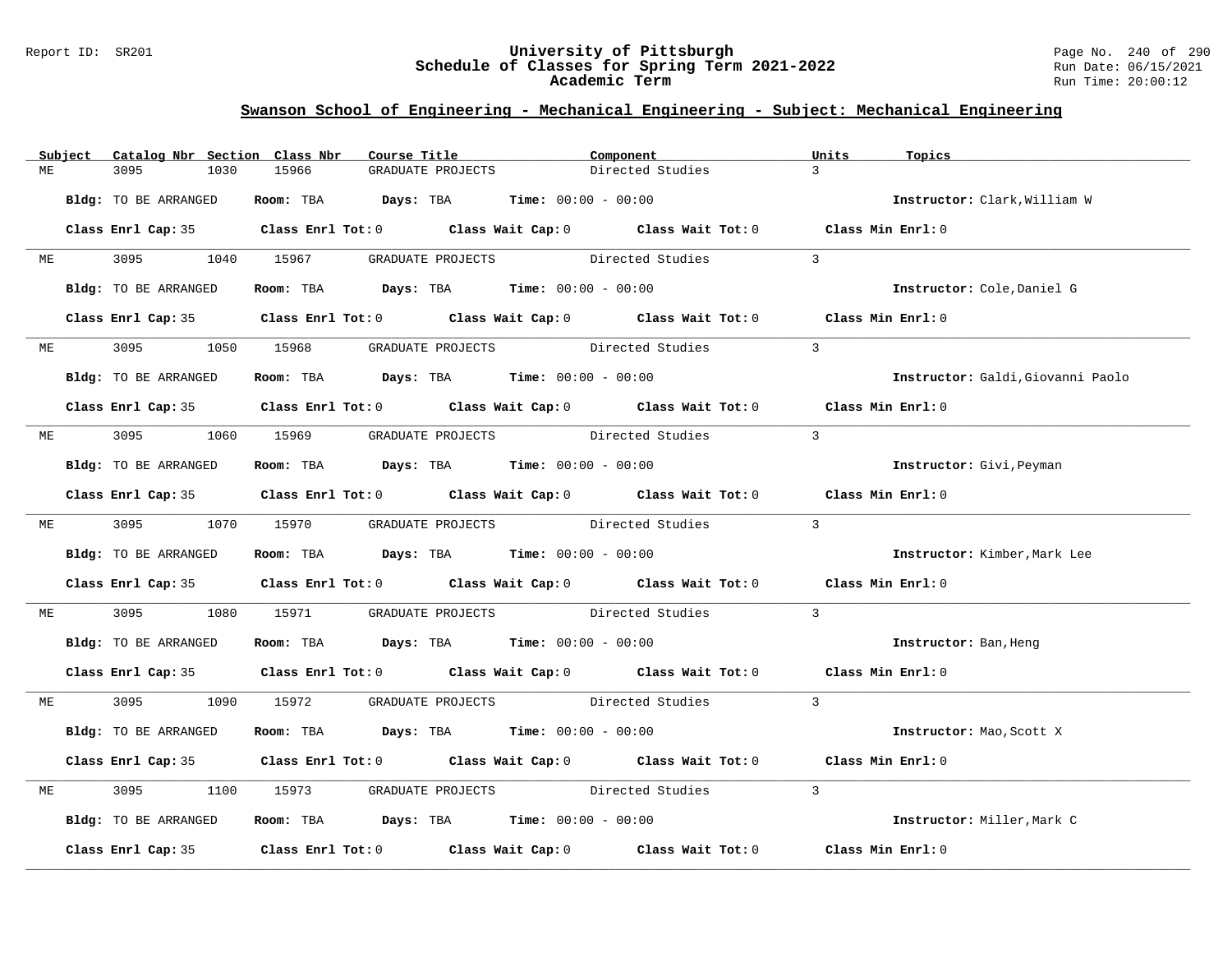| МE |           | 3095<br>1110         | 15974<br>GRADUATE PROJECTS                            | Directed Studies                                                                           | $\overline{3}$                       |
|----|-----------|----------------------|-------------------------------------------------------|--------------------------------------------------------------------------------------------|--------------------------------------|
|    |           | Bldg: TO BE ARRANGED | Room: TBA $Days:$ TBA $Time: 00:00 - 00:00$           |                                                                                            | Instructor: Robertson, Anne M        |
|    |           |                      |                                                       | Class Enrl Cap: 35 Class Enrl Tot: 0 Class Wait Cap: 0 Class Wait Tot: 0 Class Min Enrl: 0 |                                      |
|    |           |                      | ME 3095 1120 15975 GRADUATE PROJECTS Directed Studies |                                                                                            | $\overline{3}$                       |
|    |           | Bldg: TO BE ARRANGED | Room: TBA $Days:$ TBA Time: $00:00 - 00:00$           |                                                                                            | Instructor: Schaefer, Laura Atkinson |
|    |           |                      |                                                       | Class Enrl Cap: 35 Class Enrl Tot: 0 Class Wait Cap: 0 Class Wait Tot: 0 Class Min Enrl: 0 |                                      |
| ME |           |                      |                                                       | 3095 1130 15976 GRADUATE PROJECTS Directed Studies 3                                       |                                      |
|    |           | Bldg: TO BE ARRANGED | Room: TBA $Days:$ TBA Time: $00:00 - 00:00$           |                                                                                            | Instructor: Slaughter, William S     |
|    |           |                      |                                                       | Class Enrl Cap: 35 Class Enrl Tot: 0 Class Wait Cap: 0 Class Wait Tot: 0 Class Min Enrl: 0 |                                      |
|    |           |                      | ME 3095 1140 15977 GRADUATE PROJECTS Directed Studies |                                                                                            | $\overline{3}$                       |
|    |           | Bldg: TO BE ARRANGED | Room: TBA $Days:$ TBA $Time: 00:00 - 00:00$           |                                                                                            | Instructor: Smolinski, Patrick       |
|    |           |                      |                                                       | Class Enrl Cap: 35 Class Enrl Tot: 0 Class Wait Cap: 0 Class Wait Tot: 0 Class Min Enrl: 0 |                                      |
|    |           |                      |                                                       | ME 3095 1150 15978 GRADUATE PROJECTS Directed Studies 3                                    |                                      |
|    |           | Bldg: TO BE ARRANGED | Room: TBA $Days:$ TBA $Time: 00:00 - 00:00$           |                                                                                            | Instructor: Vipperman, Jeffrey S     |
|    |           |                      |                                                       | Class Enrl Cap: 35 Class Enrl Tot: 0 Class Wait Cap: 0 Class Wait Tot: 0 Class Min Enrl: 0 |                                      |
| МE |           |                      | 3095 1160 15979 GRADUATE PROJECTS Directed Studies    |                                                                                            | $\overline{3}$                       |
|    |           | Bldg: TO BE ARRANGED | Room: TBA $Days:$ TBA $Time: 00:00 - 00:00$           |                                                                                            | Instructor: Wang, Qing-Ming          |
|    |           |                      |                                                       | Class Enrl Cap: 35 Class Enrl Tot: 0 Class Wait Cap: 0 Class Wait Tot: 0                   | Class Min Enrl: 0                    |
|    | <b>ME</b> |                      | 3095 1170 15980 GRADUATE PROJECTS Directed Studies    |                                                                                            | $\overline{3}$                       |
|    |           | Bldg: TO BE ARRANGED | Room: TBA $Days:$ TBA $Time: 00:00 - 00:00$           |                                                                                            | Instructor: Weiland, Lisa Mauck      |
|    |           |                      |                                                       | Class Enrl Cap: 35 Class Enrl Tot: 0 Class Wait Cap: 0 Class Wait Tot: 0                   | Class Min Enrl: 0                    |
|    |           |                      | ME 3095 1180 15981 GRADUATE PROJECTS Directed Studies |                                                                                            | $\overline{3}$                       |
|    |           | Bldg: TO BE ARRANGED | Room: TBA $Days:$ TBA $Time: 00:00 - 00:00$           |                                                                                            | Instructor: Wosu, Sylvanus N         |
|    |           |                      |                                                       | Class Enrl Cap: 35 Class Enrl Tot: 0 Class Wait Cap: 0 Class Wait Tot: 0 Class Min Enrl: 0 |                                      |
|    |           |                      |                                                       | ME 3095 1190 15982 GRADUATE PROJECTS Directed Studies 3                                    |                                      |
|    |           | Bldg: TO BE ARRANGED | Room: TBA $Days: TBA$ Time: $00:00 - 00:00$           |                                                                                            | Instructor: To, Albert Chi Fu        |
|    |           | Class Enrl Cap: 35   |                                                       | Class Enrl Tot: 0 Class Wait Cap: 0 Class Wait Tot: 0 Class Min Enrl: 0                    |                                      |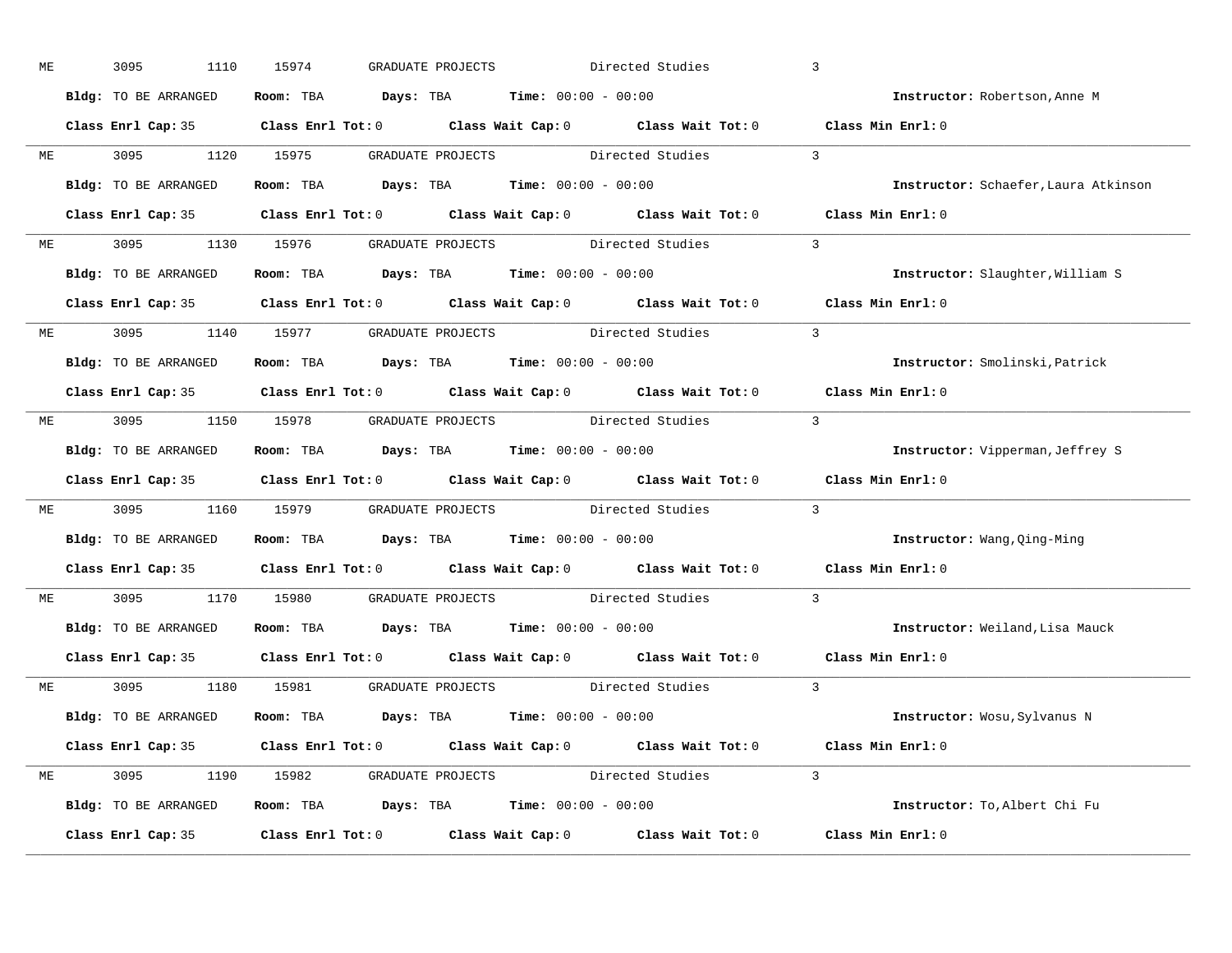#### Report ID: SR201 **University of Pittsburgh** Page No. 242 of 290 **Schedule of Classes for Spring Term 2021-2022** Run Date: 06/15/2021 **Academic Term** Run Time: 20:00:12

|    | Subject | Catalog Nbr Section Class Nbr | Course Title                                                                               | Component                      |                  | Units<br>Topics |                                      |
|----|---------|-------------------------------|--------------------------------------------------------------------------------------------|--------------------------------|------------------|-----------------|--------------------------------------|
| МE |         | 3095<br>1200                  | 15983<br>GRADUATE PROJECTS                                                                 |                                | Directed Studies | $\overline{3}$  |                                      |
|    |         | Bldg: TO BE ARRANGED          | Room: TBA $Days:$ TBA $Time: 00:00 - 00:00$                                                |                                |                  |                 | Instructor: Staff                    |
|    |         |                               | Class Enrl Cap: 35 Class Enrl Tot: 0 Class Wait Cap: 0 Class Wait Tot: 0 Class Min Enrl: 0 |                                |                  |                 |                                      |
| МE |         |                               | 3997 1010 12596 RESEARCH, PHD                                                              |                                | Directed Studies | $1 - 12$        |                                      |
|    |         | Bldg: TO BE ARRANGED          | Room: TBA $Days:$ TBA $Time: 00:00 - 00:00$                                                |                                |                  |                 | Instructor: Staff                    |
|    |         |                               | Class Enrl Cap: 35 Class Enrl Tot: 0 Class Wait Cap: 0 Class Wait Tot: 0 Class Min Enrl: 0 |                                |                  |                 |                                      |
| ME |         | 3997                          | 1020 15984 RESEARCH, PHD                                                                   | Directed Studies               |                  | $1 - 12$        |                                      |
|    |         | Bldg: TO BE ARRANGED          | Room: TBA $Days:$ TBA $Time: 00:00 - 00:00$                                                |                                |                  |                 | Instructor: Chyu, Minking            |
|    |         |                               | Class Enrl Cap: 35 Class Enrl Tot: 0 Class Wait Cap: 0 Class Wait Tot: 0 Class Min Enrl: 0 |                                |                  |                 |                                      |
| МE |         |                               | 3997 1030 15985 RESEARCH, PHD Directed Studies                                             |                                |                  | $1 - 12$        |                                      |
|    |         | Bldg: TO BE ARRANGED          | Room: TBA $Days:$ TBA $Time: 00:00 - 00:00$                                                |                                |                  |                 | Instructor: Clark, William W         |
|    |         |                               | Class Enrl Cap: 35 Class Enrl Tot: 0 Class Wait Cap: 0 Class Wait Tot: 0 Class Min Enrl: 0 |                                |                  |                 |                                      |
|    |         |                               | ME 3997 1040 15986 RESEARCH, PHD                                                           |                                | Directed Studies | $1 - 12$        |                                      |
|    |         | Bldg: TO BE ARRANGED          | Room: TBA $Days:$ TBA $Time: 00:00 - 00:00$                                                |                                |                  |                 | Instructor: Cole, Daniel G           |
|    |         |                               | Class Enrl Cap: 35 Class Enrl Tot: 0 Class Wait Cap: 0 Class Wait Tot: 0 Class Min Enrl: 0 |                                |                  |                 |                                      |
| МE |         | 3997<br>1050                  | 15987                                                                                      | RESEARCH, PHD Directed Studies |                  | $1 - 12$        |                                      |
|    |         | Bldg: TO BE ARRANGED          | Room: TBA $Days:$ TBA $Time: 00:00 - 00:00$                                                |                                |                  |                 | Instructor: Galdi, Giovanni Paolo    |
|    |         |                               | Class Enrl Cap: 35 Class Enrl Tot: 0 Class Wait Cap: 0 Class Wait Tot: 0 Class Min Enrl: 0 |                                |                  |                 |                                      |
| ME |         |                               | 3997 1060 15988 RESEARCH, PHD                                                              |                                | Directed Studies | $1 - 12$        |                                      |
|    |         | Bldg: TO BE ARRANGED          | Room: TBA $Days:$ TBA $Time: 00:00 - 00:00$                                                |                                |                  |                 | Instructor: Givi, Peyman             |
|    |         |                               | Class Enrl Cap: 35 Class Enrl Tot: 0 Class Wait Cap: 0 Class Wait Tot: 0 Class Min Enrl: 0 |                                |                  |                 |                                      |
| МE |         | 3997<br>1070                  | 15989 RESEARCH, PHD                                                                        |                                | Directed Studies | $1 - 12$        |                                      |
|    |         | Bldg: TO BE ARRANGED          | Room: TBA $Days:$ TBA Time: $00:00 - 00:00$                                                |                                |                  |                 | Instructor: Vande Geest, Jonathan P. |
|    |         |                               | Class Enrl Cap: 35 Class Enrl Tot: 0 Class Wait Cap: 0 Class Wait Tot: 0 Class Min Enrl: 0 |                                |                  |                 |                                      |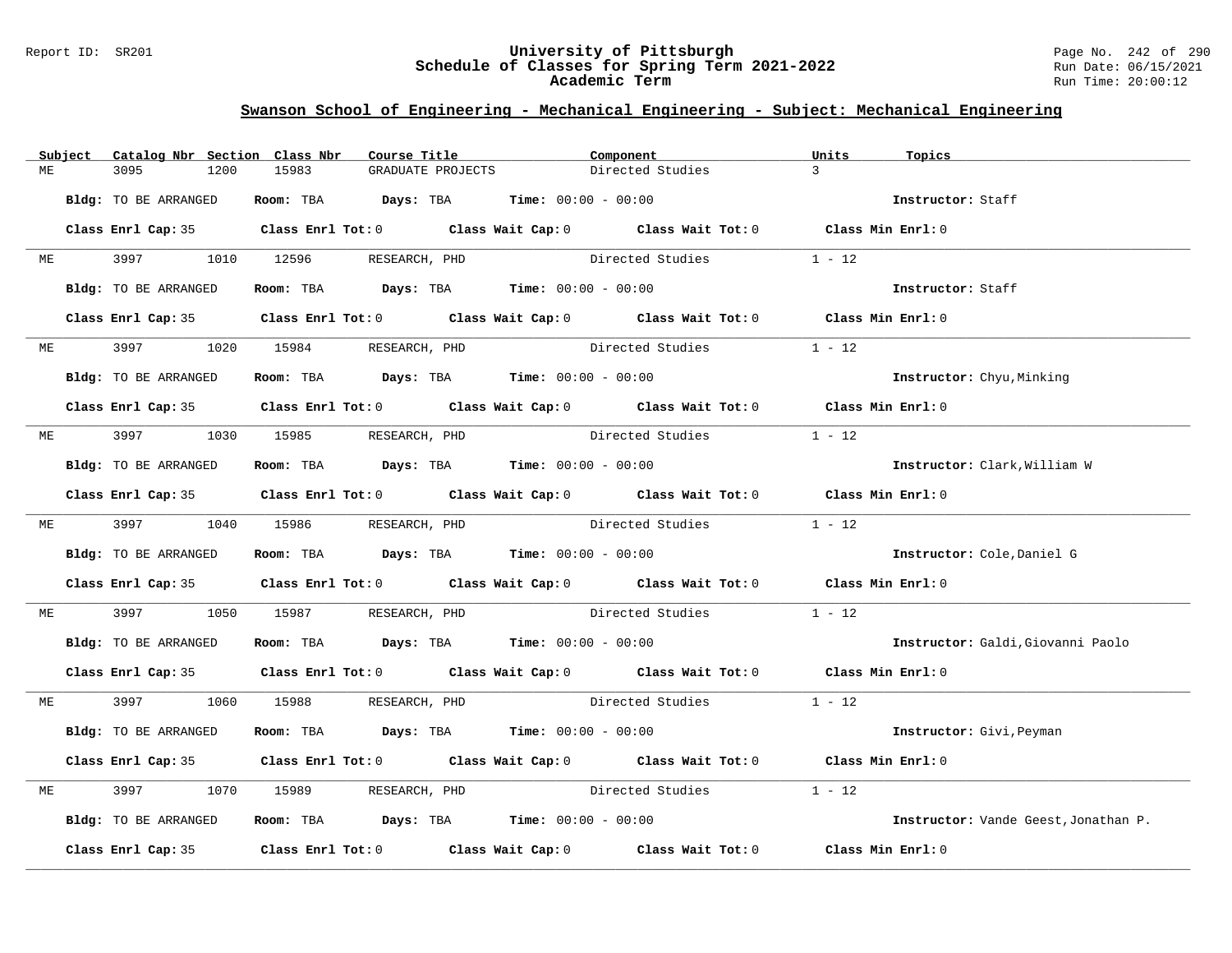| МE | 3997<br>1080         | 15990<br>RESEARCH, PHD                                                                     | Directed Studies                                                                                    | $1 - 12$                         |
|----|----------------------|--------------------------------------------------------------------------------------------|-----------------------------------------------------------------------------------------------------|----------------------------------|
|    | Bldg: TO BE ARRANGED | Room: TBA $Days:$ TBA $Time: 00:00 - 00:00$                                                |                                                                                                     | Instructor: Sharma, Nitin        |
|    |                      |                                                                                            | Class Enrl Cap: 35 Class Enrl Tot: 0 Class Wait Cap: 0 Class Wait Tot: 0 Class Min Enrl: 0          |                                  |
|    |                      |                                                                                            | ME 3997 1090 15991 RESEARCH, PHD Directed Studies 1 - 12                                            |                                  |
|    | Bldg: TO BE ARRANGED | Room: TBA $Days:$ TBA Time: $00:00 - 00:00$                                                |                                                                                                     | Instructor: Mao, Scott X         |
|    |                      |                                                                                            | Class Enrl Cap: 35 Class Enrl Tot: 0 Class Wait Cap: 0 Class Wait Tot: 0 Class Min Enrl: 0          |                                  |
|    |                      |                                                                                            | ME 3997 1100 15992 RESEARCH, PHD Directed Studies 1 - 12                                            |                                  |
|    |                      | <b>Bldg:</b> TO BE ARRANGED <b>Room:</b> TBA <b>Days:</b> TBA <b>Time:</b> $00:00 - 00:00$ |                                                                                                     | Instructor: Miller, Mark C       |
|    |                      |                                                                                            | Class Enrl Cap: 35 Class Enrl Tot: 0 Class Wait Cap: 0 Class Wait Tot: 0 Class Min Enrl: 0          |                                  |
|    |                      | ME 3997 1110 15993 RESEARCH, PHD                                                           | Directed Studies                                                                                    | $1 - 12$                         |
|    | Bldg: TO BE ARRANGED | Room: TBA $Days:$ TBA $Time: 00:00 - 00:00$                                                |                                                                                                     | Instructor: Robertson, Anne M    |
|    |                      |                                                                                            | Class Enrl Cap: 35 Class Enrl Tot: 0 Class Wait Cap: 0 Class Wait Tot: 0 Class Min Enrl: 0          |                                  |
|    |                      |                                                                                            | ME 3997 1120 15994 RESEARCH, PHD Directed Studies 1 - 12                                            |                                  |
|    | Bldg: TO BE ARRANGED | Room: TBA $Days:$ TBA $Time: 00:00 - 00:00$                                                |                                                                                                     | Instructor: Lee, Sangyeop        |
|    |                      |                                                                                            | Class Enrl Cap: 35 Class Enrl Tot: 0 Class Wait Cap: 0 Class Wait Tot: 0 Class Min Enrl: 0          |                                  |
| ME |                      |                                                                                            | 3997 1130 15995 RESEARCH, PHD Directed Studies 1 - 12                                               |                                  |
|    | Bldg: TO BE ARRANGED | Room: TBA $Days:$ TBA $Time: 00:00 - 00:00$                                                |                                                                                                     | Instructor: Slaughter, William S |
|    |                      |                                                                                            | Class Enrl Cap: 35 $\qquad$ Class Enrl Tot: 0 $\qquad$ Class Wait Cap: 0 $\qquad$ Class Wait Tot: 0 | Class Min Enrl: 0                |
|    |                      | ME 3997 1140 15996 RESEARCH, PHD                                                           | Directed Studies                                                                                    | $1 - 12$                         |
|    |                      | Bldg: TO BE ARRANGED Room: TBA Days: TBA Time: 00:00 - 00:00                               |                                                                                                     | Instructor: Smolinski, Patrick   |
|    |                      |                                                                                            | Class Enrl Cap: 35 Class Enrl Tot: 0 Class Wait Cap: 0 Class Wait Tot: 0 Class Min Enrl: 0          |                                  |
|    |                      | ME 3997 1150 15997 RESEARCH, PHD                                                           | Directed Studies 1 - 12                                                                             |                                  |
|    | Bldg: TO BE ARRANGED | Room: TBA $\rule{1em}{0.15mm}$ Days: TBA $\rule{1.15mm}]{0.15mm}$ Time: $0.000 - 0.000$    |                                                                                                     | Instructor: Vipperman, Jeffrey S |
|    |                      |                                                                                            | Class Enrl Cap: 35 Class Enrl Tot: 0 Class Wait Cap: 0 Class Wait Tot: 0 Class Min Enrl: 0          |                                  |
|    |                      | ME 3997 1160 15998 RESEARCH, PHD                                                           | Directed Studies 1 - 12                                                                             |                                  |
|    |                      | Bldg: TO BE ARRANGED Room: TBA Days: TBA Time: 00:00 - 00:00                               |                                                                                                     | Instructor: Wang, Qing-Ming      |
|    |                      |                                                                                            | Class Enrl Cap: 35 Class Enrl Tot: 0 Class Wait Cap: 0 Class Wait Tot: 0 Class Min Enrl: 0          |                                  |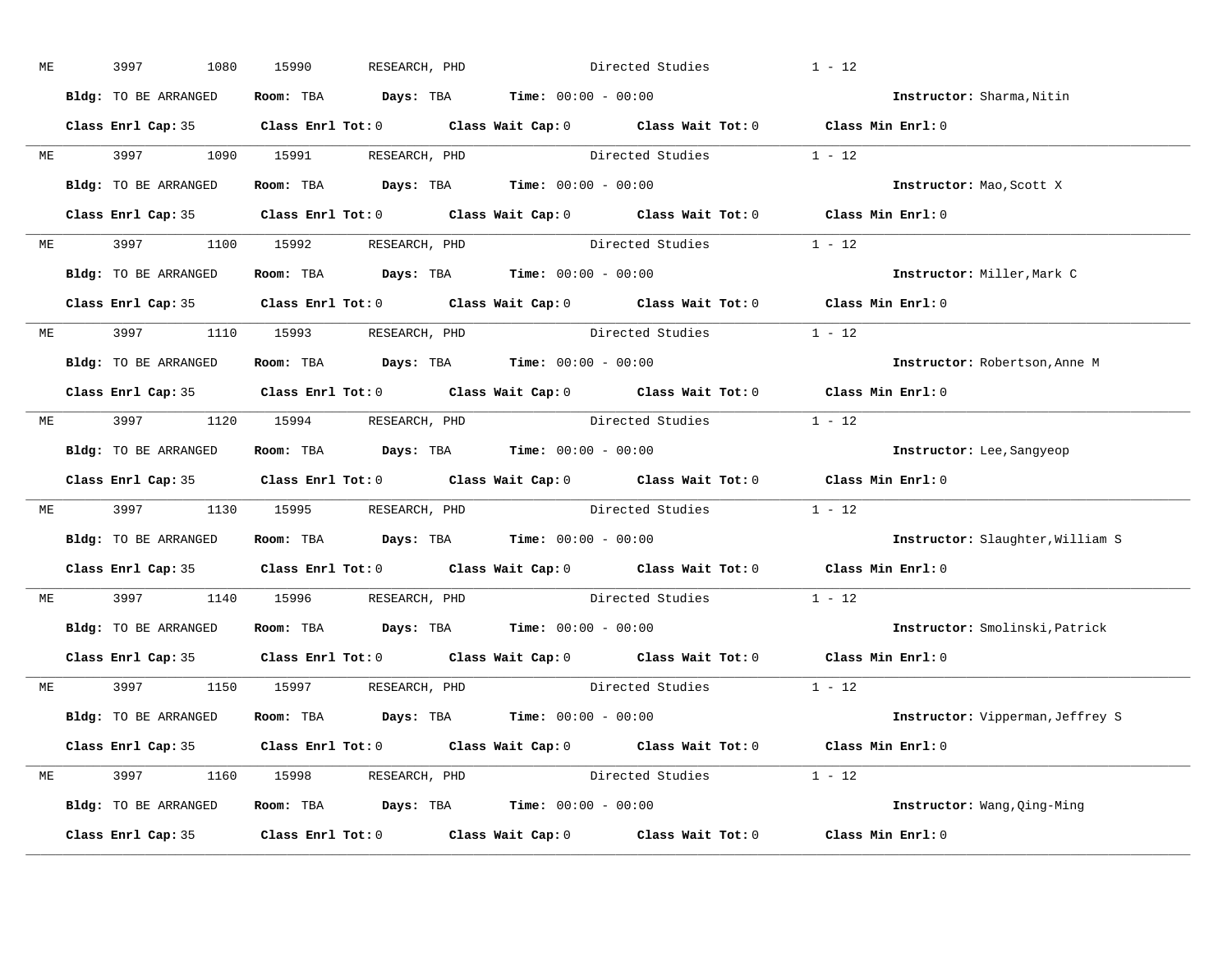#### Report ID: SR201 **University of Pittsburgh** Page No. 244 of 290 **Schedule of Classes for Spring Term 2021-2022** Run Date: 06/15/2021 **Academic Term** Run Time: 20:00:12

|    | Subject | Catalog Nbr Section Class Nbr | Course Title                                                                               | Component                                                   | Units<br>Topics            |                                 |
|----|---------|-------------------------------|--------------------------------------------------------------------------------------------|-------------------------------------------------------------|----------------------------|---------------------------------|
| ME |         | 3997<br>1170                  | 15999<br>RESEARCH, PHD                                                                     | Directed Studies                                            | $1 - 12$                   |                                 |
|    |         | Bldg: TO BE ARRANGED          | Room: TBA $Days:$ TBA $Time: 00:00 - 00:00$                                                |                                                             |                            | Instructor: Chmielus, Markus    |
|    |         |                               | Class Enrl Cap: 35 Class Enrl Tot: 0 Class Wait Cap: 0 Class Wait Tot: 0 Class Min Enrl: 0 |                                                             |                            |                                 |
|    | ME      |                               | 3997 1180 16000 RESEARCH, PHD                                                              | Directed Studies                                            | $1 - 12$                   |                                 |
|    |         | Bldg: TO BE ARRANGED          | Room: TBA $Days:$ TBA $Time: 00:00 - 00:00$                                                |                                                             |                            | Instructor: Wosu, Sylvanus N    |
|    |         |                               | Class Enrl Cap: 35 Class Enrl Tot: 0 Class Wait Cap: 0 Class Wait Tot: 0 Class Min Enrl: 0 |                                                             |                            |                                 |
|    | ME      |                               | 1190 16001 RESEARCH, PHD                                                                   | Directed Studies                                            | $1 - 12$                   |                                 |
|    |         | Bldg: TO BE ARRANGED          | Room: TBA $Days:$ TBA $Time: 00:00 - 00:00$                                                |                                                             |                            | Instructor: To, Albert Chi Fu   |
|    |         |                               | Class Enrl Cap: 35 Class Enrl Tot: 0 Class Wait Cap: 0 Class Wait Tot: 0 Class Min Enrl: 0 |                                                             |                            |                                 |
| ME |         | 3997 — 100                    | 1200 16002 RESEARCH, PHD                                                                   | Directed Studies                                            | $1 - 12$                   |                                 |
|    |         | Bldg: TO BE ARRANGED          | Room: TBA $Days:$ TBA $Time: 00:00 - 00:00$                                                |                                                             | Instructor: Wang, Guofeng  |                                 |
|    |         |                               | Class Enrl Cap: 35 Class Enrl Tot: 0 Class Wait Cap: 0 Class Wait Tot: 0 Class Min Enrl: 0 |                                                             |                            |                                 |
|    |         |                               | ME 3997 1210 21956 RESEARCH, PHD                                                           | Directed Studies                                            | $1 - 12$                   |                                 |
|    |         | Bldg: TO BE ARRANGED          | Room: TBA $Days:$ TBA $Time: 00:00 - 00:00$                                                |                                                             | Instructor: Leu, Paul W    |                                 |
|    |         |                               | Class Enrl Cap: 35 Class Enrl Tot: 0 Class Wait Cap: 0 Class Wait Tot: 0 Class Min Enrl: 0 |                                                             |                            |                                 |
| МE |         | 3997 399<br>1220              | 21957                                                                                      | RESEARCH, PHD Directed Studies                              | $1 - 12$                   |                                 |
|    |         | Bldg: TO BE ARRANGED          | Room: TBA $Days:$ TBA $Time: 00:00 - 00:00$                                                |                                                             |                            | Instructor: Garcia, Calixto I   |
|    |         |                               | Class Enrl Cap: 35 Class Enrl Tot: 0 Class Wait Cap: 0 Class Wait Tot: 0 Class Min Enrl: 0 |                                                             |                            |                                 |
| ME |         |                               | 3997 1230 21958 RESEARCH, PHD                                                              | Directed Studies 1 - 12                                     |                            |                                 |
|    |         | Bldg: TO BE ARRANGED          | Room: TBA $Days: TBA$ Time: $00:00 - 00:00$                                                |                                                             |                            | Instructor: Jacobs, Tevis David |
|    |         |                               | Class Enrl Cap: 35 Class Enrl Tot: 0 Class Wait Cap: 0 Class Wait Tot: 0 Class Min Enrl: 0 |                                                             |                            |                                 |
| MЕ |         | 3997<br>1240                  | 21959<br>RESEARCH, PHD                                                                     | Directed Studies                                            | $1 - 12$                   |                                 |
|    |         | Bldg: TO BE ARRANGED          | Room: TBA $\rule{1em}{0.15mm}$ Days: TBA Time: $00:00 - 00:00$                             |                                                             | Instructor: Senocak, Inanc |                                 |
|    |         | Class Enrl Cap: 35            |                                                                                            | Class Enrl Tot: $0$ Class Wait Cap: $0$ Class Wait Tot: $0$ | Class Min Enrl: 0          |                                 |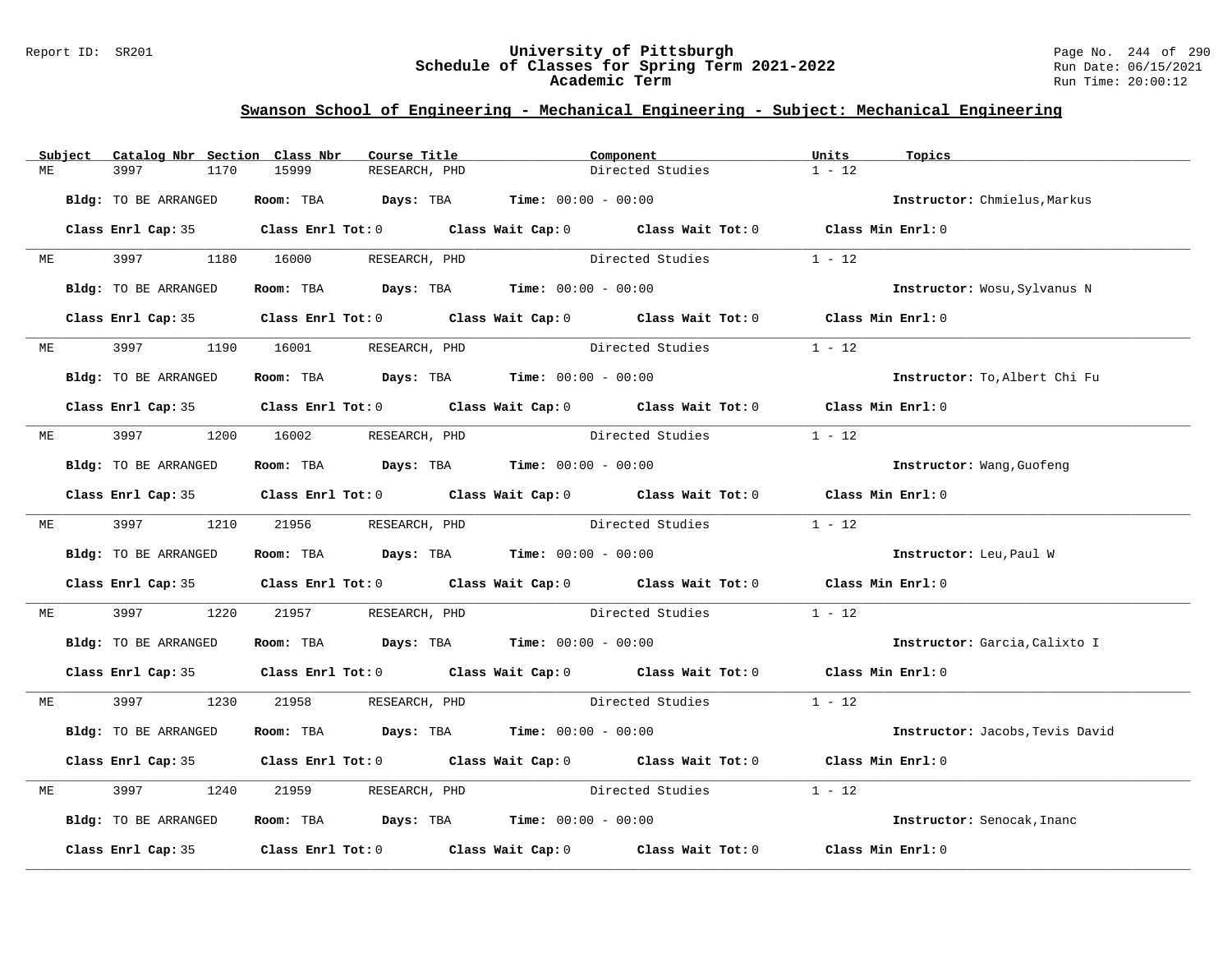| ME | 3997<br>1245         | 26779<br>RESEARCH, PHD                                                                     | Directed Studies |                         | $1 - 12$                               |
|----|----------------------|--------------------------------------------------------------------------------------------|------------------|-------------------------|----------------------------------------|
|    | Bldg: TO BE ARRANGED | Room: TBA $Days: TBA$ Time: $00:00 - 00:00$                                                |                  |                         | Instructor: Velankar, Sachin Shankar   |
|    |                      | Class Enrl Cap: 35 Class Enrl Tot: 0 Class Wait Cap: 0 Class Wait Tot: 0 Class Min Enrl: 0 |                  |                         |                                        |
|    |                      | ME 3997 1250 26780 RESEARCH, PHD Directed Studies 1 - 12                                   |                  |                         |                                        |
|    | Bldg: TO BE ARRANGED | Room: TBA $Days:$ TBA Time: $00:00 - 00:00$                                                |                  |                         | Instructor: Babaee, Hessameddin        |
|    |                      | Class Enrl Cap: 35 Class Enrl Tot: 0 Class Wait Cap: 0 Class Wait Tot: 0 Class Min Enrl: 0 |                  |                         |                                        |
|    |                      | ME 3997 1255 26781 RESEARCH, PHD Directed Studies 1 - 12                                   |                  |                         |                                        |
|    |                      | <b>Bldg:</b> TO BE ARRANGED <b>Room:</b> TBA <b>Days:</b> TBA <b>Time:</b> $00:00 - 00:00$ |                  |                         | Instructor: Lee, Jung-Kun              |
|    |                      | Class Enrl Cap: 35 Class Enrl Tot: 0 Class Wait Cap: 0 Class Wait Tot: 0 Class Min Enrl: 0 |                  |                         |                                        |
|    |                      | ME 3997 1260 26782 RESEARCH, PHD                                                           |                  | Directed Studies 1 - 12 |                                        |
|    | Bldg: TO BE ARRANGED | Room: TBA $\rule{1em}{0.15mm}$ Days: TBA Time: $00:00 - 00:00$                             |                  |                         | Instructor: Ban, Heng                  |
|    |                      | Class Enrl Cap: 35 Class Enrl Tot: 0 Class Wait Cap: 0 Class Wait Tot: 0 Class Min Enrl: 0 |                  |                         |                                        |
|    |                      | ME 3997 1265 26783 RESEARCH, PHD Directed Studies 1 - 12                                   |                  |                         |                                        |
|    | Bldg: TO BE ARRANGED | Room: TBA $Days:$ TBA $Time: 00:00 - 00:00$                                                |                  |                         | Instructor: Maiti, Spandan             |
|    |                      | Class Enrl Cap: 35 Class Enrl Tot: 0 Class Wait Cap: 0 Class Wait Tot: 0 Class Min Enrl: 0 |                  |                         |                                        |
| ME |                      | 3997 1270 26784 RESEARCH, PHD Directed Studies 1 - 12                                      |                  |                         |                                        |
|    |                      | Bldg: TO BE ARRANGED Room: TBA Days: TBA Time: 00:00 - 00:00                               |                  |                         | Instructor: Zhao, Xiayun               |
|    |                      | Class Enrl Cap: 35 Class Enrl Tot: 0 Class Wait Cap: 0 Class Wait Tot: 0 Class Min Enrl: 0 |                  |                         |                                        |
|    |                      | ME 3997 1275 26785 RESEARCH, PHD                                                           |                  | Directed Studies        | $1 - 12$                               |
|    |                      | Bldg: TO BE ARRANGED Room: TBA Days: TBA Time: 00:00 - 00:00                               |                  |                         | Instructor: Hornbostel, Katherine Mary |
|    |                      | Class Enrl Cap: 35 Class Enrl Tot: 0 Class Wait Cap: 0 Class Wait Tot: 0 Class Min Enrl: 0 |                  |                         |                                        |
|    |                      | ME 3997 1280 26786 RESEARCH, PHD                                                           |                  | Directed Studies 1 - 12 |                                        |
|    | Bldg: TO BE ARRANGED | Room: TBA $Days:$ TBA $Time: 00:00 - 00:00$                                                |                  |                         | Instructor: Staff                      |
|    |                      | Class Enrl Cap: 35 Class Enrl Tot: 0 Class Wait Cap: 0 Class Wait Tot: 0 Class Min Enrl: 0 |                  |                         |                                        |
|    |                      | ME 3997 1285 26787 RESEARCH, PHD                                                           |                  | Directed Studies 1 - 12 |                                        |
|    |                      | $Bldg: TO BE ARRANGED$ Room: TBA Days: TBA Time: $00:00 - 00:00$                           |                  |                         | Instructor: Staff                      |
|    |                      | Class Enrl Cap: 35 Class Enrl Tot: 0 Class Wait Cap: 0 Class Wait Tot: 0 Class Min Enrl: 0 |                  |                         |                                        |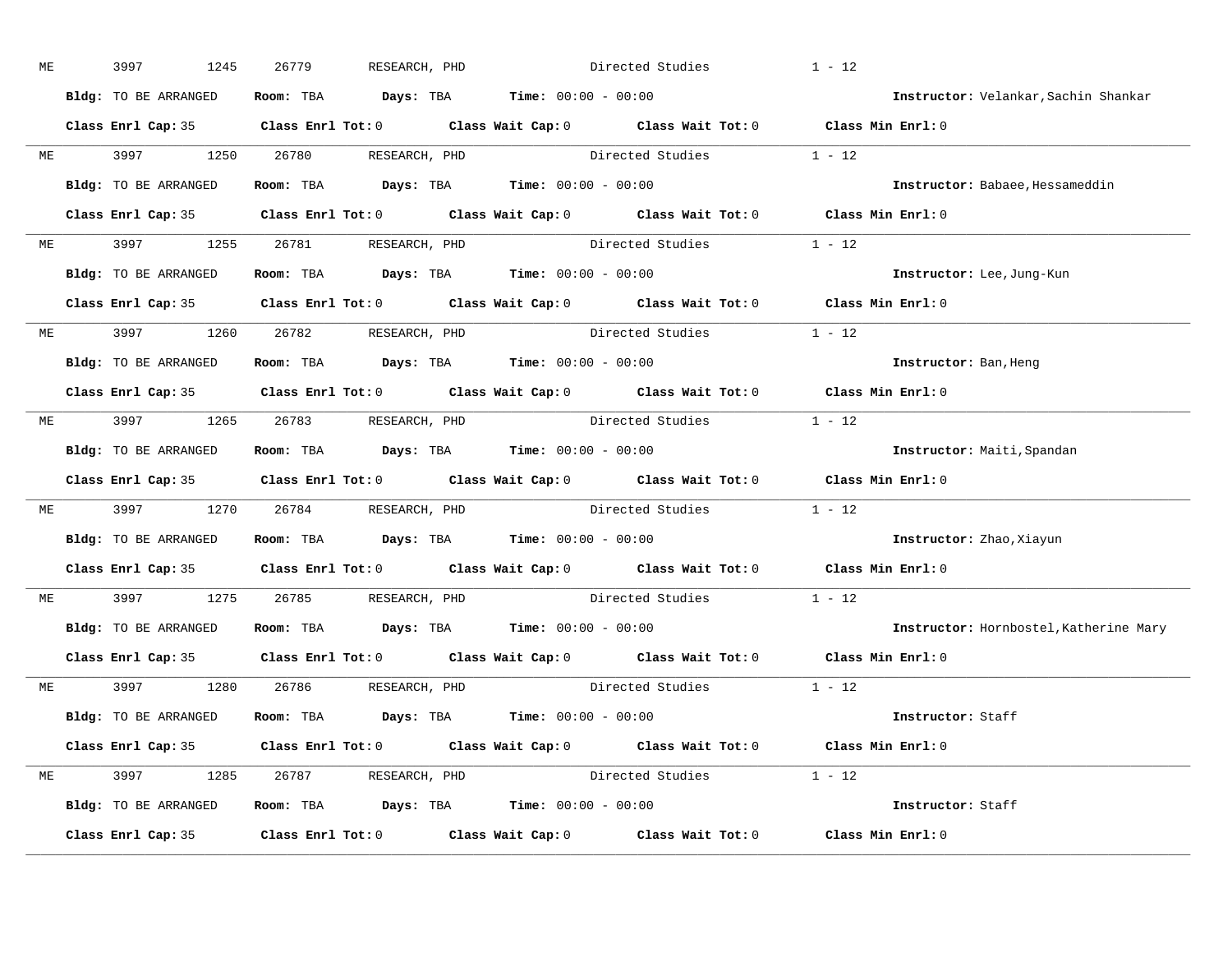#### Report ID: SR201 **University of Pittsburgh** Page No. 246 of 290 **Schedule of Classes for Spring Term 2021-2022** Run Date: 06/15/2021 **Academic Term** Run Time: 20:00:12

|    | Subject | Catalog Nbr Section Class Nbr |      |                                                                | Course Title                                                                          |  | Component |                                                                                            | Units    | Topics                            |
|----|---------|-------------------------------|------|----------------------------------------------------------------|---------------------------------------------------------------------------------------|--|-----------|--------------------------------------------------------------------------------------------|----------|-----------------------------------|
| МE |         | 3997                          | 1290 | 26788                                                          | RESEARCH, PHD                                                                         |  |           | Directed Studies                                                                           | $1 - 12$ |                                   |
|    |         | Bldg: TO BE ARRANGED          |      | Room: TBA $\rule{1em}{0.15mm}$ Days: TBA Time: $00:00 - 00:00$ |                                                                                       |  |           |                                                                                            |          | Instructor: Bajaj, Nikhil         |
|    |         | Class Enrl Cap: 35            |      |                                                                |                                                                                       |  |           | Class Enrl Tot: 0 Class Wait Cap: 0 Class Wait Tot: 0 Class Min Enrl: 0                    |          |                                   |
|    | ME      | 3999 (1988)                   | 1010 | 12597                                                          |                                                                                       |  |           | PHD DISSERTATION Thesis Research                                                           | $1 - 15$ |                                   |
|    |         | Bldg: TO BE ARRANGED          |      |                                                                | Room: TBA $Days:$ TBA $Time: 00:00 - 00:00$                                           |  |           |                                                                                            |          | Instructor: Staff                 |
|    |         |                               |      |                                                                |                                                                                       |  |           | Class Enrl Cap: 35 Class Enrl Tot: 0 Class Wait Cap: 0 Class Wait Tot: 0 Class Min Enrl: 0 |          |                                   |
| МE |         |                               | 1020 | 15927                                                          |                                                                                       |  |           | PHD DISSERTATION Thesis Research                                                           | $1 - 15$ |                                   |
|    |         | Bldg: TO BE ARRANGED          |      | Room: TBA $Days:$ TBA $Time: 00:00 - 00:00$                    |                                                                                       |  |           |                                                                                            |          | <b>Instructor:</b> Chyu, Minking  |
|    |         |                               |      |                                                                |                                                                                       |  |           | Class Enrl Cap: 35 Class Enrl Tot: 0 Class Wait Cap: 0 Class Wait Tot: 0 Class Min Enrl: 0 |          |                                   |
| МE |         | 3999                          | 1030 | 15928                                                          |                                                                                       |  |           | PHD DISSERTATION Thesis Research                                                           | $1 - 15$ |                                   |
|    |         | Bldg: TO BE ARRANGED          |      |                                                                | Room: TBA $\rule{1em}{0.15mm}$ Days: TBA $\rule{1.5mm}{0.15mm}$ Time: $00:00 - 00:00$ |  |           |                                                                                            |          | Instructor: Clark, William W      |
|    |         |                               |      |                                                                |                                                                                       |  |           | Class Enrl Cap: 35 Class Enrl Tot: 0 Class Wait Cap: 0 Class Wait Tot: 0 Class Min Enrl: 0 |          |                                   |
| МE |         | 3999                          | 1040 | 15929                                                          |                                                                                       |  |           | PHD DISSERTATION Thesis Research                                                           | $1 - 15$ |                                   |
|    |         | Bldg: TO BE ARRANGED          |      |                                                                | Room: TBA $Days:$ TBA $Time: 00:00 - 00:00$                                           |  |           |                                                                                            |          | Instructor: Cole, Daniel G        |
|    |         | Class Enrl Cap: 35            |      |                                                                |                                                                                       |  |           | Class Enrl Tot: 0 Class Wait Cap: 0 Class Wait Tot: 0 Class Min Enrl: 0                    |          |                                   |
| ME |         | 3999                          | 1050 | 15930                                                          |                                                                                       |  |           | PHD DISSERTATION Thesis Research                                                           | $1 - 15$ |                                   |
|    |         | Bldg: TO BE ARRANGED          |      | Room: TBA $Days:$ TBA $Time: 00:00 - 00:00$                    |                                                                                       |  |           |                                                                                            |          | Instructor: Galdi, Giovanni Paolo |
|    |         |                               |      |                                                                |                                                                                       |  |           | Class Enrl Cap: 35 Class Enrl Tot: 0 Class Wait Cap: 0 Class Wait Tot: 0 Class Min Enrl: 0 |          |                                   |
| ME |         | 3999 700                      | 1060 | 15931                                                          |                                                                                       |  |           | PHD DISSERTATION Thesis Research                                                           | $1 - 15$ |                                   |
|    |         | Bldg: TO BE ARRANGED          |      | Room: TBA $Days:$ TBA $Time: 00:00 - 00:00$                    |                                                                                       |  |           |                                                                                            |          | Instructor: Givi, Peyman          |
|    |         |                               |      |                                                                |                                                                                       |  |           | Class Enrl Cap: 35 Class Enrl Tot: 0 Class Wait Cap: 0 Class Wait Tot: 0 Class Min Enrl: 0 |          |                                   |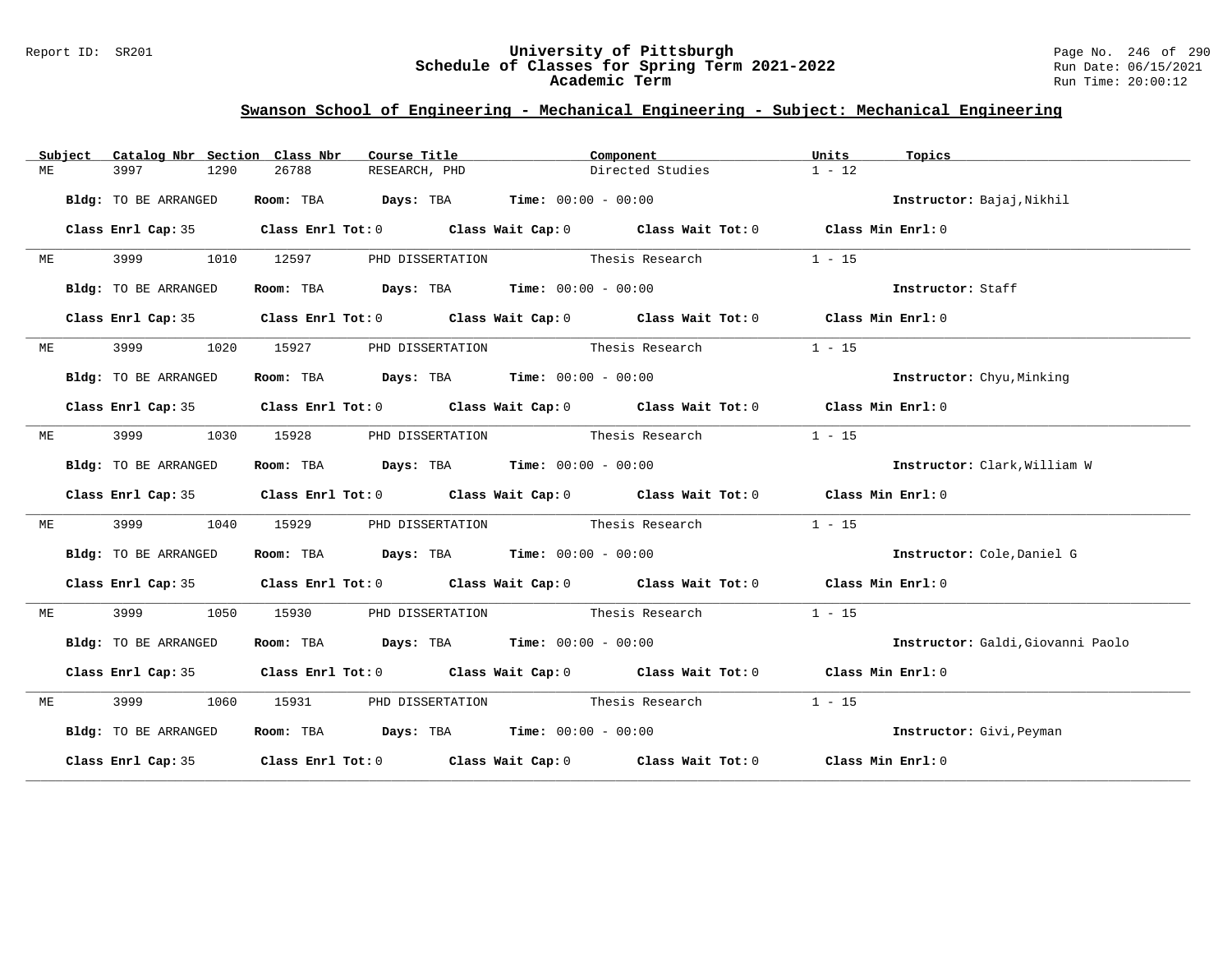### Report ID: SR201 **University of Pittsburgh** Page No. 247 of 290 **Schedule of Classes for Spring Term 2021-2022** Run Date: 06/15/2021 **Academic Term** Run Time: 20:00:12

|    | Subject | Catalog Nbr Section Class Nbr |           | Course Title<br>Component                                                             |                                  | Units                                                                                      | Topics            |                                      |
|----|---------|-------------------------------|-----------|---------------------------------------------------------------------------------------|----------------------------------|--------------------------------------------------------------------------------------------|-------------------|--------------------------------------|
| МE |         | 3999<br>1070                  | 15932     | PHD DISSERTATION                                                                      |                                  | Thesis Research                                                                            | $1 - 15$          |                                      |
|    |         | Bldg: TO BE ARRANGED          | Room: TBA | Days: TBA                                                                             | <b>Time:</b> $00:00 - 00:00$     |                                                                                            |                   | Instructor: Sharma, Nitin            |
|    |         |                               |           |                                                                                       |                                  |                                                                                            |                   | Senocak, Inanc                       |
|    |         |                               |           |                                                                                       |                                  | Class Enrl Cap: 35 Class Enrl Tot: 0 Class Wait Cap: 0 Class Wait Tot: 0 Class Min Enrl: 0 |                   |                                      |
| МE |         | 3999<br>1080                  | 15933     | PHD DISSERTATION                                                                      | Thesis Research                  |                                                                                            | $1 - 15$          |                                      |
|    |         | Bldg: TO BE ARRANGED          |           | <b>Room:</b> TBA <b>Days:</b> TBA <b>Time:</b> 00:00 - 00:00                          |                                  |                                                                                            |                   | Instructor: Garcia, Calixto I        |
|    |         | Class Enrl Cap: 35            |           |                                                                                       |                                  | Class Enrl Tot: 0 Class Wait Cap: 0 Class Wait Tot: 0 Class Min Enrl: 0                    |                   |                                      |
| МE |         | 3999<br>1090                  | 15934     | PHD DISSERTATION                                                                      | Thesis Research                  |                                                                                            | $1 - 15$          |                                      |
|    |         | Bldg: TO BE ARRANGED          |           | Room: TBA $\rule{1em}{0.15mm}$ Days: TBA $\rule{1.5mm}{0.15mm}$ Time: $00:00 - 00:00$ |                                  |                                                                                            |                   | Instructor: Mao, Scott X             |
|    |         | Class Enrl Cap: 35            |           |                                                                                       |                                  | Class Enrl Tot: 0 Class Wait Cap: 0 Class Wait Tot: 0 Class Min Enrl: 0                    |                   |                                      |
| МE |         | 3999<br>1100                  | 15935     |                                                                                       | PHD DISSERTATION Thesis Research |                                                                                            | $1 - 15$          |                                      |
|    |         | Bldg: TO BE ARRANGED          |           | Room: TBA $\rule{1em}{0.15mm}$ Days: TBA $\rule{1.5mm}{0.15mm}$ Time: $00:00 - 00:00$ |                                  |                                                                                            |                   | Instructor: Miller, Mark C           |
|    |         |                               |           |                                                                                       |                                  | Class Enrl Cap: 35 Class Enrl Tot: 0 Class Wait Cap: 0 Class Wait Tot: 0 Class Min Enrl: 0 |                   |                                      |
| МE |         | 3999<br>1110                  | 15936     | PHD DISSERTATION Thesis Research                                                      |                                  |                                                                                            | $1 - 15$          |                                      |
|    |         | Bldg: TO BE ARRANGED          |           | Room: TBA $Days:$ TBA $Time: 00:00 - 00:00$                                           |                                  |                                                                                            |                   | Instructor: Robertson, Anne M        |
|    |         | Class Enrl Cap: 35            |           |                                                                                       |                                  | Class Enrl Tot: 0 Class Wait Cap: 0 Class Wait Tot: 0 Class Min Enrl: 0                    |                   |                                      |
| МE |         | 3999<br>1120                  | 15937     | PHD DISSERTATION Thesis Research                                                      |                                  |                                                                                            | $1 - 15$          |                                      |
|    |         | Bldg: TO BE ARRANGED          |           | Room: TBA $Days: TBA$ Time: $00:00 - 00:00$                                           |                                  |                                                                                            |                   | Instructor: Vande Geest, Jonathan P. |
|    |         |                               |           |                                                                                       |                                  | Class Enrl Cap: 35 Class Enrl Tot: 0 Class Wait Cap: 0 Class Wait Tot: 0 Class Min Enrl: 0 |                   |                                      |
| МE |         | 3999<br>1130                  | 15938     | PHD DISSERTATION Thesis Research                                                      |                                  |                                                                                            | $1 - 15$          |                                      |
|    |         | Bldg: TO BE ARRANGED          |           | Room: TBA $Days:$ TBA $Time: 00:00 - 00:00$                                           |                                  |                                                                                            |                   | Instructor: Slaughter, William S     |
|    |         | Class Enrl Cap: 35            |           | Class Enrl Tot: $0$ Class Wait Cap: $0$ Class Wait Tot: $0$                           |                                  |                                                                                            | Class Min Enrl: 0 |                                      |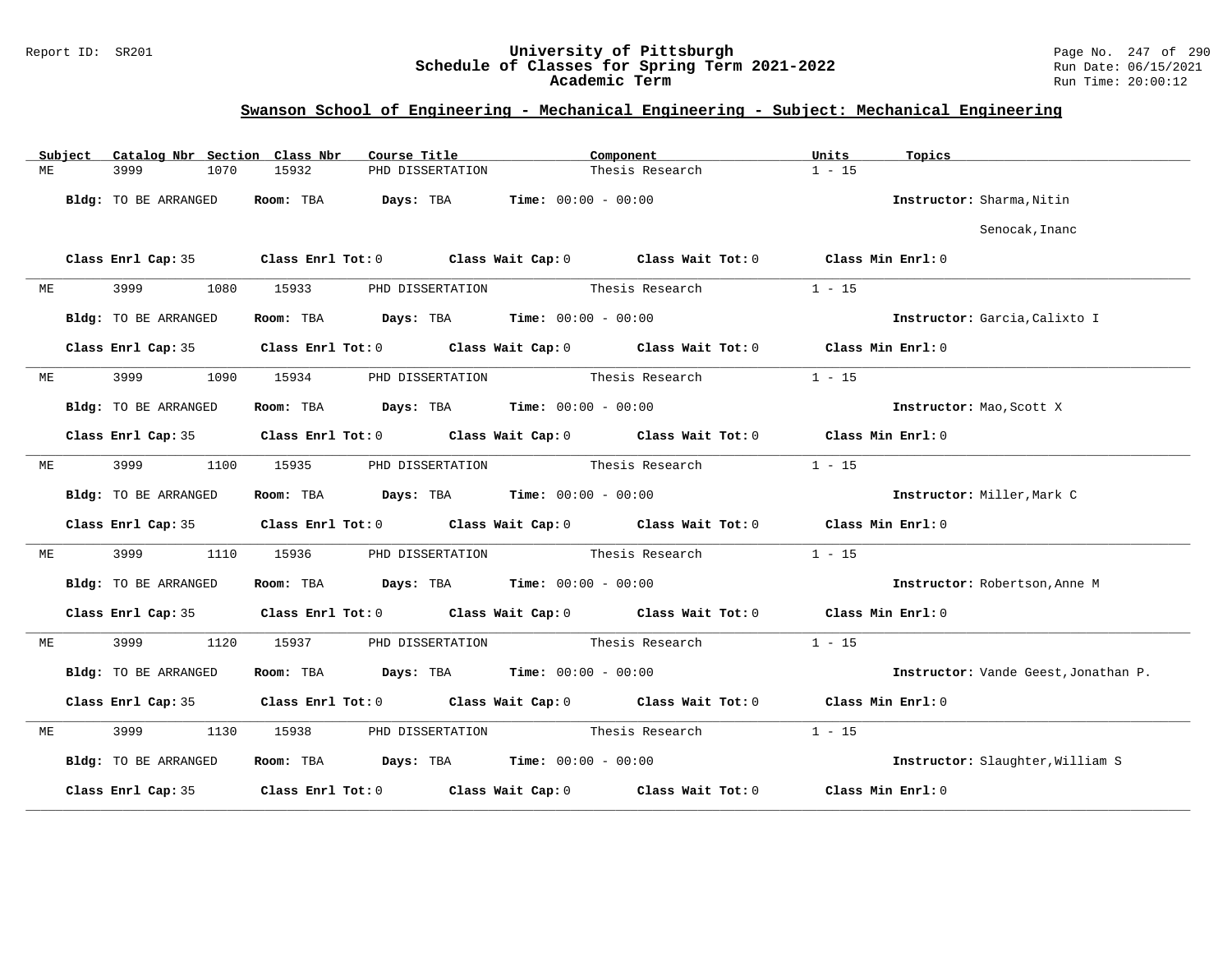#### Report ID: SR201 **University of Pittsburgh** Page No. 248 of 290 **Schedule of Classes for Spring Term 2021-2022** Run Date: 06/15/2021 **Academic Term** Run Time: 20:00:12

|    | Subject   | Catalog Nbr Section Class Nbr |      |       | Course Title |                  | Component                                                      |  | Units                                                                                                                                                                                                                         | Topics   |                                  |
|----|-----------|-------------------------------|------|-------|--------------|------------------|----------------------------------------------------------------|--|-------------------------------------------------------------------------------------------------------------------------------------------------------------------------------------------------------------------------------|----------|----------------------------------|
| MЕ |           | 3999                          | 1140 | 15939 |              | PHD DISSERTATION |                                                                |  | Thesis Research                                                                                                                                                                                                               | $1 - 15$ |                                  |
|    |           |                               |      |       |              |                  |                                                                |  |                                                                                                                                                                                                                               |          |                                  |
|    |           | Bldg: TO BE ARRANGED          |      |       |              |                  | Room: TBA $Days:$ TBA $Time: 00:00 - 00:00$                    |  |                                                                                                                                                                                                                               |          | Instructor: Smolinski, Patrick   |
|    |           |                               |      |       |              |                  |                                                                |  | Class Enrl Cap: 35 Class Enrl Tot: 0 Class Wait Cap: 0 Class Wait Tot: 0 Class Min Enrl: 0                                                                                                                                    |          |                                  |
|    |           |                               |      |       |              |                  |                                                                |  |                                                                                                                                                                                                                               |          |                                  |
| ME |           | 3999 1150 15940               |      |       |              |                  |                                                                |  | PHD DISSERTATION Thesis Research                                                                                                                                                                                              | $1 - 15$ |                                  |
|    |           |                               |      |       |              |                  |                                                                |  |                                                                                                                                                                                                                               |          |                                  |
|    |           | Bldg: TO BE ARRANGED          |      |       |              |                  | Room: TBA $Days:$ TBA $Time: 00:00 - 00:00$                    |  |                                                                                                                                                                                                                               |          | Instructor: Vipperman, Jeffrey S |
|    |           |                               |      |       |              |                  |                                                                |  | Class Enrl Cap: 35 Class Enrl Tot: 0 Class Wait Cap: 0 Class Wait Tot: 0 Class Min Enrl: 0                                                                                                                                    |          |                                  |
|    |           |                               |      |       |              |                  |                                                                |  |                                                                                                                                                                                                                               |          |                                  |
|    | <b>ME</b> | 3999                          | 1160 | 15941 |              |                  | PHD DISSERTATION Thesis Research                               |  |                                                                                                                                                                                                                               | $1 - 15$ |                                  |
|    |           |                               |      |       |              |                  |                                                                |  |                                                                                                                                                                                                                               |          |                                  |
|    |           | Bldg: TO BE ARRANGED          |      |       |              |                  | Room: TBA $Days:$ TBA $Time: 00:00 - 00:00$                    |  |                                                                                                                                                                                                                               |          | Instructor: Wang, Qing-Ming      |
|    |           |                               |      |       |              |                  |                                                                |  | Class Enrl Cap: 35 Class Enrl Tot: 0 Class Wait Cap: 0 Class Wait Tot: 0 Class Min Enrl: 0                                                                                                                                    |          |                                  |
|    |           |                               |      |       |              |                  |                                                                |  |                                                                                                                                                                                                                               |          |                                  |
| МE |           | 3999 (1990)                   |      |       |              |                  | 1170 15942 PHD DISSERTATION Thesis Research                    |  |                                                                                                                                                                                                                               | $1 - 15$ |                                  |
|    |           | Bldg: TO BE ARRANGED          |      |       |              |                  | Room: TBA $Days:$ TBA $Time: 00:00 - 00:00$                    |  |                                                                                                                                                                                                                               |          | Instructor: Chmielus, Markus     |
|    |           |                               |      |       |              |                  |                                                                |  |                                                                                                                                                                                                                               |          |                                  |
|    |           |                               |      |       |              |                  |                                                                |  | Class Enrl Cap: 35 Class Enrl Tot: 0 Class Wait Cap: 0 Class Wait Tot: 0 Class Min Enrl: 0                                                                                                                                    |          |                                  |
|    |           |                               |      |       |              |                  |                                                                |  |                                                                                                                                                                                                                               |          |                                  |
|    |           |                               |      |       |              |                  |                                                                |  | ME 3999 1180 15943 PHD DISSERTATION Thesis Research                                                                                                                                                                           | $1 - 15$ |                                  |
|    |           | Bldg: TO BE ARRANGED          |      |       |              |                  | Room: TBA $\rule{1em}{0.15mm}$ Days: TBA Time: $00:00 - 00:00$ |  |                                                                                                                                                                                                                               |          | Instructor: Wosu, Sylvanus N     |
|    |           |                               |      |       |              |                  |                                                                |  |                                                                                                                                                                                                                               |          |                                  |
|    |           |                               |      |       |              |                  |                                                                |  | Class Enrl Cap: 35 Class Enrl Tot: 0 Class Wait Cap: 0 Class Wait Tot: 0 Class Min Enrl: 0                                                                                                                                    |          |                                  |
|    |           |                               |      |       |              |                  |                                                                |  |                                                                                                                                                                                                                               |          |                                  |
| МE |           | 3999                          | 1190 | 15944 |              |                  |                                                                |  | PHD DISSERTATION Thesis Research                                                                                                                                                                                              | $1 - 15$ |                                  |
|    |           | Bldg: TO BE ARRANGED          |      |       |              |                  | Room: TBA $Days:$ TBA $Time: 00:00 - 00:00$                    |  |                                                                                                                                                                                                                               |          | Instructor: To, Albert Chi Fu    |
|    |           |                               |      |       |              |                  |                                                                |  |                                                                                                                                                                                                                               |          |                                  |
|    |           |                               |      |       |              |                  |                                                                |  | Class Enrl Cap: 35 Class Enrl Tot: 0 Class Wait Cap: 0 Class Wait Tot: 0 Class Min Enrl: 0                                                                                                                                    |          |                                  |
|    |           |                               |      |       |              |                  |                                                                |  |                                                                                                                                                                                                                               |          |                                  |
| МE |           | 3999                          |      |       |              |                  |                                                                |  | 1200 15945 PHD DISSERTATION Thesis Research                                                                                                                                                                                   | $1 - 15$ |                                  |
|    |           | Bldg: TO BE ARRANGED          |      |       |              |                  | Room: TBA $Days:$ TBA $Time: 00:00 - 00:00$                    |  |                                                                                                                                                                                                                               |          | Instructor: Kim, Kang            |
|    |           |                               |      |       |              |                  |                                                                |  |                                                                                                                                                                                                                               |          |                                  |
|    |           |                               |      |       |              |                  |                                                                |  | Class Enrl Cap: 35 Class Enrl Tot: 0 Class Wait Cap: 0 Class Wait Tot: 0 Class Min Enrl: 0                                                                                                                                    |          |                                  |
| МE |           | 3999                          | 1205 | 30629 |              |                  | PHD DISSERTATION Thesis Research                               |  |                                                                                                                                                                                                                               | $1 - 15$ |                                  |
|    |           |                               |      |       |              |                  |                                                                |  |                                                                                                                                                                                                                               |          |                                  |
|    |           | Bldg: TO BE ARRANGED          |      |       |              |                  | Room: TBA $Days:$ TBA $Time: 00:00 - 00:00$                    |  |                                                                                                                                                                                                                               |          | Instructor: Lee, Sangyeop        |
|    |           |                               |      |       |              |                  |                                                                |  |                                                                                                                                                                                                                               |          |                                  |
|    |           |                               |      |       |              |                  |                                                                |  | Class Enrl Cap: 35 $\,$ Class Enrl Tot: 0 $\,$ Class Wait Cap: 0 $\,$ Class Wait Tot: 0 $\,$ Class Enrl Tot: 0 $\,$ Class Enrl Tot: 0 $\,$ Class Enrl Tot: 0 $\,$ Class Enrl Tot: 0 $\,$ Class Enrl Tot: 0 $\,$ Class Enrl To |          | Class Min Enrl: 0                |
|    |           |                               |      |       |              |                  |                                                                |  |                                                                                                                                                                                                                               |          |                                  |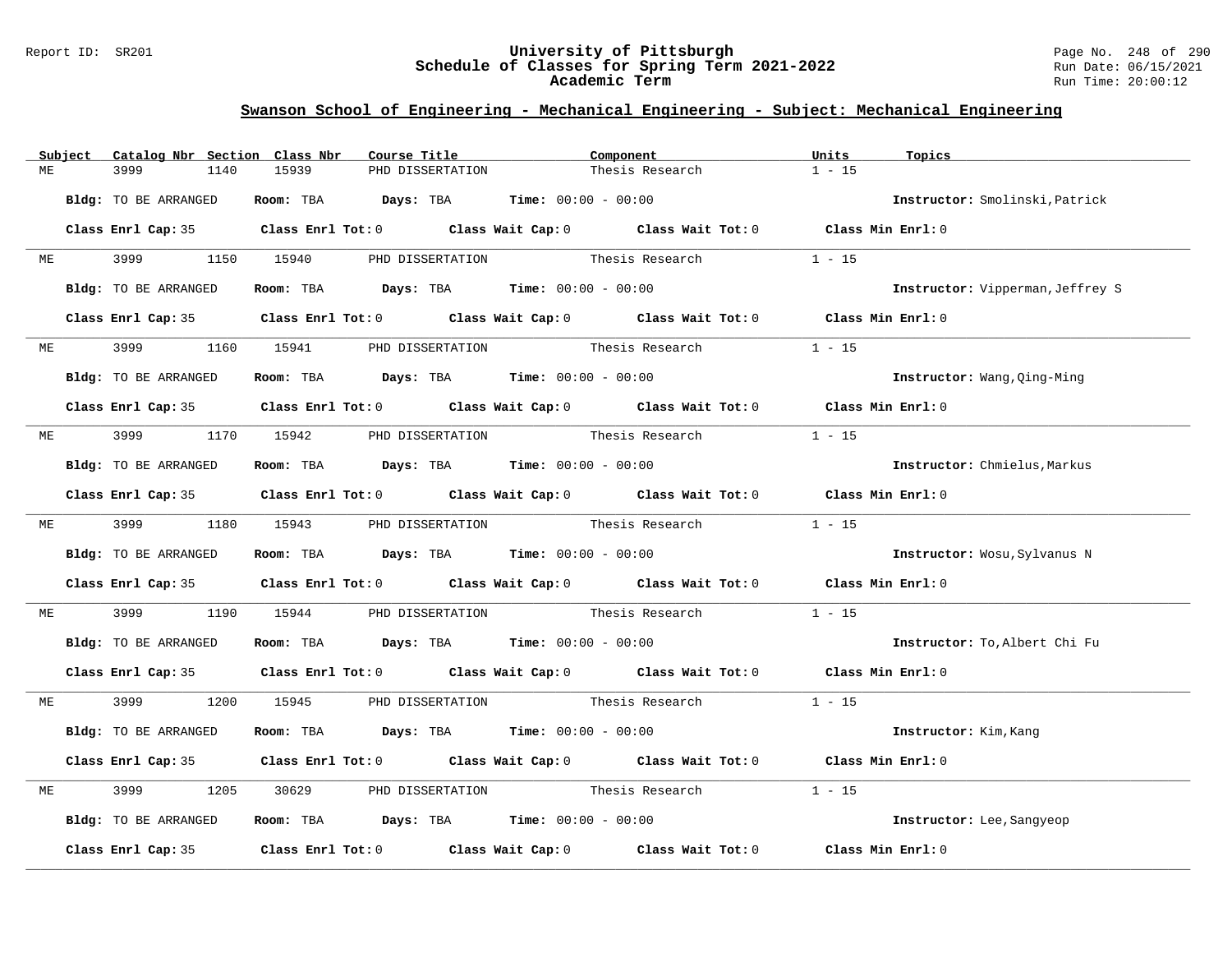|  |                      |                                                                                            | ME 3999 1210 30630 PHD DISSERTATION Thesis Research |                                                                                            | $1 - 15$          |  |
|--|----------------------|--------------------------------------------------------------------------------------------|-----------------------------------------------------|--------------------------------------------------------------------------------------------|-------------------|--|
|  | Bldg: TO BE ARRANGED | Room: TBA $\rule{1em}{0.15mm}$ Days: TBA Time: $00:00 - 00:00$                             |                                                     |                                                                                            | Instructor: Staff |  |
|  |                      |                                                                                            |                                                     | Class Enrl Cap: 35 Class Enrl Tot: 0 Class Wait Cap: 0 Class Wait Tot: 0 Class Min Enrl: 0 |                   |  |
|  |                      |                                                                                            |                                                     | ME 3999 1215 30631 PHD DISSERTATION Thesis Research 1 - 15                                 |                   |  |
|  |                      | Bldg: TO BE ARRANGED Room: TBA Days: TBA Time: 00:00 - 00:00                               |                                                     |                                                                                            | Instructor: Staff |  |
|  |                      |                                                                                            |                                                     | Class Enrl Cap: 35 Class Enrl Tot: 0 Class Wait Cap: 0 Class Wait Tot: 0 Class Min Enrl: 0 |                   |  |
|  |                      |                                                                                            |                                                     | ME 3999 1220 30632 PHD DISSERTATION Thesis Research 1 - 15                                 |                   |  |
|  |                      | Bldg: TO BE ARRANGED ROOM: TBA Days: TBA Time: 00:00 - 00:00                               |                                                     |                                                                                            | Instructor: Staff |  |
|  |                      |                                                                                            |                                                     | Class Enrl Cap: 35 Class Enrl Tot: 0 Class Wait Cap: 0 Class Wait Tot: 0 Class Min Enrl: 0 |                   |  |
|  |                      |                                                                                            |                                                     | ME 3999 1225 30633 PHD DISSERTATION Thesis Research 1 - 15                                 |                   |  |
|  | Bldg: TO BE ARRANGED | Room: TBA $Days:$ TBA $Time: 00:00 - 00:00$                                                |                                                     |                                                                                            | Instructor: Staff |  |
|  |                      |                                                                                            |                                                     | Class Enrl Cap: 35 Class Enrl Tot: 0 Class Wait Cap: 0 Class Wait Tot: 0 Class Min Enrl: 0 |                   |  |
|  |                      |                                                                                            |                                                     | ME 3999 1230 30634 PHD DISSERTATION Thesis Research 1 - 15                                 |                   |  |
|  |                      | Bldg: TO BE ARRANGED Room: TBA Days: TBA Time: 00:00 - 00:00                               |                                                     |                                                                                            | Instructor: Staff |  |
|  |                      |                                                                                            |                                                     | Class Enrl Cap: 35 Class Enrl Tot: 0 Class Wait Cap: 0 Class Wait Tot: 0 Class Min Enrl: 0 |                   |  |
|  |                      |                                                                                            |                                                     | ME 3999 1235 30635 PHD DISSERTATION Thesis Research 1 - 15                                 |                   |  |
|  |                      | Bldg: TO BE ARRANGED ROOM: TBA Days: TBA Time: 00:00 - 00:00                               |                                                     |                                                                                            | Instructor: Staff |  |
|  |                      |                                                                                            |                                                     | Class Enrl Cap: 35 Class Enrl Tot: 0 Class Wait Cap: 0 Class Wait Tot: 0 Class Min Enrl: 0 |                   |  |
|  |                      |                                                                                            |                                                     | ME 3999 1240 30636 PHD DISSERTATION Thesis Research 1 - 15                                 |                   |  |
|  |                      | Bldg: TO BE ARRANGED ROOM: TBA Days: TBA Time: 00:00 - 00:00                               |                                                     |                                                                                            | Instructor: Staff |  |
|  |                      |                                                                                            |                                                     | Class Enrl Cap: 35 Class Enrl Tot: 0 Class Wait Cap: 0 Class Wait Tot: 0 Class Min Enrl: 0 |                   |  |
|  |                      |                                                                                            |                                                     | ME 3999 1245 30637 PHD DISSERTATION Thesis Research 1 - 15                                 |                   |  |
|  |                      | <b>Bldg:</b> TO BE ARRANGED <b>Room:</b> TBA <b>Days:</b> TBA <b>Time:</b> $00:00 - 00:00$ |                                                     |                                                                                            | Instructor: Staff |  |
|  |                      |                                                                                            |                                                     | Class Enrl Cap: 35 Class Enrl Tot: 0 Class Wait Cap: 0 Class Wait Tot: 0 Class Min Enrl: 0 |                   |  |
|  |                      |                                                                                            |                                                     | ME 3999 1250 30638 PHD DISSERTATION Thesis Research 1 - 15                                 |                   |  |
|  |                      | Bldg: TO BE ARRANGED ROOM: TBA Days: TBA Time: 00:00 - 00:00                               |                                                     |                                                                                            | Instructor: Staff |  |
|  |                      |                                                                                            |                                                     | Class Enrl Cap: 35 Class Enrl Tot: 0 Class Wait Cap: 0 Class Wait Tot: 0 Class Min Enrl: 0 |                   |  |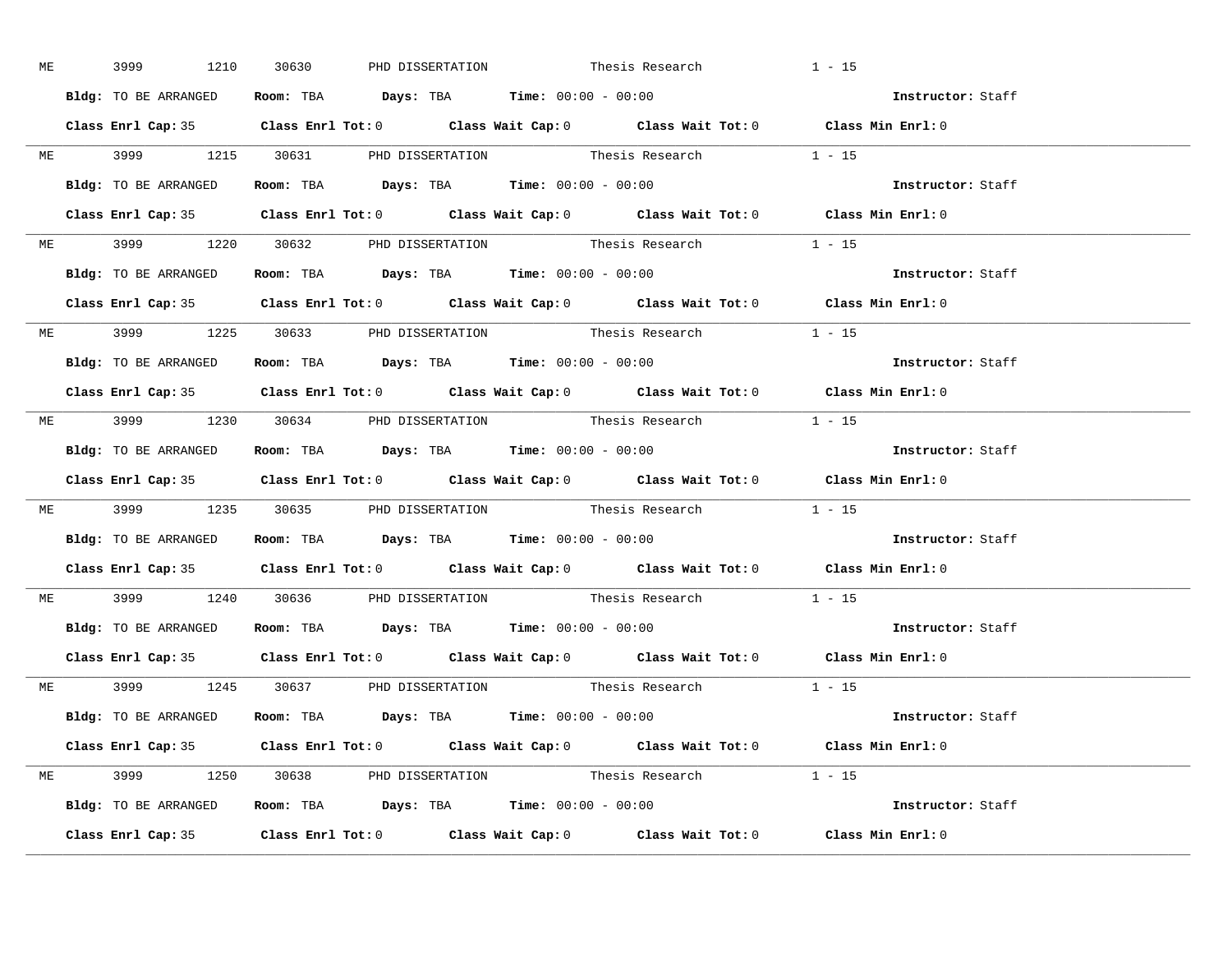#### Report ID: SR201 **University of Pittsburgh** Page No. 250 of 290 **Schedule of Classes for Spring Term 2021-2022** Run Date: 06/15/2021 **Academic Term** Run Time: 20:00:12

### **Swanson School of Engineering - Mechanical Engineering and Materials Science - Subject: Mech Engr & Materials Sci**

| Catalog Nbr Section Class Nbr<br>Subject                                                         | Course Title                                  | Component                    | Units               | Topics                             |
|--------------------------------------------------------------------------------------------------|-----------------------------------------------|------------------------------|---------------------|------------------------------------|
| MEMS<br>0031<br>1050<br>14325                                                                    | ELECTRICAL CIRCUITS                           | Lecture                      | 3                   |                                    |
| Bldg: TBA<br>Room: TBA                                                                           | Days: MWF                                     | <b>Time:</b> $17:00 - 17:50$ |                     | Instructor: Barry, Matthew Michael |
| Class Enrl Cap: 140<br>Class Enrl Tot: 0<br>Room Characteristics: PeopleSoft - Scheduled (PS)(1) | Class Wait Cap: 20                            | Class Wait Tot: 0            | Class Min $Enrl: 0$ |                                    |
| 0031<br>1060<br>MEMS<br>24816                                                                    | ELECTRICAL CIRCUITS                           | Lecture                      | 3                   |                                    |
| Bldg: TBA<br>Room: TBA                                                                           | <b>Days:</b> MWF <b>Time:</b> $09:00 - 09:50$ |                              |                     | Instructor: Wang, Qing-Ming        |
| Class Enrl Cap: 84<br>Room Characteristics: PeopleSoft - Scheduled (PS)(1)                       | $Class$ $Enr1$ $Tot: 0$<br>Class Wait Cap: 20 | Class Wait Tot: 0            | Class Min $Enr1: 0$ |                                    |
| MEMS<br>0040<br>1030<br>14326                                                                    | MATERIALS AND MANUFACTURING Lecture           |                              | 3                   |                                    |
| Bldg: TBA<br>Room: TBA                                                                           | <b>Days:</b> MWF <b>Time:</b> $16:00 - 16:50$ |                              |                     | Instructor: Piccone, Thomas J      |
| Class Enrl Cap: 175<br>Room Characteristics: PeopleSoft - Scheduled (PS)(1)                      | Class Enrl Tot: 0 Class Wait Cap: 20          | Class Wait Tot: 0            | Class Min Enrl: 0   |                                    |
| 0040<br>1040<br>MEMS<br>14327                                                                    | MATERIALS AND MANUFACTURING Recitation        |                              | $\mathcal{L}$       |                                    |
| Bldg: TBA<br>Room: TBA                                                                           | <b>Days:</b> Tu <b>Time:</b> $09:00 - 09:50$  |                              |                     | Instructor: Piccone, Thomas J      |
| Class Enrl Cap: 175<br>Class Enrl Tot: 0<br>Room Characteristics: PeopleSoft - Scheduled (PS)(1) | Class Wait Cap: 20                            | Class Wait Tot: 0            | Class Min Enrl: 0   |                                    |
| 0040<br>1050<br>24818<br>MEMS                                                                    | MATERIALS AND MANUFACTURING Lecture           |                              | 3                   |                                    |
| Bldg: TBA<br>Room: TBA                                                                           | Days: MWF                                     | <b>Time:</b> $13:00 - 13:50$ |                     | Instructor: Nettleship, Ian        |
| Class Enrl Cap: 90<br>Class Enrl Tot: 0<br>Room Characteristics: PeopleSoft - Scheduled (PS)(1)  | Class Wait Cap: 20                            | Class Wait Tot: 0            | Class Min Enrl: 0   |                                    |
| 0040<br><b>MEMS</b><br>1060<br>24819                                                             | MATERIALS AND MANUFACTURING Recitation        |                              | $\overline{3}$      |                                    |
| Bldg: TBA<br>Room: TBA                                                                           | Days: Tu                                      | $Time: 09:00 - 09:50$        |                     | Instructor: Nettleship, Ian        |
| Class Enrl Cap: 90<br>Class Enrl Tot: 0<br>Room Characteristics: PeopleSoft - Scheduled (PS)(1)  | Class Wait Cap: 20                            | Class Wait Tot: 0            | Class Min Enrl: 0   |                                    |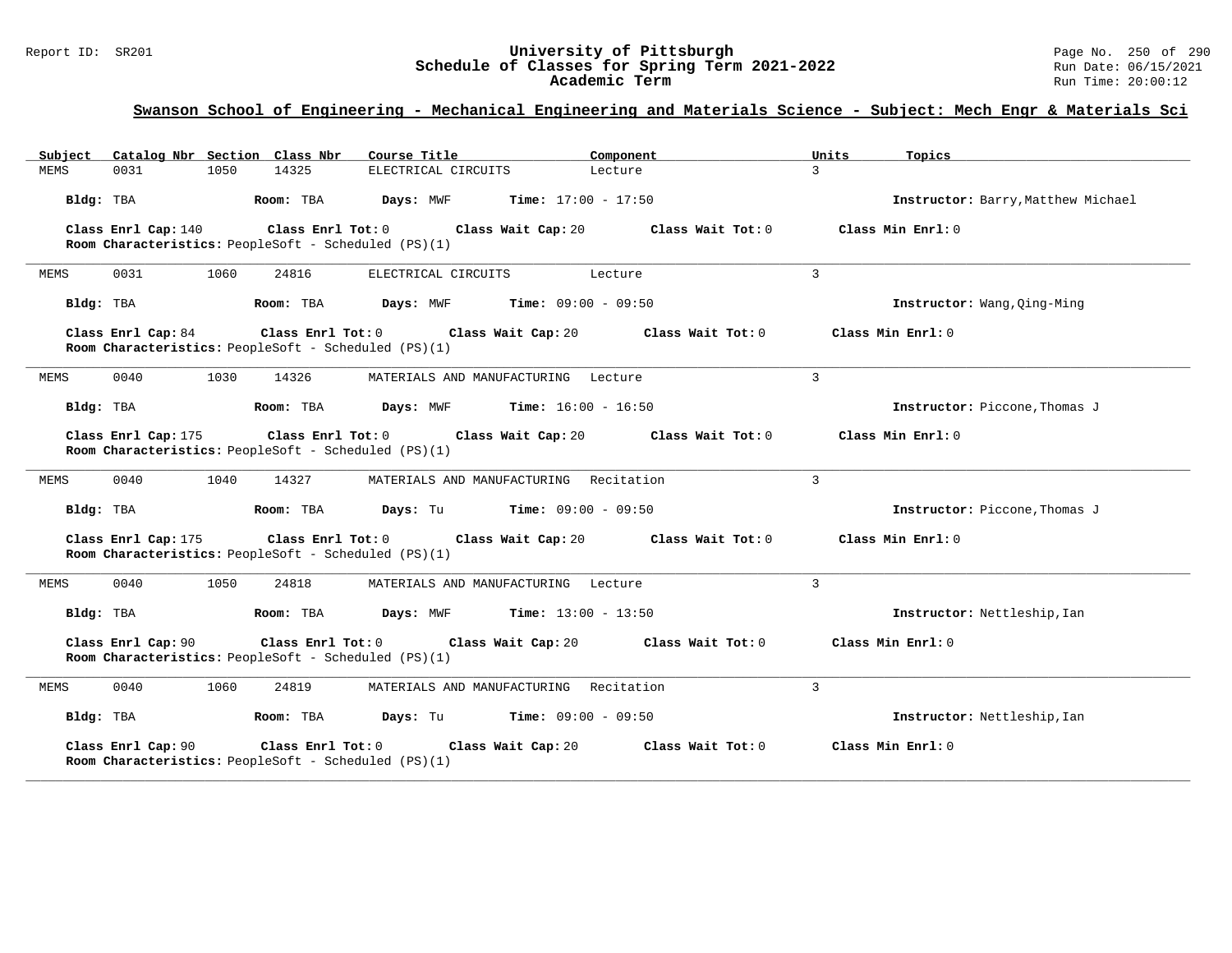#### Report ID: SR201 **University of Pittsburgh** Page No. 251 of 290 **Schedule of Classes for Spring Term 2021-2022** Run Date: 06/15/2021 **Academic Term** Run Time: 20:00:12

# **Swanson School of Engineering - Mechanical Engineering and Materials Science - Subject: Mech Engr & Materials Sci**

| Subject   |                                                                                                                                                                        |      | Catalog Nbr Section Class Nbr                                             | Course Title                | Component                                                                                                                                                                                                                          |                   | Units         | Topics                                                          |  |  |
|-----------|------------------------------------------------------------------------------------------------------------------------------------------------------------------------|------|---------------------------------------------------------------------------|-----------------------------|------------------------------------------------------------------------------------------------------------------------------------------------------------------------------------------------------------------------------------|-------------------|---------------|-----------------------------------------------------------------|--|--|
| MEMS      | 0048                                                                                                                                                                   | 1010 | 27447                                                                     | THERMODYNAMICS OF MATERIALS | Lecture                                                                                                                                                                                                                            |                   | $\mathcal{L}$ |                                                                 |  |  |
| Bldg: TBA |                                                                                                                                                                        |      | Room: TBA                                                                 | Days: MWF                   | <b>Time:</b> $14:00 - 14:50$                                                                                                                                                                                                       |                   |               | Instructor: Wang, Guofeng                                       |  |  |
|           | Class Enrl Cap: 40                                                                                                                                                     |      | Class Enrl Tot: 0<br>Room Characteristics: PeopleSoft - Scheduled (PS)(1) |                             | Class Wait Cap: 20                                                                                                                                                                                                                 | Class Wait Tot: 0 |               | Class Min Enrl: 0                                               |  |  |
| MEMS      | 0051                                                                                                                                                                   | 1060 | 14328                                                                     |                             | INTRODUCTION TO THERMODYNAMICSLecture                                                                                                                                                                                              |                   | 3             |                                                                 |  |  |
| Bldg: TBA |                                                                                                                                                                        |      | Room: TBA                                                                 | Days: MWF                   | <b>Time:</b> $09:00 - 09:50$                                                                                                                                                                                                       |                   |               | INTRODUCTION TO THERMODYNAMICEnstructor: Barry, Matthew Michael |  |  |
|           | Class Enrl Cap: 150                                                                                                                                                    |      | Class Enrl Tot: 0                                                         |                             | Class Wait Cap: 20                                                                                                                                                                                                                 | Class Wait Tot: 0 |               | Class Min $Enrl: 0$                                             |  |  |
|           |                                                                                                                                                                        |      | Room Characteristics: PeopleSoft - Scheduled (PS)(1)                      |                             |                                                                                                                                                                                                                                    |                   |               |                                                                 |  |  |
| MEMS      | 0051                                                                                                                                                                   | 1070 | 24817                                                                     |                             | INTRODUCTION TO THERMODYNAMICSLecture                                                                                                                                                                                              |                   | 3             |                                                                 |  |  |
| Bldg: TBA |                                                                                                                                                                        |      | Room: TBA                                                                 | Days: MW                    | <b>Time:</b> $17:00 - 18:15$                                                                                                                                                                                                       |                   |               | Instructor: Hornbostel, Katherine Mary                          |  |  |
|           | Class Enrl Cap: 76<br>Class Enrl Tot: 0<br>Class Wait Cap: 20<br>Class Wait Tot: 0<br>Class Min Enrl: 0<br><b>Room Characteristics:</b> PeopleSoft - Scheduled (PS)(1) |      |                                                                           |                             |                                                                                                                                                                                                                                    |                   |               |                                                                 |  |  |
| MEMS      | 0071                                                                                                                                                                   | 1040 | 21442                                                                     | INTRO TO FLUID MECHANICS    | Lecture                                                                                                                                                                                                                            |                   | 3             |                                                                 |  |  |
| Bldg: TBA |                                                                                                                                                                        |      | Room: TBA                                                                 | Days: MWF                   | <b>Time:</b> $14:00 - 14:50$                                                                                                                                                                                                       |                   |               | Instructor: Senocak, Inanc                                      |  |  |
|           | Class Enrl Cap: 75                                                                                                                                                     |      | Class Enrl Tot: 0<br>Room Characteristics: PeopleSoft - Scheduled (PS)(1) |                             | Class Wait Cap: 20                                                                                                                                                                                                                 | Class Wait Tot: 0 |               | Class Min Enrl: 0                                               |  |  |
| MEMS      | 1011                                                                                                                                                                   | 1060 | 15299                                                                     |                             | STRUCTURE AND PROPERTIES LAB Practicum                                                                                                                                                                                             |                   | 3             |                                                                 |  |  |
|           | Bldg: Benedum Hall                                                                                                                                                     |      | Room: 00G24                                                               | Days: TuTh                  | <b>Time:</b> $13:00 - 15:50$                                                                                                                                                                                                       |                   |               | Instructor: Chmielus, Markus                                    |  |  |
|           | Class Enrl Cap: 20                                                                                                                                                     |      | Class Enrl Tot: 0<br>Room Characteristics: PeopleSoft - Scheduled (PS)(1) |                             | Class Wait Cap: 20                                                                                                                                                                                                                 | Class Wait Tot: 0 |               | Class Min $Enr1: 0$                                             |  |  |
|           |                                                                                                                                                                        |      |                                                                           |                             | <b></b> This class has an additional fee. For more information go to <a <br="" href="http://www.registrar.pitt.edu">target="_blank"&gt;http://www.registrar.pitt.edu/</a> , and click on Faculty and Staff, then Course and Class. |                   |               |                                                                 |  |  |
| MEMS      | 1014                                                                                                                                                                   | 1010 | 15300                                                                     | DYNAMIC SYSTEMS             | Lecture                                                                                                                                                                                                                            |                   | 3             |                                                                 |  |  |
| Bldg: TBA |                                                                                                                                                                        |      | Room: TBA                                                                 | Days: MWF                   | Time: $12:00 - 12:50$                                                                                                                                                                                                              |                   |               | Instructor: Dosse, Lee Allen                                    |  |  |
|           | Class Enrl Cap: 84                                                                                                                                                     |      | Class Enrl Tot: 0<br>Room Characteristics: PeopleSoft - Scheduled (PS)(1) |                             | Class Wait Cap: 20                                                                                                                                                                                                                 | Class Wait Tot: 0 |               | Class Min Enrl: 0                                               |  |  |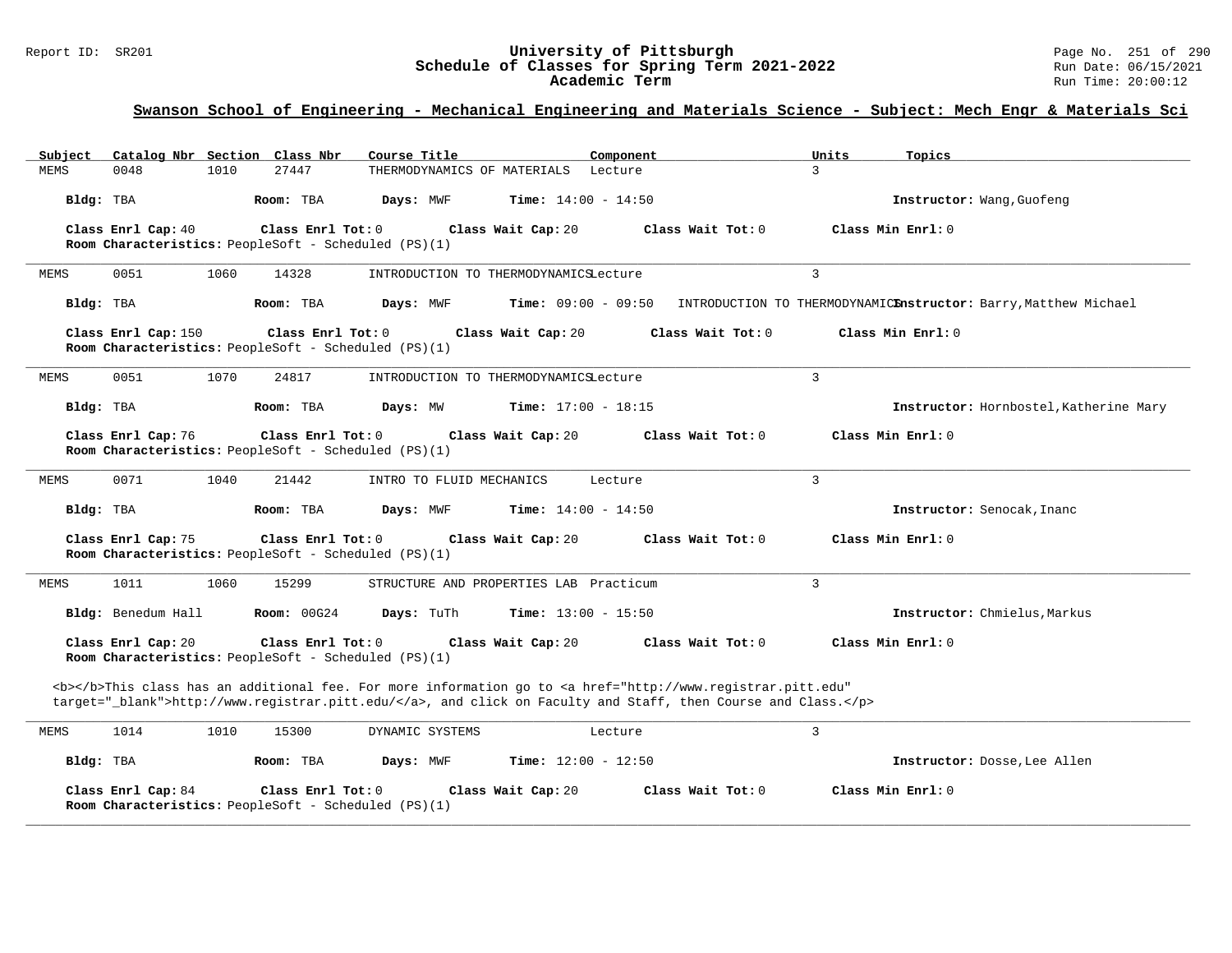# Report ID: SR201 **1998 Mixersity of Pittsburgh University of Pittsburgh** Page No. 252 of 290 **Schedule of Classes for Spring Term 2021-2022** Page No. 252 of 290 Run Date: 06/15/2021 Schedule of Classes for Spring Term 2021-2022<br>**Academic Term**

**Academic Term** Run Time: 20:00:12

### **Swanson School of Engineering - Mechanical Engineering and Materials Science - Subject: Mech Engr & Materials Sci**

| Subject     |                      |      | Catalog Nbr Section Class Nbr | Course Title                                                                                                           | Component                             |                   | Units          | Topics                              |
|-------------|----------------------|------|-------------------------------|------------------------------------------------------------------------------------------------------------------------|---------------------------------------|-------------------|----------------|-------------------------------------|
| <b>MEMS</b> | 1015                 | 1010 | 15315                         | RIGID-BODY DYNAMICS                                                                                                    | Lecture                               |                   | 3              |                                     |
| Bldg: TBA   |                      |      | Room: TBA                     | Days: TuTh                                                                                                             | <b>Time:</b> $16:00 - 17:15$          |                   |                | Instructor: Kerzmann, Tony Lee      |
|             | Class Enrl Cap: 210  |      | Class Enrl Tot: 0             | Room Characteristics: PeopleSoft - Scheduled (PS)(1)                                                                   | Class Wait Cap: 20                    | Class Wait Tot: 0 |                | Class Min Enrl: 0                   |
| <b>MEMS</b> | 1020                 | 1060 | 16398                         | MECHANICAL VIBRATIONS                                                                                                  | Lecture                               |                   | $\overline{3}$ |                                     |
| Bldg: TBA   |                      |      | Room: TBA                     | Days: W                                                                                                                | <b>Time:</b> $16:00 - 18:30$          |                   |                | Instructor: Givi, Peyman            |
|             | Class Enrl Cap: 60   |      | Class $Enrl$ Tot: $0$         | Room Characteristics: PeopleSoft - Scheduled (PS)(1)<br>Combined Section ID: 0121(ME/2020/MEMS/1020) - ME 2020(#12703) | Class Wait Cap: 20                    | Class Wait Tot: 0 |                | Class Min $Enr1: 0$                 |
| MEMS        | 1028                 | 1010 | 15316                         | MECHANICAL DESIGN I                                                                                                    | Lecture                               |                   | 3              |                                     |
| Bldg: TBA   |                      |      | Room: TBA                     | Days: F                                                                                                                | <b>Time:</b> $13:00 - 13:50$          |                   |                | Instructor: Schmidt, David E        |
| Bldg: TBA   |                      |      | Room: TBA                     | Days: MW                                                                                                               | <b>Time:</b> $13:00 - 13:50$          |                   |                | Instructor: Schmidt, David E        |
|             | Class Enrl Cap: 125  |      | Class Enrl Tot: 0             | Room Characteristics: PeopleSoft - Scheduled (PS)(1)                                                                   | Class Wait Cap: 20                    | Class Wait Tot: 0 |                | Class Min Enrl: 0                   |
| <b>MEMS</b> | 1029                 | 1040 | 15317                         | MECHANICAL DESIGN II                                                                                                   | Lecture                               |                   | 3              |                                     |
| Bldg: TBA   |                      |      | Room: TBA                     | Days: Th                                                                                                               | <b>Time:</b> $16:00 - 18:30$          |                   |                | Instructor: Ludwick, Stephen J      |
|             | Class Enrl Cap: 55   |      | Class Enrl Tot: 0             | Room Characteristics: PeopleSoft - Scheduled (PS)(1)                                                                   | Class Wait Cap: 20                    | Class Wait Tot: 0 |                | Class Min Enrl: 0                   |
| MEMS        | 1029                 | 1050 | 29030                         | MECHANICAL DESIGN II                                                                                                   | Lecture                               |                   | $\overline{3}$ |                                     |
| Bldg: TBA   |                      |      | Room: TBA                     | Days: MWF                                                                                                              | <b>Time:</b> $15:00 - 15:50$          |                   |                | Instructor: Whitefoot, John William |
|             | Class Enrl Cap: 65   |      | Class Enrl Tot: 0             | Room Characteristics: PeopleSoft - Scheduled (PS)(1)                                                                   | Class Wait Cap: 20                    | Class Wait Tot: 0 |                | Class Min Enrl: 0                   |
| MEMS        | 1032                 | 1010 | 15318                         |                                                                                                                        | AUTOMOTIVE DSGN & FABRICATION Lecture |                   | 3              |                                     |
|             | Bldg: TO BE ARRANGED |      | Room: TBA                     | Days: TBA                                                                                                              | <b>Time:</b> $00:00 - 00:00$          |                   |                | Instructor: Slaughter, William S    |
|             | Class Enrl Cap: 20   |      | Class Enrl Tot: 0             |                                                                                                                        | Class Wait Cap: 20                    | Class Wait Tot: 0 |                | Class Min Enrl: 0                   |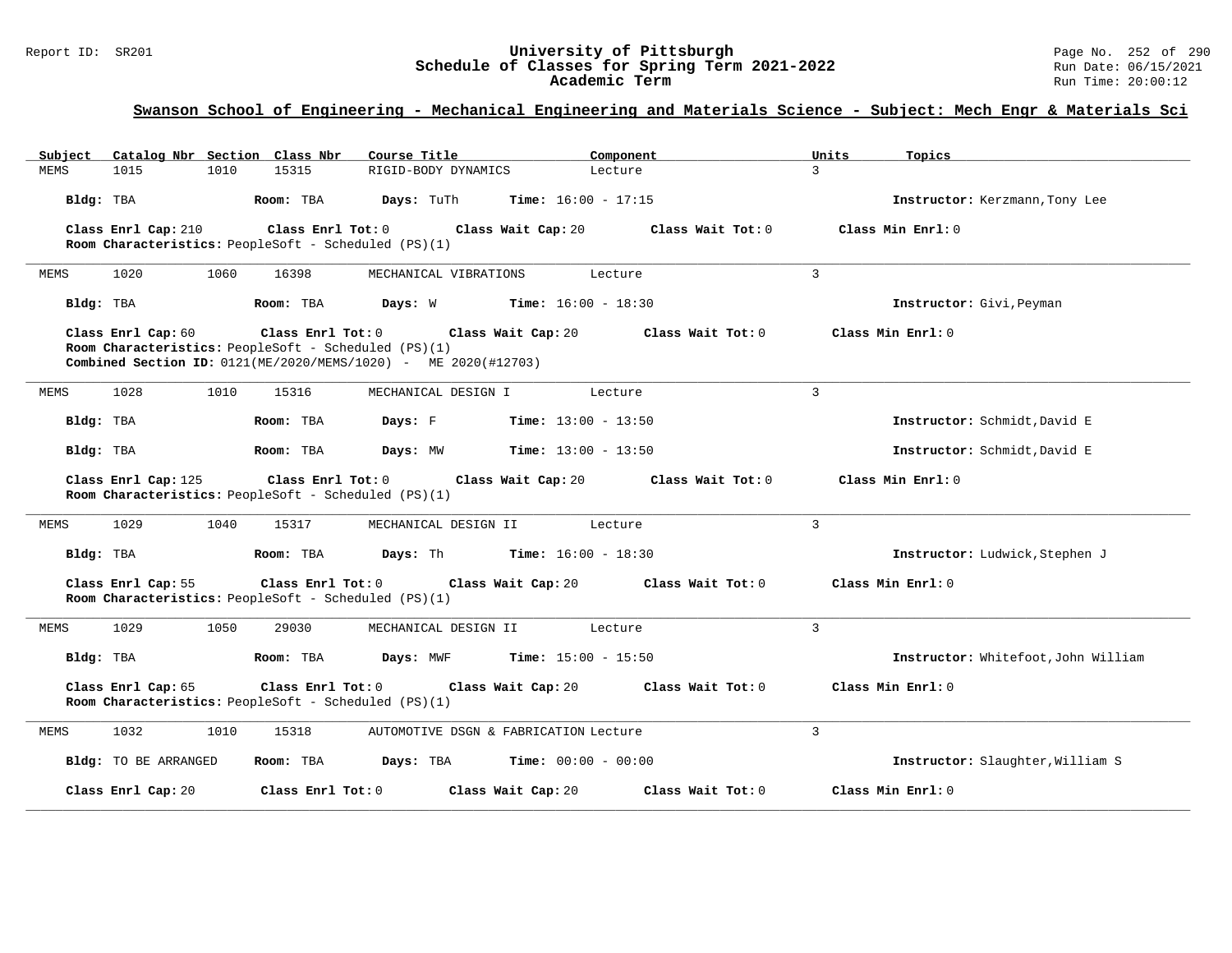# Report ID: SR201 **1998** Consequence of Classes for Spring Term 2021-2022 Page No. 253 of 290 Page No. 253 of 290<br>Schedule of Classes for Spring Term 2021-2022 Schedule of Classes for Spring Term 2021-2022<br>Academic Term

### **Swanson School of Engineering - Mechanical Engineering and Materials Science - Subject: Mech Engr & Materials Sci**

| Catalog Nbr Section Class Nbr<br>Subject                                   | Course Title                                                                                                                                                                                                                       | Component<br>Units           | Topics                              |
|----------------------------------------------------------------------------|------------------------------------------------------------------------------------------------------------------------------------------------------------------------------------------------------------------------------------|------------------------------|-------------------------------------|
| <b>MEMS</b><br>1033<br>1070                                                | 16399<br>FRAC MECHC FOR PRODC DSGN/MFG Lecture                                                                                                                                                                                     | 3                            |                                     |
| Bldg: Benedum Hall                                                         | <b>Room:</b> 00226<br>Days: W                                                                                                                                                                                                      | <b>Time:</b> $16:00 - 18:25$ | Instructor: Mao, Scott X            |
| Class Enrl Cap: 25                                                         | Class Enrl Tot: $0$<br>Class Wait Cap: 20                                                                                                                                                                                          | Class Wait Tot: 0            | Class Min $Enr1: 0$                 |
| Room Characteristics: PeopleSoft - Scheduled (PS)(1)                       | Combined Section ID: 0234(MEMS/1033/ME/2033) - ME 2033(#18322), MSE 2032(#25082)                                                                                                                                                   |                              |                                     |
|                                                                            |                                                                                                                                                                                                                                    |                              |                                     |
| 1010<br><b>MEMS</b><br>1038                                                | 24946<br>FUNDAMENTALS OF ENGR PROJECTS Workshop                                                                                                                                                                                    | $\mathbf{1}$                 |                                     |
| Bldg: Benedum Hall                                                         | Room: 00318<br>Days: M                                                                                                                                                                                                             | <b>Time:</b> $12:00 - 12:50$ | Instructor: Schmidt, David E        |
| Class Enrl Cap: 84                                                         | Class Enrl Tot: 0<br>Class Wait Cap: 20                                                                                                                                                                                            | Class Wait Tot: 0            | Class Min Enrl: 0                   |
| 1041<br>1040<br><b>MEMS</b>                                                | MECHANICAL MEASUREMENTS 1<br>15473                                                                                                                                                                                                 | 3<br>Lecture                 |                                     |
| Bldg: TBA                                                                  | Room: TBA<br>Days: MW                                                                                                                                                                                                              | <b>Time:</b> $17:00 - 17:50$ | Instructor: Whitefoot, John William |
| Class Enrl Cap: 84<br>Room Characteristics: PeopleSoft - Scheduled (PS)(1) | Class Enrl Tot: 0<br>Class Wait Cap: 20                                                                                                                                                                                            | Class Wait Tot: 0            | Class Min Enrl: 0                   |
|                                                                            | <b></b> This class has an additional fee. For more information go to <a <br="" href="http://www.registrar.pitt.edu">target="_blank"&gt;http://www.registrar.pitt.edu/</a> , and click on Faculty and Staff, then Course and Class. |                              |                                     |
| 1041<br>1050<br>MEMS                                                       | 15474<br>MECHANICAL MEASUREMENTS 1                                                                                                                                                                                                 | 3<br>Laboratory              |                                     |
| Bldg: Benedum Hall                                                         | Room: 0SB23<br>Days: Tu                                                                                                                                                                                                            | <b>Time:</b> $08:00 - 10:50$ | Instructor: Whitefoot, John William |
| Class Enrl Cap: 14                                                         | Class Enrl Tot: 0<br>Class Wait Cap: 10                                                                                                                                                                                            | Class Wait Tot: 0            | Class Min Enrl: 0                   |
|                                                                            | <b></b> This class has an additional fee. For more information go to <a <br="" href="http://www.registrar.pitt.edu">target="_blank"&gt;http://www.registrar.pitt.edu/</a> , and click on Faculty and Staff, then Course and Class. |                              |                                     |
| 1041<br>1060<br>MEMS                                                       | 15475<br>MECHANICAL MEASUREMENTS 1                                                                                                                                                                                                 | 3<br>Laboratory              |                                     |
| Bldg: Benedum Hall                                                         | Room: 0SB23<br>Days: Tu                                                                                                                                                                                                            | <b>Time:</b> $12:00 - 14:50$ | Instructor: Whitefoot, John William |
| Class Enrl Cap: 14                                                         | Class Enrl Tot: 0<br>Class Wait Cap: 10                                                                                                                                                                                            | Class Wait Tot: 0            | Class Min $Enr1: 0$                 |

**\_\_\_\_\_\_\_\_\_\_\_\_\_\_\_\_\_\_\_\_\_\_\_\_\_\_\_\_\_\_\_\_\_\_\_\_\_\_\_\_\_\_\_\_\_\_\_\_\_\_\_\_\_\_\_\_\_\_\_\_\_\_\_\_\_\_\_\_\_\_\_\_\_\_\_\_\_\_\_\_\_\_\_\_\_\_\_\_\_\_\_\_\_\_\_\_\_\_\_\_\_\_\_\_\_\_\_\_\_\_\_\_\_\_\_\_\_\_\_\_\_\_\_\_\_\_\_\_\_\_\_\_\_\_\_\_\_\_\_\_\_\_\_\_\_\_\_\_\_\_\_\_\_\_\_\_**

<b></b>This class has an additional fee. For more information go to <a href="http://www.registrar.pitt.edu" target="\_blank">http://www.registrar.pitt.edu/</a>, and click on Faculty and Staff, then Course and Class.</p>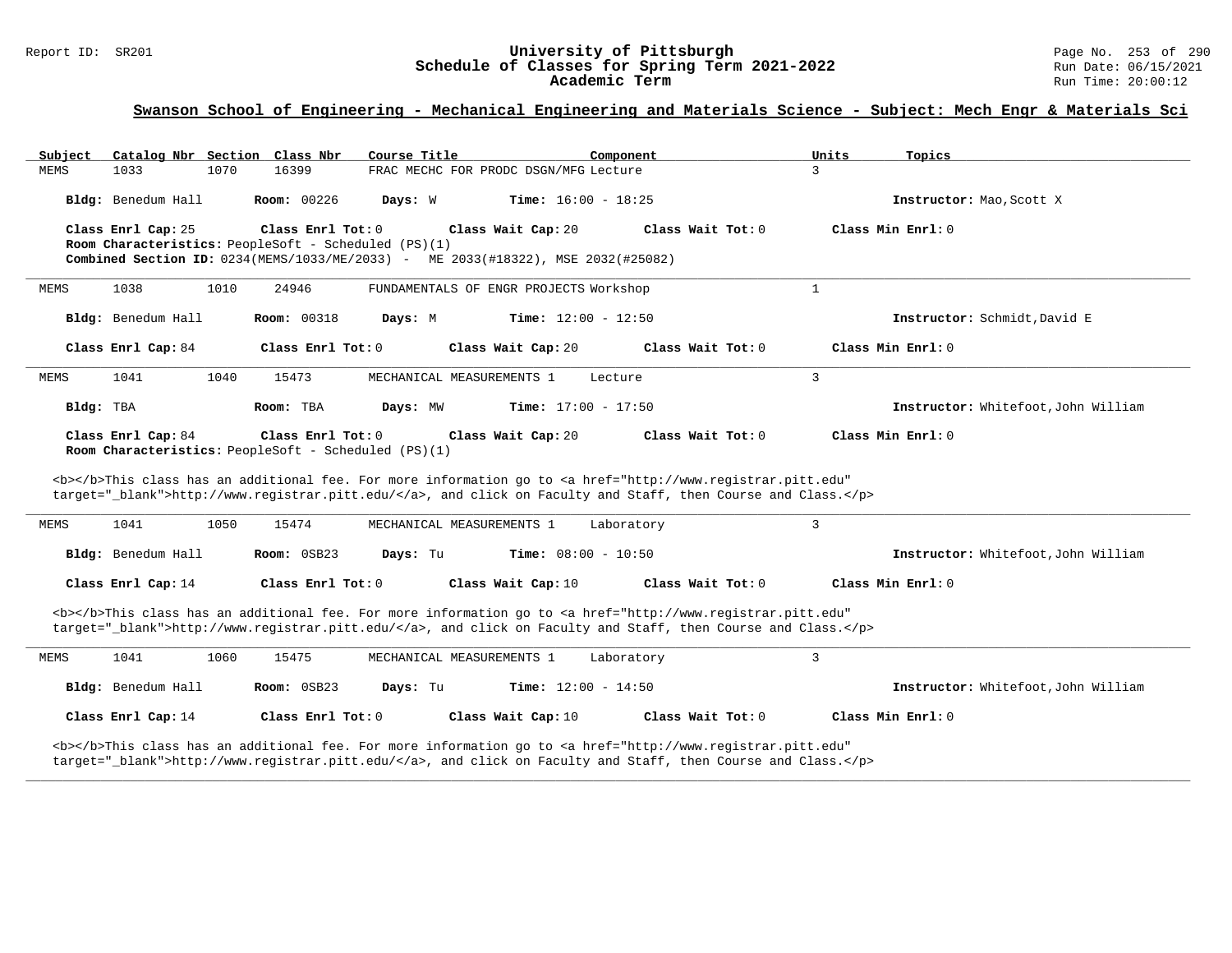#### Report ID: SR201 **University of Pittsburgh** Page No. 254 of 290 **Schedule of Classes for Spring Term 2021-2022** Run Date: 06/15/2021 **Academic Term** Run Time: 20:00:12

### **Swanson School of Engineering - Mechanical Engineering and Materials Science - Subject: Mech Engr & Materials Sci**

| Subject              | Catalog Nbr Section Class Nbr<br>Course Title                                                                                                                                                                                      | Component                    | Units<br>Topics                     |
|----------------------|------------------------------------------------------------------------------------------------------------------------------------------------------------------------------------------------------------------------------------|------------------------------|-------------------------------------|
| 1041<br>MEMS<br>1070 | 15476<br>MECHANICAL MEASUREMENTS 1                                                                                                                                                                                                 | Laboratory                   | 3                                   |
| Bldg: Benedum Hall   | Room: 0SB23<br>Days: Tu                                                                                                                                                                                                            | <b>Time:</b> $15:00 - 17:50$ | Instructor: Whitefoot, John William |
| Class Enrl Cap: 14   | Class Enrl Tot: 0<br>Class Wait Cap: 10                                                                                                                                                                                            | Class Wait Tot: 0            | Class Min Enrl: 0                   |
|                      | <b></b> This class has an additional fee. For more information go to <a <br="" href="http://www.registrar.pitt.edu">target="_blank"&gt;http://www.registrar.pitt.edu/</a> , and click on Faculty and Staff, then Course and Class. |                              |                                     |
| 1041<br>1080<br>MEMS | MECHANICAL MEASUREMENTS 1<br>15477                                                                                                                                                                                                 | Laboratory                   | $\overline{3}$                      |
| Bldg: Benedum Hall   | Days: Th<br>Room: 0SB23                                                                                                                                                                                                            | <b>Time:</b> $12:00 - 14:50$ | Instructor: Whitefoot, John William |
| Class Enrl Cap: 14   | Class Enrl Tot: 0<br>Class Wait Cap: 10                                                                                                                                                                                            | Class Wait Tot: 0            | Class Min Enrl: 0                   |
|                      | <b></b> This class has an additional fee. For more information go to <a <br="" href="http://www.registrar.pitt.edu">target="_blank"&gt;http://www.registrar.pitt.edu/</a> , and click on Faculty and Staff, then Course and Class. |                              |                                     |
| 1041<br>1090<br>MEMS | 15478<br>MECHANICAL MEASUREMENTS 1                                                                                                                                                                                                 | Laboratory                   | 3                                   |
| Bldg: Benedum Hall   | Room: 0SB23<br>Days: Th                                                                                                                                                                                                            | <b>Time:</b> $15:00 - 17:50$ | Instructor: Whitefoot, John William |
| Class Enrl Cap: 14   | Class Enrl Tot: 0<br>Class Wait Cap: 10                                                                                                                                                                                            | Class Wait Tot: 0            | Class Min Enrl: 0                   |
|                      |                                                                                                                                                                                                                                    |                              |                                     |
|                      | <b></b> This class has an additional fee. For more information go to <a <br="" href="http://www.registrar.pitt.edu">target="_blank"&gt;http://www.registrar.pitt.edu/</a> , and click on Faculty and Staff, then Course and Class. |                              |                                     |
| 1041<br>1100<br>MEMS | 16391<br>MECHANICAL MEASUREMENTS 1                                                                                                                                                                                                 | Laboratory                   | $\overline{3}$                      |
| Bldg: Benedum Hall   | Days: Th<br>Room: 0SB23                                                                                                                                                                                                            | <b>Time:</b> $08:00 - 10:50$ | Instructor: Whitefoot, John William |
| Class Enrl Cap: 14   | Class Enrl Tot: 0<br>Class Wait Cap: 10                                                                                                                                                                                            | Class Wait Tot: 0            | Class Min Enrl: 0                   |
|                      | <b></b> This class has an additional fee. For more information go to <a <br="" href="http://www.registrar.pitt.edu">target="_blank"&gt;http://www.registrar.pitt.edu/</a> , and click on Faculty and Staff, then Course and Class. |                              |                                     |
| 1042<br>1080<br>MEMS | 17844<br>MECHANICAL MEASUREMENTS 2                                                                                                                                                                                                 | Lecture                      | $\overline{3}$                      |
| Bldg: Benedum Hall   | Room: 00229<br>Days: TuTh                                                                                                                                                                                                          | Time: $09:00 - 09:50$        | Instructor: Vipperman, Jeffrey S    |
| Class Enrl Cap: 84   | Class Enrl Tot: $0$<br>Class Wait Cap: 20<br>Room Characteristics: PeopleSoft - Scheduled (PS)(1)                                                                                                                                  | Class Wait $Tot: 0$          | Class Min Enrl: 0                   |

**\_\_\_\_\_\_\_\_\_\_\_\_\_\_\_\_\_\_\_\_\_\_\_\_\_\_\_\_\_\_\_\_\_\_\_\_\_\_\_\_\_\_\_\_\_\_\_\_\_\_\_\_\_\_\_\_\_\_\_\_\_\_\_\_\_\_\_\_\_\_\_\_\_\_\_\_\_\_\_\_\_\_\_\_\_\_\_\_\_\_\_\_\_\_\_\_\_\_\_\_\_\_\_\_\_\_\_\_\_\_\_\_\_\_\_\_\_\_\_\_\_\_\_\_\_\_\_\_\_\_\_\_\_\_\_\_\_\_\_\_\_\_\_\_\_\_\_\_\_\_\_\_\_\_\_\_**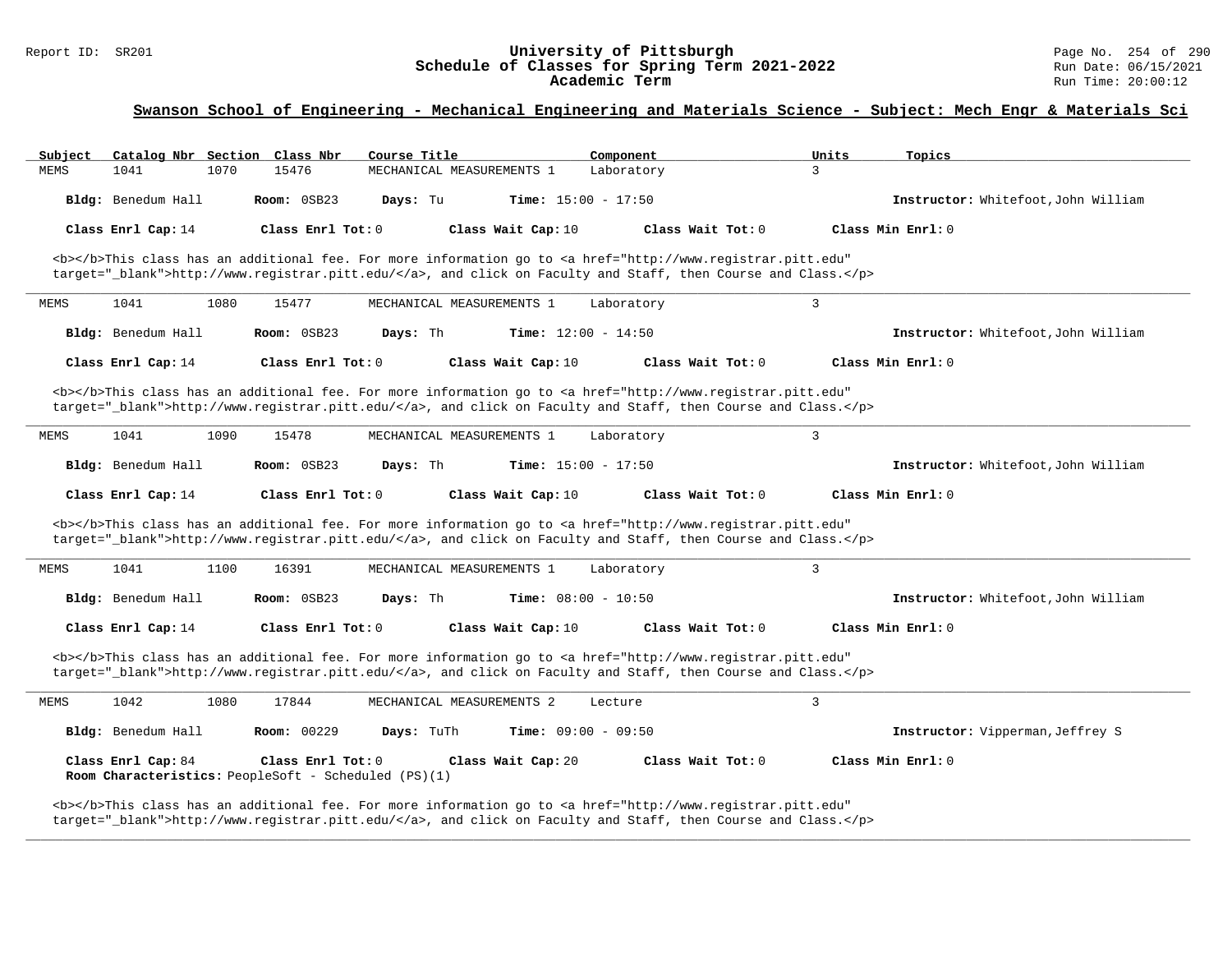# Report ID: SR201 **1988 Chedule of Classes for Spring Term 2021-2022** Page No. 255 of 290 Page No. 255 of 290 Schedule of Classes for Spring Term 2021-2022 Schedule of Classes for Spring Term 2021-2022<br>Academic Term

### **Swanson School of Engineering - Mechanical Engineering and Materials Science - Subject: Mech Engr & Materials Sci**

| Subject                                           | Catalog Nbr Section Class Nbr<br>Course Title                                                                                                                                                                                      | Component                    | Units<br>Topics                  |
|---------------------------------------------------|------------------------------------------------------------------------------------------------------------------------------------------------------------------------------------------------------------------------------------|------------------------------|----------------------------------|
| <b>MEMS</b><br>1042<br>1085                       | 26858<br>MECHANICAL MEASUREMENTS 2                                                                                                                                                                                                 | Laboratory                   | $\overline{3}$                   |
| Bldg: Benedum Hall                                | Room: 0SB27<br>Days: Tu                                                                                                                                                                                                            | <b>Time:</b> $10:00 - 11:50$ | Instructor: Vipperman, Jeffrey S |
| Class Enrl Cap: 20                                | Class Enrl Tot: 0<br>Class Wait Cap: 20                                                                                                                                                                                            | Class Wait Tot: 0            | Class Min Enrl: 0                |
| 1042<br>1090<br>MEMS                              | MECHANICAL MEASUREMENTS 2<br>17845                                                                                                                                                                                                 | Laboratory                   | $\mathbf{3}$                     |
| Bldg: Benedum Hall                                | Room: 0SB27<br>Days: Th                                                                                                                                                                                                            | <b>Time:</b> $10:00 - 11:50$ | Instructor: Vipperman, Jeffrey S |
| Class Enrl Cap: 20                                | Class Enrl Tot: 0<br>Class Wait Cap: 20                                                                                                                                                                                            | Class Wait Tot: 0            | Class Min Enrl: 0                |
|                                                   | <b></b> This class has an additional fee. For more information go to <a <br="" href="http://www.registrar.pitt.edu">target="_blank"&gt;http://www.registrar.pitt.edu/</a> , and click on Faculty and Staff, then Course and Class. |                              |                                  |
| 1042<br>1100<br><b>MEMS</b>                       | 17891<br>MECHANICAL MEASUREMENTS 2                                                                                                                                                                                                 | Laboratory                   | 3                                |
| Bldg: Benedum Hall                                | Room: 0SB27<br>Days: Th                                                                                                                                                                                                            | <b>Time:</b> $13:00 - 14:50$ | Instructor: Vipperman, Jeffrey S |
| Class Enrl Cap: 20                                | Class Enrl Tot: $0$<br>Class Wait Cap: 20                                                                                                                                                                                          | Class Wait Tot: 0            | Class Min Enrl: 0                |
|                                                   | <b></b> This class has an additional fee. For more information go to <a <br="" href="http://www.registrar.pitt.edu">target="_blank"&gt;http://www.registrar.pitt.edu/</a> , and click on Faculty and Staff, then Course and Class. |                              |                                  |
| 1042<br>1110<br><b>MEMS</b>                       | 25083<br>MECHANICAL MEASUREMENTS 2                                                                                                                                                                                                 | Laboratory                   | $\overline{3}$                   |
| Bldg: Benedum Hall                                | Room: 0SB27<br>Days: Tu                                                                                                                                                                                                            | <b>Time:</b> $13:00 - 14:50$ | Instructor: Vipperman, Jeffrey S |
| Class Enrl Cap: 20                                | Class Enrl Tot: 0<br>Class Wait Cap: 20                                                                                                                                                                                            | Class Wait Tot: $0$          | Class Min Enrl: 0                |
| 1043<br>1030<br>MEMS                              | 16392<br>SENIOR DESIGN PROJECT                                                                                                                                                                                                     | Lecture                      | $\mathbf{3}$                     |
|                                                   |                                                                                                                                                                                                                                    |                              |                                  |
| Bldg: Benedum Hall                                | <b>Room: 00318</b><br>Days: TuTh                                                                                                                                                                                                   | Time: $11:00 - 12:25$        | Instructor: Schmidt, David E     |
| Class Enrl Cap: 80<br>Attributes: Capstone Course | Class Enrl Tot: 0<br>Class Wait Cap: 20                                                                                                                                                                                            | Class Wait Tot: 0            | Class Min Enrl: 0                |
|                                                   | <b></b> This class has an additional fee. For more information go to <a <br="" href="http://www.registrar.pitt.edu">target="_blank"&gt;http://www.registrar.pitt.edu/</a> , and click on Faculty and Staff, then Course and Class. |                              |                                  |

| Class Enrl Cap: 116 | Class Enrl Tot: 0                                           | Class Wait Cap: 20 | Class Wait Tot: 0 | Class Min Enrl: 0 |
|---------------------|-------------------------------------------------------------|--------------------|-------------------|-------------------|
|                     | <b>Room Characteristics:</b> PeopleSoft - Scheduled (PS)(1) |                    |                   |                   |

**\_\_\_\_\_\_\_\_\_\_\_\_\_\_\_\_\_\_\_\_\_\_\_\_\_\_\_\_\_\_\_\_\_\_\_\_\_\_\_\_\_\_\_\_\_\_\_\_\_\_\_\_\_\_\_\_\_\_\_\_\_\_\_\_\_\_\_\_\_\_\_\_\_\_\_\_\_\_\_\_\_\_\_\_\_\_\_\_\_\_\_\_\_\_\_\_\_\_\_\_\_\_\_\_\_\_\_\_\_\_\_\_\_\_\_\_\_\_\_\_\_\_\_\_\_\_\_\_\_\_\_\_\_\_\_\_\_\_\_\_\_\_\_\_\_\_\_\_\_\_\_\_\_\_\_\_**

**Bldg:** TBA **Room:** TBA **Days:** MWF **Time:** 14:00 - 14:50 **Instructor:** Clark,William W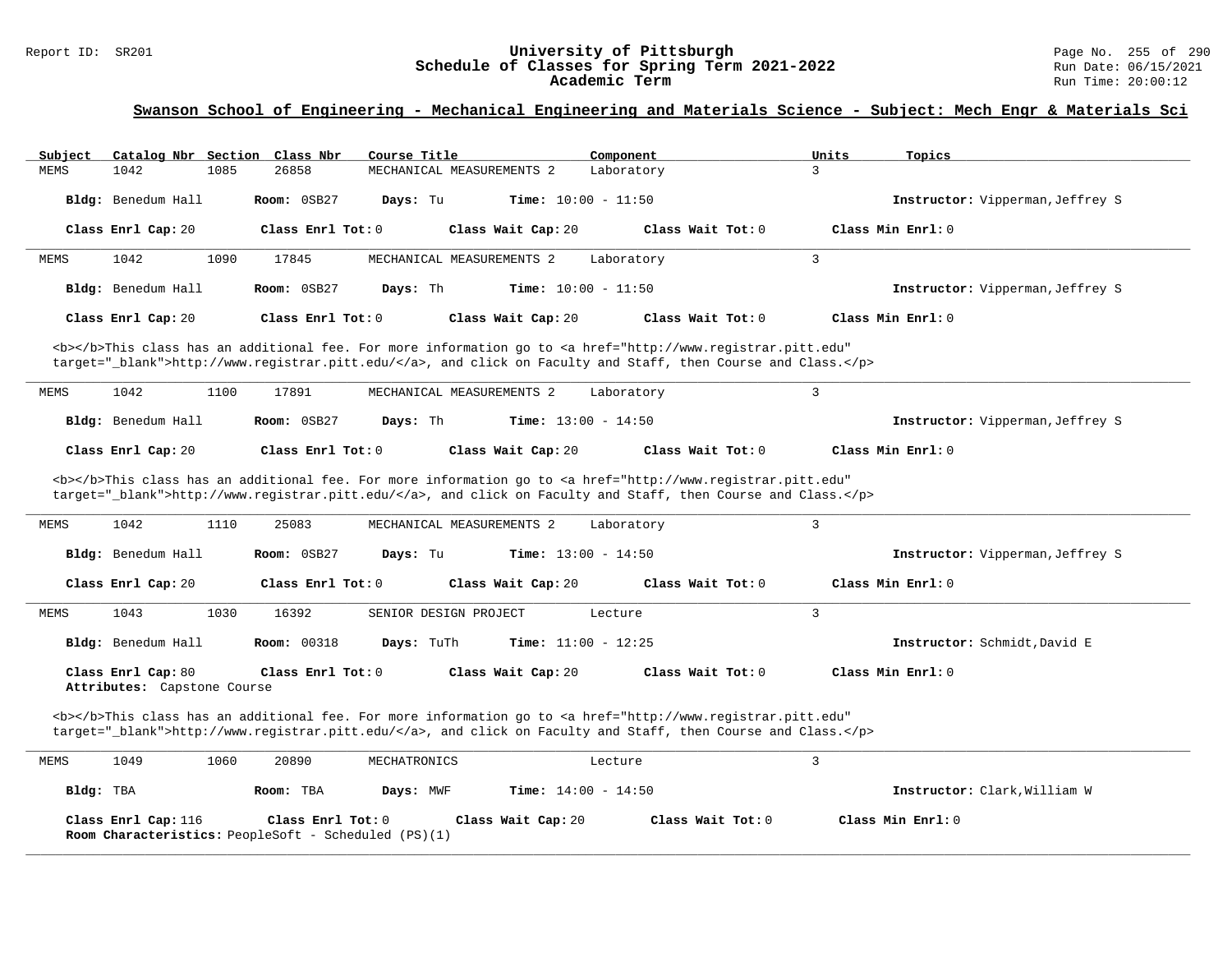#### Report ID: SR201 **University of Pittsburgh** Page No. 256 of 290 **Schedule of Classes for Spring Term 2021-2022** Run Date: 06/15/2021 **Academic Term** Run Time: 20:00:12

| Subject | Catalog Nbr Section Class Nbr | Course Title                                                                                                                              | Component                                                                                     | Units<br>Topics                 |
|---------|-------------------------------|-------------------------------------------------------------------------------------------------------------------------------------------|-----------------------------------------------------------------------------------------------|---------------------------------|
| MEMS    | 1049<br>1065                  | 29031<br>MECHATRONICS                                                                                                                     | Laboratory                                                                                    | $\mathcal{L}$                   |
|         | Bldg: Benedum Hall            | <b>Room:</b> $0SB27$ <b>Days:</b> M <b>Time:</b> $12:00 - 13:50$                                                                          |                                                                                               | Instructor: Clark, William W    |
|         | Class Enrl Cap: 35            |                                                                                                                                           | Class Enrl Tot: $0$ Class Wait Cap: $20$ Class Wait Tot: $0$                                  | Class Min Enrl: 0               |
| MEMS    | 1070<br>1049                  | 29034<br>MECHATRONICS                                                                                                                     | Laboratory                                                                                    | $\overline{3}$                  |
|         | Bldg: Benedum Hall            | <b>Room:</b> $0SB27$ <b>Days:</b> M <b>Time:</b> $15:00 - 16:50$                                                                          |                                                                                               | Instructor: Clark, William W    |
|         |                               |                                                                                                                                           | Class Enrl Cap: 24 Class Enrl Tot: 0 Class Wait Cap: 20 Class Wait Tot: 0                     | Class Min Enrl: 0               |
| MEMS    | 1049<br>1075                  | 29035<br>MECHATRONICS                                                                                                                     | Laboratory                                                                                    | $\overline{3}$                  |
|         | Bldg: Benedum Hall            | <b>Room:</b> $0SB27$ <b>Days:</b> W <b>Time:</b> $12:00 - 13:50$                                                                          |                                                                                               | Instructor: Clark, William W    |
|         |                               |                                                                                                                                           | Class Enrl Cap: 24 $\hbox{Class Enrl Tot: 0}$ Class Wait Cap: 20 $\hbox{Class Nuid: 0}$       | Class Min Enrl: 0               |
| MEMS    | 1049<br>1080                  | 29037<br>MECHATRONICS                                                                                                                     | Laboratory                                                                                    | $\mathbf{3}$                    |
|         | Bldg: Benedum Hall            | <b>Room:</b> $0SB27$ <b>Days:</b> $W$ <b>Time:</b> $15:00 - 16:50$                                                                        |                                                                                               | Instructor: Clark, William W    |
|         |                               |                                                                                                                                           | Class Enrl Cap: 24 $\,$ Class Enrl Tot: 0 $\,$ Class Wait Cap: 20 $\,$ Class Wait Tot: 0 $\,$ | Class Min Enrl: 0               |
| MEMS    | 1049<br>1085                  | 29038<br>MECHATRONICS                                                                                                                     | Laboratory                                                                                    | $\mathbf{3}$                    |
|         | Bldg: Benedum Hall            | <b>Room:</b> $0SB27$ <b>Days:</b> F <b>Time:</b> $11:00 - 12:50$                                                                          |                                                                                               | Instructor: Clark, William W    |
|         |                               |                                                                                                                                           | Class Enrl Cap: 24 Class Enrl Tot: 0 Class Wait Cap: 20 Class Wait Tot: 0                     | Class Min Enrl: 0               |
| MEMS    | 1051                          | 1010 15319<br>APPLIED THERMODYNAMICS                                                                                                      | Lecture                                                                                       | $\overline{3}$                  |
|         |                               | Bldg: Benedum Hall <b>Room:</b> 00226 <b>Days:</b> MWF                                                                                    | <b>Time:</b> $11:00 - 11:50$                                                                  | Instructor: Lee, Sangyeop       |
|         | Class Enrl Cap: 84            | Room Characteristics: PeopleSoft - Scheduled (PS)(1)                                                                                      | Class Enrl Tot: $0$ Class Wait Cap: $20$ Class Wait Tot: $0$                                  | Class Min Enrl: 0               |
| MEMS    | 1060<br>1015                  | 27849<br>NUMERICAL METHODS                                                                                                                | Lecture                                                                                       | 3                               |
|         |                               | $Bldq$ : TBA $Room$ : TBA $Days$ : Th $Time$ : 17:30 - 20:00                                                                              |                                                                                               | Instructor: Babaee, Hessameddin |
|         | Class Enrl Cap: 25            | Room Characteristics: PeopleSoft - Scheduled (PS)(1)<br><b>Combined Section ID:</b> $0920$ (MEMS $1060$ /ME $2060$ ) - ME $2060$ (#22931) | Class Enrl Tot: $0$ Class Wait Cap: $20$ Class Wait Tot: $0$                                  | Class Min $Enr1:0$              |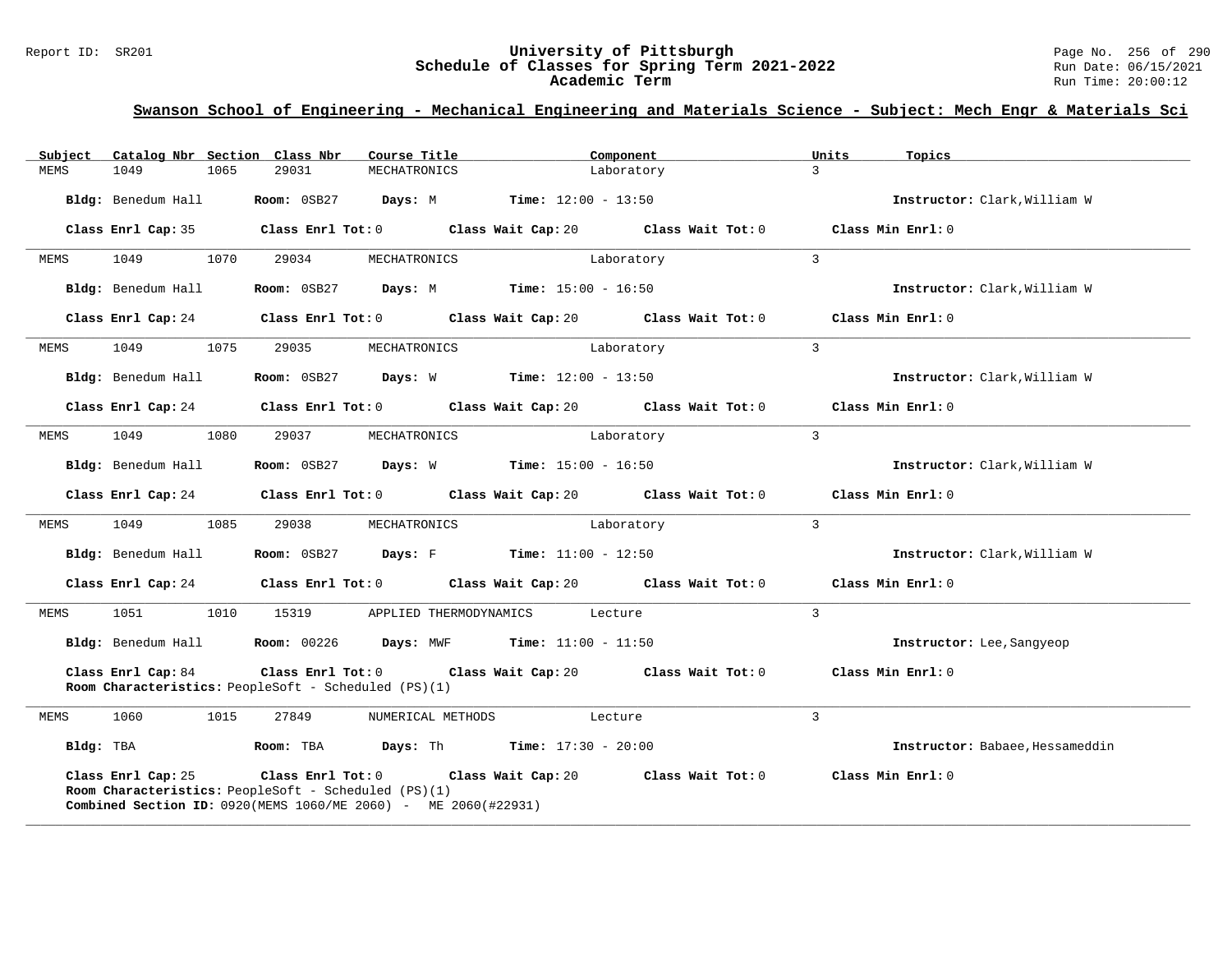#### Report ID: SR201 **University of Pittsburgh** Page No. 257 of 290 **Schedule of Classes for Spring Term 2021-2022** Run Date: 06/15/2021 **Academic Term** Run Time: 20:00:12

| Catalog Nbr Section Class Nbr<br>Subject                                                         | Course Title<br>Component                                                                                                          | Units<br>Topics                     |
|--------------------------------------------------------------------------------------------------|------------------------------------------------------------------------------------------------------------------------------------|-------------------------------------|
| 28428<br>1063<br>1040<br><b>MEMS</b>                                                             | PHASE TRANSFRMTN AND EVOLUTIONLecture                                                                                              | $\overline{3}$                      |
| Bldg: Benedum Hall<br><b>Room: 00226</b>                                                         | <b>Time:</b> $15:00 - 15:50$<br>Days: MWF                                                                                          | Instructor: Wiezorek, Jorg Michael  |
| Class Enrl Cap: 45<br>Class Enrl Tot: 0<br>Room Characteristics: PeopleSoft - Scheduled (PS)(1)  | Class Wait Cap: 20<br>Class Wait Tot: 0                                                                                            | Class Min Enrl: 0                   |
| 1030<br>1065<br>16393<br><b>MEMS</b>                                                             | THERMAL SYSTEMS DESIGN<br>Lecture                                                                                                  | $\overline{3}$                      |
| Bldg: TBA<br>Room: TBA                                                                           | Days: Th<br><b>Time:</b> $14:30 - 15:45$                                                                                           | Instructor: Whitefoot, John William |
| Bldg: Benedum Hall<br><b>Room: 00G27</b>                                                         | Days: Tu<br><b>Time:</b> $14:30 - 15:45$                                                                                           | Instructor: Whitefoot, John William |
| Class Enrl Cap: 36<br>Class Enrl Tot: 0<br>Room Characteristics: PeopleSoft - Scheduled (PS)(1)  | Class Wait Cap: 20<br>Class Wait Tot: 0                                                                                            | Class Min Enrl: 0                   |
| 1070<br>1040<br>15589<br>MEMS                                                                    | MECHL BEHAVIOR OF MATERIALS Lecture                                                                                                | $\mathbf{3}$                        |
| Bldg: Benedum Hall<br><b>Room: 00G30</b>                                                         | Days: TuTh<br><b>Time:</b> $09:30 - 10:45$                                                                                         | Instructor: Jacobs, Tevis David     |
| Class Enrl Cap: 36<br>Class Enrl Tot: 0                                                          | Class Wait Cap: 20<br>Class Wait Tot: 0<br>Room Characteristics: Media - Data Projector/Monitor(1), PeopleSoft - Scheduled (PS)(1) | Class Min Enrl: 0                   |
| 1071<br>1120<br>21443<br>MEMS                                                                    | APPLIED FLUID MECHANICS<br>Lecture                                                                                                 | 3                                   |
| Bldg: TBA<br>Room: TBA                                                                           | Days: MWF<br><b>Time:</b> $10:00 - 10:50$                                                                                          | Instructor: Robertson, Anne M       |
| Class Enrl Cap: 150<br>Class Enrl Tot: 0<br>Room Characteristics: PeopleSoft - Scheduled (PS)(1) | Class Wait Cap: 20<br>Class Wait Tot: 0                                                                                            | Class Min Enrl: 0                   |
| 1079<br>1030<br>16394<br><b>MEMS</b>                                                             | SR MATERIALS RESEARCH PROJECT Directed Studies                                                                                     | $\mathbf{3}$                        |
| Bldg: TO BE ARRANGED<br>Room: TBA                                                                | Days: TuTh<br><b>Time:</b> $14:00 - 16:50$                                                                                         | Instructor: Nettleship, Ian         |
|                                                                                                  |                                                                                                                                    | Piccone, Thomas J                   |
| Class Enrl Cap: 20<br>Class Enrl Tot: 0                                                          | Class Wait Cap: 20<br>Class Wait Tot: 0                                                                                            | Class Min $Enr1: 0$                 |
| 1085<br>1040<br>MEMS<br>14329                                                                    | Seminar<br>DEPARTMENTAL SEMINAR                                                                                                    | $\mathbf 0$                         |
| Bldg: TBA<br>Room: TBA                                                                           | <b>Time:</b> $10:00 - 10:50$<br>Days: Tu                                                                                           | Instructor: To, Albert Chi Fu       |
| Class Enrl Cap: 375<br>Class Enrl Tot: 0<br>Room Characteristics: PeopleSoft - Scheduled (PS)(1) | Class Wait Cap: 20<br>Class Wait Tot: 0                                                                                            | Class Min Enrl: 0                   |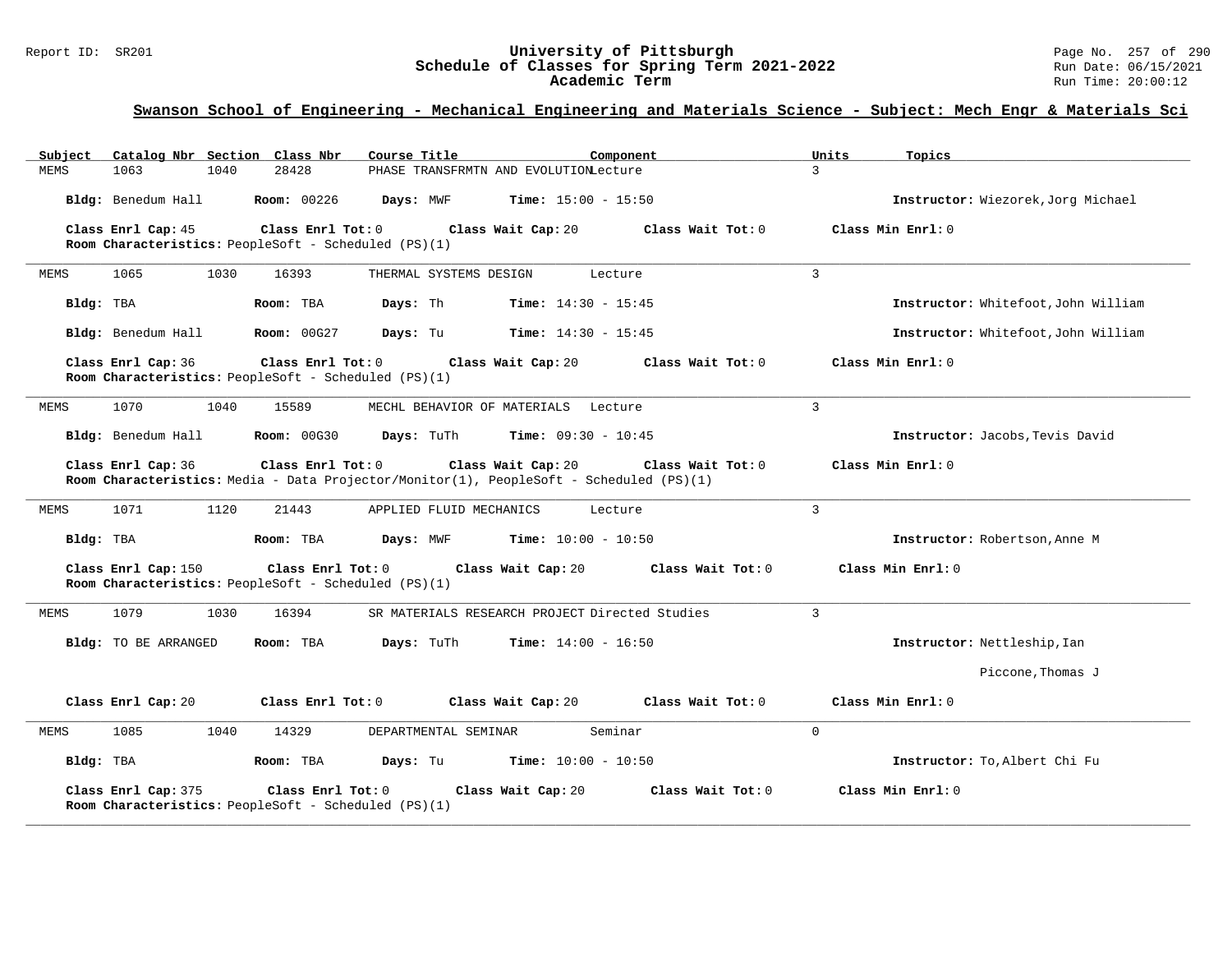#### Report ID: SR201 **University of Pittsburgh** Page No. 258 of 290 **Schedule of Classes for Spring Term 2021-2022** Run Date: 06/15/2021 **Academic Term** Run Time: 20:00:12

| Catalog Nbr Section Class Nbr<br>Subject | Course Title                                                                                                                                                     | Component                                     | Units<br>Topics                  |
|------------------------------------------|------------------------------------------------------------------------------------------------------------------------------------------------------------------|-----------------------------------------------|----------------------------------|
| 1097<br>1030<br><b>MEMS</b>              | 16395<br>SPECIAL PROJECTS                                                                                                                                        | Directed Studies                              | $1 - 3$                          |
| Bldg: TO BE ARRANGED                     | Days: TBA<br>Room: TBA                                                                                                                                           | <b>Time:</b> $00:00 - 00:00$                  | Instructor: Slaughter, William S |
| Class Enrl Cap: 30                       | Class Enrl Tot: 0                                                                                                                                                | Class Wait Cap: 20<br>Class Wait Tot: 0       | Class Min Enrl: 0                |
| 1098<br>1030<br>MEMS                     | 16396<br>SPECIAL PROJECTS II                                                                                                                                     | Directed Studies                              | $1 - 3$                          |
| Bldg: TO BE ARRANGED                     | Room: TBA                                                                                                                                                        | <b>Days:</b> TBA <b>Time:</b> $00:00 - 00:00$ | Instructor: Slaughter, William S |
| Class Enrl Cap: 30                       | Class Enrl Tot: 0                                                                                                                                                | Class Wait Cap: 20<br>Class Wait Tot: 0       | Class Min Enrl: 0                |
| 1101<br>1050<br>MEMS                     | 16257                                                                                                                                                            | FERROUS PHYSICAL METALLURGY Lecture           | 3                                |
| Bldg: Benedum Hall                       | Room: 00G24                                                                                                                                                      | <b>Days:</b> MWF <b>Time:</b> $10:00 - 10:50$ | Instructor: Garcia, Calixto I    |
| Class Enrl Cap: 19                       | Class Enrl Tot: 0<br>Room Characteristics: PeopleSoft - Scheduled (PS)(1)                                                                                        | Class Wait Tot: 0<br>Class Wait Cap: 10       | Class Min Enrl: 0                |
| 1030<br>1103<br>MEMS                     | 16397                                                                                                                                                            | PRIN APPLCS STEEL PROCNG DSGN Lecture         | 3                                |
| Bldg: Benedum Hall                       | Room: 00G24<br>Days: MWF                                                                                                                                         | <b>Time:</b> $09:00 - 09:50$                  | Instructor: Piccone, Thomas J    |
| Class Enrl Cap: 20                       | Class Enrl Tot: 0<br>Room Characteristics: PeopleSoft - Scheduled (PS)(1)                                                                                        | Class Wait Cap: 20<br>Class Wait Tot: 0       | Class Min Enrl: 0                |
| 1111<br>1090<br><b>MEMS</b>              | 29824                                                                                                                                                            | MATLS ENERGY GENRT & STORAGE Lecture          | 3                                |
| Bldg: TBA                                | Room: TBA                                                                                                                                                        | <b>Days:</b> Th <b>Time:</b> $16:00 - 18:30$  | Instructor: Lee, Jung-Kun        |
| Class Enrl Cap: 20                       | Class Enrl Tot: 0 Class Wait Cap: 20<br>Room Characteristics: PeopleSoft - Scheduled (PS)(1)<br>Combined Section ID: 0966(MEMS 1111/MSE 2111) - MSE 2111(#29825) | Class Wait Tot: 0                             | Class Min Enrl: 0                |
| 1120<br>1070<br>MEMS                     | 24032                                                                                                                                                            | APLD ENGR SIMULATION IN DESIGNLecture         | 3                                |
| Bldg: Benedum Hall                       | <b>Room: 00318</b>                                                                                                                                               | <b>Days:</b> Tu <b>Time:</b> $16:00 - 18:25$  | Instructor: Schmidt, David E     |
| Class Enrl Cap: 84                       | Class Enrl Tot: 0<br>Room Characteristics: PeopleSoft - Scheduled (PS)(1)                                                                                        | Class Wait Cap: 20<br>Class Wait $Tot: 0$     | Class Min Enrl: 0                |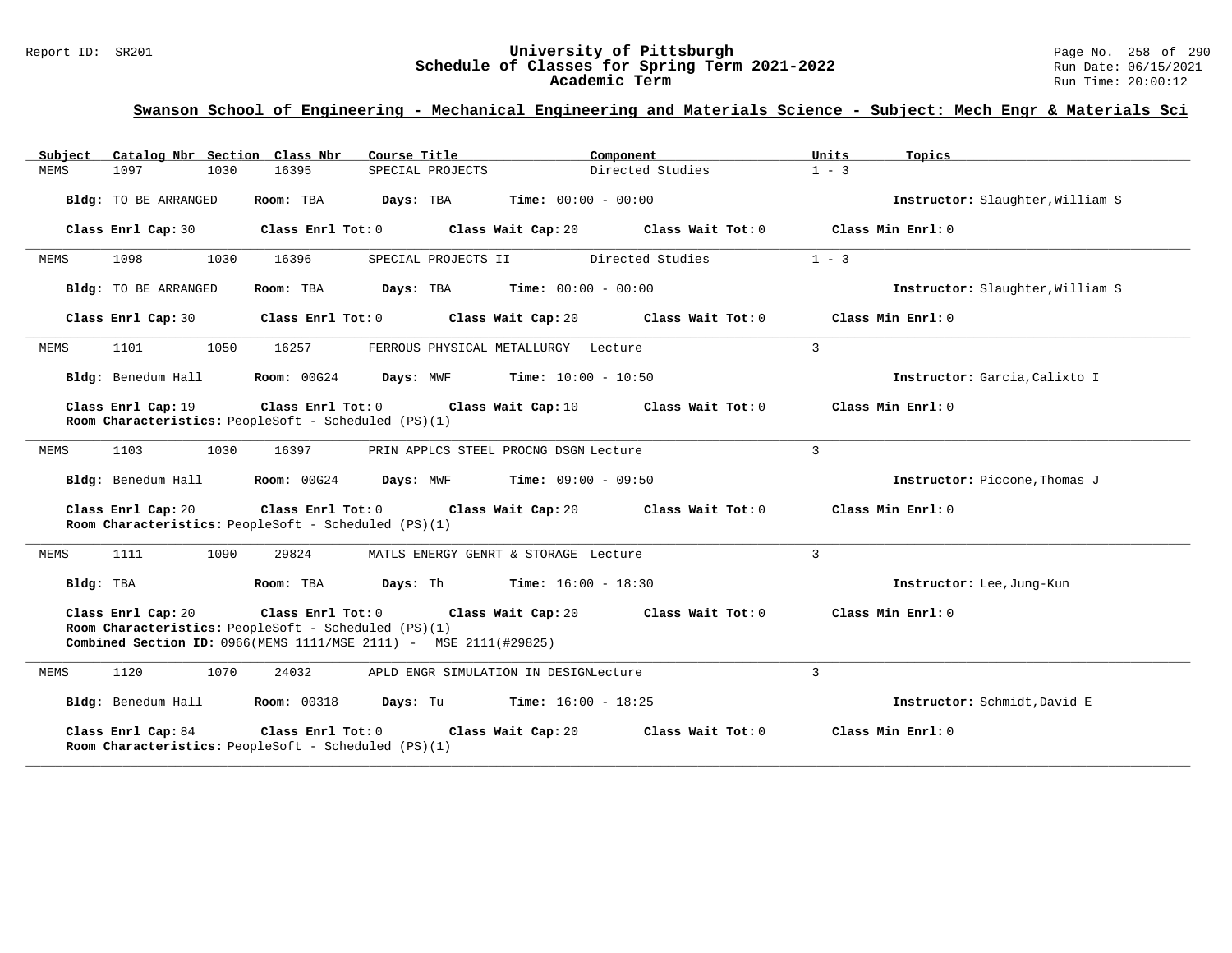#### Report ID: SR201 **University of Pittsburgh** Page No. 259 of 290 **Schedule of Classes for Spring Term 2021-2022** Run Date: 06/15/2021 **Academic Term** Run Time: 20:00:12

| Subject   | Catalog Nbr Section Class Nbr                               |      |                   | Course Title |                              | Component         | Units | Topics                             |
|-----------|-------------------------------------------------------------|------|-------------------|--------------|------------------------------|-------------------|-------|------------------------------------|
| MEMS      | 1256                                                        | 1000 | 27799             |              | APLD CMPTL HEAT AND MASS     | Lecture           |       |                                    |
| Bldg: TBA |                                                             |      | Room: TBA         | Days: Tu     | <b>Time:</b> $16:00 - 18:25$ |                   |       | Instructor: Barry, Matthew Michael |
|           | Class Enrl Cap: 18                                          |      | Class Enrl Tot: 0 |              | Class Wait Cap: 10           | Class Wait Tot: 0 |       | Class Min $Enr1:0$                 |
|           | <b>Room Characteristics:</b> PeopleSoft - Scheduled (PS)(1) |      |                   |              |                              |                   |       |                                    |
|           | Combined Section ID: $0950$ (MEMS $1256$ /ME $2256$ ) -     |      |                   |              | ME 2256(#27800)              |                   |       |                                    |
|           |                                                             |      |                   |              |                              |                   |       |                                    |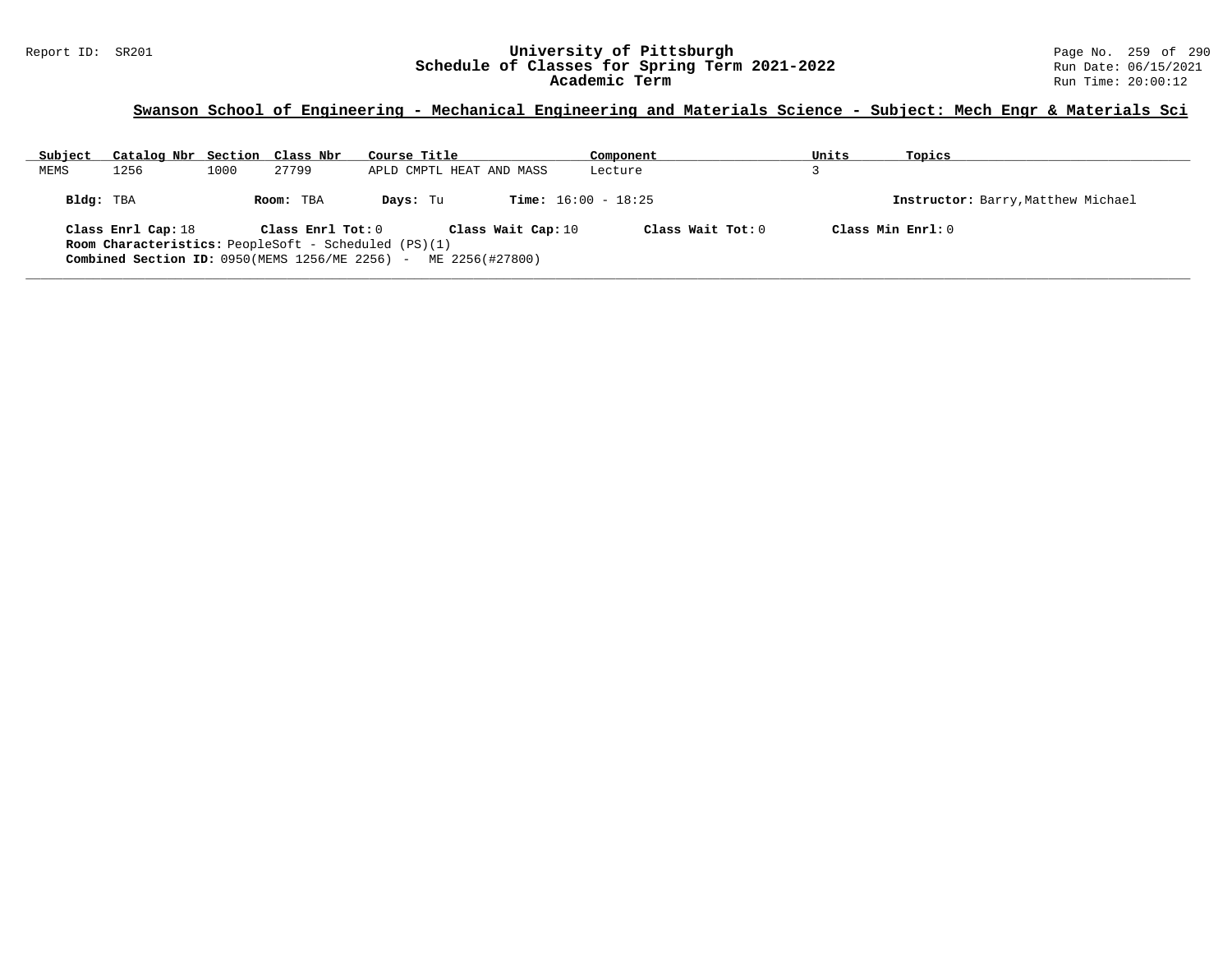#### Report ID: SR201 **University of Pittsburgh** Page No. 260 of 290 **Schedule of Classes for Spring Term 2021-2022** Run Date: 06/15/2021 **Academic Term** Run Time: 20:00:12

# **Swanson School of Engineering - Materials Science and Engineering - Subject: Engineering Science**

| Catalog Nbr Section Class Nbr<br>Subject<br>1030<br>1085<br>ENGSCI | Course Title<br>27914<br>ENGINEERING SCIENCE SEMINAR                                                   | Component<br>Seminar | Units<br>Topics<br>0           |
|--------------------------------------------------------------------|--------------------------------------------------------------------------------------------------------|----------------------|--------------------------------|
|                                                                    |                                                                                                        |                      |                                |
| Bldg: TBA                                                          | <b>Time:</b> $10:00 - 10:50$<br>Room: TBA<br>Days: Tu                                                  |                      | Instructor: Smolinski, Patrick |
| Class Enrl Cap: 25                                                 | Class Enrl Tot: 0<br>Class Wait Cap: 20<br><b>Room Characteristics:</b> PeopleSoft - Scheduled (PS)(1) | Class Wait Tot: 0    | Class Min Enrl: 0              |
| 1020<br>1801<br>ENGSCI                                             | 20774<br>ENGINEERING DESIGN 1                                                                          | Practicum            | 3                              |
| Bldg: TO BE ARRANGED                                               | <b>Time:</b> $00:00 - 00:00$<br>Room: TBA<br>Days: TBA                                                 |                      | Instructor: Smolinski, Patrick |
| Class Enrl Cap: 35                                                 | Class Wait Cap: 20<br>Class $Enr1 Tot: 0$                                                              | Class Wait Tot: 0    | Class Min Enrl: 0              |
| 1802<br>1030<br>ENGSCI                                             | 20775<br>ENGINEERING DESIGN 2                                                                          | Practicum            | 3                              |
| Bldg: TO BE ARRANGED                                               | <b>Time:</b> $00:00 - 00:00$<br>Room: TBA<br>Days: TBA                                                 |                      | Instructor: Smolinski, Patrick |
| Class Enrl Cap: 35                                                 | Class Enrl Tot: $0$<br>Class Wait Cap: 20                                                              | Class Wait Tot: 0    | Class Min Enrl: 0              |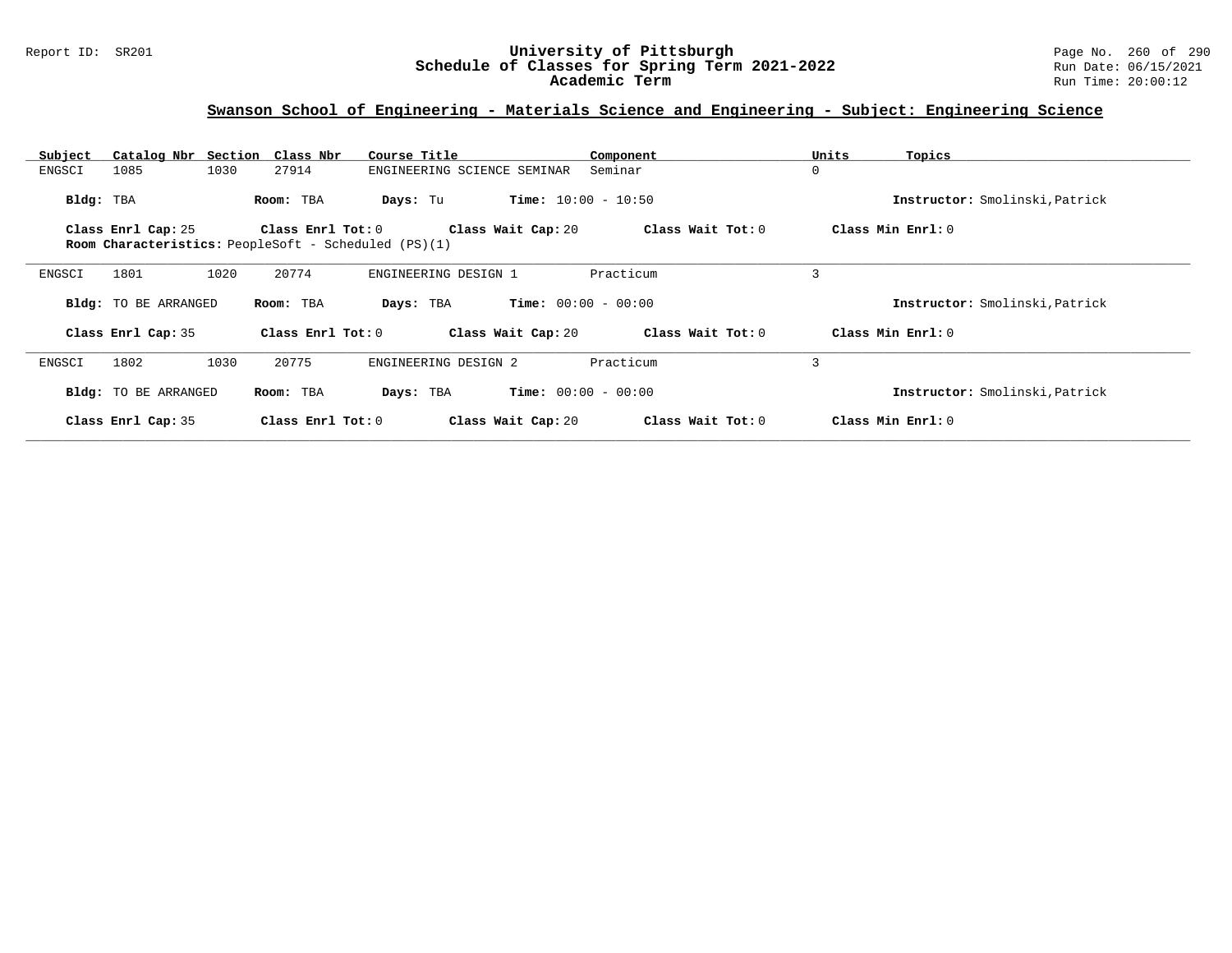#### Report ID: SR201 **University of Pittsburgh** Page No. 261 of 290 **Schedule of Classes for Spring Term 2021-2022** Run Date: 06/15/2021 **Academic Term** Run Time: 20:00:12

| Subject |                    |      | Catalog Nbr Section Class Nbr                                               | Course Title                                                    |                                                                                                              | Component         | Units         | Topics                            |
|---------|--------------------|------|-----------------------------------------------------------------------------|-----------------------------------------------------------------|--------------------------------------------------------------------------------------------------------------|-------------------|---------------|-----------------------------------|
| MSE     | 2008               | 1090 | 29817                                                                       | PROCESSING OF MATERIALS                                         | Lecture                                                                                                      |                   | $\mathcal{L}$ |                                   |
|         | Bldg: TBA          |      | Room: TBA                                                                   | Days: M                                                         | <b>Time:</b> $16:00 - 18:25$                                                                                 |                   |               | Instructor: Garcia, Calixto I     |
|         | Class Enrl Cap: 20 |      | Class Enrl Tot: 0                                                           |                                                                 | Class Wait Cap: 0                                                                                            | Class Wait Tot: 0 |               | Class Min Enrl: 0                 |
|         |                    |      | Room Characteristics: PeopleSoft - Scheduled (PS)(1)                        |                                                                 |                                                                                                              |                   |               |                                   |
|         |                    |      |                                                                             | Combined Section ID: 0994 (MSE 2008/ME 2009) - ME 2009 (#29820) |                                                                                                              |                   |               |                                   |
| MSE     | 2013               | 1080 | 15037                                                                       |                                                                 | KINETICS IN MATERIALS SCIENCE Lecture                                                                        |                   | 3             |                                   |
|         | Bldg: Benedum Hall |      | Room: 00G28                                                                 | Days: M                                                         | <b>Time:</b> $16:00 - 18:25$                                                                                 |                   |               | Instructor: Gleeson, Brian Martin |
|         | Class Enrl Cap: 30 |      | Class Enrl Tot: 0<br>Room Characteristics: PeopleSoft - Scheduled (PS)(1)   |                                                                 | Class Wait Cap: 0                                                                                            | Class Wait Tot: 0 |               | Class Min Enrl: 0                 |
| MSE     | 2015               | 1080 | 17846                                                                       |                                                                 | ELECTROMGNTC PROPS MATERIALS Lecture                                                                         |                   | $\mathbf{3}$  |                                   |
|         | Bldg: Benedum Hall |      | <b>Room: 01045</b>                                                          | Days: W                                                         | <b>Time:</b> $16:00 - 18:25$                                                                                 |                   |               | Instructor: Lee, Jung-Kun         |
|         | Class Enrl Cap: 35 |      | Class Enrl Tot: 0<br>Room Characteristics: PeopleSoft - Scheduled (PS)(1)   |                                                                 | Class Wait Cap: 0                                                                                            | Class Wait Tot: 0 |               | Class Min Enrl: 0                 |
|         |                    |      |                                                                             |                                                                 |                                                                                                              |                   |               |                                   |
| MSE     | 2030               | 1010 | 12951                                                                       |                                                                 | MECHANICAL BEHAVR OF MATERIALSLecture                                                                        |                   | 3             |                                   |
|         | Bldg: TBA          |      | Room: TBA                                                                   | Days: Tu                                                        | <b>Time:</b> $16:00 - 18:25$                                                                                 |                   |               | Instructor: Chmielus, Markus      |
|         | Class Enrl Cap: 19 |      | Class Enrl Tot: 0                                                           |                                                                 | Class Wait Cap: 0<br>Room Characteristics: Media - Data Projector/Monitor(1), PeopleSoft - Scheduled (PS)(1) | Class Wait Tot: 0 |               | Class Min Enrl: 0                 |
| MSE     | 2032               | 1070 | 25082                                                                       |                                                                 | FRAC MECHC FOR PRODC DSGN/MFG Lecture                                                                        |                   | 3             |                                   |
|         | Bldg: Benedum Hall |      | <b>Room:</b> 00226                                                          | Days: W                                                         | <b>Time:</b> $16:00 - 18:25$                                                                                 |                   |               | Instructor: Mao, Scott X          |
|         | Class Enrl Cap: 10 |      | Class Enrl Tot: 0<br>Room Characteristics: PeopleSoft - Scheduled (PS)(1)   |                                                                 | Class Wait Cap: 0<br>Combined Section ID: 0234(MEMS/1033/ME/2033) - MEMS 1033(#16399), ME 2033(#18322)       | Class Wait Tot: 0 |               | Class Min Enrl: 0                 |
| MSE     | 2037               | 1070 | 16696                                                                       |                                                                 | NANOMECHANICS MATRLS & DEVICE Lecture                                                                        |                   | 3             |                                   |
|         | Bldg: Benedum Hall |      | Room: 00G28                                                                 | Days: Th                                                        | <b>Time:</b> $13:30 - 15:55$                                                                                 |                   |               | Instructor: Mao, Scott X          |
|         | Class Enrl Cap: 10 |      | Class Enrl Tot: $0$<br>Room Characteristics: PeopleSoft - Scheduled (PS)(1) | Combined Section ID: 0114(ME/2010/MSE/2037) - ME 2010(#16695)   | Class Wait Cap: 0                                                                                            | Class Wait Tot: 0 |               | Class Min $Enrl: 0$               |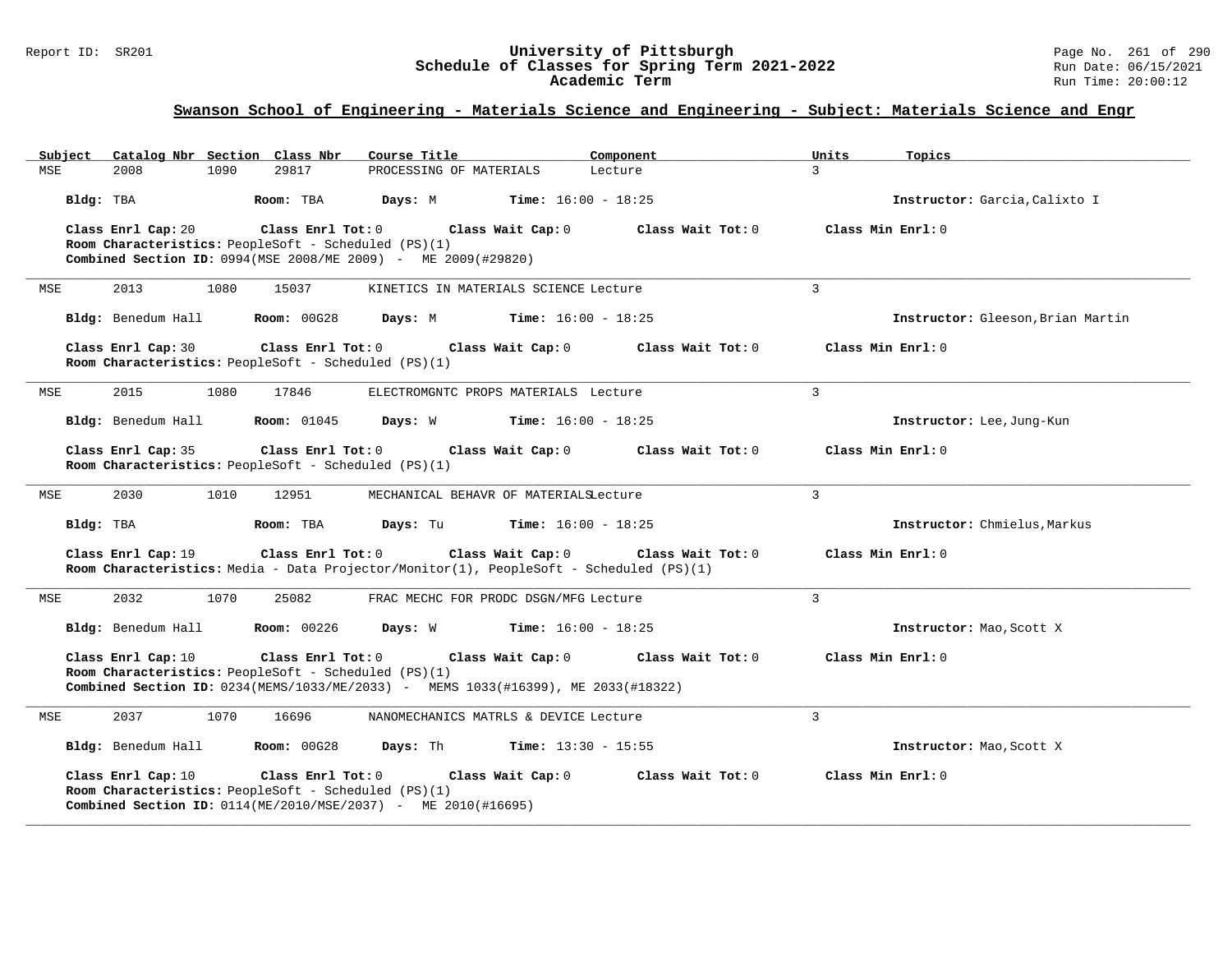#### Report ID: SR201 **University of Pittsburgh** Page No. 262 of 290 **Schedule of Classes for Spring Term 2021-2022** Run Date: 06/15/2021 **Academic Term** Run Time: 20:00:12

| Catalog Nbr Section Class Nbr<br>Subject | Course Title                                                                        | Component                                                                                                           | Units<br>Topics                 |
|------------------------------------------|-------------------------------------------------------------------------------------|---------------------------------------------------------------------------------------------------------------------|---------------------------------|
| 2047<br>1090<br>MSE                      | 29814                                                                               | ANALYSIS & CHRCTRZN NANO-SCALELecture                                                                               | $\mathcal{L}$                   |
| Bldg: TBA                                | Room: TBA $Days: W$ Time: $16:00 - 18:25$                                           |                                                                                                                     | Instructor: Jacobs, Tevis David |
| Class Enrl Cap: 40                       | Room Characteristics: PeopleSoft - Scheduled (PS)(1)                                | Class Enrl Tot: $0$ Class Wait Cap: $0$ Class Wait Tot: $0$                                                         | Class Min Enrl: 0               |
| 2055<br>1090<br>MSE                      | 29815                                                                               | PRIN OF SOLIDIFICATION ENGRNG Lecture                                                                               | $\overline{3}$                  |
| Bldg: TBA                                | <b>Room:</b> TBA <b>Days:</b> M <b>Time:</b> 16:00 - 18:25                          |                                                                                                                     | Instructor: Xiong, Wei          |
| Class Enrl Cap: 40                       | Room Characteristics: PeopleSoft - Scheduled (PS)(1)                                | Class Enrl Tot: 0 Class Wait Cap: 0 Class Wait Tot: 0 Class Min Enrl: 0                                             |                                 |
| 2096<br>1010<br>MSE                      | 30432                                                                               | MS/MBA INTGD PROJECTS COURSE Independent Study                                                                      | 1.5                             |
| Bldg: TO BE ARRANGED                     | Room: TBA $Days:$ TBA $Time: 00:00 - 00:00$                                         |                                                                                                                     | Instructor: Lee, Jung-Kun       |
|                                          |                                                                                     | Class Enrl Cap: 35 Class Enrl Tot: 0 Class Wait Cap: 0 Class Wait Tot: 0 Class Min Enrl: 0                          |                                 |
| 2096<br>1020<br>MSE                      | 30433                                                                               | MS/MBA INTGD PROJECTS COURSE Independent Study                                                                      | 1.5                             |
| Bldg: TO BE ARRANGED                     | Room: TBA $Days:$ TBA $Time: 00:00 - 00:00$                                         |                                                                                                                     | Instructor: Staff               |
|                                          |                                                                                     | Class Enrl Cap: 35 Class Enrl Tot: 0 Class Wait Cap: 0 Class Wait Tot: 0 Class Min Enrl: 0                          |                                 |
| 2096<br>1030<br>MSE                      | 30434                                                                               | MS/MBA INTGD PROJECTS COURSE Independent Study                                                                      | 1.5                             |
| Bldg: TO BE ARRANGED                     | Room: TBA $Days:$ TBA $Time: 00:00 - 00:00$                                         |                                                                                                                     | Instructor: Staff               |
|                                          |                                                                                     | Class Enrl Cap: 35 $\,$ Class Enrl Tot: 0 $\,$ Class Wait Cap: 0 $\,$ Class Wait Tot: 0 $\,$ Class Min Enrl: 0 $\,$ |                                 |
| 2096<br>1040<br>MSE                      | 30435                                                                               | MS/MBA INTGD PROJECTS COURSE Independent Study                                                                      | 1.5                             |
| <b>Bldg:</b> TO BE ARRANGED              | Room: TBA $\rule{1em}{0.15mm}$ Days: TBA $\rule{1em}{0.15mm}$ Time: $00:00 - 00:00$ |                                                                                                                     | Instructor: Staff               |
|                                          |                                                                                     | Class Enrl Cap: 35 Class Enrl Tot: 0 Class Wait Cap: 0 Class Wait Tot: 0 Class Min Enrl: 0                          |                                 |
| 2096<br>1050<br>MSE                      | 30436                                                                               | MS/MBA INTGD PROJECTS COURSE Independent Study                                                                      | 1.5                             |
| Bldg: TO BE ARRANGED                     | Room: TBA $Days:$ TBA Time: $00:00 - 00:00$                                         |                                                                                                                     | Instructor: Staff               |
| Class Enrl Cap: 35                       |                                                                                     | Class Enrl Tot: $0$ Class Wait Cap: $0$ Class Wait Tot: $0$                                                         | Class Min Enrl: 0               |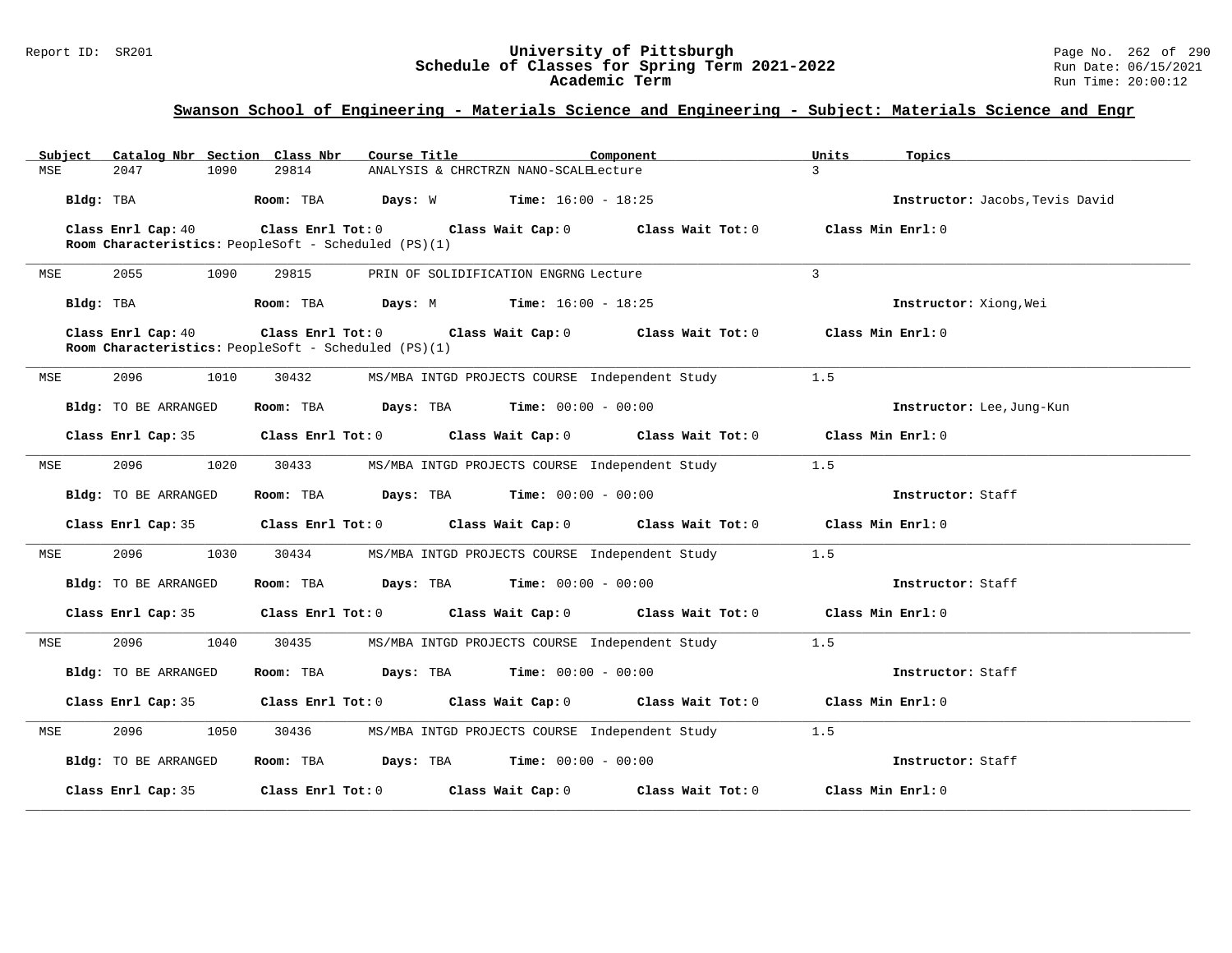#### Report ID: SR201 **University of Pittsburgh** Page No. 263 of 290 **Schedule of Classes for Spring Term 2021-2022** Run Date: 06/15/2021 **Academic Term** Run Time: 20:00:12

| Subject | Catalog Nbr Section Class Nbr                                     |                                                      | Course Title                                                   |                   | Component                                             | Units        | Topics                               |
|---------|-------------------------------------------------------------------|------------------------------------------------------|----------------------------------------------------------------|-------------------|-------------------------------------------------------|--------------|--------------------------------------|
| MSE     | 2111<br>1090                                                      | 29825                                                | MATLS ENERGY GENRT & STORAGE Lecture                           |                   |                                                       | 3            |                                      |
|         | Bldg: TBA                                                         | Room: TBA                                            | Days: TBA                                                      | Time: TBA         |                                                       |              | Instructor: Staff                    |
|         | Class Enrl Cap: 20                                                | $\texttt{Class}$ $\texttt{Enrl}$ $\texttt{Tot:}$ $0$ | Class Wait Cap: 0                                              |                   | Class Wait Tot: 0                                     |              | Class Min Enrl: 0                    |
|         | <b>Room Characteristics:</b> PeopleSoft - Scheduled (PS)(1)       |                                                      |                                                                |                   |                                                       |              |                                      |
|         | Combined Section ID: 0966(MEMS 1111/MSE 2111) - MEMS 1111(#29824) |                                                      |                                                                |                   |                                                       |              |                                      |
| MSE     | 2113<br>1070                                                      | 29974                                                | NANOSCALE MODELING AND SIMULS Lecture                          |                   |                                                       | $\mathbf{3}$ |                                      |
|         | Bldg: Benedum Hall                                                | <b>Room: 00G27</b>                                   | <b>Days:</b> Th <b>Time:</b> $13:00 - 15:30$                   |                   |                                                       |              | Instructor: Wang, Guofeng            |
|         | Class Enrl Cap: 20                                                | $Class$ $Enr1$ $Tot: 0$                              |                                                                | Class Wait Cap: 0 | $Class$ Wait Tot: $0$                                 |              | Class Min Enrl: 0                    |
|         | Room Characteristics: PeopleSoft - Scheduled (PS)(1)              |                                                      |                                                                |                   |                                                       |              |                                      |
|         | Combined Section ID: 0811(MSE/2113/ME/2223) - ME 2223(#29975)     |                                                      |                                                                |                   |                                                       |              |                                      |
| MSE     | 2997<br>1010                                                      | 12599                                                | RESEARCH, M.S.                                                 |                   | Directed Studies                                      | $1 - 12$     |                                      |
|         | Bldg: Benedum Hall                                                |                                                      | <b>Room:</b> 00848 <b>Days:</b> TBA <b>Time:</b> 00:00 - 00:00 |                   |                                                       |              | Instructor: Staff                    |
|         | Class Enrl Cap: 35                                                | Class Enrl Tot: 0                                    | Class Wait Cap: 0                                              |                   | Class Wait Tot: 0                                     |              | Class Min Enrl: 0                    |
| MSE     | 2997<br>1020                                                      | 16003                                                | RESEARCH, M.S.                                                 |                   | Directed Studies                                      | $1 - 12$     |                                      |
|         | Bldg: TO BE ARRANGED                                              | Room: TBA                                            | $\texttt{Davis:}$ TBA $\texttt{Time:}$ 00:00 - 00:00           |                   |                                                       |              | Instructor: Velankar, Sachin Shankar |
|         | Class Enrl Cap: 35                                                |                                                      | Class Enrl Tot: 0 Class Wait Cap: 0                            |                   | Class Wait Tot: 0                                     |              | Class Min Enrl: 0                    |
| MSE     | 1030<br>2997                                                      | 16004                                                | RESEARCH, M.S.                                                 |                   | Directed Studies                                      | $1 - 12$     |                                      |
|         | Bldg: TO BE ARRANGED                                              | Room: TBA                                            | <b>Days:</b> TBA <b>Time:</b> $00:00 - 00:00$                  |                   |                                                       |              | Instructor: Garcia, Calixto I        |
|         | Class Enrl Cap: 35                                                |                                                      |                                                                |                   | Class Enrl Tot: 0 Class Wait Cap: 0 Class Wait Tot: 0 |              | Class Min Enrl: 0                    |
| MSE     | 2997<br>1040                                                      | 16005                                                | RESEARCH, M.S.                                                 |                   | Directed Studies                                      | $1 - 12$     |                                      |
|         | Bldg: TO BE ARRANGED                                              | Room: TBA                                            | $\texttt{Davis:}$ TBA $\texttt{Time:}$ 00:00 - 00:00           |                   |                                                       |              | Instructor: Gleeson, Brian Martin    |
|         | Class Enrl Cap: 35                                                | Class Enrl Tot: 0                                    |                                                                |                   | Class Wait Cap: 0 Class Wait Tot: 0                   |              | Class Min Enrl: 0                    |
| MSE     | 2997<br>1050                                                      | 16006                                                | RESEARCH, M.S.                                                 |                   | Directed Studies                                      | $1 - 12$     |                                      |
|         | Bldg: TO BE ARRANGED                                              | Room: TBA                                            | <b>Days:</b> TBA <b>Time:</b> $00:00 - 00:00$                  |                   |                                                       |              | Instructor: Staff                    |
|         | Class Enrl Cap: 35                                                | Class Enrl Tot: $0$                                  |                                                                | Class Wait Cap: 0 | Class Wait $Tot: 0$                                   |              | Class Min Enrl: 0                    |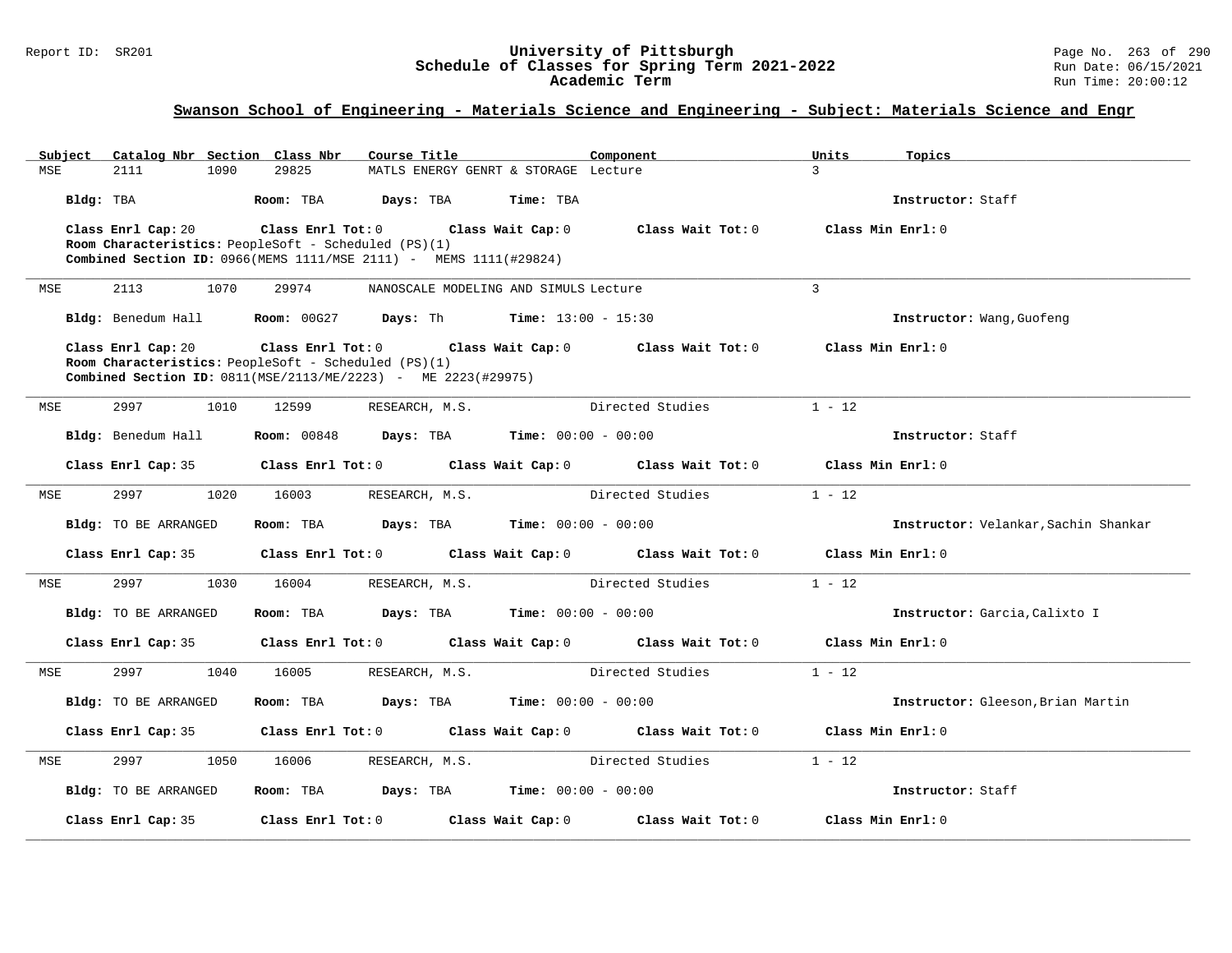#### Report ID: SR201 **University of Pittsburgh** Page No. 264 of 290 **Schedule of Classes for Spring Term 2021-2022** Run Date: 06/15/2021 **Academic Term** Run Time: 20:00:12

| Subject    | Catalog Nbr Section Class Nbr | Course Title                                | Component                                                                                  | Units<br>Topics                    |
|------------|-------------------------------|---------------------------------------------|--------------------------------------------------------------------------------------------|------------------------------------|
| MSE        | 2997<br>1060                  | 16007<br>RESEARCH, M.S.                     | Directed Studies                                                                           | $1 - 12$                           |
|            | Bldg: TO BE ARRANGED          | Room: TBA $Days:$ TBA $Time: 00:00 - 00:00$ |                                                                                            | Instructor: Staff                  |
|            |                               |                                             | Class Enrl Cap: 35 Class Enrl Tot: 0 Class Wait Cap: 0 Class Wait Tot: 0 Class Min Enrl: 0 |                                    |
| <b>MSE</b> |                               | 2997 1070 16008 RESEARCH, M.S.              | Directed Studies                                                                           | $1 - 12$                           |
|            | Bldg: TO BE ARRANGED          | Room: TBA $Days:$ TBA $Time: 00:00 - 00:00$ |                                                                                            | Instructor: Lee, Jung-Kun          |
|            |                               |                                             | Class Enrl Cap: 35 Class Enrl Tot: 0 Class Wait Cap: 0 Class Wait Tot: 0 Class Min Enrl: 0 |                                    |
| MSE        | 2997 — 200                    | 1080 16009<br>RESEARCH, M.S.                | Directed Studies                                                                           | $1 - 12$                           |
|            | Bldg: TO BE ARRANGED          | Room: TBA $Days:$ TBA Time: $00:00 - 00:00$ |                                                                                            | Instructor: Mao, Scott X           |
|            |                               |                                             | Class Enrl Cap: 35 Class Enrl Tot: 0 Class Wait Cap: 0 Class Wait Tot: 0 Class Min Enrl: 0 |                                    |
|            |                               | MSE 2997 1090 16010 RESEARCH, M.S.          | Directed Studies                                                                           | $1 - 12$                           |
|            | Bldg: TO BE ARRANGED          | Room: TBA $Days:$ TBA $Time: 00:00 - 00:00$ |                                                                                            | Instructor: Meier, Gerald          |
|            |                               |                                             | Class Enrl Cap: 35 Class Enrl Tot: 0 Class Wait Cap: 0 Class Wait Tot: 0 Class Min Enrl: 0 |                                    |
|            |                               |                                             | MSE 2997 1100 16011 RESEARCH, M.S. Directed Studies 1 - 12                                 |                                    |
|            | Bldg: TO BE ARRANGED          | Room: TBA $Days:$ TBA $Time: 00:00 - 00:00$ |                                                                                            | Instructor: Nettleship, Ian        |
|            |                               |                                             | Class Enrl Cap: 35 Class Enrl Tot: 0 Class Wait Cap: 0 Class Wait Tot: 0 Class Min Enrl: 0 |                                    |
| MSE        | 2997 — 200                    |                                             | 1110 16012 RESEARCH, M.S. Directed Studies                                                 | $1 - 12$                           |
|            | Bldg: TO BE ARRANGED          | Room: TBA $Days:$ TBA $Time: 00:00 - 00:00$ |                                                                                            | Instructor: Wang, Qing-Ming        |
|            |                               |                                             | Class Enrl Cap: 35 Class Enrl Tot: 0 Class Wait Cap: 0 Class Wait Tot: 0 Class Min Enrl: 0 |                                    |
|            |                               |                                             | MSE 2997 1120 16013 RESEARCH, M.S. Directed Studies 1 - 12                                 |                                    |
|            | Bldg: TO BE ARRANGED          | Room: TBA $Days:$ TBA $Time: 00:00 - 00:00$ |                                                                                            | Instructor: Wiezorek, Jorg Michael |
|            |                               |                                             | Class Enrl Cap: 35 Class Enrl Tot: 0 Class Wait Cap: 0 Class Wait Tot: 0 Class Min Enrl: 0 |                                    |
| MSE        | 2997                          |                                             | 1130 16014 RESEARCH, M.S. Directed Studies                                                 | $1 - 12$                           |
|            | Bldg: TO BE ARRANGED          | Room: TBA $Days:$ TBA Time: $00:00 - 00:00$ |                                                                                            | Instructor: Chmielus, Markus       |
|            |                               |                                             | Class Enrl Cap: 35 Class Enrl Tot: 0 Class Wait Cap: 0 Class Wait Tot: 0 Class Min Enrl: 0 |                                    |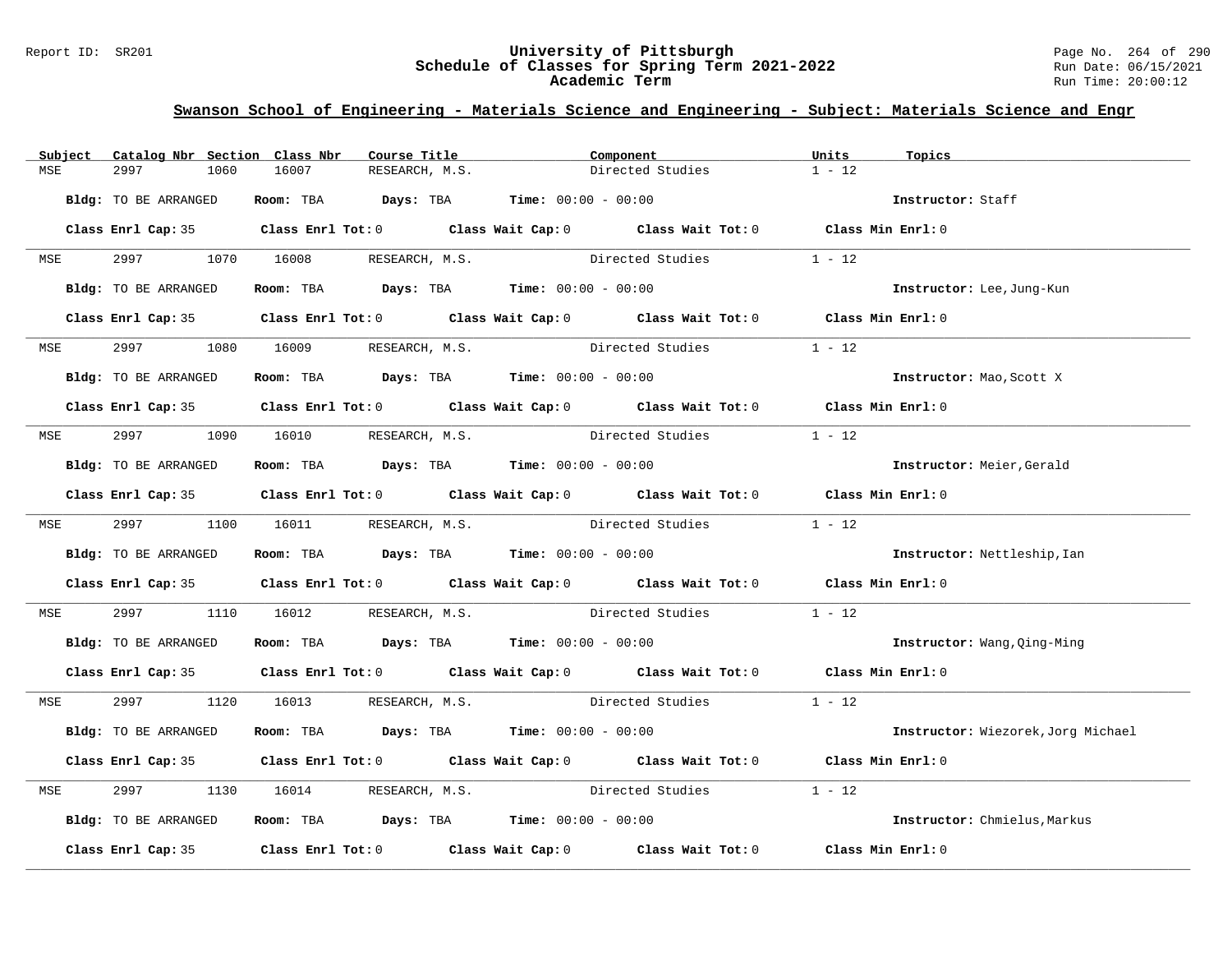| MSE        | 2997<br>1140         | RESEARCH, M.S.<br>16015                                                                                | Directed Studies | $1 - 12$                             |
|------------|----------------------|--------------------------------------------------------------------------------------------------------|------------------|--------------------------------------|
|            | Bldg: TO BE ARRANGED | Room: TBA $Days:$ TBA $Time: 00:00 - 00:00$                                                            |                  | Instructor: Saidi, Wissam Abdo       |
|            |                      | Class Enrl Cap: 35 Class Enrl Tot: 0 Class Wait Cap: 0 Class Wait Tot: 0 Class Min Enrl: 0             |                  |                                      |
|            |                      | MSE 2997 1150 16016 RESEARCH, M.S. Directed Studies 1 - 12                                             |                  |                                      |
|            | Bldg: TO BE ARRANGED | Room: TBA Days: TBA Time: $00:00 - 00:00$                                                              |                  | Instructor: Clark, William W         |
|            |                      | Class Enrl Cap: 35 Class Enrl Tot: 0 Class Wait Cap: 0 Class Wait Tot: 0 Class Min Enrl: 0             |                  |                                      |
|            |                      | MSE 2997 1160 16017 RESEARCH, M.S. Directed Studies 1 - 12                                             |                  |                                      |
|            |                      | <b>Bldg:</b> TO BE ARRANGED <b>Room:</b> TBA <b>Days:</b> TBA <b>Time:</b> $00:00 - 00:00$             |                  | Instructor: Wang, Guofeng            |
|            |                      | Class Enrl Cap: 35 Class Enrl Tot: 0 Class Wait Cap: 0 Class Wait Tot: 0 Class Min Enrl: 0             |                  |                                      |
|            |                      | MSE 2997 1170 16018 RESEARCH, M.S.                                                                     | Directed Studies | $1 - 12$                             |
|            | Bldg: TO BE ARRANGED | Room: TBA $\rule{1em}{0.15mm}$ Days: TBA Time: $00:00 - 00:00$                                         |                  | Instructor: Xiong, Wei               |
|            |                      | Class Enrl Cap: 35 Class Enrl Tot: 0 Class Wait Cap: 0 Class Wait Tot: 0 Class Min Enrl: 0             |                  |                                      |
|            |                      | MSE 2998 1010 12600 GRADUATE PROJECTS Directed Studies 1 - 3                                           |                  |                                      |
|            |                      | Bldg: Benedum Hall <b>Room:</b> 00848 <b>Days:</b> TBA <b>Time:</b> 00:00 - 00:00                      |                  | Instructor: Barnard, John A          |
|            |                      | Class Enrl Cap: 20 		 Class Enrl Tot: 0 		 Class Wait Cap: 0 		 Class Wait Tot: 0 		 Class Min Enrl: 0 |                  |                                      |
| <b>MSE</b> |                      | 2998 1020 16019 GRADUATE PROJECTS Directed Studies 1 - 3                                               |                  |                                      |
|            |                      | Bldg: TO BE ARRANGED Room: TBA Days: TBA Time: 00:00 - 00:00                                           |                  | <b>Instructor:</b> Deardo, Anthony J |
|            |                      | Class Enrl Cap: 35 Class Enrl Tot: 0 Class Wait Cap: 0 Class Wait Tot: 0 Class Min Enrl: 0             |                  |                                      |
| <b>MSE</b> |                      | 2998 1030 16020 GRADUATE PROJECTS Directed Studies                                                     |                  | $1 - 3$                              |
|            |                      | Bldg: TO BE ARRANGED Room: TBA Days: TBA Time: 00:00 - 00:00                                           |                  | Instructor: Staff                    |
|            |                      | Class Enrl Cap: 35 Class Enrl Tot: 0 Class Wait Cap: 0 Class Wait Tot: 0 Class Min Enrl: 0             |                  |                                      |
|            |                      | MSE 2998 1040 16021 GRADUATE PROJECTS Directed Studies 1 - 3                                           |                  |                                      |
|            | Bldg: TO BE ARRANGED | Room: TBA $Days:$ TBA Time: $00:00 - 00:00$                                                            |                  | Instructor: Gleeson, Brian Martin    |
|            |                      | Class Enrl Cap: 35 Class Enrl Tot: 0 Class Wait Cap: 0 Class Wait Tot: 0 Class Min Enrl: 0             |                  |                                      |
|            |                      | MSE 2998 1050 16022 GRADUATE PROJECTS Directed Studies 1 - 3                                           |                  |                                      |
|            |                      | Bldg: TO BE ARRANGED Room: TBA Days: TBA Time: 00:00 - 00:00                                           |                  | Instructor: Staff                    |
|            |                      | Class Enrl Cap: 35 Class Enrl Tot: 0 Class Wait Cap: 0 Class Wait Tot: 0 Class Min Enrl: 0             |                  |                                      |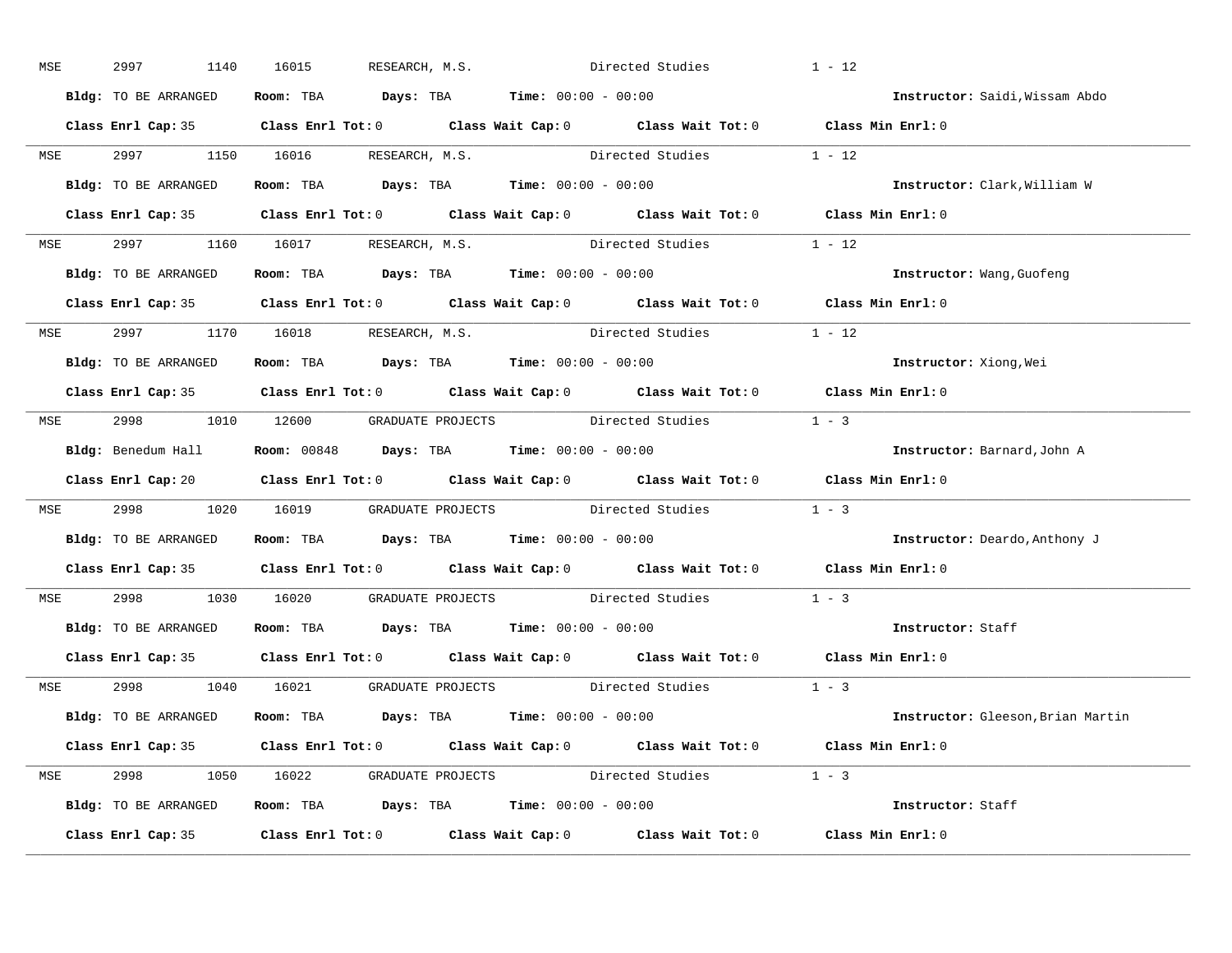#### Report ID: SR201 **University of Pittsburgh** Page No. 266 of 290 **Schedule of Classes for Spring Term 2021-2022** Run Date: 06/15/2021 **Academic Term** Run Time: 20:00:12

| Subject    | Catalog Nbr Section Class Nbr | Course Title                                                                            | Component                                                                                  | Units<br>Topics                    |
|------------|-------------------------------|-----------------------------------------------------------------------------------------|--------------------------------------------------------------------------------------------|------------------------------------|
| MSE        | 2998<br>1060                  | 16023<br>GRADUATE PROJECTS                                                              | Directed Studies                                                                           | $1 - 3$                            |
|            | Bldg: TO BE ARRANGED          | Room: TBA $Days:$ TBA $Time: 00:00 - 00:00$                                             |                                                                                            | Instructor: Jacobs, Tevis David    |
|            |                               |                                                                                         | Class Enrl Cap: 35 Class Enrl Tot: 0 Class Wait Cap: 0 Class Wait Tot: 0 Class Min Enrl: 0 |                                    |
|            | MSE 2998 1070 16024           |                                                                                         | GRADUATE PROJECTS Directed Studies                                                         | $1 - 3$                            |
|            | Bldg: TO BE ARRANGED          | Room: TBA $Days: TBA$ Time: $00:00 - 00:00$                                             |                                                                                            | Instructor: Lee, Jung-Kun          |
|            |                               |                                                                                         | Class Enrl Cap: 35 Class Enrl Tot: 0 Class Wait Cap: 0 Class Wait Tot: 0 Class Min Enrl: 0 |                                    |
| <b>MSE</b> |                               | 2998 1080 16025 GRADUATE PROJECTS Directed Studies                                      |                                                                                            | $1 - 3$                            |
|            | Bldg: TO BE ARRANGED          | Room: TBA $Days:$ TBA $Time: 00:00 - 00:00$                                             |                                                                                            | Instructor: Mao, Scott X           |
|            |                               |                                                                                         | Class Enrl Cap: 35 Class Enrl Tot: 0 Class Wait Cap: 0 Class Wait Tot: 0 Class Min Enrl: 0 |                                    |
|            |                               |                                                                                         | MSE 2998 1090 16026 GRADUATE PROJECTS Directed Studies                                     | $1 - 3$                            |
|            | Bldg: TO BE ARRANGED          | Room: TBA $Days:$ TBA $Time: 00:00 - 00:00$                                             |                                                                                            | Instructor: Meier, Gerald          |
|            |                               |                                                                                         | Class Enrl Cap: 35 Class Enrl Tot: 0 Class Wait Cap: 0 Class Wait Tot: 0 Class Min Enrl: 0 |                                    |
|            |                               |                                                                                         | MSE 2998 1100 16027 GRADUATE PROJECTS Directed Studies                                     | $1 - 3$                            |
|            | Bldg: TO BE ARRANGED          | Room: TBA $Days:$ TBA $Time: 00:00 - 00:00$                                             |                                                                                            | Instructor: Nettleship, Ian        |
|            |                               |                                                                                         | Class Enrl Cap: 35 Class Enrl Tot: 0 Class Wait Cap: 0 Class Wait Tot: 0 Class Min Enrl: 0 |                                    |
| MSE        | 2998                          |                                                                                         | 1110 16028 GRADUATE PROJECTS Directed Studies                                              | $1 - 3$                            |
|            | Bldg: TO BE ARRANGED          | Room: TBA $Days:$ TBA $Time: 00:00 - 00:00$                                             |                                                                                            | Instructor: Wang, Qing-Ming        |
|            |                               |                                                                                         | Class Enrl Cap: 35 Class Enrl Tot: 0 Class Wait Cap: 0 Class Wait Tot: 0 Class Min Enrl: 0 |                                    |
|            |                               |                                                                                         | MSE 2998 1120 16029 GRADUATE PROJECTS Directed Studies 1 - 3                               |                                    |
|            | Bldg: TO BE ARRANGED          | Room: TBA $Days:$ TBA $Time: 00:00 - 00:00$                                             |                                                                                            | Instructor: Wiezorek, Jorg Michael |
|            |                               |                                                                                         | Class Enrl Cap: 35 Class Enrl Tot: 0 Class Wait Cap: 0 Class Wait Tot: 0 Class Min Enrl: 0 |                                    |
| MSE        | 2998                          |                                                                                         | 1130 16030 GRADUATE PROJECTS Directed Studies                                              | $1 - 3$                            |
|            | Bldg: TO BE ARRANGED          | Room: TBA $\rule{1em}{0.15mm}$ Days: TBA $\rule{1.15mm}]{0.15mm}$ Time: $00:00 - 00:00$ |                                                                                            | Instructor: Staff                  |
|            |                               |                                                                                         | Class Enrl Cap: 35 Class Enrl Tot: 0 Class Wait Cap: 0 Class Wait Tot: 0 Class Min Enrl: 0 |                                    |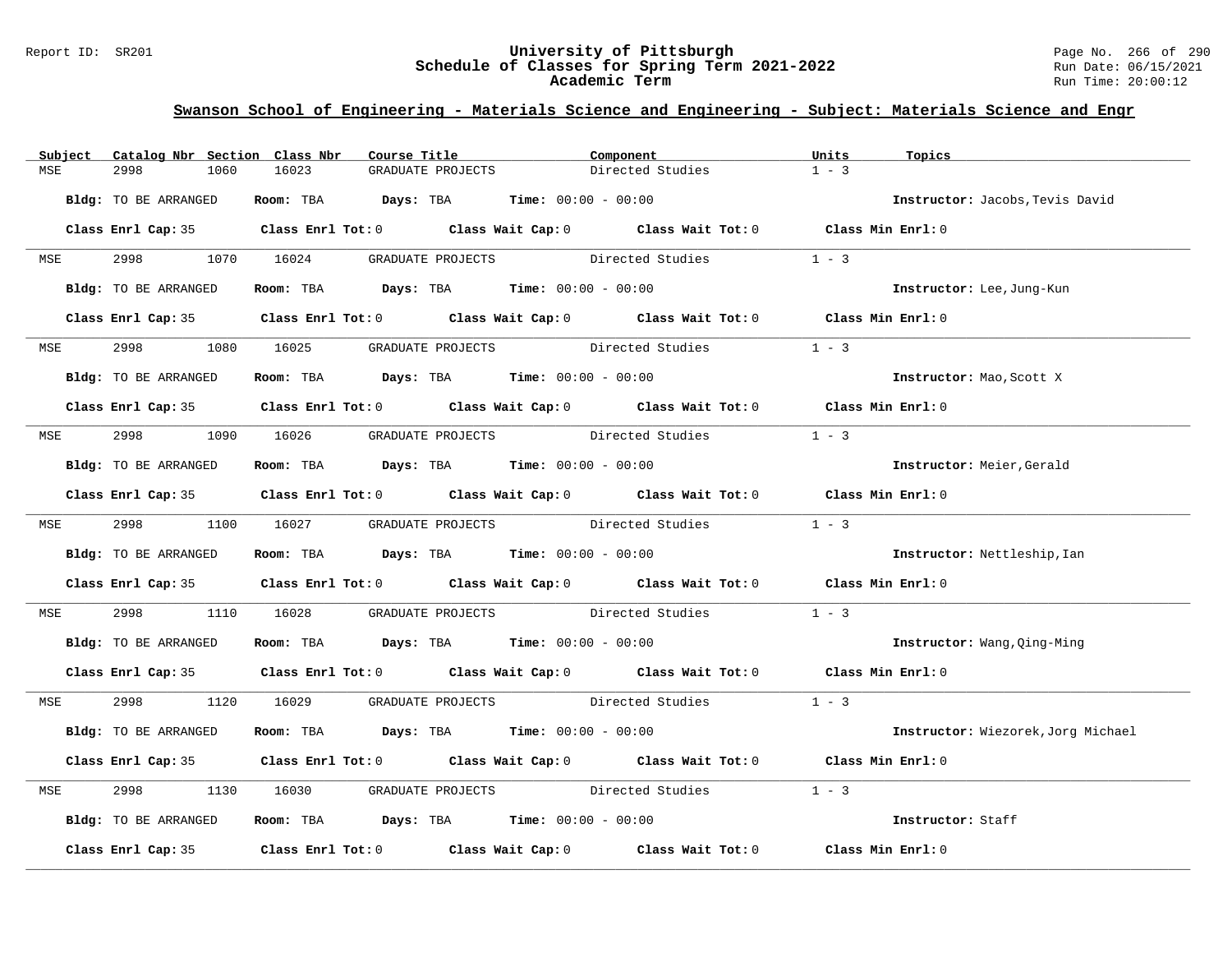| MSE        | 2998 — 100<br>1140   | 16031<br>GRADUATE PROJECTS                                                                 | $1 - 3$<br>Directed Studies |                                          |
|------------|----------------------|--------------------------------------------------------------------------------------------|-----------------------------|------------------------------------------|
|            | Bldg: TO BE ARRANGED | Room: TBA $Days:$ TBA $Time: 00:00 - 00:00$                                                |                             | Instructor: Staff                        |
|            |                      | Class Enrl Cap: 35 Class Enrl Tot: 0 Class Wait Cap: 0 Class Wait Tot: 0 Class Min Enrl: 0 |                             |                                          |
|            |                      | MSE 2998 1150 16032 GRADUATE PROJECTS Directed Studies 1 - 3                               |                             |                                          |
|            | Bldg: TO BE ARRANGED | Room: TBA $Days:$ TBA Time: $00:00 - 00:00$                                                |                             | Instructor: Staff                        |
|            |                      | Class Enrl Cap: 35 Class Enrl Tot: 0 Class Wait Cap: 0 Class Wait Tot: 0 Class Min Enrl: 0 |                             |                                          |
|            |                      | MSE 2998 1160 16033 GRADUATE PROJECTS Directed Studies 1 - 3                               |                             |                                          |
|            |                      | <b>Bldg:</b> TO BE ARRANGED <b>Room:</b> TBA <b>Days:</b> TBA <b>Time:</b> $00:00 - 00:00$ |                             | Instructor: Wang, Guofeng                |
|            |                      | Class Enrl Cap: 35 Class Enrl Tot: 0 Class Wait Cap: 0 Class Wait Tot: 0 Class Min Enrl: 0 |                             |                                          |
|            |                      | MSE 2998 1170 16034 GRADUATE PROJECTS Directed Studies                                     | $1 - 3$                     |                                          |
|            | Bldg: TO BE ARRANGED | Room: TBA $Days:$ TBA $Time: 00:00 - 00:00$                                                |                             | Instructor: Staff                        |
|            |                      | Class Enrl Cap: 35 Class Enrl Tot: 0 Class Wait Cap: 0 Class Wait Tot: 0 Class Min Enrl: 0 |                             |                                          |
|            |                      | MSE 2999 1010 12601 M.S. THESIS Thesis Research 1 - 12                                     |                             |                                          |
|            |                      | Bldg: Benedum Hall <b>Room:</b> 00848 <b>Days:</b> TBA <b>Time:</b> 00:00 - 00:00          |                             | Instructor: Cho, Sung Kwon               |
|            |                      | Class Enrl Cap: 30 Class Enrl Tot: 0 Class Wait Cap: 0 Class Wait Tot: 0 Class Min Enrl: 0 |                             |                                          |
|            |                      | MSE 2999 1020 16035 M.S. THESIS Thesis Research 1 - 12                                     |                             |                                          |
|            |                      | Bldg: TO BE ARRANGED Room: TBA Days: TBA Time: 00:00 - 00:00                               |                             | <b>Instructor:</b> Deardo, Anthony J     |
|            |                      | Class Enrl Cap: 35 Class Enrl Tot: 0 Class Wait Cap: 0 Class Wait Tot: 0 Class Min Enrl: 0 |                             |                                          |
| <b>MSE</b> |                      | 2999 1030 16036 M.S. THESIS                                                                | $1 - 12$<br>Thesis Research |                                          |
|            |                      | Bldg: TO BE ARRANGED Room: TBA Days: TBA Time: 00:00 - 00:00                               |                             | Instructor: Garcia, Calixto I            |
|            |                      | Class Enrl Cap: 35 Class Enrl Tot: 0 Class Wait Cap: 0 Class Wait Tot: 0 Class Min Enrl: 0 |                             |                                          |
|            |                      | MSE 2999 1040 16037 M.S. THESIS                                                            | Thesis Research $1 - 12$    |                                          |
|            |                      | Bldg: TO BE ARRANGED Room: TBA Days: TBA Time: 00:00 - 00:00                               |                             | <b>Instructor:</b> Gleeson, Brian Martin |
|            |                      | Class Enrl Cap: 35 Class Enrl Tot: 0 Class Wait Cap: 0 Class Wait Tot: 0 Class Min Enrl: 0 |                             |                                          |
|            |                      | MSE 2999 1050 16038 M.S. THESIS                                                            | Thesis Research 1 - 12      |                                          |
|            |                      | <b>Bldg:</b> TO BE ARRANGED <b>ROOM:</b> TBA <b>Days:</b> TBA <b>Time:</b> $00:00 - 00:00$ |                             | Instructor: Staff                        |
|            |                      | Class Enrl Cap: 35 Class Enrl Tot: 0 Class Wait Cap: 0 Class Wait Tot: 0 Class Min Enrl: 0 |                             |                                          |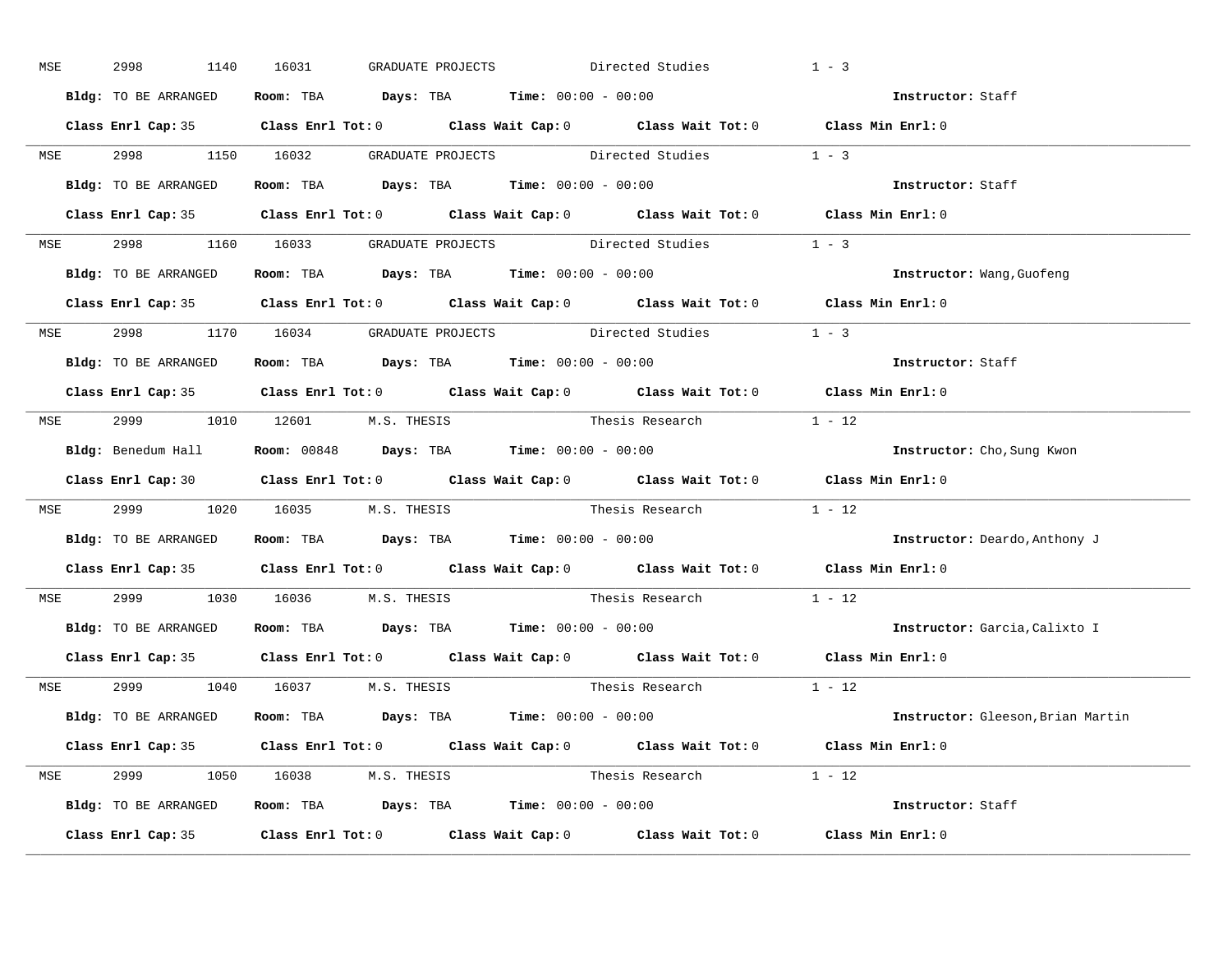#### Report ID: SR201 **University of Pittsburgh** Page No. 268 of 290 **Schedule of Classes for Spring Term 2021-2022** Run Date: 06/15/2021 **Academic Term** Run Time: 20:00:12

| Subject    | Catalog Nbr Section Class Nbr | Course Title                                                                          | Component                                                                                  | Units<br>Topics                    |
|------------|-------------------------------|---------------------------------------------------------------------------------------|--------------------------------------------------------------------------------------------|------------------------------------|
| MSE        | 2999<br>1060                  | 16039<br>M.S. THESIS                                                                  | Thesis Research                                                                            | $1 - 12$                           |
|            | Bldg: TO BE ARRANGED          | Room: TBA $Days:$ TBA $Time: 00:00 - 00:00$                                           |                                                                                            | Instructor: Jacobs, Tevis David    |
|            |                               |                                                                                       | Class Enrl Cap: 35 Class Enrl Tot: 0 Class Wait Cap: 0 Class Wait Tot: 0 Class Min Enrl: 0 |                                    |
| <b>MSE</b> |                               | 2999 1070 16040 M.S. THESIS                                                           | Thesis Research                                                                            | $1 - 12$                           |
|            | Bldg: TO BE ARRANGED          | <b>Room:</b> TBA <b>Days:</b> TBA <b>Time:</b> 00:00 - 00:00                          |                                                                                            | Instructor: Lee, Jung-Kun          |
|            |                               |                                                                                       | Class Enrl Cap: 35 Class Enrl Tot: 0 Class Wait Cap: 0 Class Wait Tot: 0 Class Min Enrl: 0 |                                    |
| MSE        | 2999                          | 1080 16041 M.S. THESIS                                                                | Thesis Research                                                                            | $1 - 12$                           |
|            | Bldg: TO BE ARRANGED          | Room: TBA $Days:$ TBA Time: $00:00 - 00:00$                                           |                                                                                            | Instructor: Mao, Scott X           |
|            |                               |                                                                                       | Class Enrl Cap: 35 Class Enrl Tot: 0 Class Wait Cap: 0 Class Wait Tot: 0 Class Min Enrl: 0 |                                    |
|            |                               | MSE 2999 1090 16042 M.S. THESIS                                                       | Thesis Research                                                                            | $1 - 12$                           |
|            | Bldg: TO BE ARRANGED          | Room: TBA $\rule{1em}{0.15mm}$ Days: TBA $\rule{1.5mm}{0.15mm}$ Time: $00:00 - 00:00$ |                                                                                            | Instructor: Meier, Gerald          |
|            |                               |                                                                                       | Class Enrl Cap: 35 Class Enrl Tot: 0 Class Wait Cap: 0 Class Wait Tot: 0 Class Min Enrl: 0 |                                    |
|            |                               | MSE 2999 1100 16043 M.S. THESIS                                                       | Thesis Research                                                                            | $1 - 12$                           |
|            | Bldg: TO BE ARRANGED          | Room: TBA $Days: TBA$ Time: $00:00 - 00:00$                                           |                                                                                            | Instructor: Nettleship, Ian        |
|            |                               |                                                                                       | Class Enrl Cap: 35 Class Enrl Tot: 0 Class Wait Cap: 0 Class Wait Tot: 0 Class Min Enrl: 0 |                                    |
| MSE        | 2999                          | 1110 16044                                                                            | M.S. THESIS Thesis Research                                                                | $1 - 12$                           |
|            | Bldg: TO BE ARRANGED          | Room: TBA $Days:$ TBA $Time: 00:00 - 00:00$                                           |                                                                                            | Instructor: Wang, Qing-Ming        |
|            |                               |                                                                                       | Class Enrl Cap: 35 Class Enrl Tot: 0 Class Wait Cap: 0 Class Wait Tot: 0 Class Min Enrl: 0 |                                    |
|            |                               | MSE 2999 1120 16045 M.S. THESIS                                                       |                                                                                            |                                    |
|            | Bldg: TO BE ARRANGED          | Room: TBA $Days: TBA$ Time: $00:00 - 00:00$                                           |                                                                                            | Instructor: Wiezorek, Jorg Michael |
|            |                               |                                                                                       | Class Enrl Cap: 35 Class Enrl Tot: 0 Class Wait Cap: 0 Class Wait Tot: 0 Class Min Enrl: 0 |                                    |
| MSE        | 2999                          | 1130 16046 M.S. THESIS                                                                | Thesis Research                                                                            | $1 - 12$                           |
|            | Bldg: TO BE ARRANGED          | Room: TBA $Days:$ TBA $Time: 00:00 - 00:00$                                           |                                                                                            | Instructor: Chmielus, Markus       |
|            |                               |                                                                                       | Class Enrl Cap: 35 Class Enrl Tot: 0 Class Wait Cap: 0 Class Wait Tot: 0 Class Min Enrl: 0 |                                    |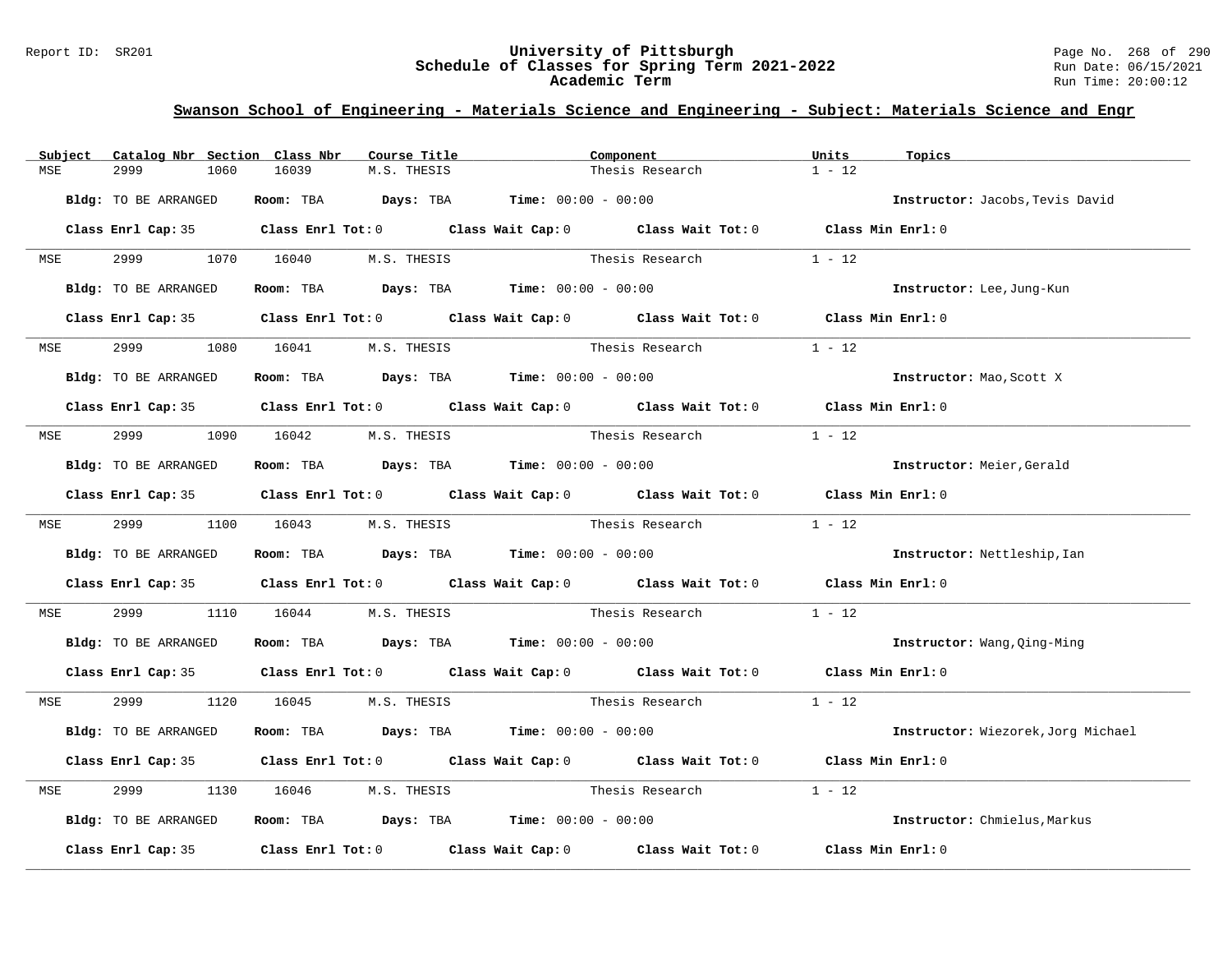| MSE        | 2999<br>1140         | 16047<br>M.S. THESIS                                                                  | Thesis Research                                                                            | $1 - 12$                          |
|------------|----------------------|---------------------------------------------------------------------------------------|--------------------------------------------------------------------------------------------|-----------------------------------|
|            | Bldg: TO BE ARRANGED | Room: TBA $\rule{1em}{0.15mm}$ Days: TBA $\rule{1.5mm}{0.15mm}$ Time: $00:00 - 00:00$ |                                                                                            | Instructor: Saidi, Wissam Abdo    |
|            |                      |                                                                                       | Class Enrl Cap: 35 Class Enrl Tot: 0 Class Wait Cap: 0 Class Wait Tot: 0 Class Min Enrl: 0 |                                   |
|            |                      |                                                                                       | MSE 2999 1150 16048 M.S. THESIS Thesis Research 1 - 12                                     |                                   |
|            | Bldg: TO BE ARRANGED | Room: TBA Days: TBA Time: $00:00 - 00:00$                                             |                                                                                            | Instructor: Xiong, Wei            |
|            |                      |                                                                                       | Class Enrl Cap: 35 Class Enrl Tot: 0 Class Wait Cap: 0 Class Wait Tot: 0 Class Min Enrl: 0 |                                   |
|            |                      | MSE 2999 1160 16049 M.S. THESIS                                                       | Thesis Research $1 - 12$                                                                   |                                   |
|            |                      | Bldg: TO BE ARRANGED Room: TBA Days: TBA Time: 00:00 - 00:00                          |                                                                                            | Instructor: Kumta, Prashant N     |
|            |                      |                                                                                       | Class Enrl Cap: 35 Class Enrl Tot: 0 Class Wait Cap: 0 Class Wait Tot: 0 Class Min Enrl: 0 |                                   |
|            |                      | MSE 2999 1170 16050 M.S. THESIS                                                       | Thesis Research $1 - 12$                                                                   |                                   |
|            | Bldg: TO BE ARRANGED | Room: TBA $\rule{1em}{0.15mm}$ Days: TBA $\rule{1.5mm}{0.15mm}$ Time: $00:00 - 00:00$ |                                                                                            | Instructor: Wang, Guofeng         |
|            |                      |                                                                                       | Class Enrl Cap: 35 Class Enrl Tot: 0 Class Wait Cap: 0 Class Wait Tot: 0                   | Class Min Enrl: 0                 |
|            |                      | MSE 3001 1010 12830 PRACTICUM                                                         | Practicum                                                                                  | $1 - 12$                          |
|            | Bldg: TO BE ARRANGED | Room: TBA $\rule{1em}{0.15mm}$ Days: TBA Time: $00:00 - 00:00$                        |                                                                                            | Instructor: Barnard, John A       |
|            |                      |                                                                                       | Class Enrl Cap: 40 Class Enrl Tot: 0 Class Wait Cap: 0 Class Wait Tot: 0 Class Min Enrl: 0 |                                   |
| MSE        |                      | 3001 1020 16051 PRACTICUM                                                             | Practicum                                                                                  | $1 - 12$                          |
|            | Bldg: TO BE ARRANGED | Room: TBA $Days:$ TBA $Time: 00:00 - 00:00$                                           |                                                                                            | Instructor: Deardo, Anthony J     |
|            |                      |                                                                                       | Class Enrl Cap: 35 Class Enrl Tot: 0 Class Wait Cap: 0 Class Wait Tot: 0                   | Class Min Enrl: 0                 |
| <b>MSE</b> |                      | 3001 1030 16052 PRACTICUM                                                             | Practicum                                                                                  | $1 - 12$                          |
|            |                      | Bldg: TO BE ARRANGED Room: TBA Days: TBA Time: 00:00 - 00:00                          |                                                                                            | Instructor: Staff                 |
|            | Class Enrl Cap: 35   |                                                                                       | Class Enrl Tot: $0$ Class Wait Cap: $0$ Class Wait Tot: $0$                                | Class Min Enrl: 0                 |
|            |                      | MSE 3001 1040 16053 PRACTICUM                                                         | Practicum                                                                                  | $1 - 12$                          |
|            | Bldg: TO BE ARRANGED | Room: TBA $Days:$ TBA $Time: 00:00 - 00:00$                                           |                                                                                            | Instructor: Gleeson, Brian Martin |
|            |                      |                                                                                       | Class Enrl Cap: 35 Class Enrl Tot: 0 Class Wait Cap: 0 Class Wait Tot: 0 Class Min Enrl: 0 |                                   |
|            |                      | MSE 3001 1050 16054 PRACTICUM                                                         | Practicum                                                                                  | $1 - 12$                          |
|            | Bldg: TO BE ARRANGED | Room: TBA $\rule{1em}{0.15mm}$ Days: TBA Time: $00:00 - 00:00$                        |                                                                                            | Instructor: Staff                 |
|            |                      |                                                                                       | Class Enrl Cap: 35 Class Enrl Tot: 0 Class Wait Cap: 0 Class Wait Tot: 0 Class Min Enrl: 0 |                                   |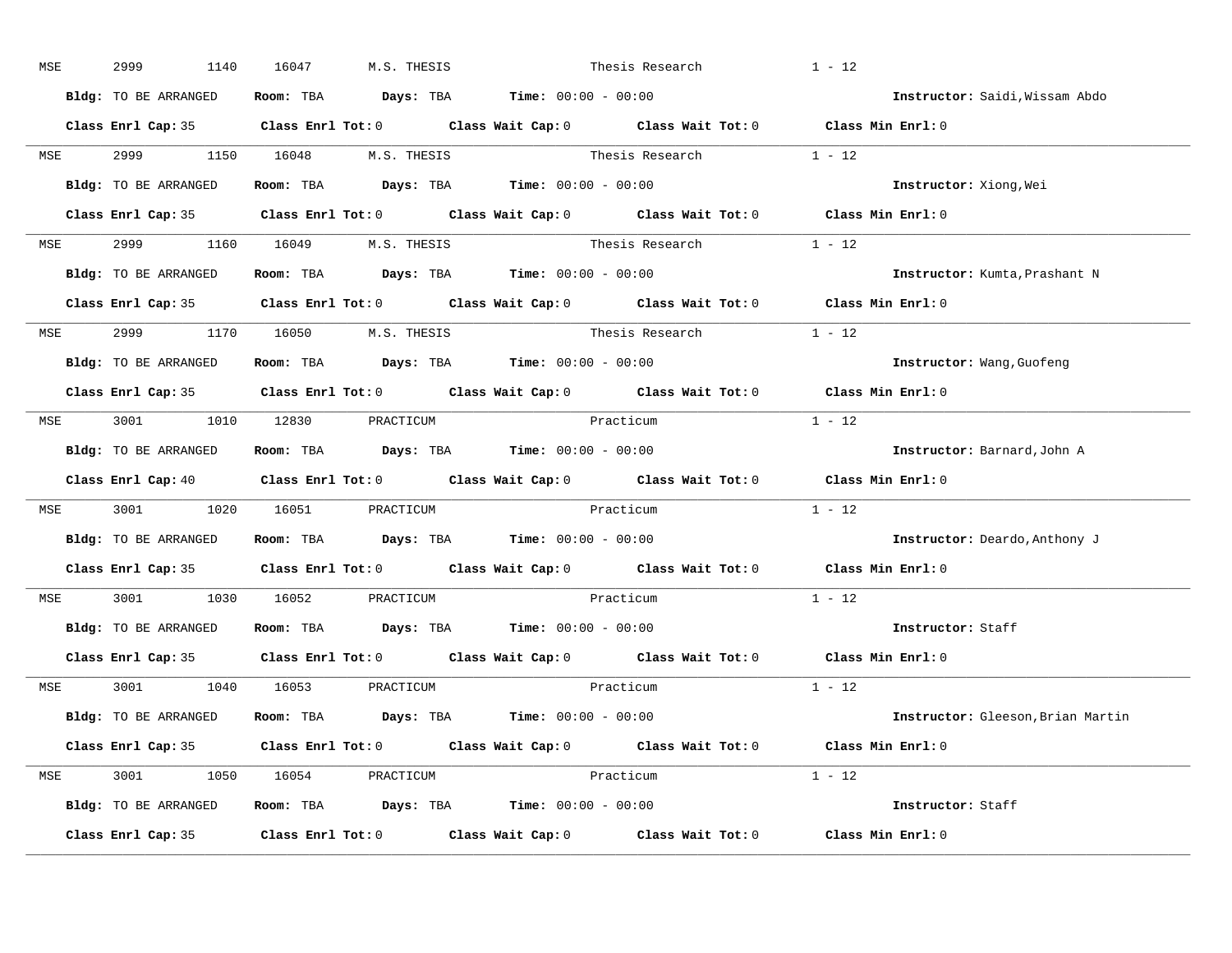#### Report ID: SR201 **University of Pittsburgh** Page No. 270 of 290 **Schedule of Classes for Spring Term 2021-2022** Run Date: 06/15/2021 **Academic Term** Run Time: 20:00:12

| Subject    | Catalog Nbr Section Class Nbr | Course Title                                                   | Component                                                                                           | Units<br>Topics                    |
|------------|-------------------------------|----------------------------------------------------------------|-----------------------------------------------------------------------------------------------------|------------------------------------|
| MSE        | 3001<br>1060                  | 16055<br>PRACTICUM                                             | Practicum                                                                                           | $1 - 12$                           |
|            | Bldg: TO BE ARRANGED          | Room: TBA $Days:$ TBA $Time: 00:00 - 00:00$                    |                                                                                                     | Instructor: Staff                  |
|            |                               |                                                                | Class Enrl Cap: 35 Class Enrl Tot: 0 Class Wait Cap: 0 Class Wait Tot: 0 Class Min Enrl: 0          |                                    |
|            | MSE 3001 1070 16056           | PRACTICUM                                                      | Practicum                                                                                           | $1 - 12$                           |
|            | Bldg: TO BE ARRANGED          | Room: TBA $Days:$ TBA $Time: 00:00 - 00:00$                    |                                                                                                     | Instructor: Lee, Jung-Kun          |
|            |                               |                                                                | Class Enrl Cap: 35 Class Enrl Tot: 0 Class Wait Cap: 0 Class Wait Tot: 0 Class Min Enrl: 0          |                                    |
| <b>MSE</b> | 3001                          | 1080 16057<br>PRACTICUM                                        | Practicum                                                                                           | $1 - 12$                           |
|            | Bldg: TO BE ARRANGED          | Room: TBA $Days:$ TBA $Time: 00:00 - 00:00$                    |                                                                                                     | Instructor: Mao, Scott X           |
|            |                               |                                                                | Class Enrl Cap: 35 $\qquad$ Class Enrl Tot: 0 $\qquad$ Class Wait Cap: 0 $\qquad$ Class Wait Tot: 0 | Class Min Enrl: 0                  |
|            |                               | MSE 3001 1090 16058 PRACTICUM                                  | Practicum                                                                                           | $1 - 12$                           |
|            | Bldg: TO BE ARRANGED          | Room: TBA $\rule{1em}{0.15mm}$ Days: TBA Time: $00:00 - 00:00$ |                                                                                                     | Instructor: Meier, Gerald          |
|            |                               |                                                                | Class Enrl Cap: 35 Class Enrl Tot: 0 Class Wait Cap: 0 Class Wait Tot: 0 Class Min Enrl: 0          |                                    |
|            | MSE 3001 1100 16059           | PRACTICUM                                                      | Practicum                                                                                           | $1 - 12$                           |
|            | Bldg: TO BE ARRANGED          | Room: TBA $Days:$ TBA $Time: 00:00 - 00:00$                    |                                                                                                     | Instructor: Nettleship, Ian        |
|            |                               |                                                                | Class Enrl Cap: 35 Class Enrl Tot: 0 Class Wait Cap: 0 Class Wait Tot: 0 Class Min Enrl: 0          |                                    |
| MSE        | 3001                          | 1110 16060<br>PRACTICUM                                        | Practicum                                                                                           | $1 - 12$                           |
|            | Bldg: TO BE ARRANGED          | Room: TBA $Days: TBA$ Time: $00:00 - 00:00$                    |                                                                                                     | Instructor: Wang, Qing-Ming        |
|            |                               |                                                                | Class Enrl Cap: 35 Class Enrl Tot: 0 Class Wait Cap: 0 Class Wait Tot: 0 Class Min Enrl: 0          |                                    |
|            |                               | MSE 3001 1120 16061 PRACTICUM                                  | Practicum                                                                                           | $1 - 12$                           |
|            | Bldg: TO BE ARRANGED          | Room: TBA $Days: TBA$ Time: $00:00 - 00:00$                    |                                                                                                     | Instructor: Wiezorek, Jorg Michael |
|            |                               |                                                                | Class Enrl Cap: 35 Class Enrl Tot: 0 Class Wait Cap: 0 Class Wait Tot: 0 Class Min Enrl: 0          |                                    |
| MSE        | 3001                          | 1130 16062<br>PRACTICUM                                        | <b>Practicum</b>                                                                                    | $1 - 12$                           |
|            | Bldg: TO BE ARRANGED          | Room: TBA $Days:$ TBA $Time: 00:00 - 00:00$                    |                                                                                                     | Instructor: Staff                  |
|            |                               |                                                                | Class Enrl Cap: 35 $\qquad$ Class Enrl Tot: 0 $\qquad$ Class Wait Cap: 0 $\qquad$ Class Wait Tot: 0 | Class Min Enrl: 0                  |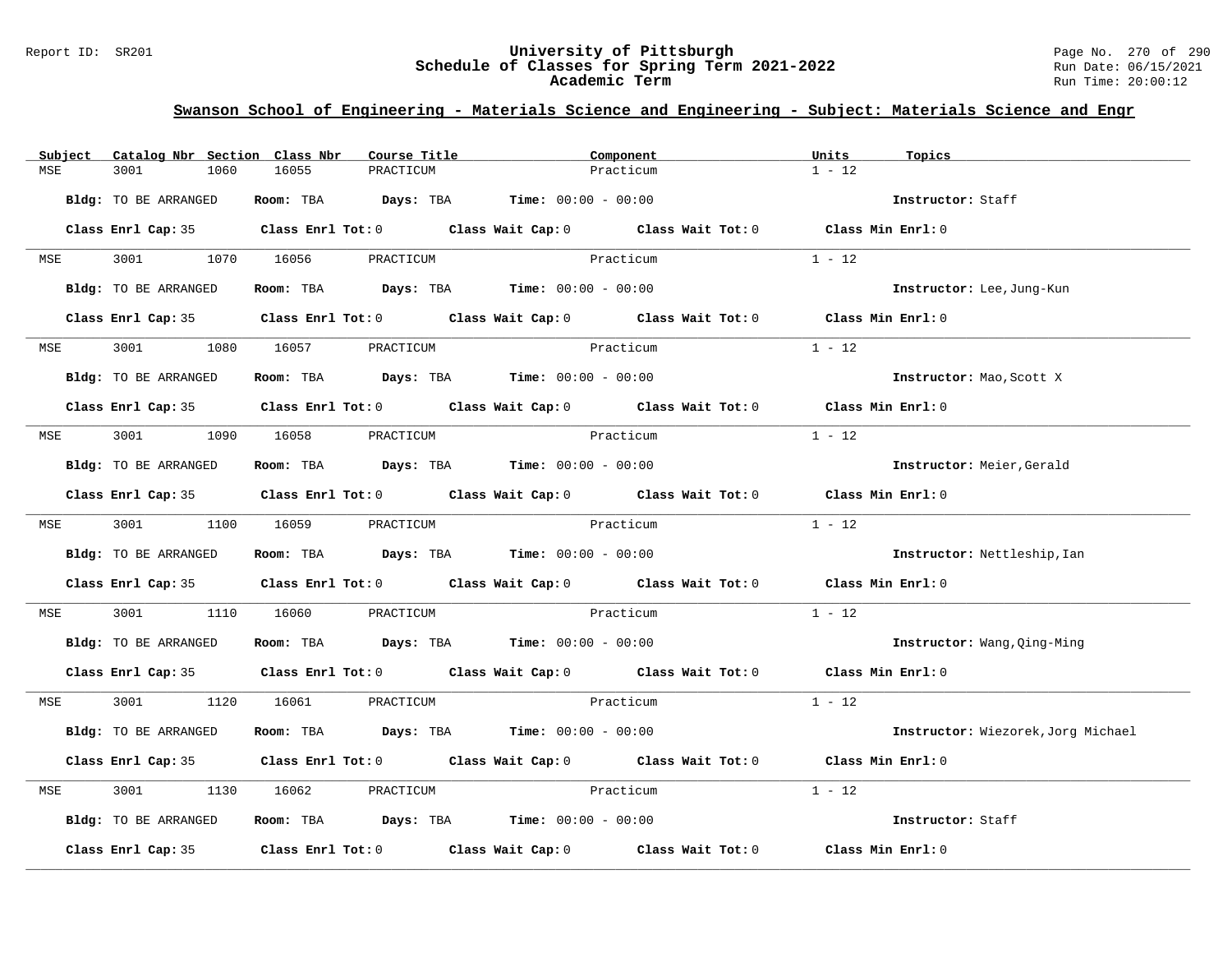|     | 3001<br>1140                                                  | 16063      | PRACTICUM                                                      | Practicum                                                                                  | $1 - 12$                      |
|-----|---------------------------------------------------------------|------------|----------------------------------------------------------------|--------------------------------------------------------------------------------------------|-------------------------------|
|     | Bldg: TO BE ARRANGED                                          |            | Room: TBA $Days:$ TBA $Time: 00:00 - 00:00$                    |                                                                                            | Instructor: Staff             |
|     | Class Enrl Cap: 35                                            |            |                                                                | Class Enrl Tot: 0 Class Wait Cap: 0 Class Wait Tot: 0 Class Min Enrl: 0                    |                               |
| MSE | 3001                                                          | 1150 16064 | PRACTICUM                                                      | Practicum                                                                                  | $1 - 12$                      |
|     | Bldg: TO BE ARRANGED                                          |            | Room: TBA $Days:$ TBA $Time: 00:00 - 00:00$                    |                                                                                            | Instructor: Staff             |
|     | Class Enrl Cap: 35                                            |            |                                                                | Class Enrl Tot: 0 Class Wait Cap: 0 Class Wait Tot: 0                                      | Class Min Enrl: 0             |
| MSE | 3001<br>1160                                                  | 16065      | PRACTICUM                                                      | Practicum                                                                                  | $1 - 12$                      |
|     | Bldg: TO BE ARRANGED                                          |            | Room: TBA $Days:$ TBA $Time: 00:00 - 00:00$                    |                                                                                            | Instructor: Staff             |
|     | Class Enrl Cap: 35                                            |            |                                                                | Class Enrl Tot: 0 Class Wait Cap: 0 Class Wait Tot: 0                                      | Class Min Enrl: 0             |
| MSE | 3001                                                          | 1170 16066 | PRACTICUM                                                      | Practicum                                                                                  | $1 - 12$                      |
|     | Bldg: TO BE ARRANGED                                          |            | Room: TBA $Days:$ TBA $Time: 00:00 - 00:00$                    |                                                                                            | Instructor: Staff             |
|     | Class Enrl Cap: 35                                            |            |                                                                | Class Enrl Tot: $0$ Class Wait Cap: $0$ Class Wait Tot: $0$                                | Class Min Enrl: 0             |
| MSE | 3024                                                          | 1030 12602 | GRADUATE SEMINAR Seminar                                       |                                                                                            | $\overline{1}$                |
|     | Bldg: TO BE ARRANGED                                          |            | Room: TBA $Days: Turl$ Time: $10:30 - 11:55$                   |                                                                                            | Instructor: Lee, Jung-Kun     |
|     |                                                               |            |                                                                |                                                                                            | Senocak, Inanc                |
|     |                                                               |            |                                                                |                                                                                            |                               |
|     | Combined Section ID: 0001(ME/2085/MSE/3024) - ME 2085(#12615) |            |                                                                | Class Enrl Cap: 30 Class Enrl Tot: 0 Class Wait Cap: 0 Class Wait Tot: 0 Class Min Enrl: 0 |                               |
| MSE | 3997<br>1010                                                  | 12603      | RESEARCH, PH.D.                                                | Directed Studies                                                                           | $1 - 12$                      |
|     | Bldg: TO BE ARRANGED                                          |            | Room: TBA $\rule{1em}{0.15mm}$ Days: TBA Time: $00:00 - 00:00$ |                                                                                            | Instructor: Leu, Paul W       |
|     |                                                               |            |                                                                | Class Enrl Cap: 45 Class Enrl Tot: 0 Class Wait Cap: 0 Class Wait Tot: 0 Class Min Enrl: 0 |                               |
| MSE | 3997 — 100                                                    | 1020 16067 |                                                                | RESEARCH, PH.D. Directed Studies                                                           | $1 - 12$                      |
|     | Bldg: TO BE ARRANGED                                          | Room: TBA  | $Days: TBA$ $Time: 00:00 - 00:00$                              |                                                                                            | Instructor: Staff             |
|     | Class Enrl Cap: 35                                            |            |                                                                | Class Enrl Tot: 0 Class Wait Cap: 0 Class Wait Tot: 0                                      | Class Min Enrl: 0             |
| MSE | 3997<br>1030                                                  | 16068      | RESEARCH, PH.D.                                                | Directed Studies                                                                           | $1 - 12$                      |
|     | Bldg: TO BE ARRANGED                                          |            | Room: TBA $\rule{1em}{0.15mm}$ Days: TBA Time: $00:00 - 00:00$ |                                                                                            | Instructor: Garcia, Calixto I |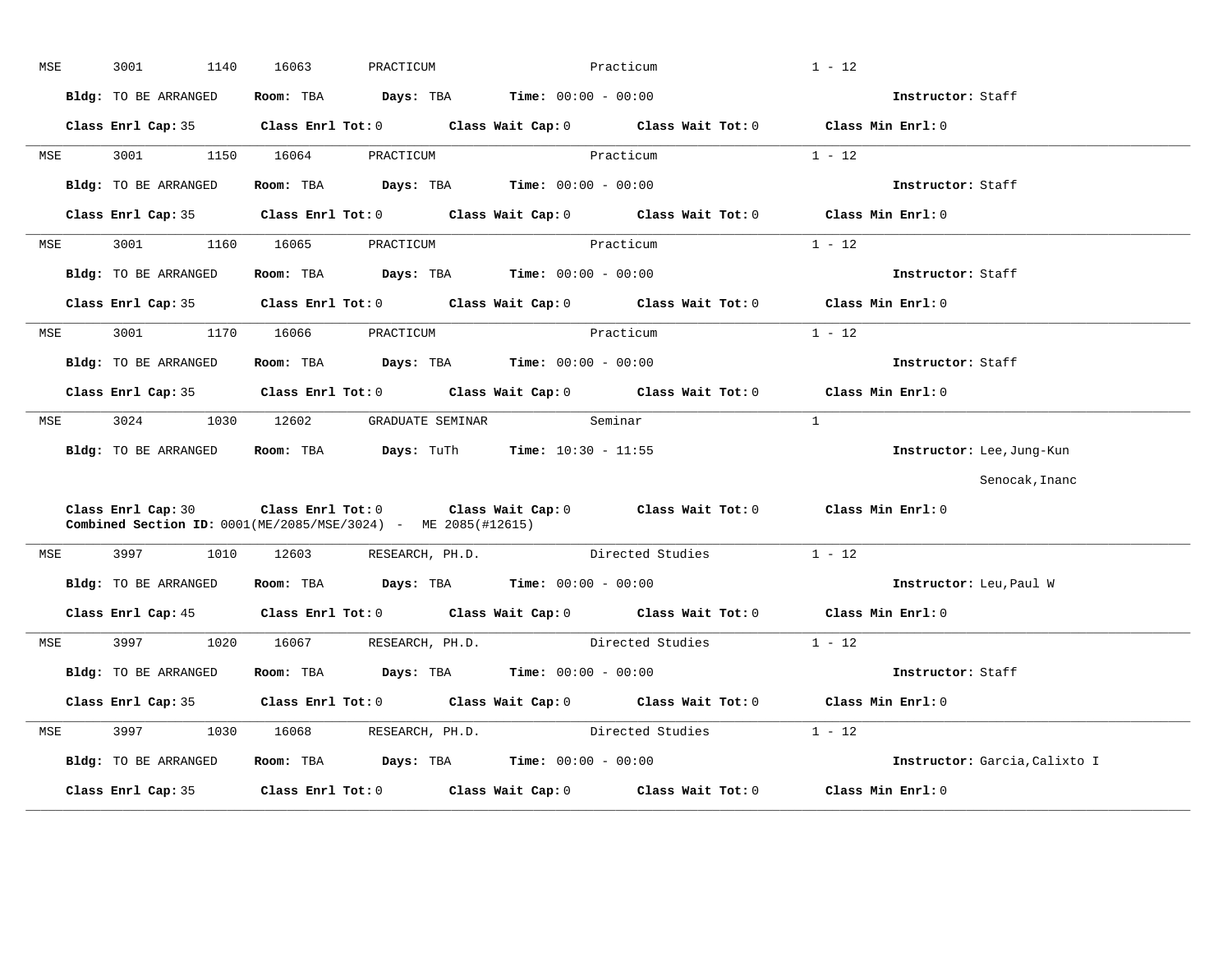#### Report ID: SR201 **University of Pittsburgh** Page No. 272 of 290 **Schedule of Classes for Spring Term 2021-2022** Run Date: 06/15/2021 **Academic Term** Run Time: 20:00:12

| Subject | Catalog Nbr Section Class Nbr | Course Title                                                                            | Component                                                                                  | Units<br>Topics                        |
|---------|-------------------------------|-----------------------------------------------------------------------------------------|--------------------------------------------------------------------------------------------|----------------------------------------|
| MSE     | 3997<br>1040                  | 16069<br>RESEARCH, PH.D.                                                                | Directed Studies                                                                           | $1 - 12$                               |
|         | Bldg: TO BE ARRANGED          | Room: TBA $Days:$ TBA $Time: 00:00 - 00:00$                                             |                                                                                            | Instructor: Gleeson, Brian Martin      |
|         |                               |                                                                                         | Class Enrl Cap: 35 Class Enrl Tot: 0 Class Wait Cap: 0 Class Wait Tot: 0 Class Min Enrl: 0 |                                        |
|         |                               | MSE 3997 1050 16070 RESEARCH, PH.D.                                                     | Directed Studies                                                                           | $1 - 12$                               |
|         | Bldg: TO BE ARRANGED          | Room: TBA $Days:$ TBA $Time: 00:00 - 00:00$                                             |                                                                                            | Instructor: Jacobs, Tevis David        |
|         |                               |                                                                                         | Class Enrl Cap: 35 Class Enrl Tot: 0 Class Wait Cap: 0 Class Wait Tot: 0 Class Min Enrl: 0 |                                        |
|         |                               | MSE 3997 1060 16071 RESEARCH, PH.D.                                                     | Directed Studies                                                                           | $1 - 12$                               |
|         | Bldg: TO BE ARRANGED          | Room: TBA $Days:$ TBA Time: $00:00 - 00:00$                                             |                                                                                            | Instructor: Hornbostel, Katherine Mary |
|         |                               |                                                                                         | Class Enrl Cap: 35 Class Enrl Tot: 0 Class Wait Cap: 0 Class Wait Tot: 0 Class Min Enrl: 0 |                                        |
|         |                               |                                                                                         | MSE 3997 1070 16072 RESEARCH, PH.D. Directed Studies                                       | $1 - 12$                               |
|         | Bldg: TO BE ARRANGED          | Room: TBA $Days:$ TBA $Time: 00:00 - 00:00$                                             |                                                                                            | Instructor: Lee, Jung-Kun              |
|         |                               |                                                                                         | Class Enrl Cap: 35 Class Enrl Tot: 0 Class Wait Cap: 0 Class Wait Tot: 0 Class Min Enrl: 0 |                                        |
|         |                               |                                                                                         | MSE 3997 1080 16073 RESEARCH, PH.D. Directed Studies                                       | $1 - 12$                               |
|         | Bldg: TO BE ARRANGED          | Room: TBA $Days: TBA$ Time: $00:00 - 00:00$                                             |                                                                                            | Instructor: Mao, Scott X               |
|         |                               |                                                                                         | Class Enrl Cap: 35 Class Enrl Tot: 0 Class Wait Cap: 0 Class Wait Tot: 0 Class Min Enrl: 0 |                                        |
| MSE     | 3997 399                      | 1090 16074                                                                              | RESEARCH, PH.D. Directed Studies                                                           | $1 - 12$                               |
|         | Bldg: TO BE ARRANGED          | Room: TBA $Days:$ TBA $Time: 00:00 - 00:00$                                             |                                                                                            | Instructor: Staff                      |
|         |                               |                                                                                         | Class Enrl Cap: 35 Class Enrl Tot: 0 Class Wait Cap: 0 Class Wait Tot: 0 Class Min Enrl: 0 |                                        |
|         |                               |                                                                                         | MSE 3997 1100 16075 RESEARCH, PH.D. Directed Studies 1 - 12                                |                                        |
|         | Bldg: TO BE ARRANGED          | Room: TBA $Days:$ TBA $Time: 00:00 - 00:00$                                             |                                                                                            | Instructor: Nettleship, Ian            |
|         |                               |                                                                                         | Class Enrl Cap: 35 Class Enrl Tot: 0 Class Wait Cap: 0 Class Wait Tot: 0 Class Min Enrl: 0 |                                        |
| MSE     | 3997                          |                                                                                         | 1110 16076 RESEARCH, PH.D. Directed Studies                                                | $1 - 12$                               |
|         | Bldg: TO BE ARRANGED          | Room: TBA $\rule{1em}{0.15mm}$ Days: TBA $\rule{1.15mm}]{0.15mm}$ Time: $00:00 - 00:00$ |                                                                                            | Instructor: Wang, Qing-Ming            |
|         |                               |                                                                                         | Class Enrl Cap: 35 Class Enrl Tot: 0 Class Wait Cap: 0 Class Wait Tot: 0 Class Min Enrl: 0 |                                        |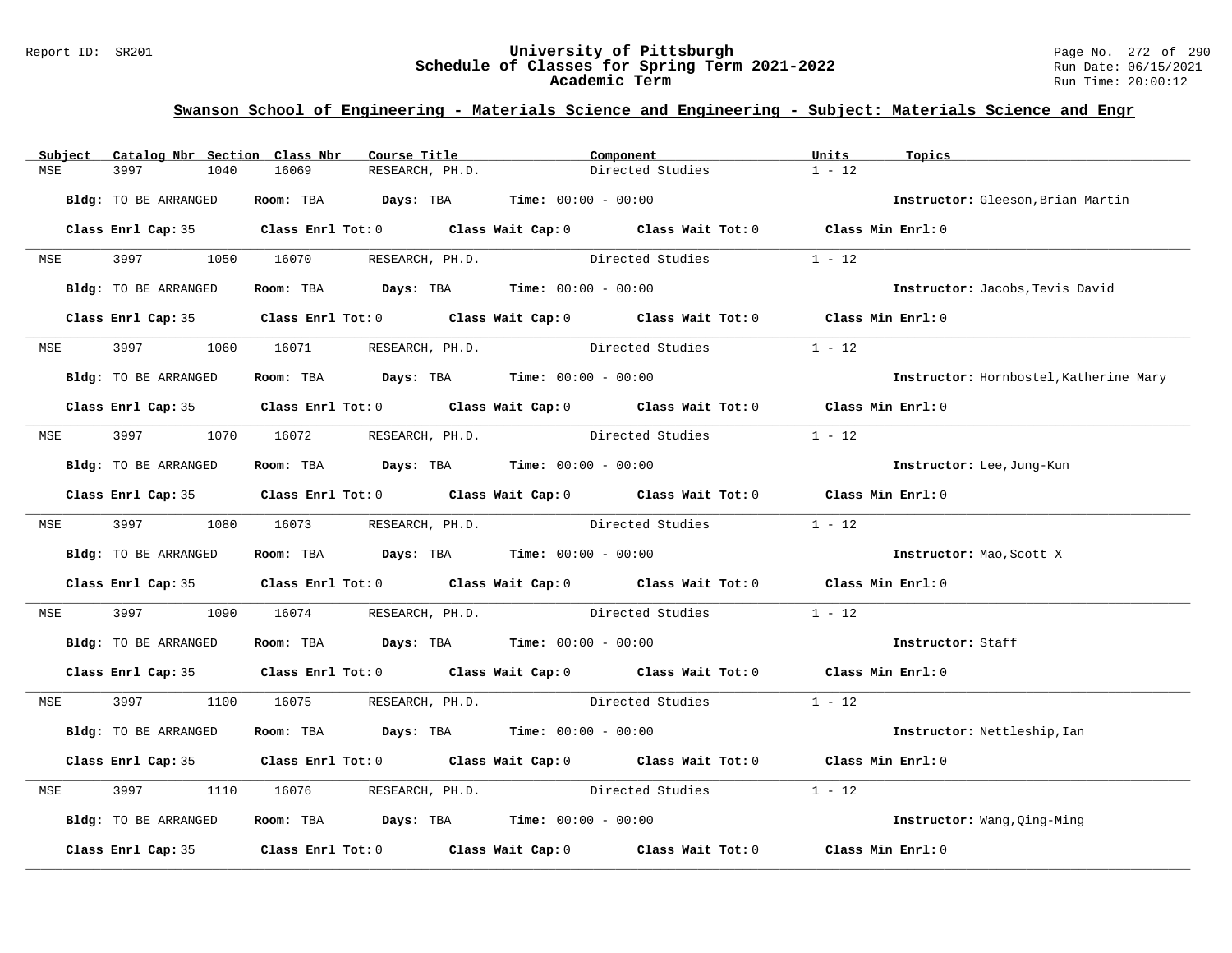| MSE        | 3997                 | 1120 | 16077 |                                     | RESEARCH, PH.D. Directed Studies                                                           |                                                              | $1 - 12$                                                                                   |  |
|------------|----------------------|------|-------|-------------------------------------|--------------------------------------------------------------------------------------------|--------------------------------------------------------------|--------------------------------------------------------------------------------------------|--|
|            | Bldg: TO BE ARRANGED |      |       |                                     | Room: TBA $Days:$ TBA $Time: 00:00 - 00:00$                                                |                                                              | Instructor: Wiezorek, Jorg Michael                                                         |  |
|            |                      |      |       |                                     |                                                                                            |                                                              | Class Enrl Cap: 35 Class Enrl Tot: 0 Class Wait Cap: 0 Class Wait Tot: 0 Class Min Enrl: 0 |  |
|            |                      |      |       |                                     |                                                                                            | MSE 3997 1130 16078 RESEARCH, PH.D. Directed Studies 1 - 12  |                                                                                            |  |
|            | Bldg: TO BE ARRANGED |      |       |                                     | Room: TBA Days: TBA Time: $00:00 - 00:00$                                                  |                                                              | Instructor: Chmielus, Markus                                                               |  |
|            |                      |      |       |                                     |                                                                                            |                                                              | Class Enrl Cap: 35 Class Enrl Tot: 0 Class Wait Cap: 0 Class Wait Tot: 0 Class Min Enrl: 0 |  |
|            |                      |      |       |                                     |                                                                                            | MSE 3997 1140 16079 RESEARCH, PH.D. Directed Studies 1 - 12  |                                                                                            |  |
|            |                      |      |       |                                     | <b>Bldg:</b> TO BE ARRANGED <b>Room:</b> TBA <b>Days:</b> TBA <b>Time:</b> $00:00 - 00:00$ |                                                              | Instructor: Cho, Sung Kwon                                                                 |  |
|            |                      |      |       |                                     |                                                                                            |                                                              | Class Enrl Cap: 35 Class Enrl Tot: 0 Class Wait Cap: 0 Class Wait Tot: 0 Class Min Enrl: 0 |  |
|            |                      |      |       | MSE 3997 1150 16080 RESEARCH, PH.D. |                                                                                            | Directed Studies                                             | $1 - 12$                                                                                   |  |
|            | Bldg: TO BE ARRANGED |      |       |                                     | Room: TBA $\rule{1em}{0.15mm}$ Days: TBA Time: $00:00 - 00:00$                             |                                                              | Instructor: Xiong, Wei                                                                     |  |
|            |                      |      |       |                                     |                                                                                            |                                                              | Class Enrl Cap: 35 Class Enrl Tot: 0 Class Wait Cap: 0 Class Wait Tot: 0 Class Min Enrl: 0 |  |
|            |                      |      |       |                                     |                                                                                            | MSE 3997 1160 16081 RESEARCH, PH.D. Directed Studies 1 - 12  |                                                                                            |  |
|            | Bldg: TO BE ARRANGED |      |       |                                     | Room: TBA $Days:$ TBA $Time: 00:00 - 00:00$                                                |                                                              | Instructor: Wang, Guofeng                                                                  |  |
|            |                      |      |       |                                     |                                                                                            |                                                              | Class Enrl Cap: 35 Class Enrl Tot: 0 Class Wait Cap: 0 Class Wait Tot: 0 Class Min Enrl: 0 |  |
|            |                      |      |       |                                     |                                                                                            | MSE 3997 1170 16082 RESEARCH, PH.D. Directed Studies 1 - 12  |                                                                                            |  |
|            |                      |      |       |                                     | Bldg: TO BE ARRANGED Room: TBA Days: TBA Time: 00:00 - 00:00                               |                                                              | Instructor: Saidi, Wissam Abdo                                                             |  |
|            |                      |      |       |                                     |                                                                                            |                                                              | Class Enrl Cap: 35 Class Enrl Tot: 0 Class Wait Cap: 0 Class Wait Tot: 0 Class Min Enrl: 0 |  |
| <b>MSE</b> |                      |      |       |                                     |                                                                                            | 3997 1175 30619 RESEARCH, PH.D. Directed Studies             | $1 - 12$                                                                                   |  |
|            |                      |      |       |                                     | Bldg: TO BE ARRANGED Room: TBA Days: TBA Time: 00:00 - 00:00                               |                                                              | Instructor: Staff                                                                          |  |
|            |                      |      |       |                                     |                                                                                            |                                                              | Class Enrl Cap: 35 Class Enrl Tot: 0 Class Wait Cap: 0 Class Wait Tot: 0 Class Min Enrl: 0 |  |
|            |                      |      |       | MSE 3997 1180 30620 RESEARCH, PH.D. |                                                                                            | Directed Studies 1 - 12                                      |                                                                                            |  |
|            |                      |      |       |                                     | Bldg: TO BE ARRANGED Room: TBA Days: TBA Time: 00:00 - 00:00                               |                                                              | Instructor: Staff                                                                          |  |
|            |                      |      |       |                                     |                                                                                            |                                                              | Class Enrl Cap: 35 Class Enrl Tot: 0 Class Wait Cap: 0 Class Wait Tot: 0 Class Min Enrl: 0 |  |
|            |                      |      |       |                                     |                                                                                            | MSE 3997 1185 30621 RESEARCH, PH.D. Directed Studies 1 - 12  |                                                                                            |  |
|            |                      |      |       |                                     |                                                                                            | Bldg: TO BE ARRANGED ROOM: TBA Days: TBA Time: 00:00 - 00:00 | Instructor: Staff                                                                          |  |
|            |                      |      |       |                                     |                                                                                            |                                                              | Class Enrl Cap: 35 Class Enrl Tot: 0 Class Wait Cap: 0 Class Wait Tot: 0 Class Min Enrl: 0 |  |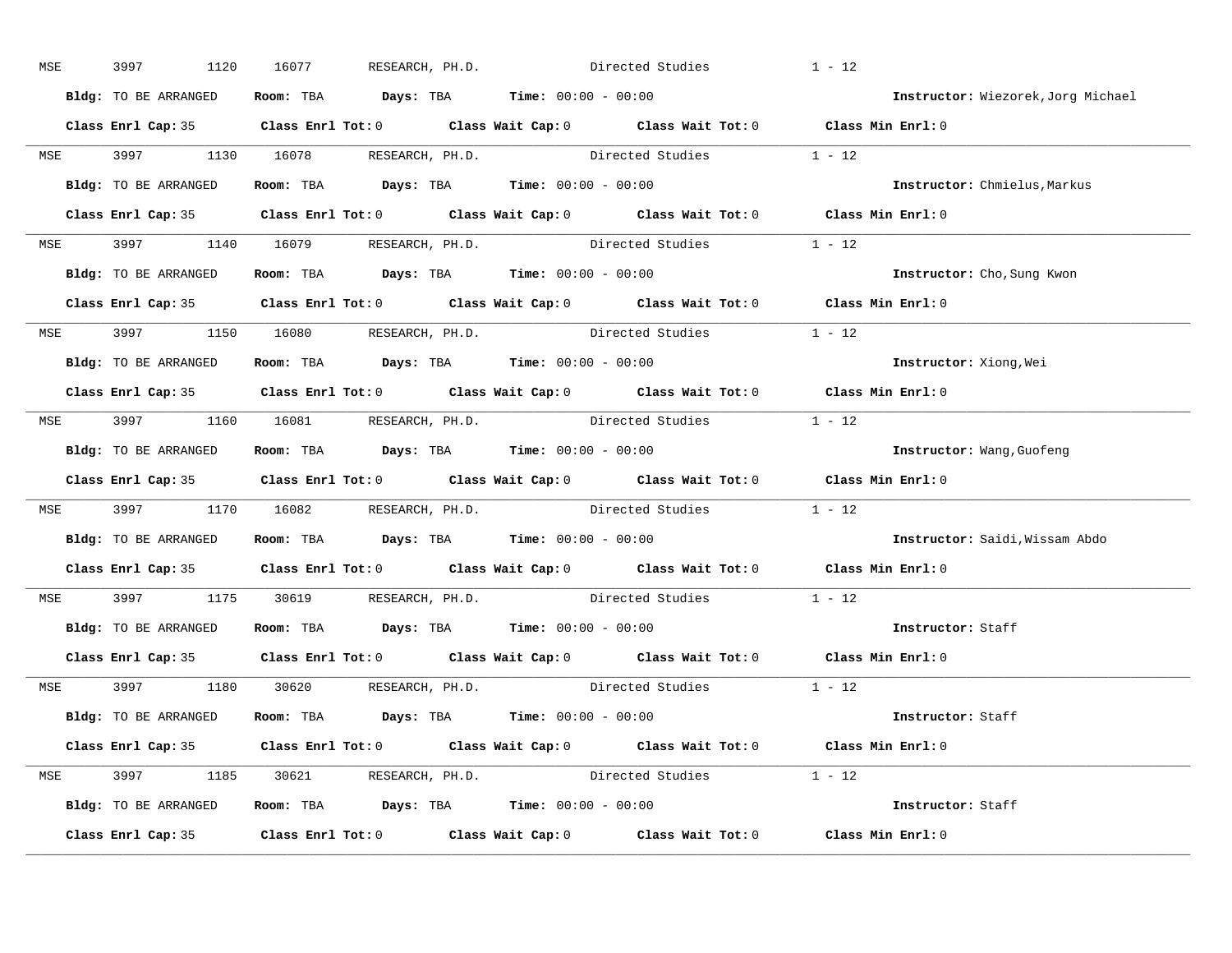#### Report ID: SR201 **University of Pittsburgh** Page No. 274 of 290 **Schedule of Classes for Spring Term 2021-2022** Run Date: 06/15/2021 **Academic Term** Run Time: 20:00:12

| Subject    | Catalog Nbr Section Class Nbr | Course Title                                | Component                                                                                  | Units<br>Topics             |
|------------|-------------------------------|---------------------------------------------|--------------------------------------------------------------------------------------------|-----------------------------|
| MSE        | 3997<br>1190                  | 30622<br>RESEARCH, PH.D.                    | Directed Studies                                                                           | $1 - 12$                    |
|            | Bldg: TO BE ARRANGED          | Room: TBA $Days:$ TBA $Time: 00:00 - 00:00$ |                                                                                            | Instructor: Staff           |
|            |                               |                                             |                                                                                            |                             |
|            |                               |                                             | Class Enrl Cap: 35 Class Enrl Tot: 0 Class Wait Cap: 0 Class Wait Tot: 0 Class Min Enrl: 0 |                             |
|            |                               | MSE 3997 1195 30623 RESEARCH, PH.D.         | Directed Studies                                                                           | $1 - 12$                    |
|            | Bldg: TO BE ARRANGED          | Room: TBA $Days: TBA$ Time: $00:00 - 00:00$ |                                                                                            | Instructor: Staff           |
|            |                               |                                             | Class Enrl Cap: 35 Class Enrl Tot: 0 Class Wait Cap: 0 Class Wait Tot: 0 Class Min Enrl: 0 |                             |
|            |                               | MSE 3997 1200 30624 RESEARCH, PH.D.         | Directed Studies                                                                           | $1 - 12$                    |
|            | Bldg: TO BE ARRANGED          | Room: TBA $Days:$ TBA $Time: 00:00 - 00:00$ |                                                                                            | Instructor: Staff           |
|            |                               |                                             | Class Enrl Cap: 35 Class Enrl Tot: 0 Class Wait Cap: 0 Class Wait Tot: 0 Class Min Enrl: 0 |                             |
|            |                               |                                             | MSE 3997 1205 30625 RESEARCH, PH.D. Directed Studies 1 - 12                                |                             |
|            | Bldg: TO BE ARRANGED          | Room: TBA Days: TBA Time: $00:00 - 00:00$   |                                                                                            | Instructor: Staff           |
|            |                               |                                             | Class Enrl Cap: 35 Class Enrl Tot: 0 Class Wait Cap: 0 Class Wait Tot: 0 Class Min Enrl: 0 |                             |
|            |                               |                                             | MSE 3997 1210 30626 RESEARCH, PH.D. Directed Studies 1 - 12                                |                             |
|            | Bldg: TO BE ARRANGED          |                                             | Room: TBA $Days$ : TBA $Time: 00:00 - 00:00$                                               | Instructor: Staff           |
|            |                               |                                             | Class Enrl Cap: 35 Class Enrl Tot: 0 Class Wait Cap: 0 Class Wait Tot: 0 Class Min Enrl: 0 |                             |
| MSE        |                               |                                             | 3997 1215 30627 RESEARCH, PH.D. Directed Studies 1 - 12                                    |                             |
|            | Bldg: TO BE ARRANGED          | Room: TBA Days: TBA Time: $00:00 - 00:00$   |                                                                                            | Instructor: Staff           |
|            |                               |                                             | Class Enrl Cap: 35 Class Enrl Tot: 0 Class Wait Cap: 0 Class Wait Tot: 0 Class Min Enrl: 0 |                             |
|            |                               |                                             | MSE 3997 1220 30628 RESEARCH, PH.D. Directed Studies 1 - 12                                |                             |
|            | Bldg: TO BE ARRANGED          | Room: TBA $Days:$ TBA Time: $00:00 - 00:00$ |                                                                                            | Instructor: Staff           |
|            |                               |                                             | Class Enrl Cap: 35 Class Enrl Tot: 0 Class Wait Cap: 0 Class Wait Tot: 0 Class Min Enrl: 0 |                             |
| <b>MSE</b> |                               |                                             | 3998 1010 12604 PH.D. INDEPENDENT STUDY Independent Study 1 - 3                            |                             |
|            |                               |                                             | <b>Bldg:</b> Benedum Hall <b>Room:</b> 00848 <b>Days:</b> TBA <b>Time:</b> $00:00 - 00:00$ | Instructor: Barnard, John A |
|            |                               |                                             | Class Enrl Cap: 15 Class Enrl Tot: 0 Class Wait Cap: 0 Class Wait Tot: 0 Class Min Enrl: 0 |                             |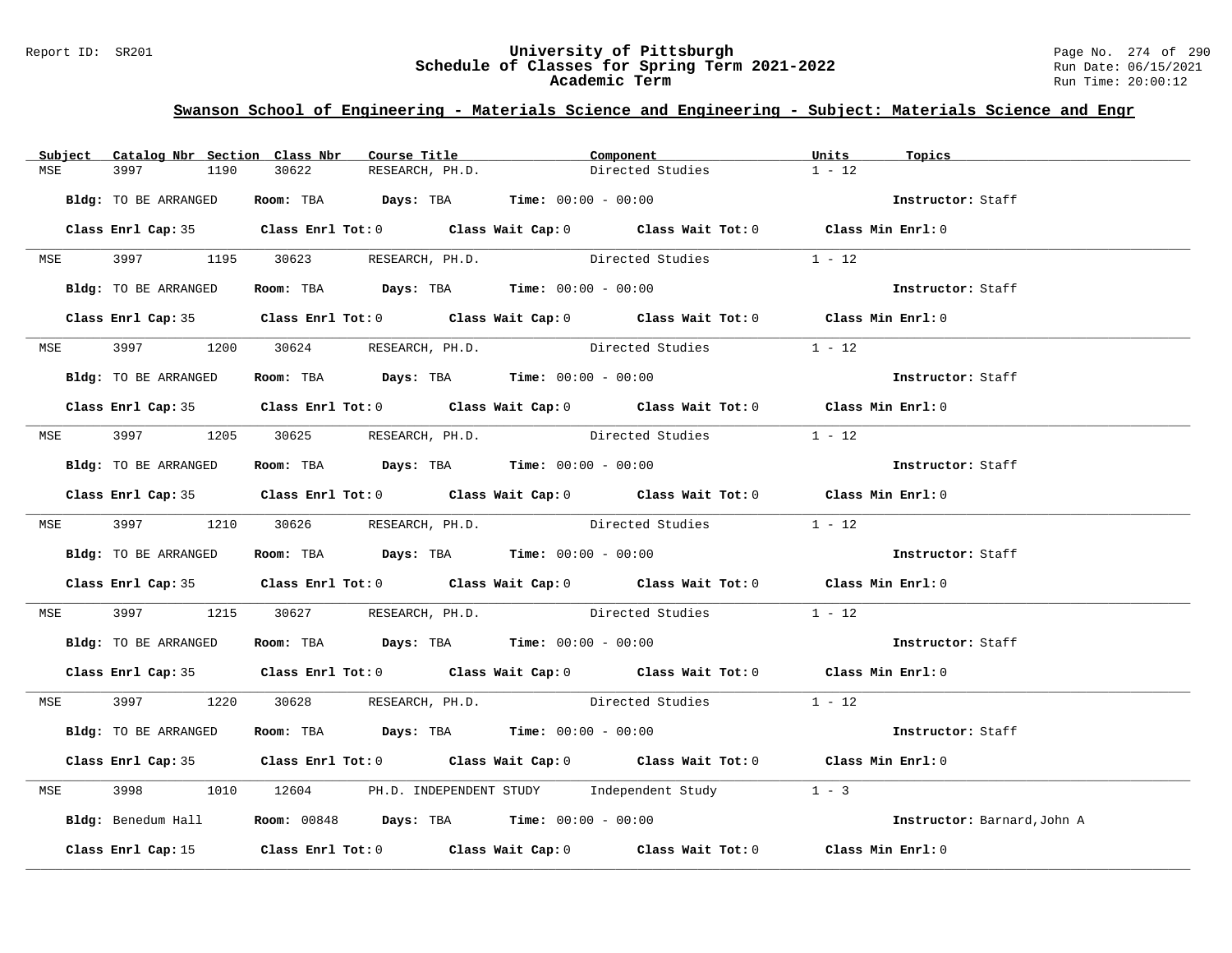| MSE        | 3998<br>1020         | 16083<br>PH.D. INDEPENDENT STUDY Independent Study                                                  | $1 - 3$                           |
|------------|----------------------|-----------------------------------------------------------------------------------------------------|-----------------------------------|
|            | Bldg: TO BE ARRANGED | Room: TBA $Days:$ TBA $Time: 00:00 - 00:00$                                                         | Instructor: Deardo, Anthony J     |
|            |                      | Class Enrl Cap: 35 Class Enrl Tot: 0 Class Wait Cap: 0 Class Wait Tot: 0 Class Min Enrl: 0          |                                   |
|            |                      | MSE 3998 1030 16084 PH.D. INDEPENDENT STUDY Independent Study 1 - 3                                 |                                   |
|            | Bldg: TO BE ARRANGED | Room: TBA $Days:$ TBA $Time: 00:00 - 00:00$                                                         | Instructor: Cho, Sung Kwon        |
|            |                      | Class Enrl Cap: 35 Class Enrl Tot: 0 Class Wait Cap: 0 Class Wait Tot: 0 Class Min Enrl: 0          |                                   |
|            |                      | MSE 3998 1040 16085 PH.D. INDEPENDENT STUDY Independent Study 1 - 3                                 |                                   |
|            | Bldg: TO BE ARRANGED | Room: TBA $Days:$ TBA $Time: 00:00 - 00:00$                                                         | Instructor: Gleeson, Brian Martin |
|            |                      | Class Enrl Cap: 35 Class Enrl Tot: 0 Class Wait Cap: 0 Class Wait Tot: 0 Class Min Enrl: 0          |                                   |
|            |                      | MSE 3998 1050 16086 PH.D. INDEPENDENT STUDY Independent Study 1 - 3                                 |                                   |
|            | Bldg: TO BE ARRANGED | Room: TBA $Days:$ TBA $Time: 00:00 - 00:00$                                                         | Instructor: Chmielus, Markus      |
|            |                      | Class Enrl Cap: 35 Class Enrl Tot: 0 Class Wait Cap: 0 Class Wait Tot: 0 Class Min Enrl: 0          |                                   |
| MSE        |                      | 3998 1060 16087 PH.D. INDEPENDENT STUDY Independent Study 1 - 3                                     |                                   |
|            | Bldg: TO BE ARRANGED | Room: TBA $Days:$ TBA $Time:$ $00:00 - 00:00$                                                       | Instructor: Staff                 |
|            |                      | Class Enrl Cap: 35 Class Enrl Tot: 0 Class Wait Cap: 0 Class Wait Tot: 0 Class Min Enrl: 0          |                                   |
| MSE        |                      | 3998 1070 16088 PH.D. INDEPENDENT STUDY Independent Study 1 - 3                                     |                                   |
|            | Bldg: TO BE ARRANGED | Room: TBA $Days:$ TBA $Time: 00:00 - 00:00$                                                         | Instructor: Lee, Jung-Kun         |
|            |                      | Class Enrl Cap: 35 Class Enrl Tot: 0 Class Wait Cap: 0 Class Wait Tot: 0 Class Min Enrl: 0          |                                   |
| <b>MSE</b> | 3998 3998            | 1080 16089 PH.D. INDEPENDENT STUDY Independent Study 1 - 3                                          |                                   |
|            | Bldg: TO BE ARRANGED | Room: TBA $Days:$ TBA $Time: 00:00 - 00:00$                                                         | Instructor: Mao, Scott X          |
|            |                      | Class Enrl Cap: 35 Class Enrl Tot: 0 Class Wait Cap: 0 Class Wait Tot: 0                            | Class Min Enrl: 0                 |
|            |                      | MSE 3998 1090 16090 PH.D. INDEPENDENT STUDY Independent Study 1 - 3                                 |                                   |
|            | Bldg: TO BE ARRANGED | Room: TBA $Days:$ TBA $Time: 00:00 - 00:00$                                                         | Instructor: Meier, Gerald         |
|            |                      | Class Enrl Cap: 35 Class Enrl Tot: 0 Class Wait Cap: 0 Class Wait Tot: 0 Class Min Enrl: 0          |                                   |
|            |                      | MSE 3998 1100 16091 PH.D. INDEPENDENT STUDY Independent Study 1 - 3                                 |                                   |
|            | Bldg: TO BE ARRANGED | Room: TBA $\rule{1em}{0.15mm}$ Days: TBA $\qquad$ Time: $00:00 - 00:00$                             | Instructor: Nettleship, Ian       |
|            |                      | Class Enrl Cap: 35 $\qquad$ Class Enrl Tot: 0 $\qquad$ Class Wait Cap: 0 $\qquad$ Class Wait Tot: 0 | Class Min Enrl: 0                 |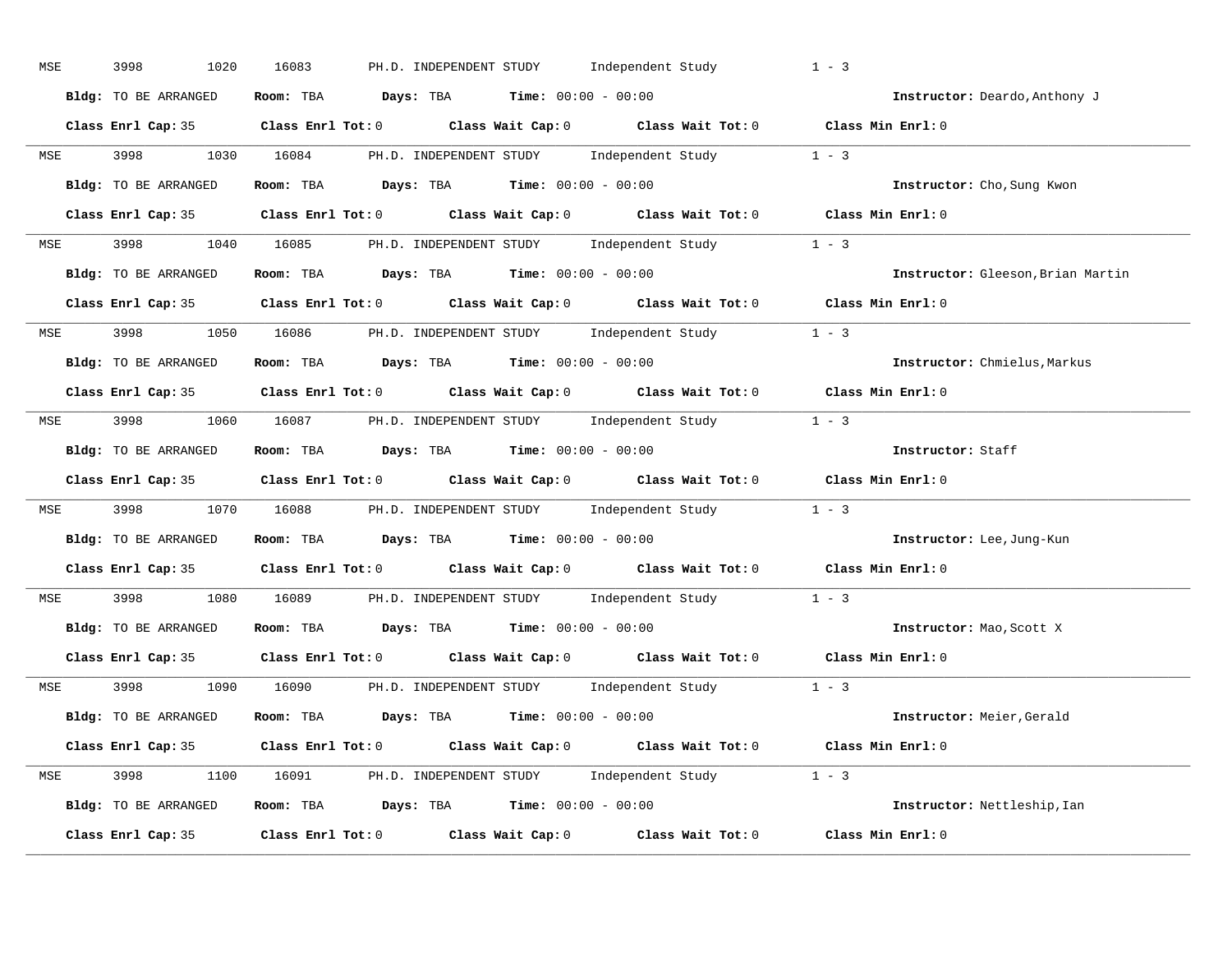#### Report ID: SR201 **University of Pittsburgh** Page No. 276 of 290 **Schedule of Classes for Spring Term 2021-2022** Run Date: 06/15/2021 **Academic Term** Run Time: 20:00:12

| Subject    | Catalog Nbr Section Class Nbr | Course Title                                                                               | Component         | Units<br>Topics                    |
|------------|-------------------------------|--------------------------------------------------------------------------------------------|-------------------|------------------------------------|
| MSE        | 3998<br>1110                  | 16092<br>PH.D. INDEPENDENT STUDY                                                           | Independent Study | $1 - 3$                            |
|            | Bldg: TO BE ARRANGED          | Room: TBA $Days:$ TBA $Time: 00:00 - 00:00$                                                |                   | Instructor: Wang, Qing-Ming        |
|            |                               | Class Enrl Cap: 35 Class Enrl Tot: 0 Class Wait Cap: 0 Class Wait Tot: 0 Class Min Enrl: 0 |                   |                                    |
| <b>MSE</b> |                               | 3998 1120 16093 PH.D. INDEPENDENT STUDY Independent Study                                  |                   | $1 - 3$                            |
|            | Bldg: TO BE ARRANGED          | Room: TBA $Days:$ TBA $Time: 00:00 - 00:00$                                                |                   | Instructor: Wiezorek, Jorg Michael |
|            |                               | Class Enrl Cap: 35 Class Enrl Tot: 0 Class Wait Cap: 0 Class Wait Tot: 0 Class Min Enrl: 0 |                   |                                    |
| MSE        | 3998                          | 1130 16094 PH.D. INDEPENDENT STUDY Independent Study 1 - 3                                 |                   |                                    |
|            | Bldg: TO BE ARRANGED          | Room: TBA Days: TBA Time: $00:00 - 00:00$                                                  |                   | Instructor: Staff                  |
|            |                               | Class Enrl Cap: 35 Class Enrl Tot: 0 Class Wait Cap: 0 Class Wait Tot: 0 Class Min Enrl: 0 |                   |                                    |
|            |                               | MSE 3998 1140 16095 PH.D. INDEPENDENT STUDY Independent Study                              |                   | $1 - 3$                            |
|            | Bldg: TO BE ARRANGED          | Room: TBA $\rule{1em}{0.15mm}$ Days: TBA Time: $00:00 - 00:00$                             |                   | Instructor: Wang, Guofeng          |
|            |                               | Class Enrl Cap: 35 Class Enrl Tot: 0 Class Wait Cap: 0 Class Wait Tot: 0 Class Min Enrl: 0 |                   |                                    |
|            |                               | MSE 3998 1150 16096 PH.D. INDEPENDENT STUDY Independent Study 1 - 3                        |                   |                                    |
|            | Bldg: TO BE ARRANGED          | Room: TBA $\rule{1em}{0.15mm}$ Days: TBA $\rule{1.5mm}{0.15mm}$ Time: $00:00 - 00:00$      |                   | Instructor: Staff                  |
|            |                               | Class Enrl Cap: 35 Class Enrl Tot: 0 Class Wait Cap: 0 Class Wait Tot: 0 Class Min Enrl: 0 |                   |                                    |
| MSE        | 3998                          | 1160 16097 PH.D. INDEPENDENT STUDY Independent Study 1 - 3                                 |                   |                                    |
|            | Bldg: TO BE ARRANGED          | Room: TBA $Days:$ TBA $Time:$ $00:00 - 00:00$                                              |                   | Instructor: Staff                  |
|            |                               | Class Enrl Cap: 35 Class Enrl Tot: 0 Class Wait Cap: 0 Class Wait Tot: 0 Class Min Enrl: 0 |                   |                                    |
|            |                               | MSE 3998 1170 16098 PH.D. INDEPENDENT STUDY Independent Study 1 - 3                        |                   |                                    |
|            | Bldg: TO BE ARRANGED          | Room: TBA $Days: TBA$ Time: $00:00 - 00:00$                                                |                   | Instructor: Staff                  |
|            |                               | Class Enrl Cap: 35 Class Enrl Tot: 0 Class Wait Cap: 0 Class Wait Tot: 0 Class Min Enrl: 0 |                   |                                    |
| MSE        | 3999                          | 1010 12605 PH.D. DISSERTATION Thesis Research                                              |                   | $1 - 12$                           |
|            |                               | Bldg: Benedum Hall <b>Room:</b> 00848 <b>Days: TBA Time:</b> 00:00 - 00:00                 |                   | Instructor: Barnard, John A        |
|            | Class Enrl Cap: 15            | Class Enrl Tot: $0$ Class Wait Cap: $0$ Class Wait Tot: $0$ Class Min Enrl: $0$            |                   |                                    |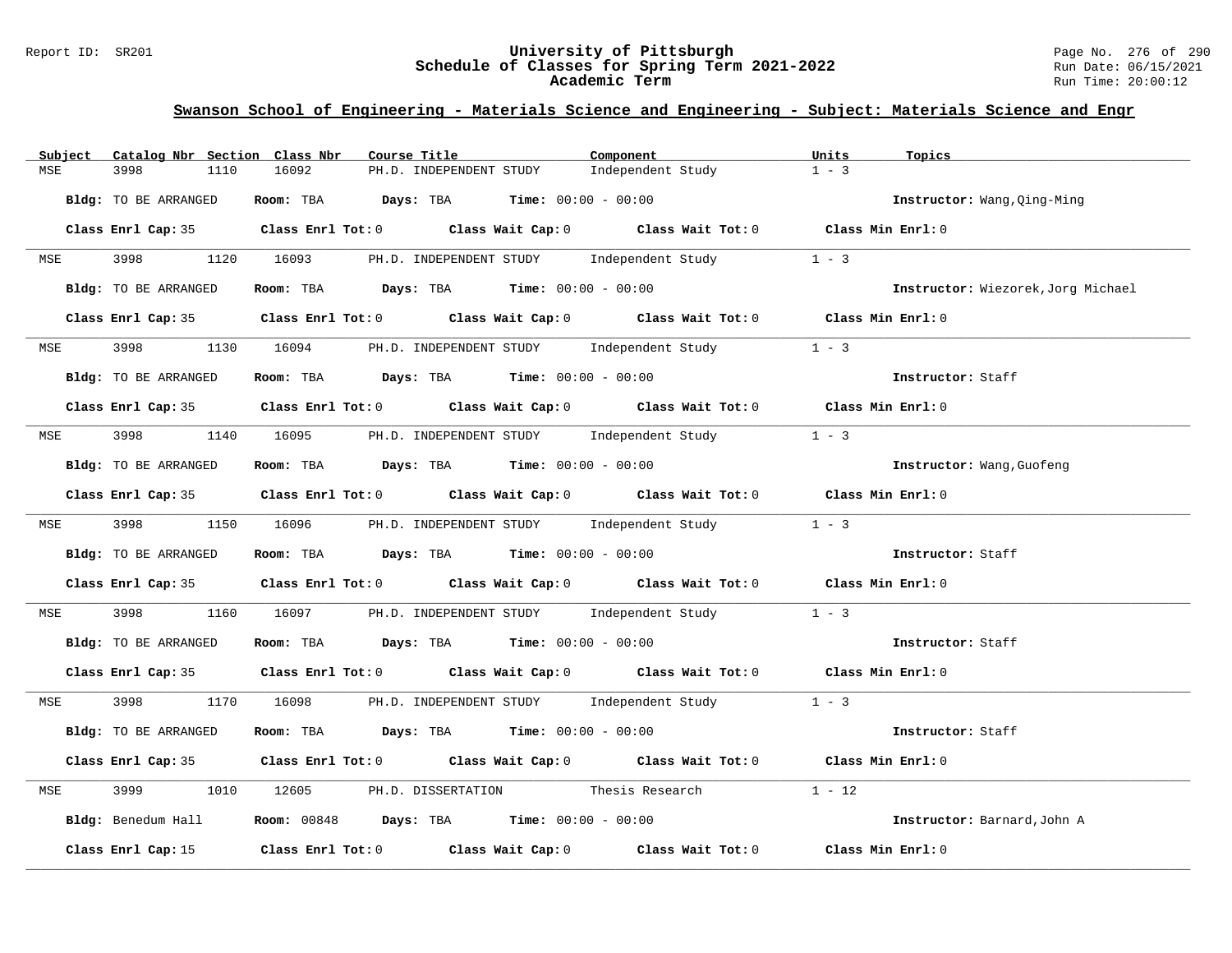| MSE        | 3999<br>1020         | 16099<br>PH.D. DISSERTATION Thesis Research                                                         | $1 - 12$                          |
|------------|----------------------|-----------------------------------------------------------------------------------------------------|-----------------------------------|
|            | Bldg: TO BE ARRANGED | Room: TBA $Days:$ TBA $Time: 00:00 - 00:00$                                                         | Instructor: Deardo, Anthony J     |
|            |                      | Class Enrl Cap: 35 Class Enrl Tot: 0 Class Wait Cap: 0 Class Wait Tot: 0 Class Min Enrl: 0          |                                   |
|            |                      | MSE 3999 1030 16100 PH.D. DISSERTATION Thesis Research 1 - 12                                       |                                   |
|            | Bldg: TO BE ARRANGED | Room: TBA $Days:$ TBA Time: $00:00 - 00:00$                                                         | Instructor: Cho, Sung Kwon        |
|            |                      | Class Enrl Cap: 35 Class Enrl Tot: 0 Class Wait Cap: 0 Class Wait Tot: 0 Class Min Enrl: 0          |                                   |
|            |                      | MSE 3999 1040 16101 PH.D. DISSERTATION Thesis Research 1 - 12                                       |                                   |
|            |                      | Bldg: TO BE ARRANGED Room: TBA Days: TBA Time: 00:00 - 00:00                                        | Instructor: Gleeson, Brian Martin |
|            |                      | Class Enrl Cap: 35 Class Enrl Tot: 0 Class Wait Cap: 0 Class Wait Tot: 0 Class Min Enrl: 0          |                                   |
|            |                      | MSE 3999 1050 16102 PH.D. DISSERTATION Thesis Research 1 - 12                                       |                                   |
|            | Bldg: TO BE ARRANGED | Room: TBA $\rule{1em}{0.15mm}$ Days: TBA Time: $00:00 - 00:00$                                      | Instructor: Garcia, Calixto I     |
|            |                      | Class Enrl Cap: 35 Class Enrl Tot: 0 Class Wait Cap: 0 Class Wait Tot: 0 Class Min Enrl: 0          |                                   |
|            |                      | MSE 3999 1060 16103 PH.D. DISSERTATION Thesis Research 1 - 12                                       |                                   |
|            | Bldg: TO BE ARRANGED | Room: TBA $Days:$ TBA $Time: 00:00 - 00:00$                                                         | Instructor: Staff                 |
|            |                      | Class Enrl Cap: 35 Class Enrl Tot: 0 Class Wait Cap: 0 Class Wait Tot: 0 Class Min Enrl: 0          |                                   |
|            |                      | MSE 3999 1070 16104 PH.D. DISSERTATION Thesis Research 1 - 12                                       |                                   |
|            |                      | Bldg: TO BE ARRANGED ROOM: TBA Days: TBA Time: 00:00 - 00:00                                        | Instructor: Lee, Jung-Kun         |
|            |                      | Class Enrl Cap: 35 $\qquad$ Class Enrl Tot: 0 $\qquad$ Class Wait Cap: 0 $\qquad$ Class Wait Tot: 0 | Class Min Enrl: 0                 |
| <b>MSE</b> |                      | 3999 1080 16105 PH.D. DISSERTATION Thesis Research                                                  | $1 - 12$                          |
|            |                      | <b>Bldg:</b> TO BE ARRANGED <b>Room:</b> TBA <b>Days:</b> TBA <b>Time:</b> $00:00 - 00:00$          | Instructor: Mao, Scott X          |
|            |                      | Class Enrl Cap: 35 Class Enrl Tot: 0 Class Wait Cap: 0 Class Wait Tot: 0 Class Min Enrl: 0          |                                   |
|            |                      | MSE 3999 1090 16106 PH.D. DISSERTATION Thesis Research 1 - 12                                       |                                   |
|            | Bldg: TO BE ARRANGED | Room: TBA $\rule{1em}{0.15mm}$ Days: TBA Time: $00:00 - 00:00$                                      | Instructor: Meier, Gerald         |
|            |                      | Class Enrl Cap: 35 Class Enrl Tot: 0 Class Wait Cap: 0 Class Wait Tot: 0 Class Min Enrl: 0          |                                   |
|            |                      | MSE 3999 1100 16107 PH.D. DISSERTATION Thesis Research 1 - 12                                       |                                   |
|            |                      | Bldg: TO BE ARRANGED Room: TBA Days: TBA Time: 00:00 - 00:00                                        | Instructor: Nettleship, Ian       |
|            |                      | Class Enrl Cap: 35 Class Enrl Tot: 0 Class Wait Cap: 0 Class Wait Tot: 0 Class Min Enrl: 0          |                                   |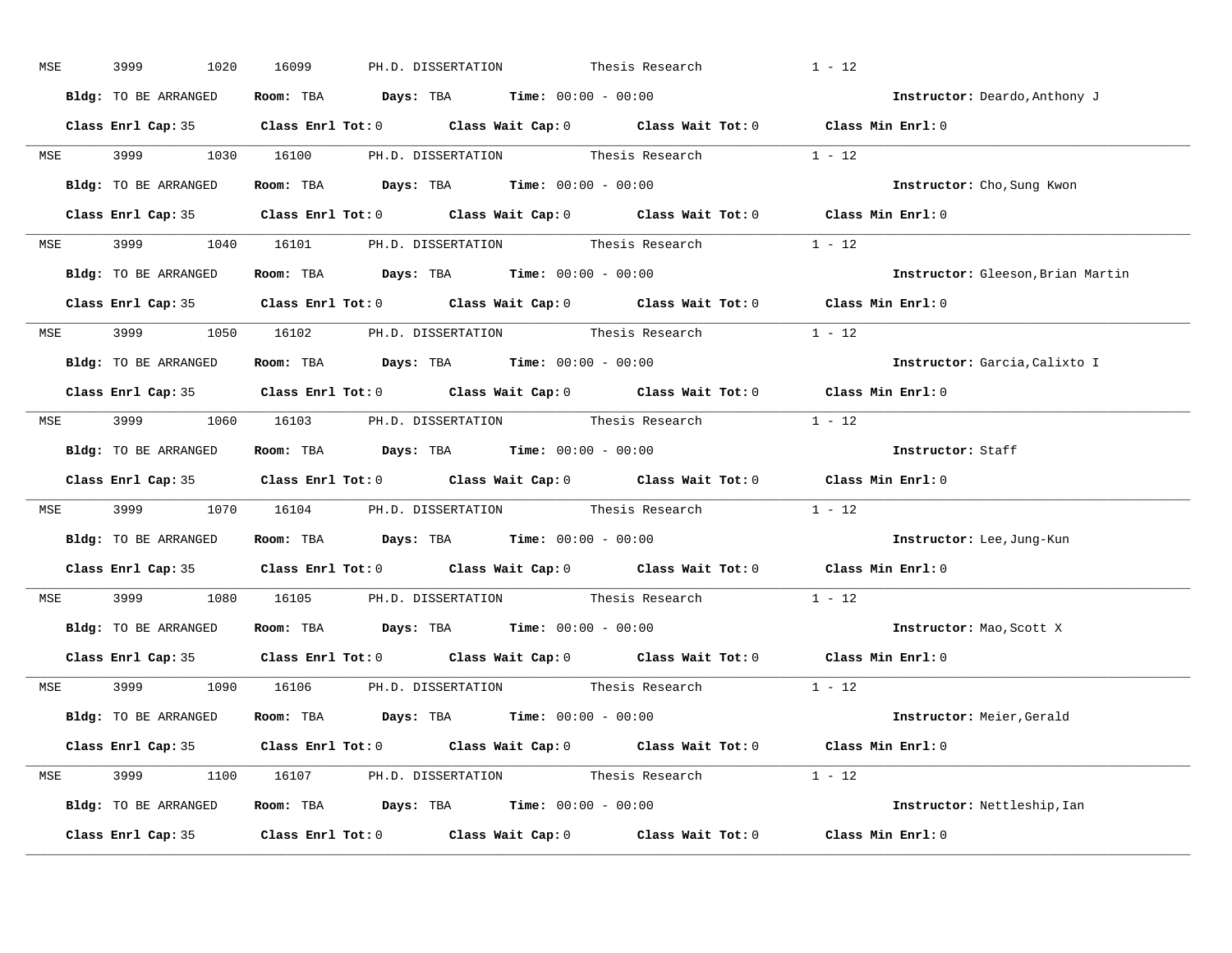#### Report ID: SR201 **University of Pittsburgh** Page No. 278 of 290 **Schedule of Classes for Spring Term 2021-2022** Run Date: 06/15/2021 **Academic Term** Run Time: 20:00:12

| Catalog Nbr Section Class Nbr<br>Subject | Course Title                                                                               | Component       | Units<br>Topics                    |
|------------------------------------------|--------------------------------------------------------------------------------------------|-----------------|------------------------------------|
| 3999<br>1110<br>MSE                      | 16108<br>PH.D. DISSERTATION                                                                | Thesis Research | $1 - 12$                           |
| Bldg: TO BE ARRANGED                     | Room: TBA $Days:$ TBA $Time: 00:00 - 00:00$                                                |                 | Instructor: Wang, Qing-Ming        |
|                                          | Class Enrl Cap: 35 Class Enrl Tot: 0 Class Wait Cap: 0 Class Wait Tot: 0 Class Min Enrl: 0 |                 |                                    |
| 3999 1120 16109<br><b>MSE</b>            | PH.D. DISSERTATION Thesis Research                                                         |                 | $1 - 12$                           |
| Bldg: TO BE ARRANGED                     | Room: TBA $Days:$ TBA $Time: 00:00 - 00:00$                                                |                 | Instructor: Wiezorek, Jorg Michael |
|                                          | Class Enrl Cap: 35 Class Enrl Tot: 0 Class Wait Cap: 0 Class Wait Tot: 0 Class Min Enrl: 0 |                 |                                    |
| 3999 1130 16110<br><b>MSE</b>            | PH.D. DISSERTATION Thesis Research                                                         |                 | $1 - 12$                           |
| Bldg: TO BE ARRANGED                     | Room: TBA $Days:$ TBA $Time: 00:00 - 00:00$                                                |                 | Instructor: Wang, Guofeng          |
|                                          | Class Enrl Cap: 35 Class Enrl Tot: 0 Class Wait Cap: 0 Class Wait Tot: 0 Class Min Enrl: 0 |                 |                                    |
| 3999 700<br><b>MSE</b>                   | 1140 16111 PH.D. DISSERTATION Thesis Research                                              |                 | $1 - 12$                           |
| Bldg: TO BE ARRANGED                     | Room: TBA $Days:$ TBA $Time: 00:00 - 00:00$                                                |                 | Instructor: Kumta, Prashant N      |
|                                          | Class Enrl Cap: 35 Class Enrl Tot: 0 Class Wait Cap: 0 Class Wait Tot: 0 Class Min Enrl: 0 |                 |                                    |
| 3999<br>1150<br>MSE                      | PH.D. DISSERTATION Thesis Research<br>16112                                                |                 | $1 - 12$                           |
| Bldg: TO BE ARRANGED                     | Room: TBA $\rule{1em}{0.15mm}$ Days: TBA $\qquad$ Time: $00:00 - 00:00$                    |                 | Instructor: Chmielus, Markus       |
|                                          | Class Enrl Cap: 35 Class Enrl Tot: 0 Class Wait Cap: 0 Class Wait Tot: 0 Class Min Enrl: 0 |                 |                                    |
| 3999<br>MSE<br>1160                      | PH.D. DISSERTATION Thesis Research<br>16113                                                |                 | $1 - 12$                           |
| Bldg: TO BE ARRANGED                     | Room: TBA $Days:$ TBA $Time:$ $00:00 - 00:00$                                              |                 | Instructor: Staff                  |
|                                          | Class Enrl Cap: 35 Class Enrl Tot: 0 Class Wait Cap: 0 Class Wait Tot: 0 Class Min Enrl: 0 |                 |                                    |
| <b>MSE</b>                               | 3999 1170 16114 PH.D. DISSERTATION Thesis Research                                         |                 | $1 - 12$                           |
| Bldg: TO BE ARRANGED                     | Room: TBA $Days:$ TBA $Time: 00:00 - 00:00$                                                |                 | Instructor: Staff                  |
|                                          | Class Enrl Cap: 35 Class Enrl Tot: 0 Class Wait Cap: 0 Class Wait Tot: 0 Class Min Enrl: 0 |                 |                                    |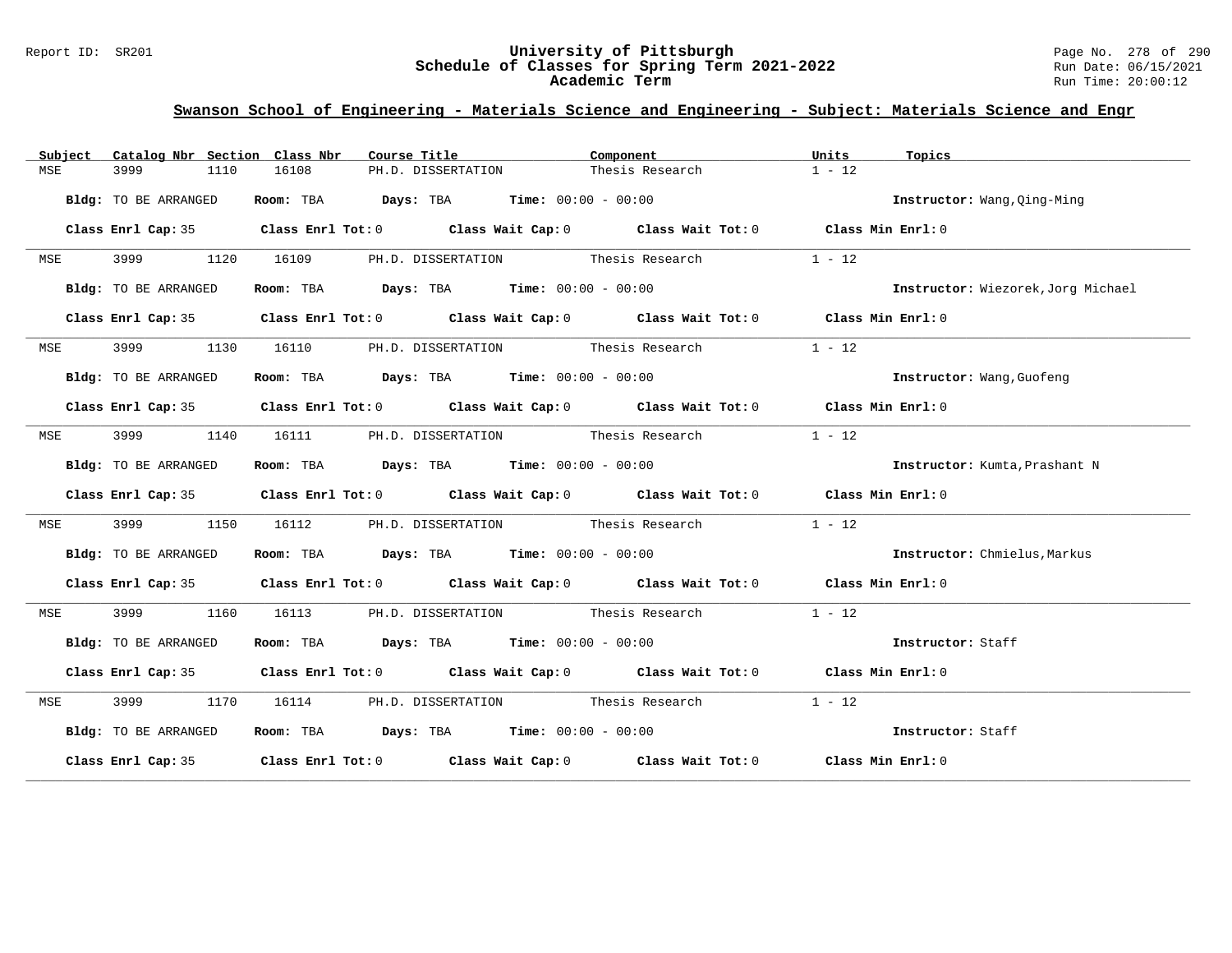#### Report ID: SR201 **University of Pittsburgh** Page No. 279 of 290 **Schedule of Classes for Spring Term 2021-2022** Run Date: 06/15/2021 **Full Term Session Rundall Term Session Rundall Term Session**

### **Swanson School of Engineering - Bioengineering Program - Subject: Bioengineering**

| Subject   | Catalog Nbr Section Class Nbr                               |      |                   | Course Title                         |                     | Component                    |                           | Units | Topics                              |
|-----------|-------------------------------------------------------------|------|-------------------|--------------------------------------|---------------------|------------------------------|---------------------------|-------|-------------------------------------|
| BIOENG    | 1218                                                        | 1180 | 24720             | EMERGING BIOMED TECHNOLOGIES Lecture |                     |                              |                           |       |                                     |
| Bldg: TBA |                                                             |      | Room: TBA         | Days: Tu                             |                     | <b>Time:</b> $18:00 - 20:50$ | UNIVERSITY HONORS COLLEGE |       | Instructor: Gharaibeh, Burhan Moh'd |
|           | Class Enrl Cap: 10                                          |      | Class Enrl Tot: 0 |                                      | Class Wait Cap: 10  |                              | Class Wait Tot: $0$       |       | Class Min $Enrl: 0$                 |
|           | Attributes: University Honors Course                        |      |                   |                                      |                     |                              |                           |       |                                     |
|           | <b>Room Characteristics:</b> PeopleSoft - Scheduled (PS)(1) |      |                   |                                      |                     |                              |                           |       |                                     |
|           | Combined Section ID: 0295(REHSCI 1218/BIOENG 1218) -        |      |                   |                                      | REHSCI 1218(#21609) |                              |                           |       |                                     |
|           |                                                             |      |                   |                                      |                     |                              |                           |       |                                     |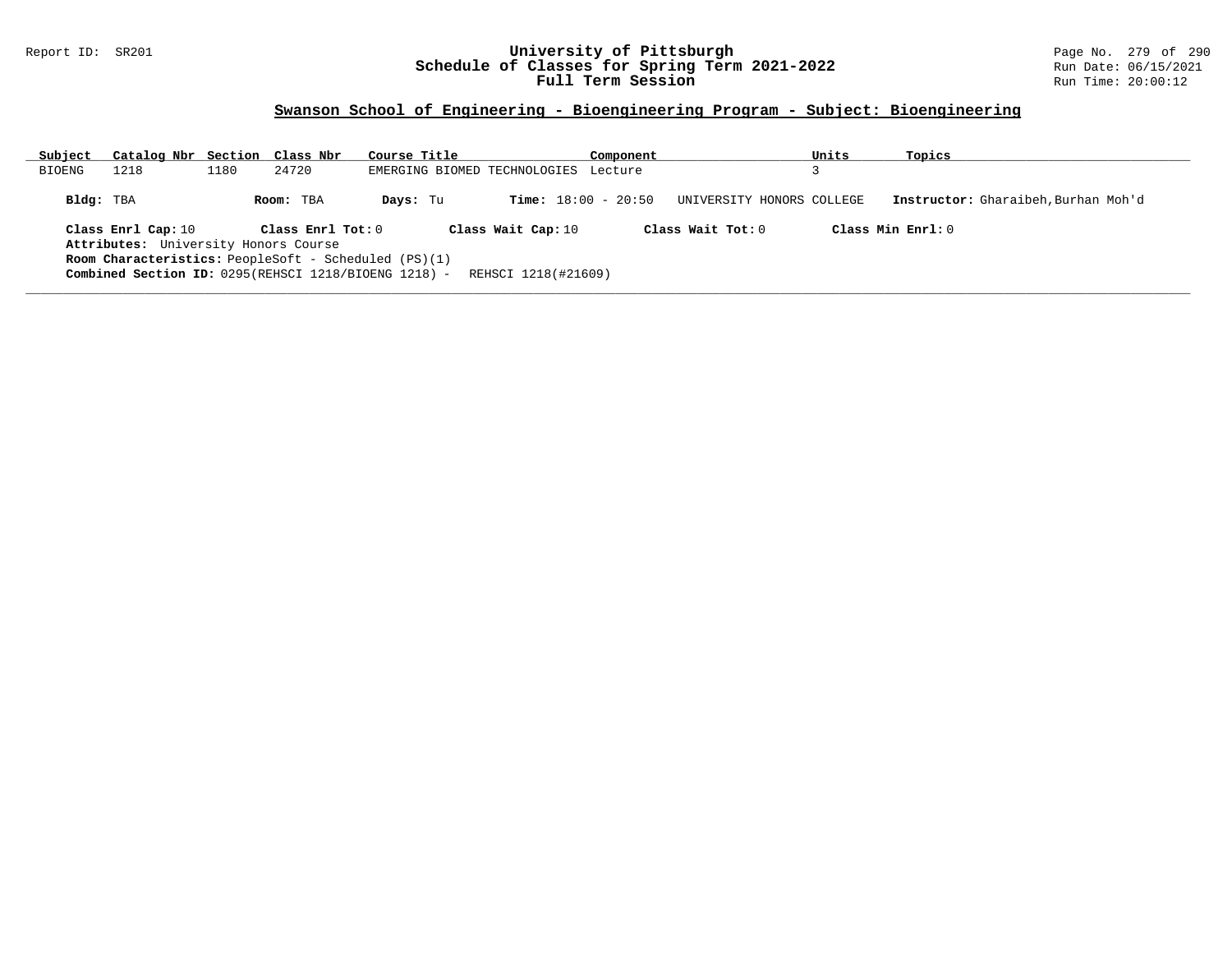#### Report ID: SR201 **University of Pittsburgh** Page No. 280 of 290 **Schedule of Classes for Spring Term 2021-2022** Run Date: 06/15/2021 **Full Term Session Rundall Term Session Rundall Term Session**

# **Swanson School of Engineering - Civil and Environmental Engineering - Subject: Civil & Environmental Engineer**

| Subject | Catalog Nbr Section Class Nbr            |                    | Course Title      |                                       | Component                    | Units | Topics                            |
|---------|------------------------------------------|--------------------|-------------------|---------------------------------------|------------------------------|-------|-----------------------------------|
| CEE     | 2230                                     | 1050<br>18174      |                   | BUILDING INFORMATION MODELING Lecture |                              | 3     |                                   |
|         | Bldg: Benedum Hall                       | <b>Room: 00319</b> | Days: M           |                                       | <b>Time:</b> $18:00 - 20:30$ |       | Instructor: Dietrick, Mark Edward |
|         |                                          |                    |                   |                                       |                              |       | Sebastian, John T                 |
|         | Class Enrl Cap: 60                       |                    | Class Enrl Tot: 0 | Class Wait Cap: 0                     | Class Wait Tot: 0            |       | Class Min Enrl: 0                 |
| CEE     | 2230                                     | 1250<br>18176      |                   | BUILDING INFORMATION MODELING Lecture |                              | 3     |                                   |
|         | Bldg: WEB Based Class                    | Room: TBA          | Days: M           |                                       | <b>Time:</b> $18:00 - 20:30$ |       | Instructor: Dietrick, Mark Edward |
|         |                                          |                    |                   |                                       |                              |       | Sebastian, John T                 |
|         | Class Enrl Cap: 35<br>Attributes: Online |                    | Class Enrl Tot: 0 | Class Wait Cap: 0                     | Class Wait Tot: 0            |       | Class Min Enrl: 0                 |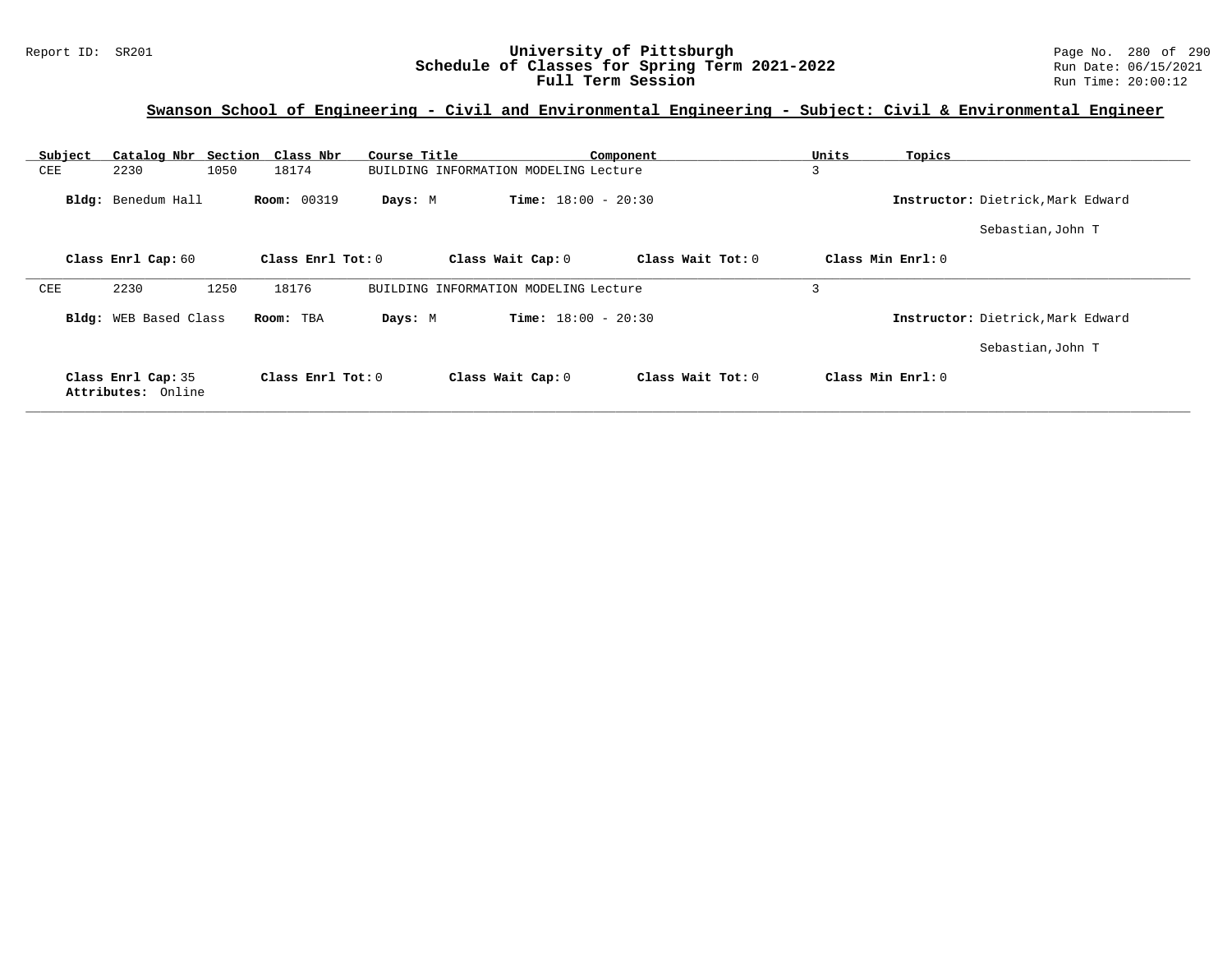#### Report ID: SR201 **University of Pittsburgh** Page No. 281 of 290 **Schedule of Classes for Spring Term 2021-2022** Run Date: 06/15/2021 **Full Term Session Rundall Term Session Rundall Term Session**

### **Swanson School of Engineering - Chemical and Petroleum Engineering - Subject: Petroleum Engineering**

| Subject     | Catalog Nbr Section Class Nbr | Course Title                                                                                |                                                                                       | Component        | Units<br>Topics                      |
|-------------|-------------------------------|---------------------------------------------------------------------------------------------|---------------------------------------------------------------------------------------|------------------|--------------------------------------|
| <b>PETE</b> | 1097<br>1010                  | 12695<br>SPECIAL PROJECTS                                                                   |                                                                                       | Directed Studies | $1 - 6$                              |
|             | Bldg: TO BE ARRANGED          |                                                                                             | Room: TBA $Days:$ TBA Time: $00:00 - 00:00$                                           |                  | Instructor: Bunger, Andrew P         |
|             |                               | Class Enrl Cap: 25 Class Enrl Tot: 0 Class Wait Cap: 20 Class Wait Tot: 0 Class Min Enrl: 0 |                                                                                       |                  |                                      |
|             | PETE 1097 1020 17314          |                                                                                             | SPECIAL PROJECTS Directed Studies                                                     |                  | $1 - 6$                              |
|             | Bldg: TO BE ARRANGED          |                                                                                             | Room: TBA $Days:$ TBA Time: $00:00 - 00:00$                                           |                  | Instructor: Enick, Robert M          |
|             |                               | Class Enrl Cap: 25 Class Enrl Tot: 0 Class Wait Cap: 20 Class Wait Tot: 0 Class Min Enrl: 0 |                                                                                       |                  |                                      |
| PETE        | 1097 100                      | 1030 17315 SPECIAL PROJECTS Directed Studies                                                |                                                                                       |                  | $1 - 6$                              |
|             | Bldg: TO BE ARRANGED          |                                                                                             | Room: TBA $Days:$ TBA $Time: 00:00 - 00:00$                                           |                  | Instructor: Iezzi, Andrew            |
|             |                               | Class Enrl Cap: 25 Class Enrl Tot: 0 Class Wait Cap: 20 Class Wait Tot: 0 Class Min Enrl: 0 |                                                                                       |                  |                                      |
|             |                               | PETE 1097 1040 22085 SPECIAL PROJECTS Directed Studies                                      |                                                                                       |                  | $1 - 6$                              |
|             | Bldg: TO BE ARRANGED          |                                                                                             | Room: TBA $Days:$ TBA Time: $00:00 - 00:00$                                           |                  | Instructor: Jikich, Sinisha Alex     |
|             |                               | Class Enrl Cap: 25 Class Enrl Tot: 0 Class Wait Cap: 20 Class Wait Tot: 0 Class Min Enrl: 0 |                                                                                       |                  |                                      |
|             |                               | PETE 1097 1050 22086 SPECIAL PROJECTS Directed Studies 1 - 6                                |                                                                                       |                  |                                      |
|             | Bldg: TO BE ARRANGED          |                                                                                             | Room: TBA $Days:$ TBA $Time:$ 00:00 - 00:00                                           |                  | Instructor: Morsi, Badie I           |
|             |                               | Class Enrl Cap: 25 Class Enrl Tot: 0 Class Wait Cap: 20 Class Wait Tot: 0 Class Min Enrl: 0 |                                                                                       |                  |                                      |
| PETE        | 1097 1060 22087               |                                                                                             | SPECIAL PROJECTS Directed Studies                                                     |                  | $1 - 6$                              |
|             | Bldg: TO BE ARRANGED          |                                                                                             | Room: TBA $Days:$ TBA $Time: 00:00 - 00:00$                                           |                  | Instructor: Parker, Robert S         |
|             |                               | Class Enrl Cap: 25 Class Enrl Tot: 0 Class Wait Cap: 20 Class Wait Tot: 0 Class Min Enrl: 0 |                                                                                       |                  |                                      |
|             |                               | PETE 1097 1070 22525 SPECIAL PROJECTS Directed Studies 1 - 6                                |                                                                                       |                  |                                      |
|             | Bldg: TO BE ARRANGED          |                                                                                             | Room: TBA $Days:$ TBA $Time: 00:00 - 00:00$                                           |                  | Instructor: Velankar, Sachin Shankar |
|             |                               | Class Enrl Cap: 35 Class Enrl Tot: 0 Class Wait Cap: 20 Class Wait Tot: 0 Class Min Enrl: 0 |                                                                                       |                  |                                      |
| PETE        | 1097<br>1080                  | 22526                                                                                       | SPECIAL PROJECTS Directed Studies                                                     |                  | $1 - 6$                              |
|             | Bldg: TO BE ARRANGED          |                                                                                             | Room: TBA $\rule{1em}{0.15mm}$ Days: TBA $\rule{1.5mm}{0.15mm}$ Time: $00:00 - 00:00$ |                  | Instructor: Wilmer, Christopher Eli  |
|             |                               | Class Enrl Cap: 35 Class Enrl Tot: 0 Class Wait Cap: 20 Class Wait Tot: 0                   |                                                                                       |                  | Class Min Enrl: 0                    |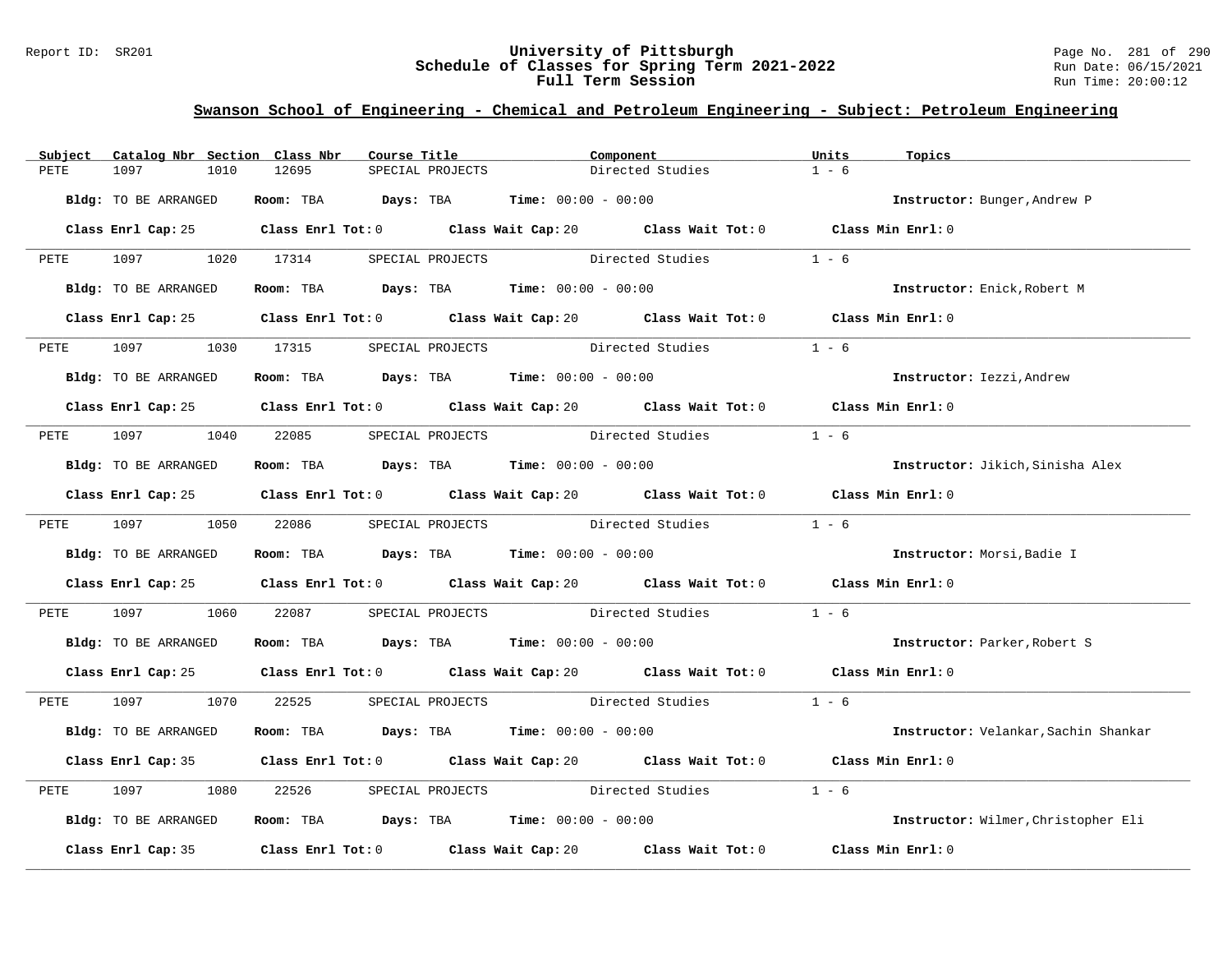| PETE | 1097                        | 1090 | 22527               |           | SPECIAL PROJECTS |                                               | Directed Studies                                             | $1 - 6$           |  |
|------|-----------------------------|------|---------------------|-----------|------------------|-----------------------------------------------|--------------------------------------------------------------|-------------------|--|
|      | Bldg: TO BE ARRANGED        |      | Room: TBA           |           |                  | <b>Days:</b> TBA <b>Time:</b> $00:00 - 00:00$ |                                                              | Instructor: Staff |  |
|      | Class Enrl Cap: 35          |      | Class Enrl Tot: 0   |           |                  |                                               | Class Wait Cap: 20 $\qquad$ Class Wait Tot: 0                | Class Min Enrl: 0 |  |
| PETE | 1097                        | 1100 | 22528               |           | SPECIAL PROJECTS |                                               | Directed Studies                                             | $1 - 6$           |  |
|      | Bldg: TO BE ARRANGED        |      | Room: TBA           | Days: TBA |                  | $Time: 00:00 - 00:00$                         |                                                              | Instructor: Staff |  |
|      | Class Enrl Cap: 35          |      |                     |           |                  |                                               | Class Enrl Tot: $0$ Class Wait Cap: $20$ Class Wait Tot: $0$ | Class Min Enrl: 0 |  |
| PETE | 1097                        | 1110 | 22529               |           | SPECIAL PROJECTS |                                               | Directed Studies                                             | $1 - 6$           |  |
|      | <b>Bldg:</b> TO BE ARRANGED |      | Room: TBA           |           |                  | <b>Days:</b> TBA <b>Time:</b> $00:00 - 00:00$ |                                                              | Instructor: Staff |  |
|      | Class Enrl Cap: 35          |      | Class Enrl Tot: $0$ |           |                  |                                               | Class Wait Cap: 20 Class Wait Tot: 0                         | Class Min Enrl: 0 |  |
| PETE | 1097                        | 1120 | 22530               |           | SPECIAL PROJECTS |                                               | Directed Studies                                             | $1 - 6$           |  |
|      | Bldg: TO BE ARRANGED        |      | Room: TBA           |           |                  | <b>Days:</b> TBA <b>Time:</b> $00:00 - 00:00$ |                                                              | Instructor: Staff |  |
|      | Class Enrl Cap: 35          |      | Class Enrl Tot: 0   |           |                  | Class Wait Cap: 20                            | Class Wait Tot: 0                                            | Class Min Enrl: 0 |  |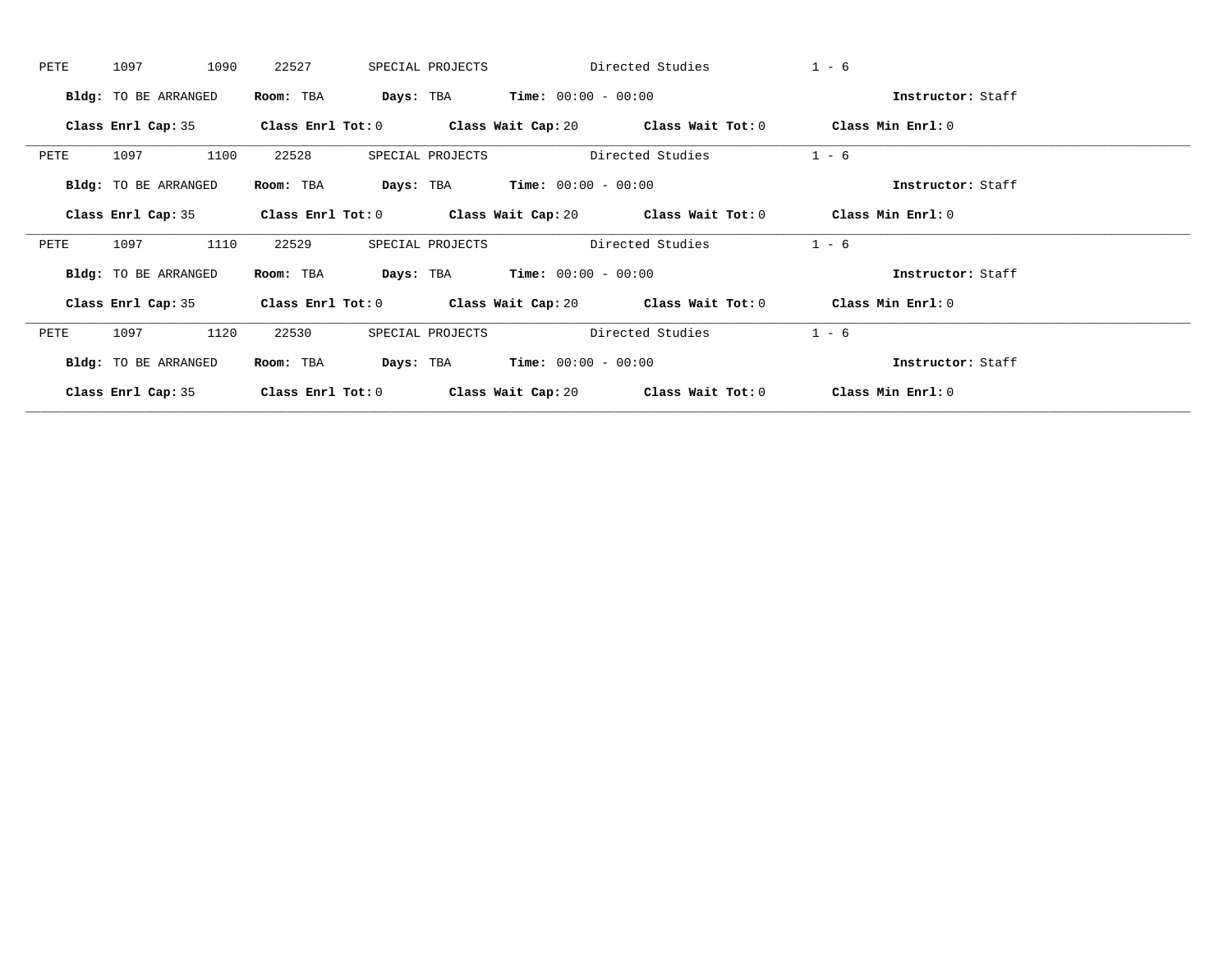#### Report ID: SR201 **University of Pittsburgh** Page No. 283 of 290 **Schedule of Classes for Spring Term 2021-2022** Run Date: 06/15/2021 **Full Term Session Rundall Term Session Rundall Term Session**

### **Swanson School of Engineering - Electrical and Computer Engineering - Subject: Computer Engineering**

| Subject   | Catalog Nbr Section Class Nbr |      |                   | Course Title                                                                     | Component                    | Units               | Topics                     |
|-----------|-------------------------------|------|-------------------|----------------------------------------------------------------------------------|------------------------------|---------------------|----------------------------|
| COE       | 1631                          | 1100 | 20706             | SOFTWARE DESIGN METHODOLOGY                                                      | Lecture                      |                     |                            |
| Bldg: TBA |                               |      | Room: TBA         | Davs: Tu                                                                         | <b>Time:</b> $18:00 - 20:30$ |                     | Instructor: Chang, Shi-Kuo |
|           | Class Enrl Cap: 13            |      | Class Enrl Tot: 0 | Class Wait Cap: 10                                                               | Class Wait Tot: $0$          | Class Min $Enrl: 0$ |                            |
|           |                               |      |                   | <b>Room Characteristics:</b> PeopleSoft - Scheduled (PS)(1)                      |                              |                     |                            |
|           |                               |      |                   | <b>Combined Section ID:</b> $0286$ (CS $1631$ /COE $1631$ ) - CS $1631$ (#20707) |                              |                     |                            |
|           |                               |      |                   |                                                                                  |                              |                     |                            |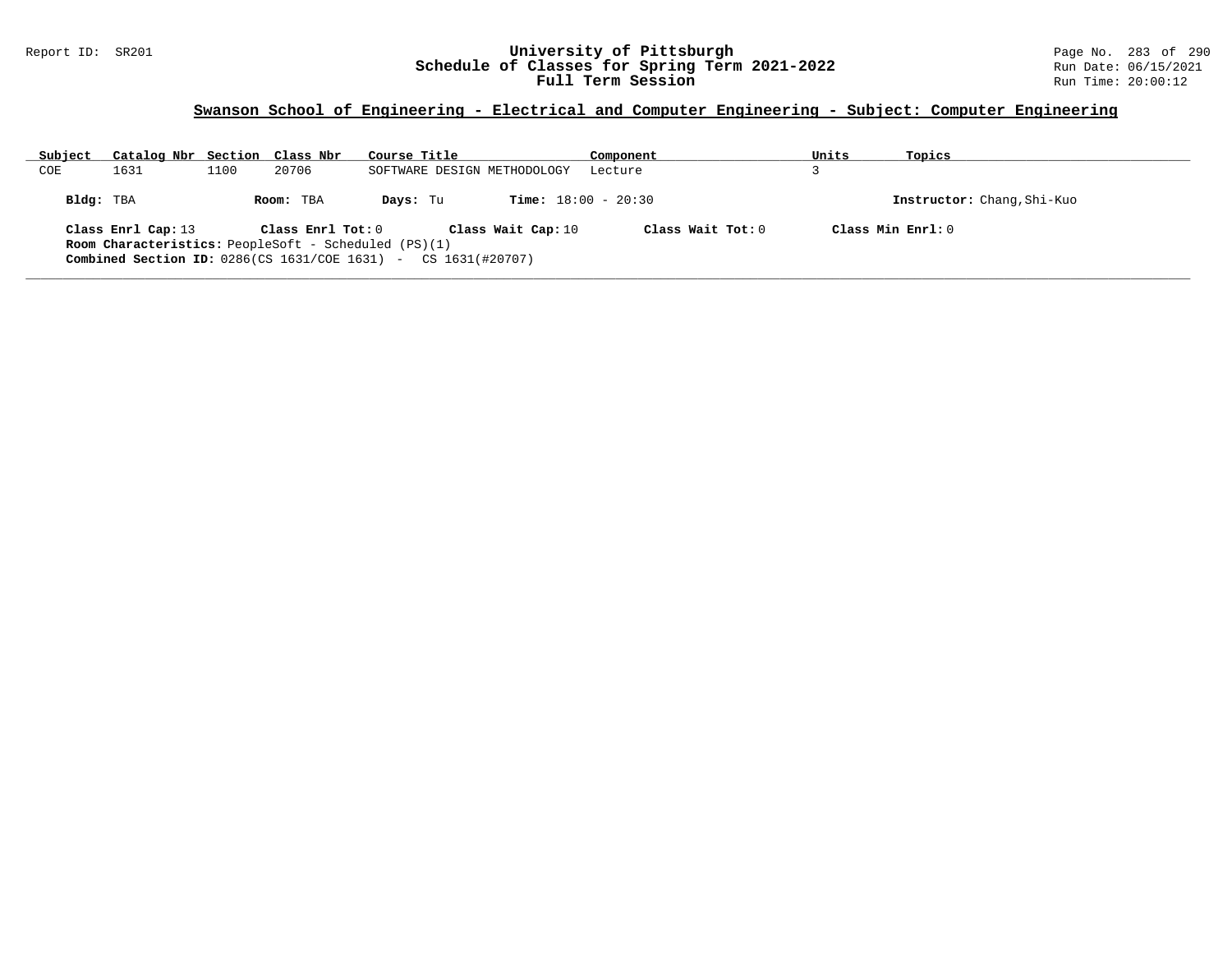#### Report ID: SR201 **University of Pittsburgh** Page No. 284 of 290 **Schedule of Classes for Spring Term 2021-2022** Run Date: 06/15/2021 **Full Term Session Rundall Term Session Rundall Term Session**

# **Swanson School of Engineering - Electrical and Computer Engineering - Subject: Electrical and Computer Engr**

| Catalog Nbr Section Class Nbr<br>Subject | Course Title                                                                                                                                                                                                                       | Component<br>Units           | Topics                                 |
|------------------------------------------|------------------------------------------------------------------------------------------------------------------------------------------------------------------------------------------------------------------------------------|------------------------------|----------------------------------------|
| ECE<br>1232<br>1030                      | 12649<br>INTRO LASERS & OPTCL ELECTNC Lecture                                                                                                                                                                                      | 3                            |                                        |
| Bldg: Benedum Hall                       | <b>Room: 00227</b><br>Days: Tu<br><b>Time:</b> $18:00 - 20:30$                                                                                                                                                                     |                              | Instructor: Chen, Peng                 |
| Class Enrl Cap: 30                       | Class Enrl Tot: 0<br>Class Wait Cap: 20<br>Room Characteristics: PeopleSoft - Scheduled (PS)(1)                                                                                                                                    | Class Wait Tot: 0            | Class Min $Enr1: 0$                    |
| 1673<br>1010<br>ECE                      | LINEAR CONTROL SYSTEMS<br>12838                                                                                                                                                                                                    | $\overline{4}$<br>Lecture    |                                        |
| Bldg: Benedum Hall                       | Time: $18:00 - 20:30$<br><b>Room:</b> 01223B<br>Days: Tu                                                                                                                                                                           |                              | Instructor: Mao, Zhi-Hong              |
| Bldg: Benedum Hall<br>Class Enrl Cap: 30 | Room: 01223C<br>Days: Tu<br><b>Time:</b> $18:00 - 20:30$<br>Class Enrl Tot: 0<br>Class Wait Cap: 20                                                                                                                                | Class Wait Tot: 0            | Instructor:<br>Class Min Enrl: 0       |
|                                          | <b></b> This class has an additional fee. For more information go to <a <br="" href="http://www.registrar.pitt.edu">target="_blank"&gt;http://www.registrar.pitt.edu/</a> , and click on Faculty and Staff, then Course and Class. |                              |                                        |
| 1673<br>ECE<br>1020                      | 12839<br>LINEAR CONTROL SYSTEMS                                                                                                                                                                                                    | $\overline{4}$<br>Laboratory |                                        |
| Bldg: Benedum Hall                       | <b>Room: 01223B</b><br>Days: Th<br><b>Time:</b> $18:00 - 21:00$                                                                                                                                                                    |                              | Instructor: Mao, Zhi-Hong              |
| Bldg: Benedum Hall<br>Class Enrl Cap: 30 | <b>Room: 01223C</b><br><b>Time:</b> $18:00 - 21:00$<br>Days: Th<br>Class Enrl Tot: $0$<br>Class Wait Cap: 20                                                                                                                       | Class Wait Tot: 0            | Instructor:<br>Class Min Enrl: 0       |
|                                          | <b></b> This class has an additional fee. For more information go to <a <br="" href="http://www.registrar.pitt.edu">target="_blank"&gt;http://www.registrar.pitt.edu/</a> , and click on Faculty and Staff, then Course and Class. |                              |                                        |
| 1773<br>ECE<br>1030                      | 16390<br>POWER GENERATION, OPER & CTRL Lecture                                                                                                                                                                                     | $\mathbf{3}$                 |                                        |
| Bldg: Benedum Hall                       | <b>Room: 00G36</b><br>Days: M<br><b>Time:</b> $18:00 - 20:30$                                                                                                                                                                      |                              | Instructor: Barati, Masoud             |
|                                          |                                                                                                                                                                                                                                    |                              | Zhao, Meng                             |
| Class Enrl Cap: 48                       | Class Enrl Tot: 0<br>Class Wait Cap: 20<br>Room Characteristics: Board - Handicap Accessible(1), PeopleSoft - Scheduled (PS)(1)                                                                                                    | Class Wait Tot: 0            | Class Min Enrl: 0                      |
| 2523<br>1010<br>ECE                      | 25872<br>DIGITAL SIGNAL PROCESSING                                                                                                                                                                                                 | 3<br>Lecture                 |                                        |
| Bldg: Benedum Hall                       | <b>Room: 00227</b><br><b>Time:</b> $18:00 - 20:30$<br>Days: M                                                                                                                                                                      |                              | Instructor: Dallal, Ahmed Hassan Sayed |
| Class Enrl Cap: 40                       | Class Enrl Tot: 0<br>Class Wait Cap: 0<br>Room Characteristics: PeopleSoft - Scheduled (PS)(1)                                                                                                                                     | Class Wait Tot: 0            | Class Min Enrl: 0                      |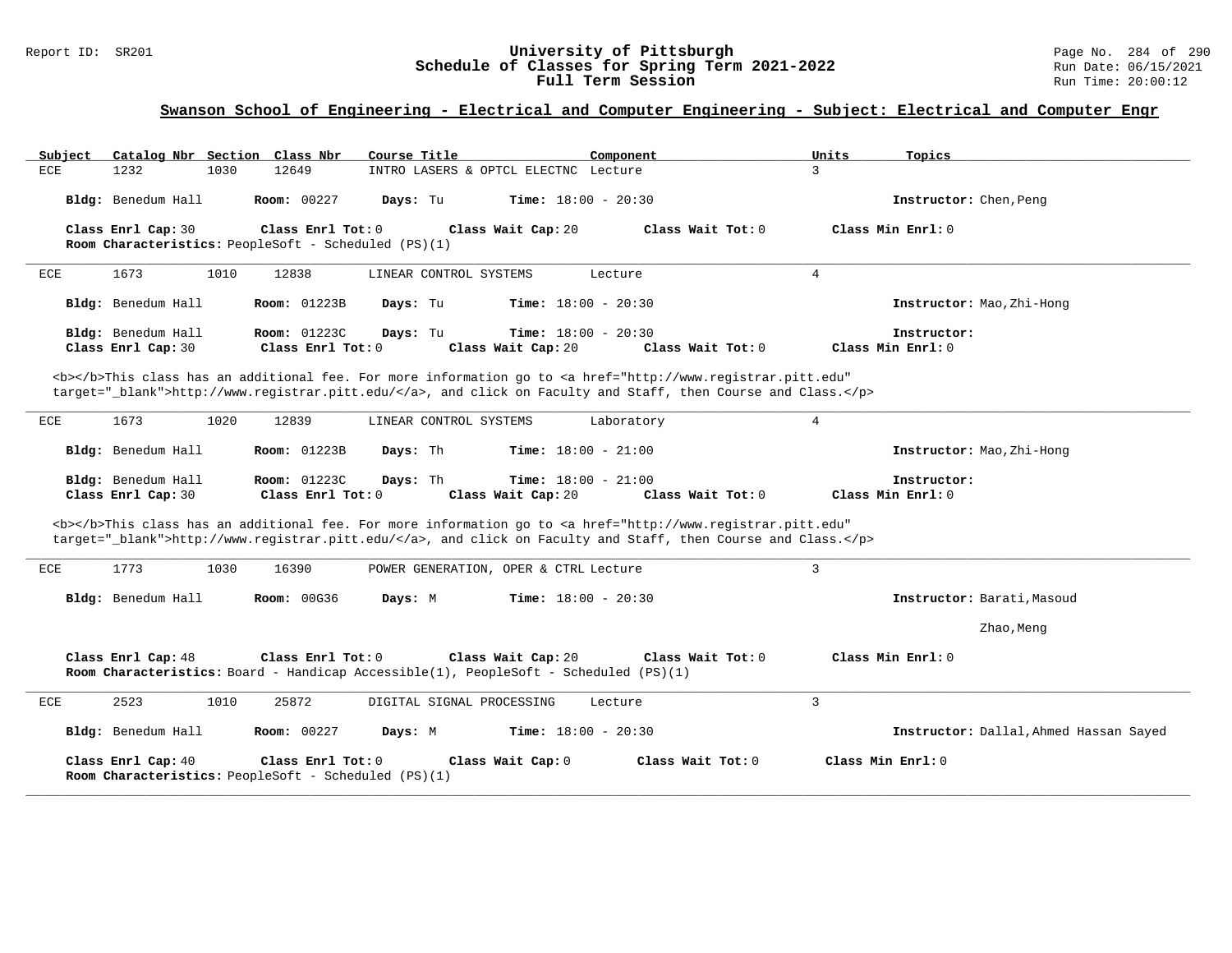#### Report ID: SR201 **University of Pittsburgh** Page No. 285 of 290 **Schedule of Classes for Spring Term 2021-2022** Run Date: 06/15/2021 **Full Term Session Rundall Term Session Rundall Term Session**

### **Swanson School of Engineering - Swanson School of Engineering - Subject: Engineering**

| Catalog Nbr Section Class Nbr<br>Subject                                            | Course Title                                                                                                                                                                                                                       | Component         | Units<br>Topics                          |
|-------------------------------------------------------------------------------------|------------------------------------------------------------------------------------------------------------------------------------------------------------------------------------------------------------------------------------|-------------------|------------------------------------------|
| 0015<br>1050<br><b>ENGR</b>                                                         | 20626<br>INT TO ENGINEERING ANALYSIS                                                                                                                                                                                               | Lecture           | 3                                        |
| Bldg: Benedum Hall                                                                  | <b>Room: 00229</b><br><b>Time:</b> $18:00 - 19:50$<br>Days: MW                                                                                                                                                                     |                   | Instructor: Kovacs Jr., Raymond Paul     |
| Class Enrl Cap: 65<br>Room Characteristics: PeopleSoft - Scheduled (PS)(1)          | Class Enrl Tot: 0<br>Class Wait Cap: 20                                                                                                                                                                                            | Class Wait Tot: 0 | Class Min Enrl: 0                        |
|                                                                                     | <b></b> This class has an additional fee. For more information go to <a <br="" href="http://www.registrar.pitt.edu">target="_blank"&gt;http://www.registrar.pitt.edu/</a> , and click on Faculty and Staff, then Course and Class. |                   |                                          |
| 1050<br>1010<br><b>ENGR</b>                                                         | 12788<br>PRODUCT REALIZATION                                                                                                                                                                                                       | Lecture           | $\overline{3}$                           |
| Bldg: Benedum Hall                                                                  | Time: $18:00 - 20:35$<br><b>Room: 00G27</b><br>Days: Tu                                                                                                                                                                            |                   | Instructor: Winter, Eric Francis Michael |
| Class Enrl Cap: 25                                                                  | Class Enrl Tot: 0<br>Class Wait Cap: 20                                                                                                                                                                                            | Class Wait Tot: 0 | Class Min Enrl: 0                        |
| Attributes: Capstone Course<br>Room Characteristics: PeopleSoft - Scheduled (PS)(1) | <b>Combined Section ID:</b> $0183$ (ENGR/1050'S/2051) - ENGR 2051 (#15149)                                                                                                                                                         |                   |                                          |
|                                                                                     | <b></b> This class has an additional fee. For more information go to <a <="" href="http://www.registrar.pitt.edu" td=""><td></td><td></td></a>                                                                                     |                   |                                          |
|                                                                                     | target="_blank">http://www.registrar.pitt.edu/, and click on Faculty and Staff, then Course and Class.                                                                                                                             |                   |                                          |
| 1600<br>1030<br>ENGR                                                                | 12840<br>GLOBAL ENGINEERING TECHNOLOGY Lecture                                                                                                                                                                                     |                   | 3                                        |
| Bldg: Benedum Hall                                                                  | <b>Room: 00G36</b><br>Days: Tu<br><b>Time:</b> $18:00 - 20:30$                                                                                                                                                                     |                   | Instructor: Rajgopal, Jayant             |
|                                                                                     |                                                                                                                                                                                                                                    |                   | Lalley, Kristine                         |
| Class Enrl Cap: 13                                                                  | Class Enrl Tot: 0<br>Class Wait Cap: 10                                                                                                                                                                                            | Class Wait Tot: 0 | Class Min Enrl: 0                        |
| Attributes: Asian Studies<br>Room Characteristics: PeopleSoft - Scheduled (PS)(1)   |                                                                                                                                                                                                                                    |                   |                                          |
|                                                                                     | <b>Combined Section ID:</b> 0305(ENGR/1600/2600) - ENGR 2600(#17133)                                                                                                                                                               |                   |                                          |
| 1600<br>1035<br><b>ENGR</b>                                                         | 24432<br>GLOBAL ENGINEERING TECHNOLOGY Lecture                                                                                                                                                                                     |                   | 3                                        |
| Bldg: Benedum Hall                                                                  | <b>Room: 00G36</b><br>Days: Tu<br><b>Time:</b> $18:00 - 20:30$                                                                                                                                                                     |                   | Instructor: Rajgopal, Jayant             |
|                                                                                     |                                                                                                                                                                                                                                    |                   | Lalley, Kristine                         |
| Class Enrl Cap: 30<br>Room Characteristics: PeopleSoft - Scheduled (PS)(1)          | Class Enrl Tot: 0<br>Class Wait Cap: 20<br>Attributes: Writing Intensive Course (WRIT), Asian Studies                                                                                                                              | Class Wait Tot: 0 | Class Min Enrl: 0                        |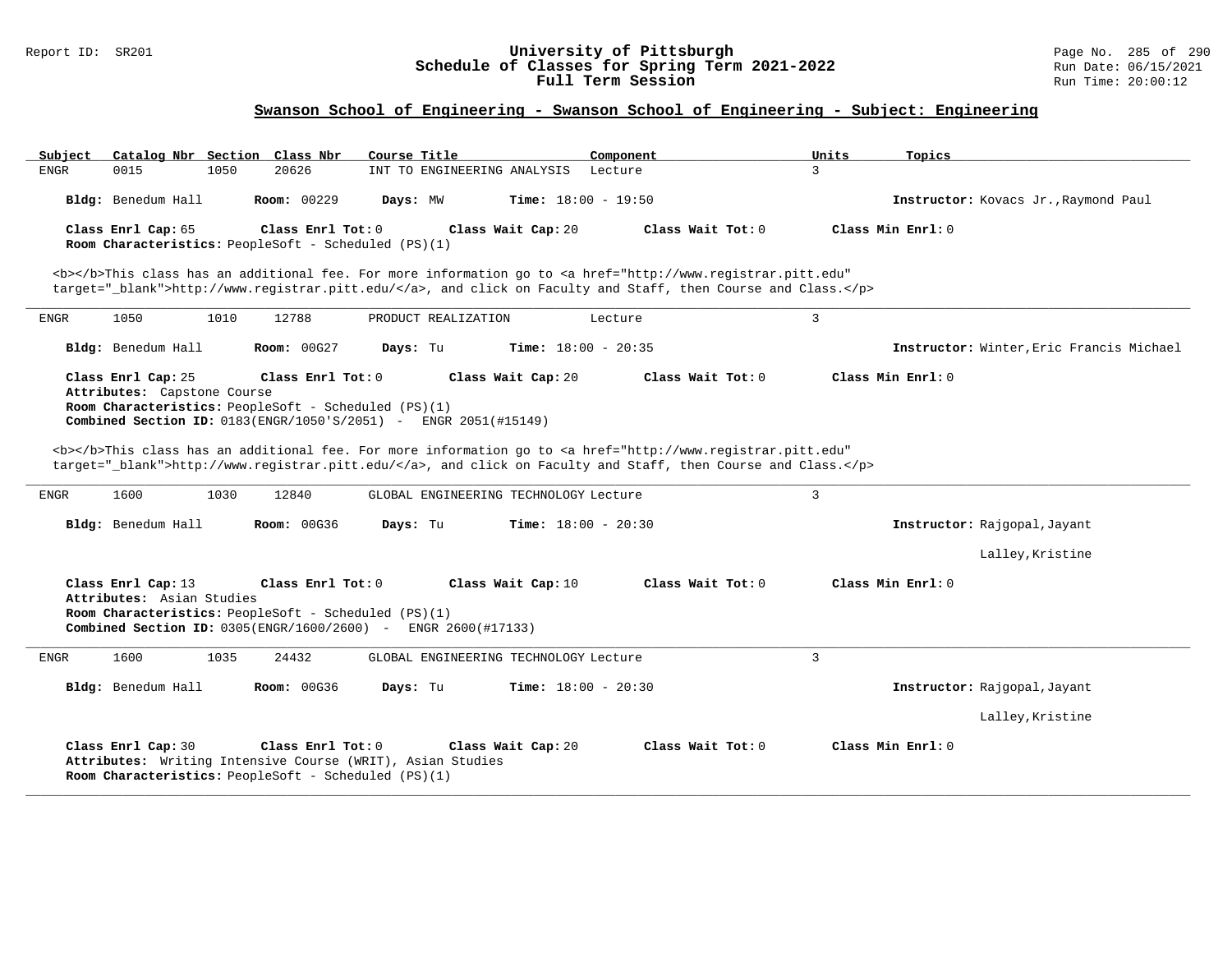#### Report ID: SR201 **University of Pittsburgh** Page No. 286 of 290 **Schedule of Classes for Spring Term 2021-2022** Run Date: 06/15/2021 **Full Term Session Rundall Term Session Rundall Term Session**

### **Swanson School of Engineering - Swanson School of Engineering - Subject: Engineering**

| Catalog Nbr Section Class Nbr<br>Subject | Course Title                                                                                                                                                                                                                       | Component                    | Units<br>Topics                          |
|------------------------------------------|------------------------------------------------------------------------------------------------------------------------------------------------------------------------------------------------------------------------------------|------------------------------|------------------------------------------|
| <b>ENGR</b><br>1701<br>1030              | 12954<br>FUNDMS OF NUCLEAR REACTORS                                                                                                                                                                                                | Lecture                      | $\mathbf{R}$                             |
| Bldg: TBA                                | Room: TBA<br>Days: W                                                                                                                                                                                                               | <b>Time:</b> $18:00 - 20:30$ | Instructor: Griesheimer, David P         |
|                                          |                                                                                                                                                                                                                                    |                              | Meholic, Michael J                       |
|                                          |                                                                                                                                                                                                                                    |                              | Congedo, Thomas Vincent                  |
| Class Enrl Cap: 100                      | Class Enrl Tot: 0<br>Class Wait Cap: 20<br>Room Characteristics: PeopleSoft - Scheduled (PS)(1)                                                                                                                                    | Class Wait Tot: 0            | Class Min Enrl: 0                        |
| 2051<br>1050<br>ENGR                     | 15149<br>PRODUCT REALIZATION                                                                                                                                                                                                       | Lecture                      | $\overline{3}$                           |
| Bldg: Benedum Hall                       | Room: 00G27<br>Days: Tu                                                                                                                                                                                                            | <b>Time:</b> $18:00 - 20:35$ | Instructor: Winter, Eric Francis Michael |
| Class Enrl Cap: 5                        | Class Enrl Tot: 0<br>Class Wait Cap: 0<br>Room Characteristics: PeopleSoft - Scheduled (PS)(1)<br>Combined Section ID: 0183(ENGR/1050'S/2051) - ENGR 1050(#12788)                                                                  | Class Wait Tot: 0            | Class Min Enrl: 0                        |
|                                          | <b></b> This class has an additional fee. For more information go to <a <br="" href="http://www.registrar.pitt.edu">target="_blank"&gt;http://www.registrar.pitt.edu/</a> , and click on Faculty and Staff, then Course and Class. |                              |                                          |
| 2600<br>1050<br>ENGR                     | 17133<br>GLOBAL ENGINEERING TECHNOLOGY Lecture                                                                                                                                                                                     |                              | $\overline{3}$                           |
| Bldg: Benedum Hall                       | <b>Room: 00G36</b><br>Days: Tu                                                                                                                                                                                                     | <b>Time:</b> $18:00 - 20:30$ | Instructor: Rajgopal, Jayant             |
|                                          |                                                                                                                                                                                                                                    |                              | Lalley, Kristine                         |
| Class Enrl Cap: 2                        | Class Enrl Tot: 0<br>Class Wait Cap: 0<br>Room Characteristics: PeopleSoft - Scheduled (PS)(1)<br><b>Combined Section ID:</b> 0305(ENGR/1600/2600) - ENGR 1600(#12840)                                                             | Class Wait Tot: 0            | Class Min Enrl: 0                        |
| 2811<br><b>ENGR</b><br>1010              | 24400<br>HACKING FOR DEFENSE                                                                                                                                                                                                       | Lecture                      | $\mathbf{3}$                             |
| Bldg: Benedum Hall                       | <b>Room: 00G29</b><br>Days: M                                                                                                                                                                                                      | <b>Time:</b> $18:00 - 20:30$ | Instructor: Cole, Daniel G               |
|                                          |                                                                                                                                                                                                                                    |                              | Clark, William W                         |
|                                          |                                                                                                                                                                                                                                    |                              | Torres, Antonio                          |
| Class Enrl Cap: 10                       | Class Enrl Tot: 0<br>Class Wait Cap: 0<br>Room Characteristics: PeopleSoft - Scheduled (PS)(1)<br>Combined Section ID: 0235(ME/ENGR/2811/TELCOM 2811) - ME 2811(#24399), TELCOM 2811(#26808)                                       | Class Wait Tot: 0            | Class Min Enrl: 0                        |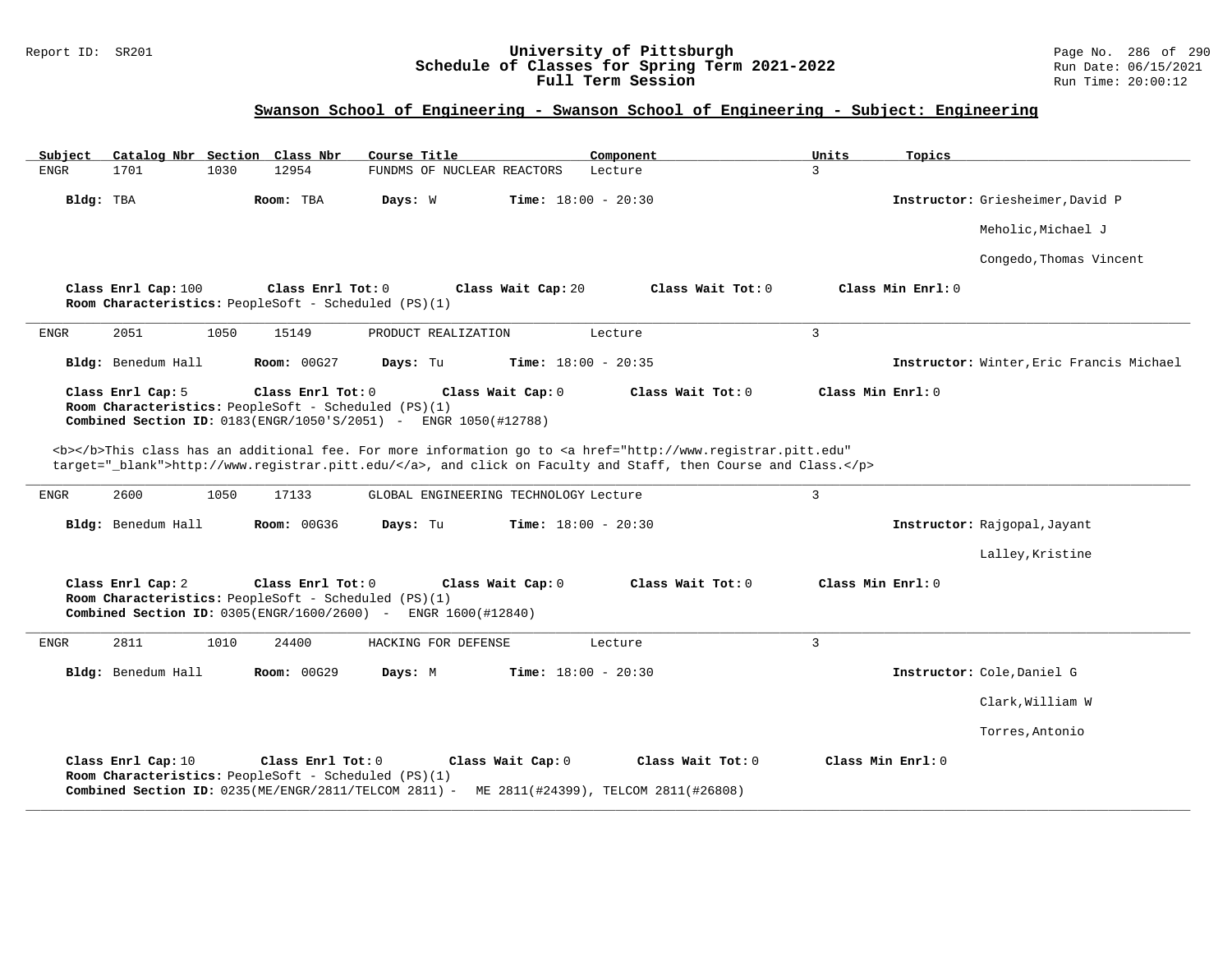#### Report ID: SR201 **University of Pittsburgh** Page No. 287 of 290 **Schedule of Classes for Spring Term 2021-2022** Run Date: 06/15/2021 **Full Term Session Rundall Term Session Rundall Term Session**

# **Swanson School of Engineering - Industrial Engineering - Subject: Industrial Engineering**

| Subject | Catalog Nbr Section Class Nbr                                        |                    | Course Title            | Component                               | Units<br>Topics             |
|---------|----------------------------------------------------------------------|--------------------|-------------------------|-----------------------------------------|-----------------------------|
| IΕ      | 1062<br>1010                                                         | 26467              | DATA MINING             | Lecture                                 | 3                           |
|         | Bldg: Benedum Hall                                                   | <b>Room: 00309</b> | Days: Tu                | <b>Time:</b> $18:00 - 20:30$            | Instructor: Bidkhori, Hoda  |
|         | Class Enrl Cap: 17                                                   | Class Enrl Tot: 0  |                         | Class Wait Cap: 10<br>Class Wait Tot: 0 | Class Min Enrl: 0           |
|         | Room Characteristics: Media - Data Projector/Monitor(1)              |                    |                         |                                         |                             |
|         | Combined Section ID: 0223(IE/1062/2062) - IE 2062(#26468)            |                    |                         |                                         |                             |
| ΙE      | 1102<br>1030                                                         | 16404              |                         | LEAN SIX SIGMA I (GREEN BELT) Lecture   | $\overline{3}$              |
|         | Bldg: Benedum Hall                                                   | <b>Room: 00G30</b> | Days: W                 | <b>Time:</b> $18:00 - 20:30$            | Instructor: Hammill, Janet  |
|         | Class Enrl Cap: 20                                                   | Class Enrl Tot: 0  |                         | Class Wait Cap: 20<br>Class Wait Tot: 0 | Class Min Enrl: 0           |
|         | Room Characteristics: PeopleSoft - Scheduled (PS)(1)                 |                    |                         |                                         |                             |
|         | <b>Combined Section ID:</b> 0230(IE 1102/IE 2102) - IE 2102(#16405)  |                    |                         |                                         |                             |
| IE      | 1202<br>1100                                                         | 30043              |                         | MEDICAL PRODUCT DEVELOPMENT Lecture     | $\overline{3}$              |
|         | Bldg: TBA                                                            | Room: TBA          | Days: Th                | <b>Time:</b> $18:00 - 20:30$            | Instructor: Chun, Young Jae |
|         | Class Enrl Cap: 15                                                   | Class Enrl Tot: 0  |                         | Class Wait Cap: 10<br>Class Wait Tot: 0 | Class Min Enrl: 0           |
|         | Room Characteristics: PeopleSoft - Scheduled (PS)(1)                 |                    |                         |                                         |                             |
|         | Combined Section ID: 0311(IE 1202/IE 2023) - IE 2023(#30044)         |                    |                         |                                         |                             |
| ΙE      | 1302<br>1080                                                         | 21820              | ENGR FOR PROCESS SAFETY | Lecture                                 | $\overline{3}$              |
|         | Bldg: Benedum Hall                                                   | Room: 00G24        | Days: M                 | <b>Time:</b> $18:00 - 20:40$            | Instructor: Haight, Joel M  |
|         | Class Enrl Cap: 15                                                   | Class Enrl Tot: 0  |                         | Class Wait Cap: 10<br>Class Wait Tot: 0 | Class Min Enrl: 0           |
|         | Room Characteristics: PeopleSoft - Scheduled (PS)(1)                 |                    |                         |                                         |                             |
|         | Combined Section ID: 0294(IE/1302/2302) - IE 2302(#21763)            |                    |                         |                                         |                             |
| IE      | 2023<br>1100                                                         | 30044              |                         | MEDICAL PRODUCT DEVELOPMENT Lecture     | $\overline{3}$              |
|         | Bldg: TBA                                                            | Room: TBA          | Days: Th                | <b>Time:</b> $18:00 - 20:30$            | Instructor: Chun, Young Jae |
|         | Class Enrl Cap: 15                                                   | Class Enrl Tot: 0  |                         | Class Wait Cap: 0<br>Class Wait Tot: 0  | Class Min Enrl: 0           |
|         | Room Characteristics: PeopleSoft - Scheduled (PS)(1)                 |                    |                         |                                         |                             |
|         | <b>Combined Section ID:</b> 0311(IE 1202/IE 2023) - IE 1202(#30043)  |                    |                         |                                         |                             |
| IE      | 2062<br>1010                                                         | 26468              | DATA MINING             | Lecture                                 | $\mathbf{3}$                |
|         | Bldg: Benedum Hall                                                   | <b>Room: 00309</b> | Days: Tu                | <b>Time:</b> $18:00 - 20:30$            | Instructor: Bidkhori, Hoda  |
|         | Class Enrl Cap: 15                                                   | Class Enrl Tot: 0  |                         | Class Wait Tot: 0<br>Class Wait Cap: 0  | Class Min Enrl: 0           |
|         | <b>Combined Section ID:</b> $0223(IE/1062/2062)$ - IE $1062(#26467)$ |                    |                         |                                         |                             |
|         |                                                                      |                    |                         |                                         |                             |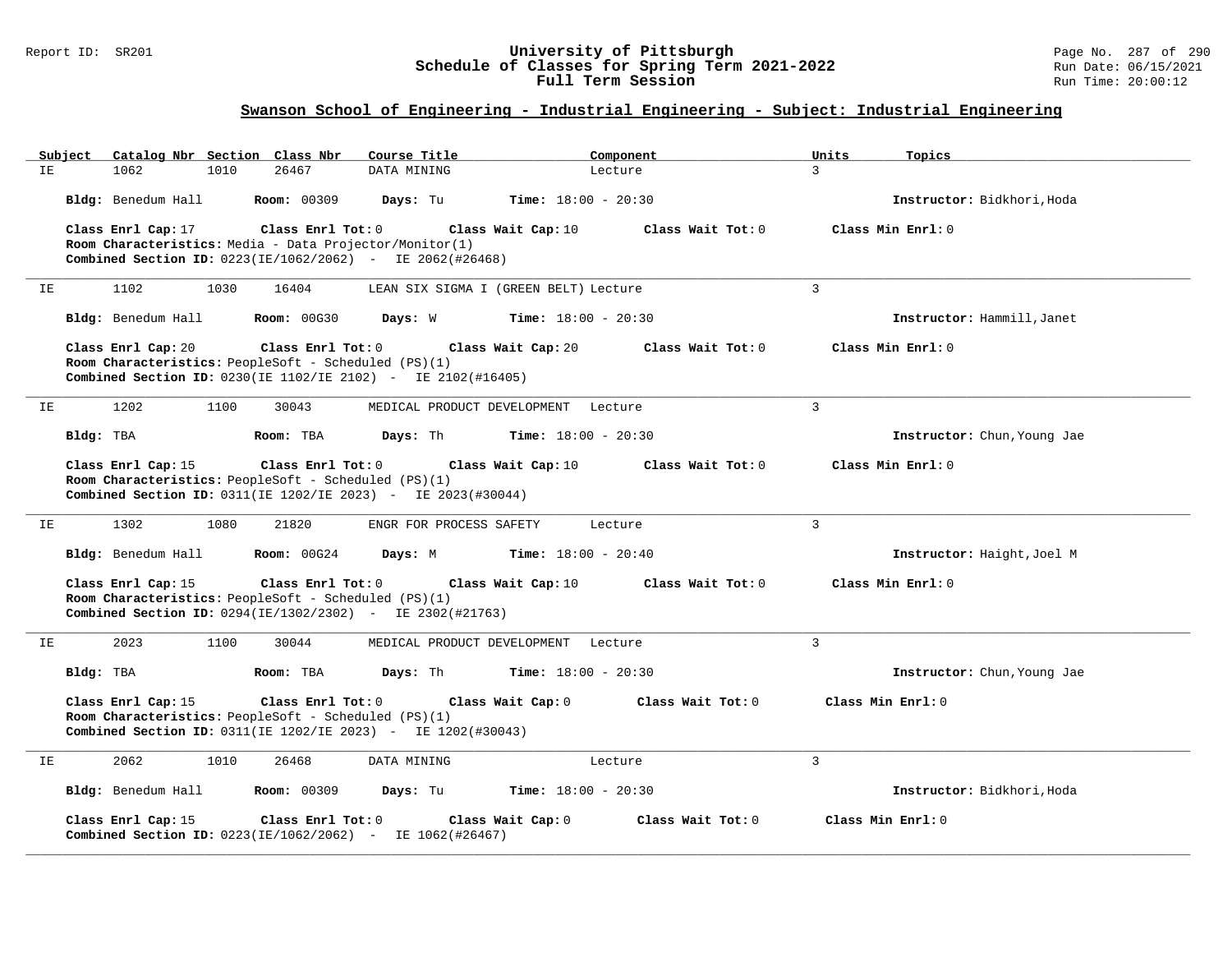#### Report ID: SR201 **University of Pittsburgh** Page No. 288 of 290 **Schedule of Classes for Spring Term 2021-2022** Run Date: 06/15/2021 **Full Term Session Rundall Term Session Rundall Term Session**

# **Swanson School of Engineering - Industrial Engineering - Subject: Industrial Engineering**

|    | Catalog Nbr Section Class Nbr<br>Subject                                                                                                                                                                                     | Course Title                                                                                                     | Component         | Units<br>Topics            |
|----|------------------------------------------------------------------------------------------------------------------------------------------------------------------------------------------------------------------------------|------------------------------------------------------------------------------------------------------------------|-------------------|----------------------------|
| ΙE | 2102<br>1030                                                                                                                                                                                                                 | 16405<br>LEAN SIX SIGMA I (GREEN BELT) Lecture                                                                   |                   | 3                          |
|    | Bldg: Benedum Hall                                                                                                                                                                                                           | Room: 00G30<br><b>Days:</b> W <b>Time:</b> $18:00 - 20:30$                                                       |                   | Instructor: Hammill, Janet |
|    | Class Enrl Cap: 15<br>Room Characteristics: PeopleSoft - Scheduled (PS)(1)                                                                                                                                                   | Class Enrl Tot: 0<br>Class Wait Cap: 0<br><b>Combined Section ID:</b> $0230$ (IE 1102/IE 2102) - IE 1102(#16404) | Class Wait Tot: 0 | Class Min Enrl: 0          |
| IE | 2302<br>1050                                                                                                                                                                                                                 | 21764<br>ENGR FOR PROCESS SAFETY                                                                                 | Lecture           | 3                          |
|    | Bldg: WEB Based Class                                                                                                                                                                                                        | <b>Days:</b> M <b>Time:</b> $18:00 - 20:40$<br>Room: TBA                                                         |                   | Instructor: Haight, Joel M |
|    | Class Enrl Cap: 15<br>Attributes: Online                                                                                                                                                                                     | Class Enrl Tot: 0<br>Class Wait Cap: 0                                                                           | Class Wait Tot: 0 | Class Min Enrl: 0          |
| ΙE | 2302<br>1080                                                                                                                                                                                                                 | 21763<br>ENGR FOR PROCESS SAFETY                                                                                 | Lecture           | 3                          |
|    | Bldg: Benedum Hall                                                                                                                                                                                                           | Room: 00G24<br><b>Days:</b> M <b>Time:</b> $18:00 - 20:40$                                                       |                   | Instructor: Haight, Joel M |
|    | Class Enrl Cap: 15<br>Class Enrl Tot: $0$ Class Wait Cap: $0$<br>Class Min Enrl: 0<br>Class Wait Tot: 0<br>Room Characteristics: PeopleSoft - Scheduled (PS)(1)<br>Combined Section ID: 0294(IE/1302/2302) - IE 1302(#21820) |                                                                                                                  |                   |                            |
| IE | 2303<br>1100                                                                                                                                                                                                                 | 22830<br>WORK DESIGN                                                                                             | Lecture           | $\overline{3}$             |
|    | Bldg: WEB Based Class                                                                                                                                                                                                        | $Time: 18:00 - 20:40$<br>Room: TBA<br>Days: Tu                                                                   |                   | Instructor: Haight, Joel M |
|    | Class Enrl Cap: 35<br>Attributes: Online                                                                                                                                                                                     | Class Wait Cap: 0<br>Class Enrl Tot: 0                                                                           | Class Wait Tot: 0 | Class Min Enrl: 0          |
| IE | 2303<br>1110                                                                                                                                                                                                                 | 22831<br>WORK DESIGN                                                                                             | Lecture           | $\overline{3}$             |
|    | Bldg: Benedum Hall                                                                                                                                                                                                           | <b>Room: 00G24</b><br><b>Days:</b> Tu <b>Time:</b> $18:00 - 20:40$                                               |                   | Instructor: Haight, Joel M |
|    | Class Enrl Cap: 35<br>Room Characteristics: PeopleSoft - Scheduled (PS)(1)                                                                                                                                                   | Class Enrl Tot: 0<br>Class Wait Cap: 0                                                                           | Class Wait Tot: 0 | Class Min Enrl: 0          |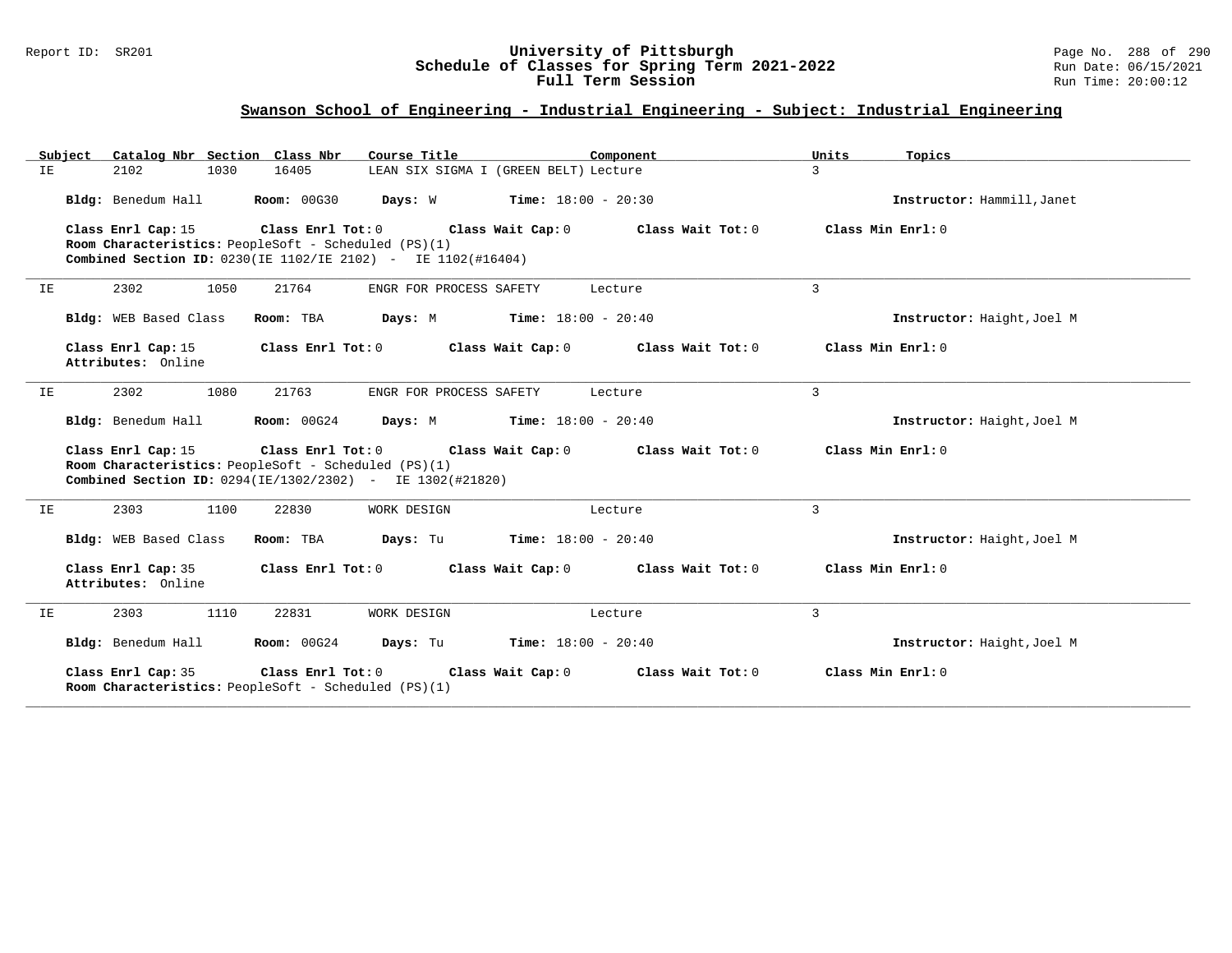## Report ID: SR201 **University of Pittsburgh** Page No. 289 of 290 **Schedule of Classes for Spring Term 2021-2022** Run Date: 06/15/2021 **Full Term Session Rundall Term Session Rundall Term Session**

## **Swanson School of Engineering - Mechanical Engineering - Subject: Mechanical Engineering**

| Subject | Catalog Nbr Section Class Nbr |      |                    | Course Title                                                                                                                              |                              | Component                                                   | Units              | Topics |                            |
|---------|-------------------------------|------|--------------------|-------------------------------------------------------------------------------------------------------------------------------------------|------------------------------|-------------------------------------------------------------|--------------------|--------|----------------------------|
| ME      | 2811                          | 1010 | 24399              | HACKING FOR DEFENSE                                                                                                                       |                              | Lecture                                                     |                    |        |                            |
|         | Bldg: Benedum Hall            |      | <b>Room: 00G29</b> | Days: M                                                                                                                                   | <b>Time:</b> $18:00 - 20:30$ |                                                             |                    |        | Instructor: Cole, Daniel G |
|         |                               |      |                    |                                                                                                                                           |                              |                                                             |                    |        | Clark, William W           |
|         |                               |      |                    |                                                                                                                                           |                              |                                                             |                    |        | Torres, Antonio            |
|         | Class Enrl Cap: 10            |      | Class Enrl Tot: 0  | Class Wait Cap: 0<br><b>Room Characteristics:</b> PeopleSoft - Scheduled (PS)(1)<br>Combined Section ID: 0235(ME/ENGR/2811/TELCOM 2811) - |                              | Class Wait Tot: 0<br>ENGR 2811(#24400), TELCOM 2811(#26808) | Class Min $Err1:0$ |        |                            |